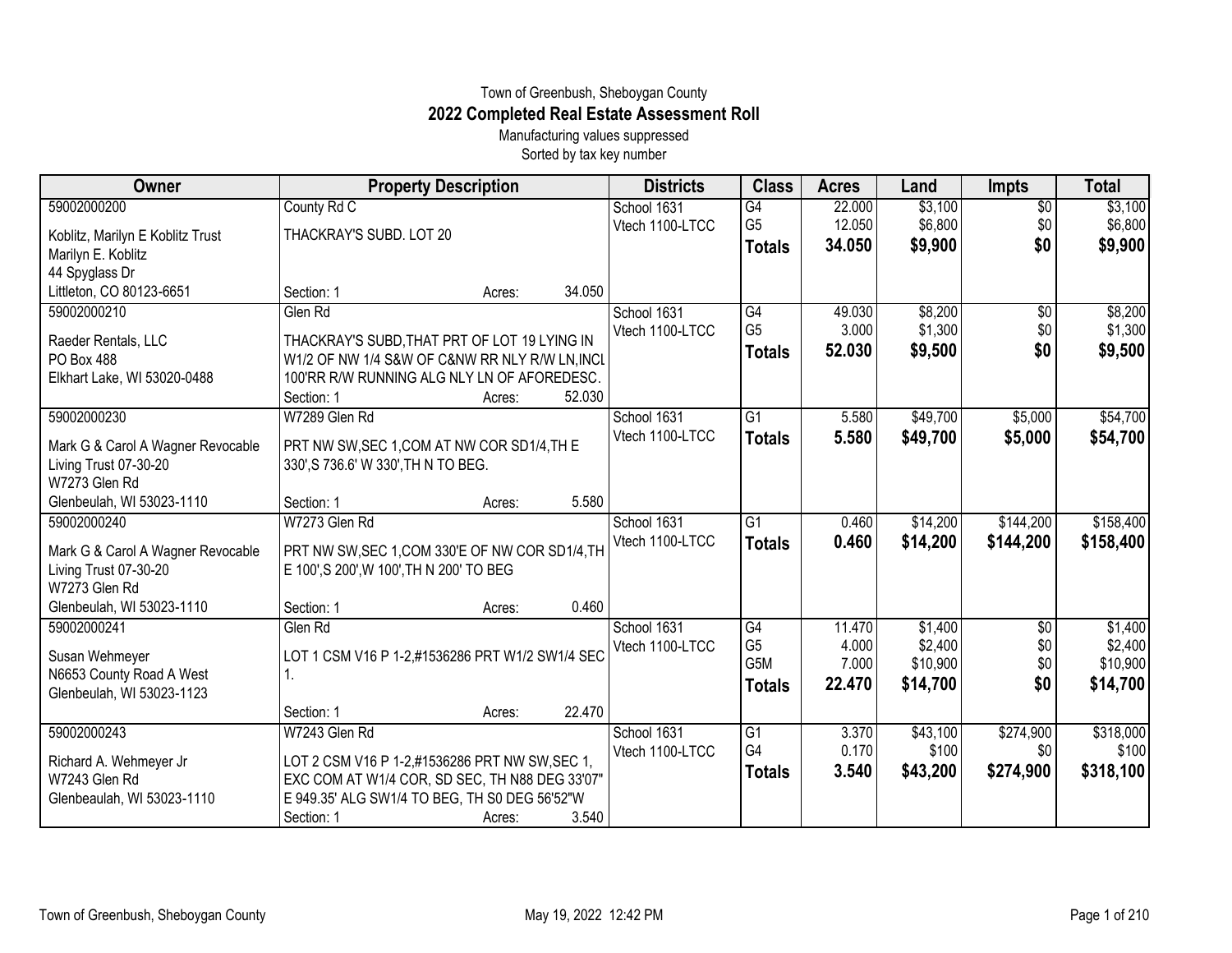| Owner                                              | <b>Property Description</b>                                   | <b>Districts</b> | <b>Class</b>           | <b>Acres</b> | Land     | <b>Impts</b>    | <b>Total</b>    |
|----------------------------------------------------|---------------------------------------------------------------|------------------|------------------------|--------------|----------|-----------------|-----------------|
| 59002000260                                        |                                                               | School 1631      | G4                     | 9.700        | \$1,400  | $\overline{50}$ | \$1,400         |
| Raeder Rentals, LLC                                | PRT SW SW, SEC 1, COM AT SW COR, SD SEC, TH E                 | Vtech 1100-LTCC  | <b>Totals</b>          | 9.700        | \$1,400  | \$0             | \$1,400         |
| PO Box 488                                         | 641.2', N8 DEG 57'W 718'M/L TO CEN OF MULLET                  |                  |                        |              |          |                 |                 |
| Elkhart Lake, WI 53020-0488                        | RIV, WLY ALG RIVER 494'TO W LN SEC 1, TH SO DEG               |                  |                        |              |          |                 |                 |
|                                                    | 9.700<br>Section: 1<br>Acres:                                 |                  |                        |              |          |                 |                 |
| 59002000290                                        | N6917 County Rd A W                                           | School 1631      | $\overline{G1}$        | 1.930        | \$30,400 | \$171,300       | \$201,700       |
|                                                    |                                                               | Vtech 1100-LTCC  | <b>Totals</b>          | 1.930        | \$30,400 | \$171,300       | \$201,700       |
| David P. Jankus                                    | TR 1 CSM V 1 P 342 DOC #947809 - PRT SE SW SEC                |                  |                        |              |          |                 |                 |
| Cynthia M. Jankus                                  | 1 & PRT NE NW SEC 12, EXC PRT CONV FOR HWY IN<br>WD #2086607. |                  |                        |              |          |                 |                 |
| N6917 County Road A W<br>Glenbeulah, WI 53023-1119 | 1.930<br>Section: 1<br>Acres:                                 |                  |                        |              |          |                 |                 |
| 59002000300                                        | N6979 County Rd A W                                           | School 1631      | $\overline{G1}$        | 4.680        | \$40,000 | \$104,000       | \$144,000       |
|                                                    |                                                               | Vtech 1100-LTCC  | G4                     | 2.560        | \$300    | \$0             | \$300           |
| Eric T. Cary                                       | ALL THAT PRT OF FOLL DESC THAT LIES WITHIN SE                 |                  |                        | 7.240        |          |                 |                 |
| N6979 County Road A W                              | SW, SEC 1, DESC AS, COM 369'N & 1606.33'E OF SW               |                  | <b>Totals</b>          |              | \$40,300 | \$104,000       | \$144,300       |
| Glenbeulah, WI 53023-1119                          | COR SEC 1, TH N42 DEG 23'15"E 522.77'ON CEN                   |                  |                        |              |          |                 |                 |
|                                                    | 7.240<br>Section: 1<br>Acres:                                 |                  |                        |              |          |                 |                 |
| 59002000310                                        |                                                               | School 1631      | $\overline{\text{X2}}$ | 0.650        | \$0      | \$0             | \$0             |
| State of Wisconsin Dept of Nat Resource            | PRT SE SW, SEC 1, COM 1089.4'S OF NE                          | Vtech 1100-LTCC  | <b>Totals</b>          | 0.650        | \$0      | \$0             | \$0             |
| PO Box 7921                                        | COR, SD1/4, TH S TO SE COR, SD1/4, W ALG S LN OF              |                  |                        |              |          |                 |                 |
| Madison, WI 53707-7921                             | SEC 1 199.3', TH N33 DEG 38'E 347.2'TO BEG.                   |                  |                        |              |          |                 |                 |
|                                                    | 0.650<br>Section: 1<br>Acres:                                 |                  |                        |              |          |                 |                 |
| 59002000320                                        | County Rd A W                                                 | School 1631      | $\overline{G4}$        | 20.370       | \$2,600  | $\overline{50}$ | \$2,600         |
|                                                    |                                                               | Vtech 1100-LTCC  | G <sub>5</sub>         | 1.150        | \$700    | \$0             | \$700           |
| Raeder Rentals, LLC                                | PRT S1/2 SW1/4, SEC 1, COM 641.2'E OF SW COR                  |                  | <b>Totals</b>          | 21.520       | \$3,300  | \$0             | \$3,300         |
| PO Box 488                                         | SW1/4, TH E TO CEN OF CTH A, N44 DEG 20'E ON                  |                  |                        |              |          |                 |                 |
| Elkhart Lake, WI 53020-0488                        | CEN SD HWY 733.83', N45 DEG 41'W 368'M/L TO CEN               |                  |                        |              |          |                 |                 |
|                                                    | 21.520<br>Section: 1<br>Acres:                                |                  |                        |              |          |                 |                 |
| 59002000330                                        | County Rd A W                                                 | School 1631      | G1                     | 11.770       | \$68,300 | \$200           | \$68,500        |
| <b>Bohn Revocable Trust</b>                        | PRT SE SW, SEC 1, COM AT NE COR SD1/4, TH S                   | Vtech 1100-LTCC  | <b>Totals</b>          | 11.770       | \$68,300 | \$200           | \$68,500        |
| 321 Saint Clair Ave                                | 1089.4', S37 DEG 02'W 307.82', N36 DEG 29' W                  |                  |                        |              |          |                 |                 |
| Sheboygan, WI 53081-3560                           | 483.75', N38 DEG 13'10"W 356.07'TO CEN CTH A, NELY            |                  |                        |              |          |                 |                 |
|                                                    | 11.770<br>Section: 1<br>Acres:                                |                  |                        |              |          |                 |                 |
| 59002000331                                        | County Rd A W                                                 | School 1631      | X3                     | 3.920        | \$0      | $\overline{50}$ | $\overline{50}$ |
|                                                    |                                                               | Vtech 1100-LTCC  | <b>Totals</b>          | 3.920        | \$0      | \$0             | \$0             |
| Sheboygan County                                   | PRT OF THE FOLLOWING LYING IN T GREENBUSH:                    |                  |                        |              |          |                 |                 |
| W5741 County Rd J                                  | COM N0 DEG 55'50"E 538.05' & S89 DEG 04'10"E                  |                  |                        |              |          |                 |                 |
| Plymouth, WI 53073-3340                            | 1755.06' OF SW COR OF SD SEC 1, TH S46 DEG                    |                  |                        |              |          |                 |                 |
|                                                    | 3.920<br>Section: 1<br>Acres:                                 |                  |                        |              |          |                 |                 |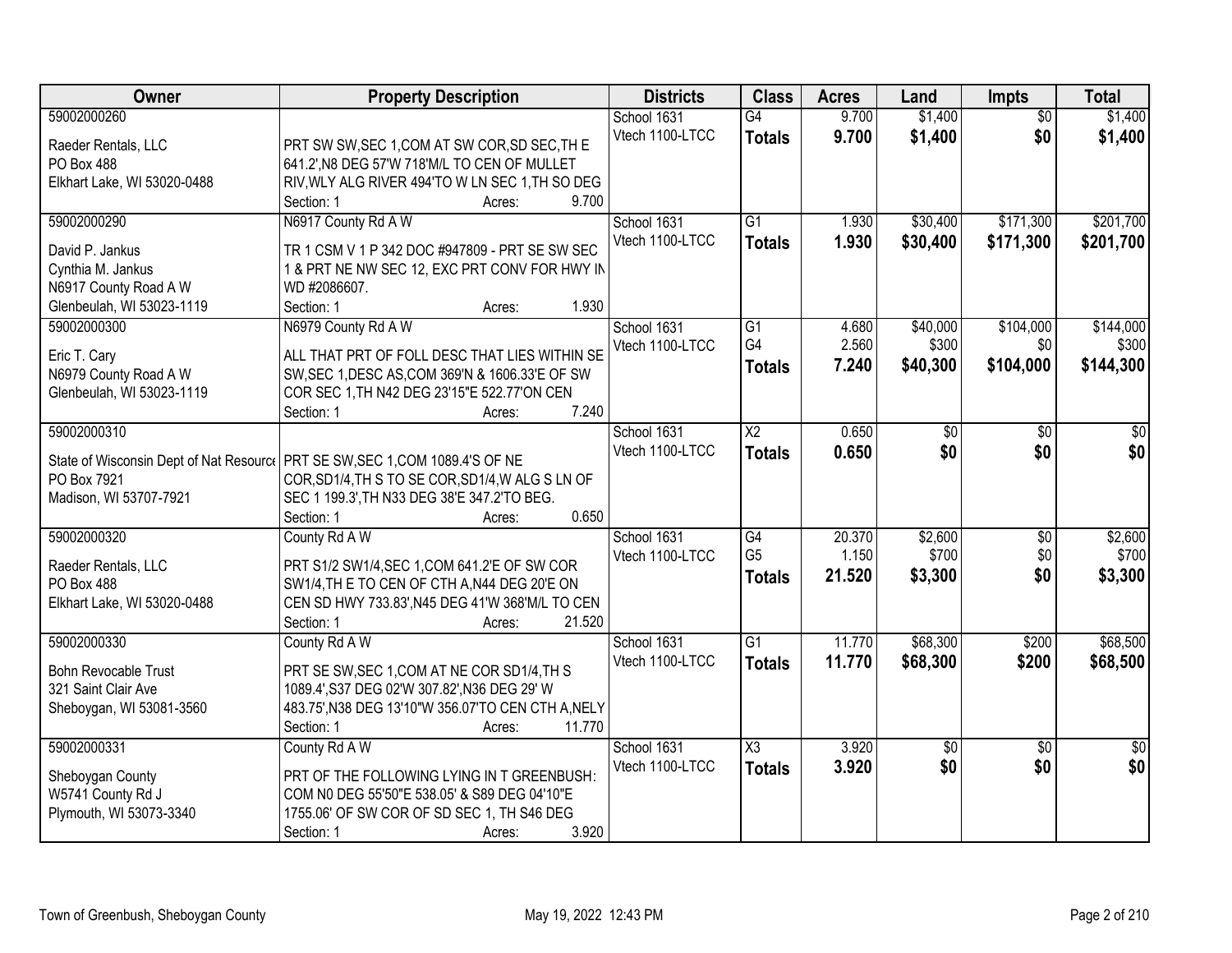| \$105,400<br>59002000340<br>N6976 County Rd A W<br>2.180<br>\$31,700<br>\$73,700<br>School 1631<br>$\overline{G1}$<br>Vtech 1100-LTCC<br>2.180<br>\$31,700<br>\$73,700<br>\$105,400<br><b>Totals</b><br>Gary O. Wieck<br>CPRT SE SW, SEC 1, COM IN CEN CTH A N44 DEG<br>N6976 County Road A W<br>20'E 733.8' FROM ITS INTER WITH S LN SEC 1, TH |
|-------------------------------------------------------------------------------------------------------------------------------------------------------------------------------------------------------------------------------------------------------------------------------------------------------------------------------------------------|
|                                                                                                                                                                                                                                                                                                                                                 |
|                                                                                                                                                                                                                                                                                                                                                 |
|                                                                                                                                                                                                                                                                                                                                                 |
| NELY ON CEN SD HWY TO CEN OF CONCRETE<br>Glenbeulah, WI 53023-1115                                                                                                                                                                                                                                                                              |
| 2.180<br>Section: 1<br>Acres:                                                                                                                                                                                                                                                                                                                   |
| 59002000352<br>G4<br>29.720<br>\$4,500<br>\$4,500<br>Glen Rd<br>School 1631<br>\$0                                                                                                                                                                                                                                                              |
| G <sub>5</sub><br>2.960<br>\$1,800<br>\$0<br>\$1,800<br>Vtech 1100-LTCC                                                                                                                                                                                                                                                                         |
| A-26603 - PRT NW SW, SW SW & SE NW SEC 1, COM<br>Hillview Acres, LLC<br>\$0<br>32.680<br>\$6,300<br>\$6,300<br><b>Totals</b>                                                                                                                                                                                                                    |
| AT CEN SD SEC, TH S88 DEG 33'07"W 1320.34', TH<br>N7414 County Road A & P                                                                                                                                                                                                                                                                       |
| Plymouth, WI 53073-2705<br>S00 DEG 56'52"W 736.60'TO PNT OF BEG, TH S88 DEC<br>32.680                                                                                                                                                                                                                                                           |
| Section: 1<br>Acres:<br>37.950<br>59002000390<br>School 1631<br>$\overline{X2}$<br>$\overline{50}$<br>$\overline{50}$<br>$\overline{30}$                                                                                                                                                                                                        |
| County Rd S<br>\$0<br>Vtech 1100-LTCC                                                                                                                                                                                                                                                                                                           |
| \$0 <br>\$0<br>37.950<br><b>Totals</b><br>State of Wisconsin Dept of Nat Resourc   SE SE, SEC 1, EXC COM AT NW COR, SD 1/4, TH S                                                                                                                                                                                                                |
| PO Box 7921<br>712', E 128', N 422', W 40', N 290', TH W 88' TO BEG, &                                                                                                                                                                                                                                                                          |
| EXC COM AT SW COR OF LOT 21 BLK 9 OF DIV 2<br>Madison, WI 53707-7921                                                                                                                                                                                                                                                                            |
| Section: 1<br>37.950<br>Acres:                                                                                                                                                                                                                                                                                                                  |
| W7325 County Rd C<br>\$33,200<br>\$90,500<br>\$123,700<br>59002000410<br>School 1631<br>G1<br>2.560                                                                                                                                                                                                                                             |
| G4<br>2.000<br>Vtech 1100-LTCC<br>\$300<br>\$0<br>\$300<br>ALL THAT PRT OF NE NE, SEC 2, LYING N&E OF NE<br>Koblitz, Marilyn E Koblitz Trust                                                                                                                                                                                                    |
| 4.560<br>\$90,500<br>\$124,000<br>\$33,500<br><b>Totals</b><br>R/W LN OF C&NW RR.<br>Marilyn E. Koblitz                                                                                                                                                                                                                                         |
| 44 Spyglass Dr                                                                                                                                                                                                                                                                                                                                  |
| 4.560<br>Littleton, CO 80123-6651<br>Section: 2<br>Acres:                                                                                                                                                                                                                                                                                       |
| \$6,000<br>\$6,000<br>59002000420<br>$\overline{G4}$<br>35.650<br>County Rd C<br>School 1631<br>$\overline{50}$                                                                                                                                                                                                                                 |
| G <sub>5</sub><br>\$1,000<br>1.740<br>\$1,000<br>\$0<br>Vtech 1100-LTCC                                                                                                                                                                                                                                                                         |
| ALL THAT PRT OF NE NE, SEC 2, LYING S & W OF<br>Raeder Rentals, LLC<br>\$0<br>37.390<br>\$7,000<br>\$7,000<br><b>Totals</b>                                                                                                                                                                                                                     |
| PO Box 488<br>THE NELY R/W LN OF C&NW RR.                                                                                                                                                                                                                                                                                                       |
| Elkhart Lake, WI 53020-0488                                                                                                                                                                                                                                                                                                                     |
| 37.390<br>Section: 2<br>Acres:                                                                                                                                                                                                                                                                                                                  |
| G4<br>\$3,300<br>\$3,300<br>59002000430<br>County Rd C<br>School 1631<br>25.280<br>$\sqrt{6}$<br>G <sub>5</sub>                                                                                                                                                                                                                                 |
| \$2,900<br>\$2,900<br>4.720<br>\$0<br>Vtech 1100-LTCC<br>NW NE, SEC 2, EXC COM AT NE COR SD1/4, TH S<br>Raeder Rentals, LLC                                                                                                                                                                                                                     |
| \$0<br>30.000<br>\$6,200<br>\$6,200<br><b>Totals</b><br>PO Box 488<br>1429.56'TO SE COR NW NE, W 99.33', N 1429.56'TO N                                                                                                                                                                                                                         |
| LN SEC 2, TH E 93.72'TO BEG, & EXC COM AT N 1/4<br>Elkhart Lake, WI 53020-0488                                                                                                                                                                                                                                                                  |
| 30.000<br>Section: 2<br>Acres:                                                                                                                                                                                                                                                                                                                  |
| 59002000440<br>County Rd C<br>\$500<br>School 1631<br>G4<br>3.090<br>\$500<br>$\overline{50}$                                                                                                                                                                                                                                                   |
| \$100<br>G <sub>5</sub><br>0.070<br>\$100<br>\$0<br>Vtech 1100-LTCC<br>Raeder Rentals, LLC<br>PRT NW NE, SEC 2, COM AT NE COR, SD1/4, TH W                                                                                                                                                                                                      |
| \$0<br>\$600<br>\$600<br>3.160<br><b>Totals</b><br>PO Box 488<br>93.77', S 1429.56'TO S LN NW NE, E 99.33'TO SE                                                                                                                                                                                                                                 |
| COR, SD1/4, TH N 1429.56'TO BEG.<br>Elkhart Lake, WI 53020-0488                                                                                                                                                                                                                                                                                 |
| 3.160<br>Section: 2<br>Acres:                                                                                                                                                                                                                                                                                                                   |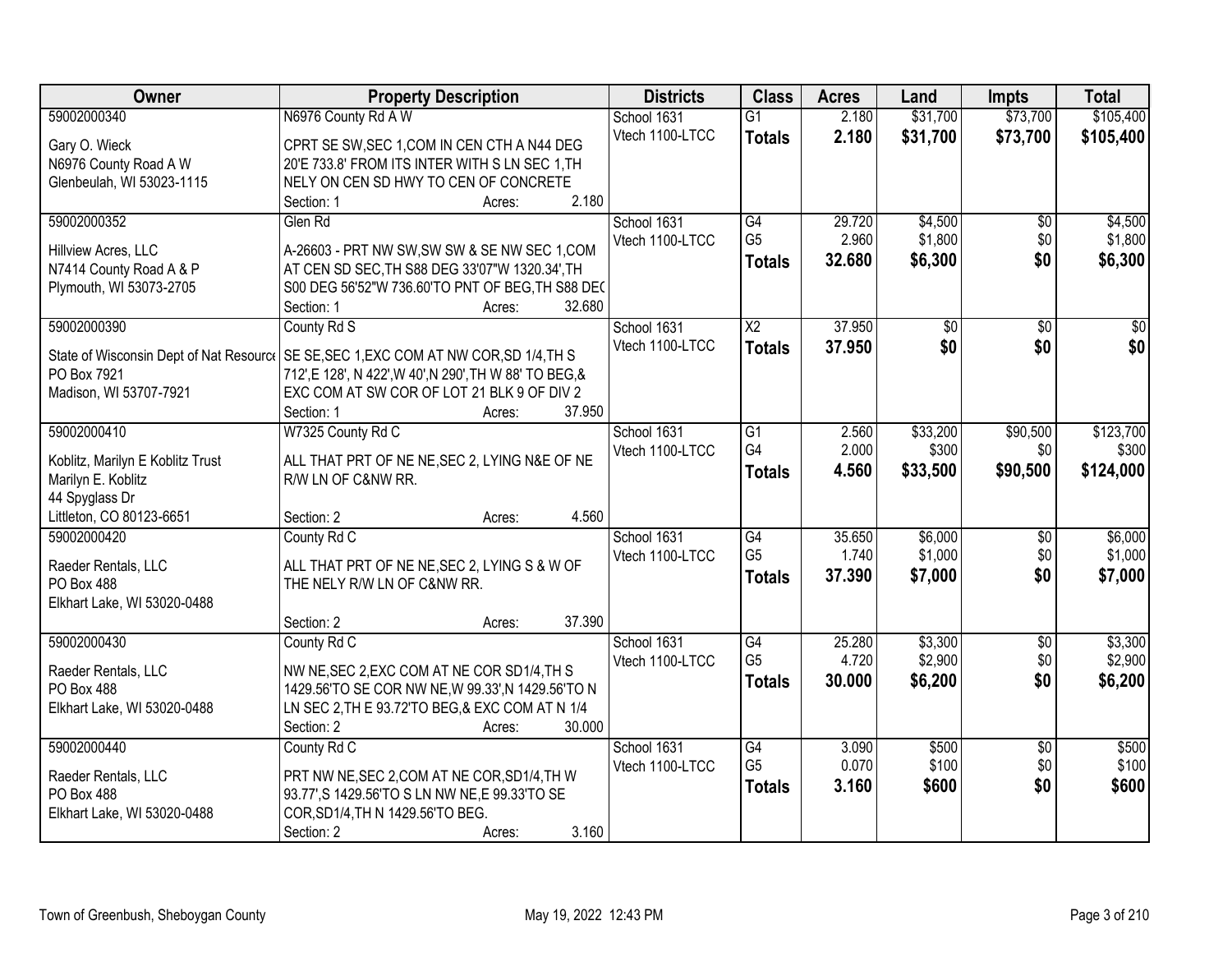| Owner                                                                                      | <b>Property Description</b>                           |        |        | <b>Districts</b>               | <b>Class</b>    | <b>Acres</b>    | Land             | <b>Impts</b>    | <b>Total</b>     |
|--------------------------------------------------------------------------------------------|-------------------------------------------------------|--------|--------|--------------------------------|-----------------|-----------------|------------------|-----------------|------------------|
| 59002000450                                                                                | W7499 County Rd C                                     |        |        | School 1631                    | $\overline{G1}$ | 10.000          | \$63,000         | \$143,300       | \$206,300        |
| Prull Irrevocable Trust                                                                    | PRT NW NE, SEC 2, COM AT N1/4 POST, TH S89 DEG        |        |        | Vtech 1100-LTCC                | <b>Totals</b>   | 10.000          | \$63,000         | \$143,300       | \$206,300        |
| W7499 County Rd C                                                                          | 17'41"E 301.33', S0 DEG 06'43"W 1445.01', N89 DEG     |        |        |                                |                 |                 |                  |                 |                  |
| PO Box 244                                                                                 | 34'32"W 301.33', TH N0 DEG 06'45"E 1446.49'TO BEG.    |        |        |                                |                 |                 |                  |                 |                  |
| Glenbeulah, WI 53023-0244                                                                  | Section: 2                                            | Acres: | 10.000 |                                |                 |                 |                  |                 |                  |
| 59002000460                                                                                | W7448 Glen Rd                                         |        |        | School 1631                    | $\overline{G1}$ | 2.000           | \$31,000         | \$7,300         | \$38,300         |
| Dana P. Behmke                                                                             | SW NE, SEC 2.                                         |        |        | Vtech 1100-LTCC                | G4              | 35.200          | \$4,900          | \$0             | \$4,900          |
| Judith A. Behmke                                                                           |                                                       |        |        |                                | G <sub>5</sub>  | 6.000           | \$4,200          | \$0             | \$4,200          |
| N5035 Blueberry Ln                                                                         |                                                       |        |        |                                | <b>Totals</b>   | 43.200          | \$40,100         | \$7,300         | \$47,400         |
| Plymouth, WI 53073-4122                                                                    | Section: 2                                            | Acres: | 43.200 |                                |                 |                 |                  |                 |                  |
| 59002000470                                                                                | Glen Rd                                               |        |        | School 1631                    | G4              | 29.190          | \$5,000          | \$0             | \$5,000          |
|                                                                                            |                                                       |        |        | Vtech 1100-LTCC                | <b>Totals</b>   | 29.190          | \$5,000          | \$0             | \$5,000          |
| Raeder Rentals, LLC<br><b>PO Box 488</b>                                                   | SE NE, SEC 2, EXC LOT 1 CSM V16 P<br>195-96,#1559066. |        |        |                                |                 |                 |                  |                 |                  |
| Elkhart Lake, WI 53020-0488                                                                |                                                       |        |        |                                |                 |                 |                  |                 |                  |
|                                                                                            | Section: 2                                            | Acres: | 29.190 |                                |                 |                 |                  |                 |                  |
| 59002000471                                                                                | W7316 Glen Rd                                         |        |        | School 1631                    | G4              | 12.380          | \$2,000          | \$0             | \$2,000          |
|                                                                                            |                                                       |        |        | Vtech 1100-LTCC                | G <sub>5</sub>  | 0.730           | \$100            | \$0             | \$100            |
| Raeder, Allen S & Janet A Raeder Trust   LOT 1 CSM V16 P 195-96, #1559066 - PRT SE NE, SEC |                                                       |        |        |                                | G7              | 2.000           | \$21,000         | \$168,600       | \$189,600        |
| et al                                                                                      | 2.                                                    |        |        |                                | <b>Totals</b>   | 15.110          | \$23,100         | \$168,600       | \$191,700        |
| W7316 Glen Rd                                                                              |                                                       |        |        |                                |                 |                 |                  |                 |                  |
| Glenbeulah, WI 53023-1112<br>59002000480                                                   | Section: 2                                            | Acres: | 15.110 |                                | $\overline{G4}$ |                 |                  |                 |                  |
|                                                                                            | County Rd C                                           |        |        | School 1631<br>Vtech 1100-LTCC | G <sub>5</sub>  | 36.570<br>0.840 | \$4,600<br>\$100 | \$0<br>\$0      | \$4,600<br>\$100 |
| Duane H. Raeder                                                                            | NE NW, SEC 2, EXC COM AT N1/4 COR SD SEC, TH W        |        |        |                                | <b>Totals</b>   | 37.410          | \$4,700          | \$0             | \$4,700          |
| N7251 Sugarbush Rd                                                                         | 208.71', S0 DEG 38'W 626.13', E 208.71', TH N0 DEG    |        |        |                                |                 |                 |                  |                 |                  |
| Glenbeulah, WI 53023-1144                                                                  | 38'E 626.13'TO BEG                                    |        |        |                                |                 |                 |                  |                 |                  |
|                                                                                            | Section: 2                                            | Acres: | 37.410 |                                |                 |                 |                  |                 |                  |
| 59002000481                                                                                | W7503 County Rd C                                     |        |        | School 1631                    | $\overline{G1}$ | 3.000           | \$42,000         | \$204,000       | \$246,000        |
| Joseph A. Petrie                                                                           | LOT 1 CSM V8 P 91 & OTHER LANDS - PRT NE              |        |        | Vtech 1100-LTCC                | <b>Totals</b>   | 3.000           | \$42,000         | \$204,000       | \$246,000        |
| Mary R. Petrie                                                                             | NW, SEC 2, COM AT N1/4 COR, SD SEC, TH W              |        |        |                                |                 |                 |                  |                 |                  |
| W7503 County Rd C                                                                          | 208.71', S0 DEG 38'W 626.13', E 208.71', TH N0 DEG    |        |        |                                |                 |                 |                  |                 |                  |
| Glenbeulah, WI 53023-1105                                                                  | Section: 2                                            | Acres: | 3.000  |                                |                 |                 |                  |                 |                  |
| 59002000490                                                                                | N7251 Sugarbush Rd                                    |        |        | School 1631                    | $\overline{G4}$ | 35.480          | \$5,200          | $\overline{30}$ | \$5,200          |
| Duane H. Raeder                                                                            | NW NW, SEC 2.                                         |        |        | Vtech 1100-LTCC                | G7              | 4.850           | \$27,400         | \$121,400       | \$148,800        |
| N7251 Sugarbush Rd                                                                         |                                                       |        |        |                                | <b>Totals</b>   | 40.330          | \$32,600         | \$121,400       | \$154,000        |
| Glenbeulah, WI 53023-1144                                                                  |                                                       |        |        |                                |                 |                 |                  |                 |                  |
|                                                                                            | Section: 2                                            | Acres: | 40.330 |                                |                 |                 |                  |                 |                  |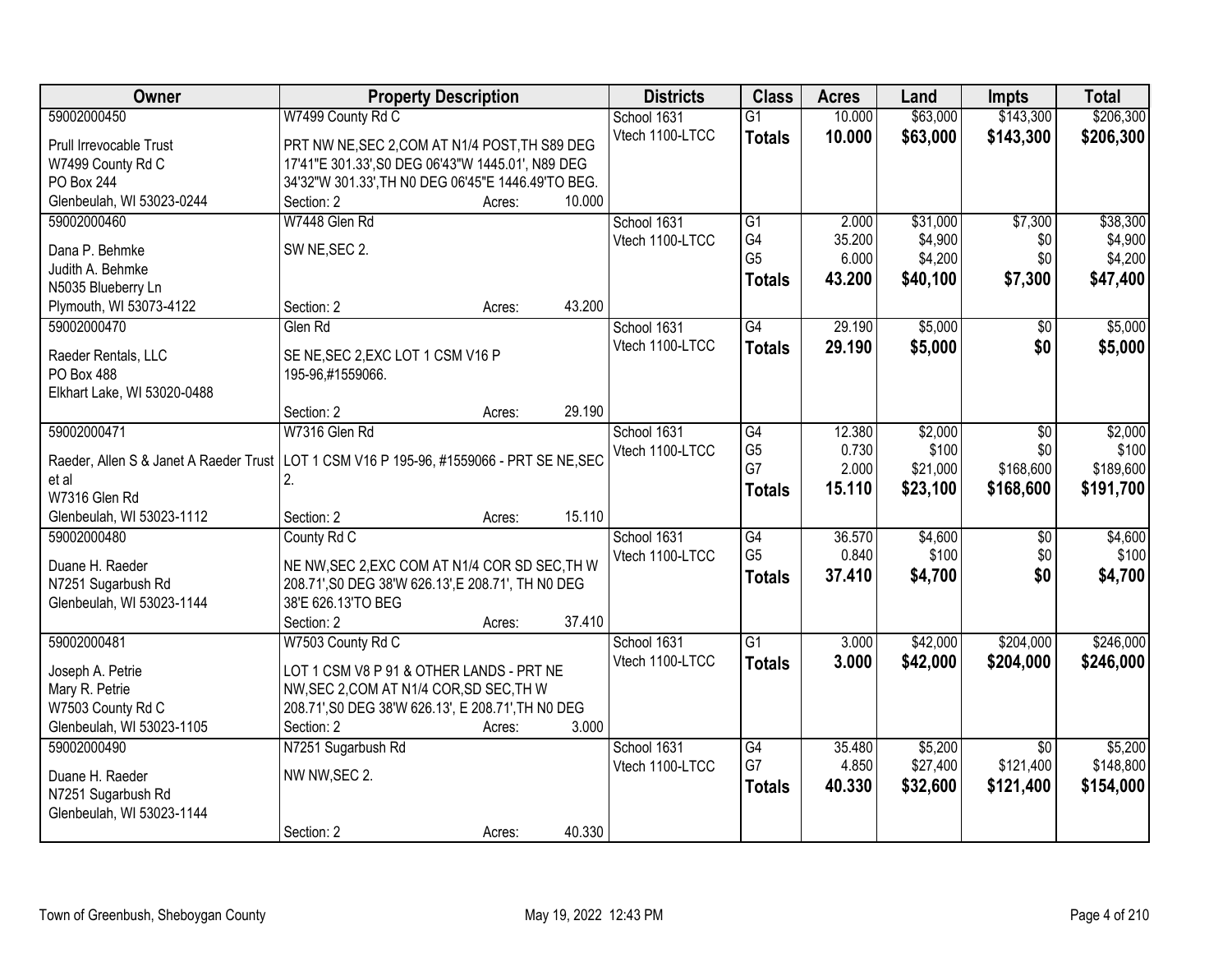| Owner                             | <b>Property Description</b>                         |                  | <b>Districts</b> | <b>Class</b>          | <b>Acres</b> | Land     | <b>Impts</b>    | <b>Total</b> |
|-----------------------------------|-----------------------------------------------------|------------------|------------------|-----------------------|--------------|----------|-----------------|--------------|
| 59002000500                       | W7626 Glen Rd                                       |                  | School 1631      | G4                    | 25.150       | \$3,300  | $\overline{50}$ | \$3,300      |
| Prange, Mary J Prange Trust       | SW NW, SEC 2.                                       |                  | Vtech 1100-LTCC  | G <sub>5</sub>        | 10.350       | \$5,100  | \$0             | \$5,100      |
| Mary J. Prange                    |                                                     |                  |                  | G7                    | 4.500        | \$28,500 | \$183,400       | \$211,900    |
| PO Box 122                        |                                                     |                  |                  | <b>Totals</b>         | 40.000       | \$36,900 | \$183,400       | \$220,300    |
| Greenbush, WI 53026-0122          | Section: 2                                          | 40.000<br>Acres: |                  |                       |              |          |                 |              |
| 59002000510                       | Glen Rd                                             |                  | School 1631      | G4                    | 30.000       | \$3,700  | \$0             | \$3,700      |
|                                   |                                                     |                  | Vtech 1100-LTCC  | G <sub>5</sub>        | 0.840        | \$100    | \$0             | \$100        |
| Prange, Mary J Prange Trust       | SE NW, SEC 2, EXC 2.50 AC IN SE COR DESC IN V 164   |                  |                  | G5M                   | 6.660        | \$10,300 | \$0             | \$10,300     |
| Mary J. Prange                    | P 497 OF DEEDS.                                     |                  |                  | <b>Totals</b>         | 37.500       | \$14,100 | \$0             | \$14,100     |
| PO Box 122                        |                                                     |                  |                  |                       |              |          |                 |              |
| Greenbush, WI 53026-0122          | Section: 2                                          | 37.500<br>Acres: |                  |                       |              |          |                 |              |
| 59002000520                       | Glen Rd                                             |                  | School 1631      | G4                    | 0.500        | \$100    | \$0             | \$100        |
| Dana P. Behmke                    | PRT SE NW, SEC 2, COM AT SE COR SD1/4, TH N         |                  | Vtech 1100-LTCC  | G <sub>5</sub><br>G5M | 0.500        | \$300    | \$0<br>\$0      | \$300        |
| Judith A. Behmke                  | 507.69', W 214.5', S 507.69'TO S LN OF SE NW, TH E  |                  |                  |                       | 1.500        | \$2,400  |                 | \$2,400      |
| N5035 Blueberry Ln                | 214.5'TO BEG.                                       |                  |                  | <b>Totals</b>         | 2.500        | \$2,800  | \$0             | \$2,800      |
| Plymouth, WI 53073-4122           | Section: 2                                          | 2.500<br>Acres:  |                  |                       |              |          |                 |              |
| 59002000530                       | Glen Rd                                             |                  | School 1631      | $\overline{G4}$       | 37.680       | \$4,700  | \$0             | \$4,700      |
| Perry E. Raeder                   | NE SW, SEC 2, EXC COM N89 DEG 07'24"W               |                  | Vtech 1100-LTCC  | G <sub>5</sub>        | 0.760        | \$100    | \$0             | \$100        |
| Allen S & Janet A Raeder Life Est | 357.53'FROM CEN SD SEC, TH S0 DEG 52'36"W 215',     |                  |                  | <b>Totals</b>         | 38.440       | \$4,800  | \$0             | \$4,800      |
| W7531 Glen Rd                     | N89 DEG 07'24"W 315', N0 DEG 52'36"E 215', TH S89   |                  |                  |                       |              |          |                 |              |
| Glenbeulah, WI 53023-1112         | Section: 2                                          | 38.440<br>Acres: |                  |                       |              |          |                 |              |
| 59002000531                       | W7531 Glen Rd                                       |                  | School 1631      | $\overline{G1}$       | 1.560        | \$32,200 | \$210,500       | \$242,700    |
|                                   |                                                     |                  | Vtech 1100-LTCC  |                       | 1.560        | \$32,200 |                 | \$242,700    |
| Perry E. Raeder                   | LOT 1, CSM V 11 P 48-49 - PRT NE SW, SEC 2, COM     |                  |                  | <b>Totals</b>         |              |          | \$210,500       |              |
| W7531 Glen Rd                     | N89 DEG 07' 24"W 357.53'FROM CEN SD SEC, TH S0      |                  |                  |                       |              |          |                 |              |
| Glenbeulah, WI 53023-1112         | DEG 52'36"W 215', N89 DEG 07'24"W 315', N0 DEG 52'  |                  |                  |                       |              |          |                 |              |
|                                   | Section: 2                                          | 1.560<br>Acres:  |                  |                       |              |          |                 |              |
| 59002000540                       | N7005 Sugarbush Rd                                  |                  | School 1631      | $\overline{G4}$       | 18.300       | \$2,300  | $\overline{50}$ | \$2,300      |
| Eric Hoogstra                     | NW SW, SEC 2.                                       |                  | Vtech 1100-LTCC  | G <sub>5</sub>        | 4.700        | \$1,900  | \$0             | \$1,900      |
| Catherine Hoogstra                |                                                     |                  |                  | G <sub>5</sub> M      | 15.000       | \$23,300 | \$0             | \$23,300     |
| N7005 Sugarbush Rd                |                                                     |                  |                  | G7                    | 2.000        | \$21,000 | \$56,000        | \$77,000     |
| Glenbeulah, WI 53023-1143         | Section: 2                                          | 40.000<br>Acres: |                  | <b>Totals</b>         | 40.000       | \$48,500 | \$56,000        | \$104,500    |
| 59002000551                       | Sugarbush Rd                                        |                  | School 1631      | G4                    | 5.750        | \$800    | $\overline{50}$ | \$800        |
|                                   |                                                     |                  | Vtech 1100-LTCC  | G <sub>5</sub>        | 1.000        | \$600    | \$0             | \$600        |
| Devin J. Doyle                    | SW SW, SEC 2, EXC THE N 208.75' OF THE W 626.25' OI |                  |                  | <b>Totals</b>         | 6.750        | \$1,400  | \$0             | \$1,400      |
| Brooke Renee Dodson Doyle         | SD1/4, EXC CSM V21 P56-58 #1748715 & ALSO EXC       |                  |                  |                       |              |          |                 |              |
| 126 Firethorn Rd                  | COM AT SW COR SD SEC, TH N00 DEG 08'50"W            |                  |                  |                       |              |          |                 |              |
| Gulf Breeze, FL 32561-4316        | Section: 2                                          | 6.750<br>Acres:  |                  |                       |              |          |                 |              |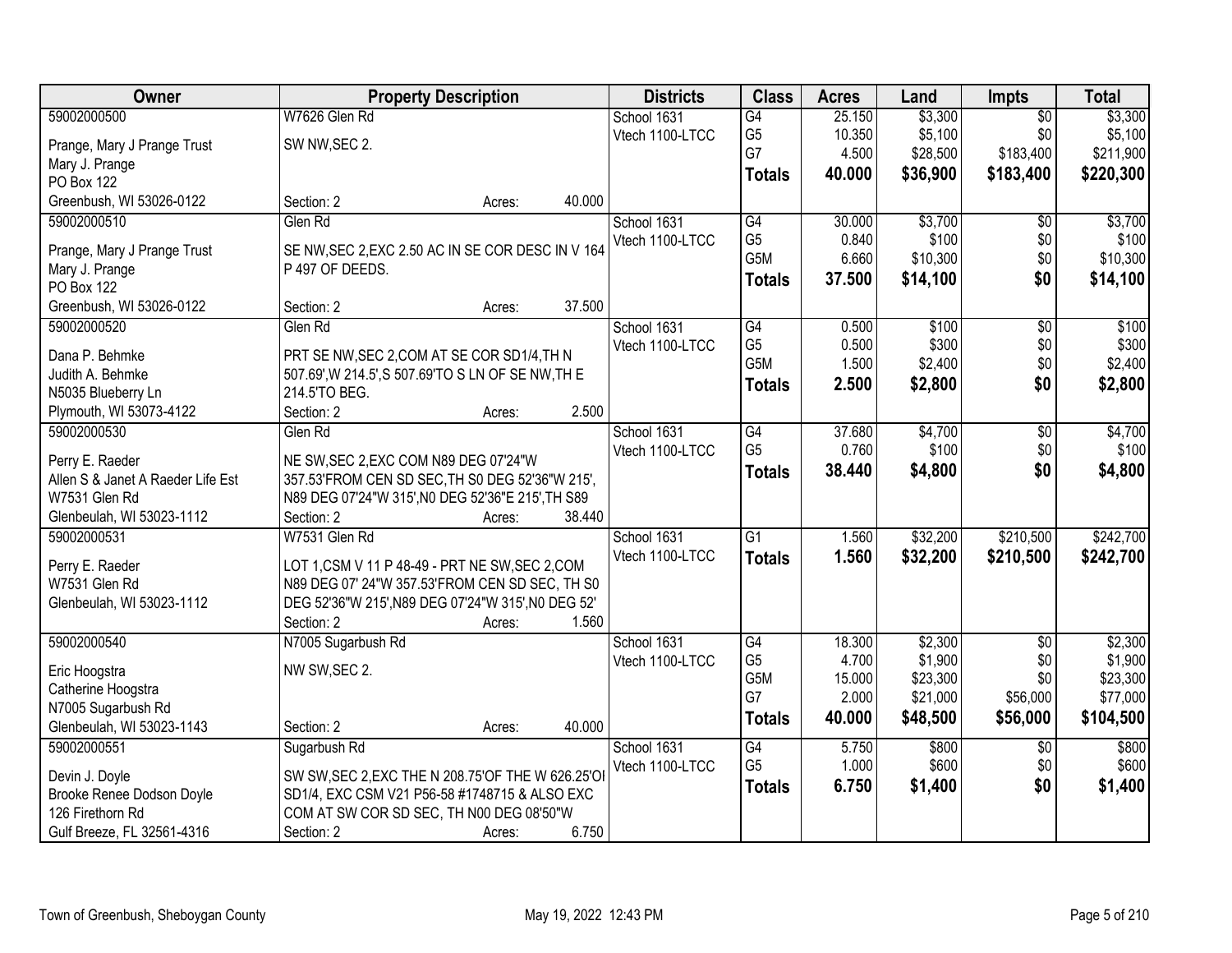| Owner                                      | <b>Property Description</b>                              | <b>Districts</b> | <b>Class</b>     | <b>Acres</b> | Land     | <b>Impts</b>    | <b>Total</b> |
|--------------------------------------------|----------------------------------------------------------|------------------|------------------|--------------|----------|-----------------|--------------|
| 59002000560                                | N6993 Sugarbush Rd                                       | School 1631      | $\overline{G1}$  | 3.000        | \$35,000 | \$148,600       | \$183,600    |
| Allen A. Gross                             | THE N 208.75'OF THE W 626.25'OF SW SW, SEC 2, &          | Vtech 1100-LTCC  | G4               | 4.790        | \$800    | \$0             | \$800        |
| <b>Colleen Gross</b>                       | ALSO COM AT SW COR SD SEC, TH N00 DEG 08'50"V            |                  | G <sub>5</sub>   | 5.690        | \$3,400  | \$0             | \$3,400      |
| N6993 Sugarbush Rd                         | 897.20', N00 DEG 08'50"W 208.75', N89 DEG 43'25"E        |                  | G5M              | 3.500        | \$5,500  | \$0             | \$5,500      |
| Glenbeulah, WI 53023-1142                  | 16.980<br>Section: 2<br>Acres:                           |                  | <b>Totals</b>    | 16.980       | \$44,700 | \$148,600       | \$193,300    |
| 59002000562                                | N6941 Sugarbush Rd                                       | School 1631      | G4               | 11.320       | \$1,400  | $\overline{50}$ | \$1,400      |
|                                            |                                                          | Vtech 1100-LTCC  | G <sub>5</sub>   | 2.000        | \$700    | \$0             | \$700        |
| Neil G. Eigenberger                        | LOT 1 CSM V21 P56-58 #1748715 - IN SWSW SEC 2,           |                  | G5M              | 0.500        | \$800    | \$0             | \$800        |
| N6941 Sugarbush Rd                         | T15N, R20E; AND ALSO COM AT SW COR SD SEC 2;             |                  | G7               | 2.450        | \$22,400 | \$192,200       | \$214,600    |
| Glenbeulah, WI 53023-1142                  | TH N00-08-50W, 200' ALG W LN SW1/4 SD SEC 2 TO<br>16.270 |                  | <b>Totals</b>    | 16.270       | \$25,300 | \$192,200       | \$217,500    |
| 59002000570                                | Section: 2<br>Acres:                                     | School 1631      | G4               | 27.000       | \$3,300  | $\sqrt{50}$     | \$3,300      |
|                                            |                                                          | Vtech 1100-LTCC  | G <sub>5</sub>   | 6.000        | \$3,600  | \$0             | \$3,600      |
| Devin J. Doyle                             | SE SW, SEC 2.                                            |                  | G <sub>5</sub> M | 7.000        | \$10,900 | \$0             | \$10,900     |
| Brooke Renee Dodson Doyle                  |                                                          |                  | <b>Totals</b>    | 40.000       | \$17,800 | \$0             | \$17,800     |
| 126 Firethorn Rd                           |                                                          |                  |                  |              |          |                 |              |
| Gulf Breeze, FL 32561-4316                 | 40.000<br>Section: 2<br>Acres:                           |                  |                  |              |          |                 |              |
| 59002000580                                | Glen Rd                                                  | School 1631      | G4               | 34.000       | \$4,100  | \$0             | \$4,100      |
| Mark G & Carol A Wagner Revocable          | PRT E1/2 SE1/4, SEC 2, BEG AT E1/4 COR, SEC 2, TH        | Vtech 1100-LTCC  | G <sub>5</sub>   | 24.860       | \$14,400 | \$0             | \$14,400     |
| Living Trust 07-30-20                      | S00 DEG 55'54"W 1905'TO CEN MULLET RIVER, WLY            |                  | <b>Totals</b>    | 58.860       | \$18,500 | \$0             | \$18,500     |
| W7273 Glen Rd                              | 1058'ALG SD CENLN, SWLY 428'ALG SD CENLN, N00            |                  |                  |              |          |                 |              |
| Glenbeulah, WI 53023-1110                  | 58.860<br>Section: 2<br>Acres:                           |                  |                  |              |          |                 |              |
| 59002000590                                | Glen Rd                                                  | School 1631      | $\overline{G4}$  | 38.000       | \$4,100  | \$0             | \$4,100      |
|                                            |                                                          | Vtech 1100-LTCC  | G <sub>5</sub>   | 2.000        | \$600    | \$0             | \$600        |
| Perry E. Raeder                            | NW SE, SEC 2.                                            |                  | <b>Totals</b>    | 40.000       | \$4,700  | \$0             | \$4,700      |
| Allen S & Janet A Raeder Life Est          |                                                          |                  |                  |              |          |                 |              |
| W7531 Glen Rd<br>Glenbeulah, WI 53023-1112 | 40.000<br>Section: 2                                     |                  |                  |              |          |                 |              |
| 59002000600                                | Acres:                                                   | School 1631      | $\overline{G4}$  | 28.000       | \$3,000  | $\overline{60}$ | \$3,000      |
|                                            |                                                          | Vtech 1100-LTCC  | G <sub>5</sub>   | 11.260       | \$6,600  | \$0             | \$6,600      |
| Perry E. Raeder                            | SW SE, SEC 2, EXC THAT PRT AFOREDESC LYING SE            |                  |                  | 39.260       | \$9,600  | \$0             | \$9,600      |
| Allen S & Janet A Raeder Life Est          | OF MULLET RIVER.                                         |                  | <b>Totals</b>    |              |          |                 |              |
| W7531 Glen Rd                              |                                                          |                  |                  |              |          |                 |              |
| Glenbeulah, WI 53023-1112                  | 39.260<br>Section: 2<br>Acres:                           |                  |                  |              |          |                 |              |
| 59002000611                                |                                                          | School 1631      | G4               | 20.000       | \$2,600  | $\overline{50}$ | \$2,600      |
| Raeder Rentals, LLC                        | PRT SE SE, SEC 2, BEG AT SE COR, SD SEC, TH NO           | Vtech 1100-LTCC  | G <sub>5</sub>   | 2.240        | \$1,400  | \$0             | \$1,400      |
| PO Box 488                                 | DEG 55'54"E 720'TO CEN MULLET RIVER, WLY                 |                  | <b>Totals</b>    | 22.240       | \$4,000  | \$0             | \$4,000      |
| Elkhart Lake, WI 53020-0488                | 1058'ALG CENLN, SWLY 428'ALG SD CENLN TO W LN            |                  |                  |              |          |                 |              |
|                                            | 22.240<br>Section: 2<br>Acres:                           |                  |                  |              |          |                 |              |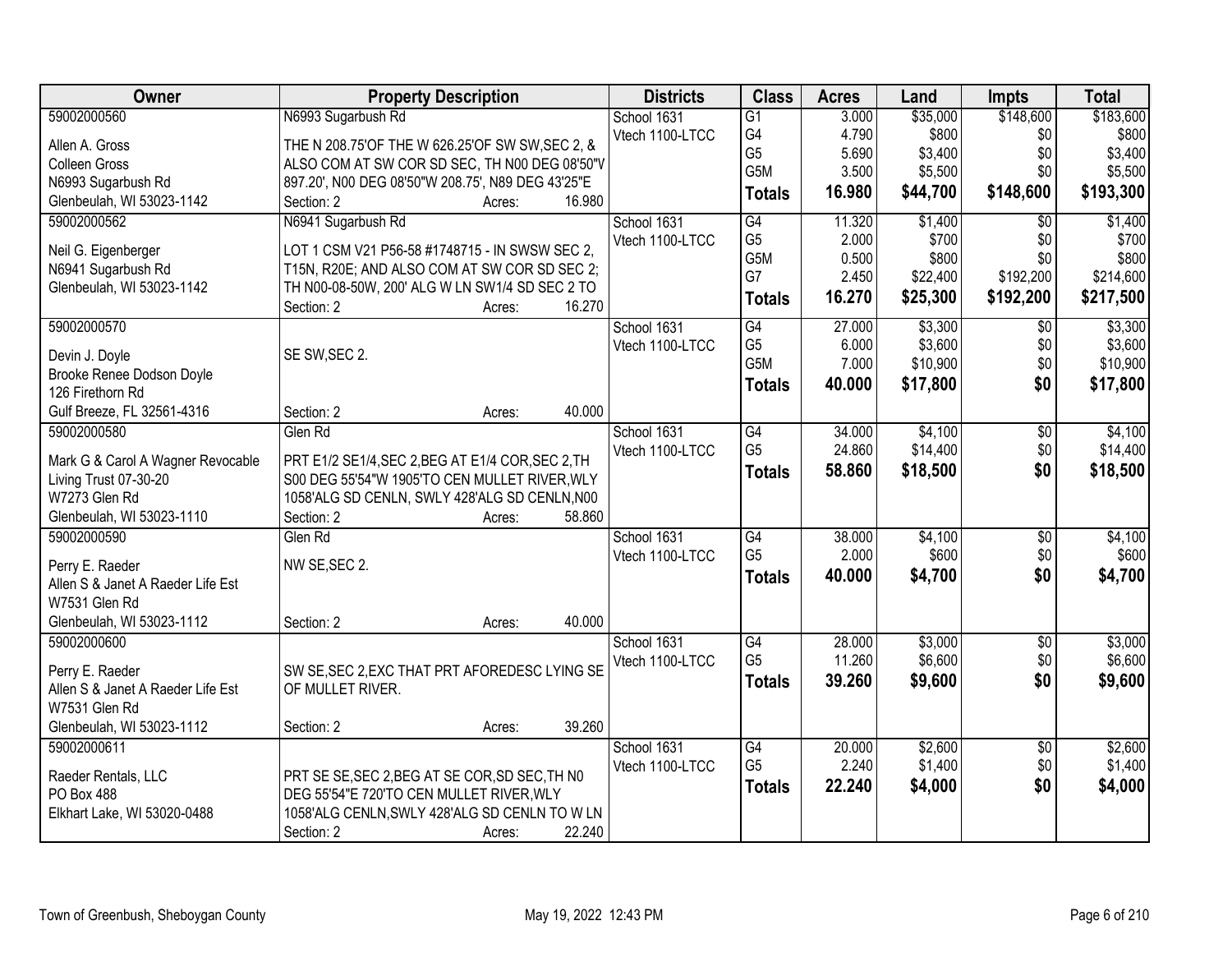| Owner                            |                                                     | <b>Property Description</b> |        | <b>Districts</b> | <b>Class</b>     | <b>Acres</b> | Land      | <b>Impts</b>    | <b>Total</b> |
|----------------------------------|-----------------------------------------------------|-----------------------------|--------|------------------|------------------|--------------|-----------|-----------------|--------------|
| 59002000620                      | County Rd C                                         |                             |        | School 4473      | G4               | 18.500       | \$2,500   | $\overline{50}$ | \$2,500      |
| Duane H. Raeder                  | THE N 20 AC OF NE NE, SEC 3.                        |                             |        | Vtech 1100-LTCC  | G <sub>5</sub>   | 1.500        | \$100     | \$0             | \$100        |
| N7251 Sugarbush Rd               |                                                     |                             |        |                  | <b>Totals</b>    | 20.000       | \$2,600   | \$0             | \$2,600      |
| Glenbeulah, WI 53023-1144        |                                                     |                             |        |                  |                  |              |           |                 |              |
|                                  | Section: 3                                          | Acres:                      | 20.000 |                  |                  |              |           |                 |              |
| 59002000630                      | N7208 Sugarbush Rd                                  |                             |        | School 4473      | $\overline{G1}$  | 2.000        | \$31,000  | \$245,500       | \$276,500    |
| John R. Teske                    | PRT NW NE & PRT NE NE, SEC 3, COM AT NE COR         |                             |        | Vtech 1100-LTCC  | G <sub>2</sub>   | 1.430        | \$5,300   | \$78,400        | \$83,700     |
| Julie A. Teske                   | SD SEC 3, TH S00 DEG 21'41"E 664.47', S00 DEG       |                             |        |                  | G4               | 34.170       | \$4,900   | \$0             | \$4,900      |
| N7208 Sugarbush Rd               | 21'41"E 794', N88 DEG 44'41"W 762.03', N85 DEG      |                             |        |                  | G <sub>5</sub> M | 3.000        | \$4,700   | \$0             | \$4,700      |
| Glenbeulah, WI 53023-1237        | Section: 3                                          | Acres:                      | 40.600 |                  | <b>Totals</b>    | 40.600       | \$45,900  | \$323,900       | \$369,800    |
| 59002000640                      | County Rd C                                         |                             |        | School 4473      | G4               | 18.000       | \$2,300   | $\sqrt[6]{}$    | \$2,300      |
| Duane H. Raeder                  | THE N 20 AC OF NW NE, SEC 3.                        |                             |        | Vtech 1100-LTCC  | G <sub>5</sub>   | 2.000        | \$600     | \$0             | \$600        |
| N7251 Sugarbush Rd               |                                                     |                             |        |                  | <b>Totals</b>    | 20.000       | \$2,900   | \$0             | \$2,900      |
| Glenbeulah, WI 53023-1144        |                                                     |                             |        |                  |                  |              |           |                 |              |
|                                  | Section: 3                                          | Acres:                      | 20.000 |                  |                  |              |           |                 |              |
| 59002000661                      | W7820 Glen Rd                                       |                             |        | School 4473      | $\overline{G1}$  | 2.000        | \$37,000  | \$303,700       | \$340,700    |
| Coose Revocable Trust 03-16-2021 | PRT SW NE & NW NE, SEC 3, COM AT E1/4 COR SD        |                             |        | Vtech 1100-LTCC  | G <sub>5</sub>   | 7.580        | \$11,600  | \$0             | \$11,600     |
| Andrew T. Coose                  | SEC 3, TH S89 DEG 39'39"W 1601.21', S89 DEG         |                             |        |                  | G <sub>6</sub>   | 31.000       | \$96,100  | \$0             | \$96,100     |
| W7820 Glen Rd                    | 39'39"W 1032.51', N00 DEG 06'23"W 1971.40', N89 DEC |                             |        |                  | <b>Totals</b>    | 40.580       | \$144,700 | \$303,700       | \$448,400    |
| Glenbeulah, WI 53023-1214        | Section: 3                                          | Acres:                      | 40.580 |                  |                  |              |           |                 |              |
| 59002000671                      | W7762 Glen Rd                                       |                             |        | School 4473      | $\overline{G1}$  | 2.000        | \$31,000  | \$280,400       | \$311,400    |
| Brian G. Jankuski                | LOT 1 CSM V20 P 262-63,#1739288 - PRT SE NE, SEC    |                             |        | Vtech 1100-LTCC  | G4               | 3.270        | \$500     | \$0             | \$500        |
| Lynnett R. Jankuski              | 3.                                                  |                             |        |                  | <b>Totals</b>    | 5.270        | \$31,500  | \$280,400       | \$311,900    |
| W7762 Glen Rd                    |                                                     |                             |        |                  |                  |              |           |                 |              |
| Glenbeulah, WI 53023-1200        | Section: 3                                          | Acres:                      | 5.270  |                  |                  |              |           |                 |              |
| 59002000672                      | W7802 Glen Rd                                       |                             |        | School 4473      | G1               | 2.000        | \$41,200  | \$244,000       | \$285,200    |
| Shane W. Foreman                 | LOT 1 28CSM134-136 #2047322, IN NE1/4 SEC 3,        |                             |        | Vtech 1100-LTCC  | G <sub>6</sub>   | 12.100       | \$37,500  | \$0             | \$37,500     |
| Katherine J. Lawrence            | T15N, R20E.                                         |                             |        |                  | <b>Totals</b>    | 14.100       | \$78,700  | \$244,000       | \$322,700    |
| 2808 S Promenade Cir Apt 8       |                                                     |                             |        |                  |                  |              |           |                 |              |
| Sheboygan, WI 53081-5184         | Section: 3                                          | Acres:                      | 14.100 |                  |                  |              |           |                 |              |
| 59002000674                      | W7734 Glen Rd                                       |                             |        | School 4473      | G1               | 3.370        | \$36,100  | \$180,500       | \$216,600    |
| George A. Jankuski               | LOT 1 CSM V30 P71-73 #2106878 IN NE1/4 SEC 3,       |                             |        | Vtech 1100-LTCC  | G4               | 3.500        | \$400     | \$0             | \$400        |
| Jeanette M. Jankuski             | T15N, R20E.                                         |                             |        |                  | G <sub>5</sub>   | 0.700        | \$100     | \$0             | \$100        |
| W7734 Glen Rd                    |                                                     |                             |        |                  | <b>Totals</b>    | 7.570        | \$36,600  | \$180,500       | \$217,100    |
| Glenbeulah, WI 53023-1200        | Section: 3                                          | Acres:                      | 7.570  |                  |                  |              |           |                 |              |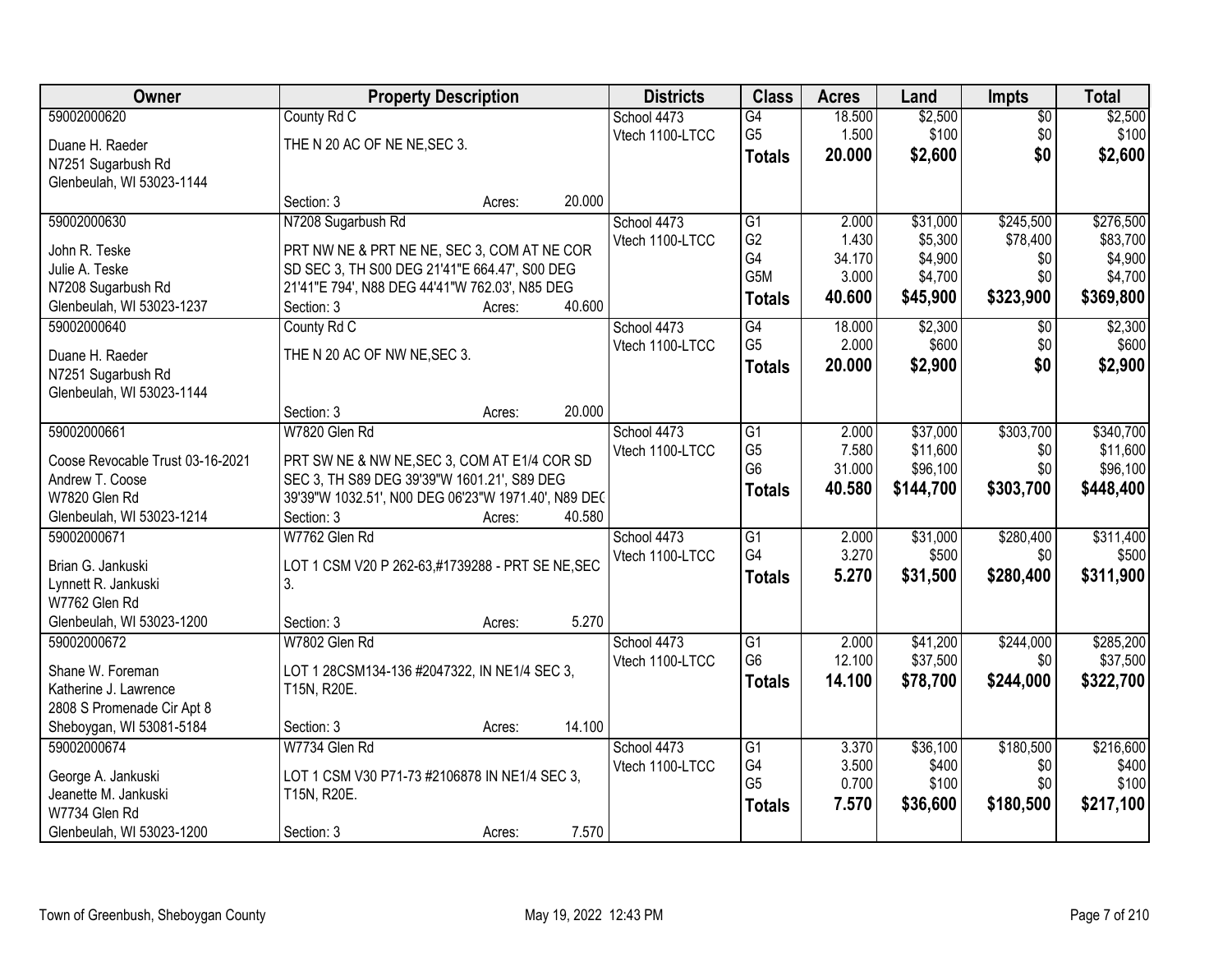| Owner                                 | <b>Property Description</b>                        | <b>Districts</b> | <b>Class</b>     | <b>Acres</b> | Land     | <b>Impts</b>    | <b>Total</b> |
|---------------------------------------|----------------------------------------------------|------------------|------------------|--------------|----------|-----------------|--------------|
| 59002000675                           | Sugarbush Rd                                       | School 4473      | G4               | 24.470       | \$3,300  | $\overline{50}$ | \$3,300      |
| Julie A. Teske                        | LOT 2 CSM V30 P71-73 #2106878 IN NE1/4 SEC 3,      | Vtech 1100-LTCC  | G <sub>5</sub>   | 1.000        | \$100    | \$0             | \$100        |
| John R. Teske                         | T15N, R20E.                                        |                  | G5M              | 1.940        | \$3,000  | \$0             | \$3,000      |
| N7208 Sugarbush Rd                    |                                                    |                  | <b>Totals</b>    | 27.410       | \$6,400  | \$0             | \$6,400      |
| Glenbeulah, WI 53023-1237             | 27.410<br>Section: 3<br>Acres:                     |                  |                  |              |          |                 |              |
| 59002000680                           | N7233 County Rd T                                  | School 4473      | G1               | 3.000        | \$42,000 | \$194,400       | \$236,400    |
|                                       |                                                    | Vtech 1100-LTCC  | G4               | 49.440       | \$5,800  | \$0             | \$5,800      |
| Russell L. Larson Jr                  | N3/4 OF NW1/4, SEC 3, EXC THE N 380'OF W           |                  | G <sub>5</sub>   | 1.980        | \$1,200  | \$0             | \$1,200      |
| Christine A. Larson                   | 981'THEREOF, & ALSO EXC COM N0 DEG 18'07"W         |                  | G <sub>5</sub> M | 10.000       | \$15,500 | \$0             | \$15,500     |
| N7233 County Rd T                     | 730.24'FROM W1/4 COR, SD SEC, TH CONT N0 DEG       |                  | <b>Totals</b>    | 64.420       | \$64,500 | \$194,400       | \$258,900    |
| Glenbeulah, WI 53023-1224             | 64.420<br>Section: 3<br>Acres:                     |                  |                  |              |          |                 |              |
| 59002000700                           | County Rd C                                        | School 4473      | G4               | 6.620        | \$900    | \$0             | \$900        |
| Kenneth J. Hau                        | PRT NW NW, SEC 3, COM AT NW COR, TH E 58.14        | Vtech 1100-LTCC  | G <sub>5</sub>   | 1.000        | \$100    | \$0             | \$100        |
| Sandra J. Hau                         | RD, S 20.98 RD W 58.14 RD, N 20.98 RD TO BEG       |                  | <b>Totals</b>    | 7.620        | \$1,000  | \$0             | \$1,000      |
| N7342 School Rd                       |                                                    |                  |                  |              |          |                 |              |
| Glenbeulah, WI 53023-1219             | 7.620<br>Section: 3<br>Acres:                      |                  |                  |              |          |                 |              |
| 59002000721                           | W8080 Glen Rd                                      | School 4473      | G <sub>1</sub>   | 4.000        | \$38,000 | \$190,600       | \$228,600    |
|                                       |                                                    | Vtech 1100-LTCC  | <b>Totals</b>    | 4.000        | \$38,000 | \$190,600       | \$228,600    |
| Diane Marie Diederichs                | LOT 1 CSM V 8 P 83 #1153426- PRT SW NW, SEC 3 &    |                  |                  |              |          |                 |              |
| W8080 Glen Rd                         | COM AT W1/4 COR SD SEC 3 TH N01 DEG 05'52"E        |                  |                  |              |          |                 |              |
| Glenbeulah, WI 53023-1201             | 250', CONT N01 DEG 05'52"E 83.06', N89 DEG 43'45"E |                  |                  |              |          |                 |              |
|                                       | 4.000<br>Section: 3<br>Acres:                      |                  |                  |              |          |                 |              |
| 59002000741                           | N7189 County Rd T                                  | School 4473      | $\overline{G4}$  | 39.300       | \$5,200  | $\overline{50}$ | \$5,200      |
| Gus T Pachis Trust Uad 05-01-2005     | PRT NW1/4, SEC 3, COM N0 DEG 18'07"W 730.24'FROM   | Vtech 1100-LTCC  | G <sub>5</sub>   | 7.760        | \$4,300  | \$0             | \$4,300      |
| Kristin M Pachis Trust Uad 05-01-2005 | W1/4 COR SD SEC, TH CONT N0 DEG 18' 07"W           |                  | G5M              | 10.000       | \$13,100 | \$0             | \$13,100     |
| 79 Salem Ln                           | 988.70', N88 DEG 04'27"E 2633.63'TO E LN NW1/4, S1 |                  | G7               | 3.000        | \$24,000 | \$208,100       | \$232,100    |
| Evanston, IL 60203-1217               | 60.060<br>Section: 3<br>Acres:                     |                  | <b>Totals</b>    | 60.060       | \$46,600 | \$208,100       | \$254,700    |
| 59002000742                           | Glen Rd                                            | School 4473      | $\overline{G5}$  | 0.870        | \$500    | \$0             | \$500        |
|                                       |                                                    | Vtech 1100-LTCC  | <b>Totals</b>    | 0.870        | \$500    | \$0             | \$500        |
| Diane Marie Diederichs                | OUTLOT 1 CSM V24 P117-119 #1876290- PRT SE NW      |                  |                  |              |          |                 |              |
| W8080 Glen Rd                         | & SW NW, SEC 3.                                    |                  |                  |              |          |                 |              |
| Glenbeulah, WI 53023-1201             |                                                    |                  |                  |              |          |                 |              |
|                                       | 0.870<br>Section: 3<br>Acres:                      |                  |                  |              |          |                 |              |
| 59002000743                           | County Rd T                                        | School 4473      | G4               | 37.970       | \$4,800  | $\overline{50}$ | \$4,800      |
| Diane Marie Diederichs                | LOT 1 CSM V24 P117-119 #1876290 - PRT SE NW &      | Vtech 1100-LTCC  | G <sub>5</sub>   | 1.840        | \$600    | \$0             | \$600        |
| W8080 Glen Rd                         | SW NW, SEC 3.                                      |                  | <b>Totals</b>    | 39.810       | \$5,400  | \$0             | \$5,400      |
| Glenbeulah, WI 53023-1201             |                                                    |                  |                  |              |          |                 |              |
|                                       | 39.810<br>Section: 3<br>Acres:                     |                  |                  |              |          |                 |              |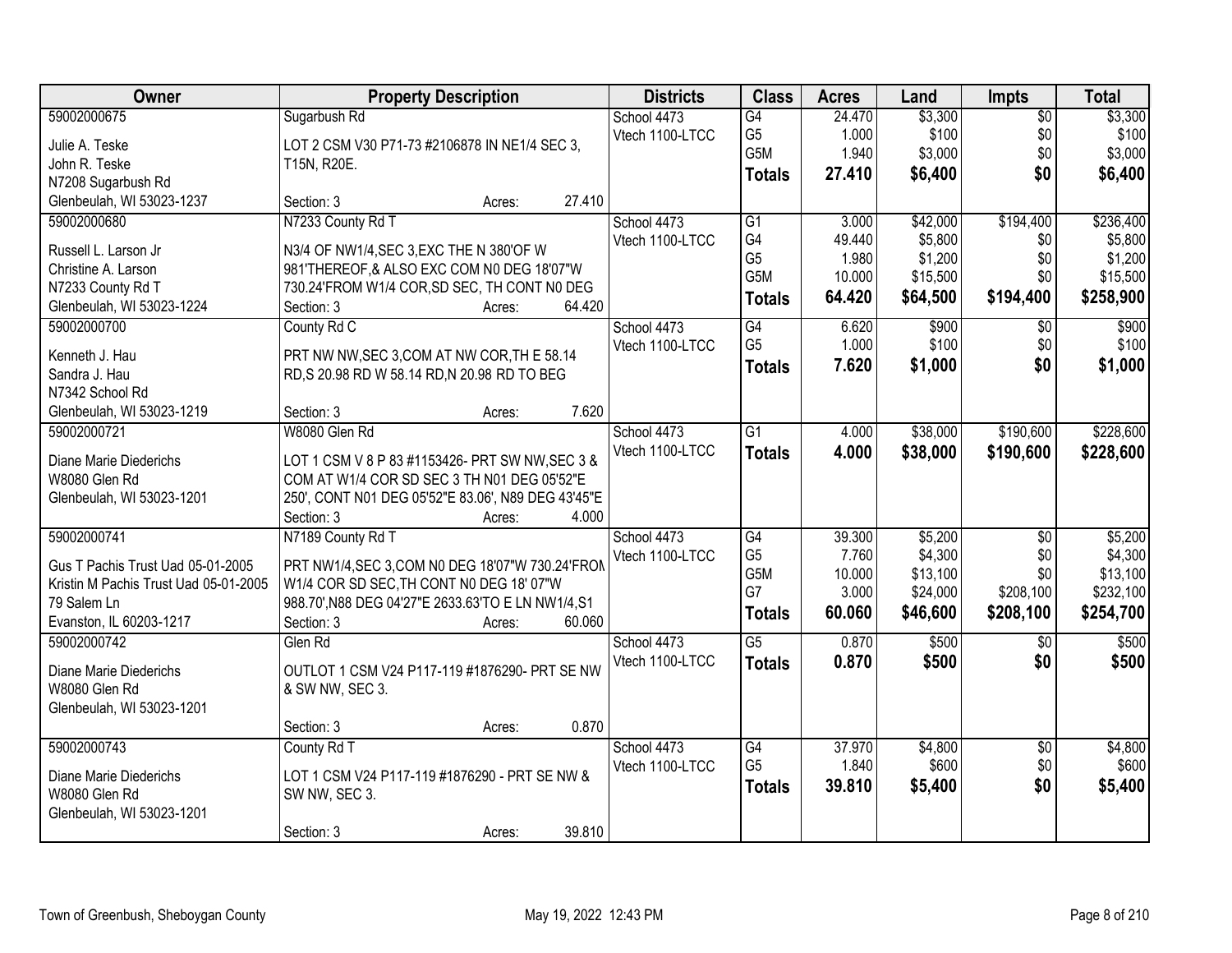| Owner                     | <b>Property Description</b>                               | <b>Districts</b> | <b>Class</b>    | <b>Acres</b> | Land     | <b>Impts</b>    | <b>Total</b> |
|---------------------------|-----------------------------------------------------------|------------------|-----------------|--------------|----------|-----------------|--------------|
| 59002000755               | W7901 Glen Rd                                             | School 1631      | $\overline{G1}$ | 8.260        | \$50,800 | \$22,200        | \$73,000     |
| Jeffrey J. Blonigen       | PRT LOT 1,CSM V 2 P 394 & OTHER LAND - PRT NE             | Vtech 1100-LTCC  | <b>Totals</b>   | 8.260        | \$50,800 | \$22,200        | \$73,000     |
| W7901 Glen Rd             | SW, SEC 3, COM AT CEN SD SEC, TH W ALG 1/4 LN             |                  |                 |              |          |                 |              |
| Glenbeulah, WI 53023-1231 | 480'S 748.27', S87 DEG 37'E 469.02', TH N0 DEG 50'        |                  |                 |              |          |                 |              |
|                           | 8.260<br>Section: 3<br>Acres:                             |                  |                 |              |          |                 |              |
| 59002000756               | Glen Rd                                                   | School 1631      | G4              | 26.100       | \$3,100  | $\overline{50}$ | \$3,100      |
|                           |                                                           | Vtech 1100-LTCC  | G <sub>5</sub>  | 5.640        | \$3,100  | \$0             | \$3,100      |
| Alan J. Michaels          | NE SW, SEC 3, EXC COM AT CEN SD SEC, TH W ALG             |                  | <b>Totals</b>   | 31.740       | \$6,200  | \$0             | \$6,200      |
| Tammy L. Michaels         | 1/4 LN 480', S 748.27', S87 DEG 37'E 469.02', TH N0       |                  |                 |              |          |                 |              |
| W8481 Glen Rd             | DEG 50'55"E 767.88'TO BEG.                                |                  |                 |              |          |                 |              |
| Glenbeulah, WI 53023-1203 | 31.740<br>Section: 3<br>Acres:                            |                  |                 |              |          |                 |              |
| 59002000760               | N7047 County Rd T                                         | School 1631      | G1              | 2.830        | \$34,300 | \$140,900       | \$175,200    |
| Bruce A. Roehrborn        | TR 1, CSM V 9 P 188 - PRT NW SW, SEC 3, COM S0            | Vtech 1100-LTCC  | <b>Totals</b>   | 2.830        | \$34,300 | \$140,900       | \$175,200    |
| Beverly J. Roehrborn      | DEG 44'29"E 486.05'FROM W1/4 COR SD SEC, TH S0            |                  |                 |              |          |                 |              |
| N7047 County Rd T         | DEG 44'29"E 300', N87 DEG 15'31"E 433.02', N0 DEG         |                  |                 |              |          |                 |              |
| Glenbeulah, WI 53023-1516 | 2.830<br>Section: 3<br>Acres:                             |                  |                 |              |          |                 |              |
| 59002000761               | County Rd T                                               | School 1631      | G4              | 35.400       | \$4,600  | \$0             | \$4,600      |
|                           |                                                           | Vtech 1100-LTCC  | G <sub>5</sub>  | 1.770        | \$100    | \$0             | \$100        |
| Alan J. Michaels          | NW SW, SEC 3, EXC COM S0 DEG 44'29"E                      |                  |                 | 37.170       | \$4,700  | \$0             | \$4,700      |
| Tammy L. Michaels         | 486.05'FROM W1/4 COR SD SEC, TH S0 DEG 44'29"E            |                  | <b>Totals</b>   |              |          |                 |              |
| W8481 Glen Rd             | 300', N87 DEG 15'31"E 433.02' N0 DEG 44'29"W              |                  |                 |              |          |                 |              |
| Glenbeulah, WI 53023-1203 | 37.170<br>Section: 3<br>Acres:                            |                  |                 |              |          |                 |              |
| 59002000771               | County Rd T                                               | School 1631      | $\overline{G4}$ | 20.900       | \$2,900  | $\overline{30}$ | \$2,900      |
| Patrick J. Atkinson       |                                                           | Vtech 1100-LTCC  | G <sub>5</sub>  | 10.550       | \$16,100 | \$0             | \$16,100     |
| Constance Atkinson        | SW SW, SEC 3, EXC PRT LOT 1 CSM V25 P110-112<br>#1937494. |                  | <b>Totals</b>   | 31.450       | \$19,000 | \$0             | \$19,000     |
| N6999 County Rd T         |                                                           |                  |                 |              |          |                 |              |
| Glenbeulah, WI 53023-1519 | 31.450<br>Section: 3                                      |                  |                 |              |          |                 |              |
| 59002000772               | Acres:<br>N6999 County Rd T                               | School 1631      | $\overline{G1}$ | 4.150        | \$38,500 | \$338,400       | \$376,900    |
|                           |                                                           | Vtech 1100-LTCC  | G <sub>5</sub>  | 5.320        | \$3,200  | \$0             | \$3,200      |
| Patrick J. Atkinson       | LOT 1 CSM V25 P110-112 #1937494 - PRT SW SW &             |                  |                 |              |          |                 |              |
| Constance Atkinson        | PRT SE SW, SEC 3.                                         |                  | <b>Totals</b>   | 9.470        | \$41,700 | \$338,400       | \$380,100    |
| N6999 County Rd T         |                                                           |                  |                 |              |          |                 |              |
| Glenbeulah, WI 53023-1519 | 9.470<br>Section: 3<br>Acres:                             |                  |                 |              |          |                 |              |
| 59002000780               |                                                           | School 1631      | G4              | 26.000       | \$2,700  | $\overline{50}$ | \$2,700      |
|                           |                                                           | Vtech 1100-LTCC  | G <sub>5</sub>  | 4.000        | \$2,300  | \$0             | \$2,300      |
| Robert J. Ernst           | SE SW, SEC 3, EXC NW1/4.                                  |                  | <b>Totals</b>   | 30.000       | \$5,000  | \$0             | \$5,000      |
| Tina M. Ernst             |                                                           |                  |                 |              |          |                 |              |
| W7966 State Highway 23    |                                                           |                  |                 |              |          |                 |              |
| Glenbeulah, WI 53023-1533 | 30.000<br>Section: 3<br>Acres:                            |                  |                 |              |          |                 |              |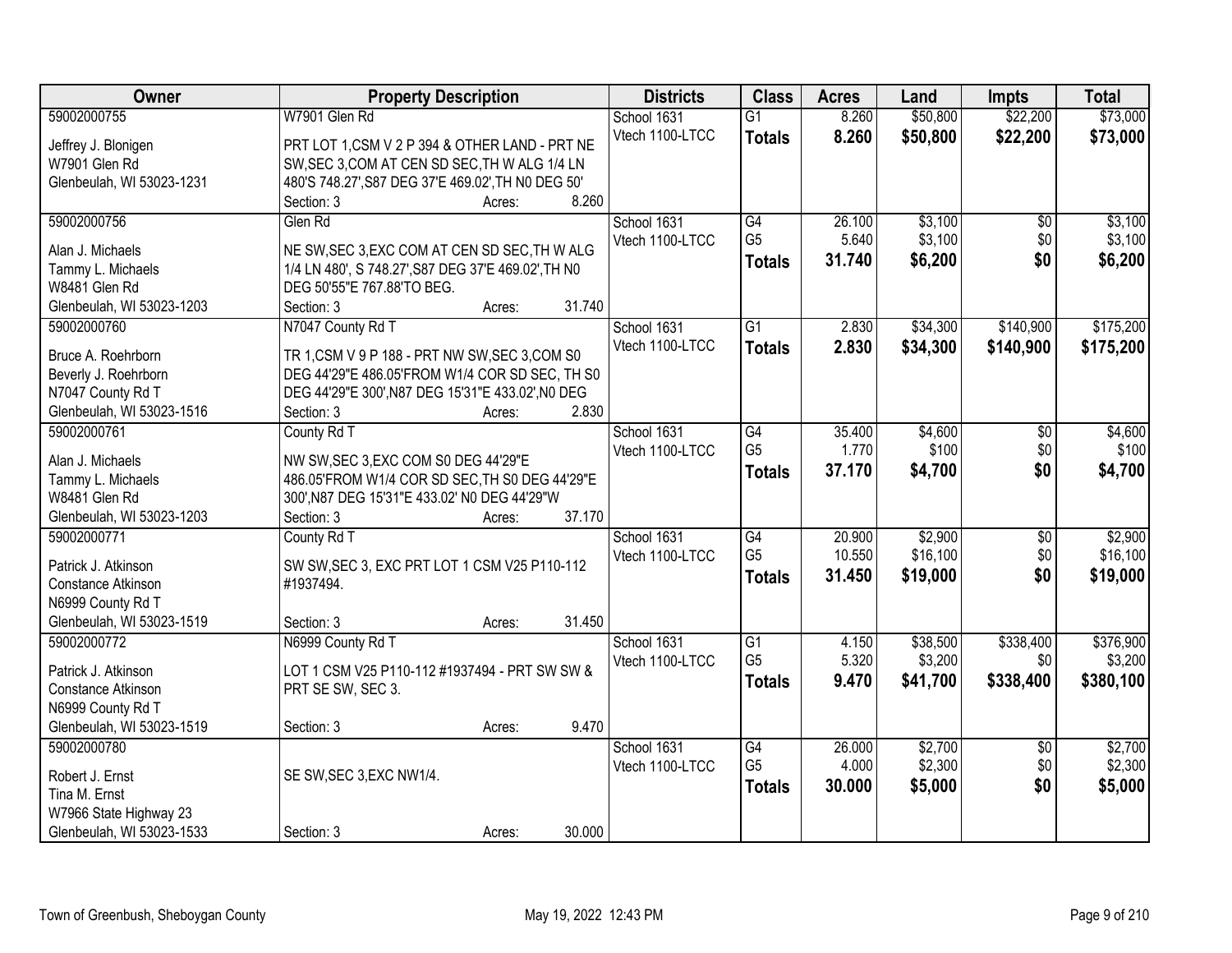| Owner                                                                                                                         | <b>Property Description</b>                                                                                               | <b>Districts</b>               | <b>Class</b>                                               | <b>Acres</b>                       | Land                                      | <b>Impts</b>                                     | <b>Total</b>                                |
|-------------------------------------------------------------------------------------------------------------------------------|---------------------------------------------------------------------------------------------------------------------------|--------------------------------|------------------------------------------------------------|------------------------------------|-------------------------------------------|--------------------------------------------------|---------------------------------------------|
| 59002000791<br>Patrick J. Atkinson<br>Constance Atkinson                                                                      | NW1/4 SE SW, SEC 3, EXC PRT LOT 1 CSM V25<br>P110-112 #1937494.                                                           | School 1631<br>Vtech 1100-LTCC | $\overline{G5}$<br><b>Totals</b>                           | 9.080<br>9.080                     | \$13,600<br>\$13,600                      | $\overline{50}$<br>\$0                           | \$13,600<br>\$13,600                        |
| N6999 County Rd T<br>Glenbeulah, WI 53023-1519                                                                                | 9.080<br>Section: 3<br>Acres:                                                                                             |                                |                                                            |                                    |                                           |                                                  |                                             |
| 59002000801<br>Paige M. Steffes<br>218 N Swift St<br>Glenbeulah, WI 53023-1191                                                | W7763 Glen Rd<br>LOT 1 CSM V 19 P 67-68 #1656944-PRT NESE SEC 3.<br>36.900<br>Section: 3<br>Acres:                        | School 1631<br>Vtech 1100-LTCC | $\overline{G4}$<br>G <sub>5</sub><br>G7<br><b>Totals</b>   | 33.000<br>1.900<br>2.000<br>36.900 | \$4,100<br>\$100<br>\$6,000<br>\$10,200   | $\overline{50}$<br>\$0<br>\$53,900<br>\$53,900   | \$4,100<br>\$100<br>\$59,900<br>\$64,100    |
| 59002000811<br>Kyle S. Nothem<br>Beth L. Nothem<br>W7801 Glen Rd<br>Glenbeulah, WI 53023-1245                                 | W7801 Glen Rd<br>LOT 1 CSM V23 P247-249 #1844855 - PRT NW SE &<br>SW SE, SEC 3.<br>22.820<br>Section: 3<br>Acres:         | School 1631<br>Vtech 1100-LTCC | $\overline{G1}$<br>G4<br>G <sub>5</sub> M<br><b>Totals</b> | 2.400<br>4.600<br>15.820<br>22.820 | \$32,600<br>\$500<br>\$24,500<br>\$57,600 | \$387,000<br>\$0<br>\$0<br>\$387,000             | \$419,600<br>\$500<br>\$24,500<br>\$444,600 |
| 59002000812<br>Michael A. Bartz<br>Christine R Bartz Living Trust of 2010<br><b>PO Box 488</b><br>Elkhart Lake, WI 53020-0488 | Glen Rd<br>LOT 2 CSM V23 P247-249 #1844855 - PRT NW SE &<br>SW SE, SEC 3.<br>56.660<br>Section: 3                         | School 1631<br>Vtech 1100-LTCC | G4<br>G5M<br><b>Totals</b>                                 | 52.480<br>4.180<br>56.660          | \$6,700<br>\$6,500<br>\$13,200            | $\sqrt[6]{3}$<br>\$0<br>\$0                      | \$6,700<br>\$6,500<br>\$13,200              |
| 59002000831<br>Nicholas J. Steffes<br>218 N Swift St<br>Glenbeulah, WI 53023-1191                                             | Acres:<br>Sugarbush Rd<br>LOT 1 CSM V20 P189-191 #1728910 - PRT SE SE &<br>NE SE SEC 3.<br>35.910<br>Section: 3<br>Acres: | School 1631<br>Vtech 1100-LTCC | $\overline{G4}$<br>G <sub>5</sub><br><b>Totals</b>         | 34.100<br>1.810<br>35.910          | \$4,700<br>\$1,300<br>\$6,000             | $\overline{50}$<br>\$0<br>\$0                    | \$4,700<br>\$1,300<br>\$6,000               |
| 59002000832<br>Jeffrey L. Bleck<br>Leaann Bleck<br>N6990 Sugarbush Rd<br>Glenbeulah, WI 53023-1146                            | N6990 Sugarbush Rd<br>LOT 2 CSM V20 P189-191 #1728910 - PRT SE SE &<br>NE SE SEC 3.<br>7.000<br>Section: 3<br>Acres:      | School 1631<br>Vtech 1100-LTCC | G4<br>G <sub>5</sub><br>G7<br><b>Totals</b>                | 3.900<br>1.100<br>2.000<br>7.000   | \$500<br>\$200<br>\$21,000<br>\$21,700    | $\overline{50}$<br>\$0<br>\$265,800<br>\$265,800 | \$500<br>\$200<br>\$286,800<br>\$287,500    |
| 59002000841<br>Stephanni A. Mertes<br>N7230 County Rd T<br>Glenbeulah, WI 53023-1222                                          | N7230 County Rd T<br>LOT 1 CSM V16 P144-45, #1555033-PRT NE NE, SEC<br>4.<br>36.460<br>Section: 4<br>Acres:               | School 1631<br>Vtech 1100-LTCC | G4<br>G <sub>5</sub><br>G7<br><b>Totals</b>                | 29.690<br>1.770<br>5.000<br>36.460 | \$3,600<br>\$100<br>\$28,000<br>\$31,700  | $\overline{30}$<br>\$0<br>\$107,700<br>\$107,700 | \$3,600<br>\$100<br>\$135,700<br>\$139,400  |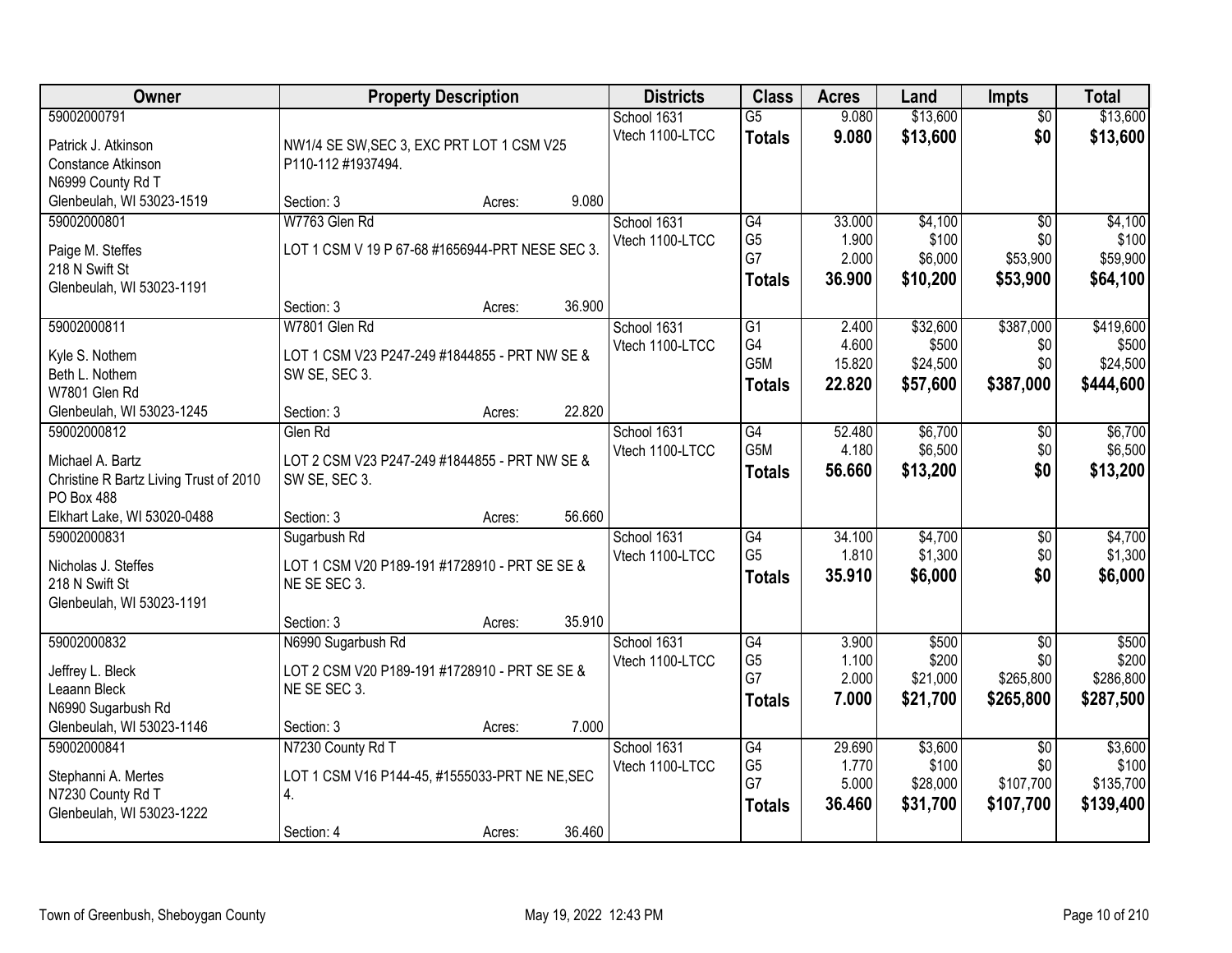| Owner                                          | <b>Property Description</b>                            | <b>Districts</b> | <b>Class</b>    | <b>Acres</b> | Land     | <b>Impts</b>    | <b>Total</b> |
|------------------------------------------------|--------------------------------------------------------|------------------|-----------------|--------------|----------|-----------------|--------------|
| 59002000851                                    | W8197 County Rd C                                      | School 1631      | $\overline{G1}$ | 4.000        | \$38,000 | \$122,900       | \$160,900    |
| Russell J. Pearce                              | A-26821-PRT NW NE & NE NE SEC 4, BEG AT N1/4           | Vtech 1100-LTCC  | G4              | 41.220       | \$5,100  | \$0             | \$5,100      |
| W8197 County Rd C                              | COR OF SD SEC, TH N89 DEG 46'14"E 1426.34', S01        |                  | <b>Totals</b>   | 45.220       | \$43,100 | \$122,900       | \$166,000    |
| Glenbeulah, WI 53023-1233                      | DEG 08'W 825', E 8', S00 DEG 57'W 549.93', S89 DEG     |                  |                 |              |          |                 |              |
|                                                | 45.220<br>Section: 4<br>Acres:                         |                  |                 |              |          |                 |              |
| 59002000855                                    | Glen Rd                                                | School 1631      | G4              | 35.720       | \$5,100  | \$0             | \$5,100      |
|                                                |                                                        | Vtech 1100-LTCC  | G <sub>5</sub>  | 4.000        | \$1,300  | \$0             | \$1,300      |
| <b>Durdin Trust</b>                            | SW NE, SEC 4.                                          |                  | Totals          | 39.720       | \$6,400  | \$0             | \$6,400      |
| N7110 County Rd T<br>Glenbeulah, WI 53023-1221 |                                                        |                  |                 |              |          |                 |              |
|                                                | 39.720<br>Section: 4<br>Acres:                         |                  |                 |              |          |                 |              |
| 59002000861                                    | N7110 County Rd T                                      | School 1631      | G4              | 37.550       | \$5,100  | $\overline{50}$ | \$5,100      |
|                                                |                                                        | Vtech 1100-LTCC  | G <sub>5</sub>  | 3.550        | \$1,300  | \$0             | \$1,300      |
| <b>Durdin Trust</b>                            | SE NE, SEC 4 & PRT N1/2 NE1/4 COM S01 DEG              |                  | G7              | 2.000        | \$21,000 | \$171,000       | \$192,000    |
| N7110 County Rd T                              | 05'52"W 1371' FROM NE COR SD SEC, TH CONT S01          |                  | <b>Totals</b>   | 43.100       | \$27,400 | \$171,000       | \$198,400    |
| Glenbeulah, WI 53023-1221                      | DEG 05'52"W 87.03', N88 DEG 55'05"W 2587.43'N01        |                  |                 |              |          |                 |              |
|                                                | 43.100<br>Section: 4<br>Acres:                         |                  |                 |              |          |                 |              |
| 59002000870                                    | County Rd C                                            | School 4473      | G4              | 28.800       | \$3,400  | \$0             | \$3,400      |
| Michael A. Bartz                               | NE NW, SEC 4, EXC COM 415.74'S OF N1/4 COR SD          | Vtech 1100-LTCC  | G <sub>5</sub>  | 3.370        | \$1,300  | \$0             | \$1,300      |
| Christine R Bartz Living Trust of 2010         | SEC, TH CONT S 825.22', N85 DEG 16'42"W 397' N68       |                  | Totals          | 32.170       | \$4,700  | \$0             | \$4,700      |
| <b>PO Box 488</b>                              | DEG 0'03"W 207.21', N59 DEG 56'38"W 64.54', NELY       |                  |                 |              |          |                 |              |
| Elkhart Lake, WI 53020-0488                    | 32.170<br>Section: 4<br>Acres:                         |                  |                 |              |          |                 |              |
| 59002000871                                    | N7246 Scenic Vw Dr                                     | School 4473      | $\overline{G1}$ | 7.450        | \$55,400 | \$241,800       | \$297,200    |
| Andrew M. Chuvan                               | LOT 1,CSM V 11 P 18-19 - PRT NE NW, SEC 4, COM         | Vtech 1100-LTCC  | <b>Totals</b>   | 7.450        | \$55,400 | \$241,800       | \$297,200    |
| Michele L. Chuvan                              | 415.74'S OF N1/4 COR SD SEC, TH CONT S                 |                  |                 |              |          |                 |              |
| N7246 Scenic View Dr                           | 825.22', N85 DEG 16'42"W 397' N68 DEG 0'03"W           |                  |                 |              |          |                 |              |
| Glenbeulah, WI 53023-1230                      | Section: 4<br>7.450<br>Acres:                          |                  |                 |              |          |                 |              |
| 59002000881                                    | County Rd C                                            | School 4473      | G4              | 35.350       | \$5,000  | $\sqrt{6}$      | \$5,000      |
|                                                |                                                        | Vtech 1100-LTCC  | G <sub>5</sub>  | 2.610        | \$600    | \$0             | \$600        |
| Wagner, Joseph E & Laura G Wagner              | NW NW, SEC 4, EXC COM AT NW COR SD SEC, TH S           |                  | <b>Totals</b>   | 37.960       | \$5,600  | \$0             | \$5,600      |
| Trust et al                                    | 290.40', N88 DEG 58'E 225', N 290.40', TH S88 DEG 58'W |                  |                 |              |          |                 |              |
| W8511 Glen Rd                                  | 225'TO BEG.                                            |                  |                 |              |          |                 |              |
| Glenbeulah, WI 53023-1300                      | 37.960<br>Section: 4<br>Acres:                         |                  |                 |              |          |                 |              |
| 59002000882                                    | W8497 County Rd C                                      | School 4473      | $\overline{G1}$ | 1.500        | \$26,500 | \$189,800       | \$216,300    |
| Anthony J. Wagner                              | LOT 1,CSM V 11 P 20 - PRT NW NW, SEC 4, COM AT         | Vtech 1100-LTCC  | <b>Totals</b>   | 1.500        | \$26,500 | \$189,800       | \$216,300    |
| W8497 County Rd C                              | NW COR SD SEC, TH S 290.40', N88 DEG 58'E 225', N      |                  |                 |              |          |                 |              |
| Glenbeulah, WI 53023-1207                      | 290.40', TH S88 DEG 58'W 225'TO BEG.                   |                  |                 |              |          |                 |              |
|                                                | 1.500<br>Section: 4<br>Acres:                          |                  |                 |              |          |                 |              |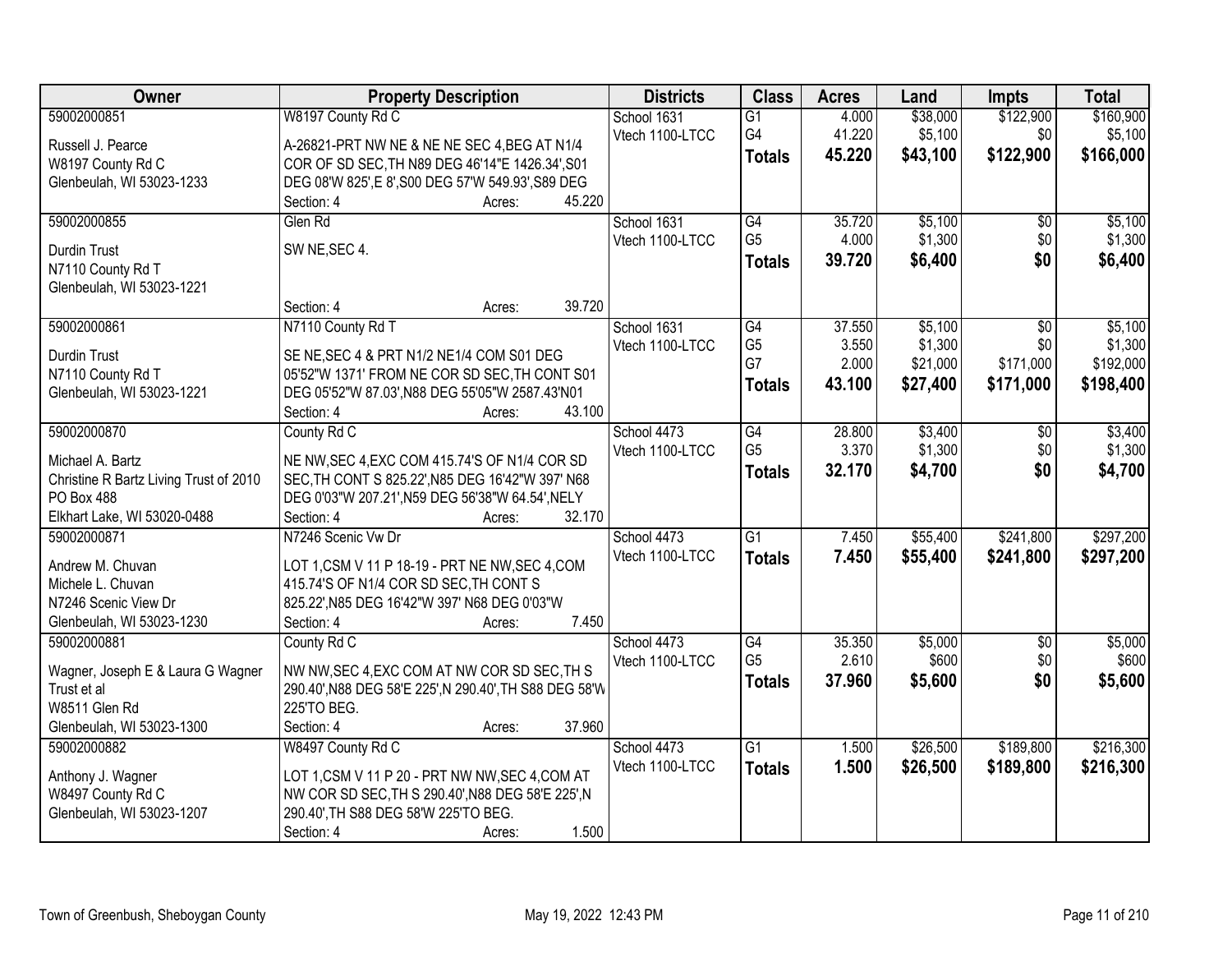| Owner                               | <b>Property Description</b>                                                                     |        |        | <b>Districts</b> | <b>Class</b>    | <b>Acres</b> | Land     | <b>Impts</b>    | <b>Total</b> |
|-------------------------------------|-------------------------------------------------------------------------------------------------|--------|--------|------------------|-----------------|--------------|----------|-----------------|--------------|
| 59002000890                         | Glen Rd                                                                                         |        |        | School 4473      | G4              | 38.000       | \$5,200  | \$0             | \$5,200      |
| Wagner, Joseph E & Laura G Wagner   | SW <sub>NW</sub>                                                                                |        |        | Vtech 1100-LTCC  | G <sub>5</sub>  | 2.000        | \$100    | \$0             | \$100        |
| Trust et al                         |                                                                                                 |        |        |                  | <b>Totals</b>   | 40.000       | \$5,300  | \$0             | \$5,300      |
| W8511 Glen Rd                       |                                                                                                 |        |        |                  |                 |              |          |                 |              |
| Glenbeulah, WI 53023-1300           | Section: 4                                                                                      | Acres: | 40.000 |                  |                 |              |          |                 |              |
| 59002000900                         | Glen Rd                                                                                         |        |        | School 4473      | $\overline{G4}$ | 31.000       | \$3,500  | \$0             | \$3,500      |
|                                     |                                                                                                 |        |        | Vtech 1100-LTCC  | G <sub>5</sub>  | 1.000        | \$100    | \$0             | \$100        |
| Wagner, Joseph E & Laura G Wagner   | SE NW, SEC 4, EXC 8 AC SQ IN SE COR THEREOF.                                                    |        |        |                  | <b>Totals</b>   | 32.000       | \$3,600  | \$0             | \$3,600      |
| Trust et al                         |                                                                                                 |        |        |                  |                 |              |          |                 |              |
| W8511 Glen Rd                       |                                                                                                 |        |        |                  |                 |              |          |                 |              |
| Glenbeulah, WI 53023-1300           | Section: 4                                                                                      | Acres: | 32.000 |                  |                 |              |          |                 |              |
| 59002000910                         | N7128 Scenic Vw Dr                                                                              |        |        | School 4473      | $\overline{G1}$ | 2.000        | \$37,000 | \$213,000       | \$250,000    |
| Marlon M & Marjorie Mehre Revocable | 8 ACRE SQUARE IN SE COR OF SE NW, SEC 4.                                                        |        |        | Vtech 1100-LTCC  | G4              | 6.000        | \$1,000  | \$0             | \$1,000      |
| Living Trust 05-30-                 |                                                                                                 |        |        |                  | <b>Totals</b>   | 8.000        | \$38,000 | \$213,000       | \$251,000    |
| N7128 Scenic View Dr                |                                                                                                 |        |        |                  |                 |              |          |                 |              |
| Glenbeulah, WI 53023-1208           | Section: 4                                                                                      | Acres: | 8.000  |                  |                 |              |          |                 |              |
| 59002000920                         | N7086 Scenic Vw Dr                                                                              |        |        | School 1631      | $\overline{G1}$ | 2.960        | \$41,800 | \$103,500       | \$145,300    |
|                                     |                                                                                                 |        |        | Vtech 1100-LTCC  | <b>Totals</b>   | 2.960        | \$41,800 | \$103,500       | \$145,300    |
| John K. Beck                        | PRT NE SW SEC 4, COM AT THE CEN OF SD SEC, TH                                                   |        |        |                  |                 |              |          |                 |              |
| N7086 Scenic View Dr                | S 469.11', N87 DEG 54'20"W 275', N 469.11'TO N LINE<br>OF SW1/4, TH S87 DEG 54'20"E 275'TO BEG. |        |        |                  |                 |              |          |                 |              |
| Glenbeulah, WI 53023-1552           | Section: 4                                                                                      | Acres: | 2.960  |                  |                 |              |          |                 |              |
| 59002000921                         | Glen Rd                                                                                         |        |        | School 1631      | $\overline{G4}$ | 34.610       | \$4,000  | \$0             | \$4,000      |
|                                     |                                                                                                 |        |        | Vtech 1100-LTCC  | G <sub>5</sub>  | 2.430        | \$1,000  | \$0             | \$1,000      |
| Michael J. Phipps                   | NE SW, SEC 4, EXC COM AT THE CEN OF SD SEC, TH                                                  |        |        |                  |                 | 37.040       | \$5,000  | \$0             | \$5,000      |
| Andrew P. Phipps                    | S 469.11', N87 DEG 54'20"W 275', N 469.11'TO N LINE                                             |        |        |                  | <b>Totals</b>   |              |          |                 |              |
| W8255 State Rd 28                   | OF SW1/4, TH S87 DEG 54'20"E 275'TO BEG.                                                        |        |        |                  |                 |              |          |                 |              |
| Glenbeulah, WI 53023-1539           | Section: 4                                                                                      | Acres: | 37.040 |                  |                 |              |          |                 |              |
| 59002000930                         | W8481 Glen Rd                                                                                   |        |        | School 4473      | G4              | 33.240       | \$4,500  | $\overline{50}$ | \$4,500      |
| Alan J. Michaels                    | NW SW, SEC 4.                                                                                   |        |        | Vtech 1100-LTCC  | G <sub>5</sub>  | 2.760        | \$1,100  | \$0             | \$1,100      |
| Tammy L. Michaels                   |                                                                                                 |        |        |                  | G7              | 4.000        | \$24,000 | \$241,200       | \$265,200    |
| W8481 Glen Rd                       |                                                                                                 |        |        |                  | <b>Totals</b>   | 40,000       | \$29,600 | \$241,200       | \$270,800    |
| Glenbeulah, WI 53023-1203           | Section: 4                                                                                      | Acres: | 40.000 |                  |                 |              |          |                 |              |
| 59002000940                         |                                                                                                 |        |        | School 4473      | G4              | 33.000       | \$4,500  | $\overline{50}$ | \$4,500      |
|                                     |                                                                                                 |        |        | Vtech 1100-LTCC  | G <sub>5</sub>  | 7.000        | \$4,200  | \$0             | \$4,200      |
| Alan J. Michaels                    | SW SW, SEC 4.                                                                                   |        |        |                  | <b>Totals</b>   | 40.000       | \$8,700  | \$0             | \$8,700      |
| Tammy L. Michaels                   |                                                                                                 |        |        |                  |                 |              |          |                 |              |
| W8481 Glen Rd                       |                                                                                                 |        |        |                  |                 |              |          |                 |              |
| Glenbeulah, WI 53023-1203           | Section: 4                                                                                      | Acres: | 40.000 |                  |                 |              |          |                 |              |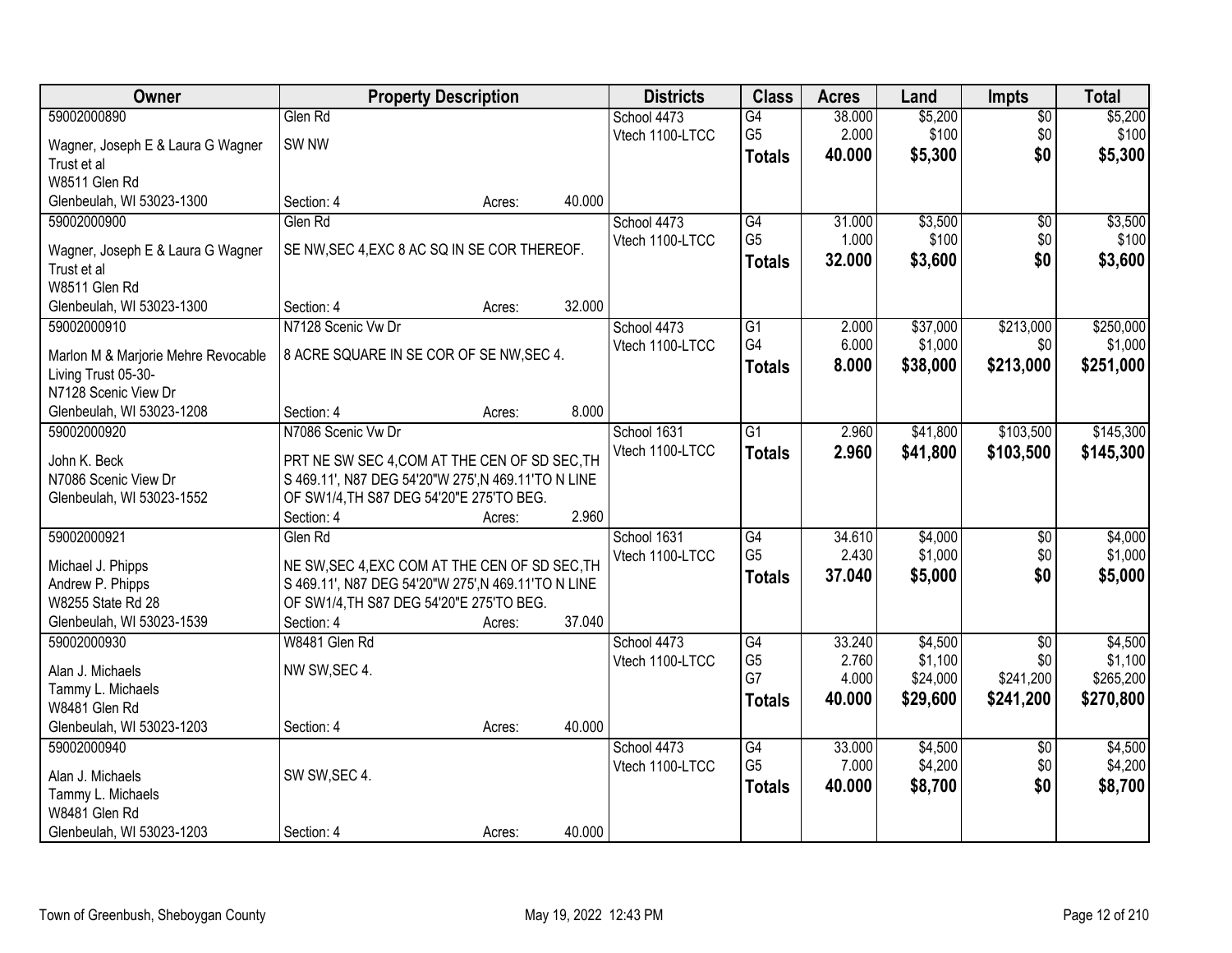| Owner                     | <b>Property Description</b>                           |        |        | <b>Districts</b> | <b>Class</b>    | <b>Acres</b> | Land                | <b>Impts</b>    | <b>Total</b> |
|---------------------------|-------------------------------------------------------|--------|--------|------------------|-----------------|--------------|---------------------|-----------------|--------------|
| 59002000950               | Scenic Vw Dr                                          |        |        | School 4473      | G4              | 34.280       | \$4,300             | $\overline{50}$ | \$4,300      |
| Alan J. Michaels          | SE SW, SEC 4, EXC COM 393.18'N OF SE COR SD           |        |        | Vtech 1100-LTCC  | G <sub>5</sub>  | 2.840        | \$1,300             | \$0             | \$1,300      |
| Tammy L. Michaels         | 1/4, TH N89 DEG 24'W 396.84', N 206', S89 DEG 24'E    |        |        |                  | G7              | 1.000        | \$3,000             | \$1,100         | \$4,100      |
| W8481 Glen Rd             | 396.84', TH S 206'TO BEG                              |        |        |                  | <b>Totals</b>   | 38.120       | \$8,600             | \$1,100         | \$9,700      |
| Glenbeulah, WI 53023-1203 | Section: 4                                            | Acres: | 38.120 |                  |                 |              |                     |                 |              |
| 59002000960               | N6938 Scenic Vw Dr                                    |        |        | School 4473      | $\overline{G1}$ | 1.880        | \$29,900            | \$127,700       | \$157,600    |
|                           |                                                       |        |        | Vtech 1100-LTCC  | <b>Totals</b>   | 1.880        | \$29,900            | \$127,700       | \$157,600    |
| <b>Brad Burdick</b>       | TR 1, CSM V 1 P 92 - PRT SE SW, SEC 4, COM 393.18'N   |        |        |                  |                 |              |                     |                 |              |
| Rebecca Burdick           | OF SE COR SD1/4, TH N89 DEG 24'W 396.84', N           |        |        |                  |                 |              |                     |                 |              |
| N6938 Scenic View Dr      | 206', S89 DEG 24'E 396.84', TH S 206'TO BEG.          |        |        |                  |                 |              |                     |                 |              |
| Glenbeulah, WI 53023-1551 | Section: 4                                            | Acres: | 1.880  |                  |                 |              |                     |                 |              |
| 59002000970               | County Rd T                                           |        |        | School 1631      | G4              | 36.190       | \$4,900             | $\overline{50}$ | \$4,900      |
| Alan J. Michaels          | NE SE, SEC 4, EXC COM N87 DEG 51'41"W                 |        |        | Vtech 1100-LTCC  | G <sub>5</sub>  | 1.810        | \$100               | \$0             | \$100        |
| Tammy L. Michaels         | 1295.25'FROM E1/4 POST, TH S0 DEG 40'20"W             |        |        |                  | <b>Totals</b>   | 38,000       | \$5,000             | \$0             | \$5,000      |
| W8481 Glen Rd             | 348.48', S87 DEG 51'41"E 250' N0 DEG 40'20"E          |        |        |                  |                 |              |                     |                 |              |
| Glenbeulah, WI 53023-1203 | Section: 4                                            | Acres: | 38.000 |                  |                 |              |                     |                 |              |
| 59002000980               | W8195 Glen Rd                                         |        |        | School 1631      | G1              | 2.000        | \$31,000            | \$176,300       | \$207,300    |
|                           |                                                       |        |        | Vtech 1100-LTCC  | <b>Totals</b>   | 2.000        | \$31,000            | \$176,300       | \$207,300    |
| Karla Albert              | TR 1, CSM V 2 P 179 - - PRT NE SE, SEC 4, COM N87     |        |        |                  |                 |              |                     |                 |              |
| W8195 Glen Rd             | DEG 51'41"W 1295.25'FROM E1/4 POST, TH S0 DEG         |        |        |                  |                 |              |                     |                 |              |
| Glenbeulah, WI 53023-1202 | 40'20"W 348.48', S87 DEG 51'41"E 250', N0 DEG 40'20"E |        |        |                  |                 |              |                     |                 |              |
|                           | Section: 4                                            | Acres: | 2.000  |                  |                 |              |                     |                 |              |
| 59002000990               | Glen Rd                                               |        |        | School 1631      | $\overline{G4}$ | 37.000       | \$5,100             | $\overline{50}$ | \$5,100      |
| Ryan R. Ernst             | NW SE, SEC 4.                                         |        |        | Vtech 1100-LTCC  | G <sub>5</sub>  | 3.000        | \$700               | \$0             | \$700        |
| W8222 County Rd C         |                                                       |        |        |                  | <b>Totals</b>   | 40.000       | \$5,800             | \$0             | \$5,800      |
| Glenbeulah, WI 53023-1206 |                                                       |        |        |                  |                 |              |                     |                 |              |
|                           | Section: 4                                            | Acres: | 40.000 |                  |                 |              |                     |                 |              |
| 59002001000               | Scenic Vw Dr                                          |        |        | School 4473      | G4              | 38.000       | \$5,200             | $\overline{60}$ | \$5,200      |
| Alan J. Michaels          | SW SE, SEC 4.                                         |        |        | Vtech 1100-LTCC  | G <sub>5</sub>  | 2.000        | \$700               | \$0             | \$700        |
| Tammy L. Michaels         |                                                       |        |        |                  | <b>Totals</b>   | 40.000       | \$5,900             | \$0             | \$5,900      |
| W8481 Glen Rd             |                                                       |        |        |                  |                 |              |                     |                 |              |
| Glenbeulah, WI 53023-1203 | Section: 4                                            | Acres: | 40.000 |                  |                 |              |                     |                 |              |
| 59002001010               | N6954 County Rd T                                     |        |        |                  | G1              | 2.870        |                     | \$271,000       | \$305,500    |
|                           |                                                       |        |        | School 4473      | G4              | 33.780       | \$34,500<br>\$4,500 | \$0             | \$4,500      |
| <b>Rick Feldman</b>       | A-24466 - PRT SE SE, SEC 4, BEG AT SE COR, SD         |        |        | Vtech 1100-LTCC  | G <sub>5</sub>  | 0.600        | \$400               | \$0             | \$400        |
| Carrie Feldman            | SEC, TH N88 DEG 08'01"W 1273.22', N0 DEG 28'28"E      |        |        |                  |                 | 37.250       |                     |                 |              |
| N6954 County Rd T         | 1301.83', S87 DEG 59' 39"E 1152.02', S0 DEG 56'50"W   |        |        |                  | <b>Totals</b>   |              | \$39,400            | \$271,000       | \$310,400    |
| Glenbeulah, WI 53023-1517 | Section: 4                                            | Acres: | 37.250 |                  |                 |              |                     |                 |              |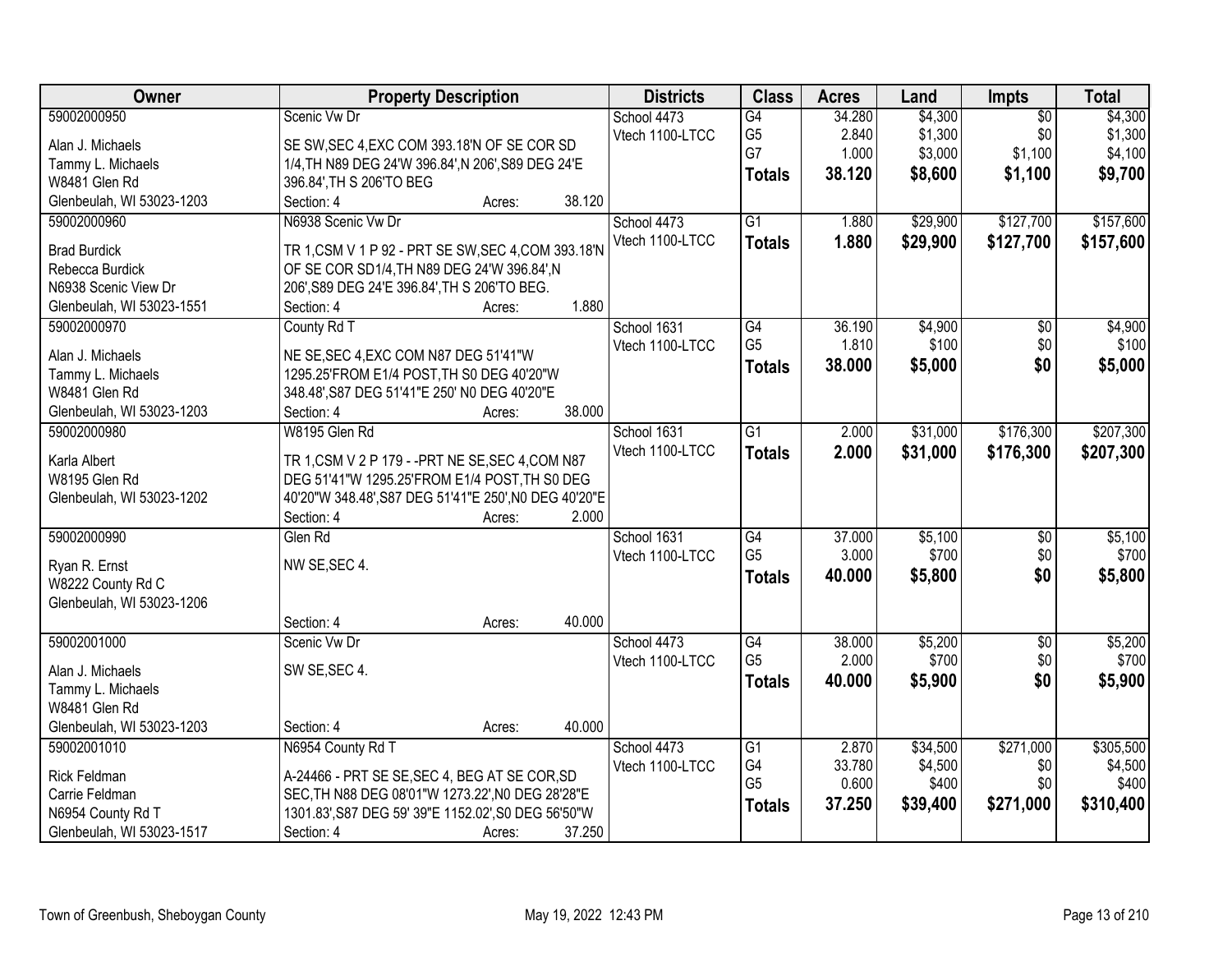| Owner                             | <b>Property Description</b>                          |        |        | <b>Districts</b>               | <b>Class</b>    | <b>Acres</b>    | Land               | <b>Impts</b>       | <b>Total</b>       |
|-----------------------------------|------------------------------------------------------|--------|--------|--------------------------------|-----------------|-----------------|--------------------|--------------------|--------------------|
| 59002001020                       | N6990 County Rd T                                    |        |        | School 4473                    | $\overline{G1}$ | 0.900           | \$20,700           | \$129,600          | \$150,300          |
| Raymond Chojnacki                 | A-28790 & OTHER LANDS - PRT SE SE, SEC 4, COM        |        |        | Vtech 1100-LTCC                | <b>Totals</b>   | 0.900           | \$20,700           | \$129,600          | \$150,300          |
| Leah Chojnacki                    | AT NE COR, TH W 8 RODS, S 10 RODS, E 8 RODS, TH N    |        |        |                                |                 |                 |                    |                    |                    |
| N6990 County Rd T                 | 10 RODS TO BEG, & COM N00 DEG 56'50"E 1023.48"       |        |        |                                |                 |                 |                    |                    |                    |
| Glenbeulah, WI 53023-1517         | Section: 4                                           | Acres: | 0.900  |                                |                 |                 |                    |                    |                    |
| 59002001030                       | County Rd C                                          |        |        | School 4473                    | G4              | 26.060          | \$3,900            | $\overline{50}$    | \$3,900            |
|                                   |                                                      |        |        | Vtech 1100-LTCC                | G <sub>5</sub>  | 2.980           | \$1,100            | \$0                | \$1,100            |
| John E. Fenger                    | NE NE, SEC 5, EXC COM AT NE COR SD SEC, TH S0        |        |        |                                | <b>Totals</b>   | 29.040          | \$5,000            | \$0                | \$5,000            |
| 1071 Creeks Cross Rd Unit 1c      | DEG 45'30"E 538.19', S88 DEG 32'20"W 810.13', NO DEC |        |        |                                |                 |                 |                    |                    |                    |
| Kohler, WI 53044-1319             | 45'30"W 537.69', N88 DEG 32'20"E 722.63', TH N88 DEG |        | 29.040 |                                |                 |                 |                    |                    |                    |
| 59002001031                       | Section: 5<br>W8517 County Rd C                      | Acres: |        | School 4473                    | $\overline{G1}$ | 2.820           | \$34,300           | \$115,900          | \$150,200          |
|                                   |                                                      |        |        | Vtech 1100-LTCC                | G4              | 7.180           | \$1,100            | \$0                | \$1,100            |
| Michael J. Renk                   | LOT 1, CSM V 9 P 282 - PRT NE NE, SEC 5, COM AT NE   |        |        |                                |                 | 10.000          | \$35,400           | \$115,900          | \$151,300          |
| W8517 County Rd C                 | COR SD SEC, TH S0 DEG 45'30"E 538.19', S88 DEG       |        |        |                                | <b>Totals</b>   |                 |                    |                    |                    |
| Glenbeulah, WI 53023-1316         | 32'20"W 810.13', NO DEG 45'30"W 537.69', N88 DEG     |        |        |                                |                 |                 |                    |                    |                    |
|                                   | Section: 5                                           | Acres: | 10.000 |                                |                 |                 |                    |                    |                    |
| 59002001041                       | W8627 County Rd C                                    |        |        | School 1631                    | $\overline{G1}$ | 2.000           | \$31,000           | \$268,400          | \$299,400          |
| Samantha Kaufman                  | LOT 1 CSM V 29 P 296-297 DOC #2093789 BEING          |        |        | Vtech 1100-LTCC                | G4              | 2.320           | \$300              | \$0                | \$300              |
| Noah Kaufman                      | PRT NW NE, SEC 5.                                    |        |        |                                | G <sub>5</sub>  | 0.680           | \$100              | \$0                | \$100              |
| W8627 County Rd C                 |                                                      |        |        |                                | <b>Totals</b>   | 5.000           | \$31,400           | \$268,400          | \$299,800          |
| Glenbeulah, WI 53023-1317         | Section: 5                                           | Acres: | 5.000  |                                |                 |                 |                    |                    |                    |
| 59002001042                       | County Rd C                                          |        |        | School 1631                    | G4              | 33.920          | \$4,400            | $\overline{50}$    | \$4,400            |
|                                   |                                                      |        |        | Vtech 1100-LTCC                | <b>Totals</b>   | 33.920          | \$4,400            | \$0                | \$4,400            |
| John E. Fenger                    | NW NE, SEC 5, EXC LOT 1 CSM V29 P296-297 DOC         |        |        |                                |                 |                 |                    |                    |                    |
| 1071 Creeks Cross Rd Unit 1c      | #2093789.                                            |        |        |                                |                 |                 |                    |                    |                    |
| Kohler, WI 53044-1319             |                                                      |        | 33.920 |                                |                 |                 |                    |                    |                    |
| 59002001050                       | Section: 5                                           | Acres: |        |                                | G4              |                 |                    |                    |                    |
|                                   | Glen Rd                                              |        |        | School 4473<br>Vtech 1100-LTCC | G <sub>5</sub>  | 15.750<br>4.250 | \$1,900<br>\$2,500 | $\sqrt{$0}$<br>\$0 | \$1,900<br>\$2,500 |
| Wagner, Joseph E & Laura G Wagner | E1/2 SW NE, SEC 5.                                   |        |        |                                |                 |                 |                    |                    |                    |
| Trust et al                       |                                                      |        |        |                                | <b>Totals</b>   | 20.000          | \$4,400            | \$0                | \$4,400            |
| W8511 Glen Rd                     |                                                      |        |        |                                |                 |                 |                    |                    |                    |
| Glenbeulah, WI 53023-1300         | Section: 5                                           | Acres: | 20.000 |                                |                 |                 |                    |                    |                    |
| 59002001060                       | Glen Rd                                              |        |        | School 4473                    | $\overline{G4}$ | 19.500          | \$2,500            | $\overline{30}$    | \$2,500            |
| John E. Fenger                    | W1/2 SW NE, SEC 25.                                  |        |        | Vtech 1100-LTCC                | G <sub>5</sub>  | 0.500           | \$100              | \$0                | \$100              |
| 1071 Creeks Cross Rd Unit 1c      |                                                      |        |        |                                | <b>Totals</b>   | 20,000          | \$2,600            | \$0                | \$2,600            |
| Kohler, WI 53044-1319             |                                                      |        |        |                                |                 |                 |                    |                    |                    |
|                                   | Section: 5                                           | Acres: | 20.000 |                                |                 |                 |                    |                    |                    |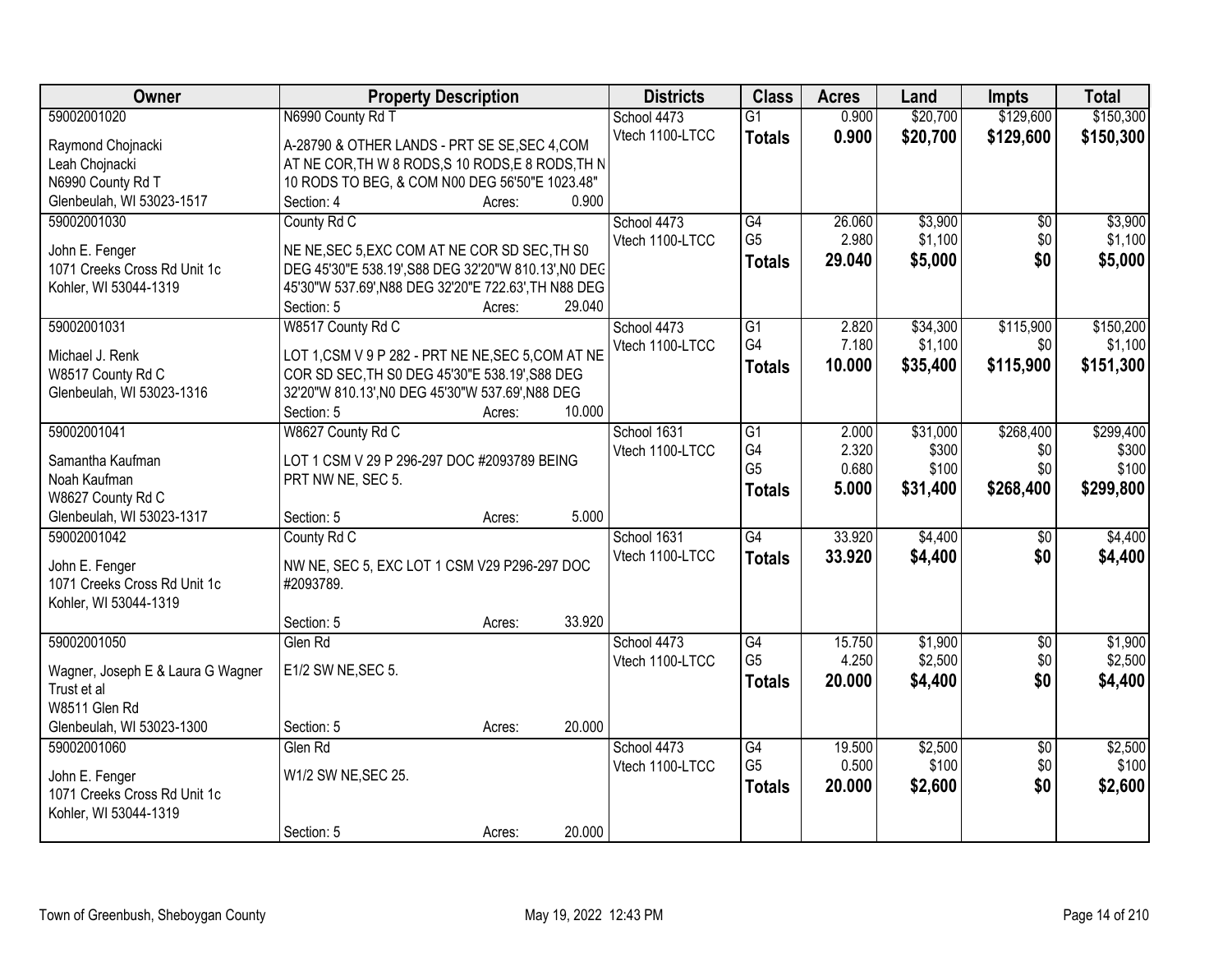| Owner                               | <b>Property Description</b>                                                                  | <b>Districts</b> | <b>Class</b>         | <b>Acres</b>   | Land           | <b>Impts</b>    | <b>Total</b>   |
|-------------------------------------|----------------------------------------------------------------------------------------------|------------------|----------------------|----------------|----------------|-----------------|----------------|
| 59002001070                         | Glen Rd                                                                                      | School 4473      | $\overline{G4}$      | 30.000         | \$4,300        | $\overline{50}$ | \$4,300        |
| Wagner, Joseph E & Laura G Wagner   | SE NE, SEC 5, EXC COM 216'N OF E1/4 COR, SD                                                  | Vtech 1100-LTCC  | G <sub>5</sub>       | 5.000          | \$3,000        | \$0             | \$3,000        |
| Trust et al                         | SEC, TH W 220.36' N 988.38', E 220.36'TO E LINE OF                                           |                  | <b>Totals</b>        | 35.000         | \$7,300        | \$0             | \$7,300        |
| W8511 Glen Rd                       | SEC, TH S 988.38'TO BEG.                                                                     |                  |                      |                |                |                 |                |
| Glenbeulah, WI 53023-1300           | Section: 5<br>35.000<br>Acres:                                                               |                  |                      |                |                |                 |                |
| 59002001071                         | N7116 Cherry Rd                                                                              | School 4473      | $\overline{G1}$      | 5.000          | \$41,000       | \$175,900       | \$216,900      |
|                                     |                                                                                              | Vtech 1100-LTCC  | <b>Totals</b>        | 5.000          | \$41,000       | \$175,900       | \$216,900      |
| Michael J. Entringer                | TR 1, CSM V 3 P 226 - PRT SE NE, SEC 5, COM 216'N                                            |                  |                      |                |                |                 |                |
| Amy L. Entringer<br>N7116 Cherry Rd | OF E1/4 COR SD SEC, TH W 220.36', N 988.38', E<br>220.36'TO E LN OF SEC, TH S 988.38'TO BEG. |                  |                      |                |                |                 |                |
| Glenbeulah, WI 53023-1225           | 5.000<br>Section: 5<br>Acres:                                                                |                  |                      |                |                |                 |                |
| 59002001080                         | W8701 County Rd C                                                                            | School 4473      | $\overline{G1}$      | 2.420          | \$32,700       | \$97,100        | \$129,800      |
|                                     |                                                                                              | Vtech 1100-LTCC  | G4                   | 22.490         | \$2,900        | \$0             | \$2,900        |
| Lori M. Simmons                     | PRT NE NW, SEC 5, COM AT N1/4 COR, SD SEC, TH S2                                             |                  | G5M                  | 2.080          | \$3,200        | \$0             | \$3,200        |
| W8701 County Rd C                   | DEG 6'26"E 1162.10', S88 DEG 55'36"W 1353.44', N1                                            |                  | <b>Totals</b>        | 26.990         | \$38,800       | \$97,100        | \$135,900      |
| Glenbeulah, WI 53023-1318           | DEG 44'12"W 1161.99', TH N88 DEG 55'36"E                                                     |                  |                      |                |                |                 |                |
|                                     | 26.990<br>Section: 5<br>Acres:                                                               |                  |                      |                |                |                 |                |
| 59002001081                         | W8791 County Rd C                                                                            | School 4473      | $\overline{G1}$      | 9.010          | \$53,000       | \$71,000        | \$124,000      |
| Christian Schultz                   | LOT 1,CSM V 10 P 351 - PRT NE NW, SEC 5, COM                                                 | Vtech 1100-LTCC  | <b>Totals</b>        | 9.010          | \$53,000       | \$71,000        | \$124,000      |
| W8791 County Rd C                   | 582.405'W OF N1/4 COR SD SEC, TH S14 DEG 17'48"W                                             |                  |                      |                |                |                 |                |
| Glenbeulah, WI 53023-1318           | 605.21', N86 DEG 54' 29"W 609.46', N0 DEG 38'51"W                                            |                  |                      |                |                |                 |                |
|                                     | 9.010<br>Section: 5<br>Acres:                                                                |                  |                      |                |                |                 |                |
| 59002001091                         | <b>Barrett Rd</b>                                                                            | School 4473      | $\overline{G4}$      | 4.000          | \$400          | $\overline{50}$ | \$400          |
|                                     |                                                                                              | Vtech 1100-LTCC  | G <sub>5</sub>       | 20.050         | \$12,100       | \$0             | \$12,100       |
| Norman L. Schneiter                 | OUTLOT 1 28CSM277-279 #2058079 IN W1/2 NW1/4                                                 |                  | <b>Totals</b>        | 24.050         | \$12,500       | \$0             | \$12,500       |
| Ann M. Schneiter                    | SEC 5, T15N, R20E.                                                                           |                  |                      |                |                |                 |                |
| W8842 Glen Rd                       |                                                                                              |                  |                      |                |                |                 |                |
| Glenbeulah, WI 53023-1307           | 24.050<br>Section: 5<br>Acres:                                                               |                  |                      |                |                |                 |                |
| 59002001101                         | W8842 Glen Rd                                                                                | School 4473      | $\overline{G1}$      | 3.000          | \$42,000       | \$149,800       | \$191,800      |
| Norman L. Schneiter                 | LOT 1 28CSM277-279 #2058079 IN W1/2 NW1/4 SEC 5                                              | Vtech 1100-LTCC  | G4<br>G <sub>5</sub> | 4.000<br>1.000 | \$600<br>\$600 | \$0<br>\$0      | \$600<br>\$600 |
| Ann M. Schneiter                    | T15N, R20E.                                                                                  |                  |                      |                |                |                 |                |
| W8842 Glen Rd                       |                                                                                              |                  | <b>Totals</b>        | 8.000          | \$43,200       | \$149,800       | \$193,000      |
| Glenbeulah, WI 53023-1307           | 8.000<br>Section: 5<br>Acres:                                                                |                  |                      |                |                |                 |                |
| 59002001102                         | <b>Barrett Rd</b>                                                                            | School 4473      | G4                   | 47.670         | \$6,500        | $\overline{30}$ | \$6,500        |
| Drake Acres, LLC                    | LOT 2 28CSM277-279 #2058079 IN W1/2, NW1/4 SEC                                               | Vtech 1100-LTCC  | G <sub>5</sub>       | 1.930          | \$1,100        | \$0             | \$1,100        |
| N8870 Drake Ct                      | 5, T15N, R20E.                                                                               |                  | <b>Totals</b>        | 49.600         | \$7,600        | \$0             | \$7,600        |
| Elkhart Lake, WI 53020-1408         |                                                                                              |                  |                      |                |                |                 |                |
|                                     | 49.600<br>Section: 5<br>Acres:                                                               |                  |                      |                |                |                 |                |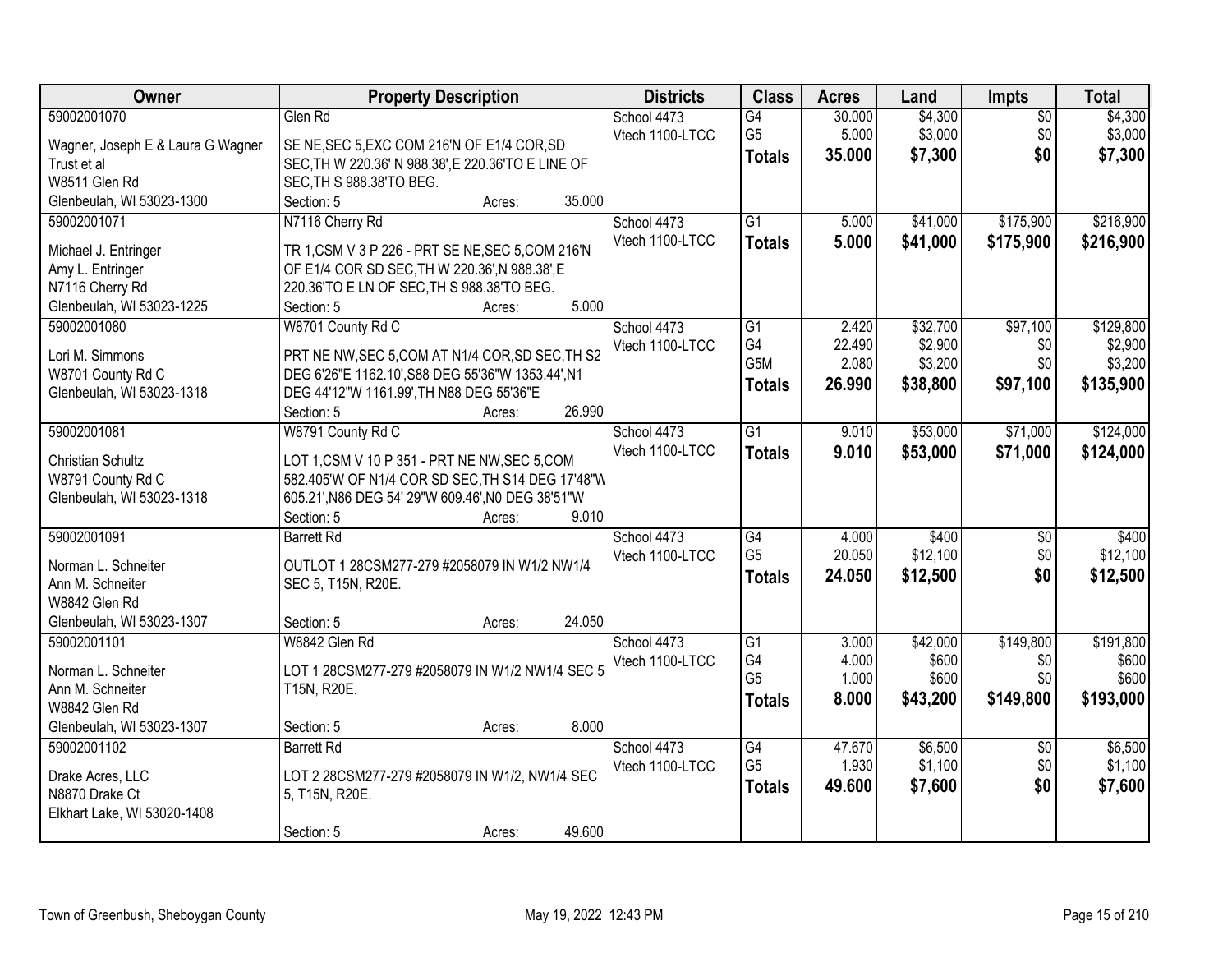| Owner                         |                                                     | <b>Property Description</b>                                   |        | <b>Districts</b>               | <b>Class</b>                     | <b>Acres</b>    | Land                   | <b>Impts</b>           | <b>Total</b>         |
|-------------------------------|-----------------------------------------------------|---------------------------------------------------------------|--------|--------------------------------|----------------------------------|-----------------|------------------------|------------------------|----------------------|
| 59002001110<br>John E. Fenger | Glen Rd<br>PRT E1/2 NW1/4, SEC 5, COM S2 DEG 6'26"E |                                                               |        | School 4473<br>Vtech 1100-LTCC | G4<br>G <sub>5</sub>             | 42.360<br>0.640 | \$5,500<br>\$100       | $\sqrt{$0}$<br>\$0     | \$5,500<br>\$100     |
| 1071 Creeks Cross Rd Unit 1c  |                                                     | 1162.10'FROM N1/4 COR SD SEC, TH S2 DEG 6'26"E                |        |                                | <b>Totals</b>                    | 43.000          | \$5,600                | \$0                    | \$5,600              |
| Kohler, WI 53044-1319         |                                                     | 1497.43'TO CEN OF SEC, W 411.35', N 300', W 477.40',          |        |                                |                                  |                 |                        |                        |                      |
|                               | Section: 5                                          | Acres:                                                        | 43.000 |                                |                                  |                 |                        |                        |                      |
| 59002001120                   | Glen Rd                                             |                                                               |        | School 4473<br>Vtech 1100-LTCC | $\overline{G1}$<br><b>Totals</b> | 2.360<br>2.360  | \$32,400<br>\$32,400   | \$1,900<br>\$1,900     | \$34,300<br>\$34,300 |
| Francis W. Arbuckle           |                                                     | PRT SE NW, SEC 5, COM 411.35' W OF SE COR                     |        |                                |                                  |                 |                        |                        |                      |
| Michelle L. Arbuckle          |                                                     | SD1/4, TH N 300', W 477.40', S 300', E 50', N 200', E 200', S |        |                                |                                  |                 |                        |                        |                      |
| W8752 Glen Rd                 | 200', TH E 227.40'TO BEG.                           |                                                               |        |                                |                                  |                 |                        |                        |                      |
| Glenbeulah, WI 53023-1306     | Section: 5                                          | Acres:                                                        | 2.360  |                                |                                  |                 |                        |                        |                      |
| 59002001121                   | W8752 Glen Rd                                       |                                                               |        | School 4473                    | $\overline{G1}$                  | 0.920           | \$21,000               | \$162,000              | \$183,000            |
| Francis W. Arbuckle           |                                                     | PRT SE NW, SEC 5, COM 638.90' FROM CEN OF SEC                 |        | Vtech 1100-LTCC                | <b>Totals</b>                    | 0.920           | \$21,000               | \$162,000              | \$183,000            |
| Michelle L. Arbuckle          | 5, TH N 200', W 200', S 200', TH E 200'TO BEG.      |                                                               |        |                                |                                  |                 |                        |                        |                      |
| W8752 Glen Rd                 |                                                     |                                                               |        |                                |                                  |                 |                        |                        |                      |
| Glenbeulah, WI 53023-1306     | Section: 5                                          | Acres:                                                        | 0.920  |                                |                                  |                 |                        |                        |                      |
| 59002001130                   | Glen Rd                                             |                                                               |        | School 4473                    | G4                               | 35.890          | \$4,800                | \$0                    | \$4,800              |
| John E. Fenger                |                                                     | NE SW, SEC 5, EXC 2.75 AC IN NW COR FOR CHURCH                |        | Vtech 1100-LTCC                | G <sub>5</sub>                   | 0.490           | \$100                  | \$0                    | \$100                |
| 1071 Creeks Cross Rd Unit 1c  |                                                     | & CEMETERY & EXC COM AT CEN SD SEC, TH N89                    |        |                                | <b>Totals</b>                    | 36.380          | \$4,900                | \$0                    | \$4,900              |
| Kohler, WI 53044-1319         |                                                     | DEG 34'17"W 149.40', S1 DEG 24'15"E 276.10', E TO E           |        |                                |                                  |                 |                        |                        |                      |
|                               | Section: 5                                          | Acres:                                                        | 36.380 |                                |                                  |                 |                        |                        |                      |
| 59002001140                   | Glen Rd                                             |                                                               |        | School 4473<br>Vtech 1100-LTCC | X4<br><b>Totals</b>              | 2.500<br>2.500  | $\overline{50}$<br>\$0 | $\overline{50}$<br>\$0 | $\sqrt{50}$<br>\$0   |
| West Greenbush Cemetery Ass'n |                                                     | PT.NE SW, COM.AT NW.COR, TH. S.16 RD, TH E.25                 |        |                                |                                  |                 |                        |                        |                      |
| Glen Road                     | RD, TH.N.16 RD, TH.W.25 RD.OF BEG                   |                                                               |        |                                |                                  |                 |                        |                        |                      |
| Glenbeulah, WI 53023          |                                                     |                                                               |        |                                |                                  |                 |                        |                        |                      |
|                               | Section: 5                                          | Acres:                                                        | 2.500  |                                |                                  |                 |                        |                        |                      |
| 59002001150                   | Glen Rd                                             |                                                               |        | School 4473                    | X4                               | 0.250           | $\sqrt{50}$            | \$0                    | \$0                  |
| Christian Church Ass'n        |                                                     | PT.NE SW, COM.25 RD.E.OF NW. COR, TH.S. 8 RD,                 |        | Vtech 1100-LTCC                | <b>Totals</b>                    | 0.250           | \$0                    | \$0                    | \$0                  |
| Glen Road                     | TH.E.5 RD, TH.N.8 RD, TH.W.5 RD. TO BEG             |                                                               |        |                                |                                  |                 |                        |                        |                      |
| Glenbeulah, WI 53023          |                                                     |                                                               |        |                                |                                  |                 |                        |                        |                      |
|                               | Section: 5                                          | Acres:                                                        | 0.250  |                                |                                  |                 |                        |                        |                      |
| 59002001160                   | W8701 Glen Rd                                       |                                                               |        | School 4473                    | G1                               | 1.000           | \$22,000               | \$112,200              | \$134,200            |
|                               |                                                     |                                                               |        | Vtech 1100-LTCC                | <b>Totals</b>                    | 1.000           | \$22,000               | \$112,200              | \$134,200            |
| Rodney G. Mulder              |                                                     | PRT NE SW & PRT NW SE, SEC 5, COM AT CEN SD                   |        |                                |                                  |                 |                        |                        |                      |
| N5989 Cordy Rd                | SEC, TH E 9', S1 DEG 24'15"E 275', W 158.40' N1 DEG |                                                               |        |                                |                                  |                 |                        |                        |                      |
| Hilbert, WI 54129-9482        | 24'15"W 276.10', TH S89 DEG 34'17"E 149.40'TO BEG.  |                                                               |        |                                |                                  |                 |                        |                        |                      |
|                               | Section: 5                                          | Acres:                                                        | 1.000  |                                |                                  |                 |                        |                        |                      |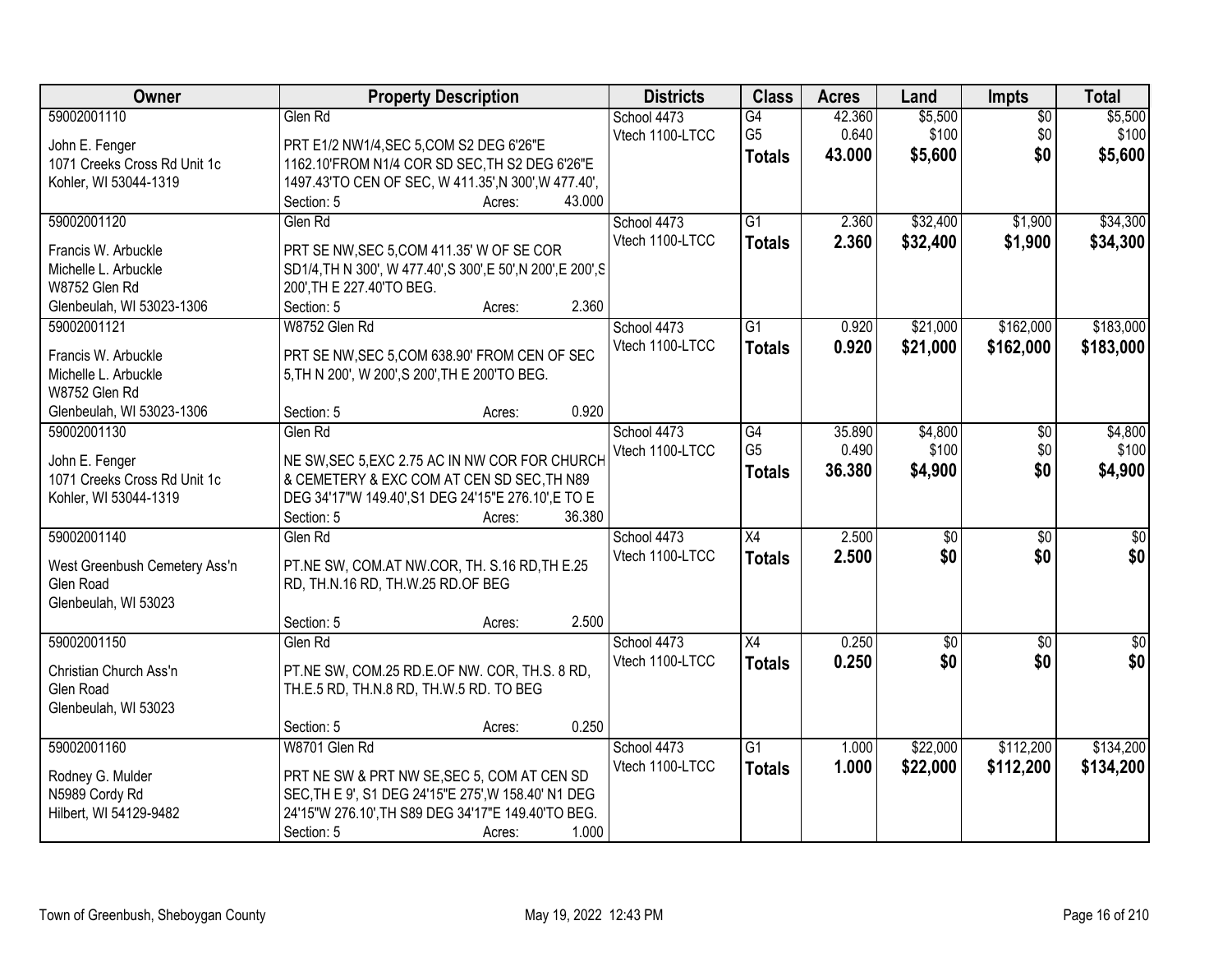| Owner                               | <b>Property Description</b>                                |        | <b>Districts</b> | <b>Class</b>                      | <b>Acres</b> | Land     | <b>Impts</b>    | <b>Total</b> |
|-------------------------------------|------------------------------------------------------------|--------|------------------|-----------------------------------|--------------|----------|-----------------|--------------|
| 59002001171                         | N7083 Barrett Rd                                           |        | School 4473      | $\overline{G1}$                   | 5.000        | \$41,000 | \$215,900       | \$256,900    |
| Mathew B. Bunke                     | LOT 1 CSM V18 P 63-64, #1607206 - PRT NW SW, SEC           |        | Vtech 1100-LTCC  | <b>Totals</b>                     | 5.000        | \$41,000 | \$215,900       | \$256,900    |
| Ann Marie Bunke                     | 5.                                                         |        |                  |                                   |              |          |                 |              |
| N7083 Barrett Rd                    |                                                            |        |                  |                                   |              |          |                 |              |
| Glenbeulah, WI 53023-1422           | Section: 5<br>Acres:                                       | 5.000  |                  |                                   |              |          |                 |              |
| 59002001172                         | <b>Barrett Rd</b>                                          |        | School 4473      | G4                                | 31.190       | \$4,100  | $\overline{50}$ | \$4,100      |
|                                     |                                                            |        | Vtech 1100-LTCC  | G <sub>5</sub>                    | 1.000        | \$100    | \$0             | \$100        |
| William E. Lagacy                   | LOT 2 CSM V18 P 63-64, #1607206 - PRT NW SW, SEC           |        |                  | G <sub>5</sub> M                  | 4.000        | \$6,200  | \$0             | \$6,200      |
| Elizabeth C. Lagacy                 | 5.                                                         |        |                  | <b>Totals</b>                     | 36.190       | \$10,400 | \$0             | \$10,400     |
| N7054 Barrett Rd                    |                                                            | 36.190 |                  |                                   |              |          |                 |              |
| Glenbeulah, WI 53023-1435           | Section: 5<br>Acres:                                       |        |                  |                                   |              |          |                 |              |
| 59002001180                         | Sunrise Rd                                                 |        | School 4473      | $\overline{G4}$<br>G <sub>5</sub> | 33.950       | \$4,700  | $\overline{50}$ | \$4,700      |
| Jerome R. Limberg                   | SW SW, SEC 5, EXC COM 1070'N OF SW COR, SD                 |        | Vtech 1100-LTCC  |                                   | 1.810        | \$100    | \$0             | \$100        |
| Barbara A. Limberg                  | SEC, TH CONT N 254.53', S86 DEG 34'E 709.50' S3            |        |                  | <b>Totals</b>                     | 35.760       | \$4,800  | \$0             | \$4,800      |
| N6733 Sunrise Rd                    | DEG 7'W 265.20', N86 DEG 47'W 338.12', TH N84 DEG          |        |                  |                                   |              |          |                 |              |
| Glenbeulah, WI 53023-1402           | Section: 5<br>Acres:                                       | 35.760 |                  |                                   |              |          |                 |              |
| 59002001181                         | N6981 Barrett Rd                                           |        | School 4473      | $\overline{G1}$                   | 4.240        | \$45,700 | \$179,800       | \$225,500    |
|                                     | LOT 1 CSM V8 P 356 - PRT SW SW, SEC 5, COM 1070'N          |        | Vtech 1100-LTCC  | <b>Totals</b>                     | 4.240        | \$45,700 | \$179,800       | \$225,500    |
| James D. Limberg<br>Jean M. Limberg | OF SW COR, SD SEC, TH CONT N 254.53' S86 DEG               |        |                  |                                   |              |          |                 |              |
| N6981 Barrett Rd                    | 34'E 709.50', S03 DEG 07'W 265.20', N86 DEG 47'W           |        |                  |                                   |              |          |                 |              |
| Glenbeulah, WI 53023                | Section: 5<br>Acres:                                       | 4.240  |                  |                                   |              |          |                 |              |
| 59002001190                         | W8804 Sunrise Rd                                           |        | School 4473      | $\overline{G4}$                   | 36.000       | \$4,700  | $\overline{30}$ | \$4,700      |
|                                     |                                                            |        | Vtech 1100-LTCC  | G7                                | 4.000        | \$24,000 | \$169,700       | \$193,700    |
| Richard A. Wiedmeyer                | SE SW, SEC 5, SUBJECT TO HWY EASEMENT AS REC               |        |                  |                                   | 40.000       | \$28,700 | \$169,700       | \$198,400    |
| Margaret A. Wiedmeyer               | IN VOL 396 P 110-11                                        |        |                  | <b>Totals</b>                     |              |          |                 |              |
| W8804 Sunrise Rd                    |                                                            |        |                  |                                   |              |          |                 |              |
| Glenbeulah, WI 53023-1401           | Section: 5<br>Acres:                                       | 40.000 |                  |                                   |              |          |                 |              |
| 59002001200                         | Glen Rd                                                    |        | School 4473      | $\overline{G4}$                   | 26.210       | \$3,400  | $\overline{50}$ | \$3,400      |
| Wagner, Joseph E & Laura G Wagner   | NE SE, SEC 5, EXC COM AT E 1/4 COR, SD SEC, TH W           |        | Vtech 1100-LTCC  | G <sub>5</sub>                    | 6.790        | \$3,500  | \$0             | \$3,500      |
| Trust et al                         | 116', S1 DEG E 200', W 328.62', S 441.13', E 441.13', TH N |        |                  | G7                                | 2.000        | \$6,000  | \$70,400        | \$76,400     |
| W8511 Glen Rd                       | 641.13'TO BEG.                                             |        |                  | <b>Totals</b>                     | 35.000       | \$12,900 | \$70,400        | \$83,300     |
| Glenbeulah, WI 53023-1300           | Section: 5<br>Acres:                                       | 35.000 |                  |                                   |              |          |                 |              |
| 59002001201                         | W8511 Glen Rd                                              |        | School 4473      | $\overline{G4}$                   | 4.000        | \$500    | $\overline{30}$ | \$500        |
|                                     |                                                            |        | Vtech 1100-LTCC  | G7                                | 1.000        | \$8,000  | \$119,400       | \$127,400    |
| Wagner, Joseph E & Laura G Wagner   | LOT 1 CSM V6 P 28 - PRT NE SE, SEC 5, COM AT E1/4          |        |                  | <b>Totals</b>                     | 5.000        | \$8,500  | \$119,400       | \$127,900    |
| Trust et al                         | COR, SD SEC, TH W 116', S1 DEG E 200', W 328.26', S        |        |                  |                                   |              |          |                 |              |
| W8511 Glen Rd                       | 441.13', E 441.13', TH N 641.13'TO BEG.                    |        |                  |                                   |              |          |                 |              |
| Glenbeulah, WI 53023-1300           | Section: 5<br>Acres:                                       | 5.000  |                  |                                   |              |          |                 |              |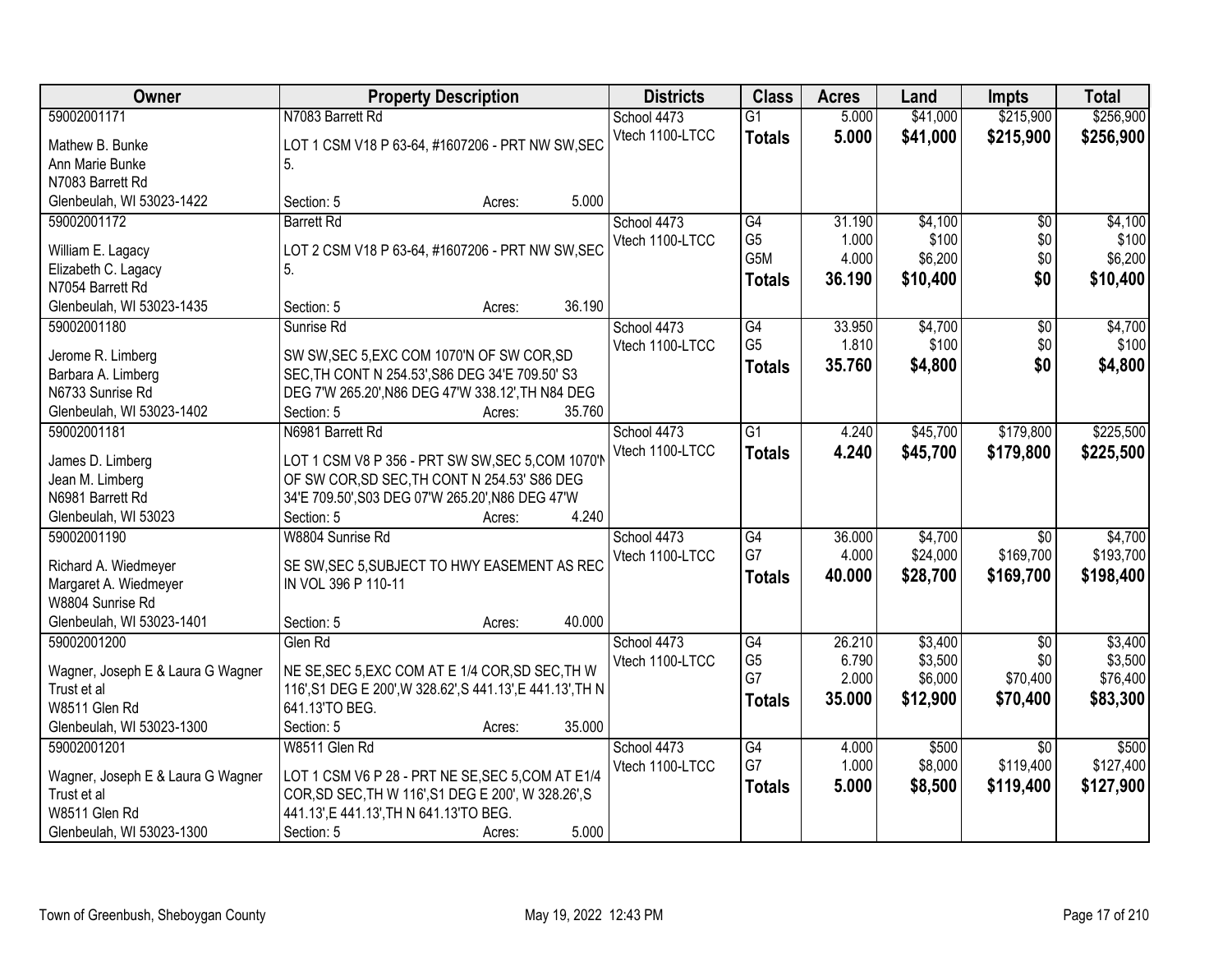| Owner                                     |                                                            | <b>Property Description</b> |        | <b>Districts</b> | <b>Class</b>    | <b>Acres</b> | Land        | <b>Impts</b>    | <b>Total</b> |
|-------------------------------------------|------------------------------------------------------------|-----------------------------|--------|------------------|-----------------|--------------|-------------|-----------------|--------------|
| 59002001210                               | Glen Rd                                                    |                             |        | School 4473      | $\overline{G4}$ | 17.500       | \$2,400     | $\overline{50}$ | \$2,400      |
| Wagner, Joseph E & Laura G Wagner         | E1/2 NW SE, SEC 5.                                         |                             |        | Vtech 1100-LTCC  | G <sub>5</sub>  | 2.500        | \$1,300     | \$0             | \$1,300      |
| Trust et al                               |                                                            |                             |        |                  | <b>Totals</b>   | 20.000       | \$3,700     | \$0             | \$3,700      |
| W8511 Glen Rd                             |                                                            |                             |        |                  |                 |              |             |                 |              |
| Glenbeulah, WI 53023-1300                 | Section: 5                                                 | Acres:                      | 20.000 |                  |                 |              |             |                 |              |
| 59002001220                               | Glen Rd                                                    |                             |        | School 4473      | G4              | 18.560       | \$2,600     | $\overline{50}$ | \$2,600      |
|                                           |                                                            |                             |        | Vtech 1100-LTCC  | G <sub>5</sub>  | 0.380        | \$100       | \$0             | \$100        |
| John E. Fenger                            | W1/2 NW SE, SEC 5, EXC COM AT CEN SD SEC, TH E             |                             |        |                  | <b>Totals</b>   | 18.940       | \$2,700     | \$0             | \$2,700      |
| 1071 Creeks Cross Rd Unit 1c              | 167.4', S1 DEG 24'15"E 275', W 167.4', TH N TO BEG.        |                             |        |                  |                 |              |             |                 |              |
| Kohler, WI 53044-1319                     |                                                            |                             |        |                  |                 |              |             |                 |              |
|                                           | Section: 5                                                 | Acres:                      | 18.940 |                  |                 |              |             |                 |              |
| 59002001230                               | W8695 Glen Rd                                              |                             |        | School 4473      | $\overline{G1}$ | 1.000        | \$22,000    | \$91,000        | \$113,000    |
| Randall E. Hencik                         | PRT NW SE, SEC 5, COM 9'E OF NW COR SD1/4, TH E            |                             |        | Vtech 1100-LTCC  | <b>Totals</b>   | 1.000        | \$22,000    | \$91,000        | \$113,000    |
| Diana D. Dortman                          | 158.4', S1 DEG 24'15"E 275', W 158.4', TH N1 DEG           |                             |        |                  |                 |              |             |                 |              |
| W8695 Glen Rd                             | 24'15"W 275'TO BEG.                                        |                             |        |                  |                 |              |             |                 |              |
| Glenbeulah, WI 53023                      | Section: 5                                                 | Acres:                      | 1.000  |                  |                 |              |             |                 |              |
| 59002001240                               |                                                            |                             |        | School 4473      | G4              | 15.000       | \$1,900     | \$0             | \$1,900      |
|                                           |                                                            |                             |        | Vtech 1100-LTCC  | G <sub>5</sub>  | 15.000       | \$9,000     | \$0             | \$9,000      |
| Richard A. Wiedmeyer                      | SW SE, SEC 5, EXC NE1/4 DESC IN VOL 173 P 102 OF<br>DEEDS. |                             |        |                  | Totals          | 30.000       | \$10,900    | \$0             | \$10,900     |
| Margaret A. Wiedmeyer<br>W8804 Sunrise Rd |                                                            |                             |        |                  |                 |              |             |                 |              |
| Glenbeulah, WI 53023-1401                 | Section: 5                                                 | Acres:                      | 30.000 |                  |                 |              |             |                 |              |
| 59002001250                               |                                                            |                             |        | School 4473      | $\overline{G5}$ | 10.000       | \$6,000     | $\overline{30}$ | \$6,000      |
|                                           |                                                            |                             |        | Vtech 1100-LTCC  |                 | 10.000       | \$6,000     | \$0             | \$6,000      |
| Wagner, Joseph E & Laura G Wagner         | NE SW SE, SEC 5.                                           |                             |        |                  | <b>Totals</b>   |              |             |                 |              |
| Trust et al                               |                                                            |                             |        |                  |                 |              |             |                 |              |
| W8511 Glen Rd                             |                                                            |                             |        |                  |                 |              |             |                 |              |
| Glenbeulah, WI 53023-1300                 | Section: 5                                                 | Acres:                      | 10.000 |                  |                 |              |             |                 |              |
| 59002001260                               |                                                            |                             |        | School 4473      | W <sub>6</sub>  | 40.000       | (\$124,000) | $\sqrt{6}$      | $\sqrt{50}$  |
| Kevin G. Limberg                          | SE SE, SEC 5.                                              |                             |        | Vtech 1100-LTCC  | <b>Totals</b>   | 40.000       | \$0         | \$0             | \$0          |
| Suzanne R. Limberg                        |                                                            |                             |        |                  |                 |              |             |                 |              |
| 173837 Archie Ln                          |                                                            |                             |        |                  |                 |              |             |                 |              |
| Rosholt, WI 54473-5100                    | Section: 5                                                 | Acres:                      | 40.000 |                  |                 |              |             |                 |              |
| 59002001270                               | N7278 Barrett Rd                                           |                             |        | School 4473      | G4              | 29.170       | \$4,400     | $\overline{50}$ | \$4,400      |
|                                           |                                                            |                             |        | Vtech 1100-LTCC  | G <sub>5</sub>  | 6.580        | \$2,900     | \$0             | \$2,900      |
| Drake Acres, LLC                          | NE NE, SEC 6.                                              |                             |        |                  | G7              | 3.000        | \$20,000    | \$174,700       | \$194,700    |
| N8870 Drake Ct                            |                                                            |                             |        |                  | <b>Totals</b>   | 38.750       | \$27,300    | \$174,700       | \$202,000    |
| Elkhart Lake, WI 53020-1408               |                                                            |                             |        |                  |                 |              |             |                 |              |
|                                           | Section: 6                                                 | Acres:                      | 38.750 |                  |                 |              |             |                 |              |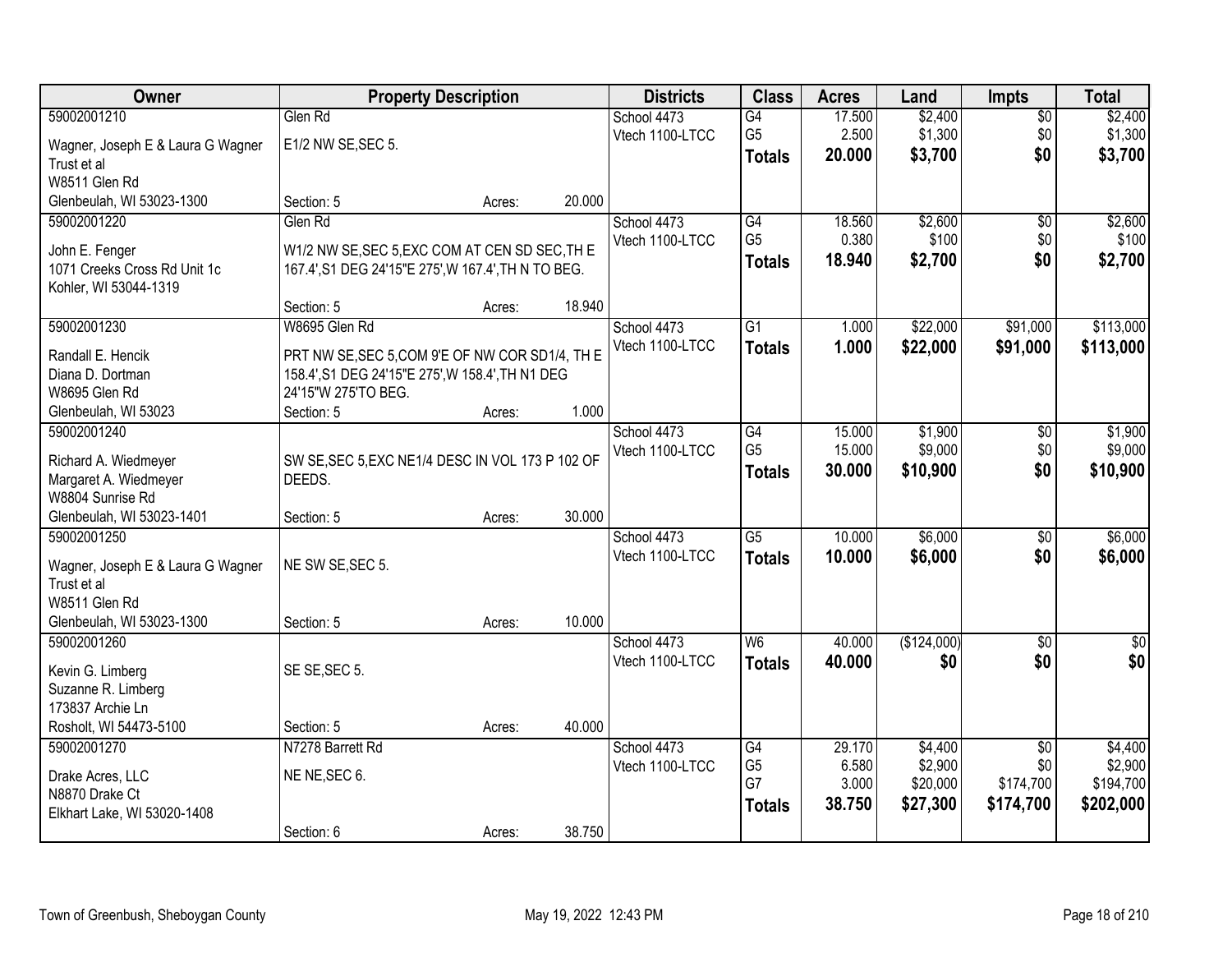| Owner                            |                                                                                                | <b>Property Description</b> |        | <b>Districts</b> | <b>Class</b>    | <b>Acres</b> | Land     | <b>Impts</b> | <b>Total</b> |
|----------------------------------|------------------------------------------------------------------------------------------------|-----------------------------|--------|------------------|-----------------|--------------|----------|--------------|--------------|
| 59002001280                      |                                                                                                |                             |        | School 4473      | $\overline{G4}$ | 36.650       | \$4,800  | $\sqrt{$0}$  | \$4,800      |
| Drake Acres, LLC                 | NW NE, SEC 6.                                                                                  |                             |        | Vtech 1100-LTCC  | G <sub>5</sub>  | 2.000        | \$1,200  | \$0          | \$1,200      |
| N8870 Drake Ct                   |                                                                                                |                             |        |                  | <b>Totals</b>   | 38.650       | \$6,000  | \$0          | \$6,000      |
| Elkhart Lake, WI 53020-1408      |                                                                                                |                             |        |                  |                 |              |          |              |              |
|                                  | Section: 6                                                                                     | Acres:                      | 38.650 |                  |                 |              |          |              |              |
| 59002001290                      |                                                                                                |                             |        | School 4473      | G4              | 9.000        | \$1,300  | \$0          | \$1,300      |
| Drake Acres, LLC                 | N 10 AC SW NE, SEC 6.                                                                          |                             |        | Vtech 1100-LTCC  | G <sub>5</sub>  | 1.000        | \$600    | \$0          | \$600        |
| N8870 Drake Ct                   |                                                                                                |                             |        |                  | <b>Totals</b>   | 10.000       | \$1,900  | \$0          | \$1,900      |
| Elkhart Lake, WI 53020-1408      |                                                                                                |                             |        |                  |                 |              |          |              |              |
|                                  | Section: 6                                                                                     | Acres:                      | 10.000 |                  |                 |              |          |              |              |
| 59002001300                      | Glen Rd                                                                                        |                             |        | School 4473      | G4              | 18.650       | \$2,700  | \$0          | \$2,700      |
| Richard A. Wiedmeyer             | S 30 AC SW NE, SEC 6, EXC 3.60 AC IN SW COR DESC                                               |                             |        | Vtech 1100-LTCC  | G <sub>5</sub>  | 0.680        | \$100    | \$0          | \$100        |
| Margaret A. Wiedmeyer            | IN VOL 180 P 312 OF DEEDS, & ALSO EXC COM N89                                                  |                             |        |                  | <b>Totals</b>   | 19.330       | \$2,800  | \$0          | \$2,800      |
| W8804 Sunrise Rd                 | DEG 42'02"W 2123.76' FROM E1/4 COR, SD SEC, TH                                                 |                             |        |                  |                 |              |          |              |              |
| Glenbeulah, WI 53023-1401        | Section: 6                                                                                     | Acres:                      | 19.330 |                  |                 |              |          |              |              |
| 59002001310                      | W9090 Glen Rd                                                                                  |                             |        | School 4473      | $\overline{G1}$ | 3.600        | \$36,800 | \$132,200    | \$169,000    |
|                                  |                                                                                                |                             |        | Vtech 1100-LTCC  | <b>Totals</b>   | 3.600        | \$36,800 | \$132,200    | \$169,000    |
| Earl J. Klein<br>Judith A. Klein | PRT SW NE, SEC 6, COM AT SW COR SD1/4, TH E 24<br>RDS, N 24 RDS, W 24 RDS, TH S 24 RDS TO BEG. |                             |        |                  |                 |              |          |              |              |
| W9090 Glen Rd                    |                                                                                                |                             |        |                  |                 |              |          |              |              |
| Glenbeulah, WI 53023-1308        | Section: 6                                                                                     | Acres:                      | 3.600  |                  |                 |              |          |              |              |
| 59002001311                      | W9066 Glen Rd                                                                                  |                             |        | School 4473      | $\overline{G1}$ | 7.070        | \$54,200 | \$217,300    | \$271,500    |
|                                  |                                                                                                |                             |        | Vtech 1100-LTCC  | <b>Totals</b>   | 7.070        | \$54,200 | \$217,300    | \$271,500    |
| Joseph L. Wirtz                  | LOT 1 CSM V12 P 206-07 - PRT SW NE, SEC 6, COM                                                 |                             |        |                  |                 |              |          |              |              |
| Theresa Wirtz<br>W9066 Glen Rd   | N89 DEG 42' 02"W 2123.76'FROM E1/4 COR, SD                                                     |                             |        |                  |                 |              |          |              |              |
| Glenbeulah, WI 53023-1308        | SEC, TH CONT N89 DEG 42' 02"W 66.03', N01 DEG<br>Section: 6                                    | Acres:                      | 7.070  |                  |                 |              |          |              |              |
| 59002001320                      | <b>Barrett Rd</b>                                                                              |                             |        | School 4473      | G4              | 6.880        | \$1,000  | $\sqrt{6}$   | \$1,000      |
|                                  |                                                                                                |                             |        | Vtech 1100-LTCC  | G <sub>5</sub>  | 2.120        | \$1,100  | \$0          | \$1,100      |
| Drake Acres, LLC                 | N 10 AC OF SE NE, SEC 6, EXC 1 AC IN SE COR DESC                                               |                             |        |                  | <b>Totals</b>   | 9.000        | \$2,100  | \$0          | \$2,100      |
| N8870 Drake Ct                   | IN VOL 199 P 144 OF DEEDS.                                                                     |                             |        |                  |                 |              |          |              |              |
| Elkhart Lake, WI 53020-1408      |                                                                                                |                             |        |                  |                 |              |          |              |              |
|                                  | Section: 6                                                                                     | Acres:                      | 9.000  |                  |                 |              |          |              |              |
| 59002001330                      | N7182 Barrett Rd                                                                               |                             |        | School 4473      | $\overline{G1}$ | 1.000        | \$22,000 | \$106,900    | \$128,900    |
| Matthew R. Kasprzak              | PRT SE NE, SEC 6, COM AT SE COR OF N 10 AC, SD                                                 |                             |        | Vtech 1100-LTCC  | <b>Totals</b>   | 1.000        | \$22,000 | \$106,900    | \$128,900    |
| Julie Kasprzak                   | 1/4, TH W 16 RODS, N 10 RODS, E 16 RODS, TH S 10                                               |                             |        |                  |                 |              |          |              |              |
| N7182 Barrett Rd                 | RODS TO BEG.                                                                                   |                             |        |                  |                 |              |          |              |              |
| Glenbeulah, WI 53023-1323        | Section: 6                                                                                     | Acres:                      | 1.000  |                  |                 |              |          |              |              |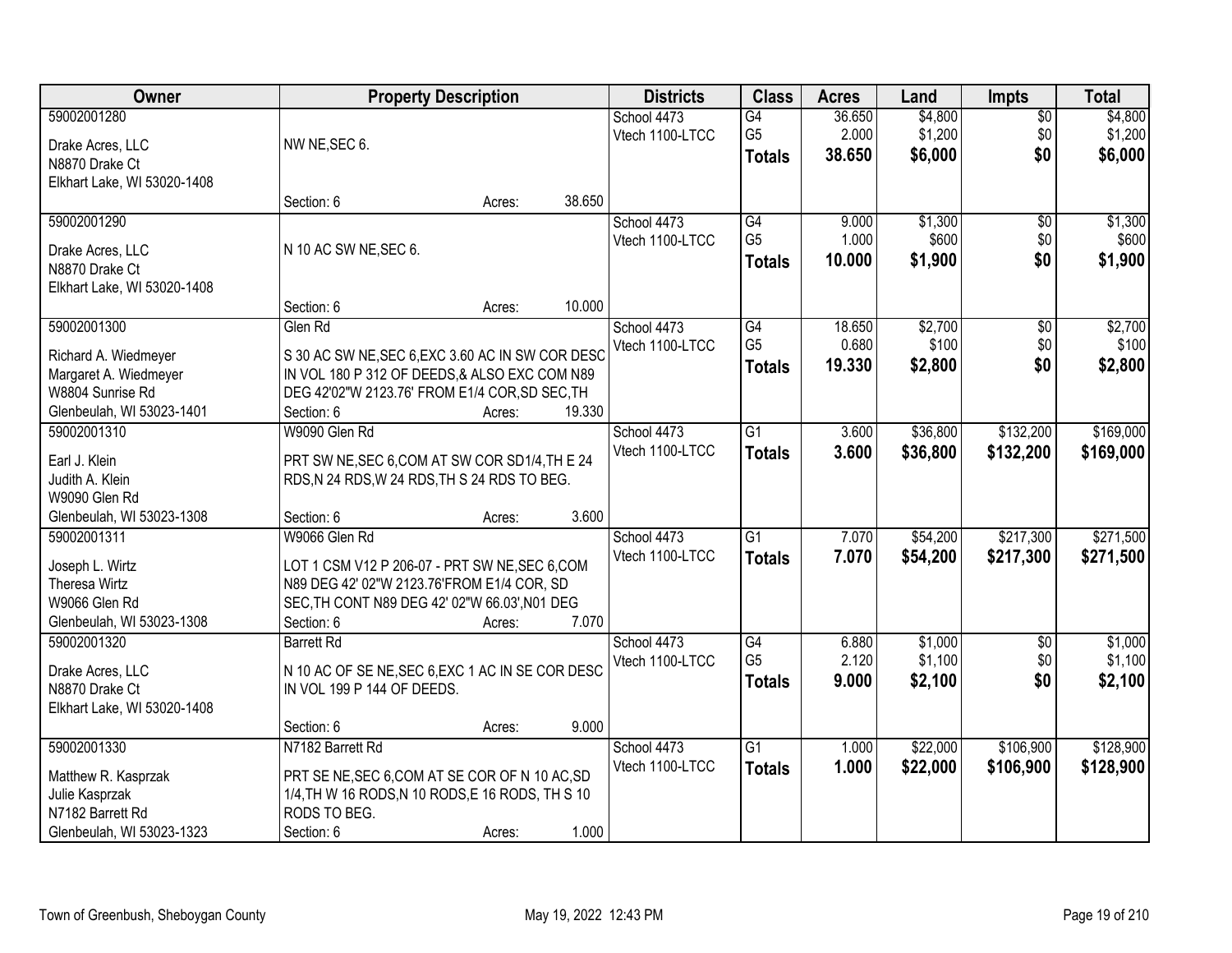| Owner                          |                                                                                                     | <b>Property Description</b> |        | <b>Districts</b> | <b>Class</b>         | <b>Acres</b>   | Land             | <b>Impts</b>    | <b>Total</b>     |
|--------------------------------|-----------------------------------------------------------------------------------------------------|-----------------------------|--------|------------------|----------------------|----------------|------------------|-----------------|------------------|
| 59002001340                    | Glen Rd                                                                                             |                             |        | School 4473      | $\overline{G1}$      | 1.000          | \$3,000          | \$1,000         | \$4,000          |
| Richard A. Wiedmeyer           | S 30 AC SE NE, SEC 6.                                                                               |                             |        | Vtech 1100-LTCC  | G4                   | 10.000         | \$1,500          | \$0             | \$1,500          |
| Margaret A. Wiedmeyer          |                                                                                                     |                             |        |                  | G <sub>5</sub>       | 19.000         | \$11,400         | \$0             | \$11,400         |
| W8804 Sunrise Rd               |                                                                                                     |                             |        |                  | <b>Totals</b>        | 30.000         | \$15,900         | \$1,000         | \$16,900         |
| Glenbeulah, WI 53023-1401      | Section: 6                                                                                          | Acres:                      | 30.000 |                  |                      |                |                  |                 |                  |
| 59002001350                    |                                                                                                     |                             |        | School 4473      | G4                   | 34.880         | \$4,800          | $\overline{50}$ | \$4,800          |
|                                |                                                                                                     |                             |        | Vtech 1100-LTCC  | <b>Totals</b>        | 34.880         | \$4,800          | \$0             | \$4,800          |
| David E. Hau                   | NE NW, SEC 6, EXC COM 1630'N OF CEN OF SD                                                           |                             |        |                  |                      |                |                  |                 |                  |
| Barbara S. Hau                 | SEC, TH W 500', S TO S LINE SD1/4, TH ELY ALG SD                                                    |                             |        |                  |                      |                |                  |                 |                  |
| W9124 Glen Rd                  | LINE TO BEG.                                                                                        |                             |        |                  |                      |                |                  |                 |                  |
| Glenbeulah, WI 53023-1309      | Section: 6                                                                                          | Acres:                      | 34.880 |                  |                      |                |                  |                 |                  |
| 59002001360                    |                                                                                                     |                             |        | School 4473      | G4                   | 16.020         | \$2,200          | $\overline{50}$ | \$2,200          |
| David E. Hau                   | E1/2 OF NW NW.                                                                                      |                             |        | Vtech 1100-LTCC  | G <sub>5</sub>       | 3.000          | \$1,700          | \$0             | \$1,700          |
| Barbara S. Hau                 |                                                                                                     |                             |        |                  | <b>Totals</b>        | 19.020         | \$3,900          | \$0             | \$3,900          |
| W9124 Glen Rd                  |                                                                                                     |                             |        |                  |                      |                |                  |                 |                  |
| Glenbeulah, WI 53023-1309      | Section: 6                                                                                          | Acres:                      | 19.020 |                  |                      |                |                  |                 |                  |
| 59002001370                    | Glen Rd                                                                                             |                             |        | School 4473      | G4                   | 7.700          | \$900            | \$0             | \$900            |
|                                |                                                                                                     |                             |        | Vtech 1100-LTCC  | G <sub>5</sub>       | 11.320         | \$6,300          | \$0             | \$6,300          |
| Dwight D. Hodorff              | W1/2 OF NW NW, SEC 6.                                                                               |                             |        |                  | <b>Totals</b>        | 19.020         | \$7,200          | \$0             | \$7,200          |
| N6872 Division Rd              |                                                                                                     |                             |        |                  |                      |                |                  |                 |                  |
| Glenbeulah, WI 53023-1438      |                                                                                                     |                             |        |                  |                      |                |                  |                 |                  |
|                                | Section: 6                                                                                          | Acres:                      | 19.020 |                  |                      |                |                  |                 |                  |
| 59002001380                    | Glen Rd                                                                                             |                             |        | School 4473      | $\overline{G4}$      | 21.500         | \$3,100          | \$0             | \$3,100          |
| Dwight D. Hodorff              | SW NW, SEC 6.                                                                                       |                             |        | Vtech 1100-LTCC  | G <sub>5</sub>       | 18.000         | \$9,700          | \$0             | \$9,700          |
| N6872 Division Rd              |                                                                                                     |                             |        |                  | <b>Totals</b>        | 39.500         | \$12,800         | \$0             | \$12,800         |
| Glenbeulah, WI 53023-1438      |                                                                                                     |                             |        |                  |                      |                |                  |                 |                  |
|                                | Section: 6                                                                                          | Acres:                      | 39.500 |                  |                      |                |                  |                 |                  |
| 59002001390                    | W9124 Glen Rd                                                                                       |                             |        | School 4473      | $\overline{G4}$      | 11.120         | \$1,500          | $\overline{50}$ | \$1,500          |
|                                |                                                                                                     |                             |        | Vtech 1100-LTCC  | G <sub>5</sub>       | 15.000         | \$8,700          | \$0             | \$8,700          |
| David E. Hau<br>Barbara S. Hau | SE NW, SEC 6, EXC COM AT CEN OF SD SEC, TH W<br>200', N 280', E 75', N 150', W 375', N TO N LINE SE |                             |        |                  | G7                   | 2.000          | \$16,000         | \$126,900       | \$142,900        |
| W9124 Glen Rd                  | NW, ELY ALG SD N LINE TO N/S 1/4 LINE, TH S TO                                                      |                             |        |                  | <b>Totals</b>        | 28.120         | \$26,200         | \$126,900       | \$153,100        |
| Glenbeulah, WI 53023-1309      | Section: 6                                                                                          |                             | 28.120 |                  |                      |                |                  |                 |                  |
|                                |                                                                                                     | Acres:                      |        |                  |                      |                |                  |                 |                  |
| 59002001391                    | Glen Rd                                                                                             |                             |        | School 4473      | G4                   | 14.400         | \$2,000<br>\$100 | $\overline{50}$ | \$2,000<br>\$100 |
| David E. Hau                   | PRT E1/2 NW1/4, SEC 6, COM AT THE CEN OF SD                                                         |                             |        | Vtech 1100-LTCC  | G <sub>5</sub><br>G7 | 0.150<br>1.000 | \$3,000          | \$0<br>\$32,700 | \$35,700         |
| Barbara S. Hau                 | SEC, TH W 200', N 280', E 75', N 150', W 375', N 1200', E                                           |                             |        |                  |                      |                |                  |                 |                  |
| W9124 Glen Rd                  | 500', TH S 1630'TO BEG.                                                                             |                             |        |                  | <b>Totals</b>        | 15.550         | \$5,100          | \$32,700        | \$37,800         |
| Glenbeulah, WI 53023-1309      | Section: 6                                                                                          | Acres:                      | 15.550 |                  |                      |                |                  |                 |                  |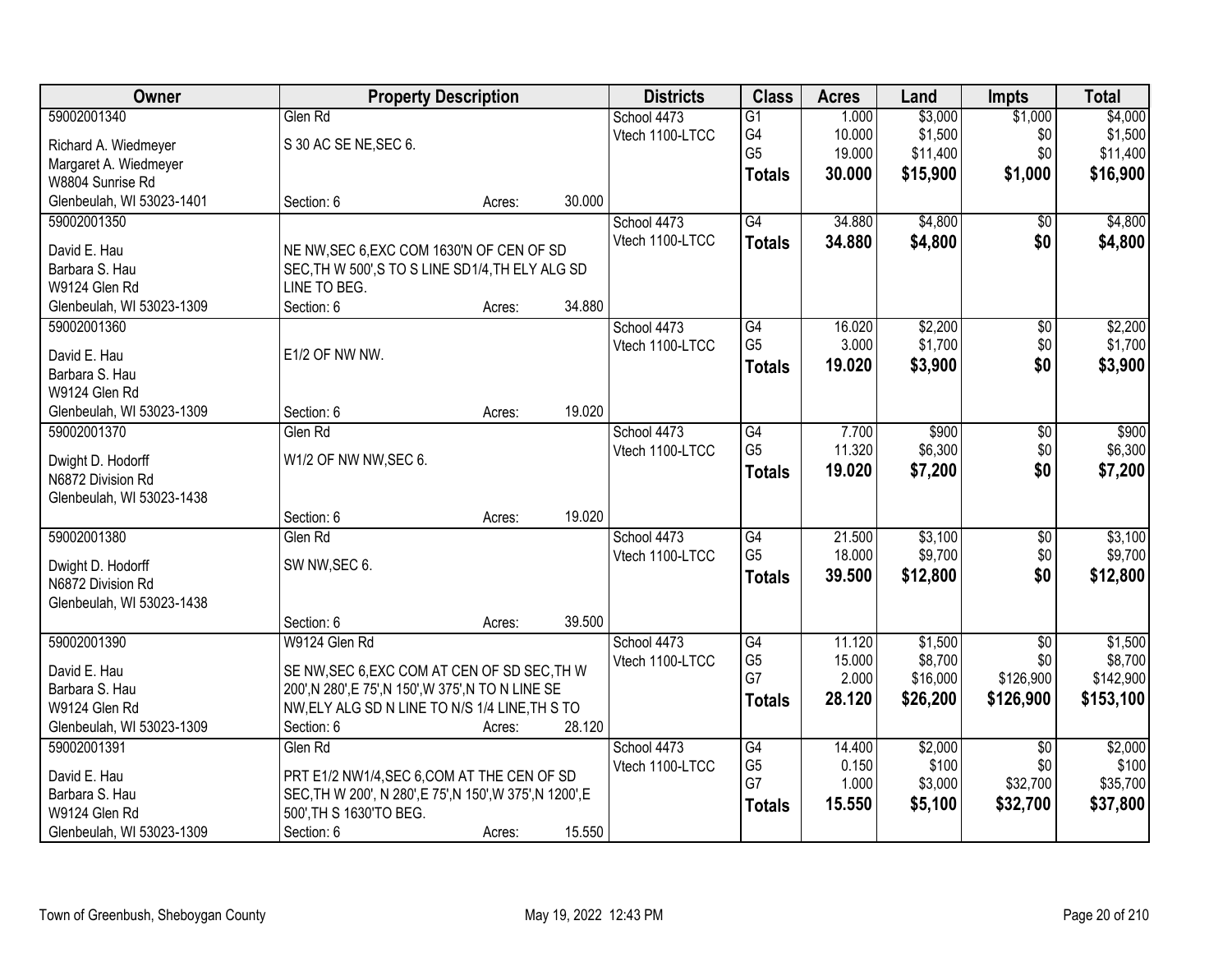| Owner                                       | <b>Property Description</b>                               |        |        | <b>Districts</b> | <b>Class</b>    | <b>Acres</b> | Land     | <b>Impts</b>    | <b>Total</b> |
|---------------------------------------------|-----------------------------------------------------------|--------|--------|------------------|-----------------|--------------|----------|-----------------|--------------|
| 59002001400                                 | Glen Rd                                                   |        |        | School 4473      | G4              | 28.000       | \$3,400  | $\overline{50}$ | \$3,400      |
| David E. Hau                                | NE SW                                                     |        |        | Vtech 1100-LTCC  | G <sub>5</sub>  | 7.000        | \$3,700  | \$0             | \$3,700      |
| Barbara S. Hau                              |                                                           |        |        |                  | G5M             | 4.000        | \$6,200  | \$0             | \$6,200      |
| W9124 Glen Rd                               |                                                           |        |        |                  | G7              | 1.000        | \$3,000  | \$1,400         | \$4,400      |
| Glenbeulah, WI 53023-1309                   | Section: 6                                                | Acres: | 40.000 |                  | <b>Totals</b>   | 40.000       | \$16,300 | \$1,400         | \$17,700     |
| 59002001405                                 | Glen Rd                                                   |        |        | School 1631      | G4              | 24.300       | \$3,100  | $\overline{50}$ | \$3,100      |
| Brian J. Drake                              | NW SW, SEC 6, EXC THE N 556' OF THE E 930'.               |        |        | Vtech 1100-LTCC  | G <sub>5</sub>  | 3.290        | \$1,300  | \$0             | \$1,300      |
| Amy S. Drake                                |                                                           |        |        |                  | <b>Totals</b>   | 27.590       | \$4,400  | \$0             | \$4,400      |
| W7579 Sexton Rd                             |                                                           |        |        |                  |                 |              |          |                 |              |
| Elkhart Lake, WI 53020-1404                 | Section: 6                                                | Acres: | 27.590 |                  |                 |              |          |                 |              |
| 59002001410                                 | W9245 Glen Rd                                             |        |        | School 1631      | $\overline{G1}$ | 2.000        | \$37,000 | \$198,700       | \$235,700    |
|                                             |                                                           |        |        | Vtech 1100-LTCC  | G <sub>6</sub>  | 9.870        | \$30,600 | \$0             | \$30,600     |
| Andres A. Araujo<br>Emily C. Rendall-Araujo | PRT OF NW SW, SEC 6, DESC AS THE N 556' OF THE<br>E 930'. |        |        |                  | <b>Totals</b>   | 11.870       | \$67,600 | \$198,700       | \$266,300    |
| W9245 Glen Rd                               |                                                           |        |        |                  |                 |              |          |                 |              |
| Glenbeulah, WI 53023-1305                   | Section: 6                                                | Acres: | 11.870 |                  |                 |              |          |                 |              |
| 59002001421                                 | Sunrise Rd                                                |        |        | School 1631      | $\overline{G4}$ | 34.720       | \$4,900  | \$0             | \$4,900      |
|                                             |                                                           |        |        | Vtech 1100-LTCC  | G <sub>5</sub>  | 2.860        | \$700    | \$0             | \$700        |
| Brian J. Drake                              | SW SW, SEC 6, EXC A PARCEL OF LAND 422.36' E & V          |        |        |                  | <b>Totals</b>   | 37.580       | \$5,600  | \$0             | \$5,600      |
| Amy S. Drake                                | & 190' N & S.                                             |        |        |                  |                 |              |          |                 |              |
| W7579 Sexton Rd                             |                                                           |        |        |                  |                 |              |          |                 |              |
| Elkhart Lake, WI 53020-1404                 | Section: 6                                                | Acres: | 37.580 |                  |                 |              |          |                 |              |
| 59002001431                                 | N6945 Division Rd                                         |        |        | School 1631      | $\overline{G1}$ | 1.840        | \$29,600 | \$130,200       | \$159,800    |
| Marshall Dean Hau                           | PRT SWSW, SEC 6, T15N, R20E., COM 614.333' N OF           |        |        | Vtech 1100-LTCC  | <b>Totals</b>   | 1.840        | \$29,600 | \$130,200       | \$159,800    |
| N6945 Division Rd                           | SW COR SD SEC 6; TH E 422.36'; N 190'; W 422.36';         |        |        |                  |                 |              |          |                 |              |
| Glenbeulah, WI 53023-1431                   | TH S 190' TO BEG.                                         |        |        |                  |                 |              |          |                 |              |
|                                             | Section: 6                                                | Acres: | 1.840  |                  |                 |              |          |                 |              |
| 59002001440                                 | Sunrise Rd                                                |        |        | School 4473      | G4              | 39.000       | \$5,200  | $\sqrt{$0}$     | \$5,200      |
| David E. Hau                                | SE SW                                                     |        |        | Vtech 1100-LTCC  | G <sub>5</sub>  | 1.000        | \$100    | \$0             | \$100        |
| Barbara S. Hau                              |                                                           |        |        |                  | <b>Totals</b>   | 40.000       | \$5,300  | \$0             | \$5,300      |
| W9124 Glen Rd                               |                                                           |        |        |                  |                 |              |          |                 |              |
| Glenbeulah, WI 53023-1309                   | Section: 6                                                | Acres: | 40.000 |                  |                 |              |          |                 |              |
| 59002001450                                 | N7054 Barrett Rd                                          |        |        | School 4473      | G1              | 4.000        | \$38,000 | \$320,000       | \$358,000    |
| William E. Lagacy                           | NE SE, SEC 6.                                             |        |        | Vtech 1100-LTCC  | G4              | 16.000       | \$2,200  | \$0             | \$2,200      |
| Elizabeth C. Lagacy                         |                                                           |        |        |                  | G <sub>5</sub>  | 20.000       | \$12,000 | \$0             | \$12,000     |
| N7054 Barrett Rd                            |                                                           |        |        |                  | <b>Totals</b>   | 40.000       | \$52,200 | \$320,000       | \$372,200    |
| Glenbeulah, WI 53023-1435                   | Section: 6                                                | Acres: | 40.000 |                  |                 |              |          |                 |              |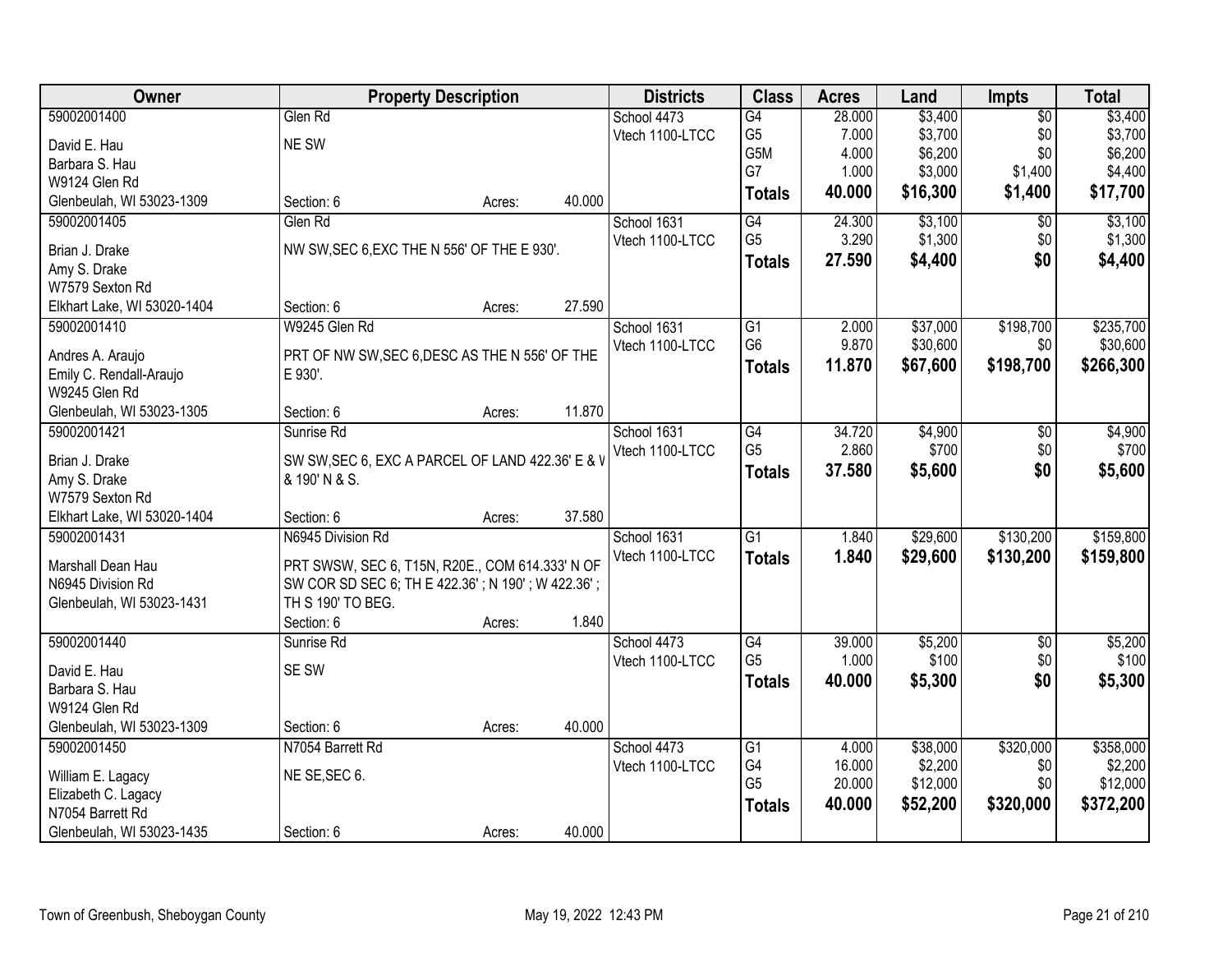| Owner                                    | <b>Property Description</b>                                  |        |        | <b>Districts</b> | <b>Class</b>          | <b>Acres</b>     | Land             | <b>Impts</b>    | <b>Total</b>     |
|------------------------------------------|--------------------------------------------------------------|--------|--------|------------------|-----------------------|------------------|------------------|-----------------|------------------|
| 59002001460                              | Glen Rd                                                      |        |        | School 4473      | $\overline{G4}$       | 15.500           | \$2,000          | $\sqrt{$0}$     | \$2,000          |
| David E. Hau                             | E1/2 NW SE                                                   |        |        | Vtech 1100-LTCC  | G <sub>5</sub>        | 4.500            | \$2,500          | \$0             | \$2,500          |
| Barbara S. Hau                           |                                                              |        |        |                  | <b>Totals</b>         | 20.000           | \$4,500          | \$0             | \$4,500          |
| W9124 Glen Rd                            |                                                              |        |        |                  |                       |                  |                  |                 |                  |
| Glenbeulah, WI 53023-1309                | Section: 6                                                   | Acres: | 20.000 |                  |                       |                  |                  |                 |                  |
| 59002001470                              | Glen Rd                                                      |        |        | School 4473      | G4                    | 13.500           | \$1,900          | \$0             | \$1,900          |
|                                          |                                                              |        |        | Vtech 1100-LTCC  | G <sub>5</sub>        | 6.500            | \$3,700          | \$0             | \$3,700          |
| David E. Hau                             | W1/2 NW SE, SEC 6.                                           |        |        |                  | <b>Totals</b>         | 20.000           | \$5,600          | \$0             | \$5,600          |
| Barbara S. Hau                           |                                                              |        |        |                  |                       |                  |                  |                 |                  |
| W9124 Glen Rd                            |                                                              |        |        |                  |                       |                  |                  |                 |                  |
| Glenbeulah, WI 53023-1309                | Section: 6                                                   | Acres: | 20.000 |                  |                       |                  |                  |                 |                  |
| 59002001480                              | Sunrise Rd                                                   |        |        | School 4473      | G4                    | 26.750           | \$3,300          | $\overline{50}$ | \$3,300          |
| David E. Hau                             | THE W 50 AC OF THE S1/2 SE 1/4, SEC 6, COM AT S1/4           |        |        | Vtech 1100-LTCC  | G <sub>5</sub><br>G5M | 13.250<br>10.000 | \$7,300          | \$0             | \$7,300          |
| Barbara S. Hau                           | COR, SD SEC, TH S89 DEG 25'56"E 1646.23', N1 DEG             |        |        |                  |                       |                  | \$15,500         | \$0             | \$15,500         |
| W9124 Glen Rd                            | 15'28"W 1323.65'TO N LINE S1/2 SE 1/4, SD SEC, N89           |        |        |                  | <b>Totals</b>         | 50.000           | \$26,100         | \$0             | \$26,100         |
| Glenbeulah, WI 53023-1309                | Section: 6                                                   | Acres: | 50.000 |                  |                       |                  |                  |                 |                  |
| 59002001491                              | N6946 Barrett Rd                                             |        |        | School 4473      | G1                    | 2.000            | \$31,000         | \$154,600       | \$185,600        |
|                                          |                                                              |        |        | Vtech 1100-LTCC  | G4                    | 7.000            | \$1,000          | \$0             | \$1,000          |
| Kerry R. Blanke                          | PRT SE SE, SEC 6, COM AT SE COR, SD SEC, TH N89              |        |        |                  | G <sub>5</sub>        | 6.250            | \$3,800          | \$0             | \$3,800          |
| Linda M. Blanke                          | DEG 25'56" W 985.84'TO E LINE OF W 50 AC OF S1/2             |        |        |                  | <b>Totals</b>         | 15.250           | \$35,800         | \$154,600       | \$190,400        |
| N6946 Barrett Rd                         | SE1/4, SD SEC, N1 DEG 15'28"W 751.41', S30 DEG<br>Section: 6 |        | 15.250 |                  |                       |                  |                  |                 |                  |
| Glenbeulah, WI 53023-1420<br>59002001492 |                                                              | Acres: |        |                  | G4                    |                  |                  |                 |                  |
|                                          | <b>Barrett Rd</b>                                            |        |        | School 4473      | G <sub>5</sub>        | 10.470<br>0.430  | \$1,500<br>\$200 | $\overline{50}$ | \$1,500          |
| Richard A. Wiedmeyer                     | PRT SE SE, SEC 6, COM N2 DEG 15'22"W 762.56'FROM             |        |        | Vtech 1100-LTCC  | G5M                   | 3.000            | \$3,200          | \$0<br>\$0      | \$200<br>\$3,200 |
| Margaret A. Wiedmeyer                    | SE COR, SD1/4, TH N2 DEG 15'22"W 561.97', N89 DEG            |        |        |                  |                       | 13.900           |                  | \$0             |                  |
| W8804 Sunrise Rd                         | 25'42"W 962.76', S1 DEG 15'28"E 572.25', S30 DEG             |        |        |                  | <b>Totals</b>         |                  | \$4,900          |                 | \$4,900          |
| Glenbeulah, WI 53023-1401                | Section: 6                                                   | Acres: | 13.900 |                  |                       |                  |                  |                 |                  |
| 59002001500                              | W8945 Sunrise Rd                                             |        |        | School 4473      | G4                    | 34.190           | \$4,200          | $\overline{50}$ | \$4,200          |
| Robert E Hau & Jane Hau Irrevocable      | NE NE, SEC 7.                                                |        |        | Vtech 1100-LTCC  | G <sub>5</sub>        | 2.810            | \$1,500          | \$0             | \$1,500          |
| Trust 8-16-18                            |                                                              |        |        |                  | G7                    | 3.000            | \$24,000         | \$126,100       | \$150,100        |
| W8945 Sunrise Rd                         |                                                              |        |        |                  | <b>Totals</b>         | 40,000           | \$29,700         | \$126,100       | \$155,800        |
| Glenbeulah, WI 53023-1403                | Section: 7                                                   | Acres: | 40.000 |                  |                       |                  |                  |                 |                  |
| 59002001510                              | Sunrise Rd                                                   |        |        | School 4473      | G4                    | 37.000           | \$4,200          | $\overline{50}$ | \$4,200          |
|                                          |                                                              |        |        | Vtech 1100-LTCC  | G <sub>5</sub>        | 3.000            | \$1,100          | \$0             | \$1,100          |
| Robert E Hau & Jane Hau Irrevocable      | NW NE, SEC 7.                                                |        |        |                  |                       | 40.000           |                  | \$0             |                  |
| Trust 8-16-18                            |                                                              |        |        |                  | <b>Totals</b>         |                  | \$5,300          |                 | \$5,300          |
| W8945 Sunrise Rd                         |                                                              |        |        |                  |                       |                  |                  |                 |                  |
| Glenbeulah, WI 53023-1403                | Section: 7                                                   | Acres: | 40.000 |                  |                       |                  |                  |                 |                  |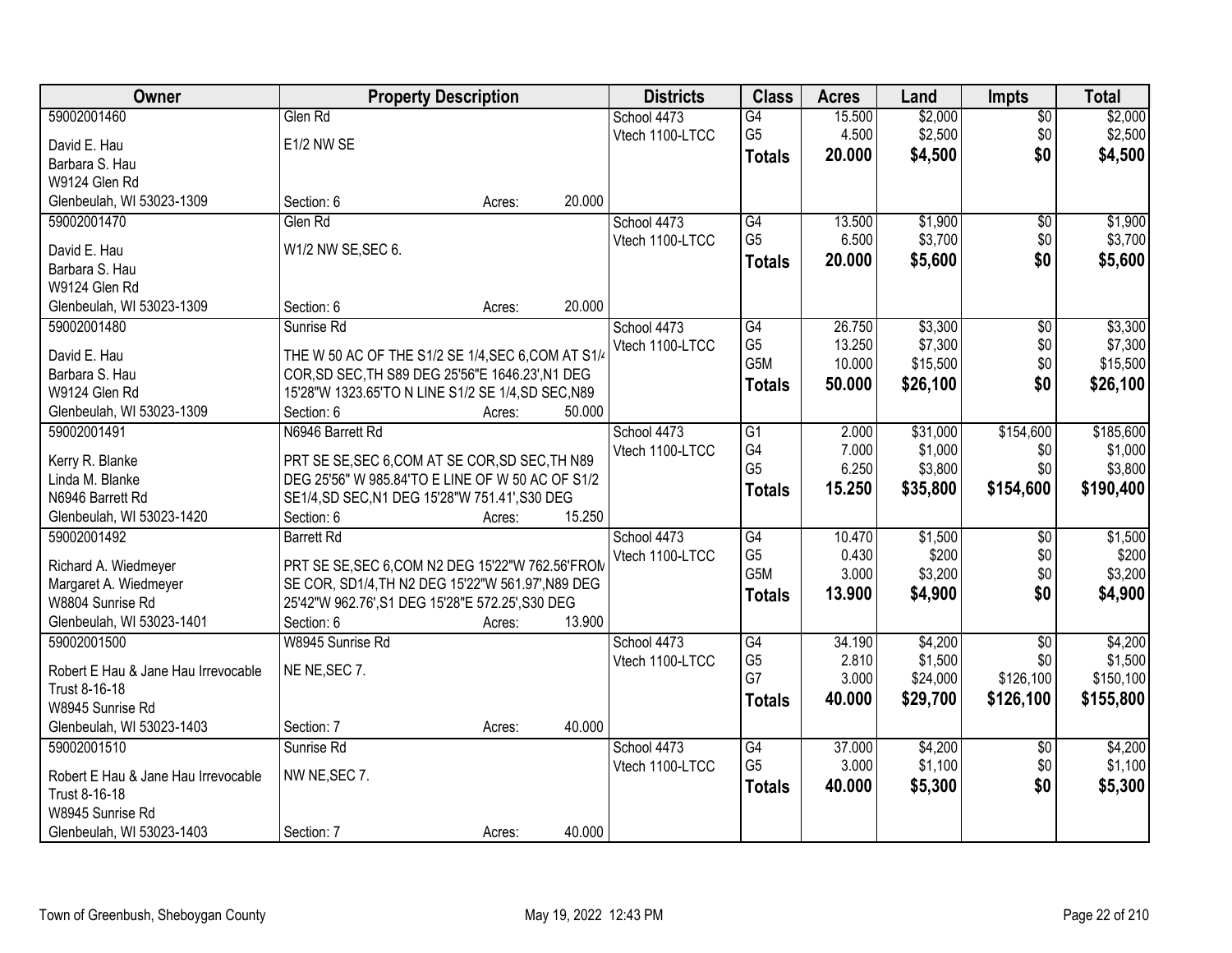| Owner                               | <b>Property Description</b>                         |        |        | <b>Districts</b> | <b>Class</b>    | <b>Acres</b> | Land     | <b>Impts</b>    | <b>Total</b> |
|-------------------------------------|-----------------------------------------------------|--------|--------|------------------|-----------------|--------------|----------|-----------------|--------------|
| 59002001520                         |                                                     |        |        | School 4473      | $\overline{G4}$ | 24.000       | \$2,500  | $\sqrt{$0}$     | \$2,500      |
| Robert E Hau & Jane Hau Irrevocable | SW NE, SEC 7.                                       |        |        | Vtech 1100-LTCC  | G5M             | 16.000       | \$24,800 | \$0             | \$24,800     |
| Trust 8-16-18                       |                                                     |        |        |                  | <b>Totals</b>   | 40.000       | \$27,300 | \$0             | \$27,300     |
| W8945 Sunrise Rd                    |                                                     |        |        |                  |                 |              |          |                 |              |
| Glenbeulah, WI 53023-1403           | Section: 7                                          | Acres: | 40.000 |                  |                 |              |          |                 |              |
| 59002001525                         |                                                     |        |        | School 4473      | G4              | 20,000       | \$2,500  | $\overline{50}$ | \$2,500      |
|                                     |                                                     |        |        | Vtech 1100-LTCC  | G <sub>5</sub>  | 10.000       | \$6,000  | \$0             | \$6,000      |
| Jerome R. Limberg                   | SE NE, SEC 7.                                       |        |        |                  | G5M             | 10.000       | \$15,500 | \$0             | \$15,500     |
| Barbara A. Limberg                  |                                                     |        |        |                  | <b>Totals</b>   | 40.000       | \$24,000 | \$0             | \$24,000     |
| N6733 Sunrise Rd                    |                                                     |        |        |                  |                 |              |          |                 |              |
| Glenbeulah, WI 53023-1402           | Section: 7                                          | Acres: | 40.000 |                  |                 |              |          |                 |              |
| 59002001530                         | W9181 Sunrise Rd                                    |        |        | School 4473      | G1              | 2.000        | \$37,000 | \$269,800       | \$306,800    |
| Dean T. Schelinske                  | A-23599 - PRT NE NW, SEC 7, COM AT N1/4 COR, SD     |        |        | Vtech 1100-LTCC  | G4              | 20.000       | \$2,400  | \$0             | \$2,400      |
| Angela L. Schelinske                | SEC, TH CONT S89 DEG 17'40"W 1370.34', S2 DEG       |        |        |                  | G5M             | 13.000       | \$20,200 | \$0             | \$20,200     |
| W9181 Sunrise Rd                    | 40'40"E 1129.97', N89 DEG 17'40"E 1329.76', TH N0   |        |        |                  | <b>Totals</b>   | 35.000       | \$59,600 | \$269,800       | \$329,400    |
| Glenbeulah, WI 53023-1414           | Section: 7                                          | Acres: | 35.000 |                  |                 |              |          |                 |              |
| 59002001540                         | W9269 Sunrise Rd                                    |        |        | School 4473      | G4              | 39.170       | \$5,700  | $\sqrt{6}$      | \$5,700      |
|                                     |                                                     |        |        | Vtech 1100-LTCC  | G <sub>5</sub>  | 5.000        | \$1,900  | \$0             | \$1,900      |
| Chris Siekmann                      | A-20200 & OTHER LANDS-NW NW, SEC 7 & PRT NE         |        |        |                  | G7              | 3.000        | \$20,000 | \$189,800       | \$209,800    |
| Michael C. Siekmann                 | NW, COM AT NW COR, SD SEC, TH N89 DEG 17'40" E      |        |        |                  | <b>Totals</b>   | 47.170       | \$27,600 | \$189,800       | \$217,400    |
| W9269 Sunrise Rd                    | 1349.78', S02 DEG 40'40"E 1324.11', S89 DEG 14'45"W |        |        |                  |                 |              |          |                 |              |
| Glenbeulah, WI 53023-1404           | Section: 7                                          | Acres: | 47.170 |                  |                 |              |          |                 |              |
| 59002001550                         | <b>Division Rd</b>                                  |        |        | School 4473      | G4              | 37.000       | \$4,700  | \$0             | \$4,700      |
| Michael C. Siekmann                 | SW NW, SEC 7.                                       |        |        | Vtech 1100-LTCC  | G <sub>5</sub>  | 2.530        | \$1,000  | \$0             | \$1,000      |
| Christine A. Siekmann               |                                                     |        |        |                  | <b>Totals</b>   | 39.530       | \$5,700  | \$0             | \$5,700      |
| W9269 Sunrise Rd                    |                                                     |        |        |                  |                 |              |          |                 |              |
| Glenbeulah, WI 53023-1404           | Section: 7                                          | Acres: | 39.530 |                  |                 |              |          |                 |              |
| 59002001560                         |                                                     |        |        | School 4473      | G4              | 39.000       | \$5,000  | $\sqrt{6}$      | \$5,000      |
|                                     |                                                     |        |        | Vtech 1100-LTCC  | G <sub>5</sub>  | 1.000        | \$600    | \$0             | \$600        |
| Michael C. Siekmann                 | SE NW, SEC 7.                                       |        |        |                  | <b>Totals</b>   | 40.000       | \$5,600  | \$0             | \$5,600      |
| Christine A. Siekmann               |                                                     |        |        |                  |                 |              |          |                 |              |
| W9269 Sunrise Rd                    |                                                     |        |        |                  |                 |              |          |                 |              |
| Glenbeulah, WI 53023-1404           | Section: 7                                          | Acres: | 40.000 |                  |                 |              |          |                 |              |
| 59002001570                         |                                                     |        |        | School 4473      | G4              | 39.000       | \$6,000  | $\overline{60}$ | \$6,000      |
| Peter John Bartz                    | NE SW, SEC 7.                                       |        |        | Vtech 1100-LTCC  | G5M             | 1.000        | \$1,600  | \$0             | \$1,600      |
| W9195 State Highway 23              |                                                     |        |        |                  | <b>Totals</b>   | 40.000       | \$7,600  | \$0             | \$7,600      |
| Glenbeulah, WI 53023-1442           |                                                     |        |        |                  |                 |              |          |                 |              |
|                                     | Section: 7                                          | Acres: | 40.000 |                  |                 |              |          |                 |              |
|                                     |                                                     |        |        |                  |                 |              |          |                 |              |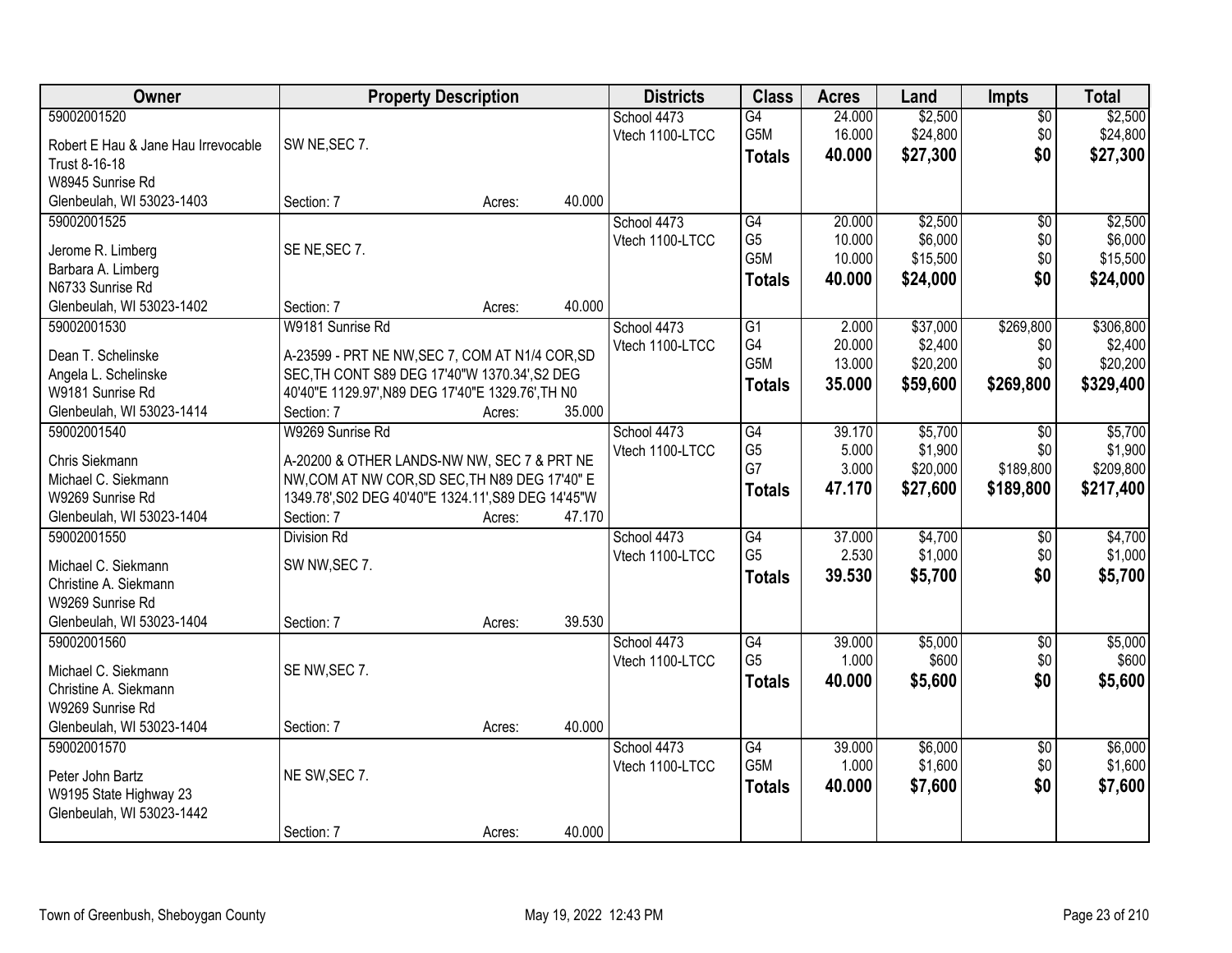| Owner                     | <b>Property Description</b>                                | <b>Districts</b> | <b>Class</b>         | <b>Acres</b> | Land     | <b>Impts</b>    | <b>Total</b> |
|---------------------------|------------------------------------------------------------|------------------|----------------------|--------------|----------|-----------------|--------------|
| 59002001580               | <b>Division Rd</b>                                         | School 1631      | G4                   | 25.030       | \$3,700  | $\overline{50}$ | \$3,700      |
| Jamie C. Adams            | NW SW, SEC 7, EXC COM AT W1/4 POST, TH S89 DEG             | Vtech 1100-LTCC  | G <sub>5</sub>       | 0.680        | \$100    | \$0             | \$100        |
| W9244 Chicadee Dr         | 06'55"E 596.53', S03 DEG 07'47"E 424.69', N89 DEG          |                  | G5M                  | 8.000        | \$12,400 | \$0             | \$12,400     |
| Glenbeulah, WI 53023-1416 | 06'55"W 614.29', TH N0 DEG 44'03"W 423.81'TO BEG.          |                  | <b>Totals</b>        | 33.710       | \$16,200 | \$0             | \$16,200     |
|                           | 33.710<br>Section: 7<br>Acres:                             |                  |                      |              |          |                 |              |
| 59002001590               | N6699 Division Rd                                          | School 1631      | G1                   | 1.390        | \$25,500 | \$81,100        | \$106,600    |
|                           |                                                            | Vtech 1100-LTCC  | G <sub>5</sub>       | 4.500        | \$7,200  | \$0             | \$7,200      |
| Benjamin L. Dutcher       | TR 1 CSM V2 P 183, AFF V2 P 302 & A-24893 - PRT            |                  | <b>Totals</b>        | 5.890        | \$32,700 | \$81,100        | \$113,800    |
| N6699 Division Rd         | NW SW, SEC 7, COM AT W1/4 POST, TH S89 DEG                 |                  |                      |              |          |                 |              |
| Glenbeulah, WI 53023-1430 | 06'55"E 596.53', S03 DEG 07'47"E 424.69', N89 DEG<br>5.890 |                  |                      |              |          |                 |              |
|                           | Section: 7<br>Acres:                                       |                  |                      |              |          |                 |              |
| 59002001600               | W9244 Chicadee Dr                                          | School 1631      | $\overline{G4}$      | 29.370       | \$4,200  | $\overline{50}$ | \$4,200      |
| Jamie C. Adams            | SW SW, SEC 7, EXC COM AT THE SW COR, SD SEC, TH            | Vtech 1100-LTCC  | G <sub>5</sub><br>G7 | 2.930        | \$1,100  | \$0             | \$1,100      |
| W9244 Chicadee Dr         | S88 DEG 36' 59"E 336.22', TH E 100', N 435.6', W           |                  |                      | 3.000        | \$24,000 | \$201,900       | \$225,900    |
| Glenbeulah, WI 53023-1416 | 100', N88 DEG 40'10" W 346.29'TO W LINE OF SEC, TH         |                  | <b>Totals</b>        | 35.300       | \$29,300 | \$201,900       | \$231,200    |
|                           | 35.300<br>Section: 7<br>Acres:                             |                  |                      |              |          |                 |              |
| 59002001610               | W9268 Chicadee Dr                                          | School 1631      | G1                   | 4.400        | \$39,200 | \$101,300       | \$140,500    |
|                           |                                                            | Vtech 1100-LTCC  | <b>Totals</b>        | 4.400        | \$39,200 | \$101,300       | \$140,500    |
| Jamie C. Adams            | PRT SW SW, SEC 7, COM AT THE SW COR, SD SEC, TH            |                  |                      |              |          |                 |              |
| Michele L. Adams          | S88 DEG 36' 59"E 336.22', TH E 100', N 435.6', W           |                  |                      |              |          |                 |              |
| W9244 Chicadee Dr         | 100', N88 DEG 40'10" W 346.29'TO W LINE OF SEC, TH         |                  |                      |              |          |                 |              |
| Glenbeulah, WI 53023-1416 | 4.400<br>Section: 7<br>Acres:                              |                  |                      |              |          |                 |              |
| 59002001620               | Chicadee Dr                                                | School 4473      | $\overline{G4}$      | 19.250       | \$2,800  | $\overline{50}$ | \$2,800      |
| Peter John Bartz          | SE SW, SEC 7, EXC COM AT S1/4 COR, SD SEC, TH S88          | Vtech 1100-LTCC  | G <sub>5</sub>       | 9.370        | \$5,400  | \$0             | \$5,400      |
| W9195 State Highway 23    | DEG 57'47" W 828.10', N03 DEG 15'12"E 246.65', N53         |                  | <b>Totals</b>        | 28.620       | \$8,200  | \$0             | \$8,200      |
| Glenbeulah, WI 53023-1442 | DEG E 83', N 100' E 230.80', N03 DEG 30'34"E               |                  |                      |              |          |                 |              |
|                           | 28.620<br>Section: 7<br>Acres:                             |                  |                      |              |          |                 |              |
| 59002001621               | W9152 Chicadee Dr                                          | School 4473      | G1                   | 11.380       | \$60,100 | \$134,600       | \$194,700    |
| Jeffrey M. Leclerc        | LOT 1 CSM V11 P 205 - PRT SE SW, SEC 7, COM AT             | Vtech 1100-LTCC  | <b>Totals</b>        | 11.380       | \$60,100 | \$134,600       | \$194,700    |
| Jennifer Leclerc          | S1/4 COR, SD SEC, TH S88 DEG 57'47"W 828.10', N03          |                  |                      |              |          |                 |              |
| W9152 Chicadee Dr         | DEG 15'12"E 246.65', N53 DEG E 83', N 100' E               |                  |                      |              |          |                 |              |
| Glenbeulah, WI 53023-1415 | 11.380<br>Section: 7<br>Acres:                             |                  |                      |              |          |                 |              |
| 59002001630               | W8928 State Highway 23                                     | School 4473      | G1                   | 2.000        | \$31,000 | \$240,900       | \$271,900    |
|                           |                                                            | Vtech 1100-LTCC  | G4                   | 32.400       | \$4,400  | \$0             | \$4,400      |
| Esther L. Limberg         | NE SE, SEC 7, EXC HWY CONV IN #1907430                     |                  | G <sub>5</sub>       | 5.540        | \$3,000  | \$0             | \$3,000      |
| W8928 State Highway 23    |                                                            |                  | <b>Totals</b>        | 39.940       | \$38,400 | \$240,900       | \$279,300    |
| Glenbeulah, WI 53023-1441 |                                                            |                  |                      |              |          |                 |              |
|                           | 39.940<br>Section: 7<br>Acres:                             |                  |                      |              |          |                 |              |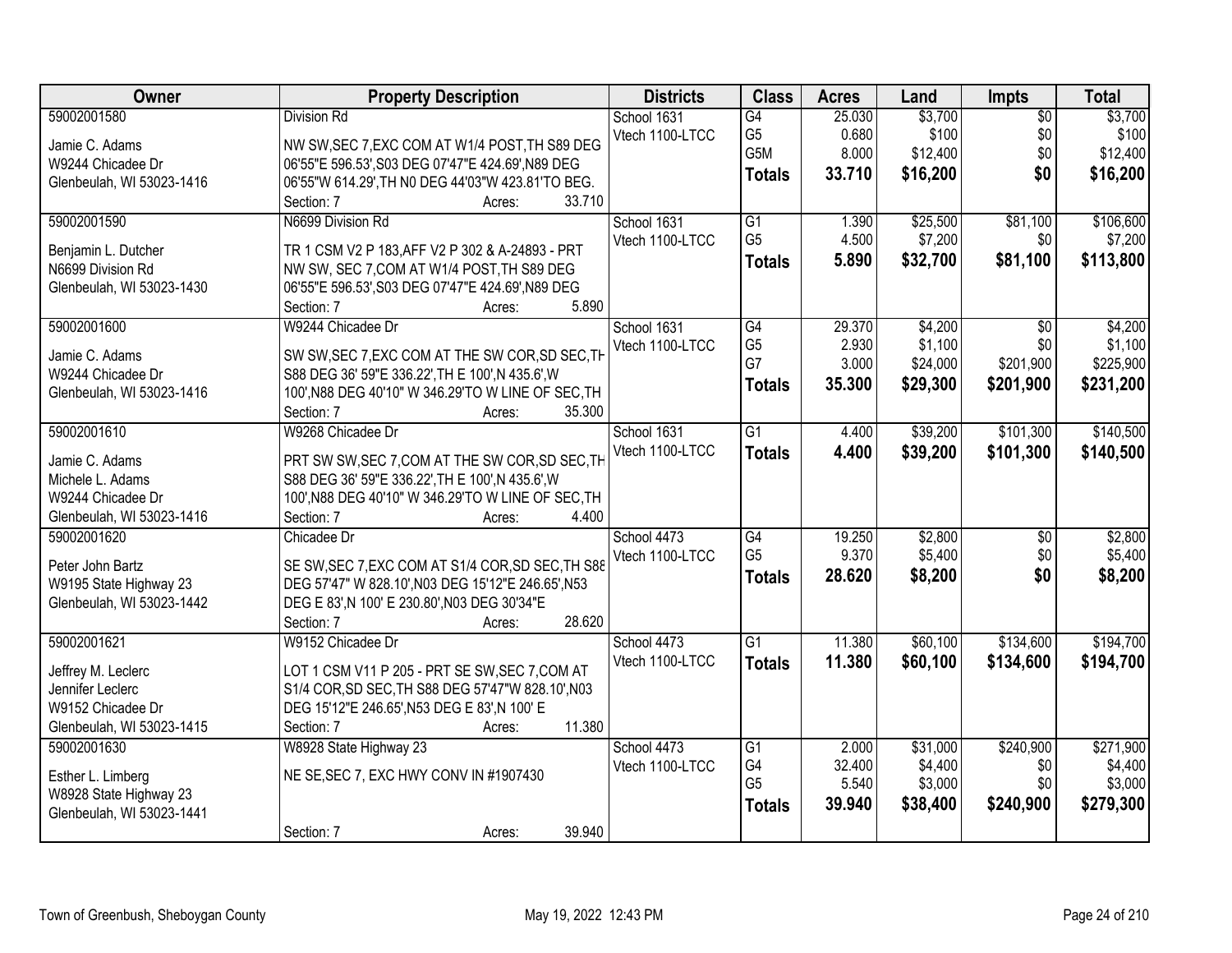| Owner                                | <b>Property Description</b>                         |                  | <b>Districts</b> | <b>Class</b>           | <b>Acres</b> | Land            | <b>Impts</b>    | <b>Total</b>  |
|--------------------------------------|-----------------------------------------------------|------------------|------------------|------------------------|--------------|-----------------|-----------------|---------------|
| 59002001640                          | State Highway 23                                    |                  | School 4473      | G4                     | 34.000       | \$4,600         | $\overline{50}$ | \$4,600       |
| Esther L. Limberg                    | NW SE, SEC 7.                                       |                  | Vtech 1100-LTCC  | G <sub>5</sub>         | 2.000        | \$1,200         | \$0             | \$1,200       |
| W8928 State Highway 23               |                                                     |                  |                  | G5M                    | 4.000        | \$6,200         | \$0             | \$6,200       |
| Glenbeulah, WI 53023-1441            |                                                     |                  |                  | <b>Totals</b>          | 40.000       | \$12,000        | \$0             | \$12,000      |
|                                      | Section: 7                                          | 40.000<br>Acres: |                  |                        |              |                 |                 |               |
| 59002001650                          | State Highway 23                                    |                  | School 4473      | G4                     | 28.370       | \$4,000         | $\overline{50}$ | \$4,000       |
| Esther L. Limberg                    | ALL THAT PRT OF SW SE, SEC 7, LYING N&W OF HW       |                  | Vtech 1100-LTCC  | G <sub>5</sub>         | 5.500        | \$3,300         | \$0             | \$3,300       |
| W8928 State Highway 23               | KNOWN AS STH 23, SUBJ TO HWY CONV REC IN V          |                  |                  | <b>Totals</b>          | 33.870       | \$7,300         | \$0             | \$7,300       |
| Glenbeulah, WI 53023-1441            | 1067 P 270 & EXC HWY CONV IN #1907430               |                  |                  |                        |              |                 |                 |               |
|                                      | Section: 7                                          | 33.870<br>Acres: |                  |                        |              |                 |                 |               |
| 59002001660                          | State Highway 23                                    |                  | School 4473      | $\overline{G5}$        | 0.040        | \$100           | $\overline{50}$ | \$100         |
| Peter J. Bartz                       | PRT SW SE, SEC 7, BEING A TRIANGULAR PARCEL         |                  | Vtech 1100-LTCC  | <b>Totals</b>          | 0.040        | \$100           | \$0             | \$100         |
| W9195 State Highway 23               | OF LAND BOUNDED ON NW BY STH 23, ON NE BY A         |                  |                  |                        |              |                 |                 |               |
| Glenbeulah, WI 53023-1442            | DITCH, ON S BY SEC LN SUBJ TO HWY CONV REC IN       |                  |                  |                        |              |                 |                 |               |
|                                      | Section: 7                                          | 0.040<br>Acres:  |                  |                        |              |                 |                 |               |
| 59002001661                          | W9025 State Highway 23                              |                  | School 4473      | $\overline{G1}$        | 1.270        | \$24,400        | $\sqrt[6]{}$    | \$24,400      |
| Ba-Ha Dairy, LLC                     | PRT SW SE, SEC 7, LYING S & E OF SD PARCEL 4,       |                  | Vtech 1100-LTCC  | <b>Totals</b>          | 1.270        | \$24,400        | \$0             | \$24,400      |
| W9195 State Highway 23               | TPP 1440-13-22-4.03 #1920077, DESC IN #1936836.     |                  |                  |                        |              |                 |                 |               |
| Glenbeulah, WI 53023-1442            |                                                     |                  |                  |                        |              |                 |                 |               |
|                                      | Section: 7                                          | 1.270<br>Acres:  |                  |                        |              |                 |                 |               |
| 59002001670                          | State Highway 23                                    |                  | School 4473      | $\overline{G4}$        | 8.140        | \$1,100         | $\overline{50}$ | \$1,100       |
|                                      |                                                     |                  | Vtech 1100-LTCC  | G <sub>5</sub>         | 1.250        | \$100           | \$0             | \$100         |
| Esther L. Limberg                    | ALL THAT PRT OF SE SE, SEC 7, LYING N&W OF HWY      |                  |                  | <b>Totals</b>          | 9.390        | \$1,200         | \$0             | \$1,200       |
| W8928 State Highway 23               | KNOWN AS STH 23, SUBJ TO HWY CONV REC IN V          |                  |                  |                        |              |                 |                 |               |
| Glenbeulah, WI 53023-1441            | 1067 P 270 & EXC HWY CONV IN #1907430<br>Section: 7 | 9.390            |                  |                        |              |                 |                 |               |
| 59002001680                          | State Highway 23                                    | Acres:           | School 4473      | $\overline{G1}$        | 4.500        | \$39,500        | \$102,900       | \$142,400     |
|                                      |                                                     |                  | Vtech 1100-LTCC  | G4                     | 15.950       | \$2,200         | \$0             | \$2,200       |
| Ba-Ha Dairy, LLC                     | ALL THAT PRT OF S1/2 SE1/4, SEC 7, LYING S&E OF     |                  |                  | <b>Totals</b>          | 20.450       | \$41,700        | \$102,900       | \$144,600     |
| W9195 State Highway 23               | STH 23, EXC A TRIANGULAR PARCEL OF LAND LOC         |                  |                  |                        |              |                 |                 |               |
| Glenbeulah, WI 53023-1442            | IN SW COR OF AFORE DESC, W OF AN EXISTING           |                  |                  |                        |              |                 |                 |               |
|                                      | Section: 7                                          | 20.450<br>Acres: |                  |                        |              |                 |                 |               |
| 59002001685                          |                                                     |                  | School 4473      | $\overline{\text{X3}}$ | 0.130        | $\overline{50}$ | $\overline{30}$ | $\frac{1}{2}$ |
| Sheboygan County Transportation Dept | PRT OF SEC 7 TAKEN FOR CTH U AS REC IN V 471 P      |                  | Vtech 1100-LTCC  | <b>Totals</b>          | 0.130        | \$0             | \$0             | \$0           |
| W5741 County Rd J                    | 346-47.                                             |                  |                  |                        |              |                 |                 |               |
| Plymouth, WI 53073-3340              |                                                     |                  |                  |                        |              |                 |                 |               |
|                                      | Section: 7                                          | 0.130<br>Acres:  |                  |                        |              |                 |                 |               |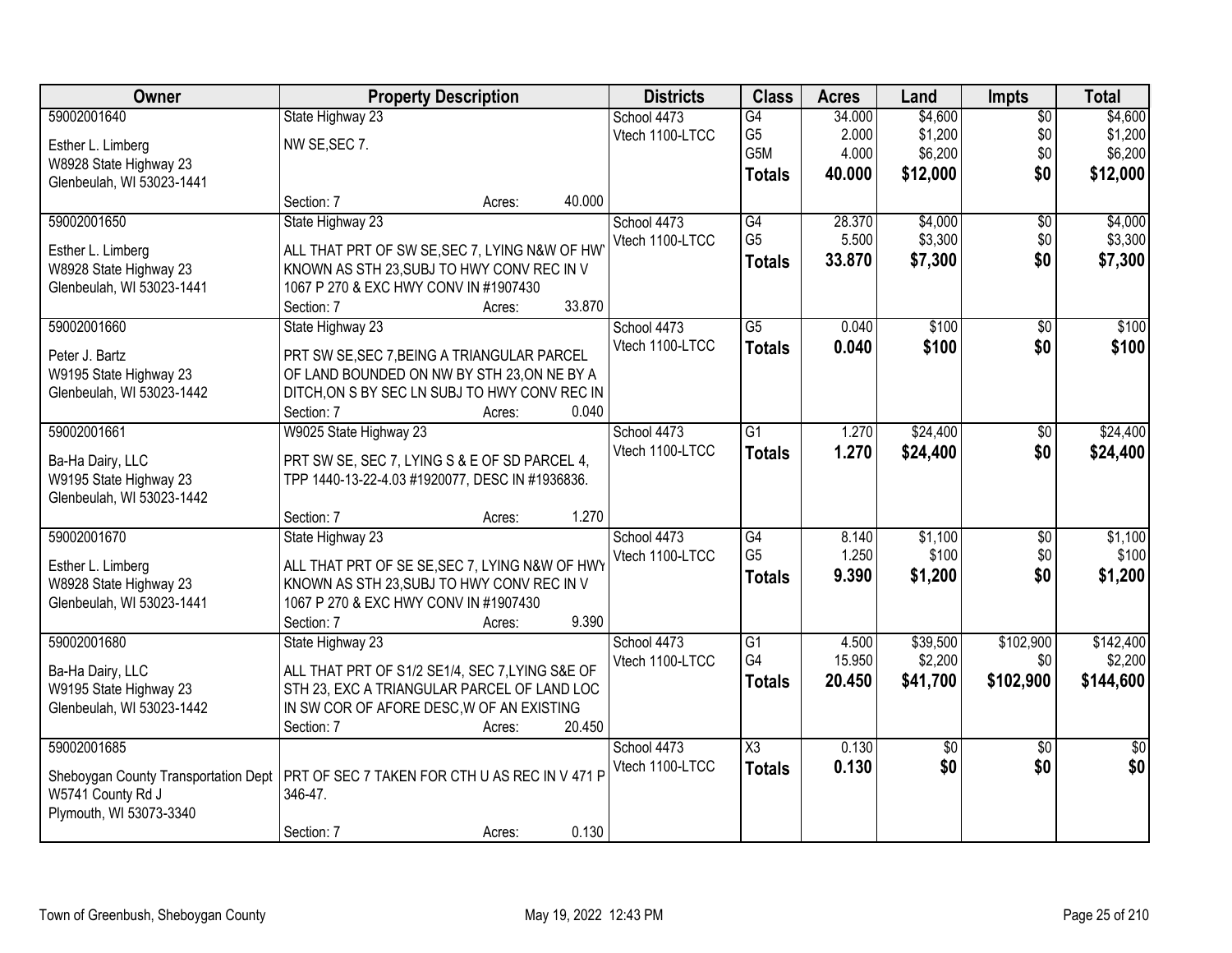| Owner                     | <b>Property Description</b>                                                                  | <b>Districts</b> | <b>Class</b>           | <b>Acres</b> | Land            | <b>Impts</b>    | <b>Total</b> |
|---------------------------|----------------------------------------------------------------------------------------------|------------------|------------------------|--------------|-----------------|-----------------|--------------|
| 59002001689               | State Highway 23                                                                             | School 4473      | $\overline{\text{X2}}$ | 15.100       | $\overline{50}$ | $\overline{50}$ | \$0          |
|                           | State of Wisconsin Dept of Transportatic   PRT S1/2 SE1/4, SEC 7 (LIMBERG) 2.88 AC. PRT S1/2 | Vtech 1100-LTCC  | <b>Totals</b>          | 15.100       | \$0             | \$0             | \$0          |
| 944 Vanderperren Way      | SE1/4, SEC 7 (SCHMIDT) 4.31 AC. PRT SW SE, SEC 7                                             |                  |                        |              |                 |                 |              |
| Green Bay, WI 54304-5344  | (BARTZ) 0.03 AC; PRT NE NE, SEC 7 (LIMBERG) 6.52                                             |                  |                        |              |                 |                 |              |
|                           | 15.100<br>Section: 7<br>Acres:                                                               |                  |                        |              |                 |                 |              |
| 59002001690               |                                                                                              | School 4473      | G4                     | 29.000       | \$3,700         | $\overline{50}$ | \$3,700      |
| Kevin G. Limberg          | NE NE, SEC 8.                                                                                | Vtech 1100-LTCC  | G <sub>5</sub>         | 4.000        | \$2,300         | \$0             | \$2,300      |
| Suzanne R. Limberg        |                                                                                              |                  | G <sub>5</sub> M       | 7.000        | \$10,900        | \$0             | \$10,900     |
| 173837 Archie Ln          |                                                                                              |                  | <b>Totals</b>          | 40.000       | \$16,900        | \$0             | \$16,900     |
| Rosholt, WI 54473-5100    | 40.000<br>Section: 8<br>Acres:                                                               |                  |                        |              |                 |                 |              |
| 59002001700               |                                                                                              | School 4473      | G4                     | 14.000       | \$1,600         | \$0             | \$1,600      |
|                           |                                                                                              | Vtech 1100-LTCC  | G <sub>5</sub>         | 10.000       | \$6,000         | \$0             | \$6,000      |
| Robert Limberg            | NW NE, SEC 8.                                                                                |                  | G <sub>5</sub> M       | 16.000       | \$22,800        | \$0             | \$22,800     |
| Sharon Limberg            |                                                                                              |                  | <b>Totals</b>          | 40.000       | \$30,400        | \$0             | \$30,400     |
| W8656 State Highway 23    |                                                                                              |                  |                        |              |                 |                 |              |
| Glenbeulah, WI 53023-1407 | 40.000<br>Section: 8<br>Acres:                                                               |                  |                        |              |                 |                 |              |
| 59002001710               | W8656 State Highway 23                                                                       | School 4473      | G4                     | 31.890       | \$4,000         | \$0             | \$4,000      |
| Robert Limberg            | SW NE, SEC 8, SUBJ TO HWY CONV REC IN V 1058 P                                               | Vtech 1100-LTCC  | G <sub>5</sub><br>G7   | 1.140        | \$100           | \$0             | \$100        |
| Sharon Limberg            | 73 & EXC HWY CONV IN #1951335.                                                               |                  |                        | 3.700        | \$22,800        | \$226,000       | \$248,800    |
| W8656 State Highway 23    |                                                                                              |                  | <b>Totals</b>          | 36.730       | \$26,900        | \$226,000       | \$252,900    |
| Glenbeulah, WI 53023-1407 | 36.730<br>Section: 8<br>Acres:                                                               |                  |                        |              |                 |                 |              |
| 59002001721               | State Highway 23                                                                             | School 4473      | $\overline{G4}$        | 11.590       | \$1,700         | $\overline{50}$ | \$1,700      |
| Kevin G. Limberg          | THAT PRT OF THE FOLLOWING LYING NORTH OF                                                     | Vtech 1100-LTCC  | G <sub>5</sub>         | 9.000        | \$5,400         | \$0             | \$5,400      |
| Suzanne R. Limberg        | STH 23: SE NE, SEC 8, EXC 0.75 AC ON S LN DESC IN                                            |                  | <b>Totals</b>          | 20.590       | \$7,100         | \$0             | \$7,100      |
| 173837 Archie Ln          | V 205 P 120 OF DEEDS, & SUBJ TO HWY CONV REC V                                               |                  |                        |              |                 |                 |              |
| Rosholt, WI 54473-5100    | Section: 8<br>20.590<br>Acres:                                                               |                  |                        |              |                 |                 |              |
| 59002001722               | State Highway 23                                                                             | School 4473      | G4                     | 5.930        | \$800           | $\overline{50}$ | \$800        |
|                           |                                                                                              | Vtech 1100-LTCC  | G <sub>5</sub>         | 0.600        | \$100           | \$0             | \$100        |
| Michael C. Limberg        | THAT PRT OF THE FOLLOWING LYING SOUTH OF                                                     |                  | G7                     | 1.000        | \$3,000         | \$75,800        | \$78,800     |
| W8537 Limberg Ln          | STH 23: SE NE, SEC 8, EXC 0.75 AC ON S LN DESC IN                                            |                  | <b>Totals</b>          | 7.530        | \$3,900         | \$75,800        | \$79,700     |
| Glenbeulah, WI 53023-1406 | V 205 P 120 OF DEEDS, & SUBJ TO HWY CONV REC V                                               |                  |                        |              |                 |                 |              |
|                           | Section: 8<br>7.530<br>Acres:                                                                |                  |                        |              |                 |                 |              |
| 59002001730               | W8558 Limberg Ln                                                                             | School 4473      | $\overline{G1}$        | 0.750        | \$18,700        | \$94,700        | \$113,400    |
| Lisa A. Sowin             | PRT OF SE NE, SEC 8, COM 24 RDS E OF SW COR                                                  | Vtech 1100-LTCC  | <b>Totals</b>          | 0.750        | \$18,700        | \$94,700        | \$113,400    |
| W8558 Limberg Ln          | SD1/4, TH E 15 RDS, N 8 RDS, W 15 RDS, TH S 8 RDS                                            |                  |                        |              |                 |                 |              |
| Glenbeulah, WI 53023-1405 | TO BEG.                                                                                      |                  |                        |              |                 |                 |              |
|                           | 0.750<br>Section: 8<br>Acres:                                                                |                  |                        |              |                 |                 |              |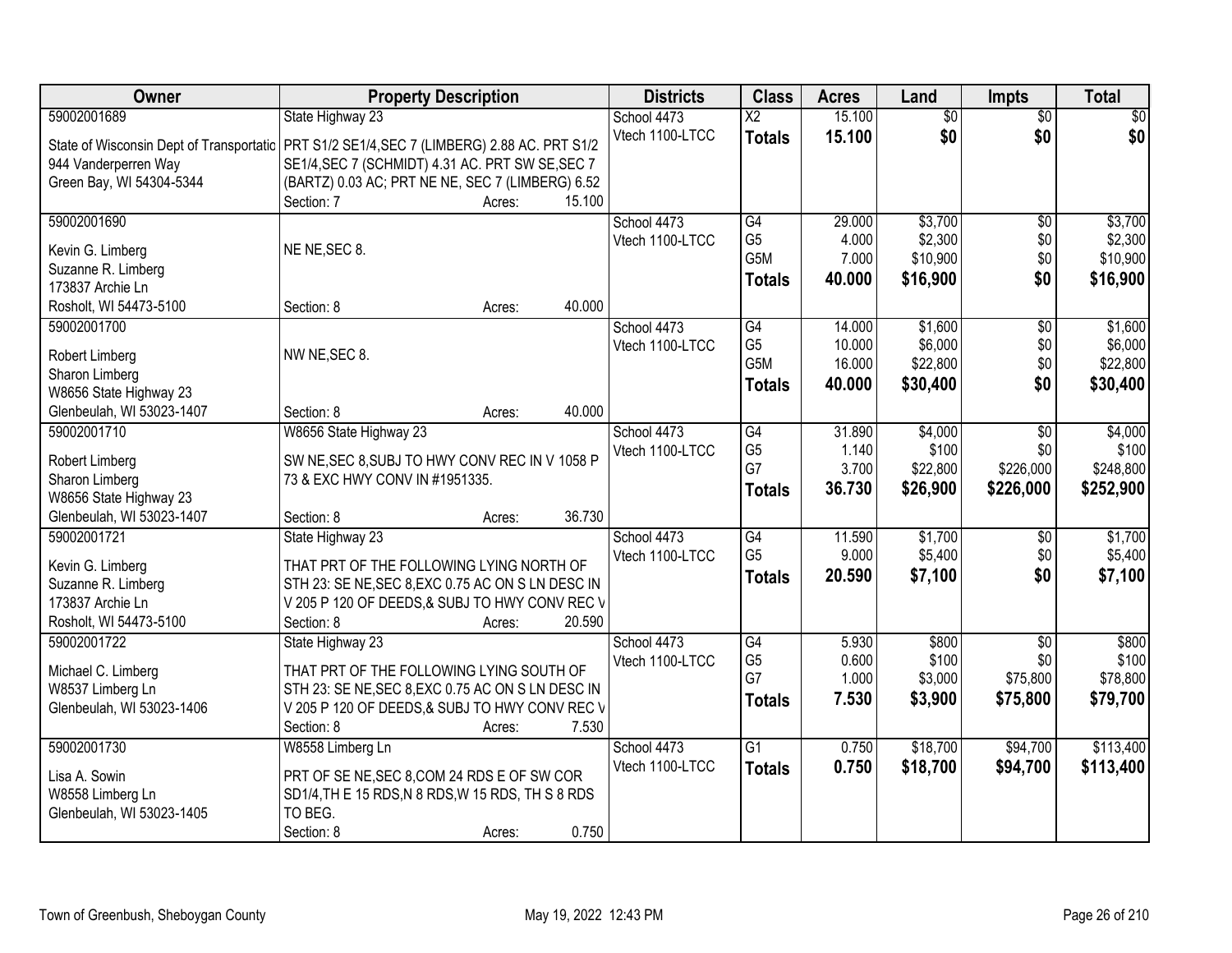| Owner                                     |                                                  | <b>Property Description</b> |        | <b>Districts</b> | <b>Class</b>    | <b>Acres</b> | Land            | Impts           | <b>Total</b> |
|-------------------------------------------|--------------------------------------------------|-----------------------------|--------|------------------|-----------------|--------------|-----------------|-----------------|--------------|
| 59002001740                               | Sunrise Rd                                       |                             |        | School 4473      | $\overline{G4}$ | 39.000       | \$5,300         | $\overline{50}$ | \$5,300      |
| Richard A. Wiedmeyer                      | NE NW, SEC 8.                                    |                             |        | Vtech 1100-LTCC  | G <sub>5</sub>  | 1.000        | \$100           | \$0             | \$100        |
| Margaret A. Wiedmeyer                     |                                                  |                             |        |                  | <b>Totals</b>   | 40.000       | \$5,400         | \$0             | \$5,400      |
| W8804 Sunrise Rd                          |                                                  |                             |        |                  |                 |              |                 |                 |              |
| Glenbeulah, WI 53023-1401                 | Section: 8                                       | Acres:                      | 40.000 |                  |                 |              |                 |                 |              |
| 59002001750                               | Sunrise Rd                                       |                             |        | School 4473      | G4              | 29.000       | \$3,800         | $\overline{50}$ | \$3,800      |
|                                           | NW NW, SEC 8.                                    |                             |        | Vtech 1100-LTCC  | G <sub>5</sub>  | 11.000       | \$5,500         | \$0             | \$5,500      |
| Richard A. Wiedmeyer                      |                                                  |                             |        |                  | <b>Totals</b>   | 40.000       | \$9,300         | \$0             | \$9,300      |
| Margaret A. Wiedmeyer<br>W8804 Sunrise Rd |                                                  |                             |        |                  |                 |              |                 |                 |              |
| Glenbeulah, WI 53023-1401                 | Section: 8                                       | Acres:                      | 40.000 |                  |                 |              |                 |                 |              |
| 59002001761                               | Sunrise Rd                                       |                             |        | School 4473      | G4              | 3.500        | \$500           | \$0             | \$500        |
|                                           |                                                  |                             |        | Vtech 1100-LTCC  | <b>Totals</b>   | 3.500        | \$500           | \$0             | \$500        |
| Jerome R. Limberg                         | LOT 1 SCM V30 P127-131, DOC #2114683 BEING PRT   |                             |        |                  |                 |              |                 |                 |              |
| Barbara A. Limberg                        | SW NW.                                           |                             |        |                  |                 |              |                 |                 |              |
| N6733 Sunrise Rd                          |                                                  |                             |        |                  |                 |              |                 |                 |              |
| Glenbeulah, WI 53023-1402                 | Section: 8                                       | Acres:                      | 3.500  |                  |                 |              |                 |                 |              |
| 59002001762                               | Sunrise Rd                                       |                             |        | School 4473      | $\overline{X4}$ | 0.433        | $\overline{50}$ | \$0             | $\sqrt{50}$  |
| Town of Greenbush                         | ROAD AS DEDICATED ON CSM V30 P127-131 DOC        |                             |        | Vtech 1100-LTCC  | <b>Totals</b>   | 0.433        | \$0             | \$0             | \$0          |
| N6644 Sugarbush Rd                        | #2114683 BEING PART SW NW.                       |                             |        |                  |                 |              |                 |                 |              |
| Glenbeulah, WI 53023-1236                 |                                                  |                             |        |                  |                 |              |                 |                 |              |
|                                           | Section: 8                                       | Acres:                      | 0.433  |                  |                 |              |                 |                 |              |
| 59002001763                               | Sunrise Rd                                       |                             |        | School 4473      | $\overline{G4}$ | 17.730       | \$2,000         | $\overline{50}$ | \$2,000      |
|                                           | SW NW, SEC 8, EXC COM AT SE COR SD1/4, TH W 28   |                             |        | Vtech 1100-LTCC  | G <sub>5</sub>  | 15.360       | \$9,100         | \$0             | \$9,100      |
| Jerome R. Limberg<br>Barbara A. Limberg   | RDS, N 17 RDS, E 28 RDS, TH S 17 RDS TO BEG, AND |                             |        |                  | Totals          | 33.090       | \$11,100        | \$0             | \$11,100     |
| N6733 Sunrise Rd                          | ALSO EXC LOT 1 AND ROAD DEDICATED ON SCM         |                             |        |                  |                 |              |                 |                 |              |
| Glenbeulah, WI 53023-1402                 | Section: 8                                       | Acres:                      | 33.090 |                  |                 |              |                 |                 |              |
| 59002001770                               | N6714 Sunrise Rd                                 |                             |        | School 4473      | $\overline{G1}$ | 2.975        | \$34,900        | \$193,700       | \$228,600    |
|                                           |                                                  |                             |        | Vtech 1100-LTCC  | <b>Totals</b>   | 2.975        | \$34,900        | \$193,700       | \$228,600    |
| Dean C. Hau                               | PRT SW NW, SEC 8, COM AT SE COR SD1/4, TH W 28   |                             |        |                  |                 |              |                 |                 |              |
| Kaye M. Hau                               | RD, N 17 RD E 28 RD, TH S 17 RD TO BEG.          |                             |        |                  |                 |              |                 |                 |              |
| N6714 Sunrise Rd                          |                                                  |                             |        |                  |                 |              |                 |                 |              |
| Glenbeulah, WI 53023-1400                 | Section: 8                                       | Acres:                      | 2.975  |                  |                 |              |                 |                 |              |
| 59002001780                               | N6733 Sunrise Rd                                 |                             |        | School 4473      | G4              | 37.150       | \$4,100         | $\overline{50}$ | \$4,100      |
| Jerome R. Limberg                         | SE NW, SEC 8.                                    |                             |        | Vtech 1100-LTCC  | G <sub>5</sub>  | 0.850        | \$100           | \$0             | \$100        |
| Barbara A. Limberg                        |                                                  |                             |        |                  | G7              | 2.000        | \$16,000        | \$159,200       | \$175,200    |
| N6733 Sunrise Rd                          |                                                  |                             |        |                  | <b>Totals</b>   | 40.000       | \$20,200        | \$159,200       | \$179,400    |
| Glenbeulah, WI 53023-1402                 | Section: 8                                       | Acres:                      | 40.000 |                  |                 |              |                 |                 |              |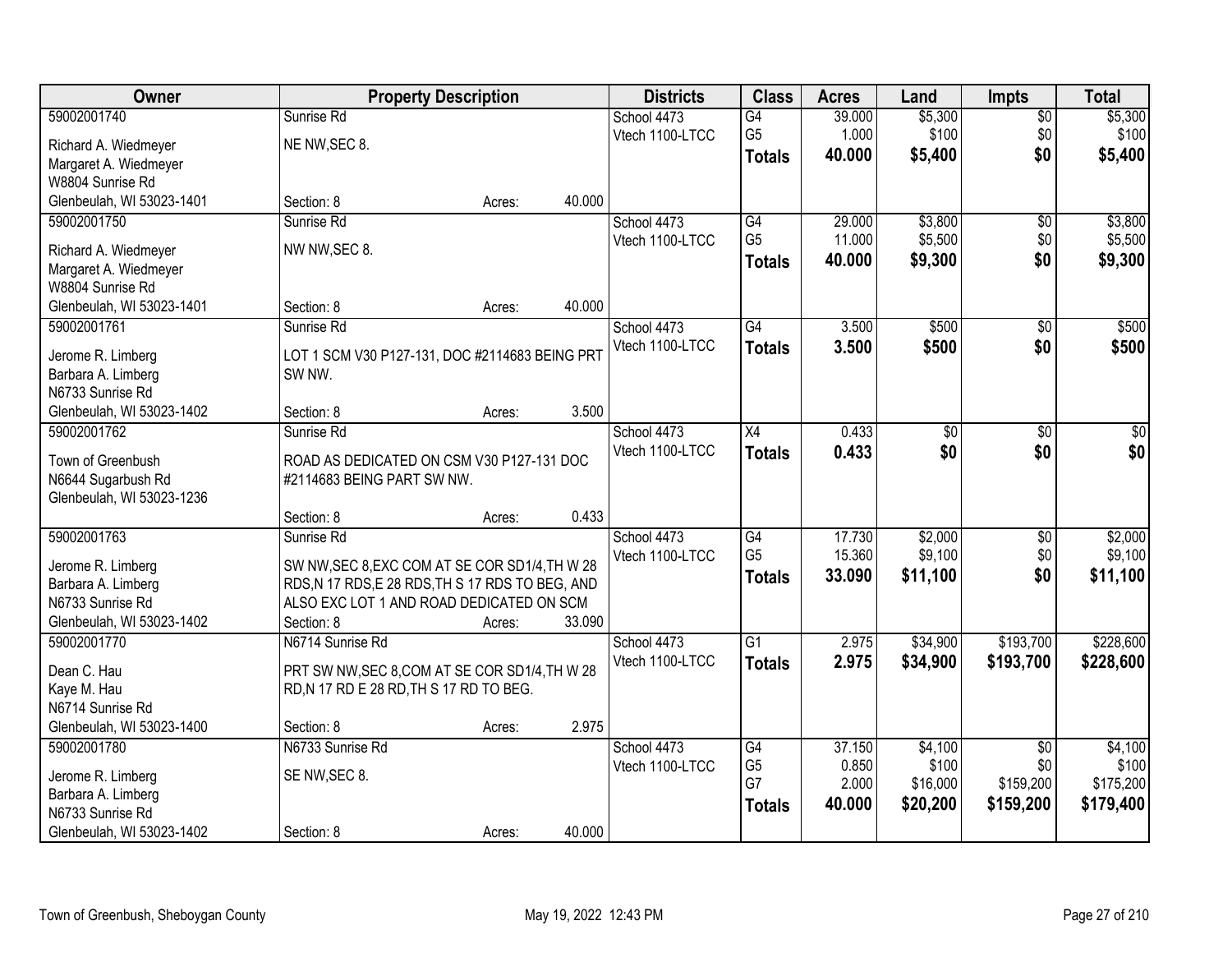| <b>Owner</b>                         | <b>Property Description</b>                      | <b>Districts</b> | <b>Class</b>     | <b>Acres</b> | Land     | <b>Impts</b>    | <b>Total</b> |
|--------------------------------------|--------------------------------------------------|------------------|------------------|--------------|----------|-----------------|--------------|
| 59002001790                          | State Highway 23                                 | School 4473      | G4               | 4.350        | \$600    | $\overline{50}$ | \$600        |
| Dean C. Hau                          | A-20871 - PRT NE SW, SEC 8, COM 415.14'W OF NE   | Vtech 1100-LTCC  | G <sub>5</sub>   | 1.210        | \$700    | \$0             | \$700        |
| Kaye M. Hau                          | COR, SD1/4 TH S 264.57'TO CEN STH 23, S62 DEG    |                  | G7               | 1.000        | \$3,000  | \$5,400         | \$8,400      |
| N6714 Sunrise Rd                     | 30'54"W 422.58'ALG CEN OF SD HWY, N16 DEG 26'25" |                  | <b>Totals</b>    | 6.560        | \$4,300  | \$5,400         | \$9,700      |
| Glenbeulah, WI 53023-1400            | 6.560<br>Section: 8<br>Acres:                    |                  |                  |              |          |                 |              |
| 59002001800                          | State Highway 23                                 | School 4473      | G4               | 0.880        | \$100    | $\overline{50}$ | \$100        |
|                                      |                                                  | Vtech 1100-LTCC  | G <sub>5</sub>   | 0.540        | \$100    | \$0             | \$100        |
| Dean C. Hau                          | PRT NE SW, SEC 8, COM AT NE COR SD1/4, TH W      |                  | <b>Totals</b>    | 1.420        | \$200    | \$0             | \$200        |
| Kaye M. Hau                          | 415.14', S 264.57'TO CEN STH 23, NELY ON CEN SD  |                  |                  |              |          |                 |              |
| N6714 Sunrise Rd                     | HWY 488.79'TO N&S1/4 LN, TH N0 DEG 18'W 68.68'TO |                  |                  |              |          |                 |              |
| Glenbeulah, WI 53023-1400            | 1.420<br>Section: 8<br>Acres:                    |                  |                  |              |          |                 |              |
| 59002001810                          | W8764 State Highway 23                           | School 4473      | $\overline{G1}$  | 0.800        | \$17,600 | \$58,100        | \$75,700     |
| Stay at Sunrise, LLC                 | TR 1 CSM V1 P 115 - PRT NE SW, SEC 8, EXC HWY    | Vtech 1100-LTCC  | <b>Totals</b>    | 0.800        | \$17,600 | \$58,100        | \$75,700     |
| N6714 Sunrise Rd                     | CONV IN #1951041.                                |                  |                  |              |          |                 |              |
| Glenbeulah, WI 53023-1400            |                                                  |                  |                  |              |          |                 |              |
|                                      | 0.800<br>Section: 8<br>Acres:                    |                  |                  |              |          |                 |              |
| 59002001812                          | State Highway 23                                 | School 4473      | G5               | 17.550       | \$27,800 | \$0             | \$27,800     |
|                                      |                                                  | Vtech 1100-LTCC  | G7               | 1.000        | \$3,000  | \$400           | \$3,400      |
| Leonard J Sobczak Revocable Trust of | ALL THAT PRT OF THE NE SW, SEC 8, LYING S OF     |                  | <b>Totals</b>    | 18.550       | \$30,800 | \$400           | \$31,200     |
| 2009 5-28-09                         | CEN OF STH 23, SUBJ TO HWY CONV REC IN V 1064    |                  |                  |              |          |                 |              |
| 2443 N Cramer St                     | P 483, EXC 1.002 AC BY AWD FOR HWY #1994207,     |                  |                  |              |          |                 |              |
| Milwaukee, WI 53211-4314             | 18.550<br>Section: 8<br>Acres:                   |                  |                  |              |          |                 |              |
| 59002001821                          | W8854 State Highway 23                           | School 4473      | $\overline{G2}$  | 4.000        | \$41,000 | \$422,100       | \$463,100    |
| Robert Kraemer Jr                    | NW SW, SEC 8, LYING NORTH OF STH 23, SUBJ TO     | Vtech 1100-LTCC  | G4               | 17.790       | \$2,100  | \$0             | \$2,100      |
| Ronald Kraemer                       | HWY CONV REC IN V 1059 P 507 & EXC HWY CONV      |                  | G <sub>5</sub>   | 4.750        | \$2,900  | \$0             | \$2,900      |
| W8854 State Highway 23               | #1948252. *** SEE 59002001822 FOR PART LYING     |                  | G7               | 1.000        | \$5,000  | \$24,400        | \$29,400     |
| Glenbeulah, WI 53023-1409            | 27.540<br>Section: 8<br>Acres:                   |                  | <b>Totals</b>    | 27.540       | \$51,000 | \$446,500       | \$497,500    |
| 59002001822                          | State Highway 23                                 | School 4473      | G4               | 3.290        | \$300    | \$0             | \$300        |
|                                      |                                                  | Vtech 1100-LTCC  | <b>Totals</b>    | 3.290        | \$300    | \$0             | \$300        |
| Robert Kraemer Jr                    | NW SW, SEC 8, LYING SOUTH OF STH 23, SUBJ TO     |                  |                  |              |          |                 |              |
| Ronald Kraemer                       | HWY CONV REC IN V 1059 P 507 & EXC HWY CONV      |                  |                  |              |          |                 |              |
| W8854 State Highway 23               | #1948252.888SEE 59002001821 FOR PART LYING       |                  |                  |              |          |                 |              |
| Glenbeulah, WI 53023-1409            | 3.290<br>Section: 8<br>Acres:                    |                  |                  |              |          |                 |              |
| 59002001830                          | County Rd U                                      | School 4473      | G4               | 25.080       | \$3,500  | $\overline{50}$ | \$3,500      |
| Robert Kraemer Jr                    | SW SW, SEC 8, SUBJ TO HWY AS REC IN V 471 P      | Vtech 1100-LTCC  | G <sub>5</sub>   | 2.550        | \$1,600  | \$0             | \$1,600      |
| Ronald Kraemer                       | 344/5,& V 1059 P 507 & EXC HWY CONV #1948252.    |                  | G <sub>5</sub> M | 10.000       | \$10,500 | \$0             | \$10,500     |
| W8854 State Highway 23               |                                                  |                  | <b>Totals</b>    | 37.630       | \$15,600 | \$0             | \$15,600     |
| Glenbeulah, WI 53023-1409            | 37.630<br>Section: 8<br>Acres:                   |                  |                  |              |          |                 |              |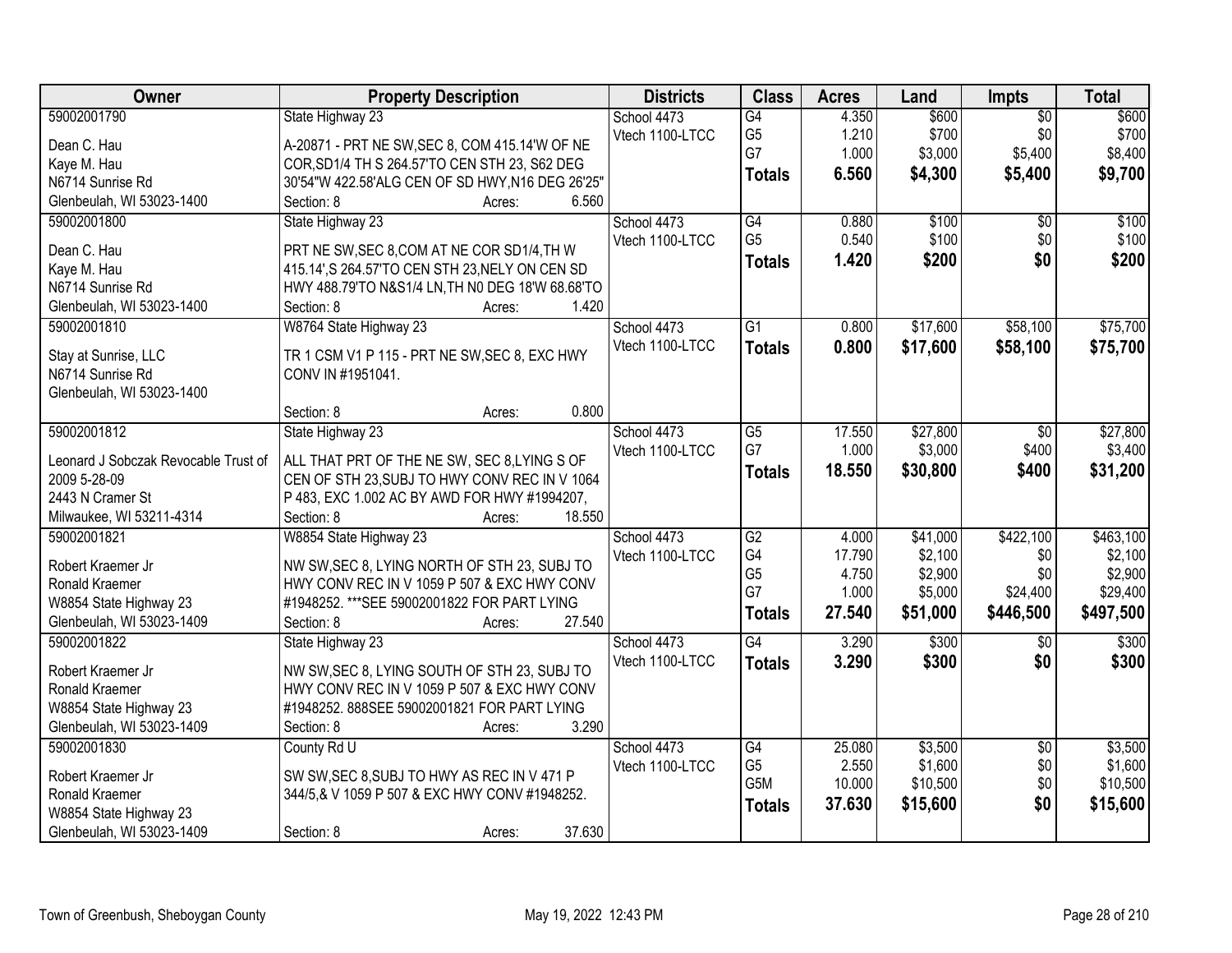| 59002001840<br>\$3,000<br>\$200<br>\$3,200<br>School 4473<br>$\overline{G1}$<br>1.000<br>\$40,100<br>G <sub>5</sub><br>27.000<br>\$0<br>Vtech 1100-LTCC<br>SE SW, SEC 8.<br>Leonard J Sobczak Revocable Trust of<br>G <sub>6</sub><br>\$25,200<br>12.000<br>\$0<br>2009 5-28-09<br>\$200<br>\$68,300<br>40.000<br><b>Totals</b><br>2443 N Cramer St<br>40.000<br>Milwaukee, WI 53211-4314<br>Section: 8<br>Acres:<br>W8537 Limberg Ln<br>G4<br>\$4,400<br>59002001850<br>School 4473<br>34.280<br>$\overline{50}$<br>G <sub>5</sub><br>\$100<br>Vtech 1100-LTCC<br>1.720<br>\$0<br>NE SE, SEC 8.<br>Michael C. Limberg<br>G7<br>4.000<br>\$226,000<br>\$24,000<br>W8537 Limberg Ln<br>40.000<br>\$28,500<br>\$226,000<br>\$254,500<br><b>Totals</b><br>Glenbeulah, WI 53023-1406<br>40.000<br>Section: 8<br>Acres:<br>59002001860<br>G4<br>29.050<br>\$3,600<br>State Highway 23<br>School 4473<br>\$0<br>G <sub>5</sub><br>\$1,200<br>2.000<br>\$0<br>Vtech 1100-LTCC<br>NW SE, SEC 8, EXC COM 500'W OF NE COR SD1/4, TH<br>Robert Limberg<br>G7<br>\$3,000<br>1.000<br>\$2,000<br>S 290', W 250', N 290', TH E 250' TO BEG SUBJ TO HWY<br>Sharon Limberg<br>\$7,800<br>\$2,000<br>\$9,800<br>32.050<br><b>Totals</b><br>CONV V 1058 P 73 & EXC HWY CONV IN #1951335.<br>W8656 State Highway 23<br>32.050<br>Glenbeulah, WI 53023-1407<br>Section: 8<br>Acres:<br>\$29,200<br>\$146,000<br>59002001870<br>W8655 State Highway 23<br>School 4473<br>$\overline{G1}$<br>1.290<br>Vtech 1100-LTCC<br>1.290<br>\$29,200<br>\$146,000<br>\$175,200<br><b>Totals</b><br>PRT NW SE, SEC 8, COM 500'W OF NE COR SD1/4, TH<br>James K. Melis<br>Jamie L. Dean<br>S 290', W 250', N 290', TH E 250'TO BEG, SUBJ TO HWY<br>W8655 State Highway 23<br>CONV AS REC IN V 1057 P 707, & EXC HWY CONV IN<br>Glenbeulah, WI 53023-1411<br>1.290<br>Section: 8<br>Acres:<br>$\overline{G4}$<br>40.000<br>\$5,400<br>59002001880<br>\$0<br>School 4473<br>40.000<br>\$5,400<br>\$0<br>Vtech 1100-LTCC<br><b>Totals</b><br>\$5,400<br>SW SE, SEC 8.<br>Michael C. Limberg<br>W8537 Limberg Ln<br>Glenbeulah, WI 53023-1406<br>40.000<br>Section: 8<br>Acres:<br>$\overline{G4}$<br>59002001890<br>School 4473<br>32.500<br>\$3,700<br>$\overline{$0}$<br>Spring Valley Dr<br>G <sub>5</sub><br>0.500<br>\$100<br>\$0<br>Vtech 1100-LTCC<br>SE SE, SEC 8, EXC 7 AC IN SE COR DESC IN VOL 139<br>Michael C. Limberg<br>\$0<br>33,000<br>\$3,800<br>\$3,800<br><b>Totals</b><br>P 333 & VOL 137 P 307 OF DEEDS.<br>W8537 Limberg Ln<br>Glenbeulah, WI 53023-1406<br>33.000<br>Section: 8<br>Acres: | Owner | <b>Property Description</b> | <b>Districts</b> | <b>Class</b> | <b>Acres</b> | Land | <b>Impts</b> | <b>Total</b> |
|------------------------------------------------------------------------------------------------------------------------------------------------------------------------------------------------------------------------------------------------------------------------------------------------------------------------------------------------------------------------------------------------------------------------------------------------------------------------------------------------------------------------------------------------------------------------------------------------------------------------------------------------------------------------------------------------------------------------------------------------------------------------------------------------------------------------------------------------------------------------------------------------------------------------------------------------------------------------------------------------------------------------------------------------------------------------------------------------------------------------------------------------------------------------------------------------------------------------------------------------------------------------------------------------------------------------------------------------------------------------------------------------------------------------------------------------------------------------------------------------------------------------------------------------------------------------------------------------------------------------------------------------------------------------------------------------------------------------------------------------------------------------------------------------------------------------------------------------------------------------------------------------------------------------------------------------------------------------------------------------------------------------------------------------------------------------------------------------------------------------------------------------------------------------------------------------------------------------------------------------------------------------------------------------------------------------------------------------------------------------------------------------------------------------------------------------------------------------------------------------------------------------------------------------------------------------------|-------|-----------------------------|------------------|--------------|--------------|------|--------------|--------------|
|                                                                                                                                                                                                                                                                                                                                                                                                                                                                                                                                                                                                                                                                                                                                                                                                                                                                                                                                                                                                                                                                                                                                                                                                                                                                                                                                                                                                                                                                                                                                                                                                                                                                                                                                                                                                                                                                                                                                                                                                                                                                                                                                                                                                                                                                                                                                                                                                                                                                                                                                                                              |       |                             |                  |              |              |      |              |              |
| \$25,200<br>\$68,500                                                                                                                                                                                                                                                                                                                                                                                                                                                                                                                                                                                                                                                                                                                                                                                                                                                                                                                                                                                                                                                                                                                                                                                                                                                                                                                                                                                                                                                                                                                                                                                                                                                                                                                                                                                                                                                                                                                                                                                                                                                                                                                                                                                                                                                                                                                                                                                                                                                                                                                                                         |       |                             |                  |              |              |      |              | \$40,100     |
|                                                                                                                                                                                                                                                                                                                                                                                                                                                                                                                                                                                                                                                                                                                                                                                                                                                                                                                                                                                                                                                                                                                                                                                                                                                                                                                                                                                                                                                                                                                                                                                                                                                                                                                                                                                                                                                                                                                                                                                                                                                                                                                                                                                                                                                                                                                                                                                                                                                                                                                                                                              |       |                             |                  |              |              |      |              |              |
|                                                                                                                                                                                                                                                                                                                                                                                                                                                                                                                                                                                                                                                                                                                                                                                                                                                                                                                                                                                                                                                                                                                                                                                                                                                                                                                                                                                                                                                                                                                                                                                                                                                                                                                                                                                                                                                                                                                                                                                                                                                                                                                                                                                                                                                                                                                                                                                                                                                                                                                                                                              |       |                             |                  |              |              |      |              |              |
| \$4,400<br>\$100<br>\$250,000<br>\$3,600<br>\$1,200<br>\$5,000<br>\$175,200                                                                                                                                                                                                                                                                                                                                                                                                                                                                                                                                                                                                                                                                                                                                                                                                                                                                                                                                                                                                                                                                                                                                                                                                                                                                                                                                                                                                                                                                                                                                                                                                                                                                                                                                                                                                                                                                                                                                                                                                                                                                                                                                                                                                                                                                                                                                                                                                                                                                                                  |       |                             |                  |              |              |      |              |              |
|                                                                                                                                                                                                                                                                                                                                                                                                                                                                                                                                                                                                                                                                                                                                                                                                                                                                                                                                                                                                                                                                                                                                                                                                                                                                                                                                                                                                                                                                                                                                                                                                                                                                                                                                                                                                                                                                                                                                                                                                                                                                                                                                                                                                                                                                                                                                                                                                                                                                                                                                                                              |       |                             |                  |              |              |      |              |              |
|                                                                                                                                                                                                                                                                                                                                                                                                                                                                                                                                                                                                                                                                                                                                                                                                                                                                                                                                                                                                                                                                                                                                                                                                                                                                                                                                                                                                                                                                                                                                                                                                                                                                                                                                                                                                                                                                                                                                                                                                                                                                                                                                                                                                                                                                                                                                                                                                                                                                                                                                                                              |       |                             |                  |              |              |      |              |              |
|                                                                                                                                                                                                                                                                                                                                                                                                                                                                                                                                                                                                                                                                                                                                                                                                                                                                                                                                                                                                                                                                                                                                                                                                                                                                                                                                                                                                                                                                                                                                                                                                                                                                                                                                                                                                                                                                                                                                                                                                                                                                                                                                                                                                                                                                                                                                                                                                                                                                                                                                                                              |       |                             |                  |              |              |      |              |              |
|                                                                                                                                                                                                                                                                                                                                                                                                                                                                                                                                                                                                                                                                                                                                                                                                                                                                                                                                                                                                                                                                                                                                                                                                                                                                                                                                                                                                                                                                                                                                                                                                                                                                                                                                                                                                                                                                                                                                                                                                                                                                                                                                                                                                                                                                                                                                                                                                                                                                                                                                                                              |       |                             |                  |              |              |      |              |              |
|                                                                                                                                                                                                                                                                                                                                                                                                                                                                                                                                                                                                                                                                                                                                                                                                                                                                                                                                                                                                                                                                                                                                                                                                                                                                                                                                                                                                                                                                                                                                                                                                                                                                                                                                                                                                                                                                                                                                                                                                                                                                                                                                                                                                                                                                                                                                                                                                                                                                                                                                                                              |       |                             |                  |              |              |      |              |              |
|                                                                                                                                                                                                                                                                                                                                                                                                                                                                                                                                                                                                                                                                                                                                                                                                                                                                                                                                                                                                                                                                                                                                                                                                                                                                                                                                                                                                                                                                                                                                                                                                                                                                                                                                                                                                                                                                                                                                                                                                                                                                                                                                                                                                                                                                                                                                                                                                                                                                                                                                                                              |       |                             |                  |              |              |      |              |              |
|                                                                                                                                                                                                                                                                                                                                                                                                                                                                                                                                                                                                                                                                                                                                                                                                                                                                                                                                                                                                                                                                                                                                                                                                                                                                                                                                                                                                                                                                                                                                                                                                                                                                                                                                                                                                                                                                                                                                                                                                                                                                                                                                                                                                                                                                                                                                                                                                                                                                                                                                                                              |       |                             |                  |              |              |      |              |              |
|                                                                                                                                                                                                                                                                                                                                                                                                                                                                                                                                                                                                                                                                                                                                                                                                                                                                                                                                                                                                                                                                                                                                                                                                                                                                                                                                                                                                                                                                                                                                                                                                                                                                                                                                                                                                                                                                                                                                                                                                                                                                                                                                                                                                                                                                                                                                                                                                                                                                                                                                                                              |       |                             |                  |              |              |      |              |              |
|                                                                                                                                                                                                                                                                                                                                                                                                                                                                                                                                                                                                                                                                                                                                                                                                                                                                                                                                                                                                                                                                                                                                                                                                                                                                                                                                                                                                                                                                                                                                                                                                                                                                                                                                                                                                                                                                                                                                                                                                                                                                                                                                                                                                                                                                                                                                                                                                                                                                                                                                                                              |       |                             |                  |              |              |      |              |              |
|                                                                                                                                                                                                                                                                                                                                                                                                                                                                                                                                                                                                                                                                                                                                                                                                                                                                                                                                                                                                                                                                                                                                                                                                                                                                                                                                                                                                                                                                                                                                                                                                                                                                                                                                                                                                                                                                                                                                                                                                                                                                                                                                                                                                                                                                                                                                                                                                                                                                                                                                                                              |       |                             |                  |              |              |      |              |              |
|                                                                                                                                                                                                                                                                                                                                                                                                                                                                                                                                                                                                                                                                                                                                                                                                                                                                                                                                                                                                                                                                                                                                                                                                                                                                                                                                                                                                                                                                                                                                                                                                                                                                                                                                                                                                                                                                                                                                                                                                                                                                                                                                                                                                                                                                                                                                                                                                                                                                                                                                                                              |       |                             |                  |              |              |      |              |              |
|                                                                                                                                                                                                                                                                                                                                                                                                                                                                                                                                                                                                                                                                                                                                                                                                                                                                                                                                                                                                                                                                                                                                                                                                                                                                                                                                                                                                                                                                                                                                                                                                                                                                                                                                                                                                                                                                                                                                                                                                                                                                                                                                                                                                                                                                                                                                                                                                                                                                                                                                                                              |       |                             |                  |              |              |      |              |              |
|                                                                                                                                                                                                                                                                                                                                                                                                                                                                                                                                                                                                                                                                                                                                                                                                                                                                                                                                                                                                                                                                                                                                                                                                                                                                                                                                                                                                                                                                                                                                                                                                                                                                                                                                                                                                                                                                                                                                                                                                                                                                                                                                                                                                                                                                                                                                                                                                                                                                                                                                                                              |       |                             |                  |              |              |      |              |              |
|                                                                                                                                                                                                                                                                                                                                                                                                                                                                                                                                                                                                                                                                                                                                                                                                                                                                                                                                                                                                                                                                                                                                                                                                                                                                                                                                                                                                                                                                                                                                                                                                                                                                                                                                                                                                                                                                                                                                                                                                                                                                                                                                                                                                                                                                                                                                                                                                                                                                                                                                                                              |       |                             |                  |              |              |      |              |              |
| \$5,400<br>\$3,700<br>\$100                                                                                                                                                                                                                                                                                                                                                                                                                                                                                                                                                                                                                                                                                                                                                                                                                                                                                                                                                                                                                                                                                                                                                                                                                                                                                                                                                                                                                                                                                                                                                                                                                                                                                                                                                                                                                                                                                                                                                                                                                                                                                                                                                                                                                                                                                                                                                                                                                                                                                                                                                  |       |                             |                  |              |              |      |              |              |
|                                                                                                                                                                                                                                                                                                                                                                                                                                                                                                                                                                                                                                                                                                                                                                                                                                                                                                                                                                                                                                                                                                                                                                                                                                                                                                                                                                                                                                                                                                                                                                                                                                                                                                                                                                                                                                                                                                                                                                                                                                                                                                                                                                                                                                                                                                                                                                                                                                                                                                                                                                              |       |                             |                  |              |              |      |              |              |
|                                                                                                                                                                                                                                                                                                                                                                                                                                                                                                                                                                                                                                                                                                                                                                                                                                                                                                                                                                                                                                                                                                                                                                                                                                                                                                                                                                                                                                                                                                                                                                                                                                                                                                                                                                                                                                                                                                                                                                                                                                                                                                                                                                                                                                                                                                                                                                                                                                                                                                                                                                              |       |                             |                  |              |              |      |              |              |
|                                                                                                                                                                                                                                                                                                                                                                                                                                                                                                                                                                                                                                                                                                                                                                                                                                                                                                                                                                                                                                                                                                                                                                                                                                                                                                                                                                                                                                                                                                                                                                                                                                                                                                                                                                                                                                                                                                                                                                                                                                                                                                                                                                                                                                                                                                                                                                                                                                                                                                                                                                              |       |                             |                  |              |              |      |              |              |
|                                                                                                                                                                                                                                                                                                                                                                                                                                                                                                                                                                                                                                                                                                                                                                                                                                                                                                                                                                                                                                                                                                                                                                                                                                                                                                                                                                                                                                                                                                                                                                                                                                                                                                                                                                                                                                                                                                                                                                                                                                                                                                                                                                                                                                                                                                                                                                                                                                                                                                                                                                              |       |                             |                  |              |              |      |              |              |
|                                                                                                                                                                                                                                                                                                                                                                                                                                                                                                                                                                                                                                                                                                                                                                                                                                                                                                                                                                                                                                                                                                                                                                                                                                                                                                                                                                                                                                                                                                                                                                                                                                                                                                                                                                                                                                                                                                                                                                                                                                                                                                                                                                                                                                                                                                                                                                                                                                                                                                                                                                              |       |                             |                  |              |              |      |              |              |
|                                                                                                                                                                                                                                                                                                                                                                                                                                                                                                                                                                                                                                                                                                                                                                                                                                                                                                                                                                                                                                                                                                                                                                                                                                                                                                                                                                                                                                                                                                                                                                                                                                                                                                                                                                                                                                                                                                                                                                                                                                                                                                                                                                                                                                                                                                                                                                                                                                                                                                                                                                              |       |                             |                  |              |              |      |              |              |
|                                                                                                                                                                                                                                                                                                                                                                                                                                                                                                                                                                                                                                                                                                                                                                                                                                                                                                                                                                                                                                                                                                                                                                                                                                                                                                                                                                                                                                                                                                                                                                                                                                                                                                                                                                                                                                                                                                                                                                                                                                                                                                                                                                                                                                                                                                                                                                                                                                                                                                                                                                              |       |                             |                  |              |              |      |              |              |
|                                                                                                                                                                                                                                                                                                                                                                                                                                                                                                                                                                                                                                                                                                                                                                                                                                                                                                                                                                                                                                                                                                                                                                                                                                                                                                                                                                                                                                                                                                                                                                                                                                                                                                                                                                                                                                                                                                                                                                                                                                                                                                                                                                                                                                                                                                                                                                                                                                                                                                                                                                              |       |                             |                  |              |              |      |              |              |
|                                                                                                                                                                                                                                                                                                                                                                                                                                                                                                                                                                                                                                                                                                                                                                                                                                                                                                                                                                                                                                                                                                                                                                                                                                                                                                                                                                                                                                                                                                                                                                                                                                                                                                                                                                                                                                                                                                                                                                                                                                                                                                                                                                                                                                                                                                                                                                                                                                                                                                                                                                              |       |                             |                  |              |              |      |              |              |
|                                                                                                                                                                                                                                                                                                                                                                                                                                                                                                                                                                                                                                                                                                                                                                                                                                                                                                                                                                                                                                                                                                                                                                                                                                                                                                                                                                                                                                                                                                                                                                                                                                                                                                                                                                                                                                                                                                                                                                                                                                                                                                                                                                                                                                                                                                                                                                                                                                                                                                                                                                              |       |                             |                  |              |              |      |              |              |
|                                                                                                                                                                                                                                                                                                                                                                                                                                                                                                                                                                                                                                                                                                                                                                                                                                                                                                                                                                                                                                                                                                                                                                                                                                                                                                                                                                                                                                                                                                                                                                                                                                                                                                                                                                                                                                                                                                                                                                                                                                                                                                                                                                                                                                                                                                                                                                                                                                                                                                                                                                              |       |                             |                  |              |              |      |              |              |
|                                                                                                                                                                                                                                                                                                                                                                                                                                                                                                                                                                                                                                                                                                                                                                                                                                                                                                                                                                                                                                                                                                                                                                                                                                                                                                                                                                                                                                                                                                                                                                                                                                                                                                                                                                                                                                                                                                                                                                                                                                                                                                                                                                                                                                                                                                                                                                                                                                                                                                                                                                              |       |                             |                  |              |              |      |              |              |
|                                                                                                                                                                                                                                                                                                                                                                                                                                                                                                                                                                                                                                                                                                                                                                                                                                                                                                                                                                                                                                                                                                                                                                                                                                                                                                                                                                                                                                                                                                                                                                                                                                                                                                                                                                                                                                                                                                                                                                                                                                                                                                                                                                                                                                                                                                                                                                                                                                                                                                                                                                              |       |                             |                  |              |              |      |              |              |
|                                                                                                                                                                                                                                                                                                                                                                                                                                                                                                                                                                                                                                                                                                                                                                                                                                                                                                                                                                                                                                                                                                                                                                                                                                                                                                                                                                                                                                                                                                                                                                                                                                                                                                                                                                                                                                                                                                                                                                                                                                                                                                                                                                                                                                                                                                                                                                                                                                                                                                                                                                              |       |                             |                  |              |              |      |              |              |
| N6526 Spring Valley Dr<br>\$165,000<br>\$206,800<br>59002001900<br>School 4473<br>$\overline{G1}$<br>5.250<br>\$41,800                                                                                                                                                                                                                                                                                                                                                                                                                                                                                                                                                                                                                                                                                                                                                                                                                                                                                                                                                                                                                                                                                                                                                                                                                                                                                                                                                                                                                                                                                                                                                                                                                                                                                                                                                                                                                                                                                                                                                                                                                                                                                                                                                                                                                                                                                                                                                                                                                                                       |       |                             |                  |              |              |      |              |              |
| Vtech 1100-LTCC<br>5.250<br>\$41,800<br>\$206,800<br>\$165,000<br><b>Totals</b><br>PRT SE SE, SEC 8, COM AT A PT 10 RD N OF SE COR<br>Scott Liebe                                                                                                                                                                                                                                                                                                                                                                                                                                                                                                                                                                                                                                                                                                                                                                                                                                                                                                                                                                                                                                                                                                                                                                                                                                                                                                                                                                                                                                                                                                                                                                                                                                                                                                                                                                                                                                                                                                                                                                                                                                                                                                                                                                                                                                                                                                                                                                                                                            |       |                             |                  |              |              |      |              |              |
| N6526 Spring Valley Dr<br>OF SD SEC, TH W 28 RD, N TO N LN OF S1/2 SD1/4, E                                                                                                                                                                                                                                                                                                                                                                                                                                                                                                                                                                                                                                                                                                                                                                                                                                                                                                                                                                                                                                                                                                                                                                                                                                                                                                                                                                                                                                                                                                                                                                                                                                                                                                                                                                                                                                                                                                                                                                                                                                                                                                                                                                                                                                                                                                                                                                                                                                                                                                  |       |                             |                  |              |              |      |              |              |
| Glenbeulah, WI 53023-1527<br>AT R/A TO SEC LN, TH S TO BEG.                                                                                                                                                                                                                                                                                                                                                                                                                                                                                                                                                                                                                                                                                                                                                                                                                                                                                                                                                                                                                                                                                                                                                                                                                                                                                                                                                                                                                                                                                                                                                                                                                                                                                                                                                                                                                                                                                                                                                                                                                                                                                                                                                                                                                                                                                                                                                                                                                                                                                                                  |       |                             |                  |              |              |      |              |              |
| 5.250<br>Section: 8<br>Acres:                                                                                                                                                                                                                                                                                                                                                                                                                                                                                                                                                                                                                                                                                                                                                                                                                                                                                                                                                                                                                                                                                                                                                                                                                                                                                                                                                                                                                                                                                                                                                                                                                                                                                                                                                                                                                                                                                                                                                                                                                                                                                                                                                                                                                                                                                                                                                                                                                                                                                                                                                |       |                             |                  |              |              |      |              |              |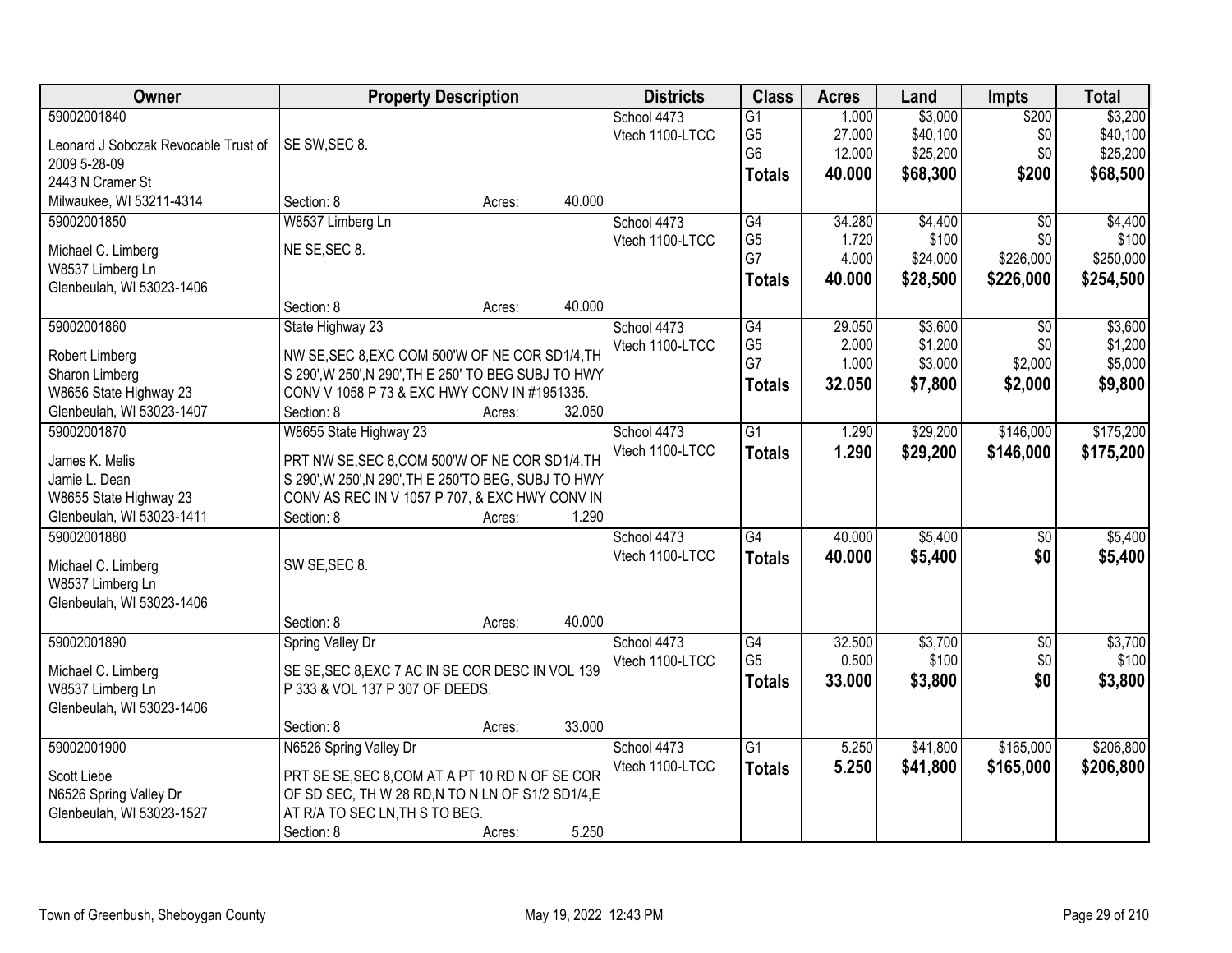| Owner                                  | <b>Property Description</b>                             | <b>Districts</b> | <b>Class</b>           | <b>Acres</b> | Land            | <b>Impts</b>    | <b>Total</b>    |
|----------------------------------------|---------------------------------------------------------|------------------|------------------------|--------------|-----------------|-----------------|-----------------|
| 59002001910                            | <b>Spring Valley Dr</b>                                 | School 4473      | W <sub>6</sub>         | 1.750        | ( \$5,400)      | $\overline{60}$ | \$0             |
| Tim D. Buhler                          | PRT OF SE SE, SEC 8, COM AT SE COR OF SD                | Vtech 1100-LTCC  | <b>Totals</b>          | 1.750        | \$0             | \$0             | \$0             |
| Lonnie M. Buhler                       | SEC, TH W 28 RDS, N 10 RDS, E 28 RDS TO E LN OF         |                  |                        |              |                 |                 |                 |
| N6454 Spring Valley Dr                 | SEC 8, TH S 10 RDS TO BEG.                              |                  |                        |              |                 |                 |                 |
| Glenbeulah, WI 53023-1526              | 1.750<br>Section: 8<br>Acres:                           |                  |                        |              |                 |                 |                 |
| 59002001915                            | County Rd U                                             | School 4473      | $\overline{\text{X3}}$ | 0.350        | $\overline{50}$ | \$0             | \$0             |
|                                        |                                                         | Vtech 1100-LTCC  | <b>Totals</b>          | 0.350        | \$0             | \$0             | \$0             |
| Sheboygan County Transportation Dept   | PRT OF SEC 8 TAKEN FOR CTH U AS REC IN V 471 P          |                  |                        |              |                 |                 |                 |
| W5741 County Rd J                      | 344-45.                                                 |                  |                        |              |                 |                 |                 |
| Plymouth, WI 53073-3340                |                                                         |                  |                        |              |                 |                 |                 |
|                                        | 0.350<br>Section: 8<br>Acres:                           |                  |                        |              |                 |                 |                 |
| 59002001920                            | County Rd T                                             | School 4473      | $\overline{G4}$        | 32.850       | \$3,600         | \$0             | \$3,600         |
| Cascade Highlands, LLC                 | NE NE, SEC 9, EXC THAT PRT SD1/4 IN CSM V 9 P           | Vtech 1100-LTCC  | G <sub>5</sub>         | 2.710        | \$1,300         | \$0             | \$1,300         |
| N7414 County Road A and P              | 128 & EXC HWY CONV IN #1931259, & ALSO EXC              |                  | <b>Totals</b>          | 35.560       | \$4,900         | \$0             | \$4,900         |
| Plymouth, WI 53073-2705                | HWY CONV IN WD #2099322 BEING PARCEL 119 TPP            |                  |                        |              |                 |                 |                 |
|                                        | 35.560<br>Section: 9<br>Acres:                          |                  |                        |              |                 |                 |                 |
| 59002001921                            | W8125 Feldman Ln                                        | School 4473      | $\overline{G1}$        | 4.860        | \$40,600        | \$99,000        | \$139,600       |
|                                        |                                                         | Vtech 1100-LTCC  | <b>Totals</b>          | 4.860        | \$40,600        | \$99,000        | \$139,600       |
| Dale G. Sippel                         | LOT 1 CSM V 9 P 128 DOC #1204886 BEING PRT E1/2         |                  |                        |              |                 |                 |                 |
| W8125 Feldman Ln                       | NE1/4, SEC 9, EXC HWY CONV #1947245 & ALSO EXC          |                  |                        |              |                 |                 |                 |
| Glenbeulah, WI 53023                   | PRT CONV IN WD #2099323 AS PARCEL 120 TPP               |                  |                        |              |                 |                 |                 |
|                                        | 4.860<br>Section: 9<br>Acres:                           |                  |                        |              |                 |                 |                 |
| 59002001922                            | County Rd T                                             | School 4473      | $\overline{X2}$        | 1.092        | $\overline{50}$ | \$0             | $\overline{50}$ |
| Wisconsin Department of Transportation | PARCEL 119 & PARCEL 120 OF TPP 1440-13-22-4.19          | Vtech 1100-LTCC  | <b>Totals</b>          | 1.092        | \$0             | \$0             | \$0             |
| 944 Vanderperren Way                   | AMENDMENT NO. 1 DOC #2098305 V1 P203 BEING              |                  |                        |              |                 |                 |                 |
| Green Bay, WI 54304-5344               | PART NE NE, SEC 9.                                      |                  |                        |              |                 |                 |                 |
|                                        | 1.092<br>Section: 9<br>Acres:                           |                  |                        |              |                 |                 |                 |
| 59002001930                            | N6893 Scenic Vw Dr                                      | School 4473      | G4                     | 25.110       | \$3,200         | $\overline{50}$ | \$3,200         |
|                                        |                                                         | Vtech 1100-LTCC  | G <sub>5</sub>         | 4.410        | \$2,500         | \$0             | \$2,500         |
| Lori L. Schueller                      | NW NE, SEC 9, EXC COM S 538.69' FROM N1/4 COR, SD       |                  | G7                     | 1.000        | \$3,000         | \$15,600        | \$18,600        |
| N6893 Scenic View Dr                   | SEC, TH S 556.05', E 391.69', N 556.05', TH W 391.69'TO |                  | <b>Totals</b>          | 30.520       | \$8,700         | \$15,600        | \$24,300        |
| Glenbeulah, WI 53023-1554              | BEG,& ALSO THAT PRT OF SW NE LYING N OF STH             |                  |                        |              |                 |                 |                 |
|                                        | 30.520<br>Section: 9<br>Acres:                          |                  |                        |              |                 |                 |                 |
| 59002001931                            | N6837 Scenic Vw Dr                                      | School 4473      | G1                     | 4.870        | \$40,600        | \$174,200       | \$214,800       |
| Andrea A. Erdmann-Byrnes               | PRT NW NE, SEC 9, COM S 538.69 FROM N1/4 COR, SD        | Vtech 1100-LTCC  | <b>Totals</b>          | 4.870        | \$40,600        | \$174,200       | \$214,800       |
| Kevin Byrnes                           | SEC, TH S 556.05', E 391.69', N 556.05', TH W 391.69'TO |                  |                        |              |                 |                 |                 |
| N6837 Scenic View Dr                   | BEG, EXC HWY CONV IN #1935773                           |                  |                        |              |                 |                 |                 |
| Glenbeulah, WI 53023                   | 4.870<br>Section: 9<br>Acres:                           |                  |                        |              |                 |                 |                 |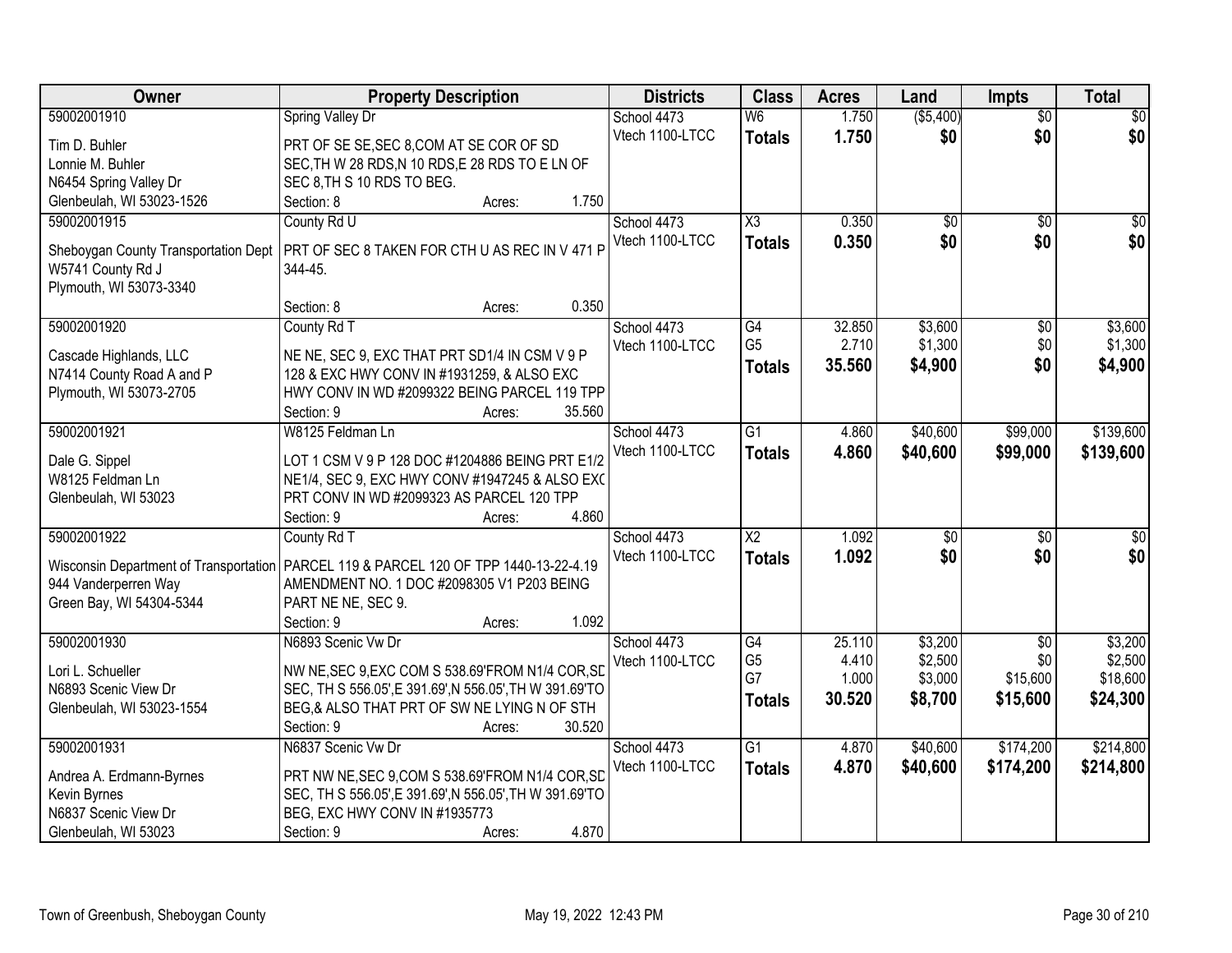| Owner                       | <b>Property Description</b>                      | <b>Districts</b> | <b>Class</b>     | <b>Acres</b> | Land     | <b>Impts</b>    | <b>Total</b> |
|-----------------------------|--------------------------------------------------|------------------|------------------|--------------|----------|-----------------|--------------|
| 59002001951                 | N6781 Scenic Vw Dr                               | School 4473      | G4               | 29.080       | \$3,900  | $\overline{30}$ | \$3,900      |
| Michael J. Phipps           | PRT SW NE, SEC 9, S OF STH 23, SUBJ TO HWY CONV  | Vtech 1100-LTCC  | G <sub>5</sub>   | 4.440        | \$2,200  | \$0             | \$2,200      |
| Andrew P. Phipps            | REC IN V 1057 P 701 & EXC 1.56 AC FOR HWY CONV   |                  | G7               | 2.000        | \$16,000 | \$145,600       | \$161,600    |
| W8255 State Rd 28           | IN #1993833, PARCEL 16, TPP1440-13-22-4.07.      |                  | <b>Totals</b>    | 35.520       | \$22,100 | \$145,600       | \$167,700    |
| Glenbeulah, WI 53023-1539   | 35.520<br>Section: 9<br>Acres:                   |                  |                  |              |          |                 |              |
| 59002001960                 | State Highway 23                                 | School 4473      | G4               | 2.670        | \$400    | $\overline{50}$ | \$400        |
|                             |                                                  | Vtech 1100-LTCC  | <b>Totals</b>    | 2.670        | \$400    | \$0             | \$400        |
| Cascade Highlands, LLC      | PRT SE NE, SEC 9, LYING N OF STH 23, SUBJ TO HWY |                  |                  |              |          |                 |              |
| N7414 County Road A and P   | EASEMENT AS REC IN V 396 P 112-13.& ALSO SUBJ    |                  |                  |              |          |                 |              |
| Plymouth, WI 53073-2705     | TO HWY CONV REC IN V 1059 P 341, EXC THAT PRT    |                  |                  |              |          |                 |              |
|                             | 2.670<br>Section: 9<br>Acres:                    |                  |                  |              |          |                 |              |
| 59002001971                 | State Highway 23                                 | School 4473      | $\overline{G4}$  | 5.550        | \$600    | $\overline{50}$ | \$600        |
| Michael J. Phipps           | PRT SE NE, SEC 9, S OF STH 23, SUBJ TO HWY CONV  | Vtech 1100-LTCC  | G <sub>5</sub>   | 9.000        | \$5,400  | \$0             | \$5,400      |
| Andrew P. Phipps            | REC IN V 1057 P 701 & EXC 1.48 AC HWY CONV IN    |                  | G <sub>5</sub> M | 11.000       | \$17,100 | \$0             | \$17,100     |
| W8255 State Rd 28           | #1993833, PARCEL 16, TPP 1440-13-22-4.07.        |                  | <b>Totals</b>    | 25.550       | \$23,100 | \$0             | \$23,100     |
| Glenbeulah, WI 53023-1539   | 25.550<br>Section: 9<br>Acres:                   |                  |                  |              |          |                 |              |
| 59002001980                 | State Highway 23                                 | School 4473      | $\overline{G4}$  | 35.560       | \$5,100  | \$0             | \$5,100      |
|                             |                                                  | Vtech 1100-LTCC  | G <sub>5</sub>   | 0.920        | \$100    | \$0             | \$100        |
| Raeder Rentals, LLC         | NE NW, SEC 9, & THAT PRT SE NW LYING N OF STH    |                  | <b>Totals</b>    | 36.480       | \$5,200  | \$0             | \$5,200      |
| PO Box 488                  | 23, SUBJ TO HWY CONV REC IN V 1055 P 181 & ALSO  |                  |                  |              |          |                 |              |
| Elkhart Lake, WI 53020-0488 | EXC HWY CONV #1937777.                           |                  |                  |              |          |                 |              |
|                             | 36.480<br>Section: 9<br>Acres:                   |                  |                  |              |          |                 |              |
| 59002001990                 |                                                  | School 4473      | G4               | 3.000        | \$300    | \$0             | \$300        |
| Alan J. Michaels            | E1/4 OF NW NW, SEC 9.                            | Vtech 1100-LTCC  | G <sub>5</sub> M | 7.000        | \$7,400  | \$0             | \$7,400      |
| Tammy L. Michaels           |                                                  |                  | <b>Totals</b>    | 10.000       | \$7,700  | \$0             | \$7,700      |
| W8481 Glen Rd               |                                                  |                  |                  |              |          |                 |              |
| Glenbeulah, WI 53023-1203   | 10.000<br>Section: 9<br>Acres:                   |                  |                  |              |          |                 |              |
| 59002002000                 |                                                  | School 4473      | $\overline{G4}$  | 26.000       | \$3,000  | $\overline{60}$ | \$3,000      |
|                             |                                                  | Vtech 1100-LTCC  | G5M              | 4.000        | \$4,200  | \$0             | \$4,200      |
| Ryan R. Ernst               | W3/4 NW NW, SEC 9.                               |                  | <b>Totals</b>    | 30.000       | \$7,200  | \$0             | \$7,200      |
| W8222 County Rd C           |                                                  |                  |                  |              |          |                 |              |
| Glenbeulah, WI 53023-1206   | 30.000                                           |                  |                  |              |          |                 |              |
| 59002002011                 | Section: 9<br>Acres:                             |                  |                  |              |          |                 |              |
|                             | State Highway 23                                 | School 4473      | $\overline{G4}$  | 8.220        | \$1,000  | $\overline{30}$ | \$1,000      |
| Ryan R. Ernst               | THAT PRT OF THE FOLLOWING LYING NORTH OF         | Vtech 1100-LTCC  | <b>Totals</b>    | 8.220        | \$1,000  | \$0             | \$1,000      |
| W8222 County Rd C           | HWY: PRT PARCEL B, A-19017 & OTHER LAND - SW     |                  |                  |              |          |                 |              |
| Glenbeulah, WI 53023-1206   | NW, SEC 9, EXC THE W 146.5'LYING S OF CEN OF STH |                  |                  |              |          |                 |              |
|                             | 8.220<br>Section: 9<br>Acres:                    |                  |                  |              |          |                 |              |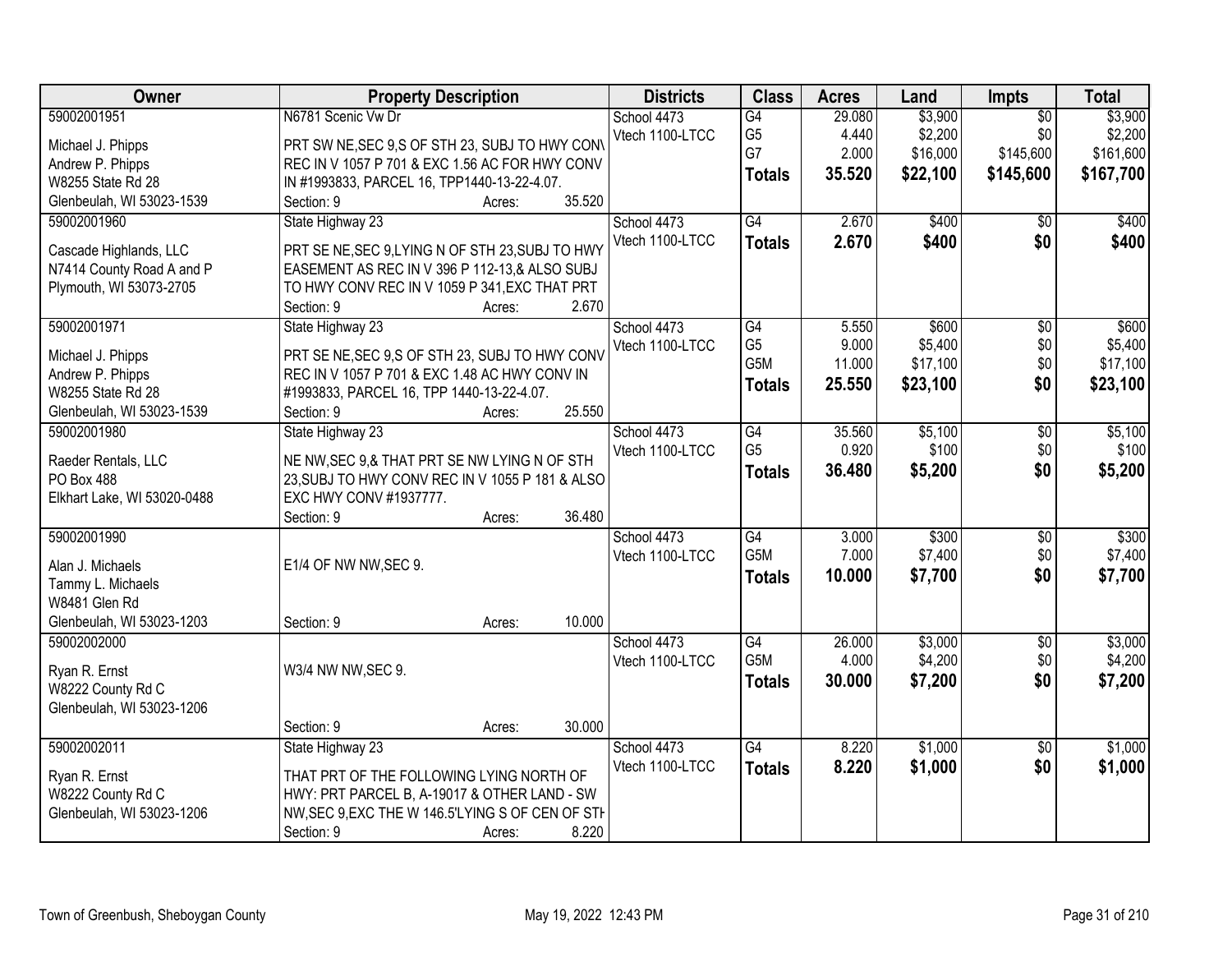| Owner                                 | <b>Property Description</b>                                                                        | <b>Districts</b> | <b>Class</b>         | <b>Acres</b>    | Land               | <b>Impts</b>    | <b>Total</b>       |
|---------------------------------------|----------------------------------------------------------------------------------------------------|------------------|----------------------|-----------------|--------------------|-----------------|--------------------|
| 59002002012                           | N6819 Spring Valley Dr                                                                             | School 4473      | $\overline{G4}$      | 16.360          | \$1,900            | $\overline{50}$ | \$1,900            |
| Ryan R. Ernst                         | THAT PRT OF THE FOLLOWING LYING SOUTH OF                                                           | Vtech 1100-LTCC  | G7                   | 3.000           | \$20,000           | \$276,500       | \$296,500          |
| W8222 County Rd C                     | HWY: PRT PARCEL B, A-19017 & OTHER LAND - SW                                                       |                  | <b>Totals</b>        | 19.360          | \$21,900           | \$276,500       | \$298,400          |
| Glenbeulah, WI 53023-1206             | NW, SEC 9, EXC THE W 146.5'LYING S OF CEN OF STH                                                   |                  |                      |                 |                    |                 |                    |
|                                       | 19.360<br>Section: 9<br>Acres:                                                                     |                  |                      |                 |                    |                 |                    |
| 59002002031                           | State Highway 23                                                                                   | School 4473      | G4                   | 9.410           | \$1,300            | $\overline{50}$ | \$1,300            |
|                                       |                                                                                                    | Vtech 1100-LTCC  | G <sub>5</sub>       | 0.500           | \$100              | \$0             | \$100              |
| Michael J. Phipps<br>Andrew P. Phipps | PRT SE NW, SEC 9, LYING S OF STH 23, SUBJ TO HWY<br>CONV REC IN V 1057 P 701 & EXC 0.73 AC FOR HWY |                  | G5M                  | 23.860          | \$41,800           | \$0             | \$41,800           |
| W8255 State Rd 28                     | CONV IN #1993833, PARCEL 16, TPP                                                                   |                  | <b>Totals</b>        | 33.770          | \$43,200           | \$0             | \$43,200           |
| Glenbeulah, WI 53023-1539             | 33.770<br>Section: 9<br>Acres:                                                                     |                  |                      |                 |                    |                 |                    |
| 59002002040                           | Scenic Vw Dr                                                                                       | School 4473      | G4                   | 26.000          | \$3,600            | $\overline{50}$ | \$3,600            |
|                                       |                                                                                                    | Vtech 1100-LTCC  | G <sub>5</sub>       | 5.000           | \$3,000            | \$0             | \$3,000            |
| Michael J. Phipps                     | NE SW, SEC 9.                                                                                      |                  | G5M                  | 9.000           | \$14,000           | \$0             | \$14,000           |
| Andrew P. Phipps                      |                                                                                                    |                  | <b>Totals</b>        | 40.000          | \$20,600           | \$0             | \$20,600           |
| W8255 State Rd 28                     |                                                                                                    |                  |                      |                 |                    |                 |                    |
| Glenbeulah, WI 53023-1539             | 40.000<br>Section: 9<br>Acres:                                                                     |                  |                      |                 |                    |                 |                    |
| 59002002050                           | Spring Valley Dr                                                                                   | School 4473      | G4                   | 30.490          | \$4,100            | \$0             | \$4,100            |
| Ryan R. Ernst                         | NW SW, SEC 9, EXC COM AT NW COR SD1/4, TH S                                                        | Vtech 1100-LTCC  | G <sub>5</sub>       | 8.850           | \$4,900            | \$0             | \$4,900            |
| W8222 County Rd C                     | 196.5', E 146.5', N TO N LINE SD1/4, TH W TO BEG.                                                  |                  | <b>Totals</b>        | 39.340          | \$9,000            | \$0             | \$9,000            |
| Glenbeulah, WI 53023-1206             |                                                                                                    |                  |                      |                 |                    |                 |                    |
|                                       | 39.340<br>Section: 9<br>Acres:                                                                     |                  |                      |                 |                    |                 |                    |
| 59002002060                           | N6781 Spring Valley Dr                                                                             | School 4473      | $\overline{G1}$      | 0.960           | \$21,500           | \$120,700       | \$142,200          |
| Nicole Ernst                          | PARCEL A, A-19017 & OTHER LAND - PRT SW NW &                                                       | Vtech 1100-LTCC  | <b>Totals</b>        | 0.960           | \$21,500           | \$120,700       | \$142,200          |
| Ryan R. Ernst                         | PRT NW SW SEC 9,COM AT NW COR NW SW,TH S                                                           |                  |                      |                 |                    |                 |                    |
| W8222 County Rd C                     | 196.5', E 146.5', N TO CEN OF "OLD" STH 23, SWLY ON                                                |                  |                      |                 |                    |                 |                    |
| Glenbeulah, WI 53023-1206             | 0.960<br>Section: 9<br>Acres:                                                                      |                  |                      |                 |                    |                 |                    |
| 59002002070                           | Center Rd                                                                                          | School 4473      | G4                   | 36.990          | \$5,200            | $\sqrt{$0}$     | \$5,200            |
|                                       |                                                                                                    | Vtech 1100-LTCC  | G <sub>5</sub>       | 3.000           | \$700              | \$0             | \$700              |
| Michael C. Limberg                    | 'ERROR DEED' - SW SW, SEC 9, EXC PRT CONV IN V                                                     |                  | <b>Totals</b>        | 39.990          | \$5,900            | \$0             | \$5,900            |
| W8537 Limberg Ln                      | 1476 P 605-06.                                                                                     |                  |                      |                 |                    |                 |                    |
| Glenbeulah, WI 53023-1406             |                                                                                                    |                  |                      |                 |                    |                 |                    |
|                                       | 39.990<br>Section: 9<br>Acres:                                                                     |                  |                      |                 |                    |                 |                    |
| 59002002080                           | Scenic Vw Dr                                                                                       | School 4473      | G4<br>G <sub>5</sub> | 31.500<br>3.500 | \$4,000<br>\$1,300 | $\overline{50}$ | \$4,000<br>\$1,300 |
| Michael C. Limberg                    | PRT SE SW & SW SW, SEC 9, BEG AT S1/4 COR, SD                                                      | Vtech 1100-LTCC  |                      |                 |                    | \$0             |                    |
| W8537 Limberg Ln                      | SEC, TH NO DEG 24'05"E 372.9', N89 DEG 35' 55"W                                                    |                  | <b>Totals</b>        | 35.000          | \$5,300            | \$0             | \$5,300            |
| Glenbeulah, WI 53023-1406             | 337.5', NO DEG 24'05"E 646.62', S89 DEG 35'55"E                                                    |                  |                      |                 |                    |                 |                    |
|                                       | 35.000<br>Section: 9<br>Acres:                                                                     |                  |                      |                 |                    |                 |                    |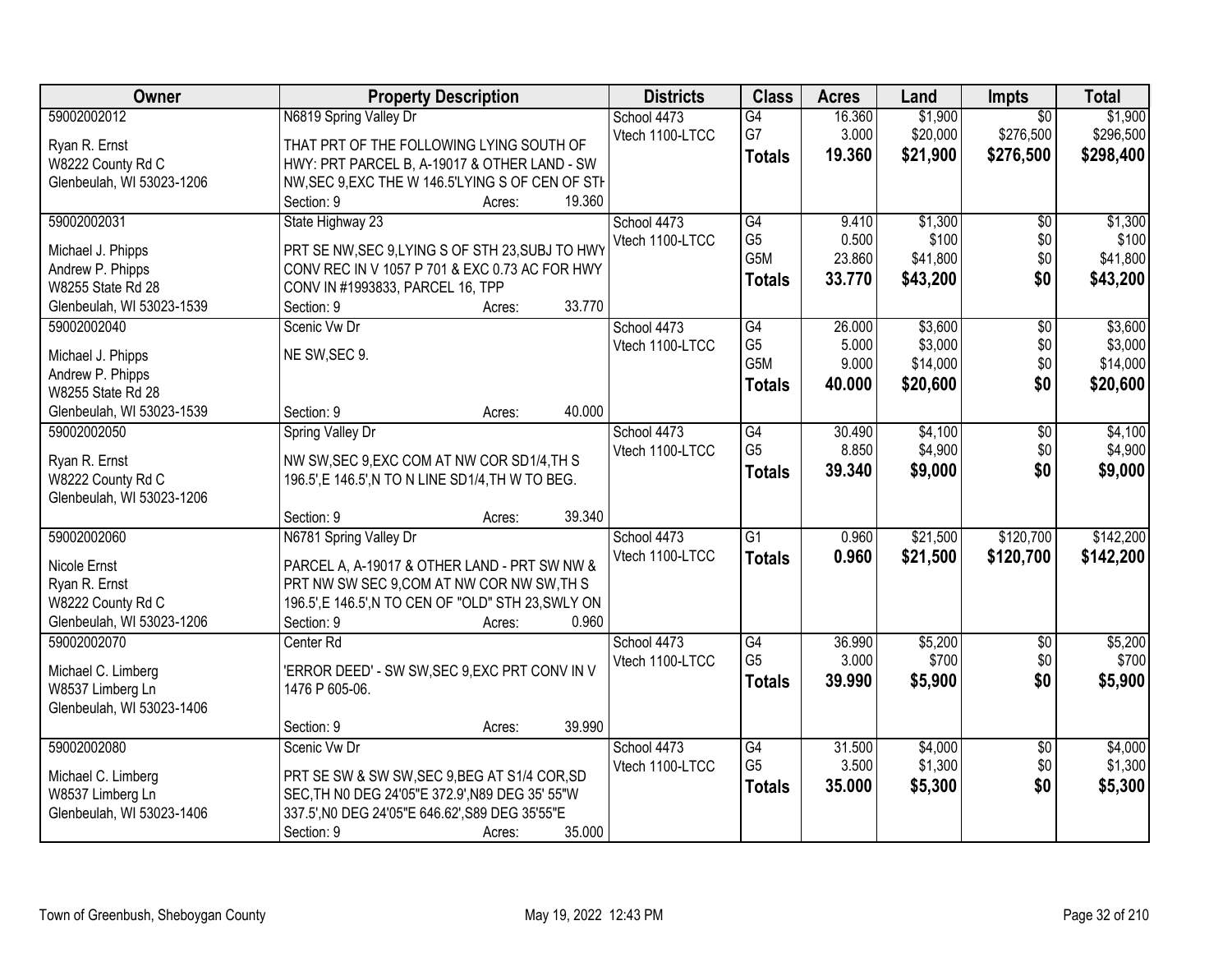| <b>Class</b><br>Owner<br><b>Property Description</b><br><b>Districts</b><br><b>Acres</b><br>Land<br><b>Impts</b>                               | <b>Total</b>     |
|------------------------------------------------------------------------------------------------------------------------------------------------|------------------|
| 59002002081<br>N6536 Scenic Vw Dr<br>5.010<br>\$41,000<br>\$151,800<br>School 4473<br>$\overline{G1}$                                          | \$192,800        |
| Vtech 1100-LTCC<br>5.010<br>\$41,000<br>\$151,800<br><b>Totals</b><br>LOT 1 CSM V13 P 201-02 - PRT SE SW, SEC 9, COM NO<br>Peter B. Wohlgemuth | \$192,800        |
| Aleida R. Wohlgemuth<br>DEG 24' 05"E 372.9'FROM S1/4 COR, SD SEC, TH                                                                           |                  |
| N6536 Scenic View Dr<br>CONT N0 DEG 24'05"E 646.62', N89 DEG 35'55"W                                                                           |                  |
| Glenbeulah, WI 53023-1550<br>5.010<br>Section: 9<br>Acres:                                                                                     |                  |
| \$1,700<br>59002002090<br>G4<br>12.000<br>$\overline{50}$<br>School 4473                                                                       | \$1,700          |
| G <sub>5</sub><br>11.000<br>\$6,600<br>\$0<br>Vtech 1100-LTCC                                                                                  | \$6,600          |
| Kracht, James L & Mary E Kracht Trust (NE SE, SEC 9.<br>G5M<br>\$0<br>17.000<br>\$26,400                                                       | \$26,400         |
| al<br>\$0<br>40.000<br>\$34,700<br><b>Totals</b>                                                                                               | \$34,700         |
| N6307 Spring Valley Dr<br>40.000<br>Section: 9                                                                                                 |                  |
| Glenbeulah, WI 53023-1523<br>Acres:<br>\$5,200<br>59002002100<br>Scenic Vw Dr<br>$\overline{G4}$<br>35.000                                     | \$5,200          |
| $\overline{50}$<br>School 4473<br>G <sub>5</sub><br>\$2,500<br>\$0<br>5.000<br>Vtech 1100-LTCC                                                 | \$2,500          |
| Kracht, James L & Mary E Kracht Trust (NW SE, SEC 9.<br>\$7,700<br>40.000<br>\$0                                                               |                  |
| <b>Totals</b><br>al                                                                                                                            | \$7,700          |
| N6307 Spring Valley Dr                                                                                                                         |                  |
| 40.000<br>Glenbeulah, WI 53023-1523<br>Section: 9<br>Acres:                                                                                    |                  |
| 59002002110<br><b>Scenic View Dr</b><br>23.170<br>\$3,100<br>School 4473<br>G4<br>\$0                                                          | \$3,100          |
| G <sub>5</sub><br>\$100<br>1.830<br>\$0<br>Vtech 1100-LTCC<br>SW SE, SEC 9, EXC COM S88 DEG 28'59"E 6'& N0 DEG<br>Oyvind Solvang               | \$100            |
| G5M<br>12.000<br>\$18,600<br>\$0<br>W8267 Center Rd<br>21'25"E 1082'FROM S1/4 COR, SD SEC, TH N0 DEG                                           | \$18,600         |
| \$0<br>\$21,800<br>37.000<br><b>Totals</b><br>Glenbeulah, WI 53023-1505<br>21'25"E 220.01'TO N LINE SD 1/4, S88 DEG 29'9"E                     | \$21,800         |
| Section: 9<br>37.000<br>Acres:                                                                                                                 |                  |
| 59002002111<br>N6599 Scenic Vw Dr<br>$\overline{G1}$<br>3.000<br>\$35,000<br>\$184,500<br>School 4473                                          | \$219,500        |
| 3.000<br>\$35,000<br>Vtech 1100-LTCC<br><b>Totals</b><br>\$184,500                                                                             | \$219,500        |
| LOT 1 CSM V 4 P 3 - PRT SW SE, SEC 9, COM S88 DEG<br>Raymond J. Kultgen                                                                        |                  |
| Nancy M. Hohensee<br>28'59"E 6'& N0 DEG 21'25"E 1082'FROM S1/4 COR SD                                                                          |                  |
| N6599 Scenic View Dr<br>SEC, TH NO DEG 21'25"E 220.01'TO N LN SD1/4 S88                                                                        |                  |
| 3.000<br>Glenbeulah, WI 53023-1553<br>Section: 9<br>Acres:                                                                                     |                  |
| 59002002121<br>0.190<br>$\overline{30}$<br>School 4473<br>X4<br>$\overline{50}$<br>Center <sub>Rd</sub>                                        | $\overline{\$0}$ |
| \$0<br>\$0<br>Vtech 1100-LTCC<br>0.190<br><b>Totals</b><br>Town of Greenbush<br>COM AT NE COR SEC 16 TH S89-42-50W 796.48' TO                  | \$0              |
| N6644 Sugarbush Rd<br>POB, TH N87-54-42W 25' TH S62-56-42W 85.47' TH                                                                           |                  |
| N88-23-55W 25' TH N38-06-50W 54.78' TH N1-36-05E<br>Glenbeulah, WI 53023-1236                                                                  |                  |
| Section: 9<br>0.190<br>Acres:                                                                                                                  |                  |
| 59002002122<br>\$1,200<br>Center Rd<br>School 4473<br>G4<br>8.500<br>$\overline{50}$                                                           | \$1,200          |
| G <sub>5</sub><br>0.500<br>\$100<br>\$0<br>Vtech 1100-LTCC<br>SE SE, SEC 9 EXC COM AT NE COR SEC 16 TH<br>Michael J. Phipps                    | \$100            |
| G5M<br>30.810<br>\$53,900<br>\$0<br>Andrew P. Phipps<br>S89-42-50W 796.48' TO POB, TH N87-54-42W 25' TH                                        | \$53,900         |
| \$0<br>39.810<br>\$55,200<br><b>Totals</b><br>S62-56-42W 85.47' TH N88-23-55W 25' TH N38-06-50W<br>N6781 Scenic View Dr                        | \$55,200         |
| 39.810<br>Glenbeulah, WI 83023<br>Section: 9<br>Acres:                                                                                         |                  |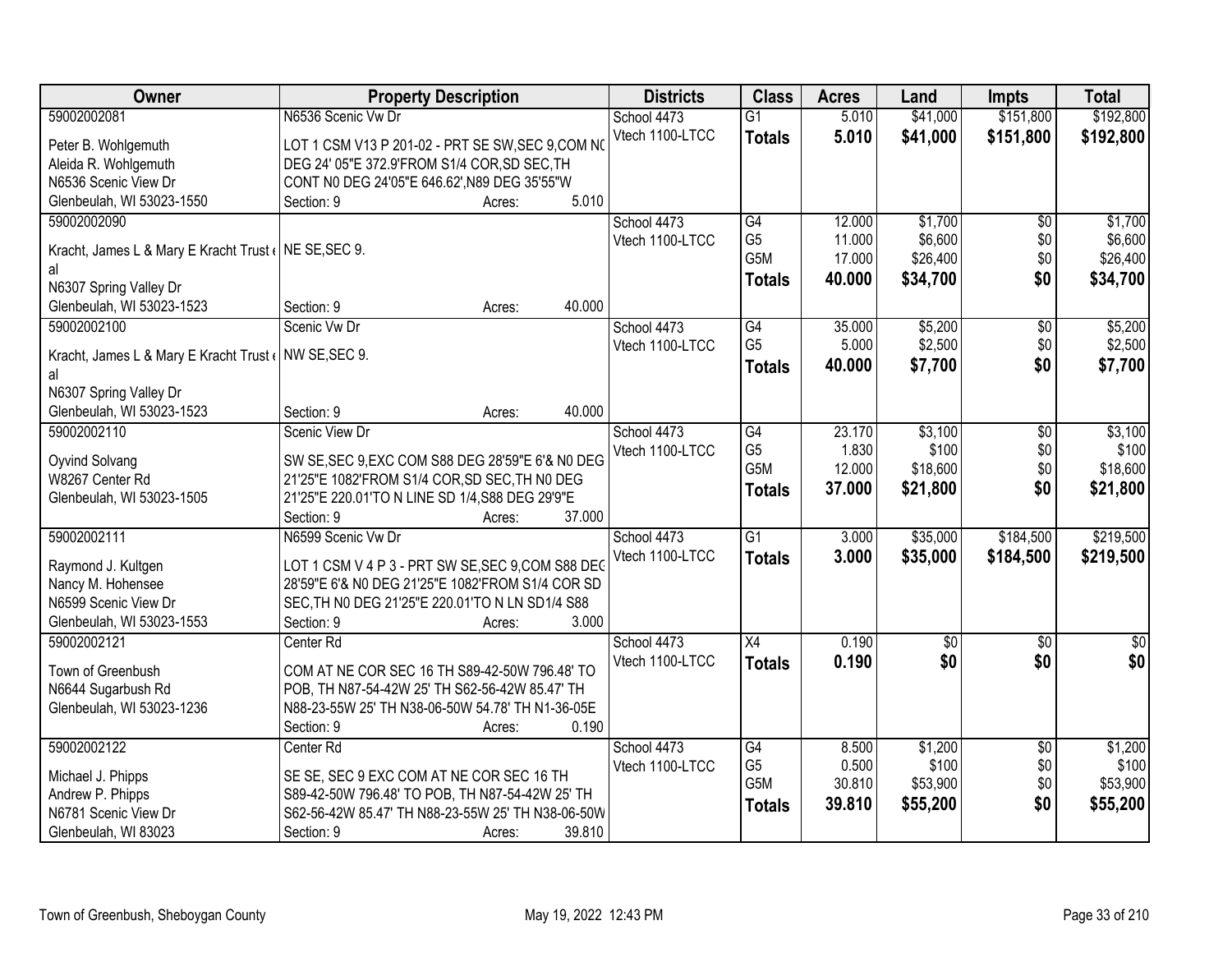| Owner                                               | <b>Property Description</b>                                              | <b>Districts</b> | <b>Class</b>   | <b>Acres</b>   | Land                | <b>Impts</b>     | <b>Total</b>         |
|-----------------------------------------------------|--------------------------------------------------------------------------|------------------|----------------|----------------|---------------------|------------------|----------------------|
| 59002002130                                         | N6802 Sugarbush Rd                                                       | School 4473      | G4             | 15.880         | \$2,000             | $\overline{50}$  | \$2,000              |
| Walter J. Phipps et al                              | NE NE, SEC 10, EXC COM 995.50' S OF NE COR SD                            | Vtech 1100-LTCC  | G <sub>5</sub> | 0.500          | \$100               | \$0              | \$100                |
| N6660 County Road A W                               | SEC, TH CONT S 150', W 140', S 25', W 282', N 175', TH E                 |                  | G5M<br>G7      | 4.000<br>1.000 | \$7,000<br>\$14,000 | \$0<br>\$233,000 | \$7,000<br>\$247,000 |
| Glenbeulah, WI 53023-1117                           | 422'TO BEG.                                                              |                  | W8             | 17.000         | ( \$59,500)         | \$0              | \$0                  |
|                                                     | 38.380<br>Section: 10<br>Acres:                                          |                  | <b>Totals</b>  | 38.380         | \$23,100            | \$233,000        | \$256,100            |
| 59002002131                                         | N6814 Sugarbush Rd                                                       | School 4473      | G1             | 1.620          | \$27,600            | \$131,100        | \$158,700            |
| Mark C. Oostdyke                                    | LOT 1, CSM V 8 P 157 & OTHER LANDS - PRT NE                              | Vtech 1100-LTCC  | <b>Totals</b>  | 1.620          | \$27,600            | \$131,100        | \$158,700            |
| Susan A. Oostdyke                                   | NE, SEC 10, COM 995.50'S OF NE COR SD SEC, TH                            |                  |                |                |                     |                  |                      |
| N6814 Sugarbush Rd                                  | CONT S 150', W 140', S 25', W 282', N 175', TH E 422'TO                  |                  |                |                |                     |                  |                      |
| Glenbeulah, WI 53023-1145                           | 1.620<br>Section: 10<br>Acres:                                           |                  |                |                |                     |                  |                      |
| 59002002140                                         |                                                                          | School 1631      | W <sub>5</sub> | 22.000         | ( \$68, 200)        | $\overline{50}$  | $\frac{1}{30}$       |
|                                                     |                                                                          | Vtech 1100-LTCC  | <b>Totals</b>  | 22.000         | \$0                 | \$0              | \$0                  |
| Kraemer Family Trust 4-3-18                         | PRT NW NE, SEC 10, COM AT NE COR, TH W 45.04                             |                  |                |                |                     |                  |                      |
| 456 W Main St Apt 306<br>Waukesha, WI 53186-4660    | RODS, S TO S LN NW NE, E TO SE COR SD1/4, TH N<br>TO BEG.                |                  |                |                |                     |                  |                      |
|                                                     | 22.000<br>Section: 10<br>Acres:                                          |                  |                |                |                     |                  |                      |
| 59002002150                                         |                                                                          | School 4473      | G4             | 18.000         | \$2,200             | $\overline{50}$  | \$2,200              |
|                                                     |                                                                          | Vtech 1100-LTCC  | <b>Totals</b>  | 18.000         | \$2,200             | \$0              | \$2,200              |
| Robert J. Ernst<br>Tina M. Ernst                    | THE W 36 RDS OF NW NE, SEC 10                                            |                  |                |                |                     |                  |                      |
| W7966 State Highway 23                              |                                                                          |                  |                |                |                     |                  |                      |
| Glenbeulah, WI 53023-1533                           | 18.000<br>Section: 10<br>Acres:                                          |                  |                |                |                     |                  |                      |
| 59002002160                                         | State Highway 23                                                         | School 4473      | G4             | 10.900         | \$1,400             | $\sqrt{6}$       | \$1,400              |
|                                                     |                                                                          | Vtech 1100-LTCC  | <b>Totals</b>  | 10.900         | \$1,400             | \$0              | \$1,400              |
| Robert J. Ernst                                     | PRT SW NE, SEC 10, COM AT NW COR SD1/4, TH S TO                          |                  |                |                |                     |                  |                      |
| Tina M. Ernst                                       | CEN SHEB & FOND DU LAC RD, ELY IN CEN OF RD                              |                  |                |                |                     |                  |                      |
| W7966 State Highway 23<br>Glenbeulah, WI 53023-1533 | 37.5 RDS, N TO N LN SW NE, TH W TO BEG, SUBJ TO<br>10.900<br>Section: 10 |                  |                |                |                     |                  |                      |
| 59002002170                                         | Acres:<br>State Highway 23                                               | School 1631      | W <sub>5</sub> | 11.870         | ( \$36, 800)        | $\overline{50}$  | $\sqrt{50}$          |
|                                                     |                                                                          | Vtech 1100-LTCC  |                | 11.870         | \$0                 | \$0              | \$0                  |
| Kraemer Family Trust 4-3-18                         | PRT SW NE, SEC 10, COM AT SE COR SD1/4, TH N TO                          |                  | <b>Totals</b>  |                |                     |                  |                      |
| 456 W Main St Apt 306                               | NE COR SW NE, W 45.04 RDS, S TO CEN STH 23, SELY                         |                  |                |                |                     |                  |                      |
| Waukesha, WI 53186-4660                             | ON CEN SD HWY TO E&W1/4 LN, TH E TO BEG, SUBJ                            |                  |                |                |                     |                  |                      |
|                                                     | Section: 10<br>11.870<br>Acres:                                          |                  |                |                |                     |                  |                      |
| 59002002180                                         | State Highway 23                                                         | School 1631      | X <sub>2</sub> | 1.280          | $\overline{50}$     | $\overline{50}$  | $\sqrt{50}$          |
| Historical Society of WI                            | PRT SW NE, SEC 10, COM AT CEN SD SEC, TH E                               | Vtech 1100-LTCC  | <b>Totals</b>  | 1.280          | \$0                 | \$0              | \$0                  |
| c/o David Werner                                    | 866.58', N18 DEG E TO CEN STH 23, NW ON CEN SD                           |                  |                |                |                     |                  |                      |
| W7965 State Hwy 23                                  | HWY TO N&S1/4 LN, TH S 23.28 RDS TO                                      |                  |                |                |                     |                  |                      |
| PO Box 34                                           | 1.280<br>Section: 10<br>Acres:                                           |                  |                |                |                     |                  |                      |
| Greenbush, WI 53026-0034                            |                                                                          |                  |                |                |                     |                  |                      |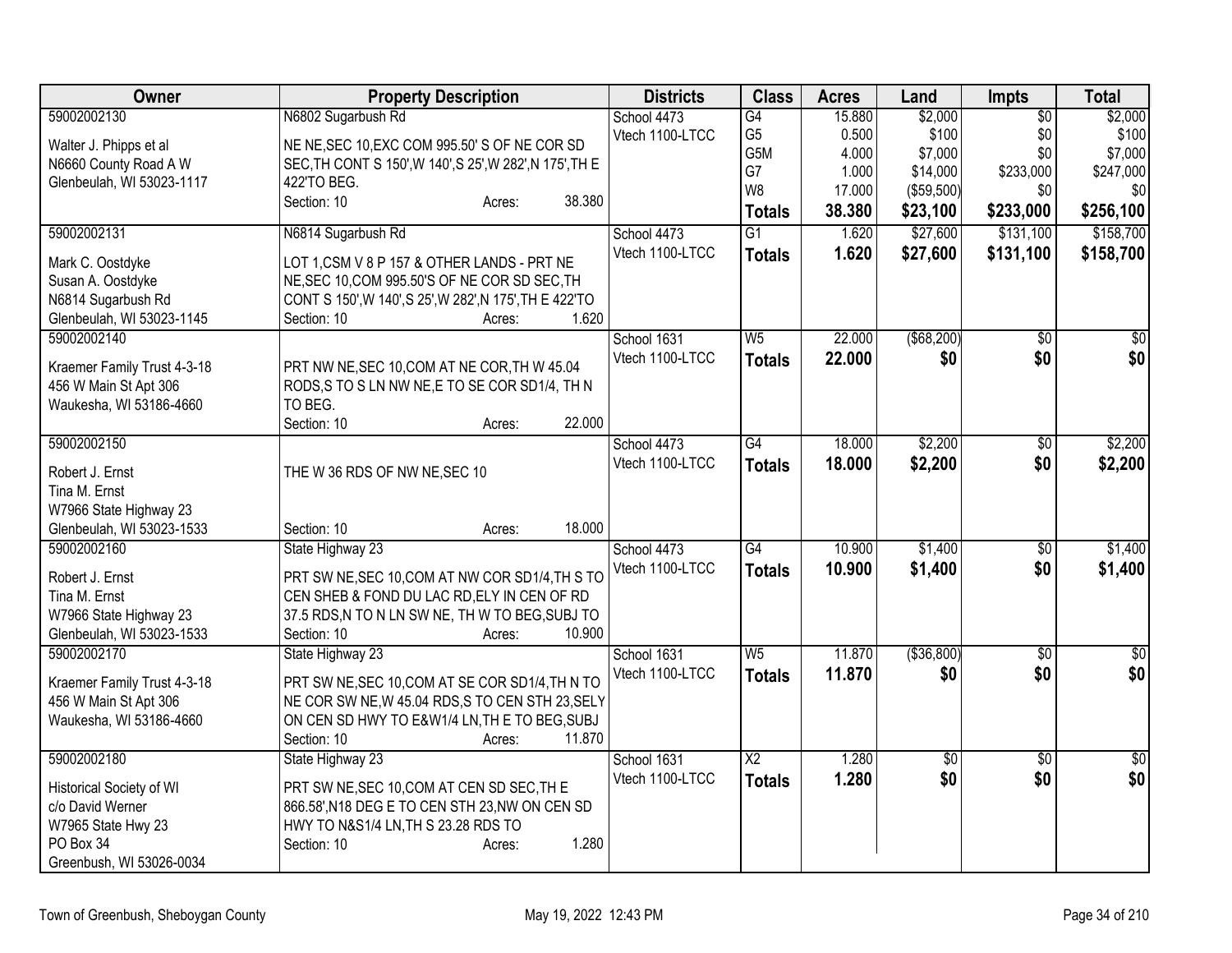| Owner                                               | <b>Property Description</b>                                                           | <b>Districts</b> | <b>Class</b>           | <b>Acres</b> | Land            | <b>Impts</b>    | <b>Total</b> |
|-----------------------------------------------------|---------------------------------------------------------------------------------------|------------------|------------------------|--------------|-----------------|-----------------|--------------|
| 59002002181                                         | W7880 State Highway 23                                                                | School 1631      | $\overline{G1}$        | 5.810        | \$43,400        | \$190,600       | \$234,000    |
| Joyce Wessel                                        | LOT 1 CSM V12 P 269 & OTHER LANDS - PRT SW                                            | Vtech 1100-LTCC  | <b>Totals</b>          | 5.810        | \$43,400        | \$190,600       | \$234,000    |
| W7880 State Highway 23                              | NE, SEC 10, COM AT NE COR, SD SEC, TH S88 DEG                                         |                  |                        |              |                 |                 |              |
| PO Box 172                                          | 24'42"W 1332.65', S01 DEG 37' 16"E 1724.89', TH S88                                   |                  |                        |              |                 |                 |              |
| Glenbeulah, WI 53023-0172                           | 5.810<br>Section: 10<br>Acres:                                                        |                  |                        |              |                 |                 |              |
| 59002002190                                         | Sugarbush Rd                                                                          | School 4473      | G4                     | 30.900       | \$4,600         | $\overline{50}$ | \$4,600      |
|                                                     | SE NE, SEC 10, SUBJ TO HWY CONV REC IN V 1057 P                                       | Vtech 1100-LTCC  | G <sub>5</sub>         | 1.000        | \$100           | \$0             | \$100        |
| Philip L. Phipps et al<br>N6660 County Road A W     | 705 & EXC HWY CONV IN #1935774                                                        |                  | G5M                    | 1.000        | \$1,800         | \$0             | \$1,800      |
| Glenbeulah, WI 53023-1117                           |                                                                                       |                  | G7                     | 1.000        | \$3,000         | \$34,100        | \$37,100     |
|                                                     | 38.900<br>Section: 10<br>Acres:                                                       |                  | W <sub>8</sub>         | 5.000        | (\$17,500)      | \$0             | \$0          |
|                                                     |                                                                                       |                  | <b>Totals</b>          | 38.900       | \$9,500         | \$34,100        | \$43,600     |
| 59002002200                                         |                                                                                       | School 4473      | $\overline{G4}$        | 40.000       | \$5,400         | $\overline{30}$ | \$5,400      |
| Robert J. Ernst                                     | NE NW, SEC 10.                                                                        | Vtech 1100-LTCC  | <b>Totals</b>          | 40,000       | \$5,400         | \$0             | \$5,400      |
| Tina M. Ernst                                       |                                                                                       |                  |                        |              |                 |                 |              |
| W7966 State Highway 23                              |                                                                                       |                  |                        |              |                 |                 |              |
| Glenbeulah, WI 53023-1533                           | 40.000<br>Section: 10<br>Acres:                                                       |                  |                        |              |                 |                 |              |
| 59002002210                                         | County Rd T                                                                           | School 1631      | G4                     | 41.940       | \$5,900         | $\overline{50}$ | \$5,900      |
| Robert J. Ernst                                     | NW NW, SEC 10, ALSO N 66'OF SW NW, EXC THAT PR                                        | Vtech 1100-LTCC  | G <sub>5</sub>         | 1.000        | \$100           | \$0             | \$100        |
| Tina M. Ernst                                       | OF TR 1 OF CSM IN VOL 1 P 291 WHICH LIES WITHIN                                       |                  | <b>Totals</b>          | 42.940       | \$6,000         | \$0             | \$6,000      |
| W7966 State Highway 23                              | SD N 66', BUT ALSO INCL COM 450.68'N & S82 DEG                                        |                  |                        |              |                 |                 |              |
| Glenbeulah, WI 53023-1533                           | 42.940<br>Section: 10<br>Acres:                                                       |                  |                        |              |                 |                 |              |
| 59002002220                                         | State Highway 23                                                                      | School 1631      | G4                     | 6.090        | \$600           | \$0             | \$600        |
|                                                     |                                                                                       | Vtech 1100-LTCC  | <b>Totals</b>          | 6.090        | \$600           | \$0             | \$600        |
| Robert J. Ernst                                     | PRT SW NW, SEC 10, COM 863.54' N & S82 DEG                                            |                  |                        |              |                 |                 |              |
| Tina M. Ernst                                       | 43'34"E 764.86' FROM W1/4 COR, SD SEC, TH S82 DEC                                     |                  |                        |              |                 |                 |              |
| W7966 State Highway 23<br>Glenbeulah, WI 53023-1533 | 43'34"E 587.47', N0 DEG 19'8"E 558.27', S89 DEG 49'<br>6.090<br>Section: 10<br>Acres: |                  |                        |              |                 |                 |              |
| 59002002230                                         | State Highway 23                                                                      | School 1631      | $\overline{\text{X2}}$ | 16.990       | \$0             | $\sqrt{6}$      | \$0          |
|                                                     |                                                                                       | Vtech 1100-LTCC  |                        | 16.990       | \$0             | \$0             | \$0          |
| Historical Society of WI                            | ALL THAT PRT OF SW NW, SEC 10 LYING S OF CEN                                          |                  | <b>Totals</b>          |              |                 |                 |              |
| c/o David Pamperin L. Adm                           | OF STH 23 (JUNG), SUBJ TO HWY CONV REC IN V                                           |                  |                        |              |                 |                 |              |
| 816 State St                                        | 1092 P 131-32 & EXC HWY CONV #1935659                                                 |                  |                        |              |                 |                 |              |
| Madison, WI 53706-1417                              | 16.990<br>Section: 10<br>Acres:                                                       |                  |                        |              |                 |                 |              |
| 59002002240                                         | N6779 County Rd T                                                                     | School 1631      | $\overline{\text{X2}}$ | 0.890        | $\overline{60}$ | \$0             | $\sqrt{50}$  |
| State of Wisconsin Dept of Transportatic            | TR 2,CSM V 1 P 291 - PRT SW NW, SEC 10, COM                                           | Vtech 1100-LTCC  | <b>Totals</b>          | 0.890        | \$0             | \$0             | \$0          |
| PO Box 28080                                        | 863.54'N OF W 1/4 POST, TH N 241.97', S82 DEG                                         |                  |                        |              |                 |                 |              |
| Green Bay, WI 54324-0080                            | 43'34"E 210.4', S 241.97' TO CEN STH 23, TH N82 DEG                                   |                  |                        |              |                 |                 |              |
|                                                     | 0.890<br>Section: 10<br>Acres:                                                        |                  |                        |              |                 |                 |              |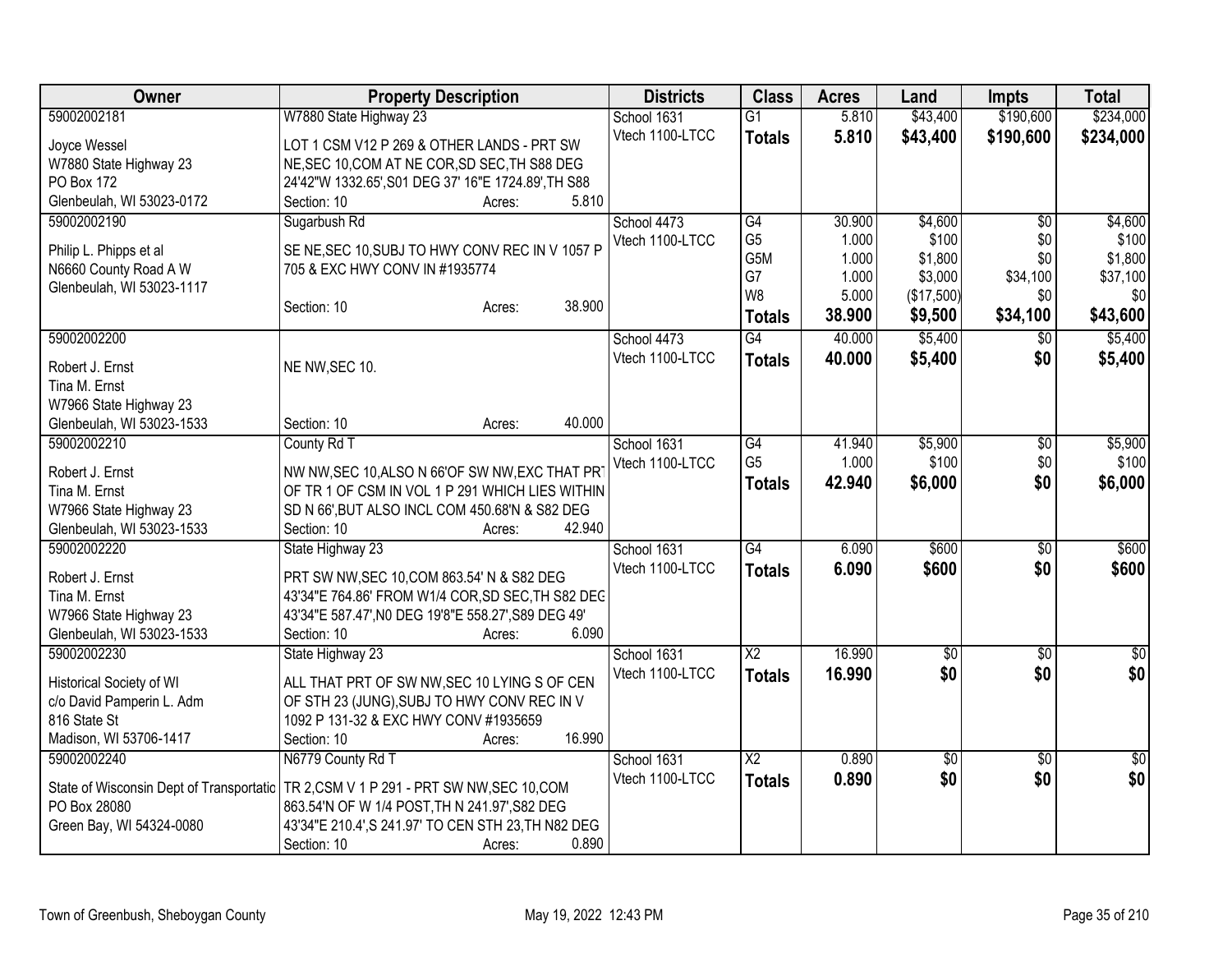| Owner                                 | <b>Property Description</b>                       |        |        | <b>Districts</b> | <b>Class</b>           | <b>Acres</b> | Land            | <b>Impts</b>    | <b>Total</b>    |
|---------------------------------------|---------------------------------------------------|--------|--------|------------------|------------------------|--------------|-----------------|-----------------|-----------------|
| 59002002250                           | N6789 County Rd T                                 |        |        | School 1631      | $\overline{G1}$        | 0.920        | \$20,200        | \$153,200       | \$173,400       |
| Michael W. Hermann                    | TR 1, CSM V 1 P 291 - PRT SW NW, SEC 20, EXC HWY  |        |        | Vtech 1100-LTCC  | <b>Totals</b>          | 0.920        | \$20,200        | \$153,200       | \$173,400       |
| Theresa A. Hermann                    | CONV #1935186                                     |        |        |                  |                        |              |                 |                 |                 |
| N6789 County Rd T                     |                                                   |        |        |                  |                        |              |                 |                 |                 |
| Glenbeulah, WI 53023-1515             | Section: 10                                       | Acres: | 0.920  |                  |                        |              |                 |                 |                 |
| 59002002260                           | W8064 State Highway 23                            |        |        | School 1631      | $\overline{X2}$        | 5.050        | \$0             | $\sqrt{50}$     | \$0             |
| State of Wisconsin Dot                | PRT SW NW, SEC 10, COM IN CEN STH 23, S82 DEG     |        |        | Vtech 1100-LTCC  | <b>Totals</b>          | 5.050        | \$0             | \$0             | \$0             |
| 944 Vanderperren Way                  | 43'34"E 210.4'FROM ITS INTER WITH W LN SEC 10, TH |        |        |                  |                        |              |                 |                 |                 |
| Green Bay, WI 54304-5344              | S82 DEG 43'34"E ON CEN STH 23,554.46', N          |        |        |                  |                        |              |                 |                 |                 |
|                                       | Section: 10                                       | Acres: | 5.050  |                  |                        |              |                 |                 |                 |
| 59002002270                           | W7966 State Highway 23                            |        |        | School 4473      | G4                     | 16.340       | \$2,100         | \$0             | \$2,100         |
|                                       |                                                   |        |        | Vtech 1100-LTCC  | G7                     | 4.000        | \$24,000        | \$209,200       | \$233,200       |
| Robert J. Ernst                       | ALL THAT PRT OF SE NW, SEC 10 LYING N OF STH      |        |        |                  | <b>Totals</b>          | 20.340       | \$26,100        | \$209,200       | \$235,300       |
| Tina M. Ernst                         | 23, SUBJ TO HWY CONV REC IN V 1064 P 283 & EXC    |        |        |                  |                        |              |                 |                 |                 |
| W7966 State Highway 23                | HWY CONV IN #1930719                              |        |        |                  |                        |              |                 |                 |                 |
| Glenbeulah, WI 53023-1533             | Section: 10                                       | Acres: | 20.340 |                  |                        |              |                 |                 |                 |
| 59002002280                           | W7965 State Highway 23                            |        |        | School 4473      | $\overline{\text{X2}}$ | 11.740       | $\overline{50}$ | \$0             | $\sqrt{50}$     |
| State Historical Society of Wisconsin | ALL THAT PRT OF SE NW, SEC 10 LYING S OF STH      |        |        | Vtech 1100-LTCC  | <b>Totals</b>          | 11.740       | \$0             | \$0             | \$0             |
| c/o David Warner                      | 23, SUBJ TO HWY CONV REC IN V 1092 P 131-32 &     |        |        |                  |                        |              |                 |                 |                 |
| W7965 State Hwy 23                    | EXC HWY CONV #1935659.                            |        |        |                  |                        |              |                 |                 |                 |
| PO Box 34                             | Section: 10                                       | Acres: | 11.740 |                  |                        |              |                 |                 |                 |
| Greenbush, WI 53026-0034              |                                                   |        |        |                  |                        |              |                 |                 |                 |
| 59002002290                           |                                                   |        |        | School 4473      | $\overline{\text{X2}}$ | 40.000       | $\overline{50}$ | \$0             | $\sqrt{50}$     |
| Historical Society of WI              | NE SW, SEC 10                                     |        |        | Vtech 1100-LTCC  | <b>Totals</b>          | 40.000       | \$0             | \$0             | \$0             |
| c/o David Pamperin L. Adm             |                                                   |        |        |                  |                        |              |                 |                 |                 |
| 816 State St                          |                                                   |        |        |                  |                        |              |                 |                 |                 |
| Madison, WI 53706-1417                | Section: 10                                       | Acres: | 40.000 |                  |                        |              |                 |                 |                 |
| 59002002300                           |                                                   |        |        | School 4473      | $\overline{X2}$        | 40.000       | $\overline{50}$ | $\overline{50}$ | $\overline{50}$ |
|                                       |                                                   |        |        | Vtech 1100-LTCC  | <b>Totals</b>          | 40.000       | \$0             | \$0             | \$0             |
| Historical Society of WI              | NW SW, SEC10 (JUNG)                               |        |        |                  |                        |              |                 |                 |                 |
| c/o David Pamperin L. Adm             |                                                   |        |        |                  |                        |              |                 |                 |                 |
| 516 State St                          |                                                   |        |        |                  |                        |              |                 |                 |                 |
| Madison, WI 53703-1011                | Section: 10                                       | Acres: | 40.000 |                  |                        |              |                 |                 |                 |
| 59002002310                           | Center Rd                                         |        |        | School 4473      | $\overline{X2}$        | 25.000       | $\overline{50}$ | $\overline{50}$ | $\sqrt{50}$     |
| Historical Society of WI              | E1/2 SW SW & S1/4 W1/2 SW SW, SEC 10 (JUNG)       |        |        | Vtech 1100-LTCC  | <b>Totals</b>          | 25.000       | \$0             | \$0             | \$0             |
| c/o David Pamperin L. Adm             |                                                   |        |        |                  |                        |              |                 |                 |                 |
| 816 State St                          |                                                   |        |        |                  |                        |              |                 |                 |                 |
| Madison, WI 53706-1417                | Section: 10                                       | Acres: | 25.000 |                  |                        |              |                 |                 |                 |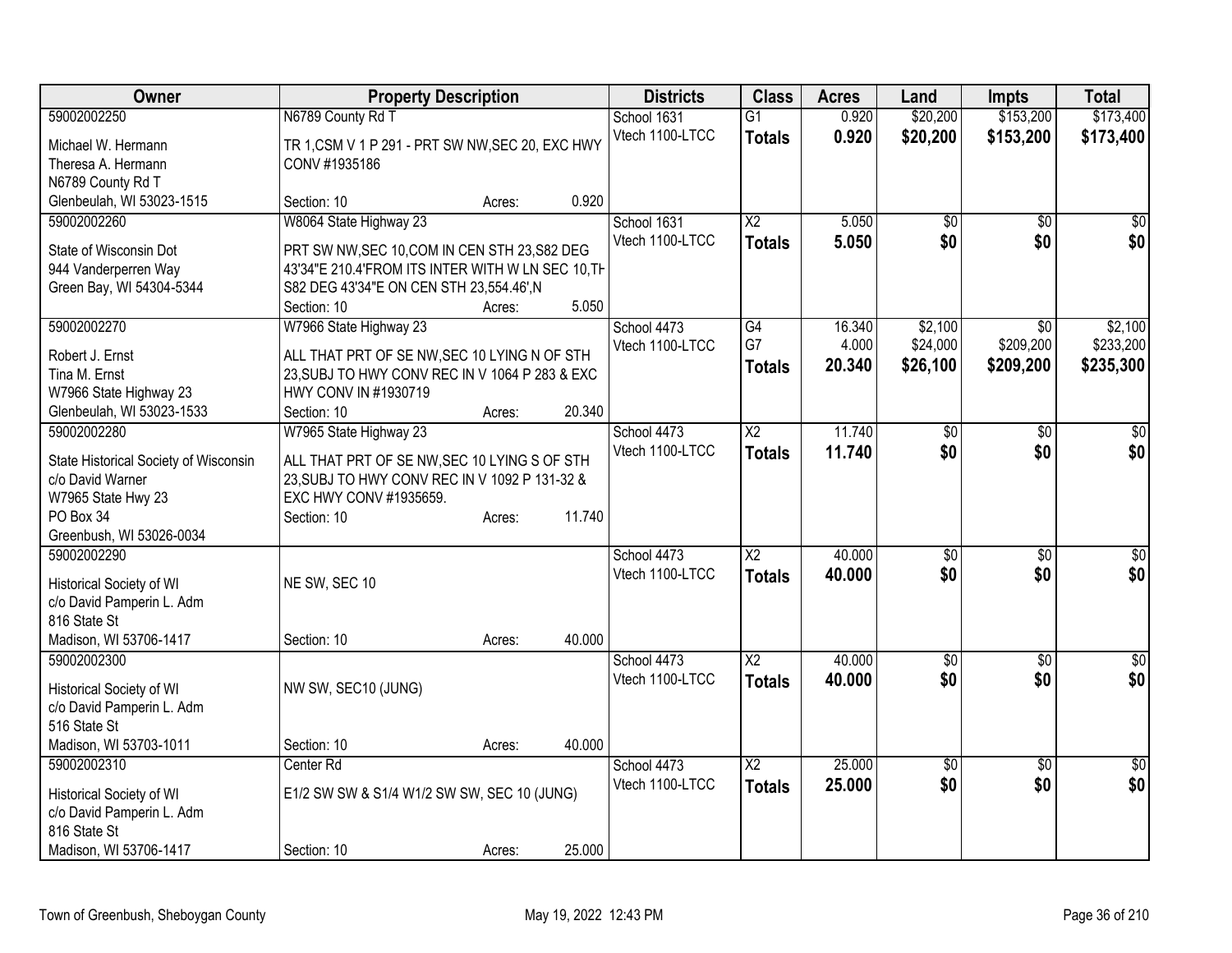| 15.000<br>(\$46,500)<br>$\overline{50}$<br>59002002320<br>School 4473<br>W <sub>6</sub><br>$\overline{50}$<br>\$0<br>\$0<br>Vtech 1100-LTCC<br>15.000<br>\$0<br><b>Totals</b><br>N3/4 W1/2 SW SW, SEC 10.<br>Merlin P & Ruth Y Limberg Revocable<br>Trust 03-18-1999<br>N6042 Deerpath Ln<br>Plymouth, WI 53073-3952<br>15.000<br>Section: 10<br>Acres:<br>59002002330<br>Center Rd<br>$\overline{X2}$<br>37.000<br>School 4473<br>$\overline{50}$<br>$\overline{50}$<br>\$0<br>\$0<br>37,000<br>\$0<br>Vtech 1100-LTCC<br><b>Totals</b><br>Historical Society of WI<br>SE SW(STRONG), SEC 10, EXC THE E 396'OF THE S<br>c/o David Pamperin L. Adm<br>330'THEREOF.<br>816 State St<br>37.000<br>Madison, WI 53706-1417<br>Section: 10<br>Acres:<br>W7910 Center Rd<br>School 4473<br>$\overline{G1}$<br>2.980<br>\$34,900<br>\$156,900<br>59002002331<br>Vtech 1100-LTCC<br>2.980<br>\$34,900<br>\$156,900<br>\$191,800<br><b>Totals</b><br>Bernard H. Koenigs<br>PRT OF SE SW, SEC 10, COM AT THE SE COR<br>Christine J. Koenigs<br>SW1/4, TH W 396', N PARA WITH N-S1/4 LN 330', E<br>PARA WITH S LN OF SEC 396', TH S 330'TO BEG, EXC<br>W7910 Center Rd<br>2.980<br>Glenbeulah, WI 53023-1556<br>Section: 10<br>Acres:<br>10.510<br>59002002340<br>State Highway 23<br>School 4473<br>$\overline{\text{X2}}$<br>$\overline{30}$<br>$\overline{30}$<br>\$0<br>Vtech 1100-LTCC<br>\$0<br>10.510<br>\$0<br><b>Totals</b><br>PRT NE SE, SEC 10, COM AT NE COR SD1/4, TH W TO<br>State of Wisconsin Department of<br>NW COR NE SE, S 18.25 RDS TO CEN OF HWY SELY<br>Transportation<br>Attn: Transportation Dist 3<br>ALG CEN OF HWY TO A PNT OPPOSITE THE NW COF<br>944 Vanderperren Way<br>10.510<br>Section: 10<br>Acres:<br>Green Bay, WI 54304-5344<br>W7832 Plank Rd<br>\$45,300<br>\$55,400<br>59002002351<br>Sanitary 7050<br>G1<br>3.750<br>School 4473<br>3.750<br>\$45,300<br>\$55,400<br>\$100,700<br><b>Totals</b><br>LOT 2 CSM V12 P 172 - PRT NE SE, SEC 10 & PRT<br>Mary Ann Zyniel<br>Vtech 1100-LTCC<br>BLK 13, ORIG PLAT, GREENBUSH, COM N11 DEG<br>W7832 Plank Rd<br>03'28"W 72'FROM NW COR LOT 3 BLK 12, SD PLAT, TH<br>Glenbeulah, WI 53023-1532<br>3.750<br>Section: 10<br>Acres:<br>\$48,500<br>59002002352<br>W7812 Plank Rd<br>$\overline{G1}$<br>\$19,400<br>Sanitary 7050<br>0.490<br>0.490<br>School 4473<br>\$19,400<br>\$48,500<br>\$67,900<br><b>Totals</b><br>LOT 1 CSM V12 P 172 - PRT NE SE, SEC 10, & PRT<br>David B. Lenderman<br>Vtech 1100-LTCC<br>LOT 3, BLK 12 ORIG PLAT, GREENBUSH, COM AT NW<br>PO Box 92<br>COR LOT 3, BLK 12, SD SUBD, TH N11 DEG 03'28"W<br>Greenbush, WI 53026-0092<br>0.490<br>Section: 10<br>Acres:<br>59002002353<br>$\overline{X4}$<br>0.250<br>State Highway 23<br>School 4473<br>$\overline{60}$<br>$\overline{30}$<br>\$0<br>\$0<br>Vtech 1100-LTCC<br>0.250<br>\$0<br><b>Totals</b><br>PRT NE SE, SEC 10, SHOWN AS DEDICATED TO THE<br>Town of Greenbush<br>N6644 Sugarbush Rd<br>PUBLIC BY CSM V12 P 172.<br>Glenbeulah, WI 53023-1236<br>0.250 | Owner | <b>Property Description</b> | <b>Districts</b> | <b>Class</b> | <b>Acres</b> | Land | <b>Impts</b> | <b>Total</b> |
|------------------------------------------------------------------------------------------------------------------------------------------------------------------------------------------------------------------------------------------------------------------------------------------------------------------------------------------------------------------------------------------------------------------------------------------------------------------------------------------------------------------------------------------------------------------------------------------------------------------------------------------------------------------------------------------------------------------------------------------------------------------------------------------------------------------------------------------------------------------------------------------------------------------------------------------------------------------------------------------------------------------------------------------------------------------------------------------------------------------------------------------------------------------------------------------------------------------------------------------------------------------------------------------------------------------------------------------------------------------------------------------------------------------------------------------------------------------------------------------------------------------------------------------------------------------------------------------------------------------------------------------------------------------------------------------------------------------------------------------------------------------------------------------------------------------------------------------------------------------------------------------------------------------------------------------------------------------------------------------------------------------------------------------------------------------------------------------------------------------------------------------------------------------------------------------------------------------------------------------------------------------------------------------------------------------------------------------------------------------------------------------------------------------------------------------------------------------------------------------------------------------------------------------------------------------------------------------------------------------------------------------------------------------------------------------------------------------------------------------------------------------------------------------------------------------------------------------------------------------------------------------------------------------------------------------------------------------------------------------------------------------------|-------|-----------------------------|------------------|--------------|--------------|------|--------------|--------------|
|                                                                                                                                                                                                                                                                                                                                                                                                                                                                                                                                                                                                                                                                                                                                                                                                                                                                                                                                                                                                                                                                                                                                                                                                                                                                                                                                                                                                                                                                                                                                                                                                                                                                                                                                                                                                                                                                                                                                                                                                                                                                                                                                                                                                                                                                                                                                                                                                                                                                                                                                                                                                                                                                                                                                                                                                                                                                                                                                                                                                                        |       |                             |                  |              |              |      |              |              |
|                                                                                                                                                                                                                                                                                                                                                                                                                                                                                                                                                                                                                                                                                                                                                                                                                                                                                                                                                                                                                                                                                                                                                                                                                                                                                                                                                                                                                                                                                                                                                                                                                                                                                                                                                                                                                                                                                                                                                                                                                                                                                                                                                                                                                                                                                                                                                                                                                                                                                                                                                                                                                                                                                                                                                                                                                                                                                                                                                                                                                        |       |                             |                  |              |              |      |              |              |
| \$0<br>\$191,800                                                                                                                                                                                                                                                                                                                                                                                                                                                                                                                                                                                                                                                                                                                                                                                                                                                                                                                                                                                                                                                                                                                                                                                                                                                                                                                                                                                                                                                                                                                                                                                                                                                                                                                                                                                                                                                                                                                                                                                                                                                                                                                                                                                                                                                                                                                                                                                                                                                                                                                                                                                                                                                                                                                                                                                                                                                                                                                                                                                                       |       |                             |                  |              |              |      |              |              |
|                                                                                                                                                                                                                                                                                                                                                                                                                                                                                                                                                                                                                                                                                                                                                                                                                                                                                                                                                                                                                                                                                                                                                                                                                                                                                                                                                                                                                                                                                                                                                                                                                                                                                                                                                                                                                                                                                                                                                                                                                                                                                                                                                                                                                                                                                                                                                                                                                                                                                                                                                                                                                                                                                                                                                                                                                                                                                                                                                                                                                        |       |                             |                  |              |              |      |              |              |
|                                                                                                                                                                                                                                                                                                                                                                                                                                                                                                                                                                                                                                                                                                                                                                                                                                                                                                                                                                                                                                                                                                                                                                                                                                                                                                                                                                                                                                                                                                                                                                                                                                                                                                                                                                                                                                                                                                                                                                                                                                                                                                                                                                                                                                                                                                                                                                                                                                                                                                                                                                                                                                                                                                                                                                                                                                                                                                                                                                                                                        |       |                             |                  |              |              |      |              |              |
|                                                                                                                                                                                                                                                                                                                                                                                                                                                                                                                                                                                                                                                                                                                                                                                                                                                                                                                                                                                                                                                                                                                                                                                                                                                                                                                                                                                                                                                                                                                                                                                                                                                                                                                                                                                                                                                                                                                                                                                                                                                                                                                                                                                                                                                                                                                                                                                                                                                                                                                                                                                                                                                                                                                                                                                                                                                                                                                                                                                                                        |       |                             |                  |              |              |      |              |              |
|                                                                                                                                                                                                                                                                                                                                                                                                                                                                                                                                                                                                                                                                                                                                                                                                                                                                                                                                                                                                                                                                                                                                                                                                                                                                                                                                                                                                                                                                                                                                                                                                                                                                                                                                                                                                                                                                                                                                                                                                                                                                                                                                                                                                                                                                                                                                                                                                                                                                                                                                                                                                                                                                                                                                                                                                                                                                                                                                                                                                                        |       |                             |                  |              |              |      |              |              |
|                                                                                                                                                                                                                                                                                                                                                                                                                                                                                                                                                                                                                                                                                                                                                                                                                                                                                                                                                                                                                                                                                                                                                                                                                                                                                                                                                                                                                                                                                                                                                                                                                                                                                                                                                                                                                                                                                                                                                                                                                                                                                                                                                                                                                                                                                                                                                                                                                                                                                                                                                                                                                                                                                                                                                                                                                                                                                                                                                                                                                        |       |                             |                  |              |              |      |              |              |
|                                                                                                                                                                                                                                                                                                                                                                                                                                                                                                                                                                                                                                                                                                                                                                                                                                                                                                                                                                                                                                                                                                                                                                                                                                                                                                                                                                                                                                                                                                                                                                                                                                                                                                                                                                                                                                                                                                                                                                                                                                                                                                                                                                                                                                                                                                                                                                                                                                                                                                                                                                                                                                                                                                                                                                                                                                                                                                                                                                                                                        |       |                             |                  |              |              |      |              |              |
|                                                                                                                                                                                                                                                                                                                                                                                                                                                                                                                                                                                                                                                                                                                                                                                                                                                                                                                                                                                                                                                                                                                                                                                                                                                                                                                                                                                                                                                                                                                                                                                                                                                                                                                                                                                                                                                                                                                                                                                                                                                                                                                                                                                                                                                                                                                                                                                                                                                                                                                                                                                                                                                                                                                                                                                                                                                                                                                                                                                                                        |       |                             |                  |              |              |      |              |              |
|                                                                                                                                                                                                                                                                                                                                                                                                                                                                                                                                                                                                                                                                                                                                                                                                                                                                                                                                                                                                                                                                                                                                                                                                                                                                                                                                                                                                                                                                                                                                                                                                                                                                                                                                                                                                                                                                                                                                                                                                                                                                                                                                                                                                                                                                                                                                                                                                                                                                                                                                                                                                                                                                                                                                                                                                                                                                                                                                                                                                                        |       |                             |                  |              |              |      |              |              |
| $\overline{\$0}$<br>\$100,700<br>\$67,900<br>$\overline{\$0}$                                                                                                                                                                                                                                                                                                                                                                                                                                                                                                                                                                                                                                                                                                                                                                                                                                                                                                                                                                                                                                                                                                                                                                                                                                                                                                                                                                                                                                                                                                                                                                                                                                                                                                                                                                                                                                                                                                                                                                                                                                                                                                                                                                                                                                                                                                                                                                                                                                                                                                                                                                                                                                                                                                                                                                                                                                                                                                                                                          |       |                             |                  |              |              |      |              |              |
|                                                                                                                                                                                                                                                                                                                                                                                                                                                                                                                                                                                                                                                                                                                                                                                                                                                                                                                                                                                                                                                                                                                                                                                                                                                                                                                                                                                                                                                                                                                                                                                                                                                                                                                                                                                                                                                                                                                                                                                                                                                                                                                                                                                                                                                                                                                                                                                                                                                                                                                                                                                                                                                                                                                                                                                                                                                                                                                                                                                                                        |       |                             |                  |              |              |      |              |              |
|                                                                                                                                                                                                                                                                                                                                                                                                                                                                                                                                                                                                                                                                                                                                                                                                                                                                                                                                                                                                                                                                                                                                                                                                                                                                                                                                                                                                                                                                                                                                                                                                                                                                                                                                                                                                                                                                                                                                                                                                                                                                                                                                                                                                                                                                                                                                                                                                                                                                                                                                                                                                                                                                                                                                                                                                                                                                                                                                                                                                                        |       |                             |                  |              |              |      |              |              |
|                                                                                                                                                                                                                                                                                                                                                                                                                                                                                                                                                                                                                                                                                                                                                                                                                                                                                                                                                                                                                                                                                                                                                                                                                                                                                                                                                                                                                                                                                                                                                                                                                                                                                                                                                                                                                                                                                                                                                                                                                                                                                                                                                                                                                                                                                                                                                                                                                                                                                                                                                                                                                                                                                                                                                                                                                                                                                                                                                                                                                        |       |                             |                  |              |              |      |              |              |
|                                                                                                                                                                                                                                                                                                                                                                                                                                                                                                                                                                                                                                                                                                                                                                                                                                                                                                                                                                                                                                                                                                                                                                                                                                                                                                                                                                                                                                                                                                                                                                                                                                                                                                                                                                                                                                                                                                                                                                                                                                                                                                                                                                                                                                                                                                                                                                                                                                                                                                                                                                                                                                                                                                                                                                                                                                                                                                                                                                                                                        |       |                             |                  |              |              |      |              |              |
|                                                                                                                                                                                                                                                                                                                                                                                                                                                                                                                                                                                                                                                                                                                                                                                                                                                                                                                                                                                                                                                                                                                                                                                                                                                                                                                                                                                                                                                                                                                                                                                                                                                                                                                                                                                                                                                                                                                                                                                                                                                                                                                                                                                                                                                                                                                                                                                                                                                                                                                                                                                                                                                                                                                                                                                                                                                                                                                                                                                                                        |       |                             |                  |              |              |      |              |              |
|                                                                                                                                                                                                                                                                                                                                                                                                                                                                                                                                                                                                                                                                                                                                                                                                                                                                                                                                                                                                                                                                                                                                                                                                                                                                                                                                                                                                                                                                                                                                                                                                                                                                                                                                                                                                                                                                                                                                                                                                                                                                                                                                                                                                                                                                                                                                                                                                                                                                                                                                                                                                                                                                                                                                                                                                                                                                                                                                                                                                                        |       |                             |                  |              |              |      |              |              |
|                                                                                                                                                                                                                                                                                                                                                                                                                                                                                                                                                                                                                                                                                                                                                                                                                                                                                                                                                                                                                                                                                                                                                                                                                                                                                                                                                                                                                                                                                                                                                                                                                                                                                                                                                                                                                                                                                                                                                                                                                                                                                                                                                                                                                                                                                                                                                                                                                                                                                                                                                                                                                                                                                                                                                                                                                                                                                                                                                                                                                        |       |                             |                  |              |              |      |              |              |
|                                                                                                                                                                                                                                                                                                                                                                                                                                                                                                                                                                                                                                                                                                                                                                                                                                                                                                                                                                                                                                                                                                                                                                                                                                                                                                                                                                                                                                                                                                                                                                                                                                                                                                                                                                                                                                                                                                                                                                                                                                                                                                                                                                                                                                                                                                                                                                                                                                                                                                                                                                                                                                                                                                                                                                                                                                                                                                                                                                                                                        |       |                             |                  |              |              |      |              |              |
|                                                                                                                                                                                                                                                                                                                                                                                                                                                                                                                                                                                                                                                                                                                                                                                                                                                                                                                                                                                                                                                                                                                                                                                                                                                                                                                                                                                                                                                                                                                                                                                                                                                                                                                                                                                                                                                                                                                                                                                                                                                                                                                                                                                                                                                                                                                                                                                                                                                                                                                                                                                                                                                                                                                                                                                                                                                                                                                                                                                                                        |       |                             |                  |              |              |      |              |              |
|                                                                                                                                                                                                                                                                                                                                                                                                                                                                                                                                                                                                                                                                                                                                                                                                                                                                                                                                                                                                                                                                                                                                                                                                                                                                                                                                                                                                                                                                                                                                                                                                                                                                                                                                                                                                                                                                                                                                                                                                                                                                                                                                                                                                                                                                                                                                                                                                                                                                                                                                                                                                                                                                                                                                                                                                                                                                                                                                                                                                                        |       |                             |                  |              |              |      |              |              |
|                                                                                                                                                                                                                                                                                                                                                                                                                                                                                                                                                                                                                                                                                                                                                                                                                                                                                                                                                                                                                                                                                                                                                                                                                                                                                                                                                                                                                                                                                                                                                                                                                                                                                                                                                                                                                                                                                                                                                                                                                                                                                                                                                                                                                                                                                                                                                                                                                                                                                                                                                                                                                                                                                                                                                                                                                                                                                                                                                                                                                        |       |                             |                  |              |              |      |              |              |
|                                                                                                                                                                                                                                                                                                                                                                                                                                                                                                                                                                                                                                                                                                                                                                                                                                                                                                                                                                                                                                                                                                                                                                                                                                                                                                                                                                                                                                                                                                                                                                                                                                                                                                                                                                                                                                                                                                                                                                                                                                                                                                                                                                                                                                                                                                                                                                                                                                                                                                                                                                                                                                                                                                                                                                                                                                                                                                                                                                                                                        |       |                             |                  |              |              |      |              |              |
|                                                                                                                                                                                                                                                                                                                                                                                                                                                                                                                                                                                                                                                                                                                                                                                                                                                                                                                                                                                                                                                                                                                                                                                                                                                                                                                                                                                                                                                                                                                                                                                                                                                                                                                                                                                                                                                                                                                                                                                                                                                                                                                                                                                                                                                                                                                                                                                                                                                                                                                                                                                                                                                                                                                                                                                                                                                                                                                                                                                                                        |       |                             |                  |              |              |      |              |              |
|                                                                                                                                                                                                                                                                                                                                                                                                                                                                                                                                                                                                                                                                                                                                                                                                                                                                                                                                                                                                                                                                                                                                                                                                                                                                                                                                                                                                                                                                                                                                                                                                                                                                                                                                                                                                                                                                                                                                                                                                                                                                                                                                                                                                                                                                                                                                                                                                                                                                                                                                                                                                                                                                                                                                                                                                                                                                                                                                                                                                                        |       |                             |                  |              |              |      |              |              |
|                                                                                                                                                                                                                                                                                                                                                                                                                                                                                                                                                                                                                                                                                                                                                                                                                                                                                                                                                                                                                                                                                                                                                                                                                                                                                                                                                                                                                                                                                                                                                                                                                                                                                                                                                                                                                                                                                                                                                                                                                                                                                                                                                                                                                                                                                                                                                                                                                                                                                                                                                                                                                                                                                                                                                                                                                                                                                                                                                                                                                        |       |                             |                  |              |              |      |              |              |
|                                                                                                                                                                                                                                                                                                                                                                                                                                                                                                                                                                                                                                                                                                                                                                                                                                                                                                                                                                                                                                                                                                                                                                                                                                                                                                                                                                                                                                                                                                                                                                                                                                                                                                                                                                                                                                                                                                                                                                                                                                                                                                                                                                                                                                                                                                                                                                                                                                                                                                                                                                                                                                                                                                                                                                                                                                                                                                                                                                                                                        |       |                             |                  |              |              |      |              |              |
|                                                                                                                                                                                                                                                                                                                                                                                                                                                                                                                                                                                                                                                                                                                                                                                                                                                                                                                                                                                                                                                                                                                                                                                                                                                                                                                                                                                                                                                                                                                                                                                                                                                                                                                                                                                                                                                                                                                                                                                                                                                                                                                                                                                                                                                                                                                                                                                                                                                                                                                                                                                                                                                                                                                                                                                                                                                                                                                                                                                                                        |       |                             |                  |              |              |      |              |              |
|                                                                                                                                                                                                                                                                                                                                                                                                                                                                                                                                                                                                                                                                                                                                                                                                                                                                                                                                                                                                                                                                                                                                                                                                                                                                                                                                                                                                                                                                                                                                                                                                                                                                                                                                                                                                                                                                                                                                                                                                                                                                                                                                                                                                                                                                                                                                                                                                                                                                                                                                                                                                                                                                                                                                                                                                                                                                                                                                                                                                                        |       |                             |                  |              |              |      |              |              |
|                                                                                                                                                                                                                                                                                                                                                                                                                                                                                                                                                                                                                                                                                                                                                                                                                                                                                                                                                                                                                                                                                                                                                                                                                                                                                                                                                                                                                                                                                                                                                                                                                                                                                                                                                                                                                                                                                                                                                                                                                                                                                                                                                                                                                                                                                                                                                                                                                                                                                                                                                                                                                                                                                                                                                                                                                                                                                                                                                                                                                        |       |                             |                  |              |              |      |              |              |
|                                                                                                                                                                                                                                                                                                                                                                                                                                                                                                                                                                                                                                                                                                                                                                                                                                                                                                                                                                                                                                                                                                                                                                                                                                                                                                                                                                                                                                                                                                                                                                                                                                                                                                                                                                                                                                                                                                                                                                                                                                                                                                                                                                                                                                                                                                                                                                                                                                                                                                                                                                                                                                                                                                                                                                                                                                                                                                                                                                                                                        |       |                             |                  |              |              |      |              |              |
|                                                                                                                                                                                                                                                                                                                                                                                                                                                                                                                                                                                                                                                                                                                                                                                                                                                                                                                                                                                                                                                                                                                                                                                                                                                                                                                                                                                                                                                                                                                                                                                                                                                                                                                                                                                                                                                                                                                                                                                                                                                                                                                                                                                                                                                                                                                                                                                                                                                                                                                                                                                                                                                                                                                                                                                                                                                                                                                                                                                                                        |       |                             |                  |              |              |      |              |              |
|                                                                                                                                                                                                                                                                                                                                                                                                                                                                                                                                                                                                                                                                                                                                                                                                                                                                                                                                                                                                                                                                                                                                                                                                                                                                                                                                                                                                                                                                                                                                                                                                                                                                                                                                                                                                                                                                                                                                                                                                                                                                                                                                                                                                                                                                                                                                                                                                                                                                                                                                                                                                                                                                                                                                                                                                                                                                                                                                                                                                                        |       |                             |                  |              |              |      |              |              |
|                                                                                                                                                                                                                                                                                                                                                                                                                                                                                                                                                                                                                                                                                                                                                                                                                                                                                                                                                                                                                                                                                                                                                                                                                                                                                                                                                                                                                                                                                                                                                                                                                                                                                                                                                                                                                                                                                                                                                                                                                                                                                                                                                                                                                                                                                                                                                                                                                                                                                                                                                                                                                                                                                                                                                                                                                                                                                                                                                                                                                        |       |                             |                  |              |              |      |              |              |
|                                                                                                                                                                                                                                                                                                                                                                                                                                                                                                                                                                                                                                                                                                                                                                                                                                                                                                                                                                                                                                                                                                                                                                                                                                                                                                                                                                                                                                                                                                                                                                                                                                                                                                                                                                                                                                                                                                                                                                                                                                                                                                                                                                                                                                                                                                                                                                                                                                                                                                                                                                                                                                                                                                                                                                                                                                                                                                                                                                                                                        |       |                             |                  |              |              |      |              |              |
|                                                                                                                                                                                                                                                                                                                                                                                                                                                                                                                                                                                                                                                                                                                                                                                                                                                                                                                                                                                                                                                                                                                                                                                                                                                                                                                                                                                                                                                                                                                                                                                                                                                                                                                                                                                                                                                                                                                                                                                                                                                                                                                                                                                                                                                                                                                                                                                                                                                                                                                                                                                                                                                                                                                                                                                                                                                                                                                                                                                                                        |       | Section: 10<br>Acres:       |                  |              |              |      |              |              |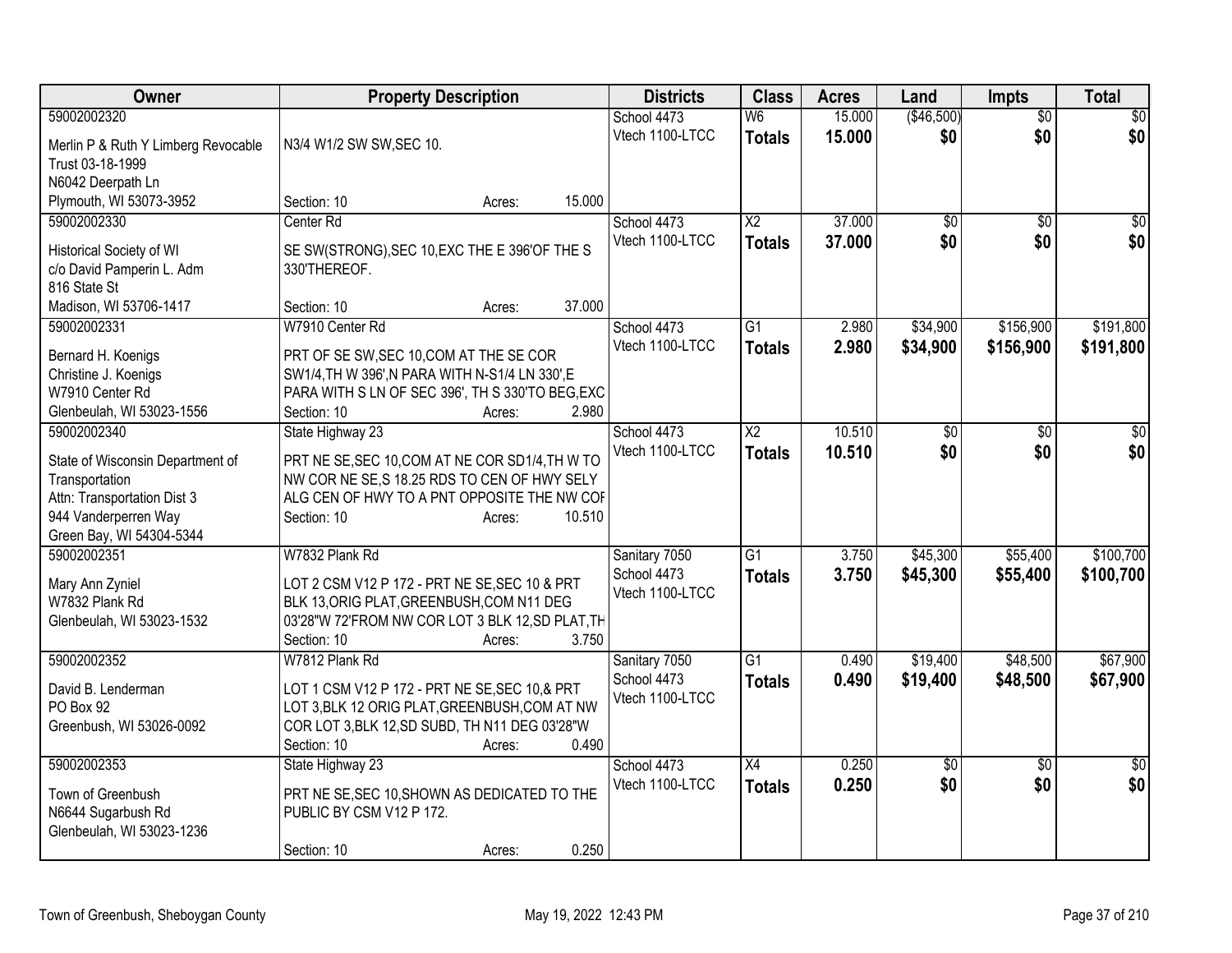| Owner                                 | <b>Property Description</b>                                 | <b>Districts</b> | <b>Class</b>    | <b>Acres</b> | Land            | <b>Impts</b>    | <b>Total</b>     |
|---------------------------------------|-------------------------------------------------------------|------------------|-----------------|--------------|-----------------|-----------------|------------------|
| 59002002360                           | Plank Rd                                                    | School 4473      | $\overline{X2}$ | 3.000        | $\overline{60}$ | \$0             | $\overline{\$0}$ |
| Historical Society of WI              | THAT PRT NE SE, SEC 10, BOUNDED AS FOLL: ON                 | Vtech 1100-LTCC  | <b>Totals</b>   | 3.000        | \$0             | \$0             | \$0              |
| c/o David Pamperin L. Adm             | THE E&N BY STH 23, ON THE S BY N LN MILL LOT &              |                  |                 |              |                 |                 |                  |
| 816 State St                          | ON THE W BY W LN NE SE.                                     |                  |                 |              |                 |                 |                  |
| Madison, WI 53706-1417                | 3.000<br>Section: 10<br>Acres:                              |                  |                 |              |                 |                 |                  |
| 59002002370                           | W7710 Spruce St                                             | Sanitary 7050    | $\overline{G1}$ | 2.060        | \$38,300        | \$246,500       | \$284,800        |
| Steven W. Seifert                     | PRT E1/2 SE1/4, SEC 10, COM AT INTER OF E LN SD             | School 4473      | <b>Totals</b>   | 2.060        | \$38,300        | \$246,500       | \$284,800        |
| Wendy J. Seifert                      | SEC WITH CEN SPRUCE ST, TH SWLY ON SD ST                    | Vtech 1100-LTCC  |                 |              |                 |                 |                  |
| W7710 Spruce St                       | 243', NWLY ALG ELY LN BLK 16 GREENBUSH                      |                  |                 |              |                 |                 |                  |
| PO Box 39                             | 2.060<br>Section: 10<br>Acres:                              |                  |                 |              |                 |                 |                  |
| Greenbush, WI 53026-0039              |                                                             |                  |                 |              |                 |                 |                  |
| 59002002371                           | N6644 Sugarbush Rd                                          | School 4473      | $\overline{X4}$ | 13.870       | $\overline{50}$ | $\overline{50}$ | \$0              |
|                                       |                                                             | Vtech 1100-LTCC  | <b>Totals</b>   | 13.870       | \$0             | \$0             | \$0              |
| Town of Greenbush                     | PRT NE SE, SEC 10, COM S0 DEG 18'37"W                       |                  |                 |              |                 |                 |                  |
| N6644 Sugarbush Rd                    | 792.99'FROM E1/4 COR SD SEC, TH N16 DEG 48'23"W             |                  |                 |              |                 |                 |                  |
| Glenbeulah, WI 53023-1236             | 329.83'TO S LN STH 23, N73 DEG 32'18"W 733.74', S77         |                  |                 |              |                 |                 |                  |
|                                       | Section: 10<br>13.870<br>Acres:                             |                  |                 |              |                 |                 |                  |
| 59002002380                           | W7846 Plank Rd                                              | School 1631      | $\overline{G1}$ | 1.600        | \$27,400        | \$107,000       | \$134,400        |
| Kevin K. Sippel                       | LOT 1, CSM V 8 P 171 & OTHER LAND - THAT PRT NW             | Vtech 1100-LTCC  | <b>Totals</b>   | 1.600        | \$27,400        | \$107,000       | \$134,400        |
| W7846 Plank Rd                        | SE, SEC 10 LYING N&E OF CEN OF STH 23 BEFORE                |                  |                 |              |                 |                 |                  |
| Glenbeulah, WI 53023-1532             | ITS RELOC IN 1929, ALSO COM AT NW COR OF NE                 |                  |                 |              |                 |                 |                  |
|                                       | 1.600<br>Section: 10<br>Acres:                              |                  |                 |              |                 |                 |                  |
| 59002002390                           | W7826 Center St                                             | School 1631      | X <sub>2</sub>  | 29.510       | \$0             | $\sqrt[6]{3}$   | $\overline{50}$  |
| State Historical Society of Wisconsin | PRT OF SW NE, SEC 10, COM 866.58'E OF SW COR                | Vtech 1100-LTCC  | <b>Totals</b>   | 29.510       | \$0             | \$0             | \$0              |
| c/o Greg Parkinson                    | SD1/4, TH N18 DEG E TO CEN SHEB-FOND DU LAC                 |                  |                 |              |                 |                 |                  |
| 816 State St                          | RD, PRIOR TO ITS RELOC SELY ALG CEN DISCONT                 |                  |                 |              |                 |                 |                  |
| Madison, WI 53706-1417                | Section: 10<br>29.510<br>Acres:                             |                  |                 |              |                 |                 |                  |
| 59002002400                           | State Highway 23                                            | School 1631      | X2              | 8.860        | $\sqrt{$0}$     | $\overline{50}$ | \$0              |
|                                       |                                                             | Vtech 1100-LTCC  | <b>Totals</b>   | 8.860        | \$0             | \$0             | \$0              |
| Historical Society of WI              | PRT NW SE, SEC 10, COM AT CEN OF SEC, THE ON                |                  |                 |              |                 |                 |                  |
| c/o David Warner                      | E&W1/4 LN 866.58', S18 DEG W 561', S67 DEG 30'W             |                  |                 |              |                 |                 |                  |
| W7965 State Hwy 23<br>PO Box 34       | 138.60', S85 DEG 30' W 123.42', N74 DEG W 250.8'TO<br>8.860 |                  |                 |              |                 |                 |                  |
| Greenbush, WI 53026-0034              | Section: 10<br>Acres:                                       |                  |                 |              |                 |                 |                  |
| 59002002410                           | W7824 Center St                                             | School 1631      | X <sub>2</sub>  | 18.700       | $\sqrt{6}$      | $\overline{50}$ | \$0              |
|                                       |                                                             | Vtech 1100-LTCC  | <b>Totals</b>   | 18.700       | \$0             | \$0             | \$0              |
| State Historical Society of Wisc      | THAT PRT SW SE, SEC 10, N&W OF ROBINSON ADD                 |                  |                 |              |                 |                 |                  |
| c/o Greg Parkinson                    | TO VIL OF GREENBUSH EXC 7.55 AC IN SW COR                   |                  |                 |              |                 |                 |                  |
| 816 State St                          | DESC IN V 174 P 403 OF DEEDS, EXC 0.25 AC                   |                  |                 |              |                 |                 |                  |
| Madison, WI 53706-1417                | 18.700<br>Section: 10<br>Acres:                             |                  |                 |              |                 |                 |                  |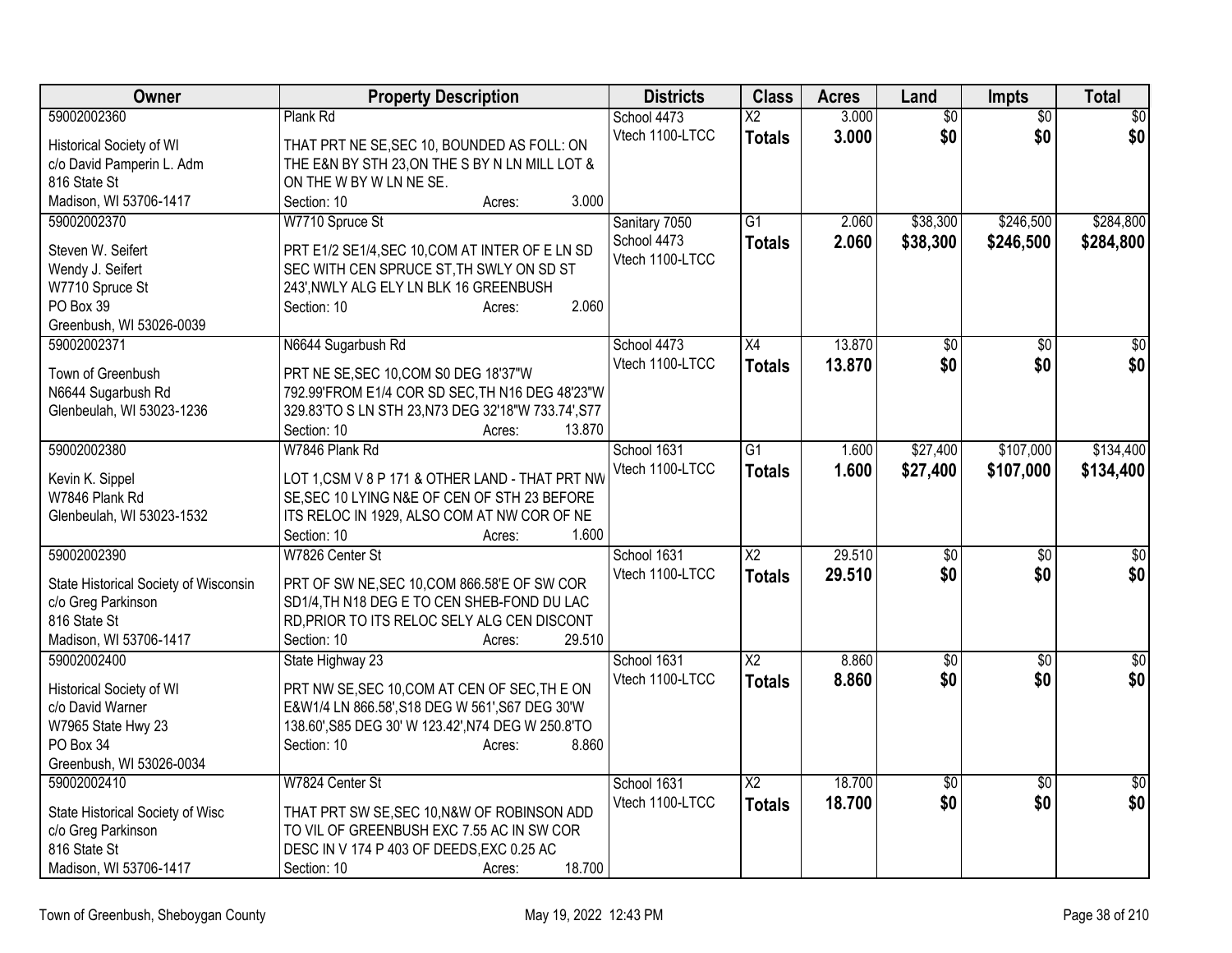| Owner                                     | <b>Property Description</b>                                                                    | <b>Districts</b> | <b>Class</b>        | <b>Acres</b> | Land            | <b>Impts</b>    | <b>Total</b>    |
|-------------------------------------------|------------------------------------------------------------------------------------------------|------------------|---------------------|--------------|-----------------|-----------------|-----------------|
| 59002002441                               | W7884 Center Rd                                                                                | Sanitary 7050    | $\overline{G1}$     | 0.420        | \$18,200        | \$146,100       | \$164,300       |
| Gary A. Rosche                            | PRT SW SE, SEC 10, COM N89 DEG 17'02"E 180'FROM                                                | School 4473      | <b>Totals</b>       | 0.420        | \$18,200        | \$146,100       | \$164,300       |
| W7884 Center Rd                           | S1/4 COR, SD SEC, TH N0 DEG 14'45"W 153', N89 DEG                                              | Vtech 1100-LTCC  |                     |              |                 |                 |                 |
| Glenbeulah, WI 53023-1501                 | 17'02"E 120', S0 DEG 14'45"E 153', TH S89 DEG 17'                                              |                  |                     |              |                 |                 |                 |
|                                           | 0.420<br>Section: 10<br>Acres:                                                                 |                  |                     |              |                 |                 |                 |
| 59002002442                               | W7876 Center Rd                                                                                | Sanitary 7050    | $\overline{G1}$     | 0.420        | \$18,200        | \$120,800       | \$139,000       |
|                                           |                                                                                                | School 4473      | <b>Totals</b>       | 0.420        | \$18,200        | \$120,800       | \$139,000       |
| Zachary E. Baumann                        | TR 2, CSM V 4 P 194 - PRT SW SE, SEC 10, COM N89                                               | Vtech 1100-LTCC  |                     |              |                 |                 |                 |
| Peter R. Baumann                          | DEG 17' 02"E 300'FROM S1/4 COR SD SEC, TH N0                                                   |                  |                     |              |                 |                 |                 |
| W7876 Center Rd                           | DEG 14'45"W 153', N89 DEG 17'02"E 120', S0 DEG                                                 |                  |                     |              |                 |                 |                 |
| Glenbeulah, WI 53023                      | 0.420<br>Section: 10<br>Acres:                                                                 |                  |                     |              |                 |                 |                 |
| 59002002479                               |                                                                                                | School 4473      | $\overline{X2}$     | 27.550       | \$0             | \$0             | $\overline{30}$ |
|                                           | State of Wisconsin Dept of Transportatic   PRT SE NE, SEC 10 (MELVIN) 0.29 AC. PRT SW          | Vtech 1100-LTCC  | <b>Totals</b>       | 27.550       | \$0             | \$0             | \$0             |
| 944 Vanderperren Way                      | NE, SEC 10 (WESSEL) 1.65 AC. PRT SW NW, SEC 10                                                 |                  |                     |              |                 |                 |                 |
| Green Bay, WI 54304-5344                  | (GUDEX) 0.27 AC. PRT S1/2 NW1/4, SEC 10                                                        |                  |                     |              |                 |                 |                 |
|                                           | 27.550<br>Section: 10<br>Acres:                                                                |                  |                     |              |                 |                 |                 |
| 59002002480                               | County Rd A                                                                                    | School 1631      | $\overline{G4}$     | 38.300       | \$5,900         | \$0             | \$5,900         |
|                                           |                                                                                                | Vtech 1100-LTCC  | G <sub>5</sub>      | 1.000        | \$100           | \$0             | \$100           |
| Raeder Rentals, LLC                       | PRT NE NE & SE NE, SEC 11, BEG AT NE COR SEC                                                   |                  | <b>Totals</b>       | 39.300       | \$6,000         | \$0             | \$6,000         |
| PO Box 488<br>Elkhart Lake, WI 53020-0488 | 11, TH S89 DEG 19'25"W TO THE W LN OF E3/4<br>NE1/4, S00 DEG 18'26"W 2173.94', N61 DEG 35'50"E |                  |                     |              |                 |                 |                 |
|                                           | 39.300<br>Section: 11<br>Acres:                                                                |                  |                     |              |                 |                 |                 |
| 59002002481                               |                                                                                                | School 1631      | $\overline{\chi_3}$ | 7.250        | $\overline{50}$ | $\overline{30}$ | $\overline{30}$ |
|                                           |                                                                                                | Vtech 1100-LTCC  | <b>Totals</b>       | 7.250        | \$0             | \$0             | \$0             |
| Sheboygan County                          | PART NE NE & SE NE SEC 11 (RAEDER RENTALS                                                      |                  |                     |              |                 |                 |                 |
| W5741 County Rd J                         | LLC 1.3 AC) & PART NE SW SEC 11 (PHIPPS 0.15 AC)                                               |                  |                     |              |                 |                 |                 |
| Plymouth, WI 53073-3340                   | & PART SE NE & SW NE (MALLMANN 1.39 AC;                                                        |                  |                     |              |                 |                 |                 |
|                                           | 7.250<br>Section: 11<br>Acres:                                                                 |                  |                     |              |                 |                 |                 |
| 59002002490                               |                                                                                                | School 1631      | $\overline{G4}$     | 2.500        | \$400           | $\sqrt{6}$      | \$400           |
| Kurt J. Rommelfaenger                     | W1/4 NE NE, SEC 11.                                                                            | Vtech 1100-LTCC  | G <sub>5</sub>      | 7.500        | \$5,300         | \$0             | \$5,300         |
| Lorri A. Rommelfaenger                    |                                                                                                |                  | <b>Totals</b>       | 10.000       | \$5,700         | \$0             | \$5,700         |
| N6730 County Road A W                     |                                                                                                |                  |                     |              |                 |                 |                 |
| Glenbeulah, WI 53023-1116                 | 10.000<br>Section: 11<br>Acres:                                                                |                  |                     |              |                 |                 |                 |
| 59002002500                               |                                                                                                | School 1631      | $\overline{G4}$     | 12.700       | \$2,200         | $\overline{50}$ | \$2,200         |
|                                           |                                                                                                | Vtech 1100-LTCC  | G <sub>5</sub>      | 27.300       | \$16,400        | \$0             | \$16,400        |
| Kurt J. Rommelfaenger                     | NW NE, SEC 11.                                                                                 |                  | <b>Totals</b>       | 40.000       | \$18,600        | \$0             | \$18,600        |
| Lorri A. Rommelfaenger                    |                                                                                                |                  |                     |              |                 |                 |                 |
| N6730 County Road A W                     |                                                                                                |                  |                     |              |                 |                 |                 |
| Glenbeulah, WI 53023-1116                 | 40.000<br>Section: 11<br>Acres:                                                                |                  |                     |              |                 |                 |                 |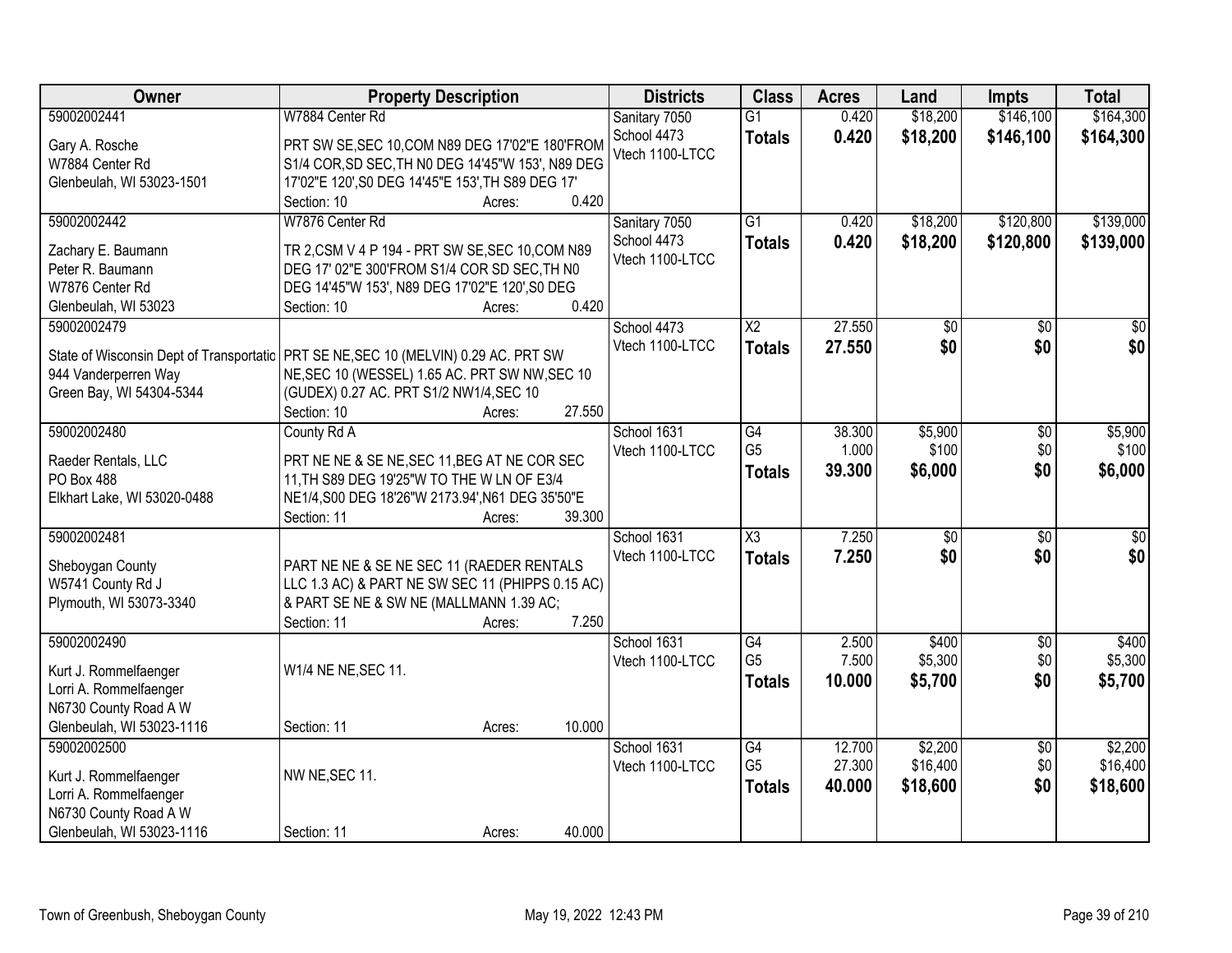| Owner                      | <b>Property Description</b>                           | <b>Districts</b> | <b>Class</b>    | <b>Acres</b> | Land     | Impts           | <b>Total</b> |
|----------------------------|-------------------------------------------------------|------------------|-----------------|--------------|----------|-----------------|--------------|
| 59002002510                | N6730 County Rd A W                                   | School 1631      | G4              | 33.980       | \$4,500  | $\overline{50}$ | \$4,500      |
| Kurt J. Rommelfaenger      | NE, SEC 11, EXC THAT PRT SD 1/4 LYING S & E OF        | Vtech 1100-LTCC  | G <sub>5</sub>  | 0.380        | \$100    | \$0             | \$100        |
| Lorri A. Rommelfaenger     | CENLN OF CTH A & SUBJ TO HWY EASE AS REC IN           |                  | G7              | 3.000        | \$20,000 | \$197,600       | \$217,600    |
| N6730 County Road A W      | VOL 396 P 111-12, & EXC PRT CONV FOR HWY IN WE        |                  | <b>Totals</b>   | 37.360       | \$24,600 | \$197,600       | \$222,200    |
| Glenbeulah, WI 53023-1116  | 37.360<br>Section: 11<br>Acres:                       |                  |                 |              |          |                 |              |
| 59002002540                | County Rd A W                                         | School 1631      | $\overline{G4}$ | 6.080        | \$1,000  | $\overline{50}$ | \$1,000      |
|                            |                                                       | Vtech 1100-LTCC  | G <sub>5</sub>  | 0.300        | \$100    | \$0             | \$100        |
| Kurt J. Rommelfaenger      | ALL THAT PRT OF W 10 ACRES OF SE NE, SEC 11           |                  | <b>Totals</b>   | 6.380        | \$1,100  | \$0             | \$1,100      |
| Lorri A. Rommelfaenger     | LYING N OF CENLN OF CTH A, EXC PRT CONV FOR           |                  |                 |              |          |                 |              |
| N6730 County Road A W      | HWY IN WD #2087482.                                   |                  |                 |              |          |                 |              |
| Glenbeulah, WI 53023-1116  | 6.380<br>Section: 11<br>Acres:                        |                  |                 |              |          |                 |              |
| 59002002542                | County Rd A W                                         | School 1631      | $\overline{G1}$ | 7.216        | \$54,600 | \$300           | \$54,900     |
| James C. Mallmann          | LOT 2 CSM V15 P150-51 DOC #1510052 - PRT SE NE        | Vtech 1100-LTCC  | <b>Totals</b>   | 7.216        | \$54,600 | \$300           | \$54,900     |
| W2250 Amie Dr              | & SW NE, SEC 11, EXC PRT CONV FOR HWY IN WD           |                  |                 |              |          |                 |              |
| Brownsville, WI 53006-1334 | #2085864.                                             |                  |                 |              |          |                 |              |
|                            | 7.216<br>Section: 11<br>Acres:                        |                  |                 |              |          |                 |              |
| 59002002543                | N6781 County Rd A W                                   | School 1631      | $\overline{G1}$ | 5.000        | \$41,000 | \$204,300       | \$245,300    |
|                            |                                                       | Vtech 1100-LTCC  | <b>Totals</b>   | 5.000        | \$41,000 | \$204,300       | \$245,300    |
| Kendra Hodge               | LOT 1 CSM V29 P274-275 DOC #2092062 BEING PRT         |                  |                 |              |          |                 |              |
| Michael Hodge              | OF SE NE, SEC 11                                      |                  |                 |              |          |                 |              |
| N6781 County Rd A West     |                                                       |                  |                 |              |          |                 |              |
| Glenbeulah, WI 53023-1122  | 5.000<br>Section: 11<br>Acres:                        |                  |                 |              |          |                 |              |
| 59002002544                | N6769 County Rd A W                                   | School 1631      | $\overline{G1}$ | 7.920        | \$56,800 | \$74,900        | \$131,700    |
| Mathew M. Wiltzius         | LOT 2 CSM V29 P274-275 DOC #2092062 BEING PRT         | Vtech 1100-LTCC  | <b>Totals</b>   | 7.920        | \$56,800 | \$74,900        | \$131,700    |
| Nicole M. Wiltzius         | OF SE NE, SEC 11                                      |                  |                 |              |          |                 |              |
| 2004 Waverly Ct            |                                                       |                  |                 |              |          |                 |              |
| Sheboygan, WI 53083-2191   | 7.920<br>Section: 11<br>Acres:                        |                  |                 |              |          |                 |              |
| 59002002550                |                                                       | School 1631      | $\overline{G4}$ | 40.000       | \$4,900  | $\overline{50}$ | \$4,900      |
|                            |                                                       | Vtech 1100-LTCC  | <b>Totals</b>   | 40.000       | \$4,900  | \$0             | \$4,900      |
| Walter J. Phipps           | NE NW, SEC 11                                         |                  |                 |              |          |                 |              |
| Orlene M. Cary             |                                                       |                  |                 |              |          |                 |              |
| N6660 County Road A W      |                                                       |                  |                 |              |          |                 |              |
| Glenbeulah, WI 53023-1117  | 40.000<br>Section: 11<br>Acres:                       |                  |                 |              |          |                 |              |
| 59002002560                | Sugarbush Rd                                          | School 1631      | G4              | 30.210       | \$4,500  | $\overline{50}$ | \$4,500      |
| Walter J. Phipps et al     | NW NW, SEC 11, EXC COM AT NW COR, SD SEC, TH N        | Vtech 1100-LTCC  | G <sub>5</sub>  | 0.770        | \$100    | \$0             | \$100        |
| N6660 County Road A W      | 88 DEG 9' 25"E 1310.62", S1 DEG 34'40"E 300', S88 DEG |                  | <b>Totals</b>   | 30.980       | \$4,600  | \$0             | \$4,600      |
| Glenbeulah, WI 53023-1117  | 9'25"W 1310.29' TO W LINE OF SEC, TH N1 DEG           |                  |                 |              |          |                 |              |
|                            | 30.980<br>Section: 11<br>Acres:                       |                  |                 |              |          |                 |              |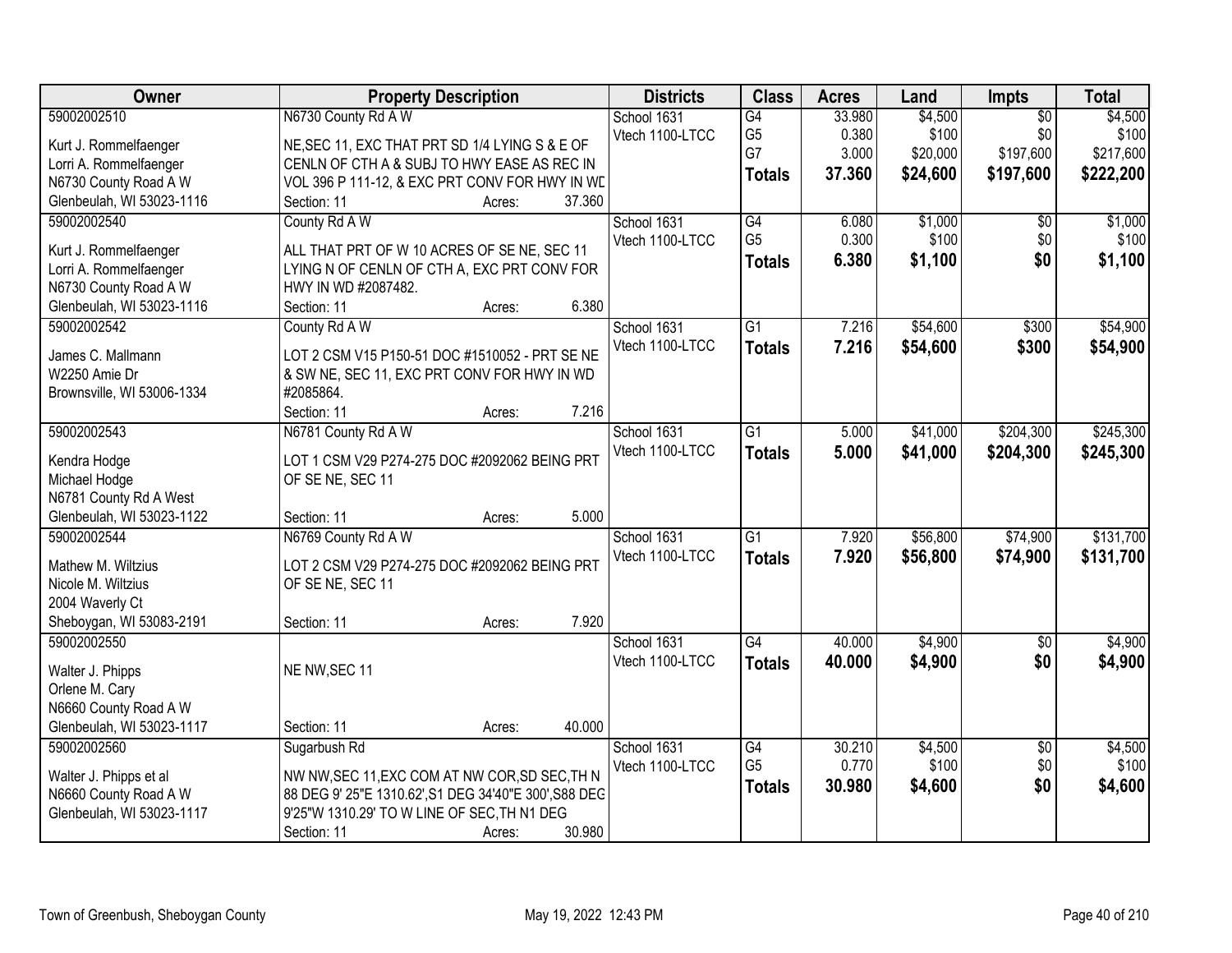| Owner                                    | <b>Property Description</b>                       | <b>Districts</b> | <b>Class</b>           | <b>Acres</b> | Land            | <b>Impts</b>    | <b>Total</b>   |
|------------------------------------------|---------------------------------------------------|------------------|------------------------|--------------|-----------------|-----------------|----------------|
| 59002002561                              | N6895 Sugarbush Rd                                | School 1631      | $\overline{G1}$        | 9.020        | \$53,100        | \$104,900       | \$158,000      |
| Christi A Lueck-Sadiq Revocable Living   | LOT 1, CSM V 4 P 27 - PRT NW NW, SEC 11, COM AT   | Vtech 1100-LTCC  | <b>Totals</b>          | 9.020        | \$53,100        | \$104,900       | \$158,000      |
| Trust of 2008                            | NW COR SD SEC, TH N88 DEG 9'25"E 1310.62', S1 DEC |                  |                        |              |                 |                 |                |
| c/o Po Box 663                           | 34'40"E 300' S88 DEG 9'25"W 1310.29'TO W LN OF    |                  |                        |              |                 |                 |                |
| 121 S East St                            | Section: 11<br>9.020<br>Acres:                    |                  |                        |              |                 |                 |                |
| Elkhart Lake, WI 53020                   |                                                   |                  |                        |              |                 |                 |                |
| 59002002570                              | Sugarbush Rd                                      | School 1631      | G4                     | 28.000       | \$4,300         | $\overline{50}$ | \$4,300        |
| Walter J. Phipps et al                   | SW NW, SEC 11.                                    | Vtech 1100-LTCC  | G <sub>5</sub>         | 6.000        | \$3,100         | \$0             | \$3,100        |
| N6660 County Road A W                    |                                                   |                  | G5M                    | 6.000        | \$6,300         | \$0             | \$6,300        |
| Glenbeulah, WI 53023-1117                |                                                   |                  | <b>Totals</b>          | 40.000       | \$13,700        | \$0             | \$13,700       |
|                                          | 40.000<br>Section: 11<br>Acres:                   |                  |                        |              |                 |                 |                |
| 59002002580                              |                                                   | School 1631      | G4                     | 40.000       | \$5,800         | \$0             | \$5,800        |
|                                          |                                                   | Vtech 1100-LTCC  | <b>Totals</b>          | 40.000       | \$5,800         | \$0             | \$5,800        |
| Walter J. Phipps                         | SE NW, SEC 11                                     |                  |                        |              |                 |                 |                |
| Orlene M. Cary<br>N6660 County Road A W  |                                                   |                  |                        |              |                 |                 |                |
| Glenbeulah, WI 53023-1117                | 40.000<br>Section: 11<br>Acres:                   |                  |                        |              |                 |                 |                |
| 59002002590                              | N6660 County Rd A W                               | School 1631      | G4                     | 10.880       | \$1,900         | \$0             | \$1,900        |
|                                          |                                                   | Vtech 1100-LTCC  | G5M                    | 4.440        | \$6,900         | \$0             | \$6,900        |
| Orlene M. Cary                           | PRT NE SW, SEC 11, N&W OF CTH A, EXC HWY          |                  | G7                     | 2.000        | \$16,000        | \$107,300       | \$123,300      |
| Walter J. Phipps                         | CONV AS REC IN V 1062 P 925 & ALSO EXC PARCEL     |                  | <b>Totals</b>          | 17.320       | \$24,800        | \$107,300       | \$132,100      |
| N6660 County Road A W                    | 29 OF TPP 1440-13-22-4.10 REC AS DOC #1921702, &  |                  |                        |              |                 |                 |                |
| Glenbeulah, WI 53023-1117                | 17.320<br>Section: 11<br>Acres:                   |                  |                        |              |                 |                 |                |
| 59002002591                              | State Highway 23                                  | School 1631      | $\overline{\text{X2}}$ | 69.850       | $\overline{50}$ | \$0             | \$0            |
| State of Wisconsin Dept of Transportatic | PRT SW SE, SEC 11 - 19.03 AC; PRT NE SW, SEC 11 - | Vtech 1100-LTCC  | <b>Totals</b>          | 69.850       | \$0             | \$0             | \$0            |
| 844 Vanderperren Way                     | 1.83 AC; PRT SE SE, SEC 11 - 1.68 AC (SHEB CO);   |                  |                        |              |                 |                 |                |
| Green Bay, WI 54304-5344                 | PRT NE SW, SEC 11 (WEYMEYER) - 1.84 AC; PRT SE    |                  |                        |              |                 |                 |                |
|                                          | 69.850<br>Section: 11<br>Acres:                   |                  |                        |              |                 |                 |                |
| 59002002600                              | N6653 County Rd A W                               | School 4473      | G1                     | 4.570        | \$46,700        | \$180,400       | \$227,100      |
| Susan Wehmeyer                           | PRT NE SW, SEC 11, COM AT SE COR SD1/4, TH S89    | Vtech 1100-LTCC  | <b>Totals</b>          | 4.570        | \$46,700        | \$180,400       | \$227,100      |
| N6653 County Road A West                 | DEG 59'W 357.1', N25 DEG 03'W 603.5'TO CEN CTH    |                  |                        |              |                 |                 |                |
| Glenbeulah, WI 53023-1123                | A, TH NELY ALG CEN OF HWY TO E LN SD NE SW, TH    |                  |                        |              |                 |                 |                |
|                                          | Section: 11<br>4.570<br>Acres:                    |                  |                        |              |                 |                 |                |
| 59002002601                              |                                                   | School 4473      | $\overline{\chi_3}$    | 0.180        | $\overline{50}$ | $\overline{50}$ | $\frac{1}{30}$ |
|                                          |                                                   | Vtech 1100-LTCC  | <b>Totals</b>          | 0.180        | \$0             | \$0             | \$0            |
| Sheboygan County                         | PART OF NE SW (WEHMEYER AC) SEC 11 AS             |                  |                        |              |                 |                 |                |
| W5741 County Rd J                        | SHOWN ON R/W PROJECT NUMBER 103166 DATED          |                  |                        |              |                 |                 |                |
| Plymouth, WI 53073-3340                  | 04/01/19.                                         |                  |                        |              |                 |                 |                |
|                                          | 0.180<br>Section: 11<br>Acres:                    |                  |                        |              |                 |                 |                |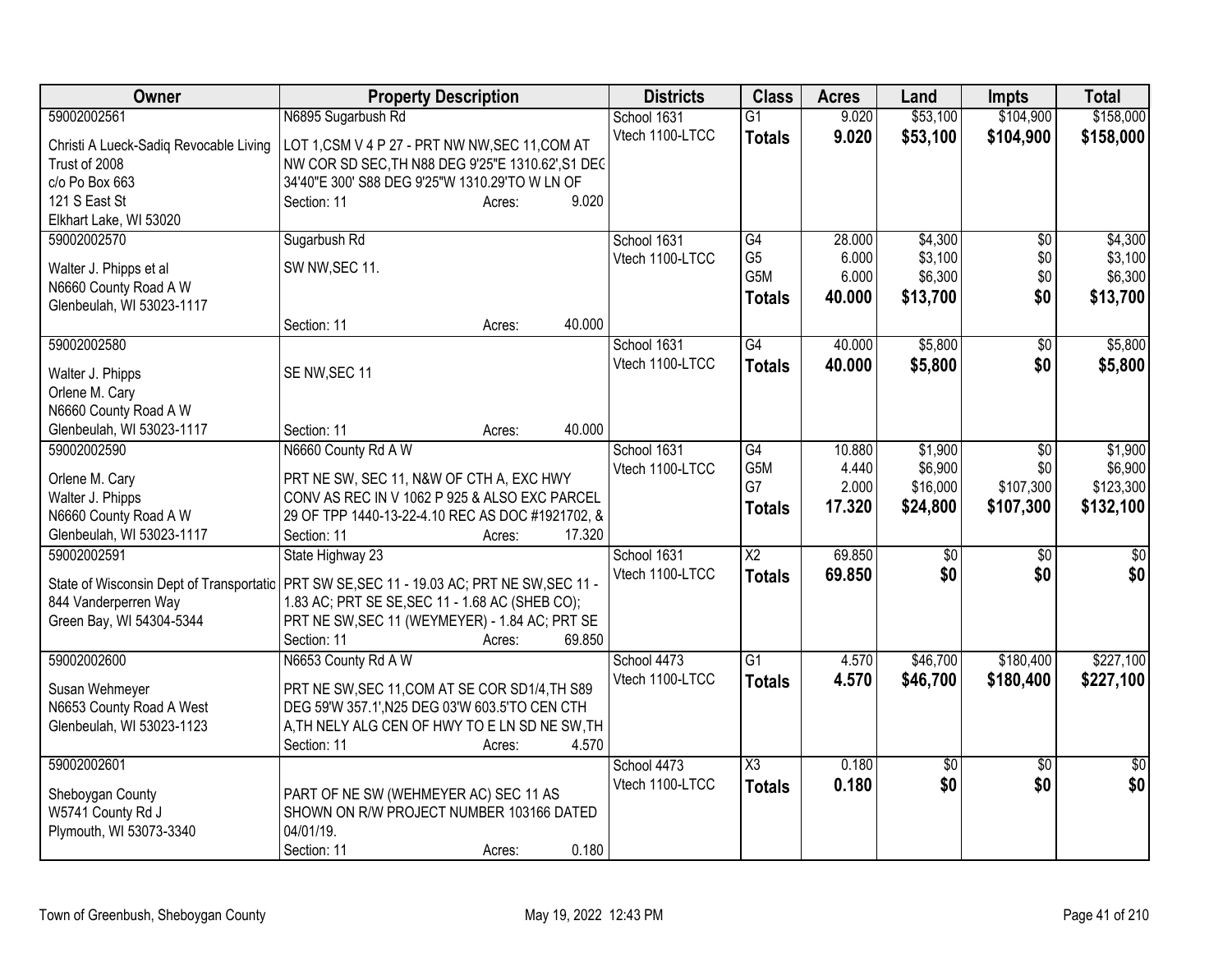| Owner                              | <b>Property Description</b>                                                                          | <b>Districts</b> | <b>Class</b>     | <b>Acres</b> | Land     | <b>Impts</b>    | <b>Total</b> |
|------------------------------------|------------------------------------------------------------------------------------------------------|------------------|------------------|--------------|----------|-----------------|--------------|
| 59002002610                        | N6631 County Rd A W                                                                                  | School 4473      | $\overline{G1}$  | 4.010        | \$38,000 | \$59,100        | \$97,100     |
| Griselda Gutierrez                 | PRT NE SW, SEC 11, COM 357.1'W OF SE COR                                                             | Vtech 1100-LTCC  | <b>Totals</b>    | 4.010        | \$38,000 | \$59,100        | \$97,100     |
| N6631 County Road A West           | SD1/4, TH N25 DEG 3'W 603.5'TO CEN CTH A, TH N61                                                     |                  |                  |              |          |                 |              |
| Glenbeulah, WI 53023               | DEG 21'W ALG CEN OF HWY 537.49'M/L, S13 DEG E                                                        |                  |                  |              |          |                 |              |
|                                    | Section: 11<br>4.010<br>Acres:                                                                       |                  |                  |              |          |                 |              |
| 59002002611                        | N6619 County Rd A W                                                                                  | School 4473      | $\overline{G1}$  | 2.320        | \$32,300 | \$147,200       | \$179,500    |
|                                    |                                                                                                      | Vtech 1100-LTCC  | <b>Totals</b>    | 2.320        | \$32,300 | \$147,200       | \$179,500    |
| Terry T. House                     | TR 1 CSM V3 P 284 & A-8942 - PRT E1/2 SW1/4, SEC                                                     |                  |                  |              |          |                 |              |
| Lauren A. House                    | 11, COM S59 DEG 40'34"W 1609.92' FROM NW COR                                                         |                  |                  |              |          |                 |              |
| N6619 County Road A W              | CSM V2 P 262, TH S59 DEG 22'54"W 261.43'TO W LN                                                      |                  |                  |              |          |                 |              |
| Glenbeulah, WI 53023-1123          | 2.320<br>Section: 11<br>Acres:                                                                       |                  |                  |              |          |                 |              |
| 59002002620                        | N6603 Sugarbush Rd                                                                                   | Sanitary 7050    | $\overline{G1}$  | 3.420        | \$44,300 | \$154,000       | \$198,300    |
| Robert J. Hellmer                  | LOT 2, CSM V 8 P 232 - PRT W1/2 SW1/4, SEC 11, COM                                                   | School 4473      | <b>Totals</b>    | 3.420        | \$44,300 | \$154,000       | \$198,300    |
| Debra J. Hellmer                   | S0 DEG 5'51"E 1218.37'FROM W1/4 COR SD SEC, TH                                                       | Vtech 1100-LTCC  |                  |              |          |                 |              |
| PO Box 43                          | N89 DEG 24'59"E 550', S0 DEG 5'51"E 358.27', S60 DEC                                                 |                  |                  |              |          |                 |              |
| Greenbush, WI 53026-0043           | Section: 11<br>3.420<br>Acres:                                                                       |                  |                  |              |          |                 |              |
| 59002002621                        | N6615 Sugarbush Rd                                                                                   | Sanitary 7050    | $\overline{G1}$  | 5.780        | \$51,300 | \$131,200       | \$182,500    |
|                                    |                                                                                                      | School 4473      | <b>Totals</b>    | 5.780        | \$51,300 | \$131,200       | \$182,500    |
| Michael L. Schneider               | LOT 1, CSM V 8 P 232 - PRT NW SW, SEC 11, COM S0                                                     | Vtech 1100-LTCC  |                  |              |          |                 |              |
| Kathleen S. Schneider              | DEG 5'51"E 760.32'FROM W1/4 COR SD SEC, TH N89                                                       |                  |                  |              |          |                 |              |
| PO Box 49                          | DEG 24'59"E 550', S0 DEG 5'51"E 458.05', S89 DEG                                                     |                  |                  |              |          |                 |              |
| Greenbush, WI 53026-0049           | Section: 11<br>5.780<br>Acres:                                                                       |                  |                  |              |          |                 |              |
| 59002002630                        | N6607 County Rd A W                                                                                  | School 4473      | $\overline{G1}$  | 2.640        | \$33,600 | \$80,600        | \$114,200    |
| Floyd Klahn                        | THAT PRT E1/2 W1/2 SW1/4, SEC 11, LYING S OF                                                         | Vtech 1100-LTCC  | G4               | 11.210       | \$1,300  | \$0             | \$1,300      |
| Aline Klahn                        | CENLN CTH A, & ELY & SLY OF CEN OF MULLET                                                            |                  | G <sub>5</sub> M | 4.000        | \$6,200  | \$0             | \$6,200      |
| N6607 County Road A W              | RIVER, EXC FOR HWY CONV REC IN V 1252 P 611-12.                                                      |                  | <b>Totals</b>    | 17.850       | \$41,100 | \$80,600        | \$121,700    |
| Glenbeulah, WI 53023-1123          | 17.850<br>Section: 11<br>Acres:                                                                      |                  |                  |              |          |                 |              |
| 59002002640                        |                                                                                                      | School 4473      | $\overline{G6}$  | 6.070        | \$16,700 | $\overline{50}$ | \$16,700     |
|                                    |                                                                                                      | Vtech 1100-LTCC  |                  |              |          | \$0             |              |
| David A. Roettger                  | PRT OF SW SW, SEC 11, COM AT SW COR OF SD                                                            |                  | <b>Totals</b>    | 6.070        | \$16,700 |                 | \$16,700     |
| Susan A. Roettger                  | SEC, TH N 405', E 653', N 64'TO CEN MULLET RIV, ELY                                                  |                  |                  |              |          |                 |              |
| W7684 Plank Rd                     | ALONG RIVER TO PNT 660' E OF W LINE SEC 11, TH \$                                                    |                  |                  |              |          |                 |              |
| Glenbeulah, WI 53023-1184          | Section: 11<br>6.070<br>Acres:                                                                       |                  |                  |              |          |                 |              |
| 59002002670                        | N6593 Sugarbush Rd                                                                                   | Sanitary 7050    | $\overline{G1}$  | 2.400        | \$40,000 | \$180,100       | \$220,100    |
|                                    |                                                                                                      | School 4473      | <b>Totals</b>    | 2.400        | \$40,000 | \$180,100       | \$220,100    |
| Kayla A. Knauer<br>Grant C. Knauer | LOTS 1 & 2, V 1 CSM P 295 - PRT SW SW, SEC 11, COM<br>S00 DEG 05'51"E 1387.73'FROM W1/4 POST, TH S00 | Vtech 1100-LTCC  |                  |              |          |                 |              |
|                                    |                                                                                                      |                  |                  |              |          |                 |              |
| N6593 Sugarbush Rd                 | DEG 05'51"E 132.93', S26 DEG 53'58"E 314.3'ON CEN                                                    |                  |                  |              |          |                 |              |
| Greenbush, WI 53026                | 2.400<br>Section: 11<br>Acres:                                                                       |                  |                  |              |          |                 |              |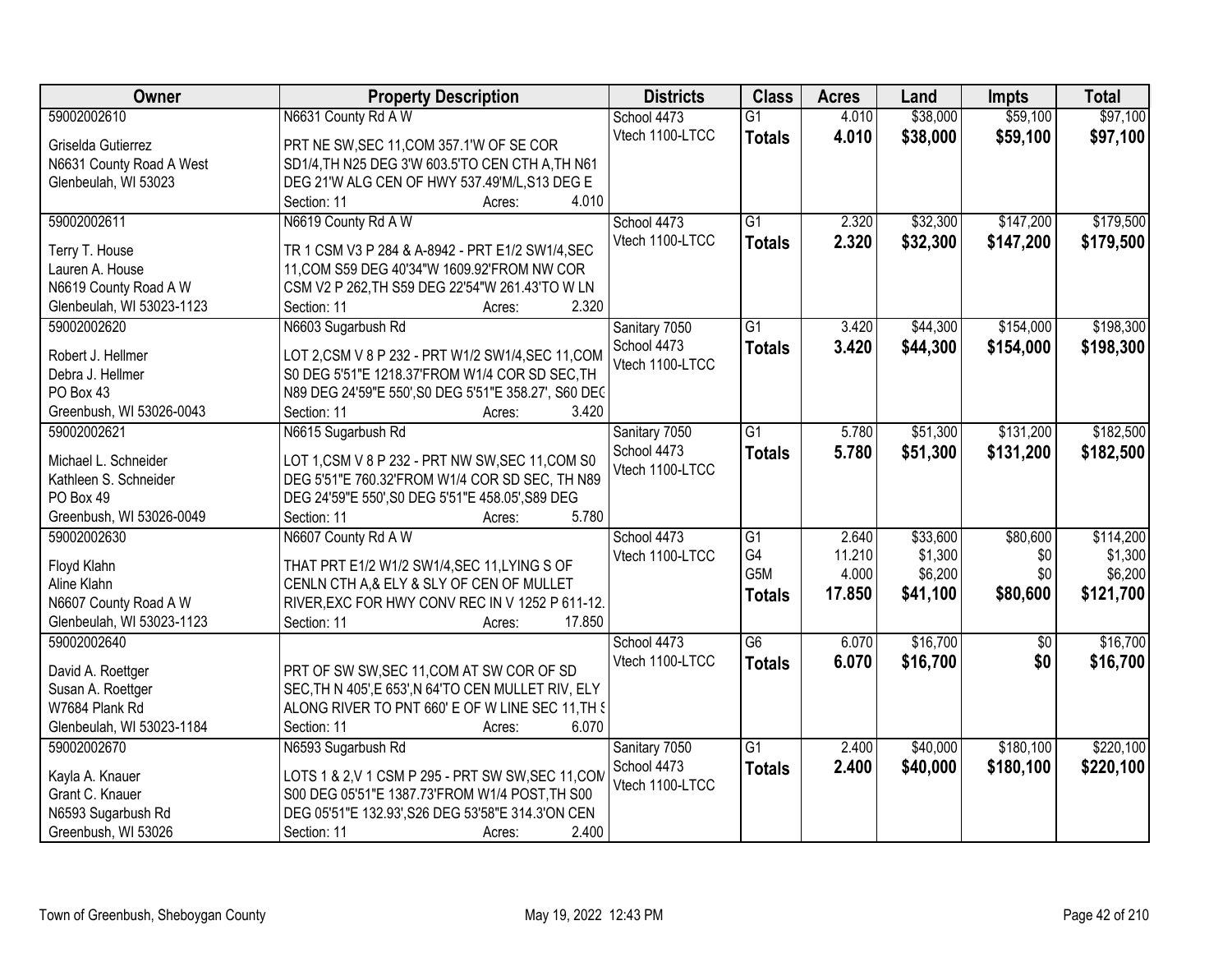| Owner                                  | <b>Property Description</b>                                                                    | <b>Districts</b> | <b>Class</b>     | <b>Acres</b> | Land            | <b>Impts</b>    | <b>Total</b>     |
|----------------------------------------|------------------------------------------------------------------------------------------------|------------------|------------------|--------------|-----------------|-----------------|------------------|
| 59002002671                            | County Rd A W                                                                                  | Sanitary 7050    | $\overline{G1}$  | 4.790        | \$7,900         | $\overline{50}$ | \$7,900          |
| Richard E. Desmidt Jr                  | LOT 1 CSM V5 P 285 - PRT SW SW, SEC 11, & PRT SE                                               | School 4473      | <b>Totals</b>    | 4.790        | \$7,900         | \$0             | \$7,900          |
| Stacy L. Ford                          | SE, SEC 10 INCL PRT OF BLK 19, OP, V OF                                                        | Vtech 1100-LTCC  |                  |              |                 |                 |                  |
| N6525 County Road A W                  | GREENBUSH, COM S0 DEG 5'51"E 1880.94'FROM                                                      |                  |                  |              |                 |                 |                  |
| Glenbeulah, WI 53023-1509              | 4.790<br>Section: 11<br>Acres:                                                                 |                  |                  |              |                 |                 |                  |
| 59002002690                            | State Highway 23                                                                               | School 4473      | G4               | 17.540       | \$1,900         | $\overline{50}$ | \$1,900          |
| Cynthia L. Terrace                     | PRT SE SW, SEC 11, COM AT NE COR SD 1/4, TH S00                                                | Vtech 1100-LTCC  | <b>Totals</b>    | 17.540       | \$1,900         | \$0             | \$1,900          |
| W7518 Plank Rd                         | DEG 18' 05"W 437.82'M/L, S62 DEG 08' 00"W                                                      |                  |                  |              |                 |                 |                  |
| Glenbeulah, WI 53023-1133              | 557.06', S81 DEG 53'06"W 828.76'TO W LN SE SW, N T(                                            |                  |                  |              |                 |                 |                  |
|                                        | 17.540<br>Section: 11<br>Acres:                                                                |                  |                  |              |                 |                 |                  |
| 59002002710                            | W7527 Plank Rd                                                                                 | School 4473      | X4               | 3.000        | $\overline{50}$ | \$0             | $\overline{\$0}$ |
|                                        |                                                                                                | Vtech 1100-LTCC  | <b>Totals</b>    | 3.000        | \$0             | \$0             | \$0              |
| St Thomas Aquinas Congregation         | 3 AC.IN SE SW, S&E.OF S.T.H. 23                                                                |                  |                  |              |                 |                 |                  |
| 94 N Lincoln St                        |                                                                                                |                  |                  |              |                 |                 |                  |
| Elkhart Lake, WI 53020-2146            |                                                                                                |                  |                  |              |                 |                 |                  |
|                                        | 3.000<br>Section: 11<br>Acres:                                                                 |                  |                  |              |                 |                 |                  |
| 59002002722                            | W7502 Plank Rd                                                                                 | School 4473      | $\overline{G1}$  | 4.410        | \$39,200        | \$281,600       | \$320,800        |
| David L. Nett                          | LOT 1 CSM V 7 P 273 - PRT SE SW, SEC 11, COM AT                                                | Vtech 1100-LTCC  | <b>Totals</b>    | 4.410        | \$39,200        | \$281,600       | \$320,800        |
| Kim L. Nett                            | S1/4 COR SD SEC, TH N00 DEG 18'05"E 384.38'TO                                                  |                  |                  |              |                 |                 |                  |
| W7502 Plank Rd                         | CEN STH 23 & PNT OF BEG, N00 DEG 18'05"E                                                       |                  |                  |              |                 |                 |                  |
| PO Box 62                              | 4.410<br>Section: 11<br>Acres:                                                                 |                  |                  |              |                 |                 |                  |
| Greenbush, WI 53026-0062               |                                                                                                |                  |                  |              |                 |                 |                  |
| 59002002723                            | W7518 Plank Rd                                                                                 | School 4473      | $\overline{G1}$  | 7.350        | \$48,100        | \$342,800       | \$390,900        |
|                                        |                                                                                                | Vtech 1100-LTCC  | <b>Totals</b>    | 7.350        | \$48,100        | \$342,800       | \$390,900        |
| David R. Terrace<br>Cynthia L. Terrace | PRT LOTS 2 & 3 CSM V13 P 28 PRT SE SW, SEC<br>11, BEG AT SW COR LOT 1 CSM V7 P 273, TH S62 DEC |                  |                  |              |                 |                 |                  |
| W7518 Plank Rd                         | 08'0"W 260.05', N26 DEG 27'0"W 351.54', S66 DEG                                                |                  |                  |              |                 |                 |                  |
| Glenbeulah, WI 53023-1133              | 7.350<br>Section: 11<br>Acres:                                                                 |                  |                  |              |                 |                 |                  |
| 59002002724                            | W7548 Plank Rd                                                                                 | School 4473      | $\overline{G1}$  | 5.000        | \$41,000        | \$134,200       | \$175,200        |
|                                        |                                                                                                | Vtech 1100-LTCC  | <b>Totals</b>    | 5.000        | \$41,000        | \$134,200       | \$175,200        |
| Gerald A. Wagner                       | PRT LOTS 3 & 2 CSM V13 P 28 PRT SE SW, SEC 11 &                                                |                  |                  |              |                 |                 |                  |
| Sheila Burich A. Wagner                | NE NW, SEC 14, COM S62 DEG 08'0"W 260.05'FROM                                                  |                  |                  |              |                 |                 |                  |
| W7548 Plank Rd                         | SW COR LOT 1 CSM V7 P 273, TH CONT S62 DEG 08'                                                 |                  |                  |              |                 |                 |                  |
| Glenbeulah, WI 53023-1133              | 5.000<br>Section: 11<br>Acres:                                                                 |                  |                  |              |                 |                 |                  |
| 59002002730                            |                                                                                                | School 1631      | G4               | 27.000       | \$2,800         | $\overline{50}$ | \$2,800          |
| Maple Grove Acres, LLC                 | NE SE, SEC 11.                                                                                 | Vtech 1100-LTCC  | G <sub>5</sub> M | 13.000       | \$22,800        | \$0             | \$22,800         |
| N6701 County Road A W                  |                                                                                                |                  | <b>Totals</b>    | 40.000       | \$25,600        | \$0             | \$25,600         |
| Glenbeulah, WI 53023-1122              |                                                                                                |                  |                  |              |                 |                 |                  |
|                                        | 40.000<br>Section: 11<br>Acres:                                                                |                  |                  |              |                 |                 |                  |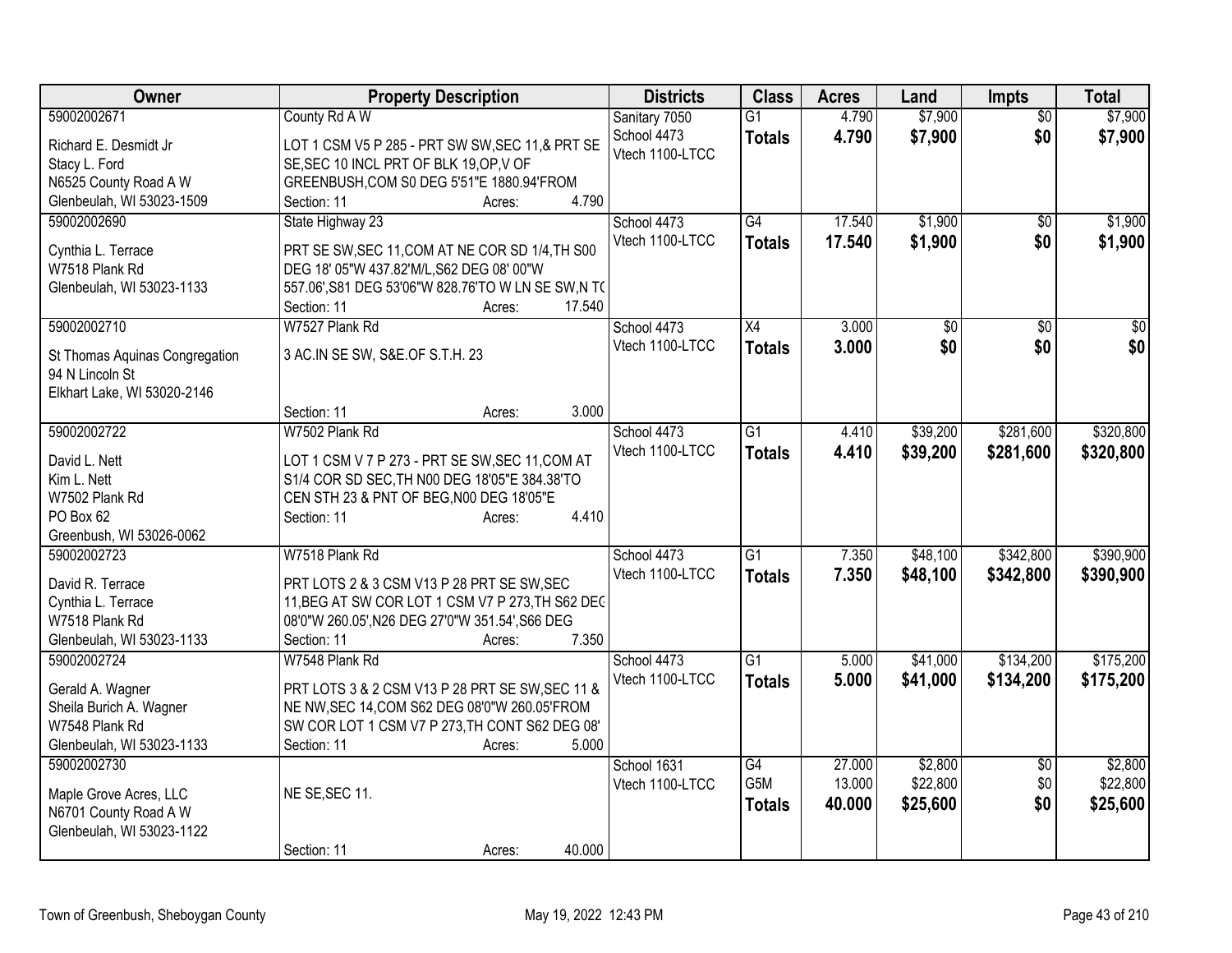| \$3,400<br>School 1631<br>G4<br>29.900<br>$\overline{50}$<br>\$100<br>\$0<br>\$100<br>G <sub>5</sub><br>0.560<br>Vtech 1100-LTCC<br>PRT NW SE, SEC 11, LYING S&E OF CTH A, EXC COM<br>Maple Grove Acres, LLC<br>\$109,100<br>G7<br>2.000<br>\$130,100<br>\$21,000<br>N6701 County Road A W<br>IN CEN OF CTH A, 2598.41'SW OF ITS INTER WITH E<br>32.460<br>\$24,500<br>\$109,100<br>\$133,600<br><b>Totals</b><br>LINE SEC 11, TH S27 DEG 04'32"E 202.81', S59 DEG<br>Glenbeulah, WI 53023-1122<br>32.460<br>Section: 11<br>Acres:<br>\$200<br>\$200<br>59002002750<br>G4<br>2.370<br>County Rd A W<br>School 1631<br>\$0<br>G <sub>5</sub><br>0.680<br>\$100<br>\$0<br>Vtech 1100-LTCC<br>THAT PRT OF NW SE, SEC 11, LYING N&W OF CENLN<br>Kurt J. Rommelfaenger<br>3.050<br>\$300<br>\$0<br><b>Totals</b><br>Lorri A. Rommelfaenger<br>OF CTH A, EXC PRT CONV FOR HWY IN WD<br>N6730 County Road A W<br>#2087482.<br>3.050<br>Section: 11<br>Glenbeulah, WI 53023-1116<br>Acres:<br>N6695 County Rd A W<br>59002002760<br>School 1631<br>$\overline{G1}$<br>0.800<br>\$17,600<br>\$127,900<br>Vtech 1100-LTCC<br>0.800<br>\$17,600<br>\$127,900<br><b>Totals</b><br>LOT 1 CSM V 2 P 262 DOC #973142 - PRT NW SE,<br>Karen A. Longrie<br>N6695 County Road A W<br>SEC 11, EXC PRT CONV FOR HWY IN WD #2085865.<br>Glenbeulah, WI 53023-1123<br>0.800<br>Section: 11<br>Acres:<br>59002002770<br>10.040<br>Plank Rd<br>School 1631<br>X2<br>\$0<br>\$0<br>\$0<br>\$0<br>\$0<br>Vtech 1100-LTCC<br>\$0<br>10.040<br><b>Totals</b><br>State of Wisconsin Dept of Nat Resource<br>THE W3/4 OF SW SE, SEC 11, SUBJ TO HWY CONV<br>PO Box 7921<br>REC IN V 1007 P 735.<br>Madison, WI 53707-7921<br>10.040<br>Section: 11<br>Acres:<br>59002002771<br>$\overline{\text{X3}}$<br>10.260<br>W7432 Plank Rd<br>$\overline{50}$<br>$\overline{50}$<br>School 1631<br>10.260<br>\$0<br>Vtech 1100-LTCC<br><b>Totals</b><br>\$0<br>Sheboygan County Planning Greenbush<br>PRT SW SE, SEC 11, BEING BOUNDED AS FOLLOWS:<br>Trailhead<br>THE NLY & ELY LNS BEING THE SLY R/W OF W<br>508 New York Ave Rm 335<br>COUNTY LN-CTH P; THE W LN BEING W LN SW SE;<br>10.260<br>Sheboygan, WI 53081-4126<br>Section: 11<br>Acres:<br>59002002781<br>G2<br>$\overline{50}$<br>School 1631<br>0.160<br>\$1,400<br>G4<br>\$1,900<br>\$0<br>17.960<br>Vtech 1100-LTCC<br>PRT S1/2 SE1/4, SEC 11, COM 763'N OF SE COR SD<br>Maple Grove Acres, LLC<br>G5M<br>\$14,000<br>\$0<br>8.000<br>N6701 County Road A W<br>SEC, TH N 89 DEG 58'W 372.5', S53 DEG 41'W<br>26.120<br>\$17,300<br>\$0<br><b>Totals</b><br>Glenbeulah, WI 53023-1122<br>302.1', S46 DEG 21'W 214.55', NWLY ON ARC OF<br>26.120<br>Section: 11<br>Acres:<br>\$103,300<br>59002002790<br>W7409 State Highway 23<br>School 4473<br>$\overline{G1}$<br>\$25,400<br>1.380<br>1.380<br>Vtech 1100-LTCC<br>\$103,300<br>\$25,400<br>\$128,700<br><b>Totals</b><br>TRACT 2 CSM V 6 P 319 - PRT SE SE, SEC 11, COM | Owner                   | <b>Property Description</b> | <b>Districts</b> | <b>Class</b> | <b>Acres</b> | Land    | <b>Impts</b> | <b>Total</b> |
|-----------------------------------------------------------------------------------------------------------------------------------------------------------------------------------------------------------------------------------------------------------------------------------------------------------------------------------------------------------------------------------------------------------------------------------------------------------------------------------------------------------------------------------------------------------------------------------------------------------------------------------------------------------------------------------------------------------------------------------------------------------------------------------------------------------------------------------------------------------------------------------------------------------------------------------------------------------------------------------------------------------------------------------------------------------------------------------------------------------------------------------------------------------------------------------------------------------------------------------------------------------------------------------------------------------------------------------------------------------------------------------------------------------------------------------------------------------------------------------------------------------------------------------------------------------------------------------------------------------------------------------------------------------------------------------------------------------------------------------------------------------------------------------------------------------------------------------------------------------------------------------------------------------------------------------------------------------------------------------------------------------------------------------------------------------------------------------------------------------------------------------------------------------------------------------------------------------------------------------------------------------------------------------------------------------------------------------------------------------------------------------------------------------------------------------------------------------------------------------------------------------------------------------------------------------------------------------------------------------------------------------------------------------------------------------------------------------------------------------------------------------------------------------------------------------------------------------------------------------------------------------------------------------------------------------------------------|-------------------------|-----------------------------|------------------|--------------|--------------|---------|--------------|--------------|
|                                                                                                                                                                                                                                                                                                                                                                                                                                                                                                                                                                                                                                                                                                                                                                                                                                                                                                                                                                                                                                                                                                                                                                                                                                                                                                                                                                                                                                                                                                                                                                                                                                                                                                                                                                                                                                                                                                                                                                                                                                                                                                                                                                                                                                                                                                                                                                                                                                                                                                                                                                                                                                                                                                                                                                                                                                                                                                                                                     | 59002002740             | N6701 County Rd A W         |                  |              |              | \$3,400 |              |              |
|                                                                                                                                                                                                                                                                                                                                                                                                                                                                                                                                                                                                                                                                                                                                                                                                                                                                                                                                                                                                                                                                                                                                                                                                                                                                                                                                                                                                                                                                                                                                                                                                                                                                                                                                                                                                                                                                                                                                                                                                                                                                                                                                                                                                                                                                                                                                                                                                                                                                                                                                                                                                                                                                                                                                                                                                                                                                                                                                                     |                         |                             |                  |              |              |         |              |              |
|                                                                                                                                                                                                                                                                                                                                                                                                                                                                                                                                                                                                                                                                                                                                                                                                                                                                                                                                                                                                                                                                                                                                                                                                                                                                                                                                                                                                                                                                                                                                                                                                                                                                                                                                                                                                                                                                                                                                                                                                                                                                                                                                                                                                                                                                                                                                                                                                                                                                                                                                                                                                                                                                                                                                                                                                                                                                                                                                                     |                         |                             |                  |              |              |         |              |              |
|                                                                                                                                                                                                                                                                                                                                                                                                                                                                                                                                                                                                                                                                                                                                                                                                                                                                                                                                                                                                                                                                                                                                                                                                                                                                                                                                                                                                                                                                                                                                                                                                                                                                                                                                                                                                                                                                                                                                                                                                                                                                                                                                                                                                                                                                                                                                                                                                                                                                                                                                                                                                                                                                                                                                                                                                                                                                                                                                                     |                         |                             |                  |              |              |         |              |              |
|                                                                                                                                                                                                                                                                                                                                                                                                                                                                                                                                                                                                                                                                                                                                                                                                                                                                                                                                                                                                                                                                                                                                                                                                                                                                                                                                                                                                                                                                                                                                                                                                                                                                                                                                                                                                                                                                                                                                                                                                                                                                                                                                                                                                                                                                                                                                                                                                                                                                                                                                                                                                                                                                                                                                                                                                                                                                                                                                                     |                         |                             |                  |              |              |         |              |              |
| \$100<br>\$300<br>\$145,500<br>\$145,500<br>$\overline{\$0}$<br>\$0<br>\$1,400<br>\$1,900<br>\$14,000<br>\$17,300<br>\$128,700                                                                                                                                                                                                                                                                                                                                                                                                                                                                                                                                                                                                                                                                                                                                                                                                                                                                                                                                                                                                                                                                                                                                                                                                                                                                                                                                                                                                                                                                                                                                                                                                                                                                                                                                                                                                                                                                                                                                                                                                                                                                                                                                                                                                                                                                                                                                                                                                                                                                                                                                                                                                                                                                                                                                                                                                                      |                         |                             |                  |              |              |         |              |              |
|                                                                                                                                                                                                                                                                                                                                                                                                                                                                                                                                                                                                                                                                                                                                                                                                                                                                                                                                                                                                                                                                                                                                                                                                                                                                                                                                                                                                                                                                                                                                                                                                                                                                                                                                                                                                                                                                                                                                                                                                                                                                                                                                                                                                                                                                                                                                                                                                                                                                                                                                                                                                                                                                                                                                                                                                                                                                                                                                                     |                         |                             |                  |              |              |         |              |              |
|                                                                                                                                                                                                                                                                                                                                                                                                                                                                                                                                                                                                                                                                                                                                                                                                                                                                                                                                                                                                                                                                                                                                                                                                                                                                                                                                                                                                                                                                                                                                                                                                                                                                                                                                                                                                                                                                                                                                                                                                                                                                                                                                                                                                                                                                                                                                                                                                                                                                                                                                                                                                                                                                                                                                                                                                                                                                                                                                                     |                         |                             |                  |              |              |         |              |              |
|                                                                                                                                                                                                                                                                                                                                                                                                                                                                                                                                                                                                                                                                                                                                                                                                                                                                                                                                                                                                                                                                                                                                                                                                                                                                                                                                                                                                                                                                                                                                                                                                                                                                                                                                                                                                                                                                                                                                                                                                                                                                                                                                                                                                                                                                                                                                                                                                                                                                                                                                                                                                                                                                                                                                                                                                                                                                                                                                                     |                         |                             |                  |              |              |         |              |              |
|                                                                                                                                                                                                                                                                                                                                                                                                                                                                                                                                                                                                                                                                                                                                                                                                                                                                                                                                                                                                                                                                                                                                                                                                                                                                                                                                                                                                                                                                                                                                                                                                                                                                                                                                                                                                                                                                                                                                                                                                                                                                                                                                                                                                                                                                                                                                                                                                                                                                                                                                                                                                                                                                                                                                                                                                                                                                                                                                                     |                         |                             |                  |              |              |         |              |              |
|                                                                                                                                                                                                                                                                                                                                                                                                                                                                                                                                                                                                                                                                                                                                                                                                                                                                                                                                                                                                                                                                                                                                                                                                                                                                                                                                                                                                                                                                                                                                                                                                                                                                                                                                                                                                                                                                                                                                                                                                                                                                                                                                                                                                                                                                                                                                                                                                                                                                                                                                                                                                                                                                                                                                                                                                                                                                                                                                                     |                         |                             |                  |              |              |         |              |              |
|                                                                                                                                                                                                                                                                                                                                                                                                                                                                                                                                                                                                                                                                                                                                                                                                                                                                                                                                                                                                                                                                                                                                                                                                                                                                                                                                                                                                                                                                                                                                                                                                                                                                                                                                                                                                                                                                                                                                                                                                                                                                                                                                                                                                                                                                                                                                                                                                                                                                                                                                                                                                                                                                                                                                                                                                                                                                                                                                                     |                         |                             |                  |              |              |         |              |              |
|                                                                                                                                                                                                                                                                                                                                                                                                                                                                                                                                                                                                                                                                                                                                                                                                                                                                                                                                                                                                                                                                                                                                                                                                                                                                                                                                                                                                                                                                                                                                                                                                                                                                                                                                                                                                                                                                                                                                                                                                                                                                                                                                                                                                                                                                                                                                                                                                                                                                                                                                                                                                                                                                                                                                                                                                                                                                                                                                                     |                         |                             |                  |              |              |         |              |              |
|                                                                                                                                                                                                                                                                                                                                                                                                                                                                                                                                                                                                                                                                                                                                                                                                                                                                                                                                                                                                                                                                                                                                                                                                                                                                                                                                                                                                                                                                                                                                                                                                                                                                                                                                                                                                                                                                                                                                                                                                                                                                                                                                                                                                                                                                                                                                                                                                                                                                                                                                                                                                                                                                                                                                                                                                                                                                                                                                                     |                         |                             |                  |              |              |         |              |              |
|                                                                                                                                                                                                                                                                                                                                                                                                                                                                                                                                                                                                                                                                                                                                                                                                                                                                                                                                                                                                                                                                                                                                                                                                                                                                                                                                                                                                                                                                                                                                                                                                                                                                                                                                                                                                                                                                                                                                                                                                                                                                                                                                                                                                                                                                                                                                                                                                                                                                                                                                                                                                                                                                                                                                                                                                                                                                                                                                                     |                         |                             |                  |              |              |         |              |              |
|                                                                                                                                                                                                                                                                                                                                                                                                                                                                                                                                                                                                                                                                                                                                                                                                                                                                                                                                                                                                                                                                                                                                                                                                                                                                                                                                                                                                                                                                                                                                                                                                                                                                                                                                                                                                                                                                                                                                                                                                                                                                                                                                                                                                                                                                                                                                                                                                                                                                                                                                                                                                                                                                                                                                                                                                                                                                                                                                                     |                         |                             |                  |              |              |         |              |              |
|                                                                                                                                                                                                                                                                                                                                                                                                                                                                                                                                                                                                                                                                                                                                                                                                                                                                                                                                                                                                                                                                                                                                                                                                                                                                                                                                                                                                                                                                                                                                                                                                                                                                                                                                                                                                                                                                                                                                                                                                                                                                                                                                                                                                                                                                                                                                                                                                                                                                                                                                                                                                                                                                                                                                                                                                                                                                                                                                                     |                         |                             |                  |              |              |         |              |              |
|                                                                                                                                                                                                                                                                                                                                                                                                                                                                                                                                                                                                                                                                                                                                                                                                                                                                                                                                                                                                                                                                                                                                                                                                                                                                                                                                                                                                                                                                                                                                                                                                                                                                                                                                                                                                                                                                                                                                                                                                                                                                                                                                                                                                                                                                                                                                                                                                                                                                                                                                                                                                                                                                                                                                                                                                                                                                                                                                                     |                         |                             |                  |              |              |         |              |              |
|                                                                                                                                                                                                                                                                                                                                                                                                                                                                                                                                                                                                                                                                                                                                                                                                                                                                                                                                                                                                                                                                                                                                                                                                                                                                                                                                                                                                                                                                                                                                                                                                                                                                                                                                                                                                                                                                                                                                                                                                                                                                                                                                                                                                                                                                                                                                                                                                                                                                                                                                                                                                                                                                                                                                                                                                                                                                                                                                                     |                         |                             |                  |              |              |         |              |              |
|                                                                                                                                                                                                                                                                                                                                                                                                                                                                                                                                                                                                                                                                                                                                                                                                                                                                                                                                                                                                                                                                                                                                                                                                                                                                                                                                                                                                                                                                                                                                                                                                                                                                                                                                                                                                                                                                                                                                                                                                                                                                                                                                                                                                                                                                                                                                                                                                                                                                                                                                                                                                                                                                                                                                                                                                                                                                                                                                                     |                         |                             |                  |              |              |         |              |              |
|                                                                                                                                                                                                                                                                                                                                                                                                                                                                                                                                                                                                                                                                                                                                                                                                                                                                                                                                                                                                                                                                                                                                                                                                                                                                                                                                                                                                                                                                                                                                                                                                                                                                                                                                                                                                                                                                                                                                                                                                                                                                                                                                                                                                                                                                                                                                                                                                                                                                                                                                                                                                                                                                                                                                                                                                                                                                                                                                                     |                         |                             |                  |              |              |         |              |              |
|                                                                                                                                                                                                                                                                                                                                                                                                                                                                                                                                                                                                                                                                                                                                                                                                                                                                                                                                                                                                                                                                                                                                                                                                                                                                                                                                                                                                                                                                                                                                                                                                                                                                                                                                                                                                                                                                                                                                                                                                                                                                                                                                                                                                                                                                                                                                                                                                                                                                                                                                                                                                                                                                                                                                                                                                                                                                                                                                                     |                         |                             |                  |              |              |         |              |              |
|                                                                                                                                                                                                                                                                                                                                                                                                                                                                                                                                                                                                                                                                                                                                                                                                                                                                                                                                                                                                                                                                                                                                                                                                                                                                                                                                                                                                                                                                                                                                                                                                                                                                                                                                                                                                                                                                                                                                                                                                                                                                                                                                                                                                                                                                                                                                                                                                                                                                                                                                                                                                                                                                                                                                                                                                                                                                                                                                                     |                         |                             |                  |              |              |         |              |              |
|                                                                                                                                                                                                                                                                                                                                                                                                                                                                                                                                                                                                                                                                                                                                                                                                                                                                                                                                                                                                                                                                                                                                                                                                                                                                                                                                                                                                                                                                                                                                                                                                                                                                                                                                                                                                                                                                                                                                                                                                                                                                                                                                                                                                                                                                                                                                                                                                                                                                                                                                                                                                                                                                                                                                                                                                                                                                                                                                                     |                         |                             |                  |              |              |         |              |              |
|                                                                                                                                                                                                                                                                                                                                                                                                                                                                                                                                                                                                                                                                                                                                                                                                                                                                                                                                                                                                                                                                                                                                                                                                                                                                                                                                                                                                                                                                                                                                                                                                                                                                                                                                                                                                                                                                                                                                                                                                                                                                                                                                                                                                                                                                                                                                                                                                                                                                                                                                                                                                                                                                                                                                                                                                                                                                                                                                                     |                         |                             |                  |              |              |         |              |              |
|                                                                                                                                                                                                                                                                                                                                                                                                                                                                                                                                                                                                                                                                                                                                                                                                                                                                                                                                                                                                                                                                                                                                                                                                                                                                                                                                                                                                                                                                                                                                                                                                                                                                                                                                                                                                                                                                                                                                                                                                                                                                                                                                                                                                                                                                                                                                                                                                                                                                                                                                                                                                                                                                                                                                                                                                                                                                                                                                                     |                         |                             |                  |              |              |         |              |              |
|                                                                                                                                                                                                                                                                                                                                                                                                                                                                                                                                                                                                                                                                                                                                                                                                                                                                                                                                                                                                                                                                                                                                                                                                                                                                                                                                                                                                                                                                                                                                                                                                                                                                                                                                                                                                                                                                                                                                                                                                                                                                                                                                                                                                                                                                                                                                                                                                                                                                                                                                                                                                                                                                                                                                                                                                                                                                                                                                                     |                         |                             |                  |              |              |         |              |              |
|                                                                                                                                                                                                                                                                                                                                                                                                                                                                                                                                                                                                                                                                                                                                                                                                                                                                                                                                                                                                                                                                                                                                                                                                                                                                                                                                                                                                                                                                                                                                                                                                                                                                                                                                                                                                                                                                                                                                                                                                                                                                                                                                                                                                                                                                                                                                                                                                                                                                                                                                                                                                                                                                                                                                                                                                                                                                                                                                                     |                         |                             |                  |              |              |         |              |              |
|                                                                                                                                                                                                                                                                                                                                                                                                                                                                                                                                                                                                                                                                                                                                                                                                                                                                                                                                                                                                                                                                                                                                                                                                                                                                                                                                                                                                                                                                                                                                                                                                                                                                                                                                                                                                                                                                                                                                                                                                                                                                                                                                                                                                                                                                                                                                                                                                                                                                                                                                                                                                                                                                                                                                                                                                                                                                                                                                                     |                         |                             |                  |              |              |         |              |              |
|                                                                                                                                                                                                                                                                                                                                                                                                                                                                                                                                                                                                                                                                                                                                                                                                                                                                                                                                                                                                                                                                                                                                                                                                                                                                                                                                                                                                                                                                                                                                                                                                                                                                                                                                                                                                                                                                                                                                                                                                                                                                                                                                                                                                                                                                                                                                                                                                                                                                                                                                                                                                                                                                                                                                                                                                                                                                                                                                                     |                         |                             |                  |              |              |         |              |              |
|                                                                                                                                                                                                                                                                                                                                                                                                                                                                                                                                                                                                                                                                                                                                                                                                                                                                                                                                                                                                                                                                                                                                                                                                                                                                                                                                                                                                                                                                                                                                                                                                                                                                                                                                                                                                                                                                                                                                                                                                                                                                                                                                                                                                                                                                                                                                                                                                                                                                                                                                                                                                                                                                                                                                                                                                                                                                                                                                                     |                         |                             |                  |              |              |         |              |              |
|                                                                                                                                                                                                                                                                                                                                                                                                                                                                                                                                                                                                                                                                                                                                                                                                                                                                                                                                                                                                                                                                                                                                                                                                                                                                                                                                                                                                                                                                                                                                                                                                                                                                                                                                                                                                                                                                                                                                                                                                                                                                                                                                                                                                                                                                                                                                                                                                                                                                                                                                                                                                                                                                                                                                                                                                                                                                                                                                                     |                         |                             |                  |              |              |         |              |              |
|                                                                                                                                                                                                                                                                                                                                                                                                                                                                                                                                                                                                                                                                                                                                                                                                                                                                                                                                                                                                                                                                                                                                                                                                                                                                                                                                                                                                                                                                                                                                                                                                                                                                                                                                                                                                                                                                                                                                                                                                                                                                                                                                                                                                                                                                                                                                                                                                                                                                                                                                                                                                                                                                                                                                                                                                                                                                                                                                                     |                         |                             |                  |              |              |         |              |              |
| N4812 State Rd 57<br>AT A PNT S89 DEG 10'13"W 586.80'FROM SE COR SD                                                                                                                                                                                                                                                                                                                                                                                                                                                                                                                                                                                                                                                                                                                                                                                                                                                                                                                                                                                                                                                                                                                                                                                                                                                                                                                                                                                                                                                                                                                                                                                                                                                                                                                                                                                                                                                                                                                                                                                                                                                                                                                                                                                                                                                                                                                                                                                                                                                                                                                                                                                                                                                                                                                                                                                                                                                                                 | Roger A. Bruggink et al |                             |                  |              |              |         |              |              |
| SEC, SD PNT BEING IN CEN STH 23, TH N50 DEG<br>Plymouth, WI 53073-4718                                                                                                                                                                                                                                                                                                                                                                                                                                                                                                                                                                                                                                                                                                                                                                                                                                                                                                                                                                                                                                                                                                                                                                                                                                                                                                                                                                                                                                                                                                                                                                                                                                                                                                                                                                                                                                                                                                                                                                                                                                                                                                                                                                                                                                                                                                                                                                                                                                                                                                                                                                                                                                                                                                                                                                                                                                                                              |                         |                             |                  |              |              |         |              |              |
| 1.380<br>Section: 11<br>Acres:                                                                                                                                                                                                                                                                                                                                                                                                                                                                                                                                                                                                                                                                                                                                                                                                                                                                                                                                                                                                                                                                                                                                                                                                                                                                                                                                                                                                                                                                                                                                                                                                                                                                                                                                                                                                                                                                                                                                                                                                                                                                                                                                                                                                                                                                                                                                                                                                                                                                                                                                                                                                                                                                                                                                                                                                                                                                                                                      |                         |                             |                  |              |              |         |              |              |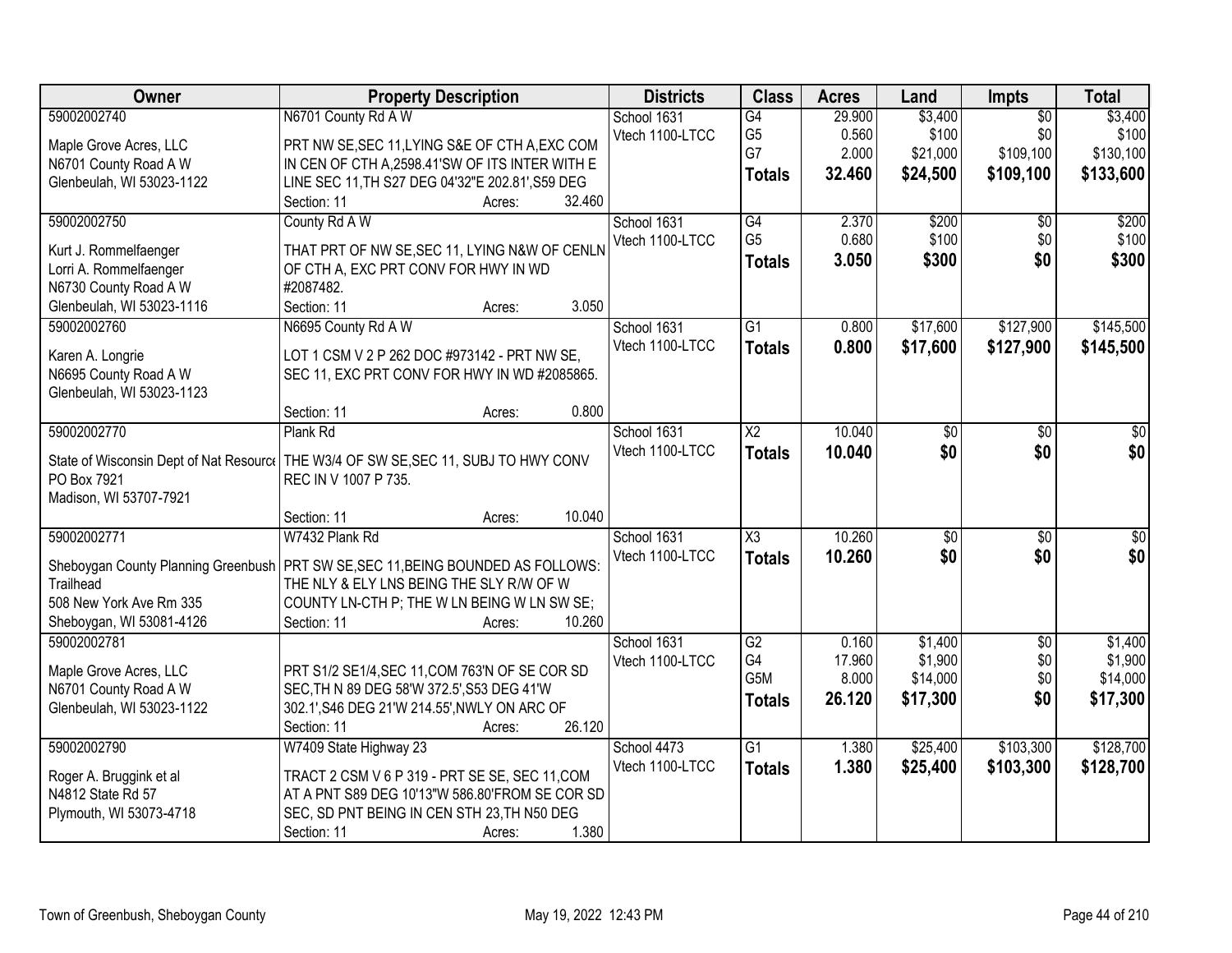| Owner                                                  | <b>Property Description</b>                          | <b>Districts</b> | <b>Class</b>           | <b>Acres</b> | Land            | <b>Impts</b>    | <b>Total</b>     |
|--------------------------------------------------------|------------------------------------------------------|------------------|------------------------|--------------|-----------------|-----------------|------------------|
| 59002002801                                            | W7388 State Highway 23                               | School 1631      | $\overline{\text{X3}}$ | 9.570        | $\overline{50}$ | $\overline{50}$ | $\overline{30}$  |
| Sheboygan County Highway                               | PRT SE SE, SEC 11, COM AT SE COR SD1/4, TH N         | Vtech 1100-LTCC  | <b>Totals</b>          | 9.570        | \$0             | \$0             | \$0              |
| Dept-Gravel Pit                                        | 763', N89 DEG 58'W 372.5', S53 DEG 41'W 302.1', S46  |                  |                        |              |                 |                 |                  |
| W5741 County Rd J                                      | DEG 21'W 477.35' TO CEN STH 23, SE ON CEN SD         |                  |                        |              |                 |                 |                  |
| Plymouth, WI 53073-3340                                | 9.570<br>Section: 11<br>Acres:                       |                  |                        |              |                 |                 |                  |
| 59002002810                                            | State Highway 23                                     | School 1631      | $\overline{X2}$        | 3.410        | $\overline{50}$ | $\overline{50}$ | $\sqrt{50}$      |
|                                                        |                                                      | Vtech 1100-LTCC  | <b>Totals</b>          | 3.410        | \$0             | \$0             | \$0              |
| State of Wisconsin Dept of Transportatic               | PRT S1/2 SE1/4, SEC 11, COM IN CEN STH 23, 254.8'N   |                  |                        |              |                 |                 |                  |
| 944 Vanderperren Way                                   | & 961.3'W OF SE COR SD SEC, TH NWLY ON CEN SD        |                  |                        |              |                 |                 |                  |
| Green Bay, WI 54304-5344                               | HWY 666.95'TO ITS INTER WITH W LN OF E 10 AC SW      |                  |                        |              |                 |                 |                  |
|                                                        | 3.410<br>Section: 11<br>Acres:                       |                  |                        |              |                 |                 |                  |
| 59002002812                                            | N6466 Plank Cir                                      | School 4473      | G2                     | 5.270        | \$44,800        | \$177,500       | \$222,300        |
| Leones Mobile Homes, LLC                               | TRACT 1 CSM V 6 P 319 - PRT S1/2 SE1/4, SEC 11 &     | Vtech 1100-LTCC  | <b>Totals</b>          | 5.270        | \$44,800        | \$177,500       | \$222,300        |
| N6512 Plank Cir                                        | PRT NW NE, SEC 14, COM AT SE COR SEC 11, TH S89      |                  |                        |              |                 |                 |                  |
| Glenbeulah, WI 53023-1164                              | DEG 10'13"W 586.80'TO CEN STH 23, TH NWLY ALG        |                  |                        |              |                 |                 |                  |
|                                                        | Section: 11<br>5.270<br>Acres:                       |                  |                        |              |                 |                 |                  |
| 59002002815                                            |                                                      | School 4473      | $\overline{\chi_3}$    | 0.570        | \$0             | \$0             | \$0              |
|                                                        |                                                      | Vtech 1100-LTCC  | <b>Totals</b>          | 0.570        | \$0             | \$0             | \$0              |
| Sheboygan County                                       | PRT SW SW, SEC 11 0.27 (STATE DOT) PRT SW            |                  |                        |              |                 |                 |                  |
| 615 N 6th St                                           | SW, SEC 11 0.04 AC (CHAPMAN) PRT SW SW, SEC 11       |                  |                        |              |                 |                 |                  |
| Sheboygan, WI 53081-4612                               | 0.15 AC (KLAHN) PRT SW SW, SEC 11 0.11 AC            |                  |                        |              |                 |                 |                  |
|                                                        | 0.570<br>Section: 11<br>Acres:                       |                  |                        |              |                 |                 |                  |
| 59002002820                                            | County Rd S                                          | School 1631      | $\overline{\text{X2}}$ | 157.100      | $\overline{50}$ | $\overline{50}$ | $\overline{\$0}$ |
|                                                        | $ $ NE1/4,SEC 12,EXC THE W 225' OF THE S 560'OF SW   | Vtech 1100-LTCC  | <b>Totals</b>          | 157.100      | \$0             | \$0             | \$0              |
| State of Wisconsin Dept of Nat Resource<br>PO Box 7921 | NE, KNOWN AS LOTS 1 & 2 CSM V 2 P 352.               |                  |                        |              |                 |                 |                  |
|                                                        |                                                      |                  |                        |              |                 |                 |                  |
| Madison, WI 53707-7921                                 | 157.100                                              |                  |                        |              |                 |                 |                  |
|                                                        | Section: 12<br>Acres:                                |                  |                        |              |                 |                 |                  |
| 59002002830                                            | N6721 Ridge Rd                                       | School 1631      | $\overline{G1}$        | 1.890        | \$75,000        | \$359,400       | \$434,400        |
| Teresa H. Vanhorn                                      | LOT 1 CSM V 2 P 352 - PRT SW NE, SEC 12, COM N0      | Vtech 1100-LTCC  | <b>Totals</b>          | 1.890        | \$75,000        | \$359,400       | \$434,400        |
| N6721 Ridge Rd                                         | DEG 50'45"E 230.95'FROM SW COR NE1/4,SD SEC, TH      |                  |                        |              |                 |                 |                  |
| Glenbeulah, WI 53023-1128                              | N0 DEG 50'45"E 366.40', N89 DEG 23'49"E 225', S0 DEG |                  |                        |              |                 |                 |                  |
|                                                        | Section: 12<br>1.890<br>Acres:                       |                  |                        |              |                 |                 |                  |
| 59002002840                                            | N6701 Ridge Rd                                       | School 1631      | G <sub>1</sub>         | 1.000        | \$51,000        | \$202,800       | \$253,800        |
|                                                        |                                                      | Vtech 1100-LTCC  | <b>Totals</b>          | 1.000        | \$51,000        | \$202,800       | \$253,800        |
| <b>Bruce Biller</b>                                    | LOT 2,CSM V 2 P 352 - PRT SW NE, SEC 12, COM N0      |                  |                        |              |                 |                 |                  |
| <b>Bernadette Biller</b>                               | DEG 50'45"E 37.35'FROM SW COR NE1/4 SD SEC, TH       |                  |                        |              |                 |                 |                  |
| N6701 Ridge Rd                                         | N89 DEG 23'49"E 225', N0 DEG 50'45"E 193.60', S89    |                  |                        |              |                 |                 |                  |
| Glenbeulah, WI 53023-1128                              | Section: 12<br>1.000<br>Acres:                       |                  |                        |              |                 |                 |                  |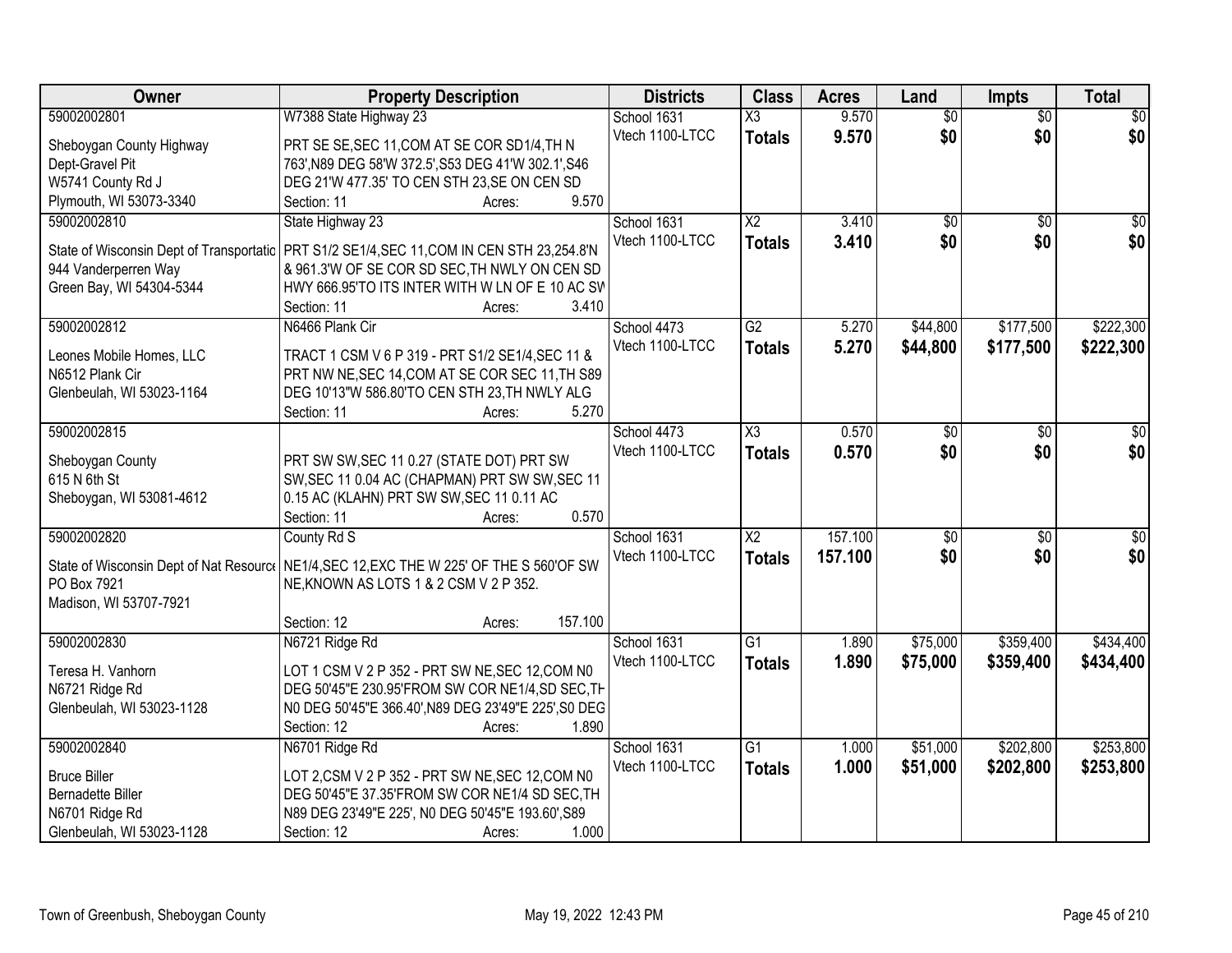| Owner                     | <b>Property Description</b>                                                             | <b>Districts</b> | <b>Class</b>           | <b>Acres</b> | Land            | <b>Impts</b>    | <b>Total</b>    |
|---------------------------|-----------------------------------------------------------------------------------------|------------------|------------------------|--------------|-----------------|-----------------|-----------------|
| 59002002850               | Ridge Rd                                                                                | School 1631      | $\overline{\text{X2}}$ | 29.350       | $\overline{50}$ | $\overline{50}$ | $\overline{30}$ |
|                           | State of Wisconsin Dept of Nat Resourc   PRT E1/2 NW1/4, SEC 12, COM AT N1/4 POST OF SD | Vtech 1100-LTCC  | <b>Totals</b>          | 29.350       | \$0             | \$0             | \$0             |
| PO Box 7921               | SEC, TH W 199.3', S33 DEG 38'W 1813.25' TO CEN OF                                       |                  |                        |              |                 |                 |                 |
| Madison, WI 53707-7921    | TOWN RD, ELY & SELY ALG RD TO E LN OF                                                   |                  |                        |              |                 |                 |                 |
|                           | 29.350<br>Section: 12<br>Acres:                                                         |                  |                        |              |                 |                 |                 |
| 59002002860               | N6799 Ridge Rd                                                                          | School 1631      | $\overline{G1}$        | 1.130        | \$27,400        | \$144,000       | \$171,400       |
|                           |                                                                                         | Vtech 1100-LTCC  | <b>Totals</b>          | 1.130        | \$27,400        | \$144,000       | \$171,400       |
| Robert J. Paul            | LOT 1, CSM V 1 P 233 - PRT E 1/2 NW1/4, SEC 12, COM                                     |                  |                        |              |                 |                 |                 |
| N6799 Ridge Rd            | S88 DEG 12'40"W 203.76'FROM N1/4 POST, TH S33                                           |                  |                        |              |                 |                 |                 |
| Glenbeulah, WI 53023-1128 | DEG 38'W 1505.15'TO PNT OF BEG, TH S33 DEG 38'W<br>1.130                                |                  |                        |              |                 |                 |                 |
|                           | Section: 12<br>Acres:                                                                   |                  |                        |              |                 |                 |                 |
| 59002002880               | County Rd A W                                                                           | School 1631      | $\overline{G4}$        | 11.340       | \$1,400         | \$0             | \$1,400         |
| Frederick N. Born         | PRT N1/2 NW1/4, SEC 12, & PRT S1/2 SW1/4, SEC                                           | Vtech 1100-LTCC  | G <sub>5</sub><br>G7   | 3.150        | \$1,600         | \$0             | \$1,600         |
| Denise J. Born            | 1, COM 1445.2'E & 221.35'N OF SW COR SEC 1, TH S48                                      |                  |                        | 1.000        | \$3,000         | \$4,200         | \$7,200         |
| N6811 Ridge Rd            | DEG 58'30"E 434.4', S42 DEG 30'W 93.04', S48 DEG                                        |                  | <b>Totals</b>          | 15.490       | \$6,000         | \$4,200         | \$10,200        |
| Glenbeulah, WI 53023-1129 | Section: 12<br>15.490<br>Acres:                                                         |                  |                        |              |                 |                 |                 |
| 59002002881               | County Rd A W                                                                           | School 1631      | $\overline{\text{X3}}$ | 3.910        | \$0             | \$0             | \$0             |
|                           |                                                                                         | Vtech 1100-LTCC  | <b>Totals</b>          | 3.910        | \$0             | \$0             | \$0             |
| Sheboygan County          | PART NE NW & NW NW SEC 12 (BORN 0.95 AC) &                                              |                  |                        |              |                 |                 |                 |
| W5741 County Rd J         | PART NW NW SEC 12 (RAEDER RENTALS 1.76 AC;                                              |                  |                        |              |                 |                 |                 |
| Plymouth, WI 53073-3340   | JOSEPH 0.23 AC; DB MROZINSKY DEATHLY                                                    |                  |                        |              |                 |                 |                 |
|                           | 3.910<br>Section: 12<br>Acres:                                                          |                  |                        |              |                 |                 |                 |
| 59002002890               |                                                                                         | School 1631      | $\overline{G4}$        | 4.200        | \$400           | $\overline{50}$ | \$400           |
| Eric T. Cary              | ALL THAT PRT OF FOLL DESC THAT LIES WITHIN NE                                           | Vtech 1100-LTCC  | <b>Totals</b>          | 4.200        | \$400           | \$0             | \$400           |
| N6979 County Road A W     | NW, SEC 12, COM 369'N & 1606.33'E OF SW COR SEC                                         |                  |                        |              |                 |                 |                 |
| Glenbeulah, WI 53023-1119 | 1, TH N42 DEG 23' 15"E 522.77'ON CEN CTH A, S38                                         |                  |                        |              |                 |                 |                 |
|                           | 4.200<br>Section: 12<br>Acres:                                                          |                  |                        |              |                 |                 |                 |
| 59002002891               | N6811 Ridge Rd                                                                          | School 1631      | G1                     | 1.440        | \$30,800        | \$94,400        | \$125,200       |
|                           |                                                                                         | Vtech 1100-LTCC  | <b>Totals</b>          | 1.440        | \$30,800        | \$94,400        | \$125,200       |
| Frederick N. Born         | LOT 1, CSM V 3 P 287 - PRT NW1/4, SEC 12, COM S56                                       |                  |                        |              |                 |                 |                 |
| Denise J. Born            | DEG 22'E 456.32'FROM MOST ELY COR OF LANDS                                              |                  |                        |              |                 |                 |                 |
| N6811 Ridge Rd            | REC IN V1 CSM P 278, TH S56 DEG 22'E 187.56', S33                                       |                  |                        |              |                 |                 |                 |
| Glenbeulah, WI 53023-1129 | 1.440<br>Section: 12<br>Acres:                                                          |                  |                        |              |                 |                 |                 |
| 59002002900               | N6860 Ridge Rd                                                                          | School 1631      | $\overline{G1}$        | 2.150        | \$31,600        | \$100,600       | \$132,200       |
| Keith W. Joseph           | LOT 1 CSM V 1 P 244 DOC #935916 - PRT NW NW,                                            | Vtech 1100-LTCC  | <b>Totals</b>          | 2.150        | \$31,600        | \$100,600       | \$132,200       |
| Margaret A. Joseph        | SEC 12, EXC PRT CONV FOR HWY IN WD #2088040.                                            |                  |                        |              |                 |                 |                 |
| N6860 Ridge Rd            |                                                                                         |                  |                        |              |                 |                 |                 |
| Glenbeulah, WI 53023-1126 | 2.150<br>Section: 12<br>Acres:                                                          |                  |                        |              |                 |                 |                 |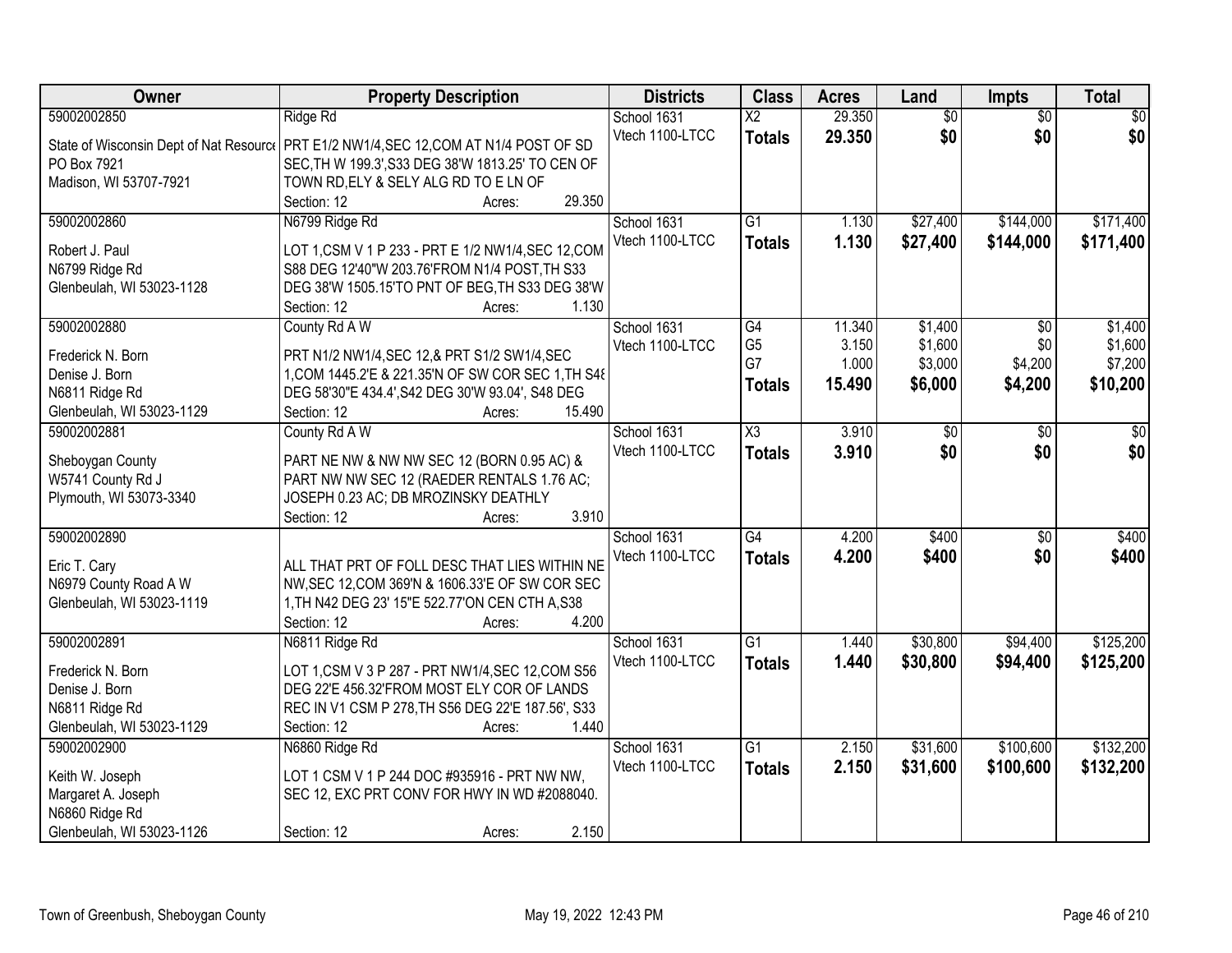| Owner                                                                  | <b>Property Description</b>                          | <b>Districts</b> | <b>Class</b>             | <b>Acres</b> | Land     | Impts           | <b>Total</b>    |
|------------------------------------------------------------------------|------------------------------------------------------|------------------|--------------------------|--------------|----------|-----------------|-----------------|
| 59002002910                                                            | County Rd A                                          | School 1631      | G4                       | 13.510       | \$2,200  | $\overline{50}$ | \$2,200         |
| Raeder Rentals, LLC                                                    | PRT NW NW, SEC 12, COM AT NW COR SD SEC, TH E        | Vtech 1100-LTCC  | G <sub>5</sub>           | 0.870        | \$100    | \$0             | \$100           |
| PO Box 488                                                             | 641.2', S8 DEG 30'E 592'TO CEN CTH A, S42 DEG 20'W   |                  | <b>Totals</b>            | 14.380       | \$2,300  | \$0             | \$2,300         |
| Elkhart Lake, WI 53020-0488                                            | ON CEN SD HWY 375.6'M/L, S43 DEG 34'W 668.4'TO W     |                  |                          |              |          |                 |                 |
|                                                                        | 14.380<br>Section: 12<br>Acres:                      |                  |                          |              |          |                 |                 |
| 59002002911                                                            | N6819 County Rd A W                                  | School 1631      | $\overline{G1}$          | 5.100        | \$41,300 | \$430,300       | \$471,600       |
|                                                                        |                                                      | Vtech 1100-LTCC  | <b>Totals</b>            | 5.100        | \$41,300 | \$430,300       | \$471,600       |
| Db Mrozinsky Deathly Hallows Trust                                     | PRT NW NW, SEC 12, COM AT SW COR SD 1/4, TH S89      |                  |                          |              |          |                 |                 |
| N6819 County Road A W                                                  | DEG 3'E 878.9', N9 DEG 2'W 231.9', N54 DEG 43'W      |                  |                          |              |          |                 |                 |
| Glenbeulah, WI 53023-1120                                              | 468.1'TO CEN OF GLENBEULAH RD, TH S43 DEG 34'W       |                  |                          |              |          |                 |                 |
|                                                                        | 5.100<br>Section: 12<br>Acres:                       |                  |                          |              |          |                 |                 |
| 59002002920                                                            | County Rd A W                                        | School 1631      | $\overline{G4}$          | 2.930        | \$500    | $\overline{50}$ | \$500           |
| Raeder Rentals, LLC                                                    | PRT NW NW, SEC 12, COM 641.2'E OF NW COR SD          | Vtech 1100-LTCC  | G <sub>5</sub>           | 0.530        | \$100    | \$0             | \$100           |
| PO Box 488                                                             | SEC, TH S8 DEG 30'E 592'TO CEN CTH A, NELY ON        |                  | <b>Totals</b>            | 3.460        | \$600    | \$0             | \$600           |
| Elkhart Lake, WI 53020-0488                                            | CEN SD HWY TO N LN SEC 12 TH W TO BEG EXC            |                  |                          |              |          |                 |                 |
|                                                                        | 3.460<br>Section: 12<br>Acres:                       |                  |                          |              |          |                 |                 |
| 59002002930                                                            | N6808 Ridge Rd                                       | School 1631      | $\overline{G1}$          | 3.550        | \$43,700 | \$137,400       | \$181,100       |
| Peter W. Denzin                                                        | LOT 2,CSM V 1 P 244 - PRT NW NW, SEC 12, COM N89     | Vtech 1100-LTCC  | <b>Totals</b>            | 3.550        | \$43,700 | \$137,400       | \$181,100       |
| Barbara A. Denzin                                                      | DEG 31' 29"E 881.75'FROM INTER OF S LN SD1/4         |                  |                          |              |          |                 |                 |
| N6808 Ridge Rd                                                         | WITH W LN SEC 12, TH N10 DEG 59'46"W 232.68', N56    |                  |                          |              |          |                 |                 |
| Glenbeulah, WI 53023-1126                                              | 3.550<br>Section: 12<br>Acres:                       |                  |                          |              |          |                 |                 |
| 59002002940                                                            | N6841 County Rd A W                                  | School 1631      | $\overline{G1}$          | 1.260        | \$24,300 | \$188,300       | \$212,600       |
|                                                                        |                                                      | Vtech 1100-LTCC  | <b>Totals</b>            | 1.260        | \$24,300 | \$188,300       | \$212,600       |
| David J. D'Angelico                                                    | LOT 1 CSM V 1 P 278 DOC #939080 - PRT NW NW,         |                  |                          |              |          |                 |                 |
| N6841 County Road A W                                                  | SEC 12, EXC PRT CONV FOR HWY IN WD #2090907.         |                  |                          |              |          |                 |                 |
| Glenbeulah, WI 53023-1121                                              |                                                      |                  |                          |              |          |                 |                 |
|                                                                        | 1.260<br>Section: 12<br>Acres:                       |                  |                          |              |          |                 |                 |
| 59002002941                                                            | N6835 Ridge Rd                                       | School 1631      | G1                       | 2.290        | \$38,500 | \$148,400       | \$186,900       |
| Warren R. Vanderkin                                                    | LOT 2,CSM V 3 P 287 - PRT OF NW1/4,SEC 12,COM        | Vtech 1100-LTCC  | <b>Totals</b>            | 2.290        | \$38,500 | \$148,400       | \$186,900       |
| Carolynn A. Vanderkin                                                  | AT MOST ELY COR OF LANDS REC IN V1 CSM P             |                  |                          |              |          |                 |                 |
| N6835 Ridge Rd                                                         | 278, TH S56 DEG 22'E 456.32', S33 DEG 38'W 291', N32 |                  |                          |              |          |                 |                 |
| Glenbeulah, WI 53023-1129                                              | Section: 12<br>2.290<br>Acres:                       |                  |                          |              |          |                 |                 |
| 59002002950                                                            |                                                      | School 1631      | $\overline{\mathsf{X2}}$ | 40.000       | \$0      | $\overline{50}$ | $\overline{50}$ |
|                                                                        |                                                      | Vtech 1100-LTCC  | <b>Totals</b>            | 40.000       | \$0      | \$0             | \$0             |
| State of Wisconsin Dept of Nat Resourc   SW NW, SEC 12.<br>PO Box 7921 |                                                      |                  |                          |              |          |                 |                 |
| Madison, WI 53707-7921                                                 |                                                      |                  |                          |              |          |                 |                 |
|                                                                        | 40.000<br>Section: 12<br>Acres:                      |                  |                          |              |          |                 |                 |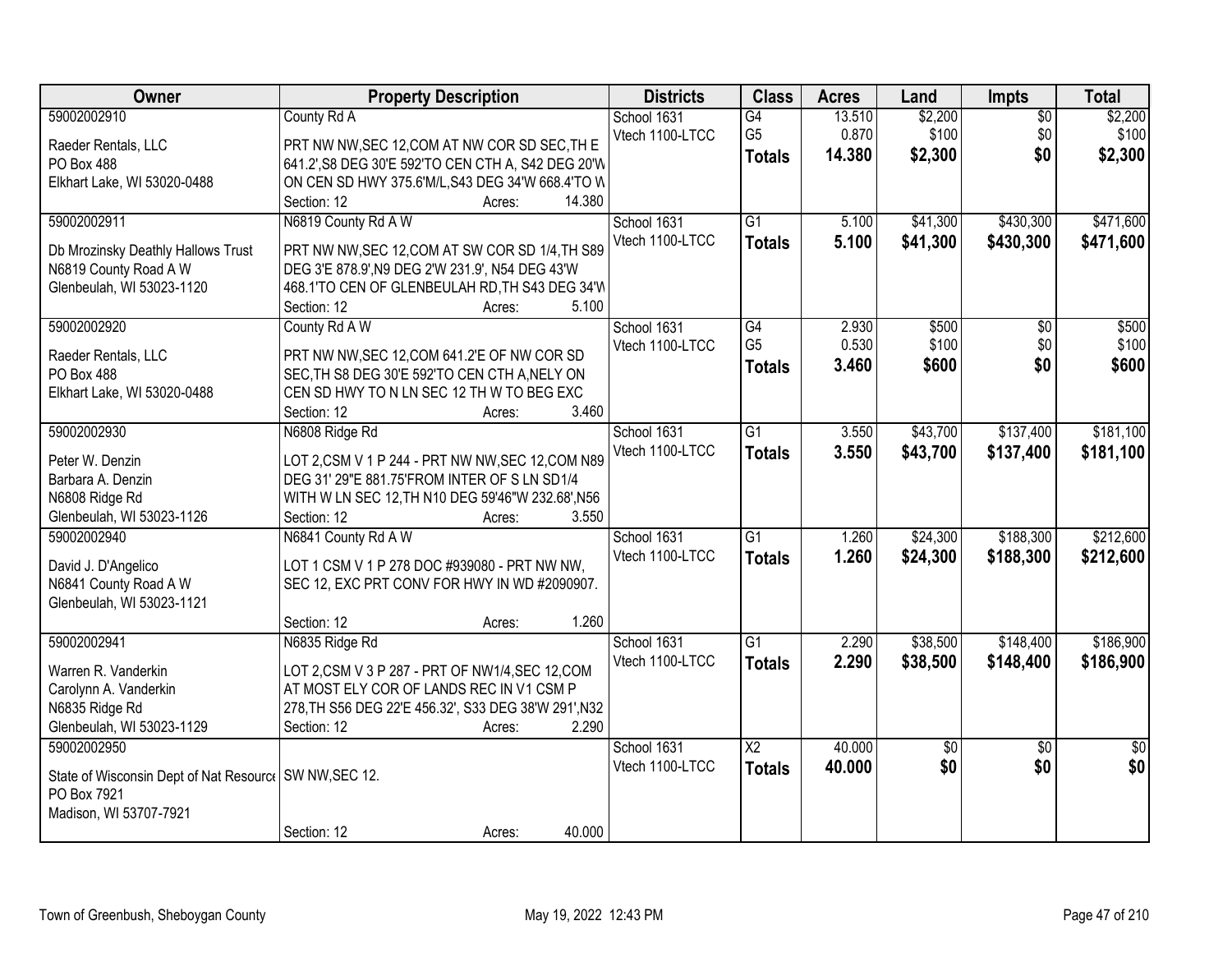| Owner                                                                                                                          | <b>Property Description</b>                                                                                                                                            |        |        | <b>Districts</b>               | <b>Class</b>                          | <b>Acres</b>              | Land                              | <b>Impts</b>                | <b>Total</b>                      |
|--------------------------------------------------------------------------------------------------------------------------------|------------------------------------------------------------------------------------------------------------------------------------------------------------------------|--------|--------|--------------------------------|---------------------------------------|---------------------------|-----------------------------------|-----------------------------|-----------------------------------|
| 59002002960                                                                                                                    | Ridge Rd                                                                                                                                                               |        |        | School 1631                    | X2                                    | 27.000                    | $\overline{50}$                   | $\overline{50}$             | $\overline{30}$                   |
| State of Wisconsin Dept of Nat Resourc   ALL THAT PRT OF SE NW, SEC 12 LYING S & W OF<br>PO Box 7921<br>Madison, WI 53707-7921 | TOWN RD,                                                                                                                                                               |        |        | Vtech 1100-LTCC                | <b>Totals</b>                         | 27.000                    | \$0                               | \$0                         | \$0                               |
|                                                                                                                                | Section: 12                                                                                                                                                            | Acres: | 27.000 |                                |                                       |                           |                                   |                             |                                   |
| 59002002970                                                                                                                    | Ridge Rd                                                                                                                                                               |        |        | School 1631                    | $\overline{\text{X2}}$                | 40.000                    | $\overline{50}$                   | $\overline{50}$             | \$0                               |
| State of Wisconsin Dept of Nat Resource<br>PO Box 7921<br>Madison, WI 53707-7921                                               | NE SW, SEC 12.                                                                                                                                                         |        |        | Vtech 1100-LTCC                | <b>Totals</b>                         | 40.000                    | \$0                               | \$0                         | \$0                               |
|                                                                                                                                | Section: 12                                                                                                                                                            | Acres: | 40.000 |                                |                                       |                           |                                   |                             |                                   |
| 59002002980                                                                                                                    |                                                                                                                                                                        |        |        | School 1631                    | $\overline{\text{X2}}$                | 40.000                    | $\overline{50}$                   | \$0                         | $\overline{50}$                   |
| State of Wisconsin Dept of Nat Resourc   NW SW, SEC 12.<br>PO Box 7921<br>Madison, WI 53707-7921                               |                                                                                                                                                                        |        |        | Vtech 1100-LTCC                | <b>Totals</b>                         | 40.000                    | \$0                               | \$0                         | \$0                               |
|                                                                                                                                | Section: 12                                                                                                                                                            | Acres: | 40.000 |                                |                                       |                           |                                   |                             |                                   |
| 59002002990<br>Maple Grove Acres, LLC<br>N6701 County Road A W<br>Glenbeulah, WI 53023-1122                                    | SW SW, SEC 12, EXC COM AT SW COR SD1/4, TH N<br>763', S89 DEG 58'E 572.8', S 758'TO S LN SW SW, TH<br>S89 DEG 32'W 572.8'TO BEG.<br>Section: 12                        | Acres: | 30.000 | School 1631<br>Vtech 1100-LTCC | G2<br>G <sub>6</sub><br><b>Totals</b> | 4.000<br>26.000<br>30.000 | \$10,000<br>\$91,000<br>\$101,000 | $\sqrt[6]{3}$<br>\$0<br>\$0 | \$10,000<br>\$91,000<br>\$101,000 |
| 59002003000                                                                                                                    |                                                                                                                                                                        |        |        | School 1631                    | $\overline{\chi_3}$                   | 10.000                    | $\overline{50}$                   | $\overline{30}$             | $\overline{30}$                   |
| Sheboygan County Transportation Dept<br>W5741 County Rd J<br>Plymouth, WI 53073-3340                                           | PRT SW SW, SEC 12, COM AT SW COR SD1/4, TH N<br>763', S 89 DEG 58'E 572.8', S 758'TO S LINE SW SW, TH<br>S 89 DEG 32'W 572.8'TO BEG.<br>Section: 12                    | Acres: | 10.000 | Vtech 1100-LTCC                | <b>Totals</b>                         | 10,000                    | \$0                               | \$0                         | \$0                               |
| 59002003010                                                                                                                    | Ridge Rd                                                                                                                                                               |        |        | School 1631                    | $\overline{X2}$                       | 40.000                    | $\overline{50}$                   | $\overline{50}$             | $\overline{\$0}$                  |
| State of Wisconsin Dept of Nat Resourc   SE SW, SEC 12.<br>PO Box 7921<br>Madison, WI 53707-7921                               | Section: 12                                                                                                                                                            | Acres: | 40.000 | Vtech 1100-LTCC                | <b>Totals</b>                         | 40.000                    | \$0                               | \$0                         | \$0                               |
| 59002003020                                                                                                                    | N6690 County Rd S                                                                                                                                                      |        |        | School 1631                    | G1                                    | 2.000                     | \$62,400                          | \$289,600                   | \$352,000                         |
| Paul R. Eischen<br>N6690 County Rd S<br>Plymouth, WI 53073-3272                                                                | NE SE, SEC 12, EXC COM 605.19' S OF E1/4 COR SD<br>SEC, TH S 710'ALG E LN SD1/4, S87 DEG 49'47"W<br>860'ALG S LN SD1/4, N 710', TH N87 DEG 49'47"E 860'<br>Section: 12 | Acres: | 25.570 | Vtech 1100-LTCC                | G <sub>6</sub><br><b>Totals</b>       | 23.570<br>25.570          | \$82,500<br>\$144,900             | \$0<br>\$289,600            | \$82,500<br>\$434,500             |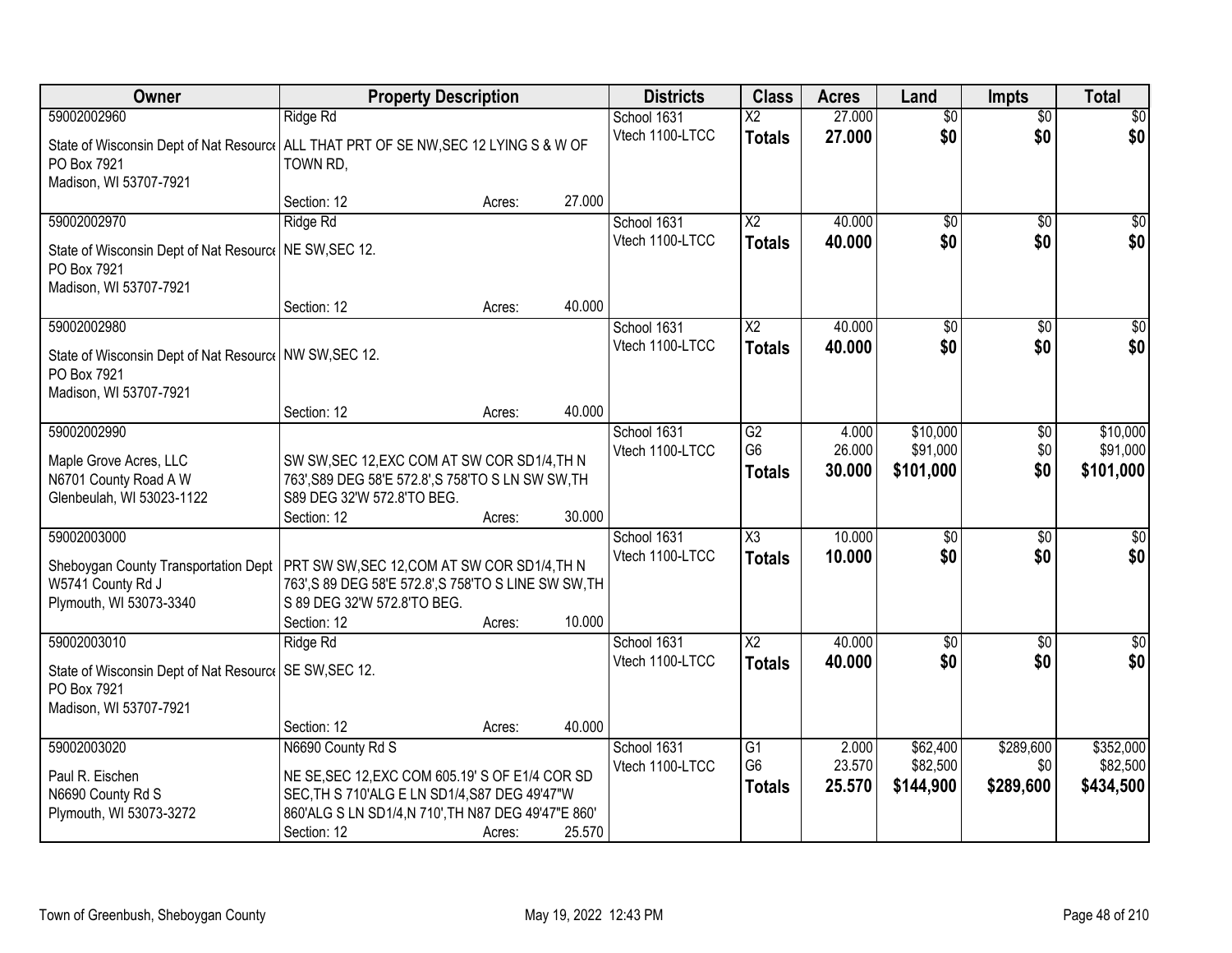| Owner                                                                   | <b>Property Description</b>                     |        |        | <b>Districts</b> | <b>Class</b>           | <b>Acres</b> | Land            | <b>Impts</b>    | <b>Total</b>     |
|-------------------------------------------------------------------------|-------------------------------------------------|--------|--------|------------------|------------------------|--------------|-----------------|-----------------|------------------|
| 59002003021                                                             | N6644 County Rd S                               |        |        | School 1631      | X4                     | 14.010       | $\overline{50}$ | $\overline{50}$ | \$0              |
| Town of Plymouth                                                        | TR 1 CSM V 7 P 257 - PRT NE SE, SEC 12, COM     |        |        | Vtech 1100-LTCC  | <b>Totals</b>          | 14.010       | \$0             | \$0             | \$0              |
| Village of Glenbeulah                                                   | 605.19'S OF E 1/4 COR SD SEC, TH S 710'ALG E LN |        |        |                  |                        |              |                 |                 |                  |
| N6152 Riverview Rd                                                      | SD1/4, S87 DEG 49'47"W 860'ALG S LN SD1/4, TH N |        |        |                  |                        |              |                 |                 |                  |
| Plymouth, WI 53073-3502                                                 | Section: 12                                     | Acres: | 14.010 |                  |                        |              |                 |                 |                  |
| 59002003030                                                             | Ridge Rd                                        |        |        | School 1631      | $\overline{X2}$        | 40.000       | $\overline{50}$ | $\overline{50}$ | \$0              |
| State of Wisconsin Dept of Nat Resource                                 | NW SE, SEC 12.                                  |        |        | Vtech 1100-LTCC  | <b>Totals</b>          | 40.000       | \$0             | \$0             | \$0              |
| PO Box 7921                                                             |                                                 |        |        |                  |                        |              |                 |                 |                  |
| Madison, WI 53707-7921                                                  |                                                 |        |        |                  |                        |              |                 |                 |                  |
|                                                                         | Section: 12                                     | Acres: | 40.000 |                  |                        |              |                 |                 |                  |
| 59002003040                                                             |                                                 |        |        | School 1631      | X <sub>2</sub>         | 40.000       | \$0             | \$0             | $\overline{50}$  |
|                                                                         |                                                 |        |        | Vtech 1100-LTCC  | <b>Totals</b>          | 40.000       | \$0             | \$0             | \$0              |
| State of Wisconsin Dept of Nat Resourc   SW SE, SEC 12.<br>PO Box 7921  |                                                 |        |        |                  |                        |              |                 |                 |                  |
| Madison, WI 53707-7921                                                  |                                                 |        |        |                  |                        |              |                 |                 |                  |
|                                                                         | Section: 12                                     | Acres: | 40.000 |                  |                        |              |                 |                 |                  |
| 59002003050                                                             | County Rd S                                     |        |        | School 1631      | X <sub>2</sub>         | 40.000       | \$0             | $\sqrt{6}$      | $\sqrt{50}$      |
|                                                                         |                                                 |        |        | Vtech 1100-LTCC  | <b>Totals</b>          | 40.000       | \$0             | \$0             | \$0              |
| State of Wisconsin Dept of Nat Resourc   SE SE, SEC 12.                 |                                                 |        |        |                  |                        |              |                 |                 |                  |
| PO Box 7921                                                             |                                                 |        |        |                  |                        |              |                 |                 |                  |
| Madison, WI 53707-7921                                                  | Section: 12                                     |        | 40.000 |                  |                        |              |                 |                 |                  |
| 59002003060                                                             | N6444 County Rd S                               | Acres: |        | School 4473      | $\overline{G1}$        | 8.000        | \$48,500        | \$115,500       | \$164,000        |
|                                                                         |                                                 |        |        | Vtech 1100-LTCC  | <b>Totals</b>          | 8.000        | \$48,500        | \$115,500       | \$164,000        |
| James E. Kaat                                                           | E1/2 NE NE, SEC 13, EXC THE N 12 AC THEREOF.    |        |        |                  |                        |              |                 |                 |                  |
| N6444 County Rd S                                                       |                                                 |        |        |                  |                        |              |                 |                 |                  |
| Plymouth, WI 53073-3802                                                 |                                                 |        |        |                  |                        |              |                 |                 |                  |
|                                                                         | Section: 13                                     | Acres: | 8.000  |                  |                        |              |                 |                 |                  |
| 59002003070                                                             |                                                 |        |        | School 4473      | $\overline{\text{X2}}$ | 20.000       | $\overline{50}$ | $\overline{50}$ | $\overline{\$0}$ |
| State of Wisconsin Dept of Nat Resourc   W1/2 NE NE, SEC 13 (D KRUEGER) |                                                 |        |        | Vtech 1100-LTCC  | <b>Totals</b>          | 20.000       | \$0             | \$0             | \$0              |
| PO Box 7921                                                             |                                                 |        |        |                  |                        |              |                 |                 |                  |
| Madison, WI 53707-7921                                                  |                                                 |        |        |                  |                        |              |                 |                 |                  |
|                                                                         | Section: 13                                     | Acres: | 20.000 |                  |                        |              |                 |                 |                  |
| 59002003080                                                             | County Rd S                                     |        |        | School 4473      | $\overline{G1}$        | 12.000       | \$69,000        | $\overline{60}$ | \$69,000         |
| James E. Kaat                                                           | THE N 12 AC OF THE E1/2 OF NE NE, SEC 13.       |        |        | Vtech 1100-LTCC  | <b>Totals</b>          | 12.000       | \$69,000        | \$0             | \$69,000         |
| Pauline L. Kaat                                                         |                                                 |        |        |                  |                        |              |                 |                 |                  |
| N6444 County Rd S                                                       |                                                 |        |        |                  |                        |              |                 |                 |                  |
| Plymouth, WI 53073-3802                                                 | Section: 13                                     | Acres: | 12.000 |                  |                        |              |                 |                 |                  |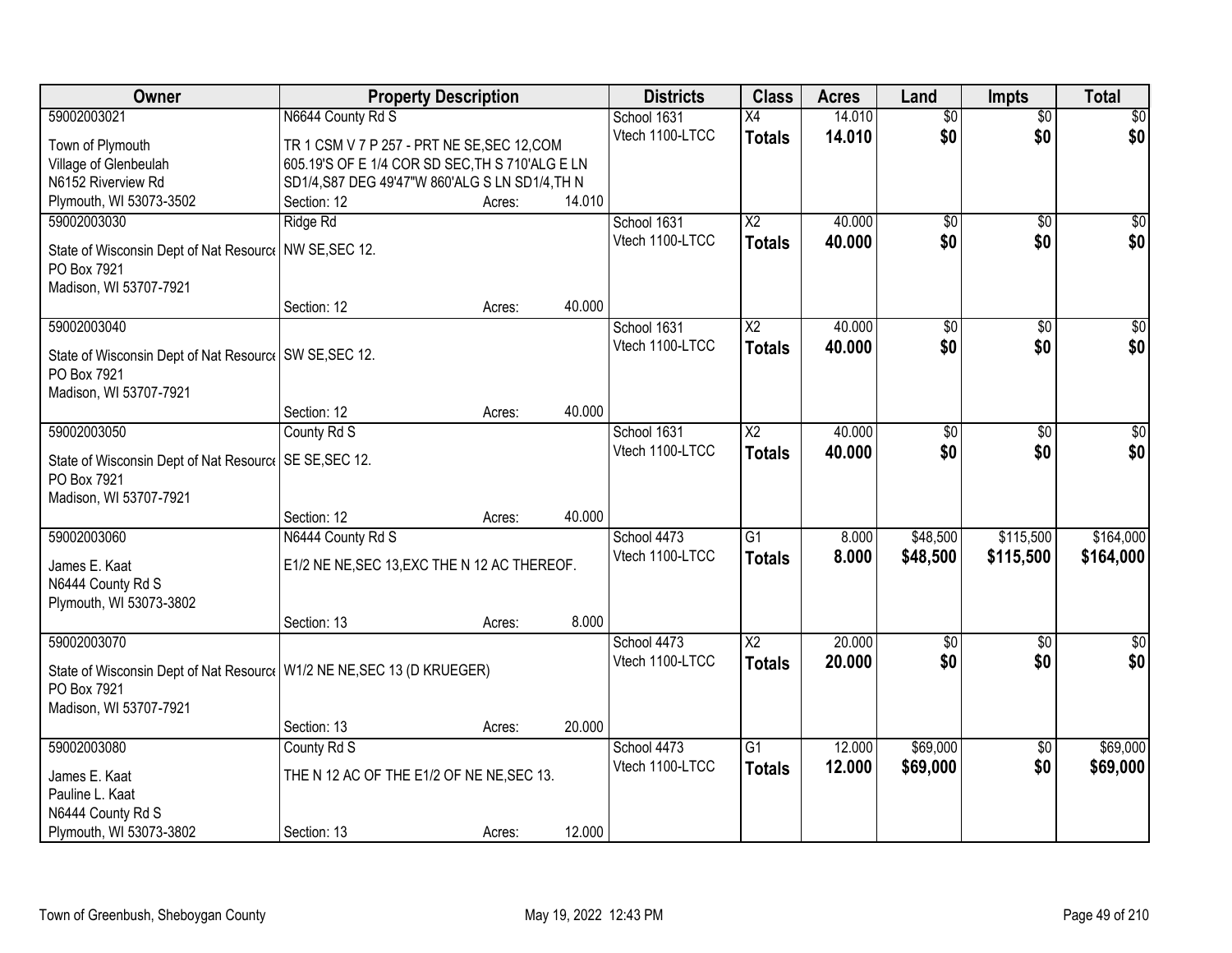| Owner                                       | <b>Property Description</b>                                                                | <b>Districts</b> | <b>Class</b>           | <b>Acres</b> | Land            | <b>Impts</b>    | <b>Total</b>    |
|---------------------------------------------|--------------------------------------------------------------------------------------------|------------------|------------------------|--------------|-----------------|-----------------|-----------------|
| 59002003090                                 | Ridge Rd                                                                                   | School 4473      | $\overline{X2}$        | 40.050       | $\overline{50}$ | $\overline{50}$ | \$0             |
|                                             | State of Wisconsin Dept of Nat Resource NW NE, SEC 13, ALSO R/W IN NE COR OF SW NE, COM    | Vtech 1100-LTCC  | <b>Totals</b>          | 40.050       | \$0             | \$0             | \$0             |
| PO Box 7921                                 | AT NE COR SD1/4, TH W 1 RD, SELY TO E LN SW                                                |                  |                        |              |                 |                 |                 |
| Madison, WI 53707-7921                      | NE, TH N 1 RD TO BEG.                                                                      |                  |                        |              |                 |                 |                 |
|                                             | 40.050<br>Section: 13<br>Acres:                                                            |                  |                        |              |                 |                 |                 |
| 59002003100                                 | N6351 Ridge Rd                                                                             | School 4473      | G4                     | 23.900       | \$2,700         | $\overline{30}$ | \$2,700         |
|                                             |                                                                                            | Vtech 1100-LTCC  | G5M                    | 3.000        | \$4,700         | \$0             | \$4,700         |
| Ridgeland Farms, Inc.                       | SW NE, SEC 13, EXC COM AT NE COR, TH W 1 RD, TH                                            |                  | G7                     | 2.000        | \$6,000         | \$62,200        | \$68,200        |
| N6335 Ridge Rd<br>Glenbeulah, WI 53023-1127 | SELY TO A PNT 1 RD S OF NE COR, TH N TO<br>BEG, SUBJ TO HWY CONV REC IN V 1051 P 733 & EX( |                  | <b>Totals</b>          | 28.900       | \$13,400        | \$62,200        | \$75,600        |
|                                             | 28.900<br>Section: 13<br>Acres:                                                            |                  |                        |              |                 |                 |                 |
| 59002003111                                 |                                                                                            | School 4473      | $\overline{X2}$        | 37.020       | $\overline{50}$ | \$0             | $\sqrt{50}$     |
|                                             |                                                                                            | Vtech 1100-LTCC  | <b>Totals</b>          | 37.020       | \$0             | \$0             | \$0             |
|                                             | State of Wisconsin Dept of Nat Resourc   PRT SE NE, SEC 13, LYING N&E OF STH               |                  |                        |              |                 |                 |                 |
| PO Box 7921                                 | 23(D.KRUEGER), & 2.50 AC M/L DESC IN V 1102 P 870                                          |                  |                        |              |                 |                 |                 |
| Madison, WI 53707-7921                      | IN SE NE & NE SE & EXC 1.48 AC FOR HWY CONV IN                                             |                  |                        |              |                 |                 |                 |
|                                             | Section: 13<br>37.020<br>Acres:                                                            |                  |                        |              |                 |                 |                 |
| 59002003121                                 |                                                                                            | School 4473      | $\overline{\text{X2}}$ | 36.310       | $\overline{50}$ | \$0             | $\overline{30}$ |
| State of Wisconsin Dept of Nat Resource     | THAT PRT OF E1/2 NW1/4,SEC 13,LYING N & E OF                                               | Vtech 1100-LTCC  | <b>Totals</b>          | 36.310       | \$0             | \$0             | \$0             |
| PO Box 7921                                 | CEN OF VAC SHEB FOND DU LAC PLANK RD,& THE                                                 |                  |                        |              |                 |                 |                 |
| Madison, WI 53707-7921                      | W 100'OF PARCEL BETWEEN VAC PLANK RD & STH                                                 |                  |                        |              |                 |                 |                 |
|                                             | 36.310<br>Section: 13<br>Acres:                                                            |                  |                        |              |                 |                 |                 |
| 59002003131                                 | W7136 State Highway 23                                                                     | School 4473      | $\overline{G1}$        | 0.810        | \$27,500        | \$181,300       | \$208,800       |
|                                             |                                                                                            | Vtech 1100-LTCC  | <b>Totals</b>          | 0.810        | \$27,500        | \$181,300       | \$208,800       |
| David A. Hein                               | PRT OF E1/2 NW1/4, SEC 13, LYING BETWEEN STH 23                                            |                  |                        |              |                 |                 |                 |
| Margaret M. Hein                            | & CEN OF FORMER SHEB-FOND DU LAC PLANK                                                     |                  |                        |              |                 |                 |                 |
| W7136 State Highway 23                      | RD, SUBJ TO HWY CONV REC IN V 1006 P 4, EXC THE<br>0.810                                   |                  |                        |              |                 |                 |                 |
| Glenbeulah, WI 53023-1132                   | Section: 13<br>Acres:                                                                      |                  | $\overline{X2}$        |              |                 |                 |                 |
| 59002003140                                 | State Highway 23                                                                           | School 4473      |                        | 7.600        | $\overline{50}$ | $\overline{50}$ | $\overline{30}$ |
| State of Wisconsin Dept of Natural          | NWNW, SEC 13, EXC COM 1784.8' W & 833.7' S OF NE                                           | Vtech 1100-LTCC  | <b>Totals</b>          | 7.600        | \$0             | \$0             | \$0             |
| Resources                                   | COR NW1/4, TH N7 DEG 7'W 390', S69 DEG 11'W                                                |                  |                        |              |                 |                 |                 |
| Attn: Karl E Hansen Lf/6                    | 172.46', S7 DEG 7'E 390' TH N69 DEG 11'E 172.46' TO                                        |                  |                        |              |                 |                 |                 |
| PO Box 7921                                 | 7.600<br>Section: 13<br>Acres:                                                             |                  |                        |              |                 |                 |                 |
| Madison, WI 53707-7921                      |                                                                                            |                  |                        |              |                 |                 |                 |
| 59002003161                                 | W7278 Castle Rock Ct                                                                       | School 4473      | $\overline{G1}$        | 4.540        | \$61,600        | \$139,300       | \$200,900       |
| Michael C. Meyer                            | LOT 1 CSM V17 P 106-09, #1580996 - PRT NW                                                  | Vtech 1100-LTCC  | <b>Totals</b>          | 4.540        | \$61,600        | \$139,300       | \$200,900       |
| Amanda J. Meyer                             | NW, SEC 13, EXC HWY CONV IN #1935777                                                       |                  |                        |              |                 |                 |                 |
| W7278 Castle Rock Ct                        |                                                                                            |                  |                        |              |                 |                 |                 |
| Glenbeulah, WI 53023-1901                   | 4.540<br>Section: 13<br>Acres:                                                             |                  |                        |              |                 |                 |                 |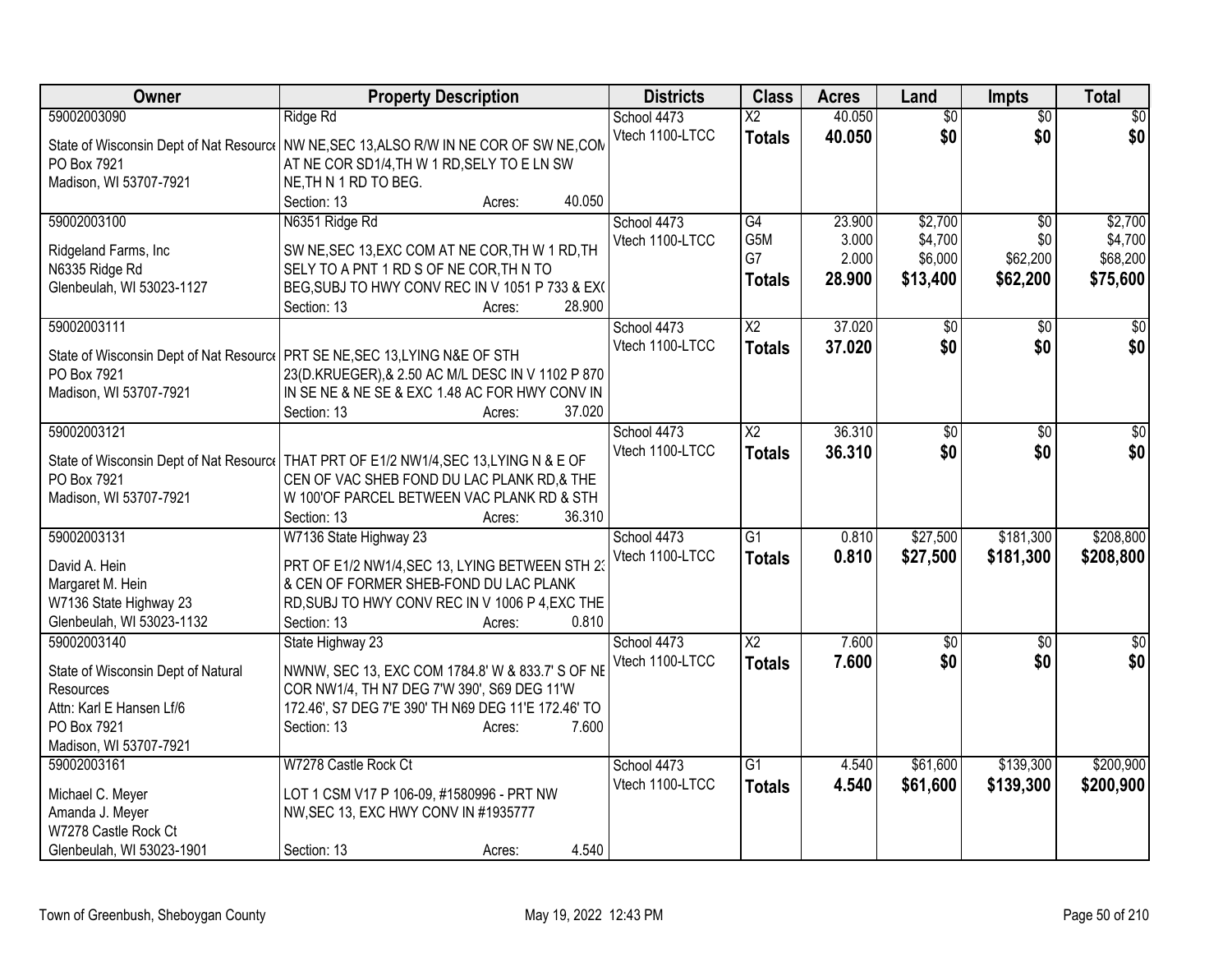| Owner                                                                            |                                                     | <b>Property Description</b> |        | <b>Districts</b> | <b>Class</b>           | <b>Acres</b> | Land            | <b>Impts</b>    | <b>Total</b>     |
|----------------------------------------------------------------------------------|-----------------------------------------------------|-----------------------------|--------|------------------|------------------------|--------------|-----------------|-----------------|------------------|
| 59002003162                                                                      | W7264 Castle Rock Ct                                |                             |        | School 4473      | $\overline{G1}$        | 6.330        | \$67,000        | \$333,000       | \$400,000        |
| Christian S. Harvey                                                              | LOT 2 CSM V17 P 106-09, #1580996 - PRT NW           |                             |        | Vtech 1100-LTCC  | <b>Totals</b>          | 6.330        | \$67,000        | \$333,000       | \$400,000        |
| Jennifer A. Harvey                                                               | <b>NW, SEC 13.</b>                                  |                             |        |                  |                        |              |                 |                 |                  |
| W7264 Castle Rock Ct                                                             |                                                     |                             |        |                  |                        |              |                 |                 |                  |
| Glenbeulah, WI 53023-1901                                                        | Section: 13                                         | Acres:                      | 6.330  |                  |                        |              |                 |                 |                  |
| 59002003164                                                                      |                                                     |                             |        | School 4473      | X4                     | 0.790        | \$0             | \$0             | $\overline{50}$  |
| Town of Greenbush                                                                | THAT PRT OF NW NW, SEC 13, TO BE DEDICATED          |                             |        | Vtech 1100-LTCC  | <b>Totals</b>          | 0.790        | \$0             | \$0             | \$0              |
| N6644 Sugarbush Rd                                                               | FOR ROAD BY CSM V17 P 106-09,#1580996.              |                             |        |                  |                        |              |                 |                 |                  |
| Glenbeulah, WI 53023-1236                                                        |                                                     |                             |        |                  |                        |              |                 |                 |                  |
|                                                                                  | Section: 13                                         | Acres:                      | 0.790  |                  |                        |              |                 |                 |                  |
| 59002003165                                                                      | State Highway 23                                    |                             |        | School 4473      | $\overline{X2}$        | 4.280        | $\overline{60}$ | $\overline{50}$ | $\overline{\$0}$ |
| State of Wisconsin Department of Natur: ALL THAT PART OF LOT 3 CSM V17 P 106-09, |                                                     |                             |        | Vtech 1100-LTCC  | <b>Totals</b>          | 4.280        | \$0             | \$0             | \$0              |
| Resources                                                                        | #1580996 IN NWNW, SEC 13, T15N, R20E, LYING         |                             |        |                  |                        |              |                 |                 |                  |
| 2984 Shawano Ave                                                                 | NORTHERLY OF STH 23 R/W LINE AS SHOWN ON            |                             |        |                  |                        |              |                 |                 |                  |
| Green Bay, WI 54313-6727                                                         | Section: 13                                         | Acres:                      | 4.280  |                  |                        |              |                 |                 |                  |
| 59002003170                                                                      |                                                     |                             |        | School 4473      | $\overline{\text{X2}}$ | 18.620       | $\overline{50}$ | $\overline{50}$ | $\sqrt{50}$      |
| State of Wisconsin Dept of Natural                                               | SW NW, SEC 13, EXC THAT PRT OF FOLL LYING IN        |                             |        | Vtech 1100-LTCC  | <b>Totals</b>          | 18.620       | \$0             | \$0             | \$0              |
| Resources                                                                        | SD1/4, COM 1146.31'S & 970.47'E OF NW COR           |                             |        |                  |                        |              |                 |                 |                  |
| Attn: Karl E Hansen Lf/6                                                         | NW1/4, TH S80 DEG 17'05"E 319.84', S1 DEG 16'25"E   |                             |        |                  |                        |              |                 |                 |                  |
| PO Box 7921                                                                      | Section: 13                                         | Acres:                      | 18.620 |                  |                        |              |                 |                 |                  |
| Madison, WI 53707-7921                                                           |                                                     |                             |        |                  |                        |              |                 |                 |                  |
| 59002003171                                                                      | State Highway 23                                    |                             |        | School 4473      | G4                     | 27.990       | \$3,100         | \$0             | \$3,100          |
| Ridgeland Farms, Inc                                                             | PRT E1/2 NW1/4, SEC 13, COM ON W LINE SD            |                             |        | Vtech 1100-LTCC  | G <sub>5</sub> M       | 5.000        | \$7,800         | \$0             | \$7,800          |
| N6335 Ridge Rd                                                                   | E1/2,126.38'S OF ITS INTER WITH CEN STH 23, TH      |                             |        |                  | <b>Totals</b>          | 32.990       | \$10,900        | \$0             | \$10,900         |
| Glenbeulah, WI 53023-1127                                                        | N83 DEG 25'15"E 110.9', N 11 DEG 04'35"E 109.16'TO  |                             |        |                  |                        |              |                 |                 |                  |
|                                                                                  | Section: 13                                         | Acres:                      | 32.990 |                  |                        |              |                 |                 |                  |
| 59002003173                                                                      | State Highway 23                                    |                             |        | School 4473      | $\overline{X2}$        | 17.640       | $\sqrt{6}$      | \$0             | $\sqrt{$0]}$     |
| State of Wisconsin Dept of Natural                                               | PRT SW NW, SEC 13, COM 1146.31'S & 970.47'E OF NV   |                             |        | Vtech 1100-LTCC  | <b>Totals</b>          | 17.640       | \$0             | \$0             | \$0              |
| Resources                                                                        | COR, SD SEC, TH S12 DEG 17' 45"W 227.76'TO PNT OF   |                             |        |                  |                        |              |                 |                 |                  |
| Attn: Karl E Hansen Lf/6                                                         | BEG, TH S82 DEG 14'W 212.6', S2 DEG 57'W 78.9', S44 |                             |        |                  |                        |              |                 |                 |                  |
| PO Box 7921                                                                      | Section: 13                                         | Acres:                      | 17.640 |                  |                        |              |                 |                 |                  |
| Madison, WI 53707-7921                                                           |                                                     |                             |        |                  |                        |              |                 |                 |                  |
| 59002003174                                                                      | W7203 Julie Ct                                      |                             |        | School 4473      | $\overline{G1}$        | 3.160        | \$42,100        | \$98,600        | \$140,700        |
| Randall R. Hetzel                                                                | LOT 1 CSM V26 P196-198 #1990971 & AFFT #1991476     |                             |        | Vtech 1100-LTCC  | G <sub>6</sub>         | 1.860        | \$6,500         | \$0             | \$6,500          |
| Susan M. Zignego                                                                 | - PRT NW1/4, SEC 13                                 |                             |        |                  | <b>Totals</b>          | 5.020        | \$48,600        | \$98,600        | \$147,200        |
| W7185 State Highway 23                                                           |                                                     |                             |        |                  |                        |              |                 |                 |                  |
| Glenbeulah, WI 53023-1135                                                        | Section: 13                                         | Acres:                      | 5.020  |                  |                        |              |                 |                 |                  |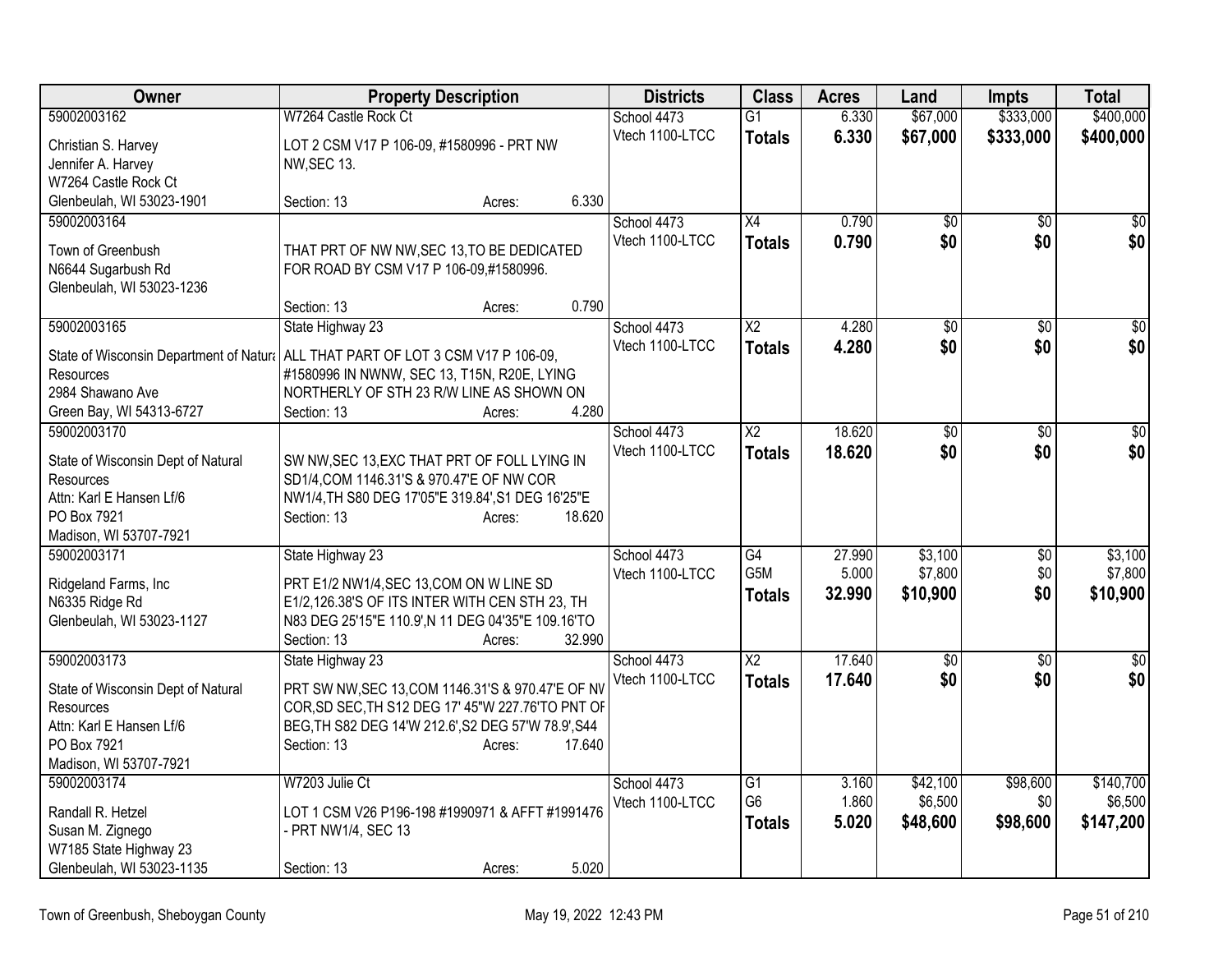| Owner                     | <b>Property Description</b>                       | <b>Districts</b> | <b>Class</b>    | <b>Acres</b> | Land       | <b>Impts</b>    | <b>Total</b> |
|---------------------------|---------------------------------------------------|------------------|-----------------|--------------|------------|-----------------|--------------|
| 59002003181               | Ridge Rd                                          | School 4473      | $\overline{G4}$ | 27.310       | \$3,200    | $\overline{50}$ | \$3,200      |
| Ridgeland Farms, Inc.     | NE SW, SEC 13, EXC LOT 1 CSM V1 P238 #935589 &    | Vtech 1100-LTCC  | G <sub>5</sub>  | 10.400       | \$5,800    | \$0             | \$5,800      |
| N6335 Ridge Rd            | EXC COM AT S1/4 COR SD SEC 13, TH N01 DEG         |                  | G7              | 1.000        | \$3,000    | \$21,600        | \$24,600     |
| Glenbeulah, WI 53023-1127 | 23'14"E 1538.79', N88 DEG 36'46"W 661.68' TO CNLN |                  | <b>Totals</b>   | 38.710       | \$12,000   | \$21,600        | \$33,600     |
|                           | 38.710<br>Section: 13<br>Acres:                   |                  |                 |              |            |                 |              |
| 59002003191               |                                                   |                  | $\overline{G1}$ | 1.290        |            | \$144,300       | \$168,900    |
|                           | N6280 Ridge Rd                                    | School 4473      |                 |              | \$24,600   |                 |              |
| Charles A. Brott          | LOT 1 CSM V1 P238 #935589 - PRT NE SW, SEC 13 &   | Vtech 1100-LTCC  | <b>Totals</b>   | 1.290        | \$24,600   | \$144,300       | \$168,900    |
| Sharon V. Brott           | ALSO COM AT S1/4 COR SD SEC 13, TH N01 DEG        |                  |                 |              |            |                 |              |
| N6280 Ridge Rd            | 23'14"E 1538.79', N88 DEG 36'46"W 661.68' TO CNLN |                  |                 |              |            |                 |              |
| Glenbeulah, WI 53023-1125 | 1.290<br>Section: 13<br>Acres:                    |                  |                 |              |            |                 |              |
| 59002003200               | Ridge Rd                                          | School 4473      | G4              | 31.600       | \$3,400    | $\overline{50}$ | \$3,400      |
|                           |                                                   | Vtech 1100-LTCC  | G <sub>5</sub>  | 1.400        | \$100      | \$0             | \$100        |
| Ridgeland Farms, Inc.     | NW SW, SEC 13.                                    |                  | W <sub>5</sub>  | 7.000        | (\$21,700) | \$0             | \$0          |
| N6335 Ridge Rd            |                                                   |                  | <b>Totals</b>   | 40.000       | \$3,500    | \$0             | \$3,500      |
| Glenbeulah, WI 53023-1127 |                                                   |                  |                 |              |            |                 |              |
|                           | 40.000<br>Section: 13<br>Acres:                   |                  |                 |              |            |                 |              |
| 59002003210               | Ridge Rd                                          | School 4473      | G4              | 23.740       | \$2,700    | \$0             | \$2,700      |
| Ridgeland Farms, Inc      | SW SW, SEC 13.                                    | Vtech 1100-LTCC  | G <sub>5</sub>  | 5.260        | \$3,100    | \$0             | \$3,100      |
| N6335 Ridge Rd            |                                                   |                  | W <sub>6</sub>  | 11.000       | (\$34,100) | \$0             | \$0          |
| Glenbeulah, WI 53023-1127 |                                                   |                  | <b>Totals</b>   | 40.000       | \$5,800    | \$0             | \$5,800      |
|                           | 40.000<br>Section: 13<br>Acres:                   |                  |                 |              |            |                 |              |
| 59002003220               | Ridge Rd                                          | School 4473      | G4              | 13.000       | \$1,700    | $\overline{30}$ | \$1,700      |
|                           |                                                   | Vtech 1100-LTCC  | G <sub>5</sub>  | 2.000        | \$1,200    | \$0             | \$1,200      |
| Ridgeland Farms, Inc      | SE SW, SEC 13.                                    |                  | G5M             | 2.000        | \$3,100    | \$0             | \$3,100      |
| N6335 Ridge Rd            |                                                   |                  | W <sub>6</sub>  | 23.000       | (\$71,300) | \$0             | \$0          |
| Glenbeulah, WI 53023-1127 |                                                   |                  | <b>Totals</b>   | 40.000       | \$6,000    | \$0             | \$6,000      |
|                           | 40.000<br>Section: 13<br>Acres:                   |                  |                 |              |            |                 |              |
| 59002003232               | W6981 State Highway 23                            | School 4473      | $\overline{G1}$ | 6.600        | \$52,800   | \$162,100       | \$214,900    |
| Gregory G. Strobel        | PRT LOT 1 & ALL LOT 2,CSM V 10 P 32 - PRT NE      | Vtech 1100-LTCC  | <b>Totals</b>   | 6.600        | \$52,800   | \$162,100       | \$214,900    |
| Peggy J. Strobel          | SE, SEC 13, COM S01 DEG 11' 38"E 830.18'& S87 DEG |                  |                 |              |            |                 |              |
| W6981 State Rd 23         | 04'W 985.97'FROM E1/4 COR SD SEC, TH CONT S87     |                  |                 |              |            |                 |              |
| Plymouth, WI 53073-3478   | 6.600<br>Section: 13<br>Acres:                    |                  |                 |              |            |                 |              |
| 59002003233               | W6979 State Highway 23                            | School 4473      | G2              | 3.430        | \$39,300   | \$241,100       | \$280,400    |
|                           |                                                   | Vtech 1100-LTCC  | <b>Totals</b>   | 3.430        | \$39,300   | \$241,100       | \$280,400    |
| Hillside Storage, LLC     | A-29705 (PRT LOT 1 CSM V10 P 32) - PRT NE SE, SEC |                  |                 |              |            |                 |              |
| 1754 Hillside Ct          | 13, COM N00 DEG 35'24"W 50'FROM SE COR SD LOT     |                  |                 |              |            |                 |              |
| Grafton, WI 53024-9638    | 1, TH CONT N00 DEG 35'24"W 528.67', N67 DEG       |                  |                 |              |            |                 |              |
|                           | 3.430<br>Section: 13<br>Acres:                    |                  |                 |              |            |                 |              |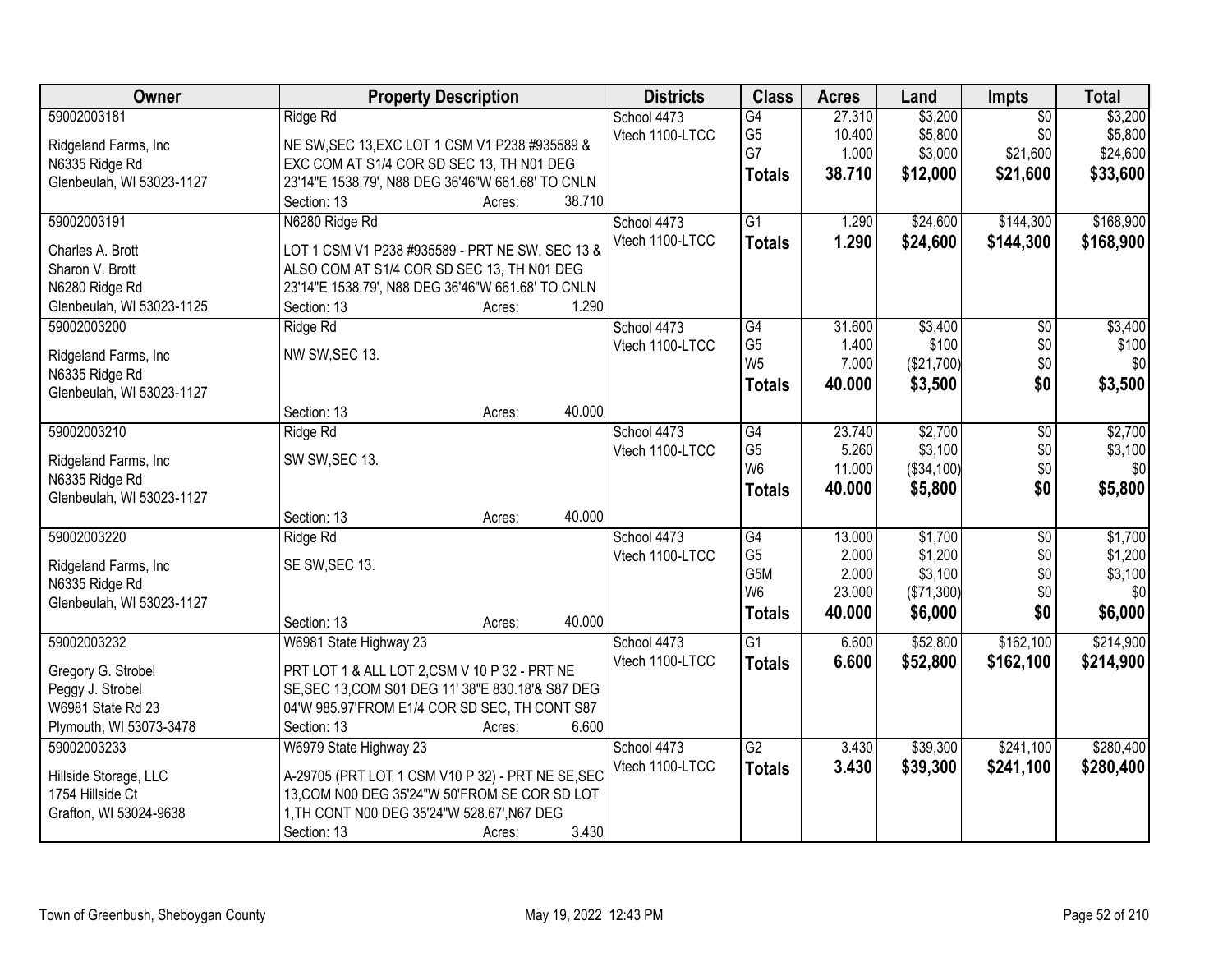| Owner                         | <b>Property Description</b>                          | <b>Districts</b> | <b>Class</b>    | <b>Acres</b> | Land       | <b>Impts</b>    | <b>Total</b> |
|-------------------------------|------------------------------------------------------|------------------|-----------------|--------------|------------|-----------------|--------------|
| 59002003240                   | N6214 County Rd S                                    | School 4473      | $\overline{G1}$ | 11.030       | \$81,100   | \$252,100       | \$333,200    |
| Thomas Alsheskie              | PRT NE SE, SEC 13, COM IN CEN OF CTH S, 834.5'S      | Vtech 1100-LTCC  | <b>Totals</b>   | 11.030       | \$81,100   | \$252,100       | \$333,200    |
| Kristine C. Alsheskie         | OF E1/4 POST, TH S ON CEN SD HWY 490.6', S88 DEG     |                  |                 |              |            |                 |              |
| N6214 County Rd S             | 39'W 990.6', N 497.65', TH N89 DEG 07'E 990.6'TO     |                  |                 |              |            |                 |              |
| Plymouth, WI 53073-3800       | 11.030<br>Section: 13<br>Acres:                      |                  |                 |              |            |                 |              |
| 59002003243                   | N6260 County Rd S                                    | School 4473      | $\overline{G1}$ | 5.920        | \$65,800   | \$263,600       | \$329,400    |
|                               |                                                      | Vtech 1100-LTCC  | <b>Totals</b>   | 5.920        | \$65,800   | \$263,600       | \$329,400    |
| Jones Living Trust 07-06-1999 | "ERROR DEED 20-104" LOT 3 CSM V9 P 159 DOC           |                  |                 |              |            |                 |              |
| N6260 County Rd S             | #1209332 BEING PRT NE SE, SEC 13, COM                |                  |                 |              |            |                 |              |
| Plymouth, WI 53073-3800       | S01-11-38E 830.18' FROM E1/4 COR SD SEC, TH<br>5.920 |                  |                 |              |            |                 |              |
|                               | Section: 13<br>Acres:                                |                  |                 |              |            |                 |              |
| 59002003244                   | N6252 County Rd S                                    | School 4473      | $\overline{G1}$ | 5.010        | \$63,000   | \$253,200       | \$316,200    |
| Peggy L. Demunck              | LOT 4 CSM V9 P 159 DOC #1209332 BEING PRT NE         | Vtech 1100-LTCC  | <b>Totals</b>   | 5.010        | \$63,000   | \$253,200       | \$316,200    |
| Steven L. Demunck             | SE, SEC 13 EXC N 48' THEREOF.                        |                  |                 |              |            |                 |              |
| N6252 County Rd S             |                                                      |                  |                 |              |            |                 |              |
| Plymouth, WI 53073-3800       | 5.010<br>Section: 13<br>Acres:                       |                  |                 |              |            |                 |              |
| 59002003250                   | N6335 Ridge Rd                                       | School 4473      | G4              | 32.500       | \$3,700    | \$0             | \$3,700      |
| Ridgeland Farms, Inc.         | NW SE, SEC 13.                                       | Vtech 1100-LTCC  | G <sub>5</sub>  | 1.500        | \$800      | \$0             | \$800        |
| N6335 Ridge Rd                |                                                      |                  | G7              | 2.000        | \$16,000   | \$283,800       | \$299,800    |
| Glenbeulah, WI 53023-1127     |                                                      |                  | W <sub>6</sub>  | 4.000        | (\$12,400) | \$0             | \$0          |
|                               | 40.000<br>Section: 13<br>Acres:                      |                  | <b>Totals</b>   | 40.000       | \$20,500   | \$283,800       | \$304,300    |
| 59002003260                   | <b>Hillcrest Dr</b>                                  | School 4473      | $\overline{G6}$ | 0.350        | \$1,100    | $\overline{50}$ | \$1,100      |
|                               |                                                      | Vtech 1100-LTCC  | <b>Totals</b>   | 0.350        | \$1,100    | \$0             | \$1,100      |
| Webb, Elizabeth A Webb Trust  | S 27 AC OF SW SE, SEC 13, EXC THE E 93'OF SD         |                  |                 |              |            |                 |              |
| Attn: Thomas Webb             | PARCEL, & ALSO EXC CSM V20 P 100-01, #1715893.       |                  |                 |              |            |                 |              |
| 6610 Dumont Rd                |                                                      |                  |                 |              |            |                 |              |
| Madison, WI 53711-3107        | 0.350<br>Section: 13<br>Acres:                       |                  |                 |              |            |                 |              |
| 59002003263                   | N6054 Hillcrest Dr                                   | School 4473      | $\overline{G1}$ | 5.000        | \$41,000   | \$228,900       | \$269,900    |
| John M and Lynn M Bonde       | PRT LOTS 1 & 2 CSM V20 P 100-01,#1715893 - PRT       | Vtech 1100-LTCC  | G <sub>6</sub>  | 5.000        | \$15,500   | \$0             | \$15,500     |
| N6054 Hillcrest Dr            | SW SE, SEC 13, BEG AT S1/4 COR SD SEC 13, TH NOC     |                  | <b>Totals</b>   | 10.000       | \$56,500   | \$228,900       | \$285,400    |
| Plymouth, WI 53073            | DEG 23'21"E 524.81', N89 DEG 06'07"E 859.82', S00    |                  |                 |              |            |                 |              |
|                               | 10.000<br>Section: 13<br>Acres:                      |                  |                 |              |            |                 |              |
| 59002003264                   | N6064 Hillcrest Dr                                   | School 4473      | G1              | 2.000        | \$37,000   | \$710,100       | \$747,100    |
|                               |                                                      | Vtech 1100-LTCC  | G <sub>6</sub>  | 12.740       | \$44,600   | \$0             | \$44,600     |
| Jeffrey E. Weber              | PRT LOTS 1 & 2 CSM V20 P 100-01,#1715893 - PRT       |                  | <b>Totals</b>   | 14.740       | \$81,600   | \$710,100       | \$791,700    |
| Lisa R. Weber                 | SW SE, SEC 13, COM AT S1/4 COR SD SEC 13, TH         |                  |                 |              |            |                 |              |
| N6064 Hillcrest Dr            | N00 DEG 23'21"E 524.81' TO POB, TH CONT N00 DEG      |                  |                 |              |            |                 |              |
| Plymouth, WI 53073-3830       | 14.740<br>Section: 13<br>Acres:                      |                  |                 |              |            |                 |              |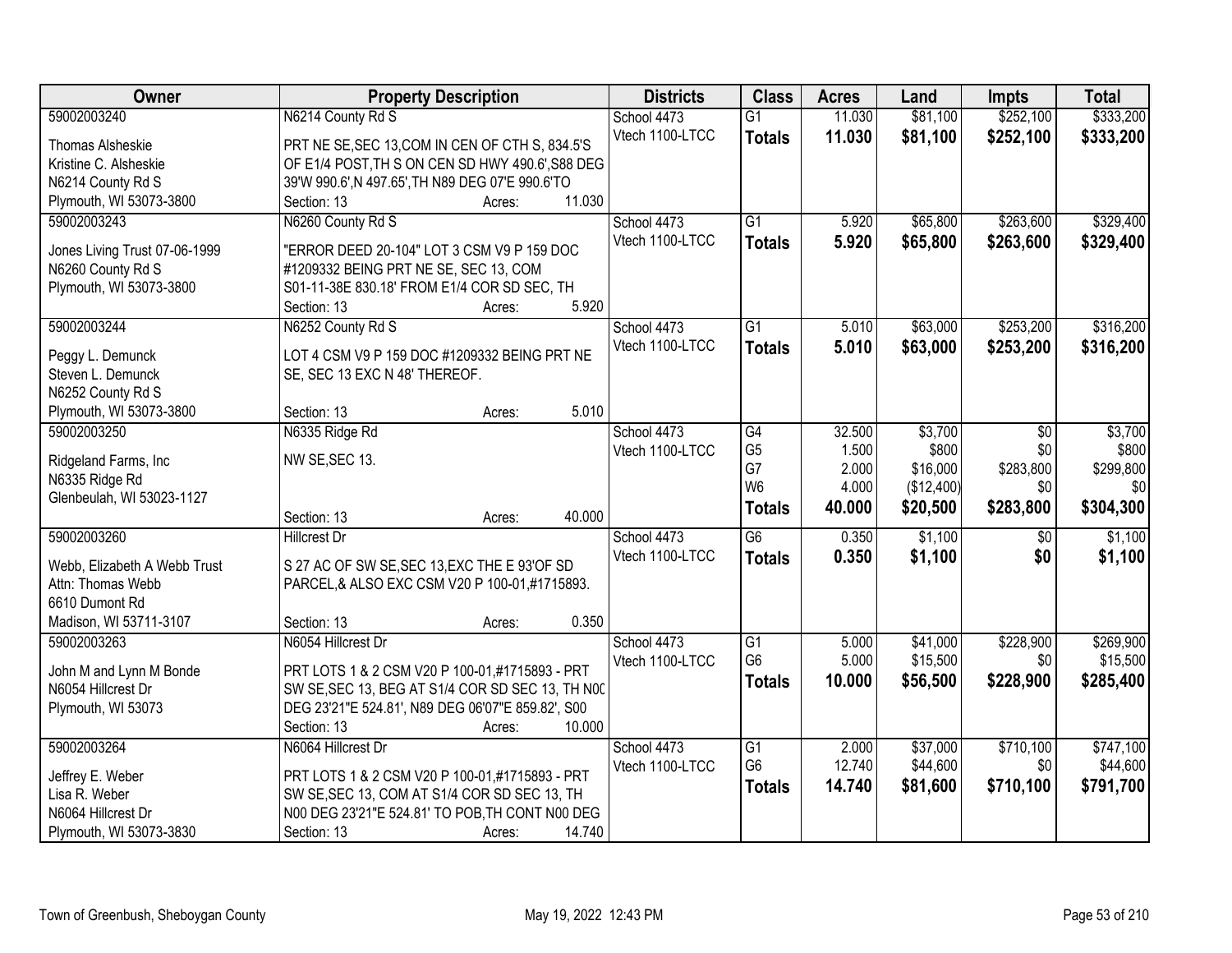| <b>Owner</b>                                                                            | <b>Property Description</b>                                 |        |        | <b>Districts</b> | <b>Class</b>             | <b>Acres</b> | Land       | Impts           | <b>Total</b>    |
|-----------------------------------------------------------------------------------------|-------------------------------------------------------------|--------|--------|------------------|--------------------------|--------------|------------|-----------------|-----------------|
| 59002003270                                                                             |                                                             |        |        | School 4473      | $\overline{\mathsf{W6}}$ | 13.000       | (\$45,500) | $\overline{50}$ | \$0             |
| Ridgeland Farms, Inc.                                                                   | N 13 AC SW SE, SEC 13.                                      |        |        | Vtech 1100-LTCC  | <b>Totals</b>            | 13.000       | \$0        | \$0             | \$0             |
| N6335 Ridge Rd                                                                          |                                                             |        |        |                  |                          |              |            |                 |                 |
| Glenbeulah, WI 53023-1127                                                               |                                                             |        |        |                  |                          |              |            |                 |                 |
|                                                                                         | Section: 13                                                 | Acres: | 13.000 |                  |                          |              |            |                 |                 |
| 59002003281                                                                             | N6076 Hillcrest Dr                                          |        |        | School 4473      | $\overline{G1}$          | 11.840       | \$68,500   | \$380,200       | \$448,700       |
| Hoopman, Robert C & Phyllis Mae                                                         | CSM V 8 P 169 & OTHER LANDS PRT SE SE, SEC                  |        |        | Vtech 1100-LTCC  | <b>Totals</b>            | 11.840       | \$68,500   | \$380,200       | \$448,700       |
| Hoopman Trust et al                                                                     | 13, COM S87 DEG 24'27"W 983.14'FROM SE COR SD               |        |        |                  |                          |              |            |                 |                 |
| N6076 Hillcrest Dr                                                                      | SEC, TH CONT S87 DEG 24' 27"W 331.11', N01 DEG              |        |        |                  |                          |              |            |                 |                 |
| Plymouth, WI 53073-3830                                                                 | Section: 13                                                 | Acres: | 11.840 |                  |                          |              |            |                 |                 |
| 59002003282                                                                             | N6168 County Rd S                                           |        |        | School 4473      | $\overline{G1}$          | 10.000       | \$78,000   | \$52,200        | \$130,200       |
| Nicholas J. Adelman                                                                     | LOT 1 27CSM126-128 #2017165 IN SESE SEC 13,                 |        |        | Vtech 1100-LTCC  | <b>Totals</b>            | 10.000       | \$78,000   | \$52,200        | \$130,200       |
| Cassie L. Adelman                                                                       | T15N, R20E.                                                 |        |        |                  |                          |              |            |                 |                 |
| 896 Eisenhower Ct                                                                       |                                                             |        |        |                  |                          |              |            |                 |                 |
| Howards Grove, WI 53083-1283                                                            | Section: 13                                                 | Acres: | 10.000 |                  |                          |              |            |                 |                 |
| 59002003283                                                                             | N6086 Hillcrest Dr                                          |        |        | School 4473      | G1                       | 5.000        | \$63,000   | \$240,700       | \$303,700       |
|                                                                                         |                                                             |        |        | Vtech 1100-LTCC  | G <sub>6</sub>           | 9.770        | \$30,300   | \$0             | \$30,300        |
| William G. Kramer<br>Janet L. Kramer                                                    | LOT 2 27CSM126-128 #2017165 IN SESE SEC 13,<br>T15N, R20E.  |        |        |                  | <b>Totals</b>            | 14.770       | \$93,300   | \$240,700       | \$334,000       |
| N6086 Hillcrest Dr                                                                      |                                                             |        |        |                  |                          |              |            |                 |                 |
| Plymouth, WI 53073-3830                                                                 | Section: 13                                                 | Acres: | 14.770 |                  |                          |              |            |                 |                 |
| 59002003284                                                                             | <b>Hillcrest Dr</b>                                         |        |        | School 4473      | $\overline{G5}$          | 5.010        | \$8,000    | $\overline{50}$ | \$8,000         |
|                                                                                         |                                                             |        |        | Vtech 1100-LTCC  | <b>Totals</b>            | 5.010        | \$8,000    | \$0             | \$8,000         |
| William G. Kramer                                                                       | LOT 3 27CSM126-128 #2017165 IN SESE SEC 13,                 |        |        |                  |                          |              |            |                 |                 |
| Janet L. Kramer<br>N6086 Hillcrest Dr                                                   | T15N, R20E.                                                 |        |        |                  |                          |              |            |                 |                 |
| Plymouth, WI 53073-3830                                                                 | Section: 13                                                 | Acres: | 5.010  |                  |                          |              |            |                 |                 |
| 59002003290                                                                             | State Highway 23                                            |        |        | School 4473      | $\overline{\text{X2}}$   | 3.000        | $\sqrt{6}$ | $\sqrt{6}$      | $\frac{1}{6}$   |
|                                                                                         |                                                             |        |        | Vtech 1100-LTCC  | <b>Totals</b>            | 3.000        | \$0        | \$0             | \$0             |
| State of Wisconsin Dept of Transportatic                                                | PRT NE NE, SEC 14, COM AT A PNT ON E SEC LN 27              |        |        |                  |                          |              |            |                 |                 |
| 944 Vanderperren Way                                                                    | RODS N OF ITS INTER WITH CEN OLD SHEB & FOND                |        |        |                  |                          |              |            |                 |                 |
| Green Bay, WI 54304-5344                                                                | DU LAC RD, TH W TO CEN STH 23, NW ALG CEN OF<br>Section: 14 |        | 3.000  |                  |                          |              |            |                 |                 |
| 59002003300                                                                             | State Highway 23                                            | Acres: |        | School 4473      | $\overline{\text{X2}}$   | 21.600       | $\sqrt{6}$ | $\overline{50}$ | $\overline{50}$ |
|                                                                                         |                                                             |        |        | Vtech 1100-LTCC  | <b>Totals</b>            | 21.600       | \$0        | \$0             | \$0             |
| State of Wisconsin Dept of Nat Resourc   ALL THAT PRT NE NE, SEC 14, LYING S & W OF CEN |                                                             |        |        |                  |                          |              |            |                 |                 |
| PO Box 7921                                                                             | OF STH 23 AS NOW LOCATED, EXC COM AT INTER                  |        |        |                  |                          |              |            |                 |                 |
| Madison, WI 53707-7921                                                                  | OF E LN OF SEC 14 WITH CEN OF VAC HWY 23, TH S              |        |        |                  |                          |              |            |                 |                 |
|                                                                                         | Section: 14                                                 | Acres: | 21.600 |                  |                          |              |            |                 |                 |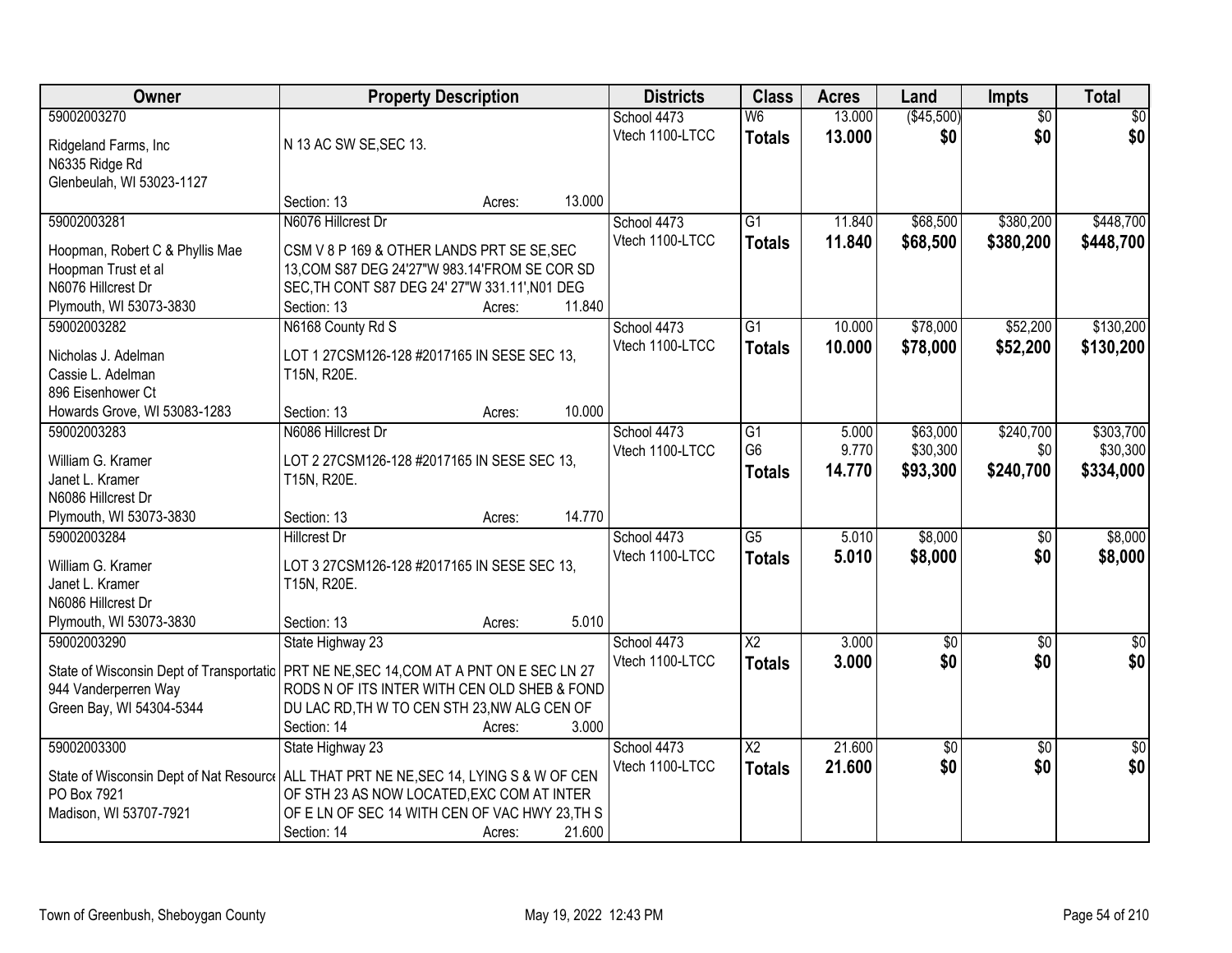| Owner                                                                                   | <b>Property Description</b>                        |        |        | <b>Districts</b> | <b>Class</b>    | <b>Acres</b> | Land            | <b>Impts</b>    | <b>Total</b>    |
|-----------------------------------------------------------------------------------------|----------------------------------------------------|--------|--------|------------------|-----------------|--------------|-----------------|-----------------|-----------------|
| 59002003310                                                                             | W7289 Julie Ct                                     |        |        | School 4473      | $\overline{G2}$ | 3.660        | \$40,000        | \$126,200       | \$166,200       |
| Nicolaus Haus Real Estate LLC                                                           | "ERROR DEED" A-26945 & OTHER LANDS - PRT NE        |        |        | Vtech 1100-LTCC  | G <sub>6</sub>  | 10.730       | \$37,600        | \$0             | \$37,600        |
| Nicholaus, Virginia L                                                                   | NE, SEC 14, COM AT INTER OF E LN SEC 14 WITH       |        |        |                  | <b>Totals</b>   | 14.390       | \$77,600        | \$126,200       | \$203,800       |
| Virginia L. Nicholaus                                                                   | CEN OF VAC SHEB-FOND DU LAC RD, TH N ON SEC        |        |        |                  |                 |              |                 |                 |                 |
| W7289 Julie Ct                                                                          | Section: 14                                        | Acres: | 14.390 |                  |                 |              |                 |                 |                 |
| Glenbeulah, WI 53023-1131                                                               |                                                    |        |        |                  |                 |              |                 |                 |                 |
| 59002003320                                                                             |                                                    |        |        | School 4473      | X2              | 29.860       | \$0             | \$0             | $\overline{50}$ |
| State of Wisconsin Dept of Nat Resourc   NW NE, SEC 14, EXC COM AT NE COR SD1/4, TH S89 |                                                    |        |        | Vtech 1100-LTCC  | <b>Totals</b>   | 29.860       | \$0             | \$0             | \$0             |
| PO Box 7921                                                                             | DEG 10'13"W 303.53', SO DEG 41'E 23.76', N87 DEG   |        |        |                  |                 |              |                 |                 |                 |
| Madison, WI 53707-7921                                                                  | 48'43"E 303.59', TH NO DEG 31'24"W 16.56'TO BEG, & |        |        |                  |                 |              |                 |                 |                 |
|                                                                                         | Section: 14                                        | Acres: | 29.860 |                  |                 |              |                 |                 |                 |
| 59002003321                                                                             |                                                    |        |        | School 4473      | $\overline{X2}$ | 10.000       | \$0             | \$0             | $\sqrt{50}$     |
|                                                                                         |                                                    |        |        | Vtech 1100-LTCC  | <b>Totals</b>   | 10.000       | \$0             | \$0             | \$0             |
| State of Wisconsin Dept of Nat Resourc   SE1/4 NW NE, SEC 14.                           |                                                    |        |        |                  |                 |              |                 |                 |                 |
| PO Box 7921<br>Madison, WI 53707-7921                                                   |                                                    |        |        |                  |                 |              |                 |                 |                 |
|                                                                                         | Section: 14                                        | Acres: | 10.000 |                  |                 |              |                 |                 |                 |
| 59002003330                                                                             |                                                    |        |        | School 4473      | $\overline{X2}$ | 25.000       | $\overline{50}$ | \$0             | \$0             |
|                                                                                         |                                                    |        |        | Vtech 1100-LTCC  | <b>Totals</b>   | 25.000       | \$0             | \$0             | \$0             |
| State of Wisconsin Dept of Nat Resourc   PRT SW NE, SEC 14, LYING N & E OF OLD US RD.   |                                                    |        |        |                  |                 |              |                 |                 |                 |
| PO Box 7921                                                                             |                                                    |        |        |                  |                 |              |                 |                 |                 |
| Madison, WI 53707-7921                                                                  |                                                    |        |        |                  |                 |              |                 |                 |                 |
|                                                                                         | Section: 14                                        | Acres: | 25.000 |                  |                 |              |                 |                 |                 |
| 59002003340                                                                             |                                                    |        |        | School 4473      | X <sub>2</sub>  | 15.000       | \$0             | $\sqrt{6}$      | \$0             |
| State of Wisconsin Dept of Nat Resource   PRT SW NE, SEC 14, LYING S & W OF OLD US RD.  |                                                    |        |        | Vtech 1100-LTCC  | <b>Totals</b>   | 15.000       | \$0             | \$0             | \$0             |
| PO Box 7921                                                                             |                                                    |        |        |                  |                 |              |                 |                 |                 |
| Madison, WI 53707-7921                                                                  |                                                    |        |        |                  |                 |              |                 |                 |                 |
|                                                                                         | Section: 14                                        | Acres: | 15.000 |                  |                 |              |                 |                 |                 |
| 59002003350                                                                             | Julie Ct                                           |        |        | School 4473      | $\overline{G1}$ | 10.400       | \$79,200        | \$12,700        | \$91,900        |
| Old Plank Road Trust                                                                    | C2480-N 10 AC OF SE NE, SEC 14, & PRT NE NE, COM   |        |        | Vtech 1100-LTCC  | <b>Totals</b>   | 10.400       | \$79,200        | \$12,700        | \$91,900        |
| c/o Stephen Boyd                                                                        | AT NE COR SD SEC, TH S00 DEG 06'31"E 1196.41'TO    |        |        |                  |                 |              |                 |                 |                 |
| 6623 Superior Ave                                                                       | PNT OF BEG, TH S00 DEG 06'31"E 110.62', S89 DEG    |        |        |                  |                 |              |                 |                 |                 |
| Kohler, WI 53044-1029                                                                   | Section: 14                                        | Acres: | 10.400 |                  |                 |              |                 |                 |                 |
| 59002003360                                                                             |                                                    |        |        | School 4473      | $\overline{X2}$ | 10.000       | $\overline{50}$ | $\overline{50}$ | $\sqrt{50}$     |
| State of Wisconsin Dept of Nat Resourc   S1/2 OF N1/2 OF SE NE, SEC 14                  |                                                    |        |        | Vtech 1100-LTCC  | <b>Totals</b>   | 10.000       | \$0             | \$0             | \$0             |
| PO Box 7921                                                                             |                                                    |        |        |                  |                 |              |                 |                 |                 |
| Madison, WI 53707-7921                                                                  |                                                    |        |        |                  |                 |              |                 |                 |                 |
|                                                                                         | Section: 14                                        | Acres: | 10.000 |                  |                 |              |                 |                 |                 |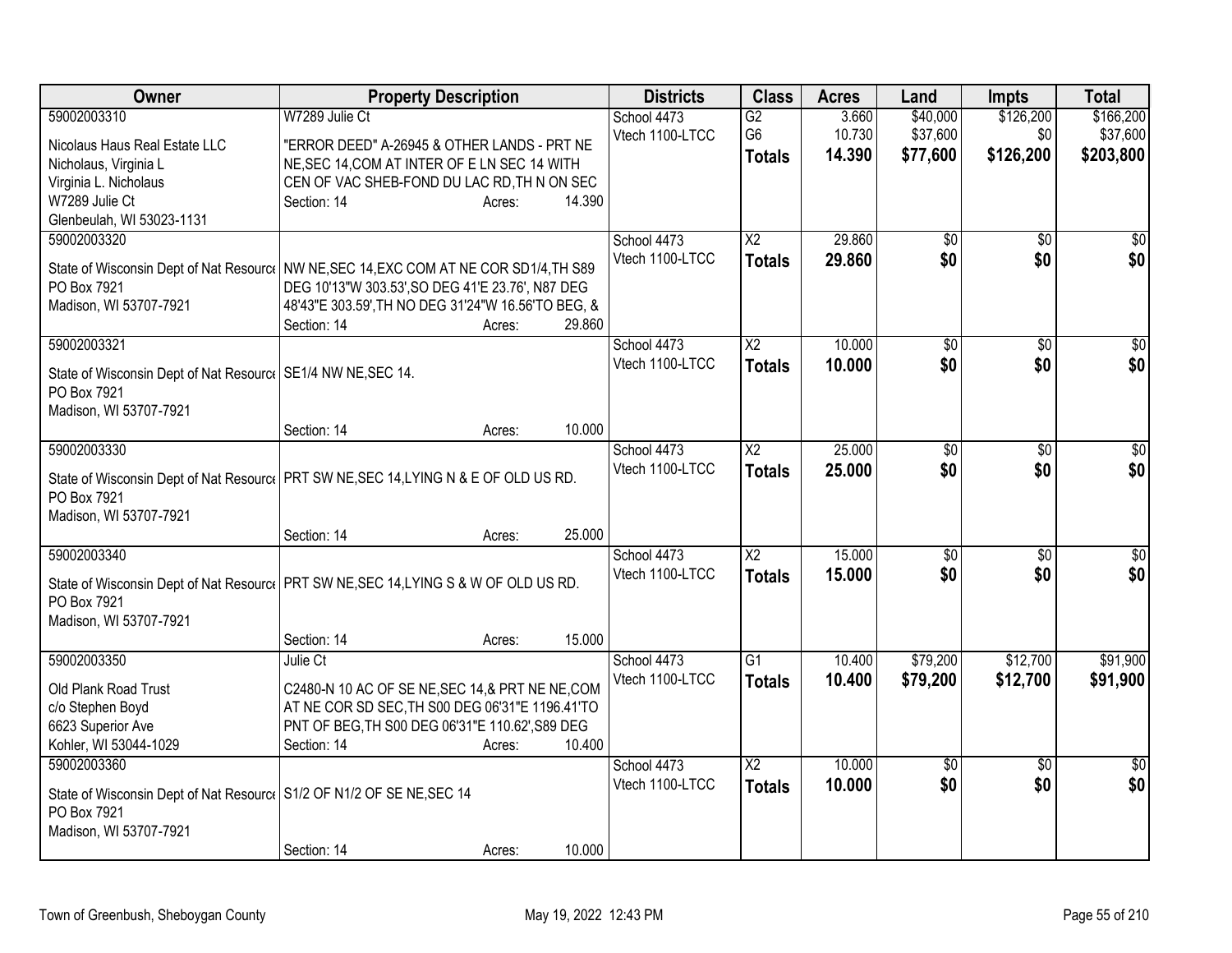| Owner                                                                                 | <b>Property Description</b>                          |        |        | <b>Districts</b> | <b>Class</b>             | <b>Acres</b> | Land        | <b>Impts</b>    | <b>Total</b> |
|---------------------------------------------------------------------------------------|------------------------------------------------------|--------|--------|------------------|--------------------------|--------------|-------------|-----------------|--------------|
| 59002003370                                                                           |                                                      |        |        | School 4473      | $\overline{\mathsf{W5}}$ | 20.000       | ( \$62,000) | $\overline{50}$ | \$0          |
| Ridgeland Farms, Inc.                                                                 | S1/2 SE NE, SEC 14.                                  |        |        | Vtech 1100-LTCC  | <b>Totals</b>            | 20.000       | \$0         | \$0             | \$0          |
| N6335 Ridge Rd                                                                        |                                                      |        |        |                  |                          |              |             |                 |              |
| Glenbeulah, WI 53023-1127                                                             |                                                      |        |        |                  |                          |              |             |                 |              |
|                                                                                       | Section: 14                                          | Acres: | 20.000 |                  |                          |              |             |                 |              |
| 59002003380                                                                           | W7578 Plank Rd                                       |        |        | School 4473      | $\overline{G1}$          | 1.800        | \$29,200    | \$124,700       | \$153,900    |
| Matthew J. Strand                                                                     | PRT NE NW SEC 14 & PRT SE SW SEC 11, COM AT          |        |        | Vtech 1100-LTCC  | <b>Totals</b>            | 1.800        | \$29,200    | \$124,700       | \$153,900    |
| Abigail C. Strand                                                                     | INTER OF W LN NE NW SEC 14 WITH CEN STH 23.          |        |        |                  |                          |              |             |                 |              |
| W7578 Plank Rd                                                                        | TH N 241', N68 DEG 47'E 355.33', S25 DEG 45'E 170.3' |        |        |                  |                          |              |             |                 |              |
| Glenbeulah, WI 53023-1133                                                             | Section: 14                                          | Acres: | 1.800  |                  |                          |              |             |                 |              |
| 59002003400                                                                           | W7571 Plank Rd                                       |        |        | School 4473      | $\overline{G1}$          | 2.000        | \$37,000    | \$368,000       | \$405,000    |
|                                                                                       |                                                      |        |        | Vtech 1100-LTCC  | G4                       | 7.100        | \$700       | \$0             | \$700        |
| James A. Weinbauer                                                                    | NE NW, SEC 14, LYING S & E OF STH 23, EXC 9.68 AC    |        |        |                  | G5M                      | 9.000        | \$15,800    | \$0             | \$15,800     |
| Laurie L. Weinbauer                                                                   | IN SW COR FOR CEMETERY, BEING SAME LANDS AS          |        |        |                  | <b>Totals</b>            | 18.100       | \$53,500    | \$368,000       | \$421,500    |
| W7571 Plank Rd                                                                        | REC IN V 162 P 338, & EXC COM IN CEN STH 23 AT A     |        |        |                  |                          |              |             |                 |              |
| Glenbeulah, WI 53023-1137                                                             | Section: 14                                          | Acres: | 18.100 |                  |                          |              |             |                 |              |
| 59002003410                                                                           | W7578 Cemetery Ln                                    |        |        | School 4473      | X4                       | 10.520       | \$0         | $\sqrt[6]{}$    | \$0          |
| Greenbush Cemetery Ass'n                                                              | 9.68 AC.IN SW.COR.NE NW & 0.84 AC.IN SE.COR.NW       |        |        | Vtech 1100-LTCC  | <b>Totals</b>            | 10.520       | \$0         | \$0             | \$0          |
| W7578 Cemetery Ln                                                                     | NW, LYING N.OF HWY.                                  |        |        |                  |                          |              |             |                 |              |
| Greenbush, WI 53026                                                                   |                                                      |        |        |                  |                          |              |             |                 |              |
|                                                                                       | Section: 14                                          | Acres: | 10.520 |                  |                          |              |             |                 |              |
| 59002003411                                                                           | W7589 Plank Rd                                       |        |        | School 4473      | $\overline{G1}$          | 1.920        | \$30,300    | \$177,700       | \$208,000    |
|                                                                                       |                                                      |        |        | Vtech 1100-LTCC  | <b>Totals</b>            | 1.920        | \$30,300    | \$177,700       | \$208,000    |
| Charles G. Hellmer                                                                    | TRACT 1 CSM V 6 P 339-PRT NE NW, SEC 14, COM IN      |        |        |                  |                          |              |             |                 |              |
| W7589 Plank Rd                                                                        | CEN STH 23 AT A PNT N89 DEG 55'56"E 1879.43'&        |        |        |                  |                          |              |             |                 |              |
| Glenbeulah, WI 53023-1137                                                             | S62 DEG 8'W 493.78'FROM NW COR, SD SEC, TH S17       |        | 1.920  |                  |                          |              |             |                 |              |
| 59002003412                                                                           | Section: 14                                          | Acres: |        | School 4473      | $\overline{X2}$          | 0.480        | $\sqrt{$0}$ |                 | \$0          |
|                                                                                       |                                                      |        |        | Vtech 1100-LTCC  |                          |              | \$0         | \$0<br>\$0      | \$0          |
| State of Wisconsin Dept of Nat Resourc   THAT PRT OF NE NW, SEC 14, LYING S OF CEN LN |                                                      |        |        |                  | <b>Totals</b>            | 0.480        |             |                 |              |
| PO Box 7921                                                                           | OLD USRD.                                            |        |        |                  |                          |              |             |                 |              |
| Madison, WI 53707-7921                                                                |                                                      |        |        |                  |                          |              |             |                 |              |
|                                                                                       | Section: 14                                          | Acres: | 0.480  |                  |                          |              |             |                 |              |
| 59002003413                                                                           | W7553 Plank Rd                                       |        |        | School 4473      | $\overline{G1}$          | 7.500        | \$48,500    | \$181,400       | \$229,900    |
| Bryan L. Lueck                                                                        | TR 1 CSM V7 P 73 & OTHER LANDS - PRT NE              |        |        | Vtech 1100-LTCC  | <b>Totals</b>            | 7.500        | \$48,500    | \$181,400       | \$229,900    |
| Wendy L. Lueck                                                                        | NW, SEC 14, COM ON N LN SD1/4 N89 DEG 55'56" E       |        |        |                  |                          |              |             |                 |              |
| W7553 Plank Rd                                                                        | 1879.43'FROM NW COR, SD SEC TH N89 DEG 55'56"E       |        |        |                  |                          |              |             |                 |              |
| Glenbeulah, WI 53023-1137                                                             | Section: 14                                          | Acres: | 7.500  |                  |                          |              |             |                 |              |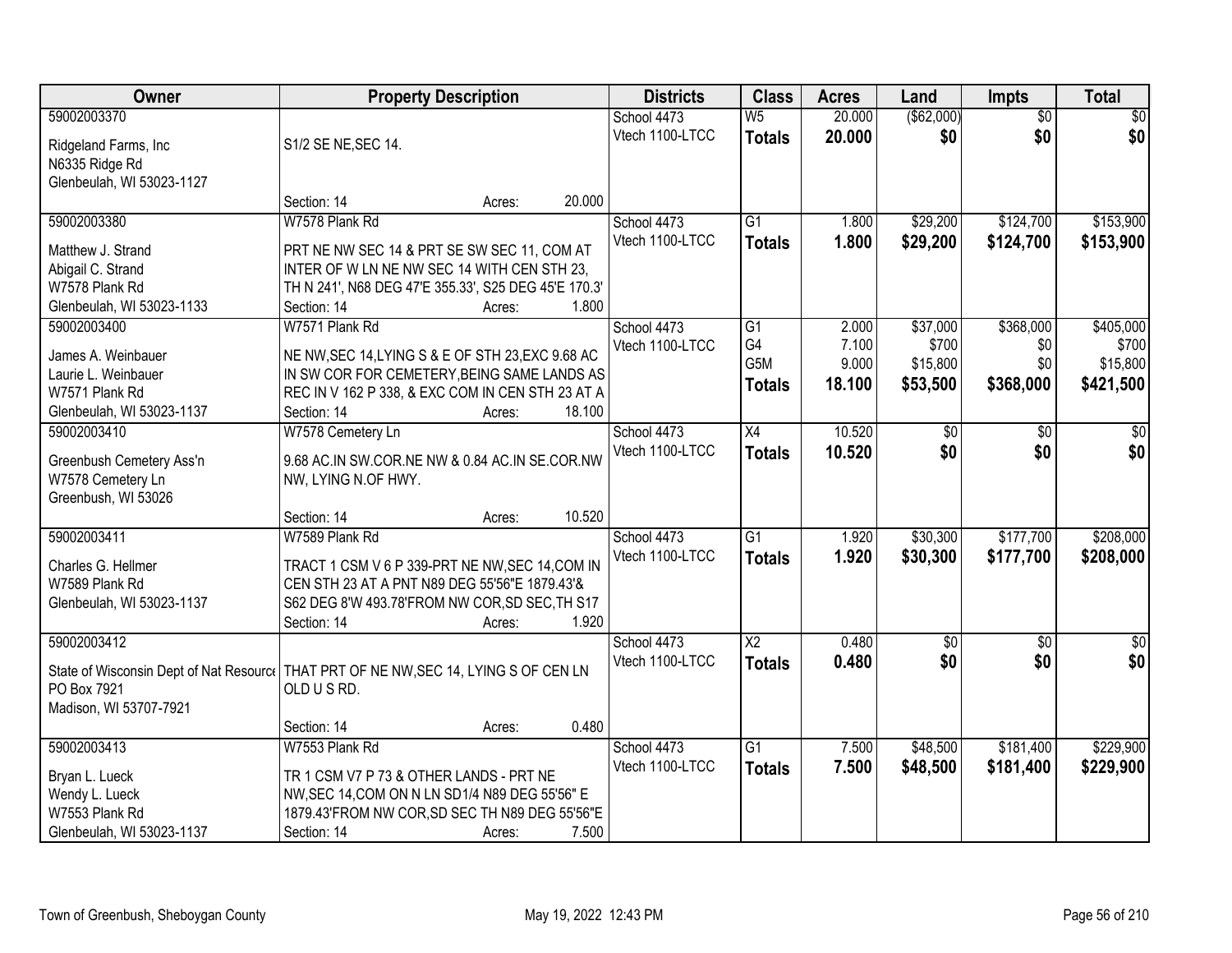| <b>Owner</b>                                            | <b>Property Description</b>                                                       | <b>Districts</b>               | <b>Class</b>             | <b>Acres</b> | Land            | <b>Impts</b>    | <b>Total</b>    |
|---------------------------------------------------------|-----------------------------------------------------------------------------------|--------------------------------|--------------------------|--------------|-----------------|-----------------|-----------------|
| 59002003420                                             | W7684 Plank Rd                                                                    | School 4473                    | $\overline{G1}$          | 2.600        | \$33,400        | \$140,100       | \$173,500       |
| David A. Roettger                                       | ALL THAT PRT NW NW, SEC 14, LYING N OF STH                                        | Vtech 1100-LTCC                | G4                       | 6.400        | \$900           | \$0             | \$900           |
| Susan A. Roettger                                       | 23, EXC THE E 20 RODS THEREOF, & EXC A STRIP 1                                    |                                | G <sub>5</sub>           | 5.840        | \$3,500         | \$0             | \$3,500         |
| W7684 Plank Rd                                          | 1/2 RODS IN WIDTH ALG W LN OF SEC 14 EXT FROM                                     |                                | <b>Totals</b>            | 14.840       | \$37,800        | \$140,100       | \$177,900       |
| Glenbeulah, WI 53023-1184                               | 14.840<br>Section: 14<br>Acres:                                                   |                                |                          |              |                 |                 |                 |
| 59002003430                                             | Plank Rd                                                                          | School 4473                    | $\overline{X2}$          | 13.500       | $\overline{60}$ | $\overline{50}$ | \$0             |
|                                                         |                                                                                   | Vtech 1100-LTCC                | <b>Totals</b>            | 13.500       | \$0             | \$0             | \$0             |
|                                                         | State of Wisconsin Dept of Nat Resourcol PRT N1/2 NW1/4, SEC 14, COM AT SW COR SD |                                |                          |              |                 |                 |                 |
| PO Box 7921                                             | N1/2, TH E TO CEN OF FORMER US RD, NWLY ALG                                       |                                |                          |              |                 |                 |                 |
| Madison, WI 53707-7921                                  | CEN SD RD TO ITS INTER WITH CEN OF STH 23, WLY<br>13.500                          |                                |                          |              |                 |                 |                 |
| 59002003450                                             | Section: 14<br>Acres:<br>W7661 Plank Rd                                           | School 4473                    | G2                       | 1.490        | \$27,900        | \$226,400       | \$254,300       |
|                                                         |                                                                                   | Vtech 1100-LTCC                |                          |              |                 |                 |                 |
| Lakeland Sports Center, Inc                             | PRT NW NW, SEC 14, COM AT INTER OF CEN                                            |                                | <b>Totals</b>            | 1.490        | \$27,900        | \$226,400       | \$254,300       |
| PO Box 18                                               | FORMER STH 23 WITH CEN FORMER US RD, TH                                           |                                |                          |              |                 |                 |                 |
| Greenbush, WI 53026-0018                                | SELY ALG CEN US HWY 19 RDS, N TO CEN STH                                          |                                |                          |              |                 |                 |                 |
|                                                         | 1.490<br>Section: 14<br>Acres:                                                    |                                |                          |              |                 |                 |                 |
| 59002003460                                             | W7608 Plank Rd                                                                    | School 4473                    | $\overline{G1}$          | 2.700        | \$33,800        | \$137,800       | \$171,600       |
| Onofre Sanchez                                          | THE E 20 RDS OF THAT PRT OF NW NW, SEC                                            | Vtech 1100-LTCC                | <b>Totals</b>            | 2.700        | \$33,800        | \$137,800       | \$171,600       |
| PO Box 75                                               | 14, LYING N OF STH 23.                                                            |                                |                          |              |                 |                 |                 |
| Greenbush, WI 53026-0075                                |                                                                                   |                                |                          |              |                 |                 |                 |
|                                                         | 2.700<br>Section: 14<br>Acres:                                                    |                                |                          |              |                 |                 |                 |
| 59002003461                                             | W7615 Plank Rd                                                                    | School 4473                    | $\overline{G1}$          | 2.940        | \$34,800        | \$128,200       | \$163,000       |
|                                                         |                                                                                   | Vtech 1100-LTCC                | <b>Totals</b>            | 2.940        | \$34,800        | \$128,200       | \$163,000       |
| Thomas C. Schaub                                        | LOT 1 CSM V15 P 171-72 - PRT NW NW, SEC 14, COM                                   |                                |                          |              |                 |                 |                 |
| W7615 Plank Rd                                          | AT NW COR SD SEC, TH S89 DEG 59'50"E 1310.85', TH                                 |                                |                          |              |                 |                 |                 |
| Glenbeulah, WI 53023-1138                               | S00 DEG 45'29"W 301.76'TO PNT OF BEG, TH S00 DEC<br>2.940                         |                                |                          |              |                 |                 |                 |
| 59002003462                                             | Section: 14<br>Acres:                                                             |                                | X4                       | 4.490        | $\sqrt{50}$     |                 | $\overline{30}$ |
|                                                         | Cemetery Ln                                                                       | School 4473<br>Vtech 1100-LTCC |                          |              | \$0             | $\overline{50}$ | \$0             |
| Greenbush Cemetery Association                          | LOT 2 CSM V15 P 171-72 - PRT NW NW SEC 14, COM                                    |                                | <b>Totals</b>            | 4.490        |                 | \$0             |                 |
| c/o Elway Cary President                                | AT NW COR SD SEC, TH S89 DEG 59'50"E 1310.85', TH                                 |                                |                          |              |                 |                 |                 |
| N6979 County Road A W                                   | S00 DEG 45'29"W 709.70'TO PNT OF BEG, TH CONT                                     |                                |                          |              |                 |                 |                 |
| Glenbeulah, WI 53023-1119                               | Section: 14<br>4.490<br>Acres:                                                    |                                |                          |              |                 |                 |                 |
| 59002003470                                             | County Rd A W                                                                     | School 4473                    | $\overline{\mathsf{X2}}$ | 40.000       | $\sqrt{$0}$     | $\overline{50}$ | $\overline{50}$ |
| State of Wisconsin Dept of Nat Resourc   SW NW, SEC 14. |                                                                                   | Vtech 1100-LTCC                | <b>Totals</b>            | 40.000       | \$0             | \$0             | \$0             |
| PO Box 7921                                             |                                                                                   |                                |                          |              |                 |                 |                 |
| Madison, WI 53707-7921                                  |                                                                                   |                                |                          |              |                 |                 |                 |
|                                                         | 40.000<br>Section: 14<br>Acres:                                                   |                                |                          |              |                 |                 |                 |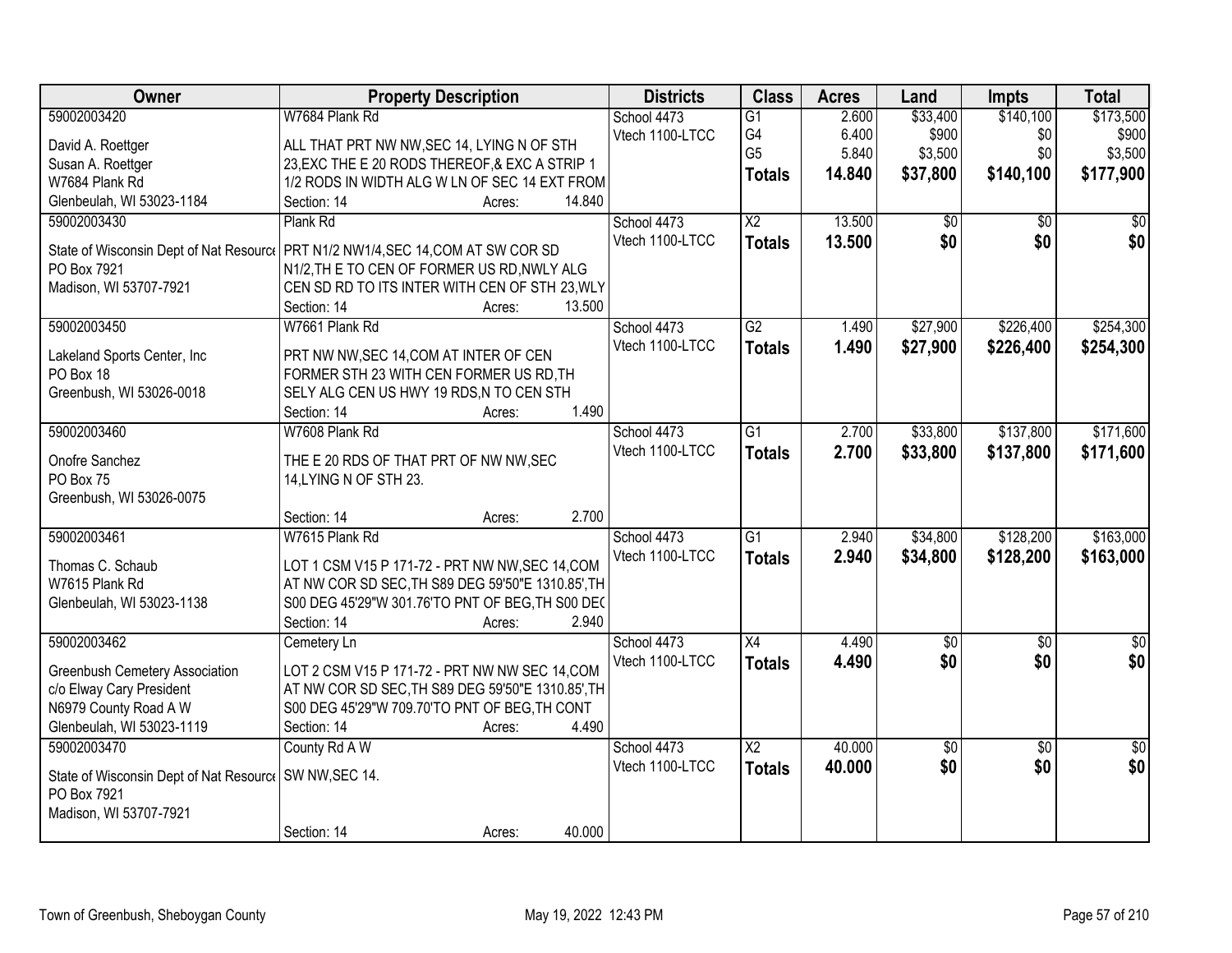| Owner                                                   | <b>Property Description</b>                                                          | <b>Districts</b> | <b>Class</b>           | <b>Acres</b> | Land            | <b>Impts</b>    | <b>Total</b>    |
|---------------------------------------------------------|--------------------------------------------------------------------------------------|------------------|------------------------|--------------|-----------------|-----------------|-----------------|
| 59002003480                                             |                                                                                      | School 4473      | $\overline{\text{X2}}$ | 22.500       | $\overline{50}$ | $\overline{50}$ | \$0             |
|                                                         | State of Wisconsin Dept of Nat Resourc   PRT SE NW, SEC 14, COM AT SW COR OF E1/2 SE | Vtech 1100-LTCC  | <b>Totals</b>          | 22.500       | \$0             | \$0             | \$0             |
| PO Box 7921                                             | NW, TH E 651.16'TO SE COR, SD 1/4, N 1327.59', W                                     |                  |                        |              |                 |                 |                 |
| Madison, WI 53707-7921                                  | 816.16', TH S IN A DIRECT LN TO BEG.                                                 |                  |                        |              |                 |                 |                 |
|                                                         | 22.500<br>Section: 14<br>Acres:                                                      |                  |                        |              |                 |                 |                 |
| 59002003490                                             |                                                                                      | School 4473      | $\overline{X2}$        | 17.500       | $\overline{50}$ | $\overline{50}$ | \$0             |
|                                                         |                                                                                      | Vtech 1100-LTCC  | <b>Totals</b>          | 17.500       | \$0             | \$0             | \$0             |
|                                                         | State of Wisconsin Dept of Nat Resourc   PRT SE NW, SEC 14, COM 816.16' W OF NE COR  |                  |                        |              |                 |                 |                 |
| PO Box 7921                                             | SD1/4, TH W 486.16'TO NW COR, SD SE NW, S TO SW                                      |                  |                        |              |                 |                 |                 |
| Madison, WI 53707-7921                                  | COR OF SE NW, E 652.48' TH NWLY TO BEG.                                              |                  |                        |              |                 |                 |                 |
|                                                         | 17.500<br>Section: 14<br>Acres:                                                      |                  |                        |              |                 |                 |                 |
| 59002003500                                             |                                                                                      | School 4473      | $\overline{X2}$        | 40.000       | $\overline{50}$ | \$0             | $\overline{50}$ |
| State of Wisconsin Dept of Nat Resourc   NE SW, SEC 14. |                                                                                      | Vtech 1100-LTCC  | <b>Totals</b>          | 40.000       | \$0             | \$0             | \$0             |
| PO Box 7921                                             |                                                                                      |                  |                        |              |                 |                 |                 |
| Madison, WI 53707-7921                                  |                                                                                      |                  |                        |              |                 |                 |                 |
|                                                         | 40.000<br>Section: 14<br>Acres:                                                      |                  |                        |              |                 |                 |                 |
| 59002003510                                             | County Rd A W                                                                        | School 4473      | X <sub>2</sub>         | 24.000       | \$0             | $\sqrt[6]{3}$   | $\sqrt{50}$     |
|                                                         |                                                                                      | Vtech 1100-LTCC  | <b>Totals</b>          | 24.000       | \$0             | \$0             | \$0             |
| State of Wisconsin Dept of Nat Resource                 | THAT PRT NW SW, SEC 14, LYING E OF CEN OF CTH                                        |                  |                        |              |                 |                 |                 |
| PO Box 7921                                             | A, EXC COM AT W1/4 POST OF SEC 14, TH E 40 RDS, S                                    |                  |                        |              |                 |                 |                 |
| Madison, WI 53707-7921                                  | 45 RDS, W TO CEN OF CTH A, TH NWLY ALG CEN OF                                        |                  |                        |              |                 |                 |                 |
|                                                         | 24.000<br>Section: 14<br>Acres:                                                      |                  |                        |              |                 |                 |                 |
| 59002003520                                             | N6285 County Rd A W                                                                  | School 4473      | $\overline{G1}$        | 1.020        | \$34,400        | \$97,200        | \$131,600       |
| Donald E. Schroeder                                     | PRT NW SW, SEC 14, COM AT W1/4 COR, SD SEC, TH                                       | Vtech 1100-LTCC  | <b>Totals</b>          | 1.020        | \$34,400        | \$97,200        | \$131,600       |
| Judith M. Schroeder                                     | N89 DEG 6'23"E 280', S 163.11', S89 DEG 6'23" W                                      |                  |                        |              |                 |                 |                 |
| N6285 County Road A W                                   | 242.73'TO CEN CTH A, NWLY 70.86'TO W LN OF                                           |                  |                        |              |                 |                 |                 |
| Glenbeulah, WI 53023-1124                               | Section: 14<br>1.020<br>Acres:                                                       |                  |                        |              |                 |                 |                 |
| 59002003530                                             | W County Rd A                                                                        | School 4473      | G1                     | 0.170        | \$5,800         | \$3,100         | \$8,900         |
|                                                         |                                                                                      | Vtech 1100-LTCC  | W <sub>6</sub>         | 4.000        | (\$14,000)      | \$0             | \$0             |
| Laramie S. Paxton                                       | PRT NW SW, SEC 14, LYING S&W OF CTH A, EXC THE                                       |                  | <b>Totals</b>          | 4.170        | \$5,800         | \$3,100         | \$8,900         |
| Marissa M. Mourer                                       | N 105' THEREOF LYING W OF CEN CTH A & EXC                                            |                  |                        |              |                 |                 |                 |
| N6278 County Road A W                                   | COM IN CEN CTH A 436.29'S & 209.89'E OF NW COR                                       |                  |                        |              |                 |                 |                 |
| Glenbeulah, WI 53023-1118                               | 4.170<br>Section: 14<br>Acres:                                                       |                  |                        |              |                 |                 |                 |
| 59002003540                                             | N6249 County Rd A W                                                                  | School 4473      | G1                     | 5.000        | \$63,000        | \$112,100       | \$175,100       |
| Norbert R. Groh                                         | PRT NW SW, SEC 14, COM 40 RDS E & 20 RDS S OF                                        | Vtech 1100-LTCC  | <b>Totals</b>          | 5.000        | \$63,000        | \$112,100       | \$175,100       |
| Linda R. Groh                                           | W1/4 POST, SEC 14, TH S 25 RDS, W TO CEN CTH                                         |                  |                        |              |                 |                 |                 |
| N6249 County Road A W                                   | A, NWLY ALG CEN OF HWY TO PNT DUE W OF                                               |                  |                        |              |                 |                 |                 |
| Glenbeulah, WI 53023-1124                               | 5.000<br>Section: 14<br>Acres:                                                       |                  |                        |              |                 |                 |                 |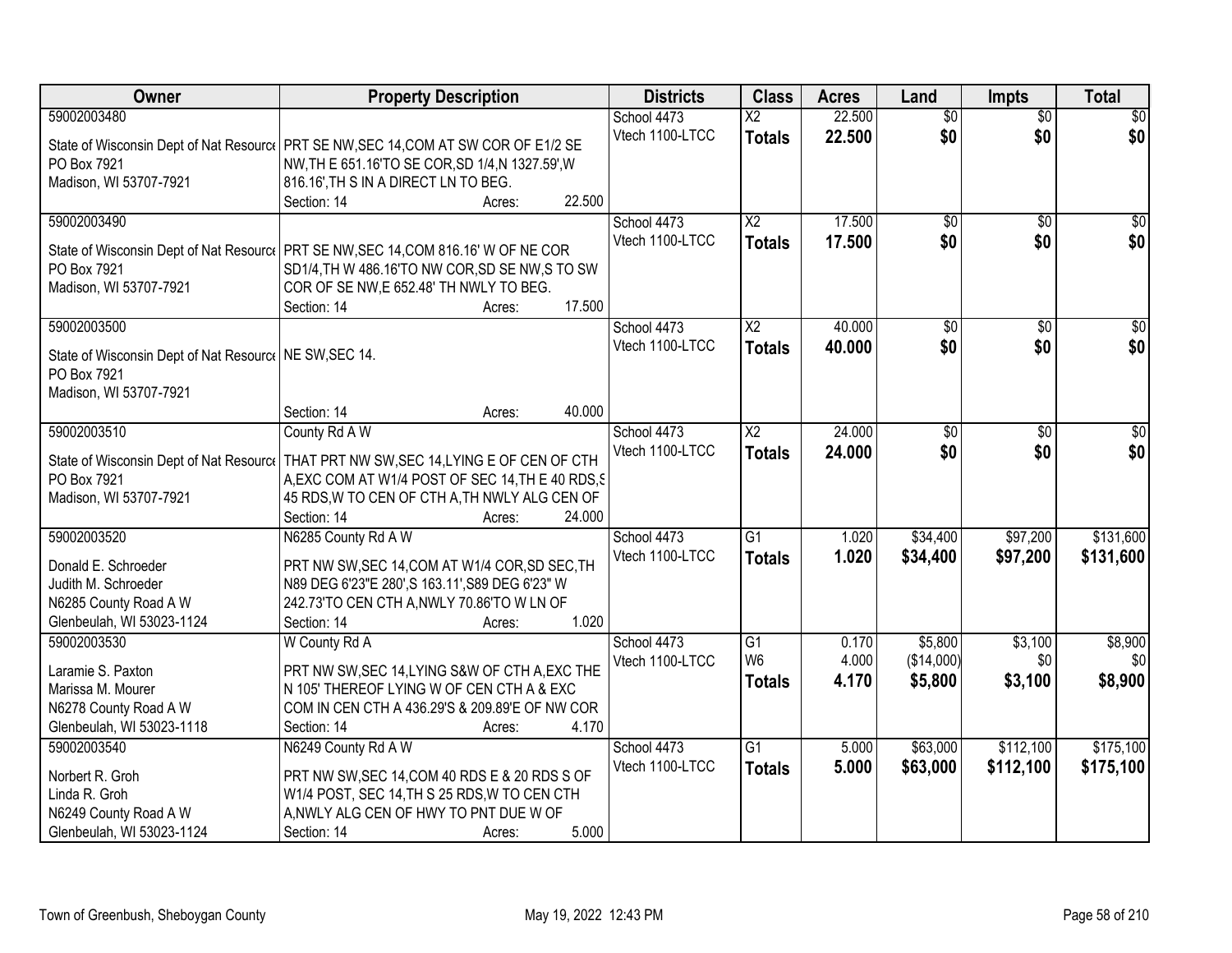| \$109,000<br>59002003550<br>N6248 County Rd A W<br>\$52,200<br>\$56,800<br>School 4473<br>$\overline{G1}$<br>2.030<br>Vtech 1100-LTCC<br>2.030<br>\$52,200<br>\$56,800<br>\$109,000<br><b>Totals</b><br>PRT NW SW, SEC 14, & PRT NE SE SEC 15, COM IN<br>Charles S. Myer<br>N6248 County Road A W<br>CEN C.T.H."A" 436.29'S & 209.89' E OF NW COR NW<br>Glenbeulah, WI 53023-1118<br>SW, TH SE ON CEN SD HWY 409.77', S46 DEG 48'W<br>2.030<br>Section: 14<br>Acres:<br>N6277 County Rd A W<br>$\overline{G1}$<br>\$58,700<br>\$97,400<br>\$156,100<br>59002003551<br>School 4473<br>3.560<br>Vtech 1100-LTCC<br>3.560<br>\$58,700<br>\$97,400<br>\$156,100<br><b>Totals</b><br>TRACT 2 OF CSM V3 P251-252 - PRT NW SW, SEC 14<br>Frank E. Wacker<br>N6277 County Road A W<br>Glenbeulah, WI 53023-1124<br>3.560<br>Section: 14<br>Acres:<br>59002003560<br>$\overline{\text{X2}}$<br>40.000<br>County Rd A W<br>School 4473<br>\$0<br>\$0<br>\$0<br>\$0<br>\$0 <br>Vtech 1100-LTCC<br>\$0<br>40.000<br><b>Totals</b><br>State of Wisconsin Dept of Nat Resourc   SW SW, SEC 14.<br>PO Box 7921<br>Madison, WI 53707-7921<br>40.000<br>Section: 14<br>Acres:<br>40.000<br>59002003570<br>School 4473<br>$\overline{\text{X2}}$<br>\$0<br>\$0<br>\$0<br>\$0<br>\$0<br>Vtech 1100-LTCC<br>\$0<br>40.000<br><b>Totals</b><br>State of Wisconsin Dept of Nat Resourc   SE SW, SEC 14(GEORGE MILLER)<br>PO Box 7921<br>Madison, WI 53707-7921<br>40.000<br>Section: 14<br>Acres:<br>59002003580<br>$\overline{G6}$<br>2.500<br>\$8,800<br>$\overline{50}$<br>\$8,800<br>Ridge Rd<br>School 4473<br>Vtech 1100-LTCC<br>2.500<br>\$8,800<br>\$0<br>\$8,800<br><b>Totals</b><br>Ridgeland Farms, Inc<br>S1/2 NE SE, SEC 14, EXC THAT PRT LYING S OF OLD<br>N6335 Ridge Rd<br>HWY 23 & W OF TOWN RD.<br>Glenbeulah, WI 53023-1127<br>2.500<br>Section: 14<br>Acres:<br>45.500<br>59002003590<br>School 4473<br>$\overline{\text{X2}}$<br>Ridge Rd<br>$\sqrt{6}$<br>$\overline{50}$<br>$\frac{1}{6}$<br>\$0<br>\$0<br>Vtech 1100-LTCC<br>45.500<br>\$0<br><b>Totals</b><br>State of Wisconsin Dept of Nat Resourc   THE N1/2 OF NE SE, SEC 14, & ALL THAT PRT OF S<br>3/4 OF E 1/2 OF SE1/4 LYING S & W OF OLD HWY 23<br>PO Box 7921<br>AND N OF TOWN RD<br>Madison, WI 53707-7921<br>45.500<br>Section: 14<br>Acres:<br>$\overline{\text{X2}}$<br>59002003600<br>School 4473<br>40.000<br>$\overline{30}$<br>$\sqrt{6}$<br>$\overline{50}$<br>\$0<br>\$0<br>Vtech 1100-LTCC<br>\$0<br>40.000<br><b>Totals</b><br>State of Wisconsin Dept of Nat Resourc   NW SE, SEC 14.<br>PO Box 7921<br>Madison, WI 53707-7921 | Owner | <b>Property Description</b> |        |        | <b>Districts</b> | <b>Class</b> | <b>Acres</b> | Land | <b>Impts</b> | <b>Total</b> |
|----------------------------------------------------------------------------------------------------------------------------------------------------------------------------------------------------------------------------------------------------------------------------------------------------------------------------------------------------------------------------------------------------------------------------------------------------------------------------------------------------------------------------------------------------------------------------------------------------------------------------------------------------------------------------------------------------------------------------------------------------------------------------------------------------------------------------------------------------------------------------------------------------------------------------------------------------------------------------------------------------------------------------------------------------------------------------------------------------------------------------------------------------------------------------------------------------------------------------------------------------------------------------------------------------------------------------------------------------------------------------------------------------------------------------------------------------------------------------------------------------------------------------------------------------------------------------------------------------------------------------------------------------------------------------------------------------------------------------------------------------------------------------------------------------------------------------------------------------------------------------------------------------------------------------------------------------------------------------------------------------------------------------------------------------------------------------------------------------------------------------------------------------------------------------------------------------------------------------------------------------------------------------------------------------------------------------------------------------------------------------------------------------------------------------------------------------------------------------------------------------------------------------------------------------------------------------------------------------------|-------|-----------------------------|--------|--------|------------------|--------------|--------------|------|--------------|--------------|
|                                                                                                                                                                                                                                                                                                                                                                                                                                                                                                                                                                                                                                                                                                                                                                                                                                                                                                                                                                                                                                                                                                                                                                                                                                                                                                                                                                                                                                                                                                                                                                                                                                                                                                                                                                                                                                                                                                                                                                                                                                                                                                                                                                                                                                                                                                                                                                                                                                                                                                                                                                                                          |       |                             |        |        |                  |              |              |      |              |              |
|                                                                                                                                                                                                                                                                                                                                                                                                                                                                                                                                                                                                                                                                                                                                                                                                                                                                                                                                                                                                                                                                                                                                                                                                                                                                                                                                                                                                                                                                                                                                                                                                                                                                                                                                                                                                                                                                                                                                                                                                                                                                                                                                                                                                                                                                                                                                                                                                                                                                                                                                                                                                          |       |                             |        |        |                  |              |              |      |              |              |
|                                                                                                                                                                                                                                                                                                                                                                                                                                                                                                                                                                                                                                                                                                                                                                                                                                                                                                                                                                                                                                                                                                                                                                                                                                                                                                                                                                                                                                                                                                                                                                                                                                                                                                                                                                                                                                                                                                                                                                                                                                                                                                                                                                                                                                                                                                                                                                                                                                                                                                                                                                                                          |       |                             |        |        |                  |              |              |      |              |              |
|                                                                                                                                                                                                                                                                                                                                                                                                                                                                                                                                                                                                                                                                                                                                                                                                                                                                                                                                                                                                                                                                                                                                                                                                                                                                                                                                                                                                                                                                                                                                                                                                                                                                                                                                                                                                                                                                                                                                                                                                                                                                                                                                                                                                                                                                                                                                                                                                                                                                                                                                                                                                          |       |                             |        |        |                  |              |              |      |              |              |
|                                                                                                                                                                                                                                                                                                                                                                                                                                                                                                                                                                                                                                                                                                                                                                                                                                                                                                                                                                                                                                                                                                                                                                                                                                                                                                                                                                                                                                                                                                                                                                                                                                                                                                                                                                                                                                                                                                                                                                                                                                                                                                                                                                                                                                                                                                                                                                                                                                                                                                                                                                                                          |       |                             |        |        |                  |              |              |      |              |              |
|                                                                                                                                                                                                                                                                                                                                                                                                                                                                                                                                                                                                                                                                                                                                                                                                                                                                                                                                                                                                                                                                                                                                                                                                                                                                                                                                                                                                                                                                                                                                                                                                                                                                                                                                                                                                                                                                                                                                                                                                                                                                                                                                                                                                                                                                                                                                                                                                                                                                                                                                                                                                          |       |                             |        |        |                  |              |              |      |              |              |
|                                                                                                                                                                                                                                                                                                                                                                                                                                                                                                                                                                                                                                                                                                                                                                                                                                                                                                                                                                                                                                                                                                                                                                                                                                                                                                                                                                                                                                                                                                                                                                                                                                                                                                                                                                                                                                                                                                                                                                                                                                                                                                                                                                                                                                                                                                                                                                                                                                                                                                                                                                                                          |       |                             |        |        |                  |              |              |      |              |              |
|                                                                                                                                                                                                                                                                                                                                                                                                                                                                                                                                                                                                                                                                                                                                                                                                                                                                                                                                                                                                                                                                                                                                                                                                                                                                                                                                                                                                                                                                                                                                                                                                                                                                                                                                                                                                                                                                                                                                                                                                                                                                                                                                                                                                                                                                                                                                                                                                                                                                                                                                                                                                          |       |                             |        |        |                  |              |              |      |              |              |
|                                                                                                                                                                                                                                                                                                                                                                                                                                                                                                                                                                                                                                                                                                                                                                                                                                                                                                                                                                                                                                                                                                                                                                                                                                                                                                                                                                                                                                                                                                                                                                                                                                                                                                                                                                                                                                                                                                                                                                                                                                                                                                                                                                                                                                                                                                                                                                                                                                                                                                                                                                                                          |       |                             |        |        |                  |              |              |      |              |              |
|                                                                                                                                                                                                                                                                                                                                                                                                                                                                                                                                                                                                                                                                                                                                                                                                                                                                                                                                                                                                                                                                                                                                                                                                                                                                                                                                                                                                                                                                                                                                                                                                                                                                                                                                                                                                                                                                                                                                                                                                                                                                                                                                                                                                                                                                                                                                                                                                                                                                                                                                                                                                          |       |                             |        |        |                  |              |              |      |              |              |
|                                                                                                                                                                                                                                                                                                                                                                                                                                                                                                                                                                                                                                                                                                                                                                                                                                                                                                                                                                                                                                                                                                                                                                                                                                                                                                                                                                                                                                                                                                                                                                                                                                                                                                                                                                                                                                                                                                                                                                                                                                                                                                                                                                                                                                                                                                                                                                                                                                                                                                                                                                                                          |       |                             |        |        |                  |              |              |      |              |              |
|                                                                                                                                                                                                                                                                                                                                                                                                                                                                                                                                                                                                                                                                                                                                                                                                                                                                                                                                                                                                                                                                                                                                                                                                                                                                                                                                                                                                                                                                                                                                                                                                                                                                                                                                                                                                                                                                                                                                                                                                                                                                                                                                                                                                                                                                                                                                                                                                                                                                                                                                                                                                          |       |                             |        |        |                  |              |              |      |              |              |
|                                                                                                                                                                                                                                                                                                                                                                                                                                                                                                                                                                                                                                                                                                                                                                                                                                                                                                                                                                                                                                                                                                                                                                                                                                                                                                                                                                                                                                                                                                                                                                                                                                                                                                                                                                                                                                                                                                                                                                                                                                                                                                                                                                                                                                                                                                                                                                                                                                                                                                                                                                                                          |       |                             |        |        |                  |              |              |      |              |              |
|                                                                                                                                                                                                                                                                                                                                                                                                                                                                                                                                                                                                                                                                                                                                                                                                                                                                                                                                                                                                                                                                                                                                                                                                                                                                                                                                                                                                                                                                                                                                                                                                                                                                                                                                                                                                                                                                                                                                                                                                                                                                                                                                                                                                                                                                                                                                                                                                                                                                                                                                                                                                          |       |                             |        |        |                  |              |              |      |              |              |
|                                                                                                                                                                                                                                                                                                                                                                                                                                                                                                                                                                                                                                                                                                                                                                                                                                                                                                                                                                                                                                                                                                                                                                                                                                                                                                                                                                                                                                                                                                                                                                                                                                                                                                                                                                                                                                                                                                                                                                                                                                                                                                                                                                                                                                                                                                                                                                                                                                                                                                                                                                                                          |       |                             |        |        |                  |              |              |      |              |              |
|                                                                                                                                                                                                                                                                                                                                                                                                                                                                                                                                                                                                                                                                                                                                                                                                                                                                                                                                                                                                                                                                                                                                                                                                                                                                                                                                                                                                                                                                                                                                                                                                                                                                                                                                                                                                                                                                                                                                                                                                                                                                                                                                                                                                                                                                                                                                                                                                                                                                                                                                                                                                          |       |                             |        |        |                  |              |              |      |              |              |
|                                                                                                                                                                                                                                                                                                                                                                                                                                                                                                                                                                                                                                                                                                                                                                                                                                                                                                                                                                                                                                                                                                                                                                                                                                                                                                                                                                                                                                                                                                                                                                                                                                                                                                                                                                                                                                                                                                                                                                                                                                                                                                                                                                                                                                                                                                                                                                                                                                                                                                                                                                                                          |       |                             |        |        |                  |              |              |      |              |              |
|                                                                                                                                                                                                                                                                                                                                                                                                                                                                                                                                                                                                                                                                                                                                                                                                                                                                                                                                                                                                                                                                                                                                                                                                                                                                                                                                                                                                                                                                                                                                                                                                                                                                                                                                                                                                                                                                                                                                                                                                                                                                                                                                                                                                                                                                                                                                                                                                                                                                                                                                                                                                          |       |                             |        |        |                  |              |              |      |              |              |
|                                                                                                                                                                                                                                                                                                                                                                                                                                                                                                                                                                                                                                                                                                                                                                                                                                                                                                                                                                                                                                                                                                                                                                                                                                                                                                                                                                                                                                                                                                                                                                                                                                                                                                                                                                                                                                                                                                                                                                                                                                                                                                                                                                                                                                                                                                                                                                                                                                                                                                                                                                                                          |       |                             |        |        |                  |              |              |      |              |              |
|                                                                                                                                                                                                                                                                                                                                                                                                                                                                                                                                                                                                                                                                                                                                                                                                                                                                                                                                                                                                                                                                                                                                                                                                                                                                                                                                                                                                                                                                                                                                                                                                                                                                                                                                                                                                                                                                                                                                                                                                                                                                                                                                                                                                                                                                                                                                                                                                                                                                                                                                                                                                          |       |                             |        |        |                  |              |              |      |              |              |
|                                                                                                                                                                                                                                                                                                                                                                                                                                                                                                                                                                                                                                                                                                                                                                                                                                                                                                                                                                                                                                                                                                                                                                                                                                                                                                                                                                                                                                                                                                                                                                                                                                                                                                                                                                                                                                                                                                                                                                                                                                                                                                                                                                                                                                                                                                                                                                                                                                                                                                                                                                                                          |       |                             |        |        |                  |              |              |      |              |              |
|                                                                                                                                                                                                                                                                                                                                                                                                                                                                                                                                                                                                                                                                                                                                                                                                                                                                                                                                                                                                                                                                                                                                                                                                                                                                                                                                                                                                                                                                                                                                                                                                                                                                                                                                                                                                                                                                                                                                                                                                                                                                                                                                                                                                                                                                                                                                                                                                                                                                                                                                                                                                          |       |                             |        |        |                  |              |              |      |              |              |
|                                                                                                                                                                                                                                                                                                                                                                                                                                                                                                                                                                                                                                                                                                                                                                                                                                                                                                                                                                                                                                                                                                                                                                                                                                                                                                                                                                                                                                                                                                                                                                                                                                                                                                                                                                                                                                                                                                                                                                                                                                                                                                                                                                                                                                                                                                                                                                                                                                                                                                                                                                                                          |       |                             |        |        |                  |              |              |      |              |              |
|                                                                                                                                                                                                                                                                                                                                                                                                                                                                                                                                                                                                                                                                                                                                                                                                                                                                                                                                                                                                                                                                                                                                                                                                                                                                                                                                                                                                                                                                                                                                                                                                                                                                                                                                                                                                                                                                                                                                                                                                                                                                                                                                                                                                                                                                                                                                                                                                                                                                                                                                                                                                          |       |                             |        |        |                  |              |              |      |              |              |
|                                                                                                                                                                                                                                                                                                                                                                                                                                                                                                                                                                                                                                                                                                                                                                                                                                                                                                                                                                                                                                                                                                                                                                                                                                                                                                                                                                                                                                                                                                                                                                                                                                                                                                                                                                                                                                                                                                                                                                                                                                                                                                                                                                                                                                                                                                                                                                                                                                                                                                                                                                                                          |       |                             |        |        |                  |              |              |      |              |              |
|                                                                                                                                                                                                                                                                                                                                                                                                                                                                                                                                                                                                                                                                                                                                                                                                                                                                                                                                                                                                                                                                                                                                                                                                                                                                                                                                                                                                                                                                                                                                                                                                                                                                                                                                                                                                                                                                                                                                                                                                                                                                                                                                                                                                                                                                                                                                                                                                                                                                                                                                                                                                          |       |                             |        |        |                  |              |              |      |              |              |
|                                                                                                                                                                                                                                                                                                                                                                                                                                                                                                                                                                                                                                                                                                                                                                                                                                                                                                                                                                                                                                                                                                                                                                                                                                                                                                                                                                                                                                                                                                                                                                                                                                                                                                                                                                                                                                                                                                                                                                                                                                                                                                                                                                                                                                                                                                                                                                                                                                                                                                                                                                                                          |       |                             |        |        |                  |              |              |      |              |              |
|                                                                                                                                                                                                                                                                                                                                                                                                                                                                                                                                                                                                                                                                                                                                                                                                                                                                                                                                                                                                                                                                                                                                                                                                                                                                                                                                                                                                                                                                                                                                                                                                                                                                                                                                                                                                                                                                                                                                                                                                                                                                                                                                                                                                                                                                                                                                                                                                                                                                                                                                                                                                          |       |                             |        |        |                  |              |              |      |              |              |
|                                                                                                                                                                                                                                                                                                                                                                                                                                                                                                                                                                                                                                                                                                                                                                                                                                                                                                                                                                                                                                                                                                                                                                                                                                                                                                                                                                                                                                                                                                                                                                                                                                                                                                                                                                                                                                                                                                                                                                                                                                                                                                                                                                                                                                                                                                                                                                                                                                                                                                                                                                                                          |       |                             |        |        |                  |              |              |      |              |              |
|                                                                                                                                                                                                                                                                                                                                                                                                                                                                                                                                                                                                                                                                                                                                                                                                                                                                                                                                                                                                                                                                                                                                                                                                                                                                                                                                                                                                                                                                                                                                                                                                                                                                                                                                                                                                                                                                                                                                                                                                                                                                                                                                                                                                                                                                                                                                                                                                                                                                                                                                                                                                          |       |                             |        |        |                  |              |              |      |              |              |
|                                                                                                                                                                                                                                                                                                                                                                                                                                                                                                                                                                                                                                                                                                                                                                                                                                                                                                                                                                                                                                                                                                                                                                                                                                                                                                                                                                                                                                                                                                                                                                                                                                                                                                                                                                                                                                                                                                                                                                                                                                                                                                                                                                                                                                                                                                                                                                                                                                                                                                                                                                                                          |       |                             |        |        |                  |              |              |      |              |              |
|                                                                                                                                                                                                                                                                                                                                                                                                                                                                                                                                                                                                                                                                                                                                                                                                                                                                                                                                                                                                                                                                                                                                                                                                                                                                                                                                                                                                                                                                                                                                                                                                                                                                                                                                                                                                                                                                                                                                                                                                                                                                                                                                                                                                                                                                                                                                                                                                                                                                                                                                                                                                          |       |                             |        |        |                  |              |              |      |              |              |
|                                                                                                                                                                                                                                                                                                                                                                                                                                                                                                                                                                                                                                                                                                                                                                                                                                                                                                                                                                                                                                                                                                                                                                                                                                                                                                                                                                                                                                                                                                                                                                                                                                                                                                                                                                                                                                                                                                                                                                                                                                                                                                                                                                                                                                                                                                                                                                                                                                                                                                                                                                                                          |       |                             |        |        |                  |              |              |      |              |              |
|                                                                                                                                                                                                                                                                                                                                                                                                                                                                                                                                                                                                                                                                                                                                                                                                                                                                                                                                                                                                                                                                                                                                                                                                                                                                                                                                                                                                                                                                                                                                                                                                                                                                                                                                                                                                                                                                                                                                                                                                                                                                                                                                                                                                                                                                                                                                                                                                                                                                                                                                                                                                          |       |                             |        |        |                  |              |              |      |              |              |
|                                                                                                                                                                                                                                                                                                                                                                                                                                                                                                                                                                                                                                                                                                                                                                                                                                                                                                                                                                                                                                                                                                                                                                                                                                                                                                                                                                                                                                                                                                                                                                                                                                                                                                                                                                                                                                                                                                                                                                                                                                                                                                                                                                                                                                                                                                                                                                                                                                                                                                                                                                                                          |       |                             |        |        |                  |              |              |      |              |              |
|                                                                                                                                                                                                                                                                                                                                                                                                                                                                                                                                                                                                                                                                                                                                                                                                                                                                                                                                                                                                                                                                                                                                                                                                                                                                                                                                                                                                                                                                                                                                                                                                                                                                                                                                                                                                                                                                                                                                                                                                                                                                                                                                                                                                                                                                                                                                                                                                                                                                                                                                                                                                          |       |                             |        |        |                  |              |              |      |              |              |
|                                                                                                                                                                                                                                                                                                                                                                                                                                                                                                                                                                                                                                                                                                                                                                                                                                                                                                                                                                                                                                                                                                                                                                                                                                                                                                                                                                                                                                                                                                                                                                                                                                                                                                                                                                                                                                                                                                                                                                                                                                                                                                                                                                                                                                                                                                                                                                                                                                                                                                                                                                                                          |       | Section: 14                 | Acres: | 40.000 |                  |              |              |      |              |              |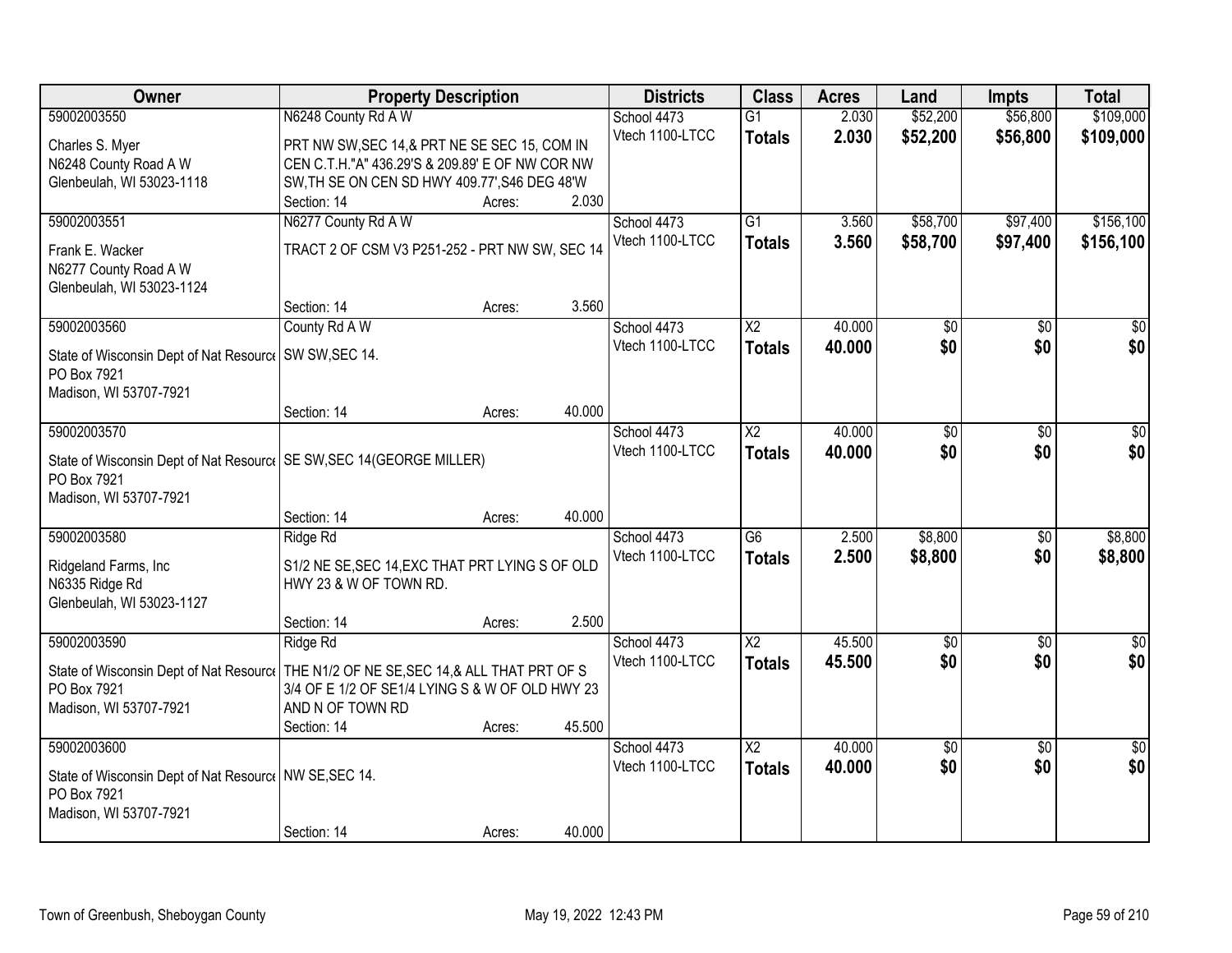| Owner                                                                         | <b>Property Description</b>                                                             |        | <b>Districts</b> | <b>Class</b>             | <b>Acres</b> | Land            | <b>Impts</b>    | <b>Total</b>    |
|-------------------------------------------------------------------------------|-----------------------------------------------------------------------------------------|--------|------------------|--------------------------|--------------|-----------------|-----------------|-----------------|
| 59002003610                                                                   | Ridge Rd                                                                                |        | School 4473      | $\overline{\mathsf{x2}}$ | 36.000       | $\overline{50}$ | $\overline{50}$ | $\sqrt{50}$     |
|                                                                               | State of Wisconsin Dept of Nat Resource   SW SE, SEC 14, EXC THAT PRT LYING E OF TOWN   |        | Vtech 1100-LTCC  | <b>Totals</b>            | 36.000       | \$0             | \$0             | \$0             |
| PO Box 7921                                                                   | ROAD.                                                                                   |        |                  |                          |              |                 |                 |                 |
| Madison, WI 53707-7921                                                        |                                                                                         |        |                  |                          |              |                 |                 |                 |
|                                                                               | Section: 14<br>Acres:                                                                   | 36.000 |                  |                          |              |                 |                 |                 |
| 59002003620                                                                   | Ridge Rd                                                                                |        | School 4473      | G4                       | 27.520       | \$3,100         | $\overline{50}$ | \$3,100         |
| Ridgeland Farms, Inc                                                          | ALL THAT PRT OF S1/2 OF SE 1/4 LYING S & E OF                                           |        | Vtech 1100-LTCC  | G <sub>5</sub>           | 8.480        | \$4,300         | \$0             | \$4,300         |
| N6335 Ridge Rd                                                                | TOWN RD, SEC 14.                                                                        |        |                  | <b>Totals</b>            | 36.000       | \$7,400         | \$0             | \$7,400         |
| Glenbeulah, WI 53023-1127                                                     |                                                                                         |        |                  |                          |              |                 |                 |                 |
|                                                                               | Section: 14<br>Acres:                                                                   | 36.000 |                  |                          |              |                 |                 |                 |
| 59002003629                                                                   | State Highway 23                                                                        |        | School 4473      | $\overline{X2}$          | 0.740        | $\overline{50}$ | $\overline{30}$ | $\overline{50}$ |
| State of Wisconsin Dept of Transportatic   PRT NE NE, SEC 14 - 0.74 AC (DICK) |                                                                                         |        | Vtech 1100-LTCC  | <b>Totals</b>            | 0.740        | \$0             | \$0             | \$0             |
| 944 Vanderperren Way                                                          |                                                                                         |        |                  |                          |              |                 |                 |                 |
| Green Bay, WI 54304-5344                                                      |                                                                                         |        |                  |                          |              |                 |                 |                 |
|                                                                               | Section: 14<br>Acres:                                                                   | 0.740  |                  |                          |              |                 |                 |                 |
| 59002003630                                                                   | County Rd A W                                                                           |        | School 4473      | $\overline{\text{X2}}$   | 17.330       | \$0             | \$0             | \$0             |
|                                                                               | State of Wisconsin Dept of Nat Resourc   NE NE, SEC 15, EXC THAT PRT OF NE NE LYING N & |        | Vtech 1100-LTCC  | <b>Totals</b>            | 17.330       | \$0             | \$0             | \$0             |
| PO Box 7921                                                                   | E OF STH 23 ALSO EXC 6.50 AC IN NW COR DESC IN                                          |        |                  |                          |              |                 |                 |                 |
| Madison, WI 53707-7921                                                        | VOL 165 P 148 OF DEEDS, ALSO EXC PRTS DESC IN                                           |        |                  |                          |              |                 |                 |                 |
|                                                                               | Section: 15<br>Acres:                                                                   | 17.330 |                  |                          |              |                 |                 |                 |
| 59002003640                                                                   | W7809 County Rd T                                                                       |        | Sanitary 7050    | $\overline{G1}$          | 0.700        | \$22,900        | \$94,900        | \$117,800       |
| Kerry A. Bardon                                                               | PRT OF NE1/4 SEC 15 & PRT SE SE, SEC 10, (BEING                                         |        | School 4473      | <b>Totals</b>            | 0.700        | \$22,900        | \$94,900        | \$117,800       |
| 192 S Milwaukee St                                                            | PRT BLK 1 O.P.VILL OF GREENBUSH), COM N89 DEG                                           |        | Vtech 1100-LTCC  |                          |              |                 |                 |                 |
| Plymouth, WI 53073-2162                                                       | 16'12"E 1330.59'& S0 DEG 10'58"W 15.46'FROM N1/4                                        |        |                  |                          |              |                 |                 |                 |
|                                                                               | Section: 10<br>Acres:                                                                   | 0.700  |                  |                          |              |                 |                 |                 |
| 59002003641                                                                   | W7807 County Rd T                                                                       |        | Sanitary 7050    | $\overline{G1}$          | 5.730        | \$51,200        | \$148,300       | \$199,500       |
| Bruce E. Danielson                                                            | PRT NE1/4 SEC 15 & PRT SE SE SEC 10, (BEING PRT                                         |        | School 4473      | <b>Totals</b>            | 5.730        | \$51,200        | \$148,300       | \$199,500       |
| Mary E. Bloczynski                                                            | BLK 1, OP, VILL OF GREENBUSH), COM N89 DEG                                              |        | Vtech 1100-LTCC  |                          |              |                 |                 |                 |
| PO Box 25                                                                     | 16'12"E 1330.59'& S0 DEG 10'58"W 15.46'FROM N1/4                                        |        |                  |                          |              |                 |                 |                 |
| Greenbush, WI 53026-0025                                                      | Section: 10<br>Acres:                                                                   | 5.730  |                  |                          |              |                 |                 |                 |
| 59002003650                                                                   | W7723 Plank Rd                                                                          |        | School 4473      | G1                       | 1.000        | \$22,000        | \$95,700        | \$117,700       |
| Schroeder Trust Dated 08-27-94                                                | PRT NE NE, SEC 15, COM IN CEN STH 23, 467.2'S &                                         |        | Vtech 1100-LTCC  | <b>Totals</b>            | 1.000        | \$22,000        | \$95,700        | \$117,700       |
| Attn: David W & Valeria M Schroeder,                                          | 302.2'W OF NE COR SD1/4, TH N36 DEG 15'W ON CEN                                         |        |                  |                          |              |                 |                 |                 |
| <b>Trustees</b>                                                               | SD HWY 173', S53 DEG 45'W 262.1', S41 DEG 49'E TO /                                     |        |                  |                          |              |                 |                 |                 |
| 334 W Main St                                                                 | Section: 15<br>Acres:                                                                   | 1.000  |                  |                          |              |                 |                 |                 |
| Glenbeulah, WI 53023-1154                                                     |                                                                                         |        |                  |                          |              |                 |                 |                 |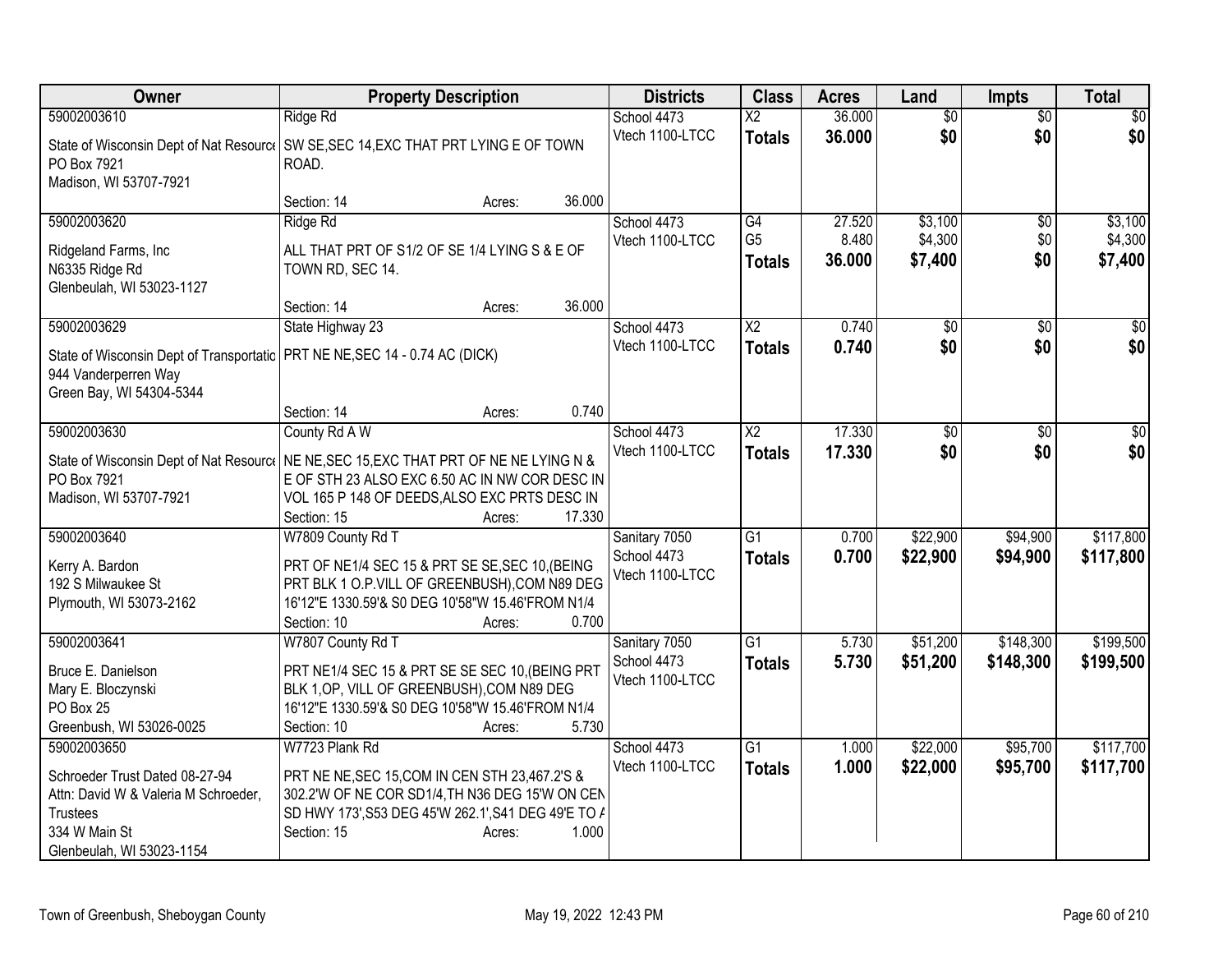| Owner                                 | <b>Property Description</b>                                                                | <b>Districts</b> | <b>Class</b>    | <b>Acres</b> | Land         | <b>Impts</b>    | <b>Total</b>    |
|---------------------------------------|--------------------------------------------------------------------------------------------|------------------|-----------------|--------------|--------------|-----------------|-----------------|
| 59002003660                           | Plank Rd                                                                                   | School 4473      | $\overline{G1}$ | 0.910        | \$20,800     | $\overline{50}$ | \$20,800        |
| Schroeder Trust Dated 08-27-94        | PRT NE NE, SEC 15, COM IN CEN STH 23, 467.2'S &                                            | Vtech 1100-LTCC  | <b>Totals</b>   | 0.910        | \$20,800     | \$0             | \$20,800        |
| Attn: David W & Valeria M Schroeder,  | 302.2'W OF NE COR SD1/4, TH N 36 DEG 15' W ON                                              |                  |                 |              |              |                 |                 |
| <b>Trustees</b>                       | CEN SD HWY 344'TO PNT OF BEG.TH N36 DEG 15'W                                               |                  |                 |              |              |                 |                 |
| 334 W Main St                         | 0.910<br>Section: 15<br>Acres:                                                             |                  |                 |              |              |                 |                 |
| Glenbeulah, WI 53023-1154             |                                                                                            |                  |                 |              |              |                 |                 |
| 59002003670                           |                                                                                            | School 4473      | G1              | 3.220        | \$17,800     | \$300           | \$18,100        |
| Schroeder Trust Dated 08-27-94        | PRT NE NE, SEC 15, COM 467.2'S & 302.2'W OF NE                                             | Vtech 1100-LTCC  | <b>Totals</b>   | 3.220        | \$17,800     | \$300           | \$18,100        |
| Attn: David W & Valeria M Schroeder,  | COR SD1/4, TH S53 DEG 15'W 245.2'TO PNT OF                                                 |                  |                 |              |              |                 |                 |
| <b>Trustees</b>                       | BEG, TH N41 DEG 49'W 476.1', S51 DEG 32'W 268.15',                                         |                  |                 |              |              |                 |                 |
| 334 W Main St                         | 3.220<br>Section: 15<br>Acres:                                                             |                  |                 |              |              |                 |                 |
| Glenbeulah, WI 53023-1154             |                                                                                            |                  |                 |              |              |                 |                 |
| 59002003680                           | W7731 Plank Rd                                                                             | School 4473      | G2              | 1.060        | \$9,400      | \$6,500         | \$15,900        |
| Todd A. Zimmermann                    | PRT NE NE, SEC 15, COM IN CEN STH"23" 467.2'S &                                            | Vtech 1100-LTCC  | <b>Totals</b>   | 1.060        | \$9,400      | \$6,500         | \$15,900        |
| N6517 County Road A West              | 302.2'W OF NE COR SD1/4, TH N 36 DEG 15' W 173'TO                                          |                  |                 |              |              |                 |                 |
| N6517 County Road A W                 | PNT OF BEG OF PARCEL TO BE DESC, TH N 36 DEG                                               |                  |                 |              |              |                 |                 |
| Glenbeulah, WI 53023-1215             | Section: 15<br>1.060<br>Acres:                                                             |                  |                 |              |              |                 |                 |
| 59002003690                           | Plank Rd                                                                                   | School 4473      | G1              | 2.400        | \$16,300     | $\overline{50}$ | \$16,300        |
|                                       |                                                                                            | Vtech 1100-LTCC  | <b>Totals</b>   | 2.400        | \$16,300     | \$0             | \$16,300        |
| Harold B. Ziemke                      | THAT PRT OF FOLL DESC NOT IN THE SANITARY                                                  |                  |                 |              |              |                 |                 |
| Jean M. Ziemke                        | DISTRICT: C-2737 - PRT NE NE SEC 15 & LOT 3, BLK                                           |                  |                 |              |              |                 |                 |
| W7805 County Rd T                     | 6 & PRT LOT 4, BLK 6 & PRT BLK 1, OP OF VILL OF<br>2.400                                   |                  |                 |              |              |                 |                 |
| PO Box 16<br>Greenbush, WI 53026-0016 | Section: 15<br>Acres:                                                                      |                  |                 |              |              |                 |                 |
| 59002003700                           | W7710 Plank Rd                                                                             | School 4473      | G2              | 1.560        | \$28,600     | \$153,400       | \$182,000       |
|                                       |                                                                                            | Vtech 1100-LTCC  | <b>Totals</b>   | 1.560        | \$28,600     | \$153,400       | \$182,000       |
| Carl E. Schwibinger                   | ALL THAT PRT OF NE NE, SEC 15 LYING N & E OF                                               |                  |                 |              |              |                 |                 |
| PO Box 36                             | STH 23, EXC THAT PRT LYING IN LAMB'S ADD                                                   |                  |                 |              |              |                 |                 |
| Plymouth, WI 53073-0036               |                                                                                            |                  |                 |              |              |                 |                 |
|                                       | 1.560<br>Section: 15<br>Acres:                                                             |                  |                 |              |              |                 |                 |
| 59002003740                           | County Rd T                                                                                | School 4473      | $\overline{X2}$ | 11.270       | $\sqrt[6]{}$ | $\sqrt[6]{3}$   | $\overline{50}$ |
|                                       | State of Wisconsin Dept of Nat Resourc   PRT NW NE, SEC 15, LYING S & E OF CTH T EXC 0.325 | Vtech 1100-LTCC  | <b>Totals</b>   | 11.270       | \$0          | \$0             | \$0             |
| PO Box 7921                           | AC IN NE COR DESC IN VOL 165 P 148 OF DEEDS.                                               |                  |                 |              |              |                 |                 |
| Madison, WI 53707-7921                |                                                                                            |                  |                 |              |              |                 |                 |
|                                       | 11.270<br>Section: 15<br>Acres:                                                            |                  |                 |              |              |                 |                 |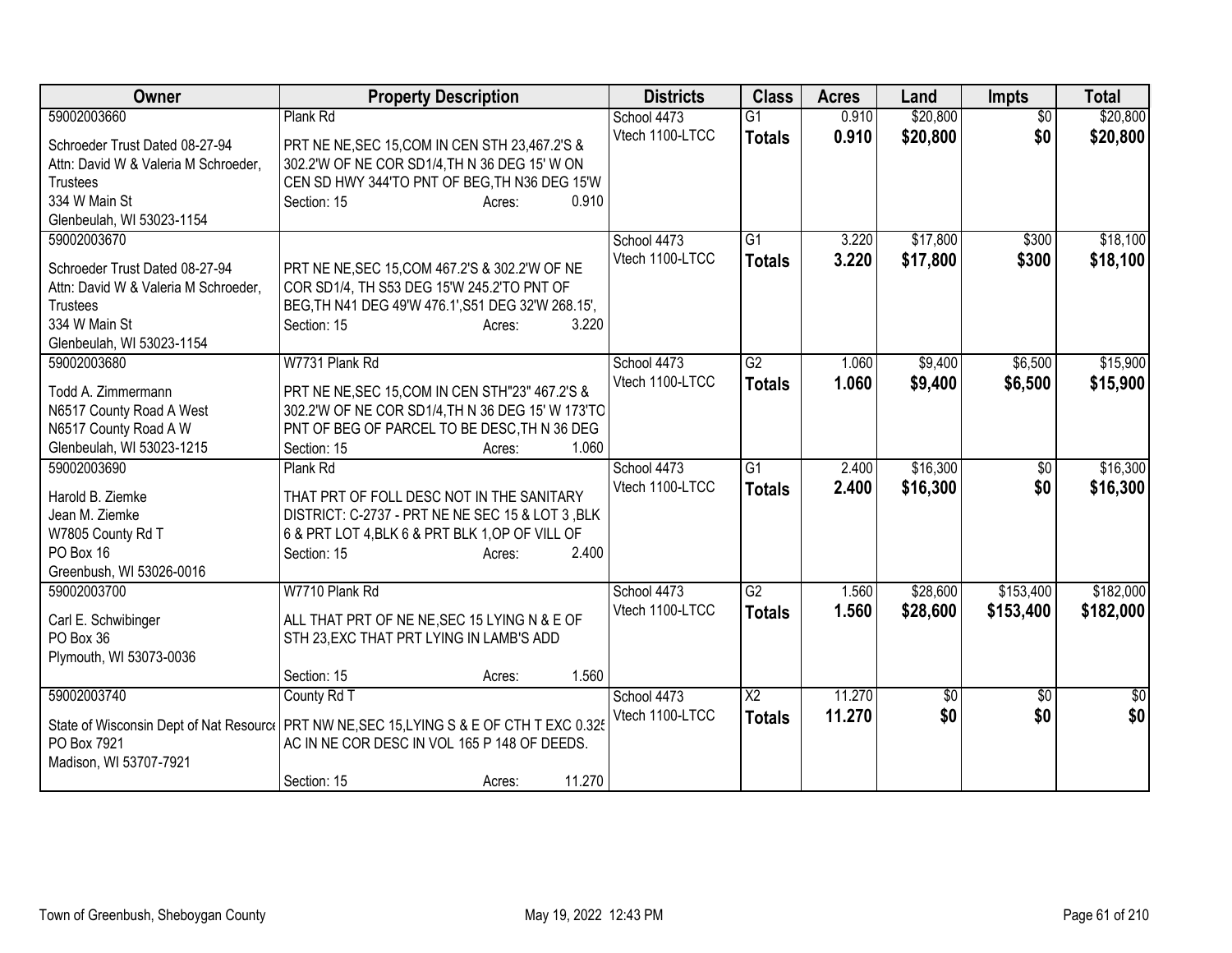| <b>Owner</b>                            | <b>Property Description</b>                                                                     | <b>Districts</b> | <b>Class</b>    | <b>Acres</b> | Land     | <b>Impts</b>    | <b>Total</b> |
|-----------------------------------------|-------------------------------------------------------------------------------------------------|------------------|-----------------|--------------|----------|-----------------|--------------|
| 59002003760                             | County Rd T                                                                                     | Sanitary 7050    | $\overline{G1}$ | 6.210        | \$44,600 | \$500           | \$45,100     |
| Dennis W. Pegorsch                      | PRT NW NE, COM 550.7'E OF NW COR SD1/4, TH E ON                                                 | School 4473      | <b>Totals</b>   | 6.210        | \$44,600 | \$500           | \$45,100     |
| Grace M. Pegorsch                       | N SEC LN 57.3'M/L, S30 DEG 15'E PARA WITH W LN                                                  | Vtech 1100-LTCC  |                 |              |          |                 |              |
| 4210 Hilltop Rd                         | OF BLK 7, ROBINSONS ADD TO GREENBUSH 176'TO                                                     |                  |                 |              |          |                 |              |
| Wausau, WI 54403-2235                   | 6.210<br>Section: 15<br>Acres:                                                                  |                  |                 |              |          |                 |              |
| 59002003770                             | W7871 Center Rd                                                                                 | Sanitary 7050    | $\overline{G1}$ | 0.910        | \$26,400 | \$120,400       | \$146,800    |
|                                         |                                                                                                 | School 4473      | <b>Totals</b>   | 0.910        | \$26,400 | \$120,400       | \$146,800    |
| Eugene R. Liebe                         | PRT OF NW NE, SEC 15, COM 331' E OF NW COR                                                      | Vtech 1100-LTCC  |                 |              |          |                 |              |
| Carol J. Liebe                          | SD1/4, TH E ON SEC LINE 219.7', S30 DEG 15'E 176', W                                            |                  |                 |              |          |                 |              |
| W7871 Center Rd                         | PARA TO N SEC LINE 304.35', TH N 152.04'TO BEG.                                                 |                  |                 |              |          |                 |              |
| Glenbeulah, WI 53023-1503               | 0.910<br>Section: 15<br>Acres:                                                                  |                  |                 |              |          |                 |              |
| 59002003780                             | W7853 Center Rd                                                                                 | Sanitary 7050    | $\overline{G1}$ | 0.600        | \$21,300 | \$57,800        | \$79,100     |
| Rodney Wieck                            | PRT OF NW NE, COM AT NW COR OF LOT 8, BLK 7                                                     | School 4473      | <b>Totals</b>   | 0.600        | \$21,300 | \$57,800        | \$79,100     |
| W7853 Center Rd                         | ROBINSON'S ADD TO VILL OF GREENBUSH, TH SELY                                                    | Vtech 1100-LTCC  |                 |              |          |                 |              |
| Glenbeulah, WI 53023-1503               | ALONG SW LINE OF SD LOT 8 & ALONG SD LINE                                                       |                  |                 |              |          |                 |              |
|                                         | 0.600<br>Section: 15<br>Acres:                                                                  |                  |                 |              |          |                 |              |
| 59002003790                             | County Rd T                                                                                     | Sanitary 7050    | $\overline{G1}$ | 0.920        | \$11,900 | \$400           | \$12,300     |
|                                         |                                                                                                 | School 4473      | <b>Totals</b>   | 0.920        | \$11,900 | \$400           | \$12,300     |
| Michael J. Vater                        | PRT NW NE, SEC 15, COM IN CEN WASHINGTON ST                                                     | Vtech 1100-LTCC  |                 |              |          |                 |              |
| Patricia L. Vater                       | AT THE PNT OF INTER OF EXT SELY LN OF LOT 1                                                     |                  |                 |              |          |                 |              |
| PO Box 26                               | BLK 7 ROBINSONS ADD TO GREENBUSH WITH CEN<br>0.920                                              |                  |                 |              |          |                 |              |
| Greenbush, WI 53026-0026                | Section: 15<br>Acres:<br>W7883 Center Rd                                                        |                  | $\overline{G1}$ | 1.000        | \$28,000 | \$16,000        | \$44,000     |
| 59002003801                             |                                                                                                 | Sanitary 7050    |                 |              |          |                 |              |
| Daniel Hughes                           | PRT NW NE, SEC 15, COM N89 DEG 16'12"E                                                          | School 4473      | <b>Totals</b>   | 1.000        | \$28,000 | \$16,000        | \$44,000     |
| Sharon Hughes                           | 232.19'FROM N1/4 COR SD SEC, TH N89 DEG 16'12"E                                                 | Vtech 1100-LTCC  |                 |              |          |                 |              |
| W7883 Center Rd                         | 100', S0 DEG 10'24"E 435.62', S89 DEG 16'12"W 100', TH                                          |                  |                 |              |          |                 |              |
| Glenbeulah, WI 53023-1503               | Section: 15<br>1.000<br>Acres:                                                                  |                  |                 |              |          |                 |              |
| 59002003810                             | County Rd T                                                                                     | School 4473      | G1              | 2.180        | \$31,700 | $\overline{50}$ | \$31,700     |
|                                         |                                                                                                 | Vtech 1100-LTCC  | <b>Totals</b>   | 2.180        | \$31,700 | \$0             | \$31,700     |
| Timothy W. Kaboord<br>W7854 County Rd T | LOT 1, CSM V 9 P 260-61 - PRT NW NE, SEC 15, COM<br>S01 DEG 04' 14"E 1315.11'& N88 DEG 07' 02"E |                  |                 |              |          |                 |              |
|                                         | 339.37'FROM N1/4 COR SD SEC, TH CONT N88 DEG                                                    |                  |                 |              |          |                 |              |
| Glenbeulah, WI 53023-1511               | 2.180<br>Section: 15                                                                            |                  |                 |              |          |                 |              |
| 59002003820                             | Acres:<br>W7850 County Rd T                                                                     | School 4473      | $\overline{G1}$ | 2.260        | \$32,000 | \$189,900       | \$221,900    |
|                                         |                                                                                                 | Vtech 1100-LTCC  |                 |              |          |                 |              |
| Sherry L. Ottery                        | PRT NW NE SEC 15, COM N20 DEG 50'E 381'FROM                                                     |                  | <b>Totals</b>   | 2.260        | \$32,000 | \$189,900       | \$221,900    |
| Patrick G. Ottery                       | INTER OF S LN SD1/4 WITH CEN CTH T, TH N87 DEG                                                  |                  |                 |              |          |                 |              |
| W7850 County Rd T                       | 52'W 505', NO DEG 13'E 172.5', E 576.4'TO CEN SD HWY                                            |                  |                 |              |          |                 |              |
| Glenbeulah, WI 53023-1511               | 2.260<br>Section: 15<br>Acres:                                                                  |                  |                 |              |          |                 |              |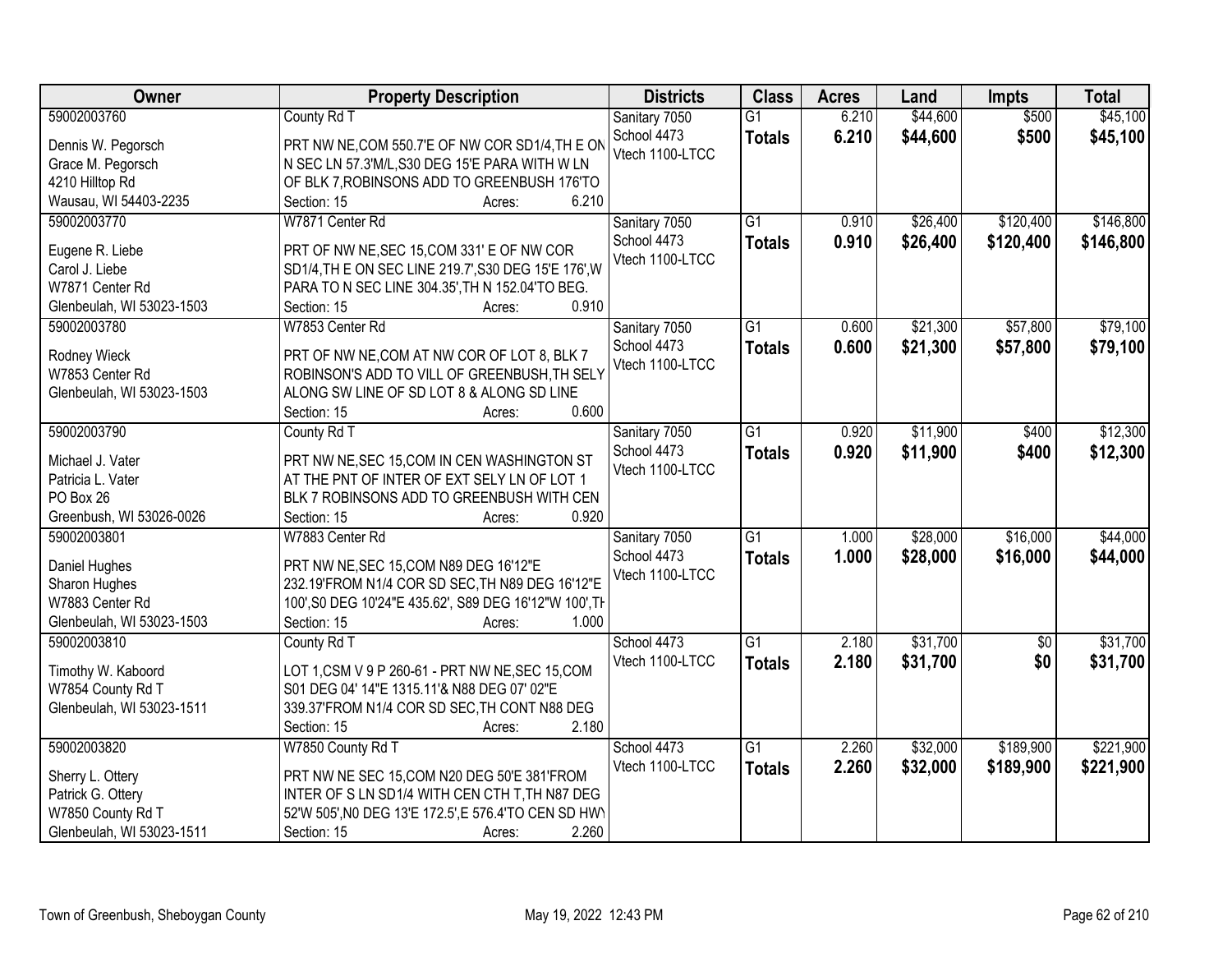| Owner                                                  | <b>Property Description</b>                                                             | <b>Districts</b> | <b>Class</b>           | <b>Acres</b> | Land            | <b>Impts</b>    | <b>Total</b>    |
|--------------------------------------------------------|-----------------------------------------------------------------------------------------|------------------|------------------------|--------------|-----------------|-----------------|-----------------|
| 59002003821                                            | W7854 County Rd T                                                                       | School 4473      | $\overline{G1}$        | 1.500        | \$26,500        | \$99,900        | \$126,400       |
| Timothy W. Kaboord                                     | LOT 2, CSM V 9 P 260-61 - PRT NW NE, SEC 15, COM                                        | Vtech 1100-LTCC  | <b>Totals</b>          | 1.500        | \$26,500        | \$99,900        | \$126,400       |
| W7854 County Rd T                                      | S01 DEG 04' 14"E 1315.11'FROM N1/4 COR SD                                               |                  |                        |              |                 |                 |                 |
| Glenbeulah, WI 53023-1511                              | SEC, TH N88 DEG 07'02"E 339.37', N0 DEG 19'15"W                                         |                  |                        |              |                 |                 |                 |
|                                                        | 1.500<br>Section: 15<br>Acres:                                                          |                  |                        |              |                 |                 |                 |
| 59002003830                                            | W7840 County Rd T                                                                       | School 4473      | $\overline{G1}$        | 1.000        | \$22,000        | \$179,200       | \$201,200       |
|                                                        |                                                                                         | Vtech 1100-LTCC  | <b>Totals</b>          | 1.000        | \$22,000        | \$179,200       | \$201,200       |
| Michael Gradinjan                                      | TR A, CSM V 2 P 98 - PRT NW NE, SEC 15, COM 331'E 8                                     |                  |                        |              |                 |                 |                 |
| Lynn Gradinjan                                         | 651.92'N OF SW COR SD1/4, TH N0 DEG 00'43"W                                             |                  |                        |              |                 |                 |                 |
| W7840 County Rd T                                      | 42.48', S89 DEG 54'36"E 630.57'TO CEN CTH T, S20                                        |                  |                        |              |                 |                 |                 |
| Glenbeulah, WI 53023-1511                              | 1.000<br>Section: 15<br>Acres:                                                          |                  |                        |              |                 |                 |                 |
| 59002003840                                            | W7844 County Rd T                                                                       | School 4473      | $\overline{G1}$        | 1.000        | \$22,000        | \$154,500       | \$176,500       |
| Mildred E. Erickson                                    | TR B, CSM V 2 P 98 - PRT NW NE, SEC 15, COM 331'E 8                                     | Vtech 1100-LTCC  | <b>Totals</b>          | 1.000        | \$22,000        | \$154,500       | \$176,500       |
| W7844 County Rd T                                      | 550'N OF SW COR SD1/4, TH N0 DEG 00'43"W                                                |                  |                        |              |                 |                 |                 |
| Glenbeulah, WI 53023-1511                              | 101.92', S89 DEG 54' 46"E 401.21', S0 DEG 05'14"W                                       |                  |                        |              |                 |                 |                 |
|                                                        | 1.000<br>Section: 15<br>Acres:                                                          |                  |                        |              |                 |                 |                 |
| 59002003850                                            | County Rd T                                                                             | School 4473      | $\overline{\text{X2}}$ | 28.690       | \$0             | \$0             | \$0             |
|                                                        |                                                                                         | Vtech 1100-LTCC  |                        |              | \$0             | \$0             | \$0             |
| State of Wisconsin Dept of Nat Resource                | PRT SW NE, SEC 15, COM AT INTER OF CEN OF CTH                                           |                  | <b>Totals</b>          | 28.690       |                 |                 |                 |
| PO Box 7921                                            | T WITH N LN SD1/4, SWLY ON CEN SD HWY TO A PN1                                          |                  |                        |              |                 |                 |                 |
| Madison, WI 53707-7921                                 | N51 DEG 18'E 778.4' FROM E&W1/4 LN, SE AT R/A TO                                        |                  |                        |              |                 |                 |                 |
|                                                        | Section: 15<br>28.690<br>Acres:                                                         |                  |                        |              |                 |                 |                 |
| 59002003860                                            | W7894 County Rd T                                                                       | School 4473      | $\overline{G1}$        | 6.500        | \$67,500        | \$147,300       | \$214,800       |
|                                                        | PRT SW NE & PRT SE NW, SEC 15 COM 265.6' E OF                                           | Vtech 1100-LTCC  | <b>Totals</b>          | 6.500        | \$67,500        | \$147,300       | \$214,800       |
| Jennifer L. Sternhagen<br>W7894 County Rd T            | NW COR SW NE TH N88 DEG 25'E 433.1'TO CEN OF                                            |                  |                        |              |                 |                 |                 |
|                                                        |                                                                                         |                  |                        |              |                 |                 |                 |
| Glenbeulah, WI 53023-1511                              | TN RD, SWLY ON CEN SD RD 960.6', N43 DEG 46'W<br>6.500<br>Section: 15                   |                  |                        |              |                 |                 |                 |
| 59002003870                                            | Acres:                                                                                  |                  | $\overline{\text{X2}}$ |              |                 |                 |                 |
|                                                        |                                                                                         | School 4473      |                        | 3.020        | $\sqrt{6}$      | $\overline{50}$ | $\overline{50}$ |
|                                                        | State of Wisconsin Dept of Nat Resourc   PRT SW NE, SEC 15, COM IN CEN OF CTH T 99' N51 | Vtech 1100-LTCC  | <b>Totals</b>          | 3.020        | \$0             | \$0             | \$0             |
| PO Box 7921                                            | DEG 18'E OF ITS INTER WITH N&S 1/4 LN, TH S36                                           |                  |                        |              |                 |                 |                 |
| Madison, WI 53707-7921                                 | DEG 19'E 695.3'TO E&W1/4 LN, W TO CEN OF SEC, N                                         |                  |                        |              |                 |                 |                 |
|                                                        | 3.020<br>Section: 15<br>Acres:                                                          |                  |                        |              |                 |                 |                 |
| 59002003880                                            | County Rd A W                                                                           | School 4473      | $\overline{\text{X2}}$ | 40.000       | $\overline{60}$ | $\overline{30}$ | $\overline{50}$ |
|                                                        |                                                                                         | Vtech 1100-LTCC  | <b>Totals</b>          | 40.000       | \$0             | \$0             | \$0             |
| State of Wisconsin Dept of Nat Resource<br>PO Box 7921 | SE NE, SEC 15.                                                                          |                  |                        |              |                 |                 |                 |
|                                                        |                                                                                         |                  |                        |              |                 |                 |                 |
| Madison, WI 53707-7921                                 | 40.000<br>Section: 15                                                                   |                  |                        |              |                 |                 |                 |
|                                                        | Acres:                                                                                  |                  |                        |              |                 |                 |                 |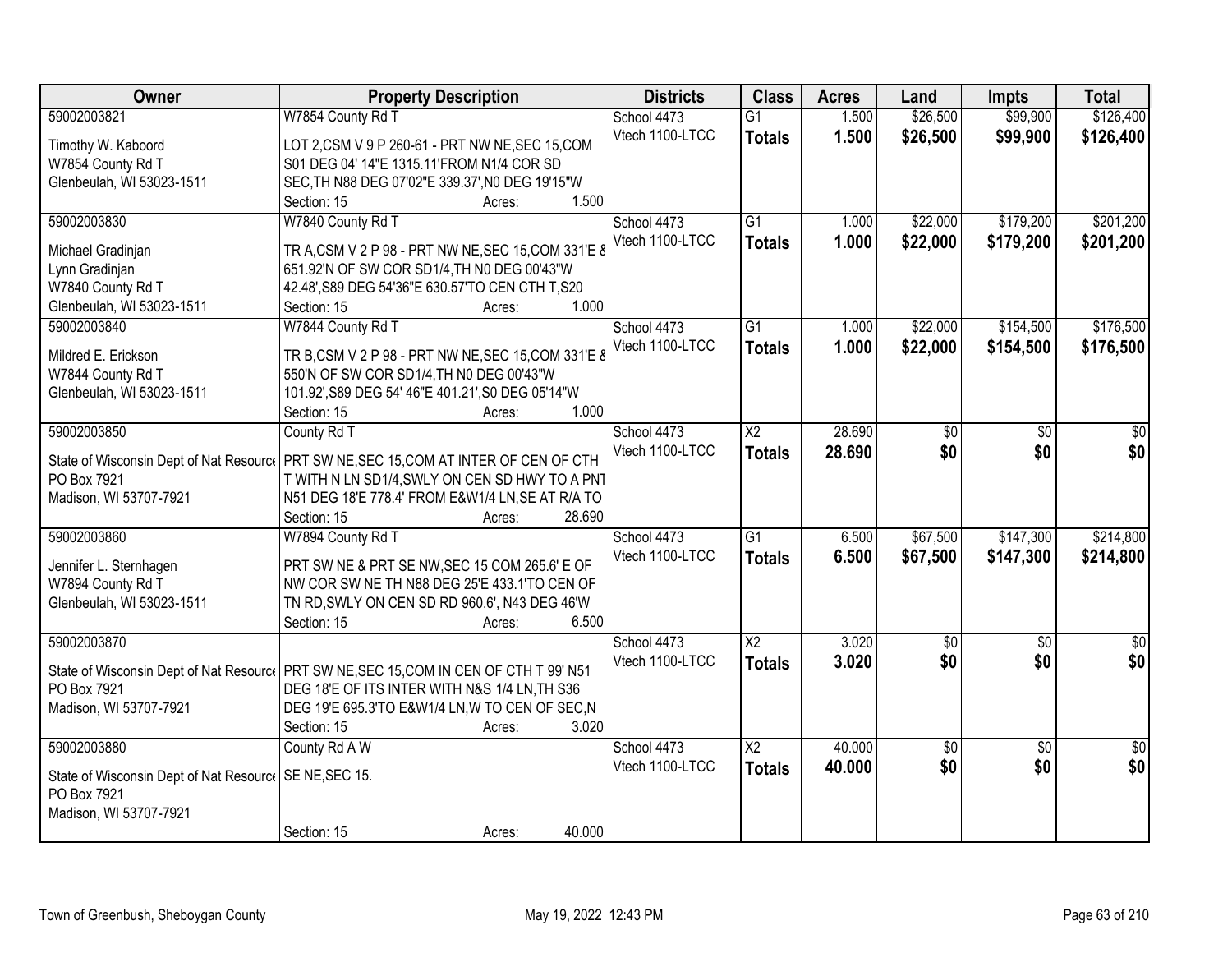| Owner                                                                             | <b>Property Description</b>                       |        |        | <b>Districts</b> | <b>Class</b>    | <b>Acres</b> | Land            | <b>Impts</b>    | <b>Total</b>    |
|-----------------------------------------------------------------------------------|---------------------------------------------------|--------|--------|------------------|-----------------|--------------|-----------------|-----------------|-----------------|
| 59002003890                                                                       | W7911 Center Rd                                   |        |        | Sanitary 7050    | $\overline{G1}$ | 5.000        | \$41,000        | \$185,500       | \$226,500       |
| Ronald L Borowicz Revocable Living                                                | NE NW, SEC 15,& THE W 10 AC OF NW NE, EXC THE E   |        |        | School 4473      | G4              | 36.000       | \$4,400         | \$0             | \$4,400         |
| Trust Dtd 2-3-2022                                                                | 100'OF N 435.62'THEREOF.                          |        |        | Vtech 1100-LTCC  | G5M             | 8.000        | \$12,400        | \$0             | \$12,400        |
| W7911 Center Rd                                                                   |                                                   |        |        |                  | <b>Totals</b>   | 49.000       | \$57,800        | \$185,500       | \$243,300       |
| Greenbush, WI 53023-1555                                                          | Section: 15                                       | Acres: | 49.000 |                  |                 |              |                 |                 |                 |
| 59002003900                                                                       | W8001 Center Rd                                   |        |        | School 4473      | $\overline{G1}$ | 2.000        | \$52,000        | \$149,400       | \$201,400       |
| Edward L. Wiehr                                                                   | E1/2 NW NW, SEC 15.                               |        |        | Vtech 1100-LTCC  | G4              | 9.000        | \$1,300         | \$0             | \$1,300         |
| Jean R. Wiehr                                                                     |                                                   |        |        |                  | G5M             | 9.000        | \$12,000        | \$0             | \$12,000        |
| W8001 Center Rd                                                                   |                                                   |        |        |                  | <b>Totals</b>   | 20.000       | \$65,300        | \$149,400       | \$214,700       |
| Glenbeulah, WI 53023-1504                                                         | Section: 15                                       | Acres: | 20.000 |                  |                 |              |                 |                 |                 |
| 59002003910                                                                       | Center Rd                                         |        |        | School 4473      | G1              | 1.000        | \$8,800         | \$300           | \$9,100         |
| Scott Liebe                                                                       | NW1/4 NW1/4 NW1/4, SEC 15.                        |        |        | Vtech 1100-LTCC  | G <sub>6</sub>  | 9.000        | \$27,900        | \$0             | \$27,900        |
| N6526 Spring Valley Dr                                                            |                                                   |        |        |                  | <b>Totals</b>   | 10.000       | \$36,700        | \$300           | \$37,000        |
| Glenbeulah, WI 53023-1527                                                         |                                                   |        |        |                  |                 |              |                 |                 |                 |
|                                                                                   | Section: 15                                       | Acres: | 10.000 |                  |                 |              |                 |                 |                 |
| 59002003920                                                                       |                                                   |        |        | School 4473      | $\overline{G6}$ | 10.000       | \$31,000        | \$0             | \$31,000        |
| Scott Liebe                                                                       | SW1/4 OF NW NW, SEC 15.                           |        |        | Vtech 1100-LTCC  | <b>Totals</b>   | 10.000       | \$31,000        | \$0             | \$31,000        |
| N6526 Spring Valley Dr                                                            |                                                   |        |        |                  |                 |              |                 |                 |                 |
| Glenbeulah, WI 53023-1527                                                         |                                                   |        |        |                  |                 |              |                 |                 |                 |
|                                                                                   | Section: 15                                       | Acres: | 10.000 |                  |                 |              |                 |                 |                 |
| 59002003930                                                                       | County Rd T                                       |        |        | School 4473      | $\overline{X2}$ | 78.550       | $\overline{50}$ | $\overline{50}$ | $\overline{50}$ |
| State of Wisconsin Dept of Nat Resource                                           | THE S1/2 OF N1/2, SEC 11, LYING W OF CTH T, EXC   |        |        | Vtech 1100-LTCC  | <b>Totals</b>   | 78.550       | \$0             | \$0             | \$0             |
| PO Box 7921                                                                       | COM 265.6'E OF NW COR SW NE, TH N88 DEG 28'E      |        |        |                  |                 |              |                 |                 |                 |
| Madison, WI 53707-7921                                                            | 433.1', SWLY ON CEN OF CTH T 960.6', N43 DEG 46'W |        |        |                  |                 |              |                 |                 |                 |
|                                                                                   | Section: 15                                       | Acres: | 78.550 |                  |                 |              |                 |                 |                 |
| 59002003940                                                                       | County Rd T                                       |        |        | School 4473      | $\overline{X2}$ | 3.250        | \$0             | \$0             | \$0             |
| State of Wisconsin Dept of Nat Resourc   PRT SE NW, SEC 15, LYING S & E OF CTH T. |                                                   |        |        | Vtech 1100-LTCC  | <b>Totals</b>   | 3.250        | \$0             | \$0             | \$0             |
| PO Box 7921                                                                       |                                                   |        |        |                  |                 |              |                 |                 |                 |
| Madison, WI 53707-7921                                                            |                                                   |        |        |                  |                 |              |                 |                 |                 |
|                                                                                   | Section: 15                                       | Acres: | 3.250  |                  |                 |              |                 |                 |                 |
| 59002003950                                                                       | Kettle Moraine Dr                                 |        |        | School 4473      | $\overline{X2}$ | 10.000       | \$0             | $\overline{30}$ | $\overline{50}$ |
| State of Wisconsin Dept of Nat Resourc   NE1/4 OF NE SW, SEC 15.                  |                                                   |        |        | Vtech 1100-LTCC  | <b>Totals</b>   | 10.000       | \$0             | \$0             | \$0             |
| PO Box 7921                                                                       |                                                   |        |        |                  |                 |              |                 |                 |                 |
| Madison, WI 53707-7921                                                            |                                                   |        |        |                  |                 |              |                 |                 |                 |
|                                                                                   | Section: 15                                       | Acres: | 10.000 |                  |                 |              |                 |                 |                 |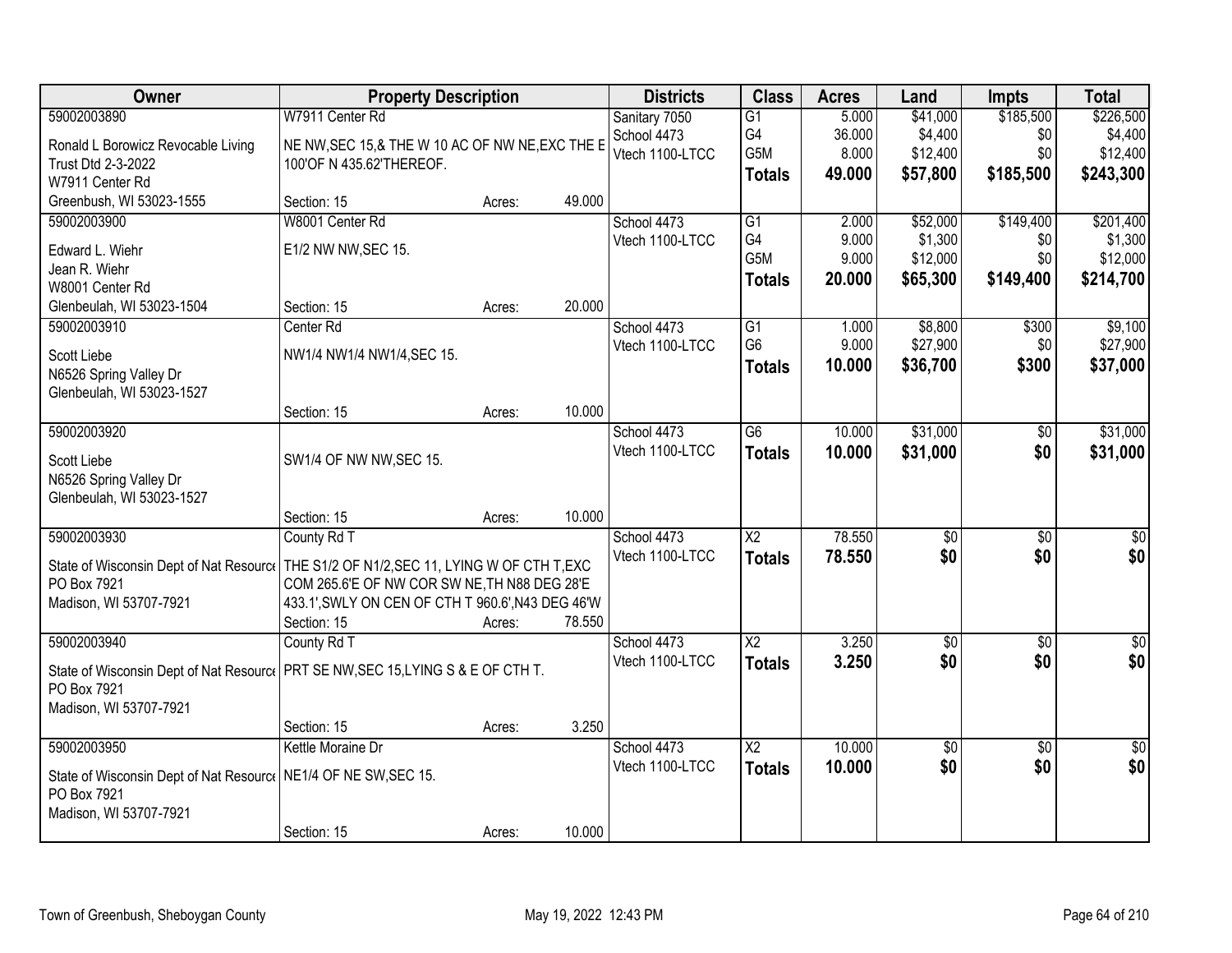| Owner                                                                                                                              | <b>Property Description</b>                                                                                 |        |        | <b>Districts</b>               | <b>Class</b>                     | <b>Acres</b>     | Land                    | <b>Impts</b>           | <b>Total</b>       |
|------------------------------------------------------------------------------------------------------------------------------------|-------------------------------------------------------------------------------------------------------------|--------|--------|--------------------------------|----------------------------------|------------------|-------------------------|------------------------|--------------------|
| 59002003960                                                                                                                        | Kettle Moraine Dr                                                                                           |        |        | School 4473                    | X2                               | 3.000            | $\overline{50}$         | $\overline{50}$        | $\overline{30}$    |
| State of Wisconsin Dept of Nat Resourc   E1/2 NE SW, SEC 15, LYING S & W OF TN RD RUN ELY<br>PO Box 7921<br>Madison, WI 53707-7921 | AND SLY THRU SD E1/2.                                                                                       |        |        | Vtech 1100-LTCC                | <b>Totals</b>                    | 3.000            | \$0                     | \$0                    | \$0                |
|                                                                                                                                    | Section: 15                                                                                                 | Acres: | 3.000  |                                |                                  |                  |                         |                        |                    |
| 59002003970                                                                                                                        | Kettle Moraine Dr                                                                                           |        |        | School 4473                    | $\overline{\text{X2}}$           | 20.000           | $\overline{50}$         | $\overline{50}$        | \$0                |
| State of Wisconsin Dept of Nat Resource<br>PO Box 7921<br>Madison, WI 53707-7921                                                   | W1/2 NE SW, SEC 15.                                                                                         |        |        | Vtech 1100-LTCC                | <b>Totals</b>                    | 20,000           | \$0                     | \$0                    | \$0                |
|                                                                                                                                    | Section: 15                                                                                                 | Acres: | 20.000 |                                |                                  |                  |                         |                        |                    |
| 59002003980                                                                                                                        | N6221 Kettle Moraine Dr                                                                                     |        |        | School 4473                    | $\overline{G1}$                  | 7.000            | \$54,000                | \$476,600              | \$530,600          |
| Anne Epsom<br>Christopher Epsom<br>3864 Moulin Ln                                                                                  | THAT PRT OF SE1/4 OF NE SW, SEC 15, LYING N & E<br>OF TOWN ROAD RUNNING ELY & SLY THRU SD<br>SE1/4 OF NE SW |        |        | Vtech 1100-LTCC                | <b>Totals</b>                    | 7.000            | \$54,000                | \$476,600              | \$530,600          |
| Hoffmann Estates, IL 60192-1629                                                                                                    | Section: 15                                                                                                 | Acres: | 7.000  |                                |                                  |                  |                         |                        |                    |
| 59002003990<br>State of Wisconsin Dept of Nat Resource<br>PO Box 7921<br>Madison, WI 53707-7921                                    | County Rd T<br>NW SW, SEC 15.                                                                               |        |        | School 4473<br>Vtech 1100-LTCC | X <sub>2</sub><br><b>Totals</b>  | 40.000<br>40.000 | \$0<br>\$0              | $\sqrt{6}$<br>\$0      | $\sqrt{50}$<br>\$0 |
|                                                                                                                                    | Section: 15                                                                                                 | Acres: | 40.000 |                                |                                  |                  |                         |                        |                    |
| 59002004000<br>State of Wisconsin Dept of Nat Resourc   SW SW, SEC 15.<br>PO Box 7921<br>Madison, WI 53707-7921                    | <b>Spring Valley Rd</b>                                                                                     |        |        | School 4473<br>Vtech 1100-LTCC | $\overline{X2}$<br><b>Totals</b> | 40.000<br>40.000 | $\overline{50}$<br>\$0  | $\overline{50}$<br>\$0 | $\sqrt{50}$<br>\$0 |
|                                                                                                                                    | Section: 15                                                                                                 | Acres: | 40.000 |                                |                                  |                  |                         |                        |                    |
| 59002004010<br>State of Wisconsin Dept of Nat Resourc   SE SW, SEC 15.<br>PO Box 7921<br>Madison, WI 53707-7921                    | Kettle Moraine Dr                                                                                           |        |        | School 4473<br>Vtech 1100-LTCC | $\overline{X2}$<br><b>Totals</b> | 40.000<br>40.000 | $\sqrt{6}$<br>\$0       | $\overline{50}$<br>\$0 | \$0<br>\$0         |
|                                                                                                                                    | Section: 15                                                                                                 | Acres: | 40.000 |                                |                                  |                  |                         |                        |                    |
| 59002004020                                                                                                                        | N6278 County Rd A W                                                                                         |        |        | School 4473<br>Vtech 1100-LTCC | G1<br>W <sub>6</sub>             | 0.850<br>34.000  | \$28,900<br>(\$119,000) | \$59,700<br>\$0        | \$88,600<br>\$0    |
| Laramie S. Paxton                                                                                                                  | NE SE, SEC 15, EXC COM AT NE COR SD1/4, TH S ON<br>CEN CTH A TO A PNT THAT IS 105'S OF N LN NE              |        |        |                                | <b>Totals</b>                    | 34.850           | \$28,900                | \$59,700               | \$88,600           |
| Marissa M. Mourer<br>N6278 County Road A W                                                                                         | SE, W 400', S 93', W TO W LN SD1/4, N 198'TO NW COR                                                         |        |        |                                |                                  |                  |                         |                        |                    |
| Glenbeulah, WI 53023-1118                                                                                                          | Section: 15                                                                                                 | Acres: | 34.850 |                                |                                  |                  |                         |                        |                    |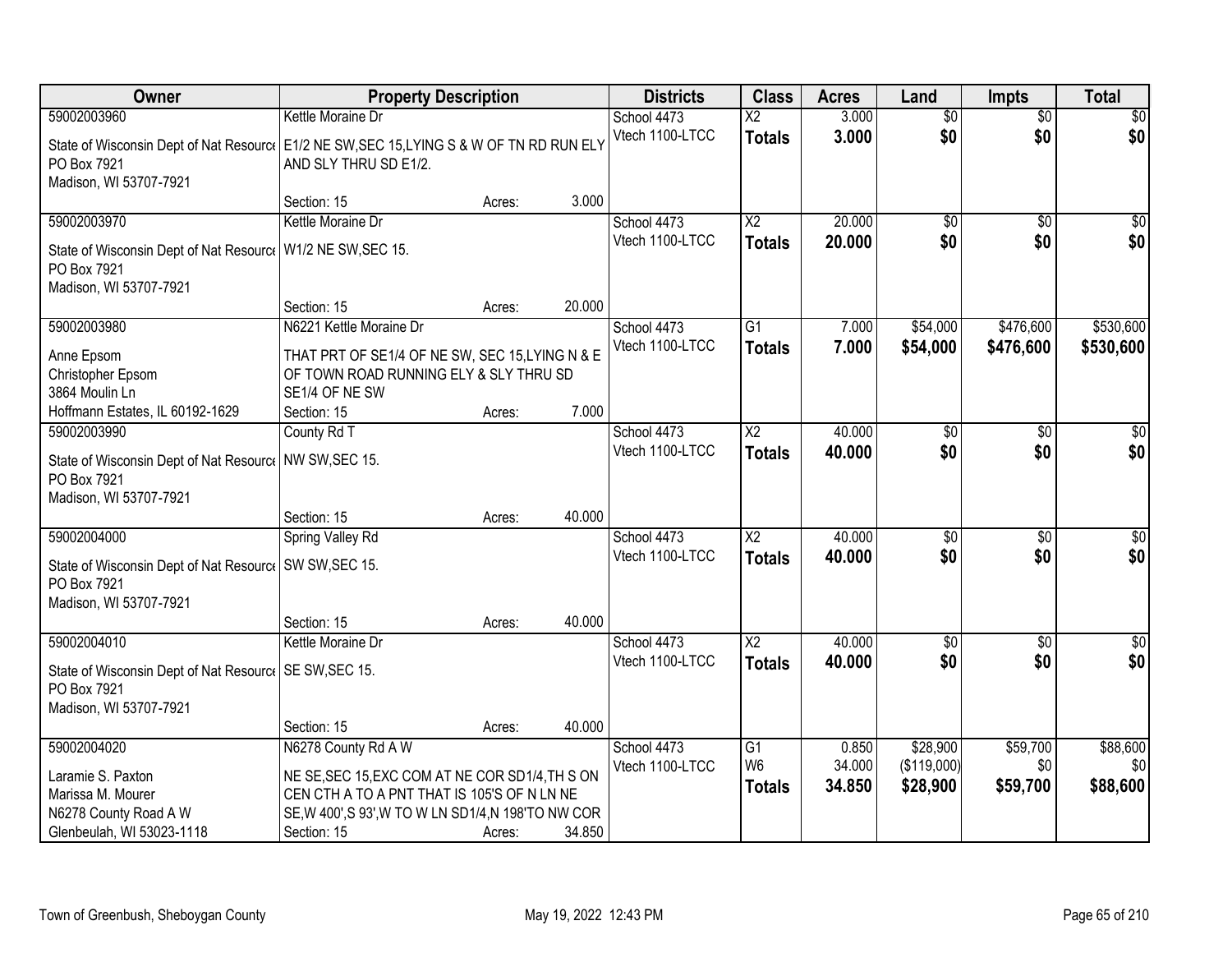| Owner                                                                                   | <b>Property Description</b>                       |        |        | <b>Districts</b>               | <b>Class</b>           | <b>Acres</b> | Land            | <b>Impts</b>    | <b>Total</b>    |
|-----------------------------------------------------------------------------------------|---------------------------------------------------|--------|--------|--------------------------------|------------------------|--------------|-----------------|-----------------|-----------------|
| 59002004030                                                                             | N6292 County Rd A W                               |        |        | School 4473                    | $\overline{G1}$        | 5.150        | \$63,500        | \$70,000        | \$133,500       |
| Nicholas R. Kullman                                                                     | PRT NE SE, SEC 15 & PRT NW SW SEC 14, COM AT NE   |        |        | Vtech 1100-LTCC                | <b>Totals</b>          | 5.150        | \$63,500        | \$70,000        | \$133,500       |
| Linda M. Renk                                                                           | COR NE SE, TH S ALG CEN CTH A TO A PNT 105'S      |        |        |                                |                        |              |                 |                 |                 |
| N6292 County Road A W                                                                   | OF N LN NE SE, W 400', S 93', W TO W LN NE SE, N  |        |        |                                |                        |              |                 |                 |                 |
| Glenbeulah, WI 53023-1118                                                               | Section: 14                                       | Acres: | 5.150  |                                |                        |              |                 |                 |                 |
| 59002004040                                                                             |                                                   |        |        | School 4473                    | $\overline{X2}$        | 6.000        | \$0             | $\overline{50}$ | $\sqrt{50}$     |
|                                                                                         |                                                   |        |        | Vtech 1100-LTCC                | <b>Totals</b>          | 6.000        | \$0             | \$0             | \$0             |
| State of Wisconsin Dept of Nat Resourc   W 6 AC N1/2 NW SE, SEC 15.                     |                                                   |        |        |                                |                        |              |                 |                 |                 |
| PO Box 7921                                                                             |                                                   |        |        |                                |                        |              |                 |                 |                 |
| Madison, WI 53707-7921                                                                  |                                                   |        | 6.000  |                                |                        |              |                 |                 |                 |
|                                                                                         | Section: 15                                       | Acres: |        |                                |                        | 34,000       |                 |                 |                 |
| 59002004050                                                                             |                                                   |        |        | School 4473<br>Vtech 1100-LTCC | X2                     |              | \$0<br>\$0      | \$0             | \$0             |
| State of Wisconsin Dept of Nat Resourc   NW SE, SEC 15, EXC COM IN CEN OF CTH T N51 DEG |                                                   |        |        |                                | <b>Totals</b>          | 34.000       |                 | \$0             | \$0             |
| PO Box 7921                                                                             | 18'E 910.4' FROM INTER OF E&W1/4 LN WITH CEN SE   |        |        |                                |                        |              |                 |                 |                 |
| Madison, WI 53707-7921                                                                  | HWY, TH S36 DEG 19'E 695.3'& W 78.2'TO PNT OF BE( |        |        |                                |                        |              |                 |                 |                 |
|                                                                                         | Section: 15                                       | Acres: | 34.000 |                                |                        |              |                 |                 |                 |
| 59002004060                                                                             |                                                   |        |        | School 4473                    | $\overline{\text{X2}}$ | 40.000       | \$0             | \$0             | \$0             |
| State of Wisconsin Dept of Nat Resourc   SW SE, SEC 15.                                 |                                                   |        |        | Vtech 1100-LTCC                | <b>Totals</b>          | 40.000       | \$0             | \$0             | \$0             |
| PO Box 7921                                                                             |                                                   |        |        |                                |                        |              |                 |                 |                 |
| Madison, WI 53707-7921                                                                  |                                                   |        |        |                                |                        |              |                 |                 |                 |
|                                                                                         | Section: 15                                       | Acres: | 40.000 |                                |                        |              |                 |                 |                 |
| 59002004070                                                                             |                                                   |        |        | School 4473                    | $\overline{\text{X2}}$ | 40.000       | $\overline{50}$ | $\overline{50}$ | $\overline{50}$ |
|                                                                                         |                                                   |        |        | Vtech 1100-LTCC                | <b>Totals</b>          | 40.000       | \$0             | \$0             | \$0             |
| State of Wisconsin Dept of Nat Resourc   SE SE, SEC 15.                                 |                                                   |        |        |                                |                        |              |                 |                 |                 |
| PO Box 7921                                                                             |                                                   |        |        |                                |                        |              |                 |                 |                 |
| Madison, WI 53707-7921                                                                  | Section: 15                                       |        | 40.000 |                                |                        |              |                 |                 |                 |
| 59002004080                                                                             | Center Rd                                         | Acres: |        | School 4473                    | $\overline{G6}$        | 5.000        | \$15,500        | $\overline{50}$ | \$15,500        |
|                                                                                         |                                                   |        |        | Vtech 1100-LTCC                |                        | 5.000        | \$15,500        | \$0             | \$15,500        |
| Scott Liebe                                                                             | E1/8 OF NE NE, SEC 16.                            |        |        |                                | <b>Totals</b>          |              |                 |                 |                 |
| N6526 Spring Valley Dr                                                                  |                                                   |        |        |                                |                        |              |                 |                 |                 |
| Glenbeulah, WI 53023-1527                                                               |                                                   |        |        |                                |                        |              |                 |                 |                 |
|                                                                                         | Section: 16                                       | Acres: | 5.000  |                                |                        |              |                 |                 |                 |
| 59002004090                                                                             | Center Rd                                         |        |        | School 4473                    | $\overline{G6}$        | 5.000        | \$15,500        | $\overline{50}$ | \$15,500        |
| Tracy D. Harder                                                                         | W1/2 E1/4 OF NE NE, SEC 16.                       |        |        | Vtech 1100-LTCC                | <b>Totals</b>          | 5.000        | \$15,500        | \$0             | \$15,500        |
| W7451 County Rd Z                                                                       |                                                   |        |        |                                |                        |              |                 |                 |                 |
| Plymouth, WI 53073-3758                                                                 |                                                   |        |        |                                |                        |              |                 |                 |                 |
|                                                                                         | Section: 16                                       | Acres: | 5.000  |                                |                        |              |                 |                 |                 |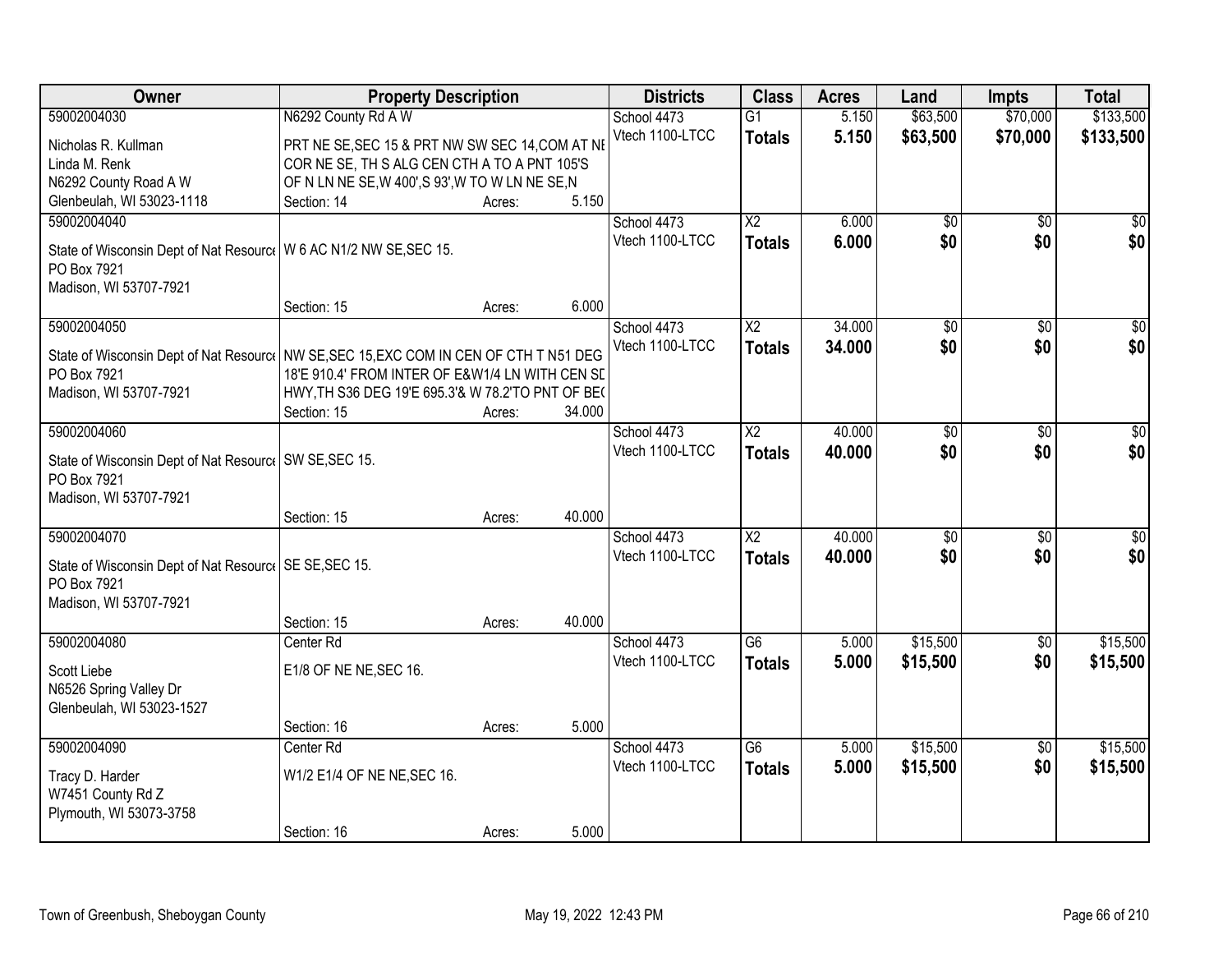| Owner                                                           | <b>Property Description</b>                                                                     |        | <b>Districts</b>               | <b>Class</b>    | <b>Acres</b> | Land            | <b>Impts</b>    | <b>Total</b> |
|-----------------------------------------------------------------|-------------------------------------------------------------------------------------------------|--------|--------------------------------|-----------------|--------------|-----------------|-----------------|--------------|
| 59002004101                                                     | Center Rd                                                                                       |        | School 4473                    | $\overline{X4}$ | 0.200        | $\overline{50}$ | $\overline{60}$ | \$0          |
| Town of Greenbush                                               | COM AT NE COR SEC 16 TH S89-42-50W 796.48' TO                                                   |        | Vtech 1100-LTCC                | <b>Totals</b>   | 0.200        | \$0             | \$0             | \$0          |
| N6644 Sugarbush Rd                                              | POB, TH N87-54-42W 25' TH S62-56-42W 85.47' TH                                                  |        |                                |                 |              |                 |                 |              |
| Glenbeulah, WI 53023-1236                                       | N88-23-55W 25' TH N38-06-50W 54.78' TH N1-36-05E                                                |        |                                |                 |              |                 |                 |              |
|                                                                 | Section: 16<br>Acres:                                                                           | 0.200  |                                |                 |              |                 |                 |              |
| 59002004102                                                     | Center Rd                                                                                       |        | School 4473                    | $\overline{G1}$ | 1.000        | \$11,000        | \$700           | \$11,700     |
|                                                                 |                                                                                                 |        | Vtech 1100-LTCC                | G <sub>5</sub>  | 10.800       | \$9,500         | \$0             | \$9,500      |
| Eric D. Schaefgen<br>W2931 S County Rd A                        | W 3/4 NE NE, SEC 16 EXC COM AT NE COR SEC 16<br>TH S89-42-50W 796.48' TO POB, TH N87-54-42W 25' |        |                                | G <sub>6</sub>  | 18.000       | \$55,800        | \$0             | \$55,800     |
| Pine River, WI 54965-9506                                       | TH S62-56-42W 85.47' TH N88-23-55W 25' TH                                                       |        |                                | <b>Totals</b>   | 29.800       | \$76,300        | \$700           | \$77,000     |
|                                                                 | Section: 16<br>Acres:                                                                           | 29.800 |                                |                 |              |                 |                 |              |
| 59002004110                                                     | W8267 Center Rd                                                                                 |        | School 4473                    | G4              | 19.130       | \$2,500         | \$0             | \$2,500      |
|                                                                 |                                                                                                 |        | Vtech 1100-LTCC                | G <sub>5</sub>  | 18.000       | \$10,800        | \$0             | \$10,800     |
| Oyvind Solvang                                                  | NW NE, SEC 16.                                                                                  |        |                                | G7              | 2.870        | \$56,400        | \$346,500       | \$402,900    |
| W8267 Center Rd                                                 |                                                                                                 |        |                                | <b>Totals</b>   | 40.000       | \$69,700        | \$346,500       | \$416,200    |
| Glenbeulah, WI 53023-1505                                       |                                                                                                 |        |                                |                 |              |                 |                 |              |
|                                                                 | Section: 16<br>Acres:                                                                           | 40.000 |                                |                 |              |                 |                 |              |
| 59002004120                                                     | County Rd T                                                                                     |        | School 4473<br>Vtech 1100-LTCC | $\overline{X2}$ | 80.000       | \$0             | $\sqrt[6]{3}$   | \$0          |
| State of Wisconsin Dept of Nat Resourc   S1/2 OF NE1/4, SEC 16. |                                                                                                 |        |                                | <b>Totals</b>   | 80.000       | \$0             | \$0             | \$0          |
| PO Box 7921                                                     |                                                                                                 |        |                                |                 |              |                 |                 |              |
| Madison, WI 53707-7921                                          |                                                                                                 |        |                                |                 |              |                 |                 |              |
|                                                                 | Section: 16<br>Acres:                                                                           | 80.000 |                                |                 |              |                 |                 |              |
| 59002004130                                                     | W8371 Center Rd                                                                                 |        | School 4473                    | $\overline{G1}$ | 8.280        | \$72,800        | \$317,200       | \$390,000    |
| Goodspeed-Michels Trust                                         | PRT W1/2 NE NW, SEC 16, COM 869.74'W OF N1/4                                                    |        | Vtech 1100-LTCC                | <b>Totals</b>   | 8.280        | \$72,800        | \$317,200       | \$390,000    |
| W8371 Center Rd                                                 | POST, TH S0 DEG 35'42"E 951.29', N54 DEG 47'29"W                                                |        |                                |                 |              |                 |                 |              |
| Glenbeulah, WI 53023-1506                                       | 524.94'ALONG MEANDER LINE OF MULLET RIV, NO                                                     |        |                                |                 |              |                 |                 |              |
|                                                                 | Section: 16<br>Acres:                                                                           | 8.280  |                                |                 |              |                 |                 |              |
| 59002004140                                                     | W8317 Center Rd                                                                                 |        | School 4473                    | $\overline{G1}$ | 3.000        | \$57,000        | \$85,600        | \$142,600    |
| Oyvind Solvang                                                  | E1/2 NE NW, SEC 16, ALSO THAT PRT OF W1/2 NE NW                                                 |        | Vtech 1100-LTCC                | G <sub>5</sub>  | 13.710       | \$22,000        | \$0             | \$22,000     |
| W8267 Center Rd                                                 | LYING S OF THE MULLET RIVER.                                                                    |        |                                | G <sub>6</sub>  | 10.000       | \$31,000        | \$0             | \$31,000     |
| Glenbeulah, WI 53023-1505                                       |                                                                                                 |        |                                | <b>Totals</b>   | 26.710       | \$110,000       | \$85,600        | \$195,600    |
|                                                                 | Section: 16<br>Acres:                                                                           | 26.710 |                                |                 |              |                 |                 |              |
| 59002004150                                                     | W8359 Center Rd                                                                                 |        | School 4473                    | $\overline{G1}$ | 5.010        | \$63,000        | \$173,100       | \$236,100    |
|                                                                 |                                                                                                 |        | Vtech 1100-LTCC                | <b>Totals</b>   | 5.010        | \$63,000        | \$173,100       | \$236,100    |
| Paul R. Theisen                                                 | PARCEL A, A-1938 - PRT W1/2 NE NW, SEC 16, COM                                                  |        |                                |                 |              |                 |                 |              |
| Jane A. Theisen                                                 | 648.23'W OF N1/4 POST, TH S0 DEG 34'52"E                                                        |        |                                |                 |              |                 |                 |              |
| W8359 Center Rd                                                 | 969.33', N85 DEG 20'32"W 222.19'ALG MEANDER LN                                                  |        |                                |                 |              |                 |                 |              |
| Glenbeulah, WI 53023-1506                                       | Section: 16<br>Acres:                                                                           | 5.010  |                                |                 |              |                 |                 |              |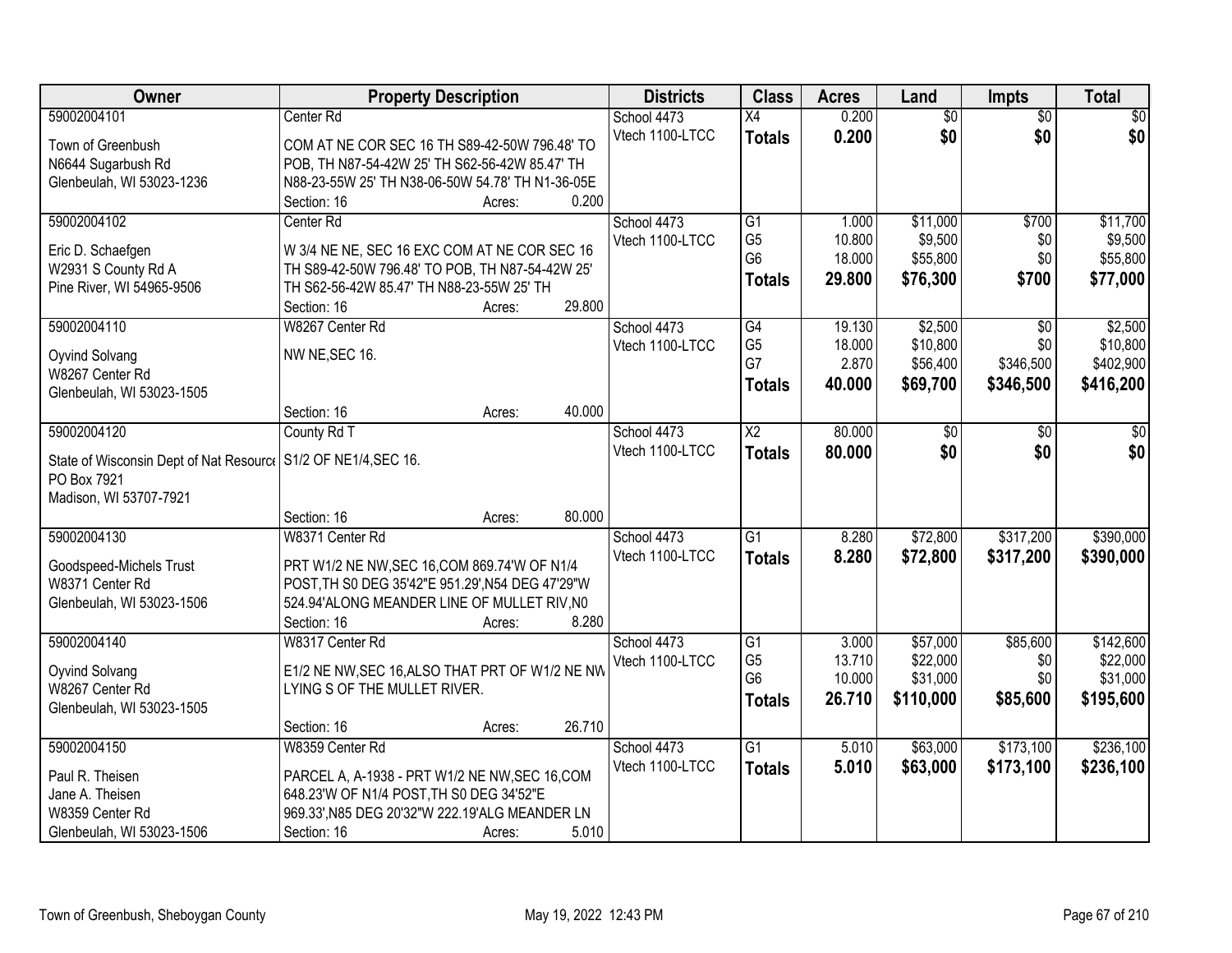| Owner                                                 | <b>Property Description</b>                      | <b>Districts</b> | <b>Class</b>    | <b>Acres</b> | Land     | <b>Impts</b>    | <b>Total</b> |
|-------------------------------------------------------|--------------------------------------------------|------------------|-----------------|--------------|----------|-----------------|--------------|
| 59002004180                                           | W8447 Center Rd                                  | School 4473      | $\overline{G1}$ | 5.550        | \$49,700 | \$180,200       | \$229,900    |
| Charles J. Levsen                                     | PARCEL B, A-25842 & OTHER LANDS - PRT NW         | Vtech 1100-LTCC  | <b>Totals</b>   | 5.550        | \$49,700 | \$180,200       | \$229,900    |
| Darlene K. Levsen                                     | NW, SEC 16, COM 585.8'E OF NW COR SD1/4, TH E    |                  |                 |              |          |                 |              |
| W8447 Center Rd                                       | 302',S 360'M/L TO CEN OF MULLET RIVER SWLY ON    |                  |                 |              |          |                 |              |
| Glenbeulah, WI 53023-1507                             | 5.550<br>Section: 16<br>Acres:                   |                  |                 |              |          |                 |              |
| 59002004190                                           | Spring Valley Dr                                 | School 4473      | $\overline{G6}$ | 22.070       | \$77,200 | $\overline{50}$ | \$77,200     |
|                                                       |                                                  | Vtech 1100-LTCC  | <b>Totals</b>   | 22.070       | \$77,200 | \$0             | \$77,200     |
| Oyvind Solvang                                        | ALL THAT PRT NW NW, SEC 16, LYING S OF CEN OF    |                  |                 |              |          |                 |              |
| W8267 Center Rd                                       | MULLET RIV & E OF CEN OF TN RD.                  |                  |                 |              |          |                 |              |
| Glenbeulah, WI 53023-1505                             |                                                  |                  |                 |              |          |                 |              |
|                                                       | 22.070<br>Section: 16<br>Acres:                  |                  |                 |              |          |                 |              |
| 59002004200                                           | Center Rd                                        | School 4473      | G1              | 3.840        | \$44,500 | \$0             | \$44,500     |
| Goodspeed-Michels Trust                               | PRT NW NW, SEC 16, COM S88 DEG 13'E 887.8' FROM  | Vtech 1100-LTCC  | <b>Totals</b>   | 3.840        | \$44,500 | \$0             | \$44,500     |
| W8371 Center Rd                                       | NW COR SD 1/4, TH S88 DEG 13'E 431.9' M/L TO E   |                  |                 |              |          |                 |              |
| Glenbeulah, WI 53023-1506                             | LINE NW NW, S 417' M/L TO CEN OF MULLET RIV, WLY |                  |                 |              |          |                 |              |
|                                                       | 3.840<br>Section: 16<br>Acres:                   |                  |                 |              |          |                 |              |
| 59002004210                                           | W8477 Center Rd                                  | School 4473      | G1              | 7.600        | \$55,800 | \$230,000       | \$285,800    |
| Daniel M. Kane                                        | PARCEL A, A-25842 & OTHER LANDS - PRT NW         | Vtech 1100-LTCC  | <b>Totals</b>   | 7.600        | \$55,800 | \$230,000       | \$285,800    |
| Kelly C. Kane                                         | NW, SEC 16, COM AT NW COR SD1/4, TH S88 DEG 13'E |                  |                 |              |          |                 |              |
| W8477 Center Rd                                       | 330', S 828'M/L TO CEN OF MULLET RIVER, SWLY ON  |                  |                 |              |          |                 |              |
| Glenbeulah, WI 53023-1507                             | Section: 16<br>7.600<br>Acres:                   |                  |                 |              |          |                 |              |
| 59002004220                                           | N6307 Spring Valley Dr                           | School 1631      | $\overline{G4}$ | 33.770       | \$4,600  | $\overline{50}$ | \$4,600      |
|                                                       |                                                  | Vtech 1100-LTCC  | G <sub>5</sub>  | 1.230        | \$100    | \$0             | \$100        |
| Kracht, James L & Mary E Kracht Trust (               | SW NW, SEC 16.                                   |                  | G7              | 5.000        | \$28,000 | \$213,100       | \$241,100    |
| al                                                    |                                                  |                  | <b>Totals</b>   | 40.000       | \$32,700 | \$213,100       | \$245,800    |
| N6307 Spring Valley Dr                                |                                                  |                  |                 |              |          |                 |              |
| Glenbeulah, WI 53023-1523                             | 40.000<br>Section: 16<br>Acres:                  |                  |                 |              |          |                 |              |
| 59002004230                                           |                                                  | School 4473      | G4              | 36.000       | \$4,500  | $\overline{30}$ | \$4,500      |
| Kracht, James L & Mary E Kracht Trust (SE NW, SEC 16. |                                                  | Vtech 1100-LTCC  | G <sub>5</sub>  | 4.000        | \$2,400  | \$0             | \$2,400      |
| al                                                    |                                                  |                  | <b>Totals</b>   | 40.000       | \$6,900  | \$0             | \$6,900      |
| N6307 Spring Valley Dr                                |                                                  |                  |                 |              |          |                 |              |
| Glenbeulah, WI 53023-1523                             | 40.000<br>Section: 16<br>Acres:                  |                  |                 |              |          |                 |              |
| 59002004240                                           | County Rd T                                      | School 4473      | G4              | 12.470       | \$1,700  | $\overline{50}$ | \$1,700      |
| Kracht, James L & Mary E Kracht Trust (               | "ERROR DEED" ALL THAT PRT OF NE SW, SEC 16       | Vtech 1100-LTCC  | G <sub>5</sub>  | 1.680        | \$700    | \$0             | \$700        |
| al                                                    | LYING N OF CEN OF CTH T,& ALSO EXC COM N88       |                  | G7              | 1.000        | \$3,000  | \$7,500         | \$10,500     |
| N6307 Spring Valley Dr                                | DEG 14'14"W 1273.71'& S01 DEG 18'W 290.11'FROM   |                  | <b>Totals</b>   | 15.150       | \$5,400  | \$7,500         | \$12,900     |
| Glenbeulah, WI 53023-1523                             | Section: 16<br>15.150<br>Acres:                  |                  |                 |              |          |                 |              |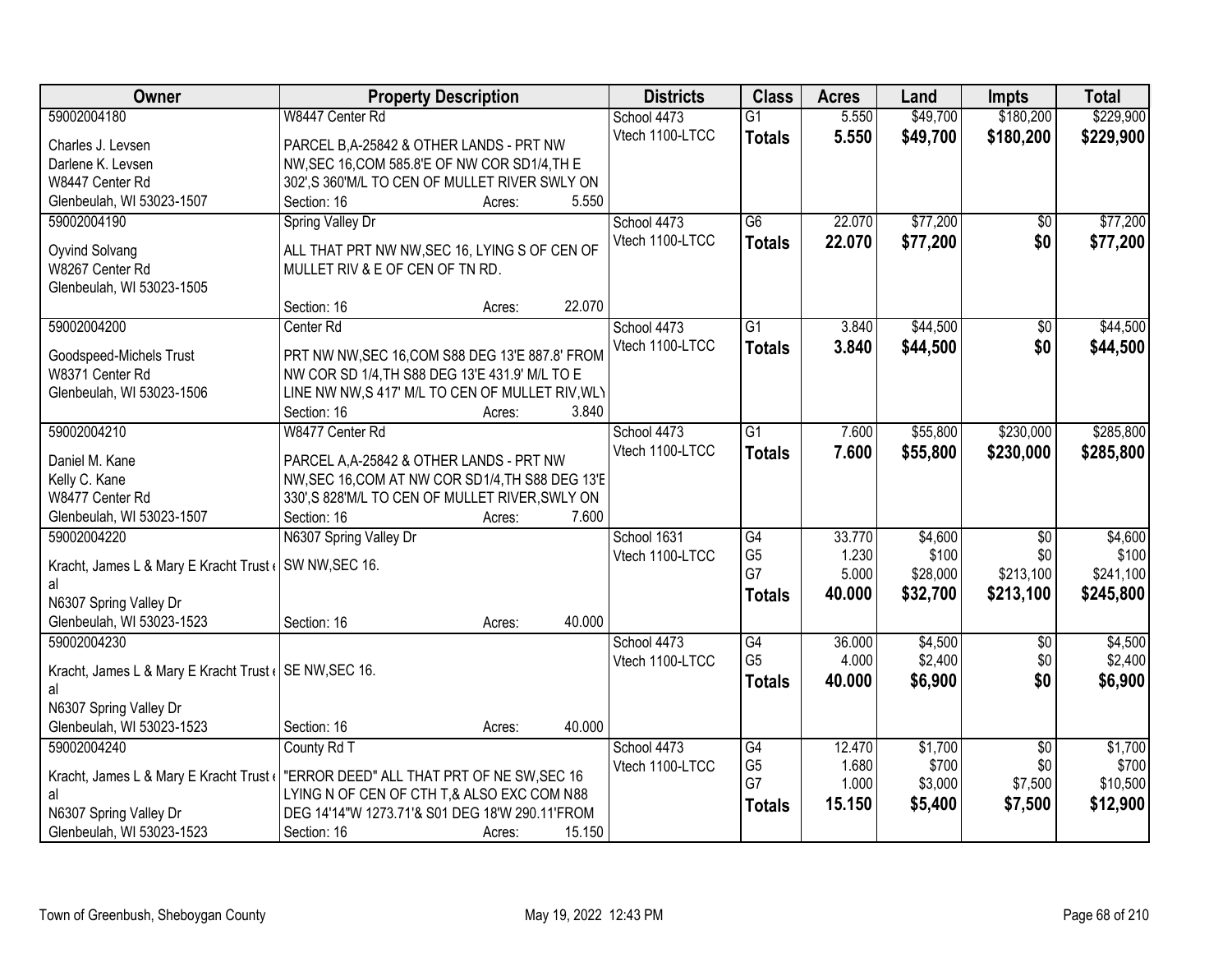| Owner                                    | <b>Property Description</b>                                                          | <b>Districts</b> | <b>Class</b>    | <b>Acres</b>     | Land   | Impts    | <b>Total</b>    |           |
|------------------------------------------|--------------------------------------------------------------------------------------|------------------|-----------------|------------------|--------|----------|-----------------|-----------|
| 59002004250                              | County Rd T                                                                          |                  | School 4473     | G4               | 8.000  | \$800    | $\overline{50}$ | \$800     |
| John S. Easley                           | ALL THAT PRT OF NE SW, SEC 16 LYING S OF CEN                                         |                  | Vtech 1100-LTCC | G <sub>5</sub>   | 3.000  | \$1,300  | \$0             | \$1,300   |
| Jamie L. Van Dyke                        | OF C.T.H."T".                                                                        |                  |                 | G5M              | 10.750 | \$18,800 | \$0             | \$18,800  |
| W8366 Spring Valley Dr                   |                                                                                      |                  |                 | <b>Totals</b>    | 21.750 | \$20,900 | \$0             | \$20,900  |
| Glenbeulah, WI 53023-1522                | Section: 16<br>Acres:                                                                | 21.750           |                 |                  |        |          |                 |           |
| 59002004251                              | W8376 County Rd T                                                                    |                  | School 4473     | $\overline{G1}$  | 3.000  | \$35,000 | \$127,700       | \$162,700 |
| Randy S. Pearce                          | LOT 1 CSM V14 P 32 - PRT NE SW, SEC 16, COM N88                                      |                  | Vtech 1100-LTCC | <b>Totals</b>    | 3.000  | \$35,000 | \$127,700       | \$162,700 |
| Terry M. Pearce                          | DEG 14'14" W 1273.71'& S01 DEG 18'W 290.11'FROM                                      |                  |                 |                  |        |          |                 |           |
| W8376 County Rd T                        | CEN, SD SEC, TH CONT S01 DEG 18'W 333.21', N87                                       |                  |                 |                  |        |          |                 |           |
| Glenbeulah, WI 53023-1512                | Section: 16<br>Acres:                                                                | 3.000            |                 |                  |        |          |                 |           |
| 59002004260                              | County Rd T                                                                          |                  | School 4473     | G4               | 7.500  | \$900    | \$0             | \$900     |
|                                          |                                                                                      |                  | Vtech 1100-LTCC | G <sub>5</sub>   | 0.500  | \$100    | \$0\$           | \$100     |
| John S. Easley<br>Jamie L. Van Dyke      | ALL THAT PRT OF NW SW, SEC 16 LYING S OF CEN<br>OF CTH T.                            |                  |                 | G <sub>5</sub> M | 12.000 | \$18,600 | \$0             | \$18,600  |
| W8366 Spring Valley Dr                   |                                                                                      |                  |                 | <b>Totals</b>    | 20,000 | \$19,600 | \$0             | \$19,600  |
| Glenbeulah, WI 53023-1522                | Section: 16<br>Acres:                                                                | 20.000           |                 |                  |        |          |                 |           |
| 59002004270                              | County Rd T                                                                          |                  | School 1631     | G4               | 14.600 | \$2,000  | \$0             | \$2,000   |
|                                          |                                                                                      |                  | Vtech 1100-LTCC | G <sub>5</sub>   | 2.500  | \$700    | \$0             | \$700     |
|                                          | Kracht, James L & Mary E Kracht Trust ( ALL THAT PRT OF NW SW, SEC 16 LYING N OF CEN |                  |                 | <b>Totals</b>    | 17.100 | \$2,700  | \$0             | \$2,700   |
| al<br>N6307 Spring Valley Dr             | OF CTH T. EXC CSM V23 P143/45 #1835664                                               |                  |                 |                  |        |          |                 |           |
| Glenbeulah, WI 53023-1523                | Section: 16<br>Acres:                                                                | 17.100           |                 |                  |        |          |                 |           |
| 59002004271                              | W8424 County Rd T                                                                    |                  | School 1631     | $\overline{G1}$  | 3.000  | \$35,000 | \$214,500       | \$249,500 |
|                                          |                                                                                      |                  | Vtech 1100-LTCC | <b>Totals</b>    | 3.000  | \$35,000 | \$214,500       | \$249,500 |
| Eric J. Kracht                           | LOT 1 CSM V 23 P 143/45 #1835664 NE SW & PRT NW                                      |                  |                 |                  |        |          |                 |           |
| Kelly R. Kracht                          | SW SEC 16                                                                            |                  |                 |                  |        |          |                 |           |
| W8424 County Rd T                        |                                                                                      | 3.000            |                 |                  |        |          |                 |           |
| Glenbeulah, WI 53023-1440<br>59002004280 | Section: 16<br>Acres:                                                                |                  | School 4473     | G4               | 33.000 | \$3,600  | $\overline{50}$ | \$3,600   |
|                                          | Spring Valley Dr                                                                     |                  | Vtech 1100-LTCC | G <sub>5</sub>   | 7.000  | \$3,100  | \$0             | \$3,100   |
| John S. Easley                           | SW SW, SEC 16.                                                                       |                  |                 | <b>Totals</b>    | 40.000 | \$6,700  | \$0             | \$6,700   |
| Jamie L. Van Dyke                        |                                                                                      |                  |                 |                  |        |          |                 |           |
| W8366 Spring Valley Dr                   |                                                                                      |                  |                 |                  |        |          |                 |           |
| Glenbeulah, WI 53023-1522                | Section: 16<br>Acres:                                                                | 40.000           |                 |                  |        |          |                 |           |
| 59002004290                              | W8366 Spring Valley Dr                                                               |                  | School 4473     | $\overline{G4}$  | 37,000 | \$4,200  | $\overline{30}$ | \$4,200   |
| John S. Easley                           | SE SW, SEC 16.                                                                       |                  | Vtech 1100-LTCC | G7               | 3.000  | \$25,000 | \$139,200       | \$164,200 |
| Jamie L. Van Dyke                        |                                                                                      |                  |                 | <b>Totals</b>    | 40.000 | \$29,200 | \$139,200       | \$168,400 |
| W8366 Spring Valley Dr                   |                                                                                      |                  |                 |                  |        |          |                 |           |
| Glenbeulah, WI 53023-1522                | Section: 16<br>Acres:                                                                | 40.000           |                 |                  |        |          |                 |           |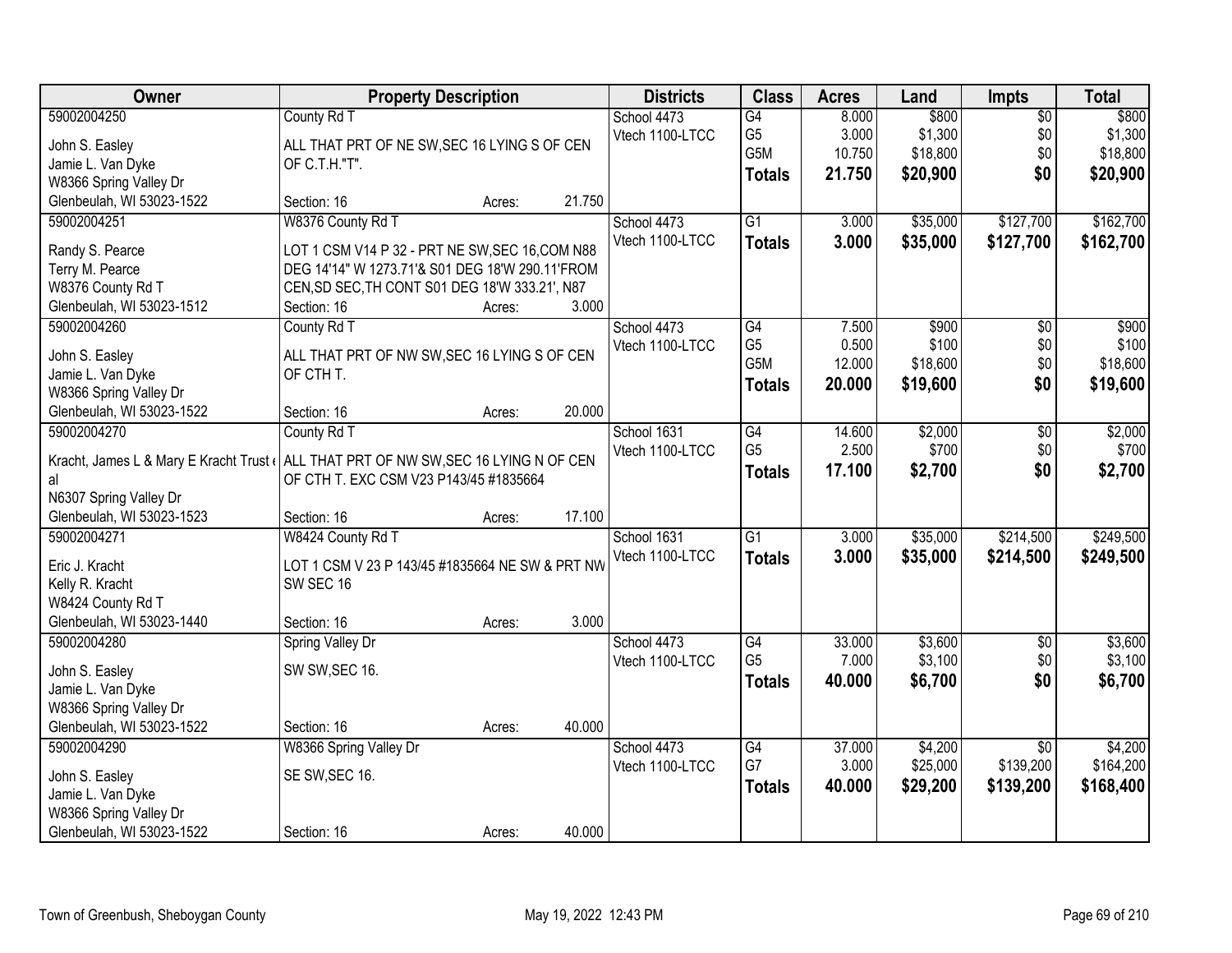| Owner                                                                               | <b>Property Description</b>                           |        |         | <b>Districts</b> | <b>Class</b>           | <b>Acres</b>    | Land               | <b>Impts</b>           | <b>Total</b>       |
|-------------------------------------------------------------------------------------|-------------------------------------------------------|--------|---------|------------------|------------------------|-----------------|--------------------|------------------------|--------------------|
| 59002004300                                                                         | County Rd T                                           |        |         | School 4473      | $\overline{\text{X2}}$ | 160.000         | $\overline{50}$    | $\overline{$0}$        | $\overline{30}$    |
| State of Wisconsin Dept of Nat Resourc   SE1/4, SEC 16.                             |                                                       |        |         | Vtech 1100-LTCC  | <b>Totals</b>          | 160.000         | \$0                | \$0                    | \$0                |
| PO Box 7921                                                                         |                                                       |        |         |                  |                        |                 |                    |                        |                    |
| Madison, WI 53707-7921                                                              |                                                       |        |         |                  |                        |                 |                    |                        |                    |
|                                                                                     | Section: 16                                           | Acres: | 160.000 |                  |                        |                 |                    |                        |                    |
| 59002004320                                                                         | N6454 Spring Valley Dr                                |        |         | School 4473      | $\overline{G1}$        | 2.000           | \$37,000           | \$203,900              | \$240,900          |
| Tim D. Buhler                                                                       | ALL THAT PRT OF NE NE, SEC 17 & THAT PRT NW           |        |         | Vtech 1100-LTCC  | G <sub>5</sub>         | 25.800          | \$39,400           | \$0                    | \$39,400           |
| Lonnie M. Buhler                                                                    | NW, SEC 16, LYING NWLY OF MULLET RIV & WLY OF         |        |         |                  | W <sub>6</sub>         | 12.000          | (\$37,200)         | \$0                    | \$0                |
| N6454 Spring Valley Dr                                                              | TN RD RUNNING N&S BETWEEN SEC 16 & 17.                |        |         |                  | <b>Totals</b>          | 39.800          | \$76,400           | \$203,900              | \$280,300          |
| Glenbeulah, WI 53023-1526                                                           | Section: 16                                           | Acres: | 39.800  |                  |                        |                 |                    |                        |                    |
| 59002004330                                                                         |                                                       |        |         | School 4473      | G4                     | 37.000          | \$4,300            | \$0                    | \$4,300            |
| Michael C. Limberg                                                                  | NW NE, SEC 17.                                        |        |         | Vtech 1100-LTCC  | G <sub>5</sub>         | 3.000           | \$1,800            | \$0                    | \$1,800            |
| W8537 Limberg Ln                                                                    |                                                       |        |         |                  | <b>Totals</b>          | 40.000          | \$6,100            | \$0                    | \$6,100            |
| Glenbeulah, WI 53023-1406                                                           |                                                       |        |         |                  |                        |                 |                    |                        |                    |
|                                                                                     | Section: 17                                           | Acres: | 40.000  |                  |                        |                 |                    |                        |                    |
| 59002004340                                                                         |                                                       |        |         | School 4473      | $\overline{G4}$        | 6.000           | \$700              | \$0                    | \$700              |
|                                                                                     |                                                       |        |         | Vtech 1100-LTCC  | G <sub>5</sub>         | 16.000          | \$9,600            | \$0                    | \$9,600            |
| Michael C. Limberg<br>W8537 Limberg Ln                                              | PRT SW NE, SEC 17, LYING N OF CEN OF MULLET<br>RIVER. |        |         |                  | G <sub>5</sub> M       | 3.000           | \$4,700            | \$0                    | \$4,700            |
| Glenbeulah, WI 53023-1406                                                           |                                                       |        |         |                  | <b>Totals</b>          | 25.000          | \$15,000           | \$0                    | \$15,000           |
|                                                                                     | Section: 17                                           | Acres: | 25.000  |                  |                        |                 |                    |                        |                    |
| 59002004350                                                                         |                                                       |        |         | School 1631      | $\overline{G4}$        | 1.000           | \$100              | \$0                    | \$100              |
|                                                                                     |                                                       |        |         | Vtech 1100-LTCC  | G <sub>5</sub>         | 3.000           | \$1,800            | \$0                    | \$1,800            |
| Kracht, James L & Mary E Kracht Trust ( PRT SW NE, SEC 17, LYING S OF CEN OF MULLET |                                                       |        |         |                  | G5M                    | 11.000          | \$17,100           | \$0                    | \$17,100           |
| al<br>N6307 Spring Valley Dr                                                        | RIVER.                                                |        |         |                  | <b>Totals</b>          | 15.000          | \$19,000           | \$0                    | \$19,000           |
| Glenbeulah, WI 53023-1523                                                           | Section: 17                                           | Acres: | 15.000  |                  |                        |                 |                    |                        |                    |
| 59002004360                                                                         | Spring Valley Dr                                      |        |         | School 4473      | $\overline{G5}$        | 11.000          | \$6,600            | $\overline{$0}$        | \$6,600            |
|                                                                                     |                                                       |        |         | Vtech 1100-LTCC  | W <sub>6</sub>         | 7.000           | (\$21,700)         | \$0                    | \$0                |
| Tim D. Buhler                                                                       | ALL THAT PRT OF SE NE, SEC 17 LYING NLY OF THE        |        |         |                  | <b>Totals</b>          | 18.000          | \$6,600            | \$0                    | \$6,600            |
| Lonnie M. Buhler                                                                    | MULLET RIVER.                                         |        |         |                  |                        |                 |                    |                        |                    |
| N6454 Spring Valley Dr                                                              |                                                       |        |         |                  |                        |                 |                    |                        |                    |
| Glenbeulah, WI 53023-1526                                                           | Section: 17                                           | Acres: | 18.000  |                  |                        |                 |                    |                        |                    |
| 59002004370                                                                         | Spring Valley Dr                                      |        |         | School 1631      | G4<br>G <sub>5</sub>   | 7.170<br>11.090 | \$1,000<br>\$6,300 | $\overline{60}$<br>\$0 | \$1,000<br>\$6,300 |
| Kracht, James L & Mary E Kracht Trust                                               | PRT SE NE, SEC 17, LYING S&E OF S&E BANK OF           |        |         | Vtech 1100-LTCC  |                        |                 |                    |                        |                    |
| al                                                                                  | MILL POND OF MULLET RIVER AT HIGH WATER               |        |         |                  | <b>Totals</b>          | 18.260          | \$7,300            | \$0                    | \$7,300            |
| N6307 Spring Valley Dr                                                              | MARK.                                                 |        |         |                  |                        |                 |                    |                        |                    |
| Glenbeulah, WI 53023-1523                                                           | Section: 17                                           | Acres: | 18.260  |                  |                        |                 |                    |                        |                    |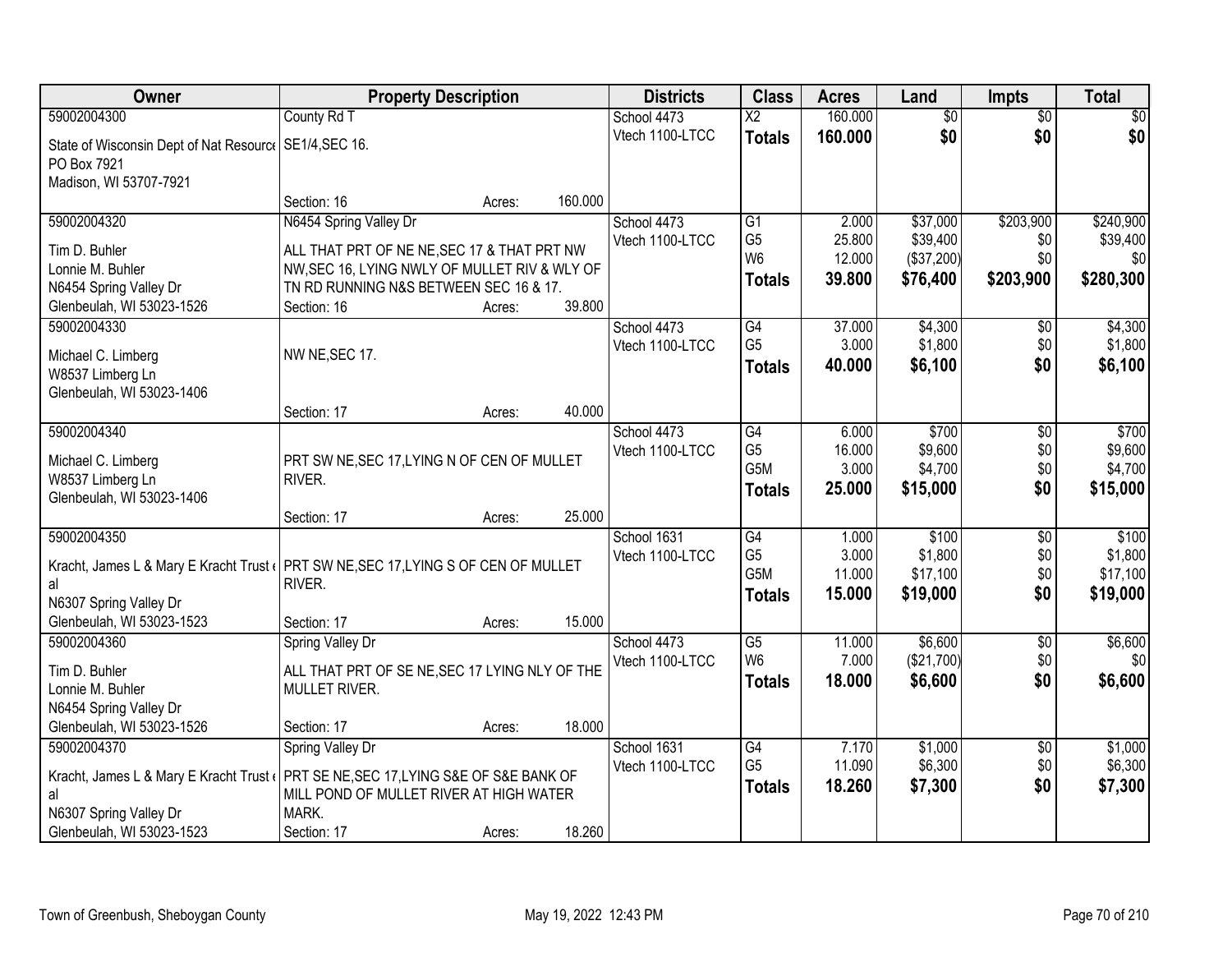| Owner                                                                                   | <b>Property Description</b>                        |        |        | <b>Districts</b> | <b>Class</b>    | <b>Acres</b> | Land      | <b>Impts</b> | <b>Total</b> |
|-----------------------------------------------------------------------------------------|----------------------------------------------------|--------|--------|------------------|-----------------|--------------|-----------|--------------|--------------|
| 59002004380                                                                             | N6404 Spring Valley Dr                             |        |        | School 4473      | $\overline{G1}$ | 6.060        | \$28,700  | \$32,000     | \$60,700     |
| Oyvind Solvang                                                                          | PRT E1/2 NE1/4, SEC 17 & PRT W1/2 NW1/4, SEC       |        |        | Vtech 1100-LTCC  | <b>Totals</b>   | 6.060        | \$28,700  | \$32,000     | \$60,700     |
| W8267 Center Rd                                                                         | 16, COM IN CEN OF TN RD 933.5'SELY OF ITS INTER    |        |        |                  |                 |              |           |              |              |
| Glenbeulah, WI 53023-1505                                                               | WITH N LINE SEC 17, TH SELY & SWLY ON CEN SD       |        |        |                  |                 |              |           |              |              |
|                                                                                         | Section: 16                                        | Acres: | 6.060  |                  |                 |              |           |              |              |
| 59002004390                                                                             | W8767 State Highway 23                             |        |        | School 4473      | $\overline{G1}$ | 2.000        | \$37,000  | \$348,200    | \$385,200    |
|                                                                                         | NE NW, SEC 17.                                     |        |        | Vtech 1100-LTCC  | G <sub>5</sub>  | 27.000       | \$40,100  | \$0          | \$40,100     |
| Leonard J Sobczak Revocable Trust of<br>2009 5-28-09                                    |                                                    |        |        |                  | G <sub>6</sub>  | 11.000       | \$34,100  | \$0          | \$34,100     |
| 2443 N Cramer St                                                                        |                                                    |        |        |                  | <b>Totals</b>   | 40.000       | \$111,200 | \$348,200    | \$459,400    |
| Milwaukee, WI 53211-4314                                                                | Section: 17                                        | Acres: | 40.000 |                  |                 |              |           |              |              |
| 59002004400                                                                             | County Rd U                                        |        |        | School 4473      | $\overline{X2}$ | 39.520       | \$0       | \$0          | $\sqrt{50}$  |
|                                                                                         |                                                    |        |        | Vtech 1100-LTCC  |                 |              | \$0       | \$0          | \$0          |
| State of Wisconsin Dept of Nat Resourc   NW NW, SEC 17, SUBJ TO HWY AS REC IN VOL 471 P |                                                    |        |        |                  | <b>Totals</b>   | 39.520       |           |              |              |
| PO Box 7921                                                                             | 324/25, & V 850 P 739.                             |        |        |                  |                 |              |           |              |              |
| Madison, WI 53707-7921                                                                  |                                                    |        |        |                  |                 |              |           |              |              |
|                                                                                         | Section: 17                                        | Acres: | 39.520 |                  |                 |              |           |              |              |
| 59002004410                                                                             | N6301 County Rd U                                  |        |        | School 4473      | G1              | 2.000        | \$37,000  | \$187,100    | \$224,100    |
| M-T Properties, LLP                                                                     | SW NW, SEC 17, SUBJ TO HWY AS REC IN V 471 P       |        |        | Vtech 1100-LTCC  | G4              | 21.000       | \$2,600   | \$0          | \$2,600      |
| N7184 County Rd C                                                                       | 322-23.                                            |        |        |                  | G <sub>5</sub>  | 14.000       | \$8,400   | \$0          | \$8,400      |
| Plymouth, WI 53073-3034                                                                 |                                                    |        |        |                  | G5M             | 2.650        | \$4,100   | \$0          | \$4,100      |
|                                                                                         | Section: 17                                        | Acres: | 39.650 |                  | <b>Totals</b>   | 39.650       | \$52,100  | \$187,100    | \$239,200    |
| 59002004420                                                                             |                                                    |        |        | School 4473      | G1              | 1.000        | \$3,000   | \$400        | \$3,400      |
|                                                                                         |                                                    |        |        | Vtech 1100-LTCC  | G <sub>5</sub>  | 18.000       | \$24,800  | \$0          | \$24,800     |
| Leonard J Sobczak Revocable Trust of                                                    | SE NW, SEC 17.                                     |        |        |                  | G <sub>6</sub>  | 21.000       | \$44,100  | \$0          | \$44,100     |
| 2009 5-28-09                                                                            |                                                    |        |        |                  | <b>Totals</b>   | 40.000       | \$71,900  | \$400        | \$72,300     |
| 2443 N Cramer St                                                                        |                                                    |        |        |                  |                 |              |           |              |              |
| Milwaukee, WI 53211-4314                                                                | Section: 17                                        | Acres: | 40.000 |                  |                 |              |           |              |              |
| 59002004450                                                                             | N6275 County Rd U                                  |        |        | School 1631      | $\overline{G1}$ | 3.480        | \$36,400  | \$294,000    | \$330,400    |
| Douglas E. Wenzel                                                                       | PRT NW SW, SEC 17, COM AT INTER OF E&W1/4 LN       |        |        | Vtech 1100-LTCC  | <b>Totals</b>   | 3.480        | \$36,400  | \$294,000    | \$330,400    |
| N6275 County Rd U                                                                       | WITH E R/W LN CTH U, TH S1 DEG 02'W 539.28', E     |        |        |                  |                 |              |           |              |              |
| Glenbeulah, WI 53023                                                                    | 285.27', N 542.42', TH S89 DEG 20'W 275.59'TO BEG. |        |        |                  |                 |              |           |              |              |
|                                                                                         | Section: 17                                        | Acres: | 3.480  |                  |                 |              |           |              |              |
| 59002004460                                                                             | N6107 County Rd U                                  |        |        | School 1631      | G1              | 4.000        | \$60,000  | \$805,300    | \$865,300    |
|                                                                                         |                                                    |        |        | Vtech 1100-LTCC  | G4              | 35.380       | \$4,000   | \$0          | \$4,000      |
| Richard J. Olsen                                                                        | SW SW, SEC 17, SUBJ TO HWY AS REC IN VOL 471 P     |        |        |                  | <b>Totals</b>   | 39.380       | \$64,000  | \$805,300    | \$869,300    |
| Beth M. Olsen                                                                           | 316/19.                                            |        |        |                  |                 |              |           |              |              |
| N6107 County Rd U                                                                       |                                                    |        |        |                  |                 |              |           |              |              |
| Glenbeulah, WI 53023-1439                                                               | Section: 17                                        | Acres: | 39.380 |                  |                 |              |           |              |              |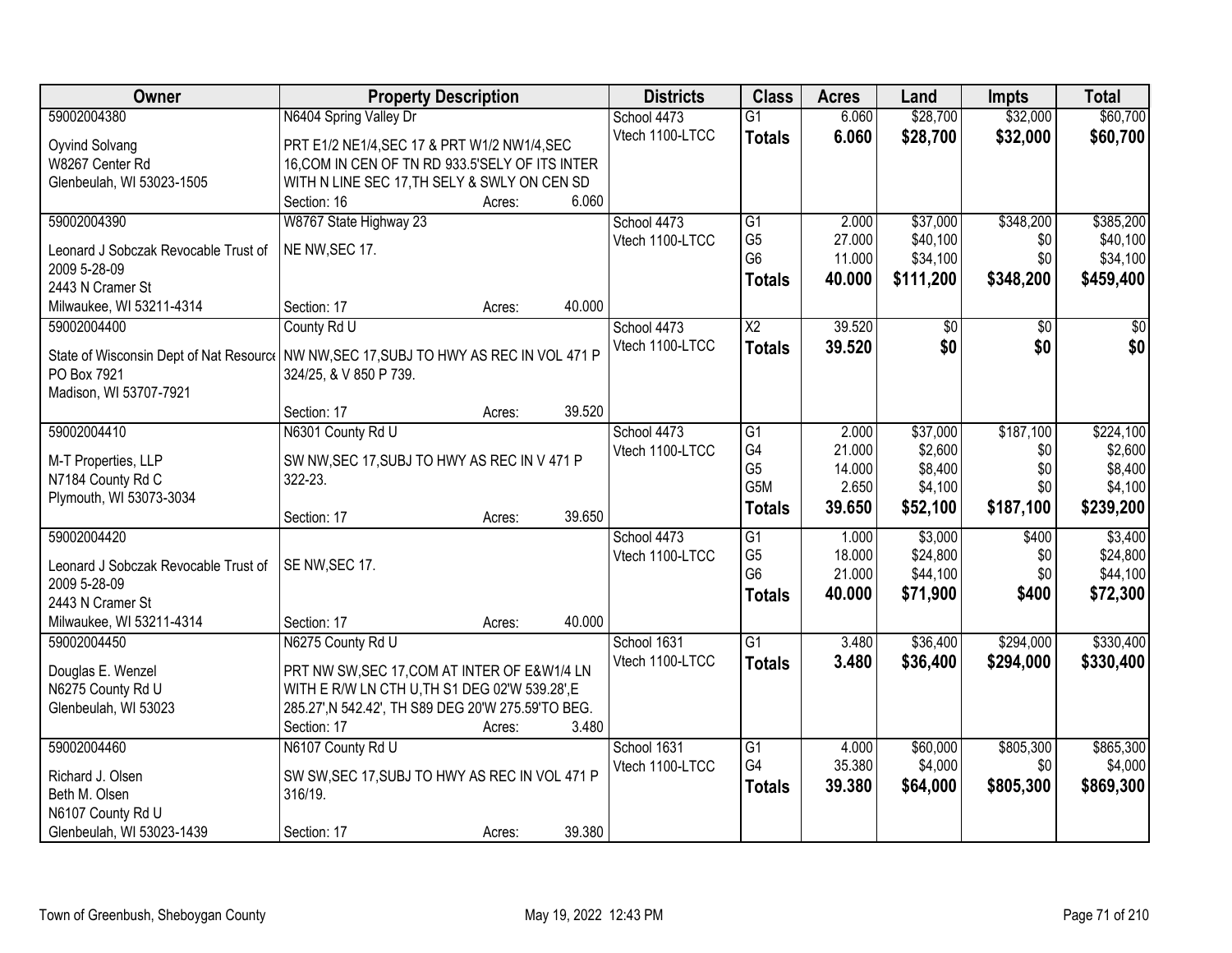| Owner                      | <b>Property Description</b>                                                               | <b>Districts</b> | <b>Class</b>    | <b>Acres</b> | Land       | <b>Impts</b>    | <b>Total</b> |
|----------------------------|-------------------------------------------------------------------------------------------|------------------|-----------------|--------------|------------|-----------------|--------------|
| 59002004470                |                                                                                           | School 1631      | W8              | 17.220       | (\$60,300) | $\overline{50}$ | \$0          |
| Karl F Riem Trust          | PARCEL 1, A-10136 - PRT SE SW SEC 17, COM AT NE                                           | Vtech 1100-LTCC  | <b>Totals</b>   | 17.220       | \$0        | \$0             | \$0          |
| W8618 County Rd T          | COR SD1/4, TH S89 DEG 34'33"W 1332.49' ALG N LN                                           |                  |                 |              |            |                 |              |
| PO Box 37                  | SD1/4, S0 DEG 28' 46"E 619.73'ALG W LN SD1/4, N88                                         |                  |                 |              |            |                 |              |
| Glenbeulah, WI 53023-0037  | 17.220<br>Section: 17<br>Acres:                                                           |                  |                 |              |            |                 |              |
| 59002004480                | N6106 Hilltop Ln                                                                          | School 1631      | $\overline{G1}$ | 1.270        | \$24,400   | \$135,900       | \$160,300    |
|                            |                                                                                           | Vtech 1100-LTCC  | <b>Totals</b>   | 1.270        | \$24,400   | \$135,900       | \$160,300    |
| Andrew M. Zak              | A-27583 - ALL THAT PART OF SE SW, SEC 17, LYING                                           |                  |                 |              |            |                 |              |
| Jennifer R. Zak            | SELY OF CTH T.                                                                            |                  |                 |              |            |                 |              |
| N6106 Hilltop Ln           |                                                                                           |                  |                 |              |            |                 |              |
| Glenbeulah, WI 53023-1711  | 1.270<br>Section: 17<br>Acres:                                                            |                  |                 |              |            |                 |              |
| 59002004481                | County Rd T                                                                               | School 1631      | G4              | 17.640       | \$2,100    | \$0             | \$2,100      |
| Kurt E. Riem               | PARCEL 2, A-10136 - PRT SE SW SEC 17, COM AT SW                                           | Vtech 1100-LTCC  | G <sub>5</sub>  | 0.360        | \$100      | \$0             | \$100        |
| Melissa W. Riem            | COR SD1/4, TH N89 DEG 26'12"E 995.63' ALG S LN                                            |                  | G5M             | 4.000        | \$6,200    | \$0             | \$6,200      |
| 820 Ash St                 | SD1/4 TO CEN LN CTH T, N44 DEG 2'46"E 472.41'ALG                                          |                  | <b>Totals</b>   | 22.000       | \$8,400    | \$0             | \$8,400      |
| Baraboo, WI 53913-2140     | 22.000<br>Section: 17<br>Acres:                                                           |                  |                 |              |            |                 |              |
| 59002004490                | County Rd T                                                                               | School 1631      | G4              | 3.950        | \$400      | \$0             | \$400        |
|                            |                                                                                           | Vtech 1100-LTCC  | G <sub>5</sub>  | 0.230        | \$200      | \$0             | \$200        |
|                            | Kracht, James L & Mary E Kracht Trust ( NE SE, SEC 17, LYING S OF CEN CTH T, EXC 4 1/2 AC |                  | G5M             | 6.320        | \$9,800    | \$0             | \$9,800      |
| al                         | IN SE COR DESC IN V 204 P 59 OF DEEDS, & EXC                                              |                  | <b>Totals</b>   | 10.500       | \$10,400   | \$0             | \$10,400     |
| N6307 Spring Valley Dr     | COM N0 DEG 51'6"W 1933.70'& S86 DEG 56'15"W                                               |                  |                 |              |            |                 |              |
| Glenbeulah, WI 53023-1523  | 10.500<br>Section: 17<br>Acres:                                                           |                  |                 |              |            |                 |              |
| 59002004500                | W8556 County Rd T                                                                         | School 1631      | $\overline{G1}$ | 1.060        | \$26,700   | \$148,400       | \$175,100    |
| Benjamin A. Zuengler       | PRT NE SE, SEC 17, COM IN CEN CTH T 670.6'WLY OF                                          | Vtech 1100-LTCC  | <b>Totals</b>   | 1.060        | \$26,700   | \$148,400       | \$175,100    |
| W8556 County Rd T          | ITS INTER WITH E LN SEC 17, TH N 120.7' N86 DEG                                           |                  |                 |              |            |                 |              |
| Glenbeulah, WI 53023-1417  | 42'W 126', N5 DEG 28'E 17.6', S81 DEG 11'W 211' S25                                       |                  |                 |              |            |                 |              |
|                            | 1.060<br>Section: 17<br>Acres:                                                            |                  |                 |              |            |                 |              |
| 59002004510                | County Rd T                                                                               | School 4473      | $\overline{G5}$ | 2.500        | \$3,800    | $\sqrt{6}$      | \$3,800      |
| Caroline V. Transou        | PRT NE SE, SEC 17, COM ON E SEC LN IN CEN OF                                              | Vtech 1100-LTCC  | G <sub>6</sub>  | 2.000        | \$6,200    | \$0             | \$6,200      |
| 4505 Willow View Ln NW     | CTH T, TH S TO SE COR NE SE, W 18 RDS, N 40 RDS                                           |                  | <b>Totals</b>   | 4.500        | \$10,000   | \$0             | \$10,000     |
| Albuquerque, NM 87120-5423 | TO CEN SD RD, THE 18 RDS ALG RD TO BEG.                                                   |                  |                 |              |            |                 |              |
|                            | 4.500<br>Section: 17<br>Acres:                                                            |                  |                 |              |            |                 |              |
| 59002004511                | W8525 County Rd T                                                                         | School 4473      | $\overline{G1}$ | 1.500        | \$31,500   | \$92,500        | \$124,000    |
|                            |                                                                                           | Vtech 1100-LTCC  |                 | 1.500        |            |                 | \$124,000    |
| Heather Heberlein          | LOT 1,CSM V 5 P 219 - PRT NE SE, SEC 17, COM N0                                           |                  | <b>Totals</b>   |              | \$31,500   | \$92,500        |              |
| Joseph D. Klahn            | DEG 51'6"W 1933.70'& S86 DEG 56'15"W 297'FROM SE                                          |                  |                 |              |            |                 |              |
| W8525 County Rd T          | COR SD SEC, TH S0 DEG 51'6"E 410', S86 DEG 56'                                            |                  |                 |              |            |                 |              |
| Glenbeulah, WI 53023-1418  | 1.500<br>Section: 17<br>Acres:                                                            |                  |                 |              |            |                 |              |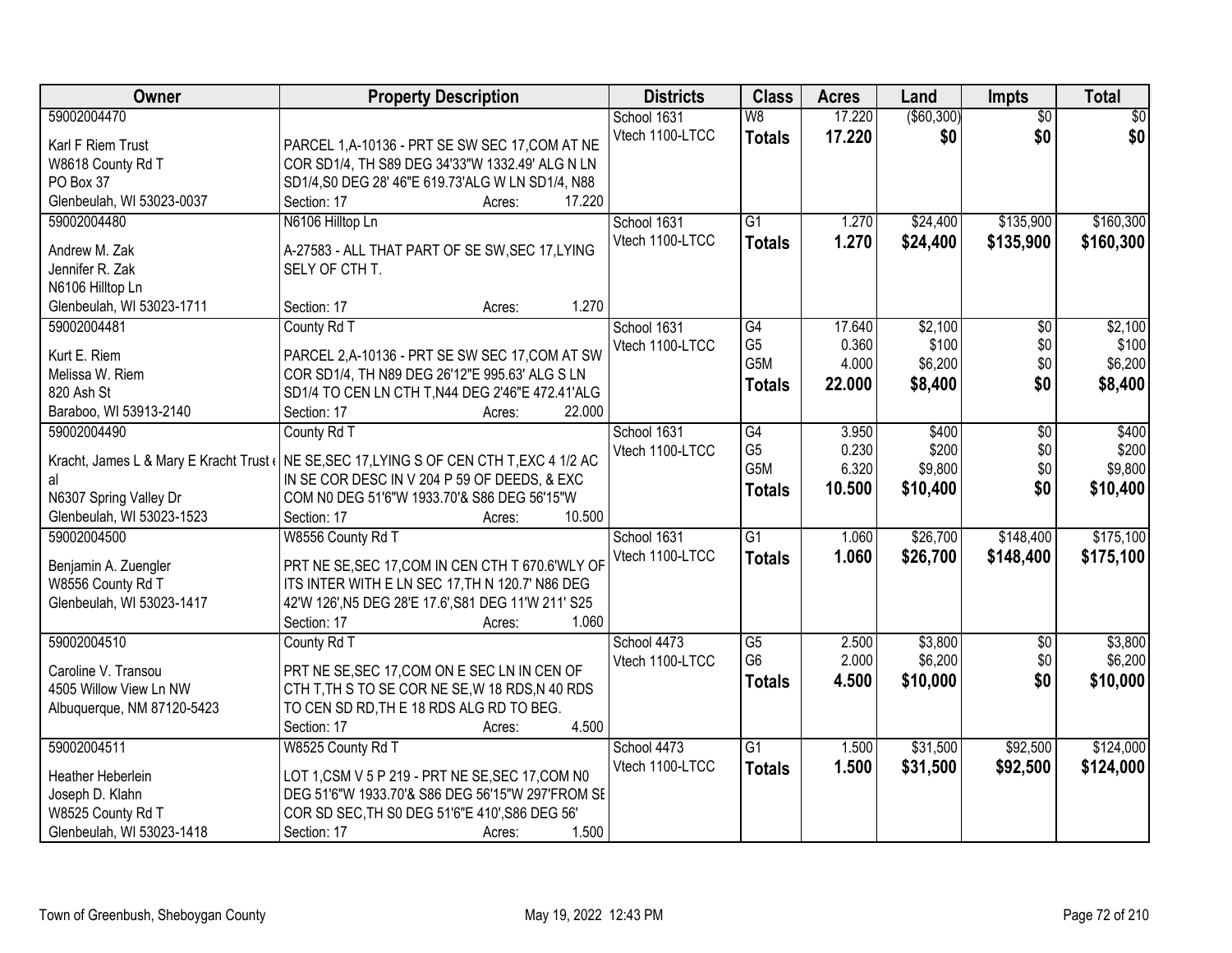| Owner                              | <b>Property Description</b>                                                         | <b>Districts</b> | <b>Class</b>    | <b>Acres</b> | Land       | <b>Impts</b>    | <b>Total</b> |
|------------------------------------|-------------------------------------------------------------------------------------|------------------|-----------------|--------------|------------|-----------------|--------------|
| 59002004512                        | County Rd T                                                                         | School 1631      | $\overline{G4}$ | 8.300        | \$1,000    | $\overline{50}$ | \$1,000      |
|                                    | Kracht, James L & Mary E Kracht Trust (PRT NE SE, SEC 17, LYING N OF CEN CTH T, EXC | Vtech 1100-LTCC  | G <sub>5</sub>  | 1.140        | \$100      | \$0             | \$100        |
| al                                 | COM IN CEN CTH T 670.6'WLY OF INTER WITH E LN                                       |                  | G5M             | 13.000       | \$20,200   | \$0             | \$20,200     |
| N6307 Spring Valley Dr             | SEC 17, TH N 120.7', N86 DEG 42'W 126', N5 DEG 28'E                                 |                  | <b>Totals</b>   | 22.440       | \$21,300   | \$0             | \$21,300     |
| Glenbeulah, WI 53023-1523          | Section: 17<br>22.440<br>Acres:                                                     |                  |                 |              |            |                 |              |
| 59002004520                        | County Rd T                                                                         | School 1631      | $\overline{G5}$ | 19.780       | \$19,300   | $\overline{50}$ | \$19,300     |
|                                    |                                                                                     | Vtech 1100-LTCC  | G <sub>6</sub>  | 0.430        | \$1,300    | \$0             | \$1,300      |
| Karl F Riem Trust                  | ALL THAT PRT W1/2 SE1/4, SEC 17, LYING N&W OF                                       |                  | W <sub>8</sub>  | 27.000       | (\$83,700) | \$0             | \$0          |
| W8618 County Rd T                  | CTH T, EXC COM AT NW COR TR 1 CSM V2 P 19, TH                                       |                  | <b>Totals</b>   | 47.210       | \$20,600   | \$0             | \$20,600     |
| PO Box 37                          | N53 DEG 51'56"E 147.87', N30 DEG 45'W 450.82' S50                                   |                  |                 |              |            |                 |              |
| Glenbeulah, WI 53023-0037          | 47.210<br>Section: 17<br>Acres:                                                     |                  |                 |              |            |                 |              |
| 59002004530                        | W8615 County Rd T                                                                   | School 4473      | G1              | 3.120        | \$42,400   | \$159,200       | \$201,600    |
| Raymond J. Demunck                 | TR 1 CSM V2 P 19 & A-24895 - PRT W1/2 SE1/4, SEC                                    | Vtech 1100-LTCC  | <b>Totals</b>   | 3.120        | \$42,400   | \$159,200       | \$201,600    |
| Rebecca A. Demunck                 | 17, COM AT INTER OF E LN NW SE WITH CEN CTH                                         |                  |                 |              |            |                 |              |
| W8615 County Rd T                  | T, TH S00 DEG 51'58"W 688.12', N43 DEG 52'58"W                                      |                  |                 |              |            |                 |              |
| Glenbeulah, WI 53023-1419          | 3.120<br>Section: 17<br>Acres:                                                      |                  |                 |              |            |                 |              |
| 59002004531                        | W8618 County Rd T                                                                   | School 1631      | $\overline{G1}$ | 3.220        | \$42,700   | \$359,700       | \$402,400    |
|                                    |                                                                                     | Vtech 1100-LTCC  | <b>Totals</b>   | 3.220        | \$42,700   | \$359,700       | \$402,400    |
| Karl F Riem Trust                  | LOT 1 CSM V15 P 81-82 - PRT W1/2 SE1/4, SEC                                         |                  |                 |              |            |                 |              |
| W8618 County Rd T                  | 17, COM AT NW COR TR 1 CSM V2 P 19, TH N53 DEG                                      |                  |                 |              |            |                 |              |
| PO Box 37                          | 51'56"E 147.87', N30 DEG 45'W 450.82', S50 DEG                                      |                  |                 |              |            |                 |              |
| Glenbeulah, WI 53023-0037          | 3.220<br>Section: 17<br>Acres:                                                      |                  |                 |              |            |                 |              |
| 59002004540                        | W8637 County Rd T                                                                   | School 4473      | $\overline{G1}$ | 2.530        | \$33,100   | \$97,700        | \$130,800    |
| Jay E. Knuth                       | PRT LOT 1 CSM V14 P 160-61 - PRT SW SE, SEC                                         | Vtech 1100-LTCC  | G4              | 7.630        | \$1,000    | \$0             | \$1,000      |
| Paula J. Knuth                     | 17, COM AT NW COR, TR 1 CSM V2 P 19, TH S43 DEG                                     |                  | G <sub>5</sub>  | 3.880        | \$2,400    | \$0             | \$2,400      |
| W8637 County Rd T                  | 10'54"E 33.25', S41 DEG 01'40"E 435.80', S54 DEG 54'                                |                  | <b>Totals</b>   | 14.040       | \$36,500   | \$97,700        | \$134,200    |
| Glenbeulah, WI 53023-1419          | 14.040<br>Section: 17<br>Acres:                                                     |                  |                 |              |            |                 |              |
| 59002004541                        | W8675 County Rd T                                                                   | School 4473      | $\overline{G1}$ | 2.000        | \$37,000   | \$361,700       | \$398,700    |
|                                    |                                                                                     | Vtech 1100-LTCC  | G4              | 19.480       | \$2,200    | \$0             | \$2,200      |
| Kevin A. Ebertz                    | PARCEL B, B-1989 & A-25096 - PRT SW SE, SEC 17, &                                   |                  | <b>Totals</b>   | 21.480       | \$39,200   | \$361,700       | \$400,900    |
| Rachael M. Ebertz                  | NW NE, SEC 20, COM S88 DEG 48'49"E 1317.06'FROM                                     |                  |                 |              |            |                 |              |
| W8675 County Rd T                  | S1/4 COR SEC 17 TH S0 DEG 24'06"W 1319.48', N88                                     |                  |                 |              |            |                 |              |
| Glenbeulah, WI 53023-1419          | 21.480<br>Section: 17<br>Acres:                                                     |                  |                 |              |            |                 |              |
| 59002004550                        | W8699 County Rd T                                                                   | School 4473      | $\overline{G1}$ | 7.000        | \$47,000   | \$163,800       | \$210,800    |
| Tonia J. Miske                     | TR 1 & 2, CSM V 1 P 332 & A-20066 - PRT SW SE, SEC                                  | Vtech 1100-LTCC  | <b>Totals</b>   | 7.000        | \$47,000   | \$163,800       | \$210,800    |
| Curtis & Ratchel Miske Life Estate | 17,& PRT NW NE, SEC 20, COM AT S1/4 POST, TH N                                      |                  |                 |              |            |                 |              |
| W8699 County Rd T                  | 333.1'TO CEN CTH T N44 DEG 36'46"E ON CEN SD                                        |                  |                 |              |            |                 |              |
| Glenbeulah, WI 53023-1419          | Section: 17<br>7.000<br>Acres:                                                      |                  |                 |              |            |                 |              |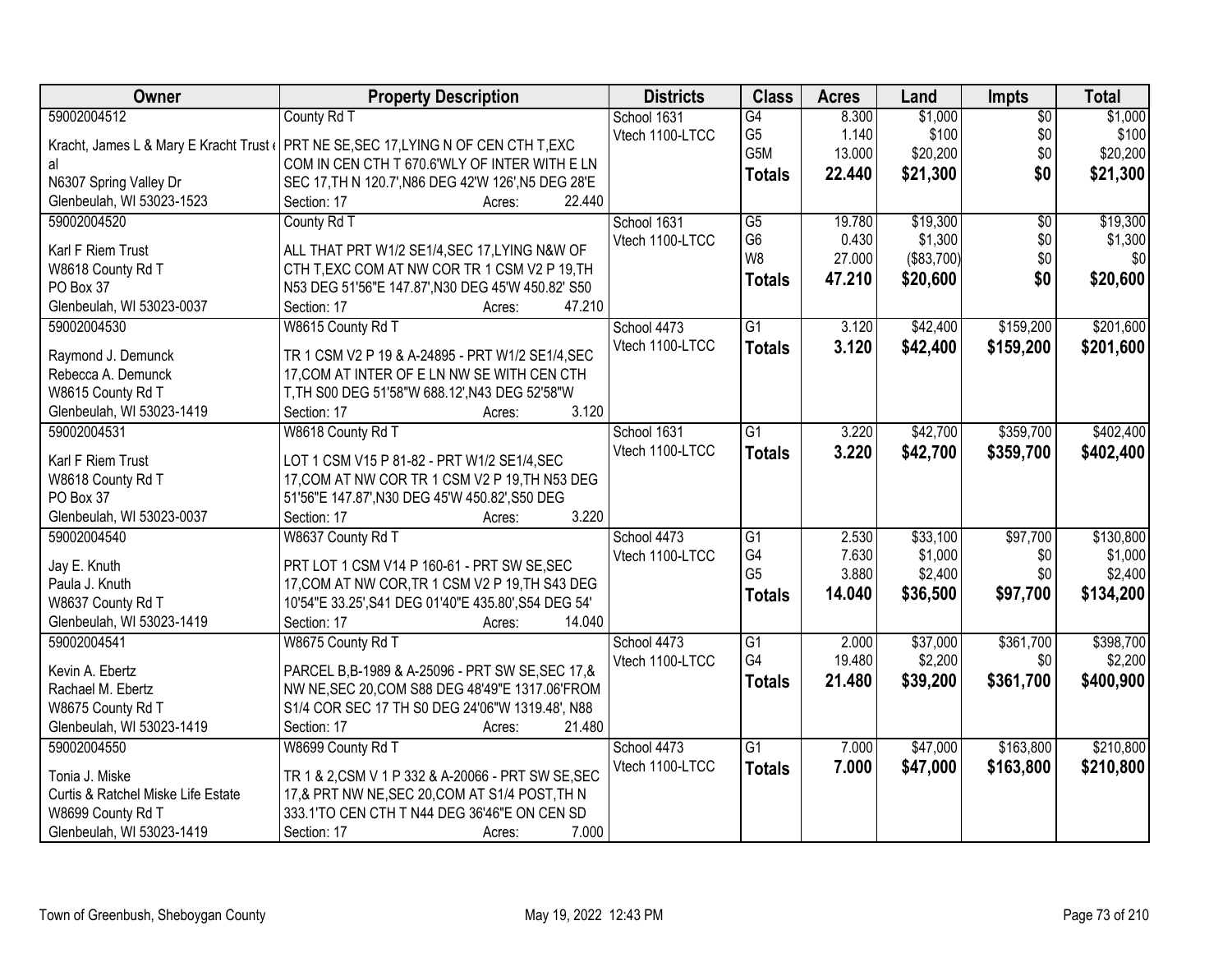| Owner                                                          | <b>Property Description</b>                       |        |        | <b>Districts</b> | <b>Class</b>    | <b>Acres</b> | Land      | <b>Impts</b>    | <b>Total</b> |
|----------------------------------------------------------------|---------------------------------------------------|--------|--------|------------------|-----------------|--------------|-----------|-----------------|--------------|
| 59002004560                                                    | N6142 Spring Valley Dr                            |        |        | School 4473      | $\overline{G1}$ | 2.000        | \$31,000  | \$255,300       | \$286,300    |
| Teresa Van Horn                                                | SE SE EXC NW1/4, SEC 17.                          |        |        | Vtech 1100-LTCC  | G <sub>6</sub>  | 28.000       | \$95,200  | \$0             | \$95,200     |
| N6721 Ridge Rd                                                 |                                                   |        |        |                  | <b>Totals</b>   | 30.000       | \$126,200 | \$255,300       | \$381,500    |
| Glenbeulah, WI 53023-1128                                      |                                                   |        |        |                  |                 |              |           |                 |              |
|                                                                | Section: 17                                       | Acres: | 30.000 |                  |                 |              |           |                 |              |
| 59002004570                                                    |                                                   |        |        | School 4473      | $\overline{G6}$ | 10.000       | \$31,000  | $\overline{50}$ | \$31,000     |
| Kracht, James L & Mary E Kracht Trust ( NW1/4 OF SE SE, SEC 17 |                                                   |        |        | Vtech 1100-LTCC  | <b>Totals</b>   | 10.000       | \$31,000  | \$0             | \$31,000     |
| al                                                             |                                                   |        |        |                  |                 |              |           |                 |              |
| N6307 Spring Valley Dr                                         |                                                   |        |        |                  |                 |              |           |                 |              |
| Glenbeulah, WI 53023-1523                                      | Section: 17                                       | Acres: | 10.000 |                  |                 |              |           |                 |              |
| 59002004572                                                    | County Rd U                                       |        |        | School 4473      | X3              | 1.480        | \$0       | \$0             | \$0          |
| Sheboygan County Transportation Dept                           | PRT OF SEC 17 TAKEN FOR CTH U AS REC IN V 471     |        |        | Vtech 1100-LTCC  | <b>Totals</b>   | 1.480        | \$0       | \$0             | \$0          |
| W5741 County Rd J                                              | P 316-17, P 318-19, P 322-23 & P 324-25.          |        |        |                  |                 |              |           |                 |              |
| Plymouth, WI 53073-3340                                        |                                                   |        |        |                  |                 |              |           |                 |              |
|                                                                | Section: 17                                       | Acres: | 1.480  |                  |                 |              |           |                 |              |
| 59002004580                                                    | County Rd U                                       |        |        | School 4473      | G4              | 35.440       | \$4,900   | \$0             | \$4,900      |
| Peter J. Bartz                                                 | NE NE, SEC 18, SUBJ TO HWY REC IN V 471 P         |        |        | Vtech 1100-LTCC  | G <sub>5</sub>  | 2.720        | \$1,300   | \$0             | \$1,300      |
| W9195 State Highway 23                                         | 340-41, EXC THAT PRT IN CSM V 11 P 102.           |        |        |                  | <b>Totals</b>   | 38.160       | \$6,200   | \$0             | \$6,200      |
| Glenbeulah, WI 53023-1442                                      |                                                   |        |        |                  |                 |              |           |                 |              |
|                                                                | Section: 18                                       | Acres: | 38.160 |                  |                 |              |           |                 |              |
| 59002004581                                                    | N6404 County Rd U                                 |        |        | School 4473      | $\overline{G1}$ | 2.310        | \$32,200  | \$102,700       | \$134,900    |
| James R. Shelp                                                 | LOT 1, CSM V 11 P 102 - PRT SE NE & NE NE, SEC    |        |        | Vtech 1100-LTCC  | <b>Totals</b>   | 2.310        | \$32,200  | \$102,700       | \$134,900    |
| Sharon A. Shelp                                                | 18, COM 9'E & S02 DEG 44'E 950.78'FROM NE COR SD  |        |        |                  |                 |              |           |                 |              |
| N6404 County Rd U                                              | SEC, TH S88 DEG 23'W 40'TO PNT OF BEG, TH CONT    |        |        |                  |                 |              |           |                 |              |
| Glenbeulah, WI 53023-1426                                      | Section: 18                                       | Acres: | 2.310  |                  |                 |              |           |                 |              |
| 59002004590                                                    | W9049 State Highway 23                            |        |        | School 4473      | G4              | 25.940       | \$3,800   | $\overline{30}$ | \$3,800      |
| Ba-Ha Dairy, LLC                                               | NW NE, SEC 18, EXC TRIANGULAR PIECE OF .056 AC    |        |        | Vtech 1100-LTCC  | G <sub>5</sub>  | 2.000        | \$1,200   | \$0             | \$1,200      |
| W9195 State Highway 23                                         | IN NE COR DESC IN VOL 208 P 273 OF DEEDS & EXC    |        |        |                  | G7              | 4.000        | \$24,000  | \$337,000       | \$361,000    |
| Glenbeulah, WI 53023-1442                                      | COM AT N1/4 COR, TH E 542', S4 DEG 47'W 278.11'TO |        |        |                  | <b>Totals</b>   | 31.940       | \$29,000  | \$337,000       | \$366,000    |
|                                                                | Section: 18                                       | Acres: | 31.940 |                  |                 |              |           |                 |              |
| 59002004600                                                    |                                                   |        |        | School 4473      | $\overline{G5}$ | 0.056        | \$100     | $\overline{30}$ | \$100        |
| Ba-Ha Dairy, LLC                                               | PRT NW NE, SEC 18, COM AT NE COR, TH S 6 RDS, NW  |        |        | Vtech 1100-LTCC  | <b>Totals</b>   | 0.056        | \$100     | \$0             | \$100        |
| W9195 State Highway 23                                         | TO N SEC LN, THE 3 RDS TO BEG.                    |        |        |                  |                 |              |           |                 |              |
| Glenbeulah, WI 53023-1442                                      |                                                   |        |        |                  |                 |              |           |                 |              |
|                                                                | Section: 18                                       | Acres: | 0.056  |                  |                 |              |           |                 |              |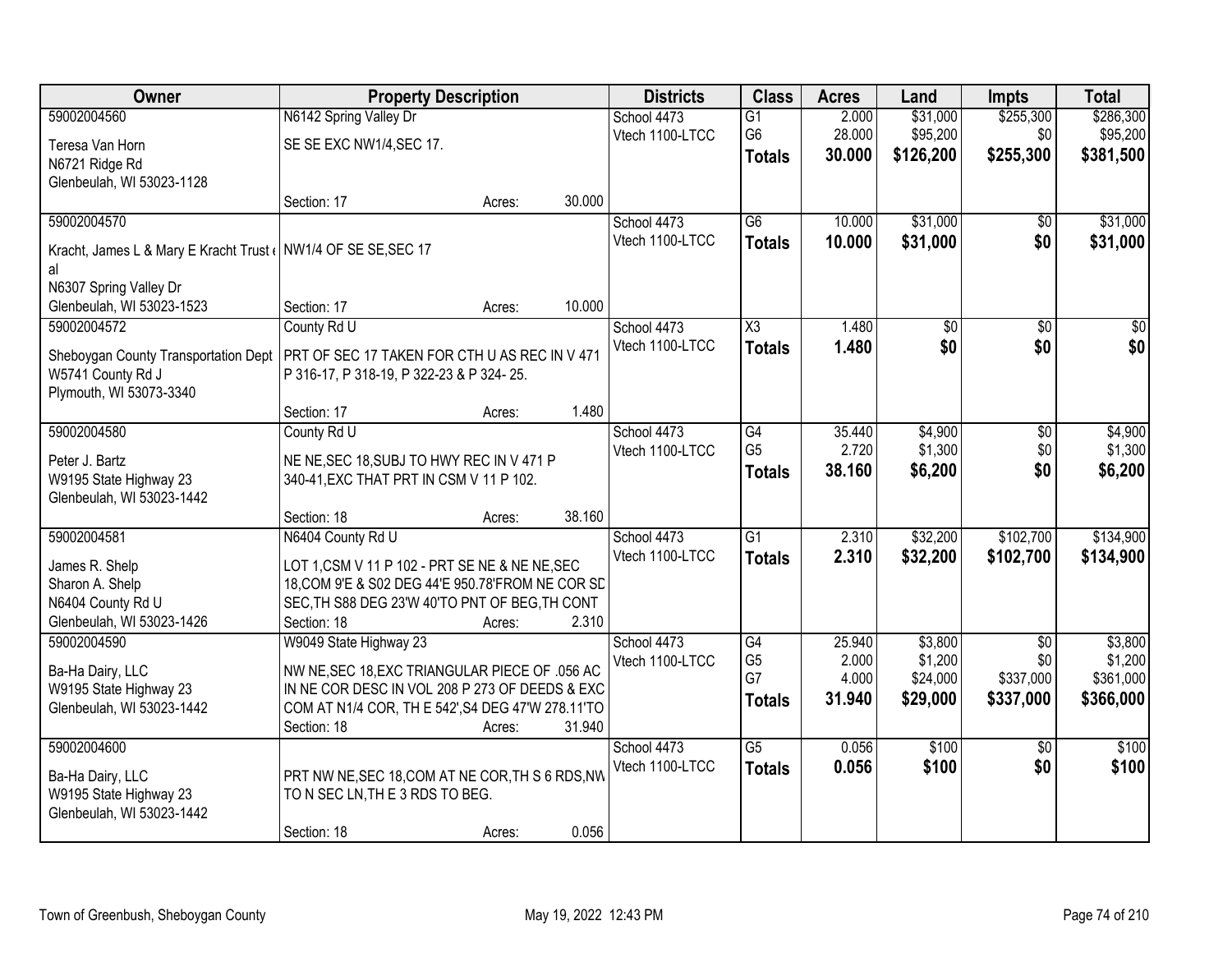| Owner                     | <b>Property Description</b>                        | <b>Districts</b> | <b>Class</b>    | <b>Acres</b> | Land     | <b>Impts</b>    | <b>Total</b> |
|---------------------------|----------------------------------------------------|------------------|-----------------|--------------|----------|-----------------|--------------|
| 59002004610               | Chicadee Dr                                        | School 1631      | $\overline{G4}$ | 32.460       | \$3,700  | $\overline{50}$ | \$3,700      |
| Donald F. Cooper          | PRT N1/2 NW1/4 & PRT NW NE, SEC 18, COM AT N 1/4   | Vtech 1100-LTCC  | G <sub>5</sub>  | 3.060        | \$1,400  | \$0             | \$1,400      |
| Ruth V. Cooper            | POST SD SEC, TH E 542', S4 DEG 47'W 278.11' TO CEN |                  | <b>Totals</b>   | 35.520       | \$5,100  | \$0             | \$5,100      |
| N6336 Division Rd         | STH 23, SWLY ON CEN SD HWY TO W LINE OF E 1/6      |                  |                 |              |          |                 |              |
| Glenbeulah, WI 53023-1429 | 35.520<br>Section: 18<br>Acres:                    |                  |                 |              |          |                 |              |
| 59002004620               |                                                    | School 4473      | G4              | 38.000       | \$5,600  | $\overline{50}$ | \$5,600      |
|                           |                                                    | Vtech 1100-LTCC  | G <sub>5</sub>  | 2.000        | \$1,200  | \$0             | \$1,200      |
| Peter J. Bartz            | SW NE, SEC 18.                                     |                  | <b>Totals</b>   | 40.000       | \$6,800  | \$0             | \$6,800      |
| W9195 State Highway 23    |                                                    |                  |                 |              |          |                 |              |
| Glenbeulah, WI 53023-1442 |                                                    |                  |                 |              |          |                 |              |
|                           | 40.000<br>Section: 18<br>Acres:                    |                  |                 |              |          |                 |              |
| 59002004630               | County Rd U                                        | School 4473      | G4              | 30.660       | \$4,200  | \$0             | \$4,200      |
| Peter J. Bartz            | SE NE, SEC 18, SUBJ TO HWY REC IN V 471 P          | Vtech 1100-LTCC  | G <sub>5</sub>  | 8.500        | \$4,900  | \$0             | \$4,900      |
| W9195 State Highway 23    | 340-41, EXC THAT PRT IN CSM V 11 P 102.            |                  | <b>Totals</b>   | 39.160       | \$9,100  | \$0             | \$9,100      |
| Glenbeulah, WI 53023-1442 |                                                    |                  |                 |              |          |                 |              |
|                           | 39.160<br>Section: 18<br>Acres:                    |                  |                 |              |          |                 |              |
| 59002004640               | State Highway 23                                   | School 4473      | G4              | 6.750        | \$800    | \$0             | \$800        |
| Peter J. Bartz            | ALL THAT PRT OF NE NW & THAT PRT OF THE E 1/6      | Vtech 1100-LTCC  | G <sub>5</sub>  | 1.270        | \$800    | \$0             | \$800        |
| W9195 State Highway 23    | OF NW NW, SEC 18, LYING S OF STH 23, SUBJ TO       |                  | <b>Totals</b>   | 8.020        | \$1,600  | \$0             | \$1,600      |
| Glenbeulah, WI 53023-1442 | HWY CONV REC IN V 1064 P 959/60 & EXC HWY          |                  |                 |              |          |                 |              |
|                           | 8.020<br>Section: 18<br>Acres:                     |                  |                 |              |          |                 |              |
| 59002004650               | <b>Division Rd</b>                                 | School 0910      | $\overline{G4}$ | 24.400       | \$3,200  | $\overline{30}$ | \$3,200      |
|                           |                                                    | Vtech 1100-LTCC  | G <sub>5</sub>  | 2.170        | \$700    | \$0             | \$700        |
| Donald F. Cooper          | THE W 66 2/3 RDS OF THE NW NW, SEC 18, SUBJ TO     |                  |                 | 26.570       | \$3,900  | \$0             | \$3,900      |
| Ruth V. Cooper            | HWY CONV REC IN V 1064 P 956, & EXC HWY CONV       |                  | <b>Totals</b>   |              |          |                 |              |
| N6336 Division Rd         | IN #1931258                                        |                  |                 |              |          |                 |              |
| Glenbeulah, WI 53023-1429 | 26.570<br>Section: 18<br>Acres:                    |                  |                 |              |          |                 |              |
| 59002004660               | N6303 Division Rd                                  | School 0910      | $\overline{G1}$ | 1.600        | \$27,400 | \$274,600       | \$302,000    |
| Daniel P. Cooper          | THE W 66 2/3 RDS OF THE SW NW, SEC 18, SUBJ TO     | Vtech 1100-LTCC  | G4              | 23.190       | \$3,200  | \$0             | \$3,200      |
| N6303 Division Rd         | HWY CONV REC IN V 1064 P 956 & ALSO EXC HWY        |                  | <b>Totals</b>   | 24.790       | \$30,600 | \$274,600       | \$305,200    |
| Glenbeulah, WI 53023-1429 | CONV IN #1816172 & #1930720                        |                  |                 |              |          |                 |              |
|                           | 24.790<br>Section: 18<br>Acres:                    |                  |                 |              |          |                 |              |
| 59002004670               | State Highway 23                                   | School 4473      | G4              | 1.850        | \$300    | $\overline{50}$ | \$300        |
|                           |                                                    | Vtech 1100-LTCC  | G5M             | 4.210        | \$6,600  | \$0             | \$6,600      |
| Peter J. Bartz            | EAST 1/6 OF SW NW, SEC 18, SUBJ TO HWY CONV        |                  | <b>Totals</b>   | 6.060        | \$6,900  | \$0             | \$6,900      |
| W9195 State Highway 23    | REC IN V 1064 P 959/60 & EXC HWY CONV IN           |                  |                 |              |          |                 |              |
| Glenbeulah, WI 53023-1442 | #1931347                                           |                  |                 |              |          |                 |              |
|                           | 6.060<br>Section: 18<br>Acres:                     |                  |                 |              |          |                 |              |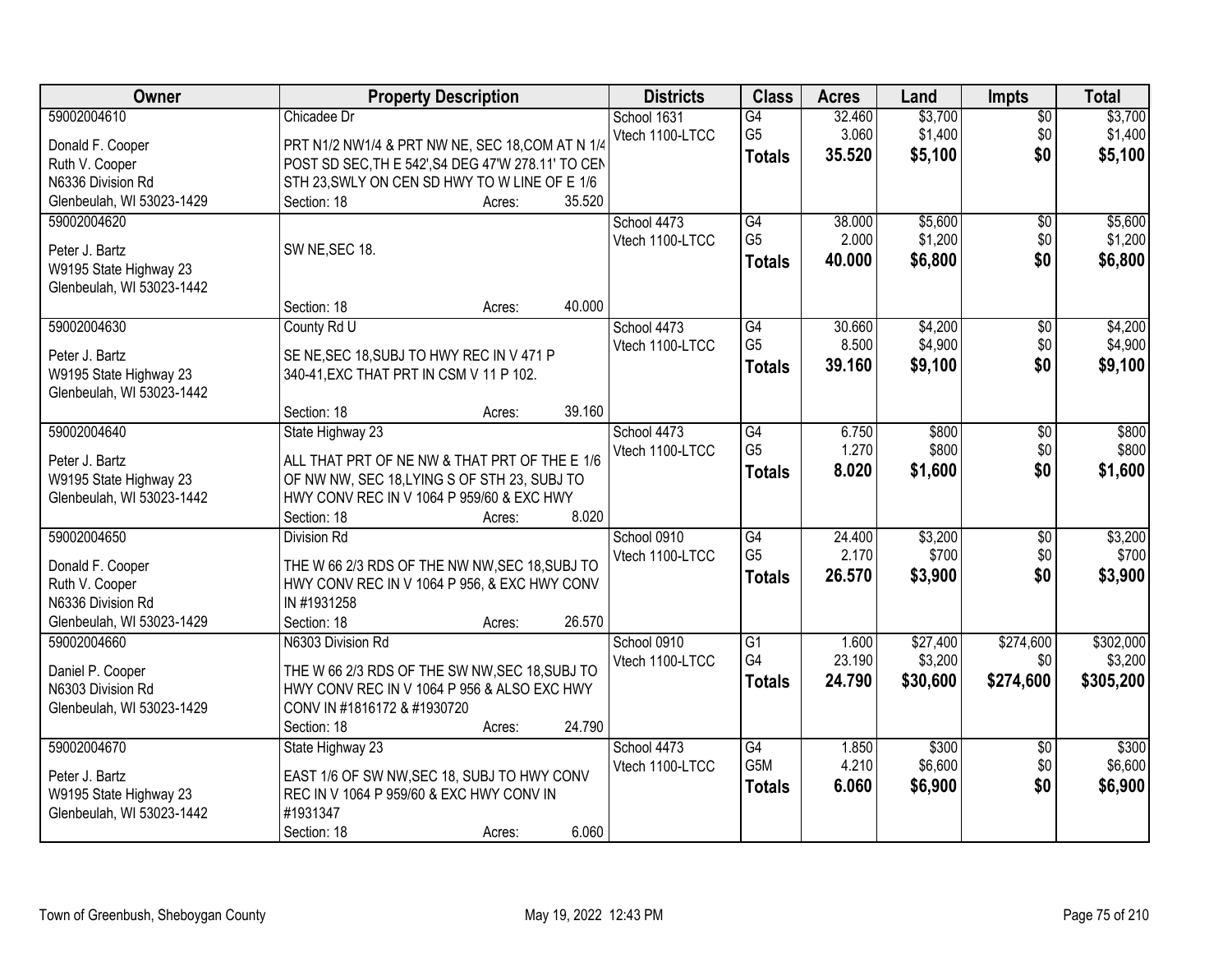| Owner                                                   | <b>Property Description</b>                      |        |        | <b>Districts</b> | <b>Class</b>           | <b>Acres</b>    | Land                 | <b>Impts</b>     | <b>Total</b>    |
|---------------------------------------------------------|--------------------------------------------------|--------|--------|------------------|------------------------|-----------------|----------------------|------------------|-----------------|
| 59002004680                                             | W9195 State Highway 23                           |        |        | School 4473      | $\overline{G1}$        | 2.000           | \$31,000             | \$299,600        | \$330,600       |
| Peter J. Bartz                                          | SE NW, SEC 18, SUBJ TO HWY CONV REC IN V 1064 P  |        |        | Vtech 1100-LTCC  | G4                     | 20.810          | \$3,000              | \$0              | \$3,000         |
| W9195 State Highway 23                                  | 959/60 & EXC HWY CONV IN #1931347                |        |        |                  | G <sub>5</sub>         | 9.000           | \$5,400              | \$0              | \$5,400         |
| Glenbeulah, WI 53023-1442                               |                                                  |        |        |                  | G5M                    | 8.000<br>39.810 | \$12,400<br>\$51,800 | \$0<br>\$299,600 | \$12,400        |
|                                                         | Section: 18                                      | Acres: | 39.810 |                  | <b>Totals</b>          |                 |                      |                  | \$351,400       |
| 59002004690                                             |                                                  |        |        | School 4473      | G4                     | 2.000           | \$300                | \$0              | \$300           |
| Peter J. Bartz                                          | NE SW, SEC 18, EXC 3 AC M/L OF SE1/4 NE SW LYING |        |        | Vtech 1100-LTCC  | G <sub>5</sub>         | 35.000          | \$21,000             | \$0              | \$21,000        |
| W9195 State Highway 23                                  | S&E OF MULLET RIV DESC IN V 208 P 39 OF DEEDS.   |        |        |                  | <b>Totals</b>          | 37.000          | \$21,300             | \$0              | \$21,300        |
| Glenbeulah, WI 53023-1442                               |                                                  |        |        |                  |                        |                 |                      |                  |                 |
|                                                         | Section: 18                                      | Acres: | 37.000 |                  |                        |                 |                      |                  |                 |
| 59002004700                                             |                                                  |        |        | School 4473      | $\overline{G5}$        | 3.000           | \$1,800              | \$0              | \$1,800         |
| Jessica Lynn Herzog                                     | ALL THAT PRT OF SE1/4 OF NE SW, SEC 18, LYING S  |        |        | Vtech 1100-LTCC  | <b>Totals</b>          | 3.000           | \$1,800              | \$0              | \$1,800         |
| Gregory M. Herzog                                       | & E OF MULLET RIVER.                             |        |        |                  |                        |                 |                      |                  |                 |
| N8087 County Rd E                                       |                                                  |        |        |                  |                        |                 |                      |                  |                 |
| Elkhart Lake, WI 53020-2004                             | Section: 18                                      | Acres: | 3.000  |                  |                        |                 |                      |                  |                 |
| 59002004710                                             |                                                  |        |        | School 4473      | G5                     | 6.650           | \$4,000              | \$0              | \$4,000         |
| Peter J. Bartz                                          | E 1/6 OF NW SW, SEC 18.                          |        |        | Vtech 1100-LTCC  | <b>Totals</b>          | 6.650           | \$4,000              | \$0              | \$4,000         |
| W9195 State Highway 23                                  |                                                  |        |        |                  |                        |                 |                      |                  |                 |
| Glenbeulah, WI 53023-1442                               |                                                  |        |        |                  |                        |                 |                      |                  |                 |
|                                                         | Section: 18                                      | Acres: | 6.650  |                  |                        |                 |                      |                  |                 |
| 59002004720                                             | <b>Division Rd</b>                               |        |        | School 4473      | $\overline{G1}$        | 0.500           | \$11,000             | $\overline{50}$  | \$11,000        |
| Daniel P. Cooper                                        | THE W 66 2/3 RDS OF THE NW SW, SEC 18.           |        |        | Vtech 1100-LTCC  | G4                     | 11.500          | \$1,400              | \$0              | \$1,400         |
| N6303 Division Rd                                       |                                                  |        |        |                  | G <sub>5</sub>         | 21.330          | \$12,800             | \$0              | \$12,800        |
| Glenbeulah, WI 53023-1429                               |                                                  |        |        |                  | <b>Totals</b>          | 33.330          | \$25,200             | \$0              | \$25,200        |
|                                                         | Section: 18                                      | Acres: | 33.330 |                  |                        |                 |                      |                  |                 |
| 59002004730                                             | <b>Division Rd</b>                               |        |        | School 1631      | $\overline{X2}$        | 40.070          | $\overline{60}$      | $\overline{50}$  | $\frac{1}{6}$   |
| State of Wisconsin Dept of Nat Resourc   SW SW, SEC 18. |                                                  |        |        | Vtech 1100-LTCC  | <b>Totals</b>          | 40.070          | \$0                  | \$0              | \$0             |
| PO Box 7921                                             |                                                  |        |        |                  |                        |                 |                      |                  |                 |
| Madison, WI 53707-7921                                  |                                                  |        |        |                  |                        |                 |                      |                  |                 |
|                                                         | Section: 18                                      | Acres: | 40.070 |                  |                        |                 |                      |                  |                 |
| 59002004740                                             |                                                  |        |        | School 1631      | $\overline{\text{X2}}$ | 40.000          | \$0                  | $\overline{30}$  | $\overline{50}$ |
| State of Wisconsin Dept of Nat Resourc   SE SW, SEC 18. |                                                  |        |        | Vtech 1100-LTCC  | <b>Totals</b>          | 40.000          | \$0                  | \$0              | \$0             |
| PO Box 7921                                             |                                                  |        |        |                  |                        |                 |                      |                  |                 |
| Madison, WI 53707-7921                                  |                                                  |        |        |                  |                        |                 |                      |                  |                 |
|                                                         | Section: 18                                      | Acres: | 40.000 |                  |                        |                 |                      |                  |                 |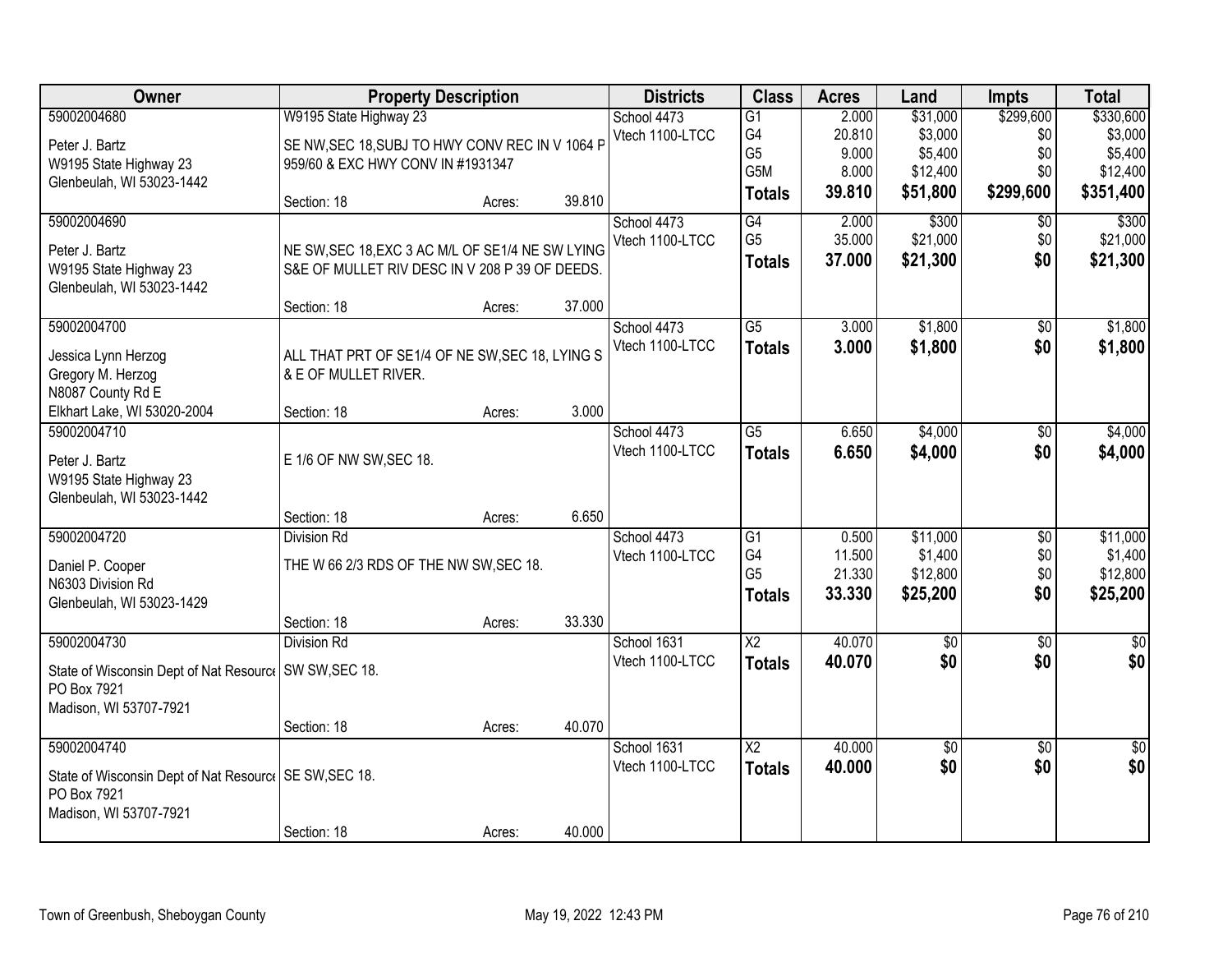| Owner                                 | <b>Property Description</b>                                                                 | <b>Districts</b> | <b>Class</b>           | <b>Acres</b> | Land            | <b>Impts</b>    | <b>Total</b>     |
|---------------------------------------|---------------------------------------------------------------------------------------------|------------------|------------------------|--------------|-----------------|-----------------|------------------|
| 59002004750                           | County Rd U                                                                                 | School 1631      | $\overline{G4}$        | 30.850       | \$4,200         | $\overline{50}$ | \$4,200          |
| Jessica Lynn Herzog                   | NE SE, SEC 18, EXC COM 499.96' S & N88 DEG 18'30"V                                          | Vtech 1100-LTCC  | G <sub>5</sub>         | 5.770        | \$3,100         | \$0             | \$3,100          |
| Gregory M. Herzog                     | 60.05' FROM E1/4 POST, TH N88 DEG 18'30"W                                                   |                  | <b>Totals</b>          | 36.620       | \$7,300         | \$0             | \$7,300          |
| N8087 County Rd E                     | 357.53', S 300', S88 DEG 18'30"E 361.83', TH NO DEG                                         |                  |                        |              |                 |                 |                  |
| Elkhart Lake, WI 53020-2004           | 36.620<br>Section: 18<br>Acres:                                                             |                  |                        |              |                 |                 |                  |
| 59002004760                           | N6254 County Rd U                                                                           | School 1631      | $\overline{G1}$        | 2.500        | \$33,000        | \$63,000        | \$96,000         |
|                                       |                                                                                             | Vtech 1100-LTCC  | <b>Totals</b>          | 2.500        | \$33,000        | \$63,000        | \$96,000         |
| Jeffrey J. Mueller                    | TR 1 CSM V2 P 187 - PRT NE SE, SEC 18, COM 499.96                                           |                  |                        |              |                 |                 |                  |
| N6254 County Rd U                     | S & N88 DEG 18'30"W 60.05' FROM E 1/4 POST, TH                                              |                  |                        |              |                 |                 |                  |
| Glenbeulah, WI 53023-1424             | N88 DEG 18'30" W 357.53', S 300', S88 DEG 18' 30"E                                          |                  |                        |              |                 |                 |                  |
|                                       | 2.500<br>Section: 18<br>Acres:                                                              |                  |                        |              |                 |                 |                  |
| 59002004770                           |                                                                                             | School 1631      | G4<br>G <sub>5</sub>   | 24.000       | \$3,500         | $\overline{50}$ | \$3,500          |
| Jessica Lynn Herzog                   | NW SE, SEC 18.                                                                              | Vtech 1100-LTCC  |                        | 16.000       | \$9,600         | \$0             | \$9,600          |
| Gregory M. Herzog                     |                                                                                             |                  | Totals                 | 40.000       | \$13,100        | \$0             | \$13,100         |
| N8087 County Rd E                     |                                                                                             |                  |                        |              |                 |                 |                  |
| Elkhart Lake, WI 53020-2004           | 40.000<br>Section: 18<br>Acres:                                                             |                  |                        |              |                 |                 |                  |
| 59002004780                           | N6190 County Rd U                                                                           | School 4473      | $\overline{G4}$        | 20.000       | \$2,500         | $\sqrt{6}$      | \$2,500          |
| Rodney Justinger                      | SW SE,& SE SE, SEC 18, EXC COM 2.36'W OF SE                                                 | Vtech 1100-LTCC  | G <sub>5</sub>         | 17.400       | \$10,500        | \$0             | \$10,500         |
| Roger Gerth                           | COR, SD SEC, TH NO DEG 44'27"E ON CEN CTH U                                                 |                  | G7                     | 2.000        | \$6,000         | \$2,100         | \$8,100          |
| N5030 Big Bend Ln                     | 469.28', NWLY ALG ARC OF CURVE 517.18', N89 DEG                                             |                  | <b>Totals</b>          | 39.400       | \$19,000        | \$2,100         | \$21,100         |
| Sheboygan Fls, WI 53085-2508          | 39.400<br>Section: 18<br>Acres:                                                             |                  |                        |              |                 |                 |                  |
| 59002004790                           | County Rd U                                                                                 | School 4473      | $\overline{G4}$        | 38.550       | \$4,700         | \$0             | \$4,700          |
|                                       |                                                                                             | Vtech 1100-LTCC  | G <sub>5</sub>         | 1.760        | \$700           | \$0             | \$700            |
| Edler Investments Limited Partnership | PRT OF S1/2 SE1/4, SEC 18, COM 2.36'W OF SE                                                 |                  | <b>Totals</b>          | 40.310       | \$5,400         | \$0             | \$5,400          |
| N5965 Division Rd                     | COR, SD SEC, TH NO DEG 44'27"E ON CEN CTH U                                                 |                  |                        |              |                 |                 |                  |
| Glenbeulah, WI 53023-1736             | 469.28', NWLY ALG ARC OF CURVE 517.18', N89 DEG                                             |                  |                        |              |                 |                 |                  |
|                                       | 40.310<br>Section: 18<br>Acres:                                                             |                  |                        |              |                 |                 |                  |
| 59002004795                           | County Rd U                                                                                 | School 4473      | $\overline{\text{X3}}$ | 1.130        | $\overline{60}$ | $\overline{50}$ | $\overline{\$0}$ |
| Sheboygan County Transportation Dept  | PRT OF SEC 18 TAKEN FOR CTH U AS REC IN V 471                                               | Vtech 1100-LTCC  | Totals                 | 1.130        | \$0             | \$0             | \$0              |
| W5741 County Rd J                     | P 320-21, P 322-23 & P 340-41.                                                              |                  |                        |              |                 |                 |                  |
| Plymouth, WI 53073-3340               |                                                                                             |                  |                        |              |                 |                 |                  |
|                                       | 1.130<br>Section: 18<br>Acres:                                                              |                  |                        |              |                 |                 |                  |
| 59002004796                           |                                                                                             | School 4473      | $\overline{X2}$        | 26.910       | $\overline{50}$ | $\overline{30}$ | $\overline{50}$  |
|                                       |                                                                                             | Vtech 1100-LTCC  | <b>Totals</b>          | 26.910       | \$0             | \$0             | \$0              |
| PO Box 28080                          | State of Wisconsin Dept of Transportatic   PRT NW1/4 & NW NE, SEC 18 - 1.72 AC (BARTZ) PRT  |                  |                        |              |                 |                 |                  |
|                                       | NW1/4, SEC 18 - 15.01 AC (COOPER) PRT SW NW SEC<br>18 - 3.69 AC (COOPER); PRT SW NW, SEC 18 |                  |                        |              |                 |                 |                  |
| Green Bay, WI 54324-0080              | 26.910<br>Section: 18                                                                       |                  |                        |              |                 |                 |                  |
|                                       | Acres:                                                                                      |                  |                        |              |                 |                 |                  |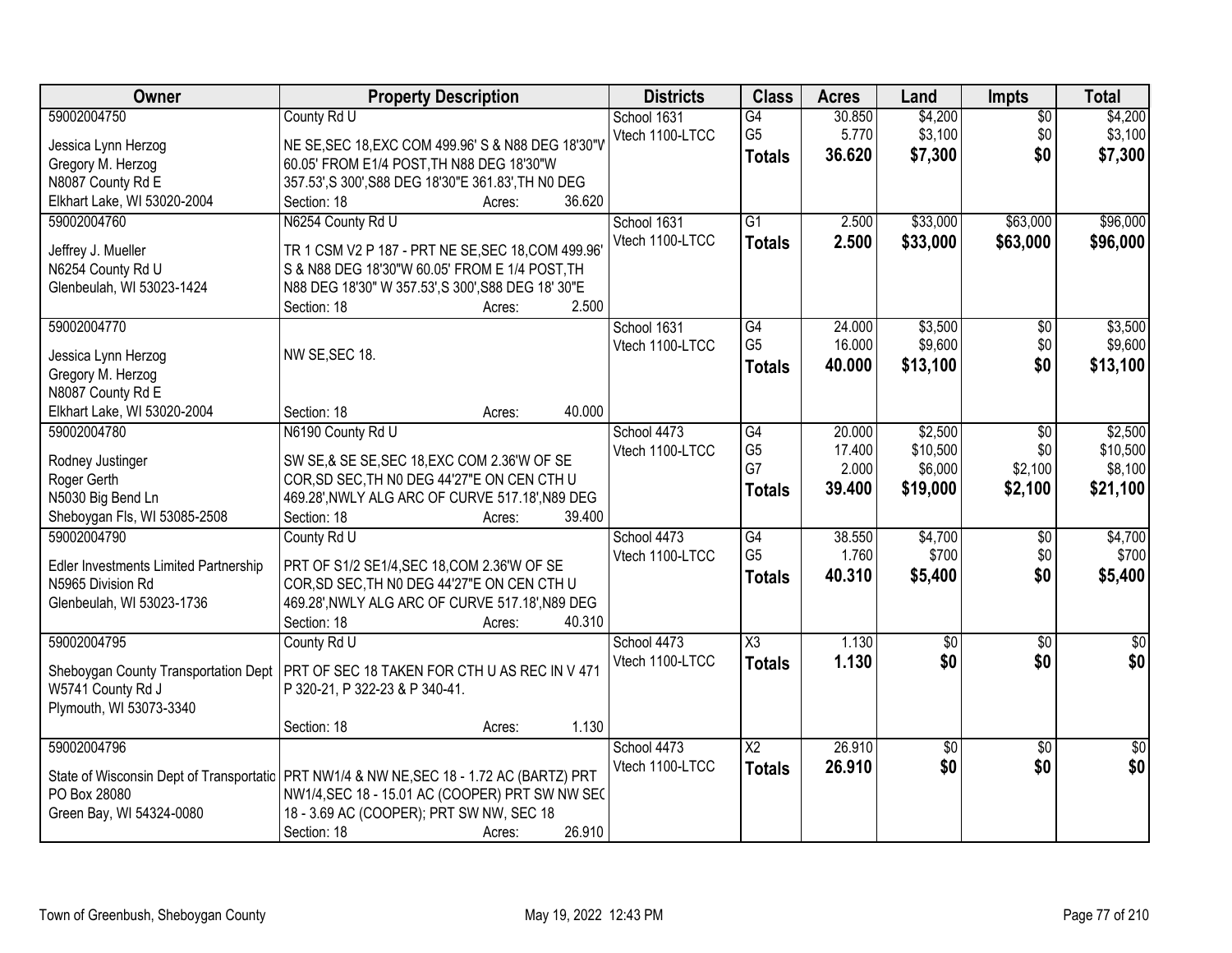| Owner                                        | <b>Property Description</b>                                                                    | <b>Districts</b> | <b>Class</b>     | <b>Acres</b> | Land     | <b>Impts</b>    | <b>Total</b> |
|----------------------------------------------|------------------------------------------------------------------------------------------------|------------------|------------------|--------------|----------|-----------------|--------------|
| 59002004800                                  | County Rd U                                                                                    | School 4473      | G4               | 23.540       | \$2,500  | $\overline{50}$ | \$2,500      |
| Edler Investments Limited Partnership        | N1/2 NE NE, SEC 19 SUBJ TO HWY AS REC IN VOL                                                   | Vtech 1100-LTCC  | G <sub>5</sub>   | 2.500        | \$1,300  | \$0             | \$1,300      |
| N5965 Division Rd                            | 471 P 320-21,& ALSO PRT OF N1/2 NW NE COM N89                                                  |                  | <b>Totals</b>    | 26.040       | \$3,800  | \$0             | \$3,800      |
| Glenbeulah, WI 53023-1736                    | DEG 49'21"W 1767.02' FROM A PNT 2.36'W OF NE                                                   |                  |                  |              |          |                 |              |
|                                              | Section: 19<br>26.040<br>Acres:                                                                |                  |                  |              |          |                 |              |
| 59002004810                                  | County Rd U                                                                                    | School 1631      | G4               | 12.000       | \$1,300  | $\overline{50}$ | \$1,300      |
| <b>Edler Investments Limited Partnership</b> | S1/2 NE NE, SEC 19, SUBJ TO HWY REC IN V 471 P                                                 | Vtech 1100-LTCC  | G <sub>5</sub>   | 2.020        | \$1,000  | \$0             | \$1,000      |
| N5965 Division Rd                            | 332-33, EXC COM S0 DEG 35'38"W 661.30'& N89 DEG                                                |                  | <b>Totals</b>    | 14.020       | \$2,300  | \$0             | \$2,300      |
| Glenbeulah, WI 53023-1736                    | 05'16"W 56.45'FROM NE COR, SD SEC, TH CONT N89                                                 |                  |                  |              |          |                 |              |
|                                              | 14.020<br>Section: 19<br>Acres:                                                                |                  |                  |              |          |                 |              |
| 59002004811                                  | N6032 County Rd U                                                                              | School 1631      | G <sub>1</sub>   | 5.830        | \$65,500 | \$275,300       | \$340,800    |
| Roger J. Gerth                               | LOT 1 CSM V13 P 87-88 - PRT NE NE, SEC 19, COM S0                                              | Vtech 1100-LTCC  | <b>Totals</b>    | 5.830        | \$65,500 | \$275,300       | \$340,800    |
| Noreen K. Gerth                              | DEG 35' 38"W 661.30'& N89 DEG 05'16" W 56.45'FROM                                              |                  |                  |              |          |                 |              |
| N6032 County Rd U                            | NE COR, SD SEC, TH CONT N89 DEG 05'16"W                                                        |                  |                  |              |          |                 |              |
| Glenbeulah, WI 53023-1742                    | 5.830<br>Section: 19<br>Acres:                                                                 |                  |                  |              |          |                 |              |
| 59002004820                                  |                                                                                                | School 4473      | G4               | 9.810        | \$1,300  | $\sqrt[6]{}$    | \$1,300      |
|                                              |                                                                                                | Vtech 1100-LTCC  | G <sub>5</sub>   | 4.000        | \$2,400  | \$0             | \$2,400      |
| Rodney Justinger<br>Roger Gerth              | N1/2 NW NE, SEC 19, EXC COM N89 DEG 49'21"W<br>1767.02'FROM A PNT 2.36'W OF NE COR, SEC 19, TH |                  | <b>Totals</b>    | 13.810       | \$3,700  | \$0             | \$3,700      |
| N5030 Big Bend Ln                            | S01 DEG 29'11"E 655.68', N89 DEG 50'15"E TO SE COF                                             |                  |                  |              |          |                 |              |
| Sheboygan Fls, WI 53085-2508                 | Section: 19<br>13.810<br>Acres:                                                                |                  |                  |              |          |                 |              |
| 59002004830                                  |                                                                                                | School 1631      | $\overline{G4}$  | 11.000       | \$1,500  | $\overline{50}$ | \$1,500      |
|                                              |                                                                                                | Vtech 1100-LTCC  | G <sub>5</sub>   | 9.000        | \$6,300  | \$0             | \$6,300      |
| Edler Investments Limited Partnership        | S1/2 NW NE, SEC 19.                                                                            |                  | <b>Totals</b>    | 20.000       | \$7,800  | \$0             | \$7,800      |
| N5965 Division Rd                            |                                                                                                |                  |                  |              |          |                 |              |
| Glenbeulah, WI 53023-1736                    | 20.000<br>Section: 19<br>Acres:                                                                |                  |                  |              |          |                 |              |
| 59002004840                                  |                                                                                                | School 1631      | G4               | 5.500        | \$800    | $\overline{50}$ | \$800        |
|                                              |                                                                                                | Vtech 1100-LTCC  | G <sub>5</sub>   | 23.700       | \$16,100 | \$0             | \$16,100     |
| Edler Investments Limited Partnership        | SW NE, SEC 19.                                                                                 |                  | G <sub>5</sub> M | 10.800       | \$11,400 | \$0             | \$11,400     |
| N5965 Division Rd                            |                                                                                                |                  | <b>Totals</b>    | 40.000       | \$28,300 | \$0             | \$28,300     |
| Glenbeulah, WI 53023-1736                    | 40.000                                                                                         |                  |                  |              |          |                 |              |
| 59002004850                                  | Section: 19<br>Acres:<br>N5926 County Rd U                                                     | School 1631      | G2               | 1.000        | \$2,500  | $\overline{50}$ | \$2,500      |
|                                              |                                                                                                | Vtech 1100-LTCC  | G4               | 35.800       | \$3,100  | \$0             | \$3,100      |
| Edler Investments Limited Partnership        | SE NE, SEC 19, SUBJ TO HWY AS REC IN VOL 471 P                                                 |                  | G <sub>5</sub>   | 2.000        | \$1,000  | \$0             | \$1,000      |
| N5965 Division Rd                            | 332/33.                                                                                        |                  | G7               | 1.000        | \$3,000  | \$7,300         | \$10,300     |
| Glenbeulah, WI 53023-1736                    |                                                                                                |                  | <b>Totals</b>    | 39,800       | \$9,600  | \$7,300         | \$16,900     |
|                                              | 39.800<br>Section: 19<br>Acres:                                                                |                  |                  |              |          |                 |              |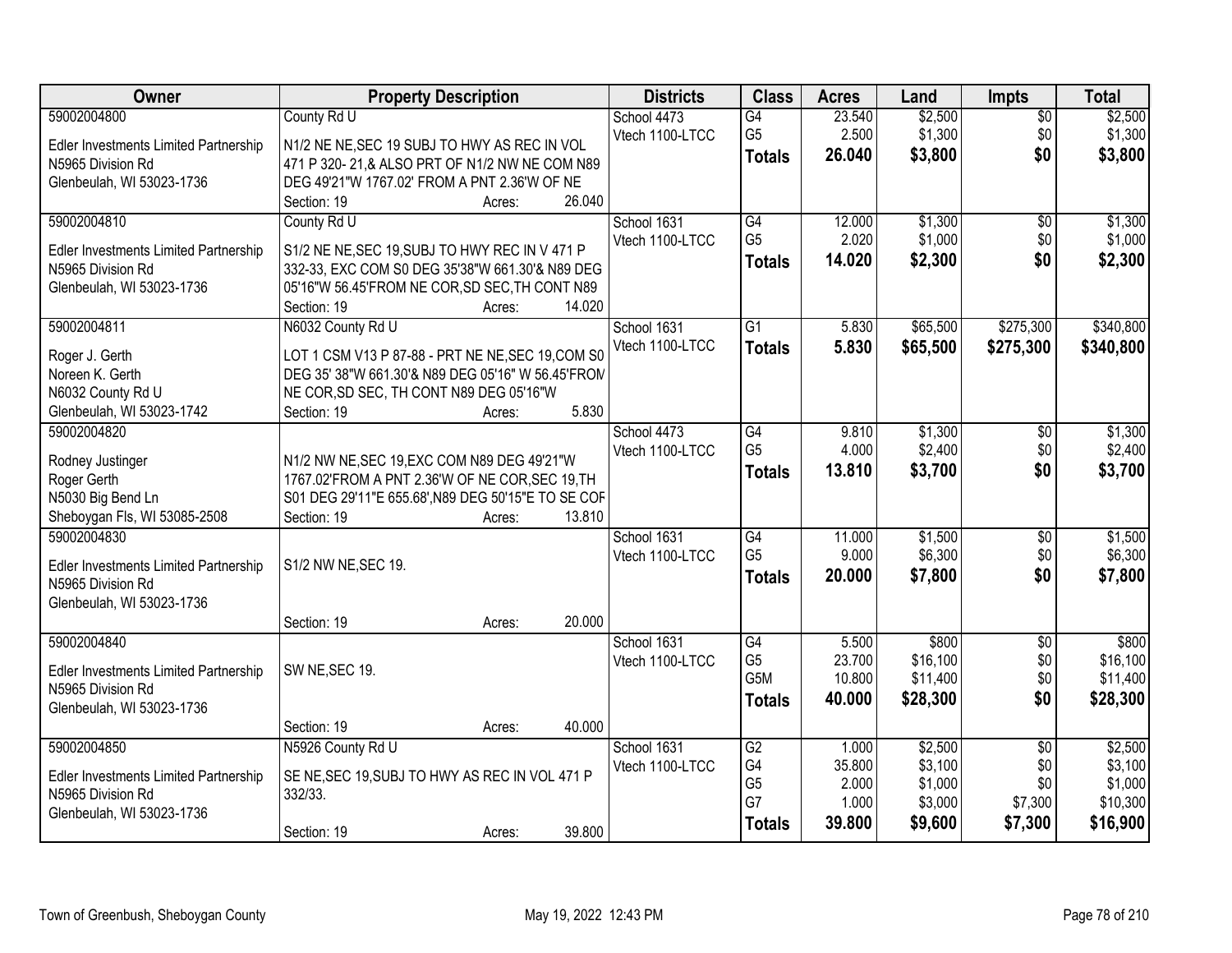| Owner                                                                                                  | <b>Property Description</b>                                                                                                                                                                          | <b>Districts</b>               | <b>Class</b>                                      | <b>Acres</b>                       | Land                                      | <b>Impts</b>                         | <b>Total</b>                              |
|--------------------------------------------------------------------------------------------------------|------------------------------------------------------------------------------------------------------------------------------------------------------------------------------------------------------|--------------------------------|---------------------------------------------------|------------------------------------|-------------------------------------------|--------------------------------------|-------------------------------------------|
| 59002004860                                                                                            | <b>Division Rd</b>                                                                                                                                                                                   | School 1631                    | $\overline{\text{X2}}$                            | 37.500                             | $\overline{50}$                           | $\overline{50}$                      | $\overline{30}$                           |
| PO Box 7921<br>Madison, WI 53707-7921                                                                  | State of Wisconsin Dept of Nat Resourc   NE NW, SEC 19, LYING E OF E BANK OF ELLISON'S<br>BROOK & E OF CENLN OF TN RD.                                                                               | Vtech 1100-LTCC                | <b>Totals</b>                                     | 37.500                             | \$0                                       | \$0                                  | \$0                                       |
|                                                                                                        | 37.500<br>Section: 19<br>Acres:                                                                                                                                                                      |                                |                                                   |                                    |                                           |                                      |                                           |
| 59002004870<br>Edler Investments Limited Partnership<br>N5965 Division Rd<br>Glenbeulah, WI 53023-1736 | <b>Division Rd</b><br>NW NW, SEC 19, EXC THAT PRT LYING N OF CEN<br>DIVISION RD, ALSO ALL THAT PRT NE NW LYING W<br>OF CENLN TOWN RD.<br>26.030<br>Section: 19<br>Acres:                             | School 1631<br>Vtech 1100-LTCC | G4<br>G <sub>5</sub><br>G5M<br><b>Totals</b>      | 9.250<br>11.750<br>5.030<br>26.030 | \$1,100<br>\$6,800<br>\$5,300<br>\$13,200 | $\overline{50}$<br>\$0<br>\$0<br>\$0 | \$1,100<br>\$6,800<br>\$5,300<br>\$13,200 |
| 59002004871                                                                                            | <b>Division Rd</b>                                                                                                                                                                                   | School 1631                    | X <sub>2</sub>                                    | 16.670                             | \$0                                       | \$0                                  | \$0                                       |
| PO Box 7921<br>Madison, WI 53707-7921                                                                  | State of Wisconsin Dept of Nat Resourc   ALL THAT PRT NW NW, SEC 19 LYING N OF CEN OF<br>DIVISION RD & PRT NE NW, SEC 19 LYING W OF E<br>BANK OF ELLISON'S BROOK.<br>16.670<br>Section: 19<br>Acres: | Vtech 1100-LTCC                | <b>Totals</b>                                     | 16.670                             | \$0                                       | \$0                                  | \$0                                       |
| 59002004880                                                                                            | <b>Division Rd</b>                                                                                                                                                                                   | School 1631                    | G4                                                | 12.000                             | \$1,400                                   | \$0                                  | \$1,400                                   |
| Edler Investments Limited Partnership<br>N5965 Division Rd<br>Glenbeulah, WI 53023-1736                | SW NW, SEC 19,& COM AT NW COR SE NW, THE TO E<br>LN TN RD, SLY ALG RD TO ANGLE, CONT SLY TO PNT<br>IN S LN SE NW, W 257'TO SW COR, SE NW, TH N TO<br>46.120<br>Section: 19<br>Acres:                 | Vtech 1100-LTCC                | G <sub>5</sub><br>G5M<br><b>Totals</b>            | 25.120<br>9.000<br>46.120          | \$16,000<br>\$9,500<br>\$26,900           | \$0<br>\$0<br>\$0                    | \$16,000<br>\$9,500<br>\$26,900           |
| 59002004890                                                                                            | <b>Division Rd</b>                                                                                                                                                                                   | School 1631                    | $\overline{G2}$                                   | 8.000                              | \$42,500                                  | \$153,700                            | \$196,200                                 |
| Edler Investments Limited Partnership<br>N5965 Division Rd<br>Glenbeulah, WI 53023-1736                | PRT SE NW, SEC 19, COM AT NE COR, SD1/4, TH W TO<br>E LN TN RD SLY ALG RD TO ANGLE, CONT SLY TO<br>PNT IN S LN SE NW 257'E OF SW COR, SD1/4, E TO SE<br>29.250<br>Section: 19<br>Acres:              | Vtech 1100-LTCC                | G <sub>5</sub><br>G <sub>6</sub><br><b>Totals</b> | 18.000<br>3.250<br>29.250          | \$12,600<br>\$6,800<br>\$61,900           | \$0<br>\$0<br>\$153,700              | \$12,600<br>\$6,800<br>\$215,600          |
| 59002004891                                                                                            | N5965 Division Rd                                                                                                                                                                                    | School 1631                    | $\overline{G1}$                                   | 5.000                              | \$48,000                                  | \$424,400                            | \$472,400                                 |
| Joey G Edler Living Tr 2017<br>Gloria J. Edler Le<br>N5965 Division Rd<br>Glenbeulah, WI 53023-1736    | LOT 1 CSM V16 P 131-32, #1553260 - PRT SE<br><b>NW, SEC 19.</b><br>5.000<br>Section: 19<br>Acres:                                                                                                    | Vtech 1100-LTCC                | <b>Totals</b>                                     | 5.000                              | \$48,000                                  | \$424,400                            | \$472,400                                 |
| 59002004900                                                                                            | <b>Division Rd</b>                                                                                                                                                                                   | School 1631                    | $\overline{G5}$                                   | 12.600                             | \$16,400                                  | $\overline{30}$                      | \$16,400                                  |
| Edler Investments Limited Partnership<br>N5965 Division Rd<br>Glenbeulah, WI 53023-1736                | ALL THAT PRT OF NE SW, SEC 19 LYING E OF<br><b>DIVISION RD.</b><br>12.600<br>Section: 19<br>Acres:                                                                                                   | Vtech 1100-LTCC                | <b>Totals</b>                                     | 12.600                             | \$16,400                                  | \$0                                  | \$16,400                                  |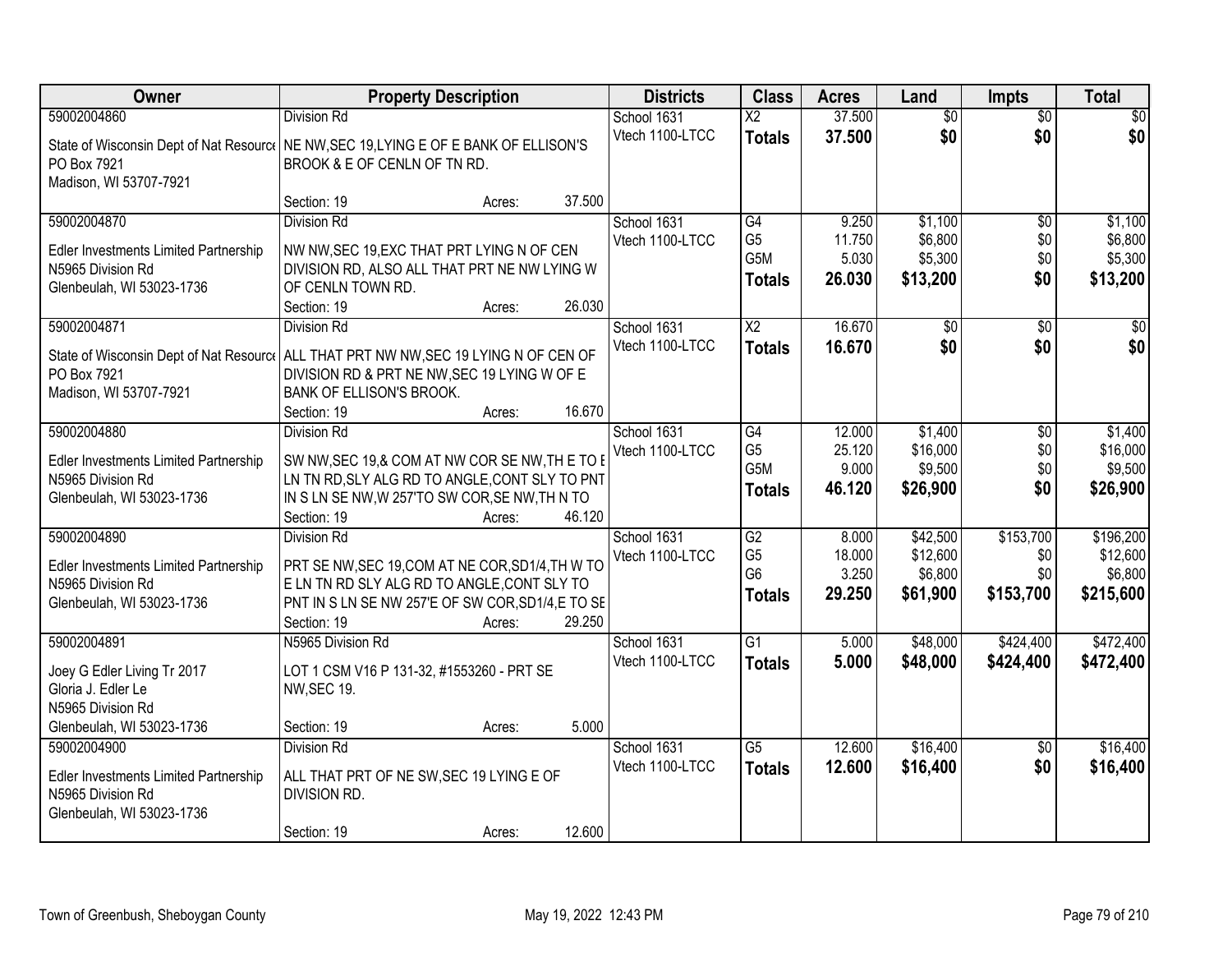| Owner                     |                                                  | <b>Property Description</b> |        | <b>Districts</b> | <b>Class</b>     | <b>Acres</b> | Land     | <b>Impts</b>    | <b>Total</b> |
|---------------------------|--------------------------------------------------|-----------------------------|--------|------------------|------------------|--------------|----------|-----------------|--------------|
| 59002004910               | <b>Division Rd</b>                               |                             |        | School 1631      | G4               | 16.400       | \$1,700  | $\overline{50}$ | \$1,700      |
| Bison Acres, LLC          | ALL THAT PRT OF NE SW, SEC 19 LYING W OF         |                             |        | Vtech 1100-LTCC  | G <sub>5</sub>   | 4.000        | \$1,900  | \$0             | \$1,900      |
| N5965 Division Rd         | DIVISION ROAD.                                   |                             |        |                  | G5M              | 7.000        | \$10,900 | \$0             | \$10,900     |
| Glenbeulah, WI 53023-1736 |                                                  |                             |        |                  | <b>Totals</b>    | 27.400       | \$14,500 | \$0             | \$14,500     |
|                           | Section: 19                                      | Acres:                      | 27.400 |                  |                  |              |          |                 |              |
| 59002004920               |                                                  |                             |        | School 1631      | G4               | 8.000        | \$1,100  | $\overline{50}$ | \$1,100      |
|                           |                                                  |                             |        | Vtech 1100-LTCC  | G <sub>5</sub>   | 22.540       | \$13,500 | \$0             | \$13,500     |
| Bison Acres, LLC          | NW SW, SEC 19.                                   |                             |        |                  | G5M              | 10.000       | \$10,500 | \$0             | \$10,500     |
| N5965 Division Rd         |                                                  |                             |        |                  | <b>Totals</b>    | 40.540       | \$25,100 | \$0             | \$25,100     |
| Glenbeulah, WI 53023-1736 | Section: 19                                      | Acres:                      | 40.540 |                  |                  |              |          |                 |              |
| 59002004930               |                                                  |                             |        | School 1631      | $\overline{G4}$  | 6.000        | \$800    | $\overline{50}$ | \$800        |
|                           |                                                  |                             |        | Vtech 1100-LTCC  | G <sub>5</sub>   | 14.000       | \$8,400  | \$0             | \$8,400      |
| Bison Acres, LLC          | SW SW, SEC 19.                                   |                             |        |                  | G <sub>5</sub> M | 20.710       | \$21,800 | \$0             | \$21,800     |
| N5965 Division Rd         |                                                  |                             |        |                  | <b>Totals</b>    | 40.710       | \$31,000 | \$0             | \$31,000     |
| Glenbeulah, WI 53023-1736 |                                                  |                             |        |                  |                  |              |          |                 |              |
|                           | Section: 19                                      | Acres:                      | 40.710 |                  |                  |              |          |                 |              |
| 59002004940               | N5724 Division Rd                                |                             |        | School 1631      | G4               | 26.150       | \$2,900  | \$0             | \$2,900      |
| Bison Acres, LLC          | SE SW, SEC 19.                                   |                             |        | Vtech 1100-LTCC  | G <sub>5</sub>   | 0.850        | \$100    | \$0             | \$100        |
| N5965 Division Rd         |                                                  |                             |        |                  | G5M              | 12.000       | \$12,600 | \$0             | \$12,600     |
| Glenbeulah, WI 53023-1736 |                                                  |                             |        |                  | G7               | 1.000        | \$3,000  | \$200           | \$3,200      |
|                           | Section: 19                                      | Acres:                      | 40.000 |                  | <b>Totals</b>    | 40.000       | \$18,600 | \$200           | \$18,800     |
| 59002004950               | County Rd T                                      |                             |        | School 1631      | $\overline{G4}$  | 34.830       | \$3,600  | \$0             | \$3,600      |
| Bison Acres, LLC          | NE SE, SEC 19, EXC COM AT INTER OF E SEC LN      |                             |        | Vtech 1100-LTCC  | G <sub>5</sub>   | 1.500        | \$900    | \$0             | \$900        |
| N5965 Division Rd         | WITH CEN CTH T, TH N 14 RDS, W 10 RDS, S TO CEN  |                             |        |                  | G <sub>5</sub> M | 2.500        | \$4,400  | \$0             | \$4,400      |
| Glenbeulah, WI 53023-1736 | CTH T, TH NE ALG SD HWY TO BEG, SUBJ TO HWY AS   |                             |        |                  | <b>Totals</b>    | 38.830       | \$8,900  | \$0             | \$8,900      |
|                           | Section: 19                                      | Acres:                      | 38.830 |                  |                  |              |          |                 |              |
| 59002004960               | N5848 County Rd U                                |                             |        | School 1631      | $\overline{G1}$  | 1.080        | \$22,700 | \$6,700         | \$29,400     |
| Norman F. Mceathron       | A-22663-PRT NE SE, SEC 19, COM 649.22'S OF E1/4  |                             |        | Vtech 1100-LTCC  | <b>Totals</b>    | 1.080        | \$22,700 | \$6,700         | \$29,400     |
| Linda L. Mceathron        | COR, SD SEC, TH W 165', S 348.47'TO CENLN CTH    |                             |        |                  |                  |              |          |                 |              |
| N5578 County Rd U         | T, N52 DEG 08'37"E 131.69', NELY 80.97'ALG CURVE |                             |        |                  |                  |              |          |                 |              |
| Glenbeulah, WI 53023-1748 | Section: 19                                      | Acres:                      | 1.080  |                  |                  |              |          |                 |              |
| 59002004970               | <b>Division Rd</b>                               |                             |        | School 1631      | G2               | 15.000       | \$37,500 | $\overline{50}$ | \$37,500     |
|                           |                                                  |                             |        | Vtech 1100-LTCC  | G4               | 29.820       | \$4,200  | \$0             | \$4,200      |
| Bison Acres, LLC          | THAT PRT W1/2 SE1/4, SEC 19, LYING N OF A LN     |                             |        |                  | G <sub>5</sub>   | 5.000        | \$3,000  | \$0             | \$3,000      |
| N5965 Division Rd         | COM IN E LN SD W1/2,124.9'N OF ITS INTER WITH    |                             |        |                  | G <sub>6</sub>   | 4.500        | \$9,500  | \$0             | \$9,500      |
| Glenbeulah, WI 53023-1736 | CEN CTH T, SD LN TH EXT S82 DEG 47'W TO PNT IN   |                             |        |                  | <b>Totals</b>    | 54.320       | \$54,200 | \$0             | \$54,200     |
|                           | Section: 19                                      | Acres:                      | 54.320 |                  |                  |              |          |                 |              |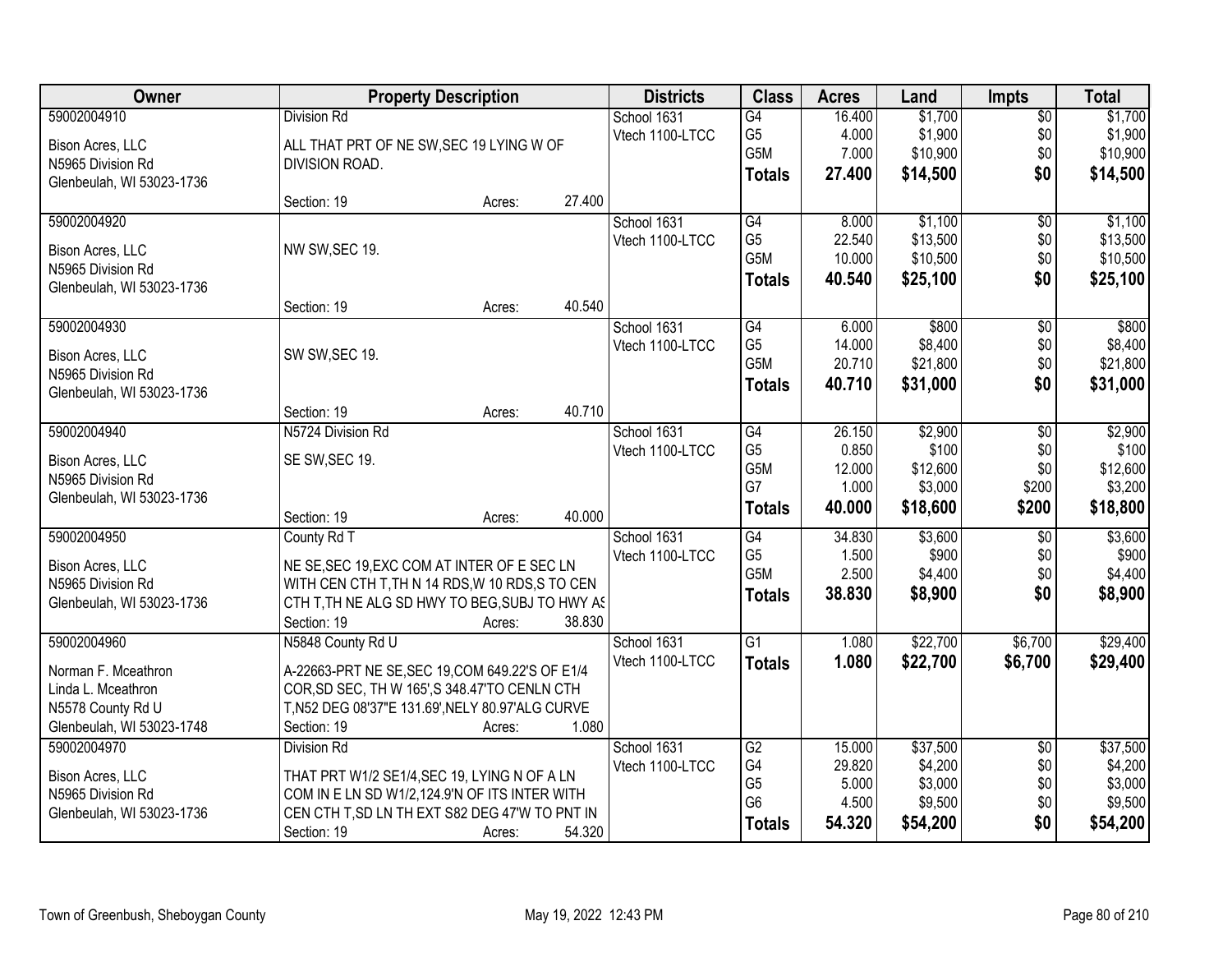| Owner                                | <b>Property Description</b>                         |                  | <b>Districts</b> | <b>Class</b>         | <b>Acres</b>    | Land                 | <b>Impts</b>         | <b>Total</b>         |
|--------------------------------------|-----------------------------------------------------|------------------|------------------|----------------------|-----------------|----------------------|----------------------|----------------------|
| 59002004980                          | W9016 County Rd T                                   |                  | School 1631      | $\overline{G1}$      | 13.330          | \$66,000             | \$187,200            | \$253,200            |
| Steven J. Ottery                     | PRT SW SE, COM AT INTER E LN SD1/4 WITH CEN         |                  | Vtech 1100-LTCC  | <b>Totals</b>        | 13.330          | \$66,000             | \$187,200            | \$253,200            |
| W9016 County Rd T                    | CTH T, TH N 124.9', S82 DEG 47'W 1307.6' TO W LN SW |                  |                  |                      |                 |                      |                      |                      |
| Glenbeulah, WI 53023-1728            | SE, S0 DEG 33'E 800.4'TO CEN CTH T, TH N56 DEG      |                  |                  |                      |                 |                      |                      |                      |
|                                      | Section: 19                                         | 13.330<br>Acres: |                  |                      |                 |                      |                      |                      |
| 59002004990                          | County Rd T                                         |                  | School 1631      | $\overline{G4}$      | 9.000           | \$900                | \$0                  | \$900                |
|                                      |                                                     |                  | Vtech 1100-LTCC  | G <sub>5</sub>       | 2.000           | \$100                | \$0                  | \$100                |
| Bison Acres, LLC                     | ALL THAT PRT OF SW SE, SEC 19 LYING S&E OF CEN      |                  |                  | <b>Totals</b>        | 11.000          | \$1,000              | \$0                  | \$1,000              |
| N5965 Division Rd                    | CTH T.                                              |                  |                  |                      |                 |                      |                      |                      |
| Glenbeulah, WI 53023-1736            | Section: 19                                         | 11.000           |                  |                      |                 |                      |                      |                      |
| 59002005000                          | W8959 County Rd T                                   | Acres:           | School 1631      | $\overline{G4}$      | 33.350          | \$3,600              |                      | \$3,600              |
|                                      |                                                     |                  | Vtech 1100-LTCC  | G <sub>5</sub>       | 2.530           | \$200                | $\sqrt[6]{3}$<br>\$0 | \$200                |
| Bison Acres, LLC                     | SE SE, SEC 19, EXC COM S89 DEG 41'04"W 1285.14'&    |                  |                  |                      | 35.880          | \$3,800              | \$0                  | \$3,800              |
| N5965 Division Rd                    | N01 DEG 02'15"W 805.12'FROM SE COR SD SEC, TH       |                  |                  | <b>Totals</b>        |                 |                      |                      |                      |
| Glenbeulah, WI 53023-1736            | N55 DEG 27'55"E 171.98', NELY 378.05'ALG            |                  |                  |                      |                 |                      |                      |                      |
|                                      | Section: 19                                         | 35.880<br>Acres: |                  |                      |                 |                      |                      |                      |
| 59002005001                          | W8988 County Rd T                                   |                  | School 1631      | $\overline{G3}$      | 5.470           | \$0                  | \$0                  | $\sqrt{50}$          |
| Bison Acres, LLC                     | LOT 1, CSM V 10 P 63-64 - PRT SW SE & SE SE, SEC    |                  | Vtech 1100-LTCC  | <b>Totals</b>        | 5.470           | \$0                  | \$0                  | \$0                  |
| W8988 County Rd T                    | 19, & ALSO INCL PRT SW SE, SD SEC 19 DESC IN        |                  |                  |                      |                 |                      |                      |                      |
| Glenbeulah, WI 53023-1735            | #1865226.                                           |                  |                  |                      |                 |                      |                      |                      |
|                                      | Section: 19                                         | 5.470<br>Acres:  |                  |                      |                 |                      |                      |                      |
| 59002005005                          | County Rd U                                         |                  | School 1631      | $\overline{X3}$      | 0.670           | $\overline{50}$      | \$0                  | $\overline{50}$      |
|                                      |                                                     |                  | Vtech 1100-LTCC  | <b>Totals</b>        | 0.670           | \$0                  | \$0                  | \$0                  |
| Sheboygan County Transportation Dept | PRT OF SEC 19 TAKEN FOR CTH U AS REC IN V 471       |                  |                  |                      |                 |                      |                      |                      |
| W5741 County Rd J                    | P 320-21, P 330-31 & 332-33.                        |                  |                  |                      |                 |                      |                      |                      |
| Plymouth, WI 53073-3340              |                                                     | 0.670            |                  |                      |                 |                      |                      |                      |
|                                      | Section: 19                                         | Acres:           |                  |                      |                 |                      |                      |                      |
| 59002005010                          | W8501 Spring Valley Dr                              |                  | School 4473      | G1<br>G <sub>5</sub> | 2.000<br>16.000 | \$31,000<br>\$11,200 | \$22,200             | \$53,200             |
| Calen H. Leider                      | NE NE, SEC 20.                                      |                  | Vtech 1100-LTCC  | G <sub>6</sub>       | 22.000          | \$77,000             | \$0<br>\$0           | \$11,200<br>\$77,000 |
| Lindsay M. Leider                    |                                                     |                  |                  | <b>Totals</b>        | 40.000          | \$119,200            | \$22,200             | \$141,400            |
| W5353 State Rd 28                    |                                                     |                  |                  |                      |                 |                      |                      |                      |
| Waldo, WI 53093-1209                 | Section: 20                                         | 40.000<br>Acres: |                  |                      |                 |                      |                      |                      |
| 59002005020                          | N6065 Hilltop Ln                                    |                  | School 4473      | G1                   | 8.130           | \$57,400             | \$133,800            | \$191,200            |
| Scott B. Randall                     | LOT 1 CSM V10 P 4 & PARCEL C B-1989 - PRT SW        |                  | Vtech 1100-LTCC  | <b>Totals</b>        | 8.130           | \$57,400             | \$133,800            | \$191,200            |
| Therese M. Randall                   | SE, SEC 17 & NW NE, SEC 20, COM 94.6'S OF N 1/4     |                  |                  |                      |                 |                      |                      |                      |
| N6065 Hilltop Ln                     | COR, SD SEC, TH CONT S 400.26', S88 DEG 31'17"E     |                  |                  |                      |                 |                      |                      |                      |
| Glenbeulah, WI 53023-1703            | Section: 17                                         | 8.130<br>Acres:  |                  |                      |                 |                      |                      |                      |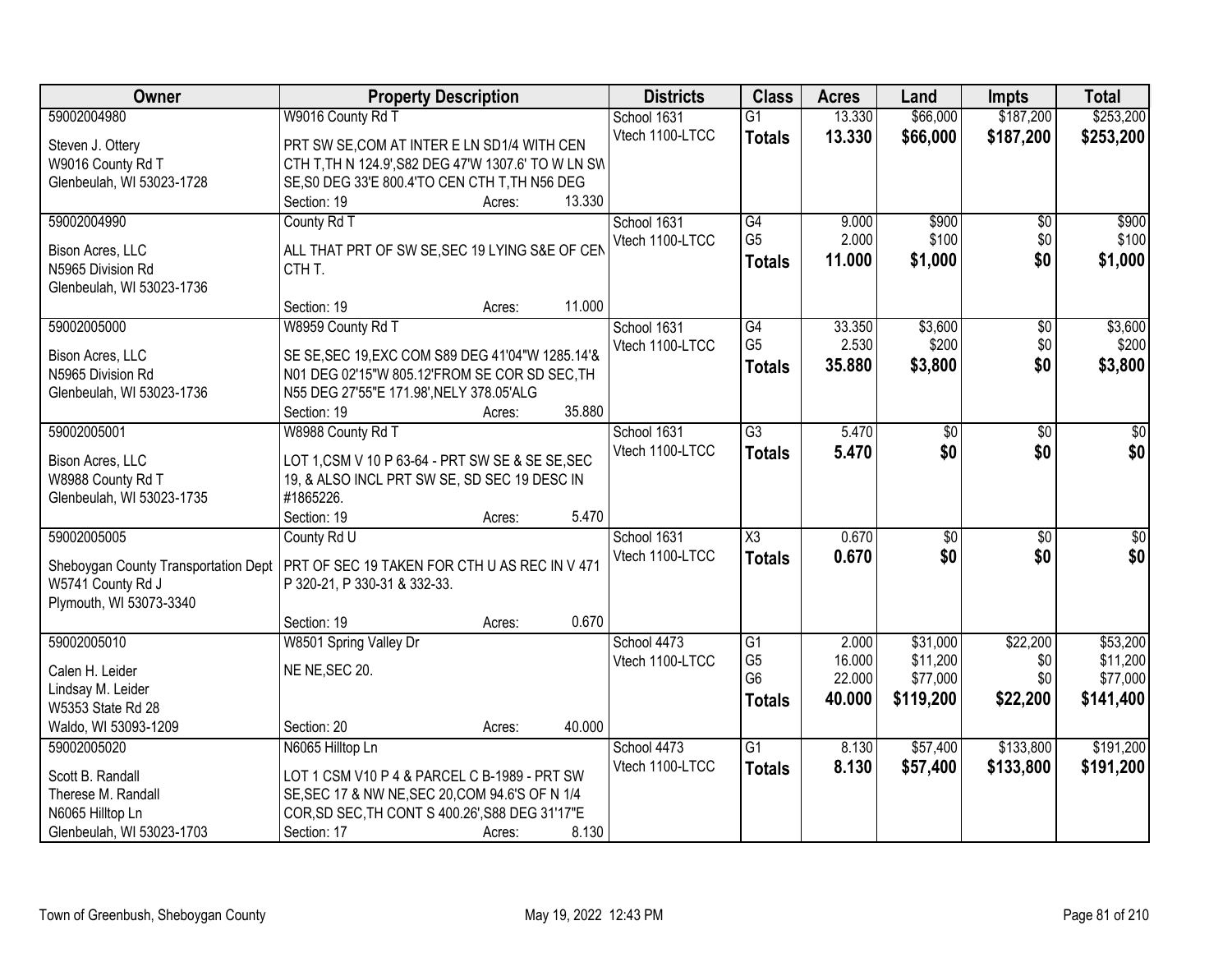| Owner                                    | <b>Property Description</b>                                                                      | <b>Districts</b> | <b>Class</b>    | <b>Acres</b> | Land      | <b>Impts</b>    | <b>Total</b> |
|------------------------------------------|--------------------------------------------------------------------------------------------------|------------------|-----------------|--------------|-----------|-----------------|--------------|
| 59002005030                              | N6051 Hilltop Ln                                                                                 | School 4473      | $\overline{G1}$ | 1.000        | \$3,000   | \$600           | \$3,600      |
| Ann Powell                               | PRT NW NE, SEC 20, COM 494.86' S OF N1/4 POST, TH                                                | Vtech 1100-LTCC  | G <sub>5</sub>  | 14.390       | \$23,000  | \$0             | \$23,000     |
| 2119 E Park                              | S88 DEG 31'17"E 753.94', S10 DEG 28' 36" E                                                       |                  | <b>Totals</b>   | 15.390       | \$26,000  | \$600           | \$26,600     |
| Milwaukee, WI 53211-3655                 | 819.08', N89 DEG 49'08" W 902.08', TH N 819.08' TO                                               |                  |                 |              |           |                 |              |
|                                          | 15.390<br>Section: 20<br>Acres:                                                                  |                  |                 |              |           |                 |              |
| 59002005040                              | N5967 Hilltop Ln                                                                                 | School 4473      | $\overline{G1}$ | 5.870        | \$50,600  | \$438,100       | \$488,700    |
|                                          |                                                                                                  | Vtech 1100-LTCC  | G <sub>6</sub>  | 13.000       | \$40,300  | \$0             | \$40,300     |
| Roy M. Hilbelink                         | SW NE, SEC 20, EXC COM AT SW COR SD1/4, TH N                                                     |                  | <b>Totals</b>   | 18.870       | \$90,900  | \$438,100       | \$529,000    |
| Cheryl J. Hilbelink                      | 535', E TO A PNT 10'W OF E LN SW NE, S 535', TH W TO                                             |                  |                 |              |           |                 |              |
| N5967 Hilltop Ln                         | BEG, ALSO THE N 10'OF E 10'OF NW SE, & ALSO EXC<br>18.870                                        |                  |                 |              |           |                 |              |
| Glenbeulah, WI 53023-1702<br>59002005050 | Section: 20<br>Acres:                                                                            | School 4473      | $\overline{G1}$ | 22.970       | \$101,900 |                 | \$101,900    |
|                                          | Hilltop Ln                                                                                       | Vtech 1100-LTCC  |                 |              |           | $\overline{50}$ |              |
| Roy M. Hilbelink                         | S 535'OF SW NE, SEC 20, EXC E 10'THEREOF, ALSO N                                                 |                  | <b>Totals</b>   | 22.970       | \$101,900 | \$0             | \$101,900    |
| Cheryl J. Hilbelink                      | 495'OF NW SE, EXC W 660'& EXC N 10'OF E                                                          |                  |                 |              |           |                 |              |
| N5967 Hilltop Ln                         | 10'THEREOF.                                                                                      |                  |                 |              |           |                 |              |
| Glenbeulah, WI 53023-1702                | 22.970<br>Section: 20<br>Acres:                                                                  |                  |                 |              |           |                 |              |
| 59002005051                              | N5957 Hilltop Ln                                                                                 | School 4473      | $\overline{G1}$ | 1.510        | \$31,600  | \$247,000       | \$278,600    |
| Kale Rortvedt                            |                                                                                                  | Vtech 1100-LTCC  | <b>Totals</b>   | 1.510        | \$31,600  | \$247,000       | \$278,600    |
| Kelsey M. Hammen                         | LOT 1,CSM V 10 P 129 - PRT SW NE, SEC 20, COM N0<br>DEG 33'E 535'FROM CEN SD SEC, TH CONT NO DEG |                  |                 |              |           |                 |              |
| N5957 Hilltop Ln                         | 33'E 251.20', S88 DEG 54'E 261', S0 DEG 33'W                                                     |                  |                 |              |           |                 |              |
| Glenbeulah, WI 53023-1702                | 1.510<br>Section: 20<br>Acres:                                                                   |                  |                 |              |           |                 |              |
| 59002005052                              | N5985 Hilltop Ln                                                                                 | School 4473      | $\overline{G1}$ | 3.550        | \$43,700  | \$190,000       | \$233,700    |
|                                          |                                                                                                  | Vtech 1100-LTCC  |                 | 3.550        | \$43,700  | \$190,000       |              |
| William J. Cherek                        | LOT 2 CSM V14 P 43-44 - PRT SW NE, SEC 20, COM NO                                                |                  | <b>Totals</b>   |              |           |                 | \$233,700    |
| N5985 Hilltop Ln                         | DEG 33'E 1037.40'FROM CEN, SD SEC, TH CONT N0                                                    |                  |                 |              |           |                 |              |
| Glenbeulah, WI 53023-1702                | DEG 33'E 288.20', S89 DEG 16'E 534', S0 DEG 33'W                                                 |                  |                 |              |           |                 |              |
|                                          | 3.550<br>Section: 20<br>Acres:                                                                   |                  |                 |              |           |                 |              |
| 59002005060                              | Shady Ln                                                                                         | School 4473      | $\overline{G6}$ | 40.000       | \$140,000 | $\overline{60}$ | \$140,000    |
| Calen H. Leider                          | SE NE, SEC 20.                                                                                   | Vtech 1100-LTCC  | <b>Totals</b>   | 40.000       | \$140,000 | \$0             | \$140,000    |
| Lindsay M. Leider                        |                                                                                                  |                  |                 |              |           |                 |              |
| W5353 State Rd 28                        |                                                                                                  |                  |                 |              |           |                 |              |
| Waldo, WI 53093-1209                     | 40.000<br>Section: 20<br>Acres:                                                                  |                  |                 |              |           |                 |              |
| 59002005070                              | W8738 County Rd T                                                                                | School 4473      | $\overline{G1}$ | 5.240        | \$41,700  | \$39,100        | \$80,800     |
|                                          |                                                                                                  | Vtech 1100-LTCC  | <b>Totals</b>   | 5.240        | \$41,700  | \$39,100        | \$80,800     |
| William B. Schneider                     | PRT NE NW, SEC 20, COM N89 DEG 47'41"W                                                           |                  |                 |              |           |                 |              |
| W8738 County Rd T                        | 329.37'FROM N1/4 COR, SD SEC, TH S44 DEG 48' 53"M                                                |                  |                 |              |           |                 |              |
| Glenbeulah, WI 53023-1726                | 654.30'ALG CEN OF CTH T N52 DEG 35"W 674.07', N0                                                 |                  |                 |              |           |                 |              |
|                                          | 5.240<br>Section: 20<br>Acres:                                                                   |                  |                 |              |           |                 |              |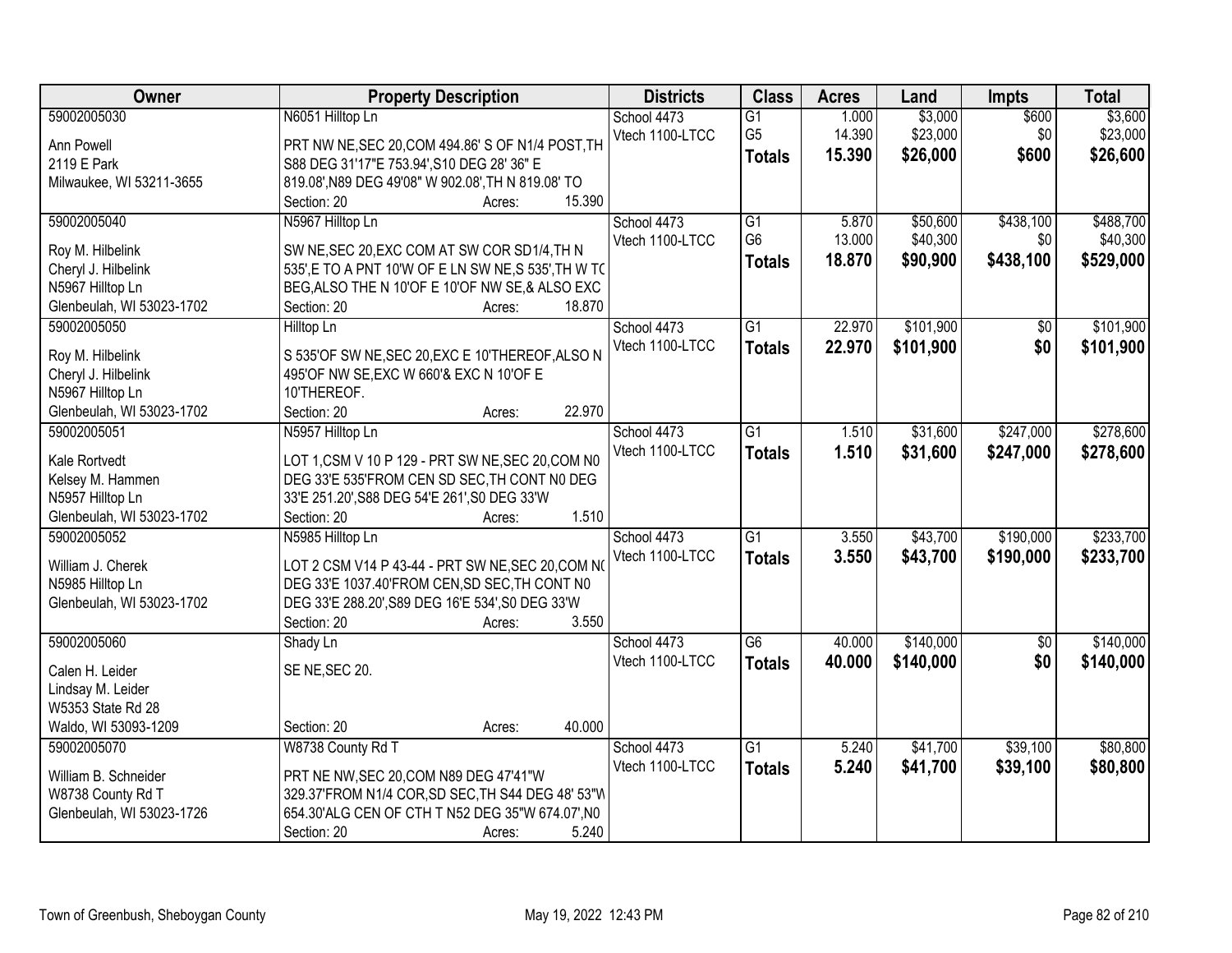| Owner                     | <b>Property Description</b>                                | <b>Districts</b> | <b>Class</b>         | <b>Acres</b>    | Land     | <b>Impts</b>    | <b>Total</b>       |
|---------------------------|------------------------------------------------------------|------------------|----------------------|-----------------|----------|-----------------|--------------------|
| 59002005080               | N6008 Hilltop Ln                                           | School 4473      | $\overline{G1}$      | 6.100           | \$51,300 | \$115,700       | \$167,000          |
| <b>Frank Hvizdak</b>      | THE S 264'OF THE E 330'OF NE NW, SEC 20, & ALSO            | Vtech 1100-LTCC  | <b>Totals</b>        | 6.100           | \$51,300 | \$115,700       | \$167,000          |
| Diane L. Hvizdak          | COM 1051.15'S & 330'W OF N1/4 COR, SD SEC, TH W            |                  |                      |                 |          |                 |                    |
| N6008 Hilltop Ln          | 636.95'TO CEN OF CTH T, S16 DEG 33'36"W 275.42'ON          |                  |                      |                 |          |                 |                    |
| Glenbeulah, WI 53023-1704 | 6.100<br>Section: 20<br>Acres:                             |                  |                      |                 |          |                 |                    |
| 59002005082               | N6040 Hilltop Ln                                           | School 4473      | $\overline{G1}$      | 5.570           | \$49,700 | \$12,400        | \$62,100           |
|                           |                                                            | Vtech 1100-LTCC  | <b>Totals</b>        | 5.570           | \$49,700 | \$12,400        | \$62,100           |
| Steven C. Connell         | LOT 1, CSM V 8 P 256-57 - PRT NE NW, SEC 20, COM           |                  |                      |                 |          |                 |                    |
| W2163 O Leary Ln          | N89 DEG 47' 41"W 33'& 480.49'S OF N1/4 COR SD              |                  |                      |                 |          |                 |                    |
| East Troy, WI 53120-2519  | SEC, TH CONT S 570.78' W 424.90', N 570.78', TH E<br>5.570 |                  |                      |                 |          |                 |                    |
| 59002005083               | Section: 20<br>Acres:<br>W8765 County Rd T                 | School 4473      | $\overline{G1}$      | 5.000           | \$48,000 | \$236,000       | \$284,000          |
|                           |                                                            | Vtech 1100-LTCC  | G <sub>5</sub>       | 5.500           | \$8,800  | \$0             | \$8,800            |
| David J. Marshall         | LOT 2, CSM V 8 P 256-57 - PRT NE NW, SEC 20, COM           |                  |                      | 10.500          | \$56,800 | \$236,000       | \$292,800          |
| W8765 County Rd T         | N89 DEG 47' 41"W 33'FROM N1/4 COR SD SEC TH                |                  | <b>Totals</b>        |                 |          |                 |                    |
| Glenbeulah, WI 53023-1744 | CONT N89 DEG 47'41"W 250.02', S44 DEG 48'53"W              |                  |                      |                 |          |                 |                    |
|                           | 10.500<br>Section: 20<br>Acres:                            |                  |                      |                 |          |                 |                    |
| 59002005084               | W8756 County Rd T                                          | School 4473      | $\overline{G1}$      | 2.840           | \$34,400 | \$55,200        | \$89,600           |
| <b>Todd Wollenzien</b>    | LOT 1 CSM V16 P20-21, #1539370 - PRT NE NW, SEC            | Vtech 1100-LTCC  | <b>Totals</b>        | 2.840           | \$34,400 | \$55,200        | \$89,600           |
| Karen A. Wollenzien       | 20 & ALSO PRT LOT 2 SD CSM, COM AT NW COR SD               |                  |                      |                 |          |                 |                    |
| W8756 County Rd T         | LOT 2, TH S51 DEG 30'29"E 237.05', TH CONT S51             |                  |                      |                 |          |                 |                    |
| Glenbeulah, WI 53023-1726 | 2.840<br>Section: 20<br>Acres:                             |                  |                      |                 |          |                 |                    |
| 59002005085               | W8758 County Rd T                                          | School 4473      | $\overline{G1}$      | 7.620           | \$48,900 | \$61,600        | \$110,500          |
|                           |                                                            | Vtech 1100-LTCC  | <b>Totals</b>        | 7.620           | \$48,900 | \$61,600        | \$110,500          |
| <b>Christine Moehrke</b>  | LOT 2 CSM V16 P20-21, #1539370 - PRT NE NW, SEC            |                  |                      |                 |          |                 |                    |
| W8758 County Rd T         | 20, EXC COM AT NW COR SD LOT, TH S51 DEG                   |                  |                      |                 |          |                 |                    |
| Glenbeulah, WI 53023-1726 | 30'29"E 237.05', CONT S51 DEG 30'29"E 144', S25 DEC        |                  |                      |                 |          |                 |                    |
|                           | 7.620<br>Section: 20<br>Acres:                             |                  |                      |                 |          |                 |                    |
| 59002005090               | County Rd U                                                | School 4473      | G4<br>G <sub>5</sub> | 30.510<br>9.000 | \$3,500  | $\overline{60}$ | \$3,500<br>\$4,900 |
| Daniel M. Klahn           | NW NW, SEC 20, SUBJ TO HWY AS REC IN VOL 471 P             | Vtech 1100-LTCC  |                      |                 | \$4,900  | \$0             |                    |
| Beverly A. Klahn          | 336/37.                                                    |                  | <b>Totals</b>        | 39.510          | \$8,400  | \$0             | \$8,400            |
| W8864 County Rd T         |                                                            |                  |                      |                 |          |                 |                    |
| Glenbeulah, WI 53023-1727 | 39.510<br>Section: 20<br>Acres:                            |                  |                      |                 |          |                 |                    |
| 59002005103               | N5935 County Rd U                                          | School 4473      | $\overline{G1}$      | 2.700           | \$40,500 | \$261,800       | \$302,300          |
| Nancy B. Logatto          | TR 1, CSM V 7 P 24 #1102890 - PRT SW NW, SEC 20 &          | Vtech 1100-LTCC  | <b>Totals</b>        | 2.700           | \$40,500 | \$261,800       | \$302,300          |
| Joseph V. Logatto         | ALSO COM AT W1/4 COR SD SEC 20, TH N02 DEG                 |                  |                      |                 |          |                 |                    |
| N5935 County Rd U         | 38'38"W 14.90' ALG W LN SD NW 1/4 TO POB, TH N02           |                  |                      |                 |          |                 |                    |
| Glenbeulah, WI 53023-1724 | 2.700<br>Section: 20<br>Acres:                             |                  |                      |                 |          |                 |                    |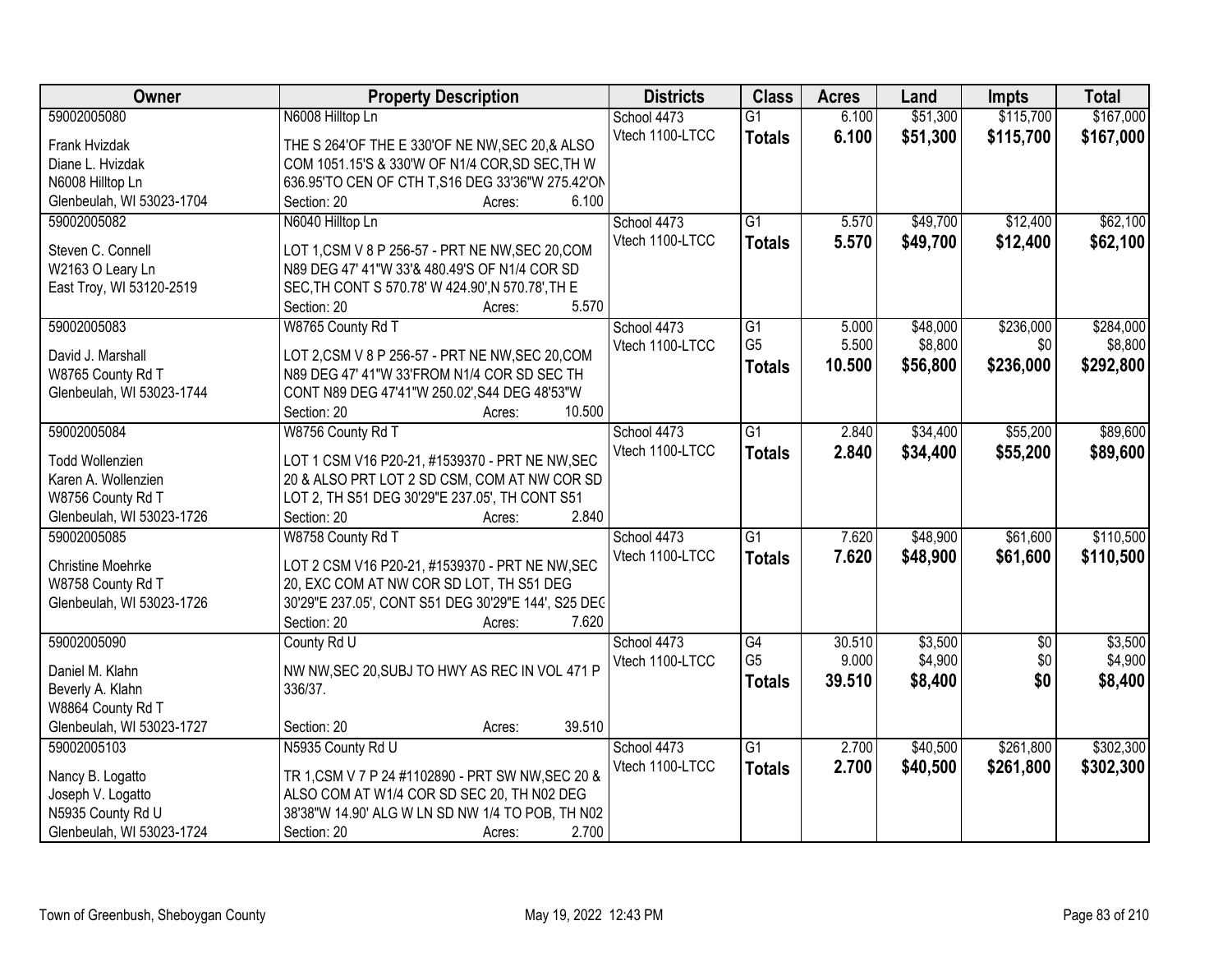| Owner                     | <b>Property Description</b>                          | <b>Districts</b> | <b>Class</b>     | <b>Acres</b> | Land             | <b>Impts</b>    | <b>Total</b>     |
|---------------------------|------------------------------------------------------|------------------|------------------|--------------|------------------|-----------------|------------------|
| 59002005104               | County Rd T                                          | School 4473      | G4               | 3.160        | \$300            | $\overline{50}$ | \$300            |
| James R. Webb             | SWNW SEC 20, T15N, R20E, LYING SOUTHEAST OF          | Vtech 1100-LTCC  | <b>Totals</b>    | 3.160        | \$300            | \$0             | \$300            |
| N5397 Hillcrest Dr        | CTH "T"                                              |                  |                  |              |                  |                 |                  |
| Plymouth, WI 53073-3825   |                                                      |                  |                  |              |                  |                 |                  |
|                           | 3.160<br>Section: 20<br>Acres:                       |                  |                  |              |                  |                 |                  |
| 59002005106               | W8842 County Rd T                                    | School 4473      | $\overline{G4}$  | 1.930        | \$300            | $\overline{50}$ | \$300            |
| James W. Schwartz         | LOT 1 28CSM23-25 #2037322 IN SWNW AND SENW           | Vtech 1100-LTCC  | G <sub>5</sub>   | 11.580       | \$6,100          | \$0             | \$6,100          |
| Rebecca A. Klahn-Schwartz | SEC 20, T15N, R20E; SUBJ TO HWY AS REC V 471 P       |                  | G7               | 2.000        | \$21,000         | \$109,500       | \$130,500        |
| W8842 County Rd T         | 336-37.                                              |                  | <b>Totals</b>    | 15.510       | \$27,400         | \$109,500       | \$136,900        |
| Glenbeulah, WI 53023-1727 | Section: 20<br>15.510<br>Acres:                      |                  |                  |              |                  |                 |                  |
| 59002005107               | County Rd U                                          | School 4473      | $\overline{G4}$  | 21.160       | \$2,200          | $\sqrt[6]{}$    | \$2,200          |
| Daniel M. Klahn           | SWNW AND SENW SEC 20, T15N, R20E, SUBJ TO            | Vtech 1100-LTCC  | <b>Totals</b>    | 21.160       | \$2,200          | \$0             | \$2,200          |
| Beverly A. Klahn          | HWY AS REC V 471 P 336-37, EXC COM ON E LN CTH       |                  |                  |              |                  |                 |                  |
| W8864 County Rd T         | U AT A PNT S2 DEG 38'38"E 1756.62' & N88 DEG 14'E    |                  |                  |              |                  |                 |                  |
| Glenbeulah, WI 53023-1727 | Section: 20<br>21.160<br>Acres:                      |                  |                  |              |                  |                 |                  |
| 59002005111               | County Rd T                                          | School 4473      | G4               | 27.490       | \$3,600          | \$0             | \$3,600          |
|                           |                                                      | Vtech 1100-LTCC  | G <sub>5</sub>   | 3.750        | \$1,500          | \$0             | \$1,500          |
| James R. Webb             | SENW SEC 20, T15N, R20E, LYING SE OF CTH "T".        |                  | G <sub>5</sub> M | 6.000        | \$9,300          | \$0             | \$9,300          |
| N5397 Hillcrest Dr        |                                                      |                  | <b>Totals</b>    | 37.240       | \$14,400         | \$0             | \$14,400         |
| Plymouth, WI 53073-3825   | 0.000                                                |                  |                  |              |                  |                 |                  |
| 59002005120               | Section: 20<br>Acres:                                |                  | G4               | 39.000       |                  |                 |                  |
|                           | Hilltop Ln                                           | School 4473      | G <sub>5</sub>   | 1.000        | \$4,900<br>\$100 | \$0<br>\$0      | \$4,900<br>\$100 |
| Daniel M. Klahn           | NE SW, SEC 20.                                       | Vtech 1100-LTCC  |                  | 40.000       | \$5,000          | \$0             | \$5,000          |
| Beverly A. Klahn          |                                                      |                  | <b>Totals</b>    |              |                  |                 |                  |
| W8864 County Rd T         |                                                      |                  |                  |              |                  |                 |                  |
| Glenbeulah, WI 53023-1727 | 40.000<br>Section: 20<br>Acres:                      |                  |                  |              |                  |                 |                  |
| 59002005130               | County Rd T                                          | School 4473      | $\overline{G4}$  | 29.360       | \$3,400          | $\overline{$0}$ | \$3,400          |
| Daniel M. Klahn           | NW SW, SEC 20, SUBJ TO HWY AS REC IN VOL 471 P       | Vtech 1100-LTCC  | G <sub>5</sub>   | 2.280        | \$600            | \$0             | \$600            |
| Beverly A. Klahn          | 326/27, EXC BEG AT W 1/4 COR, SD SEC, TH S89 DEG     |                  | <b>Totals</b>    | 31.640       | \$4,000          | \$0             | \$4,000          |
| W8864 County Rd T         | 16'52"E 824.89', S43 DEG 40'W 1011.18', S48 DEG 15'W |                  |                  |              |                  |                 |                  |
| Glenbeulah, WI 53023-1727 | Section: 20<br>31.640<br>Acres:                      |                  |                  |              |                  |                 |                  |
| 59002005131               | W8864 County Rd T                                    | School 4473      | G4               | 4.900        | \$500            | $\overline{50}$ | \$500            |
| Daniel M. Klahn           | LOT 1 CSM V13 P 1 - PRT NW SW, SEC 20, BEG AT W      | Vtech 1100-LTCC  | G <sub>5</sub>   | 1.180        | \$100            | \$0             | \$100            |
| Beverly A. Klahn          | 1/4 COR, SD SEC, TH S89 DEG 16'52"E 824.89', S43     |                  | G7               | 2.000        | \$16,000         | \$107,700       | \$123,700        |
| W8864 County Rd T         | DEG 40'W 1011.18 S48 DEG 15'W 152', N00 DEG 24'W     |                  | <b>Totals</b>    | 8.080        | \$16,600         | \$107,700       | \$124,300        |
| Glenbeulah, WI 53023-1727 | 8.080<br>Section: 20<br>Acres:                       |                  |                  |              |                  |                 |                  |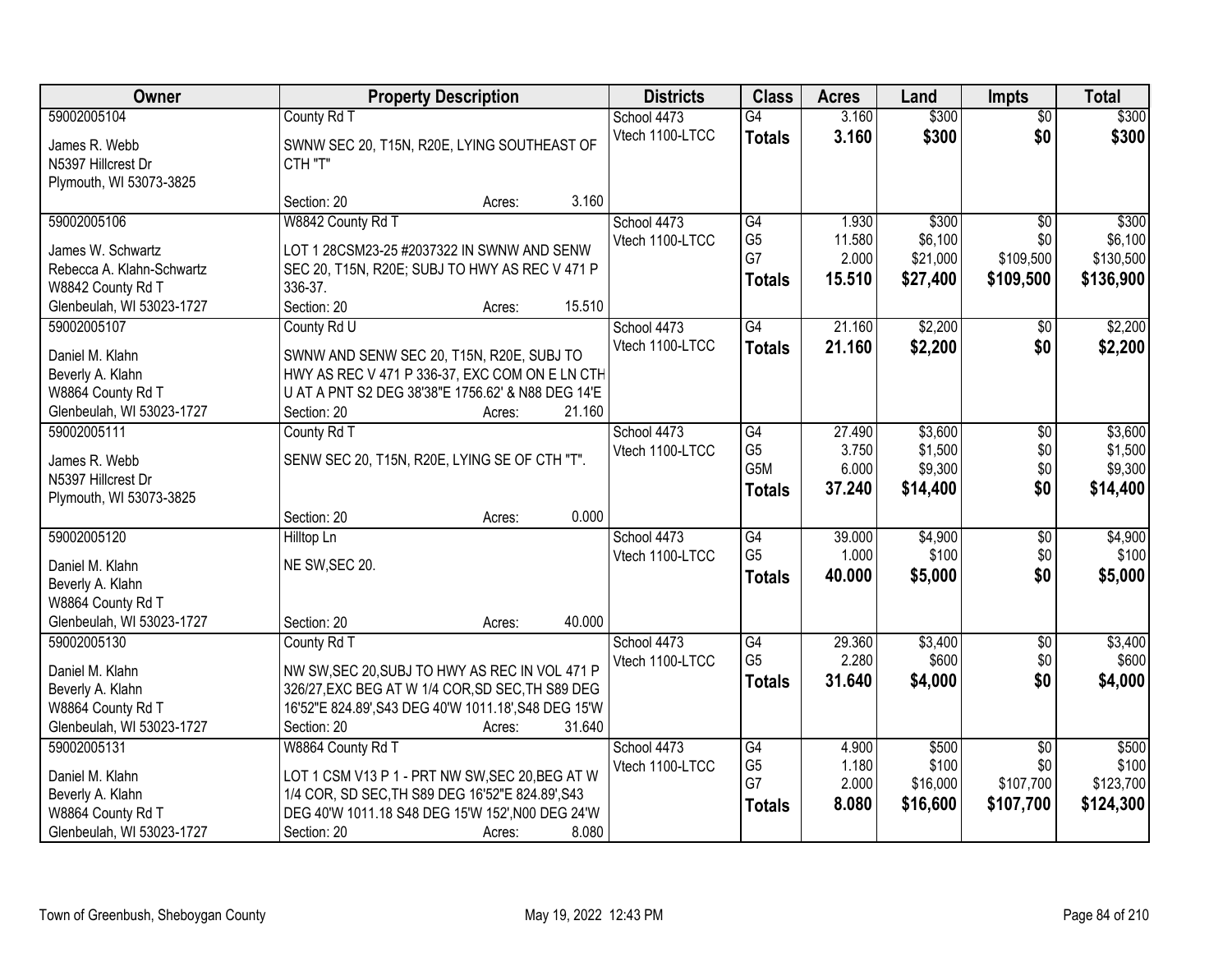| Owner                                    | <b>Property Description</b>                                                        | <b>Districts</b> | <b>Class</b>           | <b>Acres</b> | Land            | <b>Impts</b>    | <b>Total</b>    |
|------------------------------------------|------------------------------------------------------------------------------------|------------------|------------------------|--------------|-----------------|-----------------|-----------------|
| 59002005140                              | N5771 County Rd U                                                                  | School 1631      | G4                     | 23.570       | \$2,900         | $\overline{50}$ | \$2,900         |
| Ak Viglietti Trust                       | SW SW, SEC 20, EXC COM 1062.59'E OF SW COR SD                                      | Vtech 1100-LTCC  | G <sub>5</sub>         | 9.800        | \$5,900         | \$0             | \$5,900         |
| W8830 Hilltop Ln                         | SEC, TH N08 DEG 54'E 313.70', N0 DEG 04'E                                          |                  | G7                     | 2.000        | \$21,000        | \$29,900        | \$50,900        |
| Glenbeulah, WI 53023-1737                | 182.40', N87 DEG 52' 20"E TO E LN SW SW, S TO S LN                                 |                  | <b>Totals</b>          | 35.370       | \$29,800        | \$29,900        | \$59,700        |
|                                          | 35.370<br>Section: 20<br>Acres:                                                    |                  |                        |              |                 |                 |                 |
| 59002005141                              | W8806 Hilltop Ln                                                                   | School 1631      | G1                     | 3.810        | \$44,400        | \$188,700       | \$233,100       |
|                                          |                                                                                    | Vtech 1100-LTCC  | <b>Totals</b>          | 3.810        | \$44,400        | \$188,700       | \$233,100       |
| Beau A. Biller                           | LOT 1, CSM V 10 P 27 - PRT S1/2 SW1/4, SEC 20, COM                                 |                  |                        |              |                 |                 |                 |
| Jennifer L. Biller                       | 1231.45'W OF S1/4 COR SD SEC TH CONT W 347', N08                                   |                  |                        |              |                 |                 |                 |
| W8806 Hilltop Ln                         | DEG 54'E 313.70', NO DEG 04'E 182.40', N87 DEG                                     |                  |                        |              |                 |                 |                 |
| Glenbeulah, WI 53023-1737                | 3.810<br>Section: 20<br>Acres:                                                     |                  |                        |              |                 |                 |                 |
| 59002005142                              | W8830 Hilltop Ln                                                                   | School 1631      | G1                     | 2.080        | \$37,400        | \$396,700       | \$434,100       |
| Viglietti, Andrew J & Kim K Ak Viglietti | LOT 2,CSM V 10 P 195 & OTHER LANDS - PRT SW                                        | Vtech 1100-LTCC  | <b>Totals</b>          | 2.080        | \$37,400        | \$396,700       | \$434,100       |
| Trust et al                              | SW, SEC 20, COM 557.20'E OF SW COR SD SEC, TH                                      |                  |                        |              |                 |                 |                 |
| W8830 Hilltop Ln                         | CONT E 313.10', N 288.70', W 313.10', TH S 288.70'TO                               |                  |                        |              |                 |                 |                 |
| Glenbeulah, WI 53023-1737                | 2.080<br>Section: 20<br>Acres:                                                     |                  |                        |              |                 |                 |                 |
| 59002005150                              | <b>Hilltop Ln</b>                                                                  | School 1631      | G4                     | 35.810       | \$5,000         | \$0             | \$5,000         |
|                                          |                                                                                    | Vtech 1100-LTCC  | G <sub>5</sub>         | 2.930        | \$700           | \$0             | \$700           |
| Ak Viglietti Trust                       | SE SW, SEC 20, EXC COM 1231.45'W OF S1/4 COR SD                                    |                  |                        | 38.740       |                 | \$0             |                 |
| W8830 Hilltop Ln                         | SEC TH N04 DEG 22'E 506.30', S87 DEG 52'20"W TO W                                  |                  | <b>Totals</b>          |              | \$5,700         |                 | \$5,700         |
| Glenbeulah, WI 53023-1737                | LN SE SW, S TO S LN SD1/4, TH E TO BEG.                                            |                  |                        |              |                 |                 |                 |
|                                          | 38.740<br>Section: 20<br>Acres:                                                    |                  |                        |              |                 |                 |                 |
| 59002005160                              | N5809 Hilltop Ln                                                                   | School 4473      | $\overline{G1}$        | 12.600       | \$70,800        | \$51,700        | \$122,500       |
|                                          | NW SE, SEC 20, EXC THE N 495' THEREOF.                                             | Vtech 1100-LTCC  | G <sub>4</sub>         | 5.000        | \$700           | \$0             | \$700           |
| Greenbush Family, LLC                    |                                                                                    |                  | G5M                    | 8.000        | \$12,400        | \$0             | \$12,400        |
| 2903 N Marietta Ave                      |                                                                                    |                  | <b>Totals</b>          | 25.600       | \$83,900        | \$51,700        | \$135,600       |
| Milwaukee, WI 53211-3422                 | 25.600                                                                             |                  |                        |              |                 |                 |                 |
|                                          | Section: 20<br>Acres:                                                              |                  |                        |              |                 |                 |                 |
| 59002005170                              | N5891 Hilltop Ln                                                                   | School 4473      | $\overline{G1}$        | 7.500        | \$48,500        | \$96,100        | \$144,600       |
| Christine A. Kline                       | PRT NW SE, SEC 20, COM AT NW COR OF NW SE SD                                       | Vtech 1100-LTCC  | <b>Totals</b>          | 7.500        | \$48,500        | \$96,100        | \$144,600       |
| N5891 Hilltop Ln                         | SEC, TH N89 DEG 25'30"E 660', S 495', S89 DEG                                      |                  |                        |              |                 |                 |                 |
| Glenbeulah, WI 53023-1701                | 25'30"W 660'TO N-S1/4 LN TH N 495'TO BEG.                                          |                  |                        |              |                 |                 |                 |
|                                          | 7.500<br>Section: 20<br>Acres:                                                     |                  |                        |              |                 |                 |                 |
| 59002005180                              | Hilltop Ln                                                                         | School 4473      | $\overline{\text{X2}}$ | 120,000      | $\overline{50}$ | $\overline{50}$ | $\overline{50}$ |
|                                          |                                                                                    | Vtech 1100-LTCC  | <b>Totals</b>          | 120.000      | \$0             | \$0             | \$0             |
|                                          | State of Wisconsin Dept of Nat Resourc   THE SE1/4, SEC 20, EXC THE NW1/4 THEREOF. |                  |                        |              |                 |                 |                 |
| PO Box 7921                              |                                                                                    |                  |                        |              |                 |                 |                 |
| Madison, WI 53707-7921                   |                                                                                    |                  |                        |              |                 |                 |                 |
|                                          | 120.000<br>Section: 20<br>Acres:                                                   |                  |                        |              |                 |                 |                 |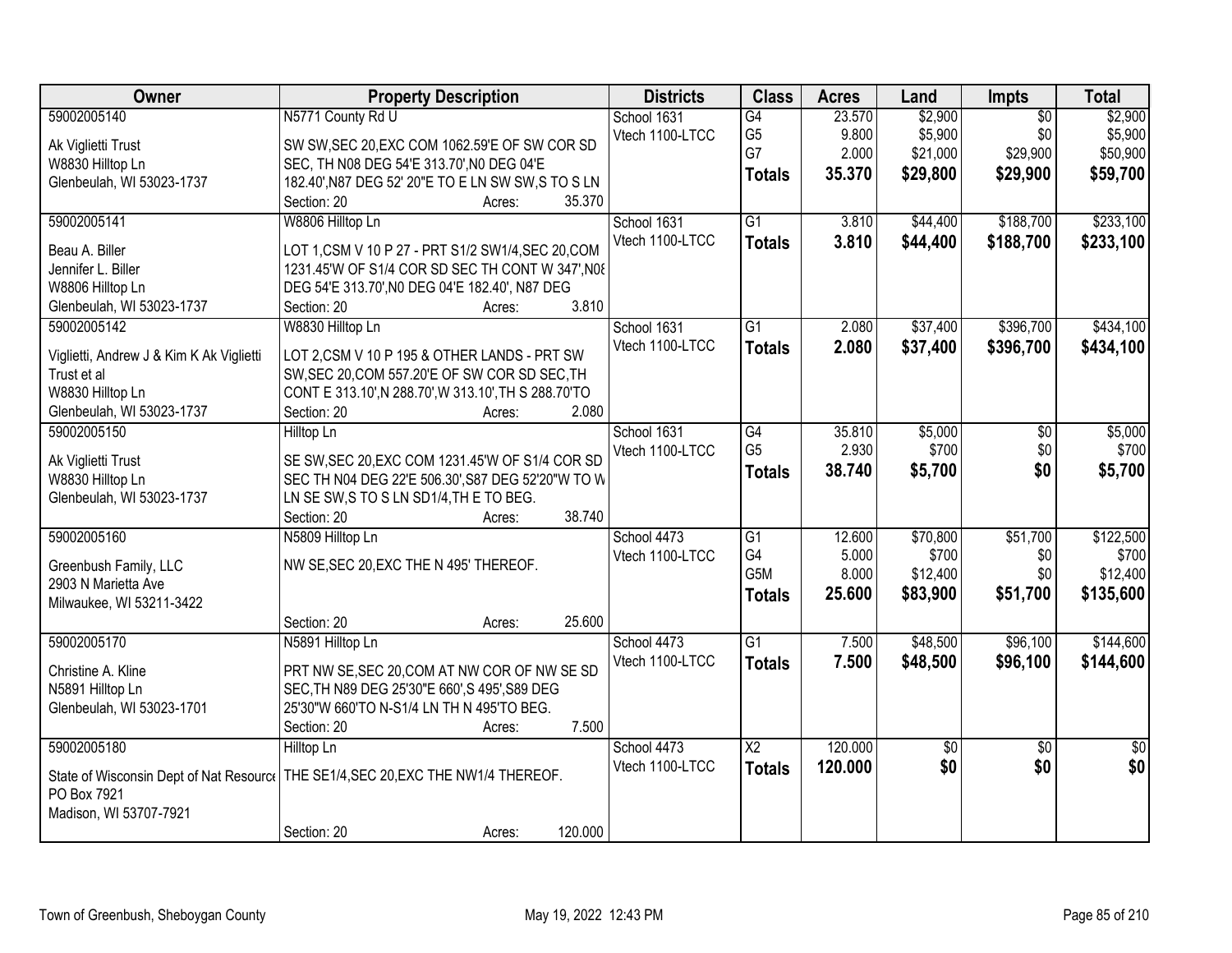| Owner                                                                                | <b>Property Description</b>                     |        |        | <b>Districts</b> | <b>Class</b>           | <b>Acres</b> | Land            | <b>Impts</b>    | <b>Total</b>    |
|--------------------------------------------------------------------------------------|-------------------------------------------------|--------|--------|------------------|------------------------|--------------|-----------------|-----------------|-----------------|
| 59002005181                                                                          | Hilltop Ln                                      |        |        | School 4473      | X4                     | 0.800        | $\overline{50}$ | $\overline{50}$ | \$0             |
| Town of Greenbush                                                                    | NE NW, SEC 20 0.8 AC (HILLTOP LANE) DEDICATED 8 |        |        | Vtech 1100-LTCC  | <b>Totals</b>          | 0.800        | \$0             | \$0             | \$0             |
| N6644 Sugarbush Rd                                                                   | RESERVED BY V8 CSM P256-257 #1175857            |        |        |                  |                        |              |                 |                 |                 |
| Glenbeulah, WI 53023-1236                                                            |                                                 |        |        |                  |                        |              |                 |                 |                 |
| 59002005182                                                                          | Section: 20<br>County Rd U                      | Acres: | 0.800  | School 1631      | $\overline{\chi_3}$    | 0.990        | \$0             | \$0             | \$0             |
|                                                                                      |                                                 |        |        | Vtech 1100-LTCC  | <b>Totals</b>          | 0.990        | \$0             | \$0             | \$0             |
| Sheboygan County Transportation Dept                                                 | PRT OF SEC 20 TAKEN FOR CTH U AS REC IN V 471   |        |        |                  |                        |              |                 |                 |                 |
| W5741 County Rd J<br>Plymouth, WI 53073-3340                                         | P 326-27 & P 336-37.                            |        |        |                  |                        |              |                 |                 |                 |
|                                                                                      | Section: 20                                     | Acres: | 0.990  |                  |                        |              |                 |                 |                 |
| 59002005183                                                                          | County Rd T                                     |        |        | School 4473      | X4                     | 0.940        | $\overline{50}$ | \$0             | $\overline{50}$ |
| Town of Greenbush                                                                    | NE NW, SEC 20 0.94 AC (C.T.H T) DEDICATED &     |        |        | Vtech 1100-LTCC  | <b>Totals</b>          | 0.940        | \$0             | \$0             | \$0             |
| N6644 Sugarbush Rd                                                                   | RESERVED BY V8 CSM P256-257 #1175857.           |        |        |                  |                        |              |                 |                 |                 |
| Glenbeulah, WI 53023-1236                                                            |                                                 |        |        |                  |                        |              |                 |                 |                 |
|                                                                                      | Section: 20                                     | Acres: | 0.940  |                  |                        |              |                 |                 |                 |
| 59002005190                                                                          |                                                 |        |        | School 4473      | $\overline{\text{X2}}$ | 7.000        | \$0             | \$0             | $\sqrt{50}$     |
| State of Wisconsin Dept of Nat Resourc   E 7 AC OF NE NE, SEC 21.                    |                                                 |        |        | Vtech 1100-LTCC  | <b>Totals</b>          | 7.000        | \$0             | \$0             | \$0             |
| PO Box 7921                                                                          |                                                 |        |        |                  |                        |              |                 |                 |                 |
| Madison, WI 53707-7921                                                               |                                                 |        |        |                  |                        |              |                 |                 |                 |
| 59002005200                                                                          | Section: 21<br>W8153 Spring Valley Dr           | Acres: | 7.000  | School 4473      | $\overline{X2}$        | 38.000       | \$0             | $\overline{50}$ | \$0             |
|                                                                                      |                                                 |        |        | Vtech 1100-LTCC  | <b>Totals</b>          | 38.000       | \$0             | \$0             | \$0             |
| State of Wisconsin Dept of Nat Resourc   THE W 33 AC OF NE NE & THE N 5 AC OF THE SE |                                                 |        |        |                  |                        |              |                 |                 |                 |
| PO Box 7921<br>Madison, WI 53707-7921                                                | NE, SEC 21.                                     |        |        |                  |                        |              |                 |                 |                 |
|                                                                                      | Section: 21                                     | Acres: | 38.000 |                  |                        |              |                 |                 |                 |
| 59002005210                                                                          | Spring Valley Dr                                |        |        | School 4473      | X <sub>2</sub>         | 45.000       | \$0             | \$0             | $\sqrt{30}$     |
| State of Wisconsin Dept of Nat Resourc   THE NW NE & THE N 5 AC OF THE SW NE, SEC    |                                                 |        |        | Vtech 1100-LTCC  | <b>Totals</b>          | 45.000       | \$0             | \$0             | \$0             |
| PO Box 7921                                                                          | 21(LIEBE)                                       |        |        |                  |                        |              |                 |                 |                 |
| Madison, WI 53707-7921                                                               |                                                 |        |        |                  |                        |              |                 |                 |                 |
|                                                                                      | Section: 21                                     | Acres: | 45.000 |                  |                        |              |                 |                 |                 |
| 59002005220                                                                          |                                                 |        |        | School 4473      | $\overline{X2}$        | 35.000       | $\overline{60}$ | $\overline{50}$ | $\overline{50}$ |
| State of Wisconsin Dept of Nat Resourc   THE S 35 AC OF SW NE, SEC 21.               |                                                 |        |        | Vtech 1100-LTCC  | <b>Totals</b>          | 35.000       | \$0             | \$0             | \$0             |
| PO Box 7921                                                                          |                                                 |        |        |                  |                        |              |                 |                 |                 |
| Madison, WI 53707-7921                                                               |                                                 |        |        |                  |                        |              |                 |                 |                 |
|                                                                                      | Section: 21                                     | Acres: | 35.000 |                  |                        |              |                 |                 |                 |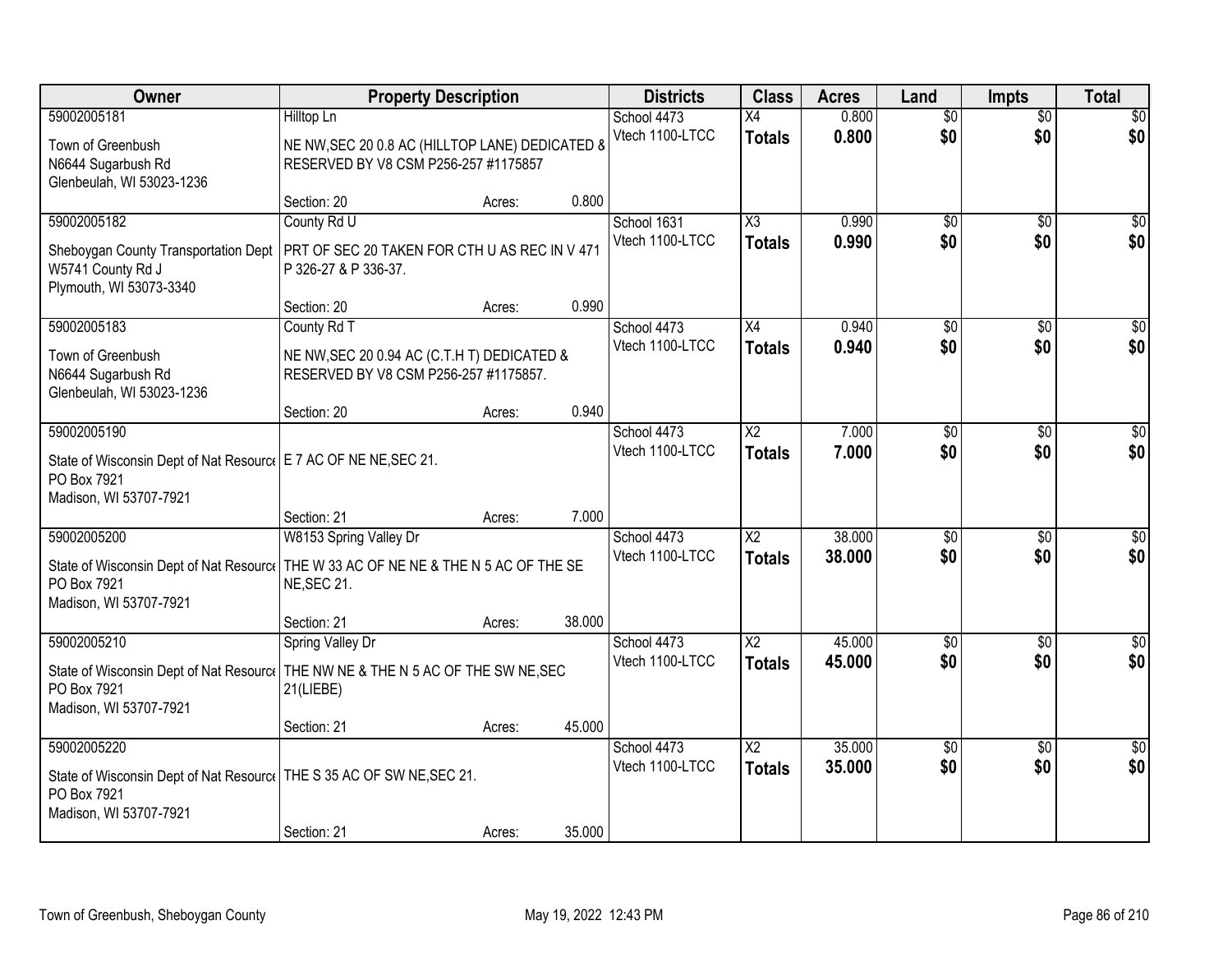| <b>Owner</b>                                                               | <b>Property Description</b>                          |        |        | <b>Districts</b>               | <b>Class</b>           | <b>Acres</b>    | Land                 | <b>Impts</b>     | <b>Total</b>         |
|----------------------------------------------------------------------------|------------------------------------------------------|--------|--------|--------------------------------|------------------------|-----------------|----------------------|------------------|----------------------|
| 59002005230                                                                |                                                      |        |        | School 4473                    | $\overline{X2}$        | 35.000          | $\overline{50}$      | $\overline{50}$  | \$0                  |
| State of Wisconsin Dept of Nat Resourc   THE S 35 AC OF THE SE NE, SEC 21. |                                                      |        |        | Vtech 1100-LTCC                | <b>Totals</b>          | 35.000          | \$0                  | \$0              | \$0                  |
| PO Box 7921                                                                |                                                      |        |        |                                |                        |                 |                      |                  |                      |
| Madison, WI 53707-7921                                                     |                                                      |        |        |                                |                        |                 |                      |                  |                      |
|                                                                            | Section: 21                                          | Acres: | 35.000 |                                |                        |                 |                      |                  |                      |
| 59002005241                                                                | W8365 Spring Valley Dr                               |        |        | School 4473                    | G4                     | 7.000           | \$700                | \$0              | \$700                |
| James T. Gaffney                                                           | LOT 1 CSM V27 P 3-4 #2003721 - PRT NE NW, SEC 21     |        |        | Vtech 1100-LTCC                | G7                     | 3.000           | \$24,000             | \$86,900         | \$110,900            |
| Lorraine Gaffney                                                           |                                                      |        |        |                                | <b>Totals</b>          | 10.000          | \$24,700             | \$86,900         | \$111,600            |
| W8365 Spring Valley Dr                                                     |                                                      |        |        |                                |                        |                 |                      |                  |                      |
| Glenbeulah, WI 53023-1520                                                  | Section: 21                                          | Acres: | 10.000 |                                |                        |                 |                      |                  |                      |
| 59002005242                                                                | Spring Valley Dr                                     |        |        | School 4473                    | G4                     | 21.320          | \$2,200              | \$0              | \$2,200              |
| John S. Easley                                                             | LOT 2 CSM V27 P 3-4 #2003721 - PRT NE NW, SEC 21     |        |        | Vtech 1100-LTCC                | G5M                    | 8.000<br>29.320 | \$12,400<br>\$14,600 | \$0<br>\$0       | \$12,400<br>\$14,600 |
| Jamie L. Van Dyke                                                          |                                                      |        |        |                                | <b>Totals</b>          |                 |                      |                  |                      |
| W8366 Spring Valley Dr                                                     |                                                      |        |        |                                |                        |                 |                      |                  |                      |
| Glenbeulah, WI 53023-1522                                                  | Section: 21                                          | Acres: | 29.320 |                                |                        |                 |                      |                  |                      |
| 59002005250                                                                | W8459 Spring Valley Dr                               |        |        | School 4473<br>Vtech 1100-LTCC | G1<br>G4               | 7.000<br>13.000 | \$69,000<br>\$1,800  | \$401,700<br>\$0 | \$470,700<br>\$1,800 |
| Richard F. Meurer                                                          | THE E 20 AC OF FOLL DESC: NW NW, SEC 21, EXC         |        |        |                                | <b>Totals</b>          | 20.000          | \$70,800             | \$401,700        | \$472,500            |
| W8459 Spring Valley Dr                                                     | THE E 264' THEREOF.                                  |        |        |                                |                        |                 |                      |                  |                      |
| Glenbeulah, WI 53023-1521                                                  |                                                      |        |        |                                |                        |                 |                      |                  |                      |
| 59002005255                                                                | Section: 21<br>W8415 Spring Valley Dr                | Acres: | 20.000 | School 4473                    | $\overline{G1}$        | 4.000           | \$45,000             | \$165,300        | \$210,300            |
|                                                                            |                                                      |        |        | Vtech 1100-LTCC                | G4                     | 4.000           | \$600                | \$0              | \$600                |
| Leonard J. Mahuta                                                          | LOT A OF NW NW, SEC 21, COM AT THE NE COR OF         |        |        |                                | <b>Totals</b>          | 8.000           | \$45,600             | \$165,300        | \$210,900            |
| W8415 Spring Valley Dr                                                     | SD1/4, TH W 264', S 1320', E 264', TH N 1320'TO BEG. |        |        |                                |                        |                 |                      |                  |                      |
| Glenbeulah, WI 53023-1521                                                  |                                                      |        | 8.000  |                                |                        |                 |                      |                  |                      |
| 59002005256                                                                | Section: 21<br>W8499 Spring Valley Dr                | Acres: |        | School 4473                    | G1                     | 3.000           | \$57,000             | \$295,500        | \$352,500            |
|                                                                            |                                                      |        |        | Vtech 1100-LTCC                | G <sub>6</sub>         | 9.000           | \$31,500             | \$0              | \$31,500             |
| Kenneth Tushaus Irrevocable Trust                                          | THE W 12 AC OF THE FOLL DESC: NW NW, SEC             |        |        |                                | <b>Totals</b>          | 12.000          | \$88,500             | \$295,500        | \$384,000            |
| $4 - 6 - 18$                                                               | 21, EXC THE E 264' THEREOF.                          |        |        |                                |                        |                 |                      |                  |                      |
| W8499 Spring Valley Dr<br>Glenbeulah, WI 53023-1521                        | Section: 21                                          | Acres: | 12.000 |                                |                        |                 |                      |                  |                      |
| 59002005260                                                                |                                                      |        |        | School 4473                    | $\overline{\text{X2}}$ | 40.000          | $\overline{50}$      | $\overline{30}$  | $\overline{50}$      |
|                                                                            |                                                      |        |        | Vtech 1100-LTCC                | <b>Totals</b>          | 40.000          | \$0                  | \$0              | \$0                  |
| State of Wisconsin Dept of Nat Resourc   SW NW, SEC 21.                    |                                                      |        |        |                                |                        |                 |                      |                  |                      |
| PO Box 7921<br>Madison, WI 53707-7921                                      |                                                      |        |        |                                |                        |                 |                      |                  |                      |
|                                                                            | Section: 21                                          | Acres: | 40.000 |                                |                        |                 |                      |                  |                      |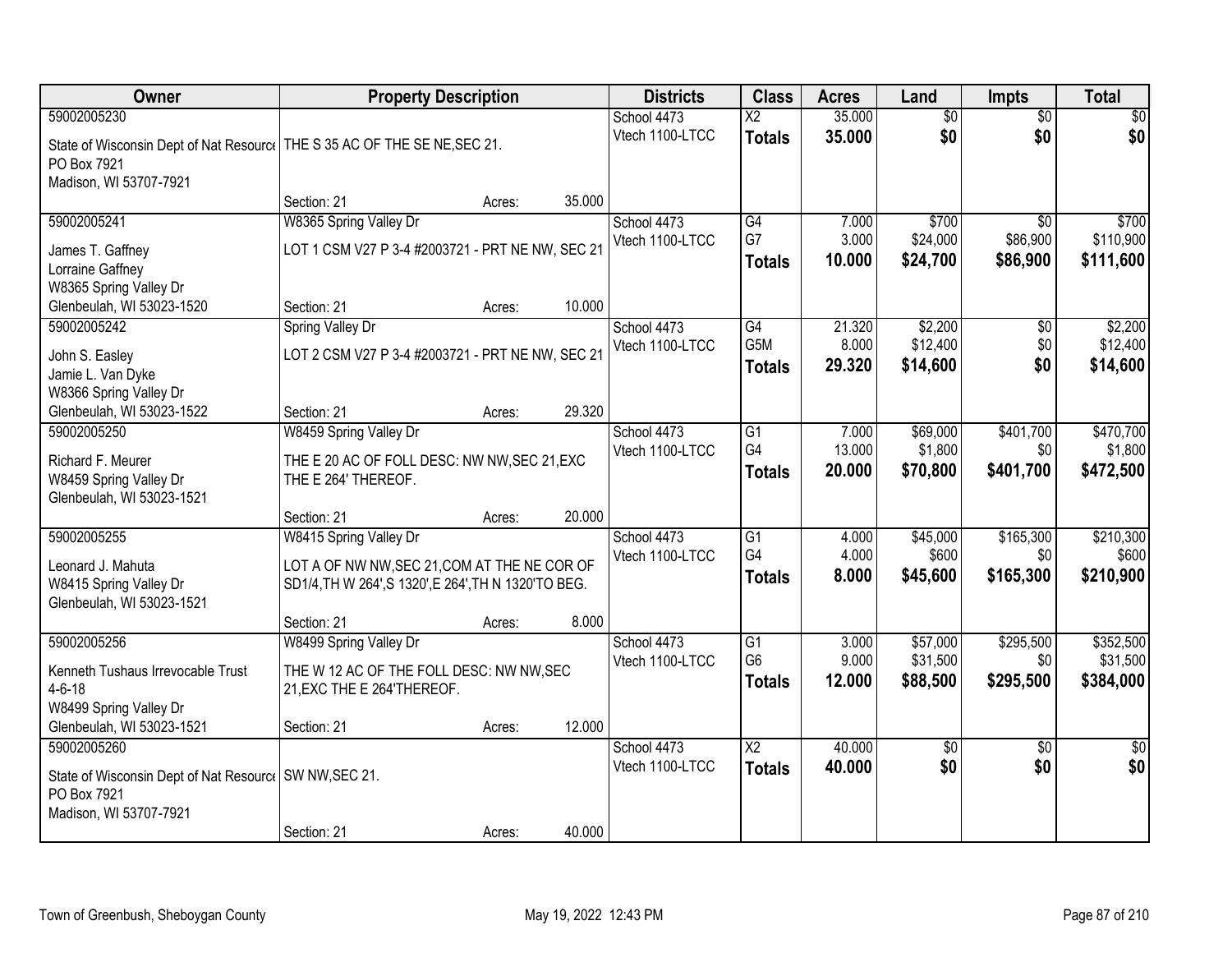| Owner                                                                  | <b>Property Description</b> |        |        | <b>Districts</b>               | <b>Class</b>             | <b>Acres</b>     | Land            | <b>Impts</b>    | <b>Total</b>     |
|------------------------------------------------------------------------|-----------------------------|--------|--------|--------------------------------|--------------------------|------------------|-----------------|-----------------|------------------|
| 59002005270                                                            |                             |        |        | School 4473                    | $\overline{\mathsf{x2}}$ | 40.000           | $\overline{50}$ | $\overline{50}$ | \$0              |
| State of Wisconsin Dept of Nat Resourc   SE NW, SEC 21.                |                             |        |        | Vtech 1100-LTCC                | <b>Totals</b>            | 40.000           | \$0             | \$0             | \$0              |
| PO Box 7921                                                            |                             |        |        |                                |                          |                  |                 |                 |                  |
| Madison, WI 53707-7921                                                 |                             |        |        |                                |                          |                  |                 |                 |                  |
|                                                                        | Section: 21                 | Acres: | 40.000 |                                |                          |                  |                 |                 |                  |
| 59002005280                                                            |                             |        |        | School 4473                    | $\overline{X2}$          | 40.000           | $\overline{50}$ | $\overline{50}$ | \$0              |
| State of Wisconsin Dept of Nat Resourc   NE SW, SEC 21.                |                             |        |        | Vtech 1100-LTCC                | <b>Totals</b>            | 40.000           | \$0             | \$0             | \$0              |
| PO Box 7921                                                            |                             |        |        |                                |                          |                  |                 |                 |                  |
| Madison, WI 53707-7921                                                 |                             |        |        |                                |                          |                  |                 |                 |                  |
|                                                                        | Section: 21                 | Acres: | 40.000 |                                |                          |                  |                 |                 | $\overline{50}$  |
| 59002005290                                                            |                             |        |        | School 4473<br>Vtech 1100-LTCC | X <sub>2</sub>           | 40.000<br>40.000 | \$0<br>\$0      | \$0<br>\$0      | \$0              |
| State of Wisconsin Dept of Nat Resourc   NW SW, SEC 21.                |                             |        |        |                                | <b>Totals</b>            |                  |                 |                 |                  |
| PO Box 7921                                                            |                             |        |        |                                |                          |                  |                 |                 |                  |
| Madison, WI 53707-7921                                                 | Section: 21                 |        | 40.000 |                                |                          |                  |                 |                 |                  |
| 59002005300                                                            |                             | Acres: |        | School 4473                    | X2                       | 40.000           | \$0             | $\sqrt{6}$      | \$0              |
|                                                                        |                             |        |        | Vtech 1100-LTCC                | <b>Totals</b>            | 40.000           | \$0             | \$0             | \$0              |
| State of Wisconsin Dept of Nat Resourc   SW SW, SEC 21.                |                             |        |        |                                |                          |                  |                 |                 |                  |
| PO Box 7921<br>Madison, WI 53707-7921                                  |                             |        |        |                                |                          |                  |                 |                 |                  |
|                                                                        | Section: 21                 | Acres: | 40.000 |                                |                          |                  |                 |                 |                  |
| 59002005310                                                            |                             |        |        | School 4473                    | $\overline{\text{X2}}$   | 40.000           | $\overline{50}$ | $\overline{50}$ | $\overline{50}$  |
|                                                                        |                             |        |        | Vtech 1100-LTCC                | <b>Totals</b>            | 40.000           | \$0             | \$0             | \$0              |
| State of Wisconsin Dept of Nat Resourc   SE SW, SEC 21.<br>PO Box 7921 |                             |        |        |                                |                          |                  |                 |                 |                  |
| Madison, WI 53707-7921                                                 |                             |        |        |                                |                          |                  |                 |                 |                  |
|                                                                        | Section: 21                 | Acres: | 40.000 |                                |                          |                  |                 |                 |                  |
| 59002005320                                                            | N5854 Kettle Moraine Dr     |        |        | School 4473                    | $\overline{\text{X2}}$   | 40.000           | $\overline{50}$ | $\overline{30}$ | $\overline{\$0}$ |
| State of Wisconsin Dept of Nat Resourc   NE SE, SEC 21.                |                             |        |        | Vtech 1100-LTCC                | <b>Totals</b>            | 40.000           | \$0             | \$0             | \$0              |
| PO Box 7921                                                            |                             |        |        |                                |                          |                  |                 |                 |                  |
| Madison, WI 53707-7921                                                 |                             |        |        |                                |                          |                  |                 |                 |                  |
|                                                                        | Section: 21                 | Acres: | 40.000 |                                |                          |                  |                 |                 |                  |
| 59002005330                                                            |                             |        |        | School 4473                    | $\overline{X2}$          | 40.000           | $\overline{50}$ | $\overline{50}$ | $\overline{30}$  |
| State of Wisconsin Dept of Nat Resourc   NW SE, SEC 21.                |                             |        |        | Vtech 1100-LTCC                | <b>Totals</b>            | 40.000           | \$0             | \$0             | \$0              |
| PO Box 7921                                                            |                             |        |        |                                |                          |                  |                 |                 |                  |
| Madison, WI 53707-7921                                                 |                             |        |        |                                |                          |                  |                 |                 |                  |
|                                                                        | Section: 21                 | Acres: | 40.000 |                                |                          |                  |                 |                 |                  |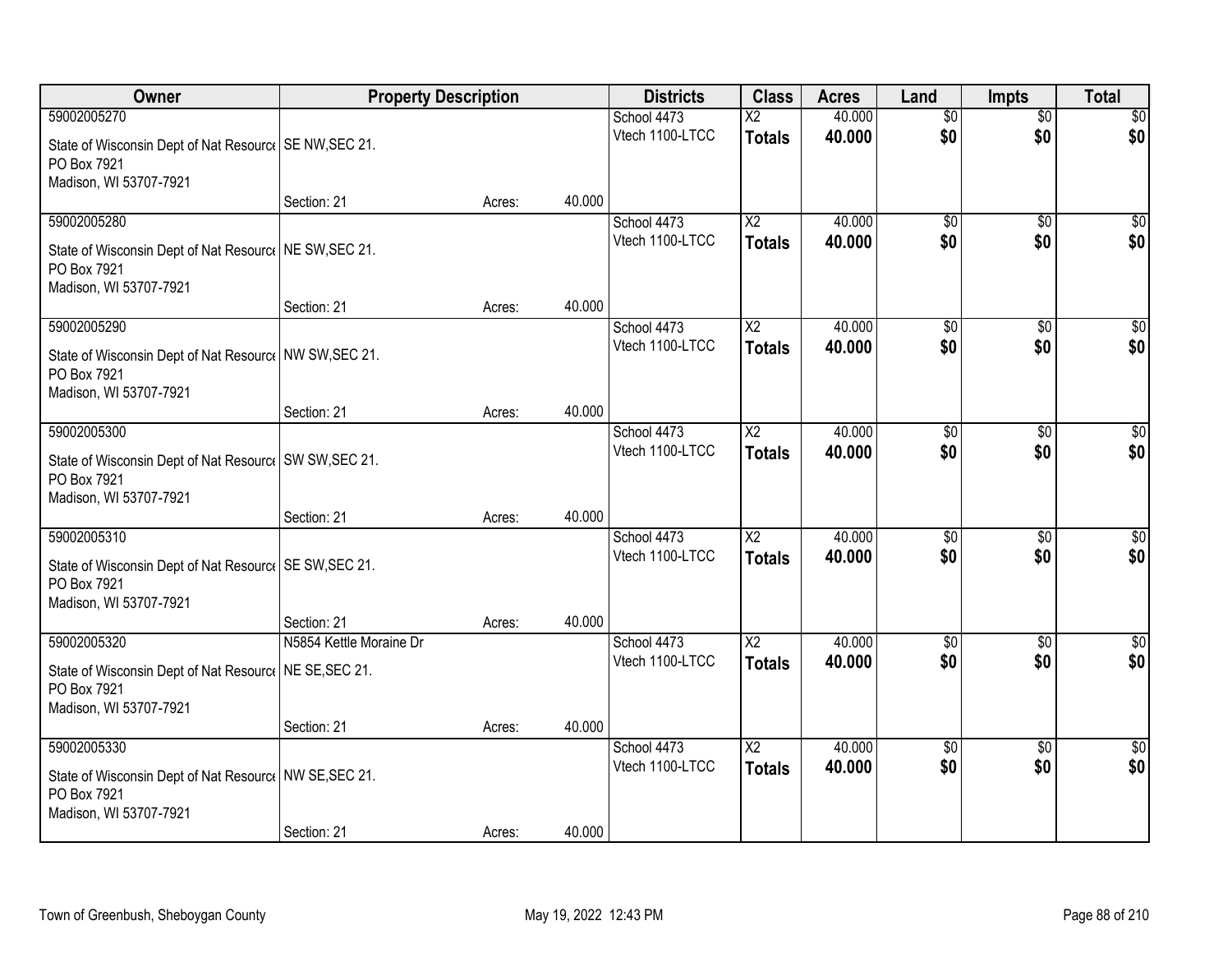| Owner                                                                              | <b>Property Description</b>                        |        |         | <b>Districts</b> | <b>Class</b>                        | <b>Acres</b>     | Land               | <b>Impts</b>    | <b>Total</b>       |
|------------------------------------------------------------------------------------|----------------------------------------------------|--------|---------|------------------|-------------------------------------|------------------|--------------------|-----------------|--------------------|
| 59002005340                                                                        |                                                    |        |         | School 4473      | $\overline{\mathsf{x2}}$            | 40.000           | $\overline{50}$    | $\overline{50}$ | \$0                |
| State of Wisconsin Dept of Nat Resourc   SW SE, SEC 21.                            |                                                    |        |         | Vtech 1100-LTCC  | <b>Totals</b>                       | 40.000           | \$0                | \$0             | \$0                |
| PO Box 7921                                                                        |                                                    |        |         |                  |                                     |                  |                    |                 |                    |
| Madison, WI 53707-7921                                                             |                                                    |        |         |                  |                                     |                  |                    |                 |                    |
|                                                                                    | Section: 21                                        | Acres: | 40.000  |                  |                                     |                  |                    |                 |                    |
| 59002005350                                                                        |                                                    |        |         | School 4473      | $\overline{X2}$                     | 40.000           | $\overline{50}$    | $\overline{50}$ | \$0                |
| State of Wisconsin Dept of Nat Resourc   SE SE, SEC 21.                            |                                                    |        |         | Vtech 1100-LTCC  | <b>Totals</b>                       | 40.000           | \$0                | \$0             | \$0                |
| PO Box 7921                                                                        |                                                    |        |         |                  |                                     |                  |                    |                 |                    |
| Madison, WI 53707-7921                                                             |                                                    |        |         |                  |                                     |                  |                    |                 |                    |
|                                                                                    | Section: 21                                        | Acres: | 40.000  |                  |                                     |                  |                    |                 |                    |
| 59002005360                                                                        | Kettle Moraine Dr                                  |        |         | School 4473      | X <sub>2</sub>                      | 620,000          | \$0                | \$0             | $\overline{50}$    |
| State of Wisconsin Dept of Nat Resourc   ALL OF SEC 22, EXC THE E1/2 OF THE SE SE. |                                                    |        |         | Vtech 1100-LTCC  | <b>Totals</b>                       | 620.000          | \$0                | \$0             | \$0                |
| PO Box 7921                                                                        |                                                    |        |         |                  |                                     |                  |                    |                 |                    |
| Madison, WI 53707-7921                                                             |                                                    |        |         |                  |                                     |                  |                    |                 |                    |
|                                                                                    | Section: 22                                        | Acres: | 620.000 |                  |                                     |                  |                    |                 |                    |
| 59002005380                                                                        |                                                    |        |         | School 4473      | G5<br>G5M                           | 13.000           | \$19,500           | $\sqrt[6]{3}$   | \$19,500           |
| Farmcraft Acres, LLC                                                               | E 25 AC OF NE NE, SEC 23.                          |        |         | Vtech 1100-LTCC  |                                     | 12.000<br>25.000 | \$18,600           | \$0<br>\$0      | \$18,600           |
| N6004 Hillcrest Dr                                                                 |                                                    |        |         |                  | <b>Totals</b>                       |                  | \$38,100           |                 | \$38,100           |
| Plymouth, WI 53073                                                                 |                                                    |        |         |                  |                                     |                  |                    |                 |                    |
|                                                                                    | Section: 23                                        | Acres: | 25.000  |                  |                                     |                  |                    |                 |                    |
| 59002005390                                                                        |                                                    |        |         | School 4473      | $\overline{G4}$<br>G <sub>5</sub> M | 12.000           | \$1,400            | $\overline{50}$ | \$1,400            |
| Ridgeland Farms, Inc                                                               | W 15 AC NE NE, SEC 23                              |        |         | Vtech 1100-LTCC  |                                     | 3.000<br>15.000  | \$4,700<br>\$6,100 | \$0<br>\$0      | \$4,700<br>\$6,100 |
| N6335 Ridge Rd                                                                     |                                                    |        |         |                  | <b>Totals</b>                       |                  |                    |                 |                    |
| Glenbeulah, WI 53023-1127                                                          |                                                    |        |         |                  |                                     |                  |                    |                 |                    |
|                                                                                    | Section: 23                                        | Acres: | 15.000  |                  |                                     |                  |                    |                 |                    |
| 59002005400                                                                        | Ridge Rd                                           |        |         | School 4473      | G4<br>G <sub>5</sub>                | 24.090<br>1.000  | \$2,500<br>\$100   | $\overline{50}$ | \$2,500<br>\$100   |
| Ridgeland Farms, Inc                                                               | NW NE, SEC 23, EXC THE N 594' LYING W OF TN RD, &  |        |         | Vtech 1100-LTCC  |                                     | 25,090           | \$2,600            | \$0<br>\$0      | \$2,600            |
| N6335 Ridge Rd                                                                     | EXC COM 1349.52'S & 1586.24'W OF NE COR SEC        |        |         |                  | <b>Totals</b>                       |                  |                    |                 |                    |
| Glenbeulah, WI 53023-1127                                                          | 23, TH N1 DEG 0'51"E 705', N88 DEG 59'09"W 364.36' |        |         |                  |                                     |                  |                    |                 |                    |
|                                                                                    | Section: 23                                        | Acres: | 25.090  |                  |                                     |                  |                    |                 |                    |
| 59002005410                                                                        | Ridge Rd                                           |        |         | School 4473      | $\overline{X2}$                     | 9.900            | $\overline{50}$    | $\overline{50}$ | $\overline{30}$    |
| State of Wisconsin Dept of Nat Resourc   THE N 594'OF THAT PRT OF NW NE LYING W OF |                                                    |        |         | Vtech 1100-LTCC  | <b>Totals</b>                       | 9.900            | \$0                | \$0             | \$0                |
| PO Box 7921                                                                        | TOWN RD, SEC 23                                    |        |         |                  |                                     |                  |                    |                 |                    |
| Madison, WI 53707-7921                                                             |                                                    |        |         |                  |                                     |                  |                    |                 |                    |
|                                                                                    | Section: 23                                        | Acres: | 9.900   |                  |                                     |                  |                    |                 |                    |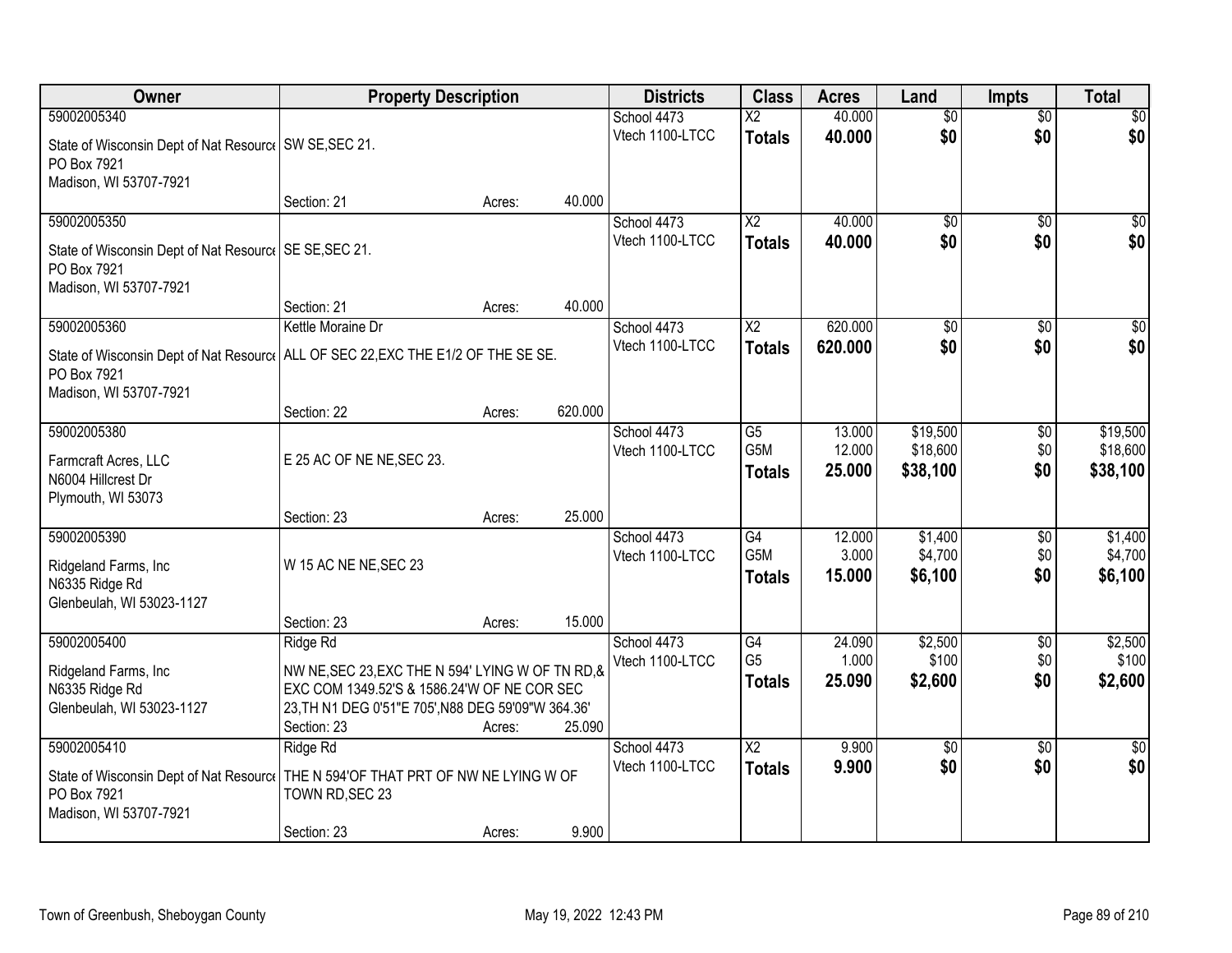| Owner                                                                  | <b>Property Description</b>                     |                  | <b>Districts</b> | <b>Class</b>     | <b>Acres</b> | Land            | <b>Impts</b>    | <b>Total</b>    |
|------------------------------------------------------------------------|-------------------------------------------------|------------------|------------------|------------------|--------------|-----------------|-----------------|-----------------|
| 59002005420                                                            | N6025 Ridge Rd                                  |                  | School 4473      | $\overline{G1}$  | 5.010        | \$63,000        | \$242,300       | \$305,300       |
| Ralph M. Drew                                                          | PRT NW NE, SEC 23, COM 1349.52'S & 1586.24'W OF |                  | Vtech 1100-LTCC  | <b>Totals</b>    | 5.010        | \$63,000        | \$242,300       | \$305,300       |
| Jannine A. Drew                                                        | NE COR SEC 23, TH N1 DEG 0'51"E 705', N88 DEG   |                  |                  |                  |              |                 |                 |                 |
| N6025 Ridge Rd                                                         | 59'09"W 364.36' TO CEN OF RIDGE RD, SLY ON CEN  |                  |                  |                  |              |                 |                 |                 |
| Plymouth, WI 53073-3730                                                | Section: 23                                     | 5.010<br>Acres:  |                  |                  |              |                 |                 |                 |
| 59002005431                                                            | Ridge Rd                                        |                  | School 4473      | $\overline{G4}$  | 7.220        | \$800           | $\overline{50}$ | \$800           |
|                                                                        |                                                 |                  | Vtech 1100-LTCC  | G <sub>5</sub>   | 0.550        | \$100           | \$0             | \$100           |
| Nicholas E. Polster                                                    | LOT 1 28CSM267-268 #2057082 IN SWNE SEC 23,     |                  |                  | G <sub>5</sub> M | 0.750        | \$1,200         | \$0             | \$1,200         |
| N5952 Ridge Rd                                                         | T15N, R20E.                                     |                  |                  | <b>Totals</b>    | 8.520        | \$2,100         | \$0             | \$2,100         |
| Plymouth, WI 53073-3729                                                | Section: 23                                     | 8.520            |                  |                  |              |                 |                 |                 |
| 59002005432                                                            | N5901 Ridge Rd                                  | Acres:           | School 4473      | $\overline{G1}$  | 2.400        | \$39,000        | \$260,700       | \$299,700       |
|                                                                        |                                                 |                  | Vtech 1100-LTCC  | G <sub>6</sub>   | 3.500        | \$10,900        | \$0             | \$10,900        |
| Brian C. Krahn                                                         | LOT 2 28CSM267-268 #2057082 IN SWNE SEC 23,     |                  |                  | <b>Totals</b>    | 5.900        | \$49,900        | \$260,700       | \$310,600       |
| N5901 Ridge Rd                                                         | T15N, R20E.                                     |                  |                  |                  |              |                 |                 |                 |
| Plymouth, WI 53073-3713                                                |                                                 |                  |                  |                  |              |                 |                 |                 |
|                                                                        | Section: 23                                     | 5.900<br>Acres:  |                  |                  |              |                 |                 |                 |
| 59002005433                                                            | N5952 Ridge Rd                                  |                  | School 4473      | $\overline{G4}$  | 20.830       | \$2,700         | $\sqrt{6}$      | \$2,700         |
| Nicholas E. Polster                                                    | SWNE SEC 23, T15N, R20E EXC 28CSM267-268        |                  | Vtech 1100-LTCC  | G <sub>5</sub>   | 1.000        | \$100           | \$0             | \$100           |
| N5952 Ridge Rd                                                         | #2057082                                        |                  |                  | G5M              | 0.750        | \$1,200         | \$0             | \$1,200         |
| Plymouth, WI 53073-3729                                                |                                                 |                  |                  | G7               | 3.000        | \$20,000        | \$196,700       | \$216,700       |
|                                                                        | Section: 23                                     | 25.580<br>Acres: |                  | <b>Totals</b>    | 25.580       | \$24,000        | \$196,700       | \$220,700       |
| 59002005440                                                            | <b>Hillcrest Dr</b>                             |                  | School 4473      | G4               | 15.000       | \$2,000         | \$0             | \$2,000         |
| Farmcraft Acres, LLC                                                   | E 25 AC OF SE NE, SEC 23.                       |                  | Vtech 1100-LTCC  | G <sub>5</sub> M | 10.000       | \$15,500        | \$0             | \$15,500        |
| N6004 Hillcrest Dr                                                     |                                                 |                  |                  | <b>Totals</b>    | 25.000       | \$17,500        | \$0             | \$17,500        |
| Plymouth, WI 53073                                                     |                                                 |                  |                  |                  |              |                 |                 |                 |
|                                                                        | Section: 23                                     | 25.000<br>Acres: |                  |                  |              |                 |                 |                 |
| 59002005450                                                            |                                                 |                  | School 4473      | $\overline{G4}$  | 6.000        | \$600           | $\sqrt{$0}$     | \$600           |
|                                                                        |                                                 |                  | Vtech 1100-LTCC  | G <sub>5</sub> M | 9.000        | \$14,000        | \$0             | \$14,000        |
| Peter C. Scheuerman                                                    | W 15 AC OF SE NE, SEC 23.                       |                  |                  | <b>Totals</b>    | 15.000       | \$14,600        | \$0             | \$14,600        |
| Karen S. Scheuerman                                                    |                                                 |                  |                  |                  |              |                 |                 |                 |
| N5835 Ridge Rd                                                         |                                                 |                  |                  |                  |              |                 |                 |                 |
| Plymouth, WI 53073-3745                                                | Section: 23                                     | 15.000<br>Acres: |                  |                  |              |                 |                 |                 |
| 59002005460                                                            |                                                 |                  | School 4473      | $\overline{X2}$  | 40.000       | $\overline{50}$ | $\overline{50}$ | $\overline{30}$ |
| State of Wisconsin Dept of Nat Resourc   NE NW, SEC 23 (GEORGE MILLER) |                                                 |                  | Vtech 1100-LTCC  | <b>Totals</b>    | 40.000       | \$0             | \$0             | \$0             |
| PO Box 7921                                                            |                                                 |                  |                  |                  |              |                 |                 |                 |
| Madison, WI 53707-7921                                                 |                                                 |                  |                  |                  |              |                 |                 |                 |
|                                                                        | Section: 23                                     | 40.000<br>Acres: |                  |                  |              |                 |                 |                 |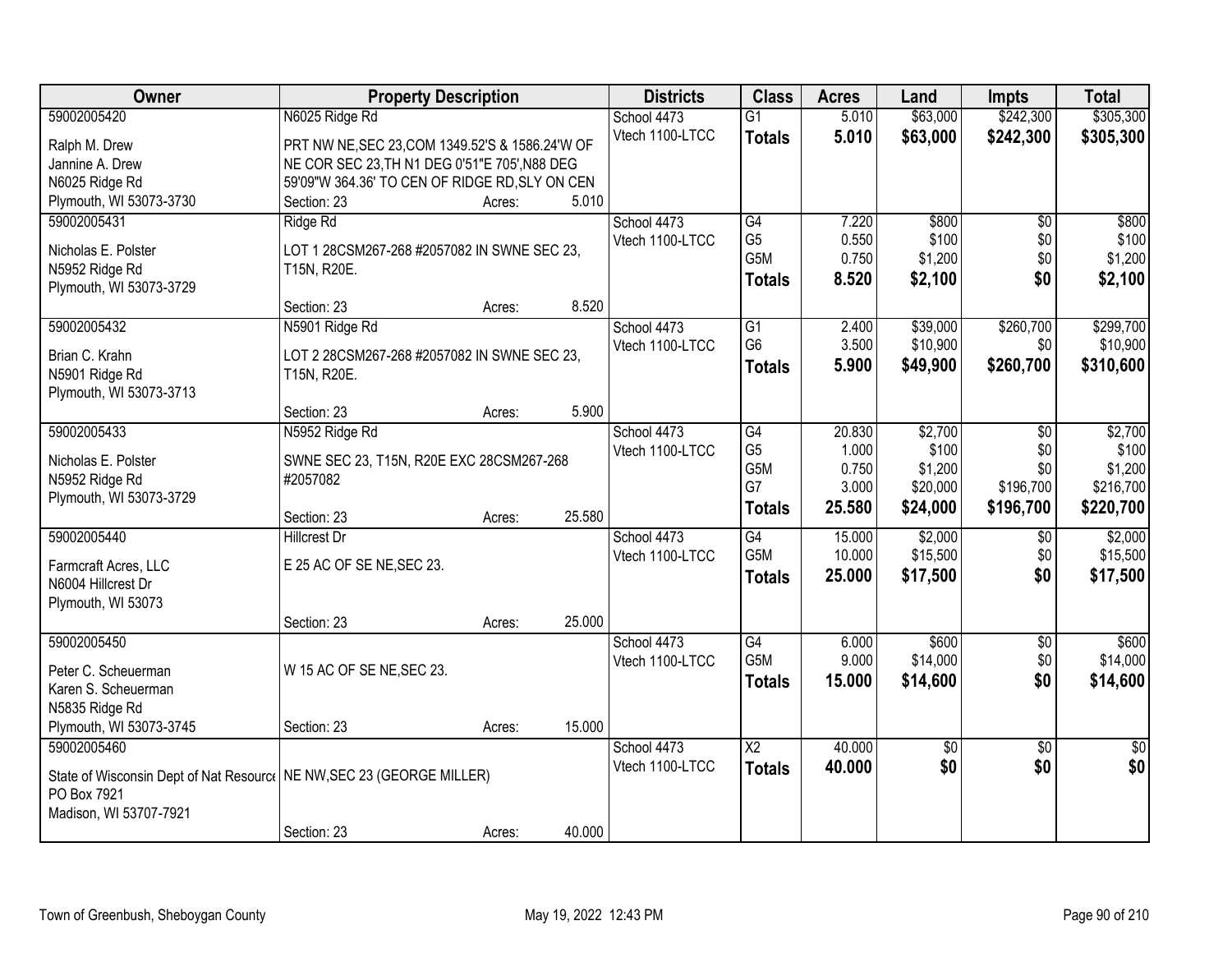| Owner                                                                                 | <b>Property Description</b>                      |        |        | <b>Districts</b> | <b>Class</b>           | <b>Acres</b> | Land            | <b>Impts</b>    | <b>Total</b>     |
|---------------------------------------------------------------------------------------|--------------------------------------------------|--------|--------|------------------|------------------------|--------------|-----------------|-----------------|------------------|
| 59002005470                                                                           | County Rd A W                                    |        |        | School 4473      | $\overline{\text{X2}}$ | 40.000       | $\overline{50}$ | $\overline{30}$ | $\overline{30}$  |
| State of Wisconsin Dept of Nat Resourc   NW NW, SEC 23 (GEORGE MILLER)<br>PO Box 7921 |                                                  |        |        | Vtech 1100-LTCC  | <b>Totals</b>          | 40.000       | \$0             | \$0             | \$0              |
| Madison, WI 53707-7921                                                                |                                                  |        |        |                  |                        |              |                 |                 |                  |
|                                                                                       | Section: 23                                      | Acres: | 40.000 |                  |                        |              |                 |                 |                  |
| 59002005480                                                                           | County Rd A W                                    |        |        | School 4473      | $\overline{X2}$        | 40.000       | $\overline{50}$ | $\overline{30}$ | $\overline{\$0}$ |
| State of Wisconsin Dept of Nat Resourc   SW NW, SEC 23 (ALTON GANNON)<br>PO Box 7921  |                                                  |        |        | Vtech 1100-LTCC  | <b>Totals</b>          | 40.000       | \$0             | \$0             | \$0              |
| Madison, WI 53707-7921                                                                | Section: 23                                      | Acres: | 40.000 |                  |                        |              |                 |                 |                  |
| 59002005490                                                                           |                                                  |        |        | School 4473      | G4                     | 36.000       | \$4,400         | \$0             | \$4,400          |
|                                                                                       |                                                  |        |        | Vtech 1100-LTCC  | G5M                    | 4.000        | \$6,200         | \$0             | \$6,200          |
| Nicholas E. Polster                                                                   | SE NW, SEC 23.                                   |        |        |                  | <b>Totals</b>          | 40.000       | \$10,600        | \$0             | \$10,600         |
| N5952 Ridge Rd                                                                        |                                                  |        |        |                  |                        |              |                 |                 |                  |
| Plymouth, WI 53073-3729                                                               |                                                  |        | 40.000 |                  |                        |              |                 |                 |                  |
| 59002005500                                                                           | Section: 23<br>County Rd A W                     | Acres: |        | School 4473      | $\overline{X2}$        | 80.000       | \$0             |                 | \$0              |
|                                                                                       |                                                  |        |        | Vtech 1100-LTCC  |                        | 80,000       | \$0             | \$0<br>\$0      | \$0              |
| State of Wisconsin Dept of Nat Resourc   N1/2 SW1/4, SEC 23.                          |                                                  |        |        |                  | <b>Totals</b>          |              |                 |                 |                  |
| PO Box 7921                                                                           |                                                  |        |        |                  |                        |              |                 |                 |                  |
| Madison, WI 53707-7921                                                                |                                                  |        |        |                  |                        |              |                 |                 |                  |
|                                                                                       | Section: 23                                      | Acres: | 80.000 |                  |                        |              |                 |                 |                  |
| 59002005511                                                                           | W7604 County Rd Z                                |        |        | School 4473      | $\overline{G1}$        | 5.250        | \$48,800        | \$155,700       | \$204,500        |
| Darwin W. Menzer                                                                      | TR 3 & 4 CSM V8 P 224 #1171790 - PRT SW SW, SEC  |        |        | Vtech 1100-LTCC  | G4                     | 7.000        | \$1,000         | \$0             | \$1,000          |
| Karin G. Menzer                                                                       | 23                                               |        |        |                  | <b>Totals</b>          | 12.250       | \$49,800        | \$155,700       | \$205,500        |
| W7604 County Rd Z                                                                     |                                                  |        |        |                  |                        |              |                 |                 |                  |
| Plymouth, WI 53073-3757                                                               | Section: 23                                      | Acres: | 12.250 |                  |                        |              |                 |                 |                  |
| 59002005521                                                                           | N5797 County Rd A W                              |        |        | School 4473      | $\overline{G1}$        | 10.000       | \$78,000        | \$235,400       | \$313,400        |
| Alan C. Pape                                                                          | TR 1 CSM V 7 P 259 & AFF V 8 P 224 - PRT SW      |        |        | Vtech 1100-LTCC  | <b>Totals</b>          | 10.000       | \$78,000        | \$235,400       | \$313,400        |
| Marilyn E. Pape                                                                       | SW, SEC 23, COM N1 DEG 52'35"E 1321.36'& S89 DEG |        |        |                  |                        |              |                 |                 |                  |
| PO Box 31                                                                             | 12'12"E 467.03'FROM SW COR SD SEC, TH S89 DEG    |        |        |                  |                        |              |                 |                 |                  |
| Greenbush, WI 53026-0031                                                              | Section: 23                                      | Acres: | 10.000 |                  |                        |              |                 |                 |                  |
| 59002005523                                                                           | N5731 County Rd A W                              |        |        | School 4473      | $\overline{G1}$        | 6.850        | \$53,600        | \$183,000       | \$236,600        |
|                                                                                       |                                                  |        |        | Vtech 1100-LTCC  | <b>Totals</b>          | 6.850        | \$53,600        | \$183,000       | \$236,600        |
| <b>Constance Mcclintock</b>                                                           | TR 2 CSM V8 P 224 - PRT SW SW, SEC 23, COM S89   |        |        |                  |                        |              |                 |                 |                  |
| N5731 W County Rd A                                                                   | DEG 16' 56"E 399.94'FROM SW COR, SD SEC, TH      |        |        |                  |                        |              |                 |                 |                  |
| Plymouth, WI 53073-3726                                                               | CONT S89 DEG 16'56"E 311.93', N01 DEG 31'03"E    |        |        |                  |                        |              |                 |                 |                  |
|                                                                                       | Section: 23                                      | Acres: | 6.850  |                  |                        |              |                 |                 |                  |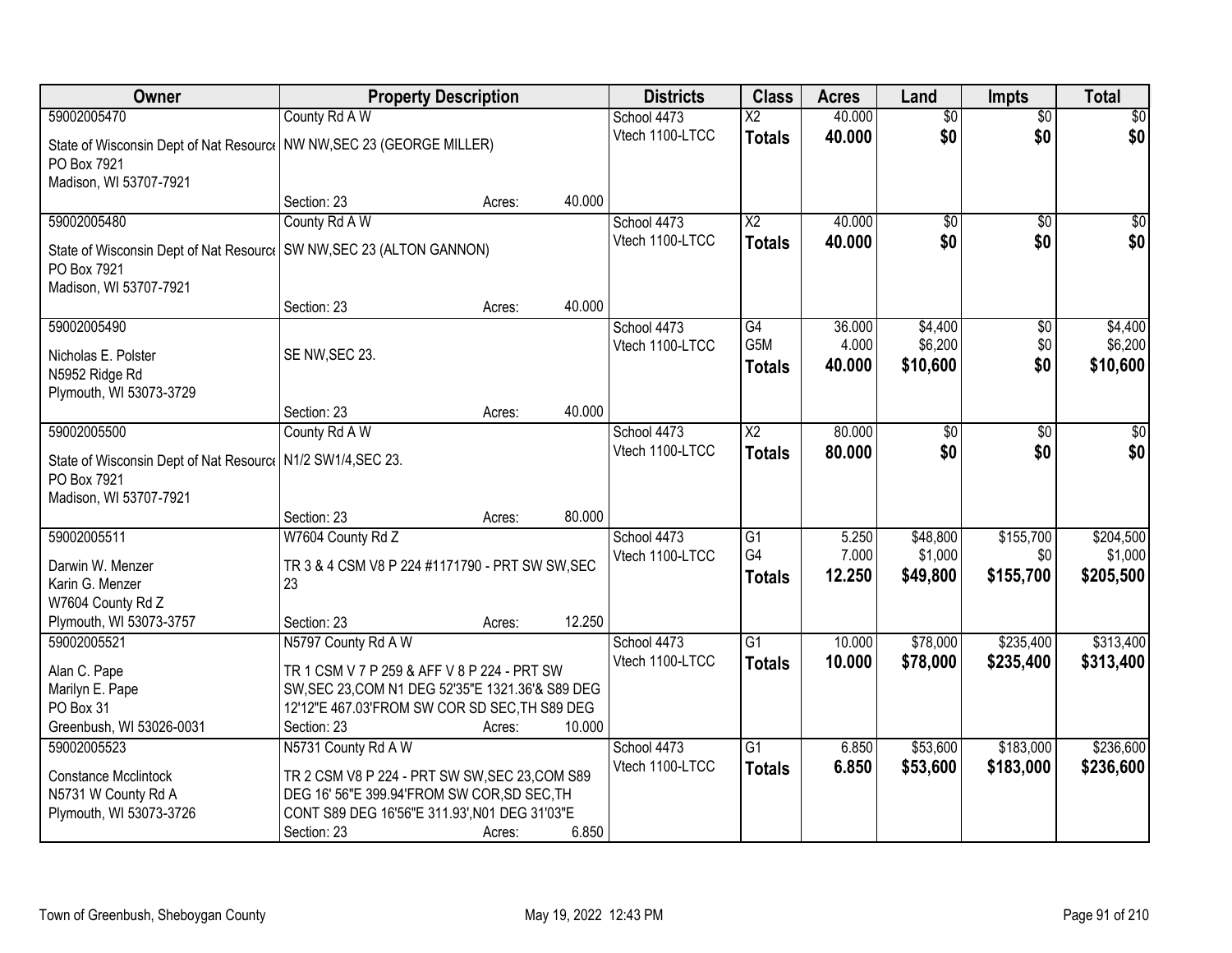| <b>Owner</b>                                                      | <b>Property Description</b>                      |        |        | <b>Districts</b> | <b>Class</b>    | <b>Acres</b> | Land     | <b>Impts</b>    | <b>Total</b> |
|-------------------------------------------------------------------|--------------------------------------------------|--------|--------|------------------|-----------------|--------------|----------|-----------------|--------------|
| 59002005524                                                       | County Rd A W                                    |        |        | School 4473      | $\overline{G4}$ | 14.210       | \$1,500  | $\overline{50}$ | \$1,500      |
| James H. Fasse et al                                              | LOT 1 CSM V19 P 204-05,#1684077 - PRT E1/2 SE SE |        |        | Vtech 1100-LTCC  | G <sub>5</sub>  | 0.500        | \$100    | \$0             | \$100        |
| 741 River Oaks Dr                                                 | SEC 22 & PRT SW SE, SEC 23.                      |        |        |                  | G5M             | 3.000        | \$5,300  | \$0             | \$5,300      |
| Sheboygan Fls, WI 53085-1045                                      |                                                  |        |        |                  | <b>Totals</b>   | 17.710       | \$6,900  | \$0             | \$6,900      |
|                                                                   | Section: 23                                      | Acres: | 17.710 |                  |                 |              |          |                 |              |
| 59002005526                                                       | N5734 County Rd A W                              |        |        | School 4473      | $\overline{G1}$ | 2.500        | \$54,500 | \$509,200       | \$563,700    |
| Greg R Neerhof Trust                                              | PRT LOT 2 CSM V19 P 204-05,#1684077 - PRT E1/2   |        |        | Vtech 1100-LTCC  | G4              | 3.440        | \$400    | \$0             | \$400        |
| Trisha L Fasse-Neerhof Trust                                      | SE SE, SEC 22 & PRT SW SW, SEC 23 & PRT NW       |        |        |                  | G <sub>5</sub>  | 6.450        | \$3,900  | \$0             | \$3,900      |
| N5734 W County Rd A                                               | NW, SEC 26, EXC PRT CSM V26 P37-41 #1977064.     |        |        |                  | G5M             | 3.430        | \$6,000  | \$0             | \$6,000      |
| Plymouth, WI 53073-3726                                           | Section: 23                                      | Acres: | 15.820 |                  | <b>Totals</b>   | 15.820       | \$64,800 | \$509,200       | \$574,000    |
| 59002005530                                                       | County Rd Z                                      |        |        | School 4473      | $\overline{X2}$ | 40.000       | \$0      | $\sqrt[6]{3}$   | $\sqrt{50}$  |
| State of Wisconsin Dept of Nat Resourc   SE SW, SEC 23 (A.GANNON) |                                                  |        |        | Vtech 1100-LTCC  | <b>Totals</b>   | 40.000       | \$0      | \$0             | \$0          |
| PO Box 7921                                                       |                                                  |        |        |                  |                 |              |          |                 |              |
| Madison, WI 53707-7921                                            |                                                  |        |        |                  |                 |              |          |                 |              |
|                                                                   | Section: 23                                      | Acres: | 40.000 |                  |                 |              |          |                 |              |
| 59002005540                                                       | <b>Hillcrest Dr</b>                              |        |        | School 4473      | G4              | 22.000       | \$2,300  | $\sqrt[6]{3}$   | \$2,300      |
| Gabriel Living Trust of 1996                                      | E 25 AC NE SE, SEC 23.                           |        |        | Vtech 1100-LTCC  | G <sub>5</sub>  | 3.000        | \$1,300  | \$0             | \$1,300      |
| c/o H James & Geraldine Gabriel                                   |                                                  |        |        |                  | <b>Totals</b>   | 25.000       | \$3,600  | \$0             | \$3,600      |
| S8397 Swiss Valley Rd                                             |                                                  |        |        |                  |                 |              |          |                 |              |
| Prairie Du Sac, WI 53578-9763                                     | Section: 23                                      | Acres: | 25.000 |                  |                 |              |          |                 |              |
| 59002005550                                                       |                                                  |        |        | School 4473      | G4              | 15.000       | \$1,600  | $\overline{50}$ | \$1,600      |
|                                                                   |                                                  |        |        | Vtech 1100-LTCC  | <b>Totals</b>   | 15,000       | \$1,600  | \$0             | \$1,600      |
| Peter C. Scheuerman                                               | W 15 AC OF NE SE, SEC 23.                        |        |        |                  |                 |              |          |                 |              |
| Karen S. Scheuerman<br>N5835 Ridge Rd                             |                                                  |        |        |                  |                 |              |          |                 |              |
| Plymouth, WI 53073-3745                                           | Section: 23                                      | Acres: | 15.000 |                  |                 |              |          |                 |              |
| 59002005560                                                       | N5835 Ridge Rd                                   |        |        | School 4473      | G1              | 3.140        | \$42,400 | \$276,900       | \$319,300    |
|                                                                   |                                                  |        |        | Vtech 1100-LTCC  | G4              | 26.860       | \$3,600  | \$0             | \$3,600      |
| Peter C. Scheuerman                                               | NW SE, SEC 23, EXC THAT PRT LYING W OF TN RD.    |        |        |                  | G5M             | 3.000        | \$4,700  | \$0             | \$4,700      |
| Karen S. Scheuerman                                               |                                                  |        |        |                  | <b>Totals</b>   | 33.000       | \$50,700 | \$276,900       | \$327,600    |
| N5835 Ridge Rd                                                    |                                                  |        |        |                  |                 |              |          |                 |              |
| Plymouth, WI 53073-3745                                           | Section: 23                                      | Acres: | 33.000 |                  |                 |              |          |                 |              |
| 59002005570                                                       | N5864 Ridge Rd                                   |        |        | School 4473      | G <sub>1</sub>  | 7.000        | \$69,000 | \$194,200       | \$263,200    |
| Wayne B. Pilz                                                     | ALL THAT PRT OF NW SE, SEC 23 LYING W OF TN      |        |        | Vtech 1100-LTCC  | <b>Totals</b>   | 7.000        | \$69,000 | \$194,200       | \$263,200    |
| Patricia J. Pilz                                                  | RD.                                              |        |        |                  |                 |              |          |                 |              |
| N5864 Ridge Rd                                                    |                                                  |        |        |                  |                 |              |          |                 |              |
| Plymouth, WI 53073-3728                                           | Section: 23                                      | Acres: | 7.000  |                  |                 |              |          |                 |              |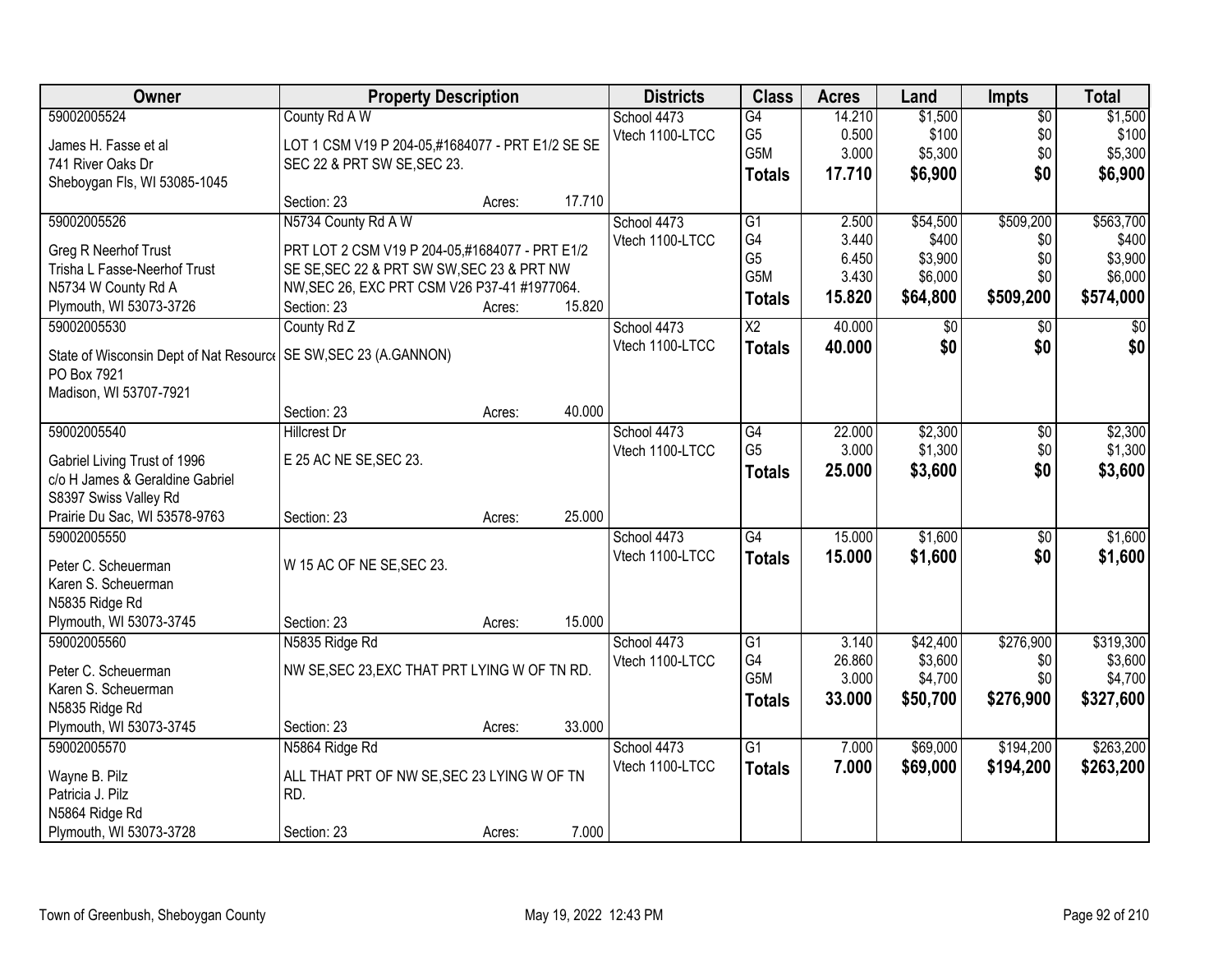| Owner                           |                                                        | <b>Property Description</b> |        | <b>Districts</b> | <b>Class</b>    | <b>Acres</b> | Land     | <b>Impts</b>    | <b>Total</b> |
|---------------------------------|--------------------------------------------------------|-----------------------------|--------|------------------|-----------------|--------------|----------|-----------------|--------------|
| 59002005580                     | County Rd Z                                            |                             |        | School 4473      | $\overline{G4}$ | 37.000       | \$5,100  | $\overline{50}$ | \$5,100      |
| Peter C. Scheuerman             | SW SE, SEC 23, EXC THAT PRT AFOREDESC IN CSM           |                             |        | Vtech 1100-LTCC  | G <sub>5</sub>  | 2.530        | \$400    | \$0             | \$400        |
| Karen S. Scheuerman             | V16 P 156-57,#1555893.                                 |                             |        |                  | <b>Totals</b>   | 39.530       | \$5,500  | \$0             | \$5,500      |
| N5835 Ridge Rd                  |                                                        |                             |        |                  |                 |              |          |                 |              |
| Plymouth, WI 53073-3745         | Section: 23                                            | Acres:                      | 39.530 |                  |                 |              |          |                 |              |
| 59002005590                     | County Rd Z                                            |                             |        | School 4473      | G4              | 10.340       | \$1,200  | $\overline{50}$ | \$1,200      |
|                                 |                                                        |                             |        | Vtech 1100-LTCC  | G <sub>5</sub>  | 0.130        | \$100    | \$0             | \$100        |
| Peter C. Scheuerman             | W 15 AC OF SE SE, SEC 23, EXC THAT PRT                 |                             |        |                  | <b>Totals</b>   | 10.470       | \$1,300  | \$0             | \$1,300      |
| Karen S. Scheuerman             | AFOREDESC IN CSM V16 P 156-57,#1555893.                |                             |        |                  |                 |              |          |                 |              |
| N5835 Ridge Rd                  |                                                        |                             |        |                  |                 |              |          |                 |              |
| Plymouth, WI 53073-3745         | Section: 23                                            | Acres:                      | 10.470 |                  |                 |              |          |                 |              |
| 59002005600                     | <b>Hillcrest Dr</b>                                    |                             |        | School 4473      | $\overline{G4}$ | 9.430        | \$1,100  | \$0             | \$1,100      |
| Gabriel Living Trust of 1996    | E 25 AC OF SE SE, SEC 23, EXC THE S 11 AC OF           |                             |        | Vtech 1100-LTCC  | G <sub>5</sub>  | 4.570        | \$2,500  | \$0             | \$2,500      |
| c/o H James & Geraldine Gabriel | AFORE DESC.                                            |                             |        |                  | <b>Totals</b>   | 14.000       | \$3,600  | \$0             | \$3,600      |
| S8397 Swiss Valley Rd           |                                                        |                             |        |                  |                 |              |          |                 |              |
| Prairie Du Sac, WI 53578-9763   | Section: 23                                            | Acres:                      | 14.000 |                  |                 |              |          |                 |              |
| 59002005610                     | W7314 County Rd Z                                      |                             |        | School 4473      | $\overline{G1}$ | 1.000        | \$22,000 | \$74,900        | \$96,900     |
|                                 |                                                        |                             |        | Vtech 1100-LTCC  | <b>Totals</b>   | 1.000        | \$22,000 | \$74,900        | \$96,900     |
| Michael R. Fountain             | PRT OF SE SE, SEC 23, COM AT SE COR OF SD              |                             |        |                  |                 |              |          |                 |              |
| W7314 County Rd Z               | SEC, TH W 18 RDS N 9 RDS, E 18 RDS, TH S 9 RDS TO      |                             |        |                  |                 |              |          |                 |              |
| Plymouth, WI 53073-3711         | BEG.                                                   |                             |        |                  |                 |              |          |                 |              |
|                                 | Section: 23                                            | Acres:                      | 1.000  |                  |                 |              |          |                 |              |
| 59002005620                     | W7342 County Rd Z                                      |                             |        | School 4473      | $\overline{G1}$ | 9.000        | \$53,000 | \$266,400       | \$319,400    |
| Brian J. Sheets                 | THE S 11 AC OF E 25 AC OF SE SE, SEC 23, EXC COM       |                             |        | Vtech 1100-LTCC  | <b>Totals</b>   | 9.000        | \$53,000 | \$266,400       | \$319,400    |
| Kim M. Sheets                   | AT SE COR SD1/4, TH W 297', N0 DEG 11' E 148.5', E     |                             |        |                  |                 |              |          |                 |              |
| W7342 County Rd Z               | 297', TH S0 DEG 11'W 148.5'TO BEG, & EXC COM N0        |                             |        |                  |                 |              |          |                 |              |
| Plymouth, WI 53073-3711         | Section: 23                                            | Acres:                      | 9.000  |                  |                 |              |          |                 |              |
| 59002005630                     | N5740 Hillcrest Dr                                     |                             |        | School 4473      | $\overline{G1}$ | 1.000        | \$22,000 | \$150,700       | \$172,700    |
|                                 |                                                        |                             |        | Vtech 1100-LTCC  | <b>Totals</b>   | 1.000        | \$22,000 | \$150,700       | \$172,700    |
| Eric D. Anderson                | PRT SE SE, SEC 23, COM N0 DEG 11'E 371.8' FROM         |                             |        |                  |                 |              |          |                 |              |
| Katie L. Anderson               | SE COR SD 1/4, TH W 209', NO DEG 11'E 209', E 209', TH |                             |        |                  |                 |              |          |                 |              |
| N5740 Hillcrest Dr              | S0 DEG 11'W 209'TO BEG.                                |                             |        |                  |                 |              |          |                 |              |
| Plymouth, WI 53073-3828         | Section: 23                                            | Acres:                      | 1.000  |                  |                 |              |          |                 |              |
| 59002005631                     | W7384 County Rd Z                                      |                             |        | School 4473      | $\overline{G1}$ | 5.000        | \$41,000 | \$144,800       | \$185,800    |
| Thomas A. Cudworth              | LOT 1 CSM V16 P 156-57, #1555893 - PRT SE SE &         |                             |        | Vtech 1100-LTCC  | <b>Totals</b>   | 5.000        | \$41,000 | \$144,800       | \$185,800    |
| Tanya M. Andrews-Cudworth       | SW SE SEC 23.                                          |                             |        |                  |                 |              |          |                 |              |
| W7384 County Rd Z               |                                                        |                             |        |                  |                 |              |          |                 |              |
| Plymouth, WI 53073-3711         | Section: 23                                            | Acres:                      | 5.000  |                  |                 |              |          |                 |              |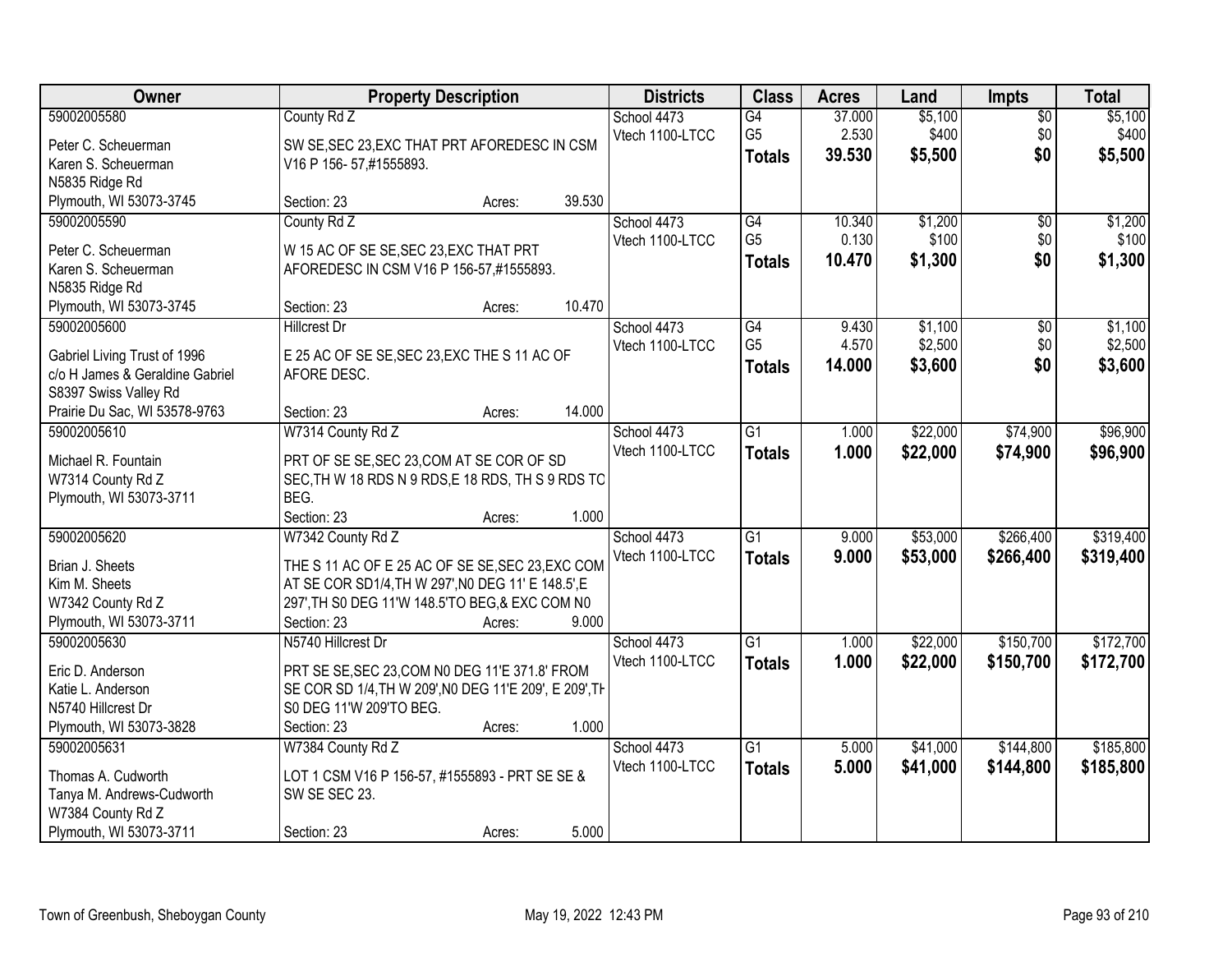| Owner                        |                                                    | <b>Property Description</b> |        | <b>Districts</b> | <b>Class</b>    | <b>Acres</b> | Land      | Impts           | <b>Total</b> |
|------------------------------|----------------------------------------------------|-----------------------------|--------|------------------|-----------------|--------------|-----------|-----------------|--------------|
| 59002005640                  | <b>Hillcrest Dr</b>                                |                             |        | School 4473      | G4              | 11.660       | \$1,800   | $\overline{60}$ | \$1,800      |
| Lloyd Voss                   | NE NE, SEC 24.                                     |                             |        | Vtech 1100-LTCC  | G <sub>5</sub>  | 1.340        | \$100     | \$0             | \$100        |
| Karen J. Voss                |                                                    |                             |        |                  | G5M             | 27.000       | \$41,900  | \$0             | \$41,900     |
| N5991 County Rd S            |                                                    |                             |        |                  | <b>Totals</b>   | 40.000       | \$43,800  | \$0             | \$43,800     |
| Plymouth, WI 53073-3850      | Section: 24                                        | Acres:                      | 40.000 |                  |                 |              |           |                 |              |
| 59002005650                  | <b>Hillcrest Dr</b>                                |                             |        | School 4473      | $\overline{G5}$ | 18.750       | \$24,200  | $\overline{50}$ | \$24,200     |
|                              |                                                    |                             |        | Vtech 1100-LTCC  | G <sub>6</sub>  | 5.000        | \$17,500  | \$0             | \$17,500     |
| Webb, Elizabeth A Webb Trust | NW NE, SEC 24, EXC THE N 600' OF THE E             |                             |        |                  | <b>Totals</b>   | 23.750       | \$41,700  | \$0             | \$41,700     |
| Attn: Thomas Webb            | 1180'THEREOF.                                      |                             |        |                  |                 |              |           |                 |              |
| 6610 Dumont Rd               |                                                    |                             |        |                  |                 |              |           |                 |              |
| Madison, WI 53711-3107       | Section: 24                                        | Acres:                      | 23.750 |                  |                 |              |           |                 |              |
| 59002005660                  | N6057 Hillcrest Dr                                 |                             |        | School 4473      | $\overline{G1}$ | 5.440        | \$42,300  | \$58,700        | \$101,000    |
| Douglas E. Schramm           | LOT 1 CSM V8 P 351 - PRT NW NE, SEC 24, COM        |                             |        | Vtech 1100-LTCC  | <b>Totals</b>   | 5.440        | \$42,300  | \$58,700        | \$101,000    |
| Julie A. Schramm             | 334.54'E OF N 1/4 COR, SD SEC, TH E 780', S0 DEG   |                             |        |                  |                 |              |           |                 |              |
| N6057 Hillcrest Dr           | 46'46"W 315', N89 DEG 16' W 389.96', N85 DEG 36'W  |                             |        |                  |                 |              |           |                 |              |
| Plymouth, WI 53073-3831      | Section: 24                                        | Acres:                      | 5.440  |                  |                 |              |           |                 |              |
| 59002005661                  | <b>Hillcrest Dr</b>                                |                             |        | School 4473      | G1              | 5.490        | \$42,500  | \$0             | \$42,500     |
|                              |                                                    |                             |        | Vtech 1100-LTCC  | <b>Totals</b>   | 5.490        | \$42,500  | \$0             | \$42,500     |
| Todd R. Wodach               | LOT 2 CSM V8 P 351 - PRT NW NE, SEC 24, COM        |                             |        |                  |                 |              |           |                 |              |
| N6069 Hillcrest Dr           | 134.54'E OF N 1/4 COR, SD SEC, TH CONT E 200', S0  |                             |        |                  |                 |              |           |                 |              |
| Plymouth, WI 53073-3831      | DEG 46'46"W 280', S85 DEG 36'E 390.74', S0 DEG 46' |                             |        |                  |                 |              |           |                 |              |
|                              | Section: 24                                        | Acres:                      | 5.490  |                  |                 |              |           |                 |              |
| 59002005662                  | N6069 Hillcrest Dr                                 |                             |        | School 4473      | $\overline{G1}$ | 5.330        | \$42,000  | \$340,600       | \$382,600    |
| Todd R. Wodach               | LOT 3 CSM V8 P 351 - PRT NW NE, SEC 24, COM        |                             |        | Vtech 1100-LTCC  | <b>Totals</b>   | 5.330        | \$42,000  | \$340,600       | \$382,600    |
| N6069 Hillcrest Dr           | 1114.54'E OF N 1/4 COR, SD SEC, TH CONT E 200', S0 |                             |        |                  |                 |              |           |                 |              |
| Plymouth, WI 53073-3831      | DEG 46'46"W 600', W 590', NO DEG 46'46"E 290', S89 |                             |        |                  |                 |              |           |                 |              |
|                              | Section: 24                                        | Acres:                      | 5.330  |                  |                 |              |           |                 |              |
| 59002005670                  |                                                    |                             |        | School 4473      | $\overline{G5}$ | 2.000        | \$3,000   | $\sqrt{6}$      | \$3,000      |
|                              |                                                    |                             |        | Vtech 1100-LTCC  | G <sub>6</sub>  | 38.000       | \$117,800 | \$0             | \$117,800    |
| Webb, Elizabeth A Webb Trust | SW NE, SEC 24.                                     |                             |        |                  | <b>Totals</b>   | 40.000       | \$120,800 | \$0             | \$120,800    |
| Attn: Thomas Webb            |                                                    |                             |        |                  |                 |              |           |                 |              |
| 6610 Dumont Rd               |                                                    |                             |        |                  |                 |              |           |                 |              |
| Madison, WI 53711-3107       | Section: 24                                        | Acres:                      | 40.000 |                  |                 |              |           |                 |              |
| 59002005680                  | County Rd S                                        |                             |        | School 4473      | G4              | 20.500       | \$2,400   | $\overline{30}$ | \$2,400      |
| Lloyd Voss                   | SE NE, SEC 24                                      |                             |        | Vtech 1100-LTCC  | G <sub>5</sub>  | 0.500        | \$100     | \$0             | \$100        |
| Karen J. Voss                |                                                    |                             |        |                  | G5M             | 19.000       | \$29,500  | \$0             | \$29,500     |
| N5991 County Rd S            |                                                    |                             |        |                  | <b>Totals</b>   | 40.000       | \$32,000  | \$0             | \$32,000     |
| Plymouth, WI 53073-3850      | Section: 24                                        | Acres:                      | 40.000 |                  |                 |              |           |                 |              |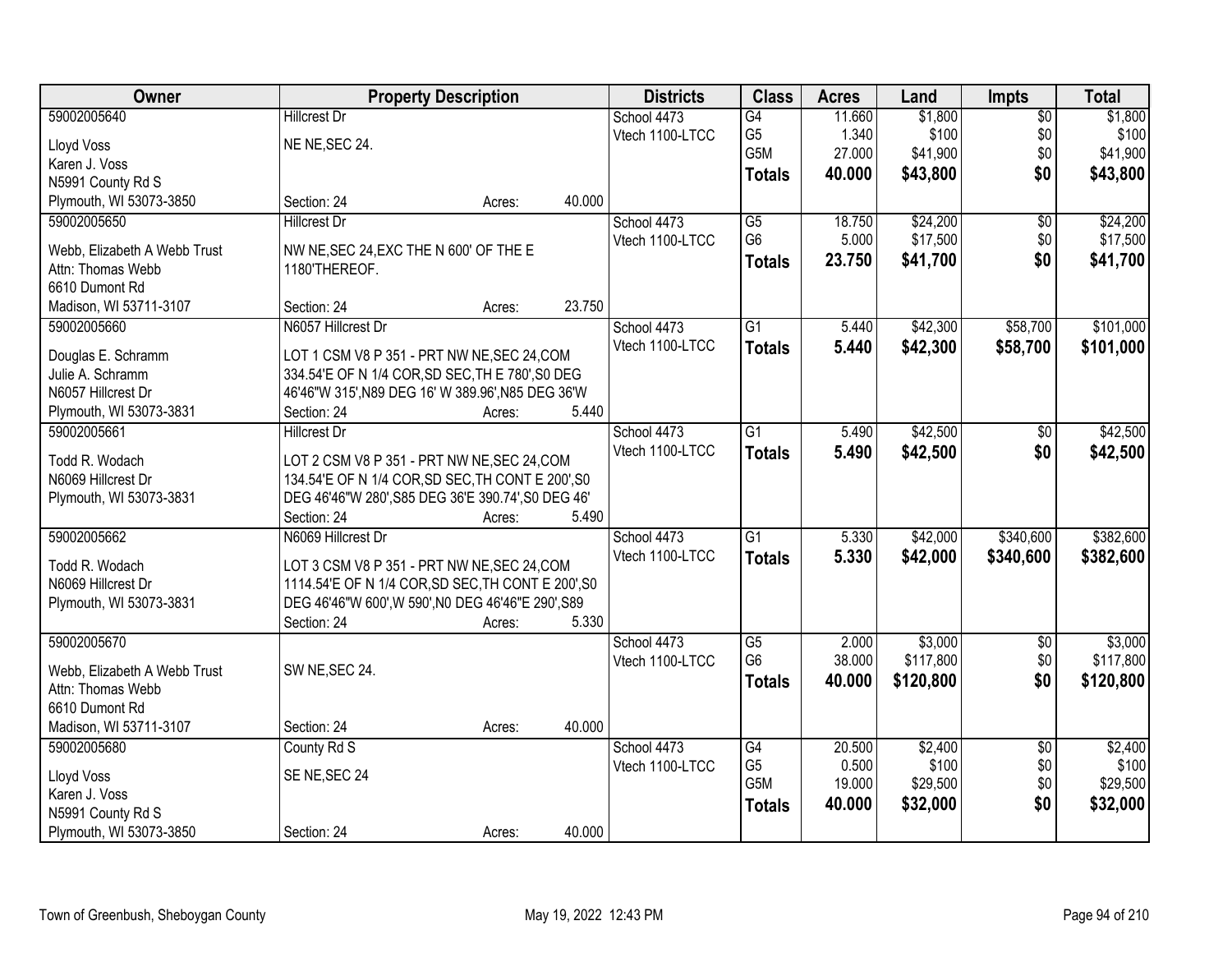| Owner                                 | <b>Property Description</b>                     |                  | <b>Districts</b> | <b>Class</b>    | <b>Acres</b> | Land     | <b>Impts</b>    | <b>Total</b> |
|---------------------------------------|-------------------------------------------------|------------------|------------------|-----------------|--------------|----------|-----------------|--------------|
| 59002005690                           | N6033 Hillcrest Dr                              |                  | School 4473      | $\overline{G1}$ | 14.380       | \$76,100 | \$176,900       | \$253,000    |
| Debruine Living Trust                 | PRT NE NW, SEC 24, COM S2 DEG 00'52"W           |                  | Vtech 1100-LTCC  | <b>Totals</b>   | 14.380       | \$76,100 | \$176,900       | \$253,000    |
| N6033 Hillcrest Dr                    | 1006.66'FROM NE COR SD1/4, TH S89 DEG 51'18"W   |                  |                  |                 |              |          |                 |              |
| Plymouth, WI 53073-3831               | TO CEN OF TOWN RD, NE ON CEN SD RD TO N&S1/4    |                  |                  |                 |              |          |                 |              |
|                                       | Section: 24                                     | 14.380<br>Acres: |                  |                 |              |          |                 |              |
| 59002005701                           | N6018 Hillcrest Dr                              |                  | School 4473      | $\overline{G1}$ | 4.380        | \$46,100 | \$208,600       | \$254,700    |
| Jeremy F. Debruine                    | LOT 1 CSM V26 P274-275 #1997723 - PRT NE        |                  | Vtech 1100-LTCC  | <b>Totals</b>   | 4.380        | \$46,100 | \$208,600       | \$254,700    |
| Dana L. Debruine                      | NW, SEC 24                                      |                  |                  |                 |              |          |                 |              |
| N6018 Hillcrest Dr                    |                                                 |                  |                  |                 |              |          |                 |              |
| Plymouth, WI 53073-3830               | Section: 24                                     | 4.380<br>Acres:  |                  |                 |              |          |                 |              |
| 59002005702                           | <b>Hillcrest Dr</b>                             |                  | School 4473      | $\overline{G1}$ | 11.340       | \$67,000 | \$7,200         | \$74,200     |
|                                       |                                                 |                  | Vtech 1100-LTCC  | <b>Totals</b>   | 11.340       | \$67,000 | \$7,200         | \$74,200     |
| Debruine Living Trust                 | LOT 2 CSM V26 P274-275 #1997723 - PRT NE        |                  |                  |                 |              |          |                 |              |
| N6033 Hillcrest Dr                    | NW, SEC 24                                      |                  |                  |                 |              |          |                 |              |
| Plymouth, WI 53073-3831               | Section: 24                                     | 11.340           |                  |                 |              |          |                 |              |
| 59002005711                           | <b>Hillcrest Dr</b>                             | Acres:           | School 4473      | $\overline{G5}$ | 0.370        | \$200    |                 | \$200        |
|                                       |                                                 |                  | Vtech 1100-LTCC  |                 | 0.370        | \$200    | \$0<br>\$0      | \$200        |
| Farmcraft Acres, LLC                  | THE S 300'OF NE NW, SEC 24, LYING WLY OF CENLN  |                  |                  | <b>Totals</b>   |              |          |                 |              |
| N6004 Hillcrest Dr                    | HILLCREST DR.                                   |                  |                  |                 |              |          |                 |              |
| Plymouth, WI 53073                    |                                                 |                  |                  |                 |              |          |                 |              |
|                                       | Section: 24                                     | 0.370<br>Acres:  |                  |                 |              |          |                 |              |
| 59002005713                           | N6001 Hillcrest Dr                              |                  | School 4473      | $\overline{G1}$ | 5.000        | \$63,000 | \$244,300       | \$307,300    |
| Anthony L Jovanovich Living Trust Ua  | LOT 1 CSM V 11 P 138-139 #1396182 - PRT NE NW,  |                  | Vtech 1100-LTCC  | <b>Totals</b>   | 5.000        | \$63,000 | \$244,300       | \$307,300    |
| 06-11-2013                            | SEC 24, EXC BEG AT SE COR OF SD LOT 1, TH       |                  |                  |                 |              |          |                 |              |
| N6001 Hillcrest Dr                    | S88-24-08W (REC S88-23-54W) 539.75', N00-00-25W |                  |                  |                 |              |          |                 |              |
| Plymouth, WI 53073-3831               | Section: 24                                     | 5.000<br>Acres:  |                  |                 |              |          |                 |              |
| 59002005720                           | N6004 Hillcrest Dr                              |                  | School 4473      | G5              | 28.000       | \$42,800 | $\overline{50}$ | \$42,800     |
| Farmcraft Acres, LLC                  | NW NW, SEC 24.                                  |                  | Vtech 1100-LTCC  | G5M             | 10.000       | \$15,500 | \$0             | \$15,500     |
| N6004 Hillcrest Dr                    |                                                 |                  |                  | G7              | 2.000        | \$30,000 | \$106,800       | \$136,800    |
| Plymouth, WI 53073                    |                                                 |                  |                  | <b>Totals</b>   | 40,000       | \$88,300 | \$106,800       | \$195,100    |
|                                       | Section: 24                                     | 40.000<br>Acres: |                  |                 |              |          |                 |              |
| 59002005730                           | N5886 Hillcrest Dr                              |                  | School 4473      | G1              | 3.750        | \$59,300 | \$347,100       | \$406,400    |
|                                       |                                                 |                  | Vtech 1100-LTCC  | G4              | 20.250       | \$2,300  | \$0             | \$2,300      |
| Alton C. Schwark                      | SW NW, SEC 24.                                  |                  |                  | G <sub>5</sub>  | 1.000        | \$600    | \$0             | \$600        |
| Dawn L. Schwark<br>N5886 Hillcrest Dr |                                                 |                  |                  | G5M             | 15.000       | \$23,300 | \$0             | \$23,300     |
| Plymouth, WI 53073-3854               | Section: 24                                     | 40.000<br>Acres: |                  | <b>Totals</b>   | 40.000       | \$85,500 | \$347,100       | \$432,600    |
|                                       |                                                 |                  |                  |                 |              |          |                 |              |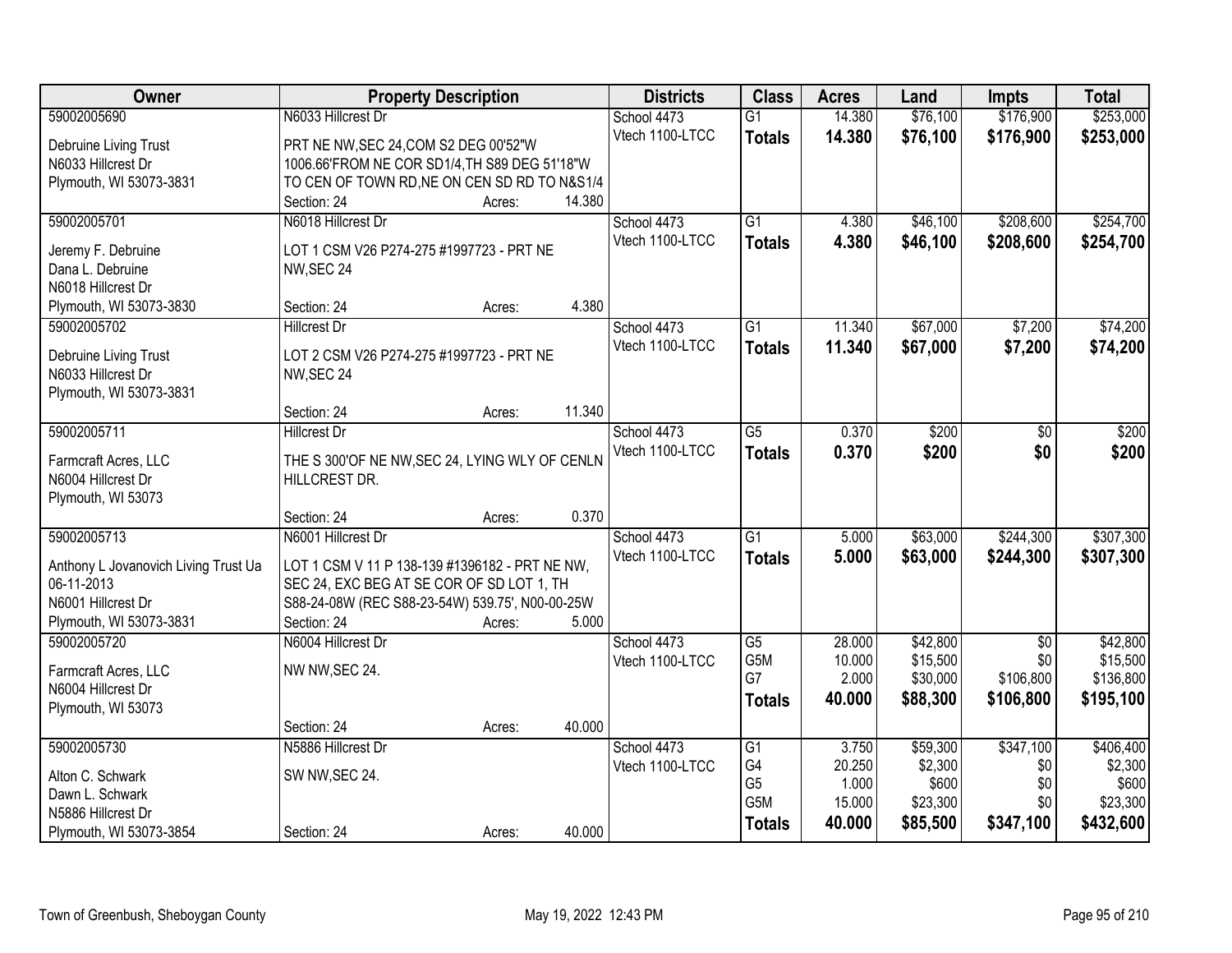| Owner                                | <b>Property Description</b>                                               | <b>Districts</b> | <b>Class</b>         | <b>Acres</b>    | Land                | Impts           | <b>Total</b>        |
|--------------------------------------|---------------------------------------------------------------------------|------------------|----------------------|-----------------|---------------------|-----------------|---------------------|
| 59002005741                          | N5987 Hillcrest Dr                                                        | School 4473      | $\overline{G1}$      | 2.000           | \$31,000            | \$151,900       | \$182,900           |
| Terry L. Arnold                      | LOT 1 CSM V24 P156-158 #1887110 - PRT SE NW,                              | Vtech 1100-LTCC  | <b>Totals</b>        | 2.000           | \$31,000            | \$151,900       | \$182,900           |
| Heather M. Arnold                    | <b>SEC 24.</b>                                                            |                  |                      |                 |                     |                 |                     |
| N5987 Hillcrest Dr                   |                                                                           |                  |                      |                 |                     |                 |                     |
| Plymouth, WI 53073-3829              | 2.000<br>Section: 24<br>Acres:                                            |                  |                      |                 |                     |                 |                     |
| 59002005743                          | <b>Hillcrest Dr</b>                                                       | School 4473      | $\overline{G4}$      | 25.300          | \$3,000             | \$0             | \$3,000             |
|                                      |                                                                           | Vtech 1100-LTCC  | G <sub>5</sub>       | 1.830           | \$900               | \$0             | \$900               |
| Anthony L Jovanovich Living Trust Ua | LOT 2 CSM V24 P156-158 #1887110 - PRT SE NW,                              |                  | G <sub>5</sub> M     | 10.000          | \$15,500            | \$0             | \$15,500            |
| 06-11-2013<br>N6001 Hillcrest Dr     | SEC 24, & ALSO PRT LOT 1, CSM V 11 P 138-139                              |                  | G7                   | 4.720           | \$14,200            | \$42,000        | \$56,200            |
| Plymouth, WI 53073-3831              | #1396182 BEG AT SE COR OF SD LOT 1, TH<br>41.850<br>Section: 24<br>Acres: |                  | <b>Totals</b>        | 41.850          | \$33,600            | \$42,000        | \$75,600            |
| 59002005750                          |                                                                           | School 4473      | $\overline{G4}$      | 6.000           | \$700               | \$0             | \$700               |
|                                      |                                                                           | Vtech 1100-LTCC  | G5M                  | 1.000           | \$1,600             | \$0             | \$1,600             |
| Wittkopp's Tree Farm, LLC            | NE SW, SEC 24.                                                            |                  | W <sub>6</sub>       | 33.000          | (\$102,300)         | \$0             | \$0                 |
| W7071 County Rd Z                    |                                                                           |                  | <b>Totals</b>        | 40.000          | \$2,300             | \$0             | \$2,300             |
| Plymouth, WI 53073-3849              |                                                                           |                  |                      |                 |                     |                 |                     |
|                                      | 40.000<br>Section: 24<br>Acres:                                           |                  |                      |                 |                     |                 |                     |
| 59002005760                          | <b>Hillcrest Dr</b>                                                       | School 4473      | G4                   | 13.550          | \$1,400             | $\overline{50}$ | \$1,400             |
| Paul R. Kleiber                      | NW SW, SEC 24, EXC COM N88 DEG 47'41"E                                    | Vtech 1100-LTCC  | G <sub>5</sub>       | 1.890           | \$100               | \$0             | \$100               |
| Patricia L. Kleiber                  | 582.6'FROM W1/4 COR, SD SEC, TH CONT N88 DEG                              |                  | G5M                  | 19.250          | \$29,900            | \$0             | \$29,900            |
| N5785 Hillcrest Dr                   | 47' 41"E 117.74', S37 DEG 55'47"E 286.52', S08 DEG                        |                  | <b>Totals</b>        | 34.690          | \$31,400            | \$0             | \$31,400            |
| Plymouth, WI 53073-3843              | 34.690<br>Section: 24<br>Acres:                                           |                  |                      |                 |                     |                 |                     |
| 59002005761                          | N5923 Hillcrest Dr                                                        | School 4473      | $\overline{G1}$      | 5.310           | \$63,900            | \$300,500       | \$364,400           |
|                                      |                                                                           | Vtech 1100-LTCC  | <b>Totals</b>        | 5.310           | \$63,900            | \$300,500       | \$364,400           |
| John M. Loehrke                      | LOT 1 CSM V12 P 258-59 - PRT NW SW, SEC 24, COM                           |                  |                      |                 |                     |                 |                     |
| Marie E. Loehrke                     | N88 DEG 47' 41"E 582.6'FROM W1/4 COR, SD SEC, TH                          |                  |                      |                 |                     |                 |                     |
| N5923 Hillcrest Dr                   | CONT N88 DEG 47'41"E 117.74', S37 DEG 55'47"E                             |                  |                      |                 |                     |                 |                     |
| Plymouth, WI 53073-3829              | 5.310<br>Section: 24<br>Acres:                                            |                  |                      |                 |                     |                 |                     |
| 59002005770                          | N5785 Hillcrest Dr                                                        | School 4473      | $\overline{G1}$      | 2.000           | \$30,000            | \$276,600       | \$306,600           |
| Paul R. Kleiber                      | SW SW, SEC 24                                                             | Vtech 1100-LTCC  | G <sub>2</sub>       | 6.000           | \$44,000            | \$168,800       | \$212,800           |
| Patricial L. Kleiber                 |                                                                           |                  | G4<br>G <sub>5</sub> | 13.250<br>8.750 | \$1,900<br>\$14,000 | \$0<br>\$0      | \$1,900<br>\$14,000 |
| N5785 Hillcrest Dr                   |                                                                           |                  | G5M                  | 10.000          | \$15,500            | \$0             | \$15,500            |
| Plymouth, WI 53073-3843              | 40.000<br>Section: 24<br>Acres:                                           |                  |                      | 40.000          |                     | \$445,400       |                     |
|                                      |                                                                           |                  | <b>Totals</b>        |                 | \$105,400           |                 | \$550,800           |
| 59002005780                          | County Rd Z                                                               | School 4473      | $\overline{G4}$      | 18.660          | \$2,900             | \$0             | \$2,900             |
| Wittkopp's Tree Farm, LLC            | SE SW, SEC 24, EXC COM AT S1/4 COR SD SEC, TH                             | Vtech 1100-LTCC  | G <sub>5</sub>       | 0.100           | \$100               | \$0             | \$100               |
| W7071 County Rd Z                    | S88 DEG 52'22" W 397.11', N0 DEG 08'44"W 79.31'TO                         |                  | G <sub>5</sub> M     | 1.500           | \$2,700             | \$0             | \$2,700             |
| Plymouth, WI 53073-3849              | CENLN CTH A, N74 DEG 09'19"E 412.85'TO E LN                               |                  | W <sub>6</sub>       | 3.000           | (\$10,500)          | \$0             | \$0                 |
|                                      | 23.260<br>Section: 24<br>Acres:                                           |                  | <b>Totals</b>        | 23.260          | \$5,700             | \$0             | \$5,700             |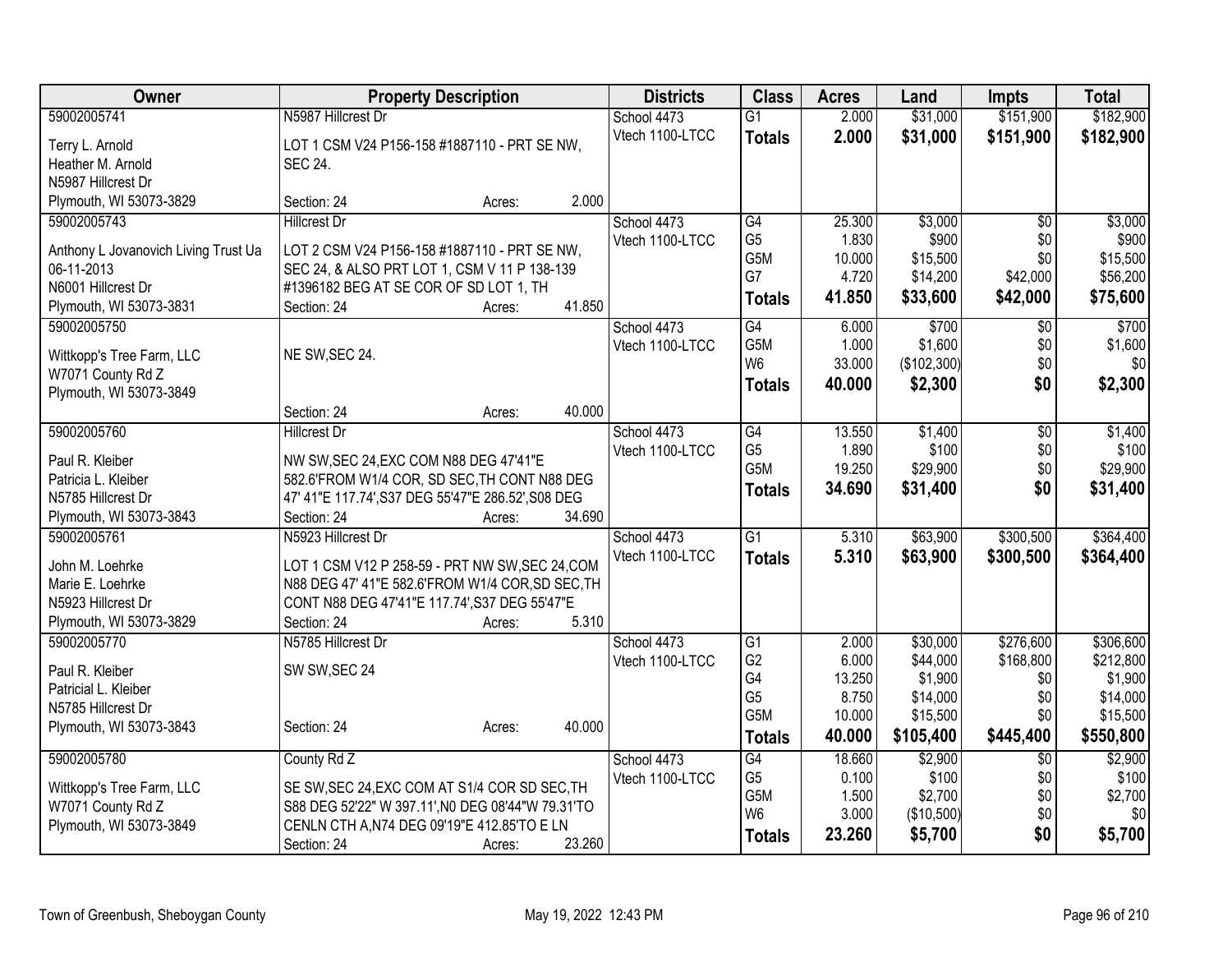| Owner                     | <b>Property Description</b>                                                           | <b>Districts</b> | <b>Class</b>     | <b>Acres</b> | Land     | <b>Impts</b> | <b>Total</b> |
|---------------------------|---------------------------------------------------------------------------------------|------------------|------------------|--------------|----------|--------------|--------------|
| 59002005791               | W7071 County Rd Z                                                                     | School 4473      | $\overline{G1}$  | 3.330        | \$43,000 | \$267,400    | \$310,400    |
| Maryann K. Wittkopp       | A-21363 - PRT SW SE & SE SW, SEC 24, COM AT S1/4                                      | Vtech 1100-LTCC  | G4               | 1.390        | \$300    | \$0          | \$300        |
| Alan J. Wittkopp          | COR SD SEC, TH S88 DEG 52'22"W 397.11', NO DEG                                        |                  | G5M              | 5.510        | \$9,700  | \$0          | \$9,700      |
| W7071 County Rd Z         | 08'44"W 79.31'TO CENLN CTH Z,N74 DEG 09'19"E                                          |                  | <b>Totals</b>    | 10.230       | \$53,000 | \$267,400    | \$320,400    |
| Plymouth, WI 53073-3849   | 10.230<br>Section: 24<br>Acres:                                                       |                  |                  |              |          |              |              |
| 59002005792               | W7188 County Rd Z                                                                     | School 4473      | $\overline{G1}$  | 1.520        | \$26,700 | \$290,600    | \$317,300    |
|                           |                                                                                       | Vtech 1100-LTCC  | G4               | 9.850        | \$1,600  | \$0          | \$1,600      |
| Vern Wittkopp             | LOT 1, CSM V15 P 239-40 & A-30502 - PRT SE SW, SEC                                    |                  | G <sub>5</sub> M | 0.500        | \$900    | \$0          | \$900        |
| Pamela A. Wittkopp        | 24, COM AT SW COR SD SEC, TH N88 DEG 51'35"E                                          |                  |                  | 11.870       | \$29,200 | \$290,600    | \$319,800    |
| W7188 County Rd Z         | 1313.22'TO PNT OF BEG, TH N88 DEG 51'35"E                                             |                  | <b>Totals</b>    |              |          |              |              |
| Plymouth, WI 53073-3834   | 11.870<br>Section: 24<br>Acres:                                                       |                  |                  |              |          |              |              |
| 59002005793               | W7134 County Rd Z                                                                     | School 4473      | $\overline{G1}$  | 3.490        | \$36,500 | \$90,800     | \$127,300    |
| Mitchell A. Titel         | LOT 2 CSM V15 P 216-17 - PRT SE SW, SEC 24, COM                                       | Vtech 1100-LTCC  | <b>Totals</b>    | 3.490        | \$36,500 | \$90,800     | \$127,300    |
| Leah R. Titel             | AT S1/4 COR SD SEC, TH S88 DEG 51'35"W 632.47', TH                                    |                  |                  |              |          |              |              |
| W7134 County Rd Z         |                                                                                       |                  |                  |              |          |              |              |
|                           | N0 DEG 10'43"W 17.05'TO PNT OF BEG, TH N0 DEG<br>3.490<br>Section: 24                 |                  |                  |              |          |              |              |
| Plymouth, WI 53073-3834   | Acres:                                                                                |                  |                  |              |          |              |              |
| 59002005794               | County Rd Z                                                                           | School 4473      | $\overline{G5}$  | 0.260        | \$200    | \$0          | \$200        |
| Maryann K. Wittkopp       | OUTLOT 1 CSM V15 P 216-17 - PRT SE SW, SEC                                            | Vtech 1100-LTCC  | <b>Totals</b>    | 0.260        | \$200    | \$0          | \$200        |
| Alan J. Wittkopp          | 24, COM AT S1/4 COR SD SEC, TH S88 DEG 51'35" W                                       |                  |                  |              |          |              |              |
| W7071 County Rd Z         | 397.11'TO PNT OF BEG, TH CONT S88 DEG 51'35"W                                         |                  |                  |              |          |              |              |
| Plymouth, WI 53073-3849   | 0.260<br>Section: 24<br>Acres:                                                        |                  |                  |              |          |              |              |
| 59002005800               | County Rd S                                                                           | School 4473      | $\overline{G4}$  | 21.790       | \$3,400  | \$0          | \$3,400      |
|                           |                                                                                       | Vtech 1100-LTCC  | G <sub>5</sub>   | 0.110        | \$100    | \$0          | \$100        |
|                           | Munoz, Peter R & Pamela S Munoz Trus   NE SE, SEC 24, EXC COM AT SE COR SD1/4, TH NLY |                  | <b>Totals</b>    | 21.900       | \$3,500  | \$0          | \$3,500      |
| et al                     | 531.77', N 294.06', S84 DEG 4'16"W 476.32', S                                         |                  |                  |              |          |              |              |
| 2660 Hackney Ct           | 292.71', S68 DEG 10'44"W 50.15'M/L, S65 DEG 21'40"W                                   |                  |                  |              |          |              |              |
| Brookfield, WI 53045-1740 | 21.900<br>Section: 24<br>Acres:                                                       |                  |                  |              |          |              |              |
| 59002005810               | N5816 County Rd S                                                                     | School 4473      | $\overline{G1}$  | 10.100       | \$63,300 | \$235,800    | \$299,100    |
| Jeffery A. Greuel         | PRT NE SE, SEC 24, COM AT SE COR SD1/4, TH NLY                                        | Vtech 1100-LTCC  | <b>Totals</b>    | 10.100       | \$63,300 | \$235,800    | \$299,100    |
| Maureen A. Greuel         | 531.77', N89 DEG 52'52"W 350.48', S68 DEG 10'44"W                                     |                  |                  |              |          |              |              |
| N5816 County Rd S         | 177.91', S65 DEG 21' 40"W 415.63', S21 DEG 33'46"W                                    |                  |                  |              |          |              |              |
| Plymouth, WI 53073-3817   | 10.100<br>Section: 24<br>Acres:                                                       |                  |                  |              |          |              |              |
| 59002005811               | N5850 County Rd S                                                                     | School 4473      | $\overline{G1}$  | 3.000        | \$35,000 | \$114,100    | \$149,100    |
|                           |                                                                                       | Vtech 1100-LTCC  | <b>Totals</b>    | 3.000        | \$35,000 | \$114,100    | \$149,100    |
| Eric D. Lindman           | PRT NE SE, SEC 24, COM 478.07' S OF E1/4 COR, SD                                      |                  |                  |              |          |              |              |
| Julie A. Lindman          | SEC, TH S 294.06', N89 DEG 48'W 355.82', S67 DEG                                      |                  |                  |              |          |              |              |
| N5850 County Rd S         | 24'10"W 127.76', N 292.71', TH N84 DEG 4'16"E                                         |                  |                  |              |          |              |              |
| Plymouth, WI 53073-3817   | 3.000<br>Section: 24<br>Acres:                                                        |                  |                  |              |          |              |              |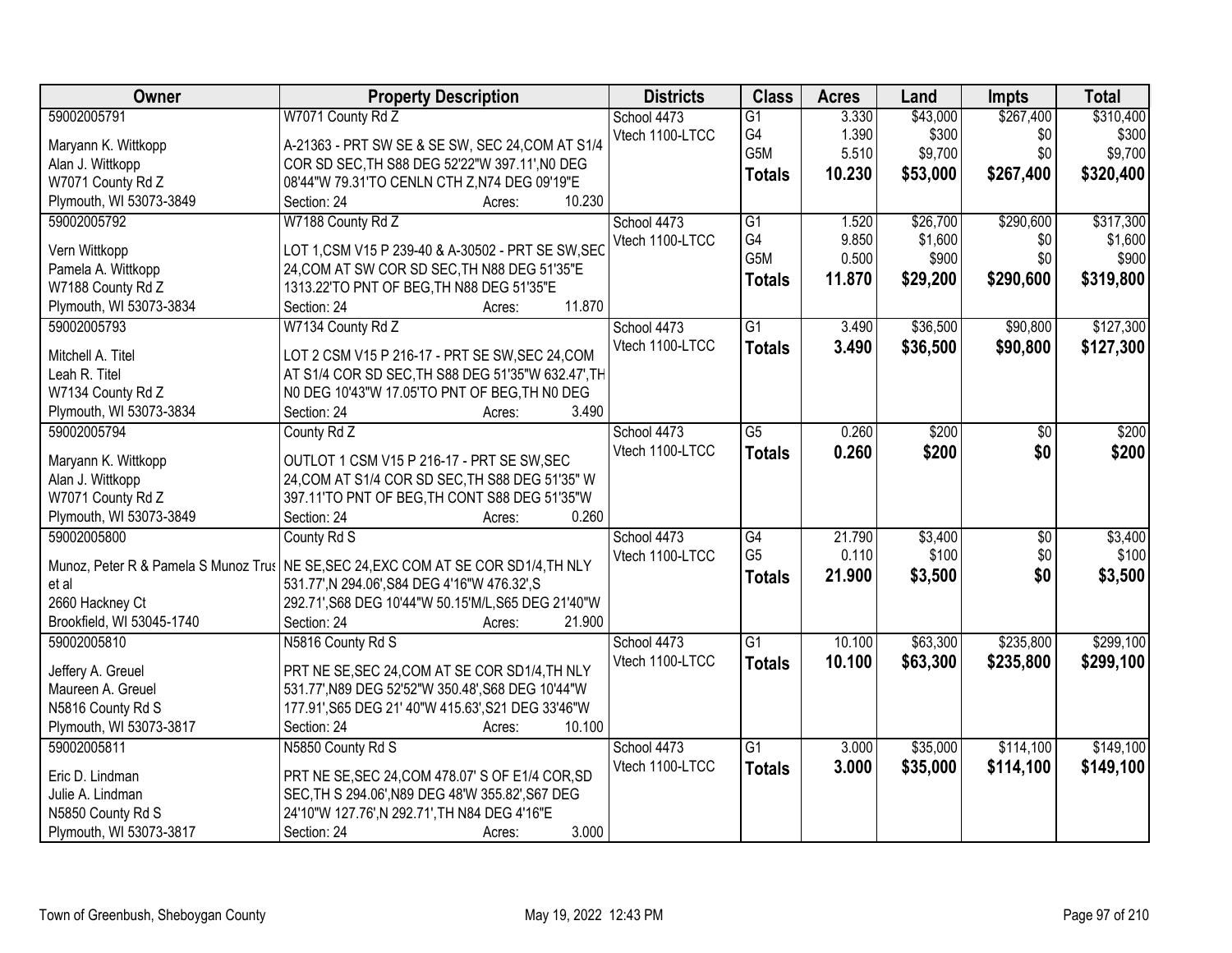| Owner                                                 | <b>Property Description</b>                        | <b>Districts</b> | <b>Class</b>    | <b>Acres</b> | Land     | <b>Impts</b>    | <b>Total</b> |
|-------------------------------------------------------|----------------------------------------------------|------------------|-----------------|--------------|----------|-----------------|--------------|
| 59002005812                                           | N5870 County Rd S                                  | School 4473      | $\overline{G1}$ | 5.000        | \$41,000 | \$210,900       | \$251,900    |
| Kay A. Saemann                                        | LOT 2 CSM V9 P 237 - PRT NE SE, SEC 24, COM 132'S  | Vtech 1100-LTCC  | <b>Totals</b>   | 5.000        | \$41,000 | \$210,900       | \$251,900    |
| N5870 County Rd S                                     | OF E1/4 COR, SD SEC, TH S88 DEG 54' 40"W 585', S   |                  |                 |              |          |                 |              |
| Plymouth, WI 53073-3817                               | 411.22', N76 DEG 18'30"E 114.37', N84 DEG 04' 16"E |                  |                 |              |          |                 |              |
|                                                       | 5.000<br>Section: 24<br>Acres:                     |                  |                 |              |          |                 |              |
| 59002005820                                           |                                                    | School 4473      | G4              | 13.000       | \$1,400  | $\overline{50}$ | \$1,400      |
| Munoz, Peter R & Pamela S Munoz Trus   NW SE, SEC 24. |                                                    | Vtech 1100-LTCC  | G <sub>5</sub>  | 2.000        | \$1,200  | \$0             | \$1,200      |
| et al                                                 |                                                    |                  | G5M             | 25.000       | \$38,800 | \$0             | \$38,800     |
| 2660 Hackney Ct                                       |                                                    |                  | <b>Totals</b>   | 40.000       | \$41,400 | \$0             | \$41,400     |
| Brookfield, WI 53045-1740                             | Section: 24<br>40.000<br>Acres:                    |                  |                 |              |          |                 |              |
| 59002005830                                           | County Rd Z                                        | School 4473      | G4              | 7.030        | \$900    | $\overline{50}$ | \$900        |
|                                                       |                                                    | Vtech 1100-LTCC  | G <sub>5</sub>  | 6.060        | \$3,600  | \$0             | \$3,600      |
| Wittkopp's Tree Farm, LLC                             | SW SE, SEC 24, EXC COM AT S1/4 COR SD SEC, TH NO   |                  | G5M             | 7.910        | \$12,300 | \$0             | \$12,300     |
| W7071 County Rd Z                                     | DEG 01'23"W 184.22', N74 DEG 09'19"E 672.03', SELY |                  | G7              | 1.000        | \$3,000  | \$1,200         | \$4,200      |
| Plymouth, WI 53073-3849                               | 434.12'ALG CURVE, S68 DEG 41'40"E 266.41'TO E LN   |                  | <b>Totals</b>   | 22.000       | \$19,800 | \$1,200         | \$21,000     |
|                                                       | Section: 24<br>22.000<br>Acres:                    |                  |                 |              |          |                 |              |
| 59002005831                                           | W7014 County Rd Z                                  | School 4473      | $\overline{G1}$ | 2.000        | \$52,000 | \$232,100       | \$284,100    |
| Kurt J. Lodl                                          | LOT 1 CSM V22 P248-249 #1812616 - PRT SW SE, SEC   | Vtech 1100-LTCC  | G4              | 6.970        | \$800    | \$0             | \$800        |
| W7014 County Rd Z                                     | 24                                                 |                  | <b>Totals</b>   | 8.970        | \$52,800 | \$232,100       | \$284,900    |
| Plymouth, WI 53073-3849                               |                                                    |                  |                 |              |          |                 |              |
|                                                       | 8.970<br>Section: 24<br>Acres:                     |                  |                 |              |          |                 |              |
| 59002005840                                           | W6944 County Rd Z                                  | School 4473      | $\overline{G1}$ | 8.970        | \$59,900 | \$265,300       | \$325,200    |
| Tracy J. Leynse                                       | LOT 2,CSM V 9 P 35 - PRT SE SE, SEC 24, COM AT NW  | Vtech 1100-LTCC  | <b>Totals</b>   | 8.970        | \$59,900 | \$265,300       | \$325,200    |
| W6944 County Rd Z                                     | COR TR 1 CSM V 4 P 235, TH S0 DEG 7' 26"E          |                  |                 |              |          |                 |              |
| Plymouth, WI 53073-3832                               | 603.91', S88 DEG 35'33"W 243.12', NWLY 168.78'ALG  |                  |                 |              |          |                 |              |
|                                                       | 8.970<br>Section: 24<br>Acres:                     |                  |                 |              |          |                 |              |
| 59002005850                                           | W6962 County Rd Z                                  | School 4473      | $\overline{G1}$ | 1.660        | \$33,300 | \$210,400       | \$243,700    |
| Shawn L. Liermann                                     | LOT 3 CSM V5 P 162 - PRT SE SE, SEC 24, COM N0     | Vtech 1100-LTCC  | <b>Totals</b>   | 1.660        | \$33,300 | \$210,400       | \$243,700    |
| Robin R. Southworth                                   | DEG 12'11"W 609.04'& S68 DEG 38'3"E 394.12'FROM    |                  |                 |              |          |                 |              |
| W6962 County Rd Z                                     | SW COR SD 1/4, TH S68 DEG 38'3"E 197.07', S00 DEG  |                  |                 |              |          |                 |              |
| Plymouth, WI 53073-3832                               | 1.660<br>Section: 24<br>Acres:                     |                  |                 |              |          |                 |              |
| 59002005851                                           | W6989 County Rd Z                                  | School 4473      | $\overline{G1}$ | 1.280        | \$29,100 | \$251,600       | \$280,700    |
|                                                       |                                                    | Vtech 1100-LTCC  | <b>Totals</b>   | 1.280        | \$29,100 | \$251,600       | \$280,700    |
| Elizabeth A. Keller                                   | ALL THAT PRT OF SE SE, SEC 24, LYING S OF CEN      |                  |                 |              |          |                 |              |
| Charles E. Keller                                     | OF CTH Z.                                          |                  |                 |              |          |                 |              |
| W6989 County Rd Z                                     |                                                    |                  |                 |              |          |                 |              |
| Plymouth, WI 53073-3833                               | 1.280<br>Section: 24<br>Acres:                     |                  |                 |              |          |                 |              |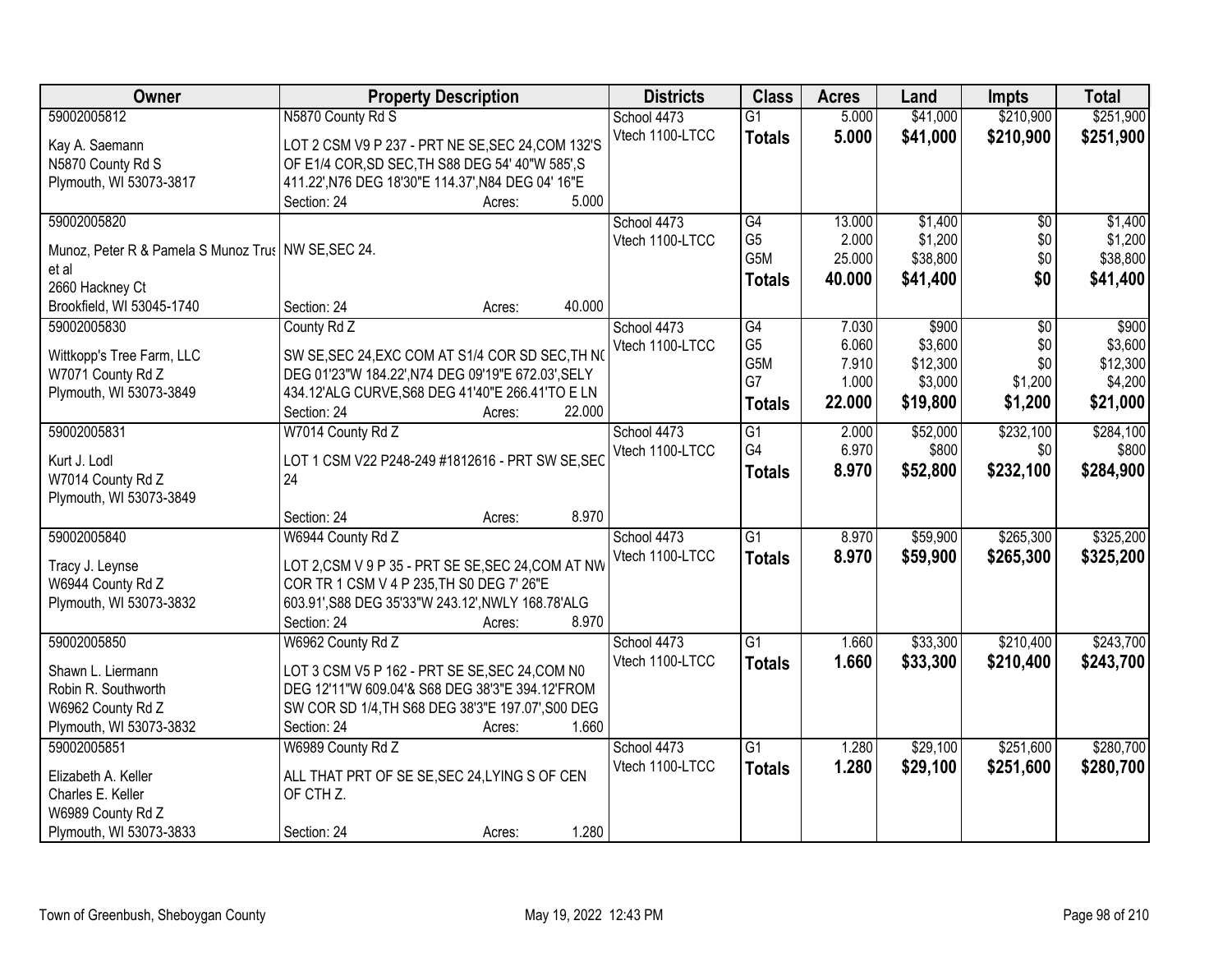| Owner                                   | <b>Property Description</b>                                                                | <b>Districts</b>               | <b>Class</b>    | <b>Acres</b> | Land       | <b>Impts</b>    | <b>Total</b> |
|-----------------------------------------|--------------------------------------------------------------------------------------------|--------------------------------|-----------------|--------------|------------|-----------------|--------------|
| 59002005852                             | W6984 County Rd Z                                                                          | School 4473                    | $\overline{G1}$ | 3.360        | \$36,100   | $\overline{50}$ | \$36,100     |
| Shawn L. Liermann                       | LOTS 1 & 2,CSM V5 P 162-PRT SE SE, SEC 24, COM                                             | Vtech 1100-LTCC                | <b>Totals</b>   | 3.360        | \$36,100   | \$0             | \$36,100     |
| Robin R. Southworth                     | S89 DEG 14' 24"W 1323.88'& N0 DEG 12'11" W                                                 |                                |                 |              |            |                 |              |
| W6962 County Rd Z                       | 209.04'FROM SE COR, SD SEC, TH N0 DEG 12'11"W                                              |                                |                 |              |            |                 |              |
| Plymouth, WI 53073-3832                 | 3.360<br>Section: 24<br>Acres:                                                             |                                |                 |              |            |                 |              |
| 59002005853                             | N5732 County Rd S                                                                          | School 4473                    | $\overline{G1}$ | 5.000        | \$48,000   | \$106,500       | \$154,500    |
|                                         |                                                                                            | Vtech 1100-LTCC                | <b>Totals</b>   | 5.000        | \$48,000   | \$106,500       | \$154,500    |
| David J. Mueller                        | TRACT 1 CSM V 4 P 235-PRT SE SE, SEC 24, COM AT                                            |                                |                 |              |            |                 |              |
| Diane F. Mueller                        | SE COR SD 1/4, TH S89 DEG 4'43"W 362.50'ALG S LN                                           |                                |                 |              |            |                 |              |
| N5732 County Rd S                       | SD1/4, N0 DEG 7'7"W 600.83', N89 DEG 4'43"E                                                |                                |                 |              |            |                 |              |
| Plymouth, WI 53073-3816                 | 5.000<br>Section: 24<br>Acres:                                                             |                                |                 |              |            |                 |              |
| 59002005854                             | N5766 County Rd S                                                                          | School 4473                    | $\overline{G1}$ | 5.010        | \$48,000   | \$168,600       | \$216,600    |
| Shelby J. Hellmer                       | TR 1, CSM V 8 P 62 - PRT SE SE, SEC 24, COM NO DEG                                         | Vtech 1100-LTCC                | <b>Totals</b>   | 5.010        | \$48,000   | \$168,600       | \$216,600    |
| N5766 County Rd S                       | 7'7"W 600.83'FROM SE COR SD SEC, TH S89 DEG                                                |                                |                 |              |            |                 |              |
| Plymouth, WI 53073-3816                 | 4'43"W 655', NO DEG 7'7"W 333.18', N89 DEG 4'43"E                                          |                                |                 |              |            |                 |              |
|                                         | 5.010<br>Section: 24<br>Acres:                                                             |                                |                 |              |            |                 |              |
| 59002005855                             | N5798 County Rd S                                                                          | School 4473                    | $\overline{G1}$ | 15,000       | \$78,000   | \$184,700       | \$262,700    |
|                                         |                                                                                            | Vtech 1100-LTCC                | <b>Totals</b>   | 15.000       | \$78,000   | \$184,700       | \$262,700    |
| Daniel J. Evanoff                       | LOT 1, CSM V 9 P 35 - PRT SE SE, SEC 24, COM S89                                           |                                |                 |              |            |                 |              |
| Cynthia L. Evanoff                      | DEG 04' 43"W 292.5'& N0 DEG 7'7"W 128.53'FROM NW                                           |                                |                 |              |            |                 |              |
| N5798 County Rd S                       | COR TR 1 CSM V 4 P 235, S89 DEG 04'43"W 671.44', NC                                        |                                |                 |              |            |                 |              |
| Plymouth, WI 53073-3816                 | 15.000<br>Section: 24<br>Acres:                                                            |                                |                 |              |            |                 |              |
| 59002005860                             | County Rd Z                                                                                | School 4473                    | $\overline{G4}$ | 14.500       | \$1,900    | $\overline{50}$ | \$1,900      |
| William R. Levsen                       | NE NE, SEC 25.                                                                             | Vtech 1100-LTCC                | G <sub>5</sub>  | 10.500       | \$5,500    | \$0             | \$5,500      |
| Kathleen G. Levsen                      |                                                                                            |                                | W <sub>8</sub>  | 15.000       | (\$52,500) | \$0             | \$0          |
| N5560 County Rd S                       |                                                                                            |                                | <b>Totals</b>   | 40.000       | \$7,400    | \$0             | \$7,400      |
| Plymouth, WI 53073-3813                 | 40.000<br>Section: 25<br>Acres:                                                            |                                |                 |              |            |                 |              |
| 59002005870                             |                                                                                            |                                | $\overline{G1}$ | 10.000       | \$97,500   | \$386,800       | \$484,300    |
|                                         | W7177 County Rd Z                                                                          | School 4473<br>Vtech 1100-LTCC | G4              | 24.800       | \$2,600    | \$0             | \$2,600      |
|                                         | Scott, Robert & Carlene Scott Trust et al   A-9328 - PRT NW NE & PRT NE NW, SEC 25, COM AT |                                | G5M             | 4.000        | \$6,200    | \$0             | \$6,200      |
| W7177 County Rd Z                       | N1/4 COR SD SEC, TH S89 DEG 9'30"W 167.07', S1                                             |                                |                 |              |            |                 |              |
| Plymouth, WI 53073-3835                 | DEG 7'38"E 1082.97', N88 DEG 46'24"E 132.97'TO E LN                                        |                                | <b>Totals</b>   | 38,800       | \$106,300  | \$386,800       | \$493,100    |
|                                         | 38.800<br>Section: 25<br>Acres:                                                            |                                |                 |              |            |                 |              |
| 59002005880                             | W7179 County Rd Z                                                                          | School 4473                    | $\overline{G1}$ | 13.000       | \$108,800  | \$489,600       | \$598,400    |
|                                         |                                                                                            | Vtech 1100-LTCC                | W <sub>6</sub>  | 32.000       | (\$99,200) | \$0             | \$0          |
| Francis, Daniel J & Jean M Francis Trus | PRT W1/2 NE1/4, SEC 25, COM S89 DEG 25'2"W                                                 |                                | <b>Totals</b>   | 45.000       | \$108,800  | \$489,600       | \$598,400    |
| et al                                   | 1337.19'FROM E1/4 COR, SD SEC, TH S89 DEG 25'2"W                                           |                                |                 |              |            |                 |              |
| W7179 County Rd Z                       | 1337.19'TO SW COR NE 1/4, NO DEG 40'41"E 1469.46',                                         |                                |                 |              |            |                 |              |
| Plymouth, WI 53073-3835                 | Section: 25<br>45.000<br>Acres:                                                            |                                |                 |              |            |                 |              |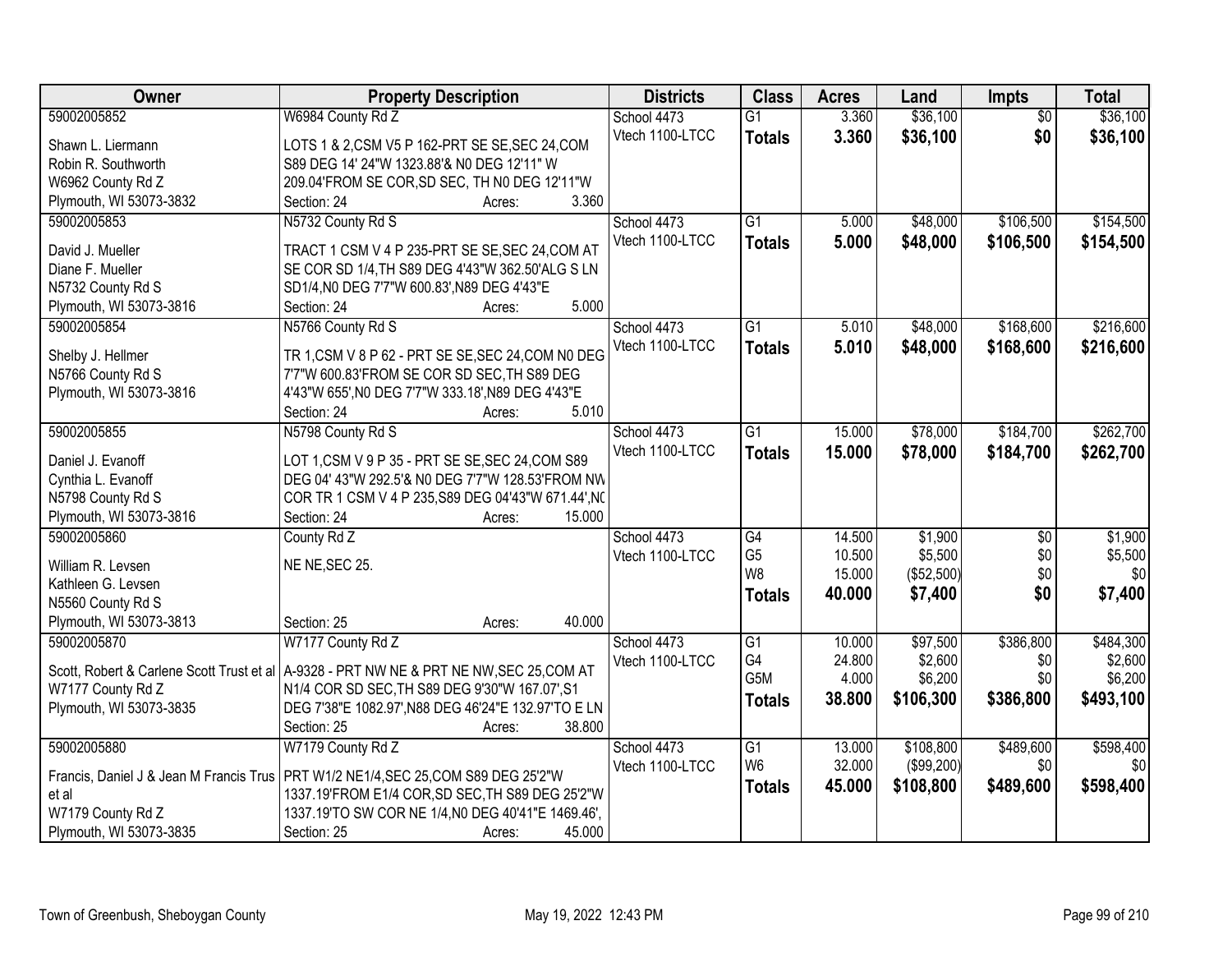| Owner                                                | <b>Property Description</b>                                                                           | <b>Districts</b> | <b>Class</b>    | <b>Acres</b> | Land       | <b>Impts</b>    | <b>Total</b> |
|------------------------------------------------------|-------------------------------------------------------------------------------------------------------|------------------|-----------------|--------------|------------|-----------------|--------------|
| 59002005890                                          | N5560 County Rd S                                                                                     | School 4473      | G4              | 22.380       | \$2,700    | $\overline{50}$ | \$2,700      |
| William R. Levsen                                    | SE NE, SEC 25.                                                                                        | Vtech 1100-LTCC  | G <sub>5</sub>  | 0.620        | \$100      | \$0             | \$100        |
| Kathleen G. Levsen                                   |                                                                                                       |                  | G5M             | 9.000        | \$15,800   | \$0             | \$15,800     |
| N5560 County Rd S                                    |                                                                                                       |                  | G7              | 4.000        | \$24,000   | \$168,600       | \$192,600    |
| Plymouth, WI 53073-3813                              | 40.000<br>Section: 25<br>Acres:                                                                       |                  | W <sub>8</sub>  | 4.000        | (\$14,000) | \$0             | \$0          |
|                                                      |                                                                                                       |                  | <b>Totals</b>   | 40.000       | \$42,600   | \$168,600       | \$211,200    |
| 59002005900                                          | W7139 County Rd Z                                                                                     | School 4473      | $\overline{G1}$ | 6.000        | \$44,000   | \$135,100       | \$179,100    |
| Norman L. Kaehne                                     | TR 1, CSM V 8 P 32 - PRT NE NW, SEC 25, COM S88                                                       | Vtech 1100-LTCC  | <b>Totals</b>   | 6.000        | \$44,000   | \$135,100       | \$179,100    |
| Barbara A. Kaehne                                    | DEG 52' 22"W 167.07'FROM N1/4 COR SD SEC, TH S01                                                      |                  |                 |              |            |                 |              |
| W7139 County Rd Z                                    | DEG 07'38"E 802.73', S88 DEG 52'22"W 325.59', N01                                                     |                  |                 |              |            |                 |              |
| Plymouth, WI 53073-3835                              | 6.000<br>Section: 25<br>Acres:                                                                        |                  |                 |              |            |                 |              |
| 59002005910                                          | County Rd Z                                                                                           | School 4473      | G4              | 9.750        | \$1,000    | $\overline{50}$ | \$1,000      |
| David H. Ohman et al                                 |                                                                                                       | Vtech 1100-LTCC  | G <sub>5</sub>  | 0.250        | \$100      | \$0             | \$100        |
| N5157 Kettle Moraine Dr                              | W 10 AC NE NW, SEC 25                                                                                 |                  | <b>Totals</b>   | 10.000       | \$1,100    | \$0             | \$1,100      |
| Glenbeulah, WI 53023-1800                            |                                                                                                       |                  |                 |              |            |                 |              |
|                                                      | 10.000<br>Section: 25<br>Acres:                                                                       |                  |                 |              |            |                 |              |
| 59002005911                                          | W7143 County Rd Z                                                                                     | School 4473      | $\overline{G1}$ | 5.120        | \$41,400   | \$124,600       | \$166,000    |
|                                                      |                                                                                                       | Vtech 1100-LTCC  |                 | 5.120        | \$41,400   | \$124,600       | \$166,000    |
| Timothy A. Wield                                     | TR 1, CSM V 6 P 136 - AFF CSM V 7 P 31 - PRT NE                                                       |                  | <b>Totals</b>   |              |            |                 |              |
| W7143 County Rd Z                                    | NW, SEC 25, COM S89 DEG 9'30"W 492.66' FROM N1/4                                                      |                  |                 |              |            |                 |              |
| Plymouth, WI 53073-3835                              | COR SD SEC, TH S01 DEG 07'38"E 461.24', N85 DEG                                                       |                  |                 |              |            |                 |              |
|                                                      | 5.120<br>Section: 25<br>Acres:                                                                        |                  |                 |              |            |                 |              |
| 59002005912                                          |                                                                                                       | School 4473      | G4              | 7.080        | \$1,000    | \$0             | \$1,000      |
| Robert & Carlene Scott Trust                         | PRT NE NW, SEC 25, COM S89 DEG 09'30"W 167.01'&                                                       | Vtech 1100-LTCC  | G5M             | 3.000        | \$4,700    | \$0             | \$4,700      |
| W7177 County Rd Z                                    | S01 DEG 07' 38"E 802.73'FROM N1/4 COR SD SEC, TH                                                      |                  | <b>Totals</b>   | 10.080       | \$5,700    | \$0             | \$5,700      |
| Plymouth, WI 53073-3835                              | CONT S01 DEG 07'38"E 280.24', S88 DEG 46'24"W                                                         |                  |                 |              |            |                 |              |
|                                                      | 10.080<br>Section: 25<br>Acres:                                                                       |                  |                 |              |            |                 |              |
| 59002005920                                          | W7263 County Rd Z                                                                                     | School 4473      | G4              | 32.450       | \$3,500    | \$0             | \$3,500      |
|                                                      |                                                                                                       | Vtech 1100-LTCC  | G <sub>5</sub>  | 1.420        | \$100      | \$0             | \$100        |
| David H. Ohman et al                                 | NW NW, SEC 25, EXC COM S0 DEG 37'28"W                                                                 |                  | G7              | 2.000        | \$21,000   | \$24,800        | \$45,800     |
| N5157 Kettle Moraine Dr<br>Glenbeulah, WI 53023-1800 | 887.50'FROM NW COR, SD SEC, TH S89 DEG 22'32"E<br>500', S0 DEG 37'28"W 360', N89 DEG 22'32"W 500'TO W |                  | <b>Totals</b>   | 35.870       | \$24,600   | \$24,800        | \$49,400     |
|                                                      | 35.870<br>Section: 25<br>Acres:                                                                       |                  |                 |              |            |                 |              |
| 59002005921                                          | N5621 Hillcrest Dr                                                                                    | School 4473      | $\overline{X4}$ | 4.130        | \$0        | $\overline{50}$ | \$0          |
|                                                      |                                                                                                       | Vtech 1100-LTCC  | <b>Totals</b>   | 4.130        | \$0        | \$0             | \$0          |
| WI Electric Power Co                                 | PRT NW NW, SEC 25, COM S0 DEG 37'28"W                                                                 |                  |                 |              |            |                 |              |
| PO Box 2179                                          | 887.50'FROM NW COR, SD SEC, TH S89 DEG 22'32"E                                                        |                  |                 |              |            |                 |              |
| Milwaukee, WI 53201-2179                             | 500', S0 DEG 37'28"W 360', N89 DEG 22'32"W 500'TO W                                                   |                  |                 |              |            |                 |              |
|                                                      | 4.130<br>Section: 25<br>Acres:                                                                        |                  |                 |              |            |                 |              |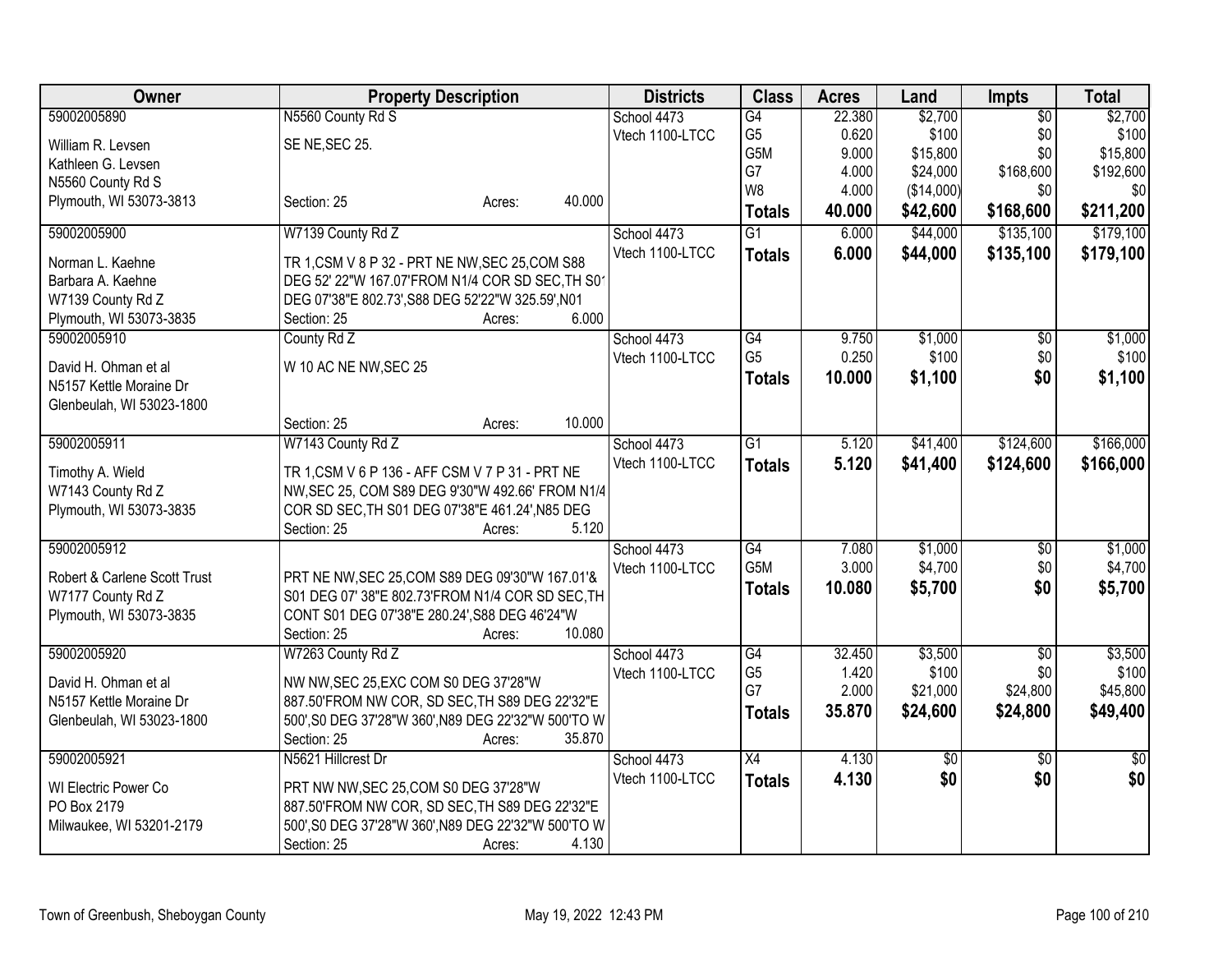| Owner                     |                                                   | <b>Property Description</b> |        | <b>Districts</b> | <b>Class</b>     | <b>Acres</b> | Land       | <b>Impts</b>    | <b>Total</b> |
|---------------------------|---------------------------------------------------|-----------------------------|--------|------------------|------------------|--------------|------------|-----------------|--------------|
| 59002005930               | <b>Hillcrest Dr</b>                               |                             |        | School 4473      | $\overline{G4}$  | 32.000       | \$3,500    | $\overline{50}$ | \$3,500      |
| David H. Ohman et al      | SW NW, SEC 25                                     |                             |        | Vtech 1100-LTCC  | G <sub>5</sub>   | 4.000        | \$1,900    | \$0             | \$1,900      |
| N5157 Kettle Moraine Dr   |                                                   |                             |        |                  | G5M              | 4.000        | \$6,200    | \$0             | \$6,200      |
| Glenbeulah, WI 53023-1800 |                                                   |                             |        |                  | <b>Totals</b>    | 40.000       | \$11,600   | \$0             | \$11,600     |
|                           | Section: 25                                       | Acres:                      | 40.000 |                  |                  |              |            |                 |              |
| 59002005940               |                                                   |                             |        | School 4473      | G4               | 2.000        | \$200      | \$0             | \$200        |
|                           |                                                   |                             |        | Vtech 1100-LTCC  | G <sub>5</sub> M | 8.000        | \$12,400   | \$0             | \$12,400     |
| David H. Ohman et al      | W 10 AC SE NW, SEC 25                             |                             |        |                  | <b>Totals</b>    | 10.000       | \$12,600   | \$0             | \$12,600     |
| N5157 Kettle Moraine Dr   |                                                   |                             |        |                  |                  |              |            |                 |              |
| Glenbeulah, WI 53023-1800 | Section: 25                                       | Acres:                      | 10.000 |                  |                  |              |            |                 |              |
| 59002005950               |                                                   |                             |        | School 4473      | G4               | 6.000        | \$600      | \$0             | \$600        |
|                           |                                                   |                             |        | Vtech 1100-LTCC  | G5M              | 29.000       | \$45,000   | \$0             | \$45,000     |
| Alan L. Keltner           | PRT E 60 AC E1/2 NW1/4, SEC 25, COM S89 DEG       |                             |        |                  | <b>Totals</b>    | 35.000       | \$45,600   | \$0             | \$45,600     |
| Jacqueline Keltner        | 25'2"W 2674.38'FROM E1/4 COR, SD SEC, TH S88 DEG  |                             |        |                  |                  |              |            |                 |              |
| 4110 N Newhall St         | 46'24"W 993.73', NO DEG 40'41"E 1535.15', N88 DEG |                             |        |                  |                  |              |            |                 |              |
| Shorewood, WI 53211-1940  | Section: 25                                       | Acres:                      | 35.000 |                  |                  |              |            |                 |              |
| 59002005960               |                                                   |                             |        | School 4473      | G4               | 16.000       | \$1,700    | \$0             | \$1,700      |
| Stone Valley Farm, LLC    | NE SW, SEC 25                                     |                             |        | Vtech 1100-LTCC  | W <sub>6</sub>   | 24.000       | (\$74,400) | \$0             | \$0          |
| N5518 Kathryn Dr          |                                                   |                             |        |                  | <b>Totals</b>    | 40.000       | \$1,700    | \$0             | \$1,700      |
| Plymouth, WI 53073-3734   |                                                   |                             |        |                  |                  |              |            |                 |              |
|                           | Section: 25                                       | Acres:                      | 40.000 |                  |                  |              |            |                 |              |
| 59002005970               | N5469 Hillcrest Dr                                |                             |        | School 4473      | $\overline{G4}$  | 29.370       | \$3,100    | $\overline{30}$ | \$3,100      |
| Stone Valley Farm, LLC    | NW SW, SEC 25, EXC LOT 1 CSM V 15                 |                             |        | Vtech 1100-LTCC  | G <sub>5</sub>   | 4.770        | \$2,500    | \$0             | \$2,500      |
| N5518 Kathryn Dr          | P324-25,#1530498.                                 |                             |        |                  | G7               | 2.000        | \$21,000   | \$122,800       | \$143,800    |
| Plymouth, WI 53073-3734   |                                                   |                             |        |                  | W <sub>6</sub>   | 1.000        | (\$100)    | \$0             | \$0          |
|                           | Section: 25                                       | Acres:                      | 37.140 |                  | <b>Totals</b>    | 37.140       | \$26,600   | \$122,800       | \$149,400    |
| 59002005971               | N5419 Hillcrest Dr                                |                             |        | School 4473      | $\overline{G1}$  | 2.860        | \$34,400   | \$172,500       | \$206,900    |
| Paula D. Mjelde           | LOT 1 CSM V15 P324-25, #1530498-PRT NW SW, SEC    |                             |        | Vtech 1100-LTCC  | <b>Totals</b>    | 2.860        | \$34,400   | \$172,500       | \$206,900    |
| Jeffrey A. Mjelde         | 25.                                               |                             |        |                  |                  |              |            |                 |              |
| N5419 Hillcrest Dr        |                                                   |                             |        |                  |                  |              |            |                 |              |
| Plymouth, WI 53073-3826   | Section: 25                                       | Acres:                      | 2.860  |                  |                  |              |            |                 |              |
| 59002005981               | N5397 Hillcrest Dr                                |                             |        | School 4473      | $\overline{G1}$  | 4.490        | \$46,500   | \$442,000       | \$488,500    |
|                           |                                                   |                             |        | Vtech 1100-LTCC  | <b>Totals</b>    | 4.490        | \$46,500   | \$442,000       | \$488,500    |
| Robert A. Webb            | LOT 1 CSM V15 P326-27, #1531163-PRT SW SW, SEC    |                             |        |                  |                  |              |            |                 |              |
| Peggy L. Webb             | 25.                                               |                             |        |                  |                  |              |            |                 |              |
| N5397 Hillcrest Dr        |                                                   |                             |        |                  |                  |              |            |                 |              |
| Plymouth, WI 53073-3825   | Section: 25                                       | Acres:                      | 4.490  |                  |                  |              |            |                 |              |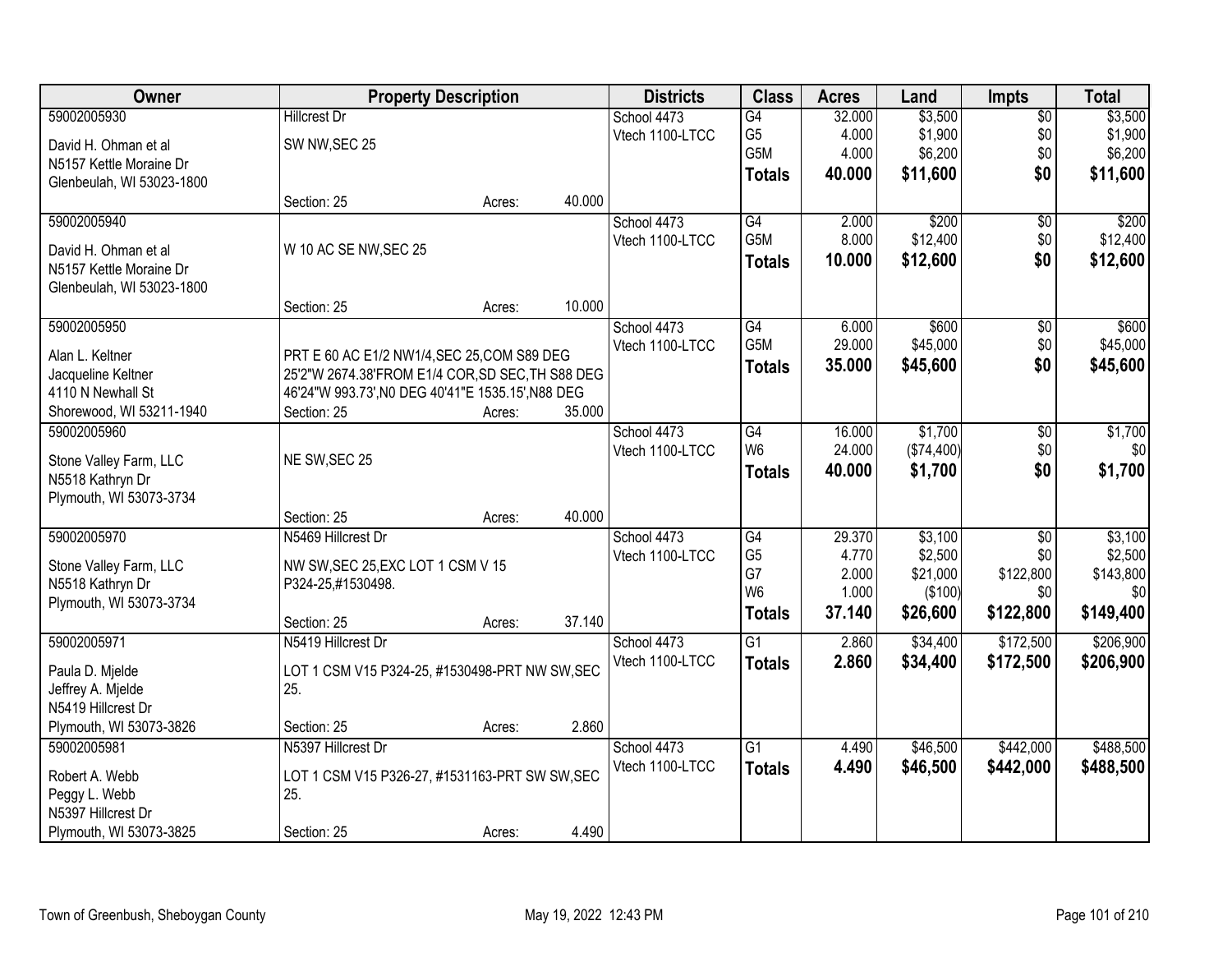| Owner                              | <b>Property Description</b>                                                                    | <b>Districts</b> | <b>Class</b>    | <b>Acres</b> | Land     | <b>Impts</b>    | <b>Total</b> |
|------------------------------------|------------------------------------------------------------------------------------------------|------------------|-----------------|--------------|----------|-----------------|--------------|
| 59002005982                        | <b>Hillcrest Dr</b>                                                                            | School 4473      | $\overline{G4}$ | 29.500       | \$3,100  | $\overline{50}$ | \$3,100      |
| James R. Webb                      | SW SW, SEC 25, EXC LOT 1 CSM V 15 P326-27                                                      | Vtech 1100-LTCC  | G <sub>5</sub>  | 0.850        | \$100    | \$0             | \$100        |
| N5397 Hillcrest Dr                 | #1531163 & EXC CSM V26 P13-15 #1974940.                                                        |                  | <b>Totals</b>   | 30.350       | \$3,200  | \$0             | \$3,200      |
| Plymouth, WI 53073-3825            |                                                                                                |                  |                 |              |          |                 |              |
|                                    | 30.350<br>Section: 25<br>Acres:                                                                |                  |                 |              |          |                 |              |
| 59002005983                        | N5347 Hillcrest Dr                                                                             | School 4473      | $\overline{G1}$ | 3.000        | \$35,000 | \$175,400       | \$210,400    |
| James R. Webb                      | LOT 1 CSM V26 P13-15 #1974940 - PRT SW SW, SEC                                                 | Vtech 1100-LTCC  | G4              | 2.160        | \$200    | \$0             | \$200        |
| N5397 Hillcrest Dr                 | 25.                                                                                            |                  | <b>Totals</b>   | 5.160        | \$35,200 | \$175,400       | \$210,600    |
| Plymouth, WI 53073-3825            |                                                                                                |                  |                 |              |          |                 |              |
|                                    | 5.160<br>Section: 25<br>Acres:                                                                 |                  |                 |              |          |                 |              |
| 59002005990                        | <b>Hillcrest Dr</b>                                                                            | School 4473      | G4              | 40.000       | \$3,600  | $\sqrt[6]{}$    | \$3,600      |
|                                    |                                                                                                | Vtech 1100-LTCC  | <b>Totals</b>   | 40.000       | \$3,600  | \$0             | \$3,600      |
| James R. Webb                      | SE SW, SEC 25.                                                                                 |                  |                 |              |          |                 |              |
| N5397 Hillcrest Dr                 |                                                                                                |                  |                 |              |          |                 |              |
| Plymouth, WI 53073-3825            | 40.000<br>Section: 25                                                                          |                  |                 |              |          |                 |              |
| 59002006000                        | Acres:<br>W7042 Wildberry Hill Rd                                                              | School 4473      | G4              | 31.250       | \$3,600  | \$0             | \$3,600      |
|                                    |                                                                                                | Vtech 1100-LTCC  | G <sub>5</sub>  | 1.000        | \$100    | \$0             | \$100        |
| William R. Levsen                  | NE SE, SEC 25, EXC S 1 1/2 RD DESC IN V 203 P 299                                              |                  | G5M             | 7.000        | \$12,300 | \$0             | \$12,300     |
| Kathleen G. Levsen                 | OF DEEDS                                                                                       |                  |                 | 39.250       | \$16,000 | \$0             | \$16,000     |
| N5560 County Rd S                  |                                                                                                |                  | <b>Totals</b>   |              |          |                 |              |
| Plymouth, WI 53073-3813            | 39.250<br>Section: 25<br>Acres:                                                                |                  |                 |              |          |                 |              |
| 59002006012                        | W7153 Wildberry Hill Rd                                                                        | School 4473      | $\overline{G1}$ | 5.190        | \$63,600 | \$460,800       | \$524,400    |
| James W. Steiner                   | LOT 9, CSM V 9 P 43-45 - PRT NW SE, SEC 25, COM S0                                             | Vtech 1100-LTCC  | <b>Totals</b>   | 5.190        | \$63,600 | \$460,800       | \$524,400    |
| Debra J. Steiner                   | DEG 55' 40"E 495.57'FROM CEN SD SEC, TH E                                                      |                  |                 |              |          |                 |              |
| 228 Beth Cir                       | 280', S0 DEG 55'40"E 807.19', W 280', TH N0 DEG 55'                                            |                  |                 |              |          |                 |              |
| Plymouth, WI 53073-2646            | 5.190<br>Section: 25<br>Acres:                                                                 |                  |                 |              |          |                 |              |
| 59002006013                        | W7143 Wildberry Hill Rd                                                                        | School 4473      | $\overline{G1}$ | 7.830        | \$71,500 | \$310,300       | \$381,800    |
|                                    |                                                                                                | Vtech 1100-LTCC  | <b>Totals</b>   | 7.830        | \$71,500 | \$310,300       | \$381,800    |
| Ruth E. Shepard<br>Kris S. Shepard | LOT 10, CSM V 9 P 43-45 - PRT NW SE, SEC 25, COM<br>S0 DEG 55' 40"E 495.57'& E 280'FROM CEN SD |                  |                 |              |          |                 |              |
| W7143 Wildberry Hill Rd            | SEC, TH E 120', S77 DEG 26'E 110', S55 DEG 15'E                                                |                  |                 |              |          |                 |              |
| Plymouth, WI 53073-3750            | 7.830<br>Section: 25<br>Acres:                                                                 |                  |                 |              |          |                 |              |
| 59002006014                        | W7136 Wildberry Hill Rd                                                                        | School 4473      | G1              | 5.010        | \$63,000 | \$316,200       | \$379,200    |
|                                    |                                                                                                | Vtech 1100-LTCC  | <b>Totals</b>   | 5.010        | \$63,000 | \$316,200       | \$379,200    |
| Carl W. Doemel                     | LOT 11, CSM V 9 P 43-45 - PRT NW SE, SEC 25, COM                                               |                  |                 |              |          |                 |              |
| W7136 Wildberry Hill Rd            | AT CEN SD SEC, TH S0 DEG 55'40"E 495.57', E                                                    |                  |                 |              |          |                 |              |
| Plymouth, WI 53073-3749            | 400', S77 DEG 26'E 39.12', N0 DEG 55'40"W 508.62', TH                                          |                  |                 |              |          |                 |              |
|                                    | 5.010<br>Section: 25<br>Acres:                                                                 |                  |                 |              |          |                 |              |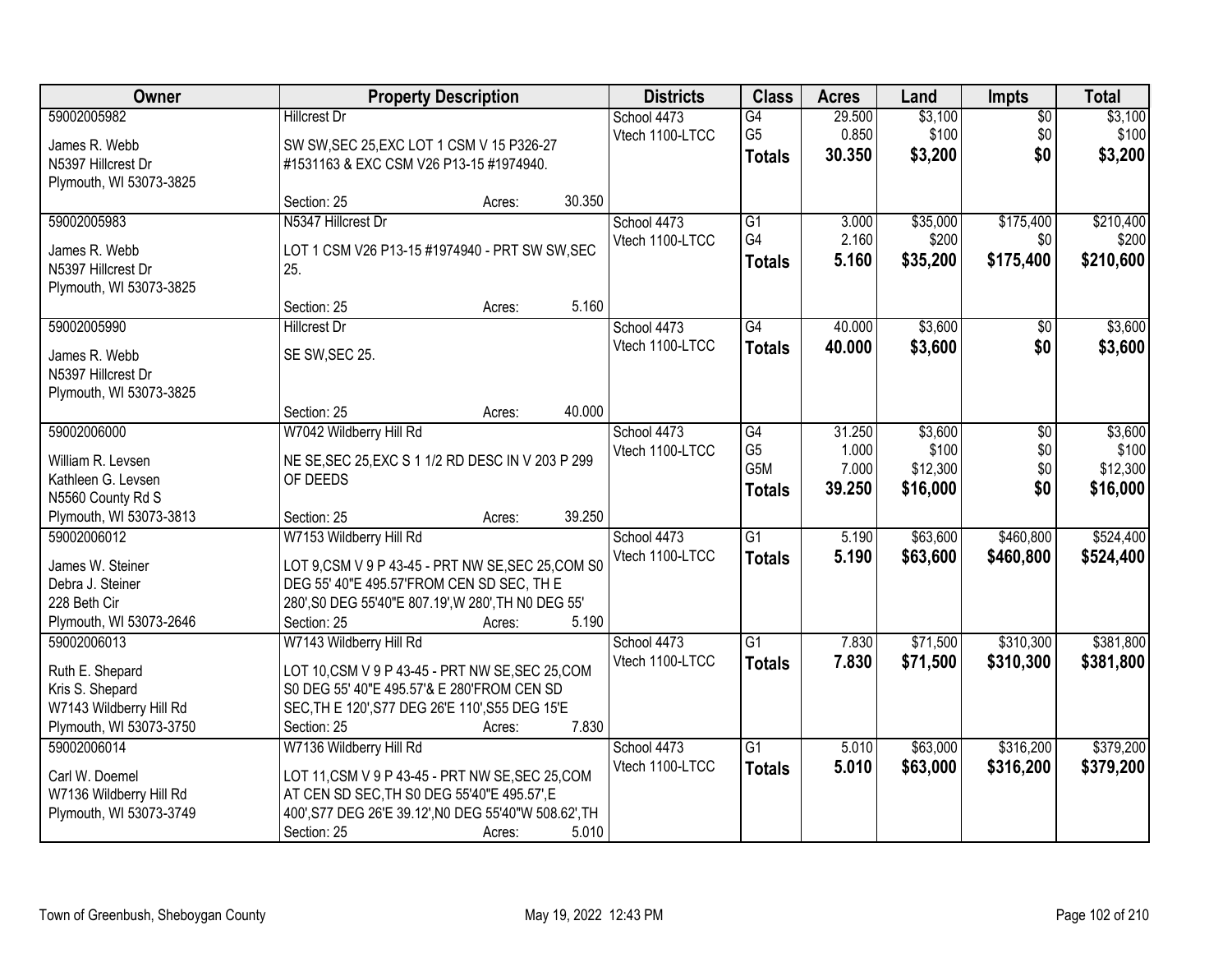| Owner                                    | <b>Property Description</b>                                                                        | <b>Districts</b> | <b>Class</b>    | <b>Acres</b> | Land     | <b>Impts</b> | <b>Total</b> |
|------------------------------------------|----------------------------------------------------------------------------------------------------|------------------|-----------------|--------------|----------|--------------|--------------|
| 59002006015                              | W7134 Wildberry Hill Rd                                                                            | School 4473      | $\overline{G1}$ | 5.010        | \$63,000 | \$320,400    | \$383,400    |
| Phillip L. Kaat                          | LOT 12, CSM V 9 P 43-45 - PRT NW SE, SEC 25, COM                                                   | Vtech 1100-LTCC  | <b>Totals</b>   | 5.010        | \$63,000 | \$320,400    | \$383,400    |
| Norrine E. Kaat                          | N89 DEG 24' 23"E 438.02'FROM CEN SD SEC, TH S0                                                     |                  |                 |              |          |              |              |
| W7134 Wildberry Hill Rd                  | DEG 55'40"E 508.62', S77 DEG 26'E 70.88', S55 DEG                                                  |                  |                 |              |          |              |              |
| Plymouth, WI 53073-3749                  | 5.010<br>Section: 25<br>Acres:                                                                     |                  |                 |              |          |              |              |
| 59002006016                              | <b>Wildberry Hill Rd</b>                                                                           | School 4473      | $\overline{G1}$ | 5.010        | \$63,000 | \$400        | \$63,400     |
|                                          |                                                                                                    | Vtech 1100-LTCC  | <b>Totals</b>   | 5.010        | \$63,000 | \$400        | \$63,400     |
| I Love You Living Trust 5-4-18           | LOT 13, CSM V 9 P 69-72 - PRT NW SE, SEC 25, COM                                                   |                  |                 |              |          |              |              |
| W7088 Wildberry Hill Rd                  | N89 DEG 24' 23"E 804.24'FROM CEN SD SEC, TH                                                        |                  |                 |              |          |              |              |
| Plymouth, WI 53073-3748                  | CONT N89 DEG 24'23"E 323.27', S0 DEG 27'50"E                                                       |                  |                 |              |          |              |              |
|                                          | 5.010<br>Section: 25<br>Acres:                                                                     |                  |                 |              |          |              |              |
| 59002006017                              | W7061 Wildberry Hill Rd                                                                            | School 4473      | $\overline{G1}$ | 5.470        | \$70,900 | \$550,900    | \$621,800    |
| Diana E Roberts Trust                    | LOT 14 CSM V9 P69-72 #1196306, PRT NW SE SEC                                                       | Vtech 1100-LTCC  | <b>Totals</b>   | 5.470        | \$70,900 | \$550,900    | \$621,800    |
| Diana E Roberts Qtip Trust               | 25-15-20.                                                                                          |                  |                 |              |          |              |              |
| W7061 Wildberry Hill Rd                  |                                                                                                    |                  |                 |              |          |              |              |
| Plymouth, WI 53073-3751                  | 5.470<br>Section: 25<br>Acres:                                                                     |                  |                 |              |          |              |              |
| 59002006018                              | W7088 Wildberry Hill Rd                                                                            | School 4473      | $\overline{G1}$ | 5.010        | \$69,300 | \$221,800    | \$291,100    |
|                                          |                                                                                                    | Vtech 1100-LTCC  | <b>Totals</b>   | 5.010        | \$69,300 | \$221,800    | \$291,100    |
| I Love You Living Trust 5-4-18           | LOT 15, CSM V 9 P 69-72 - PRT NW SE, SEC 25, COM                                                   |                  |                 |              |          |              |              |
| W7088 Wildberry Hill Rd                  | N89 DEG 24' 23"E 1127.51'FROM CEN SD SEC TH                                                        |                  |                 |              |          |              |              |
| Plymouth, WI 53073-3748                  | CONT N89 DEG 24'23"E 209.68', S0 DEG 27'50"E                                                       |                  |                 |              |          |              |              |
|                                          | 5.010<br>Section: 25<br>Acres:                                                                     |                  |                 |              |          |              |              |
| 59002006021                              | W7029 Green Channel Rd                                                                             | School 4473      | $\overline{G1}$ | 5.020        | \$69,400 | \$338,400    | \$407,800    |
| Eric M and Lori A Plate Revocable Livino |                                                                                                    | Vtech 1100-LTCC  | <b>Totals</b>   | 5.020        | \$69,400 | \$338,400    | \$407,800    |
| Trust                                    | PRT LOT 1 CSM V8 P 330-34 & PRT LOT 16 CSM V9 P<br>69-72 - PRT SW SE & PRT SE SE, SEC 25 COM AT SW |                  |                 |              |          |              |              |
| W7029 Green Channel Rd                   | COR SD LOT 1, TH N89 DEG 05'40"E 243.68'ALG S LN                                                   |                  |                 |              |          |              |              |
| Plymouth, WI 53073                       | Section: 25<br>5.020                                                                               |                  |                 |              |          |              |              |
|                                          | Acres:                                                                                             |                  |                 |              |          |              |              |
| 59002006022                              | W7037 Emerald Ridge Rd                                                                             | School 4473      | $\overline{G1}$ | 5.050        | \$69,500 | \$436,400    | \$505,900    |
| Lois M. Knowles                          | LOT 2 CSM V8 P 330-34 - PRT S1/2 SE1/4, SEC                                                        | Vtech 1100-LTCC  | <b>Totals</b>   | 5.050        | \$69,500 | \$436,400    | \$505,900    |
| W7037 Emerald Ridge Rd                   | 25, COM AT S 1/4 COR, SD SEC, TH N89 DEG 5' 40"E                                                   |                  |                 |              |          |              |              |
| Plymouth, WI 53073-3741                  | 832.08', N 57.39', TH N21 DEG 57'53"E 351.25'TO PNT                                                |                  |                 |              |          |              |              |
|                                          | 5.050<br>Section: 25<br>Acres:                                                                     |                  |                 |              |          |              |              |
| 59002006023                              | W7041 Wildberry Hill Rd                                                                            | School 4473      | $\overline{G1}$ | 5.030        | \$69,400 | \$312,100    | \$381,500    |
|                                          |                                                                                                    | Vtech 1100-LTCC  | <b>Totals</b>   | 5.030        | \$69,400 | \$312,100    | \$381,500    |
| Matthew J. Gritt                         | LOT 3 CSM V8 P 330-34 - PRT W1/2 SE1/4, SEC                                                        |                  |                 |              |          |              |              |
| Erin C. Gritt                            | 25, COM AT S 1/4 COR, SD SEC, TH N0 DEG 55' 40"W                                                   |                  |                 |              |          |              |              |
| W7041 Wildberry Hill Rd                  | 541.75', N89 DEG 5'40"E 402.83', N0 DEG 55'40"W                                                    |                  |                 |              |          |              |              |
| Plymouth, WI 53073-3751                  | 5.030<br>Section: 25<br>Acres:                                                                     |                  |                 |              |          |              |              |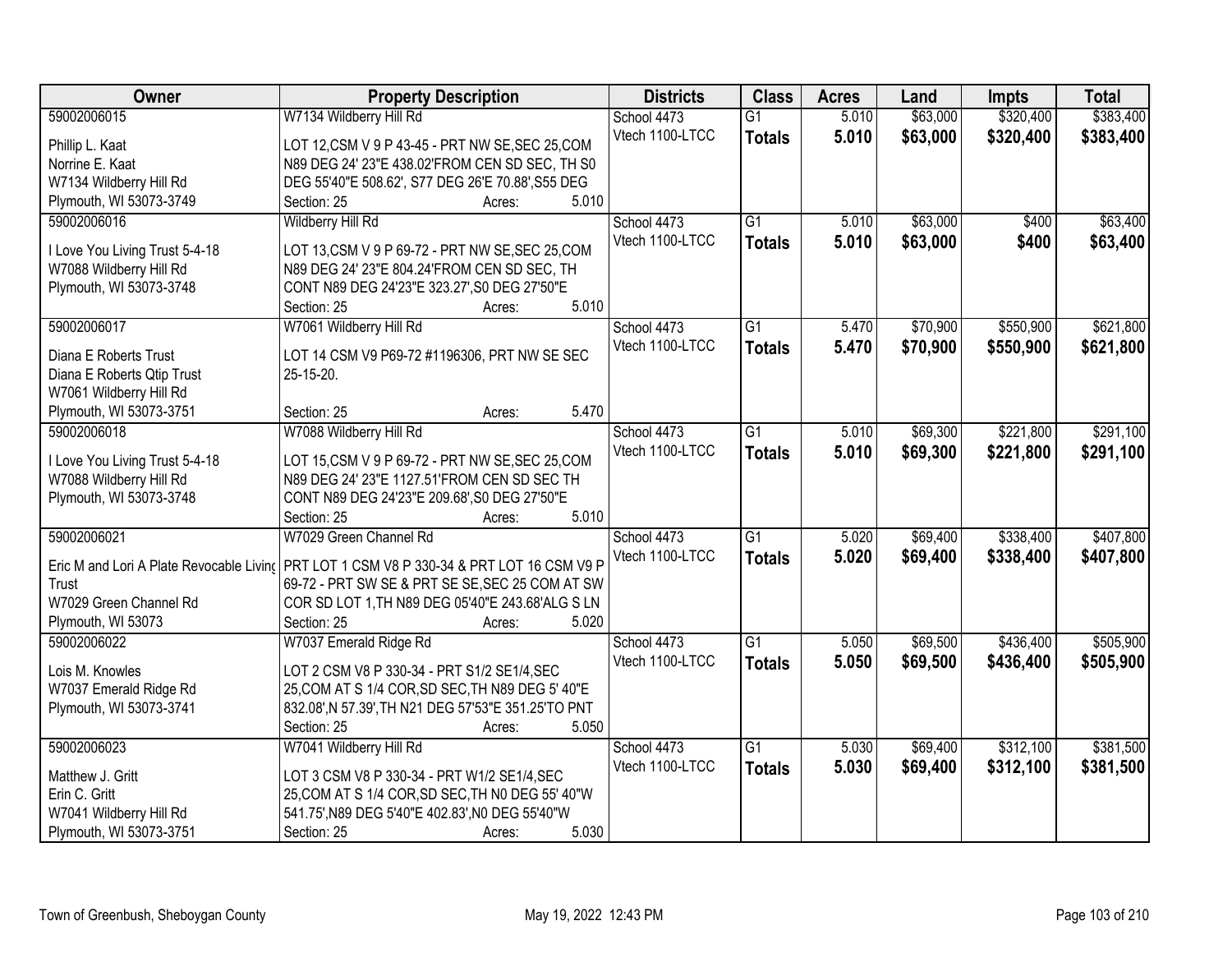| <b>Owner</b>            | <b>Property Description</b>                                                                  | <b>Districts</b> | <b>Class</b>    | <b>Acres</b> | Land     | <b>Impts</b>    | <b>Total</b> |
|-------------------------|----------------------------------------------------------------------------------------------|------------------|-----------------|--------------|----------|-----------------|--------------|
| 59002006024             | <b>Emerald Ridge Rd</b>                                                                      | School 4473      | $\overline{G1}$ | 5.010        | \$15,100 | $\overline{50}$ | \$15,100     |
|                         | J Roger & Barbara Grier Grier Trust et a LOT 4 CSM V8 P 330-34 - PRT SW SE, SEC 25, COM      | Vtech 1100-LTCC  | <b>Totals</b>   | 5.010        | \$15,100 | \$0             | \$15,100     |
| W7112 Emerald Ridge Rd  | N89 DEG 5' 40"E 402.83'FROM S1/4 COR, SD SEC, TH                                             |                  |                 |              |          |                 |              |
| Plymouth, WI 53073-3740 | CONT N89 DEG 5'40"E 429.25', N 57.39', N21 DEG 57'                                           |                  |                 |              |          |                 |              |
|                         | 5.010<br>Section: 25<br>Acres:                                                               |                  |                 |              |          |                 |              |
| 59002006025             | W7071 Emerald Ridge Rd                                                                       | School 4473      | $\overline{G1}$ | 5.020        | \$63,100 | \$245,700       | \$308,800    |
|                         |                                                                                              | Vtech 1100-LTCC  | <b>Totals</b>   | 5.020        | \$63,100 | \$245,700       | \$308,800    |
| Donald E. Stroika       | LOT 5 CSM V8 P 347-50 - PRT SW SE, SEC 25, COM                                               |                  |                 |              |          |                 |              |
| Tere J. Stroika         | N89 DEG 5' 40"E 402.83'& N0 DEG 55'40"W                                                      |                  |                 |              |          |                 |              |
| W7071 Emerald Ridge Rd  | 443.01'FROM S1/4 COR, SD SEC, TH CONT N0 DEG                                                 |                  |                 |              |          |                 |              |
| Plymouth, WI 53073-3741 | 5.020<br>Section: 25<br>Acres:                                                               |                  |                 |              |          |                 |              |
| 59002006026             | W7112 Emerald Ridge Rd                                                                       | School 4473      | G1              | 5.010        | \$63,000 | \$406,600       | \$469,600    |
|                         | J Roger & Barbara Grier Grier Trust et a LOT 6 CSM V8 P 347-50 - PRT SW SE, SEC 25, COM AT   | Vtech 1100-LTCC  | <b>Totals</b>   | 5.010        | \$63,000 | \$406,600       | \$469,600    |
| W7112 Emerald Ridge Rd  | S1/4 COR SD SEC, TH N89 DEG 5'40"E 402.83', NO DEC                                           |                  |                 |              |          |                 |              |
| Plymouth, WI 53073-3740 | 55'40"W 541.75', S89 DEG 5'40"W 402.83', TH S0 DEG                                           |                  |                 |              |          |                 |              |
|                         | Section: 25<br>5.010<br>Acres:                                                               |                  |                 |              |          |                 |              |
| 59002006027             | Emerald Ridge Rd                                                                             | School 4473      | $\overline{G1}$ | 5.010        | \$63,000 | \$0             | \$63,000     |
|                         |                                                                                              | Vtech 1100-LTCC  |                 |              |          |                 |              |
|                         | J Roger & Barbara Grier Grier Trust et a   LOT 7 CSM V8 P 347-50 - PRT SW SE, SEC 25, COM NO |                  | <b>Totals</b>   | 5.010        | \$63,000 | \$0             | \$63,000     |
| W7112 Emerald Ridge Rd  | DEG 55' 40"W 541.75'FROM S1/4 COR, SD SEC, TH N89                                            |                  |                 |              |          |                 |              |
| Plymouth, WI 53073-3740 | DEG 5'40"E 402.83', NO DEG 55'40"W 541.75', S89 DEG                                          |                  |                 |              |          |                 |              |
|                         | Section: 25<br>5.010<br>Acres:                                                               |                  |                 |              |          |                 |              |
| 59002006028             | W7062 Emerald Ridge Rd                                                                       | School 4473      | $\overline{G1}$ | 5.920        | \$65,800 | \$213,200       | \$279,000    |
|                         |                                                                                              | Vtech 1100-LTCC  | <b>Totals</b>   | 5.920        | \$65,800 | \$213,200       | \$279,000    |
| Neil J. Covaleski       | LOT 8 CSM V8 P 347-50 - PRT NW SE & SW SE, SEC                                               |                  |                 |              |          |                 |              |
| Sheree S. Covaleski     | 25, COM N0 DEG 55'40"W 1083.5'FROM S1/4 COR SD                                               |                  |                 |              |          |                 |              |
| W7062 Emerald Ridge Rd  | SEC, TH N89 DEG 5'40"E 402.83', S0 DEG 55'40"E 180',                                         |                  |                 |              |          |                 |              |
| Plymouth, WI 53073-3739 | 5.920<br>Section: 25<br>Acres:                                                               |                  |                 |              |          |                 |              |
| 59002006029             |                                                                                              | School 4473      | $\overline{G1}$ | 0.170        | \$300    | $\overline{50}$ | \$300        |
| Frank A. Wierus         | PRT SW SE, SEC 25, COM AT SE COR, SD1/4, TH NO                                               | Vtech 1100-LTCC  | <b>Totals</b>   | 0.170        | \$300    | \$0             | \$300        |
| Denise H. Wierus        | DEG 27'50"W 22', N86 DEG 43'W 240.19', S 39.55', TH                                          |                  |                 |              |          |                 |              |
| N5338 County Rd S       | N89 DEG 05'40"E 240'TO BEG.                                                                  |                  |                 |              |          |                 |              |
| Plymouth, WI 53073-3809 | 0.170<br>Section: 25<br>Acres:                                                               |                  |                 |              |          |                 |              |
| 59002006040             | N5366 County Rd S                                                                            | School 4473      | $\overline{G1}$ | 13.960       | \$74,900 | \$200           | \$75,100     |
|                         |                                                                                              | Vtech 1100-LTCC  | <b>Totals</b>   | 13.960       | \$74,900 | \$200           | \$75,100     |
| Phillip Noffz et al     | PRT SE SE, SEC 25, COM 844.61' N OF SE COR                                                   |                  |                 |              |          |                 |              |
| 4839 N Central Park Ave | SD1/4, TH N 470.27', S89 DEG 19'58"W 1291.69', S0 DEC                                        |                  |                 |              |          |                 |              |
| Chicago, IL 60625-5603  | 22'40"W 470.32', TH N89 DEG 19'58"E 1294.79'TO BEG.                                          |                  |                 |              |          |                 |              |
|                         | 13.960<br>Section: 25<br>Acres:                                                              |                  |                 |              |          |                 |              |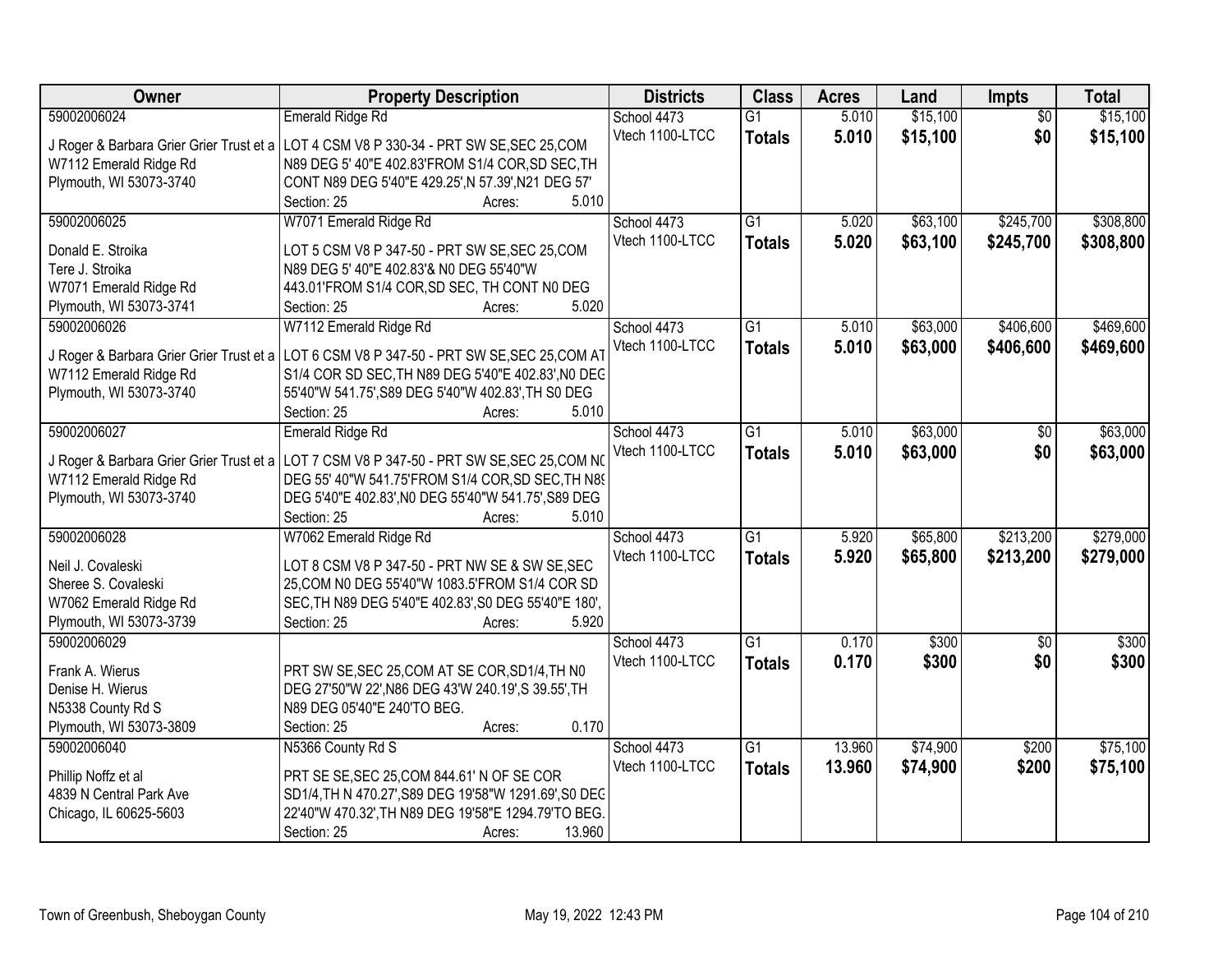| Owner                                 | <b>Property Description</b>                         | <b>Districts</b> | <b>Class</b>    | <b>Acres</b> | Land     | <b>Impts</b> | <b>Total</b> |
|---------------------------------------|-----------------------------------------------------|------------------|-----------------|--------------|----------|--------------|--------------|
| 59002006050                           | N5342 County Rd S                                   | School 4473      | $\overline{G1}$ | 5.000        | \$48,000 | \$112,300    | \$160,300    |
| Sharon A. Harvey                      | THE N 185'OF THE S 665'OF E 1177.29'OF SE SE, SEC   | Vtech 1100-LTCC  | <b>Totals</b>   | 5.000        | \$48,000 | \$112,300    | \$160,300    |
| Sharon A. Feldner                     | 25.                                                 |                  |                 |              |          |              |              |
| N5342 County Rd S                     |                                                     |                  |                 |              |          |              |              |
| Plymouth, WI 53073-3809               | 5.000<br>Section: 25<br>Acres:                      |                  |                 |              |          |              |              |
| 59002006060                           | N5334 County Rd S                                   | School 4473      | $\overline{G1}$ | 6.430        | \$67,300 | \$189,000    | \$256,300    |
|                                       |                                                     | Vtech 1100-LTCC  | <b>Totals</b>   | 6.430        | \$67,300 | \$189,000    | \$256,300    |
| James L. Hertel                       | PRT SE SE, SEC 25, COM AT SE COR SD1/4, TH N        |                  |                 |              |          |              |              |
| Debra J. Hertel                       | 480', W 1294.79'TO W LINE SE SE, S 480', TH E TO    |                  |                 |              |          |              |              |
| N5334 County Rd S                     | BEG, EXC COM S89 DEG 5'41"W 41.50'FROM SE           |                  |                 |              |          |              |              |
| Plymouth, WI 53073-3809               | 6.430<br>Section: 25<br>Acres:                      |                  |                 |              |          |              |              |
| 59002006061                           | N5330 County Rd S                                   | School 4473      | G1              | 7.840        | \$71,500 | \$96,900     | \$168,400    |
| Rose Ann Basler                       | PRT SE SE, SEC 25, COM S89 DEG 5'41"W 41.50'FROM    | Vtech 1100-LTCC  | <b>Totals</b>   | 7.840        | \$71,500 | \$96,900     | \$168,400    |
| N5330 County Rd S                     | SE COR, SD SEC, TH N0 DEG 2'16"W 435.62', S83 DEG   |                  |                 |              |          |              |              |
| Plymouth, WI 53073-3809               | 33'32"W 323.15', S77 DEG 19'47"W 211.50', S64 DEG   |                  |                 |              |          |              |              |
|                                       | 7.840<br>Section: 25<br>Acres:                      |                  |                 |              |          |              |              |
| 59002006063                           | County Rd S                                         | School 4473      | G1              | 7.890        | \$11,300 | \$0          | \$11,300     |
|                                       |                                                     | Vtech 1100-LTCC  |                 | 7.890        |          | \$0          |              |
| Wildberry Hill Homeowners Association | LOT 16, CSM V 9 P 69-72 - PRT SE1/4, SEC 25, COM AT |                  | <b>Totals</b>   |              | \$11,300 |              | \$11,300     |
| W7037 Emerald Ridge Rd                | NW COR OF SE SE, TH S0 DEG 27'50"E 474.62', N89     |                  |                 |              |          |              |              |
| Plymouth, WI 53073-3741               | DEG 19'58"E 1322.57', S 179.61', S89 DEG 05'40"W    |                  |                 |              |          |              |              |
|                                       | 7.890<br>Section: 25<br>Acres:                      |                  |                 |              |          |              |              |
| 59002006072                           | W7321 County Rd Z                                   | School 4473      | $\overline{G1}$ | 10.000       | \$56,000 | \$154,500    | \$210,500    |
|                                       |                                                     | Vtech 1100-LTCC  | <b>Totals</b>   | 10.000       | \$56,000 | \$154,500    | \$210,500    |
| William E. Schultz                    | LOT 1 CSM V11 P 242 - PRT NE NE, SEC 26, COM AT     |                  |                 |              |          |              |              |
| Jennifer B. Schultz                   | NE COR SD SEC, TH N89 DEG 43'45"W 540' ALG N LN     |                  |                 |              |          |              |              |
| W7321 County Rd Z                     | SD1/4, S01 DEG 16' 00"W 800', S89 DEG 42'45"E       |                  |                 |              |          |              |              |
| Plymouth, WI 53073-3712               | Section: 26<br>10.000<br>Acres:                     |                  |                 |              |          |              |              |
| 59002006073                           | N5626 Hillcrest Dr                                  | School 4473      | $\overline{G1}$ | 5.010        | \$41,000 | \$217,700    | \$258,700    |
| Kristin A. Jerving-Bernard            | LOT 2 CSM V11 P 242 - PRT NE NE, SEC 26, COM AT     | Vtech 1100-LTCC  | <b>Totals</b>   | 5.010        | \$41,000 | \$217,700    | \$258,700    |
| John P. Bernard                       | NE COR, SD SEC, TH S00 DEG 37'28"W 800.05'TO        |                  |                 |              |          |              |              |
| N5626 Hillcrest Dr                    | BEG, TH N89 DEG 42' 45"W 548.96', S01 DEG 16'00"W   |                  |                 |              |          |              |              |
| Plymouth, WI 53073-3846               | 5.010<br>Section: 26<br>Acres:                      |                  |                 |              |          |              |              |
| 59002006074                           | W7363 County Rd Z                                   | School 4473      | $\overline{G1}$ | 11.050       | \$59,200 | \$221,800    | \$281,000    |
|                                       |                                                     | Vtech 1100-LTCC  | <b>Totals</b>   | 11.050       | \$59,200 | \$221,800    | \$281,000    |
| James S. Chapman                      | LOT 1 CSM V30 P9-11 DOC #2100678 BEING PART         |                  |                 |              |          |              |              |
| Janet R. Chapman                      | NE NE, SEC 26.                                      |                  |                 |              |          |              |              |
| W7363 County Rd Z                     |                                                     |                  |                 |              |          |              |              |
| Plymouth, WI 53073-3712               | 11.050<br>Section: 26<br>Acres:                     |                  |                 |              |          |              |              |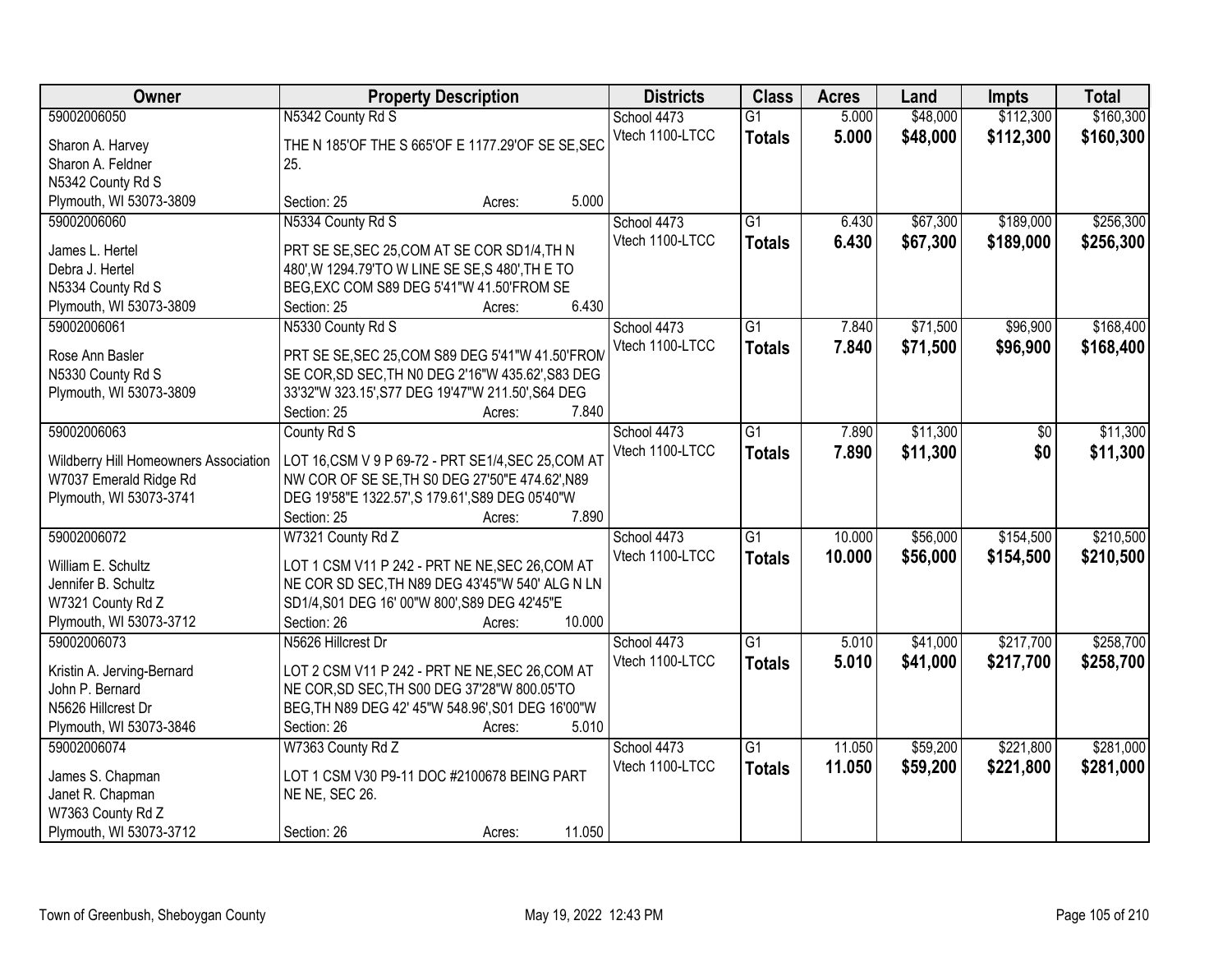| Owner                   | <b>Property Description</b>                                              | <b>Districts</b> | <b>Class</b>    | <b>Acres</b> | Land     | Impts           | <b>Total</b> |
|-------------------------|--------------------------------------------------------------------------|------------------|-----------------|--------------|----------|-----------------|--------------|
| 59002006075             | W7389 County Rd Z                                                        | School 4473      | $\overline{G1}$ | 5.000        | \$41,000 | $\overline{50}$ | \$41,000     |
| Benjamin R. Chapman     | LOT 2 CSM V30 P9-11 DOC #2100678 BEING PART                              | Vtech 1100-LTCC  | <b>Totals</b>   | 5.000        | \$41,000 | \$0             | \$41,000     |
| Paige E. Chapman        | NE NE, SEC 26.                                                           |                  |                 |              |          |                 |              |
| N3041 Mill Rd           |                                                                          |                  |                 |              |          |                 |              |
| Waldo, WI 53093-1510    | 5.000<br>Section: 26<br>Acres:                                           |                  |                 |              |          |                 |              |
| 59002006080             | W7437 County Rd Z                                                        | School 4473      | $\overline{G1}$ | 1.510        | \$26,600 | \$107,000       | \$133,600    |
|                         |                                                                          | Vtech 1100-LTCC  | <b>Totals</b>   | 1.510        | \$26,600 | \$107,000       | \$133,600    |
| Angela Ritt             | TR 2 CSM V5 P 306 & AFF V6 P 14 - PRT NW NE, SEC                         |                  |                 |              |          |                 |              |
| W7437 County Rd Z       | 26, COM S 89 DEG 43'45"E 801.86' FROM N 1/4                              |                  |                 |              |          |                 |              |
| Plymouth, WI 53073-3758 | COR, SD SEC, TH S0 DEG 26' 50"W 544.50', S89 DEG                         |                  |                 |              |          |                 |              |
|                         | 1.510<br>Section: 26<br>Acres:                                           |                  |                 |              |          |                 |              |
| 59002006081             | W7425 County Rd Z                                                        | School 4473      | $\overline{G1}$ | 5.000        | \$41,000 | \$122,700       | \$163,700    |
| Kevin J. Klein          | PRT NW NE, SEC 26, COM S89 DEG 43'45"E                                   | Vtech 1100-LTCC  | <b>Totals</b>   | 5.000        | \$41,000 | \$122,700       | \$163,700    |
| Lori J. Klein           | 922.66'FROM N1/4 COR, SD SEC, TH S89 DEG 43'45" E                        |                  |                 |              |          |                 |              |
| W7425 County Rd Z       | 400', S0 DEG 26'50"W 544.50', N89 DEG 43'45"W 400', TH                   |                  |                 |              |          |                 |              |
| Plymouth, WI 53073-3758 | Section: 26<br>5.000<br>Acres:                                           |                  |                 |              |          |                 |              |
| 59002006082             | County Rd Z                                                              | School 4473      | $\overline{G1}$ | 1.510        | \$26,600 | \$0             | \$26,600     |
|                         |                                                                          | Vtech 1100-LTCC  | <b>Totals</b>   | 1.510        | \$26,600 | \$0             | \$26,600     |
| Angela Ritt             | TR 1 CSM V5 P 306 & AFF V6 P 14 - PRT NW NE, SEC                         |                  |                 |              |          |                 |              |
| W7437 County Rd Z       | 26, COM S89 DEG 43'45"E 681'FROM N 1/4 COR, SD                           |                  |                 |              |          |                 |              |
| Plymouth, WI 53073-3758 | SEC, TH S89 DEG 43'45"E 120.86', S0 DEG 26' 50"W<br>1.510<br>Section: 26 |                  |                 |              |          |                 |              |
| 59002006101             | Acres:<br>N5588 Hillcrest Dr                                             | School 4473      | $\overline{G1}$ | 5.820        | \$50,500 | \$174,300       | \$224,800    |
|                         |                                                                          | Vtech 1100-LTCC  |                 |              |          |                 |              |
| John V. Morrissey       | LOT 1, CSM V 10 P 40-41 - PRT E1/2 NE1/4, SEC                            |                  | <b>Totals</b>   | 5.820        | \$50,500 | \$174,300       | \$224,800    |
| Gail M. Morrissey       | 26, COM N0 DEG 37'28"E 987.96'FROM E1/4 COR SD                           |                  |                 |              |          |                 |              |
| N5588 Hillcrest Dr      | SEC, TH CONT N0 DEG 37' 28"E 170.29', N89 DEG                            |                  |                 |              |          |                 |              |
| Plymouth, WI 53073-3847 | 5.820<br>Section: 26<br>Acres:                                           |                  |                 |              |          |                 |              |
| 59002006102             | N5606 Hillcrest Dr                                                       | School 4473      | $\overline{G1}$ | 5.000        | \$48,000 | \$156,200       | \$204,200    |
| Gary L. Mallmann        | LOT 2, CSM V 10 P 40-41 - PRT E1/2 NE1/4, SEC                            | Vtech 1100-LTCC  | <b>Totals</b>   | 5.000        | \$48,000 | \$156,200       | \$204,200    |
| Cheryl A. Mallmann      | 26, COM N0 DEG 37'28"E 1158.25'FROM E1/4 COR SD                          |                  |                 |              |          |                 |              |
| N5606 Hillcrest Dr      | SEC, TH CONT N0 DEG 37'28"E 280.31', N89 DEG 42'                         |                  |                 |              |          |                 |              |
| Plymouth, WI 53073-3846 | 5.000<br>Section: 26<br>Acres:                                           |                  |                 |              |          |                 |              |
| 59002006131             | <b>Hillcrest Dr</b>                                                      | School 4473      | $\overline{G1}$ | 4.970        | \$47,900 | $\overline{50}$ | \$47,900     |
|                         |                                                                          | Vtech 1100-LTCC  | <b>Totals</b>   | 4.970        | \$47,900 | \$0             | \$47,900     |
| Christopher J. Petrie   | THE E 5 AC OF THE S1/2 OF THE N1/2 OF THE SE                             |                  |                 |              |          |                 |              |
| Amy L. Petrie           | NE, SEC 26, & PRT NE 1/4 SD SEC, COM AT NW COR                           |                  |                 |              |          |                 |              |
| 110 Hein Ave            | LOT 4 ROLLING HILLS SUBD, BEING POB, TH S89                              |                  |                 |              |          |                 |              |
| Plymouth, WI 53073-2505 | 4.970<br>Section: 26<br>Acres:                                           |                  |                 |              |          |                 |              |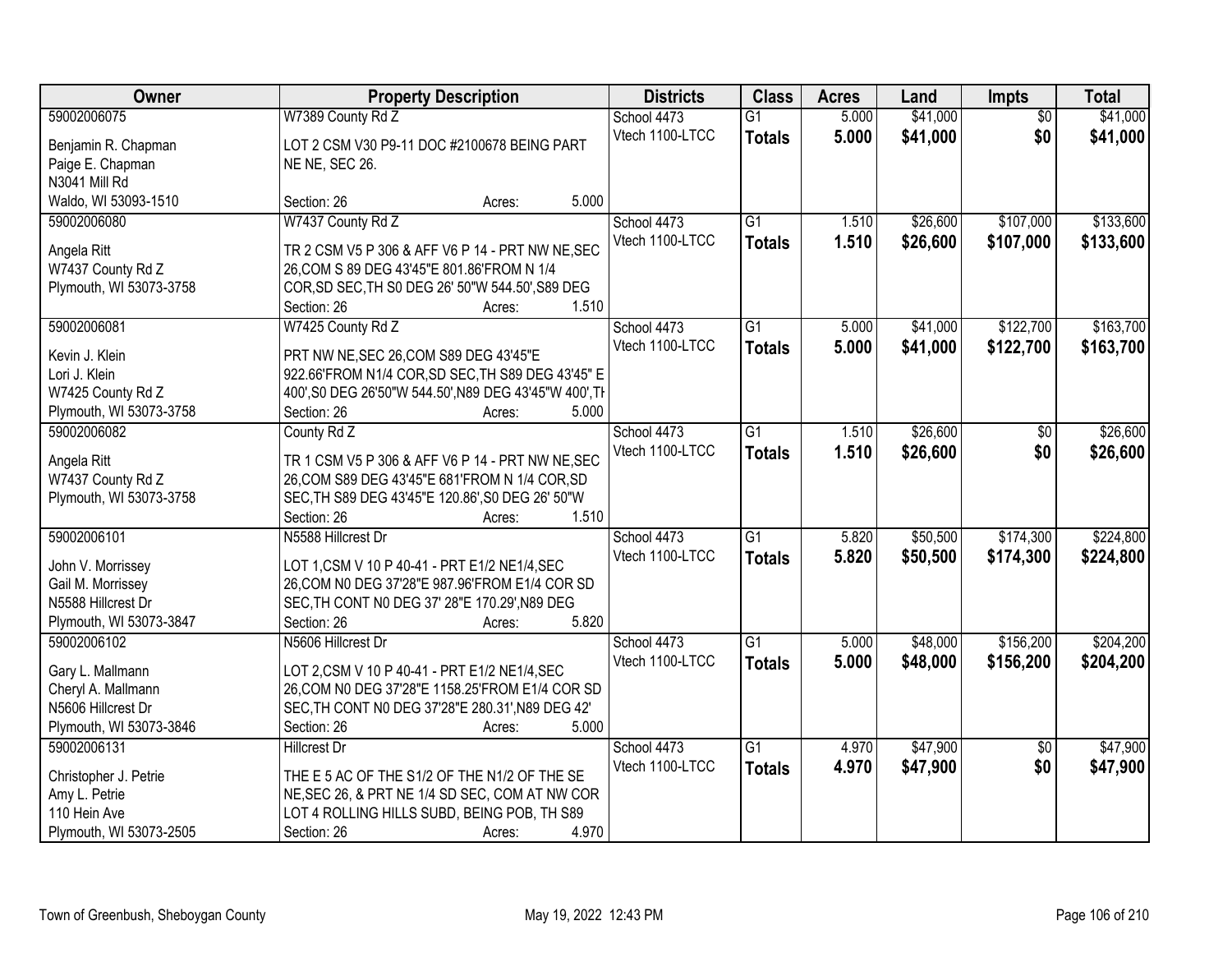| Owner                               | <b>Property Description</b>                           | <b>Districts</b> | <b>Class</b>    | <b>Acres</b> | Land     | <b>Impts</b>    | <b>Total</b> |
|-------------------------------------|-------------------------------------------------------|------------------|-----------------|--------------|----------|-----------------|--------------|
| 59002006140                         | County Rd Z                                           | School 4473      | $\overline{G4}$ | 27.670       | \$3,800  | $\overline{50}$ | \$3,800      |
| Webb, Robert A & Peggy L Webb Trust | NE NW, SEC 26, EXC COM AT NE COR SD1/4, TH S89        | Vtech 1100-LTCC  | G <sub>5</sub>  | 3.330        | \$2,200  | \$0             | \$2,200      |
| et al                               | DEG 14'W 903.32', S 434', N89 DEG 14'E 903.32', TH N  |                  | <b>Totals</b>   | 31.000       | \$6,000  | \$0             | \$6,000      |
| N5397 Hillcrest Dr                  | 434'TO BEG.                                           |                  |                 |              |          |                 |              |
| Plymouth, WI 53073-3825             | Section: 26<br>31.000<br>Acres:                       |                  |                 |              |          |                 |              |
| 59002006150                         | W7561 County Rd Z                                     | School 4473      | $\overline{G1}$ | 9.000        | \$53,000 | \$313,200       | \$366,200    |
|                                     |                                                       | Vtech 1100-LTCC  | <b>Totals</b>   | 9.000        | \$53,000 | \$313,200       | \$366,200    |
| Richard A. Rentmeester              | PRT NE NW, SEC 26, COM AT NE COR SD1/4, TH S89        |                  |                 |              |          |                 |              |
| Olivia R. Rentmeester               | DEG 14'W 903.32', S 434', N89 DEG 14'E 903.32', TH N  |                  |                 |              |          |                 |              |
| W7561 County Rd Z                   | 434'TO BEG.                                           |                  |                 |              |          |                 |              |
| Plymouth, WI 53073-3714             | 9.000<br>Section: 26<br>Acres:                        |                  |                 |              |          |                 |              |
| 59002006160                         | County Rd Z                                           | School 4473      | G4              | 30.250       | \$4,200  | \$0             | \$4,200      |
| Webb, Robert A & Peggy L Webb Trust | PRT NW NW, SEC 26, COM AT INTER OF N SEC LN           | Vtech 1100-LTCC  | G <sub>5</sub>  | 3.750        | \$1,500  | \$0             | \$1,500      |
| et al                               | WITH CEN LN OF CTH A, THE TO NE COR NW NW, S          |                  | <b>Totals</b>   | 34.000       | \$5,700  | \$0             | \$5,700      |
| N5397 Hillcrest Dr                  | TO SE COR SD1/4, W TO PNT 30 RD E OF SW               |                  |                 |              |          |                 |              |
| Plymouth, WI 53073-3825             | 34.000<br>Section: 26<br>Acres:                       |                  |                 |              |          |                 |              |
| 59002006180                         | N5611 County Rd A W                                   | School 4473      | $\overline{G1}$ | 3.000        | \$35,000 | \$222,600       | \$257,600    |
|                                     |                                                       | Vtech 1100-LTCC  |                 | 3.000        |          |                 |              |
| Dale R. Peters                      | PRT NW NW, SEC 26, COM AT CEN CTH A AT SW COR         |                  | <b>Totals</b>   |              | \$35,000 | \$222,600       | \$257,600    |
| N5611 W County Rd A                 | NW NW, TH E 30 RDS, N 16 RDS, W 30 RDS, TH S 16       |                  |                 |              |          |                 |              |
| Plymouth, WI 53073-3725             | RDS TO BEG.                                           |                  |                 |              |          |                 |              |
|                                     | 3.000<br>Section: 26<br>Acres:                        |                  |                 |              |          |                 |              |
| 59002006190                         | County Rd A W                                         | School 4473      | $\overline{G4}$ | 34.250       | \$5,000  | $\overline{50}$ | \$5,000      |
| Mark A. Levsen                      | SW NW, SEC 26, EXC COM 550'N OF W1/4 COR SD           | Vtech 1100-LTCC  | G <sub>5</sub>  | 0.750        | \$100    | \$0             | \$100        |
| Amy J. Levsen                       | SEC, TH CONT N 330', E 660', S 330', TH W 660' TO BEG |                  | <b>Totals</b>   | 35.000       | \$5,100  | \$0             | \$5,100      |
| N5202 County Rd S                   |                                                       |                  |                 |              |          |                 |              |
| Plymouth, WI 53073-3808             | 35.000<br>Section: 26                                 |                  |                 |              |          |                 |              |
| 59002006191                         | Acres:                                                |                  |                 |              |          |                 |              |
|                                     | N5545 County Rd A W                                   | School 4473      | $\overline{G1}$ | 5.000        | \$41,000 | \$173,900       | \$214,900    |
| Paul W. Krzyzaniak                  | LOT 1,CSM V 9 P 95 - PRT SW NW, SEC 26, COM 550'N     | Vtech 1100-LTCC  | <b>Totals</b>   | 5.000        | \$41,000 | \$173,900       | \$214,900    |
| Lisa A. Krzyzaniak                  | OF W1/4 COR SD SEC, TH CONT N 330', E 660', S         |                  |                 |              |          |                 |              |
| N5545 W County Rd A                 | 330', TH W 660'TO BEG.                                |                  |                 |              |          |                 |              |
| Plymouth, WI 53073-3724             | 5.000<br>Section: 26<br>Acres:                        |                  |                 |              |          |                 |              |
| 59002006200                         |                                                       | School 4473      | $\overline{G4}$ | 26,000       | \$3,600  | $\overline{50}$ | \$3,600      |
|                                     |                                                       | Vtech 1100-LTCC  | G <sub>5</sub>  | 14.000       | \$8,400  | \$0             | \$8,400      |
| Mark A. Levsen                      | SE NW, SEC 26.                                        |                  | <b>Totals</b>   | 40.000       | \$12,000 | \$0             | \$12,000     |
| Amy J. Levsen                       |                                                       |                  |                 |              |          |                 |              |
| N5202 County Rd S                   |                                                       |                  |                 |              |          |                 |              |
| Plymouth, WI 53073-3808             | 40.000<br>Section: 26<br>Acres:                       |                  |                 |              |          |                 |              |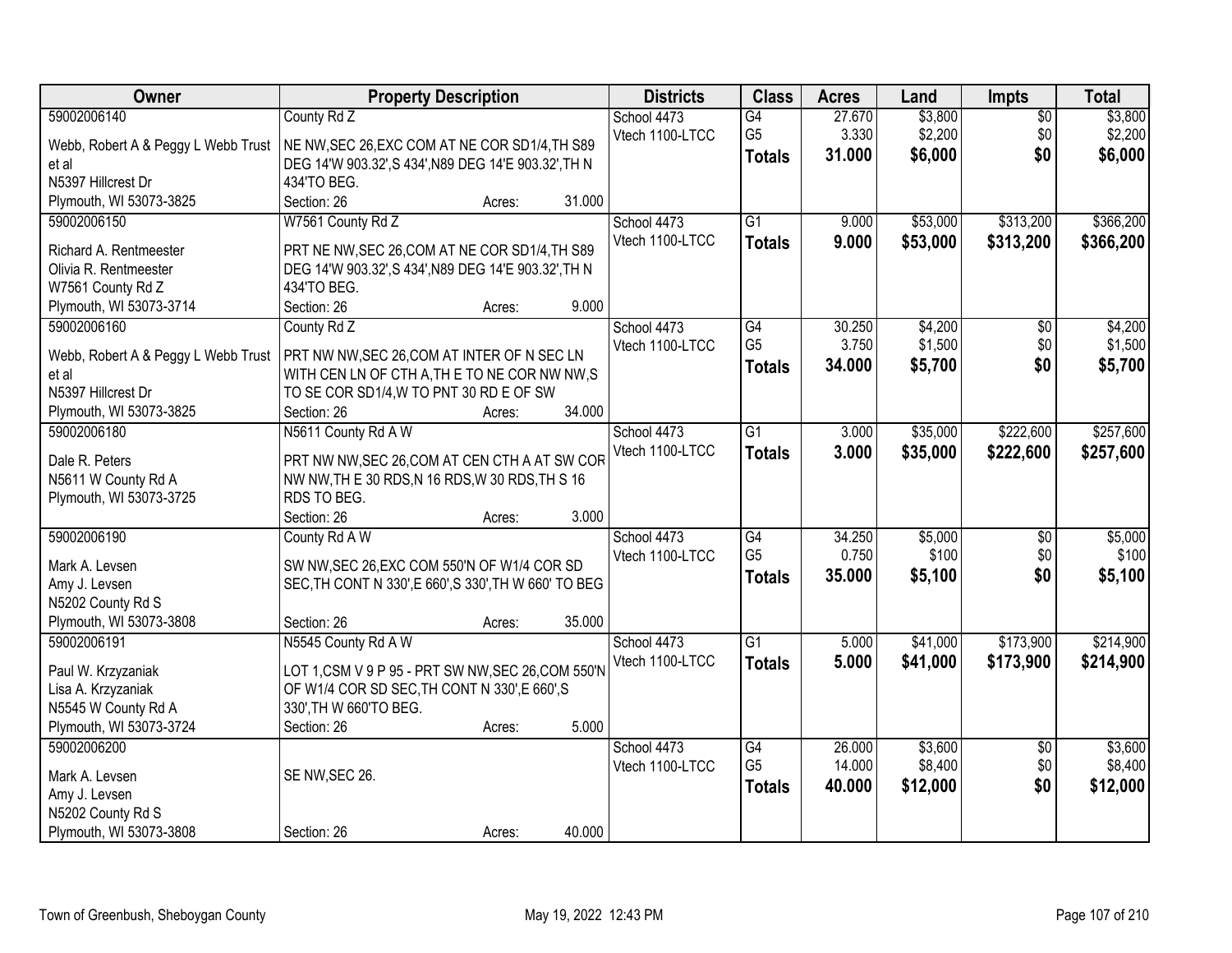| Owner                                        |                                                 | <b>Property Description</b> |        | <b>Districts</b>               | <b>Class</b>    | <b>Acres</b>   | Land                   | <b>Impts</b>           | <b>Total</b>           |
|----------------------------------------------|-------------------------------------------------|-----------------------------|--------|--------------------------------|-----------------|----------------|------------------------|------------------------|------------------------|
| 59002006212                                  | W7566 Summit Rd                                 |                             |        | School 4473                    | $\overline{G1}$ | 5.010          | \$41,000               | \$147,600              | \$188,600              |
| Timothy T. Schwartz                          | LOT 1, CSM V 10 P 102 - PRT NE SW SEC 26-15-20. |                             |        | Vtech 1100-LTCC                | <b>Totals</b>   | 5.010          | \$41,000               | \$147,600              | \$188,600              |
| Dawn M. Schwartz                             |                                                 |                             |        |                                |                 |                |                        |                        |                        |
| W7566 Summit Rd                              |                                                 |                             |        |                                |                 |                |                        |                        |                        |
| Plymouth, WI 53073-3717                      | Section: 26                                     | Acres:                      | 5.010  |                                |                 |                |                        |                        |                        |
| 59002006215                                  | Summit Rd                                       |                             |        | School 4473                    | G4              | 33.500         | \$4,700                | $\overline{50}$        | \$4,700                |
| Richard D. Loehr                             | LOT 1 CSM V25 P25-26 #1924621 - PRT NE SW & NW  |                             |        | Vtech 1100-LTCC                | G <sub>5</sub>  | 0.250          | \$100                  | \$0                    | \$100                  |
| Gwen J. Loehr                                | <b>SE, SEC 26</b>                               |                             |        |                                | G5M             | 1.260          | \$2,000                | \$0                    | \$2,000                |
| W9262 Forest Dr                              |                                                 |                             |        |                                | <b>Totals</b>   | 35.010         | \$6,800                | \$0                    | \$6,800                |
| Glenbeulah, WI 53023-1710                    | Section: 26                                     | Acres:                      | 35.010 |                                |                 |                |                        |                        |                        |
| 59002006216                                  | W7514 Summit Rd                                 |                             |        | School 4473                    | $\overline{G1}$ | 7.000          | \$54,600               | \$477,700              | \$532,300              |
|                                              | LOT 1 CSM V26 P312-314 #2002635 - BEING PRT LOT |                             |        | Vtech 1100-LTCC                | G <sub>6</sub>  | 8.120          | \$26,800               | \$0                    | \$26,800               |
| Thomas R. Mccann<br>Carolyn A. Mccann        | 2 CSM V10 P102 & PRT NE SW & NW SE, SEC 26      |                             |        |                                | Totals          | 15.120         | \$81,400               | \$477,700              | \$559,100              |
| W7514 Summit Rd                              |                                                 |                             |        |                                |                 |                |                        |                        |                        |
| Plymouth, WI 53073-3717                      | Section: 26                                     | Acres:                      | 15.120 |                                |                 |                |                        |                        |                        |
| 59002006220                                  | Summit Rd                                       |                             |        | School 4473                    | G4              | 36.000         | \$5,600                | \$0                    | \$5,600                |
|                                              |                                                 |                             |        | Vtech 1100-LTCC                | G <sub>5</sub>  | 4.000          | \$1,300                | \$0                    | \$1,300                |
| Webb, Robert A & Peggy L Webb Trust<br>et al | NW SW, SEC 26                                   |                             |        |                                | <b>Totals</b>   | 40.000         | \$6,900                | \$0                    | \$6,900                |
| N5397 Hillcrest Dr                           |                                                 |                             |        |                                |                 |                |                        |                        |                        |
| Plymouth, WI 53073-3825                      | Section: 26                                     | Acres:                      | 40.000 |                                |                 |                |                        |                        |                        |
| 59002006231                                  | County Rd A W                                   |                             |        | School 4473                    | G4              | 11.740         | \$1,600                | $\overline{50}$        | \$1,600                |
|                                              |                                                 |                             |        | Vtech 1100-LTCC                | G <sub>5</sub>  | 3.000          | \$4,800                | \$0                    | \$4,800                |
| Damian P. Anhalt                             | LOT 1 CSM V23 P237-239 #1844531 - PRT SW        |                             |        |                                | <b>Totals</b>   | 14.740         | \$6,400                | \$0                    | \$6,400                |
| Michelle L. Anhalt                           | SW, SEC 26                                      |                             |        |                                |                 |                |                        |                        |                        |
| 2225 Songbird Ct<br>Plymouth, WI 53073-4997  | Section: 26                                     | Acres:                      | 14.740 |                                |                 |                |                        |                        |                        |
| 59002006232                                  | N5327 County Rd A W                             |                             |        | School 4473                    | $\overline{G1}$ | 2.000          | \$31,000               | \$177,100              | \$208,100              |
|                                              |                                                 |                             |        | Vtech 1100-LTCC                | G4              | 12.740         | \$1,900                | \$0                    | \$1,900                |
| Jonathan T. Anhalt                           | LOT 2 CSM V23 P237-239 #1844531 - PRT SW        |                             |        |                                | <b>Totals</b>   | 14.740         | \$32,900               | \$177,100              | \$210,000              |
| Tamara F. Anhalt                             | SW, SEC 26                                      |                             |        |                                |                 |                |                        |                        |                        |
| N5327 W County Rd A                          |                                                 |                             |        |                                |                 |                |                        |                        |                        |
| Plymouth, WI 53073-3723                      | Section: 26                                     | Acres:                      | 14.740 |                                |                 |                |                        |                        |                        |
| 59002006233                                  |                                                 |                             |        | School 4473<br>Vtech 1100-LTCC | X4              | 0.770<br>0.770 | $\overline{50}$<br>\$0 | $\overline{50}$<br>\$0 | $\overline{50}$<br>\$0 |
| Town of Greenbush                            | THAT PRT SW SW, SEC 26 DEDICATED TO THE         |                             |        |                                | <b>Totals</b>   |                |                        |                        |                        |
| N6644 Sugarbush Rd                           | PUBLIC FOR ROAD BY CSM V23 P237-239 #1844531    |                             |        |                                |                 |                |                        |                        |                        |
| Glenbeulah, WI 53023-1236                    |                                                 |                             |        |                                |                 |                |                        |                        |                        |
|                                              | Section: 26                                     | Acres:                      | 0.770  |                                |                 |                |                        |                        |                        |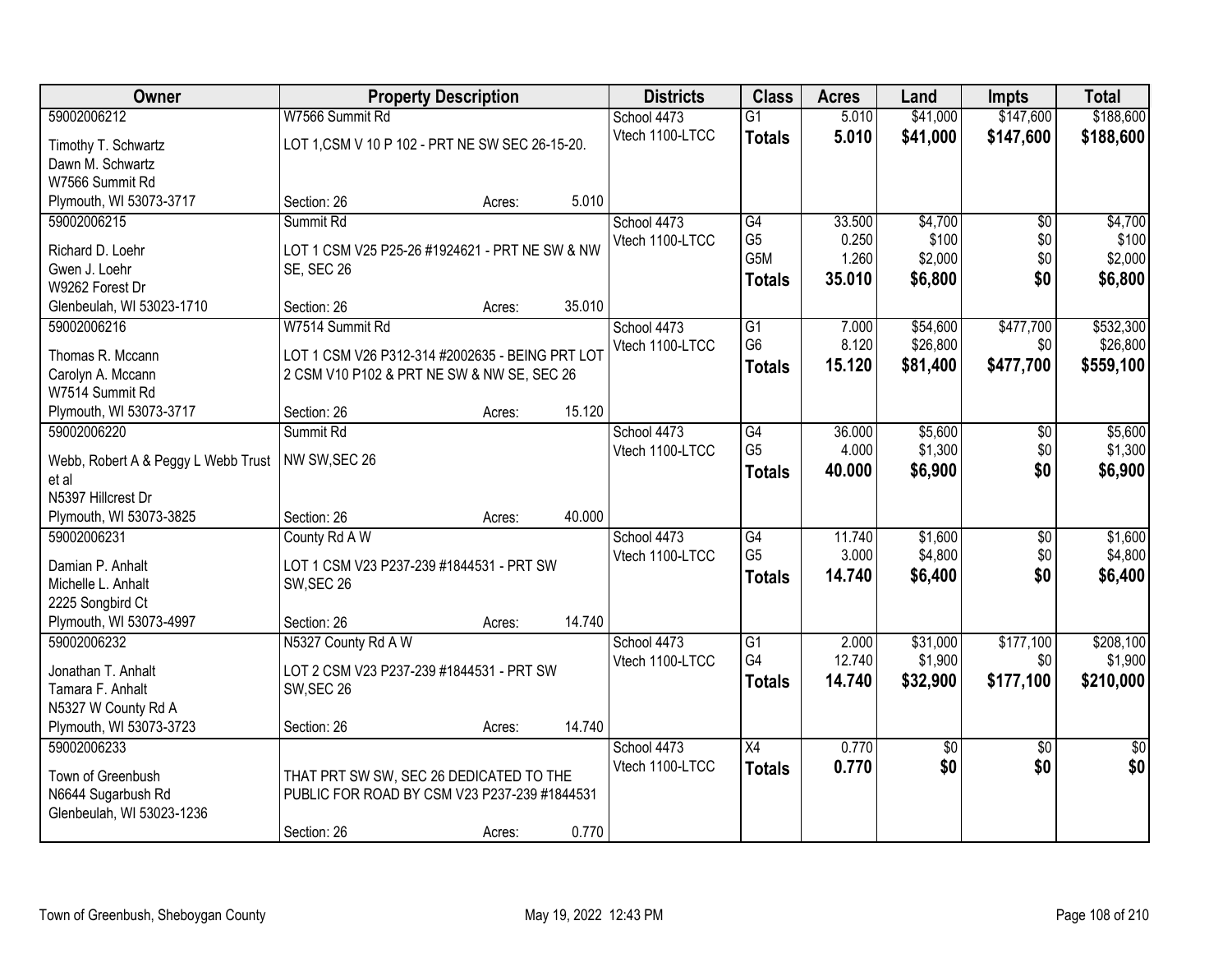| Owner                                       | <b>Property Description</b>                                                                             | <b>Districts</b> | <b>Class</b>     | <b>Acres</b> | Land     | <b>Impts</b>    | <b>Total</b> |
|---------------------------------------------|---------------------------------------------------------------------------------------------------------|------------------|------------------|--------------|----------|-----------------|--------------|
| 59002006240                                 | W7659 Summit Rd                                                                                         | School 4473      | $\overline{G1}$  | 9.150        | \$53,500 | \$160,600       | \$214,100    |
| Mark J. Webb                                | PRT SW SW, SEC 26, COM AT NW COR SD1/4, TH S88                                                          | Vtech 1100-LTCC  | G4               | 4.370        | \$600    | \$0             | \$600        |
| Eileen S. Webb                              | DEG 34'17"E 1302.04', S1 DEG 11'34"W 306.29' N88                                                        |                  | <b>Totals</b>    | 13.520       | \$54,100 | \$160,600       | \$214,700    |
| W7659 Summit Rd                             | DEG 34'17"W 1300.93', TH N0 DEG 59'03"E 306.3'TO                                                        |                  |                  |              |          |                 |              |
| Plymouth, WI 53073-3718                     | 13.520<br>Section: 26<br>Acres:                                                                         |                  |                  |              |          |                 |              |
| 59002006251                                 | W7525 Summit Rd                                                                                         | School 4473      | G4               | 12.000       | \$1,700  | $\overline{50}$ | \$1,700      |
|                                             |                                                                                                         | Vtech 1100-LTCC  | G <sub>5</sub>   | 3.000        | \$1,300  | \$0             | \$1,300      |
| Danielle Marie Thimmig                      | LOT 1 CSM V23 P195-197 #1840827 - PRT SE SW, SEC                                                        |                  | G <sub>5</sub> M | 20.000       | \$31,000 | \$0             | \$31,000     |
| Michael David Thimmig                       | 26.                                                                                                     |                  | <b>Totals</b>    | 35.000       | \$34,000 | \$0             | \$34,000     |
| W7443 Summit Rd                             |                                                                                                         |                  |                  |              |          |                 |              |
| Plymouth, WI 53073-3716                     | 35.000<br>Section: 26<br>Acres:                                                                         |                  |                  |              |          |                 |              |
| 59002006260                                 | <b>Hillcrest Dr</b>                                                                                     | School 4473      | G4               | 29.000       | \$3,200  | \$0             | \$3,200      |
| Stone Valley Farm, LLC                      | NE SE, SEC 26, EXC COM 984.90' S OF E1/4 COR SD                                                         | Vtech 1100-LTCC  | G <sub>5</sub>   | 1.000        | \$100    | \$0             | \$100        |
| N5518 Kathryn Dr                            | SEC, TH S 332', S89 DEG 42'30"W 656', N 332', TH N89                                                    |                  | <b>Totals</b>    | 30.000       | \$3,300  | \$0             | \$3,300      |
| Plymouth, WI 53073-3734                     | DEG 42'30"E 656' TO BEG,& ALSO EXC COM AT NE                                                            |                  |                  |              |          |                 |              |
|                                             | 30.000<br>Section: 26<br>Acres:                                                                         |                  |                  |              |          |                 |              |
| 59002006261                                 | N5418 Hillcrest Dr                                                                                      | School 4473      | $\overline{G1}$  | 5.000        | \$48,000 | \$254,400       | \$302,400    |
|                                             |                                                                                                         | Vtech 1100-LTCC  | <b>Totals</b>    | 5.000        | \$48,000 | \$254,400       | \$302,400    |
| Anton J. Stampfel                           | LOT 1, CSM V 11 P 4 - PRT NE SE, SEC 26, COM                                                            |                  |                  |              |          |                 |              |
| Geraldine A. Stampfel<br>N5418 Hillcrest Dr | 984.90'S OF E1/4 COR SD SEC, TH S 332', S89 DEG<br>42'30"W 656', N 332', TH N89 DEG 42'30"E 656'TO BEG. |                  |                  |              |          |                 |              |
| Plymouth, WI 53073-3848                     | Section: 26<br>5.000<br>Acres:                                                                          |                  |                  |              |          |                 |              |
| 59002006262                                 | N5438 Hillcrest Dr                                                                                      | School 4473      | $\overline{G1}$  | 5.000        | \$48,000 | \$17,400        | \$65,400     |
|                                             |                                                                                                         | Vtech 1100-LTCC  |                  |              |          |                 |              |
| Charles R. Beck                             | LOT 2 CSM V12 P 227 - PRT NE SE, SEC 26, COM AT                                                         |                  | <b>Totals</b>    | 5.000        | \$48,000 | \$17,400        | \$65,400     |
| Samantha J. Beck                            | NE COR LOT 1 CSM V11 P 4, TH S89 DEG 42' 30"W                                                           |                  |                  |              |          |                 |              |
| N5518 Kathryn Dr                            | 656', N 332', N89 DEG 42' 30"E 656', TH S 332'TO BEG.                                                   |                  |                  |              |          |                 |              |
| Plymouth, WI 53073-3734                     | 5.000<br>Section: 26<br>Acres:                                                                          |                  |                  |              |          |                 |              |
| 59002006273                                 | W7416 Summit Rd                                                                                         | School 4473      | $\overline{G1}$  | 2.000        | \$37,000 | \$398,100       | \$435,100    |
| William J. Rodgers IV                       | LOT 1 CSM V13 P206-207 #1463738 - PRT NW SE,                                                            | Vtech 1100-LTCC  | G <sub>6</sub>   | 16.020       | \$41,100 | \$0             | \$41,100     |
| Stephanie L. Rodgers                        | SEC 26 & ALSO PRT NW SE, SEC 26, COM AT W1/4                                                            |                  | <b>Totals</b>    | 18.020       | \$78,100 | \$398,100       | \$476,200    |
| W7416 Summit Rd                             | COR SEC 26, TH N89 DEG 10'02"E 1306.61', S01 DEG                                                        |                  |                  |              |          |                 |              |
| Plymouth, WI 53073-3716                     | 18.020<br>Section: 26<br>Acres:                                                                         |                  |                  |              |          |                 |              |
| 59002006274                                 | W7458 Summit Rd                                                                                         | School 4473      | $\overline{G1}$  | 3.000        | \$57,000 | $\overline{50}$ | \$57,000     |
|                                             |                                                                                                         | Vtech 1100-LTCC  | G <sub>6</sub>   | 3.000        | \$6,300  | \$0             | \$6,300      |
| Thomas R. Mccann                            | LOT 2 CSM V26 P312-314 #2002635 - BEING PRT LOT                                                         |                  | <b>Totals</b>    | 6.000        | \$63,300 | \$0             | \$63,300     |
| Carolyn A. Mccann                           | 2 CSM V10 P102 & PRT NE SW & NW SE, SEC 26                                                              |                  |                  |              |          |                 |              |
| W7514 Summit Rd                             |                                                                                                         |                  |                  |              |          |                 |              |
| Plymouth, WI 53073-3717                     | 6.000<br>Section: 26<br>Acres:                                                                          |                  |                  |              |          |                 |              |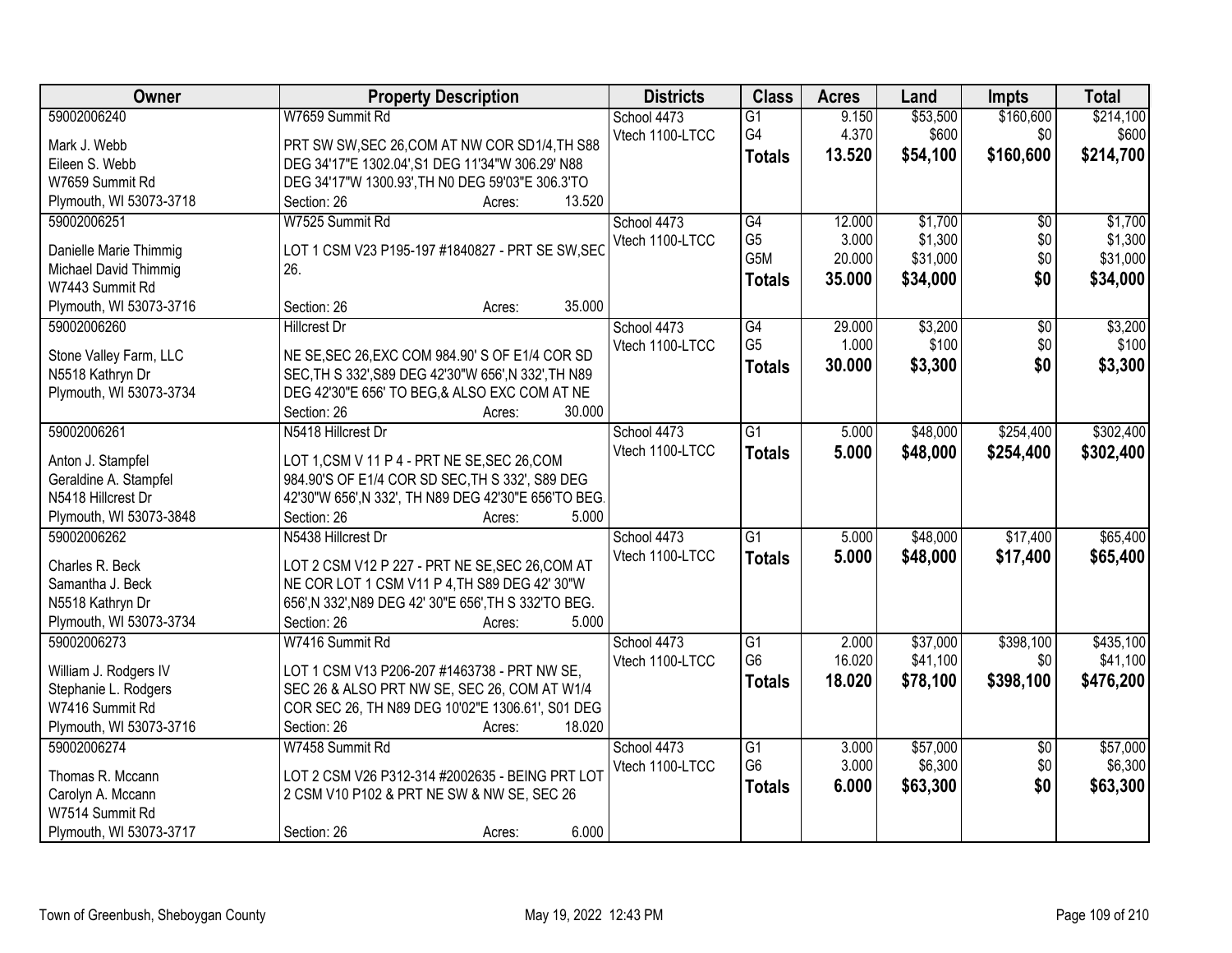| Owner                                                                                   | <b>Property Description</b>                           |        |        | <b>Districts</b> | <b>Class</b>           | <b>Acres</b> | Land       | Impts           | <b>Total</b>    |
|-----------------------------------------------------------------------------------------|-------------------------------------------------------|--------|--------|------------------|------------------------|--------------|------------|-----------------|-----------------|
| 59002006280                                                                             | W7443 Summit Rd                                       |        |        | School 4473      | $\overline{G1}$        | 2.000        | \$31,000   | \$241,700       | \$272,700       |
| Michael D. Thimmig                                                                      | SW SE, SEC 26.                                        |        |        | Vtech 1100-LTCC  | G <sub>6</sub>         | 17.000       | \$52,700   | \$0             | \$52,700        |
| Danielle M. Thimmig                                                                     |                                                       |        |        |                  | W <sub>8</sub>         | 21.000       | (\$65,100) | \$0             | \$0             |
| W7443 Summit Rd                                                                         |                                                       |        |        |                  | <b>Totals</b>          | 40.000       | \$83,700   | \$241,700       | \$325,400       |
| Plymouth, WI 53073-3716                                                                 | Section: 26                                           | Acres: | 40.000 |                  |                        |              |            |                 |                 |
| 59002006290                                                                             | N5382 Hillcrest Dr                                    |        |        | School 4473      | $\overline{G1}$        | 4.110        | \$45,300   | \$145,800       | \$191,100       |
|                                                                                         |                                                       |        |        | Vtech 1100-LTCC  | <b>Totals</b>          | 4.110        | \$45,300   | \$145,800       | \$191,100       |
| Brandon J. Bauer                                                                        | PRT SE SE, SEC 26, COM 994' FROM SE COR, SD           |        |        |                  |                        |              |            |                 |                 |
| Mary J. Bauer                                                                           | SEC, TH N 323.05', N89 DEG 58'W 536.27' S 344.75', TH |        |        |                  |                        |              |            |                 |                 |
| N5382 Hillcrest Dr                                                                      | N87 DEG 43'E 536.7' TO BEG.                           |        |        |                  |                        |              |            |                 |                 |
| Plymouth, WI 53073-3824                                                                 | Section: 26                                           | Acres: | 4.110  |                  |                        |              |            |                 |                 |
| 59002006300                                                                             | N5346 Hillcrest Dr                                    |        |        | School 4473      | $\overline{G4}$        | 32.940       | \$3,900    | $\overline{50}$ | \$3,900         |
| Robert A. Webb                                                                          | PRT SE SE, SEC 26, COM AT SE COR SD1/4, TH N          |        |        | Vtech 1100-LTCC  | G <sub>5</sub>         | 1.330        | \$100      | \$0             | \$100           |
| Peggy L. Webb                                                                           | 994', S87 DEG 43'W 536.7', N 344.75', N89 DEG 58'W    |        |        |                  | G7                     | 1.000        | \$3,000    | \$121,800       | \$124,800       |
| N5397 Hillcrest Dr                                                                      | 761', S0 DEG 02'W 1327.4', TH N89 DEG 34' 27"E        |        |        |                  | <b>Totals</b>          | 35.270       | \$7,000    | \$121,800       | \$128,800       |
| Plymouth, WI 53073-3825                                                                 | Section: 26                                           | Acres: | 35.270 |                  |                        |              |            |                 |                 |
| 59002006311                                                                             | County Rd A W                                         |        |        | School 4473      | G4                     | 16.870       | \$1,900    | \$0             | \$1,900         |
|                                                                                         |                                                       |        |        | Vtech 1100-LTCC  | G <sub>5</sub>         | 1.500        | \$700      | \$0             | \$700           |
| Webb, Robert A & Peggy L Webb Trust                                                     | PRT N1/2 NE1/4, SEC 27, COM AT NE COR NE NE, TH       |        |        |                  | <b>Totals</b>          | 18.370       | \$2,600    | \$0             | \$2,600         |
| et al                                                                                   | W 654', S0 DEG 15'W 942.9', S89 DEG 30'W 874.7', N86  |        |        |                  |                        |              |            |                 |                 |
| N5397 Hillcrest Dr                                                                      | DEG 42'W 231.2', S89 DEG W 287.6', S13 DEG W          |        |        |                  |                        |              |            |                 |                 |
| Plymouth, WI 53073-3825                                                                 | Section: 27                                           | Acres: | 18.370 |                  |                        |              |            |                 |                 |
| 59002006312                                                                             | County Rd A                                           |        |        | School 4473      | G4                     | 1.900        | \$200      | $\overline{50}$ | \$200           |
| Webb, Robert A & Peggy L Webb Trust                                                     | OUTLOT 1 CSM V26 P37-41 #1977064 - PRT NE NE,         |        |        | Vtech 1100-LTCC  | <b>Totals</b>          | 1.900        | \$200      | \$0             | \$200           |
| et al                                                                                   | SEC 27.                                               |        |        |                  |                        |              |            |                 |                 |
| N5397 Hillcrest Dr                                                                      |                                                       |        |        |                  |                        |              |            |                 |                 |
| Plymouth, WI 53073-3825                                                                 | Section: 27                                           | Acres: | 1.900  |                  |                        |              |            |                 |                 |
| 59002006313                                                                             | County Rd A W                                         |        |        | School 4473      | G4                     | 13.920       | \$1,500    | $\sqrt{6}$      | \$1,500         |
|                                                                                         |                                                       |        |        | Vtech 1100-LTCC  | <b>Totals</b>          | 13.920       | \$1,500    | \$0             | \$1,500         |
| Robert A & Peggy L Webb Trust et al<br>N5397 Hillcrest Dr                               | LOT 1 CSM V26 P37-41 #1977064 - PRT NW NW, SEC        |        |        |                  |                        |              |            |                 |                 |
|                                                                                         | 26 & NE NE, SEC 27.                                   |        |        |                  |                        |              |            |                 |                 |
| Plymouth, WI 53073-3825                                                                 | Section: 27                                           |        | 13.920 |                  |                        |              |            |                 |                 |
| 59002006320                                                                             |                                                       | Acres: |        | School 4473      |                        | 47.200       |            |                 |                 |
|                                                                                         |                                                       |        |        |                  | $\overline{\text{X2}}$ |              | \$0        | $\overline{50}$ | $\overline{50}$ |
| State of Wisconsin Dept of Nat Resourc   PRT N1/2 NE1/4, SEC 27, COM 654'W OF NE COR NE |                                                       |        |        | Vtech 1100-LTCC  | <b>Totals</b>          | 47.200       | \$0        | \$0             | \$0             |
| PO Box 7921                                                                             | NE, TH S0 DEG 15'W 942.9', S89 DEG 30'W 874.7', N86   |        |        |                  |                        |              |            |                 |                 |
| Madison, WI 53707-7921                                                                  | DEG 42'W 231.2', S89 DEG W 287.6', S13 DEG W          |        |        |                  |                        |              |            |                 |                 |
|                                                                                         | Section: 27                                           | Acres: | 47.200 |                  |                        |              |            |                 |                 |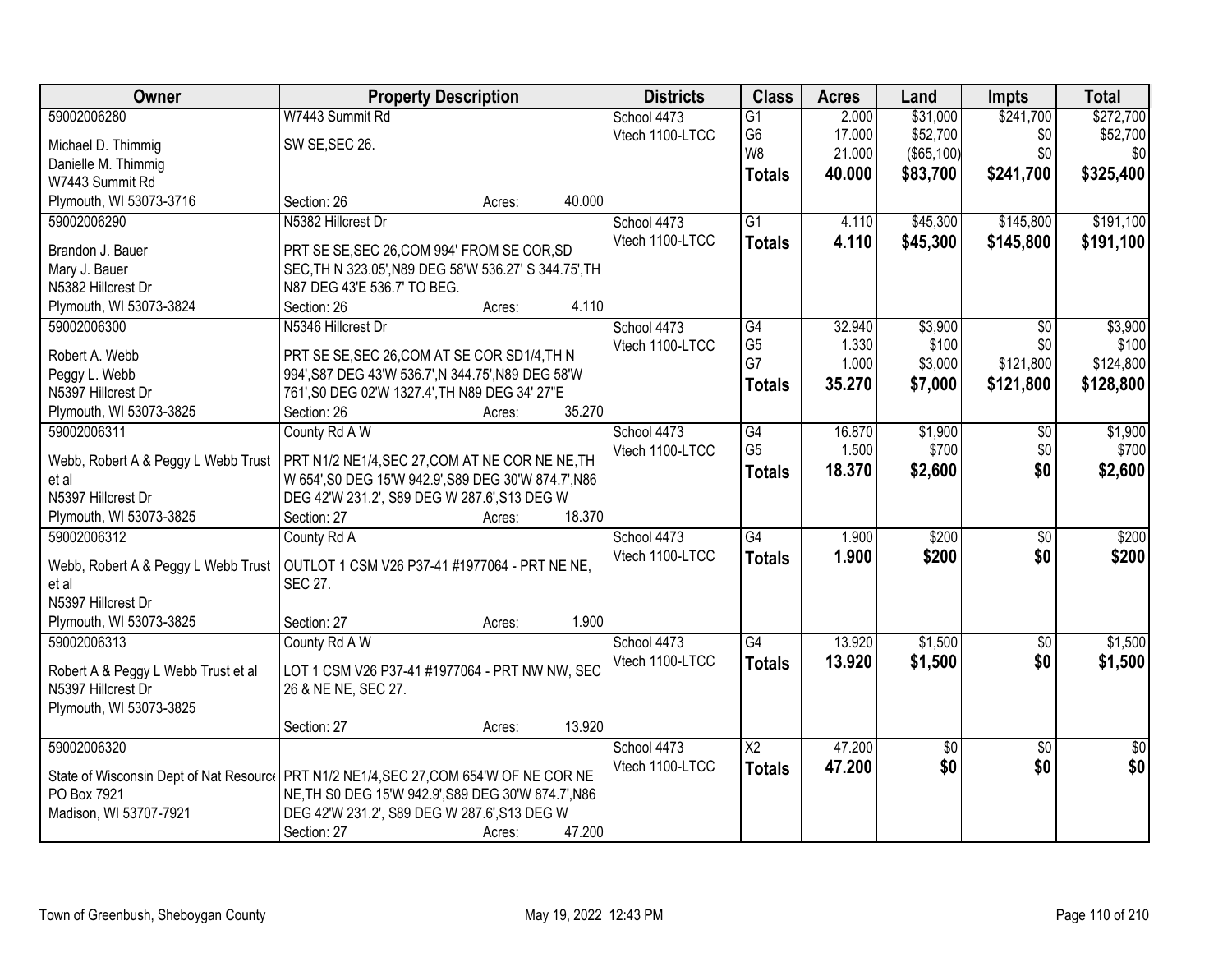| Owner                                                                                     | <b>Property Description</b> |        |         | <b>Districts</b> | <b>Class</b>           | <b>Acres</b> | Land            | <b>Impts</b>    | <b>Total</b>     |
|-------------------------------------------------------------------------------------------|-----------------------------|--------|---------|------------------|------------------------|--------------|-----------------|-----------------|------------------|
| 59002006330                                                                               |                             |        |         | School 4473      | G4                     | 36.000       | \$4,900         | $\overline{50}$ | \$4,900          |
| Webb, Robert A & Peggy L Webb Trust                                                       | SW NE, SEC 27.              |        |         | Vtech 1100-LTCC  | G5M                    | 4.000        | \$7,000         | \$0             | \$7,000          |
| et al                                                                                     |                             |        |         |                  | <b>Totals</b>          | 40.000       | \$11,900        | \$0             | \$11,900         |
| N5397 Hillcrest Dr                                                                        |                             |        |         |                  |                        |              |                 |                 |                  |
| Plymouth, WI 53073-3825                                                                   | Section: 27                 | Acres: | 40.000  |                  |                        |              |                 |                 |                  |
| 59002006340                                                                               | County Rd A W               |        |         | School 4473      | G4                     | 39.000       | \$6,500         | $\overline{50}$ | \$6,500          |
| Webb, Robert A & Peggy L Webb Trust                                                       | SE NE, SEC 27.              |        |         | Vtech 1100-LTCC  | G <sub>5</sub>         | 1.000        | \$100           | \$0             | \$100            |
| et al                                                                                     |                             |        |         |                  | <b>Totals</b>          | 40.000       | \$6,600         | \$0             | \$6,600          |
| N5397 Hillcrest Dr                                                                        |                             |        |         |                  |                        |              |                 |                 |                  |
| Plymouth, WI 53073-3825                                                                   | Section: 27                 | Acres: | 40.000  |                  |                        |              |                 |                 |                  |
| 59002006350                                                                               |                             |        |         | School 4473      | X <sub>2</sub>         | 40.000       | \$0             | \$0             | \$0              |
| State of Wisconsin Dept of Nat Resourc   NE NW, SEC 27.                                   |                             |        |         | Vtech 1100-LTCC  | <b>Totals</b>          | 40.000       | \$0             | \$0             | \$0              |
| PO Box 7921                                                                               |                             |        |         |                  |                        |              |                 |                 |                  |
| Madison, WI 53707-7921                                                                    |                             |        |         |                  |                        |              |                 |                 |                  |
|                                                                                           | Section: 27                 | Acres: | 40.000  |                  |                        |              |                 |                 |                  |
| 59002006360                                                                               | Kettle Moraine Dr           |        |         | School 4473      | X <sub>2</sub>         | 40.000       | \$0             | $\sqrt{6}$      | \$0              |
| State of Wisconsin Dept of Nat Resourc   NW NW, SEC 27.                                   |                             |        |         | Vtech 1100-LTCC  | <b>Totals</b>          | 40.000       | \$0             | \$0             | \$0              |
| PO Box 7921                                                                               |                             |        |         |                  |                        |              |                 |                 |                  |
| Madison, WI 53707-7921                                                                    |                             |        |         |                  |                        |              |                 |                 |                  |
|                                                                                           | Section: 27                 | Acres: | 40.000  |                  |                        |              |                 |                 |                  |
| 59002006370                                                                               | Kettle Moraine Dr           |        |         | School 4473      | $\overline{\text{X2}}$ | 40.000       | $\overline{50}$ | $\overline{50}$ | $\overline{50}$  |
| State of Wisconsin Dept of Nat Resourc   SW NW, SEC 27.                                   |                             |        |         | Vtech 1100-LTCC  | <b>Totals</b>          | 40.000       | \$0             | \$0             | \$0              |
| PO Box 7921                                                                               |                             |        |         |                  |                        |              |                 |                 |                  |
| Madison, WI 53707-7921                                                                    |                             |        |         |                  |                        |              |                 |                 |                  |
|                                                                                           | Section: 27                 | Acres: | 40.000  |                  |                        |              |                 |                 |                  |
| 59002006380                                                                               |                             |        |         | School 4473      | $\overline{\text{X2}}$ | 40.000       | $\overline{50}$ | $\overline{50}$ | $\overline{\$0}$ |
| State of Wisconsin Dept of Nat Resourc   SE NW, SEC 27.                                   |                             |        |         | Vtech 1100-LTCC  | <b>Totals</b>          | 40.000       | \$0             | \$0             | \$0              |
| PO Box 7921                                                                               |                             |        |         |                  |                        |              |                 |                 |                  |
| Madison, WI 53707-7921                                                                    |                             |        |         |                  |                        |              |                 |                 |                  |
|                                                                                           | Section: 27                 | Acres: | 40.000  |                  |                        |              |                 |                 |                  |
| 59002006390                                                                               | N5394 Kettle Moraine Dr     |        |         | School 4473      | $\overline{X2}$        | 157,000      | $\overline{50}$ | $\overline{50}$ | $\overline{30}$  |
| State of Wisconsin Dept of Nat Resourc   SW1/4, SEC 27, EXC THE S 462' OF THE E 282.86'OF |                             |        |         | Vtech 1100-LTCC  | <b>Totals</b>          | 157.000      | \$0             | \$0             | \$0              |
| PO Box 7921                                                                               | SW SW.                      |        |         |                  |                        |              |                 |                 |                  |
| Madison, WI 53707-7921                                                                    |                             |        |         |                  |                        |              |                 |                 |                  |
|                                                                                           | Section: 27                 | Acres: | 157.000 |                  |                        |              |                 |                 |                  |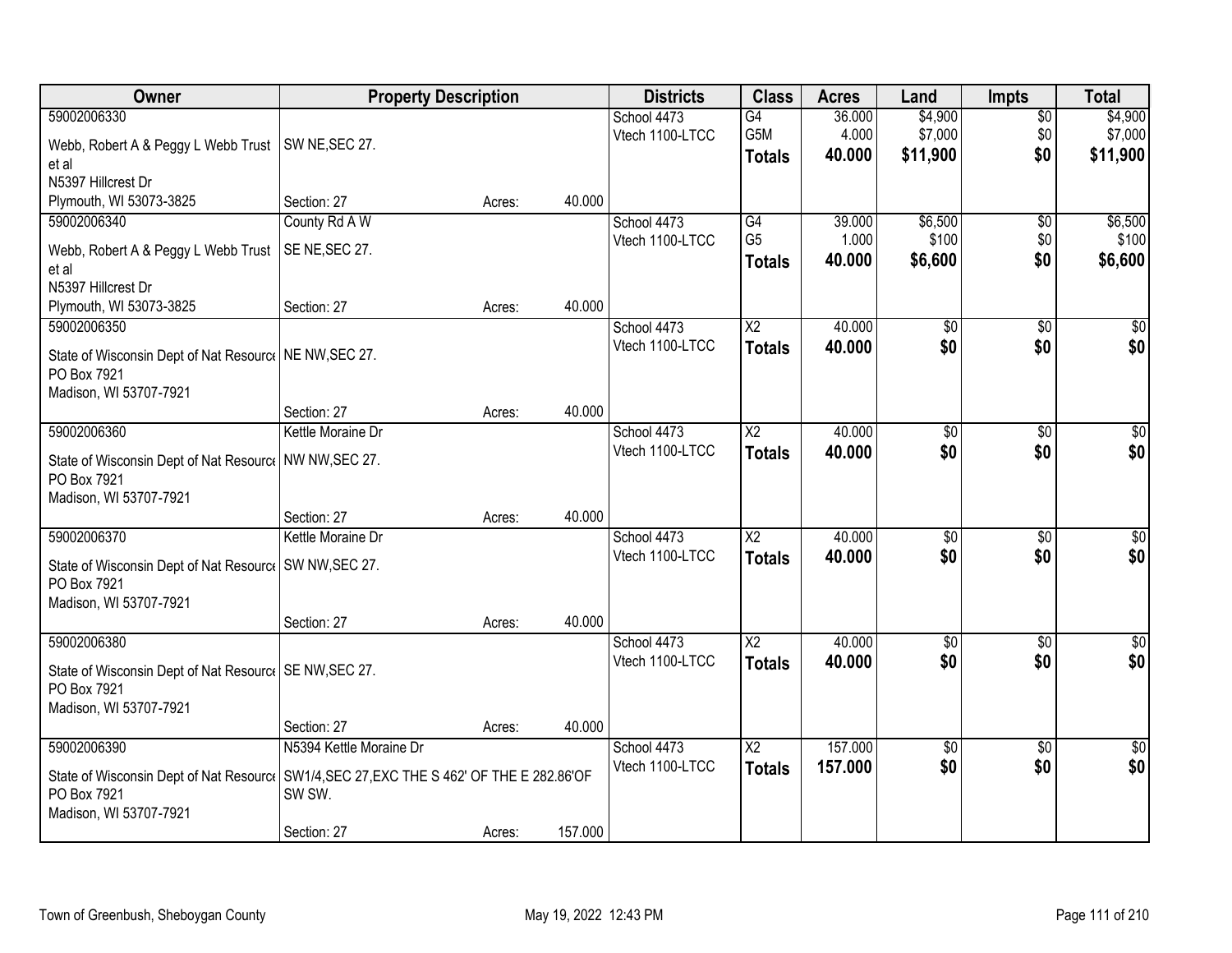| Owner                                                                                 | <b>Property Description</b>                  |        |         | <b>Districts</b> | <b>Class</b>           | <b>Acres</b> | Land            | <b>Impts</b>    | <b>Total</b>    |
|---------------------------------------------------------------------------------------|----------------------------------------------|--------|---------|------------------|------------------------|--------------|-----------------|-----------------|-----------------|
| 59002006400                                                                           | Kettle Moraine Dr                            |        |         | School 4473      | $\overline{\text{X2}}$ | 3.000        | $\overline{60}$ | $\overline{50}$ | \$0             |
| State of Wisconsin Dept of Nat Resourc   PRT SW SW, SEC 27, COM AT SE COR SD1/4, TH W |                                              |        |         | Vtech 1100-LTCC  | <b>Totals</b>          | 3.000        | \$0             | \$0             | \$0             |
| PO Box 7921                                                                           | 282.86', N 462', E 282.86', TH S 462'TO BEG. |        |         |                  |                        |              |                 |                 |                 |
| Madison, WI 53707-7921                                                                |                                              |        |         |                  |                        |              |                 |                 |                 |
|                                                                                       | Section: 27                                  | Acres: | 3.000   |                  |                        |              |                 |                 |                 |
| 59002006410                                                                           | Summit Rd                                    |        |         | School 4473      | $\overline{G4}$        | 34.000       | \$4,000         | \$0             | \$4,000         |
| Webb, Robert A & Peggy L Webb Trust                                                   | NE SE, SEC 27.                               |        |         | Vtech 1100-LTCC  | G <sub>5</sub>         | 6.000        | \$2,900         | \$0             | \$2,900         |
| et al                                                                                 |                                              |        |         |                  | <b>Totals</b>          | 40.000       | \$6,900         | \$0             | \$6,900         |
| N5397 Hillcrest Dr                                                                    |                                              |        |         |                  |                        |              |                 |                 |                 |
| Plymouth, WI 53073-3825                                                               | Section: 27                                  | Acres: | 40.000  |                  |                        |              |                 |                 |                 |
| 59002006420                                                                           | Summit Rd                                    |        |         | School 4473      | G4                     | 32.000       | \$4,300         | $\overline{50}$ | \$4,300         |
| Webb, Robert A & Peggy L Webb Trust                                                   | NW SE, SEC 27.                               |        |         | Vtech 1100-LTCC  | G <sub>5</sub>         | 1.000        | \$100           | \$0             | \$100           |
| et al                                                                                 |                                              |        |         |                  | G5M                    | 7.000        | \$12,300        | \$0             | \$12,300        |
| N5397 Hillcrest Dr                                                                    |                                              |        |         |                  | <b>Totals</b>          | 40.000       | \$16,700        | \$0             | \$16,700        |
| Plymouth, WI 53073-3825                                                               | Section: 27                                  | Acres: | 40.000  |                  |                        |              |                 |                 |                 |
| 59002006430                                                                           | Summit Rd                                    |        |         | School 4473      | G4                     | 39.000       | \$5,700         | \$0             | \$5,700         |
| Webb, Robert A & Peggy L Webb Trust                                                   | SW SE, SEC 27.                               |        |         | Vtech 1100-LTCC  | G <sub>5</sub>         | 1.000        | \$100           | \$0             | \$100           |
| et al                                                                                 |                                              |        |         |                  | <b>Totals</b>          | 40.000       | \$5,800         | \$0             | \$5,800         |
| N5397 Hillcrest Dr                                                                    |                                              |        |         |                  |                        |              |                 |                 |                 |
| Plymouth, WI 53073-3825                                                               | Section: 27                                  | Acres: | 40.000  |                  |                        |              |                 |                 |                 |
| 59002006440                                                                           | N5328 County Rd A W                          |        |         | School 4473      | $\overline{G4}$        | 28.750       | \$3,700         | $\overline{50}$ | \$3,700         |
| Robert A. Webb                                                                        | SE SE, SEC 27.                               |        |         | Vtech 1100-LTCC  | G <sub>5</sub>         | 2.250        | \$800           | \$0             | \$800           |
| Peggy L. Webb                                                                         |                                              |        |         |                  | G7                     | 9.000        | \$44,000        | \$817,800       | \$861,800       |
| N5397 Hillcrest Dr                                                                    |                                              |        |         |                  | <b>Totals</b>          | 40.000       | \$48,500        | \$817,800       | \$866,300       |
| Plymouth, WI 53073-3825                                                               | Section: 27                                  | Acres: | 40.000  |                  |                        |              |                 |                 |                 |
| 59002006450                                                                           | N5658 Kettle Moraine Dr                      |        |         | School 4473      | $\overline{\text{X2}}$ | 640.000      | $\sqrt{50}$     | $\sqrt{6}$      | $\frac{1}{6}$   |
| State of Wisconsin Dept of Nat Resourc   ALL OF SECTION 28.                           |                                              |        |         | Vtech 1100-LTCC  | <b>Totals</b>          | 640.000      | \$0             | \$0             | \$0             |
| PO Box 7921                                                                           |                                              |        |         |                  |                        |              |                 |                 |                 |
| Madison, WI 53707-7921                                                                |                                              |        |         |                  |                        |              |                 |                 |                 |
|                                                                                       | Section: 28                                  | Acres: | 640.000 |                  |                        |              |                 |                 |                 |
| 59002006460                                                                           |                                              |        |         | School 4473      | $\overline{\text{X2}}$ | 160.000      | \$0             | $\overline{30}$ | $\overline{50}$ |
| State of Wisconsin Dept of Nat Resourc   NE1/4 SEC 29.                                |                                              |        |         | Vtech 1100-LTCC  | <b>Totals</b>          | 160.000      | \$0             | \$0             | \$0             |
| PO Box 7921                                                                           |                                              |        |         |                  |                        |              |                 |                 |                 |
| Madison, WI 53707-7921                                                                |                                              |        |         |                  |                        |              |                 |                 |                 |
|                                                                                       | Section: 29                                  | Acres: | 160.000 |                  |                        |              |                 |                 |                 |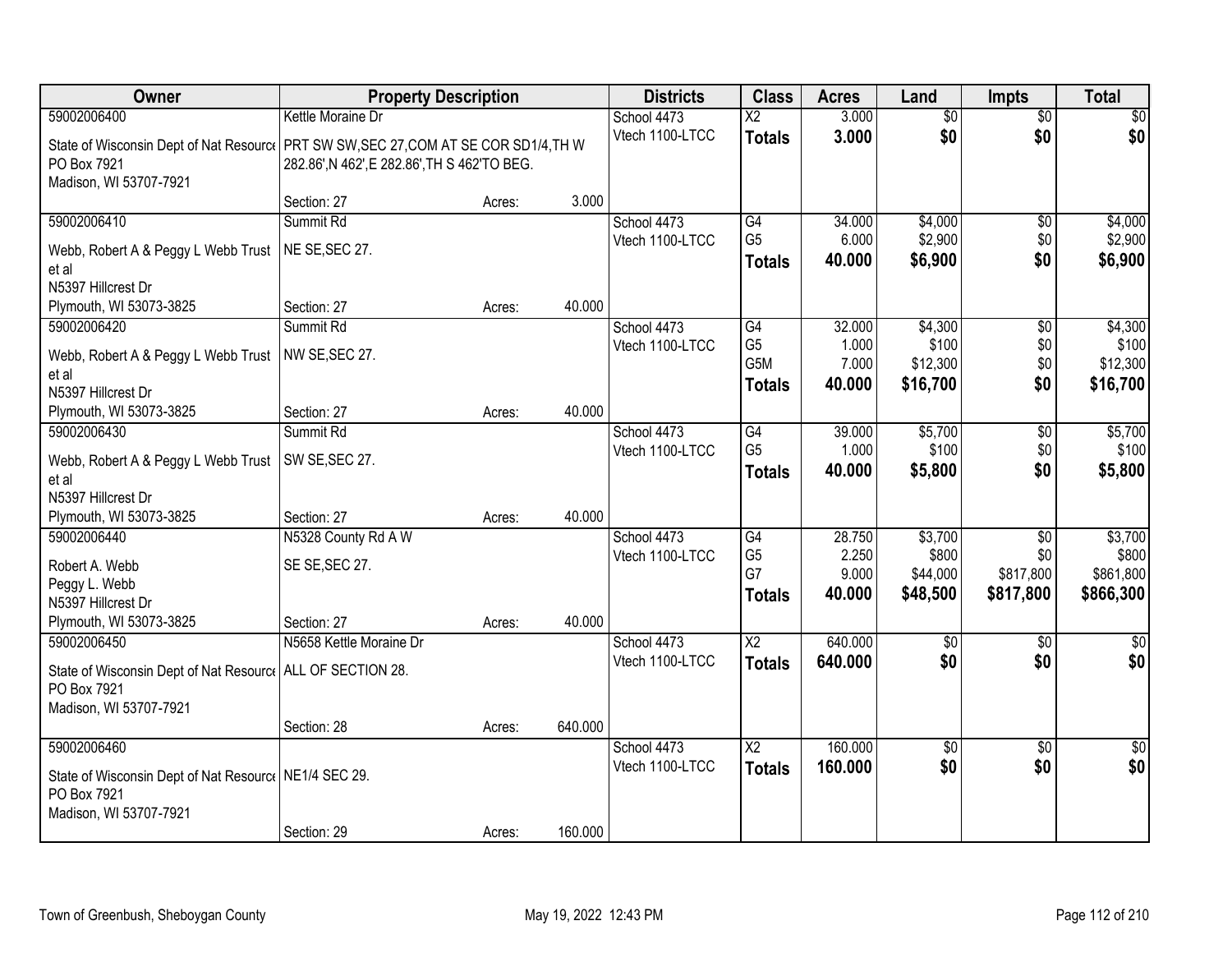| Owner                       | <b>Property Description</b>                          | <b>Districts</b> | <b>Class</b>    | <b>Acres</b> | Land     | Impts           | <b>Total</b> |
|-----------------------------|------------------------------------------------------|------------------|-----------------|--------------|----------|-----------------|--------------|
| 59002006470                 | Hilltop Ln                                           | School 4473      | $\overline{G4}$ | 15.000       | \$1,700  | $\overline{50}$ | \$1,700      |
| James B. Drake              | "ERROR DEED" NE NW, SEC 29, EXC COM AT N1/4          | Vtech 1100-LTCC  | G <sub>5</sub>  | 9.710        | \$5,500  | \$0             | \$5,500      |
| Cudworth Farm, LLC          | COR SD SEC, TH S0 DEG 4'12"W 643.08'FROM N1/4        |                  | <b>Totals</b>   | 24.710       | \$7,200  | \$0             | \$7,200      |
| N8870 Drake Ct              | COR SD SEC, TH N88 DEG 6'W 291.65', N3 DEG 8'E       |                  |                 |              |          |                 |              |
| Elkhart Lake, WI 53020-1408 | 24.710<br>Section: 29<br>Acres:                      |                  |                 |              |          |                 |              |
| 59002006471                 | W8701 Hilltop Ln                                     | School 4473      | $\overline{G1}$ | 5.400        | \$64,200 | \$191,700       | \$255,900    |
|                             |                                                      | Vtech 1100-LTCC  | <b>Totals</b>   | 5.400        | \$64,200 | \$191,700       | \$255,900    |
| Denis E. Hauser             | TR 1 CSM V5 P 106 & A-22666- PRT NE NW, SEC          |                  |                 |              |          |                 |              |
| W8701 Hilltop Ln            | 29, COM AT N1/4 COR SD SEC, TH S0 DEG 4'12"W         |                  |                 |              |          |                 |              |
| Glenbeulah, WI 53023-1738   | 643.08'FROM N1/4 COR, SD SEC, TH N88 DEG 6'W         |                  |                 |              |          |                 |              |
|                             | 5.400<br>Section: 29<br>Acres:                       |                  |                 |              |          |                 |              |
| 59002006472                 | W8729 Hilltop Ln                                     | School 4473      | $\overline{G1}$ | 9.890        | \$85,400 | \$204,500       | \$289,900    |
| John S. Dobel               | LOT 2,CSM V 11 P 131 - PRT NE NW, SEC 29, COM AT     | Vtech 1100-LTCC  | <b>Totals</b>   | 9.890        | \$85,400 | \$204,500       | \$289,900    |
| Kristine K. Dobel           | SE COR TR 1, CSM V 5 P 106, TH N88 DEG 06'W          |                  |                 |              |          |                 |              |
| W8729 Hilltop Ln            | 291.65', N03 DEG 08'E 25', N46 DEG 12'W 138.37', S58 |                  |                 |              |          |                 |              |
| Glenbeulah, WI 53023-1738   | 9.890<br>Section: 29<br>Acres:                       |                  |                 |              |          |                 |              |
| 59002006480                 | County Rd U                                          | School 4473      | $\overline{G4}$ | 30.090       | \$3,200  | \$0             | \$3,200      |
|                             |                                                      | Vtech 1100-LTCC  | G <sub>5</sub>  | 6.840        | \$3,100  | \$0             | \$3,100      |
| James B. Drake              | "ERROR DEED" NW NW, SEC 29, EXC COM 132'S OF         |                  | G7              | 1.000        | \$3,000  | \$9,900         | \$12,900     |
| Cudworth Farm, LLC          | NW COR SD1/4, TH N89 DEG 14'E 193', S 216', S89 DEG  |                  | <b>Totals</b>   | 37.930       | \$9,300  | \$9,900         | \$19,200     |
| N8870 Drake Ct              | 14'W 193'TO W LN SEC 29, TH N 216'TO BEG, & ALSO     |                  |                 |              |          |                 |              |
| Elkhart Lake, WI 53020-1408 | 37.930<br>Section: 29<br>Acres:                      |                  |                 |              |          |                 |              |
| 59002006490                 | N5675 County Rd U                                    | School 4473      | $\overline{G1}$ | 2.070        | \$31,300 | \$123,600       | \$154,900    |
| Dennis K. Witkowski         | A-27584 & OTHER LANDS - PRT NW NW, SEC 29, COM       | Vtech 1100-LTCC  | <b>Totals</b>   | 2.070        | \$31,300 | \$123,600       | \$154,900    |
| Nancy J. Witkowski          | 132'S OF NW SD1/4, TH N89 DEG 14'E 193', S 216', S89 |                  |                 |              |          |                 |              |
| N5675 County Rd U           | DEG 14'W 193'TO W LN SEC 29, TH N 216'TO BEG, &      |                  |                 |              |          |                 |              |
| Glenbeulah, WI 53023-1734   | Section: 29<br>2.070<br>Acres:                       |                  |                 |              |          |                 |              |
| 59002006500                 | County Rd U                                          | School 4473      | G4              | 29.150       | \$3,500  | $\overline{50}$ | \$3,500      |
|                             |                                                      | Vtech 1100-LTCC  | G <sub>5</sub>  | 6.700        | \$3,700  | \$0             | \$3,700      |
| Edward J. Strzelczyk        | SW NW, SEC 29, EXC THE S 200' OF THE W               |                  | G7              | 1.000        | \$3,000  | \$100           | \$3,100      |
| W8857 Cudworth Ln           | 220'THEREOF, & EXC COM 700'N OF SW COR               |                  | <b>Totals</b>   | 36.850       | \$10,200 | \$100           | \$10,300     |
| Glenbeulah, WI 53023-1714   | SD1/4, TH N 165.83', S80 DEG 34'25"E 587', S9 DEG    |                  |                 |              |          |                 |              |
|                             | Section: 29<br>36.850<br>Acres:                      |                  |                 |              |          |                 |              |
| 59002006510                 | N5501 County Rd U                                    | School 4473      | $\overline{G1}$ | 1.000        | \$22,000 | \$121,900       | \$143,900    |
| Chalmer J. Clark            | THE S 200'OF THE W 220'OF SW NW, SEC 29, SUBJ TO     | Vtech 1100-LTCC  | <b>Totals</b>   | 1.000        | \$22,000 | \$121,900       | \$143,900    |
| Beth S. Clark               | HWY EASE AS REC IN VOL 396 P 109-10.                 |                  |                 |              |          |                 |              |
| N5501 County Rd U           |                                                      |                  |                 |              |          |                 |              |
| Glenbeulah, WI 53023-1722   | 1.000<br>Section: 29<br>Acres:                       |                  |                 |              |          |                 |              |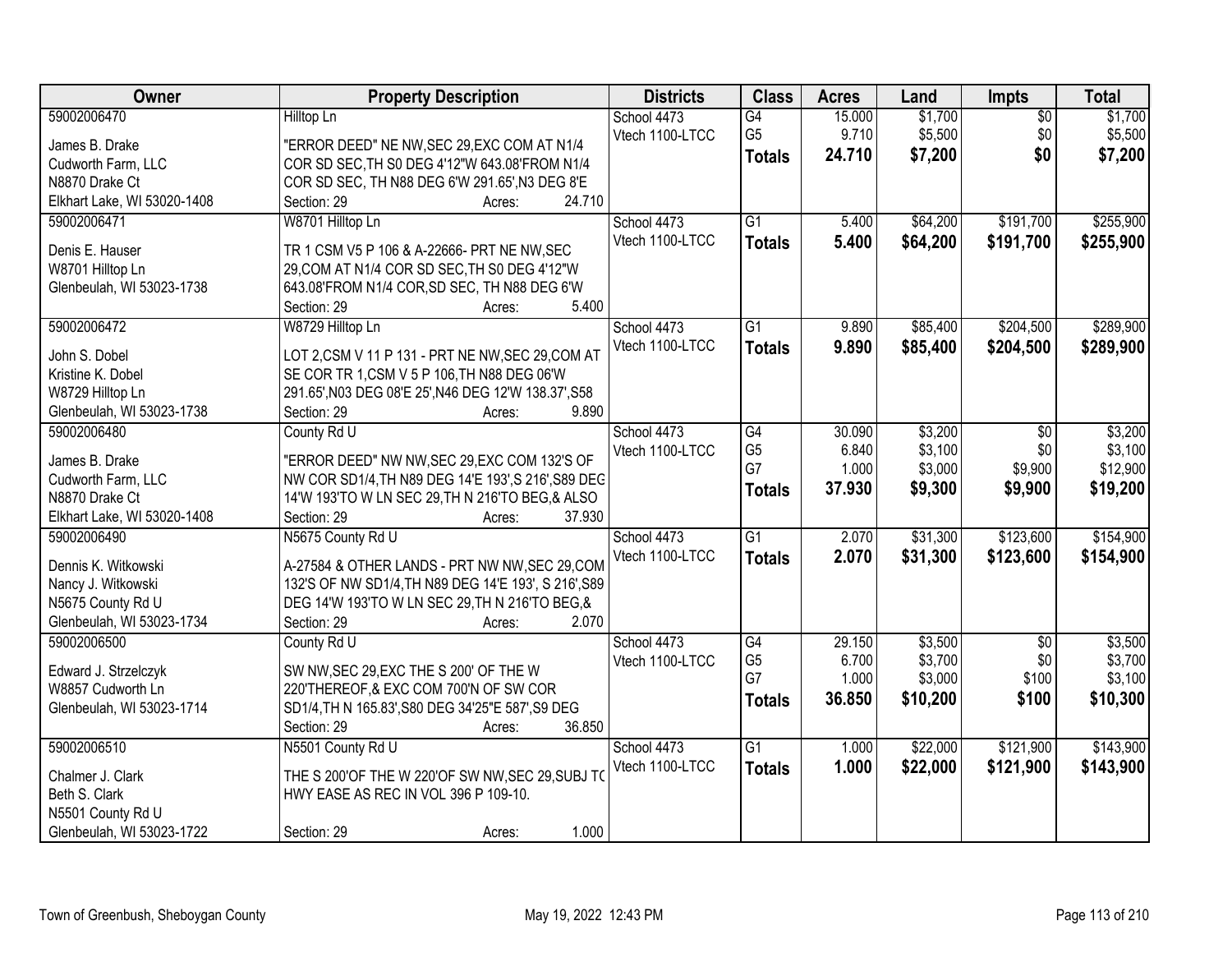| Owner                     | <b>Property Description</b>                        |                  | <b>Districts</b>               | <b>Class</b>         | <b>Acres</b>    | Land               | <b>Impts</b>    | <b>Total</b>       |
|---------------------------|----------------------------------------------------|------------------|--------------------------------|----------------------|-----------------|--------------------|-----------------|--------------------|
| 59002006520               | W8890 Cudworth Ln                                  |                  | School 4473                    | $\overline{G1}$      | 1.120           | \$23,100           | \$126,400       | \$149,500          |
| Gary A. Cudworth          | TR 1,& PRT TR 2, CSM V 1 P 112 - PRT SW NW, SEC    |                  | Vtech 1100-LTCC                | <b>Totals</b>        | 1.120           | \$23,100           | \$126,400       | \$149,500          |
| Judith A. Cudworth        | 29, COM 700'N OF SW COR SD1/4, TH S80 DEG 34'25"E  |                  |                                |                      |                 |                    |                 |                    |
| W8890 Cudworth Ln         | 280', N4 DEG 44' 58"E 164.14', N80 DEG 34'25"W     |                  |                                |                      |                 |                    |                 |                    |
| Glenbeulah, WI 53023-1714 | Section: 29                                        | 1.120<br>Acres:  |                                |                      |                 |                    |                 |                    |
| 59002006530               | W8860 Cudworth Ln                                  |                  | School 4473                    | $\overline{G1}$      | 1.030           | \$22,300           | \$137,400       | \$159,700          |
|                           |                                                    |                  | Vtech 1100-LTCC                | <b>Totals</b>        | 1.030           | \$22,300           | \$137,400       | \$159,700          |
| Amanda Denhof             | PRT TR 2,CSM V 1 P 112- PRT SW NW, SEC 29,COM      |                  |                                |                      |                 |                    |                 |                    |
| W8860 Cudworth Ln         | 700'N OF SW COR SD1/4, TH S80 DEG 34'25"E 280'TO   |                  |                                |                      |                 |                    |                 |                    |
| Glenbeulah, WI 53023      | PNT OF BEG, TH N4 DEG 44'58"E 164.14', S80 DEG 34' | 1.030            |                                |                      |                 |                    |                 |                    |
|                           | Section: 29                                        | Acres:           |                                |                      |                 |                    |                 |                    |
| 59002006540               |                                                    |                  | School 4473                    | G4<br>G <sub>5</sub> | 25.000          | \$2,800<br>\$6,000 | $\overline{50}$ | \$2,800<br>\$6,000 |
| Edward J. Strzelczyk      | SE NW, SEC 29.                                     |                  | Vtech 1100-LTCC                | G5M                  | 10.000<br>5.000 | \$8,800            | \$0<br>\$0      | \$8,800            |
| W8857 Cudworth Ln         |                                                    |                  |                                |                      | 40.000          | \$17,600           | \$0             | \$17,600           |
| Glenbeulah, WI 53023-1714 |                                                    |                  |                                | <b>Totals</b>        |                 |                    |                 |                    |
|                           | Section: 29                                        | 40.000<br>Acres: |                                |                      |                 |                    |                 |                    |
| 59002006550               | W8857 Cudworth Ln                                  |                  | School 4473                    | G1                   | 3.000           | \$62,700           | \$345,100       | \$407,800          |
| Edward J. Strzelczyk      | NE SW, SEC 29, (INCLUDES ALL THAT PRT OF GOV'T     |                  | Vtech 1100-LTCC                | G4                   | 19.000          | \$2,000            | \$0             | \$2,000            |
| W8857 Cudworth Ln         | LOT 3 LYING WITHIN SD NE SW).                      |                  |                                | G <sub>5</sub>       | 18.000          | \$10,800           | \$0             | \$10,800           |
| Glenbeulah, WI 53023-1714 |                                                    |                  |                                | <b>Totals</b>        | 40.000          | \$75,500           | \$345,100       | \$420,600          |
|                           | Section: 29                                        | 40.000<br>Acres: |                                |                      |                 |                    |                 |                    |
| 59002006560               | County Rd U                                        |                  | School 4473                    | $\overline{G4}$      | 28.150          | \$3,500            | $\overline{50}$ | \$3,500            |
|                           |                                                    |                  | Vtech 1100-LTCC                | G <sub>5</sub>       | 10.850          | \$6,100            | \$0             | \$6,100            |
| Edward J. Strzelczyk      | NW SW, SEC 29, BEING N 80 RDS OF GOV'T LOT         |                  |                                | <b>Totals</b>        | 39.000          | \$9,600            | \$0             | \$9,600            |
| W8857 Cudworth Ln         | 4, EXC THE N 200'OF THE W 220'THEREOF, SUBJ TO     |                  |                                |                      |                 |                    |                 |                    |
| Glenbeulah, WI 53023-1714 | HWY EASEMENT AS REC IN VOL 396 P 109-10.           | 39.000           |                                |                      |                 |                    |                 |                    |
|                           | Section: 29                                        | Acres:           |                                | $\overline{G1}$      |                 |                    |                 | \$22,000           |
| 59002006570               | County Rd U                                        |                  | School 4473<br>Vtech 1100-LTCC |                      | 1.000           | \$22,000           | $\sqrt{$0}$     |                    |
| Chalmer J. Clark          | THE N 200'OF W 220'OF NW SW, SEC 29, SUBJ TO       |                  |                                | <b>Totals</b>        | 1.000           | \$22,000           | \$0             | \$22,000           |
| Beth S. Clark             | HWY EASE AS REC IN VOL 396 P 109-10.               |                  |                                |                      |                 |                    |                 |                    |
| N5501 County Rd U         |                                                    |                  |                                |                      |                 |                    |                 |                    |
| Glenbeulah, WI 53023-1722 | Section: 29                                        | 1.000<br>Acres:  |                                |                      |                 |                    |                 |                    |
| 59002006581               | County Rd U                                        |                  | School 4473                    | G4                   | 25.390          | \$3,200            | $\overline{30}$ | \$3,200            |
| Gerald J. Skelton         | LOT 1 CSM V18 P 98-100,#1610909 - PRT GOVT LOT     |                  | Vtech 1100-LTCC                | G5M                  | 5.000           | \$8,800            | \$0             | \$8,800            |
| Lou Ann Skelton           | 4 & SW SW, SEC 29.                                 |                  |                                | <b>Totals</b>        | 30.390          | \$12,000           | \$0             | \$12,000           |
| 1027 Mary Ln              |                                                    |                  |                                |                      |                 |                    |                 |                    |
| Lomira, WI 53048-9588     | Section: 29                                        | 30.390<br>Acres: |                                |                      |                 |                    |                 |                    |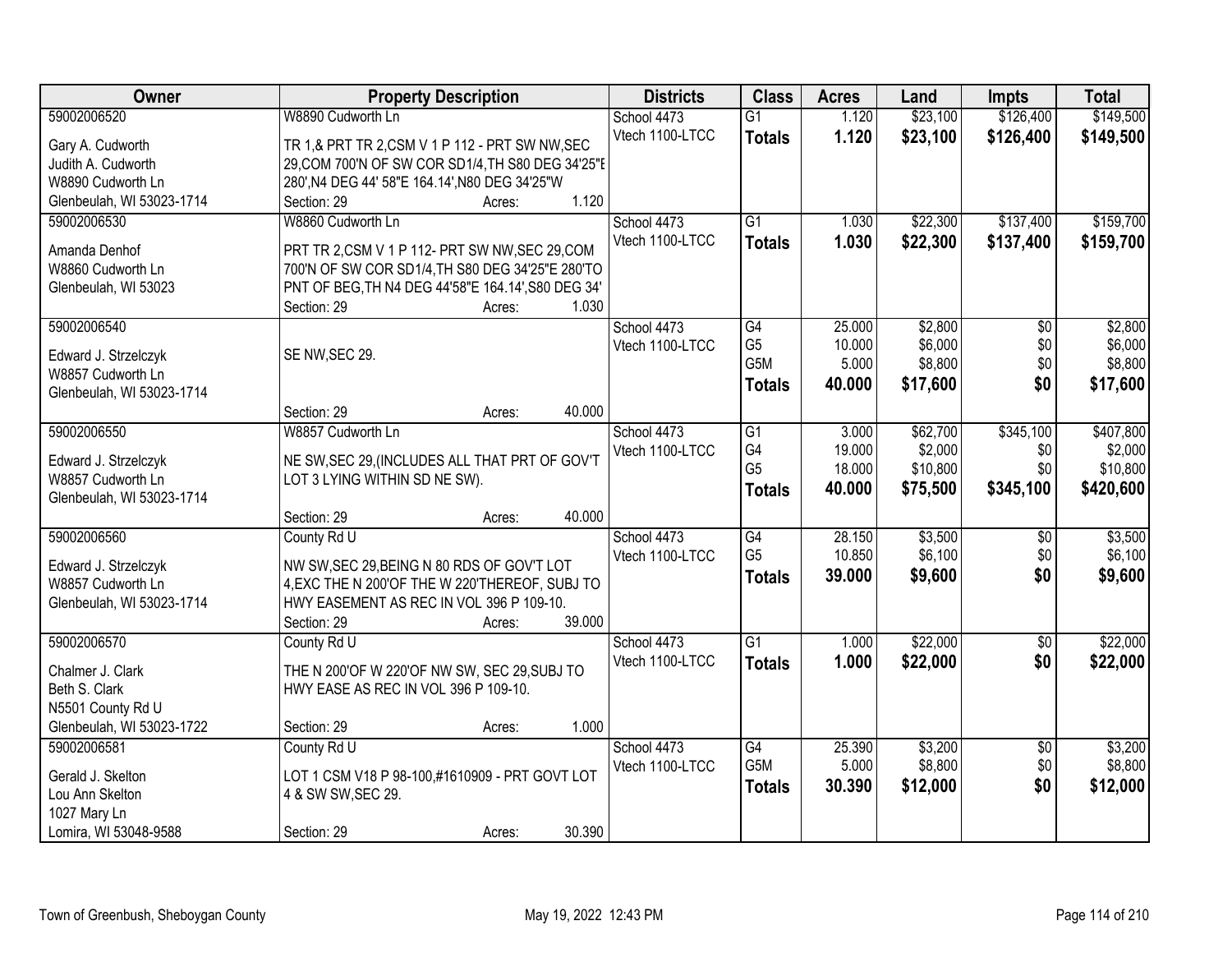| Owner                                                                                     | <b>Property Description</b>                        |        |        | <b>Districts</b> | <b>Class</b>           | <b>Acres</b> | Land            | <b>Impts</b>    | <b>Total</b> |
|-------------------------------------------------------------------------------------------|----------------------------------------------------|--------|--------|------------------|------------------------|--------------|-----------------|-----------------|--------------|
| 59002006582                                                                               | N5333 County Rd U                                  |        |        | School 4473      | $\overline{G1}$        | 2.000        | \$31,000        | \$74,400        | \$105,400    |
| Regina A. Fry                                                                             | LOT 2 CSM V18 P 98-100,#1610909 - PRT GOVT LOT     |        |        | Vtech 1100-LTCC  | <b>Totals</b>          | 2.000        | \$31,000        | \$74,400        | \$105,400    |
| N5333 County Rd U                                                                         | 4, SEC 29.                                         |        |        |                  |                        |              |                 |                 |              |
| Glenbeulah, WI 53023-1721                                                                 |                                                    |        |        |                  |                        |              |                 |                 |              |
|                                                                                           | Section: 29                                        | Acres: | 2.000  |                  |                        |              |                 |                 |              |
| 59002006590                                                                               |                                                    |        |        | School 4473      | $\overline{X2}$        | 40.000       | \$0             | $\overline{50}$ | \$0          |
| State of Wisconsin Dept of Nat Resourc   SE SW, SEC 29, (INCL THAT PRT OF GOVT LOTS 1 & 3 |                                                    |        |        | Vtech 1100-LTCC  | <b>Totals</b>          | 40.000       | \$0             | \$0             | \$0          |
| PO Box 7921                                                                               | LYING WITHIN SD SE SW)                             |        |        |                  |                        |              |                 |                 |              |
| Madison, WI 53707-7921                                                                    |                                                    |        |        |                  |                        |              |                 |                 |              |
|                                                                                           | Section: 29                                        | Acres: | 40.000 |                  |                        |              |                 |                 |              |
| 59002006600                                                                               |                                                    |        |        | School 4473      | X <sub>2</sub>         | 40.000       | \$0             | \$0             | \$0          |
| State of Wisconsin Dept of Nat Resourc   NE SE, SEC 29.                                   |                                                    |        |        | Vtech 1100-LTCC  | <b>Totals</b>          | 40.000       | \$0             | \$0             | \$0          |
| PO Box 7921                                                                               |                                                    |        |        |                  |                        |              |                 |                 |              |
| Madison, WI 53707-7921                                                                    |                                                    |        |        |                  |                        |              |                 |                 |              |
|                                                                                           | Section: 29                                        | Acres: | 40.000 |                  |                        |              |                 |                 |              |
| 59002006610                                                                               |                                                    |        |        | School 4473      | $\overline{X2}$        | 40.000       | $\overline{30}$ | \$0             | \$0          |
| State of Wisconsin Dept of Nat Resourc   NW SE, SEC 29, ALSO KNOWN AS GOVT LOT 2 & THA    |                                                    |        |        | Vtech 1100-LTCC  | <b>Totals</b>          | 40.000       | \$0             | \$0             | \$0          |
| PO Box 7921                                                                               | PRT OF NW SE NOT INCL IN SD GOVT LOT 2             |        |        |                  |                        |              |                 |                 |              |
| Madison, WI 53707-7921                                                                    |                                                    |        |        |                  |                        |              |                 |                 |              |
|                                                                                           | Section: 29                                        | Acres: | 40.000 |                  |                        |              |                 |                 |              |
| 59002006620                                                                               |                                                    |        |        | School 4473      | $\overline{\text{X2}}$ | 40.000       | $\overline{30}$ | $\overline{50}$ | \$0          |
| State of Wisconsin Dept of Nat Resourc   SW SE & BEING PRT OF GOVT LOT 1, SEC 29.         |                                                    |        |        | Vtech 1100-LTCC  | <b>Totals</b>          | 40.000       | \$0             | \$0             | \$0          |
| PO Box 7921                                                                               |                                                    |        |        |                  |                        |              |                 |                 |              |
| Madison, WI 53707-7921                                                                    |                                                    |        |        |                  |                        |              |                 |                 |              |
|                                                                                           | Section: 29                                        | Acres: | 40.000 |                  |                        |              |                 |                 |              |
| 59002006630                                                                               |                                                    |        |        | School 4473      | $\overline{X2}$        | 40.000       | $\overline{60}$ | $\overline{60}$ | $\sqrt{50}$  |
| State of Wisconsin Dept of Nat Resourc   SE SE, SEC 29.                                   |                                                    |        |        | Vtech 1100-LTCC  | <b>Totals</b>          | 40.000       | \$0             | \$0             | \$0          |
| PO Box 7921                                                                               |                                                    |        |        |                  |                        |              |                 |                 |              |
| Madison, WI 53707-7921                                                                    |                                                    |        |        |                  |                        |              |                 |                 |              |
|                                                                                           | Section: 29                                        | Acres: | 40.000 |                  |                        |              |                 |                 |              |
| 59002006641                                                                               | N5604 County Rd U                                  |        |        | School 1631      | $\overline{G1}$        | 3.070        | \$42,200        | \$207,000       | \$249,200    |
| Michael E. Birschbach                                                                     | TR 1 CSM V6 P 138 & A 14986- PRT NE NE, SEC        |        |        | Vtech 1100-LTCC  | <b>Totals</b>          | 3.070        | \$42,200        | \$207,000       | \$249,200    |
| N5604 County Rd U                                                                         | 30, COM S1 DEG 10'31"E 958.95'FROM NE COR, SD      |        |        |                  |                        |              |                 |                 |              |
| Glenbeulah, WI 53023                                                                      | SEC, TH S1 DEG 10'31"E 357', S89 DEG 58'W 433', N3 |        |        |                  |                        |              |                 |                 |              |
|                                                                                           | Section: 30                                        | Acres: | 3.070  |                  |                        |              |                 |                 |              |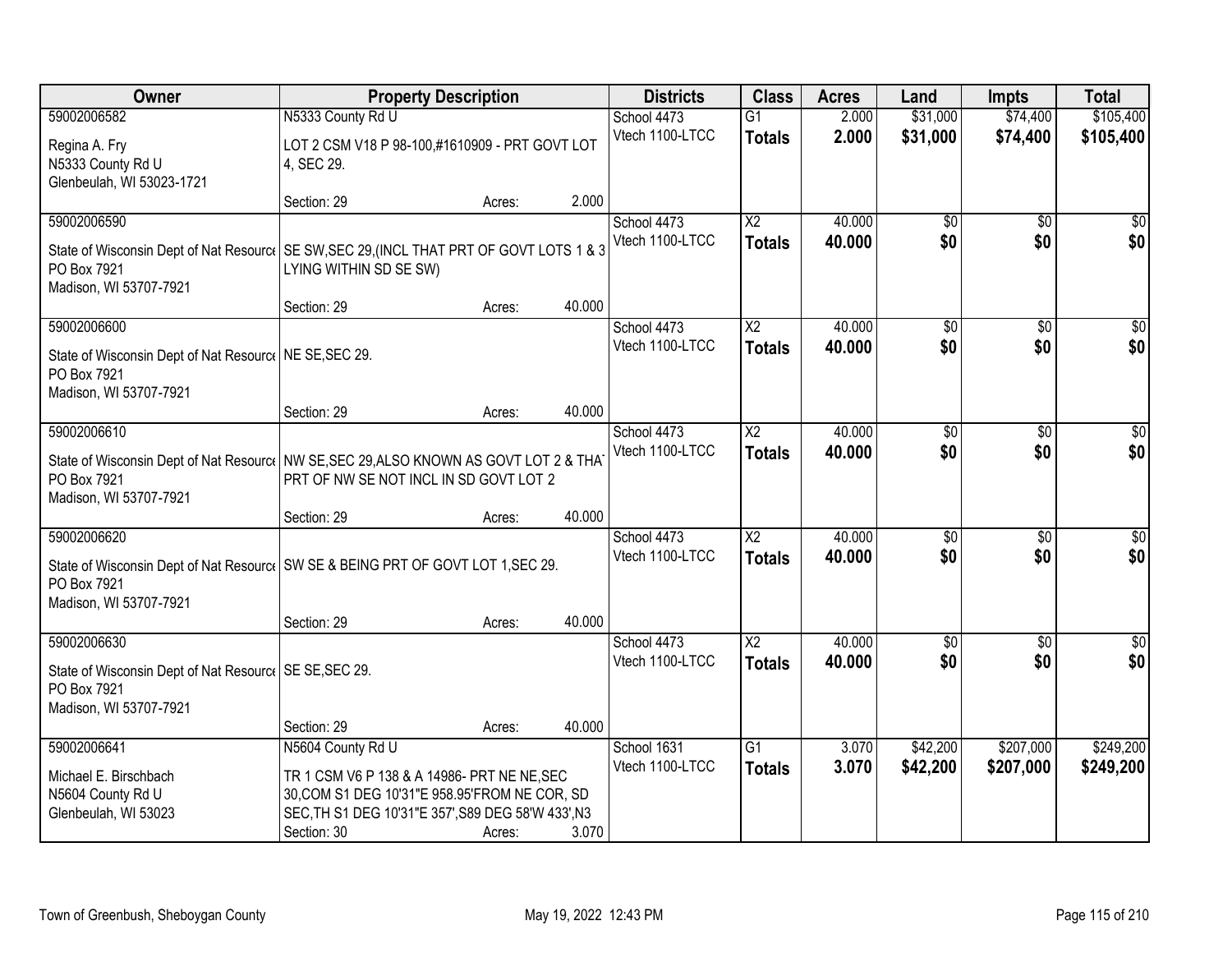| \$400<br>County Rd U<br>School 1631<br>G4<br>$\overline{50}$<br>W8<br>\$0<br>9.000<br>(\$15,800)<br>\$0<br>Vtech 1100-LTCC<br>Michael E. Birschbach<br>NE NE, SEC 30, EXC COM S1 DEG 10'31"E<br>\$0<br>\$400<br>13.130<br>\$400<br><b>Totals</b><br>958.95'FROM NE COR, SD SEC, TH S1 DEG 10'31"E<br>Jacqueline L. Birschbach<br>357', S89 DEG 58'W 433', N3 DEG 40'16"E 281.15', TH<br>N5604 County Rd U<br>Glenbeulah, WI 53023<br>13.130<br>Section: 30<br>Acres:<br>\$5,500<br>59002006651<br>$\overline{G6}$<br>\$5,500<br>School 1631<br>1.580<br>\$0<br>Vtech 1100-LTCC<br>1.580<br>\$5,500<br>\$0<br>\$5,500<br><b>Totals</b><br>NW NE, SEC 30, EXC PRT CONV BY #1958239.<br>Michael E. Birschbach<br>Jacqueline L. Birschbach<br>N5604 County Rd U<br>1.580<br>Glenbeulah, WI 53023<br>Section: 30<br>Acres:<br>\$700<br>\$700<br>59002006661<br>0.240<br>School 1631<br>G6<br>\$0<br>W8<br>\$0<br>29.000<br>(\$89,900)<br>\$0<br>Vtech 1100-LTCC<br>Michael E. Birschbach<br>SW NE, SEC 30, EXC PRT CONV BY #1958239.<br>\$700<br>29.240<br>\$700<br>\$0<br><b>Totals</b><br>Jacqueline L. Birschbach<br>N5604 County Rd U<br>29.240<br>Glenbeulah, WI 53023<br>Section: 30<br>Acres:<br>\$26,000<br>\$116,400<br>\$142,400<br>59002006671<br>N5578 County Rd U<br>School 1631<br>G <sub>1</sub><br>1.000<br>G4<br>2.910<br>Vtech 1100-LTCC<br>\$400<br>\$0<br>\$400<br>LOT 1 CSM V16 P 202-03, #1560344 - PRT SE NE, SEC<br>Norman F. Mceathron<br>3.910<br>\$116,400<br>\$142,800<br>\$26,400<br><b>Totals</b><br>Linda L. Mceathron<br>30.<br>N5578 County Rd U<br>3.910<br>Glenbeulah, WI 53023-1748<br>Section: 30<br>Acres:<br>\$2,700<br>\$2,700<br>59002006672<br>$\overline{G4}$<br>20.090<br>$\overline{50}$<br>County Rd U<br>School 1631<br>G <sub>5</sub><br>0.910<br>\$100<br>\$0<br>\$100<br>Vtech 1100-LTCC<br>Schreiner, Bill & Karen Schreiner Trust $\epsilon$ LOT 2 CSM V16 P 202-03, #1560344 - PRT SE NE, SEC<br>G <sub>5</sub> M<br>\$0<br>14.000<br>\$24,500<br>\$24,500 | Owner       | <b>Property Description</b> | <b>Districts</b> | <b>Class</b> | <b>Acres</b> | Land  | <b>Impts</b> | <b>Total</b> |
|------------------------------------------------------------------------------------------------------------------------------------------------------------------------------------------------------------------------------------------------------------------------------------------------------------------------------------------------------------------------------------------------------------------------------------------------------------------------------------------------------------------------------------------------------------------------------------------------------------------------------------------------------------------------------------------------------------------------------------------------------------------------------------------------------------------------------------------------------------------------------------------------------------------------------------------------------------------------------------------------------------------------------------------------------------------------------------------------------------------------------------------------------------------------------------------------------------------------------------------------------------------------------------------------------------------------------------------------------------------------------------------------------------------------------------------------------------------------------------------------------------------------------------------------------------------------------------------------------------------------------------------------------------------------------------------------------------------------------------------------------------------------------------------------------------------------------------------------------------------------------------------------------------------------------------------------------------------------------------------------------------|-------------|-----------------------------|------------------|--------------|--------------|-------|--------------|--------------|
|                                                                                                                                                                                                                                                                                                                                                                                                                                                                                                                                                                                                                                                                                                                                                                                                                                                                                                                                                                                                                                                                                                                                                                                                                                                                                                                                                                                                                                                                                                                                                                                                                                                                                                                                                                                                                                                                                                                                                                                                            | 59002006642 |                             |                  |              | 4.130        | \$400 |              |              |
|                                                                                                                                                                                                                                                                                                                                                                                                                                                                                                                                                                                                                                                                                                                                                                                                                                                                                                                                                                                                                                                                                                                                                                                                                                                                                                                                                                                                                                                                                                                                                                                                                                                                                                                                                                                                                                                                                                                                                                                                            |             |                             |                  |              |              |       |              |              |
|                                                                                                                                                                                                                                                                                                                                                                                                                                                                                                                                                                                                                                                                                                                                                                                                                                                                                                                                                                                                                                                                                                                                                                                                                                                                                                                                                                                                                                                                                                                                                                                                                                                                                                                                                                                                                                                                                                                                                                                                            |             |                             |                  |              |              |       |              |              |
|                                                                                                                                                                                                                                                                                                                                                                                                                                                                                                                                                                                                                                                                                                                                                                                                                                                                                                                                                                                                                                                                                                                                                                                                                                                                                                                                                                                                                                                                                                                                                                                                                                                                                                                                                                                                                                                                                                                                                                                                            |             |                             |                  |              |              |       |              |              |
|                                                                                                                                                                                                                                                                                                                                                                                                                                                                                                                                                                                                                                                                                                                                                                                                                                                                                                                                                                                                                                                                                                                                                                                                                                                                                                                                                                                                                                                                                                                                                                                                                                                                                                                                                                                                                                                                                                                                                                                                            |             |                             |                  |              |              |       |              |              |
|                                                                                                                                                                                                                                                                                                                                                                                                                                                                                                                                                                                                                                                                                                                                                                                                                                                                                                                                                                                                                                                                                                                                                                                                                                                                                                                                                                                                                                                                                                                                                                                                                                                                                                                                                                                                                                                                                                                                                                                                            |             |                             |                  |              |              |       |              |              |
|                                                                                                                                                                                                                                                                                                                                                                                                                                                                                                                                                                                                                                                                                                                                                                                                                                                                                                                                                                                                                                                                                                                                                                                                                                                                                                                                                                                                                                                                                                                                                                                                                                                                                                                                                                                                                                                                                                                                                                                                            |             |                             |                  |              |              |       |              |              |
|                                                                                                                                                                                                                                                                                                                                                                                                                                                                                                                                                                                                                                                                                                                                                                                                                                                                                                                                                                                                                                                                                                                                                                                                                                                                                                                                                                                                                                                                                                                                                                                                                                                                                                                                                                                                                                                                                                                                                                                                            |             |                             |                  |              |              |       |              |              |
|                                                                                                                                                                                                                                                                                                                                                                                                                                                                                                                                                                                                                                                                                                                                                                                                                                                                                                                                                                                                                                                                                                                                                                                                                                                                                                                                                                                                                                                                                                                                                                                                                                                                                                                                                                                                                                                                                                                                                                                                            |             |                             |                  |              |              |       |              |              |
|                                                                                                                                                                                                                                                                                                                                                                                                                                                                                                                                                                                                                                                                                                                                                                                                                                                                                                                                                                                                                                                                                                                                                                                                                                                                                                                                                                                                                                                                                                                                                                                                                                                                                                                                                                                                                                                                                                                                                                                                            |             |                             |                  |              |              |       |              |              |
|                                                                                                                                                                                                                                                                                                                                                                                                                                                                                                                                                                                                                                                                                                                                                                                                                                                                                                                                                                                                                                                                                                                                                                                                                                                                                                                                                                                                                                                                                                                                                                                                                                                                                                                                                                                                                                                                                                                                                                                                            |             |                             |                  |              |              |       |              |              |
|                                                                                                                                                                                                                                                                                                                                                                                                                                                                                                                                                                                                                                                                                                                                                                                                                                                                                                                                                                                                                                                                                                                                                                                                                                                                                                                                                                                                                                                                                                                                                                                                                                                                                                                                                                                                                                                                                                                                                                                                            |             |                             |                  |              |              |       |              |              |
|                                                                                                                                                                                                                                                                                                                                                                                                                                                                                                                                                                                                                                                                                                                                                                                                                                                                                                                                                                                                                                                                                                                                                                                                                                                                                                                                                                                                                                                                                                                                                                                                                                                                                                                                                                                                                                                                                                                                                                                                            |             |                             |                  |              |              |       |              |              |
|                                                                                                                                                                                                                                                                                                                                                                                                                                                                                                                                                                                                                                                                                                                                                                                                                                                                                                                                                                                                                                                                                                                                                                                                                                                                                                                                                                                                                                                                                                                                                                                                                                                                                                                                                                                                                                                                                                                                                                                                            |             |                             |                  |              |              |       |              |              |
|                                                                                                                                                                                                                                                                                                                                                                                                                                                                                                                                                                                                                                                                                                                                                                                                                                                                                                                                                                                                                                                                                                                                                                                                                                                                                                                                                                                                                                                                                                                                                                                                                                                                                                                                                                                                                                                                                                                                                                                                            |             |                             |                  |              |              |       |              |              |
|                                                                                                                                                                                                                                                                                                                                                                                                                                                                                                                                                                                                                                                                                                                                                                                                                                                                                                                                                                                                                                                                                                                                                                                                                                                                                                                                                                                                                                                                                                                                                                                                                                                                                                                                                                                                                                                                                                                                                                                                            |             |                             |                  |              |              |       |              |              |
|                                                                                                                                                                                                                                                                                                                                                                                                                                                                                                                                                                                                                                                                                                                                                                                                                                                                                                                                                                                                                                                                                                                                                                                                                                                                                                                                                                                                                                                                                                                                                                                                                                                                                                                                                                                                                                                                                                                                                                                                            |             |                             |                  |              |              |       |              |              |
|                                                                                                                                                                                                                                                                                                                                                                                                                                                                                                                                                                                                                                                                                                                                                                                                                                                                                                                                                                                                                                                                                                                                                                                                                                                                                                                                                                                                                                                                                                                                                                                                                                                                                                                                                                                                                                                                                                                                                                                                            |             |                             |                  |              |              |       |              |              |
|                                                                                                                                                                                                                                                                                                                                                                                                                                                                                                                                                                                                                                                                                                                                                                                                                                                                                                                                                                                                                                                                                                                                                                                                                                                                                                                                                                                                                                                                                                                                                                                                                                                                                                                                                                                                                                                                                                                                                                                                            |             |                             |                  |              |              |       |              |              |
|                                                                                                                                                                                                                                                                                                                                                                                                                                                                                                                                                                                                                                                                                                                                                                                                                                                                                                                                                                                                                                                                                                                                                                                                                                                                                                                                                                                                                                                                                                                                                                                                                                                                                                                                                                                                                                                                                                                                                                                                            |             |                             |                  |              |              |       |              |              |
|                                                                                                                                                                                                                                                                                                                                                                                                                                                                                                                                                                                                                                                                                                                                                                                                                                                                                                                                                                                                                                                                                                                                                                                                                                                                                                                                                                                                                                                                                                                                                                                                                                                                                                                                                                                                                                                                                                                                                                                                            |             |                             |                  |              |              |       |              |              |
|                                                                                                                                                                                                                                                                                                                                                                                                                                                                                                                                                                                                                                                                                                                                                                                                                                                                                                                                                                                                                                                                                                                                                                                                                                                                                                                                                                                                                                                                                                                                                                                                                                                                                                                                                                                                                                                                                                                                                                                                            |             |                             |                  |              |              |       |              |              |
|                                                                                                                                                                                                                                                                                                                                                                                                                                                                                                                                                                                                                                                                                                                                                                                                                                                                                                                                                                                                                                                                                                                                                                                                                                                                                                                                                                                                                                                                                                                                                                                                                                                                                                                                                                                                                                                                                                                                                                                                            |             |                             |                  |              |              |       |              |              |
|                                                                                                                                                                                                                                                                                                                                                                                                                                                                                                                                                                                                                                                                                                                                                                                                                                                                                                                                                                                                                                                                                                                                                                                                                                                                                                                                                                                                                                                                                                                                                                                                                                                                                                                                                                                                                                                                                                                                                                                                            |             |                             |                  |              |              |       |              |              |
| \$0<br>35.000<br>\$27,300<br>\$27,300<br><b>Totals</b>                                                                                                                                                                                                                                                                                                                                                                                                                                                                                                                                                                                                                                                                                                                                                                                                                                                                                                                                                                                                                                                                                                                                                                                                                                                                                                                                                                                                                                                                                                                                                                                                                                                                                                                                                                                                                                                                                                                                                     | al          | 30.                         |                  |              |              |       |              |              |
| N5220 County Rd U                                                                                                                                                                                                                                                                                                                                                                                                                                                                                                                                                                                                                                                                                                                                                                                                                                                                                                                                                                                                                                                                                                                                                                                                                                                                                                                                                                                                                                                                                                                                                                                                                                                                                                                                                                                                                                                                                                                                                                                          |             |                             |                  |              |              |       |              |              |
| Glenbeulah, WI 53023-1741<br>35.000<br>Section: 30<br>Acres:                                                                                                                                                                                                                                                                                                                                                                                                                                                                                                                                                                                                                                                                                                                                                                                                                                                                                                                                                                                                                                                                                                                                                                                                                                                                                                                                                                                                                                                                                                                                                                                                                                                                                                                                                                                                                                                                                                                                               |             |                             |                  |              |              |       |              |              |
| 59002006683<br>G4<br>\$1,100<br>\$1,100<br>School 1631<br>6.340<br>$\overline{50}$<br>County Rd T                                                                                                                                                                                                                                                                                                                                                                                                                                                                                                                                                                                                                                                                                                                                                                                                                                                                                                                                                                                                                                                                                                                                                                                                                                                                                                                                                                                                                                                                                                                                                                                                                                                                                                                                                                                                                                                                                                          |             |                             |                  |              |              |       |              |              |
| G <sub>5</sub><br>0.160<br>\$100<br>\$0<br>\$100<br>Vtech 1100-LTCC<br>Thomas J. Hau<br>LOT 1 CSM V25 P207-209 #1949947 - PRT NE                                                                                                                                                                                                                                                                                                                                                                                                                                                                                                                                                                                                                                                                                                                                                                                                                                                                                                                                                                                                                                                                                                                                                                                                                                                                                                                                                                                                                                                                                                                                                                                                                                                                                                                                                                                                                                                                           |             |                             |                  |              |              |       |              |              |
| G5M<br>\$800<br>\$0<br>0.490<br>\$800<br>Linda J. Hau<br>NW, SEC 30                                                                                                                                                                                                                                                                                                                                                                                                                                                                                                                                                                                                                                                                                                                                                                                                                                                                                                                                                                                                                                                                                                                                                                                                                                                                                                                                                                                                                                                                                                                                                                                                                                                                                                                                                                                                                                                                                                                                        |             |                             |                  |              |              |       |              |              |
| \$2,000<br>6.990<br>\$2,000<br>\$0<br><b>Totals</b><br>22633 Point Creek Rd                                                                                                                                                                                                                                                                                                                                                                                                                                                                                                                                                                                                                                                                                                                                                                                                                                                                                                                                                                                                                                                                                                                                                                                                                                                                                                                                                                                                                                                                                                                                                                                                                                                                                                                                                                                                                                                                                                                                |             |                             |                  |              |              |       |              |              |
| 6.990<br>Kiel, WI 53042<br>Section: 30<br>Acres:                                                                                                                                                                                                                                                                                                                                                                                                                                                                                                                                                                                                                                                                                                                                                                                                                                                                                                                                                                                                                                                                                                                                                                                                                                                                                                                                                                                                                                                                                                                                                                                                                                                                                                                                                                                                                                                                                                                                                           |             |                             |                  |              |              |       |              |              |
| \$43,700<br>\$26,000<br>\$69,700<br>59002006684<br>County Rd T<br>School 1631<br>G1<br>1.000                                                                                                                                                                                                                                                                                                                                                                                                                                                                                                                                                                                                                                                                                                                                                                                                                                                                                                                                                                                                                                                                                                                                                                                                                                                                                                                                                                                                                                                                                                                                                                                                                                                                                                                                                                                                                                                                                                               |             |                             |                  |              |              |       |              |              |
| G4<br>1.780<br>\$200<br>\$200<br>Vtech 1100-LTCC<br>\$0<br>LOT 2 CSM V25 P207-209 - PRT NE NW, SEC 30<br>Joel J. Ninnemann                                                                                                                                                                                                                                                                                                                                                                                                                                                                                                                                                                                                                                                                                                                                                                                                                                                                                                                                                                                                                                                                                                                                                                                                                                                                                                                                                                                                                                                                                                                                                                                                                                                                                                                                                                                                                                                                                 |             |                             |                  |              |              |       |              |              |
| G <sub>5</sub><br>1.000<br>\$100<br>\$100<br>\$0<br>Debra A. Ninnemann                                                                                                                                                                                                                                                                                                                                                                                                                                                                                                                                                                                                                                                                                                                                                                                                                                                                                                                                                                                                                                                                                                                                                                                                                                                                                                                                                                                                                                                                                                                                                                                                                                                                                                                                                                                                                                                                                                                                     |             |                             |                  |              |              |       |              |              |
| 3.780<br>\$43,700<br>\$70,000<br>\$26,300<br><b>Totals</b><br>W9160 County Rd T                                                                                                                                                                                                                                                                                                                                                                                                                                                                                                                                                                                                                                                                                                                                                                                                                                                                                                                                                                                                                                                                                                                                                                                                                                                                                                                                                                                                                                                                                                                                                                                                                                                                                                                                                                                                                                                                                                                            |             |                             |                  |              |              |       |              |              |
| 3.780<br>Glenbeulah, WI 53023-1730<br>Section: 30<br>Acres:                                                                                                                                                                                                                                                                                                                                                                                                                                                                                                                                                                                                                                                                                                                                                                                                                                                                                                                                                                                                                                                                                                                                                                                                                                                                                                                                                                                                                                                                                                                                                                                                                                                                                                                                                                                                                                                                                                                                                |             |                             |                  |              |              |       |              |              |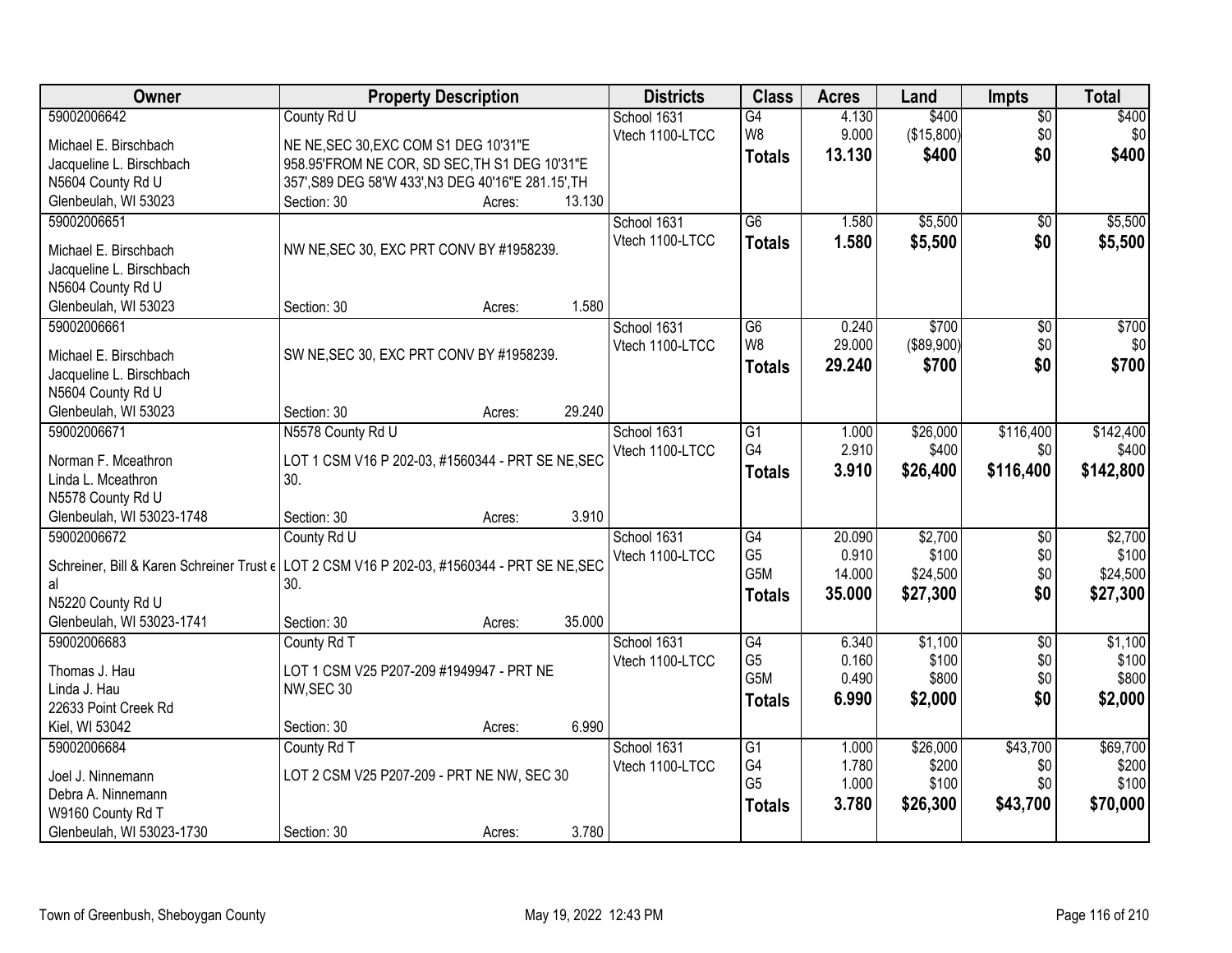| Owner                                    |                                                      | <b>Property Description</b> |         | <b>Districts</b> | <b>Class</b>    | <b>Acres</b> | Land     | <b>Impts</b>    | <b>Total</b> |
|------------------------------------------|------------------------------------------------------|-----------------------------|---------|------------------|-----------------|--------------|----------|-----------------|--------------|
| 59002006685                              | W9137 County Rd T                                    |                             |         | School 1631      | G4              | 127.740      | \$20,500 | $\overline{50}$ | \$20,500     |
| James B. Drake                           | PRT E1/2 NW & PRT NE, SEC 30, DESC IN #1958239       |                             |         | Vtech 1100-LTCC  | G <sub>5</sub>  | 2.800        | \$200    | \$0             | \$200        |
| N8870 Drake Ct                           |                                                      |                             |         |                  | G5M             | 1.880        | \$2,900  | \$0             | \$2,900      |
| Elkhart Lake, WI 53020-1408              |                                                      |                             |         |                  | G7              | 3.000        | \$20,000 | \$197,400       | \$217,400    |
|                                          | Section: 30                                          | Acres:                      | 135.420 |                  | <b>Totals</b>   | 135.420      | \$43,600 | \$197,400       | \$241,000    |
| 59002006690                              | W9086 County Rd T                                    |                             |         | School 1631      | $\overline{G1}$ | 1.020        | \$22,200 | \$152,700       | \$174,900    |
| Kohlmann Revocable Trust                 | PRT NE NW, SEC 30, COM AT NE COR SD1/4, TH S         |                             |         | Vtech 1100-LTCC  | <b>Totals</b>   | 1.020        | \$22,200 | \$152,700       | \$174,900    |
| W9086 County Rd T                        | 60.4'TO CEN CTH I, S56 DEG 08'W ON CEN SD HWY        |                             |         |                  |                 |              |          |                 |              |
| Glenbeulah, WI 53023-1729                | 340', N 255.15'TO N LN SEC 30, TH S88 DEG 55'E       |                             |         |                  |                 |              |          |                 |              |
|                                          | Section: 30                                          | Acres:                      | 1.020   |                  |                 |              |          |                 |              |
| 59002006692                              | W9158 County Rd T                                    |                             |         | School 1631      | $\overline{G1}$ | 2.680        | \$40,400 | \$207,400       | \$247,800    |
|                                          |                                                      |                             |         | Vtech 1100-LTCC  | <b>Totals</b>   | 2.680        | \$40,400 | \$207,400       | \$247,800    |
| Nancy M. Krahn                           | TR 1, CSM V 5 P 153 - PRT NE NW, SEC 30 & THAT       |                             |         |                  |                 |              |          |                 |              |
| Bruce A. Froh                            | PRT DESC IN #1949266.                                |                             |         |                  |                 |              |          |                 |              |
| W9158 County Rd T                        |                                                      |                             |         |                  |                 |              |          |                 |              |
| Glenbeulah, WI 53023-1730                | Section: 30                                          | Acres:                      | 2.680   |                  |                 |              |          |                 |              |
| 59002006711                              | W9160 County Rd T                                    |                             |         | School 1631      | $\overline{G1}$ | 2.350        | \$38,800 | \$177,100       | \$215,900    |
| Joel J. Ninnemann                        | LOT 1, CSM V 8 P 77 - PRT NW NW, SEC 30, COM S88     |                             |         | Vtech 1100-LTCC  | <b>Totals</b>   | 2.350        | \$38,800 | \$177,100       | \$215,900    |
| Debra A. Ninnemann                       | DEG 57' 41"E 786.72'& S0 DEG 0'50"E 275.44'FROM      |                             |         |                  |                 |              |          |                 |              |
| W9160 County Rd T                        | NW COR SD SEC, TH N79 DEG 47'47"E 362.67', N2        |                             |         |                  |                 |              |          |                 |              |
| Glenbeulah, WI 53023-1730                | Section: 30                                          | Acres:                      | 2.350   |                  |                 |              |          |                 |              |
| 59002006712                              | W9162 County Rd T                                    |                             |         | School 1631      | $\overline{G1}$ | 2.410        | \$39,100 | \$150,900       | \$190,000    |
| Peter J. Pauer                           | LOT 2,CSM V 8 P 77 - PRT NW NW, SEC 30, COM S88      |                             |         | Vtech 1100-LTCC  | <b>Totals</b>   | 2.410        | \$39,100 | \$150,900       | \$190,000    |
| Kristine M. Vanbuskirk                   | DEG 57' 41"E 786.72'FROM NW COR SD SEC, TH S88       |                             |         |                  |                 |              |          |                 |              |
| W9162 County Rd T                        | DEG 57'41"E 485.45', S0 DEG 32'46"E 146.10'ALG E LN  |                             |         |                  |                 |              |          |                 |              |
| Glenbeulah, WI 53023-1730                | Section: 30                                          | Acres:                      | 2.410   |                  |                 |              |          |                 |              |
| 59002006713                              | W9215 County Rd T                                    |                             |         | School 1631      | G1              | 1.990        | \$30,900 | \$62,400        | \$93,300     |
|                                          |                                                      |                             |         | Vtech 1100-LTCC  | <b>Totals</b>   | 1.990        | \$30,900 | \$62,400        | \$93,300     |
| <b>William Ebert</b>                     | A-22667 - PRT SW NW & NW NW, SEC 30, COM N0          |                             |         |                  |                 |              |          |                 |              |
| Alyssa Ebert                             | DEG 28'47"E 1334.93'& S88 DEG 53'26"E 136.32'FROM    |                             |         |                  |                 |              |          |                 |              |
| W9215 County Rd T                        | W1/4 COR SD SEC, TH SWLY 64.87'ALG CURVE TO          |                             |         |                  |                 |              |          |                 |              |
| Glenbeulah, WI 53023-1733                | Section: 30                                          | Acres:                      | 1.990   |                  |                 |              |          |                 |              |
| 59002006714                              | W9172 County Rd T                                    |                             |         | School 1631      | $\overline{G1}$ | 4.620        | \$39,900 | \$58,100        | \$98,000     |
| Goff, Steven E & Debra M Goff Trust et a | LOT 1 CSM V12 P 217 & OTHER LANDS - PRT NW           |                             |         | Vtech 1100-LTCC  | <b>Totals</b>   | 4.620        | \$39,900 | \$58,100        | \$98,000     |
| W9172 County Rd T                        | NW, SEC 30, COM AT SE COR CSM V8 P 77, TH S77        |                             |         |                  |                 |              |          |                 |              |
| Glenbeulah, WI 53023-1730                | DEG 39'41"W 252.90', S0 DEG 07'37"W 544.74', N70 DE( |                             |         |                  |                 |              |          |                 |              |
|                                          | Section: 30                                          | Acres:                      | 4.620   |                  |                 |              |          |                 |              |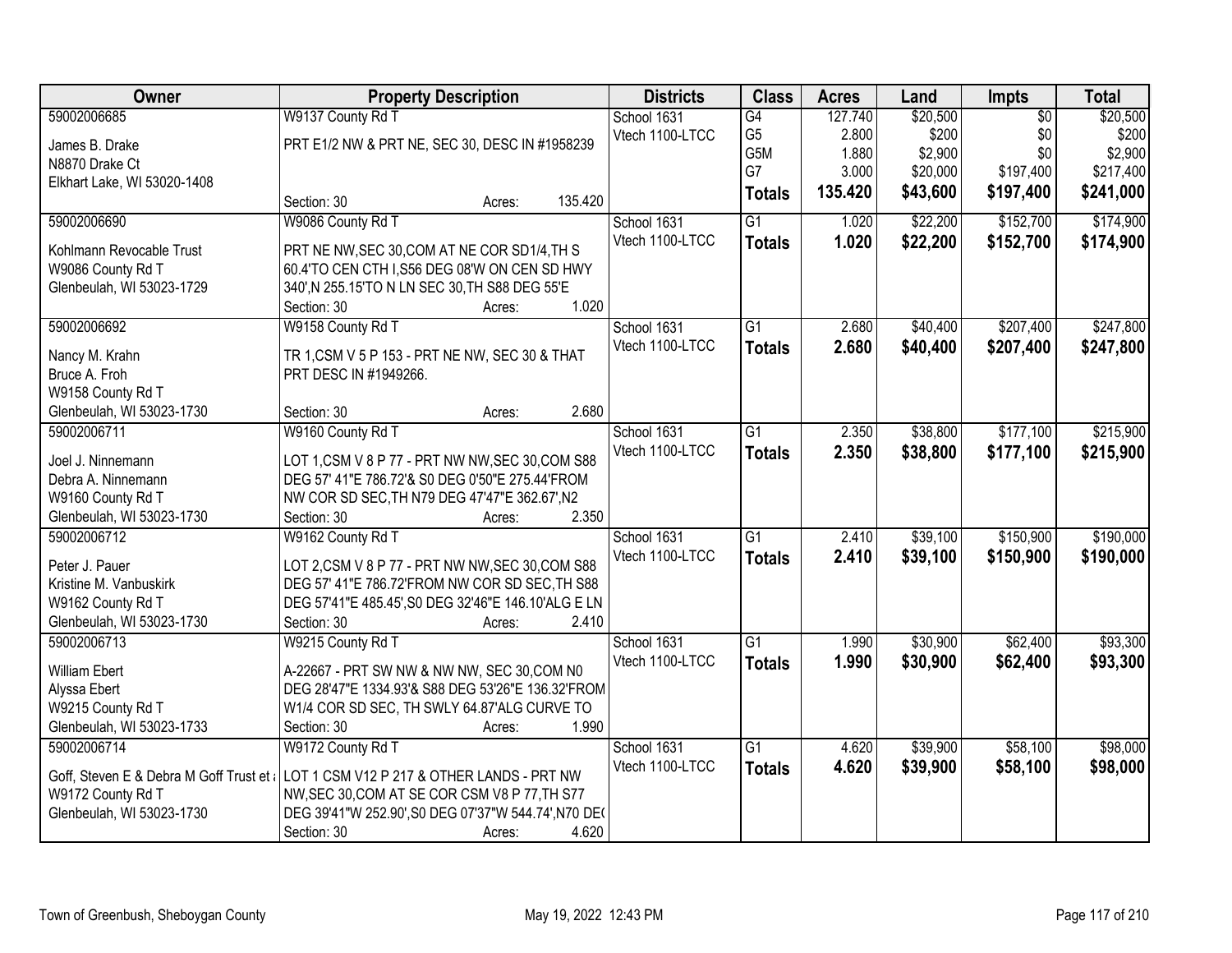| Owner                      | <b>Property Description</b>                                | <b>Districts</b> | <b>Class</b>    | <b>Acres</b> | Land     | Impts           | <b>Total</b> |
|----------------------------|------------------------------------------------------------|------------------|-----------------|--------------|----------|-----------------|--------------|
| 59002006715                | W9194 County Rd T                                          | School 1631      | $\overline{G1}$ | 11.070       | \$59,200 | \$348,500       | \$407,700    |
| William G. Edler           | LOT 2 CSM V12 P 292 - PRT W 1/2 NW1/4, SEC                 | Vtech 1100-LTCC  | <b>Totals</b>   | 11.070       | \$59,200 | \$348,500       | \$407,700    |
| W9194 County Rd T          | 30, COM S0 DEG 28'47"W 502.22' FROM NW COR, SD             |                  |                 |              |          |                 |              |
| Glenbeulah, WI 53023-1730  | SEC, TH S83 DEG 09'E 350', N89 DEG 11'E 292.7', S03        |                  |                 |              |          |                 |              |
|                            | 11.070<br>Section: 30<br>Acres:                            |                  |                 |              |          |                 |              |
| 59002006716                | County Rd T                                                | School 1631      | $\overline{G4}$ | 5.800        | \$600    | $\overline{50}$ | \$600        |
|                            |                                                            | Vtech 1100-LTCC  | <b>Totals</b>   | 5.800        | \$600    | \$0             | \$600        |
| Bison Acres, LLC           | LOT 5 CSM V15 P 61-62 - PRT NW NW, SEC 30, BEG A           |                  |                 |              |          |                 |              |
| N5965 Division Rd          | NW COR SD SEC, TH S88 DEG 10'13"E 786.72', S0 DEC          |                  |                 |              |          |                 |              |
| Glenbeulah, WI 53023-1736  | 42'12"W 486.34', S78 DEG 53'30"W 147.13', N51 DEG<br>5.800 |                  |                 |              |          |                 |              |
| 59002006717                | Section: 30<br>Acres:<br>W9182 County Rd T                 | School 1631      | $\overline{G2}$ | 3.280        | \$35,800 | \$178,700       | \$214,500    |
|                            |                                                            | Vtech 1100-LTCC  |                 |              |          |                 |              |
| Edler Realty Holdings, LLC | LOT 4 CSM V12 P 292 - PRT NW NW, SEC 30, COM AT            |                  | <b>Totals</b>   | 3.280        | \$35,800 | \$178,700       | \$214,500    |
| W9182 County Rd T          | NW COR, SD SEC, TH S88 DEG 10'13"E 786.72', TH S0          |                  |                 |              |          |                 |              |
| Glenbeulah, WI 53023-1730  | DEG 42'12"W 486.34'TO PNT OF BEG, TH N77 DEG               |                  |                 |              |          |                 |              |
|                            | 3.280<br>Section: 30<br>Acres:                             |                  |                 |              |          |                 |              |
| 59002006718                |                                                            | School 1631      | $\overline{G4}$ | 3.540        | \$400    | \$0             | \$400        |
| Bison Acres, LLC           | LOT 6 CSM V15 P 61-62 - PRT NW NW, SEC 30, COM             | Vtech 1100-LTCC  | <b>Totals</b>   | 3.540        | \$400    | \$0             | \$400        |
| N5965 Division Rd          | S0 DEG 28' 47"W 41.63'FROM NW COR, SD SEC, TH              |                  |                 |              |          |                 |              |
| Glenbeulah, WI 53023-1736  | CONT S0 DEG 28'47"W 460.59', S83 DEG 09'E 350', N89        |                  |                 |              |          |                 |              |
|                            | Section: 30<br>3.540<br>Acres:                             |                  |                 |              |          |                 |              |
| 59002006719                | W9173 County Rd T                                          | School 1631      | $\overline{G1}$ | 1.450        | \$26,100 | \$224,000       | \$250,100    |
|                            |                                                            | Vtech 1100-LTCC  | G <sub>5</sub>  | 3.000        | \$4,800  | \$0             | \$4,800      |
| Ross E. Soukup             | LOT 1 CSM V15 P 265-66 - PRT NW NW, SEC 30, COM            |                  | <b>Totals</b>   | 4.450        | \$30,900 | \$224,000       | \$254,900    |
| Katelyn K. Soukup          | AT NW COR SD SEC, TH S88 DEG 14'37"E 1272.17', TH          |                  |                 |              |          |                 |              |
| W9173 County Rd T          | S0 DEG 02'51"W 877.15'TO PNT OF BEG, TH S0 DEG             |                  |                 |              |          |                 |              |
| Glenbeulah, WI 53023-1732  | 4.450<br>Section: 30<br>Acres:                             |                  |                 |              |          |                 |              |
| 59002006721                | W9287 County Rd T                                          | School 1631      | $\overline{G1}$ | 5.000        | \$41,000 | \$148,400       | \$189,400    |
| Gretchen R. Thomes         | LOT 1, CSM V 11 P 183 - PRT SW NW, SEC 30, COM AT          | Vtech 1100-LTCC  | <b>Totals</b>   | 5.000        | \$41,000 | \$148,400       | \$189,400    |
| W9287 County Rd T          | W1/4 COR SD SEC, TH N0 DEG 28'47"E 600', S89 DEG           |                  |                 |              |          |                 |              |
| Glenbeulah, WI 53023-1733  | 36'16"E 363', S0 DEG 28'47"W 600', TH N89 DEG              |                  |                 |              |          |                 |              |
|                            | 5.000<br>Section: 30<br>Acres:                             |                  |                 |              |          |                 |              |
| 59002006722                | Tower Ln                                                   | School 1631      | G4              | 34.710       | \$4,600  | $\overline{50}$ | \$4,600      |
|                            |                                                            | Vtech 1100-LTCC  | G <sub>5</sub>  | 0.550        | \$100    | \$0             | \$100        |
| Goeser Dairy, LLC          | PRT SW NW, SEC 30, COM N0 DEG 28'47"E 600'FROM             |                  | <b>Totals</b>   | 35.260       | \$4,700  | \$0             | \$4,700      |
| W7325 State Rd 67          | W1/4 COR SD SEC, TH CONT N0 DEG 28'47"E                    |                  |                 |              |          |                 |              |
| Plymouth, WI 53073-3700    | 466.08', NELY 246.56' ALG CURVE, N87 DEG 47'E              |                  |                 |              |          |                 |              |
|                            | 35.260<br>Section: 30<br>Acres:                            |                  |                 |              |          |                 |              |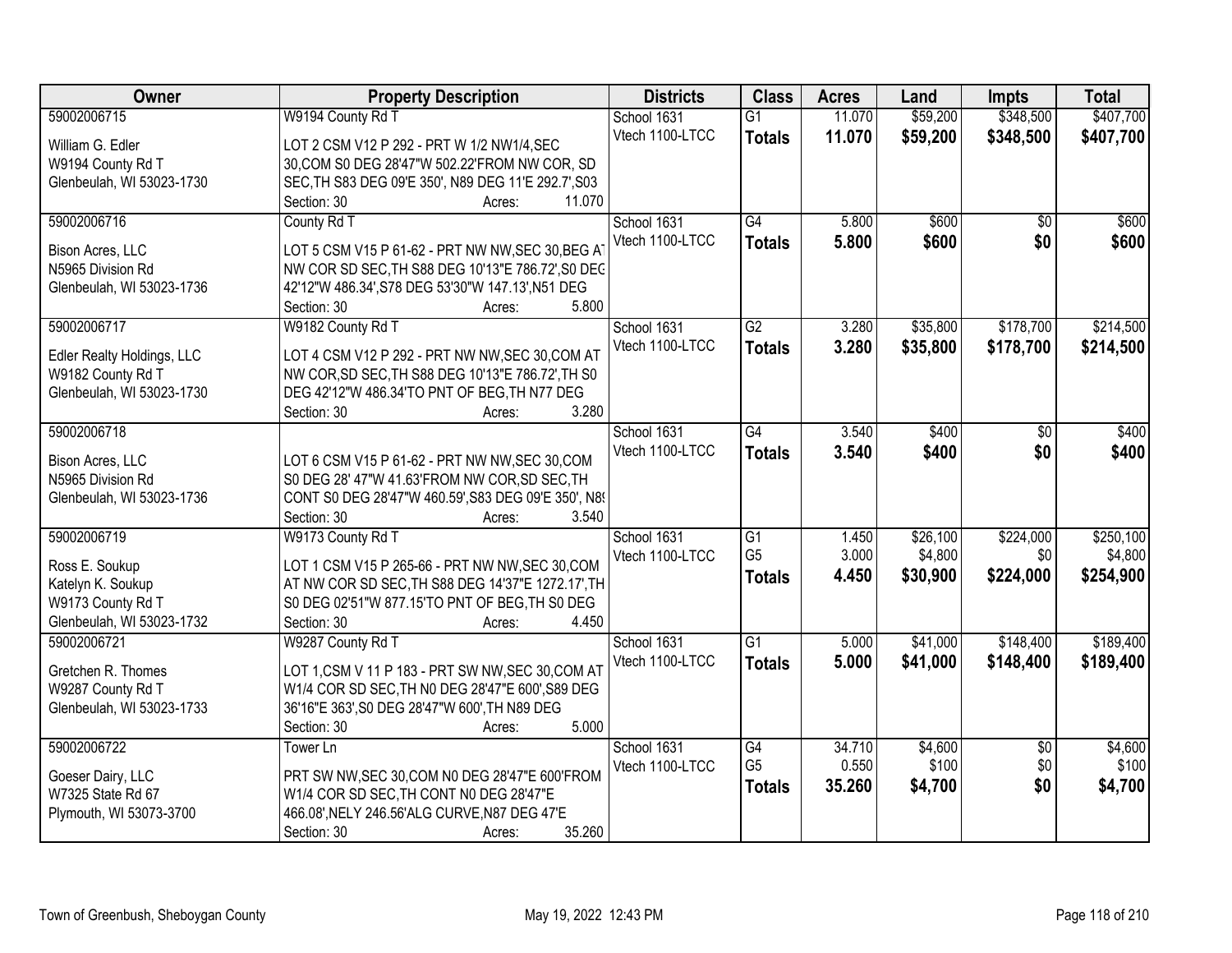| Owner                     | <b>Property Description</b>                            | <b>Districts</b> | <b>Class</b>    | <b>Acres</b> | Land     | Impts           | <b>Total</b> |
|---------------------------|--------------------------------------------------------|------------------|-----------------|--------------|----------|-----------------|--------------|
| 59002006740               | W9205 Tower Ln                                         | School 1631      | $\overline{G1}$ | 15.890       | \$80,700 | \$164,100       | \$244,800    |
| Ronald S. Zettler         | NE SW, SEC 30, EXC BEG AT CEN, SD SEC, TH S01          | Vtech 1100-LTCC  | <b>Totals</b>   | 15.890       | \$80,700 | \$164,100       | \$244,800    |
| Lucille L. Zettler        | DEG 08'22"W 1327.65'TO S LN NE SW, SD SEC N88          |                  |                 |              |          |                 |              |
| W9205 Tower Ln            | DEG 50'03"W 581.00', N0 DEG 43'20"E 874.56', N82 DEC   |                  |                 |              |          |                 |              |
| Glenbeulah, WI 53023-1706 | 15.890<br>Section: 30<br>Acres:                        |                  |                 |              |          |                 |              |
| 59002006741               | W9187 Tower Ln                                         | School 1631      | $\overline{G1}$ | 4.570        | \$39,700 | \$103,800       | \$143,500    |
|                           |                                                        | Vtech 1100-LTCC  |                 | 4.570        | \$39,700 | \$103,800       | \$143,500    |
| Michael D. Steiner        | LOT 1 CSM V 6 P 331 #1096958 - PRT NE SW, SEC 30       |                  | <b>Totals</b>   |              |          |                 |              |
| Sharon A. Steiner         |                                                        |                  |                 |              |          |                 |              |
| W9187 Tower Ln            |                                                        |                  |                 |              |          |                 |              |
| Glenbeulah, WI 53023-1705 | 4.570<br>Section: 30<br>Acres:                         |                  |                 |              |          |                 |              |
| 59002006742               | Tower Ln                                               | School 1631      | $\overline{G4}$ | 18.230       | \$2,600  | $\overline{50}$ | \$2,600      |
| George A. Bailey          | A-24383 - PRT NE SW, SEC 30, COM S01 DEG 08'22"W       | Vtech 1100-LTCC  | <b>Totals</b>   | 18.230       | \$2,600  | \$0             | \$2,600      |
| PO Box 97                 | 66.00' FROM CEN, SD SEC, TH N89 DEG 36'16"W            |                  |                 |              |          |                 |              |
| Glenbeulah, WI 53023-0097 | 748.10', S 359.80', S82 DEG 23'30"E 154.50', S0 DEG    |                  |                 |              |          |                 |              |
|                           | 18.230<br>Section: 30<br>Acres:                        |                  |                 |              |          |                 |              |
| 59002006760               | N5455 Division Rd                                      | School 1631      | $\overline{G2}$ | 4.000        | \$34,200 | \$1,200         | \$35,400     |
|                           |                                                        | Vtech 1100-LTCC  |                 |              |          |                 |              |
| Tower Sites, Inc          | PRT NW SW, SEC 30, COM 1955.77'N OF SW COR SEC         |                  | <b>Totals</b>   | 4.000        | \$34,200 | \$1,200         | \$35,400     |
| 17640 W National Ave      | 30, TH N 417.42', E 417.42', S 417.42', TH W 417.42'TO |                  |                 |              |          |                 |              |
| New Berlin, WI 53146-3727 | BEG.                                                   |                  |                 |              |          |                 |              |
|                           | 4.000<br>Section: 30<br>Acres:                         |                  |                 |              |          |                 |              |
| 59002006761               | W9225 Tower Ln                                         | School 1631      | $\overline{G1}$ | 7.240        | \$60,200 | \$142,500       | \$202,700    |
|                           |                                                        | Vtech 1100-LTCC  | <b>Totals</b>   | 7.240        | \$60,200 | \$142,500       | \$202,700    |
| Dale E. Slatter           | TR 1, CSM V 6 P 134 & PRCL A, C-2237 - PRT NW          |                  |                 |              |          |                 |              |
| W9225 Tower Ln            | SW, SEC 30, COM S89 DEG 36'16"E 816.36' FROM           |                  |                 |              |          |                 |              |
| Glenbeulah, WI 53023-1706 | W1/4 COR SD SEC, TH S89 DEG 36'16"E 466.94', S0        |                  |                 |              |          |                 |              |
|                           | 7.240<br>Section: 30<br>Acres:                         |                  |                 |              |          |                 |              |
| 59002006762               | N5447 Division Rd                                      | School 1631      | G1              | 6.990        | \$54,000 | \$283,300       | \$337,300    |
| Timothy G. Preston        | LOT 2 CSM V12 P 301 - PRT NW SW, SEC 30, BEG AT        | Vtech 1100-LTCC  | <b>Totals</b>   | 6.990        | \$54,000 | \$283,300       | \$337,300    |
| Mary E. Preston           | SE COR CSM V1 P 274, TH N89 DEG 58'39"W 417.42', S     |                  |                 |              |          |                 |              |
| N5447 Division Rd         | 0 DEG 01'21"W 66', S89 DEG 58'39"E 900', S 0 DEG       |                  |                 |              |          |                 |              |
| Glenbeulah, WI 53023-1713 | 6.990<br>Section: 30<br>Acres:                         |                  |                 |              |          |                 |              |
| 59002006763               | N5439 Division Rd                                      | School 1631      | $\overline{G1}$ | 6.290        | \$51,900 | \$236,200       | \$288,100    |
|                           |                                                        | Vtech 1100-LTCC  | <b>Totals</b>   | 6.290        | \$51,900 | \$236,200       | \$288,100    |
| Scott Wirtz               | LOT 3 CSM V12 P 301 - PRT NW SW & SW SW, SEC           |                  |                 |              |          |                 |              |
| Carla Benson              | 30, COM N89 DEG 58'39"W 417.42'& S0 DEG 01'21"W        |                  |                 |              |          |                 |              |
| N5439 Division Rd         | 66'FROM SE COR CSM V1 P 274, TH S89 DEG 58'39"E        |                  |                 |              |          |                 |              |
| Glenbeulah, WI 53023-1713 | 6.290<br>Section: 30<br>Acres:                         |                  |                 |              |          |                 |              |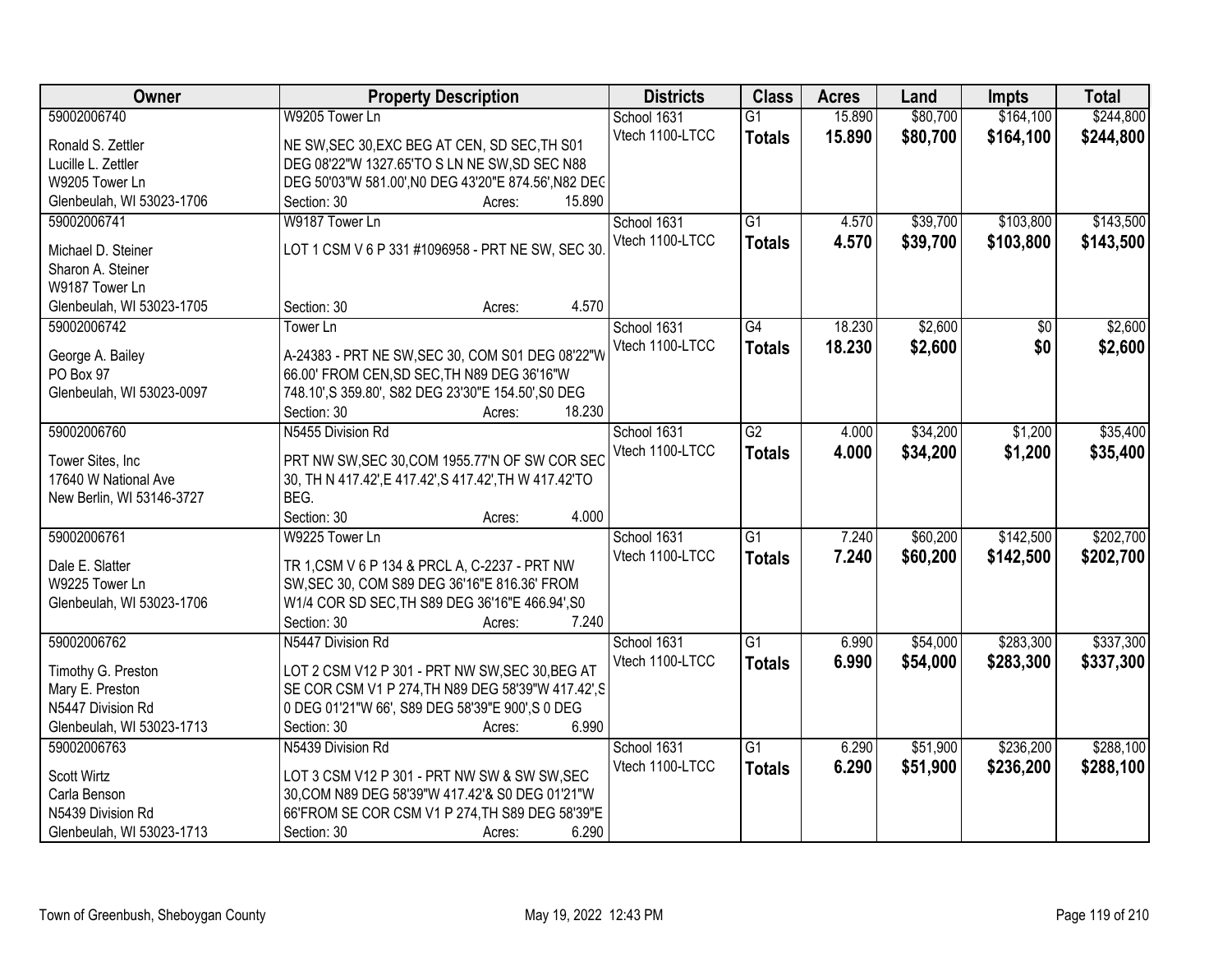| Owner                                                   | <b>Property Description</b>                        | <b>Districts</b> | <b>Class</b>    | <b>Acres</b> | Land            | <b>Impts</b>      | <b>Total</b>    |
|---------------------------------------------------------|----------------------------------------------------|------------------|-----------------|--------------|-----------------|-------------------|-----------------|
| 59002006764                                             | N5435 Division Rd                                  | School 1631      | $\overline{G1}$ | 6.320        | \$52,000        | \$237,900         | \$289,900       |
| Abbey J. Kletzien                                       | LOT 4 CSM V12 P 301 - PRT NW SW & SW SW, SEC       | Vtech 1100-LTCC  | <b>Totals</b>   | 6.320        | \$52,000        | \$237,900         | \$289,900       |
| Timothy D. Kletzien                                     | 30, COM N89 DEG 58'39"W 417.42'& S0 DEG 01'21"W    |                  |                 |              |                 |                   |                 |
| N5435 Division Rd                                       | 132'FROM SE COR CSM V1 P 274, TH S89 DEG           |                  |                 |              |                 |                   |                 |
| Glenbeulah, WI 53023-1713                               | 6.320<br>Section: 30<br>Acres:                     |                  |                 |              |                 |                   |                 |
| 59002006765                                             | W9247 Tower Ln                                     | School 1631      | $\overline{G1}$ | 6.260        | \$51,800        | \$225,100         | \$276,900       |
|                                                         |                                                    | Vtech 1100-LTCC  | <b>Totals</b>   | 6.260        | \$51,800        | \$225,100         | \$276,900       |
| Floyd H. Wendlandt                                      | LOT 1 CSM V12 P 302 - PRT NW SW, SEC 30, BEG AT    |                  |                 |              |                 |                   |                 |
| Carol S. Wendlandt                                      | W 1/4 COR, SD SEC, TH N89 DEG 36'16"E 707.02', S01 |                  |                 |              |                 |                   |                 |
| W9247 Tower Ln                                          | DEG 20'26"E 547', S89 DEG 36'16"W 302.6', N 0 DEG  |                  |                 |              |                 |                   |                 |
| Glenbeulah, WI 53023-1706                               | 6.260<br>Section: 30<br>Acres:                     |                  |                 |              |                 |                   |                 |
| 59002006770                                             | N5403 Division Rd                                  | School 1631      | $\overline{G1}$ | 12.000       | \$84,000        | \$201,300         | \$285,300       |
| Scott F. Mulder                                         | TR 1 CSM V5 P 64 & A-15340 - PRT W1/2 SW1/4, SEC   | Vtech 1100-LTCC  | <b>Totals</b>   | 12.000       | \$84,000        | \$201,300         | \$285,300       |
| Kristy A. Mulder                                        | 30, COM N0 DEG 01'21"E 1321.04'FROM SW COR, SD     |                  |                 |              |                 |                   |                 |
| N5403 Division Rd                                       | SEC, TH CONT N0 DEG 01'21"E 100', N81 DEG 45'09"E  |                  |                 |              |                 |                   |                 |
| Glenbeulah, WI 53023-1713                               | Section: 30<br>12.000<br>Acres:                    |                  |                 |              |                 |                   |                 |
| 59002006771                                             | <b>Division Rd</b>                                 | School 1631      | G5              | 15.000       | \$9,000         | \$0               | \$9,000         |
|                                                         |                                                    | Vtech 1100-LTCC  | G <sub>6</sub>  | 15.000       | \$46,500        | \$0               | \$46,500        |
| Andrew P. Stegemeyer                                    | PRT W1/2 SW1/4, SEC 30, COM AT THE SW COR, SD      |                  | Totals          | 30.000       | \$55,500        | \$0               | \$55,500        |
| Linda M. Stegemeyer                                     | SEC, TH NO DEG 1'21"E 1321.04', N81 DEG 45' 9"E    |                  |                 |              |                 |                   |                 |
| 4039 Lovers Ln                                          | 570.49', S2 DEG 55'30"E 698.21', S89 DEG 49'49"E   |                  |                 |              |                 |                   |                 |
| Slinger, WI 53086-9032                                  | 30.000<br>Section: 30<br>Acres:                    |                  |                 |              |                 |                   |                 |
| 59002006780                                             |                                                    | School 1631      | $\overline{X2}$ | 40.000       | $\overline{30}$ | $\overline{30}$   | $\overline{30}$ |
| State of Wisconsin Dept of Nat Resourc   SE SW, SEC 30. |                                                    | Vtech 1100-LTCC  | <b>Totals</b>   | 40.000       | \$0             | \$0               | \$0             |
| PO Box 7921                                             |                                                    |                  |                 |              |                 |                   |                 |
| Madison, WI 53707-7921                                  |                                                    |                  |                 |              |                 |                   |                 |
|                                                         | 40.000<br>Section: 30<br>Acres:                    |                  |                 |              |                 |                   |                 |
| 59002006790                                             | County Rd U                                        | School 4473      | G4              | 23.190       | \$2,800         |                   | \$2,800         |
|                                                         |                                                    | Vtech 1100-LTCC  | G <sub>5</sub>  | 4.810        | \$1,900         | $\sqrt{6}$<br>\$0 | \$1,900         |
| James P. Skelton                                        | NE SE, SEC 30, EXC COM 559.14' S OF E1/4 COR, SD   |                  | G5M             | 8.000        | \$12,400        | \$0               | \$12,400        |
| Sharon K. Skelton                                       | SEC, TH S 255.64', N79 DEG 4'19"W 226.32', N       |                  |                 | 36,000       |                 | \$0               |                 |
| 304 S Mayfair Dr                                        | 212.73', TH E 222.21'TO BEG, & ALSO EXC COM S0     |                  | <b>Totals</b>   |              | \$17,100        |                   | \$17,100        |
| Saukville, WI 53080-1844                                | 36.000<br>Section: 30<br>Acres:                    |                  |                 |              |                 |                   |                 |
| 59002006791                                             | N5452 County Rd U                                  | School 4473      | $\overline{G1}$ | 4.000        | \$38,000        | \$153,700         | \$191,700       |
|                                                         |                                                    | Vtech 1100-LTCC  | <b>Totals</b>   | 4.000        | \$38,000        | \$153,700         | \$191,700       |
| James A. Voigt                                          | LOT 1 CSM V3 P 247 & OTHER LANDS - PRT NE          |                  |                 |              |                 |                   |                 |
| Patricia A. Voigt                                       | SE, SEC 30, COM 559.14'S OF E1/4 COR, SD SEC, TH S |                  |                 |              |                 |                   |                 |
| N5452 County Rd U                                       | 255.64', N79 DEG 4'19"W 226.32', N 212.73', TH E   |                  |                 |              |                 |                   |                 |
| Glenbeulah, WI 53023-1717                               | 4.000<br>Section: 30<br>Acres:                     |                  |                 |              |                 |                   |                 |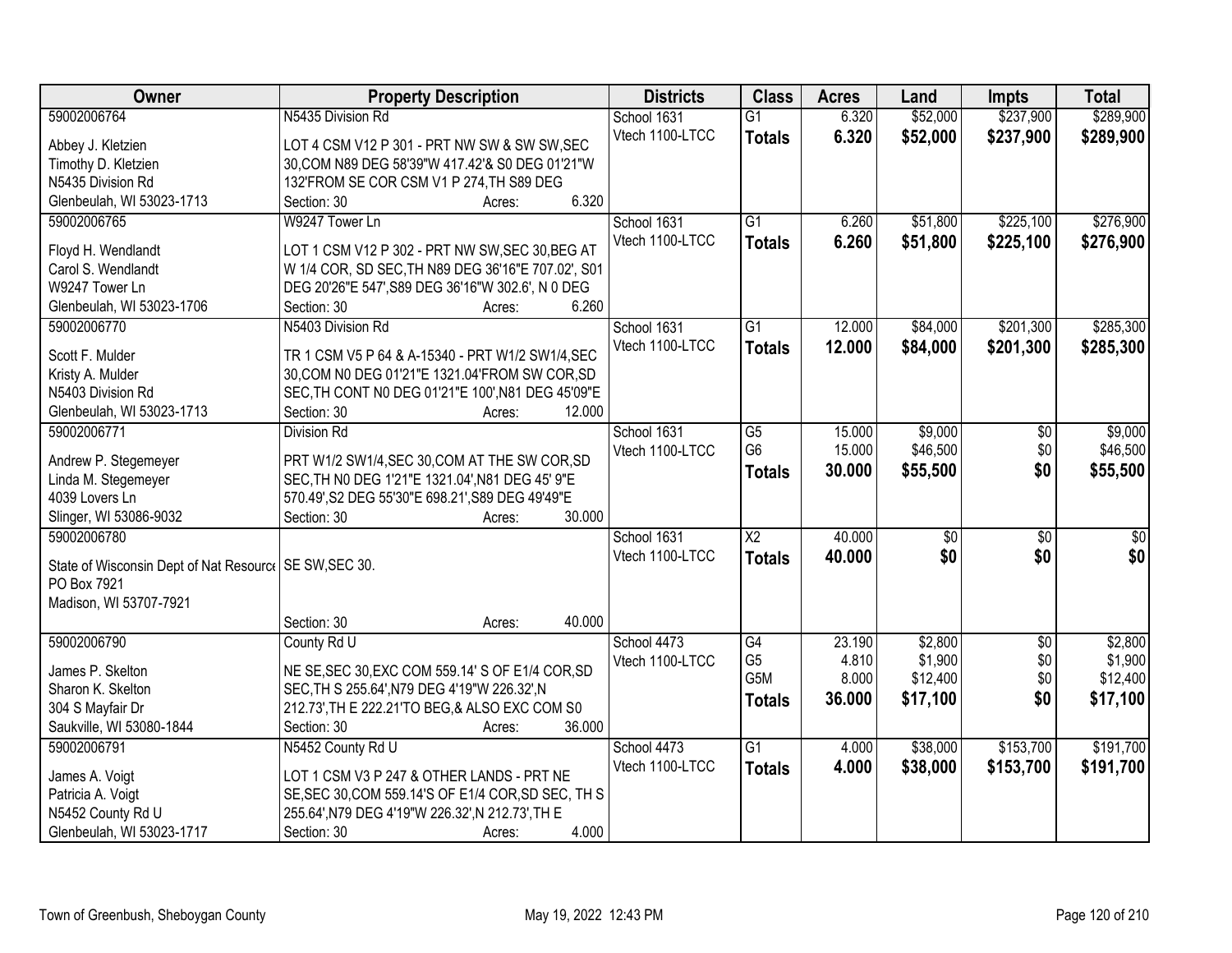| Owner                                                    | <b>Property Description</b>                                                                          | <b>Districts</b> | <b>Class</b>     | <b>Acres</b> | Land            | <b>Impts</b>           | <b>Total</b>       |
|----------------------------------------------------------|------------------------------------------------------------------------------------------------------|------------------|------------------|--------------|-----------------|------------------------|--------------------|
| 59002006800                                              | W9049 Tower Ln                                                                                       | School 1631      | $\overline{G1}$  | 4.000        | \$60,000        | \$171,200              | \$231,200          |
| George A. Bailey                                         | PRT NW SE & NE SW, SEC 30, COM AT CEN SD                                                             | Vtech 1100-LTCC  | G4               | 23.370       | \$3,300         | \$0                    | \$3,300            |
| PO Box 97                                                | SEC, TH S88 DEG 54' 34"E 1292.61'TO E LN NW SE, S(                                                   |                  | G <sub>5</sub>   | 10.130       | \$7,100         | \$0                    | \$7,100            |
| Glenbeulah, WI 53023-0097                                | DEG 28'12"W 1213.95', N88 DEG 50'03"W 1306.79'TO W                                                   |                  | <b>Totals</b>    | 37.500       | \$70,400        | \$171,200              | \$241,600          |
|                                                          | 37.500<br>Section: 30<br>Acres:                                                                      |                  |                  |              |                 |                        |                    |
| 59002006810                                              |                                                                                                      | School 1631      | $\overline{X2}$  | 43.500       | $\overline{50}$ | $\overline{50}$        | \$0                |
|                                                          |                                                                                                      | Vtech 1100-LTCC  | <b>Totals</b>    | 43.500       | \$0             | \$0                    | \$0                |
|                                                          | State of Wisconsin Dept of Nat Resourc   SW SE & THE SOUTH 7 RODS OF THE NW SE, SEC                  |                  |                  |              |                 |                        |                    |
| PO Box 7921                                              | 30.                                                                                                  |                  |                  |              |                 |                        |                    |
| Madison, WI 53707-7921                                   | 43.500<br>Section: 30<br>Acres:                                                                      |                  |                  |              |                 |                        |                    |
| 59002006820                                              | County Rd U                                                                                          | School 4473      | $\overline{G4}$  | 11.000       | \$1,500         | $\overline{50}$        | \$1,500            |
|                                                          |                                                                                                      | Vtech 1100-LTCC  | G <sub>5</sub>   | 29.000       | \$33,900        | \$0                    | \$33,900           |
| Schreiner, Bill & Karen Schreiner Trust e SE SE, SEC 30. |                                                                                                      |                  |                  | 40.000       | \$35,400        | \$0                    | \$35,400           |
| al                                                       |                                                                                                      |                  | <b>Totals</b>    |              |                 |                        |                    |
| N5220 County Rd U                                        |                                                                                                      |                  |                  |              |                 |                        |                    |
| Glenbeulah, WI 53023-1741                                | 40.000<br>Section: 30<br>Acres:                                                                      |                  |                  |              |                 |                        |                    |
| 59002006831                                              | N5220 County Rd U                                                                                    | School 4473      | $\overline{G1}$  | 8.230        | \$57,700        | \$472,300              | \$530,000          |
|                                                          | Schreiner, Bill & Karen Schreiner Trust $\epsilon$ LOT 1, CSM V 10 P 200 - PRT NE NE, SEC 31, COM S0 | Vtech 1100-LTCC  | <b>Totals</b>    | 8.230        | \$57,700        | \$472,300              | \$530,000          |
| al                                                       | DEG 20' 30"E 943.36'FROM NE COR SD SEC, TH                                                           |                  |                  |              |                 |                        |                    |
| N5220 County Rd U                                        | CONT S0 DEG 20'30"E 361.24', N88 DEG W 280', N 30'                                                   |                  |                  |              |                 |                        |                    |
| Glenbeulah, WI 53023-1741                                | Section: 31<br>8.230<br>Acres:                                                                       |                  |                  |              |                 |                        |                    |
| 59002006832                                              | County Rd U                                                                                          | School 4473      | $\overline{G4}$  | 9.720        | \$1,000         | $\overline{50}$        | \$1,000            |
|                                                          |                                                                                                      | Vtech 1100-LTCC  | G <sub>5</sub>   | 0.480        | \$100           | \$0                    | \$100              |
| Richard Roltgen & Karen Gogolick                         | LOT 2 CSM V13 P 143 - PRT NE NE, SEC 31, BEG AT                                                      |                  | <b>Totals</b>    | 10.200       | \$1,100         | \$0                    | \$1,100            |
| Revocable Living Tr 2-                                   | NE COR, SD SEC, TH N88 DEG 55'25"W 706.5', S0 DEG                                                    |                  |                  |              |                 |                        |                    |
| 2517 Waunona Way                                         | 25'09"E 628.9' S88 DEG 55'25"E 706.5'TO E LN SD<br>10.200                                            |                  |                  |              |                 |                        |                    |
| Madison, WI 53713                                        | Section: 31<br>Acres:                                                                                |                  | $\overline{G4}$  | 37.760       | \$4,600         |                        |                    |
| 59002006833                                              | County Rd U                                                                                          | School 4473      | G <sub>5</sub>   | 1.990        | \$1,200         | $\overline{50}$<br>\$0 | \$4,600<br>\$1,200 |
|                                                          | Schreiner, Bill & Karen Schreiner Trust $\epsilon$ A-24524 - PRT NE NE & ALL NW NE, SEC 31, COM N88  | Vtech 1100-LTCC  | G <sub>5</sub> M | 22.000       | \$34,100        | \$0                    | \$34,100           |
| al                                                       | DEG 55'25" W 706.50'FROM NE COR, SD SEC, TH                                                          |                  | <b>Totals</b>    | 61.750       | \$39,900        | \$0                    | \$39,900           |
| N5220 County Rd U                                        | CONT N88 DEG 55'25"W 1940.50'TO N1/4 COR, SD                                                         |                  |                  |              |                 |                        |                    |
| Glenbeulah, WI 53023-1741                                | 61.750<br>Section: 31<br>Acres:                                                                      |                  |                  |              |                 |                        |                    |
| 59002006850                                              | W9022 Forest Dr                                                                                      | School 4473      | $\overline{G1}$  | 1.000        | \$22,000        | \$114,500              | \$136,500          |
| Robert J. Roltgen                                        | SW NE, SEC 31, EXC COM IN CEN OF TN RD                                                               | Vtech 1100-LTCC  | G4               | 10.400       | \$1,100         | \$0                    | \$1,100            |
| M Gretchen Roltgen                                       | 2064.55'W OF E1/4 POST, TH W 312', N 419', E 362', S                                                 |                  | G5M              | 20.160       | \$31,300        | \$0                    | \$31,300           |
| 230 4th St                                               | 419', TH W 50'TO BEG, & EXC PRT FOR HWY AS REC                                                       |                  | <b>Totals</b>    | 31.560       | \$54,400        | \$114,500              | \$168,900          |
| Baraboo, WI 53913-2149                                   | Section: 31<br>31.560<br>Acres:                                                                      |                  |                  |              |                 |                        |                    |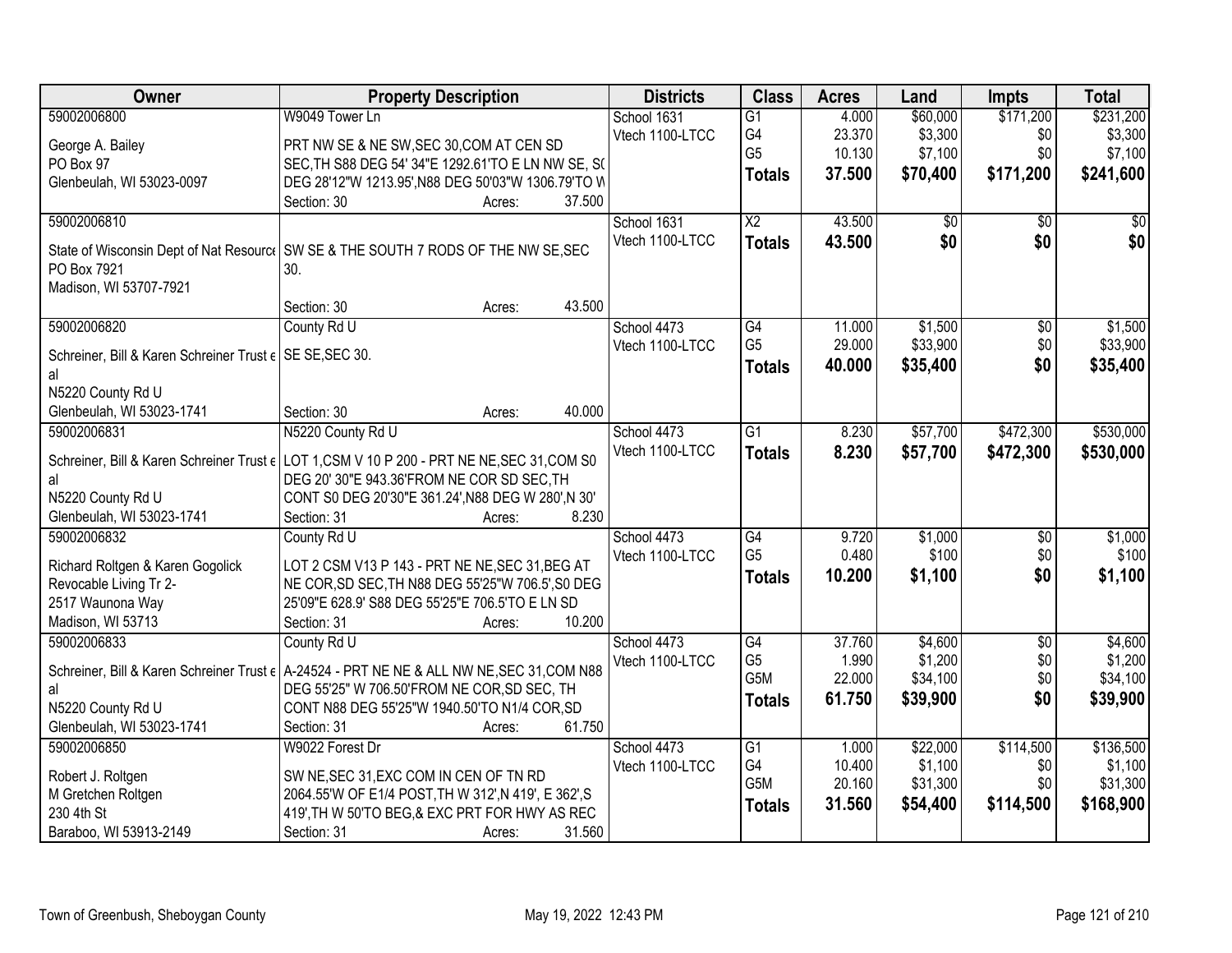| Owner                                    | <b>Property Description</b>                                                                 | <b>Districts</b> | <b>Class</b>    | <b>Acres</b> | Land        | <b>Impts</b>    | <b>Total</b> |
|------------------------------------------|---------------------------------------------------------------------------------------------|------------------|-----------------|--------------|-------------|-----------------|--------------|
| 59002006860                              | W9064 Forest Dr                                                                             | School 4473      | $\overline{G1}$ | 7.240        | \$47,700    | \$332,300       | \$380,000    |
| Darin P. Shea                            | PRT SW NE, SEC 31, COM IN CEN TN RD 2064.55'W                                               | Vtech 1100-LTCC  | <b>Totals</b>   | 7.240        | \$47,700    | \$332,300       | \$380,000    |
| Kathy M. Hinn Shea                       | OF E1/4 POST TH W 312', N 419', E 362', TH S 419', TH W                                     |                  |                 |              |             |                 |              |
| W9064 Forest Dr                          | 50'TO BEG, EXC PRT FOR HWY, BUT INCL THAT PRT                                               |                  |                 |              |             |                 |              |
| Glenbeulah, WI 53023-1707                | 7.240<br>Section: 31<br>Acres:                                                              |                  |                 |              |             |                 |              |
| 59002006870                              | N5138 County Rd U                                                                           | School 4473      | G4              | 22,000       | \$2,300     | $\overline{50}$ | \$2,300      |
|                                          |                                                                                             | Vtech 1100-LTCC  | G <sub>5</sub>  | 0.600        | \$100       | \$0             | \$100        |
| Joseph J. Roltgen                        | SE NE, SEC 31, EXC PRT FOR HWY AS REC IN VOL                                                |                  | G5M             | 14.200       | \$24,900    | \$0             | \$24,900     |
| Edna Roltgen                             | 412 P 198/99.                                                                               |                  | G7              | 2.000        | \$21,000    | \$223,600       | \$244,600    |
| N5154 County Rd U                        |                                                                                             |                  | <b>Totals</b>   | 38.800       | \$48,300    | \$223,600       | \$271,900    |
| Glenbeulah, WI 53023-1716                | 38.800<br>Section: 31<br>Acres:                                                             |                  |                 |              |             |                 |              |
| 59002006890                              | <b>Division Rd</b>                                                                          | School 0910      | G4              | 59.960       | \$7,800     | \$0             | \$7,800      |
| Schreiner, Bill & Karen Schreiner Living | PRT NW 1/4 SEC 31, COM AT NW COR SD SEC 31, TH                                              | Vtech 1100-LTCC  | G <sub>5</sub>  | 9.700        | \$5,300     | \$0             | \$5,300      |
| Trust et al                              | S89 DEG 14'10"E 2556.19', S01 DEG 15'35"E 999.16',                                          |                  | G5M             | 13.490       | \$20,900    | \$0             | \$20,900     |
| N5220 County Rd U                        | N89 DEG 36'48"W 803.36', S00 DEG 53'17"E 916.92',                                           |                  | <b>Totals</b>   | 83.150       | \$34,000    | \$0             | \$34,000     |
| Glenbeulah, WI 53023-1741                | 83.150<br>Section: 31<br>Acres:                                                             |                  |                 |              |             |                 |              |
| 59002006900                              | W9262 Forest Dr                                                                             | School 0910      | G4              | 28.750       | \$4,100     | $\sqrt{6}$      | \$4,100      |
|                                          |                                                                                             | Vtech 1100-LTCC  | G <sub>5</sub>  | 6.000        | \$3,600     | \$0             | \$3,600      |
| Trust Loehr Revocable                    | SW NW, SEC 31, EXC PRT FOR HWY AS REC IN VOL                                                |                  | G7              | 4.500        | \$26,000    | \$225,000       | \$251,000    |
| W9262 Forest Dr                          | 412 P 473/74.                                                                               |                  | <b>Totals</b>   | 39.250       | \$33,700    | \$225,000       | \$258,700    |
| Glenbeulah, WI 53023-1710                |                                                                                             |                  |                 |              |             |                 |              |
|                                          | 39.250<br>Section: 31<br>Acres:                                                             |                  |                 |              |             |                 |              |
| 59002006911                              | W9190 Forest Dr                                                                             | School 0910      | $\overline{G1}$ | 7.530        | \$55,600    | \$172,300       | \$227,900    |
| Terrance A. Braun                        | PRT OF E1/2 NW1/4, SEC 31, COM AT CEN SD SEC, TH                                            | Vtech 1100-LTCC  | G <sub>6</sub>  | 26.400       | \$81,800    | \$0             | \$81,800     |
| Susan M. Braun                           | W 1088'M/L, N06 DEG 33'33"W 479.39' M/L, N81 DEG                                            |                  | <b>Totals</b>   | 33.930       | \$137,400   | \$172,300       | \$309,700    |
| W9190 Forest Dr                          | 40'20"E 291.71', N08 DEG 6'40"W 195', N47 DEG 58'                                           |                  |                 |              |             |                 |              |
| Glenbeaulah, WI 53023-1708               | 33.930<br>Section: 31<br>Acres:                                                             |                  |                 |              |             |                 |              |
| 59002006920                              | W9071 Forest Dr                                                                             | School 0910      | $\overline{X2}$ | 233.540      | $\sqrt{$0}$ | $\sqrt{6}$      | $\sqrt{50}$  |
|                                          |                                                                                             | Vtech 1100-LTCC  | <b>Totals</b>   | 233.540      | \$0         | \$0             | \$0          |
|                                          | State of Wisconsin St Dept of Pub Welfa   E1/2 OF SW1/4 & ALL OF THE SE1/4, SEC 31, EXC PRT |                  |                 |              |             |                 |              |
| c/o Kettle Moraine Corre Institute       | FOR HWY AS REC IN VOL 412 P 476.                                                            |                  |                 |              |             |                 |              |
| PO Box 31                                |                                                                                             |                  |                 |              |             |                 |              |
| Plymouth, WI 53073-0031                  | 233.540<br>Section: 31<br>Acres:                                                            |                  |                 |              |             |                 |              |
| 59002006932                              | W9265 Forest Dr                                                                             | School 0910      | G1              | 0.700        | \$18,100    | \$202,600       | \$220,700    |
| John R. Loehr                            | LOT 1 29CSM62-64 #2068053 IN NWSW SEC 31,                                                   | Vtech 1100-LTCC  | G4              | 4.300        | \$400       | \$0             | \$400        |
| Rebecca D. Loehr                         | T15N, R20E.                                                                                 |                  | <b>Totals</b>   | 5.000        | \$18,500    | \$202,600       | \$221,100    |
| W9265 Forest Dr                          |                                                                                             |                  |                 |              |             |                 |              |
| Glenbeulah, WI 53023-1710                | 5.000<br>Section: 31<br>Acres:                                                              |                  |                 |              |             |                 |              |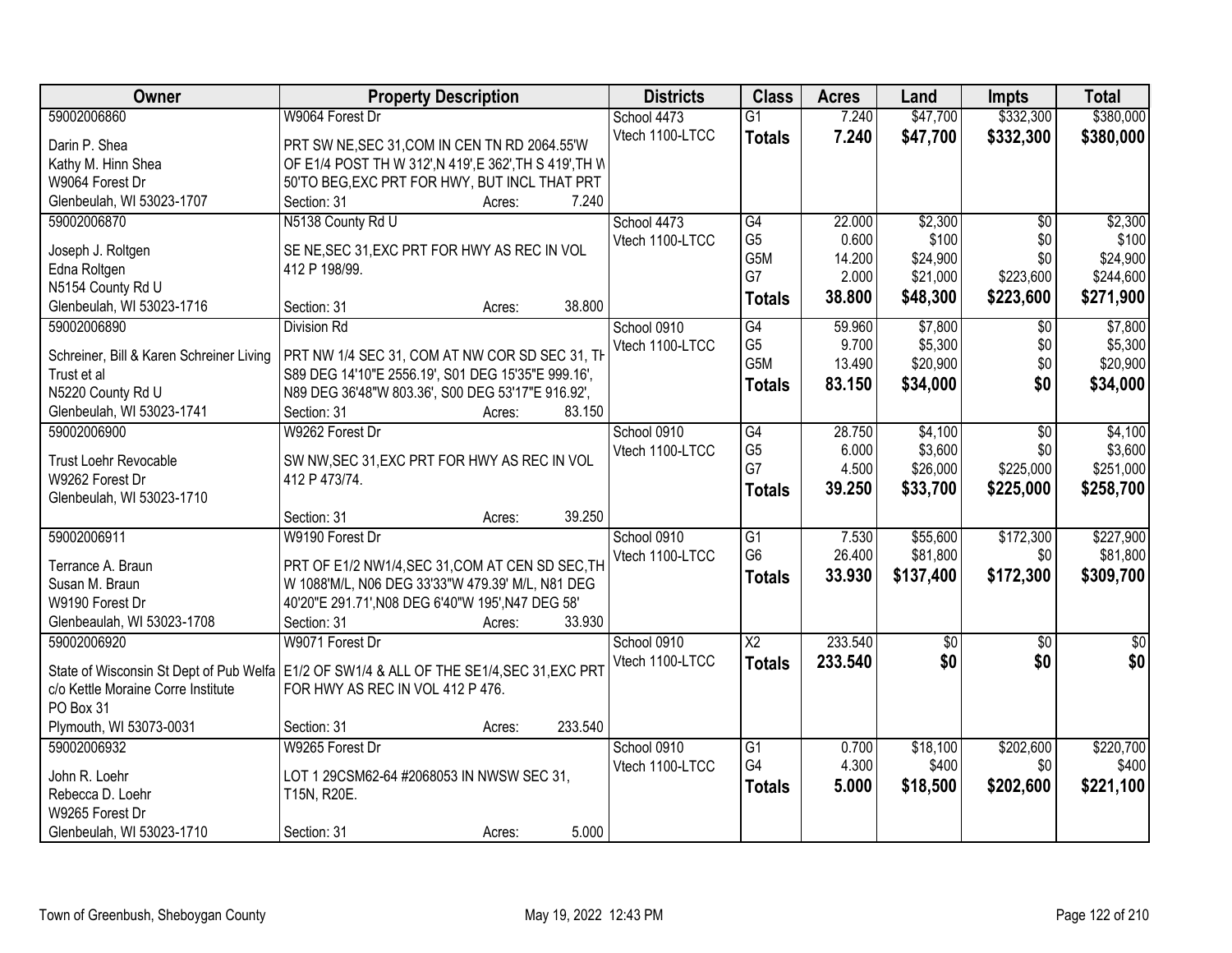| Owner                                                                                     | <b>Property Description</b>                        |        |        | <b>Districts</b>               | <b>Class</b>           | <b>Acres</b> | Land            | <b>Impts</b>    | <b>Total</b>    |
|-------------------------------------------------------------------------------------------|----------------------------------------------------|--------|--------|--------------------------------|------------------------|--------------|-----------------|-----------------|-----------------|
| 59002006933                                                                               |                                                    |        |        | School 0910                    | $\overline{G4}$        | 28.040       | \$3,500         | $\overline{50}$ | \$3,500         |
| John R. Loehr                                                                             | NWSW, SEC 31, T15N, R29E, EXC LOT 1 29CSM62-64     |        |        | Vtech 1100-LTCC                | G5M                    | 7.000        | \$10,900        | \$0             | \$10,900        |
| Rebecca D. Loehr                                                                          | #2068053; EXC PRT FOR HWY AS REC IN VOL 412 P      |        |        |                                | <b>Totals</b>          | 35.040       | \$14,400        | \$0             | \$14,400        |
| W9265 Forest Dr                                                                           | 197-98.                                            |        |        |                                |                        |              |                 |                 |                 |
| Glenbeulah, WI 53023-1710                                                                 | Section: 31                                        | Acres: | 35.040 |                                |                        |              |                 |                 |                 |
| 59002006940                                                                               |                                                    |        |        | School 0910                    | G4                     | 17.480       | \$2,100         | $\overline{50}$ | \$2,100         |
|                                                                                           | N 1/2 OF SW SW, SEC 31.                            |        |        | Vtech 1100-LTCC                | G5M                    | 3.000        | \$4,700         | \$0             | \$4,700         |
| John R. Loehr<br>Rebecca D. Loehr                                                         |                                                    |        |        |                                | Totals                 | 20.480       | \$6,800         | \$0             | \$6,800         |
| W9265 Forest Dr                                                                           |                                                    |        |        |                                |                        |              |                 |                 |                 |
| Glenbeulah, WI 53023-1710                                                                 | Section: 31                                        | Acres: | 20.480 |                                |                        |              |                 |                 |                 |
| 59002006941                                                                               |                                                    |        |        | School 0910                    | $\overline{G6}$        | 20.470       | \$63,500        | \$0             | \$63,500        |
|                                                                                           |                                                    |        |        | Vtech 1100-LTCC                | <b>Totals</b>          | 20.470       | \$63,500        | \$0             | \$63,500        |
| Tower Acres, LLC                                                                          | S 1/2 OF SW1/4 OF SW1/4 OF SEC 31.                 |        |        |                                |                        |              |                 |                 |                 |
| c/o Ronald O. Walters                                                                     |                                                    |        |        |                                |                        |              |                 |                 |                 |
| 812 Back Bay                                                                              |                                                    |        | 20.470 |                                |                        |              |                 |                 |                 |
| Delafield, WI 53018-1528                                                                  | Section: 31                                        | Acres: |        |                                |                        |              |                 |                 |                 |
| 59002006950                                                                               |                                                    |        |        | School 0910<br>Vtech 1100-LTCC | X <sub>2</sub>         | 11.490       | \$0<br>\$0      | \$0             | \$0             |
| State of Wisconsin Dept of Transportatic   PRT TAKEN FOR HWY IN SEC 31, AS REC IN VOL 412 |                                                    |        |        |                                | <b>Totals</b>          | 11.490       |                 | \$0             | \$0             |
| 944 Vanderperren Way                                                                      | P 197/8, VOL 412 P 476, VOL 412 P 473/4, VOL 412 P |        |        |                                |                        |              |                 |                 |                 |
| Green Bay, WI 54304-5344                                                                  | 198/9.                                             |        |        |                                |                        |              |                 |                 |                 |
|                                                                                           | Section: 31                                        | Acres: | 11.490 |                                |                        |              |                 |                 |                 |
| 59002006960                                                                               |                                                    |        |        | School 4473                    | $\overline{\text{X2}}$ | 40.000       | $\overline{50}$ | $\overline{30}$ | $\overline{30}$ |
| State of Wisconsin Dept of Nat Resourc   NE NE, SEC 32.                                   |                                                    |        |        | Vtech 1100-LTCC                | <b>Totals</b>          | 40.000       | \$0             | \$0             | \$0             |
| PO Box 7921                                                                               |                                                    |        |        |                                |                        |              |                 |                 |                 |
| Madison, WI 53707-7921                                                                    |                                                    |        |        |                                |                        |              |                 |                 |                 |
|                                                                                           | Section: 32                                        | Acres: | 40.000 |                                |                        |              |                 |                 |                 |
| 59002006970                                                                               |                                                    |        |        | School 4473                    | $\overline{\text{X2}}$ | 40.000       | $\overline{60}$ | $\overline{50}$ | $\sqrt{50}$     |
| State of Wisconsin Dept of Nat Resourc   NW NE, SEC 32.                                   |                                                    |        |        | Vtech 1100-LTCC                | <b>Totals</b>          | 40.000       | \$0             | \$0             | \$0             |
| PO Box 7921                                                                               |                                                    |        |        |                                |                        |              |                 |                 |                 |
| Madison, WI 53707-7921                                                                    |                                                    |        |        |                                |                        |              |                 |                 |                 |
|                                                                                           | Section: 32                                        | Acres: | 40.000 |                                |                        |              |                 |                 |                 |
| 59002006980                                                                               | County Rd U                                        |        |        | School 4473                    | $\overline{X2}$        | 40.000       | $\overline{30}$ | $\overline{50}$ | $\overline{50}$ |
|                                                                                           |                                                    |        |        | Vtech 1100-LTCC                | <b>Totals</b>          | 40.000       | \$0             | \$0             | \$0             |
| State of Wisconsin Dept of Nat Resourc   SW NE, SEC 32, SUBJ TO HWY EASE AS REC IN VOL    |                                                    |        |        |                                |                        |              |                 |                 |                 |
| PO Box 7921                                                                               | 15 OF CONT P 16-17.                                |        |        |                                |                        |              |                 |                 |                 |
| Madison, WI 53707-7921                                                                    |                                                    |        | 40.000 |                                |                        |              |                 |                 |                 |
|                                                                                           | Section: 32                                        | Acres: |        |                                |                        |              |                 |                 |                 |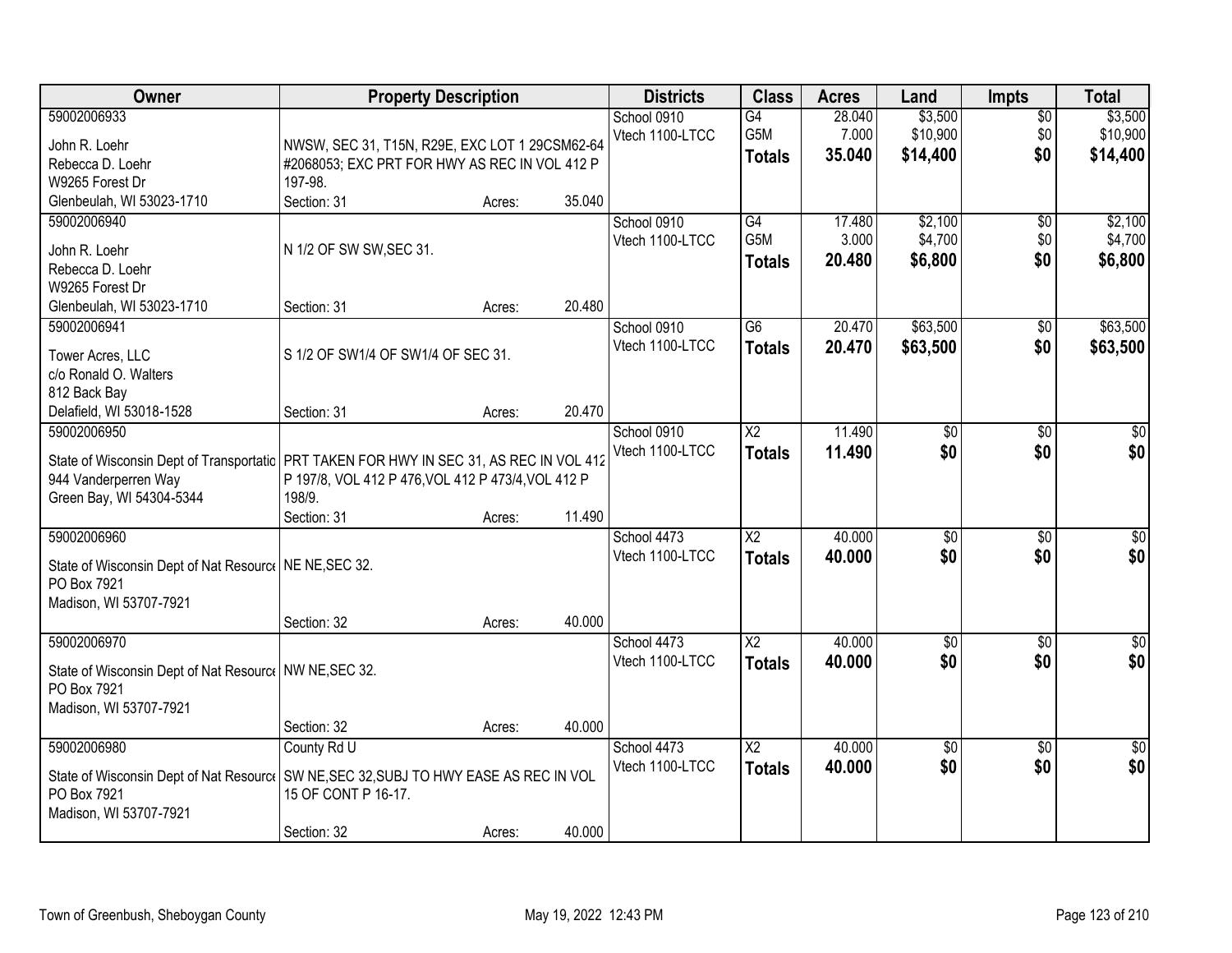| Owner                                                                                              | <b>Property Description</b>                                                                                                                                                                                                                 | <b>Districts</b>               | <b>Class</b>                            | <b>Acres</b>     | Land                   | <b>Impts</b>           | <b>Total</b>            |
|----------------------------------------------------------------------------------------------------|---------------------------------------------------------------------------------------------------------------------------------------------------------------------------------------------------------------------------------------------|--------------------------------|-----------------------------------------|------------------|------------------------|------------------------|-------------------------|
| 59002006990                                                                                        | County Rd U                                                                                                                                                                                                                                 | School 4473                    | $\overline{\mathsf{X2}}$                | 40.000           | $\overline{50}$        | $\overline{50}$        | $\overline{30}$         |
| PO Box 7921<br>Madison, WI 53707-7921                                                              | State of Wisconsin Dept of Nat Resourc   SE NE, SEC 32, SUBJ TO HWY EASE AS REC IN VOL 1<br>OF CONT P 16-17.                                                                                                                                | Vtech 1100-LTCC                | <b>Totals</b>                           | 40.000           | \$0                    | \$0                    | \$0                     |
|                                                                                                    | 40.000<br>Section: 32<br>Acres:                                                                                                                                                                                                             |                                |                                         |                  |                        |                        |                         |
| 59002007000<br>PO Box 7921<br>Madison, WI 53707-7921                                               | State of Wisconsin Dept of Nat Resourc   E1/4 NE NW, SEC 32, BEING PRT GOVT LOT 1.                                                                                                                                                          | School 4473<br>Vtech 1100-LTCC | $\overline{\text{X2}}$<br><b>Totals</b> | 10.000<br>10.000 | \$0<br>\$0             | \$0<br>\$0             | \$0<br>\$0              |
|                                                                                                    | 10.000<br>Section: 32<br>Acres:                                                                                                                                                                                                             |                                |                                         |                  |                        |                        |                         |
| 59002007010<br>PO Box 7921<br>Madison, WI 53707-7921                                               | State of Wisconsin Dept of Nat Resourc   W3/4 NE NW, SEC 32, ALSO KNOWN AS PRT OF GOVT<br>LOT 1 (J. ROLTGEN)                                                                                                                                | School 4473<br>Vtech 1100-LTCC | X <sub>2</sub><br><b>Totals</b>         | 30.000<br>30.000 | \$0<br>\$0             | \$0<br>\$0             | $\overline{50}$<br>\$0  |
|                                                                                                    | Section: 32<br>30.000<br>Acres:                                                                                                                                                                                                             |                                |                                         |                  |                        |                        |                         |
| 59002007020<br>PO Box 7921<br>Madison, WI 53707-7921                                               | State of Wisconsin Dept of Nat Resourc   THE E3/4 OF NW NW, SEC 32, BEING PRT OF GOVT<br>LOT 2.                                                                                                                                             | School 4473<br>Vtech 1100-LTCC | $\overline{\text{X2}}$<br><b>Totals</b> | 30.000<br>30.000 | $\overline{50}$<br>\$0 | \$0<br>\$0             | $\sqrt{50}$<br>\$0      |
|                                                                                                    | 30.000<br>Section: 32<br>Acres:                                                                                                                                                                                                             |                                |                                         |                  |                        |                        |                         |
| 59002007030<br>PO Box 7921<br>Madison, WI 53707-7921                                               | County Rd U<br>State of Wisconsin Dept of Nat Resourc   W1/4 NW NW, SEC 32, BEING PRT GOVT LOT 2 (J.<br>ROLTGEN)                                                                                                                            | School 4473<br>Vtech 1100-LTCC | $\overline{X2}$<br><b>Totals</b>        | 10.000<br>10.000 | \$0<br>\$0             | \$0<br>\$0             | $\sqrt{50}$<br>\$0      |
|                                                                                                    | 10.000<br>Section: 32<br>Acres:                                                                                                                                                                                                             |                                |                                         |                  |                        |                        |                         |
| 59002007040<br>PO Box 7921<br>Madison, WI 53707-7921                                               | County Rd U<br>State of Wisconsin Dept of Nat Resourc   SW NW, SEC 32, EXC THAT PRT LYING S&W OF CTH<br>U, EXC PRT FOR HWY AS REC IN VOL 412 P 198-99 &<br>SUBJ TO HWY EASE AS REC IN VOL 15 OF CONT P 3<br>37.320<br>Section: 32<br>Acres: | School 4473<br>Vtech 1100-LTCC | $\overline{X2}$<br><b>Totals</b>        | 37.320<br>37.320 | $\overline{50}$<br>\$0 | \$0<br>\$0             | $\overline{\$0}$<br>\$0 |
| 59002007050<br>Joseph J. Roltgen<br>Edna Roltgen<br>N5154 County Rd U<br>Glenbeulah, WI 53023-1716 | County Rd U<br>ALL THAT PRT OF SW NW, SEC 32 LYING S&W OF<br>CTH U, EXC PRT FOR HWY AS REC IN VOL 412 P<br>198/99 & SUBJ TO HWY EASE AS REC IN VOL 15 OF<br>2.520<br>Section: 32<br>Acres:                                                  | School 4473<br>Vtech 1100-LTCC | G5<br><b>Totals</b>                     | 2.520<br>2.520   | \$1,500<br>\$1,500     | $\overline{50}$<br>\$0 | \$1,500<br>\$1,500      |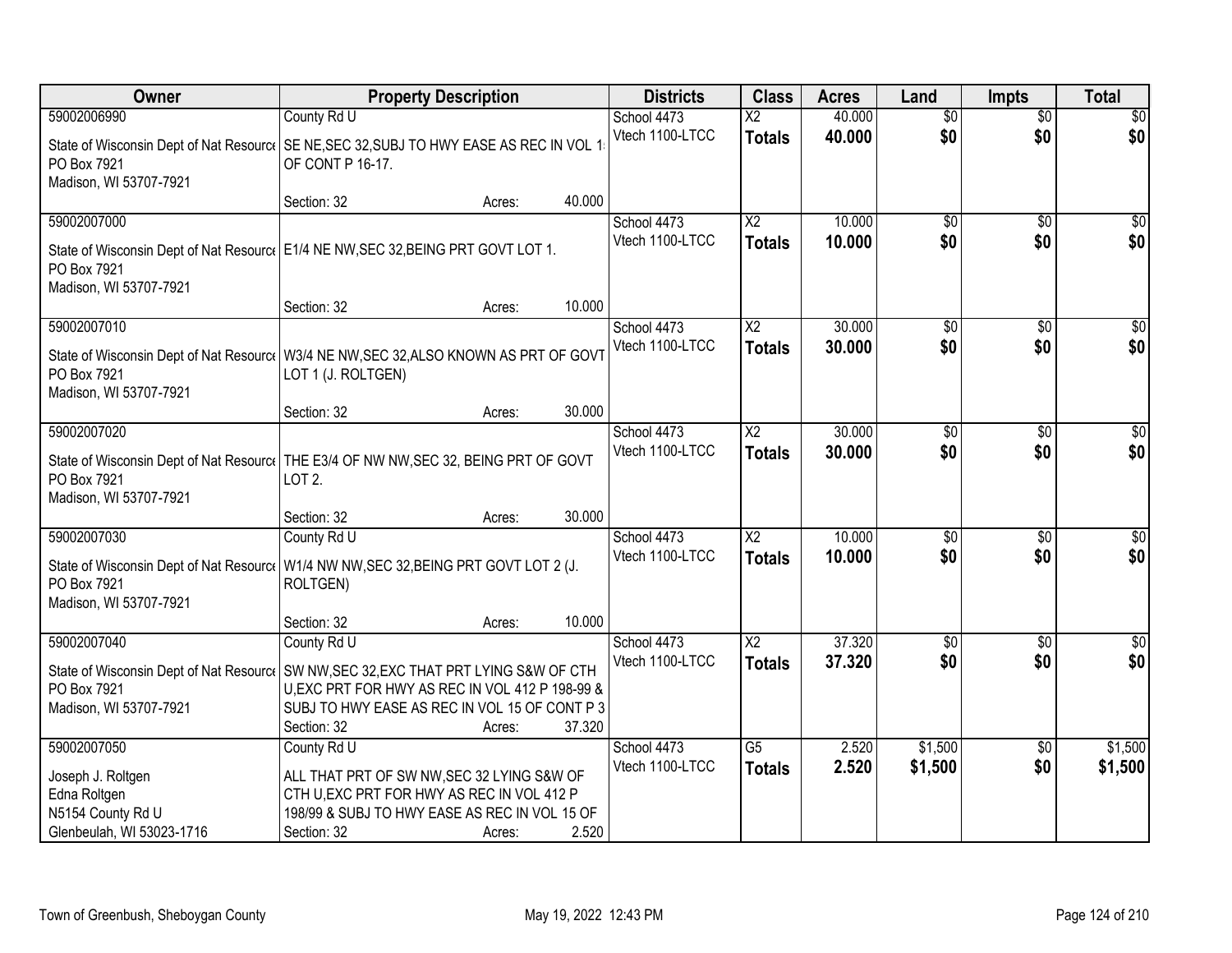| Owner                                                                                                                                            | <b>Property Description</b>                                                                                                                                                           |        |         | <b>Districts</b>               | <b>Class</b>                            | <b>Acres</b>                        | Land                                       | <b>Impts</b>              | <b>Total</b>                               |
|--------------------------------------------------------------------------------------------------------------------------------------------------|---------------------------------------------------------------------------------------------------------------------------------------------------------------------------------------|--------|---------|--------------------------------|-----------------------------------------|-------------------------------------|--------------------------------------------|---------------------------|--------------------------------------------|
| 59002007060                                                                                                                                      | County Rd U                                                                                                                                                                           |        |         | School 4473                    | $\overline{X2}$                         | 30.000                              | $\overline{50}$                            | $\overline{60}$           | $\overline{30}$                            |
| State of Wisconsin Dept of Nat Resourc   W3/4 SE NW, SEC 32, SUBJ TO HWY EASE AS REC IN<br>PO Box 7921<br>Madison, WI 53707-7921                 | VOL 15 OF CONT P 3 (J. ROLTGEN)                                                                                                                                                       |        |         | Vtech 1100-LTCC                | <b>Totals</b>                           | 30.000                              | \$0                                        | \$0                       | \$0                                        |
|                                                                                                                                                  | Section: 32                                                                                                                                                                           | Acres: | 30.000  |                                |                                         |                                     |                                            |                           |                                            |
| 59002007070<br>State of Wisconsin Dept of Nat Resource<br>PO Box 7921<br>Madison, WI 53707-7921                                                  | County Rd U<br>E1/4 SE NW, SEC 32.                                                                                                                                                    |        |         | School 4473<br>Vtech 1100-LTCC | $\overline{X2}$<br><b>Totals</b>        | 10.000<br>10.000                    | \$0<br>\$0                                 | \$0<br>\$0                | \$0<br>\$0                                 |
|                                                                                                                                                  | Section: 32                                                                                                                                                                           | Acres: | 10.000  |                                |                                         |                                     |                                            |                           |                                            |
| 59002007080<br>State of Wisconsin Dept of Nat Resourc   SW1/4, SEC 32, SUBJ TO HWY EASE AS REC IN VOL 1<br>PO Box 7921<br>Madison, WI 53707-7921 | <b>Watercress Rd</b><br>OF CONT P 25-27.(J.ROLTGEN)                                                                                                                                   |        |         | School 4473<br>Vtech 1100-LTCC | $\overline{X2}$<br><b>Totals</b>        | 160.000<br>160.000                  | $\overline{50}$<br>\$0                     | \$0<br>\$0                | $\overline{50}$<br>\$0                     |
|                                                                                                                                                  | Section: 32                                                                                                                                                                           | Acres: | 160.000 |                                |                                         |                                     |                                            |                           |                                            |
| 59002007090<br>Randall L. Dippel<br>Rebecca M. Dippel<br>N4938 County Rd U<br>Glenbeulah, WI 53023-1720                                          | County Rd U<br>NE SE, SEC 32, EXC BEG AT E1/4 COR, SD SEC, TH W<br>644.75', S0 DEG 19'W 646.95', S88 DEG 07' E 657.7', TH<br>NO DEG 45'50"W 668.6'TO BEG.<br>Section: 32              | Acres: | 30.170  | School 4473<br>Vtech 1100-LTCC | G2<br>G4<br>G5M<br><b>Totals</b>        | 11.000<br>17.170<br>2.000<br>30.170 | \$27,500<br>\$2,400<br>\$3,500<br>\$33,400 | \$0<br>\$0<br>\$0<br>\$0  | \$27,500<br>\$2,400<br>\$3,500<br>\$33,400 |
| 59002007091<br>Gerald R. Vater<br>Tamara L. Vater<br>W8531 County Rd U<br>Glenbeulah, WI 53023                                                   | W8531 County Rd U<br>LOT 1 CSM V12 P 251 - PRT NE SE, SEC 32, BEG AT<br>E1/4 COR, SD SEC, TH W 644.75', S0 DEG 19'W<br>646.95', S88 DEG 07'E 657.7', TH N0 DEG 45'50"W<br>Section: 32 | Acres: | 9.830   | School 4473<br>Vtech 1100-LTCC | $\overline{G1}$<br><b>Totals</b>        | 9.830<br>9.830                      | \$62,500<br>\$62,500                       | \$289,800<br>\$289,800    | \$352,300<br>\$352,300                     |
| 59002007100<br>Todd C. Miske<br>9585 County Rd XX<br>Kewaskum, WI 53040-9736                                                                     | County Rd U<br>NW SE, SEC 32, EXC THE W 215' OF THE N 337' OF<br>AFOREDESC,& ALSO EXC COM 1332.75'W OF E1/4<br>COR SD SEC, TH CONT W 704', S0 DEG 27'E 557', E<br>Section: 32         | Acres: | 29.340  | School 4473<br>Vtech 1100-LTCC | G4<br>G <sub>5</sub> M<br><b>Totals</b> | 10.340<br>19.000<br>29.340          | \$1,300<br>\$29,500<br>\$30,800            | $\sqrt{$0}$<br>\$0<br>\$0 | \$1,300<br>\$29,500<br>\$30,800            |
| 59002007110<br>Douglas J. Pierce<br>Mary Jo A. Pierce<br>W8691 County Rd U<br>Glenbeulah, WI 53023-1700                                          | W8691 County Rd U<br>PRT NW SE, SEC 32, COM AT CEN SD SEC, TH E<br>215', S0 DEG 43' 16"E 337', W 215', TH N0 DEG 43'16"W<br>337'TO BEG.<br>Section: 32                                | Acres: | 1.660   | School 4473<br>Vtech 1100-LTCC | $\overline{G1}$<br><b>Totals</b>        | 1.660<br>1.660                      | \$33,300<br>\$33,300                       | \$60,500<br>\$60,500      | \$93,800<br>\$93,800                       |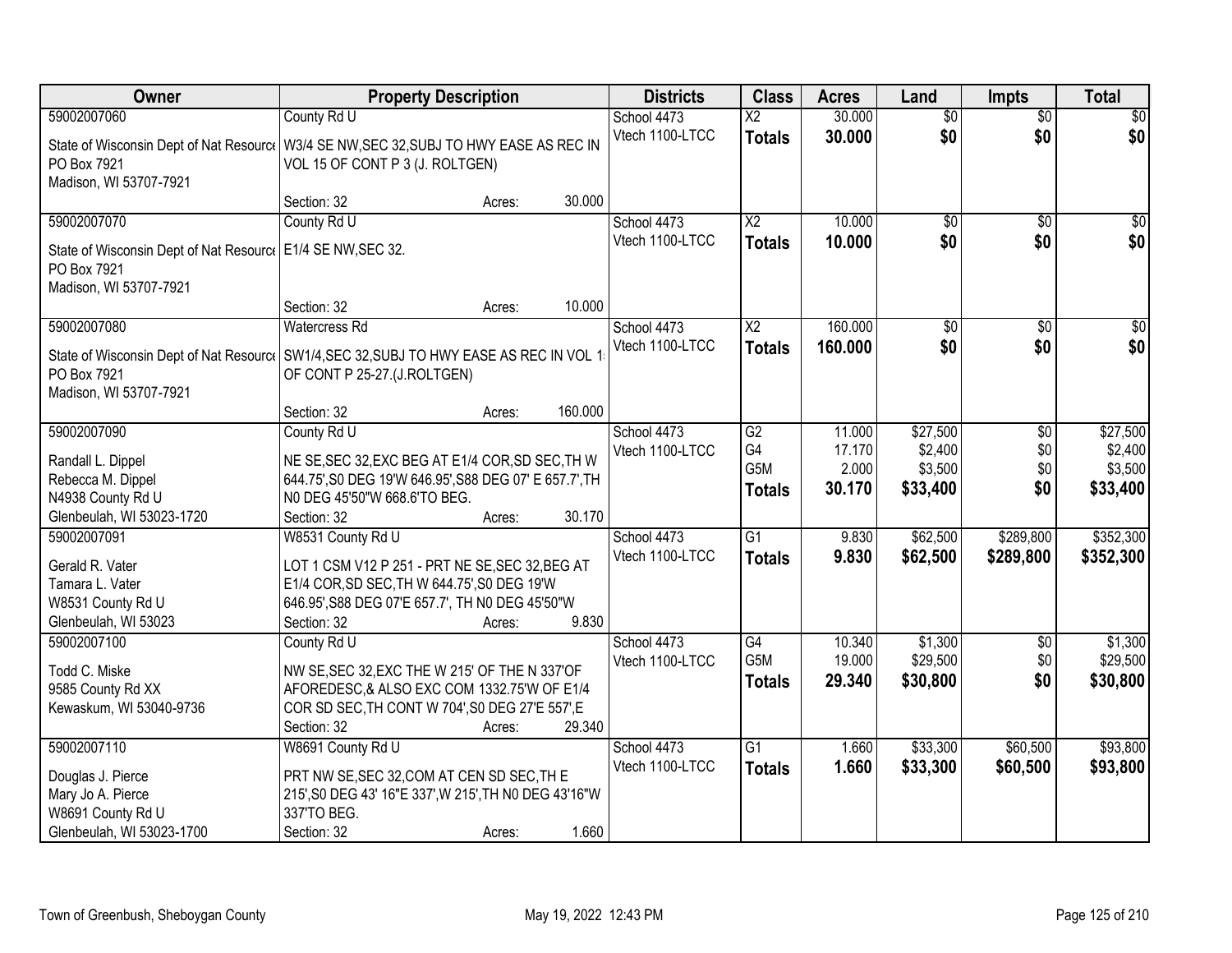| Owner                      | <b>Property Description</b>                            | <b>Districts</b> | <b>Class</b>    | <b>Acres</b> | Land     | <b>Impts</b>    | <b>Total</b> |
|----------------------------|--------------------------------------------------------|------------------|-----------------|--------------|----------|-----------------|--------------|
| 59002007111                | W8597 County Rd U                                      | School 4473      | $\overline{G1}$ | 9.000        | \$60,000 | \$175,200       | \$235,200    |
| Tyler J. Vater             | LOT 1,CSM V 10 P 13 - PRT NW SE, SEC 32, COM           | Vtech 1100-LTCC  | <b>Totals</b>   | 9.000        | \$60,000 | \$175,200       | \$235,200    |
| W8597 County Rd U          | 1332.75'W OF E1/4 COR SD SEC, TH CONT W 704', S0       |                  |                 |              |          |                 |              |
| Glenbeulah, WI 53023       | DEG 27'E 557', E 704', TH N0 DEG 27'W 557'TO BEG.      |                  |                 |              |          |                 |              |
|                            | 9.000<br>Section: 32<br>Acres:                         |                  |                 |              |          |                 |              |
| 59002007120                | <b>Watercress Rd</b>                                   | School 4473      | G4              | 7.730        | \$1,000  | $\overline{50}$ | \$1,000      |
|                            |                                                        | Vtech 1100-LTCC  | G <sub>5</sub>  | 0.270        | \$100    | \$0             | \$100        |
| Todd C. Miske              | SW SE, SEC 32, EXC COM 674.86' N OF S1/4 COR TH        |                  | G5M             | 16.930       | \$29,700 | \$0             | \$29,700     |
| 9585 County Rd XX          | S89 DEG 11' 28"E 975.03', S0 DEG 22'26"W 674.81'TO \$  |                  | <b>Totals</b>   | 24.930       | \$30,800 | \$0             | \$30,800     |
| Kewaskum, WI 53040-9736    | LINE OF SEC, TH N89 DEG 11'28"W 970.63'TO BEG.         |                  |                 |              |          |                 |              |
|                            | 24.930<br>Section: 32<br>Acres:                        |                  |                 |              |          |                 |              |
| 59002007121                | Watercress Rd                                          | School 4473      | $\overline{G1}$ | 15.070       | \$71,200 | $\overline{50}$ | \$71,200     |
| <b>Therese Calvey</b>      | PRT SW SE, SEC 32, COM 674.86' N OF S1/4 COR, TH       | Vtech 1100-LTCC  | <b>Totals</b>   | 15.070       | \$71,200 | \$0             | \$71,200     |
| W487 State Rd 67           | S89 DEG 11' 28"E 975.03', S0 DEG 22'26"W 674.81'TO \$  |                  |                 |              |          |                 |              |
| Saint Cloud, WI 53079-1706 | LINE OF SEC, TH N89 DEG 11'28"W 970.63'TO BEG.         |                  |                 |              |          |                 |              |
|                            | Section: 32<br>15.070<br>Acres:                        |                  |                 |              |          |                 |              |
| 59002007130                | <b>Watercress Rd</b>                                   | School 4473      | G2              | 9.590        | \$24,000 | \$0             | \$24,000     |
|                            |                                                        | Vtech 1100-LTCC  | G4              | 11.000       | \$1,500  | \$0             | \$1,500      |
| Randall L. Dippel          | SE SE, SEC 32, EXC COM 980'W OF SE COR SD              |                  | G5M             | 5.860        | \$10,300 | \$0             | \$10,300     |
| Rebecca M. Dippel          | SEC, TH N 248.91', W 350', S 248.91'TO S LN SEC 32, TH |                  | <b>Totals</b>   | 26.450       | \$35,800 | \$0             | \$35,800     |
| N4938 County Rd U          | E 350'TO BEG, & EXC COM AT SE COR SE SE, TH W          |                  |                 |              |          |                 |              |
| Glenbeulah, WI 53023-1720  | Section: 32<br>26.450<br>Acres:                        |                  |                 |              |          |                 |              |
| 59002007131                | <b>Watercress Rd</b>                                   | School 4473      | $\overline{G2}$ | 4.050        | \$10,100 | $\overline{50}$ | \$10,100     |
| Randall L. Dippel          | THE N 1000'OF THE E 330'OF THE SE SE, SEC 32, EXC      | Vtech 1100-LTCC  | <b>Totals</b>   | 4.050        | \$10,100 | \$0             | \$10,100     |
| Rebecca M. Dippel          | ALL THAT PRT OF FOLL DESC IN SD N 1000'OF E            |                  |                 |              |          |                 |              |
| N4938 County Rd U          | 330';COM AT SE COR, SE SE, TH N01 DEG 34'20"W          |                  |                 |              |          |                 |              |
| Glenbeulah, WI 53023-1720  | 4.050<br>Section: 32<br>Acres:                         |                  |                 |              |          |                 |              |
| 59002007140                | W8594 Watercress Rd                                    | School 4473      | $\overline{G1}$ | 2.000        | \$37,000 | \$76,800        | \$113,800    |
|                            |                                                        | Vtech 1100-LTCC  | <b>Totals</b>   | 2.000        | \$37,000 | \$76,800        | \$113,800    |
| William D. Austin          | TRA&B,CSMV2P7-PRTSESE,SEC32,COM                        |                  |                 |              |          |                 |              |
| W8594 Watercress Rd        | 980'W OF SE COR SD SEC, TH N 248.91', W 350', S        |                  |                 |              |          |                 |              |
| Plymouth, WI 53073-4400    | 248.91'TO S LN SEC 32 TH E 350'TO BEG.                 |                  |                 |              |          |                 |              |
|                            | 2.000<br>Section: 32<br>Acres:                         |                  |                 |              |          |                 |              |
| 59002007141                | N4938 County Rd U                                      | School 4473      | $\overline{G1}$ | 7.500        | \$48,500 | \$301,400       | \$349,900    |
| Randall L. Dippel          | LOT 1 CSM V 6 P 245-PRT SE SE, SEC 32, COM AT SE       | Vtech 1100-LTCC  | <b>Totals</b>   | 7.500        | \$48,500 | \$301,400       | \$349,900    |
| Rebecca M. Dippel          | COR, SD 1/4, TH N01 DEG 34'20"W 778.68', W 409.03', S  |                  |                 |              |          |                 |              |
| N4938 County Rd U          | 778.68', TH E 430.40'TO BEG.                           |                  |                 |              |          |                 |              |
| Glenbeulah, WI 53023-1720  | 7.500<br>Section: 32<br>Acres:                         |                  |                 |              |          |                 |              |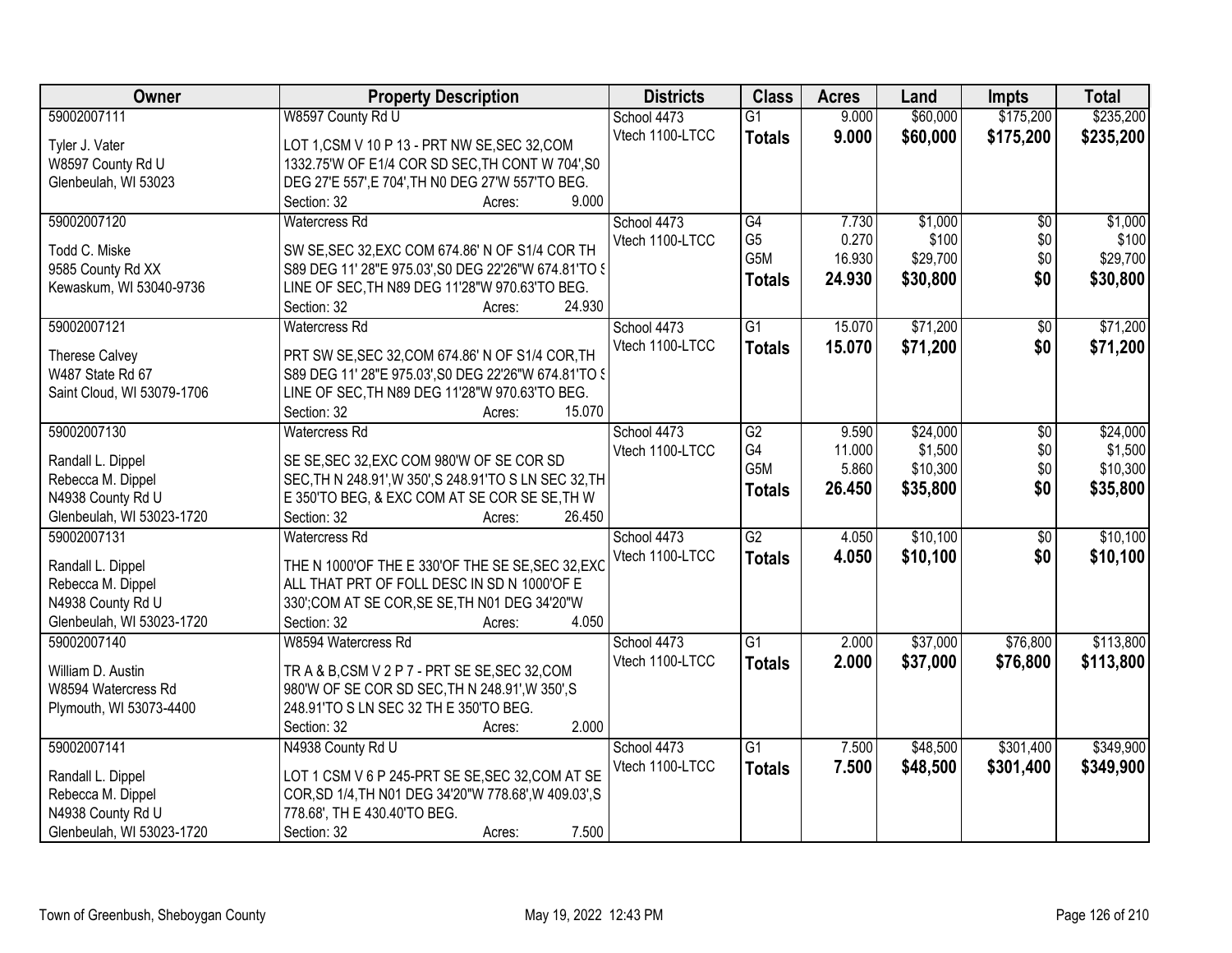| Owner                                                                                                                                         |                                                                                           | <b>Property Description</b> |        | <b>Districts</b>               | <b>Class</b>           | <b>Acres</b>    | Land               | <b>Impts</b>           | <b>Total</b>       |
|-----------------------------------------------------------------------------------------------------------------------------------------------|-------------------------------------------------------------------------------------------|-----------------------------|--------|--------------------------------|------------------------|-----------------|--------------------|------------------------|--------------------|
| 59002007150                                                                                                                                   |                                                                                           |                             |        | School 4473                    | $\overline{\text{X2}}$ | 0.160           | $\overline{50}$    | $\overline{50}$        | $\overline{30}$    |
| State of Wisconsin Dept of Transportatic   PRT TAKEN FOR HWY IN SEC 32, AS REC IN VOL 412<br>944 Vanderperren Way<br>Green Bay, WI 54304-5344 | P 198/9.                                                                                  |                             |        | Vtech 1100-LTCC                | <b>Totals</b>          | 0.160           | \$0                | \$0                    | \$0                |
|                                                                                                                                               | Section: 32                                                                               | Acres:                      | 0.160  |                                |                        |                 |                    |                        |                    |
| 59002007160                                                                                                                                   |                                                                                           |                             |        | School 4473<br>Vtech 1100-LTCC | G4<br>G <sub>5</sub> M | 28.180<br>9.000 | \$3,500<br>\$9,500 | $\overline{50}$<br>\$0 | \$3,500<br>\$9,500 |
| Judith J. Wolf<br>W8142 State Highway 67<br>Glenbeulah, WI 53023-1803                                                                         | NE NE, SEC 33, EXC CSM V20 P247-248 #1737197.                                             |                             |        |                                | <b>Totals</b>          | 37.180          | \$13,000           | \$0                    | \$13,000           |
|                                                                                                                                               | Section: 33                                                                               | Acres:                      | 37.180 |                                |                        |                 |                    |                        |                    |
| 59002007170                                                                                                                                   |                                                                                           |                             |        | School 4473                    | G4                     | 25.000          | \$3,100            | \$0                    | \$3,100            |
| Gassner Living Trust of 2017                                                                                                                  | NW NE, SEC 33.                                                                            |                             |        | Vtech 1100-LTCC                | G <sub>5</sub><br>G5M  | 10.000<br>5.000 | \$7,000<br>\$8,800 | \$0<br>\$0             | \$7,000<br>\$8,800 |
| 632 Greendale Rd                                                                                                                              |                                                                                           |                             |        |                                | <b>Totals</b>          | 40.000          | \$18,900           | \$0                    | \$18,900           |
| Sheboygan, WI 53081-1604                                                                                                                      | Section: 33                                                                               | Acres:                      | 40.000 |                                |                        |                 |                    |                        |                    |
| 59002007180                                                                                                                                   | Forest Dr                                                                                 |                             |        | School 4473                    | $\overline{G4}$        | 22.500          | \$2,300            | \$0                    | \$2,300            |
|                                                                                                                                               |                                                                                           |                             |        | Vtech 1100-LTCC                | G <sub>5</sub>         | 8.720           | \$6,100            | \$0                    | \$6,100            |
| Gassner Living Trust of 2017<br>632 Greendale Rd                                                                                              | SW NE, SEC 33, EXC PRT FOR HWY AS REC IN VOL<br>412 P 474-75,& ALSO EXC COM N0 DEG 0'58"W |                             |        |                                | <b>Totals</b>          | 31.220          | \$8,400            | \$0                    | \$8,400            |
| Sheboygan, WI 53081-1604                                                                                                                      | 40.02'& S87 DEG 20'40"E 253.47'FROM CEN, SD                                               |                             |        |                                |                        |                 |                    |                        |                    |
|                                                                                                                                               | Section: 33                                                                               | Acres:                      | 31.220 |                                |                        |                 |                    |                        |                    |
| 59002007181                                                                                                                                   | W8280 Forest Dr                                                                           |                             |        | School 4473                    | $\overline{G1}$        | 6.970           | \$68,900           | \$136,500              | \$205,400          |
| Gassner Living Trust of 2017                                                                                                                  | LOT 1 CSM V14 P 121-22 & OTHER LANDS - PRT SW                                             |                             |        | Vtech 1100-LTCC                | <b>Totals</b>          | 6.970           | \$68,900           | \$136,500              | \$205,400          |
| 632 Greendale Rd                                                                                                                              | NE, SEC 33, COM N0 DEG 0'58"W 40.02'& S87 DEG                                             |                             |        |                                |                        |                 |                    |                        |                    |
| Sheboygan, WI 53081-1604                                                                                                                      | 20'40"E 253.47'FROM CEN SD SEC, TH CONT S87                                               |                             |        |                                |                        |                 |                    |                        |                    |
| 59002007182                                                                                                                                   | Section: 33<br>W8290 Forest Dr                                                            | Acres:                      | 6.970  | School 4473                    | $\overline{G1}$        | 2.090           | \$31,400           | \$107,900              | \$139,300          |
|                                                                                                                                               |                                                                                           |                             |        | Vtech 1100-LTCC                | <b>Totals</b>          | 2.090           | \$31,400           | \$107,900              | \$139,300          |
| Lawrence B. Kleiber                                                                                                                           | LOT 2 CSM V16 P42-43 #1541786-PRT SW NE, SEC                                              |                             |        |                                |                        |                 |                    |                        |                    |
| Kathleen E. Kleiber<br>W8290 Forest Dr                                                                                                        | 33.                                                                                       |                             |        |                                |                        |                 |                    |                        |                    |
| Glenbeulah, WI 53023-1801                                                                                                                     | Section: 33                                                                               | Acres:                      | 2.090  |                                |                        |                 |                    |                        |                    |
| 59002007190                                                                                                                                   | W8142 State Highway 67                                                                    |                             |        | School 4473                    | G4                     | 28.630          | \$3,200            | $\overline{50}$        | \$3,200            |
| Judith J. Wolf                                                                                                                                | SE NE, SEC 33, EXC CSM V20 P247-248 #1737197.                                             |                             |        | Vtech 1100-LTCC                | G <sub>5</sub>         | 2.000           | \$1,200            | \$0                    | \$1,200            |
| W8142 State Highway 67                                                                                                                        |                                                                                           |                             |        |                                | G7                     | 2.250           | \$22,000           | \$60,100               | \$82,100           |
| Glenbeulah, WI 53023-1803                                                                                                                     |                                                                                           |                             |        |                                | <b>Totals</b>          | 32.880          | \$26,400           | \$60,100               | \$86,500           |
|                                                                                                                                               | Section: 33                                                                               | Acres:                      | 32.880 |                                |                        |                 |                    |                        |                    |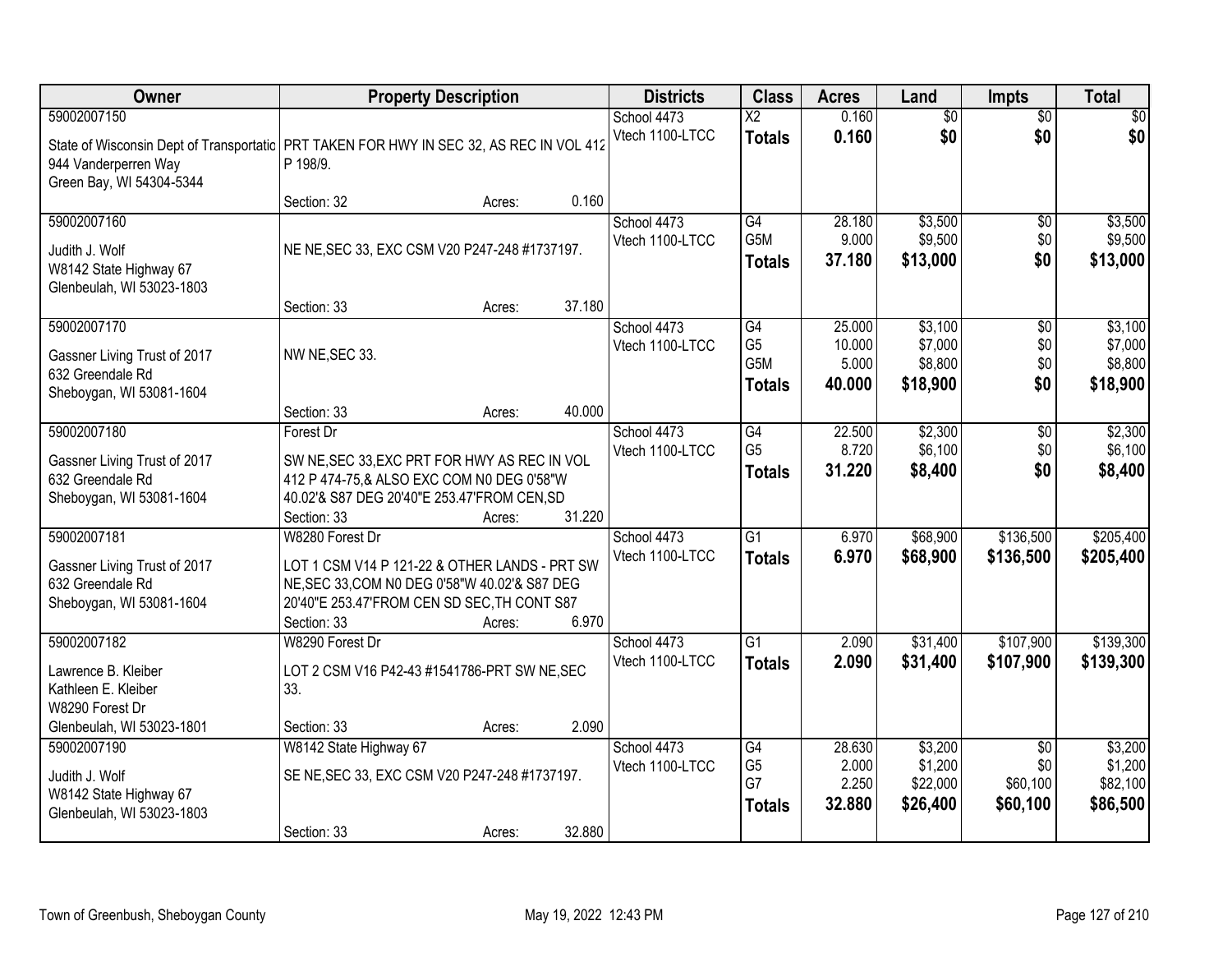| Owner                                                                                  | <b>Property Description</b>                       |        |        | <b>Districts</b> | <b>Class</b>           | <b>Acres</b> | Land            | <b>Impts</b>    | <b>Total</b>    |
|----------------------------------------------------------------------------------------|---------------------------------------------------|--------|--------|------------------|------------------------|--------------|-----------------|-----------------|-----------------|
| 59002007191                                                                            | W8144 State Highway 67                            |        |        | School 4473      | $\overline{G1}$        | 2.000        | \$37,000        | \$249,400       | \$286,400       |
| Judith J. Wolf                                                                         | LOT 1 CSM V20 P247-249 #1737197 - PRT E1/2 NE     |        |        | Vtech 1100-LTCC  | G4                     | 6.940        | \$800           | \$0             | \$800           |
| W8142 State Highway 67                                                                 | SEC 33.                                           |        |        |                  | G <sub>5</sub> M       | 1.000        | \$1,100         | \$0             | \$1,100         |
| Glenbeulah, WI 53023-1803                                                              |                                                   |        |        |                  | <b>Totals</b>          | 9.940        | \$38,900        | \$249,400       | \$288,300       |
|                                                                                        | Section: 33                                       | Acres: | 9.940  |                  |                        |              |                 |                 |                 |
| 59002007200                                                                            |                                                   |        |        | School 4473      | $\overline{X2}$        | 40.000       | \$0             | \$0             | \$0             |
| State of Wisconsin Dept of Nat Resourc   NE NW, SEC 33.                                |                                                   |        |        | Vtech 1100-LTCC  | <b>Totals</b>          | 40.000       | \$0             | \$0             | \$0             |
| PO Box 7921                                                                            |                                                   |        |        |                  |                        |              |                 |                 |                 |
| Madison, WI 53707-7921                                                                 |                                                   |        |        |                  |                        |              |                 |                 |                 |
|                                                                                        | Section: 33                                       | Acres: | 40.000 |                  |                        |              |                 |                 |                 |
| 59002007210                                                                            |                                                   |        |        | School 4473      | X2                     | 40.000       | \$0             | \$0             | $\overline{50}$ |
| State of Wisconsin Dept of Nat Resourc   NW NW, SEC 33.                                |                                                   |        |        | Vtech 1100-LTCC  | <b>Totals</b>          | 40.000       | \$0             | \$0             | \$0             |
| PO Box 7921                                                                            |                                                   |        |        |                  |                        |              |                 |                 |                 |
| Madison, WI 53707-7921                                                                 |                                                   |        |        |                  |                        |              |                 |                 |                 |
|                                                                                        | Section: 33                                       | Acres: | 40.000 |                  |                        |              |                 |                 |                 |
| 59002007220                                                                            | Forest Dr                                         |        |        | School 4473      | $\overline{G4}$        | 14.000       | \$1,600         | \$0             | \$1,600         |
| Mabel Boesel Farm, LLC                                                                 | SW NW, SEC 33, EXC PRT FOR HWY AS REC IN VOL      |        |        | Vtech 1100-LTCC  | G5M                    | 24.500       | \$42,000        | \$0             | \$42,000        |
| 126 Maple Dr                                                                           | 412 P 200/01.                                     |        |        |                  | <b>Totals</b>          | 38.500       | \$43,600        | \$0             | \$43,600        |
| Plymouth, WI 53073-4078                                                                |                                                   |        |        |                  |                        |              |                 |                 |                 |
|                                                                                        | Section: 33                                       | Acres: | 38.500 |                  |                        |              |                 |                 |                 |
| 59002007230                                                                            | Forest Dr                                         |        |        | School 4473      | $\overline{\text{X2}}$ | 38.790       | $\overline{50}$ | $\overline{50}$ | $\overline{50}$ |
| State of Wisconsin Dept of Nat Resourcoll SE NW, SEC 33, EXC PRT FOR HWY AS REC IN VOL |                                                   |        |        | Vtech 1100-LTCC  | <b>Totals</b>          | 38.790       | \$0             | \$0             | \$0             |
| PO Box 7921                                                                            | 412 P 311.                                        |        |        |                  |                        |              |                 |                 |                 |
| Madison, WI 53707-7921                                                                 |                                                   |        |        |                  |                        |              |                 |                 |                 |
|                                                                                        | Section: 33                                       | Acres: | 38.790 |                  |                        |              |                 |                 |                 |
| 59002007241                                                                            | W8334 State Highway 67                            |        |        | School 4473      | $\overline{G4}$        | 16.460       | \$2,300         | $\overline{50}$ | \$2,300         |
| Cole A. Hartenstein                                                                    | PRT TR 1 B-1929 - PRT E1/2 SW1/4, SEC 33, COM N0  |        |        | Vtech 1100-LTCC  | G <sub>5</sub>         | 16.790       | \$11,800        | \$0             | \$11,800        |
| W8334 State Rd 67                                                                      | DEG 42' 20"E 805.84'FROM S1/4 COR, SD SEC, TH S50 |        |        |                  | G7                     | 2.340        | \$22,400        | \$106,500       | \$128,900       |
| Plymouth, WI 53073-3709                                                                | DEG 33'25"W 355.10', SWLY ALG CURVE OF STH 67     |        |        |                  | <b>Totals</b>          | 35.590       | \$36,500        | \$106,500       | \$143,000       |
|                                                                                        | Section: 33                                       | Acres: | 35.590 |                  |                        |              |                 |                 |                 |
| 59002007243                                                                            | W8403 Forest Dr                                   |        |        | School 4473      | $\overline{G1}$        | 2.000        | \$37,000        | \$274,800       | \$311,800       |
| Thomas Wayne Schneider                                                                 | LOT 1 CSM V20 P 49-51,#1708646 & AFFT #1712967 -  |        |        | Vtech 1100-LTCC  | G <sub>5</sub>         | 12.570       | \$7,600         | \$0             | \$7,600         |
| W8403 Forest Dr                                                                        | PRT SE SW & NE SW, SEC 33.                        |        |        |                  | G <sub>6</sub>         | 8.000        | \$24,800        | \$0             | \$24,800        |
| Glenbeulah, WI 53023-1804                                                              |                                                   |        |        |                  | <b>Totals</b>          | 22.570       | \$69,400        | \$274,800       | \$344,200       |
|                                                                                        | Section: 33                                       | Acres: | 22.570 |                  |                        |              |                 |                 |                 |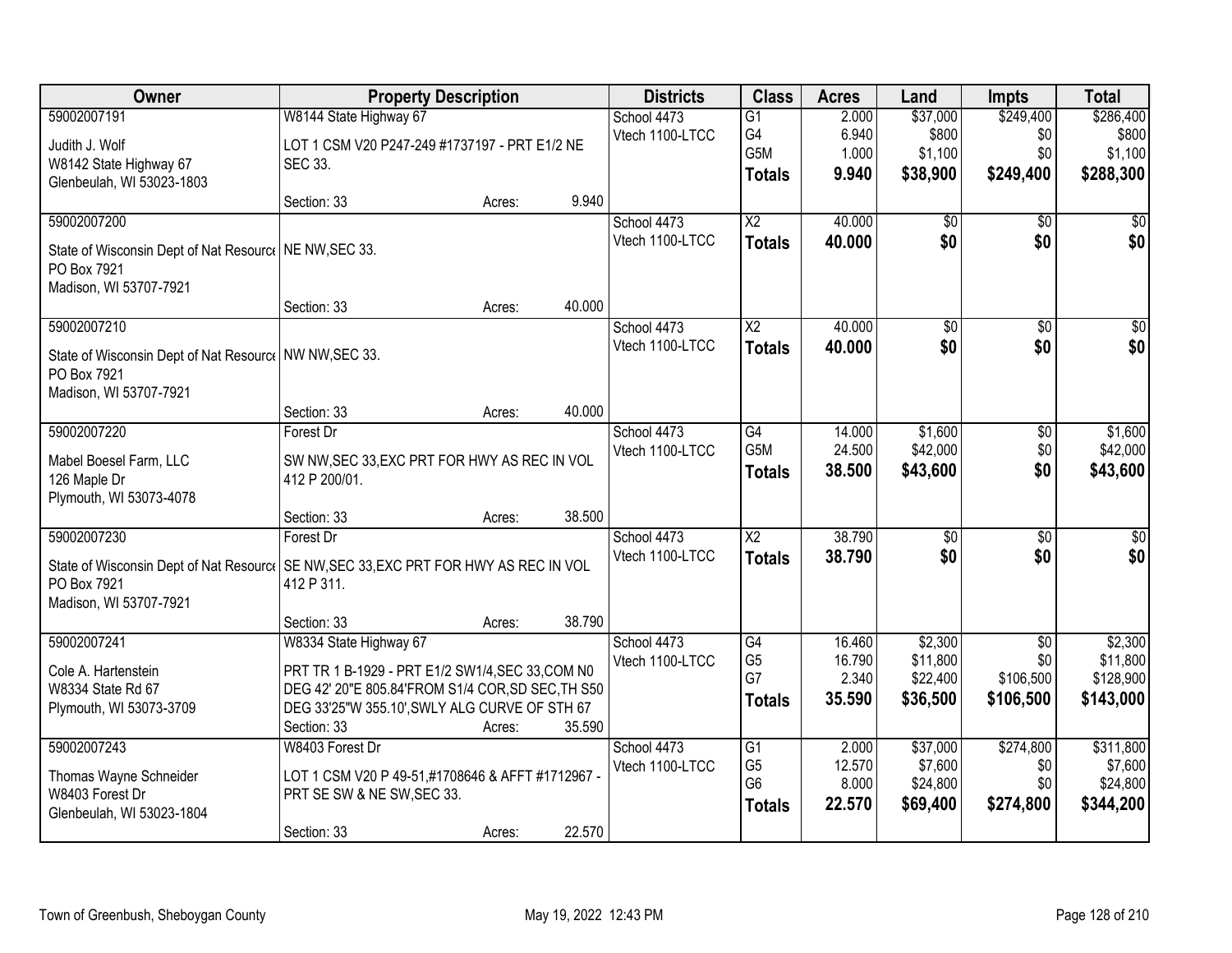| Owner                     | <b>Property Description</b>                       | <b>Districts</b> | <b>Class</b>    | <b>Acres</b> | Land     | Impts           | <b>Total</b> |
|---------------------------|---------------------------------------------------|------------------|-----------------|--------------|----------|-----------------|--------------|
| 59002007250               | N5033 County Rd U                                 | School 4473      | $\overline{G1}$ | 2.530        | \$39,700 | \$269,900       | \$309,600    |
| Shawn J. Kazda            | NW SW, SEC 33, EXC COM S89 DEG 23'W 2394.08' & S  | Vtech 1100-LTCC  | G4              | 10.000       | \$1,200  | \$0             | \$1,200      |
| Cara R. Kazda             | DEG 37'E 55'FROM CEN SD SEC, TH N89 DEG 23'E      |                  | G5M             | 18.970       | \$29,400 | \$0             | \$29,400     |
| N5033 County Rd U         | 213.79', S7 DEG 31' 34"E 639.77', N89 DEG 20'04"W |                  | <b>Totals</b>   | 31.500       | \$70,300 | \$269,900       | \$340,200    |
| Glenbeulah, WI 53023-1747 | 31.500<br>Section: 33<br>Acres:                   |                  |                 |              |          |                 |              |
| 59002007260               | N5075 County Rd U                                 | School 4473      | $\overline{G1}$ | 3.530        | \$58,600 | \$184,100       | \$242,700    |
|                           |                                                   | Vtech 1100-LTCC  | <b>Totals</b>   | 3.530        | \$58,600 | \$184,100       | \$242,700    |
| James J. Struve           | PRT NW SW, SEC 33, COM S89 DEG 23'W 2394.08' & S  |                  |                 |              |          |                 |              |
| Julie E. Cudworth         | DEG 37'E 55'FROM CEN SD SEC, TH N89 DEG 23'E      |                  |                 |              |          |                 |              |
| N5075 County Rd U         | 213.79', S7 DEG 31' 34"E 349.62', S89 DEG 52'17"W |                  |                 |              |          |                 |              |
| Glenbeulah, WI 53023-1747 | 3.530<br>Section: 33<br>Acres:                    |                  |                 |              |          |                 |              |
| 59002007270               | N5049 County Rd U                                 | School 4473      | $\overline{G1}$ | 3.400        | \$43,200 | \$283,100       | \$326,300    |
| Kelly L. Mohs             | TR 1 CSM V1 P 302 & A-27432 PRT NW SW, SEC        | Vtech 1100-LTCC  | <b>Totals</b>   | 3.400        | \$43,200 | \$283,100       | \$326,300    |
| Scott L. Mohs             | 33, COM S89 DEG 23'W 2394.08'& S0 DEG 37'E        |                  |                 |              |          |                 |              |
| N5049 County Rd U         | 55'FROM CEN, SD SEC, TH N89 DEG 23'E 12.25'& S00  |                  |                 |              |          |                 |              |
| Gelnbeulah, WI 53023-1747 | 3.400<br>Section: 33<br>Acres:                    |                  |                 |              |          |                 |              |
| 59002007281               | W8414 State Highway 67                            | School 4473      | $\overline{G3}$ | 6.790        | \$0      | \$0             | \$0          |
|                           |                                                   | Vtech 1100-LTCC  | <b>Totals</b>   | 6.790        | \$0      | \$0             | \$0          |
| Hwy 67 Plymouth, LLC      | A-9879 - PRT SW SW, SEC 33, COM ON S LN           |                  |                 |              |          |                 |              |
| 601 Oregon St Ste A       | SD1/4,S88 DEG 57'16"E 562.06'FROM SW COR, SD      |                  |                 |              |          |                 |              |
| Oshkosh, WI 54902         | SEC, TH S88 DEG 57'16"E 755'ALG SD S LN TO E LN   |                  |                 |              |          |                 |              |
|                           | 6.790<br>Section: 33<br>Acres:                    |                  |                 |              |          |                 |              |
| 59002007282               | County Rd U                                       | School 4473      | $\overline{G6}$ | 1.090        | \$3,400  | $\overline{50}$ | \$3,400      |
| Randall L. Dippel         | SW SW, SEC 33, EXC COM ON S LN SD1/4, S88 DEG     | Vtech 1100-LTCC  | <b>Totals</b>   | 1.090        | \$3,400  | \$0             | \$3,400      |
| Rebecca M. Dippel         | 57'16"E 562.06'FROM SW COR, SD SEC, TH S88 DEG    |                  |                 |              |          |                 |              |
| N4938 County Rd U         | 57'16"E 755'ALG SD S LN TO E LN SD1/4, N0 DEG 17' |                  |                 |              |          |                 |              |
| Glenbeulah, WI 53023-1720 | 1.090<br>Section: 33<br>Acres:                    |                  |                 |              |          |                 |              |
| 59002007283               | N4957 County Rd U                                 | School 4473      | G1              | 6.690        | \$46,100 | \$417,500       | \$463,600    |
|                           |                                                   | Vtech 1100-LTCC  | <b>Totals</b>   | 6.690        | \$46,100 | \$417,500       | \$463,600    |
| Derrik L. Dippel          | LOT 1 V27 P20-22 #2005097 - PRT SW SW, SEC 33     |                  |                 |              |          |                 |              |
| Stacy L. Dippel           |                                                   |                  |                 |              |          |                 |              |
| N4957 County Rd U         |                                                   |                  |                 |              |          |                 |              |
| Glenbeulah, WI 53023-1725 | 6.690<br>Section: 33<br>Acres:                    |                  |                 |              |          |                 |              |
| 59002007284               | County Rd U                                       | School 4473      | G4              | 2.340        | \$400    | $\overline{30}$ | \$400        |
| Randall L. Dippel         | LOT 2 V27 P20-22 #2005097 - PRT SW SW, SEC 33     | Vtech 1100-LTCC  | G5M             | 23.050       | \$35,800 | \$0             | \$35,800     |
| Rebecca M. Dippel         |                                                   |                  | <b>Totals</b>   | 25.390       | \$36,200 | \$0             | \$36,200     |
| N4938 County Rd U         |                                                   |                  |                 |              |          |                 |              |
|                           |                                                   |                  |                 |              |          |                 |              |
| Glenbeulah, WI 53023-1720 | 25.390<br>Section: 33<br>Acres:                   |                  |                 |              |          |                 |              |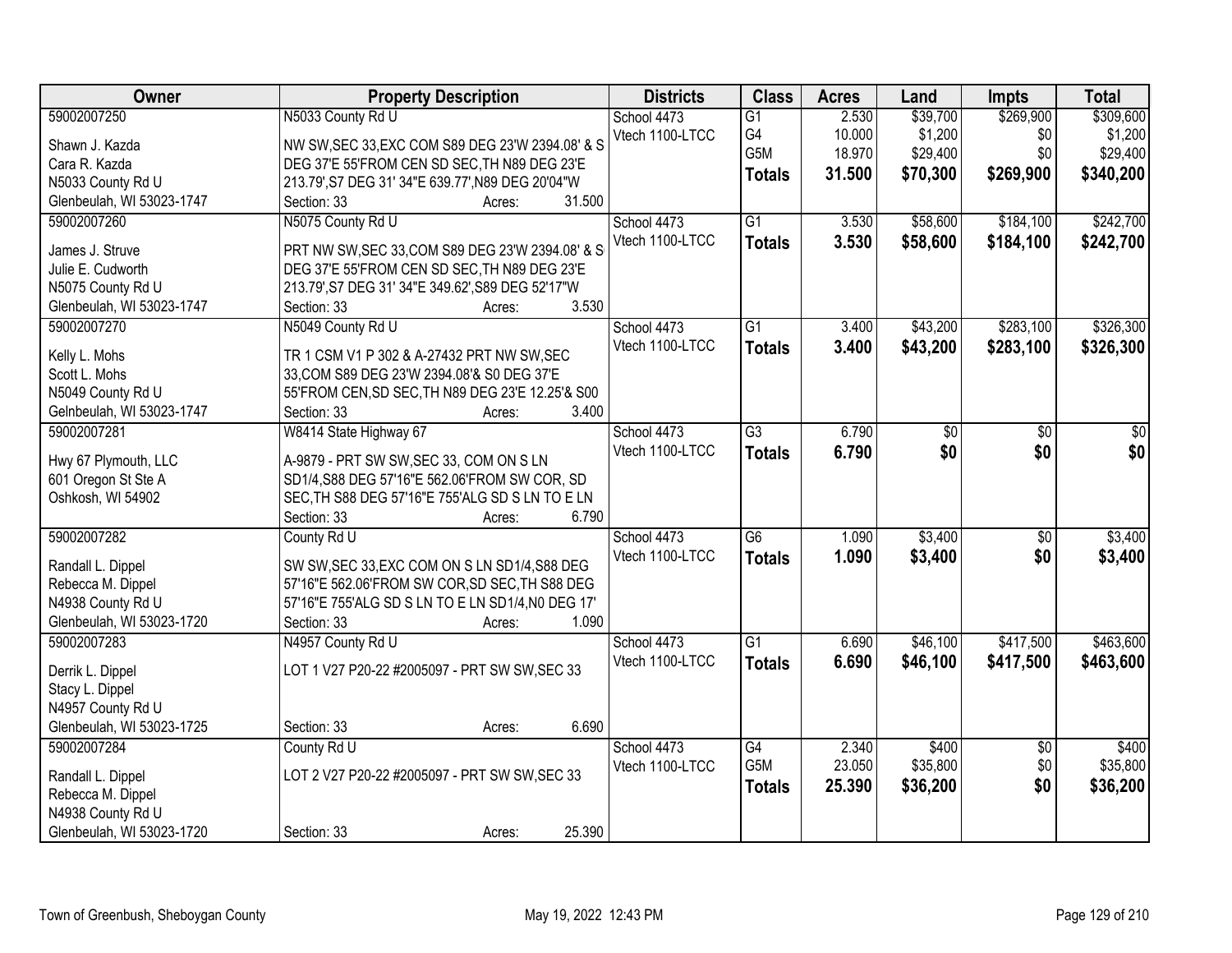| Owner                     | <b>Property Description</b>                               | <b>Districts</b> | <b>Class</b>    | <b>Acres</b> | Land     | <b>Impts</b>    | <b>Total</b> |
|---------------------------|-----------------------------------------------------------|------------------|-----------------|--------------|----------|-----------------|--------------|
| 59002007290               | W8329 State Highway 67                                    | School 4473      | $\overline{G1}$ | 5.200        | \$41,600 | \$202,700       | \$244,300    |
| William D. Blaser         | TR 2 CSM V5 P 229 - PRT SE SW, SEC 33, BEG AT S1/4        | Vtech 1100-LTCC  | <b>Totals</b>   | 5.200        | \$41,600 | \$202,700       | \$244,300    |
| Ben W. Lindekugel         | COR, SD SEC, TH NO DEG 04'54"E 805.84', S49 DEG           |                  |                 |              |          |                 |              |
| W8329 State Rd 67         | 56'15"W 354.68', SWLY 93.52'ALG CURVE S0 DEG              |                  |                 |              |          |                 |              |
| Plymouth, WI 53073-3709   | 5.200<br>Section: 33<br>Acres:                            |                  |                 |              |          |                 |              |
| 59002007291               | State Highway 67                                          | School 4473      | G4              | 2.040        | \$200    | $\overline{50}$ | \$200        |
|                           |                                                           | Vtech 1100-LTCC  | G <sub>5</sub>  | 0.290        | \$100    | \$0             | \$100        |
| Heather H. Bergin         | PRT SE SW, SEC 33 LYING S OF STH 67, COM N88              |                  | <b>Totals</b>   | 2.330        | \$300    | \$0             | \$300        |
| Victoria J. Steffen       | DEG 57'16"W 344.27'FROM S1/4 COR, SD SEC, TH N0           |                  |                 |              |          |                 |              |
| 9731 N Columbia Dr        | DEG 4'54"E 512.76'TO CEN OF STH 67, SWLY 386.76'<br>2.330 |                  |                 |              |          |                 |              |
| Mequon, WI 53092-5644     | Section: 33<br>Acres:                                     |                  |                 |              |          |                 |              |
| 59002007292               | State Highway 67                                          | School 4473      | G1              | 0.260        | \$800    | \$0             | \$800        |
| Brandon L. Torrison       | PRT SE SW, SEC 33, LYING S OF STH 67 & LYING W            | Vtech 1100-LTCC  | <b>Totals</b>   | 0.260        | \$800    | \$0             | \$800        |
| W8403 State Rd 67         | OF LN DESC AS; COM IN S LN SD SEC, N88 DEG                |                  |                 |              |          |                 |              |
| Plymouth, WI 53073-4402   | 57'16"W 969.2'FROM S1/4 COR SD SEC, TH N10 DEG            |                  |                 |              |          |                 |              |
|                           | 0.260<br>Section: 33<br>Acres:                            |                  |                 |              |          |                 |              |
| 59002007293               | State Highway 67                                          | School 4473      | $\overline{G4}$ | 2.000        | \$200    | \$0             | \$200        |
|                           |                                                           | Vtech 1100-LTCC  | G <sub>5</sub>  | 0.330        | \$100    | \$0             | \$100        |
| Keith R. Kesick           | (A-13656) PRT TR 1, CSM V 5 P 229 - PRT SE SW, SEC        |                  | <b>Totals</b>   | 2.330        | \$300    | \$0             | \$300        |
| W8389 State Rd 67         | 33, COM N88 DEG 57'16"W 580.08'FROM S1/4 COR SD           |                  |                 |              |          |                 |              |
| Plymouth, WI 53073-3709   | SEC, TH NO DEG 4' 54"W 355.37'TO CENLN STH 67,<br>2.330   |                  |                 |              |          |                 |              |
| 59002007294               | Section: 33<br>Acres:                                     |                  | $\overline{G5}$ | 0.840        | \$500    | \$0             | \$500        |
|                           |                                                           | School 4473      |                 |              |          |                 |              |
| Thomas Wayne Schneider    | OUTLOT 1 CSM V20 P 49-51,#1708646 & AFFT                  | Vtech 1100-LTCC  | <b>Totals</b>   | 0.840        | \$500    | \$0             | \$500        |
| W8403 Forest Dr           | #1712967 - PRT SE SW & NE SW, SEC 33.                     |                  |                 |              |          |                 |              |
| Glenbeulah, WI 53023-1804 |                                                           |                  |                 |              |          |                 |              |
|                           | 0.840<br>Section: 33<br>Acres:                            |                  |                 |              |          |                 |              |
| 59002007295               | W8380 State Highway 67                                    | School 4473      | $\overline{G1}$ | 5.000        | \$41,000 | \$242,200       | \$283,200    |
| Joseph J. Lisowe          | LOT 2 CSM V20 P 49-51,#1708646 & AFFT #1712967 -          | Vtech 1100-LTCC  | <b>Totals</b>   | 5.000        | \$41,000 | \$242,200       | \$283,200    |
| Debra J. Lisowe           | PRT SE SW & PRT NE SW, SEC 33.                            |                  |                 |              |          |                 |              |
| W8380 State Rd 67         |                                                           |                  |                 |              |          |                 |              |
| Plymouth, WI 53073-3709   | 5.000<br>Section: 33<br>Acres:                            |                  |                 |              |          |                 |              |
| 59002007296               | State Highway 67                                          | School 4473      | $\overline{G1}$ | 5.190        | \$41,600 | $\overline{30}$ | \$41,600     |
|                           |                                                           | Vtech 1100-LTCC  | <b>Totals</b>   | 5.190        | \$41,600 | \$0             | \$41,600     |
| Thomas Wayne Schneider    | LOT 3 CSM V20 P 49-51,#1708646 & AFFT #1712967 -          |                  |                 |              |          |                 |              |
| W8403 Forest Dr           | PRT SE SW & NE SW, SEC 33, EXC FOR HWY CONV               |                  |                 |              |          |                 |              |
| Glenbeulah, WI 53023-1804 | REC IN #1728627.                                          |                  |                 |              |          |                 |              |
|                           | 5.190<br>Section: 33<br>Acres:                            |                  |                 |              |          |                 |              |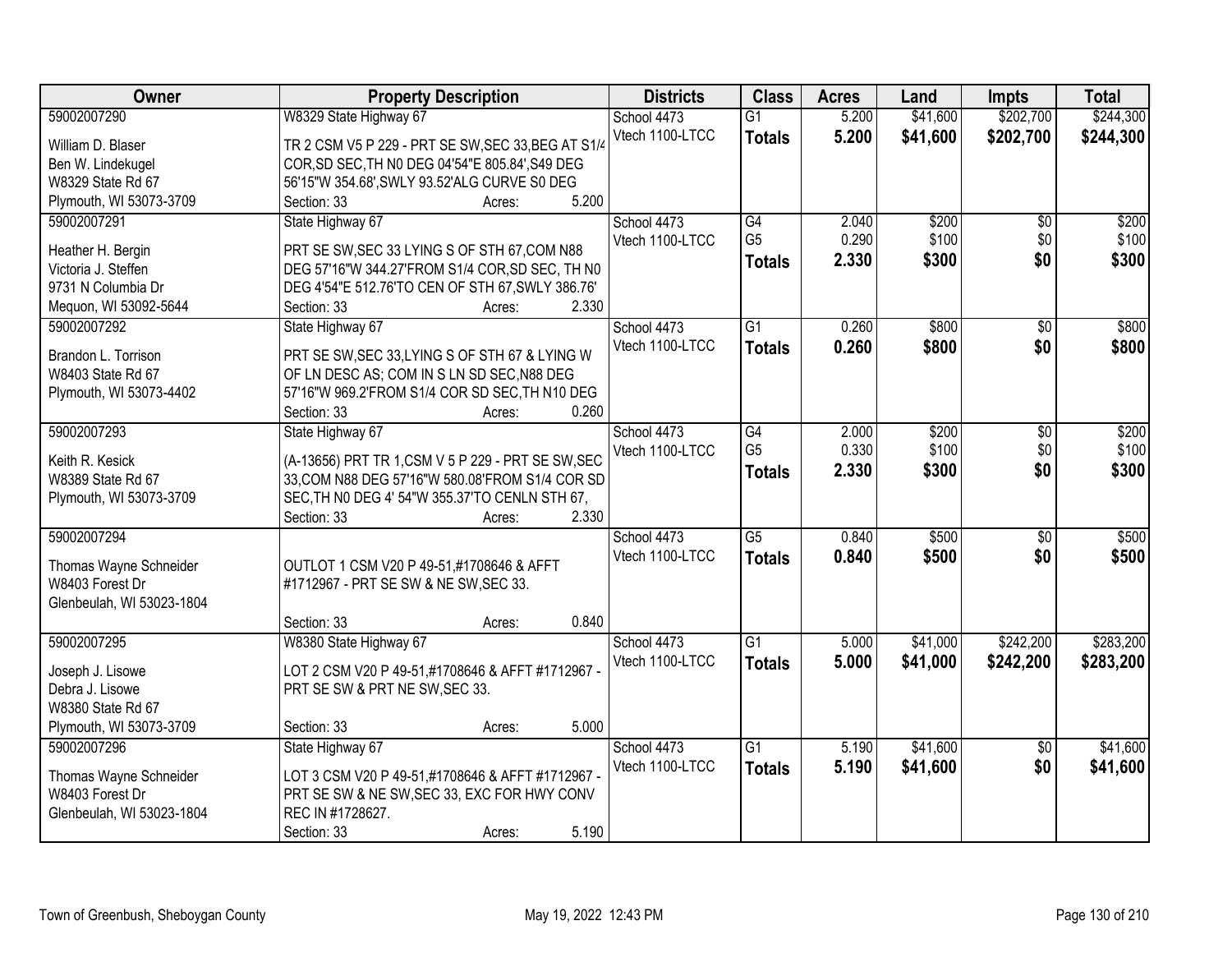| Owner                     | <b>Property Description</b>                                                              | <b>Districts</b> | <b>Class</b>           | <b>Acres</b> | Land            | <b>Impts</b>    | <b>Total</b> |
|---------------------------|------------------------------------------------------------------------------------------|------------------|------------------------|--------------|-----------------|-----------------|--------------|
| 59002007300               | State Highway 67                                                                         | School 4473      | $\overline{\text{X2}}$ | 40.000       | $\overline{50}$ | $\overline{50}$ | \$0          |
|                           | State of Wisconsin Dept of Nat Resourc   NE SE, SEC 33, SUBJ TO HWY EASE AS REC IN VOL 1 | Vtech 1100-LTCC  | <b>Totals</b>          | 40.000       | \$0             | \$0             | \$0          |
| PO Box 7921               | OF CONT P 16-17.                                                                         |                  |                        |              |                 |                 |              |
| Madison, WI 53707-7921    |                                                                                          |                  |                        |              |                 |                 |              |
|                           | 40.000<br>Section: 33<br>Acres:                                                          |                  |                        |              |                 |                 |              |
| 59002007310               | Forest Dr                                                                                | School 4473      | $\overline{G5}$        | 12.410       | \$14,100        | \$0             | \$14,100     |
| Lawrence B. Kleiber       | PRT NW SE, SEC 33, COM AT NW COR SD1/4, TH S 60                                          | Vtech 1100-LTCC  | <b>Totals</b>          | 12.410       | \$14,100        | \$0             | \$14,100     |
| Kathleen E. Kleiber       | RDS, E 40 RDS, S 11 RDS TO CEN STH 67, NE ON STH                                         |                  |                        |              |                 |                 |              |
| W8290 Forest Dr           | 67 TO E LN NW SE, N 37 RDS TO NE COR SD1/4, TH W                                         |                  |                        |              |                 |                 |              |
| Glenbeulah, WI 53023-1801 | 12.410<br>Section: 33<br>Acres:                                                          |                  |                        |              |                 |                 |              |
| 59002007320               | W8204 State Highway 67                                                                   | School 4473      | G1                     | 1.000        | \$22,000        | \$168,200       | \$190,200    |
|                           |                                                                                          | Vtech 1100-LTCC  | <b>Totals</b>          | 1.000        | \$22,000        | \$168,200       | \$190,200    |
| Larry D. Lueptow          | PRT NW SE, SEC 33, COM IN CEN STH 67, N49 DEG                                            |                  |                        |              |                 |                 |              |
| Mary Jo Lueptow           | 53'40"E 1526.04'FROM ITS INTER WITH N&S1/4 LN, TH                                        |                  |                        |              |                 |                 |              |
| W8204 State Rd 67         | N49 DEG 53'40"E 208.71', N0 DEG 52'54"E 208.06', N89                                     |                  |                        |              |                 |                 |              |
| Plymouth, WI 53073-3708   | Section: 33<br>1.000<br>Acres:                                                           |                  |                        |              |                 |                 |              |
| 59002007330               | W8280 State Highway 67                                                                   | School 4473      | $\overline{G1}$        | 7.500        | \$55,500        | \$165,500       | \$221,000    |
| Justin T. Luft            | PRT NW SE, SEC 33, COM ON W LN 60 RDS S OF NW                                            | Vtech 1100-LTCC  | <b>Totals</b>          | 7.500        | \$55,500        | \$165,500       | \$221,000    |
| Chelsey E. Mauer          | COR, SD1/4, TH E 40 RDS, S 11 RDS TO CEN OF STH                                          |                  |                        |              |                 |                 |              |
| W8280 State Rd 67         | 67, SWLY ALG HWY 907.5'TO W LN OF SE1/4, TH N AL                                         |                  |                        |              |                 |                 |              |
| Plymouth, WI 53073-3708   | 7.500<br>Section: 33<br>Acres:                                                           |                  |                        |              |                 |                 |              |
| 59002007340               | State Highway 67                                                                         | School 4473      | $\overline{G4}$        | 5.750        | \$1,000         | \$0             | \$1,000      |
| James J. Koehn            | PRT NW SE, SEC 33, LYING S & E OF STH 67.                                                | Vtech 1100-LTCC  | G <sub>5</sub>         | 0.760        | \$100           | \$0             | \$100        |
| Bettina Koehn             |                                                                                          |                  | <b>Totals</b>          | 6.510        | \$1,100         | \$0             | \$1,100      |
| W8263 State Rd 67         |                                                                                          |                  |                        |              |                 |                 |              |
| Plymouth, WI 53073-3755   | 6.510<br>Section: 33<br>Acres:                                                           |                  |                        |              |                 |                 |              |
| 59002007345               | W8205 Forest Dr                                                                          | School 4473      | $\overline{G1}$        | 1.340        | \$25,100        | \$124,700       | \$149,800    |
|                           |                                                                                          | Vtech 1100-LTCC  | <b>Totals</b>          | 1.340        | \$25,100        | \$124,700       | \$149,800    |
| Timothy A. Brajdic        | LOT 2, CSM V 2 P 364 - PRT N1/2 SE1/4, SEC 33, COM                                       |                  |                        |              |                 |                 |              |
| W8205 Forest Dr           | NO DEG 52'54"E 208.06'FROM INTER OF CEN OF STH                                           |                  |                        |              |                 |                 |              |
| Glenbeulah, WI 53023-1802 | 67 & E LN NW SE, TH N0 DEG 52'54"E 367.62'TO CEN                                         |                  |                        |              |                 |                 |              |
|                           | Section: 33<br>1.340<br>Acres:                                                           |                  |                        |              |                 |                 |              |
| 59002007346               | W8221 Forest Dr                                                                          | School 4473      | $\overline{G1}$        | 1.240        | \$24,200        | \$191,600       | \$215,800    |
| Paul H. Cudworth          | PRT NW SE, SEC 33, COM N0 DEG 4'54"E 805.04'& N49                                        | Vtech 1100-LTCC  | <b>Totals</b>          | 1.240        | \$24,200        | \$191,600       | \$215,800    |
| Paula A. Cudworth         | DEG 53' 40"E 1379.90'FROM TH S1/4 COR, SD SEC, TH                                        |                  |                        |              |                 |                 |              |
| W8221 Forest Dr           | N0 DEG 52'54"E 556.07'TO PNT OF BEG, TH N0 DEG                                           |                  |                        |              |                 |                 |              |
| Glenbeulah, WI 53023-1802 | 1.240<br>Section: 33<br>Acres:                                                           |                  |                        |              |                 |                 |              |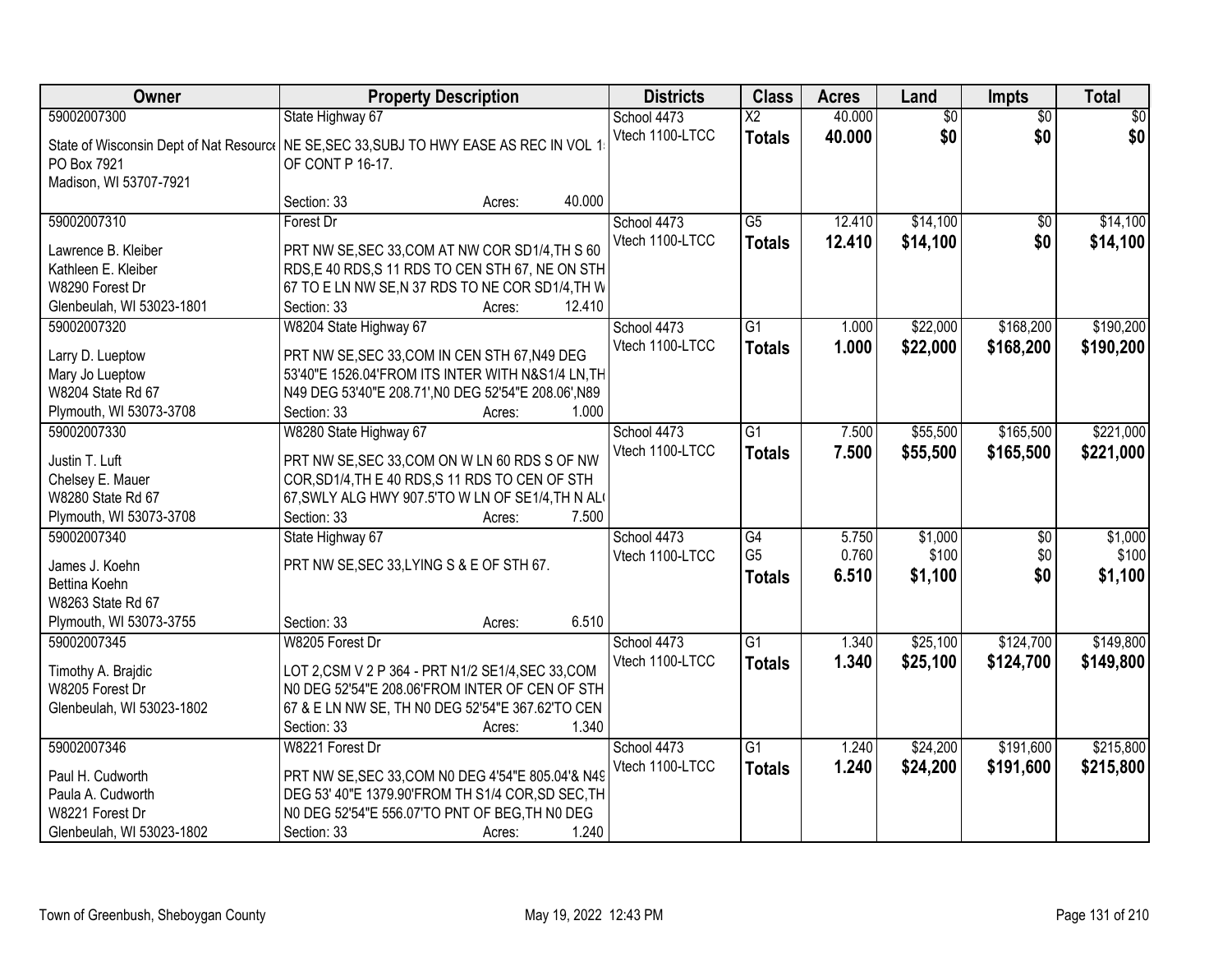| <b>Owner</b>                                             | <b>Property Description</b>                                                             | <b>Districts</b> | <b>Class</b>           | <b>Acres</b> | Land            | Impts           | <b>Total</b>     |
|----------------------------------------------------------|-----------------------------------------------------------------------------------------|------------------|------------------------|--------------|-----------------|-----------------|------------------|
| 59002007347                                              | W8226 State Highway 67                                                                  | School 4473      | $\overline{G1}$        | 9.670        | \$55,000        | \$244,300       | \$299,300        |
| Christopher Olsen                                        | LOT 1 CSM V3 P 237 - PRT NW SE, SEC 33, COM N0                                          | Vtech 1100-LTCC  | <b>Totals</b>          | 9.670        | \$55,000        | \$244,300       | \$299,300        |
| Kelly Olsen                                              | DEG 4'54"E 805.04'& N49 DEG 53'40"E 899.90'FROM                                         |                  |                        |              |                 |                 |                  |
| W8226 State Rd 67                                        | S1/4 COR, SD SEC, TH N14 DEG 9'18"W 205.48', N87                                        |                  |                        |              |                 |                 |                  |
| Plymouth, WI 53073-3708                                  | 9.670<br>Section: 33<br>Acres:                                                          |                  |                        |              |                 |                 |                  |
| 59002007348                                              | State Highway 67                                                                        | School 4473      | $\overline{G1}$        | 1.110        | \$9,400         | \$0             | \$9,400          |
|                                                          |                                                                                         | Vtech 1100-LTCC  | <b>Totals</b>          | 1.110        | \$9,400         | \$0             | \$9,400          |
| Larry D. Lueptow                                         | PRT NW SE, SEC 33, COM AT SW COR OF LANDS REC                                           |                  |                        |              |                 |                 |                  |
| Mary Jo Lueptow                                          | IN CSM V 2 P 276, TH NO DEG 52'54"E 388.67', N89                                        |                  |                        |              |                 |                 |                  |
| W8204 State Rd 67                                        | DEG 7'6"W 110', S0 DEG 52'54"W 484.25'TO CEN OF                                         |                  |                        |              |                 |                 |                  |
| Plymouth, WI 53073-3708                                  | 1.110<br>Section: 33<br>Acres:                                                          |                  |                        |              |                 |                 |                  |
| 59002007349                                              | Forest Dr                                                                               | School 4473      | G1                     | 0.940        | \$21,200        | \$0             | \$21,200         |
| Timothy A. Braidic                                       | PRT NW SE, SEC 33, COM AT NW COR OF LAND REC                                            | Vtech 1100-LTCC  | <b>Totals</b>          | 0.940        | \$21,200        | \$0             | \$21,200         |
| W8205 Forest Dr                                          | IN CSM V 2 P 364, TH S0 DEG 52'54"W 372.05', N89                                        |                  |                        |              |                 |                 |                  |
| Glenbeulah, WI 53023-1802                                | DEG 7'6"W 110', N0 DEG 52'54"E 374.27'TO CEN OF                                         |                  |                        |              |                 |                 |                  |
|                                                          | Section: 33<br>0.940<br>Acres:                                                          |                  |                        |              |                 |                 |                  |
| 59002007350                                              | W8263 State Highway 67                                                                  | School 4473      | G1                     | 10.000       | \$63,000        | \$323,400       | \$386,400        |
|                                                          |                                                                                         | Vtech 1100-LTCC  | G4                     | 26.280       | \$3,800         | \$0             | \$3,800          |
| James J. Koehn                                           | SW SE, SEC 33, EXC ALL THAT PRT LYING NLY OF                                            |                  | G5M                    | 1.000        | \$1,100         | \$0             | \$1,100          |
| Bettina Koehn                                            | STH 67.                                                                                 |                  | <b>Totals</b>          | 37.280       | \$67,900        | \$323,400       | \$391,300        |
| W8263 State Rd 67                                        |                                                                                         |                  |                        |              |                 |                 |                  |
| Plymouth, WI 53073-3755                                  | 37.280<br>Section: 33<br>Acres:                                                         |                  |                        |              |                 |                 |                  |
| 59002007360                                              |                                                                                         | School 4473      | $\overline{\text{X2}}$ | 40.000       | $\overline{50}$ | $\overline{50}$ | \$0              |
| State of Wisconsin Dept of Nat Resource   SE SE, SEC 33. |                                                                                         | Vtech 1100-LTCC  | <b>Totals</b>          | 40.000       | \$0             | \$0             | \$0              |
| PO Box 7921                                              |                                                                                         |                  |                        |              |                 |                 |                  |
| Madison, WI 53707-7921                                   |                                                                                         |                  |                        |              |                 |                 |                  |
|                                                          | 40.000<br>Section: 33<br>Acres:                                                         |                  |                        |              |                 |                 |                  |
| 59002007370                                              |                                                                                         | School 4473      | $\overline{X2}$        | 7.820        | $\overline{50}$ | $\overline{50}$ | $\overline{\$0}$ |
|                                                          |                                                                                         | Vtech 1100-LTCC  | <b>Totals</b>          | 7.820        | \$0             | \$0             | \$0              |
|                                                          | State of Wisconsin Dept of Transportatic PRT TAKEN FOR HWY IN SEC 33, AS REC IN VOL 412 |                  |                        |              |                 |                 |                  |
| 944 Vanderperren Way                                     | P 311, VOL 412 P 474/5, VOL 412 P 200/01, PRT SESW,                                     |                  |                        |              |                 |                 |                  |
| Green Bay, WI 54304-5344                                 | SEC 33 (SCHNEIDER) 0.31AC, PRT SWSW, SEC 33                                             |                  |                        |              |                 |                 |                  |
|                                                          | Section: 33<br>7.820<br>Acres:                                                          |                  |                        |              |                 |                 |                  |
| 59002007380                                              | N5228 County Rd A W                                                                     | School 4473      | G4                     | 37.110       | \$5,400         | $\overline{50}$ | \$5,400          |
| Robert A. Webb                                           | NE NE, SEC 34.                                                                          | Vtech 1100-LTCC  | G <sub>5</sub>         | 0.890        | \$100           | \$0             | \$100            |
| Peggy L. Webb                                            |                                                                                         |                  | G7                     | 2.000        | \$16,000        | \$169,800       | \$185,800        |
| N5397 Hillcrest Dr                                       |                                                                                         |                  | <b>Totals</b>          | 40.000       | \$21,500        | \$169,800       | \$191,300        |
| Plymouth, WI 53073-3825                                  | 40.000<br>Section: 34<br>Acres:                                                         |                  |                        |              |                 |                 |                  |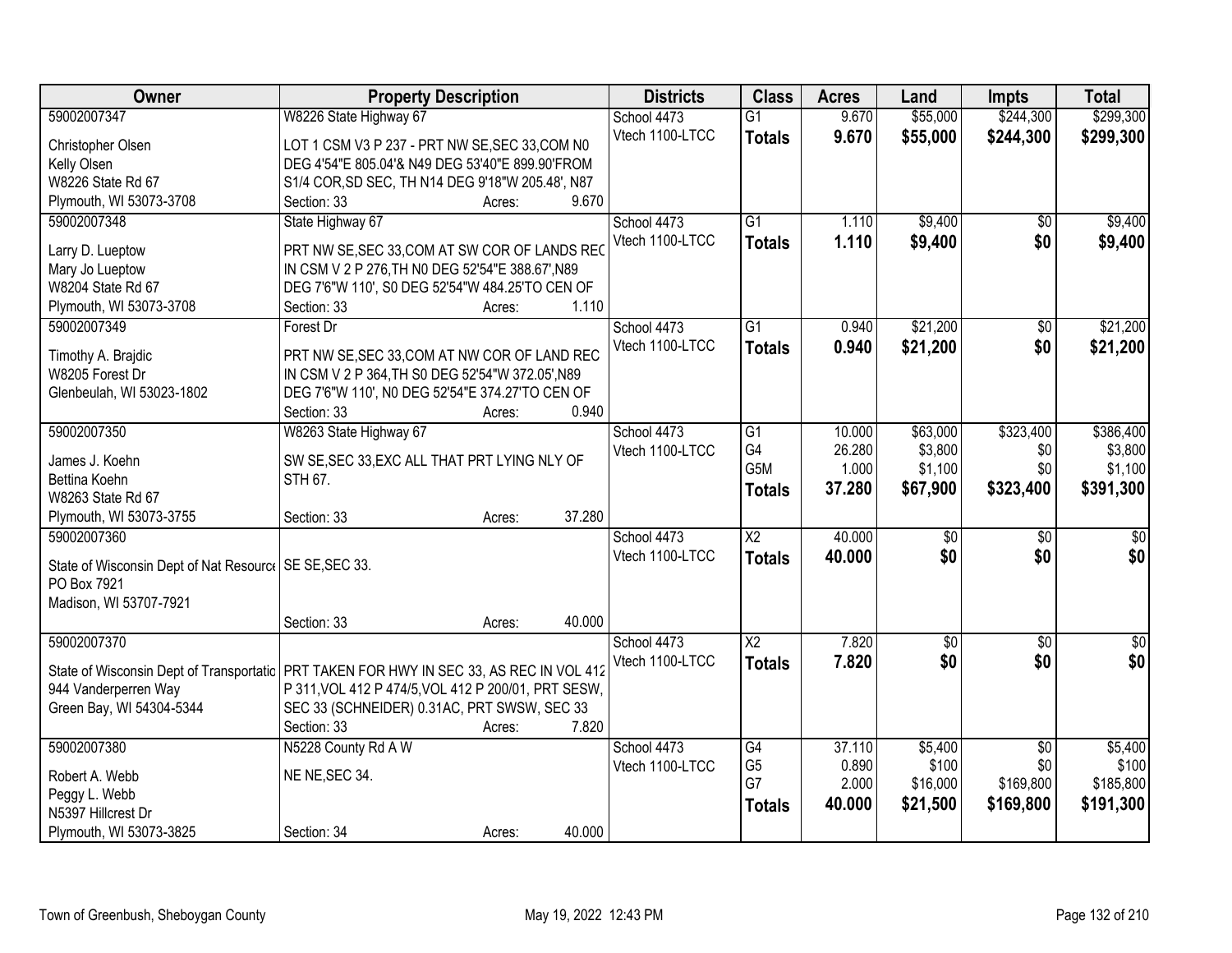| Owner                                                   | <b>Property Description</b>                          |        |        | <b>Districts</b> | <b>Class</b>    | <b>Acres</b> | Land            | <b>Impts</b>    | <b>Total</b>     |
|---------------------------------------------------------|------------------------------------------------------|--------|--------|------------------|-----------------|--------------|-----------------|-----------------|------------------|
| 59002007390                                             |                                                      |        |        | School 4473      | G4              | 40.000       | \$6,700         | $\overline{50}$ | \$6,700          |
| David H. Ohman                                          | NW NE, SEC 34                                        |        |        | Vtech 1100-LTCC  | <b>Totals</b>   | 40.000       | \$6,700         | \$0             | \$6,700          |
| Barbara J. Ohman                                        |                                                      |        |        |                  |                 |              |                 |                 |                  |
| N5157 Kettle Moraine Dr                                 |                                                      |        |        |                  |                 |              |                 |                 |                  |
| Glenbeulah, WI 53023-1800                               | Section: 34                                          | Acres: | 40.000 |                  |                 |              |                 |                 |                  |
| 59002007400                                             | W7880 State Highway 67                               |        |        | School 4473      | G4              | 32.080       | \$4,500         | $\overline{50}$ | \$4,500          |
|                                                         |                                                      |        |        | Vtech 1100-LTCC  | G <sub>5</sub>  | 5.000        | \$3,000         | \$0             | \$3,000          |
| David H. Ohman                                          | SW NE, SEC 34                                        |        |        |                  | G7              | 2.920        | \$24,700        | \$103,500       | \$128,200        |
| Barbara J. Ohman                                        |                                                      |        |        |                  | <b>Totals</b>   | 40.000       | \$32,200        | \$103,500       | \$135,700        |
| N5157 Kettle Moraine Dr                                 |                                                      |        |        |                  |                 |              |                 |                 |                  |
| Glenbeulah, WI 53023-1800                               | Section: 34                                          | Acres: | 40.000 |                  |                 |              |                 |                 |                  |
| 59002007410                                             | County Rd A W                                        |        |        | School 4473      | $\overline{G4}$ | 38.000       | \$5,600         | $\sqrt[6]{}$    | \$5,600          |
| Webb, Robert A & Peggy L Webb Trust                     | SE NE, SEC 34, EXC FOR HWY CONV REC IN               |        |        | Vtech 1100-LTCC  | G <sub>5</sub>  | 1.630        | \$100           | \$0             | \$100            |
| et al                                                   | #1730284.                                            |        |        |                  | <b>Totals</b>   | 39.630       | \$5,700         | \$0             | \$5,700          |
| N5397 Hillcrest Dr                                      |                                                      |        |        |                  |                 |              |                 |                 |                  |
| Plymouth, WI 53073-3825                                 | Section: 34                                          | Acres: | 39.630 |                  |                 |              |                 |                 |                  |
| 59002007420                                             | Kettle Moraine Dr                                    |        |        | School 4473      | G4              | 43.500       | \$6,400         | \$0             | \$6,400          |
|                                                         |                                                      |        |        | Vtech 1100-LTCC  | G <sub>5</sub>  | 1.000        | \$100           | \$0             | \$100            |
| David H. Ohman                                          | NE NW, SEC 34 & SE NW, EXC COM AT CEN SD             |        |        |                  | <b>Totals</b>   | 44.500       | \$6,500         | \$0             | \$6,500          |
| Barbara J. Ohman                                        | SEC, TH S89 DEG 42' 56"W 1300.81', NO DEG 21'22"W    |        |        |                  |                 |              |                 |                 |                  |
| N5157 Kettle Moraine Dr                                 | 1194.36', S89 DEG 26'37"E 1309.76', TH S0 DEG 4'20"W |        |        |                  |                 |              |                 |                 |                  |
| Glenbeulah, WI 53023-1800                               | Section: 34                                          | Acres: | 44.500 |                  |                 |              |                 |                 |                  |
| 59002007430                                             | Kettle Moraine Dr                                    |        |        | School 4473      | $\overline{X2}$ | 40.000       | $\overline{50}$ | $\overline{50}$ | $\sqrt{50}$      |
| State of Wisconsin Dept of Nat Resourc   NW NW, SEC 34. |                                                      |        |        | Vtech 1100-LTCC  | <b>Totals</b>   | 40.000       | \$0             | \$0             | \$0              |
| PO Box 7921                                             |                                                      |        |        |                  |                 |              |                 |                 |                  |
| Madison, WI 53707-7921                                  |                                                      |        |        |                  |                 |              |                 |                 |                  |
|                                                         | Section: 34                                          | Acres: | 40.000 |                  |                 |              |                 |                 |                  |
| 59002007440                                             | State Highway 67                                     |        |        | School 4473      | $\overline{X2}$ | 40.000       | $\overline{50}$ | $\overline{50}$ | $\overline{\$0}$ |
|                                                         |                                                      |        |        | Vtech 1100-LTCC  | <b>Totals</b>   | 40.000       | \$0             | \$0             | \$0              |
| State of Wisconsin Dept of Nat Resourc   SW NW, SEC 34. |                                                      |        |        |                  |                 |              |                 |                 |                  |
| PO Box 7921                                             |                                                      |        |        |                  |                 |              |                 |                 |                  |
| Madison, WI 53707-7921                                  |                                                      |        |        |                  |                 |              |                 |                 |                  |
|                                                         | Section: 34                                          | Acres: | 40.000 |                  |                 |              |                 |                 |                  |
| 59002007451                                             | N5157 Kettle Moraine Dr                              |        |        | School 4473      | G4              | 31.750       | \$3,800         | $\overline{50}$ | \$3,800          |
| David Hunter Ohman                                      | TRACT 1 CSM V 6 P 44 & A-8451-PRT SE NW, SEC         |        |        | Vtech 1100-LTCC  | G <sub>5</sub>  | 1.640        | \$100           | \$0             | \$100            |
| N5157 Kettle Moraine Dr                                 | 34, COM AT CEN SD SEC, TH S89 DEG 42' 56"W           |        |        |                  | G7              | 2.000        | \$21,000        | \$407,400       | \$428,400        |
| Glenbeulah, WI 53023-1800                               | 1300.81', NO DEG 21'22"W 1194.36', S89 DEG 26'37"E   |        |        |                  | <b>Totals</b>   | 35.390       | \$24,900        | \$407,400       | \$432,300        |
|                                                         | Section: 34                                          | Acres: | 35.390 |                  |                 |              |                 |                 |                  |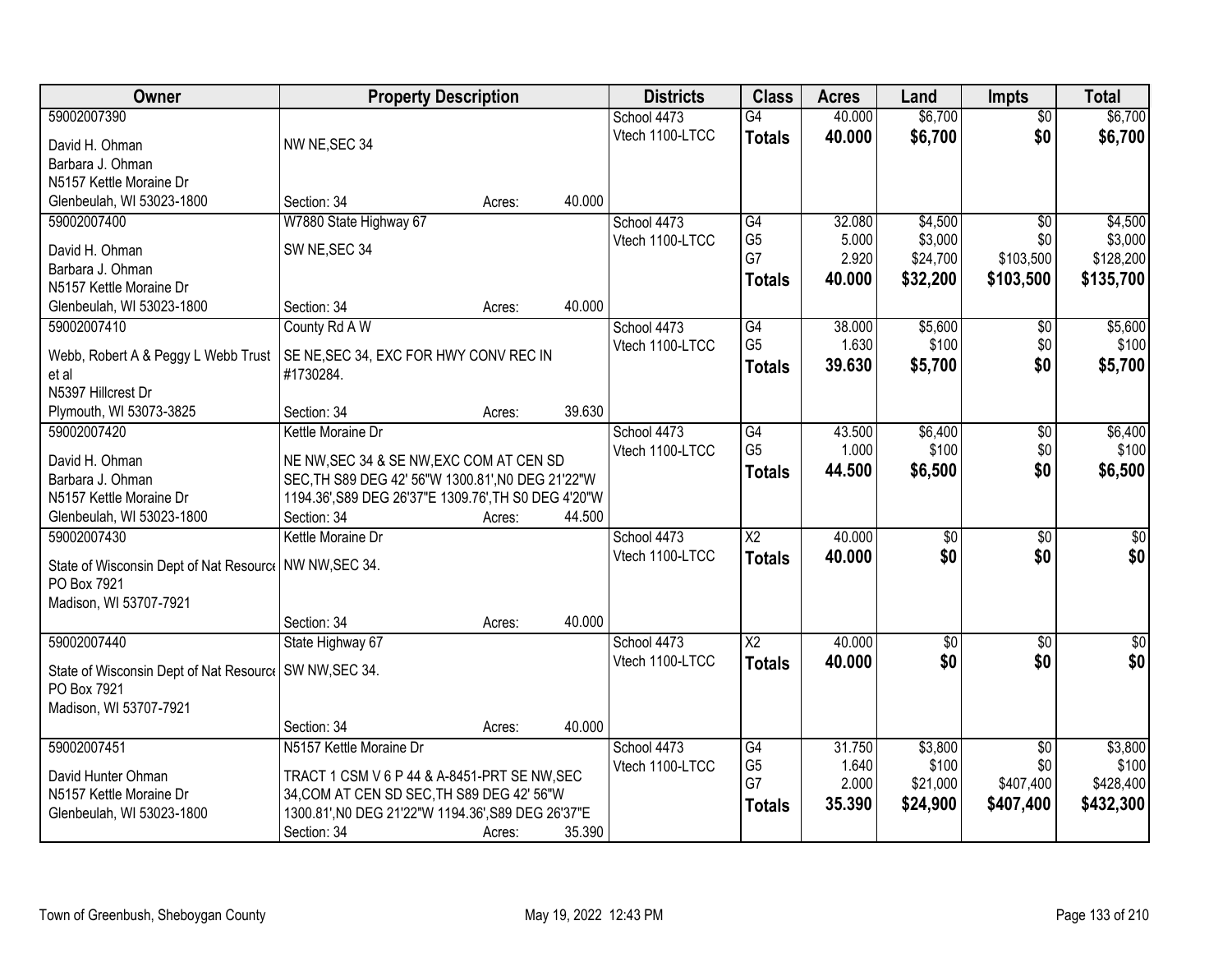| Owner                                                         | <b>Property Description</b>                                                                                     |        |        | <b>Districts</b> | <b>Class</b>    | <b>Acres</b> | Land            | <b>Impts</b>    | <b>Total</b> |
|---------------------------------------------------------------|-----------------------------------------------------------------------------------------------------------------|--------|--------|------------------|-----------------|--------------|-----------------|-----------------|--------------|
| 59002007460                                                   | State Highway 67                                                                                                |        |        | School 4473      | $\overline{G4}$ | 37.000       | \$5,000         | $\overline{50}$ | \$5,000      |
| Claude L. Hochrein                                            | NE SW, SEC 34                                                                                                   |        |        | Vtech 1100-LTCC  | G <sub>5</sub>  | 3.000        | \$1,300         | \$0             | \$1,300      |
| Marilyn Hochrein                                              |                                                                                                                 |        |        |                  | <b>Totals</b>   | 40.000       | \$6,300         | \$0             | \$6,300      |
| W7831 State Rd 67                                             |                                                                                                                 |        |        |                  |                 |              |                 |                 |              |
| Plymouth, WI 53073-3706                                       | Section: 34                                                                                                     | Acres: | 40.000 |                  |                 |              |                 |                 |              |
| 59002007470                                                   | W8057 State Highway 67                                                                                          |        |        | School 4473      | $\overline{X2}$ | 80.000       | $\overline{50}$ | $\overline{50}$ | $\sqrt{50}$  |
|                                                               |                                                                                                                 |        |        | Vtech 1100-LTCC  | <b>Totals</b>   | 80.000       | \$0             | \$0             | \$0          |
| State of Wisconsin Dept of Nat Resource                       | W1/2 OF SW1/4, SEC 34.                                                                                          |        |        |                  |                 |              |                 |                 |              |
| PO Box 7921                                                   |                                                                                                                 |        |        |                  |                 |              |                 |                 |              |
| Madison, WI 53707-7921                                        | Section: 34                                                                                                     |        | 80.000 |                  |                 |              |                 |                 |              |
| 59002007480                                                   |                                                                                                                 | Acres: |        | School 4473      | G4              | 36.000       | \$4,800         | $\overline{50}$ | \$4,800      |
|                                                               |                                                                                                                 |        |        | Vtech 1100-LTCC  | G5M             | 4.000        | \$6,200         | \$0             | \$6,200      |
| Claude L. Hochrein                                            | SE SW, SEC 34                                                                                                   |        |        |                  |                 | 40.000       | \$11,000        | \$0             | \$11,000     |
| Marilyn Hochrein                                              |                                                                                                                 |        |        |                  | <b>Totals</b>   |              |                 |                 |              |
| W7831 State Rd 67                                             |                                                                                                                 |        |        |                  |                 |              |                 |                 |              |
| Plymouth, WI 53073-3706                                       | Section: 34                                                                                                     | Acres: | 40.000 |                  |                 |              |                 |                 |              |
| 59002007490                                                   | W7773 State Highway 67                                                                                          |        |        | School 4473      | $\overline{G4}$ | 23.220       | \$3,000         | \$0             | \$3,000      |
| Goeser Dairy, LLC                                             | NE SE, SEC 34, EXC COM AT NW COR SD1/4, TH E                                                                    |        |        | Vtech 1100-LTCC  | G <sub>5</sub>  | 1.340        | \$100           | \$0             | \$100        |
| W7325 State Rd 67                                             | 147.6', S 147.6', W 147.6'TO W LN NE SE TH N 147.6'TO                                                           |        |        |                  | G7              | 2.000        | \$21,000        | \$89,600        | \$110,600    |
| Plymouth, WI 53073-3700                                       | BEG,& EXC COM 273.62'W & S17 DEG 45'25"W                                                                        |        |        |                  | <b>Totals</b>   | 26.560       | \$24,100        | \$89,600        | \$113,700    |
|                                                               | Section: 34                                                                                                     | Acres: | 26.560 |                  |                 |              |                 |                 |              |
| 59002007491                                                   | W7705 State Highway 67                                                                                          |        |        | School 4473      | $\overline{G1}$ | 2.180        | \$31,700        | \$250,300       | \$282,000    |
|                                                               |                                                                                                                 |        |        | Vtech 1100-LTCC  | G4              | 13.010       | \$1,600         | \$0             | \$1,600      |
| Kyle R. Odekirk                                               | A-23367 - PRT NE SE & SE SE, SEC 34, BEG AT E1/4                                                                |        |        |                  | <b>Totals</b>   | 15.190       | \$33,300        | \$250,300       | \$283,600    |
| Melissa M. Odekirk                                            | COR, SD SEC, TH S89 DEG 42'56"W 247.37'ALG N LN                                                                 |        |        |                  |                 |              |                 |                 |              |
| W7705 State Rd 67                                             | OF SE SD SEC TO E LN OF 50'ACCESS EASE REC IN                                                                   |        |        |                  |                 |              |                 |                 |              |
| Plymouth, WI 53073-3704                                       | Section: 34                                                                                                     | Acres: | 15.190 |                  |                 |              |                 |                 |              |
| 59002007500                                                   | N5093 County Rd A W                                                                                             |        |        | School 4473      | $\overline{G1}$ | 1.000        | \$22,000        | \$97,100        | \$119,100    |
| Richard P. Diedrich                                           | A-12394 - PRT NE SE, SEC 34, COM AT NW COR                                                                      |        |        | Vtech 1100-LTCC  | <b>Totals</b>   | 1.000        | \$22,000        | \$97,100        | \$119,100    |
| Nancy M. Diedrich                                             | SD1/4, TH E 147.6', S 147.6', W 147.6'TO W LN NE SE, TH                                                         |        |        |                  |                 |              |                 |                 |              |
| N5093 W County Rd A                                           | N 147.6'TO BEG, ALSO PRT NE SE, SEC 34, COM N89                                                                 |        |        |                  |                 |              |                 |                 |              |
| Plymouth, WI 53073-3720                                       | Section: 34                                                                                                     | Acres: | 1.000  |                  |                 |              |                 |                 |              |
| 59002007501                                                   | W7721 State Highway 67                                                                                          |        |        | School 4473      | $\overline{G1}$ | 2.040        | \$31,200        | \$152,300       | \$183,500    |
|                                                               |                                                                                                                 |        |        | Vtech 1100-LTCC  | <b>Totals</b>   | 2.040        | \$31,200        | \$152,300       | \$183,500    |
| Daniel J. Zolp                                                | TR 1 CSM V 5 P 46 & OTHER LANDS - PRT NE                                                                        |        |        |                  |                 |              |                 |                 |              |
|                                                               |                                                                                                                 |        |        |                  |                 |              |                 |                 |              |
|                                                               |                                                                                                                 |        |        |                  |                 |              |                 |                 |              |
| Wanda L. Zolp<br>W7721 State Rd 67<br>Plymouth, WI 53073-3704 | SE, SEC 34, COM 273.62'W & S17 DEG 45'25"W<br>652.43'FROM E1/4 COR, SD SEC, TH E 66.50', N89 DEC<br>Section: 34 | Acres: | 2.040  |                  |                 |              |                 |                 |              |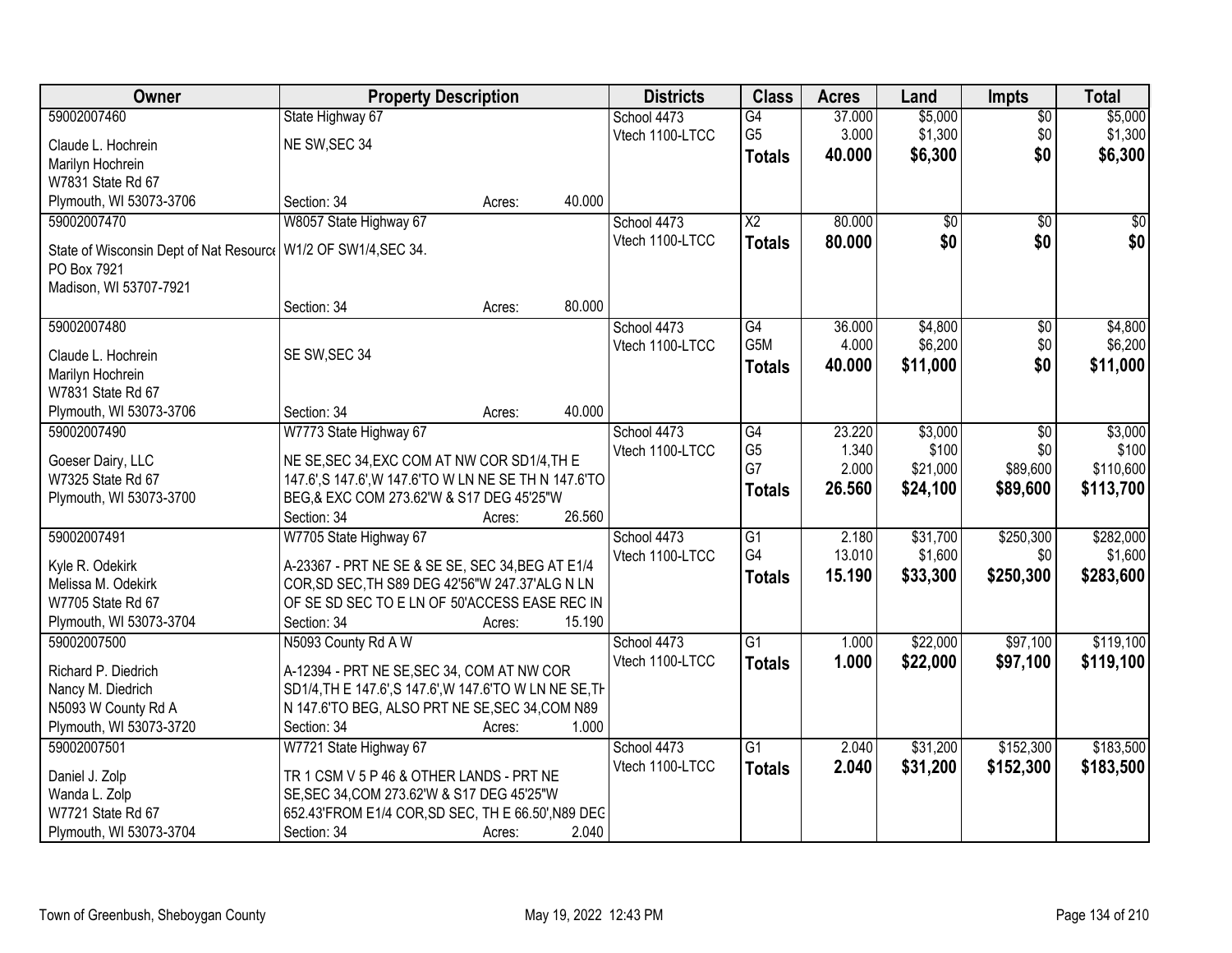| Owner                                    | <b>Property Description</b>                          |        |        | <b>Districts</b> | <b>Class</b>           | <b>Acres</b> | Land            | <b>Impts</b>    | <b>Total</b>    |
|------------------------------------------|------------------------------------------------------|--------|--------|------------------|------------------------|--------------|-----------------|-----------------|-----------------|
| 59002007510                              | W7831 State Highway 67                               |        |        | School 4473      | G4                     | 31.550       | \$3,500         | $\overline{50}$ | \$3,500         |
| Claude L. Hochrein                       | NW SE, SEC 34, EXC FOR HWY CONV REC IN               |        |        | Vtech 1100-LTCC  | G <sub>5</sub>         | 2.950        | \$700           | \$0             | \$700           |
| Marilyn Hochrein                         | #1727332.                                            |        |        |                  | G7                     | 5.000        | \$28,000        | \$145,800       | \$173,800       |
| W7831 State Rd 67                        |                                                      |        |        |                  | <b>Totals</b>          | 39.500       | \$32,200        | \$145,800       | \$178,000       |
| Plymouth, WI 53073-3706                  | Section: 34                                          | Acres: | 39.500 |                  |                        |              |                 |                 |                 |
| 59002007520                              | County Rd A W                                        |        |        | School 4473      | G4                     | 34.000       | \$4,700         | \$0             | \$4,700         |
|                                          |                                                      |        |        | Vtech 1100-LTCC  | G <sub>5</sub>         | 1.000        | \$100           | \$0             | \$100           |
| Claude L. Hochrein                       | SW SE, SEC 34, INCL ROAD VAC BY #1762465.            |        |        |                  | G <sub>5</sub> M       | 5.000        | \$8,800         | \$0             | \$8,800         |
| Marilyn Hochrein                         |                                                      |        |        |                  | <b>Totals</b>          | 40.000       | \$13,600        | \$0             | \$13,600        |
| W7831 State Rd 67                        |                                                      |        |        |                  |                        |              |                 |                 |                 |
| Plymouth, WI 53073-3706                  | Section: 34                                          | Acres: | 40.000 |                  |                        |              |                 |                 |                 |
| 59002007530                              | County Rd A W                                        |        |        | School 4473      | $\overline{G4}$        | 1.170        | \$200           | $\overline{50}$ | \$200           |
| Goeser Dairy, LLC                        | SE SE, SEC 34, EXC THE S 600' OF THE W 465.4' OF     |        |        | Vtech 1100-LTCC  | <b>Totals</b>          | 1.170        | \$200           | \$0             | \$200           |
| W7325 State Rd 67                        | SD1/4,& EXC COM 600'N OF SW COR SE SE, TH N89        |        |        |                  |                        |              |                 |                 |                 |
| Plymouth, WI 53073-3700                  | DEG 27'43"E 765', N 660', S89 DEG 27'43"W 765', TH S |        |        |                  |                        |              |                 |                 |                 |
|                                          | Section: 34                                          | Acres: | 1.170  |                  |                        |              |                 |                 |                 |
| 59002007550                              | N4971 County Rd A W                                  |        |        | School 4473      | $\overline{G1}$        | 6.320        | \$45,000        | \$211,000       | \$256,000       |
|                                          |                                                      |        |        | Vtech 1100-LTCC  | <b>Totals</b>          | 6.320        | \$45,000        | \$211,000       | \$256,000       |
| Richard J. Schroeder                     | PRT SE SE, SEC 34, COM 900'N OF SW COR SD1/4, TH     |        |        |                  |                        |              |                 |                 |                 |
| Linda J. Schroeder                       | N 360', N 89 DEG 27'43"E 765', S 360', TH S89 DEG    |        |        |                  |                        |              |                 |                 |                 |
| N4971 W County Rd A                      | 27'43"W 765'TO BEG.                                  |        |        |                  |                        |              |                 |                 |                 |
| Plymouth, WI 53073-3719                  | Section: 34                                          | Acres: | 6.320  |                  |                        |              |                 |                 |                 |
| 59002007552                              | N4917 County Rd A W                                  |        |        | School 4473      | $\overline{G1}$        | 5.010        | \$48,000        | \$167,100       | \$215,100       |
| Richard J. Schmidt                       | LOT 1, CSM V 10 P 133 - PRT SE SE, SEC 34, COM S89   |        |        | Vtech 1100-LTCC  | <b>Totals</b>          | 5.010        | \$48,000        | \$167,100       | \$215,100       |
| Jodi M. Schmidt                          | DEG 27' 43"W 1316.66'& 208'N OF SE COR SD SEC, TH    |        |        |                  |                        |              |                 |                 |                 |
| N4917 W County Rd A                      | CONT N 392', N89 DEG 27'43"E 576.60', S 336.03', S78 |        |        |                  |                        |              |                 |                 |                 |
| Plymouth, WI 53073-3719                  | Section: 34                                          | Acres: | 5.010  |                  |                        |              |                 |                 |                 |
| 59002007553                              | N4949 County Rd A W                                  |        |        | School 4473      | $\overline{G1}$        | 9.080        | \$60,200        | \$173,200       | \$233,400       |
|                                          |                                                      |        |        | Vtech 1100-LTCC  | <b>Totals</b>          | 9.080        | \$60,200        | \$173,200       | \$233,400       |
| Scott T. Matheson                        | PRT A-29172 - PRT SE SE, SEC 34, COM S89 DEG         |        |        |                  |                        |              |                 |                 |                 |
| Kathleen J. Matheson                     | 27'43"W 1316.66'& N 600'FROM SE COR, SD SEC, TH      |        |        |                  |                        |              |                 |                 |                 |
| N4949 W County Rd A                      | CONT N 300', N89 DEG 27'43"E 1319.57', S00 DEG       |        |        |                  |                        |              |                 |                 |                 |
| Plymouth, WI 53073-3719                  | Section: 34                                          | Acres: | 9.080  |                  |                        |              |                 |                 |                 |
| 59002007554                              | State Highway 67                                     |        |        | School 4473      | $\overline{\text{X2}}$ | 0.980        | $\overline{50}$ | $\overline{30}$ | $\overline{30}$ |
| State of Wisconsin Dept of Transportatic | PRT NW SE, SEC 34 (HOCHREIN) 0.50 AC. PRT SE         |        |        | Vtech 1100-LTCC  | <b>Totals</b>          | 0.980        | \$0             | \$0             | \$0             |
| 944 Vanderperren Way                     | NE, SEC 34 (WEBB) 0.37 AC. PRT SE NW, SEC 34         |        |        |                  |                        |              |                 |                 |                 |
| Green Bay, WI 54304-5344                 | (OHMAN) 0.11 AC.                                     |        |        |                  |                        |              |                 |                 |                 |
|                                          | Section: 34                                          | Acres: | 0.980  |                  |                        |              |                 |                 |                 |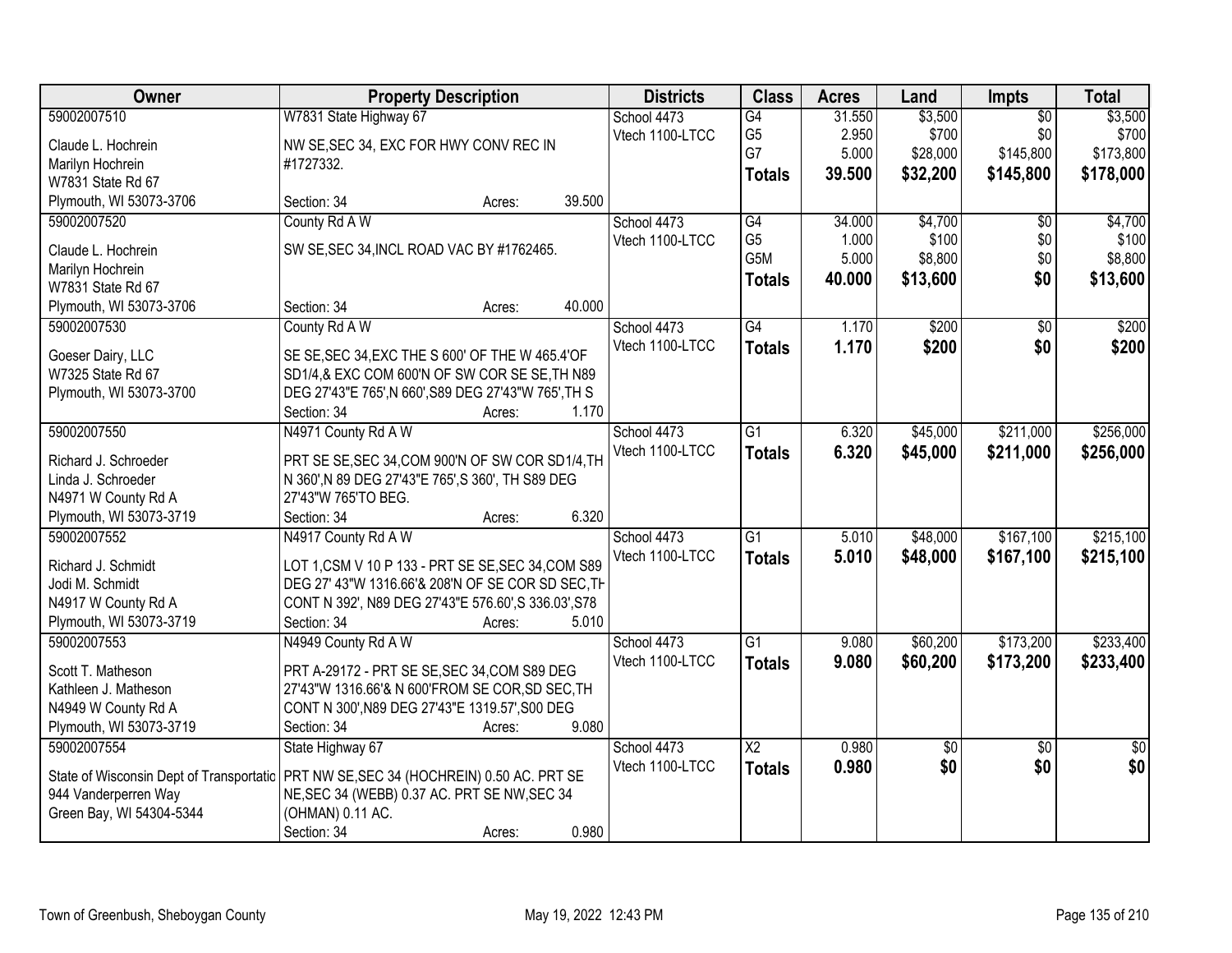| Owner                                    | <b>Property Description</b>                           |        |        | <b>Districts</b> | <b>Class</b>                       | <b>Acres</b>    | Land               | <b>Impts</b>    | <b>Total</b>       |
|------------------------------------------|-------------------------------------------------------|--------|--------|------------------|------------------------------------|-----------------|--------------------|-----------------|--------------------|
| 59002007555                              | N4915 County Rd A W                                   |        |        | School 4473      | $\overline{G1}$                    | 13.140          | \$72,400           | \$14,100        | \$86,500           |
| Feldman, Elaine Feldman Trust            | A-29172 - PRT SE SE, SEC 34, COM AT SE COR, SD        |        |        | Vtech 1100-LTCC  | <b>Totals</b>                      | 13.140          | \$72,400           | \$14,100        | \$86,500           |
| Elaine Feldman                           | SEC, TH S89 DEG 27'43"W 1316.66', N 208', S89 DEG     |        |        |                  |                                    |                 |                    |                 |                    |
| 3044 N Seminary Ave #2                   | 33'00"E 255', N78 DEG 51'00"E 327.77', N 336.03', N89 |        |        |                  |                                    |                 |                    |                 |                    |
| Chicago, IL 60657-4336                   | Section: 34                                           | Acres: | 13.140 |                  |                                    |                 |                    |                 |                    |
| 59002007560                              | <b>Hillcrest Dr</b>                                   |        |        | School 4473      | G4                                 | 29.000          | \$4,100            | \$0             | \$4,100            |
|                                          |                                                       |        |        | Vtech 1100-LTCC  | G <sub>5</sub>                     | 1.000           | \$100              | \$0             | \$100              |
| Goeser Dairy, LLC<br>W7325 State Rd 67   | NE NE, SEC 35.                                        |        |        |                  | G <sub>5</sub> M                   | 10.000          | \$17,500           | \$0             | \$17,500           |
| Plymouth, WI 53073-3700                  |                                                       |        |        |                  | <b>Totals</b>                      | 40.000          | \$21,700           | \$0             | \$21,700           |
|                                          | Section: 35                                           | Acres: | 40.000 |                  |                                    |                 |                    |                 |                    |
| 59002007570                              |                                                       |        |        | School 4473      | G4                                 | 15.000          | \$1,700            | $\overline{50}$ | \$1,700            |
|                                          |                                                       |        |        | Vtech 1100-LTCC  | G <sub>5</sub> M                   | 25.000          | \$38,800           | \$0             | \$38,800           |
| Goeser Dairy, LLC                        | NW NE, SEC 35.                                        |        |        |                  | <b>Totals</b>                      | 40.000          | \$40,500           | \$0             | \$40,500           |
| W7325 State Rd 67                        |                                                       |        |        |                  |                                    |                 |                    |                 |                    |
| Plymouth, WI 53073-3700                  |                                                       |        |        |                  |                                    |                 |                    |                 |                    |
|                                          | Section: 35                                           | Acres: | 40.000 |                  |                                    |                 |                    |                 |                    |
| 59002007580                              | W7402 Shady Ln                                        |        |        | School 4473      | $\overline{G1}$                    | 1.500           | \$28,000           | \$112,500       | \$140,500          |
| Goeser Dairy, LLC                        | SW NE, SEC 35.                                        |        |        | Vtech 1100-LTCC  | G <sub>2</sub>                     | 1.000           | \$23,000           | \$103,800       | \$126,800          |
| W7325 State Rd 67                        |                                                       |        |        |                  | G4<br>G <sub>5</sub>               | 24.500<br>4.000 | \$3,300<br>\$2,800 | \$0             | \$3,300<br>\$2,800 |
| Plymouth, WI 53073-3700                  |                                                       |        |        |                  | G5M                                | 9.000           | \$14,000           | \$0<br>\$0      | \$14,000           |
|                                          | Section: 35                                           | Acres: | 40.000 |                  |                                    | 40.000          | \$71,100           | \$216,300       | \$287,400          |
|                                          |                                                       |        |        |                  | <b>Totals</b>                      |                 |                    |                 |                    |
| 59002007590                              | Shady Ln                                              |        |        | School 4473      | G4                                 | 22.050          | \$2,700            | \$0             | \$2,700            |
| Goeser Dairy, LLC                        | SE NE, SEC 35, SUBJ TO HWY CONV REC IN V 922 P        |        |        | Vtech 1100-LTCC  | G <sub>5</sub><br>G <sub>5</sub> M | 0.160<br>12.000 | \$100<br>\$18,600  | \$0<br>\$0      | \$100<br>\$18,600  |
| W7325 State Rd 67                        | 174/75,& EXC FOR HWY CONV REC IN #1728205.            |        |        |                  |                                    |                 |                    |                 |                    |
| Plymouth, WI 53073-3700                  |                                                       |        |        |                  | <b>Totals</b>                      | 34.210          | \$21,400           | \$0             | \$21,400           |
|                                          | Section: 35                                           | Acres: | 34.210 |                  |                                    |                 |                    |                 |                    |
| 59002007591                              | State Highway 67                                      |        |        | School 4473      | $\overline{X2}$                    | 4.950           | $\overline{50}$    | $\sqrt[6]{}$    | \$0                |
| State of Wisconsin Dept of Transportatic | PRT SE NE, SEC 35 FOR STH"67" AS REC IN V 922 P       |        |        | Vtech 1100-LTCC  | <b>Totals</b>                      | 4.950           | \$0                | \$0             | \$0                |
| 944 Vanderperren Way                     | 174/75.                                               |        |        |                  |                                    |                 |                    |                 |                    |
| Green Bay, WI 54304-5344                 |                                                       |        |        |                  |                                    |                 |                    |                 |                    |
|                                          | Section: 35                                           | Acres: | 4.950  |                  |                                    |                 |                    |                 |                    |
| 59002007600                              |                                                       |        |        | School 4473      | G4                                 | 21.580          | \$2,800            | \$0             | \$2,800            |
|                                          |                                                       |        |        | Vtech 1100-LTCC  | <b>Totals</b>                      | 21.580          | \$2,800            | \$0             | \$2,800            |
| John A. Mccabe                           | NE NW, SEC 35, EXC COM AT N1/4 COR, SD SEC, TH        |        |        |                  |                                    |                 |                    |                 |                    |
| Mary O. Mccabe                           | N88 DEG 33'50" W 695.41', S2 DEG 04'46"W 910.47', S8  |        |        |                  |                                    |                 |                    |                 |                    |
| 1141 Partridge run                       | DEG 38'48"E 295' S02 DEG 11'18"W TO S LN NE           |        |        |                  |                                    |                 |                    |                 |                    |
| Sheboygan Fls, WI 53085-1846             | Section: 35                                           | Acres: | 21.580 |                  |                                    |                 |                    |                 |                    |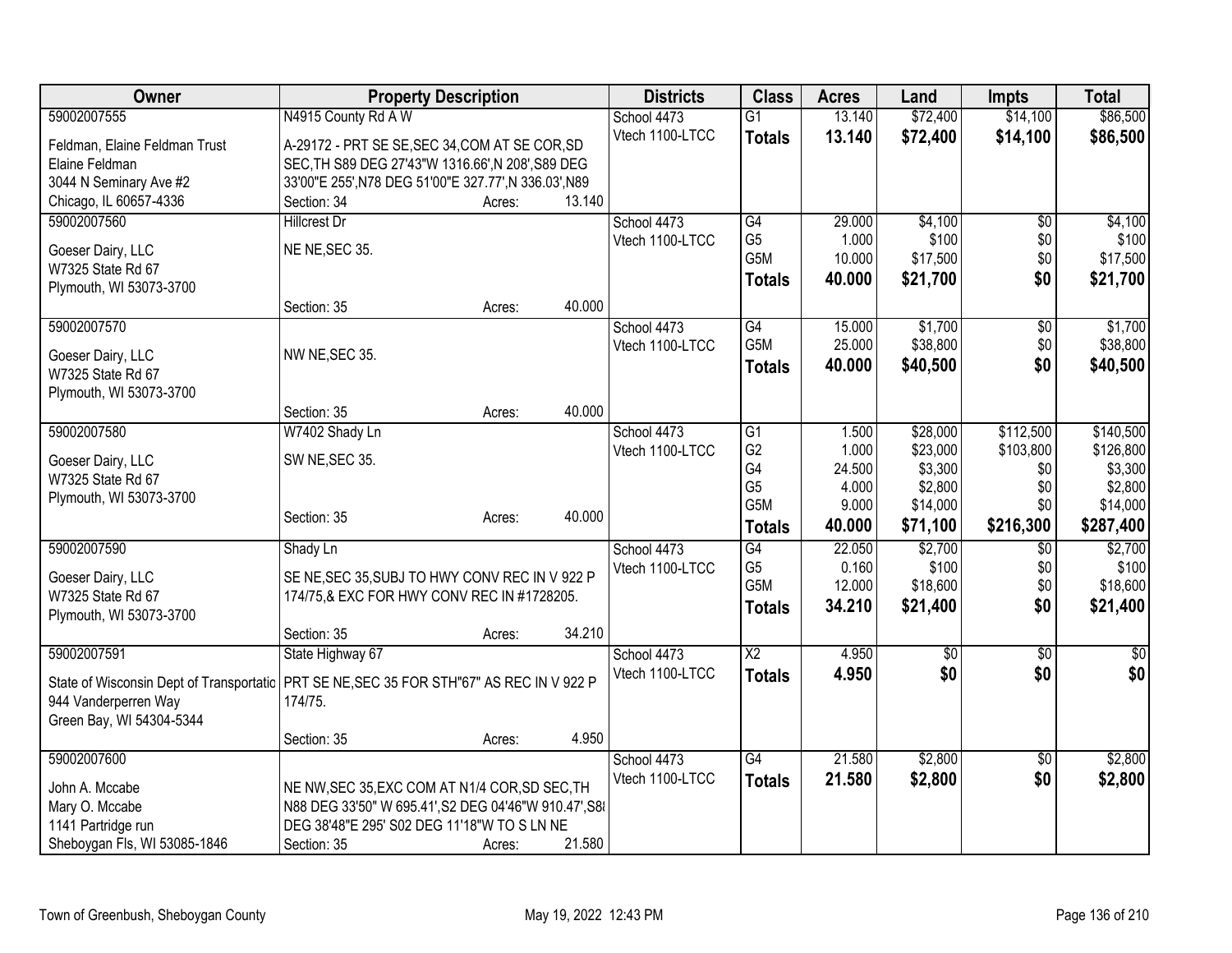| Owner                                       | <b>Property Description</b>                                            | <b>Districts</b> | <b>Class</b>           | <b>Acres</b> | Land       | <b>Impts</b>    | <b>Total</b> |
|---------------------------------------------|------------------------------------------------------------------------|------------------|------------------------|--------------|------------|-----------------|--------------|
| 59002007601                                 | W7500 Shady Ln                                                         | School 4473      | $\overline{G1}$        | 2.000        | \$37,000   | \$331,200       | \$368,200    |
| Craig P Ladwig and Amy Jo P Ladwig          | PRT NE NW & SE NW, SEC 35, COM AT N1/4 COR, SD                         | Vtech 1100-LTCC  | G <sub>5</sub>         | 1.230        | \$2,000    | \$0             | \$2,000      |
| Revocable Trust                             | SEC, TH S2 DEG 4'46"W 2033.92', S78 DEG 54' 10"W                       |                  | W <sub>8</sub>         | 17.000       | (\$52,700) | \$0             | \$0          |
| W7500 Shady Ln                              | 68.3'ALG CENLN SHADY LN N2 DEG 4'46"E                                  |                  | <b>Totals</b>          | 20.230       | \$39,000   | \$331,200       | \$370,200    |
| Plymouth, WI 53073                          | 20.230<br>Section: 35<br>Acres:                                        |                  |                        |              |            |                 |              |
| 59002007610                                 | County Rd A W                                                          | School 4473      | G4                     | 35.300       | \$5,800    | \$0             | \$5,800      |
|                                             |                                                                        | Vtech 1100-LTCC  | G <sub>5</sub>         | 0.550        | \$100      | \$0             | \$100        |
| John A. Mccabe                              | NW NW, SEC 35, EXC COM N0 DEG 05'E 1724.1'FROM                         |                  | <b>Totals</b>          | 35.850       | \$5,900    | \$0             | \$5,900      |
| Mary O. Mccabe                              | W1/4 COR, SD SEC, TH S89 DEG 55'E 450', S0 DEG                         |                  |                        |              |            |                 |              |
| 1141 Partridge run                          | 05'W TO S LN NW NW, WLY TO W LN SD SEC, TH N0<br>35.850<br>Section: 35 |                  |                        |              |            |                 |              |
| Sheboygan Fls, WI 53085-1846<br>59002007611 | Acres:<br>N5201 County Rd A W                                          | School 4473      | $\overline{G1}$        | 7.500        | \$48,500   | \$132,900       | \$181,400    |
|                                             |                                                                        | Vtech 1100-LTCC  |                        |              |            |                 |              |
| Lisa M. Desmidt                             | LOT 1 CSM V12 P 144 - PRT SW NW & NW NW, SEC                           |                  | <b>Totals</b>          | 7.500        | \$48,500   | \$132,900       | \$181,400    |
| N5201 W County Rd A                         | 35, COM N0 DEG 05'E 998.10'FROM W1/4 COR, SD                           |                  |                        |              |            |                 |              |
| Plymouth, WI 53073-3756                     | SEC, TH CONT N0 DEG 05'E 726' S89 DEG 55'E                             |                  |                        |              |            |                 |              |
|                                             | 7.500<br>Section: 35<br>Acres:                                         |                  |                        |              |            |                 |              |
| 59002007620                                 | Shady Ln                                                               | School 4473      | G4                     | 57.390       | \$8,300    | \$0             | \$8,300      |
| John A. Mccabe                              | ALL THAT PRT OF S1/2 NW1/4, SEC 35, LYING N OF                         | Vtech 1100-LTCC  | G <sub>5</sub>         | 1.990        | \$100      | \$0             | \$100        |
| Mary O. Mccabe                              | CEN OF SHADY LANE, EXC COM S02 DEG 4'46"W                              |                  | <b>Totals</b>          | 59.380       | \$8,400    | \$0             | \$8,400      |
| 1141 Partridge run                          | 2033.92'FROM N1/4 COR SD SEC, TH S78 DEG                               |                  |                        |              |            |                 |              |
| Sheboygan Fls, WI 53085-1846                | 59.380<br>Section: 35<br>Acres:                                        |                  |                        |              |            |                 |              |
| 59002007630                                 | State Highway 67                                                       | School 4473      | $\overline{\text{X2}}$ | 1.140        | \$0        | $\overline{50}$ | \$0          |
|                                             |                                                                        | Vtech 1100-LTCC  | <b>Totals</b>          | 1.140        | \$0        | \$0             | \$0          |
| State of Wisconsin Department of            | ALL THAT PRT OF S1/2 NW 1/4, SEC 35, DESC AS                           |                  |                        |              |            |                 |              |
| Transportation                              | THE S 33' LYING IN THE RIGHT OF WAY OF STATE                           |                  |                        |              |            |                 |              |
| Attn: Transportation Dist 3                 | HIGHWAY 67                                                             |                  |                        |              |            |                 |              |
| 944 Vanderperren Way                        | 1.140<br>Section: 35<br>Acres:                                         |                  |                        |              |            |                 |              |
| Green Bay, WI 54304-5344                    |                                                                        |                  |                        |              |            |                 |              |
| 59002007631                                 | W7560 State Highway 67                                                 | School 4473      | $\overline{G1}$        | 5.010        | \$48,000   | \$136,200       | \$184,200    |
| Philip W. Haack                             | LOT 1 CSM V20 P 149-51,#1722435 - PRT SE NW &                          | Vtech 1100-LTCC  | <b>Totals</b>          | 5.010        | \$48,000   | \$136,200       | \$184,200    |
| Lucille A. Marks-Haack                      | SW NW, SEC 35.                                                         |                  |                        |              |            |                 |              |
| W7560 State Rd 67                           |                                                                        |                  |                        |              |            |                 |              |
| Plymouth, WI 53073-3702                     | 5.010<br>Section: 35<br>Acres:                                         |                  |                        |              |            |                 |              |
| 59002007632                                 | Shady Ln                                                               | School 4473      | $\overline{G1}$        | 7.970        | \$56,900   | $\overline{50}$ | \$56,900     |
|                                             |                                                                        | Vtech 1100-LTCC  | <b>Totals</b>          | 7.970        | \$56,900   | \$0             | \$56,900     |
| Lawrence A. Nysse                           | LOT 2 CSM V20 P 149-51,#1722435 - PRT SE NW, SEC                       |                  |                        |              |            |                 |              |
| 1014 S Hills Dr                             | 35.                                                                    |                  |                        |              |            |                 |              |
| Plymouth, WI 53073-4062                     |                                                                        |                  |                        |              |            |                 |              |
|                                             | 7.970<br>Section: 35<br>Acres:                                         |                  |                        |              |            |                 |              |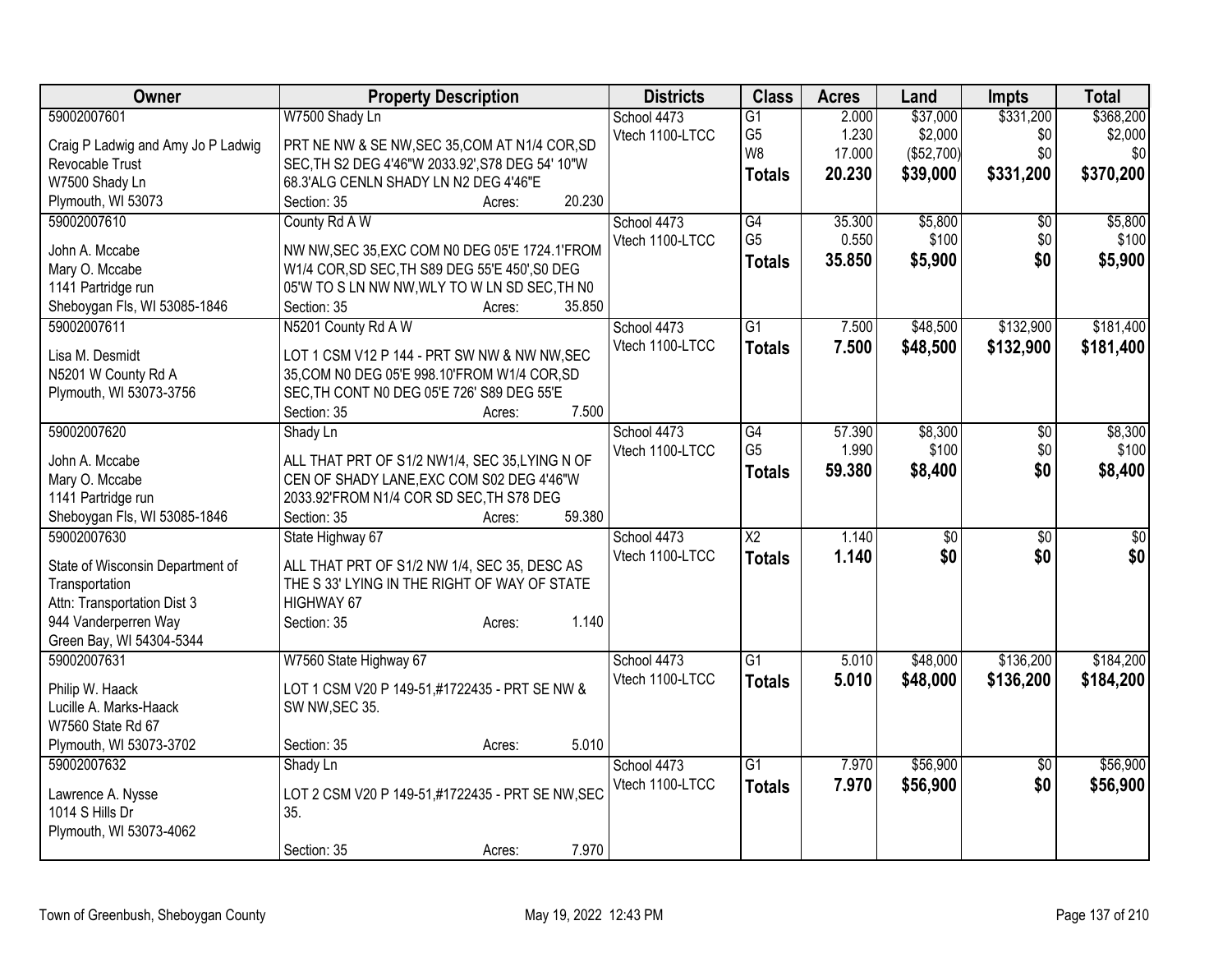| Owner                                                                  | <b>Property Description</b>                                                                     |        |        | <b>Districts</b> | <b>Class</b>           | <b>Acres</b> | Land            | <b>Impts</b>    | <b>Total</b>    |
|------------------------------------------------------------------------|-------------------------------------------------------------------------------------------------|--------|--------|------------------|------------------------|--------------|-----------------|-----------------|-----------------|
| 59002007640                                                            | State Highway 67                                                                                |        |        | School 4473      | $\overline{\text{X2}}$ | 40.000       | $\overline{60}$ | $\overline{50}$ | \$0             |
| State of Wisconsin Dept of Nat Resourc   NE SW, SEC 35.                |                                                                                                 |        |        | Vtech 1100-LTCC  | <b>Totals</b>          | 40.000       | \$0             | \$0             | \$0             |
| PO Box 7921                                                            |                                                                                                 |        |        |                  |                        |              |                 |                 |                 |
| Madison, WI 53707-7921                                                 |                                                                                                 |        |        |                  |                        |              |                 |                 |                 |
|                                                                        | Section: 35                                                                                     | Acres: | 40.000 |                  |                        |              |                 |                 |                 |
| 59002007650                                                            | State Highway 67                                                                                |        |        | School 4473      | $\overline{X2}$        | 36.000       | $\overline{50}$ | $\overline{50}$ | $\overline{30}$ |
| State of Wisconsin Dept of Nat Resource                                | NW SW, SEC 35, EXC COM AT NW COR SD1/4, TH S1                                                   |        |        | Vtech 1100-LTCC  | <b>Totals</b>          | 36.000       | \$0             | \$0             | \$0             |
| PO Box 7921                                                            | DEG 37'W 461.53', E 382', N1 DEG 37'E 404.53'TO S R/V                                           |        |        |                  |                        |              |                 |                 |                 |
| Madison, WI 53707-7921                                                 | LN STH 67, W 86', N1 DEG 37'E 57', TH W 296'TO BEG.                                             |        |        |                  |                        |              |                 |                 |                 |
|                                                                        | Section: 35                                                                                     | Acres: | 36.000 |                  |                        |              |                 |                 |                 |
| 59002007660                                                            | W7677 State Highway 67                                                                          |        |        | School 4473      | G1                     | 4.000        | \$38,000        | \$108,900       | \$146,900       |
| Michael S. Ebert                                                       | PRT NW SW, SEC 35, COM AT NW COR SD1/4, TH S1                                                   |        |        | Vtech 1100-LTCC  | <b>Totals</b>          | 4.000        | \$38,000        | \$108,900       | \$146,900       |
| Lisa R. Ebert                                                          | DEG 37'W 461.53', E 382', N1 DEG 37'E 404.53'TO S R/V                                           |        |        |                  |                        |              |                 |                 |                 |
| W7677 State Rd 67                                                      | LN STH 67, W 86', N1 DEG 37'E 57', TH W 296'TO BEG.                                             |        |        |                  |                        |              |                 |                 |                 |
| Plymouth, WI 53073-3703                                                | Section: 35                                                                                     | Acres: | 4.000  |                  |                        |              |                 |                 |                 |
| 59002007670                                                            |                                                                                                 |        |        | School 4473      | $\overline{X2}$        | 40.000       | \$0             | $\sqrt{6}$      | $\sqrt{50}$     |
|                                                                        |                                                                                                 |        |        | Vtech 1100-LTCC  | <b>Totals</b>          | 40.000       | \$0             | \$0             | \$0             |
| State of Wisconsin Dept of Nat Resourc   SW SW, SEC 35.<br>PO Box 7921 |                                                                                                 |        |        |                  |                        |              |                 |                 |                 |
| Madison, WI 53707-7921                                                 |                                                                                                 |        |        |                  |                        |              |                 |                 |                 |
|                                                                        | Section: 35                                                                                     | Acres: | 40.000 |                  |                        |              |                 |                 |                 |
| 59002007680                                                            |                                                                                                 |        |        | School 4473      | $\overline{\text{X2}}$ | 40.000       | \$0             | $\overline{50}$ | $\sqrt{50}$     |
|                                                                        |                                                                                                 |        |        | Vtech 1100-LTCC  | <b>Totals</b>          | 40.000       | \$0             | \$0             | \$0             |
| State of Wisconsin Dept of Nat Resourc   SE SW, SEC 35.<br>PO Box 7921 |                                                                                                 |        |        |                  |                        |              |                 |                 |                 |
| Madison, WI 53707-7921                                                 |                                                                                                 |        |        |                  |                        |              |                 |                 |                 |
|                                                                        | Section: 35                                                                                     | Acres: | 40.000 |                  |                        |              |                 |                 |                 |
| 59002007690                                                            | W7385 State Highway 67                                                                          |        |        | School 4473      | G2                     | 0.500        | \$1,500         | $\overline{50}$ | \$1,500         |
|                                                                        |                                                                                                 |        |        | Vtech 1100-LTCC  | G4                     | 14.650       | \$1,500         | \$0             | \$1,500         |
| Goeser Dairy, LLC                                                      | NE SE, SEC 35, EXC COM 709.5'W OF NE COR                                                        |        |        |                  | G <sub>5</sub>         | 9.990        | \$6,800         | \$0             | \$6,800         |
| W7325 State Rd 67<br>Plymouth, WI 53073-3700                           | SD1/4, TH W 396', S 214.5', E 396', TH N 214.5'TO BEG, &<br>ALSO EXC CSM V16 P 206-07,#1560590. |        |        |                  | G7                     | 9.000        | \$27,000        | \$837,700       | \$864,700       |
|                                                                        | Section: 35                                                                                     | Acres: | 34.140 |                  | <b>Totals</b>          | 34.140       | \$36,800        | \$837,700       | \$874,500       |
| 59002007700                                                            | W7367 State Highway 67                                                                          |        |        | School 4473      | $\overline{G1}$        | 1.950        | \$30,600        | \$70,800        | \$101,400       |
|                                                                        |                                                                                                 |        |        | Vtech 1100-LTCC  | <b>Totals</b>          | 1.950        | \$30,600        | \$70,800        | \$101,400       |
| Patrick J. Goeser et al                                                | PRT NE SE, SEC 35, COM 709.5'W OF NE COR                                                        |        |        |                  |                        |              |                 |                 |                 |
| W7244 State Rd 67                                                      | SD1/4, TH W 396', S 214.5', E 396', TH N 214.5'TO BEG.                                          |        |        |                  |                        |              |                 |                 |                 |
| Plymouth, WI 53073-3842                                                |                                                                                                 |        | 1.950  |                  |                        |              |                 |                 |                 |
|                                                                        | Section: 35                                                                                     | Acres: |        |                  |                        |              |                 |                 |                 |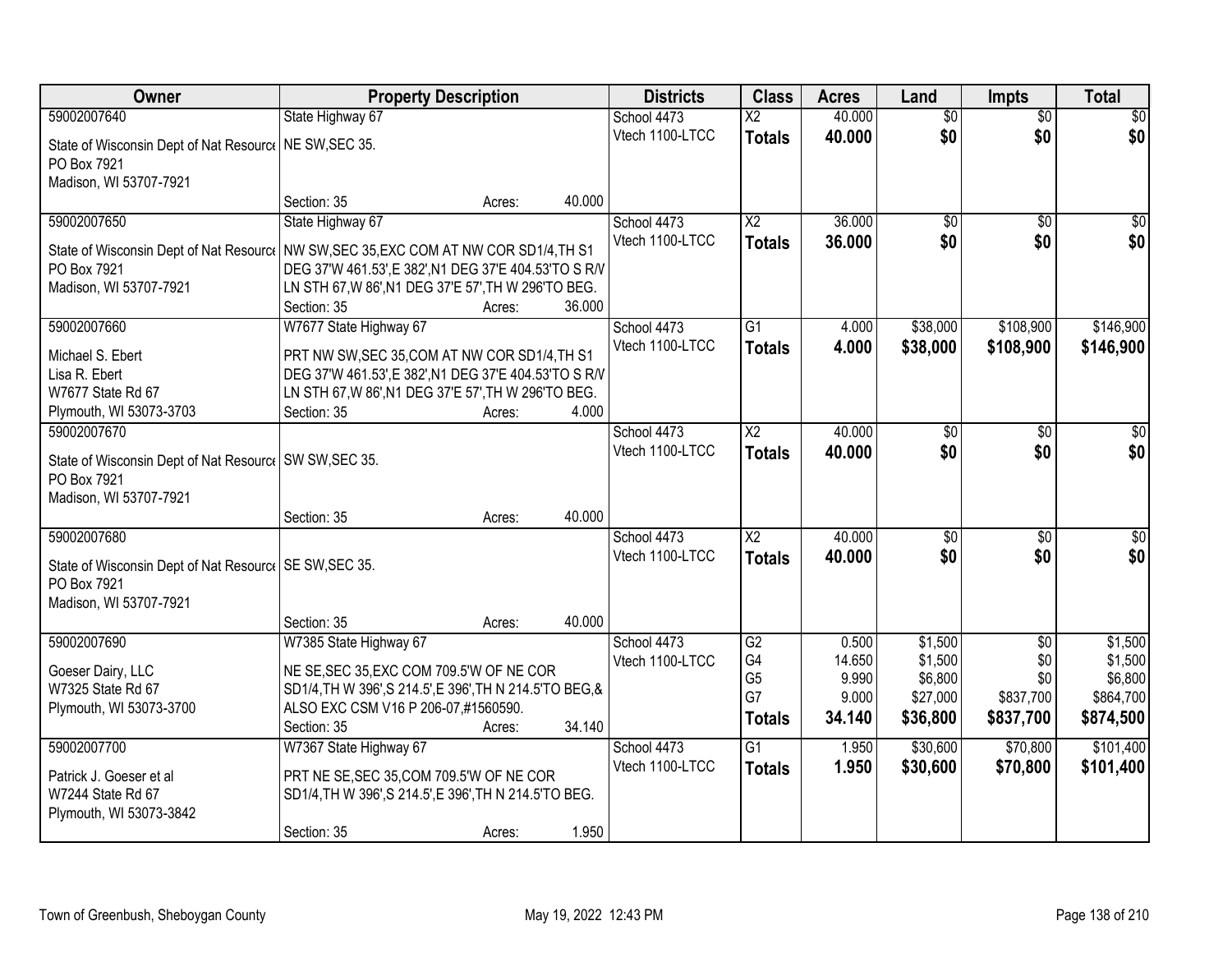| Owner                                                                                                                                                                                      | <b>Property Description</b>                                                                                                                                                         |        |        | <b>Districts</b>               | <b>Class</b>                                       | <b>Acres</b>                                | Land                                               | <b>Impts</b>                                          | <b>Total</b>                                        |
|--------------------------------------------------------------------------------------------------------------------------------------------------------------------------------------------|-------------------------------------------------------------------------------------------------------------------------------------------------------------------------------------|--------|--------|--------------------------------|----------------------------------------------------|---------------------------------------------|----------------------------------------------------|-------------------------------------------------------|-----------------------------------------------------|
| 59002007701<br>Brian J. Goeser                                                                                                                                                             | W7325 State Highway 67<br>LOT 1 CSM V16 P 206-07, #1560590 - PRT NE SE, SEC                                                                                                         |        |        | School 4473<br>Vtech 1100-LTCC | $\overline{G5}$<br>G7<br><b>Totals</b>             | 1.910<br>2.000<br>3.910                     | \$1,400<br>\$16,000<br>\$17,400                    | $\overline{30}$<br>\$196,300<br>\$196,300             | \$1,400<br>\$212,300<br>\$213,700                   |
| Jeanne M. Goeser<br>W7325 State Rd 67<br>Plymouth, WI 53073-3700                                                                                                                           | 35.<br>Section: 35                                                                                                                                                                  |        | 3.910  |                                |                                                    |                                             |                                                    |                                                       |                                                     |
| 59002007710                                                                                                                                                                                | State Highway 67                                                                                                                                                                    | Acres: |        | School 4473                    | $\overline{G6}$                                    | 3.000                                       | \$9,300                                            | \$0                                                   | \$9,300                                             |
| Goeser Dairy, LLC<br>W7325 State Rd 67<br>Plymouth, WI 53073-3700                                                                                                                          | NW SE, SEC 35.                                                                                                                                                                      |        |        | Vtech 1100-LTCC                | W8<br><b>Totals</b>                                | 37.000<br>40.000                            | (\$114,700)<br>\$9,300                             | \$0<br>\$0                                            | \$0<br>\$9,300                                      |
|                                                                                                                                                                                            | Section: 35                                                                                                                                                                         | Acres: | 40.000 |                                |                                                    |                                             |                                                    |                                                       |                                                     |
| 59002007720                                                                                                                                                                                |                                                                                                                                                                                     |        |        | School 4473                    | $\overline{\text{X2}}$                             | 40.000                                      | $\overline{50}$                                    | $\overline{50}$                                       | $\overline{30}$                                     |
| State of Wisconsin Dept of Nat Resourc   SW SE, SEC 35.<br>PO Box 7921<br>Madison, WI 53707-7921                                                                                           |                                                                                                                                                                                     |        |        | Vtech 1100-LTCC                | <b>Totals</b>                                      | 40.000                                      | \$0                                                | \$0                                                   | \$0                                                 |
|                                                                                                                                                                                            | Section: 35                                                                                                                                                                         | Acres: | 40.000 |                                |                                                    |                                             |                                                    |                                                       |                                                     |
| 59002007730<br>Kohn, Saunders J Trustee Jr Kohn Trust   B-1364 - SE SE, SEC 35 & PRT SW SW, SEC 36, DESC<br>Saunders Trustee J. Kohn Jr<br>11027 N River Trail Rd<br>Mequon, WI 53092-4869 | AS COM AT SE COR, SEC 35, TH S88 DEG 43' 26"W<br>1316.68'ALG S LN SE SE, SEC 35, NO DEG 22'30"E<br>Section: 35                                                                      | Acres: | 46.980 | School 4473<br>Vtech 1100-LTCC | G5<br>G <sub>6</sub><br><b>Totals</b>              | 26.980<br>20.000<br>46.980                  | \$18,900<br>\$70,000<br>\$88,900                   | \$0<br>\$0<br>\$0                                     | \$18,900<br>\$70,000<br>\$88,900                    |
| 59002007731<br>State of Wisconsin Dept of Transportatic   PRT SW NW, SEC 35 (MCCABE) 0.51 AC. PRT SE<br>944 Vanderperren Way<br>Green Bay, WI 54304-5344                                   | NE, SEC 35 (SUMMERS TRUST) 0.84 AC.<br>Section:                                                                                                                                     | Acres: | 1.350  | School 4473<br>Vtech 1100-LTCC | $\overline{X2}$<br><b>Totals</b>                   | 1.350<br>1.350                              | $\overline{50}$<br>\$0                             | $\overline{30}$<br>\$0                                | $\overline{30}$<br>\$0                              |
| 59002007740<br>Mark A. Levsen<br>N5202 County Rd S<br>Plymouth, WI 53073-3808                                                                                                              | County Rd S<br>NE NE, SEC 36, EXC 0.01 AC IN NW COR DESC IN VOL<br>208 P 47 OF DEEDS.<br>Section: 36                                                                                | Acres: | 39.990 | School 4473<br>Vtech 1100-LTCC | G4<br>G <sub>5</sub><br>G5M<br>G7<br><b>Totals</b> | 36.100<br>1.000<br>1.000<br>1.890<br>39.990 | \$4,500<br>\$100<br>\$1,800<br>\$5,700<br>\$12,100 | $\overline{50}$<br>\$0<br>\$0<br>\$33,800<br>\$33,800 | \$4,500<br>\$100<br>\$1,800<br>\$39,500<br>\$45,900 |
| 59002007750<br>Frank A. Wierus<br>Denise H. Wierus<br>N5338 County Rd S<br>Plymouth, WI 53073-3809                                                                                         | N5338 County Rd S<br>PRT NE NE, SEC 36, COM AT NW COR NE NE, TH S<br>20', NE TO A PNT 50'E OF NW COR, TH W 50' ALG SEC<br>LN TO BEG, ALSO THE NW NE, CONT A TOTAL OF<br>Section: 36 | Acres: | 35.190 | School 4473<br>Vtech 1100-LTCC | G1<br>G <sub>6</sub><br><b>Totals</b>              | 10.190<br>25.000<br>35.190                  | \$78,600<br>\$77,500<br>\$156,100                  | \$191,700<br>\$0<br>\$191,700                         | \$270,300<br>\$77,500<br>\$347,800                  |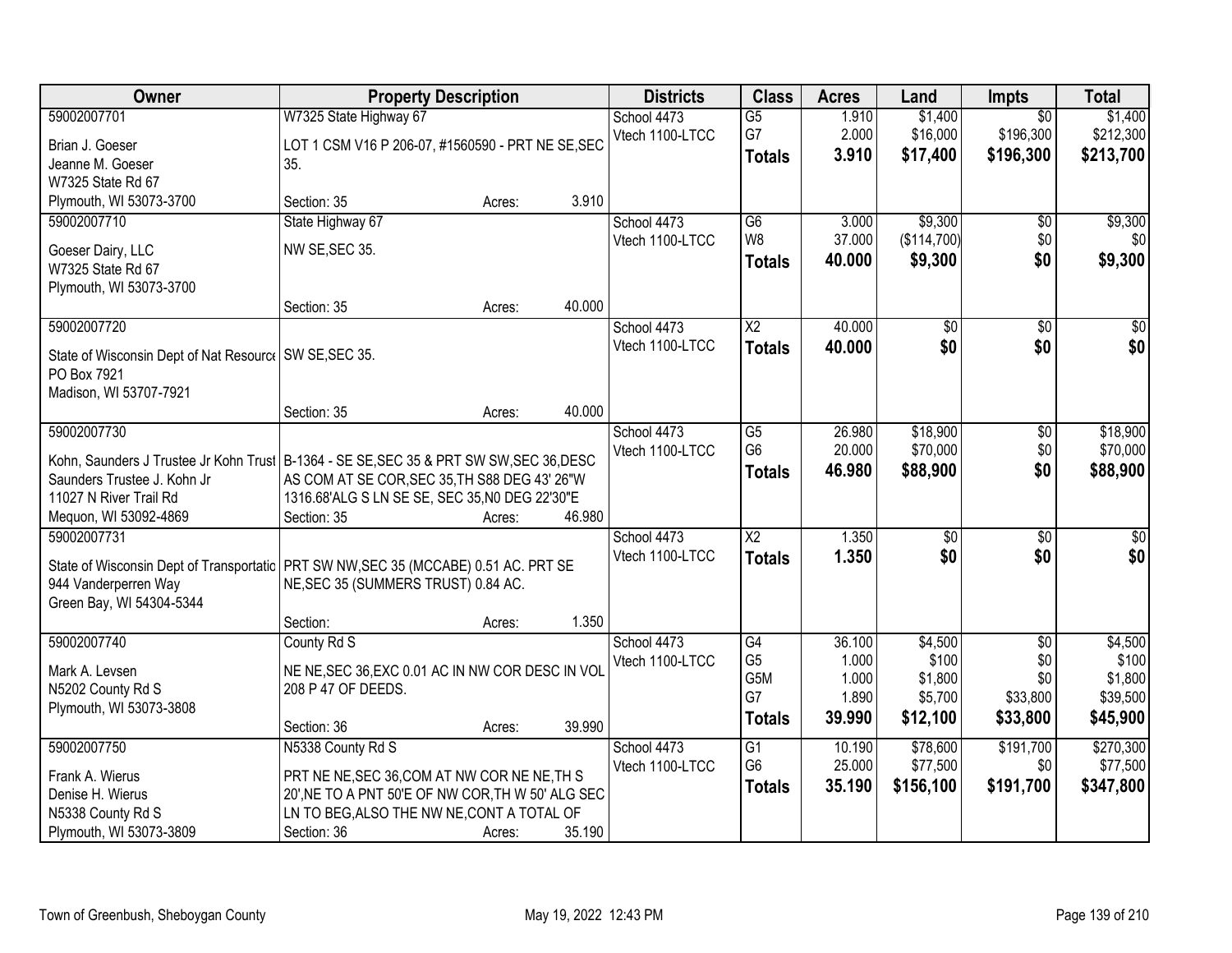| Owner                      | <b>Property Description</b>                          | <b>Districts</b> | <b>Class</b>    | <b>Acres</b> | Land            | <b>Impts</b>    | <b>Total</b> |
|----------------------------|------------------------------------------------------|------------------|-----------------|--------------|-----------------|-----------------|--------------|
| 59002007760                | State Highway 67                                     | School 4473      | $\overline{X4}$ | 40.000       | $\overline{50}$ | $\overline{50}$ | \$0          |
| City of Plymouth           | SW NE, SEC 36                                        | Vtech 1100-LTCC  | <b>Totals</b>   | 40.000       | \$0             | \$0             | \$0          |
| 128 Smith St               |                                                      |                  |                 |              |                 |                 |              |
| Plymouth, WI 53073-1742    |                                                      |                  |                 |              |                 |                 |              |
|                            | 40.000<br>Section: 36<br>Acres:                      |                  |                 |              |                 |                 |              |
| 59002007770                | N5202 County Rd S                                    | School 4473      | G4              | 30.470       | \$3,900         | $\overline{50}$ | \$3,900      |
| Mark A. Levsen             | SE NE, SEC 36, EXC COM AT SW COR SD1/4, TH N         | Vtech 1100-LTCC  | G <sub>5</sub>  | 0.500        | \$100           | \$0             | \$100        |
| N5202 County Rd S          | 423.09', N89 DEG 26'E 411.83', S 423.09'TO CEN STH   |                  | G5M<br>G7       | 4.000        | \$7,000         | \$0             | \$7,000      |
| Plymouth, WI 53073-3808    | 67, TH WLY ON CEN SD HWY 411.83'TO BEG, & ALSO       |                  |                 | 1.000        | \$8,000         | \$106,900       | \$114,900    |
|                            | 35.970<br>Section: 36<br>Acres:                      |                  | <b>Totals</b>   | 35.970       | \$19,000        | \$106,900       | \$125,900    |
| 59002007780                | W7012 State Highway 67                               | School 4473      | G1              | 4.000        | \$45,000        | \$141,900       | \$186,900    |
| Jeff J. Cupp               | TR 1, CSM V 1 P 184 - PRT SE NE, SEC 36, COM AT SW   | Vtech 1100-LTCC  | <b>Totals</b>   | 4.000        | \$45,000        | \$141,900       | \$186,900    |
| Leilani S. Cupp            | COR SD 1/4, TH N 423.09', N89 DEG 26'E 411.83', S    |                  |                 |              |                 |                 |              |
| W7012 State Rd 67          | 423.09'TO CEN STH 67, TH WLY ON CEN SD HWY           |                  |                 |              |                 |                 |              |
| Plymouth, WI 53073-3838    | 4.000<br>Section: 36<br>Acres:                       |                  |                 |              |                 |                 |              |
| 59002007781                | State Highway 67                                     | School 4473      | X4              | 0.030        | \$0             | $\sqrt[6]{3}$   | $\sqrt{50}$  |
| Gte North Incorporated     | PRT SE NE, SEC 36, COM 78.02'W & 60'N OF E1/4        | Vtech 1100-LTCC  | <b>Totals</b>   | 0.030        | \$0             | \$0             | \$0          |
| 1312 E Empire St           | COR, SD SEC, TH CONT N 37', W 33', S 37'TO N LN STH  |                  |                 |              |                 |                 |              |
| Bloomington, IL 61701-3441 | 67, TH E 33'TO BEG.                                  |                  |                 |              |                 |                 |              |
|                            | 0.030<br>Section: 36<br>Acres:                       |                  |                 |              |                 |                 |              |
| 59002007790                |                                                      | School 4473      | $\overline{G4}$ | 16.000       | \$2,000         | $\overline{50}$ | \$2,000      |
| Goeser Dairy, LLC          | NE NW, SEC 36.                                       | Vtech 1100-LTCC  | G5M             | 4.000        | \$6,200         | \$0             | \$6,200      |
| W7325 State Rd 67          |                                                      |                  | W8              | 20.000       | (\$62,000)      | \$0             | \$0          |
| Plymouth, WI 53073-3700    |                                                      |                  | <b>Totals</b>   | 40.000       | \$8,200         | \$0             | \$8,200      |
|                            | 40.000<br>Section: 36<br>Acres:                      |                  |                 |              |                 |                 |              |
| 59002007800                | <b>Hillcrest Dr</b>                                  | School 4473      | G4              | 29.820       | \$4,000         | $\overline{50}$ | \$4,000      |
| Goeser Dairy, LLC          | NW NW, SEC 36, EXC COM 490'S OF NW COR SD            | Vtech 1100-LTCC  | G <sub>5</sub>  | 4.270        | \$2,500         | \$0             | \$2,500      |
| W7325 State Rd 67          | SEC, TH S 343.72', E 208.72', N 151.56' M/L, N84 DEG |                  | <b>Totals</b>   | 34.090       | \$6,500         | \$0             | \$6,500      |
| Plymouth, WI 53073-3700    | 1'29"E 325.58', N1 DEG 1'10"W 334.46', N86 DEG       |                  |                 |              |                 |                 |              |
|                            | 34.090<br>Section: 36<br>Acres:                      |                  |                 |              |                 |                 |              |
| 59002007810                | N5245 Hillcrest Dr                                   | School 4473      | $\overline{G1}$ | 1.000        | \$22,000        | \$221,600       | \$243,600    |
| William E. Holz            | PRT NW NW, SEC 36, COM 625'S OF NW COR               | Vtech 1100-LTCC  | <b>Totals</b>   | 1.000        | \$22,000        | \$221,600       | \$243,600    |
| Deborah K. Holz            | SD1/4, TH S 208.72' E 208.72', N 208.72', TH W       |                  |                 |              |                 |                 |              |
| N5245 Hillcrest Dr         | 208.72'TO BEG.                                       |                  |                 |              |                 |                 |              |
| Plymouth, WI 53073-3823    | 1.000<br>Section: 36<br>Acres:                       |                  |                 |              |                 |                 |              |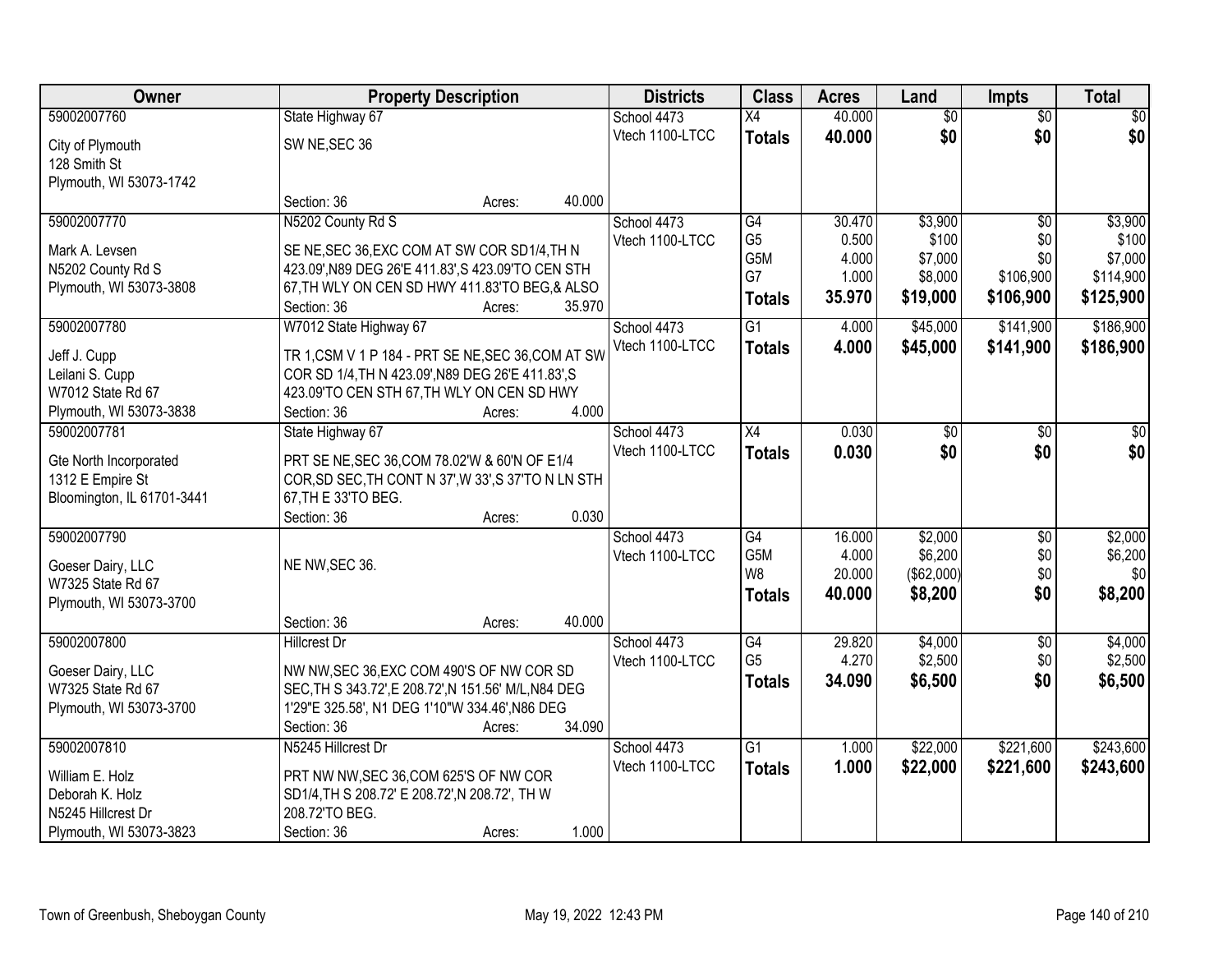| <b>Owner</b>              | <b>Property Description</b>                                                              | <b>Districts</b> | <b>Class</b>    | <b>Acres</b> | Land     | <b>Impts</b>    | <b>Total</b> |
|---------------------------|------------------------------------------------------------------------------------------|------------------|-----------------|--------------|----------|-----------------|--------------|
| 59002007811               | N5261 Hillcrest Dr                                                                       | School 4473      | $\overline{G1}$ | 3.410        | \$36,200 | \$225,500       | \$261,700    |
| Dennis W. Faber           | LOT 1, CSM V8 P 179 & A-17387 PRT NW NW, SEC                                             | Vtech 1100-LTCC  | <b>Totals</b>   | 3.410        | \$36,200 | \$225,500       | \$261,700    |
| N5261 Hillcrest Dr        | 36, COM 490'S OF NW COR, SD SEC, TH CONT S 135', E                                       |                  |                 |              |          |                 |              |
| Plymouth, WI 53073-3823   | 208.72', S 57.16', N84 DEG 1'29"E 325.58', N1 DEG 1'                                     |                  |                 |              |          |                 |              |
|                           | 3.410<br>Section: 36<br>Acres:                                                           |                  |                 |              |          |                 |              |
| 59002007812               | N5265 Hillcrest Dr                                                                       | School 4473      | $\overline{G1}$ | 1.500        | \$26,500 | \$134,100       | \$160,600    |
|                           |                                                                                          | Vtech 1100-LTCC  | <b>Totals</b>   | 1.500        | \$26,500 | \$134,100       | \$160,600    |
| <b>Brittany Schneiter</b> | LOT 1 CSM V8 P 355 - PRT NW NW, SEC 36, COM                                              |                  |                 |              |          |                 |              |
| N5265 Hillcrest Dr        | 154.45'S OF NW COR, SD SEC, TH CONT S 335.55' N78                                        |                  |                 |              |          |                 |              |
| Plymouth, WI 53073-3823   | DEG E 179', E 33.60', N 298.34', TH W 208.09'TO BEG.<br>1.500<br>Section: 36             |                  |                 |              |          |                 |              |
| 59002007820               | Acres:<br><b>Hillcrest Dr</b>                                                            | School 4473      | $\overline{G4}$ | 23.390       | \$2,900  | $\overline{50}$ | \$2,900      |
|                           |                                                                                          | Vtech 1100-LTCC  | G <sub>5</sub>  | 0.610        | \$100    | \$0             | \$100        |
| Goeser Dairy, LLC         | SW NW, SEC 36, EXC THE S 16 AC THEREOF.                                                  |                  |                 | 24.000       | \$3,000  | \$0             | \$3,000      |
| W7325 State Rd 67         |                                                                                          |                  | <b>Totals</b>   |              |          |                 |              |
| Plymouth, WI 53073-3700   |                                                                                          |                  |                 |              |          |                 |              |
|                           | 24.000<br>Section: 36<br>Acres:                                                          |                  |                 |              |          |                 |              |
| 59002007821               | W7244 State Highway 67                                                                   | School 4473      | G4              | 10.810       | \$1,300  | \$0             | \$1,300      |
| Patrick J. Goeser         | THE S 16 AC OF THE SW NW, SEC 36, EXC FOR HWY                                            | Vtech 1100-LTCC  | G <sub>5</sub>  | 2.860        | \$1,500  | \$0             | \$1,500      |
| Michelle L. Goeser        | CONV REC IN #1727330.                                                                    |                  | G7              | 2.000        | \$16,000 | \$282,700       | \$298,700    |
| W7244 State Rd 67         |                                                                                          |                  | <b>Totals</b>   | 15.670       | \$18,800 | \$282,700       | \$301,500    |
| Plymouth, WI 53073-3842   | 15.670<br>Section: 36<br>Acres:                                                          |                  |                 |              |          |                 |              |
| 59002007830               | W7166 State Highway 67                                                                   | School 4473      | $\overline{G2}$ | 1.000        | \$12,600 | \$84,400        | \$97,000     |
|                           |                                                                                          | Vtech 1100-LTCC  | G4              | 28.650       | \$3,400  | \$0             | \$3,400      |
| Goeser Dairy, LLC         | PRT SE NW & NW NE, SEC 36, COM AT CEN SD                                                 |                  | G <sub>5</sub>  | 6.650        | \$4,000  | \$0             | \$4,000      |
| W7325 State Rd 67         | SEC, TH S89 DEG 53' 32"W 787.88'ALG S LN NW1/4, N                                        |                  | <b>Totals</b>   | 36.300       | \$20,000 | \$84,400        | \$104,400    |
| Plymouth, WI 53073-3700   | 65.95', S89 DEG 19'48"E 168', N 433.20', N80 DEG 15'W<br>Section: 36<br>36.300<br>Acres: |                  |                 |              |          |                 |              |
| 59002007831               | W7170 State Highway 67                                                                   | School 4473      | G1              | 8.700        | \$52,100 | \$153,300       | \$205,400    |
|                           |                                                                                          | Vtech 1100-LTCC  |                 | 8.700        | \$52,100 |                 |              |
| Christopher J. Lavine     | LOT 1 CSM V 6 P 324-PRT SE NW, SEC 36, COM S89                                           |                  | <b>Totals</b>   |              |          | \$153,300       | \$205,400    |
| Julie Ann Lavine          | DEG 53' 32"W 787.88'FROM CEN SD SEC, TH S89                                              |                  |                 |              |          |                 |              |
| W7170 State Rd 67         | DEG 53'32"W 532', NO DEG 39"W 618.38', S80 DEG 15'E                                      |                  |                 |              |          |                 |              |
| Plymouth, WI 53073-3840   | 8.700<br>Section: 36<br>Acres:                                                           |                  |                 |              |          |                 |              |
| 59002007840               | N5017 Silver Spring Ln                                                                   | School 4473      | $\overline{G1}$ | 3.190        | \$42,600 | \$239,700       | \$282,300    |
| Jenny R. Allen            | LOT 4, CSM V 8 P 183-PRT E1/2 SW1/4, SEC 36, COM                                         | Vtech 1100-LTCC  | G4              | 10.000       | \$1,700  | \$0             | \$1,700      |
| N5017 Silver Spring Ln    | S89 DEG 53' 32"W 853.88'FROM CEN SD SEC, TH S0                                           |                  | <b>Totals</b>   | 13.190       | \$44,300 | \$239,700       | \$284,000    |
| Plymouth, WI 53073-3822   | DEG 7'E 100', N89 DEG 53'32"E 321', S1 DEG 1'E                                           |                  |                 |              |          |                 |              |
|                           | Section: 36<br>13.190<br>Acres:                                                          |                  |                 |              |          |                 |              |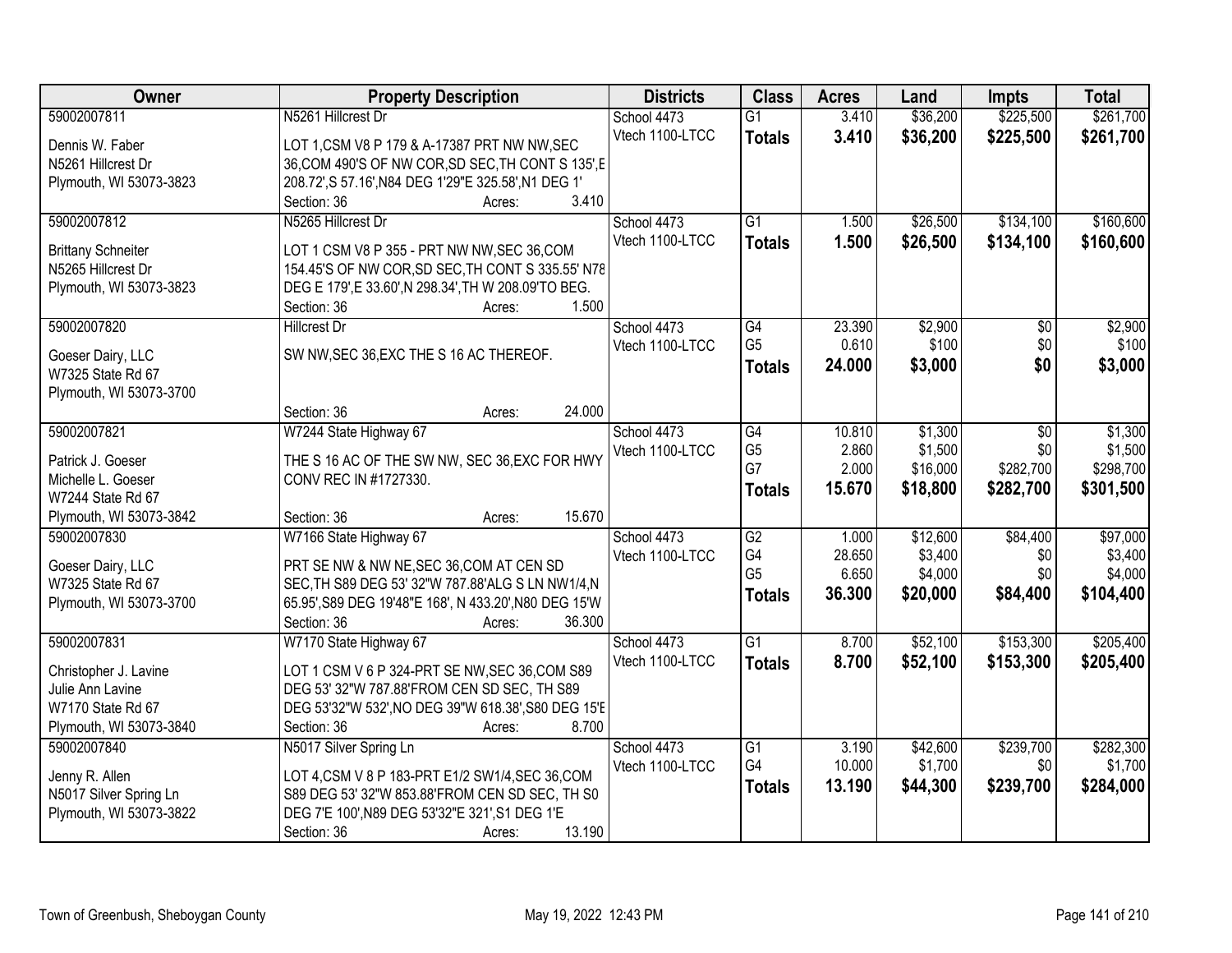| <b>Owner</b>                           | <b>Property Description</b>                            | <b>Districts</b> | <b>Class</b>     | <b>Acres</b> | Land     | <b>Impts</b> | <b>Total</b> |
|----------------------------------------|--------------------------------------------------------|------------------|------------------|--------------|----------|--------------|--------------|
| 59002007841                            | N4993 Silver Spring Ln                                 | School 4473      | $\overline{G1}$  | 10.000       | \$63,000 | \$168,000    | \$231,000    |
| <b>Richard Arthur Yurk</b>             | LOT 1 CSM V 7 P 204 - PRT E 1/2 SW1/4, SEC 36, COM     | Vtech 1100-LTCC  | <b>Totals</b>    | 10.000       | \$63,000 | \$168,000    | \$231,000    |
| Linda L. Yurk                          | N0 DEG 31'37"W 845.89'FROM S1/4 COR SD SEC, TH         |                  |                  |              |          |              |              |
| N4993 Silver Spring Ln                 | N0 DEG 31'37"W 856.41', S89 DEG 43'W 479.75' S3 DE(    |                  |                  |              |          |              |              |
| Plymouth, WI 53073-3821                | 10.000<br>Section: 36<br>Acres:                        |                  |                  |              |          |              |              |
| 59002007842                            | W7171 State Highway 67                                 | School 4473      | $\overline{G1}$  | 11.750       | \$68,300 | \$286,500    | \$354,800    |
|                                        |                                                        | Vtech 1100-LTCC  | <b>Totals</b>    | 11.750       | \$68,300 | \$286,500    | \$354,800    |
| Marvin E. Gahagan III                  | LOT 2,CSM V 8 P 90 - PRT NE SW, SEC 36, COM AT         |                  |                  |              |          |              |              |
| Sarah E. Gahagan                       | CEN SD SEC, TH S0 DEG 31'37"E 903.73', S89 DEG         |                  |                  |              |          |              |              |
| W7171 State Rd 67                      | 43'W 526.75', N1 DEG 1'W 805.43', S89 DEG 53'32"W      |                  |                  |              |          |              |              |
| Plymouth, WI 53073-3841                | 11.750<br>Section: 36<br>Acres:                        |                  |                  |              |          |              |              |
| 59002007843                            | N5067 Silver Spring Ln                                 | School 4473      | $\overline{G1}$  | 11.750       | \$68,300 | \$247,400    | \$315,700    |
| James A. Reimer                        | LOT 3, CSM V 8 P 183 - PRT NE SW, SEC 36, COM S89      | Vtech 1100-LTCC  | <b>Totals</b>    | 11.750       | \$68,300 | \$247,400    | \$315,700    |
| N5067 Silver Spring Ln                 | DEG 53' 32"W 853.88'FROM CEN SD SEC, TH CONT           |                  |                  |              |          |              |              |
| Plymouth, WI 53073-3822                | S89 DEG 53'32"W 466' S0 DEG 8'E 701.67', N89 DEG       |                  |                  |              |          |              |              |
|                                        | 11.750<br>Section: 36<br>Acres:                        |                  |                  |              |          |              |              |
| 59002007850                            | State Highway 67                                       | School 4473      | G4               | 30.000       | \$4,800  | \$0          | \$4,800      |
|                                        |                                                        | Vtech 1100-LTCC  | G <sub>5</sub>   | 3.670        | \$1,500  | \$0          | \$1,500      |
| Goeser Dairy, LLC                      | NW SW, SEC 36, EXC FOR HWY CONV REC IN                 |                  | G <sub>5</sub> M | 6.000        | \$9,300  | \$0          | \$9,300      |
| W7325 State Rd 67                      | #1727329.                                              |                  | <b>Totals</b>    | 39.670       | \$15,600 | \$0          | \$15,600     |
| Plymouth, WI 53073-3700                |                                                        |                  |                  |              |          |              |              |
|                                        | 39.670<br>Section: 36<br>Acres:                        |                  |                  |              |          |              |              |
| 59002007860                            | N4904 Silver Spring Ln                                 | School 4473      | $\overline{G1}$  | 7.540        | \$55,600 | \$265,100    | \$320,700    |
| Raymond W. Traas                       | PRT LOT 2,CSM V 8 P 143 & PRT LOT 1,CSM V 8 P          | Vtech 1100-LTCC  | <b>Totals</b>    | 7.540        | \$55,600 | \$265,100    | \$320,700    |
| Janis F. Traas                         | 118 - PRT SW SW SEC 36, COM AT SW COR SD               |                  |                  |              |          |              |              |
| N4904 Silver Spring Ln                 | SEC, TH N89 DEG 36' 20"E 1305.97', N0 DEG 18'19"W      |                  |                  |              |          |              |              |
| Plymouth, WI 53073-3820                | Section: 36<br>7.540<br>Acres:                         |                  |                  |              |          |              |              |
| 59002007861                            | N4969 Silver Spring Ln                                 | School 4473      | $\overline{G1}$  | 5.000        | \$48,000 | \$267,600    | \$315,600    |
|                                        |                                                        | Vtech 1100-LTCC  | <b>Totals</b>    | 5.000        | \$48,000 | \$267,600    | \$315,600    |
| Todd A. Schmidt                        | LOT 1 CSM V 7 P 36-PRT S1/2 SW1/4, SEC 36, COM         |                  |                  |              |          |              |              |
| Marianne E. Schmidt                    | N89 DEG 53' 32"E 1319.88'& S2 DEG 5'7"E                |                  |                  |              |          |              |              |
| N4969 Silver Spring Ln                 | 1830.60'FROM W1/4 COR, SD SEC TH S88 DEG 36'E<br>5.000 |                  |                  |              |          |              |              |
| Plymouth, WI 53073-3821<br>59002007862 | Section: 36<br>Acres:                                  |                  |                  |              |          |              |              |
|                                        | Silver Spring Ln                                       | School 4473      | $\overline{G1}$  | 8.110        | \$50,300 | \$44,100     | \$94,400     |
| Berge, Paul L & Karen A Berge Trust et | PRT LOT 1,CSM V 11 P 112 - PRT S1/2 SW1/4,SEC          | Vtech 1100-LTCC  | <b>Totals</b>    | 8.110        | \$50,300 | \$44,100     | \$94,400     |
| al                                     | 36, COM N89 DEG 36'20"E 1222.54'FROM NW COR            |                  |                  |              |          |              |              |
| N4899 Silver Spring Ln                 | SEC 1, T14N R20E, TH N0 DEG 18'19"W 66', N02 DEG       |                  |                  |              |          |              |              |
| Plymouth, WI 53073-4504                | 8.110<br>Section: 36<br>Acres:                         |                  |                  |              |          |              |              |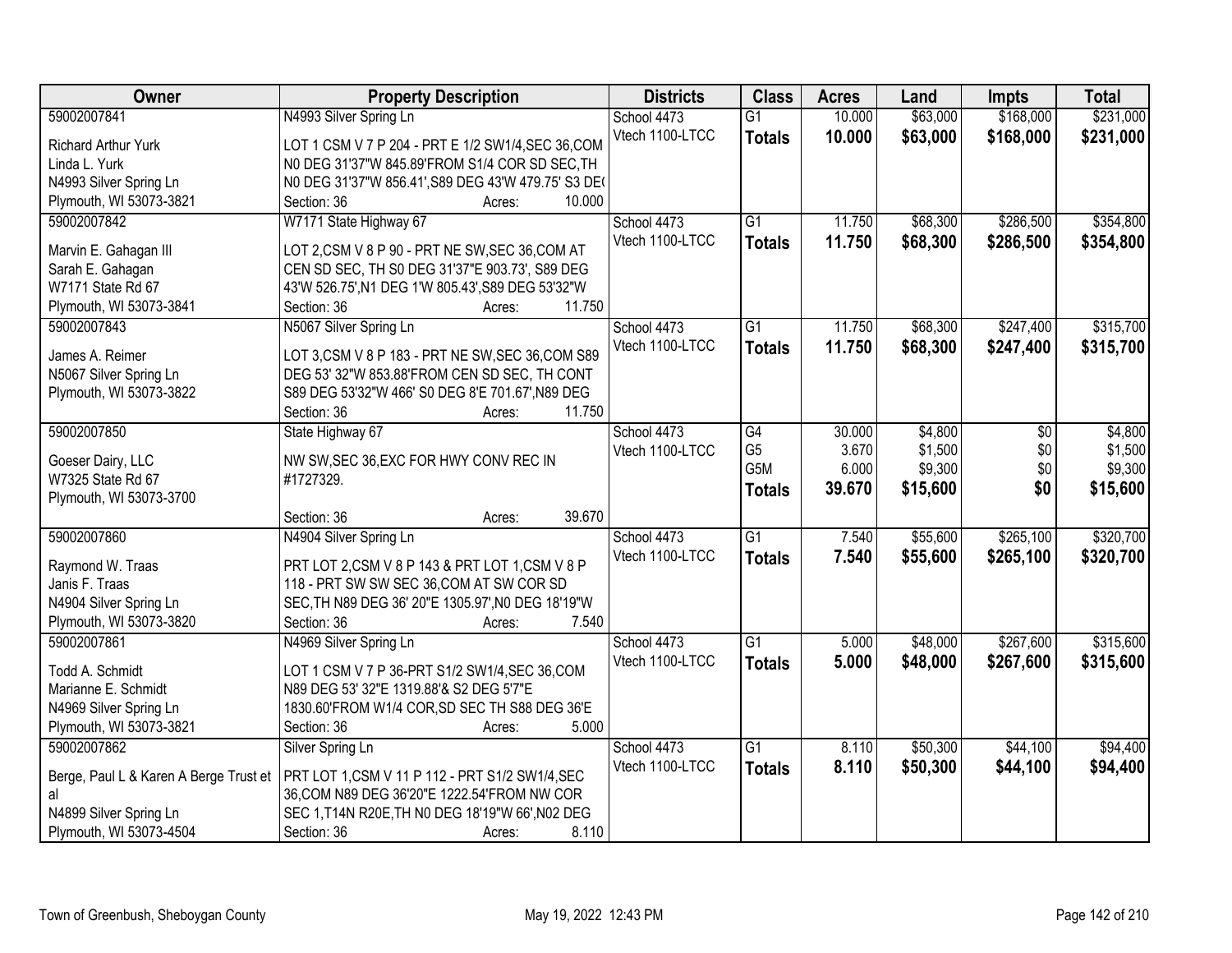| Owner                            | <b>Property Description</b>                                                            | <b>Districts</b> | <b>Class</b>    | <b>Acres</b> | Land       | <b>Impts</b> | <b>Total</b> |
|----------------------------------|----------------------------------------------------------------------------------------|------------------|-----------------|--------------|------------|--------------|--------------|
| 59002007863                      | N4944 Silver Spring Ln                                                                 | School 4473      | $\overline{G1}$ | 20.160       | \$84,100   | \$181,300    | \$265,400    |
| Allen R. Blasel                  | A-14116 - PRT SW SW, SEC 36, COM N0 DEG 5'15"E                                         | Vtech 1100-LTCC  | <b>Totals</b>   | 20.160       | \$84,100   | \$181,300    | \$265,400    |
| N4944 Silver Spring Ln           | 395.38' FROM SW COR SD SEC, TH N88 DEG 38'10"E                                         |                  |                 |              |            |              |              |
| Plymouth, WI 53073-3820          | 772.54', N2 DEG 46'E 135.48'TO S LN OF 50'                                             |                  |                 |              |            |              |              |
|                                  | 20.160<br>Section: 36<br>Acres:                                                        |                  |                 |              |            |              |              |
| 59002007864                      | N4936 Silver Spring Ln                                                                 | School 4473      | $\overline{G1}$ | 6.680        | \$53,000   | \$186,400    | \$239,400    |
| Peterson, Richard A & Michelle Y | "ERROR DEED" PRT LOT 1,CSM V 8 P 118 & PRT LOT                                         | Vtech 1100-LTCC  | <b>Totals</b>   | 6.680        | \$53,000   | \$186,400    | \$239,400    |
| Peterson Trust et al             | 2, CSM V 8 P 143 - PRT SW SW, SEC 36, COM N89 DEG                                      |                  |                 |              |            |              |              |
| N4936 Silver Spring Ln           | 36'20"E 1305.97',& N0 DEG 18'19"W 50'FROM SW COR                                       |                  |                 |              |            |              |              |
| Plymouth, WI 53073-3820          | 6.680<br>Section: 36<br>Acres:                                                         |                  |                 |              |            |              |              |
| 59002007872                      | N4989 Silver Spring Ln                                                                 | School 4473      | $\overline{G1}$ | 8.420        | \$58,300   | \$197,900    | \$256,200    |
|                                  |                                                                                        | Vtech 1100-LTCC  |                 | 8.420        | \$58,300   | \$197,900    |              |
| Dennis E. Behr                   | LOT 1, CSM V 8 P 79 - PRT S 1/2 SW1/4, SEC 36, COM                                     |                  | <b>Totals</b>   |              |            |              | \$256,200    |
| Sara L. Behr                     | AT NW COR CSM V 7 P 36, TH S88 DEG 36'E 804', N3                                       |                  |                 |              |            |              |              |
| N4989 Silver Spring Ln           | DEG 10'E 97.56' N3 DEG 20'E 366.93', S89 DEG 43'W                                      |                  |                 |              |            |              |              |
| Plymouth, WI 53073-3821          | 8.420<br>Section: 36<br>Acres:                                                         |                  |                 |              |            |              |              |
| 59002007873                      | N4931 Silver Spring Ln                                                                 | School 4473      | $\overline{G1}$ | 14.300       | \$75,900   | \$369,500    | \$445,400    |
| Timothy D. Rumlow                | PRT A-20656 - PRT SW & SE OF SW1/4, SEC 36, COM                                        | Vtech 1100-LTCC  | <b>Totals</b>   | 14.300       | \$75,900   | \$369,500    | \$445,400    |
| Martha A. Rumlow                 | AT S1/4 COR SD SEC, TH N0 DEG 40'52"W 931.31', S89                                     |                  |                 |              |            |              |              |
| N4931 Silver Spring Ln           | DEG 43'W 537.52' S02 DEG 48'45"W 84.30', S02 DEG                                       |                  |                 |              |            |              |              |
| Plymouth, WI 53073-3821          | Section: 36<br>14.300<br>Acres:                                                        |                  |                 |              |            |              |              |
| 59002007880                      | W6941 State Highway 67                                                                 | School 4473      | $\overline{G1}$ | 1.000        | \$26,000   | \$275,600    | \$301,600    |
|                                  |                                                                                        | Vtech 1100-LTCC  | W <sub>8</sub>  | 19.000       | (\$58,900) | \$0          | \$0          |
|                                  | Liebe, Robert A & Darlene Liebe Trust e N1/2 NE SE, SEC 36, SUBJ TO HWY EASE AS REC IN |                  | <b>Totals</b>   | 20.000       | \$26,000   | \$275,600    | \$301,600    |
| al                               | VOL 200 P 349 & VOL 334 P 469-70.                                                      |                  |                 |              |            |              |              |
| W6941 State Rd 67                |                                                                                        |                  |                 |              |            |              |              |
| Plymouth, WI 53073-3837          | 20.000<br>Section: 36<br>Acres:                                                        |                  |                 |              |            |              |              |
| 59002007890                      | N5048 County Rd S                                                                      | School 4473      | $\overline{G1}$ | 20.000       | \$93,000   | \$118,500    | \$211,500    |
| Mark L. Roehrig                  | S1/2 NE SE, SEC 36.                                                                    | Vtech 1100-LTCC  | <b>Totals</b>   | 20.000       | \$93,000   | \$118,500    | \$211,500    |
| N5048 County Rd S                |                                                                                        |                  |                 |              |            |              |              |
| Plymouth, WI 53073               |                                                                                        |                  |                 |              |            |              |              |
|                                  | 20.000<br>Section: 36<br>Acres:                                                        |                  |                 |              |            |              |              |
| 59002007900                      | W7099 State Highway 67                                                                 | School 4473      | $\overline{G1}$ | 2.500        | \$54,500   | \$278,200    | \$332,700    |
|                                  |                                                                                        | Vtech 1100-LTCC  | G4              | 19.500       | \$2,100    | \$0          | \$2,100      |
| Anthony B. Jarc                  | NW SE, SEC 36, EXC COM AT NE COR SD1/4, TH N89                                         |                  | G5M             | 15.000       | \$23,300   | \$0          | \$23,300     |
| Marilyn L. Jarc                  | DEG 54'54"W 240.06', N89 DEG 18'23"W 67', S 426.44', E                                 |                  | <b>Totals</b>   | 37.000       | \$79,900   | \$278,200    | \$358,100    |
| W7099 State Rd 67                | 307.06', TH N 425.28'TO BEG.                                                           |                  |                 |              |            |              |              |
| Plymouth, WI 53073-3839          | 37.000<br>Section: 36<br>Acres:                                                        |                  |                 |              |            |              |              |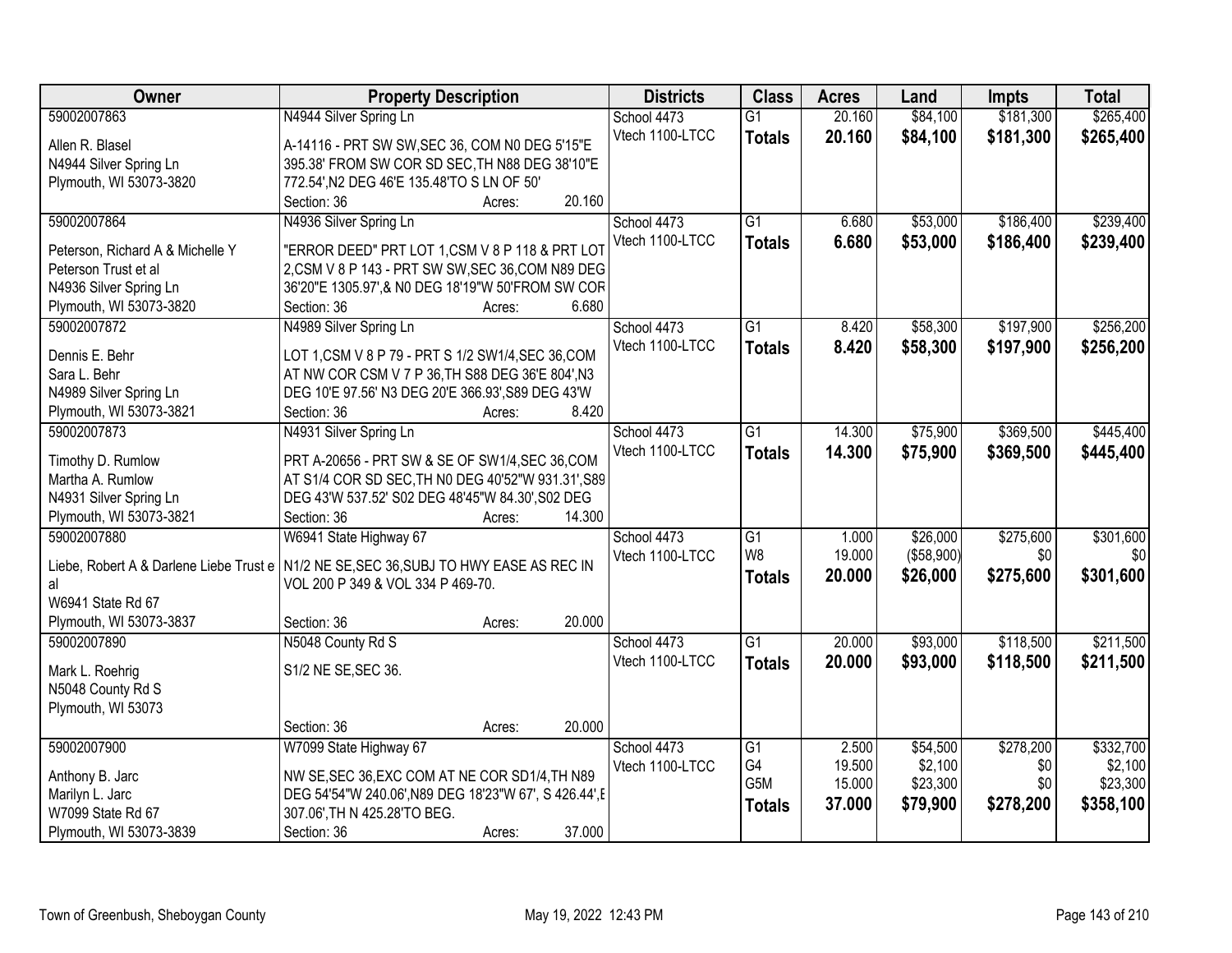| Owner                                                                                 | <b>Property Description</b>                            |        |        | <b>Districts</b> | <b>Class</b>           | <b>Acres</b> | Land     | <b>Impts</b>    | <b>Total</b>    |
|---------------------------------------------------------------------------------------|--------------------------------------------------------|--------|--------|------------------|------------------------|--------------|----------|-----------------|-----------------|
| 59002007910                                                                           | W7021 State Highway 67                                 |        |        | School 4473      | $\overline{G1}$        | 3.000        | \$42,000 | \$177,400       | \$219,400       |
| Todd G. Fischer                                                                       | PRT NW SE, SEC 36, COM AT NE COR SD1/4, TH N89         |        |        | Vtech 1100-LTCC  | <b>Totals</b>          | 3.000        | \$42,000 | \$177,400       | \$219,400       |
| Dawn M. Fischer                                                                       | DEG 54'54"W 240.06', N89 DEG 18'23"W 67', S 426.44', E |        |        |                  |                        |              |          |                 |                 |
| W7021 State Rd 67                                                                     | 307.06', TH N 425.28'TO BEG.                           |        |        |                  |                        |              |          |                 |                 |
| Plymouth, WI 53073-3839                                                               | Section: 36                                            | Acres: | 3.000  |                  |                        |              |          |                 |                 |
| 59002007920                                                                           |                                                        |        |        | School 4473      | G4                     | 7.000        | \$700    | \$0             | \$700           |
|                                                                                       |                                                        |        |        | Vtech 1100-LTCC  | G5M                    | 13.000       | \$20,200 | \$0             | \$20,200        |
| Anthony B. Jarc                                                                       | N1/2 SW SE, SEC 36                                     |        |        |                  | <b>Totals</b>          | 20.000       | \$20,900 | \$0             | \$20,900        |
| Marilyn L. Jarc                                                                       |                                                        |        |        |                  |                        |              |          |                 |                 |
| W7099 State Rd 67                                                                     |                                                        |        |        |                  |                        |              |          |                 |                 |
| Plymouth, WI 53073-3839                                                               | Section: 36                                            | Acres: | 20.000 |                  |                        |              |          |                 |                 |
| 59002007930                                                                           | W7000 Chicory Ln                                       |        |        | School 4473      | $\overline{G1}$        | 10.000       | \$63,000 | \$170,200       | \$233,200       |
| Patricia Ann Nortrom                                                                  | S1/2 SW SE                                             |        |        | Vtech 1100-LTCC  | G <sub>6</sub>         | 10.000       | \$31,000 | \$0             | \$31,000        |
| Douglas V. Nortrom V                                                                  |                                                        |        |        |                  | <b>Totals</b>          | 20,000       | \$94,000 | \$170,200       | \$264,200       |
| W7000 Chicory Ln                                                                      |                                                        |        |        |                  |                        |              |          |                 |                 |
| Plymouth, WI 53073-3760                                                               | Section: 36                                            | Acres: | 20.000 |                  |                        |              |          |                 |                 |
| 59002007950                                                                           |                                                        |        |        | School 4473      | $\overline{G1}$        |              |          | \$113,700       |                 |
|                                                                                       | N4934 County Rd S                                      |        |        |                  |                        | 5.000        | \$41,000 |                 | \$154,700       |
| Steven J. Robinson                                                                    | TR 2, CSM V 3 P 4 - PRT SE SE SEC 36, COM 241'N OF     |        |        | Vtech 1100-LTCC  | <b>Totals</b>          | 5.000        | \$41,000 | \$113,700       | \$154,700       |
| Michele M. Robinson                                                                   | SE COR SD1/4, TH N 400', W 544.5', S 400', TH E        |        |        |                  |                        |              |          |                 |                 |
| N4934 County Rd S                                                                     | 544.5'TO BEG.                                          |        |        |                  |                        |              |          |                 |                 |
| Plymouth, WI 53073-3803                                                               | Section: 36                                            | Acres: | 5.000  |                  |                        |              |          |                 |                 |
| 59002007951                                                                           | Chicory Ln                                             |        |        | School 4473      | $\overline{G1}$        | 5.000        | \$48,000 | $\overline{50}$ | \$48,000        |
|                                                                                       |                                                        |        |        | Vtech 1100-LTCC  | <b>Totals</b>          | 5.000        | \$48,000 | \$0             | \$48,000        |
| David P. Oostdyk                                                                      | LOT 5,CSM V 10 P 295 - PRT SE SE, SEC 36, COM          |        |        |                  |                        |              |          |                 |                 |
| Michele I. Oostdyk                                                                    | 841'N OF SE COR SD SEC, TH S89 DEG 38' 20"W            |        |        |                  |                        |              |          |                 |                 |
| W6998 Chicory Ln                                                                      | 530.25'& W 381.50'TO PNT OF BEG, TH S01 DEG 23'        |        |        |                  |                        |              |          |                 |                 |
| Plymouth, WI 53073-3761                                                               | Section: 36                                            | Acres: | 5.000  |                  |                        |              |          |                 |                 |
| 59002007952                                                                           | County Rd S                                            |        |        | School 4473      | $\overline{G1}$        | 10.100       | \$63,300 | $\overline{50}$ | \$63,300        |
| Midpo, LLC                                                                            | LOT 6,CSM V 10 P 295 - PRT SE SE, SEC 36, COM          |        |        | Vtech 1100-LTCC  | <b>Totals</b>          | 10.100       | \$63,300 | \$0             | \$63,300        |
| W6998 Chicory Ln                                                                      | 841'N OF SE COR SD SEC, TH S89 DEG 38' 20"W            |        |        |                  |                        |              |          |                 |                 |
| Plymouth, WI 53073-3761                                                               | 530.25', W 381.50', N02 25'20" E 483.18', N89 DEG 11'  |        |        |                  |                        |              |          |                 |                 |
|                                                                                       | Section: 36                                            | Acres: | 10.100 |                  |                        |              |          |                 |                 |
| 59002007953                                                                           |                                                        |        |        | School 4473      | $\overline{\text{X2}}$ | 0.910        | \$0      | $\overline{50}$ | $\overline{50}$ |
|                                                                                       |                                                        |        |        | Vtech 1100-LTCC  | <b>Totals</b>          | 0.910        | \$0      | \$0             | \$0             |
| State of Wisconsin Dept of Transportatic   PRT NE SW, SEC 36 (REIMER) 0.25 AC. PRT NW |                                                        |        |        |                  |                        |              |          |                 |                 |
| 944 Vanderperren Way                                                                  | SW, SEC 36 (GOESER DAIRY) 0.33 AC. PRT SW              |        |        |                  |                        |              |          |                 |                 |
| Green Bay, WI 54304-5344                                                              | NW, SEC 36 (GOESER) 0.33 AC.                           |        |        |                  |                        |              |          |                 |                 |
|                                                                                       | Section: 36                                            | Acres: | 0.910  |                  |                        |              |          |                 |                 |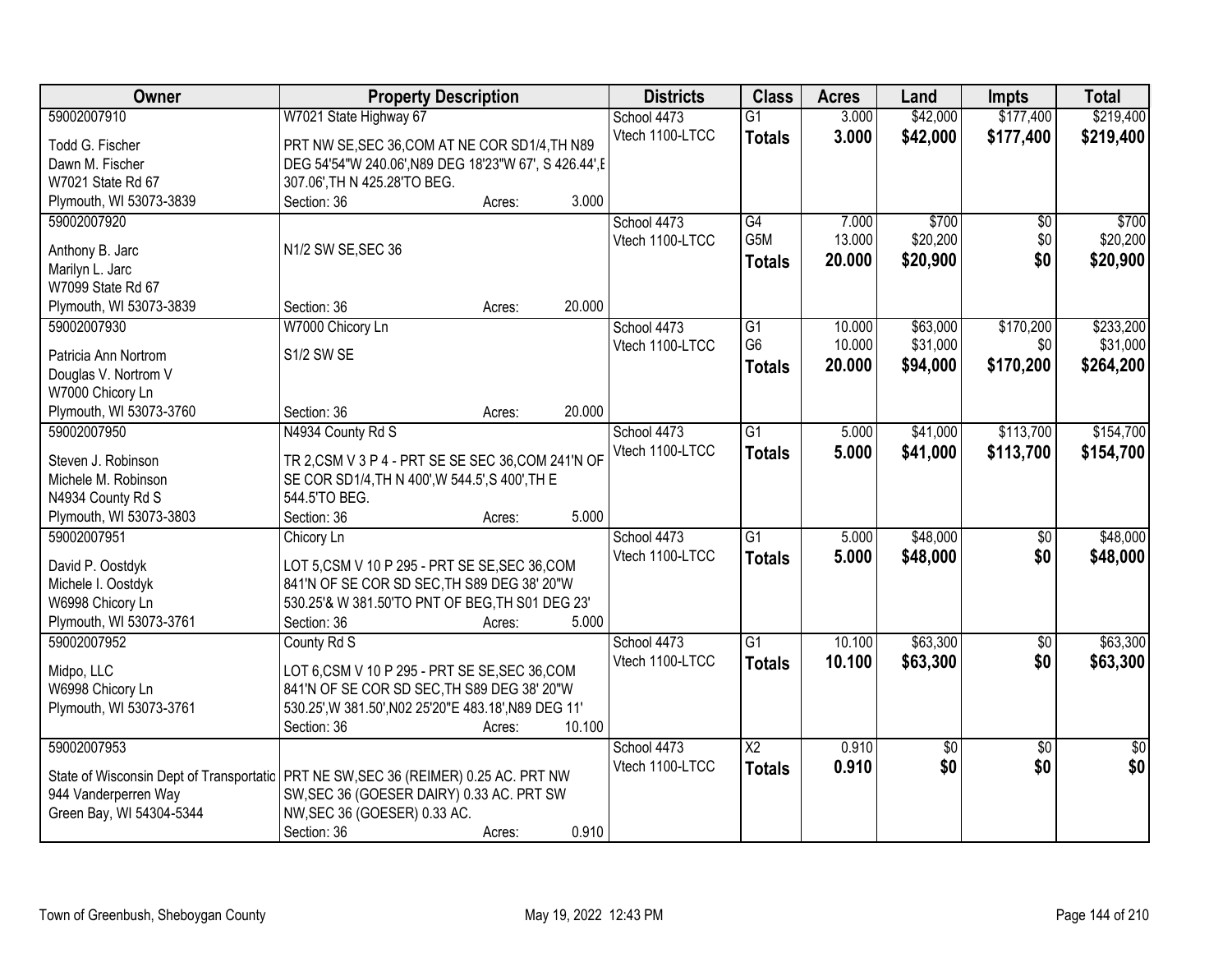| Owner                          | <b>Property Description</b>                          |                  | <b>Districts</b> | <b>Class</b>    | <b>Acres</b> | Land        | <b>Impts</b>    | <b>Total</b>    |
|--------------------------------|------------------------------------------------------|------------------|------------------|-----------------|--------------|-------------|-----------------|-----------------|
| 59002007955                    | N4950 County Rd S                                    |                  | School 4473      | $\overline{G1}$ | 2.500        | \$39,500    | \$254,800       | \$294,300       |
| Richard R. Cook                | TR 1, CSM V 3 P 5 - PRT SE SE SEC 36, COM 641'N OF   |                  | Vtech 1100-LTCC  | <b>Totals</b>   | 2.500        | \$39,500    | \$254,800       | \$294,300       |
| Sandra M. Cook                 | SE COR SD SEC, TH N 200', W 544.50', S 200', TH E    |                  |                  |                 |              |             |                 |                 |
| N4950 County Rd S              | 544.50'TO BEG.                                       |                  |                  |                 |              |             |                 |                 |
| Plymouth, WI 53073-3803        | Section: 36                                          | 2.500<br>Acres:  |                  |                 |              |             |                 |                 |
| 59002007956                    | W6997 Chicory Ln                                     |                  | School 4473      | $\overline{G1}$ | 1.500        | \$31,500    | \$151,100       | \$182,600       |
|                                |                                                      |                  | Vtech 1100-LTCC  | <b>Totals</b>   | 1.500        | \$31,500    | \$151,100       | \$182,600       |
| Randy R. Burhop                | LOT 1 CSM V 7 P 100 - PRT SE SE, SEC 36, COM S89     |                  |                  |                 |              |             |                 |                 |
| W6997 Chicory Ln               | DEG 50' 22"W 1002.46'FROM SE COR SD SEC, TH S89      |                  |                  |                 |              |             |                 |                 |
| Plymouth, WI 53073-3754        | DEG 50'22"W 315.73', N2 DEG 13'52"E 230.61', S80 DEC |                  |                  |                 |              |             |                 |                 |
|                                | Section: 36                                          | 1.500<br>Acres:  |                  |                 |              |             |                 |                 |
| 59002007957                    | W6943 Chicory Ln                                     |                  | School 4473      | $\overline{G1}$ | 5.200        | \$48,600    | \$198,000       | \$246,600       |
| James R. Booker                | LOT 2 CSM V 7 P 100 - PRT SE SE, SEC 36, COM AT      |                  | Vtech 1100-LTCC  | <b>Totals</b>   | 5.200        | \$48,600    | \$198,000       | \$246,600       |
| Mary L. Booker                 | SE COR SD SEC, TH S89 DEG 50'22"W 1002.46', N        |                  |                  |                 |              |             |                 |                 |
| W6943 Chicory Ln               | 226.44', N58 DEG 43'50"E 108.44', S72 DEG 30' 40"E   |                  |                  |                 |              |             |                 |                 |
| Plymouth, WI 53073-3754        | Section: 36                                          | 5.200<br>Acres:  |                  |                 |              |             |                 |                 |
| 59002007958                    | W6966 Chicory Ln                                     |                  | School 4473      | G1              | 5.000        | \$48,000    | \$235,000       | \$283,000       |
|                                |                                                      |                  | Vtech 1100-LTCC  | <b>Totals</b>   | 5.000        | \$48,000    | \$235,000       | \$283,000       |
| Jon D. Scott                   | LOT 3 CSM V9 P 202 - PRT SE SE, SEC 36, COM          |                  |                  |                 |              |             |                 |                 |
| Cynthia K. Scott               | 38.61'N & N58 DEG 43'50"E 91.07'FROM NW COR, LOT     |                  |                  |                 |              |             |                 |                 |
| W6966 Chicory Ln               | 2 CSM V7 P 100, TH CONT N58 DEG 43'50"E 12.28',      |                  |                  |                 |              |             |                 |                 |
| Plymouth, WI 53073-3761        | Section: 36                                          | 5.000<br>Acres:  |                  |                 |              |             |                 |                 |
| 59002007959                    | W6998 Chicory Ln                                     |                  | School 4473      | $\overline{G1}$ | 5.000        | \$48,000    | \$292,500       | \$340,500       |
| David P. Oostdyk               | LOT 4, CSM V 10 P 295 - PRT SE SE, SEC 36, COM AT    |                  | Vtech 1100-LTCC  | <b>Totals</b>   | 5.000        | \$48,000    | \$292,500       | \$340,500       |
| Michele I. Oostdyk             | SE COR SD SEC, TH N 841', S89 DEG 38' 20"W           |                  |                  |                 |              |             |                 |                 |
| W6998 Chicory Ln               | 530.25', W 381.50', TH S01 DEG 23'54"W 39.50'TO PNT  |                  |                  |                 |              |             |                 |                 |
| Plymouth, WI 53073-3761        | Section: 36                                          | 5.000<br>Acres:  |                  |                 |              |             |                 |                 |
| 59002007970                    |                                                      |                  | School 1631      | X3              | 40.000       | $\sqrt{50}$ | $\overline{50}$ | $\frac{1}{6}$   |
|                                |                                                      |                  | Vtech 1100-LTCC  | <b>Totals</b>   | 40.000       | \$0         | \$0             | \$0             |
| Sheboygan County Planning Dept | NE NE                                                |                  |                  |                 |              |             |                 |                 |
| 508 New York Ave Rm 335        |                                                      |                  |                  |                 |              |             |                 |                 |
| Sheboygan, WI 53081-4126       |                                                      |                  |                  |                 |              |             |                 |                 |
|                                | Section: 25                                          | 40.000<br>Acres: |                  |                 |              |             |                 |                 |
| 59002007980                    |                                                      |                  | School 1631      | X3              | 40.000       | $\sqrt{50}$ | $\overline{50}$ | $\overline{50}$ |
| Sheboygan County Planning Dept | NW NE                                                |                  | Vtech 1100-LTCC  | <b>Totals</b>   | 40.000       | \$0         | \$0             | \$0             |
| 508 New York Ave Rm 335        |                                                      |                  |                  |                 |              |             |                 |                 |
| Sheboygan, WI 53081-4126       |                                                      |                  |                  |                 |              |             |                 |                 |
|                                | Section: 25                                          | 40.000<br>Acres: |                  |                 |              |             |                 |                 |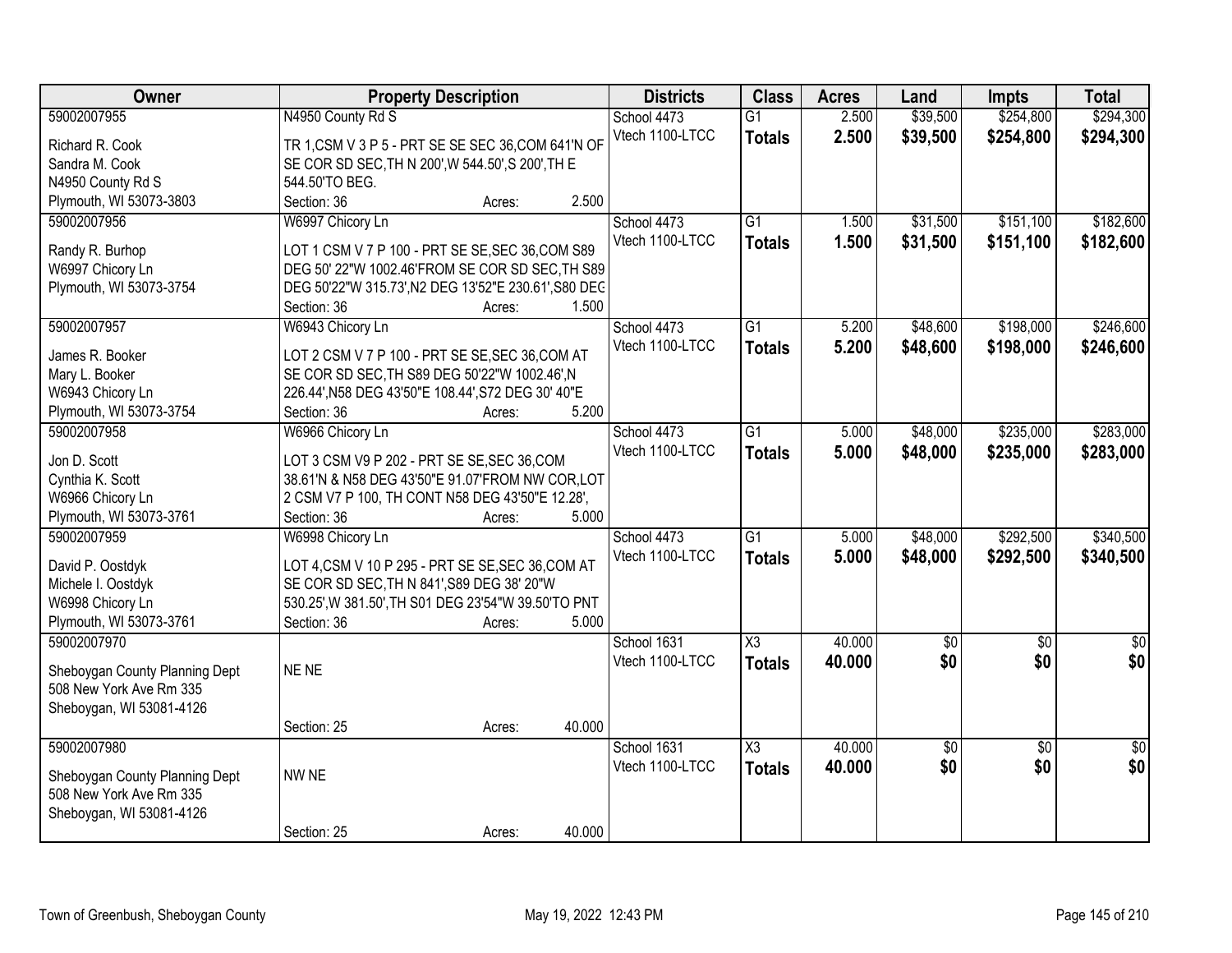| Owner                                                                                     |                                                                                                                                                        | <b>Property Description</b> |        | <b>Districts</b>               | <b>Class</b>                                         | <b>Acres</b>                        | Land                                        | <b>Impts</b>                       | <b>Total</b>                                |
|-------------------------------------------------------------------------------------------|--------------------------------------------------------------------------------------------------------------------------------------------------------|-----------------------------|--------|--------------------------------|------------------------------------------------------|-------------------------------------|---------------------------------------------|------------------------------------|---------------------------------------------|
| 59002007990<br>Mjwj, LLC<br>W5860 County Road A N                                         | SW NE, SEC 25                                                                                                                                          |                             |        | School 1631<br>Vtech 1100-LTCC | $\overline{G6}$<br><b>Totals</b>                     | 40.000<br>40.000                    | \$84,000<br>\$84,000                        | $\overline{50}$<br>\$0             | \$84,000<br>\$84,000                        |
| Elkhart Lake, WI 53020-2032                                                               | Section: 25                                                                                                                                            | Acres:                      | 40.000 |                                |                                                      |                                     |                                             |                                    |                                             |
| 59002008000<br>Chad D. Kienbaum<br>Charlotte E. Kienbaum<br>13132 Steinthal Rd            | SE NE, SEC 25, EXC COM AT SE COR, SD 1/4, TH N<br>250', W 142', SWLY TO A PNT ON S LN NE1/4 340'W OF<br>E1/4 COR SD SEC, TH E 340'TO BEG.              |                             |        | School 1631<br>Vtech 1100-LTCC | $\overline{G6}$<br><b>Totals</b>                     | 38.630<br>38.630                    | \$81,100<br>\$81,100                        | \$0<br>\$0                         | \$81,100<br>\$81,100                        |
| Kiel, WI 53042-2620<br>59002008010                                                        | Section: 25<br>N7902 County Rd P                                                                                                                       | Acres:                      | 38.630 | School 1631<br>Vtech 1100-LTCC | X4<br><b>Totals</b>                                  | 1.370<br>1.370                      | \$0<br>\$0                                  | \$0<br>\$0                         | $\overline{30}$<br>\$0                      |
| Grace Episcopal Church<br>1011 N 7th St<br>Sheboygan, WI 53081-4019                       | PRT SE NE, SEC 25, COM AT SE COR SD1/4, TH N<br>250', W 142', SWLY TO A PNT ON S LN NE1/4 340'W OF<br>E1/4 COR SD SEC, TH E 340'TO BEG.<br>Section: 25 | Acres:                      | 1.370  |                                |                                                      |                                     |                                             |                                    |                                             |
| 59002008020<br>Greenbush Farm, LLC<br>77 W Seegers Rd<br>Arlington Heights, IL 60005-3916 | NE NW, SEC 25                                                                                                                                          |                             |        | School 1631<br>Vtech 1100-LTCC | $\overline{G6}$<br><b>Totals</b>                     | 40.000<br>40.000                    | \$84,000<br>\$84,000                        | $\sqrt[6]{3}$<br>\$0               | \$84,000<br>\$84,000                        |
|                                                                                           | Section: 25                                                                                                                                            | Acres:                      | 40.000 |                                |                                                      |                                     |                                             |                                    |                                             |
| 59002008030<br>Greenbush Farm, LLC<br>77 W Seegers Rd<br>Arlington Heights, IL 60005-3916 | NW NW, SEC 25                                                                                                                                          |                             |        | School 1631<br>Vtech 1100-LTCC | $\overline{G4}$<br>G <sub>5</sub> M<br><b>Totals</b> | 6.000<br>34.000<br>40.000           | \$800<br>\$52,700<br>\$53,500               | \$0<br>\$0<br>\$0                  | \$800<br>\$52,700<br>\$53,500               |
|                                                                                           | Section: 25                                                                                                                                            | Acres:                      | 40.000 |                                |                                                      |                                     |                                             |                                    |                                             |
| 59002008040<br>Greenbush Farm, LLC<br>77 W Seegers Rd<br>Arlington Heights, IL 60005-3916 | Hickory Ln<br>SW NW, SEC 25, SUBJECT TO HWY EASEMENT AS<br>DESC IN VOL 396 P 114-15                                                                    |                             |        | School 1631<br>Vtech 1100-LTCC | G1<br>G4<br>G <sub>5</sub> M<br><b>Totals</b>        | 1.000<br>21.000<br>18.000<br>40.000 | \$22,000<br>\$2,700<br>\$27,900<br>\$52,600 | \$11,300<br>\$0<br>\$0<br>\$11,300 | \$33,300<br>\$2,700<br>\$27,900<br>\$63,900 |
|                                                                                           | Section: 25                                                                                                                                            | Acres:                      | 40.000 |                                |                                                      |                                     |                                             |                                    |                                             |
| 59002008050<br>Greenbush Farm, LLC<br>77 W Seegers Rd<br>Arlington Heights, IL 60005-3916 | N1/2 SE NW, SEC 25                                                                                                                                     |                             |        | School 1631<br>Vtech 1100-LTCC | $\overline{G6}$<br><b>Totals</b>                     | 20.000<br>20.000                    | \$62,000<br>\$62,000                        | $\overline{50}$<br>\$0             | \$62,000<br>\$62,000                        |
|                                                                                           | Section: 25                                                                                                                                            | Acres:                      | 20.000 |                                |                                                      |                                     |                                             |                                    |                                             |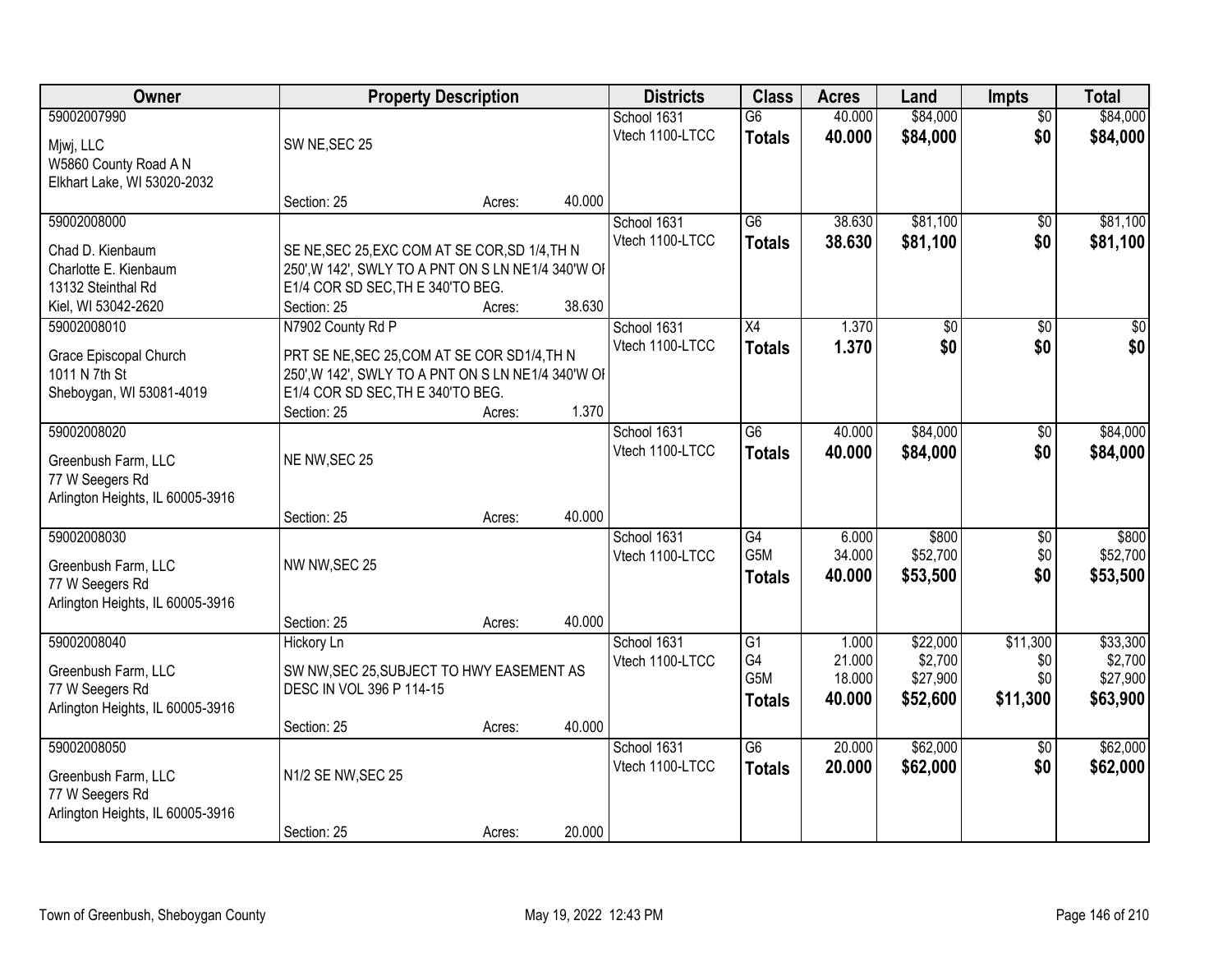| <b>Owner</b>                                                               |                                                                                                                                                                   | <b>Property Description</b> |        | <b>Districts</b>               | <b>Class</b>                     | <b>Acres</b>     | Land                   | <b>Impts</b>           | <b>Total</b>         |
|----------------------------------------------------------------------------|-------------------------------------------------------------------------------------------------------------------------------------------------------------------|-----------------------------|--------|--------------------------------|----------------------------------|------------------|------------------------|------------------------|----------------------|
| 59002008060<br>Greenbush Farm, LLC                                         | S1/2 SE NW, SEC 25.                                                                                                                                               |                             |        | School 1631<br>Vtech 1100-LTCC | $\overline{G6}$<br><b>Totals</b> | 20.000<br>20.000 | \$62,000<br>\$62,000   | $\overline{50}$<br>\$0 | \$62,000<br>\$62,000 |
| 77 W Seegers Rd<br>Arlington Heights, IL 60005-3916                        | Section: 25                                                                                                                                                       |                             | 20.000 |                                |                                  |                  |                        |                        |                      |
| 59002008070                                                                | <b>Hickory Ln</b>                                                                                                                                                 | Acres:                      |        | School 1631                    | G4                               | 4.000            | \$600                  | \$0                    | \$600                |
| Greenbush Farm, LLC<br>77 W Seegers Rd<br>Arlington Heights, IL 60005-3916 | NE SW, SEC 25, SUBJECT TO HWY EASEMENT AS<br>REC IN VOL 396 P 114-15                                                                                              |                             |        | Vtech 1100-LTCC                | G <sub>5</sub> M<br>Totals       | 36.000<br>40.000 | \$45,800<br>\$46,400   | \$0<br>\$0             | \$45,800<br>\$46,400 |
|                                                                            | Section: 25                                                                                                                                                       | Acres:                      | 40.000 |                                |                                  |                  |                        |                        |                      |
| 59002008080                                                                | <b>Hickory Ln</b>                                                                                                                                                 |                             |        | School 1631                    | G4                               | 12.000           | \$1,800                | $\sqrt[6]{3}$          | \$1,800              |
| Greenbush Farm, LLC<br>77 W Seegers Rd<br>Arlington Heights, IL 60005-3916 | NW SW, SEC 25, SUBJECT TO HWY EASEMENT AS<br>REC IN VOL 396 P 114-15                                                                                              |                             |        | Vtech 1100-LTCC                | G5M<br><b>Totals</b>             | 28.000<br>40.000 | \$43,400<br>\$45,200   | \$0<br>\$0             | \$43,400<br>\$45,200 |
|                                                                            | Section: 25                                                                                                                                                       | Acres:                      | 40.000 |                                |                                  |                  |                        |                        |                      |
| 59002008090                                                                |                                                                                                                                                                   |                             |        | School 1631<br>Vtech 1100-LTCC | G <sub>6</sub><br>W <sub>6</sub> | 10.000<br>30.000 | \$13,700<br>(\$93,000) | \$0<br>\$0             | \$13,700<br>\$0      |
| Garett E. Rortvedt et al<br>W5689 County Rd W<br>Adell, WI 53001-1124      | SW SW, SEC 25.                                                                                                                                                    |                             |        |                                | <b>Totals</b>                    | 40.000           | \$13,700               | \$0                    | \$13,700             |
|                                                                            | Section: 25                                                                                                                                                       | Acres:                      | 40.000 |                                |                                  |                  |                        |                        |                      |
| 59002008100                                                                | <b>Hickory Ln</b>                                                                                                                                                 |                             |        | School 1631                    | W <sub>6</sub>                   | 27.790           | $($ \$86,100)          | \$0                    | $\overline{50}$      |
| Garett E. Rortvedt et al<br>W5689 County Rd W<br>Adell, WI 53001-1124      | PRT SE SW, SEC 25, COM AT NW COR, TH S TO SW<br>COR SD1/4,E TO PNT 2 RDS W OF SE COR SD 1/4,N<br>11 RDS, NW TO PNT ON N LN SD1/4 24 RDS E OF NW<br>Section: 25    | Acres:                      | 27.790 | Vtech 1100-LTCC                | <b>Totals</b>                    | 27.790           | \$0                    | \$0                    | \$0                  |
| 59002008110                                                                | Hickory Ln                                                                                                                                                        |                             |        | School 1631                    | $\overline{G6}$                  | 12.210           | \$37,900               | \$0                    | \$37,900             |
| Greenbush Farm, LLC<br>77 W Seegers Rd<br>Arlington Heights, IL 60005-3916 | PRT SE SW, SEC 25, COM ON N LINE SD1/4 24 RDS E<br>OF NW COR, THE TO NE COR SD1/4, S TO SE COR, W<br>2 RDS, N 11 RDS PARA WITH E LINE SE SW, TH NW<br>Section: 25 | Acres:                      | 12.210 | Vtech 1100-LTCC                | <b>Totals</b>                    | 12.210           | \$37,900               | \$0                    | \$37,900             |
| 59002008120                                                                | County Rd P                                                                                                                                                       |                             |        | School 1631<br>Vtech 1100-LTCC | G4<br>G <sub>5</sub>             | 24.000<br>3.000  | \$3,100<br>\$1,300     | $\overline{50}$<br>\$0 | \$3,100<br>\$1,300   |
| Mary E. Hayssen<br>N7867 Lakeside Park Rd<br>Elkhart Lake, WI 53020-1811   | NE SE, SEC 25                                                                                                                                                     |                             |        |                                | G5M<br><b>Totals</b>             | 13.000<br>40.000 | \$20,200<br>\$24,600   | \$0<br>\$0             | \$20,200<br>\$24,600 |
|                                                                            | Section: 25                                                                                                                                                       | Acres:                      | 40.000 |                                |                                  |                  |                        |                        |                      |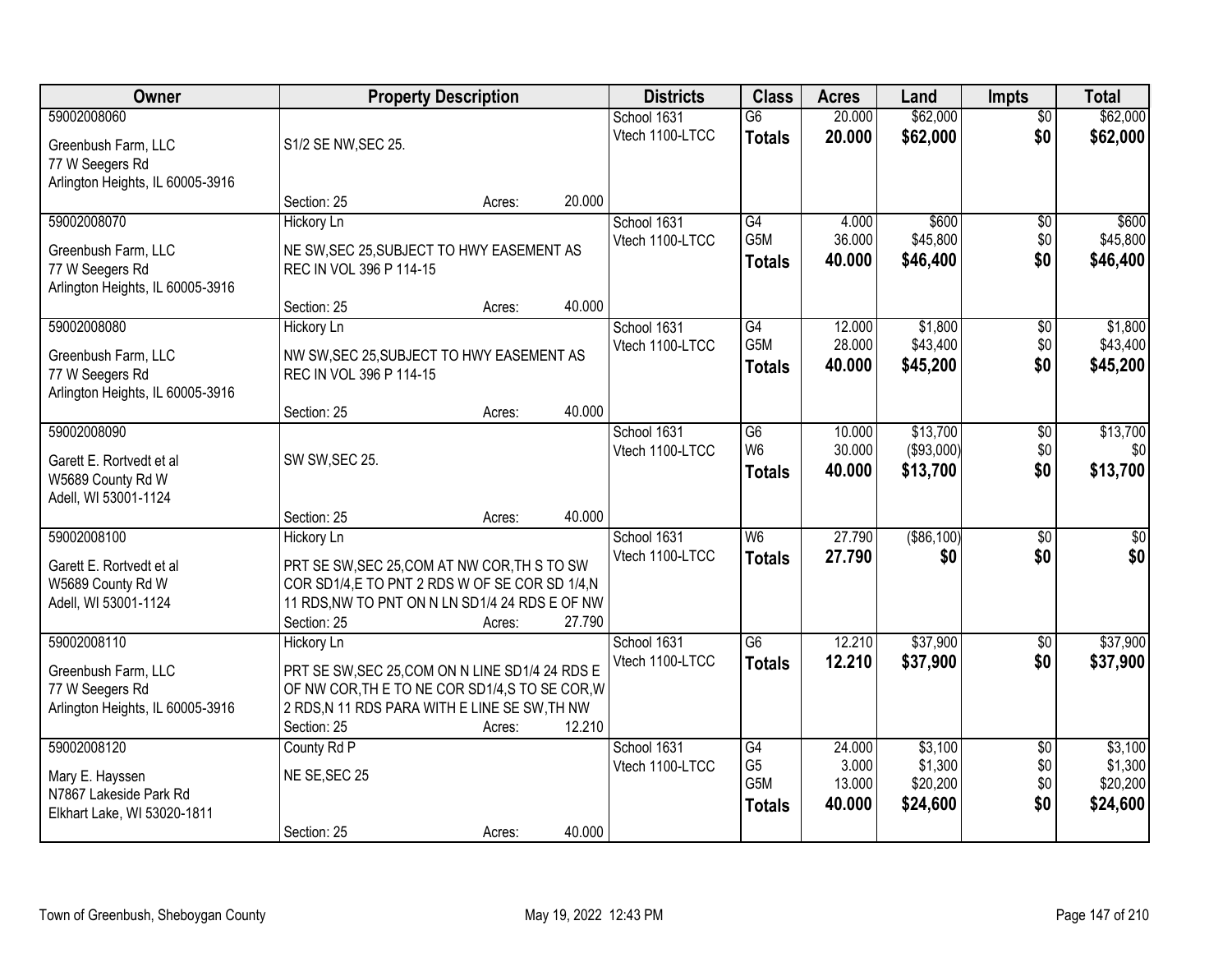| Owner                                                                          |                                                   | <b>Property Description</b> |         | <b>Districts</b> | <b>Class</b>           | <b>Acres</b> | Land            | <b>Impts</b>    | <b>Total</b>    |
|--------------------------------------------------------------------------------|---------------------------------------------------|-----------------------------|---------|------------------|------------------------|--------------|-----------------|-----------------|-----------------|
| 59002008130                                                                    |                                                   |                             |         | School 1631      | G4                     | 4.000        | \$600           | $\overline{50}$ | \$600           |
| Mary E. Hayssen                                                                | NW SE, SEC 25                                     |                             |         | Vtech 1100-LTCC  | G <sub>5</sub>         | 3.000        | \$1,800         | \$0             | \$1,800         |
| N7867 Lakeside Park Rd                                                         |                                                   |                             |         |                  | G5M                    | 33.000       | \$51,200        | \$0             | \$51,200        |
| Elkhart Lake, WI 53020-1811                                                    |                                                   |                             |         |                  | <b>Totals</b>          | 40.000       | \$53,600        | \$0             | \$53,600        |
|                                                                                | Section: 25                                       | Acres:                      | 40.000  |                  |                        |              |                 |                 |                 |
| 59002008140                                                                    | <b>Hickory Ln</b>                                 |                             |         | School 1631      | G4                     | 24.870       | \$3,600         | $\overline{50}$ | \$3,600         |
| Mary E. Hayssen                                                                | SW SE, SEC 25.                                    |                             |         | Vtech 1100-LTCC  | G <sub>5</sub>         | 5.130        | \$2,500         | \$0             | \$2,500         |
| N7867 Lakeside Park Rd                                                         |                                                   |                             |         |                  | G5M                    | 10.000       | \$15,500        | \$0             | \$15,500        |
| Elkhart Lake, WI 53020-1811                                                    |                                                   |                             |         |                  | <b>Totals</b>          | 40.000       | \$21,600        | \$0             | \$21,600        |
|                                                                                | Section: 25                                       | Acres:                      | 40.000  |                  |                        |              |                 |                 |                 |
| 59002008150                                                                    | N7790 County Rd P                                 |                             |         | School 1631      | G4                     | 29.100       | \$4,100         | \$0             | \$4,100         |
| Mary E. Hayssen                                                                | SE SE, SEC 25.                                    |                             |         | Vtech 1100-LTCC  | G <sub>5</sub>         | 8.900        | \$4,300         | \$0             | \$4,300         |
| N7867 Lakeside Park Rd                                                         |                                                   |                             |         |                  | G7                     | 2.000        | \$21,000        | \$119,400       | \$140,400       |
| Elkhart Lake, WI 53020-1811                                                    |                                                   |                             |         |                  | <b>Totals</b>          | 40.000       | \$29,400        | \$119,400       | \$148,800       |
|                                                                                | Section: 25                                       | Acres:                      | 40.000  |                  |                        |              |                 |                 |                 |
| 59002008155                                                                    |                                                   |                             |         | School 1631      | X3                     | 600.000      | \$0             | $\sqrt{6}$      | \$0             |
| Sheboygan County Planning Dept                                                 | SEC 26 EXC THE NE SE, WHICH IS ALSO KNOWN AS      |                             |         | Vtech 1100-LTCC  | <b>Totals</b>          | 600.000      | \$0             | \$0             | \$0             |
| 508 New York Ave Rm 335                                                        | PRT OF LOTS 2 & 4                                 |                             |         |                  |                        |              |                 |                 |                 |
| Sheboygan, WI 53081-4126                                                       |                                                   |                             |         |                  |                        |              |                 |                 |                 |
|                                                                                | Section: 26                                       | Acres:                      | 600.000 |                  |                        |              |                 |                 |                 |
| 59002008160                                                                    |                                                   |                             |         | School 1631      | $\overline{\chi_3}$    | 40.000       | $\overline{30}$ | $\overline{30}$ | $\sqrt{30}$     |
| Sheboygan County Planning Dept                                                 | NE SE, ALSO KNOWN AS PRT OF LOTS 2 & 4, SEC 26.   |                             |         | Vtech 1100-LTCC  | <b>Totals</b>          | 40.000       | \$0             | \$0             | \$0             |
| 508 New York Ave Rm 335                                                        |                                                   |                             |         |                  |                        |              |                 |                 |                 |
| Sheboygan, WI 53081-4126                                                       |                                                   |                             |         |                  |                        |              |                 |                 |                 |
|                                                                                | Section: 26                                       | Acres:                      | 40.000  |                  |                        |              |                 |                 |                 |
| 59002008170                                                                    |                                                   |                             |         | School 1631      | $\overline{\chi_3}$    | 479.320      | $\overline{60}$ | $\overline{50}$ | $\sqrt{50}$     |
| Sheboygan County Planning Dept                                                 | N1/2 SEC 27, BEING LOTS 1-8 INCL 319.86 AC, NE SW |                             |         | Vtech 1100-LTCC  | <b>Totals</b>          | 479.320      | \$0             | \$0             | \$0             |
| 508 New York Ave Rm 335                                                        | KNOWN AS LOT 11 39.99 AC, N1/2 SE 1/4 KNOWN AS    |                             |         |                  |                        |              |                 |                 |                 |
| Sheboygan, WI 53081-4126                                                       | LOT 9 & 10, 79.70 AC, SE SE KNOWN AS LOT 16,39.77 |                             |         |                  |                        |              |                 |                 |                 |
|                                                                                | Section: 27                                       | Acres:                      | 479.320 |                  |                        |              |                 |                 |                 |
| 59002008180                                                                    |                                                   |                             |         | School 1631      | $\overline{\text{X2}}$ | 40.080       | $\overline{50}$ | $\overline{50}$ | $\overline{50}$ |
| State of Wisconsin Dept of Nat Resource   NW SW, SEC 27, ALSO KNOWN AS LOT 12. |                                                   |                             |         | Vtech 1100-LTCC  | <b>Totals</b>          | 40.080       | \$0             | \$0             | \$0             |
| PO Box 7921                                                                    |                                                   |                             |         |                  |                        |              |                 |                 |                 |
| Madison, WI 53707-7921                                                         |                                                   |                             |         |                  |                        |              |                 |                 |                 |
|                                                                                | Section: 27                                       | Acres:                      | 40.080  |                  |                        |              |                 |                 |                 |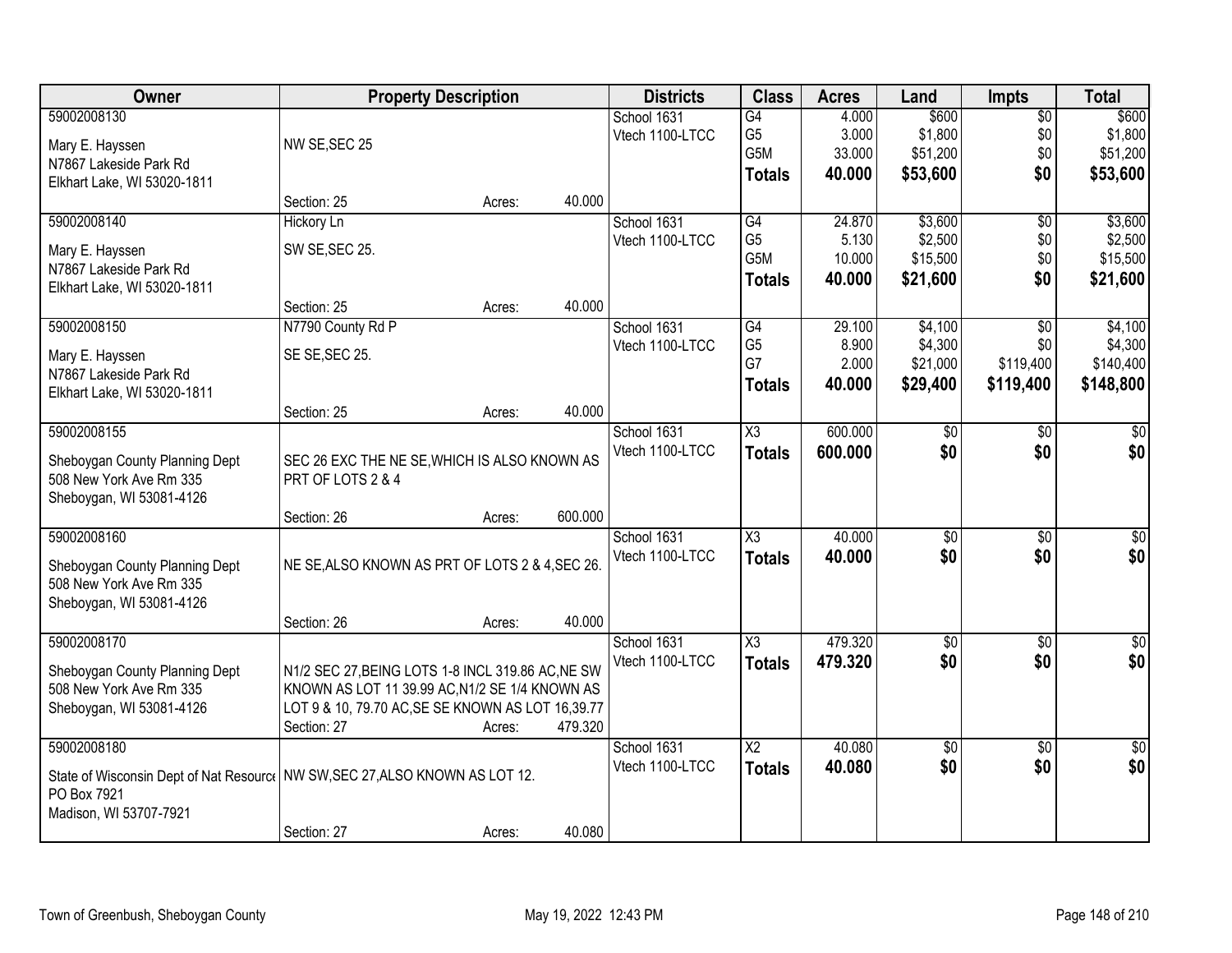| Owner                                                                                                | <b>Property Description</b>                           |        |        | <b>Districts</b>               | <b>Class</b>                              | <b>Acres</b>     | Land                   | <b>Impts</b>           | <b>Total</b>    |
|------------------------------------------------------------------------------------------------------|-------------------------------------------------------|--------|--------|--------------------------------|-------------------------------------------|------------------|------------------------|------------------------|-----------------|
| 59002008190                                                                                          |                                                       |        |        | School 1631<br>Vtech 1100-LTCC | $\overline{\mathsf{x2}}$<br><b>Totals</b> | 40.060<br>40.060 | $\overline{50}$<br>\$0 | $\overline{50}$<br>\$0 | \$0<br>\$0      |
| State of Wisconsin Dept of Nat Resourc   SW SW, SEC 27, ALSO KNOWN AS LOT 13, SUBJ TO<br>PO Box 7921 | HWY EASE AS REC IN VOL 396 P 113-14.                  |        |        |                                |                                           |                  |                        |                        |                 |
| Madison, WI 53707-7921                                                                               |                                                       |        |        |                                |                                           |                  |                        |                        |                 |
|                                                                                                      | Section: 27                                           | Acres: | 40.060 |                                |                                           |                  |                        |                        |                 |
| 59002008200                                                                                          |                                                       |        |        | School 1631                    | X <sub>2</sub>                            | 39.940           | \$0                    | $\sqrt{6}$             | $\sqrt{50}$     |
| State of Wisconsin Dept of Nat Resourc   SE SW, SEC 27, ALSO KNOWN AS LOT 14, EXC 0.02 AC            |                                                       |        |        | Vtech 1100-LTCC                | <b>Totals</b>                             | 39.940           | \$0                    | \$0                    | \$0             |
| PO Box 7921                                                                                          | IN SE COR DESC IN VOL 183 P 541 OF DEEDS.             |        |        |                                |                                           |                  |                        |                        |                 |
| Madison, WI 53707-7921                                                                               | Section: 27                                           | Acres: | 39.940 |                                |                                           |                  |                        |                        |                 |
| 59002008210                                                                                          |                                                       |        |        | School 4473                    | $\overline{X2}$                           | 39.890           | \$0                    | \$0                    | $\sqrt{50}$     |
| State of Wisconsin Dept of Nat Resourc   SW SE, SEC 27, AKA LOT 15 & PRT SE SW AKA LOT               |                                                       |        |        | Vtech 1100-LTCC                | <b>Totals</b>                             | 39.890           | \$0                    | \$0                    | \$0             |
| PO Box 7921                                                                                          | 14, COM AT N1/4 COR, SEC 34, TH N89 DEG 07'17"E       |        |        |                                |                                           |                  |                        |                        |                 |
| Madison, WI 53707-7921                                                                               | 1336.67', N01 DEG 13' 10"W 1327.17', S89 DEG 21' 01"W |        |        |                                |                                           |                  |                        |                        |                 |
| 59002008220                                                                                          | Section: 27                                           | Acres: | 39.890 | School 1631                    | $\overline{\text{X3}}$                    | 80.000           | \$0                    | \$0                    | $\sqrt{50}$     |
|                                                                                                      |                                                       |        |        | Vtech 1100-LTCC                | <b>Totals</b>                             | 80,000           | \$0                    | \$0                    | \$0             |
| Sheboygan County Planning Dept<br>508 New York Ave Rm 335                                            | E1/2 OF NE1/4 BEING LOTS 1 & 8, SEC 28                |        |        |                                |                                           |                  |                        |                        |                 |
| Sheboygan, WI 53081-4126                                                                             |                                                       |        |        |                                |                                           |                  |                        |                        |                 |
|                                                                                                      | Section: 28                                           | Acres: | 80.000 |                                |                                           |                  |                        |                        |                 |
| 59002008230                                                                                          |                                                       |        |        | School 1631                    | $\overline{X2}$                           | 39.920           | $\overline{50}$        | $\overline{50}$        | $\overline{50}$ |
| State of Wisconsin (Department of Natur   NW NE, KNOWN AS LOT 2, SEC 28                              |                                                       |        |        | Vtech 1100-LTCC                | <b>Totals</b>                             | 39.920           | \$0                    | \$0                    | \$0             |
| Resources)                                                                                           |                                                       |        |        |                                |                                           |                  |                        |                        |                 |
| Attn: Department of Natural Resources<br>101 S Webster St                                            | Section: 28                                           | Acres: | 39.920 |                                |                                           |                  |                        |                        |                 |
| Madison, WI 53703-3474                                                                               |                                                       |        |        |                                |                                           |                  |                        |                        |                 |
| 59002008240                                                                                          |                                                       |        |        | School 1631                    | $\overline{X2}$                           | 39.960           | $\overline{60}$        | $\overline{50}$        | \$0             |
| State of Wisconsin (Department of Natur   SW NE, KNOWN AS LOT 7, SEC 28                              |                                                       |        |        | Vtech 1100-LTCC                | <b>Totals</b>                             | 39.960           | \$0                    | \$0                    | \$0             |
| Resources)                                                                                           |                                                       |        |        |                                |                                           |                  |                        |                        |                 |
| Attn: Department of Natural Resources<br>101 S Webster St                                            | Section: 28                                           | Acres: | 39.960 |                                |                                           |                  |                        |                        |                 |
| Madison, WI 53703-3474                                                                               |                                                       |        |        |                                |                                           |                  |                        |                        |                 |
| 59002008250                                                                                          |                                                       |        |        | School 1631                    | $\overline{X2}$                           | 39.860           | $\overline{60}$        | $\overline{50}$        | $\overline{30}$ |
| State of Wisconsin Dept of Nat Resourc   NE NW, SEC 28, KNOWN AS LOT 3.                              |                                                       |        |        | Vtech 1100-LTCC                | <b>Totals</b>                             | 39.860           | \$0                    | \$0                    | \$0             |
| PO Box 7921                                                                                          |                                                       |        |        |                                |                                           |                  |                        |                        |                 |
| Madison, WI 53707-7921                                                                               |                                                       |        | 39.860 |                                |                                           |                  |                        |                        |                 |
|                                                                                                      | Section: 28                                           | Acres: |        |                                |                                           |                  |                        |                        |                 |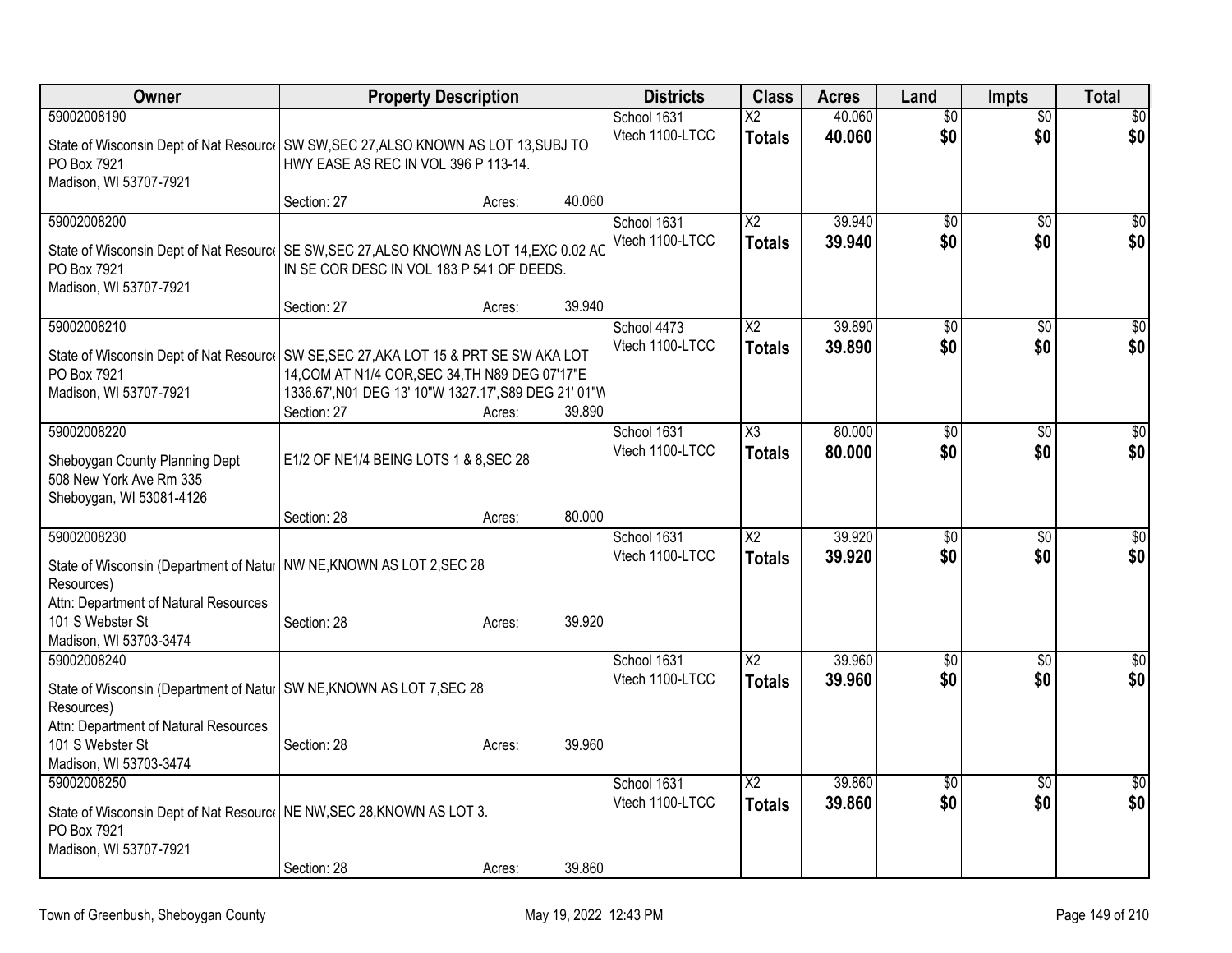| <b>Class</b><br>Owner<br><b>Districts</b><br><b>Property Description</b><br><b>Acres</b><br>Land<br><b>Impts</b>                      | <b>Total</b>    |
|---------------------------------------------------------------------------------------------------------------------------------------|-----------------|
| \$500<br>59002008260<br>$\overline{G4}$<br>3.560<br>$\overline{$0}$<br>School 1631                                                    | \$500           |
| 1.810<br>\$1,900<br>G5M<br>\$0<br>Vtech 1100-LTCC<br>A-28318 - NW NW, KNOWN AS LOT 4, SEC 28.<br>2140, LLC                            | \$1,900         |
| W8<br>35.000<br>\$0<br>(\$73,500)<br>c/o Edward H. Ferris                                                                             | \$0             |
| \$0<br>40.370<br>\$2,400<br><b>Totals</b>                                                                                             | \$2,400         |
| 40.370<br>Section: 28<br>Acres:                                                                                                       |                 |
| 59002008270<br>G4<br>\$5,500<br>School 1631<br>36.850<br>\$0                                                                          | \$5,500         |
| G <sub>5</sub><br>3.370<br>\$2,000<br>Vtech 1100-LTCC<br>\$0<br>SW NW, SEC 28, KNOWN AS LOT 5 (A-28318).<br>2140, LLC                 | \$2,000         |
| \$0<br>\$7,500<br>40.220<br><b>Totals</b><br>Attn: Edward H Ferris                                                                    | \$7,500         |
| N1986 Falk Dr                                                                                                                         |                 |
| 40.220<br>Adell, WI 53001-1421<br>Section: 28<br>Acres:                                                                               |                 |
| $\overline{X2}$<br>39.900<br>$\overline{50}$<br>59002008280<br>School 1631<br>\$0                                                     | $\overline{50}$ |
| \$0<br>\$0<br>Vtech 1100-LTCC<br>39.900<br><b>Totals</b>                                                                              | \$0             |
| State of Wisconsin Dept of Nat Resourc   SE NW, SEC 28, KNOWN AS LOT 6.<br>PO Box 7921                                                |                 |
| Madison, WI 53707-7921                                                                                                                |                 |
| 39.900<br>Section: 28<br>Acres:                                                                                                       |                 |
| 59002008289<br>School 1631<br>X3<br>1.500<br>\$0<br>$\sqrt[6]{3}$                                                                     | $\sqrt{50}$     |
| Vtech 1100-LTCC<br>1.500<br>\$0<br>\$0<br><b>Totals</b>                                                                               | \$0             |
| A STRIP OF LAND ONE AND ONE-HALF (1 1/2) RODS<br>Sheboygan County                                                                     |                 |
| 508 New York Ave<br>WIDE ON THE W1/2 OF NW 1/4 (LOTS 4 & 5), SEC 28                                                                   |                 |
| FOR USE AS R/W IN COMMON WITH OTHER<br>Sheboygan, WI 53081-4126                                                                       |                 |
| 1.500<br>Section: 28<br>Acres:                                                                                                        |                 |
| 39.940<br>59002008290<br>N7763 Hulls Crossing Dr<br>$\overline{\text{X2}}$<br>$\overline{50}$<br>$\overline{50}$<br>School 1631       | $\overline{50}$ |
| \$0<br>\$0<br>Vtech 1100-LTCC<br>39.940<br><b>Totals</b><br>State of Wisconsin Dept of Nat Resourc   NE SW, SEC 28, KNOWN AS LOT 11   | \$0             |
| PO Box 7921                                                                                                                           |                 |
| Madison, WI 53707-7921                                                                                                                |                 |
| 39.940<br>Section: 28<br>Acres:                                                                                                       |                 |
| 59002008310<br>G4<br>33.060<br>\$5,200<br>N7811 Hulls Crossing Dr<br>School 1631<br>$\overline{50}$                                   | \$5,200         |
| G <sub>5</sub><br>\$1,100<br>3.830<br>\$0<br>Vtech 1100-LTCC<br>Janet M. Raeder<br>NW SW, KNOWN AS LOT 12, SEC 28                     | \$1,100         |
| G7<br>\$202,600<br>3.000<br>\$20,000<br>N7811 Hulls Crossing Dr                                                                       | \$222,600       |
| 39.890<br>\$26,300<br>\$202,600<br><b>Totals</b><br>Glenbeulah, WI 53023-1218                                                         | \$228,900       |
| 39.890<br>Section: 28<br>Acres:                                                                                                       |                 |
| \$48,500<br>\$218,200<br>59002008320<br>N7816 Hulls Crossing Dr<br>$\overline{G1}$<br>School 4473<br>7.490                            | \$266,700       |
| Vtech 1100-LTCC<br>7.490<br>\$48,500<br>\$218,200<br><b>Totals</b><br>PRT LOT 2 CSM V8 P 346 (PRT A-25987)-PRT GOVT<br>Gary R. Preder | \$266,700       |
| N7816 Hulls Crossing Dr<br>LOT 13, SEC 28, COM AT SW COR LOT 2 CSM V8 P                                                               |                 |
| Glenbeulah, WI 53023-1213<br>346, TH N89 DEG 53'50"E 247.07', N0 DEG 16' 11"E                                                         |                 |
| Section: 28<br>7.490<br>Acres:                                                                                                        |                 |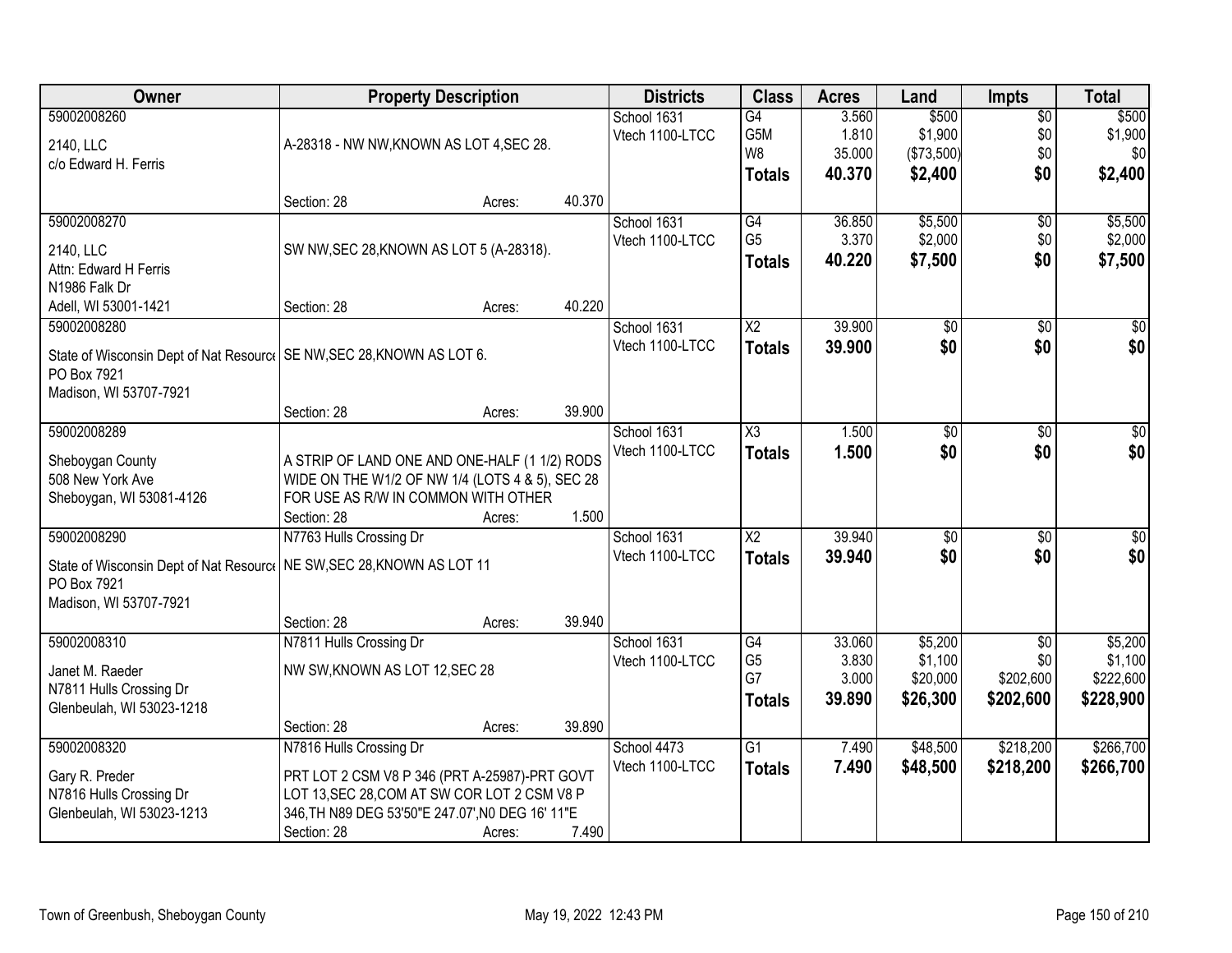| Owner                                                                                              | <b>Property Description</b>                                                |        |        | <b>Districts</b> | <b>Class</b>           | <b>Acres</b> | Land            | <b>Impts</b>    | <b>Total</b>    |
|----------------------------------------------------------------------------------------------------|----------------------------------------------------------------------------|--------|--------|------------------|------------------------|--------------|-----------------|-----------------|-----------------|
| 59002008322                                                                                        | N7810 Hulls Crossing Dr                                                    |        |        | School 4473      | $\overline{G1}$        | 5.260        | \$41,800        | \$287,000       | \$328,800       |
| Daniel A. Marver                                                                                   | LOT 1 & PART LOT 2 CSM V8 P 346 (PRT                                       |        |        | Vtech 1100-LTCC  | G4                     | 7.230        | \$1,000         | \$0             | \$1,000         |
| N7810 Hulls Crossing Dr                                                                            | A-25987)-PRT SW SW, KNOWN AS GOVT LOT 13, SEC                              |        |        |                  | <b>Totals</b>          | 12.490       | \$42,800        | \$287,000       | \$329,800       |
| Glenbeulah, WI 53023-1213                                                                          | 28, COM N89 DEG 53'50"E 1317.5'& N0 DEG 17'14"E                            |        |        |                  |                        |              |                 |                 |                 |
|                                                                                                    | Section: 28                                                                | Acres: | 12.490 |                  |                        |              |                 |                 |                 |
| 59002008323                                                                                        | N7846 Hulls Crossing Dr                                                    |        |        | School 4473      | G1                     | 2.500        | \$33,000        | \$267,700       | \$300,700       |
|                                                                                                    |                                                                            |        |        | Vtech 1100-LTCC  | G4                     | 26.330       | \$3,900         | \$0             | \$3,900         |
| Richard R. Knoflicek Jr<br>Sara M. Knoflicek                                                       | LOT 1 CSM V20 P 207-08,#1731447 - PRT GL 13, SEC<br>28 & PRT GL 5, SEC 33. |        |        |                  | <b>Totals</b>          | 28.830       | \$36,900        | \$267,700       | \$304,600       |
| N7846 Hulls Crossing                                                                               |                                                                            |        |        |                  |                        |              |                 |                 |                 |
| Glenbeulah, WI 53023-1213                                                                          | Section: 28                                                                | Acres: | 28.830 |                  |                        |              |                 |                 |                 |
| 59002008330                                                                                        | Hulls Crossing Dr                                                          |        |        | School 4473      | G4                     | 37.980       | \$5,900         | \$0             | \$5,900         |
|                                                                                                    |                                                                            |        |        | Vtech 1100-LTCC  | G <sub>5</sub>         | 2.000        | \$100           | \$0             | \$100           |
| Danette Investments, LLC                                                                           | SE SW, KNOWN AS LOT 14, SEC 28                                             |        |        |                  | <b>Totals</b>          | 39.980       | \$6,000         | \$0             | \$6,000         |
| 300 Prosser PI Apt 88                                                                              |                                                                            |        |        |                  |                        |              |                 |                 |                 |
| Antigo, WI 54409-2916                                                                              |                                                                            |        |        |                  |                        |              |                 |                 |                 |
|                                                                                                    | Section: 28                                                                | Acres: | 39.980 |                  |                        |              |                 |                 |                 |
| 59002008340                                                                                        |                                                                            |        |        | School 1631      | $\overline{X2}$        | 40.060       | $\overline{30}$ | $\overline{50}$ | $\overline{50}$ |
| State of Wisconsin Dept of Nat Resourc   NE SE, SEC 28, KNOWN AS LOT 9.                            |                                                                            |        |        | Vtech 1100-LTCC  | <b>Totals</b>          | 40.060       | \$0             | \$0             | \$0             |
| PO Box 7921                                                                                        |                                                                            |        |        |                  |                        |              |                 |                 |                 |
| Madison, WI 53707-7921                                                                             |                                                                            |        |        |                  |                        |              |                 |                 |                 |
|                                                                                                    | Section: 28                                                                | Acres: | 40.060 |                  |                        |              |                 |                 |                 |
| 59002008350                                                                                        | N7751 Hulls Crossing Dr                                                    |        |        | School 1631      | $\overline{\text{X2}}$ | 40.000       | $\overline{30}$ | $\overline{50}$ | $\sqrt{50}$     |
| State of Wisconsin (Department of Natur   NW SE, KNOWN AS LOT 10, SEC 28                           |                                                                            |        |        | Vtech 1100-LTCC  | <b>Totals</b>          | 40.000       | \$0             | \$0             | \$0             |
| Resources)                                                                                         |                                                                            |        |        |                  |                        |              |                 |                 |                 |
| Attn: Department of Natural Resources                                                              |                                                                            |        |        |                  |                        |              |                 |                 |                 |
| 101 S Webster St                                                                                   | Section: 28                                                                | Acres: | 40.000 |                  |                        |              |                 |                 |                 |
| Madison, WI 53703-3474                                                                             |                                                                            |        |        |                  |                        |              |                 |                 |                 |
| 59002008360                                                                                        | N7723 Hulls Crossing Dr                                                    |        |        | School 1631      | G4                     | 33.270       | \$5,200         | $\overline{50}$ | \$5,200         |
| Danette Investments, LLC                                                                           | SW SE, KNOWN AS LOT 15, SEC 28                                             |        |        | Vtech 1100-LTCC  | G <sub>5</sub>         | 4.770        | \$2,500         | \$0             | \$2,500         |
| 300 Prosser PI Apt 88                                                                              |                                                                            |        |        |                  | G7                     | 2.000        | \$16,000        | \$173,000       | \$189,000       |
| Antigo, WI 54409-2916                                                                              |                                                                            |        |        |                  | <b>Totals</b>          | 40.040       | \$23,700        | \$173,000       | \$196,700       |
|                                                                                                    | Section: 28                                                                | Acres: | 40.040 |                  |                        |              |                 |                 |                 |
| 59002008370                                                                                        |                                                                            |        |        | School 1631      | $\overline{X2}$        | 40.100       | $\overline{60}$ | $\overline{30}$ | $\overline{30}$ |
|                                                                                                    |                                                                            |        |        | Vtech 1100-LTCC  | <b>Totals</b>          | 40.100       | \$0             | \$0             | \$0             |
| State of Wisconsin Dept of Nat Resourc   SE SE, SEC 28, KNOWN AS LOT 16 SUBJ TO HWY<br>PO Box 7921 | EASE AS REC IN VOL 396 P 107-08.                                           |        |        |                  |                        |              |                 |                 |                 |
| Madison, WI 53707-7921                                                                             |                                                                            |        |        |                  |                        |              |                 |                 |                 |
|                                                                                                    | Section: 28                                                                | Acres: | 40.100 |                  |                        |              |                 |                 |                 |
|                                                                                                    |                                                                            |        |        |                  |                        |              |                 |                 |                 |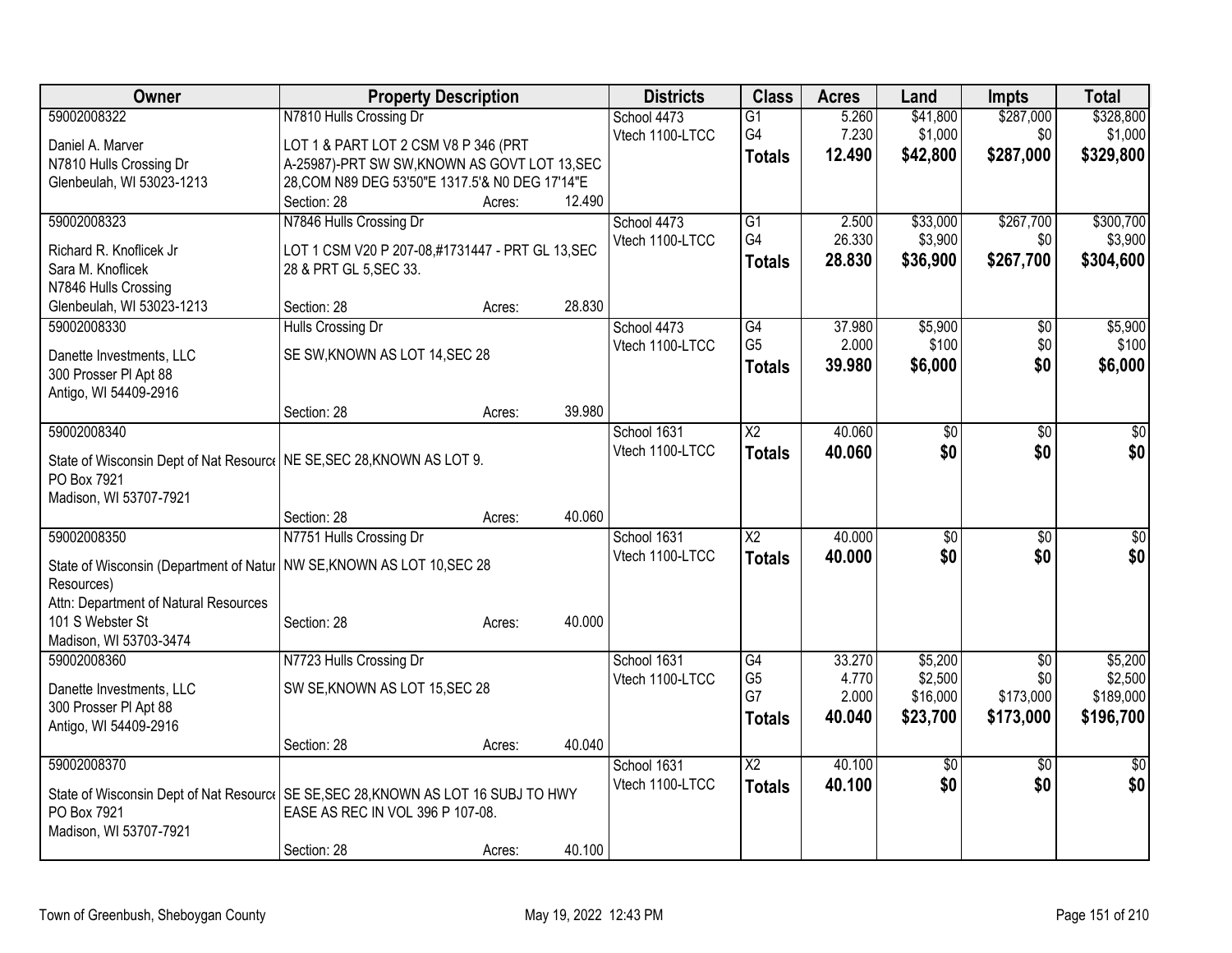| Owner                                                                                                | <b>Property Description</b>                     |        |        | <b>Districts</b>               | <b>Class</b>                            | <b>Acres</b>     | Land                   | <b>Impts</b>           | <b>Total</b>           |
|------------------------------------------------------------------------------------------------------|-------------------------------------------------|--------|--------|--------------------------------|-----------------------------------------|------------------|------------------------|------------------------|------------------------|
| 59002008380<br>Sheboygan County Planning Dept<br>508 New York Ave Rm 335<br>Sheboygan, WI 53081-4126 | NE NE-KNOWN AS LOT 1                            |        |        | School 1631<br>Vtech 1100-LTCC | $\overline{\text{X3}}$<br><b>Totals</b> | 40.160<br>40.160 | $\overline{50}$<br>\$0 | $\overline{50}$<br>\$0 | \$0<br>\$0             |
|                                                                                                      | Section: 29                                     | Acres: | 40.160 |                                |                                         |                  |                        |                        |                        |
| 59002008390<br>Sheboygan County Planning Dept<br>508 New York Ave Rm 335<br>Sheboygan, WI 53081-4126 | NW NE-KNOWN AS LOT 2                            |        |        | School 1631<br>Vtech 1100-LTCC | X3<br><b>Totals</b>                     | 40.180<br>40.180 | $\overline{50}$<br>\$0 | $\overline{50}$<br>\$0 | \$0<br>\$0             |
| 59002008400                                                                                          | Section: 29                                     | Acres: | 40.180 | School 1631                    | $\overline{\text{X3}}$                  | 40.080           | \$0                    | \$0                    | $\overline{50}$        |
| Sheboygan County Planning Dept<br>508 New York Ave Rm 335<br>Sheboygan, WI 53081-4126                | SW NE-KNOWN AS LOT 7                            |        |        | Vtech 1100-LTCC                | <b>Totals</b>                           | 40.080           | \$0                    | \$0                    | \$0                    |
|                                                                                                      | Section: 29                                     | Acres: | 40.080 |                                |                                         |                  |                        |                        |                        |
| 59002008410<br>Sheboygan County Planning Dept<br>508 New York Ave Rm 335<br>Sheboygan, WI 53081-4126 | W7998 Hulls Crossing Dr<br>SE NE-KNOWN AS LOT 8 |        |        | School 1631<br>Vtech 1100-LTCC | X3<br><b>Totals</b>                     | 40.070<br>40.070 | \$0<br>\$0             | $\sqrt{6}$<br>\$0      | $\sqrt{50}$<br>\$0     |
|                                                                                                      | Section: 29                                     | Acres: | 40.070 |                                |                                         |                  |                        |                        |                        |
| 59002008420<br>Sheboygan County Planning Dept<br>508 New York Ave Rm 335<br>Sheboygan, WI 53081-4126 | NE NW-KNOWN AS LOT 3<br>Section: 29             |        | 40.190 | School 1631<br>Vtech 1100-LTCC | $\overline{\chi_3}$<br><b>Totals</b>    | 40.190<br>40.190 | $\overline{50}$<br>\$0 | $\overline{50}$<br>\$0 | $\overline{50}$<br>\$0 |
| 59002008430                                                                                          |                                                 | Acres: |        | School 1631                    | $\overline{G5}$                         | 40.190           | \$25,000               | $\overline{30}$        | \$25,000               |
| Zachary J. Kraus et al<br>1344 Hilltop Ln<br>Plymouth, WI 53073-2004                                 | NW NW, KNOWN AS LOT 4, SEC 29                   |        |        | Vtech 1100-LTCC                | <b>Totals</b>                           | 40.190           | \$25,000               | \$0                    | \$25,000               |
|                                                                                                      | Section: 29                                     | Acres: | 40.190 |                                |                                         |                  |                        |                        |                        |
| 59002008440<br>Robert Keller et al<br>c/o Alfred & Elaine Keller<br>N8002 Mallard Ln                 | SW NW, KNOWN AS LOT 5, SEC 29                   |        |        | School 3941<br>Vtech 1100-LTCC | W8<br><b>Totals</b>                     | 40.090<br>40.090 | (\$124,300)<br>\$0     | $\overline{50}$<br>\$0 | $\overline{30}$<br>\$0 |
| Saint Cloud, WI 53079-1802                                                                           | Section: 29                                     | Acres: | 40.090 |                                |                                         |                  |                        |                        |                        |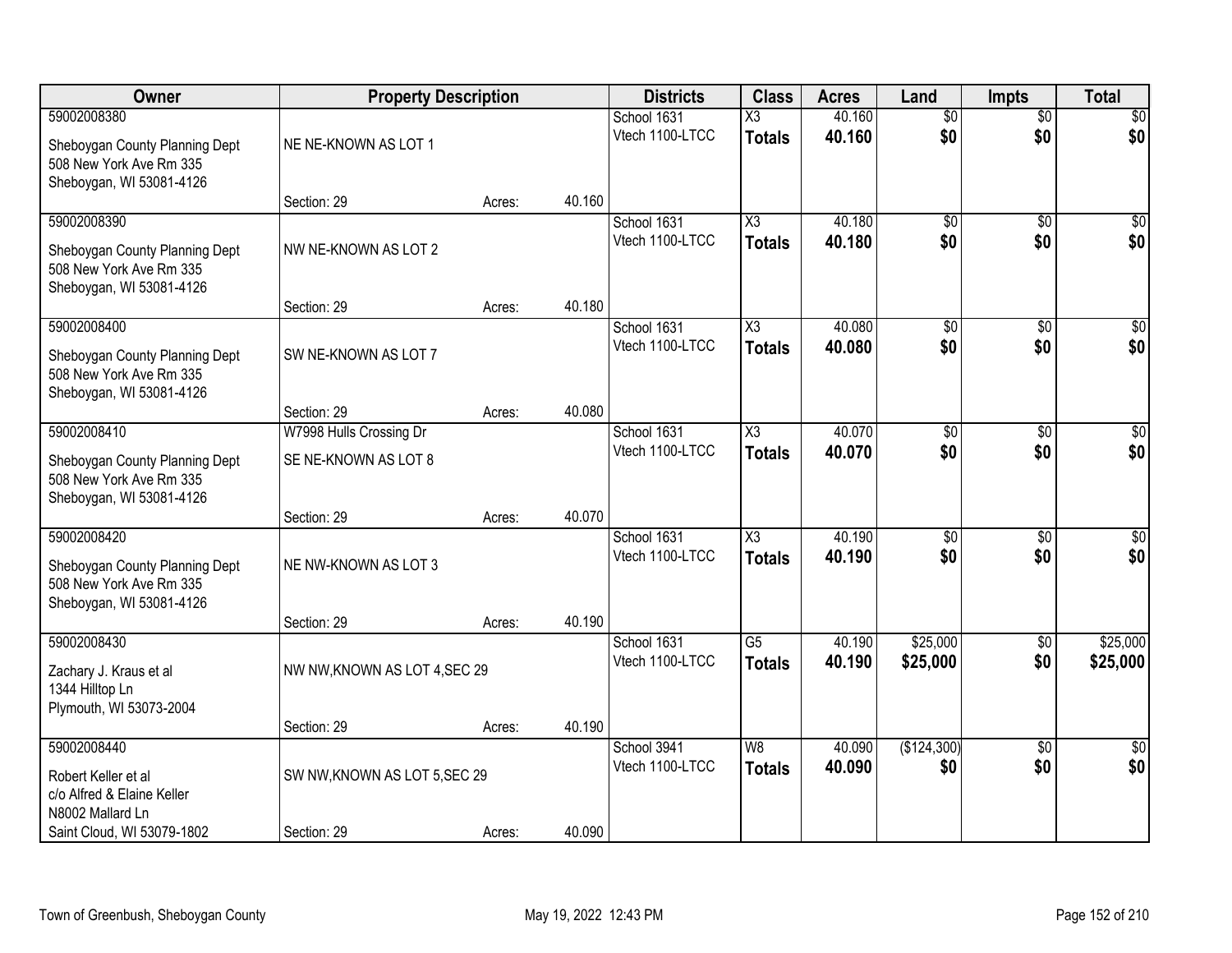| Owner                                                                                             |                                                                                       | <b>Property Description</b> |        | <b>Districts</b>               | <b>Class</b>                     | <b>Acres</b>     | Land                 | <b>Impts</b>           | <b>Total</b>           |
|---------------------------------------------------------------------------------------------------|---------------------------------------------------------------------------------------|-----------------------------|--------|--------------------------------|----------------------------------|------------------|----------------------|------------------------|------------------------|
| 59002008450<br><b>Vollrath Trust</b><br>c/o James Stern F. Trustee<br>W5860 County Road A N       | THE N 50 AC OF FOLL DESC: SE NW, SEC 29(KNOWN<br>AS LOT 6), & NE SW(KNOWN AS LOT 11). |                             |        | School 1631<br>Vtech 1100-LTCC | $\overline{G5}$<br><b>Totals</b> | 50.000<br>50.000 | \$52,500<br>\$52,500 | $\overline{50}$<br>\$0 | \$52,500<br>\$52,500   |
| Elkhart Lake, WI 53020-2032                                                                       | Section: 29                                                                           | Acres:                      | 50.000 |                                |                                  |                  |                      |                        |                        |
| 59002008460<br>Scott A. Umland<br>10411 Glen Flora Rd<br>Kiel, WI 53042-4500                      | NE SW, SEC 29(KNOWN AS LOT 11), EXC THAT PRT<br>CONV BY V 1414 P 643-44.              |                             |        | School 1631<br>Vtech 1100-LTCC | W6<br><b>Totals</b>              | 30.060<br>30.060 | ( \$93,200)<br>\$0   | $\overline{50}$<br>\$0 | \$0<br>\$0             |
| 59002008470                                                                                       | Section: 29                                                                           | Acres:                      | 30.060 | School 1631                    | W <sub>6</sub>                   | 39.990           | (\$140,000)          | \$0                    | $\overline{50}$        |
| Craig Forstner et al<br>101 South St<br>PO Box 165                                                | NW SW-KNOWN AS LOT 12                                                                 |                             |        | Vtech 1100-LTCC                | <b>Totals</b>                    | 39.990           | \$0                  | \$0                    | \$0                    |
| Saint Cloud, WI 53079-0165                                                                        | Section: 29                                                                           | Acres:                      | 39.990 |                                |                                  |                  |                      |                        |                        |
| 59002008480<br>Jeffrey John Blonigen<br>W7901 Glen Rd<br>Glenbeulah, WI 53023-1231                | W1/2 SW SW, BEING PRT LOT 13, SEC 29                                                  |                             |        | School 1631<br>Vtech 1100-LTCC | G <sub>6</sub><br><b>Totals</b>  | 19.940<br>19,940 | \$41,900<br>\$41,900 | $\sqrt[6]{3}$<br>\$0   | \$41,900<br>\$41,900   |
|                                                                                                   | Section: 29                                                                           | Acres:                      | 19.940 |                                |                                  |                  |                      |                        |                        |
| 59002008490<br>Smerkes Sportsmens Club, Inc.<br>W2699 County Rd J<br>Sheboygan Fls, WI 53085-2103 | E1/2 OF SW SW, SEC 29, A/K/A E1/2 OF GOVT LOT 13.<br>Section: 29                      | Acres:                      | 19.940 | School 1631<br>Vtech 1100-LTCC | W <sub>7</sub><br><b>Totals</b>  | 19.940<br>19.940 | (\$61,800)<br>\$0    | $\overline{50}$<br>\$0 | $\overline{50}$<br>\$0 |
| 59002008500                                                                                       |                                                                                       |                             |        | School 1631                    | $\overline{G6}$                  | 19.940           | \$41,900             | $\overline{50}$        | \$41,900               |
| Kenneth J. Hau<br>Sandra J. Hau<br>N7342 School Rd                                                | W1/2 OF SE SW, BEING PRT OF LOT 14, SEC 29                                            |                             |        | Vtech 1100-LTCC                | <b>Totals</b>                    | 19.940           | \$41,900             | \$0                    | \$41,900               |
| Glenbeulah, WI 53023-1219                                                                         | Section: 29                                                                           | Acres:                      | 19.940 |                                |                                  |                  |                      |                        |                        |
| 59002008510<br>Kenneth Hau<br>David E. Hau<br>W9124 Glen Rd                                       | E1/2 OF SE SW, BEING PRT OF LOT 14, SEC 29                                            |                             |        | School 1631<br>Vtech 1100-LTCC | $\overline{G6}$<br><b>Totals</b> | 19.940<br>19.940 | \$41,900<br>\$41,900 | $\overline{60}$<br>\$0 | \$41,900<br>\$41,900   |
| Glenbeulah, WI 53023-1309                                                                         | Section: 29                                                                           | Acres:                      | 19.940 |                                |                                  |                  |                      |                        |                        |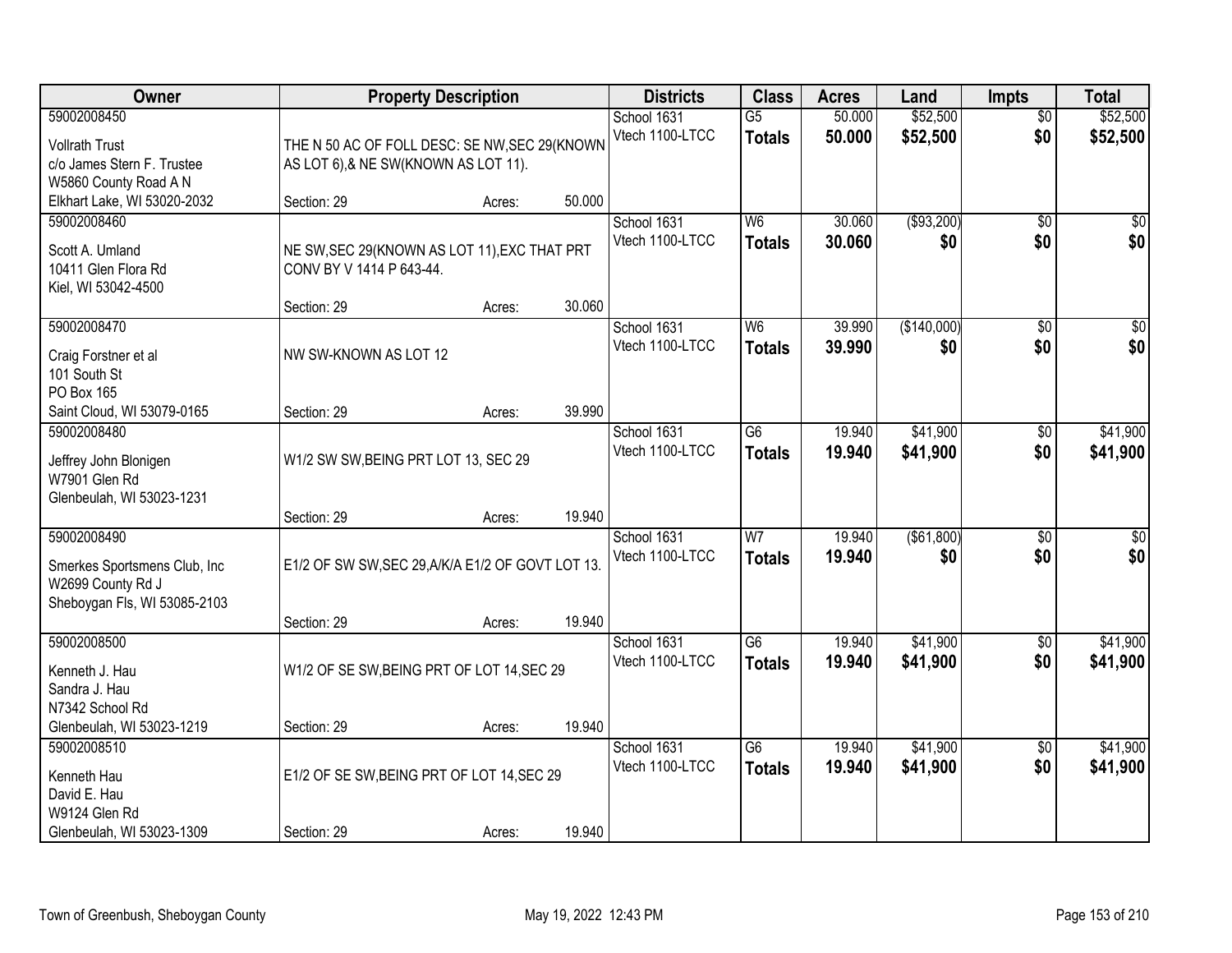| Owner                                                                                                   | <b>Property Description</b>                                                                                                                                                           |        |        | <b>Districts</b>               | <b>Class</b>                                | <b>Acres</b>                       | Land                                    | <b>Impts</b>                                   | <b>Total</b>                             |
|---------------------------------------------------------------------------------------------------------|---------------------------------------------------------------------------------------------------------------------------------------------------------------------------------------|--------|--------|--------------------------------|---------------------------------------------|------------------------------------|-----------------------------------------|------------------------------------------------|------------------------------------------|
| 59002008520                                                                                             |                                                                                                                                                                                       |        |        | School 1631                    | X3                                          | 39.970                             | $\overline{50}$                         | $\overline{$0}$                                | $\overline{30}$                          |
| Sheboygan County Planning Dept<br>508 New York Ave Rm 335<br>Sheboygan, WI 53081-4126                   | NE SE-KNOWN AS LOT 9                                                                                                                                                                  |        |        | Vtech 1100-LTCC                | <b>Totals</b>                               | 39.970                             | \$0                                     | \$0                                            | \$0                                      |
|                                                                                                         | Section: 29                                                                                                                                                                           | Acres: | 39.970 |                                |                                             |                                    |                                         |                                                |                                          |
| 59002008530<br>Sheboygan County Planning Dept<br>508 New York Ave Rm 335<br>Sheboygan, WI 53081-4126    | NW SE-KNOWN AS LOT 10                                                                                                                                                                 |        |        | School 1631<br>Vtech 1100-LTCC | X3<br><b>Totals</b>                         | 39.980<br>39.980                   | $\overline{50}$<br>\$0                  | $\overline{50}$<br>\$0                         | \$0<br>\$0                               |
|                                                                                                         | Section: 29                                                                                                                                                                           | Acres: | 39.980 |                                |                                             |                                    |                                         |                                                |                                          |
| 59002008540<br>Sheboygan County Planning Dept<br>508 New York Ave Rm 335<br>Sheboygan, WI 53081-4126    | SW SE-KNOWN AS LOT 15                                                                                                                                                                 |        |        | School 1631<br>Vtech 1100-LTCC | $\overline{\chi_3}$<br><b>Totals</b>        | 39.880<br>39.880                   | $\overline{50}$<br>\$0                  | \$0<br>\$0                                     | $\sqrt{50}$<br>\$0                       |
|                                                                                                         | Section: 29                                                                                                                                                                           | Acres: | 39.880 |                                |                                             |                                    |                                         |                                                |                                          |
| 59002008550<br>Paul T. Kubish<br>Lu Ann G. Fale<br>N7654 Hulls Crossing Dr<br>Glenbeulah, WI 53023-1212 | PRT C-2161 - S1/2 SE SE, BEING PRT OF LOT 16, SEC<br>29, COM AT SE COR SD SEC, TH N0 DEG 15'7"E<br>660', N89 DEG 47' 41"W 1316.11'TO W LN LOT 16, S0<br>Section: 29                   | Acres: | 19.930 | School 1631<br>Vtech 1100-LTCC | $\overline{G6}$<br><b>Totals</b>            | 19.930<br>19.930                   | \$41,900<br>\$41,900                    | $\sqrt[6]{}$<br>\$0                            | \$41,900<br>\$41,900                     |
| 59002008560<br>Sheboygan County Planning Dept<br>508 New York Ave Rm 335<br>Sheboygan, WI 53081-4126    | N1/2 OF SE SE-BEING PT. OF LOT 16                                                                                                                                                     |        |        | School 1631<br>Vtech 1100-LTCC | $\overline{\chi_3}$<br><b>Totals</b>        | 19.940<br>19.940                   | $\overline{50}$<br>\$0                  | $\overline{50}$<br>\$0                         | $\overline{50}$<br>\$0                   |
|                                                                                                         | Section: 29                                                                                                                                                                           | Acres: | 19.940 |                                |                                             |                                    |                                         |                                                |                                          |
| 59002008570<br>Marc Stephanie<br>Krystal Stephanie<br>1522 Puritan Rd                                   | <b>River Ln</b><br>NE NE, SEC 30, BEING LOT 8 & PRT OF LOT 1.                                                                                                                         |        |        | School 3941<br>Vtech 1000-MPTC | G4<br>G <sub>5</sub><br><b>Totals</b>       | 25.250<br>14.750<br>40.000         | \$3,400<br>\$8,400<br>\$11,800          | $\sqrt{6}$<br>\$0<br>\$0                       | \$3,400<br>\$8,400<br>\$11,800           |
| New Holstein, WI 53061-1513                                                                             | Section: 30                                                                                                                                                                           | Acres: | 40.000 |                                |                                             |                                    |                                         |                                                |                                          |
| 59002008580<br>Daniel Stephanie<br>Linda Stephanie<br>W9055 River Ln<br>Saint Cloud, WI 53079-1804      | <b>River Ln</b><br>NW NE, SEC 30, BEING PRT OF LOT 1, EXC COM<br>679.46'E & S02 DEG 35'40"W135.81'FROM N1/4 COR<br>SD SEC, TH S02 DEG 35'40"W 53.60', S87 DEG 24' 20"E<br>Section: 30 | Acres: | 38.000 | School 3941<br>Vtech 1000-MPTC | G4<br>G <sub>5</sub><br>G7<br><b>Totals</b> | 34.150<br>1.850<br>2.000<br>38.000 | \$5,200<br>\$100<br>\$6,000<br>\$11,300 | $\overline{60}$<br>\$0<br>\$28,800<br>\$28,800 | \$5,200<br>\$100<br>\$34,800<br>\$40,100 |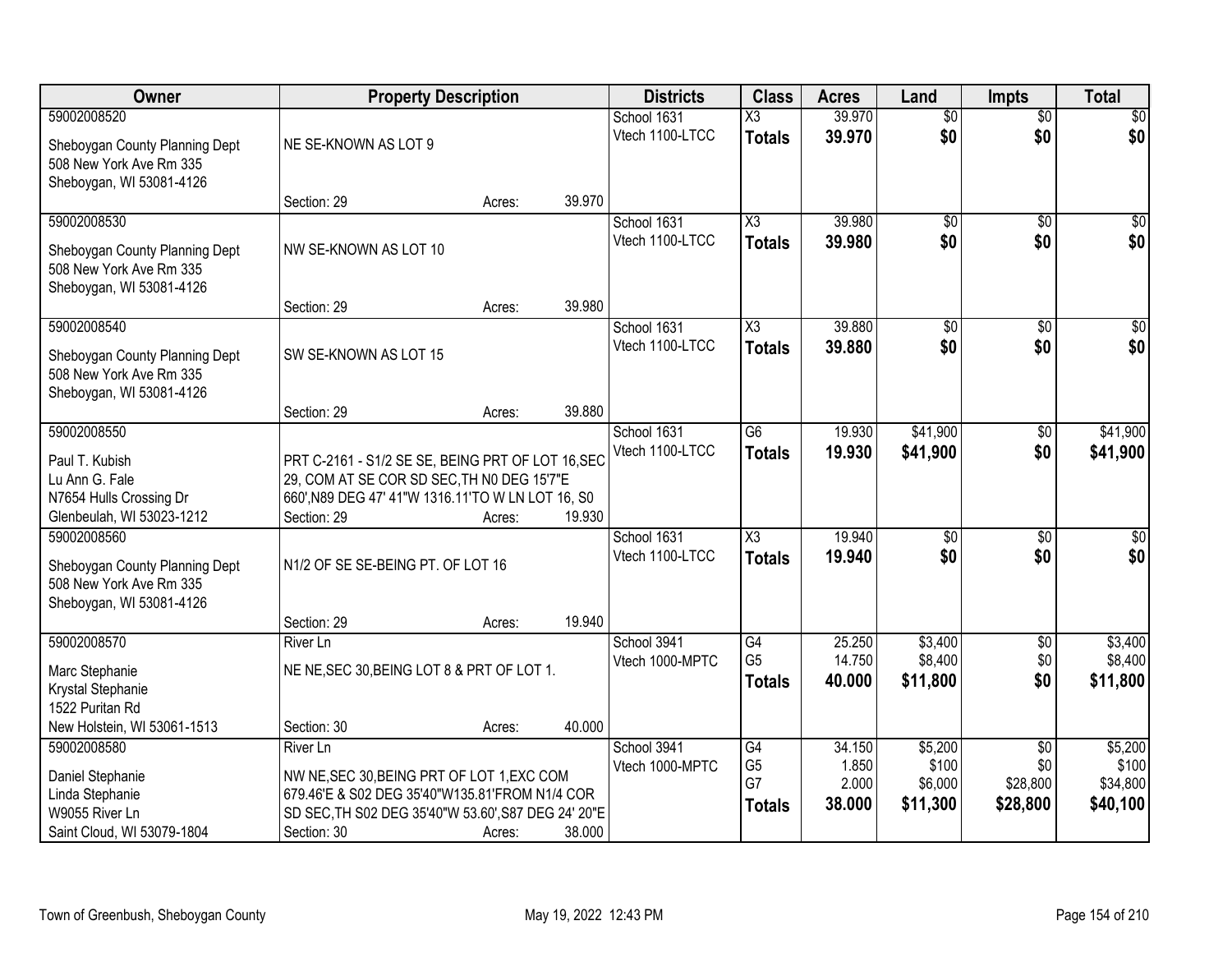| Owner                                     | <b>Property Description</b>                       |        | <b>Districts</b> | <b>Class</b>         | <b>Acres</b>   | Land              | <b>Impts</b>     | <b>Total</b>       |
|-------------------------------------------|---------------------------------------------------|--------|------------------|----------------------|----------------|-------------------|------------------|--------------------|
| 59002008581                               | W9055 River Ln                                    |        | School 3941      | $\overline{G7}$      | 1.000          | \$8,000           | \$72,800         | \$80,800           |
| Daniel Stephanie                          | PRT NW NE, SEC 30, COM 679.46' E & S02 DEG        |        | Vtech 1000-MPTC  | <b>Totals</b>        | 1.000          | \$8,000           | \$72,800         | \$80,800           |
| W9055 River Ln                            | 35'40"W 135.81' FROM N1/4 COR SD SEC, TH N87      |        |                  |                      |                |                   |                  |                    |
| Saint Cloud, WI 53079-1804                | DEG 24'20"W 208.71', S02 DEG 35'40"W 208.71', S87 |        |                  |                      |                |                   |                  |                    |
|                                           | Section: 30<br>Acres:                             | 1.000  |                  |                      |                |                   |                  |                    |
| 59002008582                               | W9051 River Ln                                    |        | School 3941      | $\overline{G1}$      | 1.000          | \$22,000          | \$16,700         | \$38,700           |
|                                           |                                                   |        | Vtech 1000-MPTC  | <b>Totals</b>        | 1.000          | \$22,000          | \$16,700         | \$38,700           |
| Marc Stephanie                            | PRT NW NE, SEC 30, COM 679.46' E & S02 DEG        |        |                  |                      |                |                   |                  |                    |
| 1522 Puritan Rd                           | 35'40"W 189.41' FROM N1/4 COR SD SEC, TH S87 DEC  |        |                  |                      |                |                   |                  |                    |
| New Holstein, WI 53061-1513               | 24'20"E 112', S02 DEG 35' 40"W 388.93', N87 DEG   |        |                  |                      |                |                   |                  |                    |
|                                           | Section: 30<br>Acres:                             | 1.000  |                  |                      |                |                   |                  |                    |
| 59002008590                               | N7989 Mallard Ln                                  |        | School 3941      | G4                   | 37.230         | \$5,400           | \$0              | \$5,400            |
| Thomas A. Allen et al                     | SW NE, BEING PRT OF LOT 2, SEC 30.                |        | Vtech 1000-MPTC  | G <sub>5</sub><br>G7 | 0.770<br>2.000 | \$100<br>\$21,000 | \$0<br>\$113,300 | \$100<br>\$134,300 |
| c/o Alfred & Elaine Keller                |                                                   |        |                  |                      |                |                   |                  |                    |
| N7989 Mallard Ln                          |                                                   |        |                  | <b>Totals</b>        | 40.000         | \$26,500          | \$113,300        | \$139,800          |
| Saint Cloud, WI 53079-1801                | Section: 30<br>Acres:                             | 40.000 |                  |                      |                |                   |                  |                    |
| 59002008600                               |                                                   |        | School 3941      | $\overline{G4}$      | 12.000         | \$1,300           | \$0              | \$1,300            |
| Thomas A. Allen et al                     | SE NE, BEING PRT OF LOT 2 & ALL OF LOT 7, SEC 30  |        | Vtech 1000-MPTC  | G <sub>5</sub>       | 15.000         | \$9,000           | \$0              | \$9,000            |
| c/o Alfred & Elaine Keller                |                                                   |        |                  | G5M                  | 13.000         | \$13,700          | \$0              | \$13,700           |
| N7989 Mallard Ln                          |                                                   |        |                  | <b>Totals</b>        | 40.000         | \$24,000          | \$0              | \$24,000           |
| Saint Cloud, WI 53079-1801                | Section: 30<br>Acres:                             | 40.000 |                  |                      |                |                   |                  |                    |
| 59002008610                               | N8002 Mallard Ln                                  |        | School 3941      | $\overline{G1}$      | 5.000          | \$41,000          | \$307,500        | \$348,500          |
|                                           |                                                   |        | Vtech 1000-MPTC  | G4                   | 31.000         | \$4,700           | \$0              | \$4,700            |
| Robert Keller et al                       | NE NW, SEC 30.                                    |        |                  | G <sub>5</sub>       | 4.000          | \$1,300           | \$0              | \$1,300            |
| c/o Alfred & Elaine Keller                |                                                   |        |                  | <b>Totals</b>        | 40.000         | \$47,000          | \$307,500        | \$354,500          |
| N8002 Mallard Ln                          |                                                   |        |                  |                      |                |                   |                  |                    |
| Saint Cloud, WI 53079-1802                | Section: 30<br>Acres:                             | 40.000 |                  |                      |                |                   |                  |                    |
| 59002008620                               | N8075 Rusmar Rd                                   |        | School 3941      | G4                   | 36.150         | \$6,000           | $\sqrt{6}$       | \$6,000            |
| Matthew & Barb Lefeber Lefeber Trust      | NW NW, SEC 30                                     |        | Vtech 1000-MPTC  | G <sub>5</sub>       | 1.850          | \$100             | \$0              | \$100              |
| Matthew & Barb Lefeber                    |                                                   |        |                  | G7                   | 2.000          | \$21,000          | \$143,700        | \$164,700          |
| N8075 Rusmar Rd                           |                                                   |        |                  | <b>Totals</b>        | 40.000         | \$27,100          | \$143,700        | \$170,800          |
| Saint Cloud, WI 53079-1421                | Section: 30<br>Acres:                             | 40.000 |                  |                      |                |                   |                  |                    |
| 59002008630                               | Rusmar Rd                                         |        | School 3941      | $\overline{G4}$      | 39.000         | \$6,400           | $\overline{50}$  | \$6,400            |
|                                           |                                                   |        | Vtech 1000-MPTC  | G <sub>5</sub>       | 1.000          | \$100             | \$0              | \$100              |
| Matthew & Barb Lefeber Lefeber Trust      | SW NW, SEC 30                                     |        |                  | <b>Totals</b>        | 40.000         | \$6,500           | \$0              | \$6,500            |
| Matthew & Barb Lefeber<br>N8075 Rusmar Rd |                                                   |        |                  |                      |                |                   |                  |                    |
|                                           |                                                   |        |                  |                      |                |                   |                  |                    |
| Saint Cloud, WI 53079-1421                | Section: 30<br>Acres:                             | 40.000 |                  |                      |                |                   |                  |                    |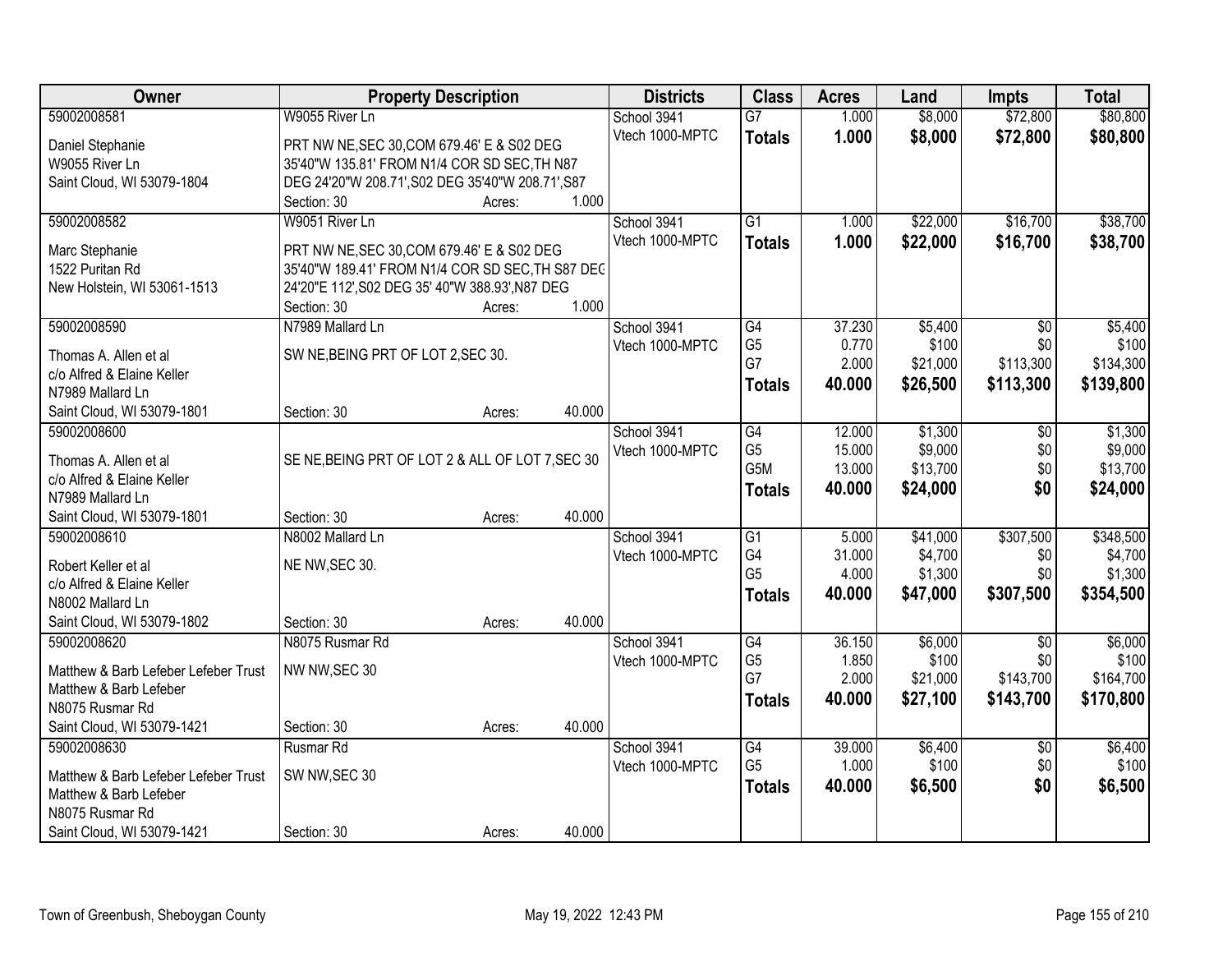| 59002008640<br>N7964 Mallard Ln<br>\$5,300<br>\$5,300<br>School 3941<br>$\overline{G4}$<br>37.150<br>$\overline{50}$<br>\$0<br>\$100<br>G <sub>5</sub><br>0.850<br>\$100<br>Vtech 1000-MPTC<br>Palof, Joseph C & Mary A Palof Trust et   SE NW, SEC 30.<br>G7<br>\$141,700<br>2.000<br>\$21,000<br>\$162,700<br>al<br>\$26,400<br>\$141,700<br>\$168,100<br>40.000<br><b>Totals</b><br>N7964 Mallard Ln<br>Saint Cloud, WI 53079-1800<br>40.000<br>Section: 30<br>Acres:<br>59002008650<br>G4<br>9.000<br>\$1,200<br>\$1,200<br>School 3941<br>\$0<br>G <sub>5</sub><br>\$3,600<br>\$3,600<br>6.000<br>\$0<br>Vtech 1000-MPTC<br>Palof, Joseph C & Mary A Palof Trust et   E 15 AC OF NE SW, SEC 30<br>\$0<br>\$4,800<br>15.000<br>\$4,800<br><b>Totals</b><br>al<br>N7964 Mallard Ln<br>15.000<br>Saint Cloud, WI 53079-1800<br>Section: 30<br>Acres:<br>\$500<br>59002008660<br>Rusmar Rd<br>G4<br>3.000<br>$\overline{50}$<br>\$500<br>School 3941<br>G <sub>5</sub><br>\$0<br>4.000<br>\$2,400<br>\$2,400<br>Vtech 1000-MPTC<br>Ronald E. Lefeber<br>THE W 25 AC OF NE SW, SEC 30, ALSO A STRIP<br>G5M<br>\$19,600<br>\$0<br>\$19,600<br>18.670<br>N8173 Rusmar Rd<br>22'WIDE ALONG N LINE OF NW SW.<br>25.670<br>\$0<br>\$22,500<br>\$22,500<br><b>Totals</b><br>Saint Cloud, WI 53079-1423<br>25.670<br>Section: 30<br>Acres:<br>$\overline{G5}$<br>19.330<br>\$17,800<br>59002008670<br><b>Division Rd</b><br>School 3941<br>\$0<br>Vtech 1000-MPTC<br>\$17,800<br>\$0<br>19.330<br><b>Totals</b><br>Andrew A. Baumann<br>N1/2 OF NW SW, SEC 30 EXC 0.67 AC ALG N<br>N7306 Bittersweet Rd<br>SIDE, DESC IN V 198 P 239 OF DEEDS<br>Plymouth, WI 53073<br>19.330<br>Section: 30<br>Acres: | Owner       | <b>Property Description</b> | <b>Districts</b> | <b>Class</b> | <b>Acres</b> | Land    | <b>Impts</b>    | <b>Total</b> |
|-------------------------------------------------------------------------------------------------------------------------------------------------------------------------------------------------------------------------------------------------------------------------------------------------------------------------------------------------------------------------------------------------------------------------------------------------------------------------------------------------------------------------------------------------------------------------------------------------------------------------------------------------------------------------------------------------------------------------------------------------------------------------------------------------------------------------------------------------------------------------------------------------------------------------------------------------------------------------------------------------------------------------------------------------------------------------------------------------------------------------------------------------------------------------------------------------------------------------------------------------------------------------------------------------------------------------------------------------------------------------------------------------------------------------------------------------------------------------------------------------------------------------------------------------------------------------------------------------------------------------------------------------------------------------------------------------|-------------|-----------------------------|------------------|--------------|--------------|---------|-----------------|--------------|
|                                                                                                                                                                                                                                                                                                                                                                                                                                                                                                                                                                                                                                                                                                                                                                                                                                                                                                                                                                                                                                                                                                                                                                                                                                                                                                                                                                                                                                                                                                                                                                                                                                                                                                 |             |                             |                  |              |              |         |                 |              |
|                                                                                                                                                                                                                                                                                                                                                                                                                                                                                                                                                                                                                                                                                                                                                                                                                                                                                                                                                                                                                                                                                                                                                                                                                                                                                                                                                                                                                                                                                                                                                                                                                                                                                                 |             |                             |                  |              |              |         |                 |              |
|                                                                                                                                                                                                                                                                                                                                                                                                                                                                                                                                                                                                                                                                                                                                                                                                                                                                                                                                                                                                                                                                                                                                                                                                                                                                                                                                                                                                                                                                                                                                                                                                                                                                                                 |             |                             |                  |              |              |         |                 |              |
|                                                                                                                                                                                                                                                                                                                                                                                                                                                                                                                                                                                                                                                                                                                                                                                                                                                                                                                                                                                                                                                                                                                                                                                                                                                                                                                                                                                                                                                                                                                                                                                                                                                                                                 |             |                             |                  |              |              |         |                 |              |
|                                                                                                                                                                                                                                                                                                                                                                                                                                                                                                                                                                                                                                                                                                                                                                                                                                                                                                                                                                                                                                                                                                                                                                                                                                                                                                                                                                                                                                                                                                                                                                                                                                                                                                 |             |                             |                  |              |              |         |                 |              |
|                                                                                                                                                                                                                                                                                                                                                                                                                                                                                                                                                                                                                                                                                                                                                                                                                                                                                                                                                                                                                                                                                                                                                                                                                                                                                                                                                                                                                                                                                                                                                                                                                                                                                                 |             |                             |                  |              |              |         |                 |              |
|                                                                                                                                                                                                                                                                                                                                                                                                                                                                                                                                                                                                                                                                                                                                                                                                                                                                                                                                                                                                                                                                                                                                                                                                                                                                                                                                                                                                                                                                                                                                                                                                                                                                                                 |             |                             |                  |              |              |         |                 |              |
|                                                                                                                                                                                                                                                                                                                                                                                                                                                                                                                                                                                                                                                                                                                                                                                                                                                                                                                                                                                                                                                                                                                                                                                                                                                                                                                                                                                                                                                                                                                                                                                                                                                                                                 |             |                             |                  |              |              |         |                 |              |
|                                                                                                                                                                                                                                                                                                                                                                                                                                                                                                                                                                                                                                                                                                                                                                                                                                                                                                                                                                                                                                                                                                                                                                                                                                                                                                                                                                                                                                                                                                                                                                                                                                                                                                 |             |                             |                  |              |              |         |                 |              |
|                                                                                                                                                                                                                                                                                                                                                                                                                                                                                                                                                                                                                                                                                                                                                                                                                                                                                                                                                                                                                                                                                                                                                                                                                                                                                                                                                                                                                                                                                                                                                                                                                                                                                                 |             |                             |                  |              |              |         |                 |              |
|                                                                                                                                                                                                                                                                                                                                                                                                                                                                                                                                                                                                                                                                                                                                                                                                                                                                                                                                                                                                                                                                                                                                                                                                                                                                                                                                                                                                                                                                                                                                                                                                                                                                                                 |             |                             |                  |              |              |         |                 |              |
|                                                                                                                                                                                                                                                                                                                                                                                                                                                                                                                                                                                                                                                                                                                                                                                                                                                                                                                                                                                                                                                                                                                                                                                                                                                                                                                                                                                                                                                                                                                                                                                                                                                                                                 |             |                             |                  |              |              |         |                 |              |
|                                                                                                                                                                                                                                                                                                                                                                                                                                                                                                                                                                                                                                                                                                                                                                                                                                                                                                                                                                                                                                                                                                                                                                                                                                                                                                                                                                                                                                                                                                                                                                                                                                                                                                 |             |                             |                  |              |              |         |                 |              |
| \$17,800<br>\$17,800                                                                                                                                                                                                                                                                                                                                                                                                                                                                                                                                                                                                                                                                                                                                                                                                                                                                                                                                                                                                                                                                                                                                                                                                                                                                                                                                                                                                                                                                                                                                                                                                                                                                            |             |                             |                  |              |              |         |                 |              |
|                                                                                                                                                                                                                                                                                                                                                                                                                                                                                                                                                                                                                                                                                                                                                                                                                                                                                                                                                                                                                                                                                                                                                                                                                                                                                                                                                                                                                                                                                                                                                                                                                                                                                                 |             |                             |                  |              |              |         |                 |              |
|                                                                                                                                                                                                                                                                                                                                                                                                                                                                                                                                                                                                                                                                                                                                                                                                                                                                                                                                                                                                                                                                                                                                                                                                                                                                                                                                                                                                                                                                                                                                                                                                                                                                                                 |             |                             |                  |              |              |         |                 |              |
|                                                                                                                                                                                                                                                                                                                                                                                                                                                                                                                                                                                                                                                                                                                                                                                                                                                                                                                                                                                                                                                                                                                                                                                                                                                                                                                                                                                                                                                                                                                                                                                                                                                                                                 |             |                             |                  |              |              |         |                 |              |
|                                                                                                                                                                                                                                                                                                                                                                                                                                                                                                                                                                                                                                                                                                                                                                                                                                                                                                                                                                                                                                                                                                                                                                                                                                                                                                                                                                                                                                                                                                                                                                                                                                                                                                 |             |                             |                  |              |              |         |                 |              |
|                                                                                                                                                                                                                                                                                                                                                                                                                                                                                                                                                                                                                                                                                                                                                                                                                                                                                                                                                                                                                                                                                                                                                                                                                                                                                                                                                                                                                                                                                                                                                                                                                                                                                                 |             |                             |                  |              |              |         |                 |              |
|                                                                                                                                                                                                                                                                                                                                                                                                                                                                                                                                                                                                                                                                                                                                                                                                                                                                                                                                                                                                                                                                                                                                                                                                                                                                                                                                                                                                                                                                                                                                                                                                                                                                                                 |             |                             |                  |              |              |         |                 |              |
|                                                                                                                                                                                                                                                                                                                                                                                                                                                                                                                                                                                                                                                                                                                                                                                                                                                                                                                                                                                                                                                                                                                                                                                                                                                                                                                                                                                                                                                                                                                                                                                                                                                                                                 |             |                             |                  |              |              |         |                 |              |
|                                                                                                                                                                                                                                                                                                                                                                                                                                                                                                                                                                                                                                                                                                                                                                                                                                                                                                                                                                                                                                                                                                                                                                                                                                                                                                                                                                                                                                                                                                                                                                                                                                                                                                 | 59002008680 | Rusmar Rd                   | School 3941      | G4           | 12.800       | \$1,800 | $\overline{$0}$ | \$1,800      |
| G <sub>5</sub><br>\$1,900<br>3.250<br>\$1,900<br>\$0<br>Vtech 1000-MPTC                                                                                                                                                                                                                                                                                                                                                                                                                                                                                                                                                                                                                                                                                                                                                                                                                                                                                                                                                                                                                                                                                                                                                                                                                                                                                                                                                                                                                                                                                                                                                                                                                         |             |                             |                  |              |              |         |                 |              |
| William G. Baus<br>S1/2 OF NW SW, SEC 30, EXC COM 658.45'S OF W1/4<br>G5M<br>\$2,100<br>\$0<br>2.000<br>\$2,100                                                                                                                                                                                                                                                                                                                                                                                                                                                                                                                                                                                                                                                                                                                                                                                                                                                                                                                                                                                                                                                                                                                                                                                                                                                                                                                                                                                                                                                                                                                                                                                 |             |                             |                  |              |              |         |                 |              |
| N7847 Rusmar Rd<br>POST, TH S 335', E 190.48', N 355', TH N89 DEG 32'W<br>\$0<br>\$5,800<br>18.050<br>\$5,800<br><b>Totals</b>                                                                                                                                                                                                                                                                                                                                                                                                                                                                                                                                                                                                                                                                                                                                                                                                                                                                                                                                                                                                                                                                                                                                                                                                                                                                                                                                                                                                                                                                                                                                                                  |             |                             |                  |              |              |         |                 |              |
| Saint Cloud, WI 53079-1420<br>190.48'TO BEG & ALSO EXC THAT PRT DESC IN<br>18.050                                                                                                                                                                                                                                                                                                                                                                                                                                                                                                                                                                                                                                                                                                                                                                                                                                                                                                                                                                                                                                                                                                                                                                                                                                                                                                                                                                                                                                                                                                                                                                                                               |             |                             |                  |              |              |         |                 |              |
| Section: 30<br>Acres:                                                                                                                                                                                                                                                                                                                                                                                                                                                                                                                                                                                                                                                                                                                                                                                                                                                                                                                                                                                                                                                                                                                                                                                                                                                                                                                                                                                                                                                                                                                                                                                                                                                                           |             |                             |                  |              |              |         |                 |              |
| $\overline{G1}$<br>\$20,200<br>\$142,200<br>\$162,400<br>59002008690<br>N7829 Rusmar Rd<br>0.860<br>School 3941                                                                                                                                                                                                                                                                                                                                                                                                                                                                                                                                                                                                                                                                                                                                                                                                                                                                                                                                                                                                                                                                                                                                                                                                                                                                                                                                                                                                                                                                                                                                                                                 |             |                             |                  |              |              |         |                 |              |
| Vtech 1000-MPTC<br>0.860<br>\$20,200<br>\$142,200<br>\$162,400<br><b>Totals</b><br>LOT 1, CSM V 2 P 363 & OTHER LAND - PRT NW<br>Jason C. Goebel                                                                                                                                                                                                                                                                                                                                                                                                                                                                                                                                                                                                                                                                                                                                                                                                                                                                                                                                                                                                                                                                                                                                                                                                                                                                                                                                                                                                                                                                                                                                                |             |                             |                  |              |              |         |                 |              |
| SW, SEC 30, SEC 30, COM 815.95'S OF W1/4 POST TH \<br>N7829 Rusmar Rd                                                                                                                                                                                                                                                                                                                                                                                                                                                                                                                                                                                                                                                                                                                                                                                                                                                                                                                                                                                                                                                                                                                                                                                                                                                                                                                                                                                                                                                                                                                                                                                                                           |             |                             |                  |              |              |         |                 |              |
| 197.50', E 190.48', N 197.50', TH N89 DEG 32'W<br>Saint Cloud, WI 53079-1420                                                                                                                                                                                                                                                                                                                                                                                                                                                                                                                                                                                                                                                                                                                                                                                                                                                                                                                                                                                                                                                                                                                                                                                                                                                                                                                                                                                                                                                                                                                                                                                                                    |             |                             |                  |              |              |         |                 |              |
| 0.860<br>Section: 30<br>Acres:                                                                                                                                                                                                                                                                                                                                                                                                                                                                                                                                                                                                                                                                                                                                                                                                                                                                                                                                                                                                                                                                                                                                                                                                                                                                                                                                                                                                                                                                                                                                                                                                                                                                  |             |                             |                  |              |              |         |                 |              |
| 59002008691<br>N7847 Rusmar Rd<br>\$22,800<br>\$205,500<br>\$228,300<br>School 3941<br>G1<br>1.090                                                                                                                                                                                                                                                                                                                                                                                                                                                                                                                                                                                                                                                                                                                                                                                                                                                                                                                                                                                                                                                                                                                                                                                                                                                                                                                                                                                                                                                                                                                                                                                              |             |                             |                  |              |              |         |                 |              |
| Vtech 1000-MPTC<br>1.090<br>\$22,800<br>\$205,500<br>\$228,300<br><b>Totals</b><br>William G. Baus<br>LOT 2 CSM V2 P 363 - PRT NW SW, SEC 30, & ALSO                                                                                                                                                                                                                                                                                                                                                                                                                                                                                                                                                                                                                                                                                                                                                                                                                                                                                                                                                                                                                                                                                                                                                                                                                                                                                                                                                                                                                                                                                                                                            |             |                             |                  |              |              |         |                 |              |
| Rosalie Baus<br>PRT NW SW SD SEC 30, COM AT W 1/4 COR SD SEC                                                                                                                                                                                                                                                                                                                                                                                                                                                                                                                                                                                                                                                                                                                                                                                                                                                                                                                                                                                                                                                                                                                                                                                                                                                                                                                                                                                                                                                                                                                                                                                                                                    |             |                             |                  |              |              |         |                 |              |
| N7847 Rusmar Rd<br>30, TH S00 DEG 07'52"W 660.29', S89 DEG 24'08"E                                                                                                                                                                                                                                                                                                                                                                                                                                                                                                                                                                                                                                                                                                                                                                                                                                                                                                                                                                                                                                                                                                                                                                                                                                                                                                                                                                                                                                                                                                                                                                                                                              |             |                             |                  |              |              |         |                 |              |
| Saint Cloud, WI 53079-1420<br>Section: 30<br>1.090<br>Acres:                                                                                                                                                                                                                                                                                                                                                                                                                                                                                                                                                                                                                                                                                                                                                                                                                                                                                                                                                                                                                                                                                                                                                                                                                                                                                                                                                                                                                                                                                                                                                                                                                                    |             |                             |                  |              |              |         |                 |              |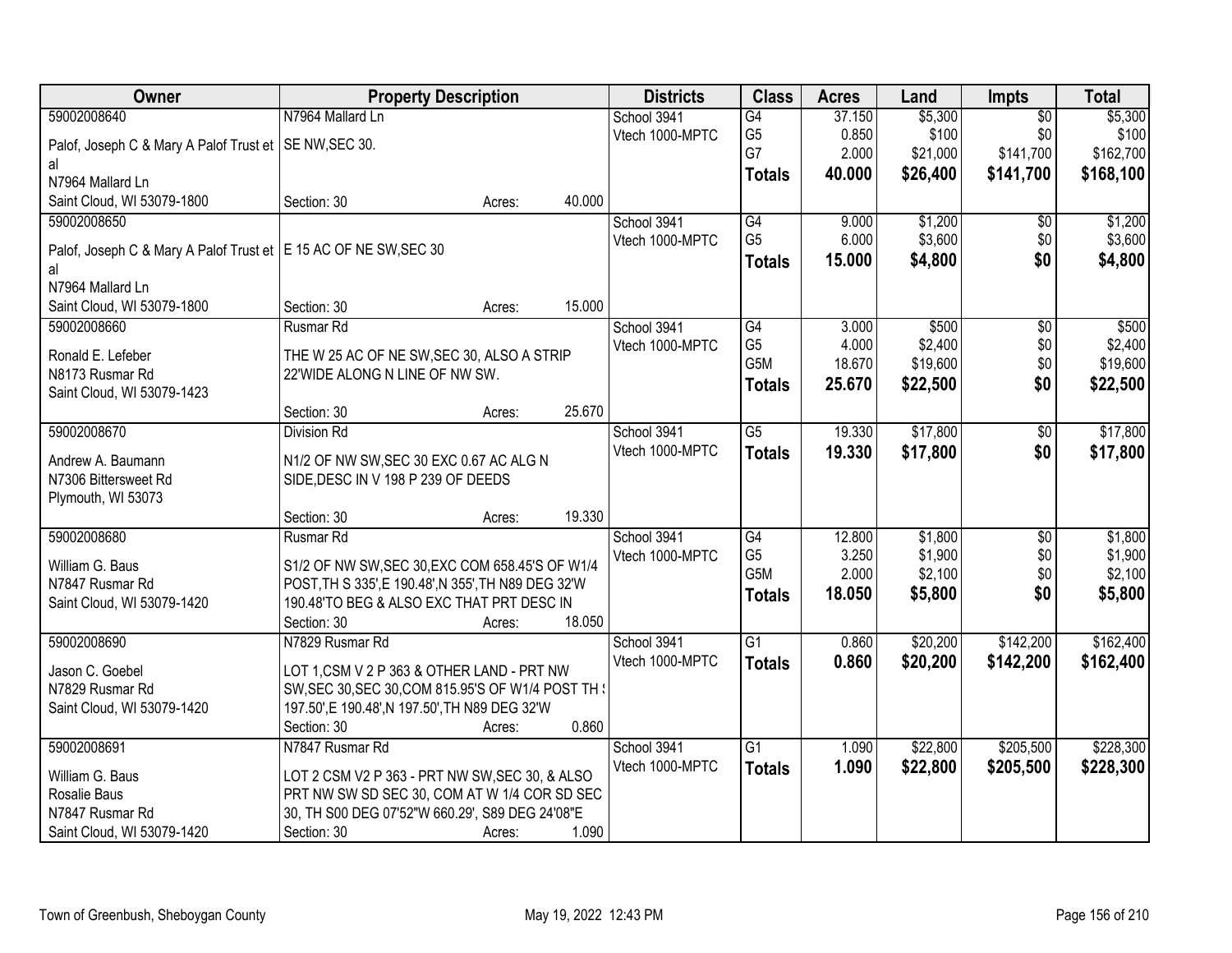| Owner                                                                                                               | <b>Property Description</b>                                                       | <b>Districts</b>               | <b>Class</b>                                       | <b>Acres</b>               | Land                             | <b>Impts</b>                  | <b>Total</b>                     |
|---------------------------------------------------------------------------------------------------------------------|-----------------------------------------------------------------------------------|--------------------------------|----------------------------------------------------|----------------------------|----------------------------------|-------------------------------|----------------------------------|
| 59002008700<br>William G. Baus<br>N7847 Rusmar Rd<br>Saint Cloud, WI 53079-1420                                     | PRT SW SW, SEC 30, LYING N & E OF SWLY LN OF<br>THE FORMER CNWRR R/W.             | School 3941<br>Vtech 1000-MPTC | $\overline{G4}$<br>G <sub>5</sub><br><b>Totals</b> | 20.500<br>13.000<br>33.500 | \$2,200<br>\$7,800<br>\$10,000   | $\overline{30}$<br>\$0<br>\$0 | \$2,200<br>\$7,800<br>\$10,000   |
|                                                                                                                     | 33.500<br>Section: 30<br>Acres:                                                   |                                |                                                    |                            |                                  |                               |                                  |
| 59002008710<br>Michael T. Herrmann<br>Calvin C. Herrmann<br>W4050 Campbell Dr                                       | PRT SW SW, SEC 30, LYING S&W OF C&NW RR CO S<br>R/W LN                            | School 3941<br>Vtech 1000-MPTC | G4<br>G <sub>5</sub><br><b>Totals</b>              | 2.000<br>4.500<br>6.500    | \$300<br>\$2,700<br>\$3,000      | $\overline{50}$<br>\$0<br>\$0 | \$300<br>\$2,700<br>\$3,000      |
| Campbellsport, WI 53010-2021                                                                                        | 6.500<br>Section: 30<br>Acres:                                                    |                                |                                                    |                            |                                  |                               |                                  |
| 59002008720<br>Ronald E. Lefeber<br>N8173 Rusmar Rd<br>Saint Cloud, WI 53079-1423                                   | LOT 4, SEC 30, BEING PRT SE SW & PRT SW SE.                                       | School 3941<br>Vtech 1000-MPTC | G4<br>G5M<br><b>Totals</b>                         | 16.000<br>30.840<br>46.840 | \$2,100<br>\$32,400<br>\$34,500  | $\sqrt[6]{30}$<br>\$0<br>\$0  | \$2,100<br>\$32,400<br>\$34,500  |
|                                                                                                                     | 46.840<br>Section: 30<br>Acres:                                                   |                                |                                                    |                            |                                  |                               |                                  |
| 59002008730<br>Testwuide, Konrad C & Mary S<br>Testwuide Trust et al<br>1236 Riverview Dr                           | NE SE, BEING PRT OF LOT 6 & 3 SEC 30                                              | School 3941<br>Vtech 1000-MPTC | G5<br>G <sub>6</sub><br><b>Totals</b>              | 20.000<br>20.000<br>40.000 | \$12,000<br>\$42,000<br>\$54,000 | \$0<br>\$0<br>\$0             | \$12,000<br>\$42,000<br>\$54,000 |
| Sheboygan, WI 53083-3001                                                                                            | 40.000<br>Section: 30<br>Acres:                                                   |                                |                                                    |                            |                                  |                               |                                  |
| 59002008740<br>Palof, Joseph C & Mary A Palof Trust et   NW SE, PRT OF LOT 3 & 6, SEC 30.<br>al<br>N7964 Mallard Ln |                                                                                   | School 3941<br>Vtech 1000-MPTC | $\overline{G4}$<br>G <sub>5</sub><br><b>Totals</b> | 14.000<br>26.000<br>40.000 | \$1,900<br>\$15,600<br>\$17,500  | \$0<br>\$0<br>\$0             | \$1,900<br>\$15,600<br>\$17,500  |
| Saint Cloud, WI 53079-1800                                                                                          | 40.000<br>Section: 30<br>Acres:                                                   |                                |                                                    |                            |                                  |                               |                                  |
| 59002008750<br>Ronald E. Lefeber<br>N8173 Rusmar Rd<br>Saint Cloud, WI 53079-1423                                   | THAT PRT LOT 5, SEC 30, N OF SHEB RIV, BEING PRT<br>SW SE.                        | School 3941<br>Vtech 1000-MPTC | $\overline{G5}$<br>G <sub>6</sub><br><b>Totals</b> | 4.000<br>5.170<br>9.170    | \$2,400<br>\$10,900<br>\$13,300  | $\overline{60}$<br>\$0<br>\$0 | \$2,400<br>\$10,900<br>\$13,300  |
|                                                                                                                     | 9.170<br>Section: 30<br>Acres:                                                    |                                |                                                    |                            |                                  |                               |                                  |
| 59002008770<br>PO Box 7921<br>Madison, WI 53707-7921                                                                | State of Wisconsin Dept of Nat Resourc   SE SE, SEC 30, ALSO KNOWN AS GOVT LOT 9. | School 1631<br>Vtech 1100-LTCC | $\overline{X2}$<br><b>Totals</b>                   | 39.980<br>39.980           | $\overline{50}$<br>\$0           | $\overline{50}$<br>\$0        | $\overline{50}$<br>\$0           |
|                                                                                                                     | 39.980<br>Section: 30<br>Acres:                                                   |                                |                                                    |                            |                                  |                               |                                  |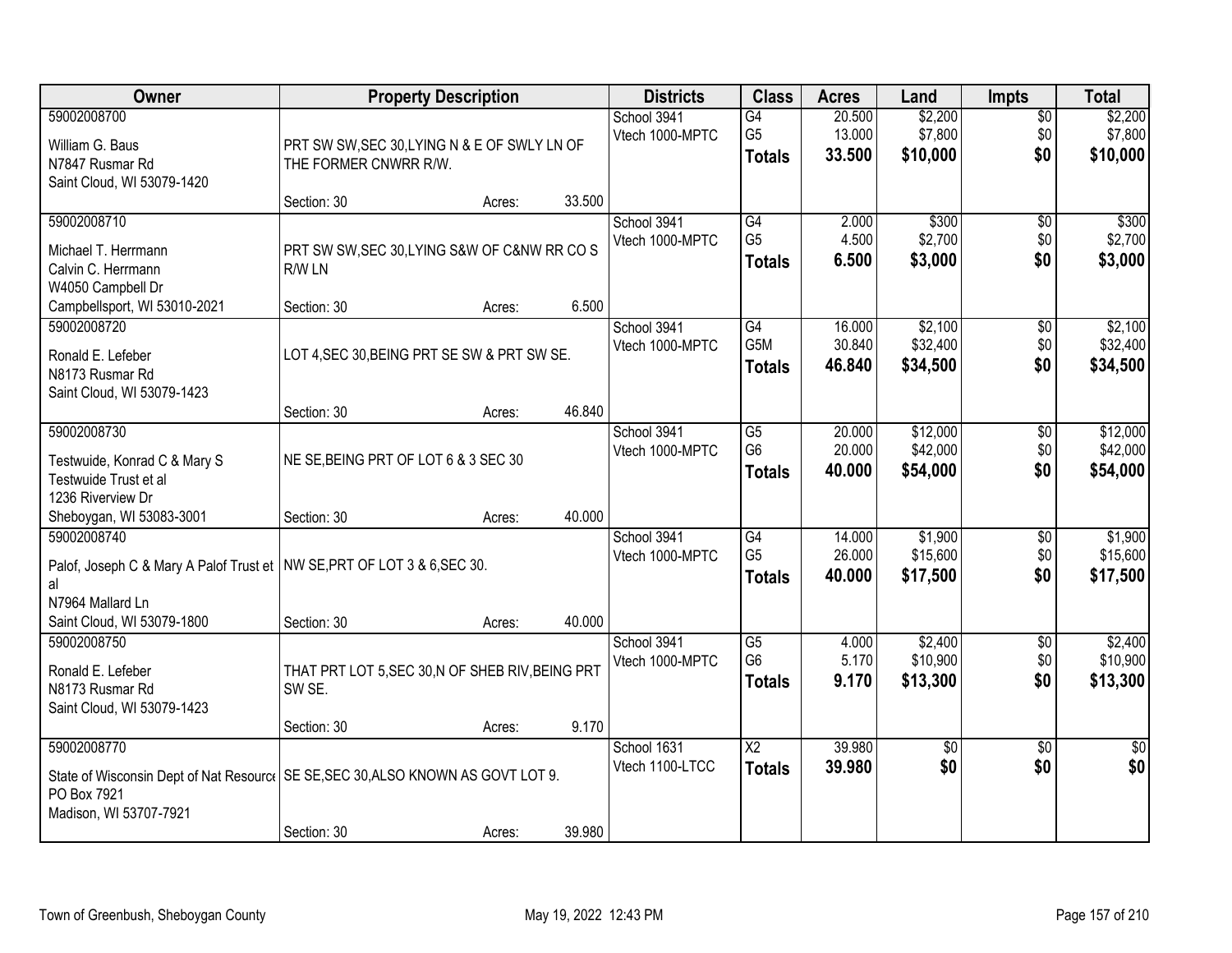| Owner                                                                               | <b>Property Description</b>                                                              |        |        | <b>Districts</b> | <b>Class</b>                      | <b>Acres</b>    | Land               | <b>Impts</b>    | <b>Total</b>       |
|-------------------------------------------------------------------------------------|------------------------------------------------------------------------------------------|--------|--------|------------------|-----------------------------------|-----------------|--------------------|-----------------|--------------------|
| 59002008780                                                                         |                                                                                          |        |        | School 1631      | $\overline{\mathsf{x2}}$          | 29.890          | $\overline{50}$    | $\overline{50}$ | \$0                |
| State of Wisconsin Dept of Nat Resourc ALL THAT PRT OF NE NE, SEC 31 LYING N OF NLY |                                                                                          |        |        | Vtech 1100-LTCC  | <b>Totals</b>                     | 29.890          | \$0                | \$0             | \$0                |
| PO Box 7921                                                                         | R/W LN OF C&NW RR CO, SD NE NE ALSO KNOWN AS                                             |        |        |                  |                                   |                 |                    |                 |                    |
| Madison, WI 53707-7921                                                              | GOVT LOT 9.                                                                              |        |        |                  |                                   |                 |                    |                 |                    |
|                                                                                     | Section: 31                                                                              | Acres: | 29.890 |                  |                                   |                 |                    |                 |                    |
| 59002008790                                                                         | Marshview Ln                                                                             |        |        | School 1631      | $\overline{G5}$                   | 4.950           | \$7,500            | \$0             | \$7,500            |
| Marvin L. Entringer                                                                 | PRT NE NE, SEC 31, BEING PRT OF LOT 9 LYING S OF                                         |        |        | Vtech 1100-LTCC  | <b>Totals</b>                     | 4.950           | \$7,500            | \$0             | \$7,500            |
| Lou Ann L. Entringer                                                                | S LN OF C&NW RR R/W, EXC THAT PRT CONV IN                                                |        |        |                  |                                   |                 |                    |                 |                    |
| N7436 Marshview Ln                                                                  | #1835748                                                                                 |        |        |                  |                                   |                 |                    |                 |                    |
| Glenbeulah, WI 53023-1319                                                           | Section: 31                                                                              | Acres: | 4.950  |                  |                                   |                 |                    |                 |                    |
| 59002008800                                                                         | Marshview Ln                                                                             |        |        | School 1631      | $\overline{G5}$                   | 3.110           | \$1,900            | \$0             | \$1,900            |
|                                                                                     |                                                                                          |        |        | Vtech 1100-LTCC  | <b>Totals</b>                     | 3.110           | \$1,900            | \$0             | \$1,900            |
| Riverside Hunting Fishing Club<br>N7473 Palm Tree Rd                                | A STRIP OF LAND 100'IN WIDTH 45'ON NLY SIDE &<br>55'ON SLY SIDE OF CEN OF FORMER C&NW RR |        |        |                  |                                   |                 |                    |                 |                    |
| Saint Cloud, WI 53079-1400                                                          | R/W, SEC 31.                                                                             |        |        |                  |                                   |                 |                    |                 |                    |
|                                                                                     | Section: 31                                                                              | Acres: | 3.110  |                  |                                   |                 |                    |                 |                    |
| 59002008810                                                                         | Marshview Ln                                                                             |        |        | School 1631      | $\overline{G4}$                   | 1.040           | \$100              | \$0             | \$100              |
|                                                                                     |                                                                                          |        |        | Vtech 1100-LTCC  | G <sub>5</sub>                    | 16.110          | \$9,700            | \$0             | \$9,700            |
| Marvin L. Entringer                                                                 | LOT 8 BEING PRT NW NE & PRT OF NE NW, SEC                                                |        |        |                  | <b>Totals</b>                     | 17.150          | \$9,800            | \$0             | \$9,800            |
| Lou Ann L. Entringer                                                                | 31, EXC THAT PRT CONV BY V1808 P 913, #1594237.                                          |        |        |                  |                                   |                 |                    |                 |                    |
| N7436 Marshview Ln                                                                  |                                                                                          |        |        |                  |                                   |                 |                    |                 |                    |
| Glenbeulah, WI 53023-1319                                                           | Section: 31                                                                              | Acres: | 17.150 |                  |                                   |                 |                    |                 |                    |
| 59002008811                                                                         | <b>Marshview Ln</b>                                                                      |        |        | School 1631      | $\overline{G4}$<br>G <sub>5</sub> | 43.450<br>8.000 | \$5,100<br>\$4,800 | \$0<br>\$0      | \$5,100<br>\$4,800 |
| Entringer Etal J. Bloni                                                             | B-2243 & OTHER LANDS - PRT GOVT LOT 8, SEC 31 &                                          |        |        | Vtech 1100-LTCC  |                                   | 51.450          |                    | \$0             | \$9,900            |
| Jeffrey J. Blonigen                                                                 | PRT GOVT LOT 5, SEC 30, COM AT N1/4 COR, SEC                                             |        |        |                  | <b>Totals</b>                     |                 | \$9,900            |                 |                    |
| N7549 Marshview Ln                                                                  | 31, TH N89 DEG 30'23"W 253.45'TO SW COR, GOVT                                            |        |        |                  |                                   |                 |                    |                 |                    |
| Glenbeulah, WI 53023-1321                                                           | Section: 31                                                                              | Acres: | 51.450 |                  |                                   |                 |                    |                 |                    |
| 59002008820                                                                         | Marshview Ln                                                                             |        |        | School 1631      | G4                                | 27.020          | \$3,600            | $\overline{50}$ | \$3,600            |
| Cody D. Liebe                                                                       | PRT SW NE, BEING ALL OF LOT 7 SEC 31, EXC CSM                                            |        |        | Vtech 1100-LTCC  | G <sub>5</sub>                    | 0.850           | \$100              | \$0             | \$100              |
| N7463 Cherry Rd                                                                     | V18 P 161-62 #1622725.                                                                   |        |        |                  | G5M                               | 6.910           | \$8,700            | \$0             | \$8,700            |
| Glenbeulah, WI 53023-1229                                                           |                                                                                          |        |        |                  | <b>Totals</b>                     | 34.780          | \$12,400           | \$0             | \$12,400           |
|                                                                                     | Section: 31                                                                              | Acres: | 34.780 |                  |                                   |                 |                    |                 |                    |
| 59002008821                                                                         | N7560 Marshview Ln                                                                       |        |        | School 1631      | $\overline{G1}$                   | 2.500           | \$33,000           | \$230,700       | \$263,700          |
| Timothy M. Entringer                                                                | LOT 1 CSM V18 P 161-62 #1622725 - PRT SW NE                                              |        |        | Vtech 1100-LTCC  | <b>Totals</b>                     | 2.500           | \$33,000           | \$230,700       | \$263,700          |
| Jodie Lee Entringer                                                                 | BEING PRT OF LOT 7, SEC 31.                                                              |        |        |                  |                                   |                 |                    |                 |                    |
| N7560 Marshview Ln                                                                  |                                                                                          |        |        |                  |                                   |                 |                    |                 |                    |
| Glenbeulah, WI 53023-1321                                                           | Section: 31                                                                              | Acres: | 2.500  |                  |                                   |                 |                    |                 |                    |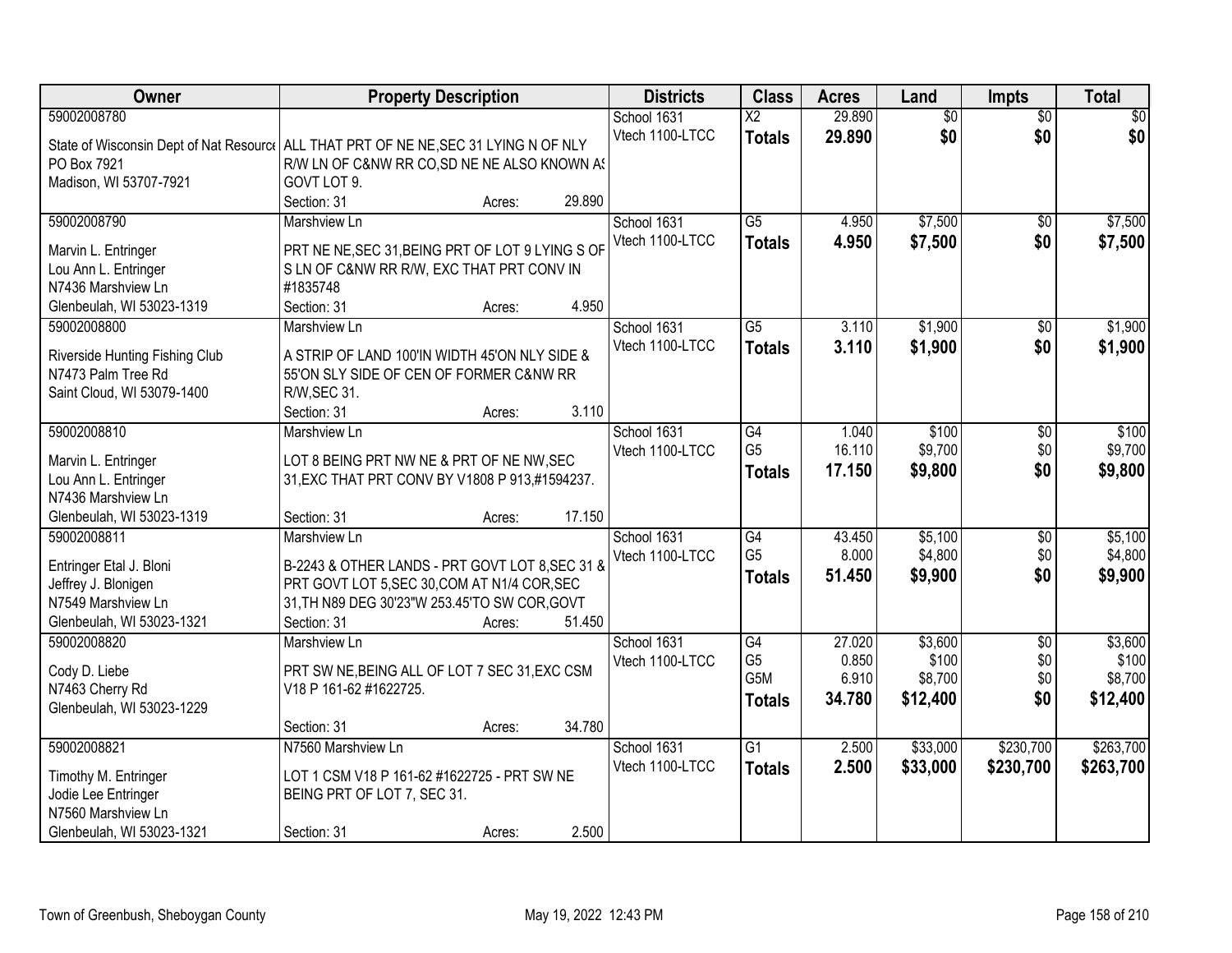| Owner                                   | <b>Property Description</b>                                                                     | <b>Districts</b> | <b>Class</b>    | <b>Acres</b> | Land     | Impts           | <b>Total</b> |
|-----------------------------------------|-------------------------------------------------------------------------------------------------|------------------|-----------------|--------------|----------|-----------------|--------------|
| 59002008830                             | <b>Marshview Ln</b>                                                                             | School 1631      | G4              | 9.030        | \$900    | $\overline{50}$ | \$900        |
| Marvin L. Entringer                     | SE NE, BEING LOT 10, SEC 31, EXC COM N88 DEG                                                    | Vtech 1100-LTCC  | G <sub>5</sub>  | 2.620        | \$1,300  | \$0             | \$1,300      |
| Lou Ann L. Entringer                    | 31'8"W 1315.94'FROM E1/4 COR, SD SEC TH N0 DEG                                                  |                  | <b>Totals</b>   | 11.650       | \$2,200  | \$0             | \$2,200      |
| N7436 Marshview Ln                      | 26'30"E ON CEN MARSHVIEW LN 243.50'TO PNT OF                                                    |                  |                 |              |          |                 |              |
| Glenbeulah, WI 53023-1319               | 11.650<br>Section: 31<br>Acres:                                                                 |                  |                 |              |          |                 |              |
| 59002008835                             | N7549 Marshview Ln                                                                              | School 1631      | $\overline{G1}$ | 2.190        | \$31,800 | \$111,800       | \$143,600    |
|                                         |                                                                                                 | Vtech 1100-LTCC  | G4              | 2.820        | \$300    | \$0             | \$300        |
| Delmar J. Entringer                     | PRT SE NE, BEING PRT LOT 10, SEC 31, COM N88<br>DEG 31'08"W 1315.94'FROM E1/4 COR, SD SEC TH N0 |                  | <b>Totals</b>   | 5.010        | \$32,100 | \$111,800       | \$143,900    |
| Anna M. Entringer<br>N7549 Marshview Ln | DEG 26'30"E ON CEN MARSHVIEW LN 243.50'TO PNT                                                   |                  |                 |              |          |                 |              |
| Glenbeulah, WI 53023-1321               | 5.010<br>Section: 31<br>Acres:                                                                  |                  |                 |              |          |                 |              |
| 59002008836                             | Marshview Ln                                                                                    | School 1631      | G4              | 36.340       | \$4,700  | \$0             | \$4,700      |
|                                         |                                                                                                 | Vtech 1100-LTCC  | G <sub>5</sub>  | 6.320        | \$3,800  | \$0             | \$3,800      |
| Julie M. Meyer                          | PRT GOVT LOTS 9 & 10, SEC 31 & PRT GOVT LOT 12                                                  |                  | G5M             | 29.000       | \$30,500 | \$0             | \$30,500     |
| N6446 County Rd P                       | & ALL OF GOVT LOT 11, SEC 32, COM AT W 1/4 COR                                                  |                  | <b>Totals</b>   | 71.660       | \$39,000 | \$0             | \$39,000     |
| Plymouth, WI 53073-3409                 | SEC 32, TH ALG S LN NW 1/4 SD SEC 32, S89 DEG                                                   |                  |                 |              |          |                 |              |
|                                         | 71.660<br>Section: 31<br>Acres:                                                                 |                  |                 |              |          |                 |              |
| 59002008840                             |                                                                                                 | School 1631      | $\overline{G4}$ | 3.080        | \$400    | \$0             | \$400        |
| Marvin L. Entringer                     | PRT NE NW, SEC 31, BEING PRT OF LOT 1 LYING S &                                                 | Vtech 1100-LTCC  | G <sub>5</sub>  | 12.310       | \$7,400  | \$0             | \$7,400      |
| Lou Ann L. Entringer                    | E OF RIVER, EXC COM N89 DEG 30'23"W                                                             |                  | G5M             | 6.000        | \$6,300  | \$0             | \$6,300      |
| N7436 Marshview Ln                      | 253.45'FROM N1/4 COR, SD SEC, TH S14 DEG 17'15"E                                                |                  | <b>Totals</b>   | 21.390       | \$14,100 | \$0             | \$14,100     |
| Glenbeulah, WI 53023-1319               | 21.390<br>Section: 31<br>Acres:                                                                 |                  |                 |              |          |                 |              |
| 59002008850                             |                                                                                                 | School 1631      | $\overline{G5}$ | 3.000        | \$1,800  | \$0             | \$1,800      |
| Ronald E. Lefeber                       | ALL THAT PRT NE NW, SEC 31, LYING N&E OF N LN                                                   | Vtech 1100-LTCC  | <b>Totals</b>   | 3.000        | \$1,800  | \$0             | \$1,800      |
| N8173 Rusmar Rd                         | OF C&NW RR R/W & N&W OF SHEB RIV, BEING PRT                                                     |                  |                 |              |          |                 |              |
| Saint Cloud, WI 53079-1423              | LOT <sub>1</sub> .                                                                              |                  |                 |              |          |                 |              |
|                                         | 3.000<br>Section: 31<br>Acres:                                                                  |                  |                 |              |          |                 |              |
| 59002008860                             |                                                                                                 | School 1631      | $\overline{G5}$ | 7.500        | \$4,500  | $\sqrt{6}$      | \$4,500      |
|                                         |                                                                                                 | Vtech 1100-LTCC  | <b>Totals</b>   | 7.500        | \$4,500  | \$0             | \$4,500      |
| Michael T. Herrmann                     | THAT PRT OF NE NW, SEC 31, LYING S&W OF C&NW                                                    |                  |                 |              |          |                 |              |
| Calvin C. Herrmann                      | RR S R/W LN & N&W OF SHEB RIV, BEING PRT OF                                                     |                  |                 |              |          |                 |              |
| W4050 Campbell Dr                       | LOT <sub>1</sub>                                                                                |                  |                 |              |          |                 |              |
| Campbellsport, WI 53010-2021            | 7.500<br>Section: 31<br>Acres:                                                                  |                  |                 |              |          |                 |              |
| 59002008870                             |                                                                                                 | School 1631      | $\overline{G5}$ | 2.700        | \$1,600  | $\overline{50}$ | \$1,600      |
| William G. Baus                         | ALL OF FORMER C.N.W.R.R.R/W LYING IN N1/2 OF                                                    | Vtech 1100-LTCC  | <b>Totals</b>   | 2.700        | \$1,600  | \$0             | \$1,600      |
| N7847 Rusmar Rd                         | NW1/4 OF SEC 31, EXT FROM CEN OF RIV IN NE                                                      |                  |                 |              |          |                 |              |
| Saint Cloud, WI 53079-1420              | NW, NWLY TO N LINE OF SEC 31.                                                                   |                  |                 |              |          |                 |              |
|                                         | 2.700<br>Section: 31<br>Acres:                                                                  |                  |                 |              |          |                 |              |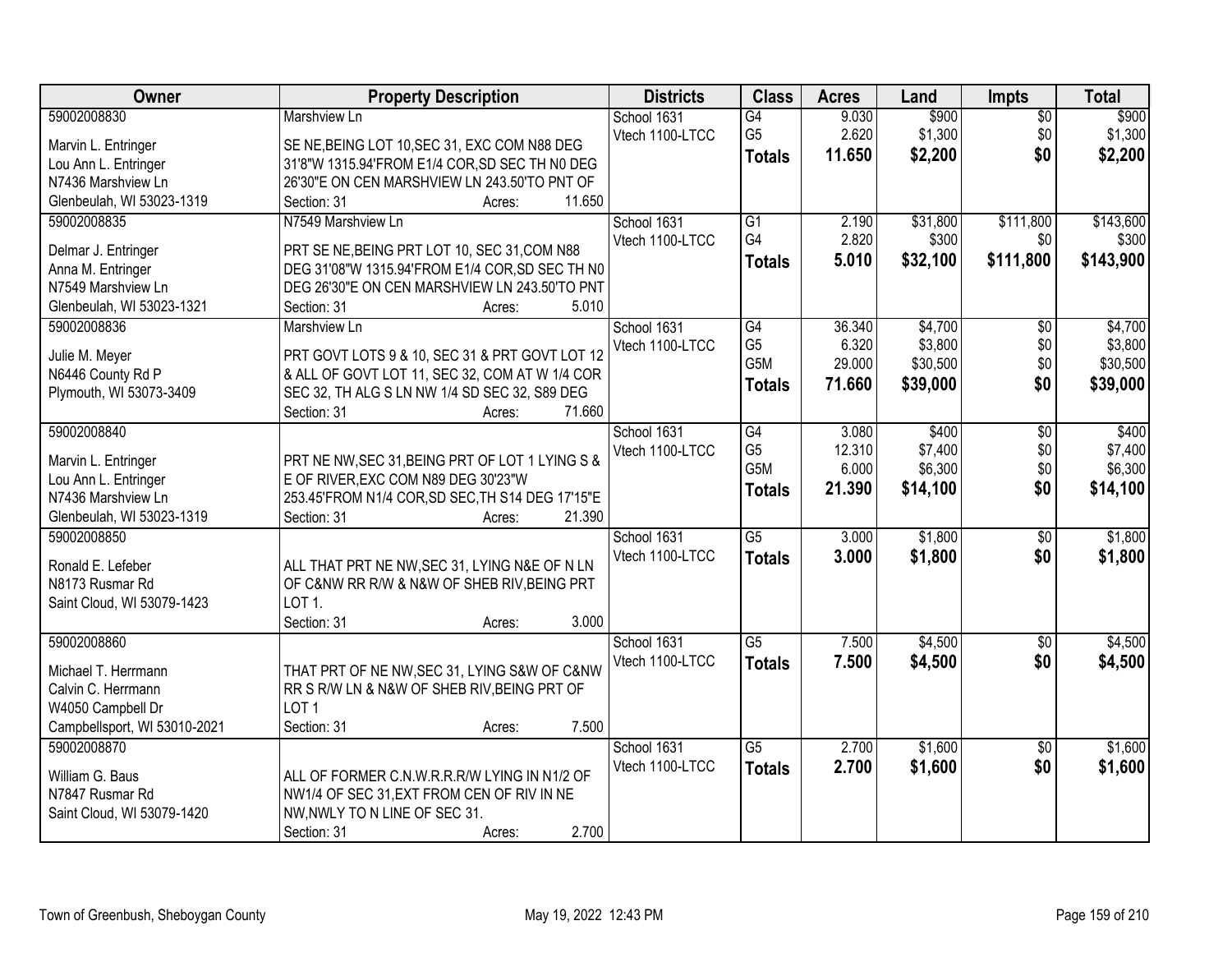| Owner                                                                                                                    | <b>Property Description</b>                                                                                                                                                                                   | <b>Districts</b>               | <b>Class</b>                                              | <b>Acres</b>                                 | Land                                                   | <b>Impts</b>                                            | <b>Total</b>                                             |
|--------------------------------------------------------------------------------------------------------------------------|---------------------------------------------------------------------------------------------------------------------------------------------------------------------------------------------------------------|--------------------------------|-----------------------------------------------------------|----------------------------------------------|--------------------------------------------------------|---------------------------------------------------------|----------------------------------------------------------|
| 59002008880<br>Michael T. Herrmann<br>Calvin C. Herrmann                                                                 | PRT NW NW, SEC 31, LYING N&W OF SHEB RIV, EXC<br>0.51 AC IN NE COR FOR C&NW RR R/W.                                                                                                                           | School 1631<br>Vtech 1100-LTCC | $\overline{G4}$<br>G <sub>5</sub><br><b>Totals</b>        | 6.000<br>22.950<br>28.950                    | \$800<br>\$13,800<br>\$14,600                          | $\overline{50}$<br>\$0<br>\$0                           | \$800<br>\$13,800<br>\$14,600                            |
| W4050 Campbell Dr<br>Campbellsport, WI 53010-2021                                                                        | 28.950<br>Section: 31<br>Acres:                                                                                                                                                                               |                                |                                                           |                                              |                                                        |                                                         |                                                          |
| 59002008890<br>Jeffrey A. Goelzer et al<br>c/o Leroy & Susan Schweitzer<br>N8638 Rhine Rd                                | PRT NW NW, SEC 31, LYING S & E OF SHEB RIVER.                                                                                                                                                                 | School 1631<br>Vtech 1100-LTCC | $\overline{G5}$<br><b>Totals</b>                          | 11.000<br>11.000                             | \$6,600<br>\$6,600                                     | $\overline{50}$<br>\$0                                  | \$6,600<br>\$6,600                                       |
| Elkhart Lake, WI 53020-1615                                                                                              | 11.000<br>Section: 31<br>Acres:                                                                                                                                                                               |                                |                                                           |                                              |                                                        |                                                         |                                                          |
| 59002008900<br>Jeffrey A. Goelzer et al<br>c/o Leroy & Susan Schweitzer<br>N8638 Rhine Rd                                | N7523 Palm Tree Rd<br>SW NW, SEC 31.                                                                                                                                                                          | School 1631<br>Vtech 1100-LTCC | G1<br>G <sub>5</sub><br>G <sub>6</sub><br><b>Totals</b>   | 1.000<br>26.850<br>12.000<br>39.850          | \$22,000<br>\$21,700<br>\$25,200<br>\$68,900           | \$73,300<br>\$0<br>\$0<br>\$73,300                      | \$95,300<br>\$21,700<br>\$25,200<br>\$142,200            |
| Elkhart Lake, WI 53020-1615                                                                                              | 39.850<br>Section: 31<br>Acres:                                                                                                                                                                               |                                |                                                           |                                              |                                                        |                                                         |                                                          |
| 59002008910<br>Marvin L. Entringer<br>Lou Ann L. Entringer<br>N7436 Marshview Ln                                         | THE N 2.72 AC OF LOT 2, BEING PRT SE NW & SW<br><b>NE, SEC 31.</b>                                                                                                                                            | School 1631<br>Vtech 1100-LTCC | $\overline{G6}$<br><b>Totals</b>                          | 2.720<br>2.720                               | \$5,700<br>\$5,700                                     | $\sqrt{6}$<br>\$0                                       | \$5,700<br>\$5,700                                       |
| Glenbeulah, WI 53023-1319                                                                                                | 2.720<br>Section: 31<br>Acres:                                                                                                                                                                                |                                |                                                           |                                              |                                                        |                                                         |                                                          |
| 59002008920<br>Jeffrey A. Goelzer et al<br>c/o Leroy & Susan Schweitzer<br>N8638 Rhine Rd<br>Elkhart Lake, WI 53020-1615 | N7499 Palm Tree Ln<br>LOT 2, SEC 31, EXC N 2.72 AC M/L DESC IN V 121 P<br>523 & V 117 P 462 OF DEEDS, SD LOT 2 BEING THE<br>SE NW & W PRT OF SW NE.<br>40.000<br>Section: 31<br>Acres:                        | School 1631<br>Vtech 1100-LTCC | $\overline{G4}$<br>G <sub>5</sub><br>G5M<br><b>Totals</b> | 8.000<br>1.000<br>31.000<br>40.000           | \$900<br>\$600<br>\$32,600<br>\$34,100                 | \$0<br>\$0<br>\$0<br>\$0                                | \$900<br>\$600<br>\$32,600<br>\$34,100                   |
| 59002008930<br>Philip R. Warner<br>W9144 County Rd C<br>Glenbeulah, WI 53023                                             | W9144 County Rd C<br>PRT S1/2, SEC 31 & PRT GOVT LOT 3, COM S89 DEG<br>29'9"E 1253.40'FROM W1/4 COR, SD SEC TH S89 DEG<br>29'9"E 1120.98', S0 DEG 51'6"W 1496.08', S70 DEG<br>46.520<br>Section: 31<br>Acres: | School 4473<br>Vtech 1100-LTCC | G4<br>G <sub>5</sub><br>G5M<br>G7<br><b>Totals</b>        | 11.410<br>26.110<br>6.000<br>3.000<br>46.520 | \$1,400<br>\$15,400<br>\$9,300<br>\$24,000<br>\$50,100 | $\overline{50}$<br>\$0<br>\$0<br>\$158,100<br>\$158,100 | \$1,400<br>\$15,400<br>\$9,300<br>\$182,100<br>\$208,200 |
| 59002008941<br><b>Howard Weiss</b><br>Paula J. Weiss<br>W9222 County Rd C<br>Glenbeulah, WI 53023-1315                   | County Rd C<br>OUTLOT 1 CSM V20 P 120-21 #1718324 - PRT W1/2<br>SW1/4 SEC 31.<br>6.760<br>Section: 31<br>Acres:                                                                                               | School 4473<br>Vtech 1100-LTCC | $\overline{\text{G5}}$<br><b>Totals</b>                   | 6.760<br>6.760                               | \$4,100<br>\$4,100                                     | $\overline{50}$<br>\$0                                  | \$4,100<br>\$4,100                                       |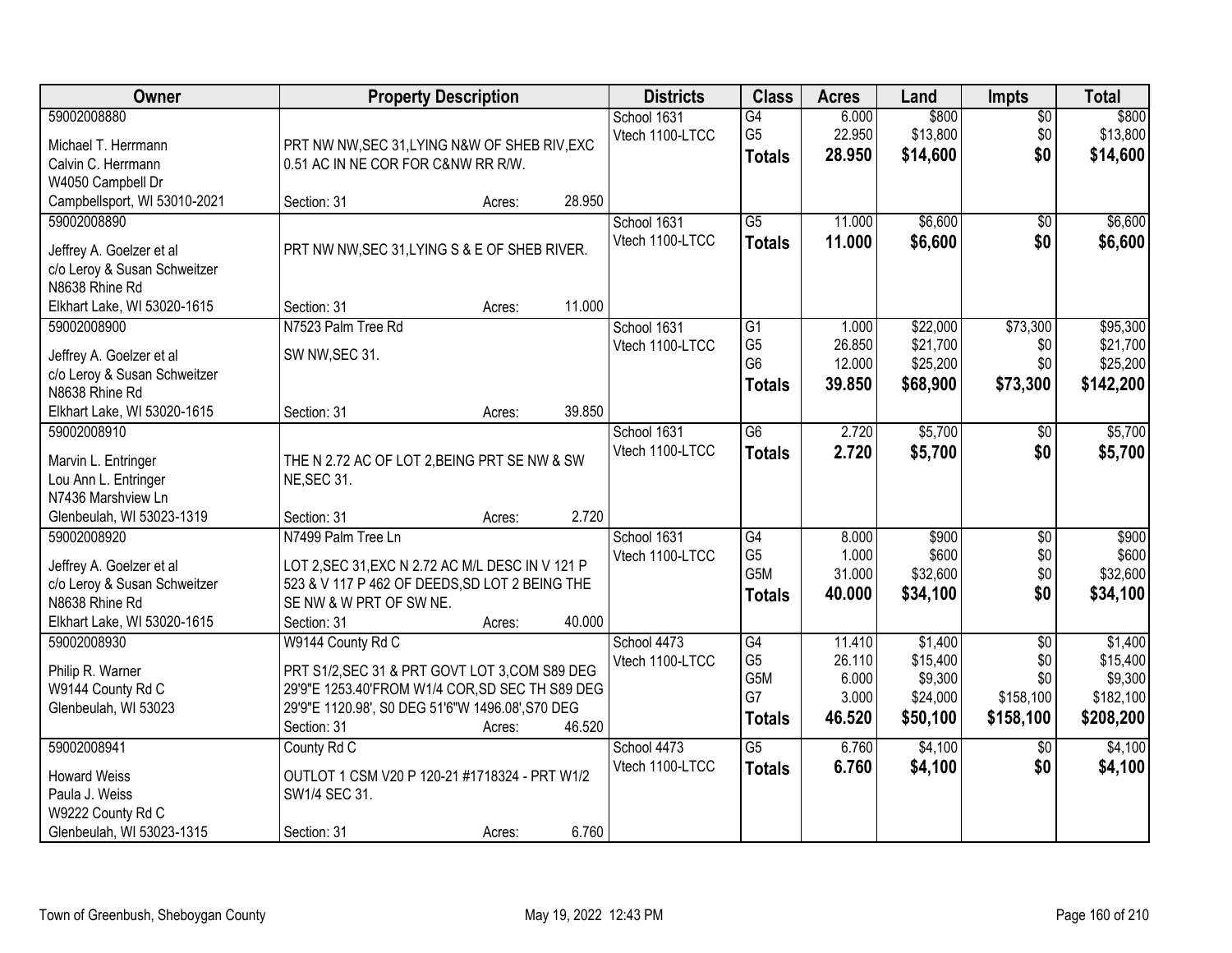| Owner                     | <b>Property Description</b>                         | <b>Districts</b> | <b>Class</b>    | <b>Acres</b> | Land            | <b>Impts</b>    | <b>Total</b>     |
|---------------------------|-----------------------------------------------------|------------------|-----------------|--------------|-----------------|-----------------|------------------|
| 59002008942               | W9222 County Rd C                                   | School 4473      | $\overline{G1}$ | 2.000        | \$31,000        | \$198,100       | \$229,100        |
| <b>Howard Weiss</b>       | LOT 1 CSM V20 P120-21 #1718324 - PRT W1/2 SW1/4     | Vtech 1100-LTCC  | G <sub>5</sub>  | 12.420       | \$7,500         | \$0             | \$7,500          |
| Paula J. Weiss            | SEC 31.                                             |                  | G <sub>6</sub>  | 2.000        | \$6,200         | \$0             | \$6,200          |
| W9222 County Rd C         |                                                     |                  | <b>Totals</b>   | 16.420       | \$44,700        | \$198,100       | \$242,800        |
| Glenbeulah, WI 53023-1315 | 16.420<br>Section: 31<br>Acres:                     |                  |                 |              |                 |                 |                  |
| 59002008943               | W9218 County Rd C                                   | School 4473      | $\overline{G1}$ | 1.000        | \$22,000        | \$83,800        | \$105,800        |
|                           |                                                     | Vtech 1100-LTCC  | G <sub>5</sub>  | 7.650        | \$4,600         | \$0             | \$4,600          |
| Bret J. Nikisch           | LOT 2 CSM V20 P120-21 #1718324 - PRT W1/2 SW1/4     |                  | G <sub>6</sub>  | 8.000        | \$24,800        | \$0             | \$24,800         |
| W9218 County Rd C         | SEC 31.                                             |                  | <b>Totals</b>   | 16.650       | \$51,400        | \$83,800        | \$135,200        |
| Glenbeulah, WI 53023      | 16.650                                              |                  |                 |              |                 |                 |                  |
|                           | Section: 31<br>Acres:                               |                  | $\overline{G5}$ | 1.910        | \$1,200         |                 |                  |
| 59002008950               | County Rd C                                         | School 4473      |                 |              |                 | $\overline{50}$ | \$1,200          |
| WI Electric Power Co      | PRT W1/2 SW1/4, SEC 31, COM 1094.3'N OF SW COR      | Vtech 1100-LTCC  | <b>Totals</b>   | 1.910        | \$1,200         | \$0             | \$1,200          |
| PO Box 2179               | SD SEC, TH N 440'TO CEN CTH C, S49 DEG 28'E ON      |                  |                 |              |                 |                 |                  |
| Milwaukee, WI 53201-2179  | CEN SD HWY 328.93', S 226.23', TH W 250'TO BEG.     |                  |                 |              |                 |                 |                  |
|                           | Section: 31<br>1.910<br>Acres:                      |                  |                 |              |                 |                 |                  |
| 59002008951               | W9202 County Rd C                                   | School 4473      | X4              | 0.600        | \$0             | \$0             | \$0              |
| Anr Pipeline Company      | PARCEL A,CSM V 11 P 28-30 - PRT W1/2 SW1/4,SEC      | Vtech 1100-LTCC  | <b>Totals</b>   | 0.600        | \$0             | \$0             | \$0              |
| PO Box 2168               | 31, COM AT W1/4 COR SD SEC, TH S0 DEG 05'15"E       |                  |                 |              |                 |                 |                  |
| Houston, TX 77252-2168    | 1086.54', S49 DEG 35' 30"E 328.75', S67 DEG 40'16"E |                  |                 |              |                 |                 |                  |
|                           | 0.600<br>Section: 31<br>Acres:                      |                  |                 |              |                 |                 |                  |
| 59002008952               | County Rd C                                         | School 4473      | $\overline{X4}$ | 0.310        | $\overline{50}$ | $\overline{50}$ | $\overline{\$0}$ |
|                           |                                                     | Vtech 1100-LTCC  | <b>Totals</b>   | 0.310        | \$0             | \$0             | \$0              |
| Anr Pipeline Company      | PARCEL B,CSM V 11 P 28-30 - PRT W1/2 SW1/4,SEC      |                  |                 |              |                 |                 |                  |
| 500 Renaissance Ctr       | 31, COM AT W1/4 COR SD SEC, TH S0 DEG 05'15"E       |                  |                 |              |                 |                 |                  |
| Detroit, MI 48243-1929    | 1086.54', S49 DEG 35' 30"E 328.75', S67 DEG 40'16"E |                  |                 |              |                 |                 |                  |
|                           | 0.310<br>Section: 31<br>Acres:                      |                  |                 |              |                 |                 |                  |
| 59002008961               | W9183 County Rd C                                   | School 4473      | G1              | 3.700        | \$37,100        | \$259,600       | \$296,700        |
| Todd E. Bastian           | B-1883 - PRT SW SW & SE SW, SEC 31, BEG AT SW       | Vtech 1100-LTCC  | G <sub>5</sub>  | 36.820       | \$50,700        | \$0             | \$50,700         |
| Melanie M. Bastian        | COR SD SEC, TH N0 DEG 05'16"W 1094.3', N89 DEG      |                  | <b>Totals</b>   | 40.520       | \$87,800        | \$259,600       | \$347,400        |
| W9183 County Rd C         | 54'44"E 250', N0 DEG 05'16"W 228.81'TO CENLN CTH    |                  |                 |              |                 |                 |                  |
| Glenbeulah, WI 53023-1314 | 40.520<br>Section: 31<br>Acres:                     |                  |                 |              |                 |                 |                  |
| 59002008962               | W9103 County Rd C                                   | School 4473      | $\overline{G1}$ | 1.910        | \$30,200        | \$118,900       | \$149,100        |
|                           |                                                     | Vtech 1100-LTCC  | G4              | 17.500       | \$2,400         | \$0             | \$2,400          |
| Karl G. Kirmse            | PRT SW SW & SE SW, SEC 31, LYING S OF CEN CTH       |                  | <b>Totals</b>   | 19.410       | \$32,600        | \$118,900       | \$151,500        |
| Amy J. Kirmse             | C,COM AT SW COR SD SEC, TH N0 DEG 05' 15"W          |                  |                 |              |                 |                 |                  |
| W9103 Cty Rd C            | 1094.30', N89 DEG 54'45" E 250', N0 DEG 05'15"W     |                  |                 |              |                 |                 |                  |
| Glenbeulah, WI 53023-1314 | 19.410<br>Section: 31<br>Acres:                     |                  |                 |              |                 |                 |                  |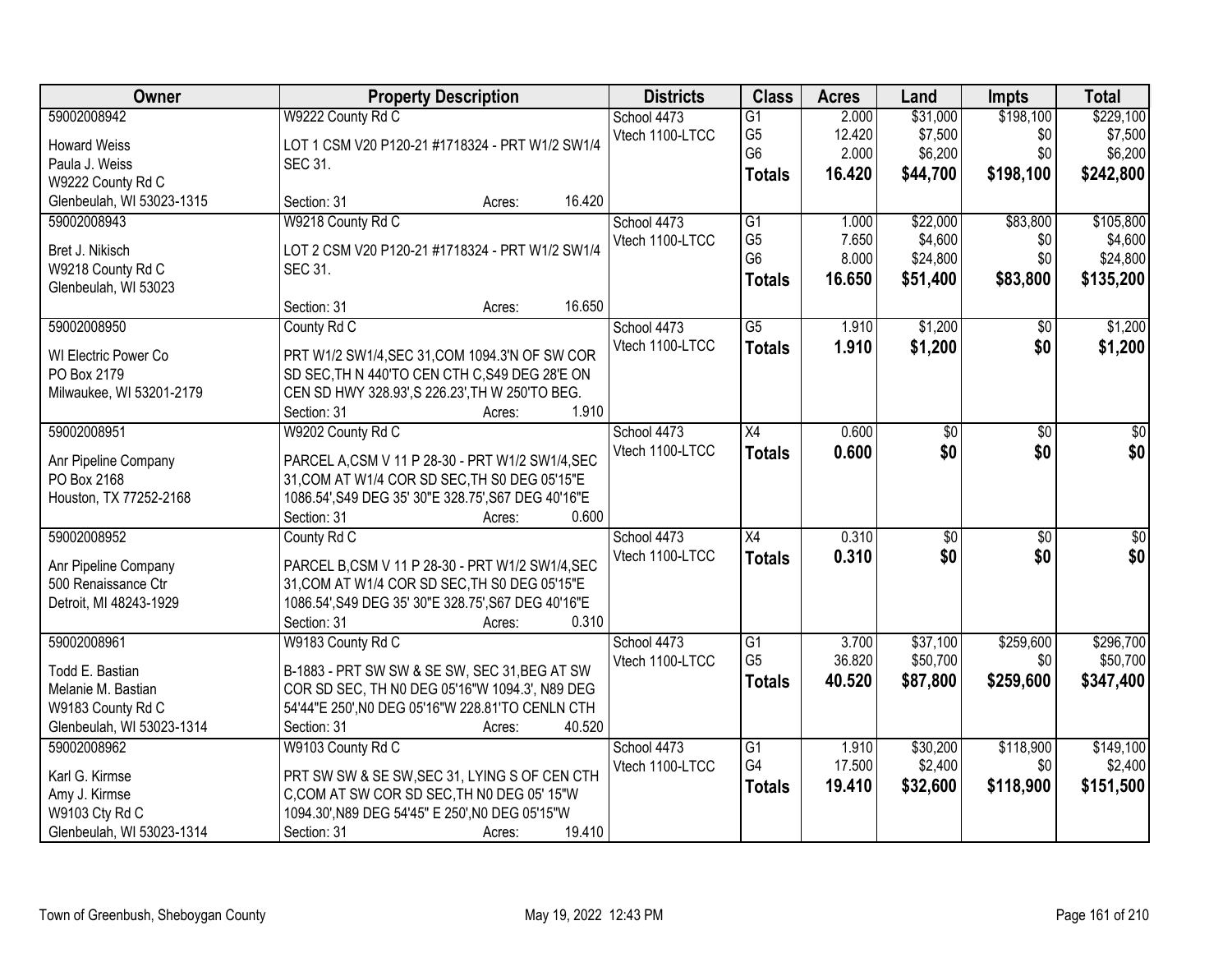| Owner                       | <b>Property Description</b>                          | <b>Districts</b>               | <b>Class</b>         | <b>Acres</b>    | Land             | <b>Impts</b>      | <b>Total</b>     |
|-----------------------------|------------------------------------------------------|--------------------------------|----------------------|-----------------|------------------|-------------------|------------------|
| 59002008981                 | Marshview Ln                                         | School 4473                    | $\overline{G4}$      | 35.750          | \$5,400          | $\overline{50}$   | \$5,400          |
| Reid M. Maurer              | NE SE, ALSO KNOWN AS GL LOT 11, SEC 31, EXC          | Vtech 1100-LTCC                | <b>Totals</b>        | 35.750          | \$5,400          | \$0               | \$5,400          |
| N226 Plymouth Trl           | CSM V24 P76-77 #1870919 & EXC PRT CSM V25            |                                |                      |                 |                  |                   |                  |
| Elkhart Lake, WI 53020-1105 | P196-197 #1949052.                                   |                                |                      |                 |                  |                   |                  |
|                             | 35.750<br>Section: 31<br>Acres:                      |                                |                      |                 |                  |                   |                  |
| 59002008982                 | N7407 Marshview Ln                                   | School 4473                    | G4                   | 2.890           | \$400            | $\overline{50}$   | \$400            |
|                             |                                                      | Vtech 1100-LTCC                | G <sub>5</sub>       | 0.500           | \$100            | \$0               | \$100            |
| Donald Abler<br>Diana Abler | LOT 1 CSM V25 P196-197 #1949052 - PRT SE SE (GL      |                                | G7                   | 2.220           | \$16,900         | \$147,700         | \$164,600        |
| N7407 Marshview Ln          | 5) & PRT NE SE (GL 11), SEC 31.                      |                                | <b>Totals</b>        | 5.610           | \$17,400         | \$147,700         | \$165,100        |
| Glenbeulah, WI 53023-1320   | 5.610<br>Section: 31<br>Acres:                       |                                |                      |                 |                  |                   |                  |
| 59002008991                 | Marshview Ln                                         | School 1631                    | G4                   | 20.040          | \$3,200          | \$0               | \$3,200          |
|                             |                                                      | Vtech 1100-LTCC                |                      | 20.040          | \$3,200          | \$0               |                  |
| Cody D. Liebe               | THAT PRT NW SE, SEC 31, KNOWN AS GL 6, EXC THE       |                                | <b>Totals</b>        |                 |                  |                   | \$3,200          |
| N7463 Cherry Rd             | S 12 RODS DESC IN VOL 194 P 457 & VOL 204 P 595      |                                |                      |                 |                  |                   |                  |
| Glenbeulah, WI 53023-1229   | OF DEEDS & EXC CSM V27 P 5-6 #2004001                |                                |                      |                 |                  |                   |                  |
|                             | 20.040<br>Section: 31<br>Acres:                      |                                |                      |                 |                  |                   |                  |
| 59002008992                 | N7436 Marshview Ln                                   | School 1631                    | G4                   | 6.160           | \$900            | \$0               | \$900            |
| Marvin L. Entringer         | LOT 1 CSM V27 P5-6 #2004001 - PRT NW SE, SEC 31      | Vtech 1100-LTCC                | G <sub>5</sub>       | 0.840           | \$100            | \$0               | \$100            |
| Lou Ann L. Entringer        |                                                      |                                | G7                   | 4.000           | \$24,000         | \$229,700         | \$253,700        |
| N7436 Marshview Ln          |                                                      |                                | <b>Totals</b>        | 11.000          | \$25,000         | \$229,700         | \$254,700        |
| Glenbeulah, WI 53023-1319   | 11.000<br>Section: 31<br>Acres:                      |                                |                      |                 |                  |                   |                  |
| 59002009000                 | Marshview Ln                                         | School 4473                    | G4                   | 2.890           | \$400            | $\overline{50}$   | \$400            |
|                             |                                                      | Vtech 1100-LTCC                | G <sub>5</sub>       | 0.150           | \$100            | \$0               | \$100            |
| Reid M. Maurer              | PT NW SE, SEC 31, BEING THAT PRT OF THE S 12 RD      |                                | <b>Totals</b>        | 3.040           | \$500            | \$0               | \$500            |
| N226 Plymouth Trl           | OF LOT 6 LYING E OF N&S CENLN OF SD LOT 6            |                                |                      |                 |                  |                   |                  |
| Elkhart Lake, WI 53020-1105 | 3.040                                                |                                |                      |                 |                  |                   |                  |
|                             | Section: 31<br>Acres:                                |                                |                      |                 |                  |                   |                  |
| 59002009020                 | County Rd C                                          | School 4473<br>Vtech 1100-LTCC | G4<br>G <sub>5</sub> | 13.900<br>2.140 | \$1,900<br>\$700 | $\sqrt{6}$<br>\$0 | \$1,900<br>\$700 |
| Reid M. Maurer              | THAT PRT OF E1/2 SW SE, SEC 31, LYING N&E OF         |                                |                      |                 |                  |                   |                  |
| N226 Plymouth Trl           | CTH C BEING PRT OF LOT 4 & 5, EXC COM AT INTER       |                                | <b>Totals</b>        | 16.040          | \$2,600          | \$0               | \$2,600          |
| Elkhart Lake, WI 53020-1105 | OF ELN SW SE WITH CEN CTH C, TH N 259', W 200', S    |                                |                      |                 |                  |                   |                  |
|                             | 16.040<br>Section: 31<br>Acres:                      |                                |                      |                 |                  |                   |                  |
| 59002009030                 | County Rd C                                          | School 4473                    | G4                   | 24.470          | \$3,500          | $\overline{30}$   | \$3,500          |
| Cody D. Liebe               | PRT LOTS 3,4,5 & 6 & PRT SE SW, SEC 31, COM AT NE    | Vtech 1100-LTCC                | G <sub>5</sub>       | 4.240           | \$2,400          | \$0               | \$2,400          |
| N7463 Cherry Rd             | COR, SW 1/4, SD SEC, TH S89 DEG 29'9"E 121.17', S0   |                                | <b>Totals</b>        | 28.710          | \$5,900          | \$0               | \$5,900          |
| Glenbeulah, WI 53023-1229   | DEG 21'25"W 725.87', S18 DEG 9'56"E 411.54', S89 DEC |                                |                      |                 |                  |                   |                  |
|                             | 28.710<br>Section: 31<br>Acres:                      |                                |                      |                 |                  |                   |                  |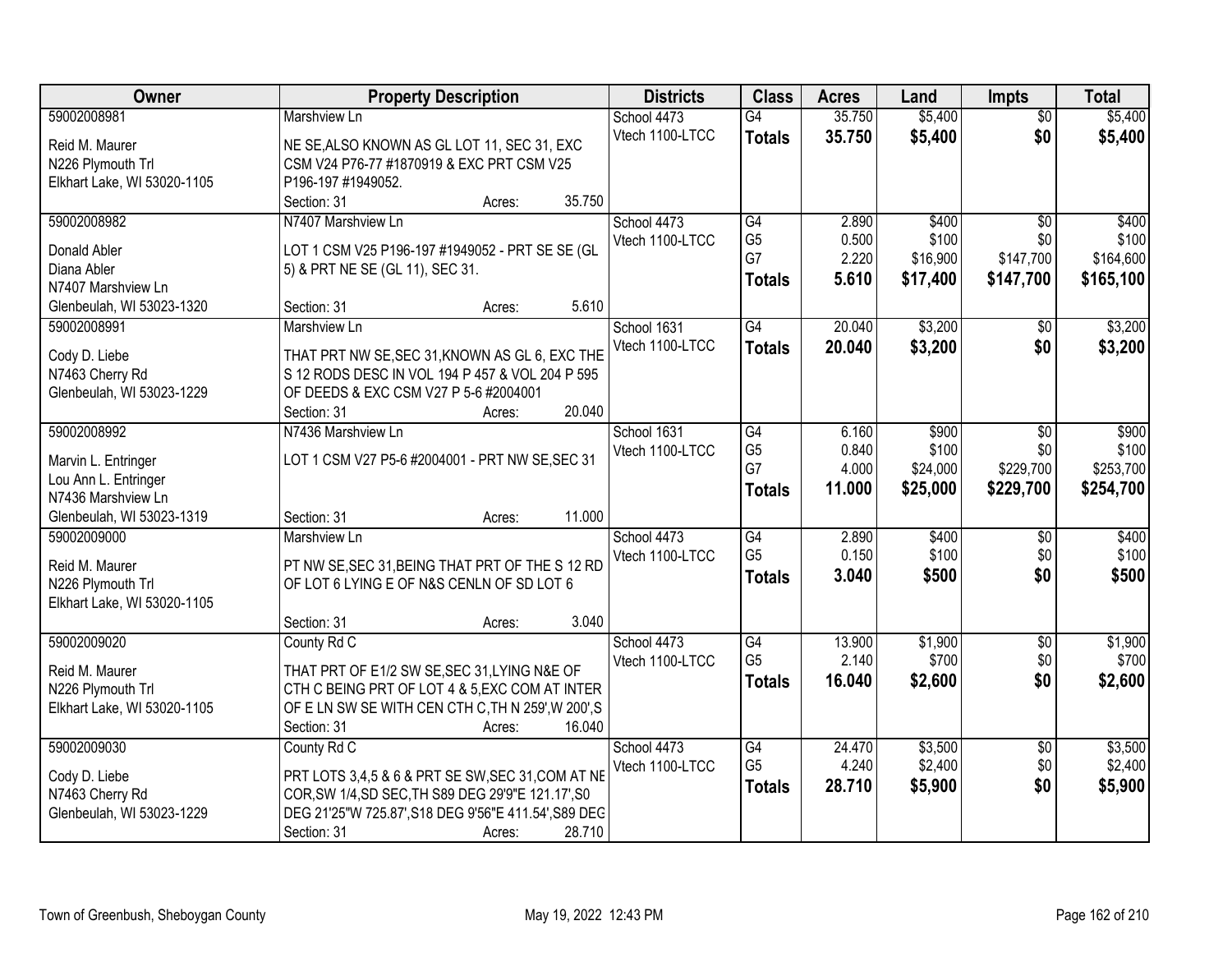| Owner                                                                                                                                                                           | <b>Property Description</b>                                                                                                                                                                                                                                                                                                                                                     | <b>Districts</b>                                                 | <b>Class</b>                                                                           | <b>Acres</b>                              | Land                                            | <b>Impts</b>                                            | <b>Total</b>                                      |
|---------------------------------------------------------------------------------------------------------------------------------------------------------------------------------|---------------------------------------------------------------------------------------------------------------------------------------------------------------------------------------------------------------------------------------------------------------------------------------------------------------------------------------------------------------------------------|------------------------------------------------------------------|----------------------------------------------------------------------------------------|-------------------------------------------|-------------------------------------------------|---------------------------------------------------------|---------------------------------------------------|
| 59002009040<br>Drake Acres, LLC<br>N8870 Drake Ct<br>Elkhart Lake, WI 53020-1408                                                                                                | County Rd C<br>ALL THAT PRT OF S1/2 OF SE 1/4 LYING S OF CTH<br>C, BEING PRT OF GOVT LOT 4, SEC 31                                                                                                                                                                                                                                                                              | School 4473<br>Vtech 1100-LTCC                                   | G4<br>G5<br>G5M<br><b>Totals</b>                                                       | 7.750<br>1.250<br>1.500<br>10.500         | \$1,000<br>\$100<br>\$2,400<br>\$3,500          | $\overline{50}$<br>\$0<br>\$0<br>\$0                    | \$1,000<br>\$100<br>\$2,400<br>\$3,500            |
| 59002009050<br><b>Marian Rose Freund</b><br>W9002 County Rd C<br>Glenbeulah, WI 53023-1313<br>59002009061<br>Reid M. Maurer<br>N226 Plymouth Trl<br>Elkhart Lake, WI 53020-1105 | 10.500<br>Section: 31<br>Acres:<br>W9002 County Rd C<br>PRT SW SE, SEC 31, COM AT INTER OF CEN CTH C<br>WITH E LN SD1/4, TH N 259', W 200', S TO CEN CTH<br>C, TH SE ON CEN SD HWY TO BEG.<br>1.000<br>Section: 31<br>Acres:<br>County Rd C<br>OUTLOT 1 CSM V24 P76-77 #1870919 - PRT GOVT<br>LOTS 4 & 5 BEING PRT SW, SEC 32, & PRT GOVT<br>LOTS 5 & 11, BEING PRT SE, SEC 31. | School 4473<br>Vtech 1100-LTCC<br>School 4473<br>Vtech 1100-LTCC | $\overline{G1}$<br><b>Totals</b><br>$\overline{G4}$<br>G <sub>5</sub><br><b>Totals</b> | 1.000<br>1.000<br>7.870<br>0.350<br>8.220 | \$22,000<br>\$22,000<br>\$800<br>\$100<br>\$900 | \$159,300<br>\$159,300<br>$\overline{50}$<br>\$0<br>\$0 | \$181,300<br>\$181,300<br>\$800<br>\$100<br>\$900 |
| 59002009062<br>Reid M. Maurer<br>N226 Plymouth Trl<br>Elkhart Lake, WI 53020-1105                                                                                               | 8.220<br>Section: 31<br>Acres:<br>County Rd C<br>SE SE, BEING PRT OF GL LOTS 4 & 5 LYING N&E OF<br>CTH C, SEC 31, EXC CSM V24 P76-77 #1870919 &<br>EXC PRT CSM V25 P196-197 #1949052.<br>25.030<br>Section: 31<br>Acres:                                                                                                                                                        | School 4473<br>Vtech 1100-LTCC                                   | G4<br>G <sub>5</sub><br><b>Totals</b>                                                  | 24.430<br>0.600<br>25.030                 | \$3,300<br>\$100<br>\$3,400                     | \$0<br>\$0<br>\$0                                       | \$3,300<br>\$100<br>\$3,400                       |
| 59002009070<br>Paul T. Kubish<br>Lu Ann G. Fale<br>N7654 Hulls Crossing Dr<br>Glenbeulah, WI 53023-1212                                                                         | N7654 Hulls Crossing Dr<br>PRT C-2161 - NE NE, SEC 32, BEING PRT OF LOTS 1<br>& 8, COM AT NE COR SD SEC, TH N89 DEG 47'48"W<br>1314.55', S0 DEG 30' 21"E 1320.62', S89 DEG 43' 22"E<br>Section: 32<br>37.040<br>Acres:                                                                                                                                                          | School 1631<br>Vtech 1100-LTCC                                   | $\overline{G1}$<br>G <sub>5</sub><br><b>Totals</b>                                     | 2.040<br>35.000<br>37.040                 | \$31,200<br>\$24,500<br>\$55,700                | \$189,900<br>\$0<br>\$189,900                           | \$221,100<br>\$24,500<br>\$245,600                |
| 59002009080<br>Sheboygan County Planning Dept<br>508 New York Ave Rm 335<br>Sheboygan, WI 53081-4126                                                                            | N1/2 OF N1/4 OF NW NE BEING PT. OF LOT 14<br>5.000<br>Section: 32<br>Acres:                                                                                                                                                                                                                                                                                                     | School 1631<br>Vtech 1100-LTCC                                   | X3<br><b>Totals</b>                                                                    | 5.000<br>5.000                            | $\sqrt{6}$<br>\$0                               | $\overline{50}$<br>\$0                                  | $\frac{6}{3}$<br>\$0                              |
| 59002009090<br>Steven L. Harder<br>John L. Harder<br>502 Fairview Dr<br>Plymouth, WI 53073-1305                                                                                 | S1/2 OF N1/4 OF NW NE BEING PRT OF LOT 14, SEC<br>32.<br>5.000<br>Section: 32<br>Acres:                                                                                                                                                                                                                                                                                         | School 1631<br>Vtech 1100-LTCC                                   | G6<br><b>Totals</b>                                                                    | 5.000<br>5.000                            | \$10,500<br>\$10,500                            | $\overline{50}$<br>\$0                                  | \$10,500<br>\$10,500                              |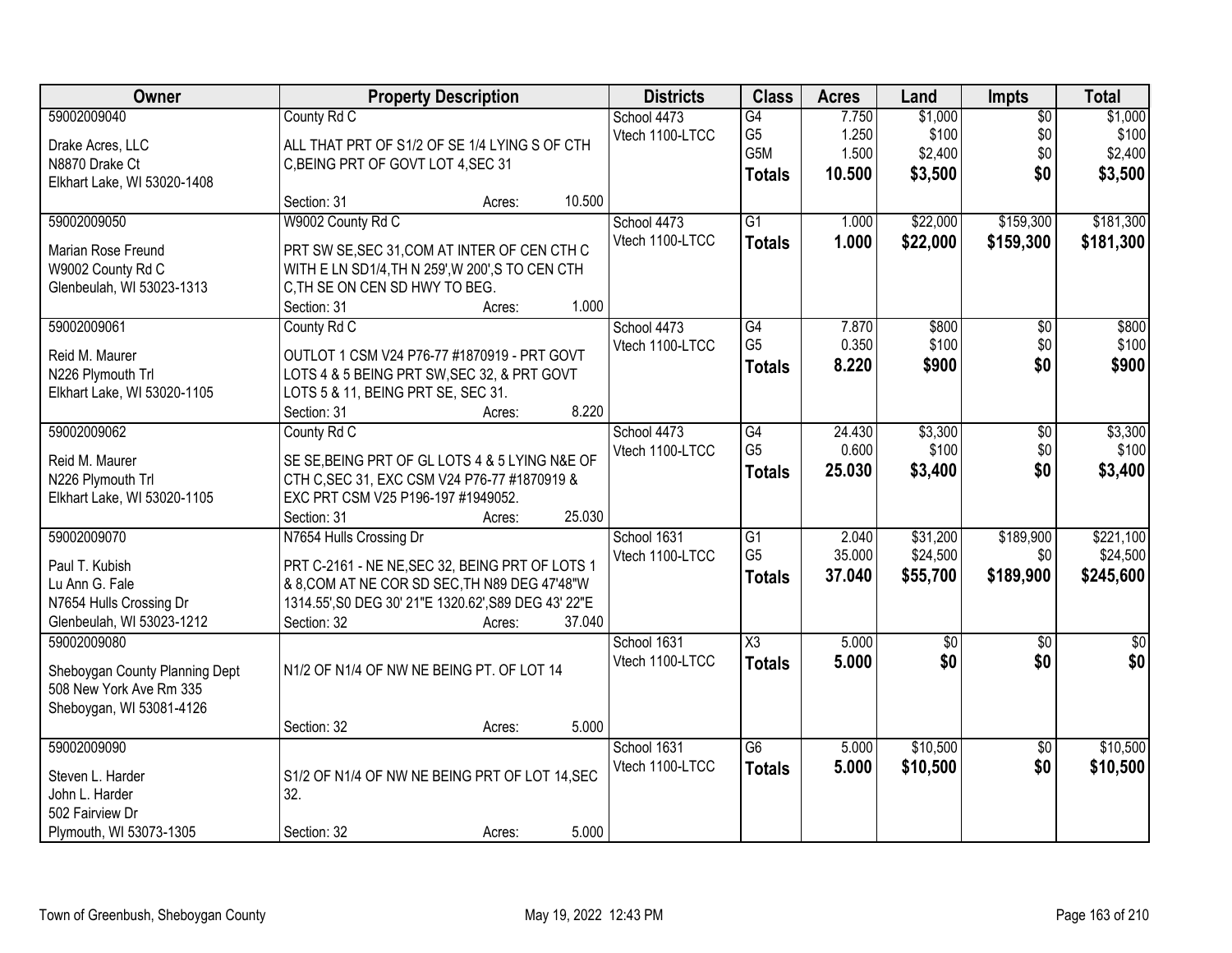| Owner                                                                                                   | <b>Property Description</b>                                                                                                                                                                                | <b>Districts</b>               | <b>Class</b>                                                           | <b>Acres</b>                       | Land                                        | <b>Impts</b>             | <b>Total</b>                                       |
|---------------------------------------------------------------------------------------------------------|------------------------------------------------------------------------------------------------------------------------------------------------------------------------------------------------------------|--------------------------------|------------------------------------------------------------------------|------------------------------------|---------------------------------------------|--------------------------|----------------------------------------------------|
| 59002009100<br>Todd A. Entringer et al<br>N7772 Little Elkhart Lake Rd<br>Elkhart Lake, WI 53020-2012   | N1/2 OF S 3/4 OF NW NE, SEC 32, BEING PRT OF LOT<br>14.                                                                                                                                                    | School 1631<br>Vtech 1100-LTCC | $\overline{G6}$<br><b>Totals</b>                                       | 15.000<br>15.000                   | \$31,500<br>\$31,500                        | $\overline{50}$<br>\$0   | \$31,500<br>\$31,500                               |
|                                                                                                         | 15.000<br>Section: 32<br>Acres:                                                                                                                                                                            |                                |                                                                        |                                    |                                             |                          |                                                    |
| 59002009110<br>Riverside Hunting Fishing Club, Inc.<br>N7473 Palm Tree Rd<br>Saint Cloud, WI 53079-1400 | S1/2 OF S 3/4 OF NW NE, BEING PRT OF LOT 14, SEC<br>32.                                                                                                                                                    | School 1631<br>Vtech 1100-LTCC | W <sub>7</sub><br><b>Totals</b>                                        | 15.000<br>15.000                   | (\$46,500)<br>\$0                           | $\overline{50}$<br>\$0   | $\overline{30}$<br>\$0                             |
|                                                                                                         | 15.000<br>Section: 32<br>Acres:                                                                                                                                                                            |                                |                                                                        |                                    |                                             |                          |                                                    |
| 59002009120<br>Roger A. Mehre<br>Kelly J. Mehre<br>W8624 County Rd C                                    | SW NE, BEING PRT OF LOT 9 & LOT 1, SEC 32, EXC<br>THE E 53 RDS OF THE N 30 RDS THEREOF.                                                                                                                    | School 1631<br>Vtech 1100-LTCC | G4<br>G <sub>5</sub> M<br>W8<br><b>Totals</b>                          | 7.060<br>1.000<br>22.000<br>30.060 | \$1,000<br>\$1,800<br>(\$77,000)<br>\$2,800 | \$0<br>\$0<br>\$0<br>\$0 | \$1,000<br>\$1,800<br>\$0<br>\$2,800               |
| Glenbeulah, WI 53023-1311                                                                               | 30.060<br>Section: 32<br>Acres:                                                                                                                                                                            |                                |                                                                        |                                    |                                             |                          |                                                    |
| 59002009130<br>Roger A. Mehre<br>Kelly J. Mehre<br>W8624 County Rd C<br>Glenbeulah, WI 53023-1311       | PRT SW NE, SEC 32, COM AT NE COR, TH S 30 RDS, W<br>53 RDS, N 30 RDS TO N LN SW NE, TH E 53 RDS TO<br>BEG, BEING PRT LOT 9.<br>9.940<br>Section: 32<br>Acres:                                              | School 1631<br>Vtech 1100-LTCC | W8<br><b>Totals</b>                                                    | 9.940<br>9.940                     | ( \$34, 800)<br>\$0                         | \$0<br>\$0               | $\sqrt{50}$<br>\$0                                 |
| 59002009140<br>Roger A. Mehre<br>Kelly J. Mehre<br>W8624 County Rd C<br>Glenbeulah, WI 53023-1311       | SE NE, SEC 32, BEING PRT OF LOT 1 & 8, EXC COM<br>28.38'W OF SE COR SD1/4, TH W 457.52' NO DEG<br>18'40"W 477', E 457.52', TH S0 DEG 18'40"E 477'TO<br>37.090<br>Section: 32<br>Acres:                     | School 1631<br>Vtech 1100-LTCC | $\overline{G4}$<br>G <sub>5</sub> M<br>W <sub>8</sub><br><b>Totals</b> | 32.990<br>3.040<br>1.060<br>37.090 | \$4,700<br>\$5,300<br>(\$3,700)<br>\$10,000 | \$0<br>\$0<br>\$0<br>\$0 | \$4,700<br>\$5,300<br>\$0 <sub>l</sub><br>\$10,000 |
| 59002009150<br>Paul M. Brunner<br>Valerie M. Brunner<br>N7502 Cherry Rd<br>Glenbeulah, WI 53023-1227    | N7502 Cherry Rd<br>PRT SE NE, SEC 32, BEING PRT OF LOT 1 & 8, COM<br>28.38'W OF SE COR SD1/4, TH W 457.52', NO DEG<br>18'40"W 477', E 457.52', TH S 0 DEG 18'40"E 477'TO<br>5.010<br>Section: 32<br>Acres: | School 1631<br>Vtech 1100-LTCC | $\overline{G1}$<br><b>Totals</b>                                       | 5.010<br>5.010                     | \$41,000<br>\$41,000                        | \$252,400<br>\$252,400   | \$293,400<br>\$293,400                             |
| 59002009160<br>Todd A. Entringer et al<br>N7772 Little Elkhart Lake Rd<br>Elkhart Lake, WI 53020-2012   | PRT NE NW, SEC 32, KNOWN AS LOT 13 LYING N OF<br>C&NW RR N R/W LN.<br>26.000<br>Section: 32<br>Acres:                                                                                                      | School 1631<br>Vtech 1100-LTCC | $\overline{G6}$<br><b>Totals</b>                                       | 26.000<br>26.000                   | \$54,600<br>\$54,600                        | $\overline{50}$<br>\$0   | \$54,600<br>\$54,600                               |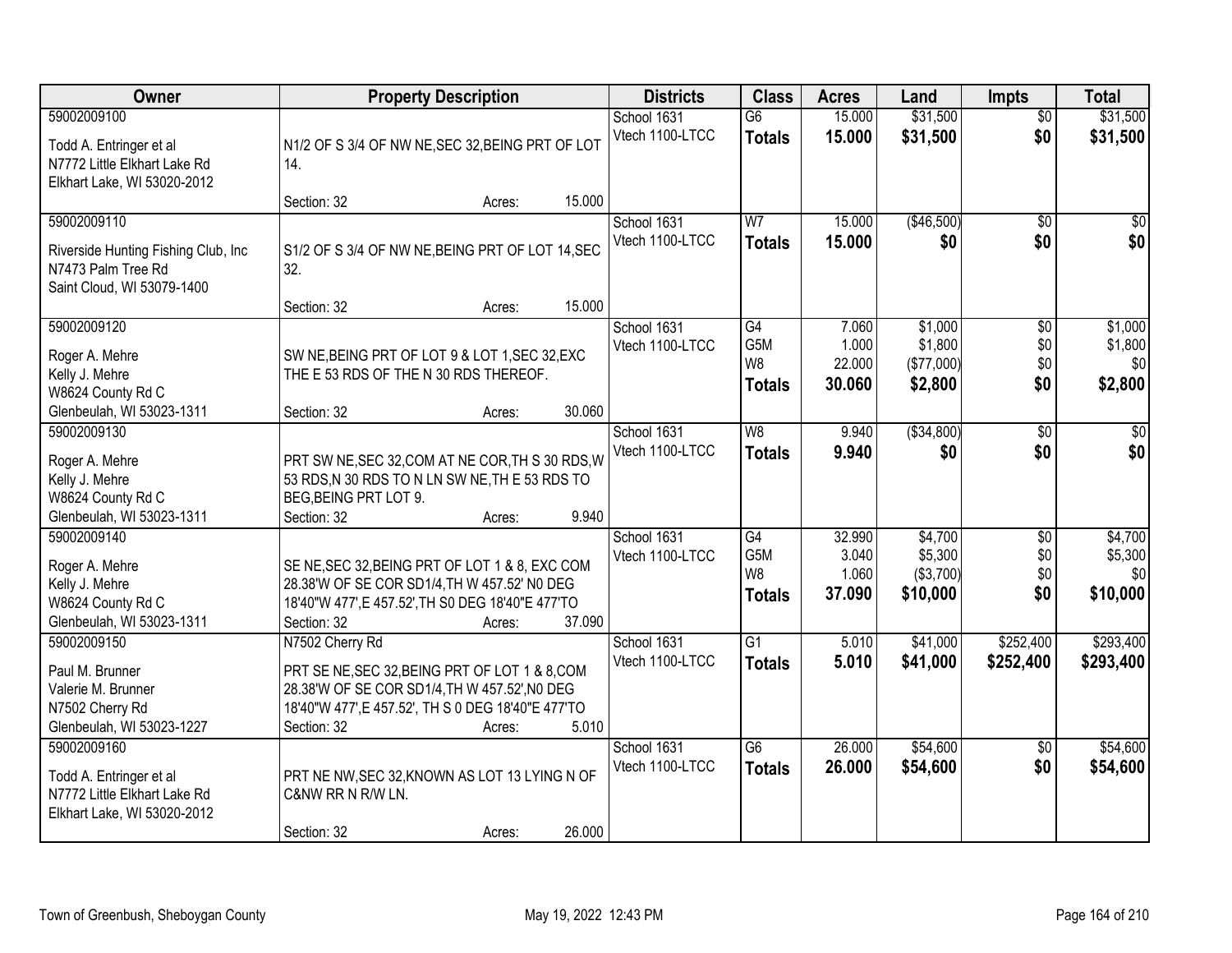| Owner                                              | <b>Property Description</b>                                                                   | <b>Districts</b> | <b>Class</b>    | <b>Acres</b> | Land         | <b>Impts</b>    | <b>Total</b>    |
|----------------------------------------------------|-----------------------------------------------------------------------------------------------|------------------|-----------------|--------------|--------------|-----------------|-----------------|
| 59002009170                                        |                                                                                               | School 1631      | $\overline{G6}$ | 15.000       | \$31,500     | $\overline{50}$ | \$31,500        |
| Riverside Hunting Fishing Club                     | A STRIP OF LAND 495'IN WIDTH IN E1/2 NW1/4, SEC                                               | Vtech 1100-LTCC  | <b>Totals</b>   | 15.000       | \$31,500     | \$0             | \$31,500        |
| N7473 Palm Tree Rd                                 | 32, SD STRIP BEING 242'ON NLY SIDE & 253'ON SLY                                               |                  |                 |              |              |                 |                 |
| Saint Cloud, WI 53079-1400                         | SIDE OF CEN OF FORMER C&NW RR R/W                                                             |                  |                 |              |              |                 |                 |
|                                                    | 15.000<br>Section: 32<br>Acres:                                                               |                  |                 |              |              |                 |                 |
| 59002009180                                        |                                                                                               | School 1631      | G5              | 9.000        | \$5,400      | $\sqrt{6}$      | \$5,400         |
|                                                    |                                                                                               | Vtech 1100-LTCC  | W7              | 23.000       | (\$48,300)   | \$0             | \$0             |
| Smerkes Sportsmens Club, Inc.<br>W2699 County Rd J | ALL THAT PRT OF NW NW, SEC 32 LYING N OF N R/W<br>LN OF C&NW RR CO, SD NW NW BEING ALSO KNOWI |                  | <b>Totals</b>   | 32.000       | \$5,400      | \$0             | \$5,400         |
| Sheboygan Fls, WI 53085-2103                       | AS GOVT LOT 12.                                                                               |                  |                 |              |              |                 |                 |
|                                                    | 32.000<br>Section: 32<br>Acres:                                                               |                  |                 |              |              |                 |                 |
| 59002009200                                        | N7633 Marshview Ln                                                                            | School 1631      | $\overline{G1}$ | 3.000        | \$8,800      | \$1,200         | \$10,000        |
|                                                    |                                                                                               | Vtech 1100-LTCC  | <b>Totals</b>   | 3.000        | \$8,800      | \$1,200         | \$10,000        |
| Riverside Hunting Fishing Club                     | A STRIP OF LAND 100'IN WIDTH IN NW NW, SEC                                                    |                  |                 |              |              |                 |                 |
| N7473 Palm Tree Rd                                 | 32, SD STRIP BEING 45'ON NLY SIDE & 55'ON SLY                                                 |                  |                 |              |              |                 |                 |
| Saint Cloud, WI 53079-1400                         | SIDE OF CEN OF FORMER C&NW RR R/W.                                                            |                  |                 |              |              |                 |                 |
|                                                    | 3.000<br>Section: 32<br>Acres:                                                                |                  |                 |              |              |                 |                 |
| 59002009220                                        |                                                                                               | School 1631      | $\overline{G6}$ | 11.000       | \$20,800     | \$0             | \$20,800        |
|                                                    | Lester & Mary Entringer Revocable Trus   THE N 12 AC OF SE NW, SEC 32, ALSO KNOWN AS          | Vtech 1100-LTCC  | <b>Totals</b>   | 11.000       | \$20,800     | \$0             | \$20,800        |
| 10-09-2020                                         | LOT 10, EXC 1 AC IN R/W OF CNW RR.                                                            |                  |                 |              |              |                 |                 |
| 8592 Lambert Rd                                    |                                                                                               |                  |                 |              |              |                 |                 |
| Minocqua, WI 54548-9009                            | 11.000<br>Section: 32<br>Acres:                                                               |                  |                 |              |              |                 |                 |
| 59002009230                                        |                                                                                               | School 1631      | W <sub>8</sub>  | 28.000       | ( \$58, 800) | \$0             | $\overline{30}$ |
| David G. Braun                                     | THE S. 28 AC. OF SE NW ALSO KNOWN AS LOT 10                                                   | Vtech 1100-LTCC  | <b>Totals</b>   | 28.000       | \$0          | \$0             | \$0             |
| W8562 County Rd C                                  |                                                                                               |                  |                 |              |              |                 |                 |
| Glenbeulah, WI 53023-1310                          |                                                                                               |                  |                 |              |              |                 |                 |
|                                                    | 28.000<br>Section: 32<br>Acres:                                                               |                  |                 |              |              |                 |                 |
| 59002009240                                        | W8780 County Rd C                                                                             | School 1631      | G1              | 1.190        | \$23,700     | \$48,400        | \$72,100        |
|                                                    |                                                                                               | Vtech 1100-LTCC  | G4              | 5.810        | \$800        | \$0             | \$800           |
| David G. Braun                                     | PRT E1/2 SW1/4, SEC 32, BEING PRT OF LOT 3 & LOT                                              |                  | G <sub>5</sub>  | 2.290        | \$1,400      | \$0             | \$1,400         |
| Steven J. Hand                                     | 6, COM AT SW COR SE SW, TH E 250' M/L, N 840'M/L, E                                           |                  | G5M             | 6.000        | \$10,500     | \$0             | \$10,500        |
| W8562 County Rd C                                  | 320', N 730', E TO N&S1/4 LINE, N TO CEN OF SEC, W                                            |                  | W <sub>8</sub>  | 33.000       | (\$115,500)  | \$0             | \$0             |
| Glenbeulah, WI 53023-1310                          | Section: 32<br>48.290<br>Acres:                                                               |                  | <b>Totals</b>   | 48.290       | \$36,400     | \$48,400        | \$84,800        |
| 59002009250                                        | County Rd C                                                                                   | School 1631      | G4              | 30.180       | \$4,200      | \$0             | \$4,200         |
|                                                    |                                                                                               | Vtech 1100-LTCC  | G <sub>5</sub>  | 1.530        | \$700        | \$0             | \$700           |
| Roger A. Mehre                                     | PRT E1/2 SW1/4, SEC 32, BEING PRT OF LOT 6 & LOT                                              |                  | <b>Totals</b>   | 31.710       | \$4,900      | \$0             | \$4,900         |
| Kelly J. Mehre                                     | 3, COM 250'E OF SW COR SE SW, TH N 840'M/L, E                                                 |                  |                 |              |              |                 |                 |
| W8624 County Rd C                                  | 320', N 730', E TO N&S1/4 LINE, TH S TO BEG.                                                  |                  |                 |              |              |                 |                 |
| Glenbeulah, WI 53023-1311                          | 31.710<br>Section: 32<br>Acres:                                                               |                  |                 |              |              |                 |                 |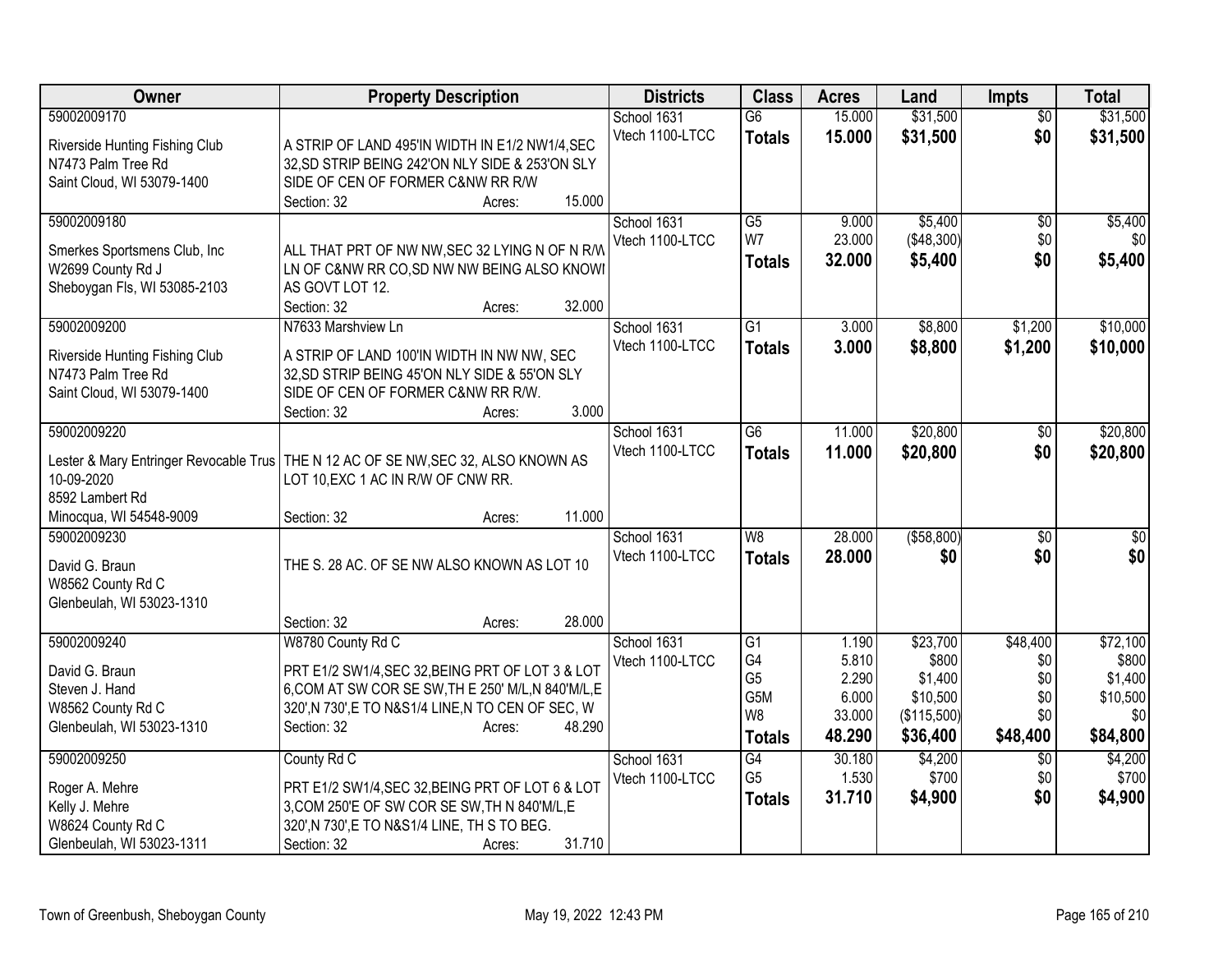| Owner                                                                                             |                                                                                                                                                                         | <b>Property Description</b> |        | <b>Districts</b>               | <b>Class</b>                                              | <b>Acres</b>                       | Land                                        | <b>Impts</b>                         | <b>Total</b>                         |
|---------------------------------------------------------------------------------------------------|-------------------------------------------------------------------------------------------------------------------------------------------------------------------------|-----------------------------|--------|--------------------------------|-----------------------------------------------------------|------------------------------------|---------------------------------------------|--------------------------------------|--------------------------------------|
| 59002009260<br>Reid M. Maurer<br>N226 Plymouth Trl<br>Elkhart Lake, WI 53020-1105                 | GOVT LOT 5, BEING NW SW & N PRT OF SW SW, SE(<br>32, EXC CSM V24 P76-77 #1870919.                                                                                       |                             |        | School 4473<br>Vtech 1100-LTCC | $\overline{G4}$<br><b>Totals</b>                          | 6.310<br>6.310                     | \$900<br>\$900                              | $\overline{50}$<br>\$0               | \$900<br>\$900                       |
|                                                                                                   | Section: 32                                                                                                                                                             | Acres:                      | 6.310  |                                |                                                           |                                    |                                             |                                      |                                      |
| 59002009261<br>Reid M. Maurer<br>N226 Plymouth Trl<br>Elkhart Lake, WI 53020-1105                 | OUTLOT 2 CSM V24 P76-77 #1870919 - PRT GOVT<br>LOTS 4 & 5, BEING PRT SW, SEC 32 & PRT GOVT<br>LOTS 5 & 11, BEING PRT SE, SEC 31.<br>Section: 32                         | Acres:                      | 37.850 | School 4473<br>Vtech 1100-LTCC | $\overline{G5}$<br>G5M<br>W <sub>8</sub><br><b>Totals</b> | 9.850<br>1.000<br>27.000<br>37.850 | \$5,900<br>\$1,600<br>(\$83,700)<br>\$7,500 | $\overline{50}$<br>\$0<br>\$0<br>\$0 | \$5,900<br>\$1,600<br>\$0<br>\$7,500 |
| 59002009271                                                                                       | County Rd C                                                                                                                                                             |                             |        | School 1631                    | $\overline{\text{X3}}$                                    | 18.940                             | $\overline{50}$                             | $\overline{60}$                      | $\overline{30}$                      |
| Sheboygan County<br>508 New York Ave<br>Sheboygan, WI 53081-4126                                  | LOT 1 CSM V24 P76-77 #1870919 - PRT GOVT LOTS 4<br>& 5 BEING PRT SW, SEC 32 & PRT GOVT LOTS 5 & 11<br>BEING PRT SE, SEC 31.<br>Section: 32                              | Acres:                      | 18.940 | Vtech 1100-LTCC                | <b>Totals</b>                                             | 18.940                             | \$0                                         | \$0                                  | \$0                                  |
| 59002009272                                                                                       | County Rd C                                                                                                                                                             |                             |        | School 1631                    | $\overline{G4}$                                           | 11.100                             | \$1,200                                     | \$0                                  | \$1,200                              |
| Drake Acres, LLC<br>N8870 Drake Ct<br>Elkhart Lake, WI 53020-1408                                 | LOT 2 CSM V24 P76-77 #1870919 - PRT GOVT LOTS 4<br>& 5 BEING PRT SW, SEC 32 & PRT GOVT LOTS 5 & 11<br>BEING PRT SE, SEC 31.                                             |                             |        | Vtech 1100-LTCC                | W8<br><b>Totals</b>                                       | 12.000<br>23.100                   | (\$37,200)<br>\$1,200                       | \$0<br>\$0                           | \$0<br>\$1,200                       |
|                                                                                                   | Section: 32                                                                                                                                                             | Acres:                      | 23.100 |                                |                                                           |                                    |                                             |                                      |                                      |
| 59002009280<br>Susan M. Meyer<br>4206 S Valley View Cir<br>Newton, WI 53063-9632                  | Cherry Rd<br>NE SE, SEC 32                                                                                                                                              |                             |        | School 4473<br>Vtech 1100-LTCC | $\overline{G4}$<br>G <sub>5</sub><br><b>Totals</b>        | 37.000<br>3.000<br>40.000          | \$4,000<br>\$1,300<br>\$5,300               | \$0<br>\$0<br>\$0                    | \$4,000<br>\$1,300<br>\$5,300        |
|                                                                                                   | Section: 32                                                                                                                                                             | Acres:                      | 40.000 |                                |                                                           |                                    |                                             |                                      |                                      |
| 59002009290<br>Roger A. Mehre<br>Kelly J. Mehre<br>W8624 County Rd C<br>Glenbeulah, WI 53023-1311 | E3/4 NW SE, SEC 32, BEING PRT OF LOTS 2 & 7, EXC<br>THAT PRT OF AFOREDESC COM AT SE COR GOVT<br>LOT 2, TH N 2640', W 146' S 1320', W 204', S 1320', TH E<br>Section: 32 | Acres:                      | 25.600 | School 1631<br>Vtech 1100-LTCC | G4<br><b>Totals</b>                                       | 25.600<br>25.600                   | \$3,600<br>\$3,600                          | $\overline{50}$<br>\$0               | \$3,600<br>\$3,600                   |
| 59002009300<br>David G. Braun<br>Steven J. Hand<br>W8562 County Rd C<br>Glenbeulah, WI 53023-1310 | THE N 1070'OF THE W1/4 OF NW SE, SEC 32, BEING<br>PRT OF LOTS 7 & 2.<br>Section: 32                                                                                     | Acres:                      | 8.110  | School 1631<br>Vtech 1100-LTCC | G4<br>G5M<br>W8<br><b>Totals</b>                          | 5.110<br>1.000<br>2.000<br>8.110   | \$800<br>\$1,100<br>(\$4,200)<br>\$1,900    | $\overline{50}$<br>\$0<br>\$0<br>\$0 | \$800<br>\$1,100<br>\$0<br>\$1,900   |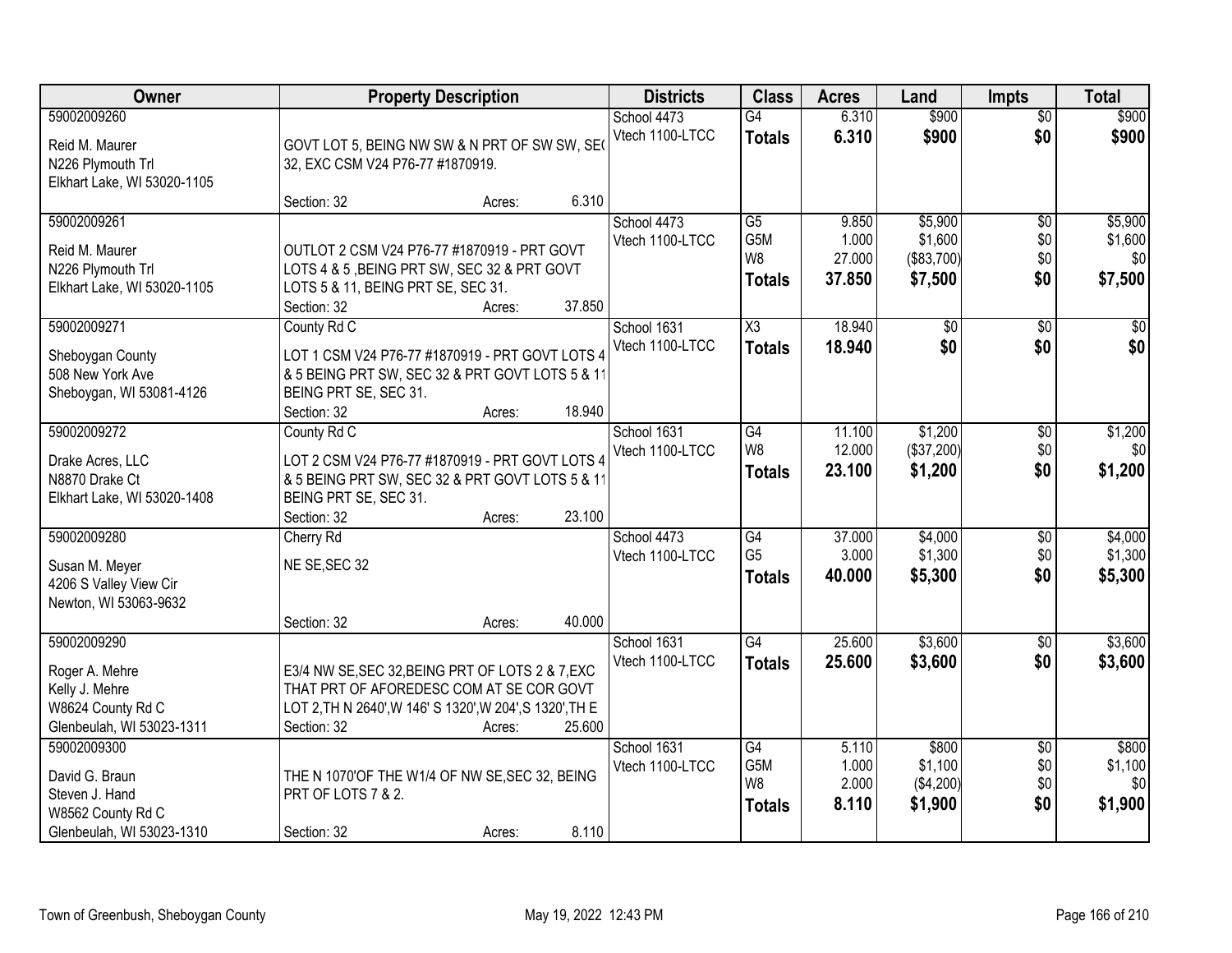| Owner                     | <b>Property Description</b>                                                               |        | <b>Districts</b> | <b>Class</b>    | <b>Acres</b> | Land            | <b>Impts</b>    | <b>Total</b>     |
|---------------------------|-------------------------------------------------------------------------------------------|--------|------------------|-----------------|--------------|-----------------|-----------------|------------------|
| 59002009310               | County Rd C                                                                               |        | School 1631      | $\overline{G4}$ | 11.720       | \$1,700         | $\overline{50}$ | \$1,700          |
| Roger A. Mehre            | W 1/8 OF SE1/4, SEC 32, BEING PRT OF LOT 2 & LOT                                          |        | Vtech 1100-LTCC  | G <sub>5</sub>  | 0.170        | \$100           | \$0             | \$100            |
| Kelly J. Mehre            | 7, EXC THE N 1070'THEREOF.                                                                |        |                  | <b>Totals</b>   | 11.890       | \$1,800         | \$0             | \$1,800          |
| W8624 County Rd C         |                                                                                           |        |                  |                 |              |                 |                 |                  |
| Glenbeulah, WI 53023-1311 | Section: 32<br>Acres:                                                                     | 11.890 |                  |                 |              |                 |                 |                  |
| 59002009320               | County Rd C                                                                               |        | School 1631      | G4              | 17.150       | \$2,800         | $\overline{30}$ | \$2,800          |
| Roger A. Mehre            | E3/4 SW SE, SEC 32, BEING PRT OF LOT 2, EXC THE E                                         |        | Vtech 1100-LTCC  | G <sub>5</sub>  | 0.240        | \$100           | \$0             | \$100            |
| Kelly J. Mehre            | 350'M/L.                                                                                  |        |                  | G7              | 2.000        | \$6,000         | \$112,400       | \$118,400        |
| W8624 County Rd C         |                                                                                           |        |                  | <b>Totals</b>   | 19.390       | \$8,900         | \$112,400       | \$121,300        |
| Glenbeulah, WI 53023-1311 | Section: 32<br>Acres:                                                                     | 19.390 |                  |                 |              |                 |                 |                  |
| 59002009321               | W8624 County Rd C                                                                         |        | School 1631      | G4              | 13.860       | \$2,000         | \$0             | \$2,000          |
|                           |                                                                                           |        | Vtech 1100-LTCC  | G <sub>5</sub>  | 0.150        | \$100           | \$0             | \$100            |
| Roger A. Mehre            | PRT GOVT LOT 2, BEING PRT W 1/2 SE1/4, SEC                                                |        |                  | G7              | 1.000        | \$8,000         | \$164,100       | \$172,100        |
| Kelly J. Mehre            | 32, COM AT SE COR, SD LOT, TH N 2640', W 146' S                                           |        |                  | <b>Totals</b>   | 15.010       | \$10,100        | \$164,100       | \$174,200        |
| W8624 County Rd C         | 1320', W 204', S 1320', TH E 350'TO BEG.                                                  |        |                  |                 |              |                 |                 |                  |
| Glenbeulah, WI 53023-1311 | Section: 32<br>Acres:                                                                     | 15.010 |                  |                 |              |                 |                 |                  |
| 59002009330               | N7302 Cherry Rd                                                                           |        | School 4473      | G1              | 3.460        | \$36,400        | \$207,000       | \$243,400        |
| Susan M. Meyer            | SE SE, SEC 32, EXC COM 412.15' E OF SW COR                                                |        | Vtech 1100-LTCC  | G4              | 31.530       | \$4,400         | \$0             | \$4,400          |
| 4206 S Valley View Cir    | SD1/4, TH E 209.69', N 210', W 209.69', TH S 210'TO                                       |        |                  | G <sub>5</sub>  | 2.630        | \$1,600         | \$0             | \$1,600          |
| Newton, WI 53063-9632     | BEG,& ALSO EXC COM S89 DEG 34'39"W                                                        |        |                  | <b>Totals</b>   | 37.620       | \$42,400        | \$207,000       | \$249,400        |
|                           | Section: 32<br>Acres:                                                                     | 37.620 |                  |                 |              |                 |                 |                  |
| 59002009340               | W8562 County Rd C                                                                         |        | School 4473      | $\overline{G1}$ | 2.380        | \$32,500        | \$127,300       | \$159,800        |
| David G. Braun            | PRT SE SE, SEC 32, COM 412.15' E OF SW COR                                                |        | Vtech 1100-LTCC  | <b>Totals</b>   | 2.380        | \$32,500        | \$127,300       | \$159,800        |
| W8562 County Rd C         | SD1/4, TH E 209.69', N 210', W 209.69', TH S 210'TO                                       |        |                  |                 |              |                 |                 |                  |
| Glenbeulah, WI 53023-1310 | BEG,& COM S89 DEG 34'39"W 605.06'FROM SE                                                  |        |                  |                 |              |                 |                 |                  |
|                           | Section: 32<br>Acres:                                                                     | 2.380  |                  |                 |              |                 |                 |                  |
| 59002009350               | N7664 School Rd                                                                           |        | School 4473      | $\overline{X2}$ | 22.500       | $\overline{50}$ | $\overline{50}$ | $\overline{\$0}$ |
|                           |                                                                                           |        | Vtech 1100-LTCC  | <b>Totals</b>   | 22.500       | \$0             | \$0             | \$0              |
|                           | State of Wisconsin Dept of Nat Resourc   THE N 45 RDS OF NE NE, SEC 33 BEING PRT OF LOT   |        |                  |                 |              |                 |                 |                  |
| PO Box 7921               | 11, SUBJ TO HWY EASE AS REC IN VOL 396 P 107-08.                                          |        |                  |                 |              |                 |                 |                  |
| Madison, WI 53707-7921    |                                                                                           |        |                  |                 |              |                 |                 |                  |
|                           | Section: 33<br>Acres:                                                                     | 22.500 |                  |                 |              |                 |                 |                  |
| 59002009360               | School Rd                                                                                 |        | School 4473      | $\overline{X2}$ | 17.500       | $\overline{30}$ | $\overline{50}$ | $\overline{30}$  |
|                           | State of Wisconsin Dept of Nat Resource   NE NE, SEC 33, BEING LOT 11 EXC N 45 RD DESC IN |        | Vtech 1100-LTCC  | <b>Totals</b>   | 17.500       | \$0             | \$0             | \$0              |
| PO Box 7921               | VOL 168 P 314 OF DEEDS.                                                                   |        |                  |                 |              |                 |                 |                  |
| Madison, WI 53707-7921    |                                                                                           |        |                  |                 |              |                 |                 |                  |
|                           | Section: 33<br>Acres:                                                                     | 17.500 |                  |                 |              |                 |                 |                  |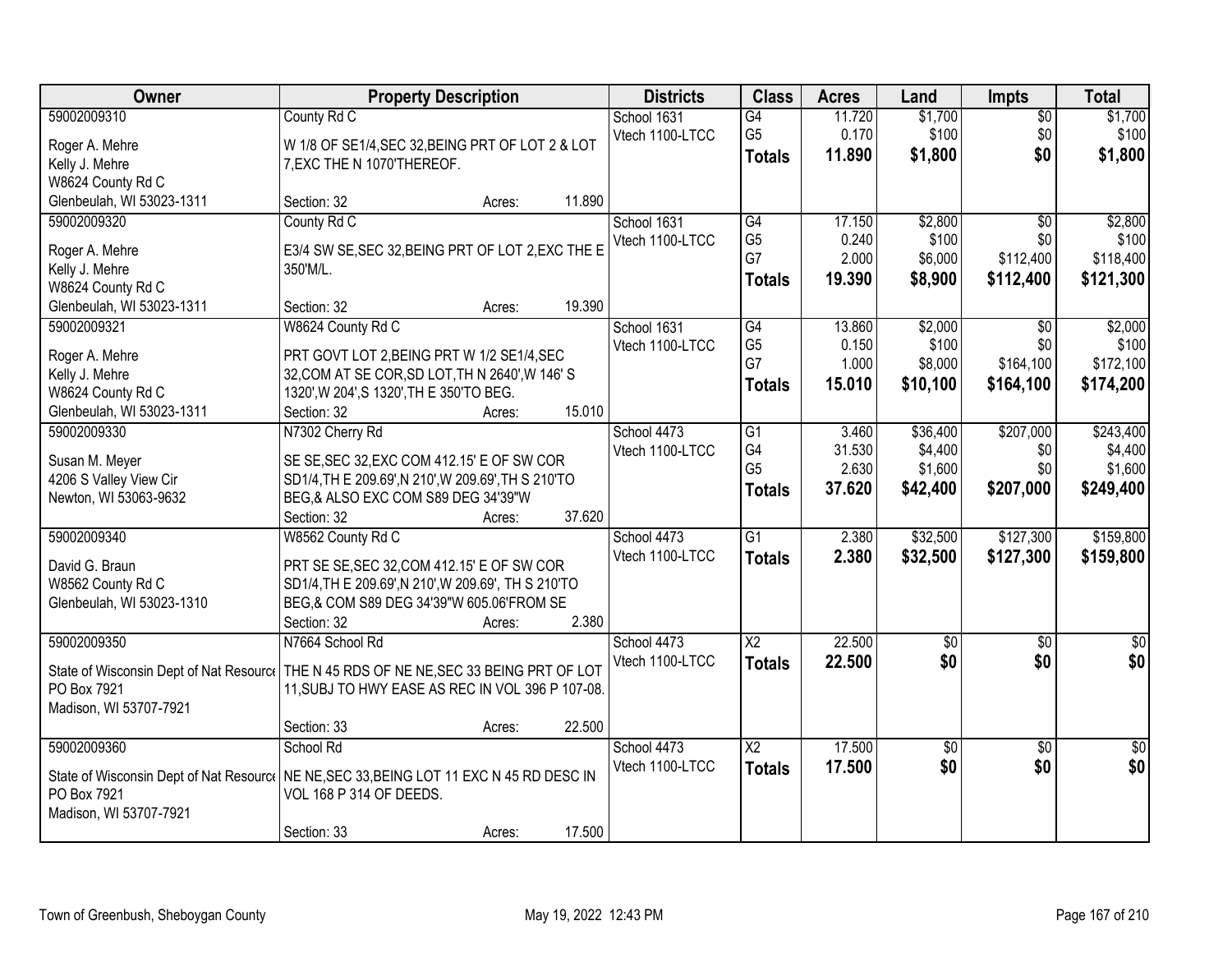| Owner                                                                                                          | <b>Property Description</b>                                                                                                                                                                                            | <b>Districts</b>               | <b>Class</b>                            | <b>Acres</b>              | Land                            | <b>Impts</b>                  | <b>Total</b>                      |
|----------------------------------------------------------------------------------------------------------------|------------------------------------------------------------------------------------------------------------------------------------------------------------------------------------------------------------------------|--------------------------------|-----------------------------------------|---------------------------|---------------------------------|-------------------------------|-----------------------------------|
| 59002009370                                                                                                    | Hulls Crossing Dr                                                                                                                                                                                                      | School 1631                    | $\overline{X2}$                         | 22.500                    | $\overline{50}$                 | $\overline{50}$               | $\overline{30}$                   |
| PO Box 7921<br>Madison, WI 53707-7921                                                                          | State of Wisconsin Dept of Nat Resourc   THE N 45 RD OF NW NE, SEC 33, BEING PRT OF LOT<br>12.                                                                                                                         | Vtech 1100-LTCC                | <b>Totals</b>                           | 22.500                    | \$0                             | \$0                           | \$0                               |
|                                                                                                                | 22.500<br>Section: 33<br>Acres:                                                                                                                                                                                        |                                |                                         |                           |                                 |                               |                                   |
| 59002009380<br>PO Box 7921<br>Madison, WI 53707-7921                                                           | N7655 Hulls Crossing Dr<br>State of Wisconsin Dept of Nat Resourc   NW NE, SEC 33, KNOWN AS LOT 12 EXC THE N<br>742.5'THEREOF.                                                                                         | School 4473<br>Vtech 1100-LTCC | $\overline{X2}$<br><b>Totals</b>        | 17.500<br>17.500          | \$0<br>\$0                      | \$0<br>\$0                    | \$0<br>\$0                        |
| 59002009390                                                                                                    | 17.500<br>Section: 33<br>Acres:                                                                                                                                                                                        |                                | X <sub>2</sub>                          | 39.000                    | \$0                             |                               | $\overline{50}$                   |
| PO Box 7921<br>Madison, WI 53707-7921                                                                          | Hulls Crossing Dr<br>State of Wisconsin Dept of Nat Resourc   SW NE, SEC 33, BEING ALL OF LOT 7 & ALL OF LOT 3<br>LYING IN SD1/4, EXC THE S 264'OF THE W 165'OF<br>SD1/4.<br>39.000<br>Section: 33<br>Acres:           | School 4473<br>Vtech 1100-LTCC | <b>Totals</b>                           | 39.000                    | \$0                             | \$0<br>\$0                    | \$0                               |
| 59002009400                                                                                                    | N7505 Hulls Crossing Dr                                                                                                                                                                                                | School 4473                    | $\overline{G1}$                         | 1.000                     | \$22,000                        | \$116,700                     | \$138,700                         |
| Eugene J. Schwartz<br>Kathleen Schwartz<br>N7505 Hulls Crossing Dr<br>Glenbeulah, WI 53023-1216                | PRT SW NE, BEING PRT OF GOV'T LOT 3, SEC 33, COM<br>AT SW COR SD1/4, TH N 16 RDS, E 10 RDS, S 16<br>RDS, TH W 10 RDS TO BEG.<br>1.000<br>Section: 33<br>Acres:                                                         | Vtech 1100-LTCC                | <b>Totals</b>                           | 1.000                     | \$22,000                        | \$116,700                     | \$138,700                         |
| 59002009410<br>PO Box 7921<br>Madison, WI 53707-7921                                                           | W8180 Hulls Crossing Dr<br>State of Wisconsin Dept of Nat Resourc   SE NE, SEC 33, BEING ALL OF LOT 10.                                                                                                                | School 4473<br>Vtech 1100-LTCC | $\overline{\text{X2}}$<br><b>Totals</b> | 40.000<br>40.000          | \$0<br>\$0                      | \$0<br>\$0                    | $\overline{50}$<br>\$0            |
|                                                                                                                | 40.000<br>Section: 33<br>Acres:                                                                                                                                                                                        |                                |                                         |                           |                                 |                               |                                   |
| 59002009420<br>Loretta A. Goetsch<br>Janice L. Goetsch<br>N7684 Hulls Crossing Dr<br>Glenbeulah, WI 53023-1212 | N7684 Hulls Crossing Dr<br>PRT TR 1, CSM V 5 P 105 - PRT GOVT LOT 6 IN E1/2<br>NW1/4, SEC 33, COM AT N1/4 COR SD SEC, TH S89<br>DEG 53'50"W 518.14', S0 DEG 17'34"E 1252.32'TO N LN<br>15.010<br>Section: 33<br>Acres: | School 4473<br>Vtech 1100-LTCC | G1<br>G4<br><b>Totals</b>               | 1.500<br>13.510<br>15.010 | \$26,500<br>\$2,200<br>\$28,700 | \$147,500<br>\$0<br>\$147,500 | \$174,000<br>\$2,200<br>\$176,200 |
| 59002009421<br>Danette Investments, LLC<br>300 Prosser PI Apt 88<br>Antigo, WI 54409-2916                      | PRT C-2161 - PRT E1/2 NW1/4, SEC 33, BEING PRTS<br>GOVT LOT 3 & 6, COM AT NW COR SD LOT 6, TH N89<br>DEG 53'50"E 799.35', S0 DEG 17'34"E 1252.32'TO N LN<br>23.100<br>Section: 33<br>Acres:                            | School 4473<br>Vtech 1100-LTCC | G4<br>G <sub>5</sub><br><b>Totals</b>   | 20.530<br>2.570<br>23.100 | \$2,900<br>\$1,600<br>\$4,500   | $\overline{60}$<br>\$0<br>\$0 | \$2,900<br>\$1,600<br>\$4,500     |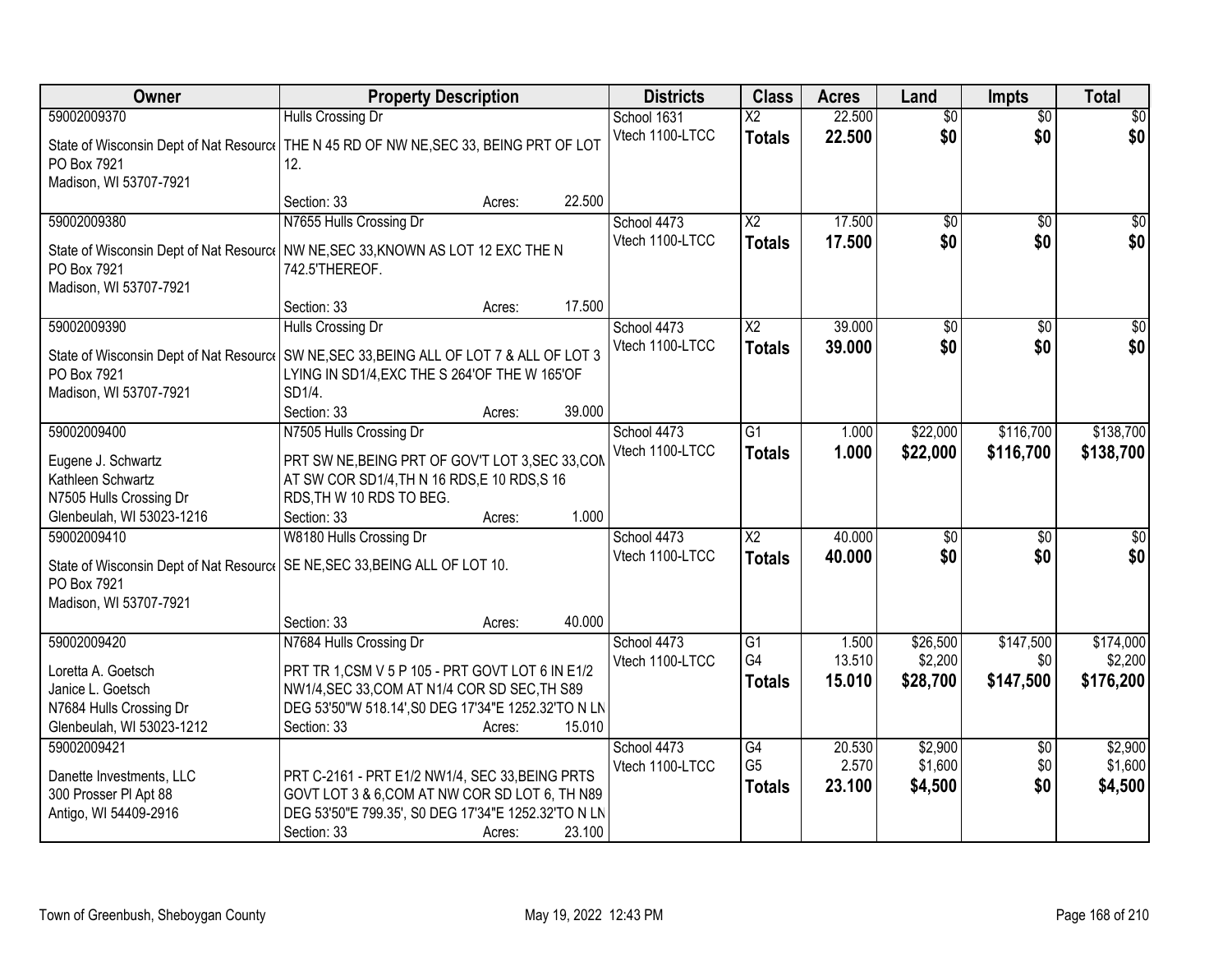| Owner                                                                                  | <b>Property Description</b>                         |        |        | <b>Districts</b>               | <b>Class</b>    | <b>Acres</b> | Land            | <b>Impts</b>    | <b>Total</b> |
|----------------------------------------------------------------------------------------|-----------------------------------------------------|--------|--------|--------------------------------|-----------------|--------------|-----------------|-----------------|--------------|
| 59002009430                                                                            |                                                     |        |        | School 4473                    | $\overline{G4}$ | 18.660       | \$2,200         | $\overline{50}$ | \$2,200      |
| Danette Investments, LLC                                                               | PRT C-2161 - PRT NW NW, SEC 33, BEING PRT GOVT      |        |        | Vtech 1100-LTCC                | <b>Totals</b>   | 18.660       | \$2,200         | \$0             | \$2,200      |
| 300 Prosser PI Apt 88                                                                  | LOT 4 & 5, COM AT NW COR SD SEC, TH S0 DEG          |        |        |                                |                 |              |                 |                 |              |
| Antigo, WI 54409-2916                                                                  | 28'8"E 598.41', S87 DEG 54'E 610.26', S3 DEG 57'E   |        |        |                                |                 |              |                 |                 |              |
|                                                                                        | Section: 33                                         | Acres: | 18.660 |                                |                 |              |                 |                 |              |
| 59002009431                                                                            |                                                     |        |        | School 4473                    | $\overline{G5}$ | 13.390       | \$7,200         | \$0             | \$7,200      |
| Paul T. Kubish                                                                         | PRT C-2161 - PRT GOVT LOTS 3 4,5 & 6, SEC 33, COM   |        |        | Vtech 1100-LTCC                | <b>Totals</b>   | 13.390       | \$7,200         | \$0             | \$7,200      |
| Lu Ann G. Fale                                                                         | S0 DEG 28'8"E 598.41'FROM NW COR SD SEC, TH S87     |        |        |                                |                 |              |                 |                 |              |
| N7654 Hulls Crossing Dr                                                                | DEG 54'E 610.26', S3 DEG 57'E 577.41', S87 DEG 59'E |        |        |                                |                 |              |                 |                 |              |
| Glenbeulah, WI 53023-1212                                                              | Section: 33                                         | Acres: | 13.390 |                                |                 |              |                 |                 |              |
| 59002009440                                                                            | W8482 Cherry Rd                                     |        |        | School 1631                    | $\overline{G1}$ | 3.000        | \$35,000        | \$286,600       | \$321,600    |
|                                                                                        |                                                     |        |        | Vtech 1100-LTCC                | G4              | 32.000       | \$4,800         | \$0             | \$4,800      |
| Mark E. Polacek                                                                        | PRT GOVT LOT 4, SEC 33, LYING S OF S R/W LN OF      |        |        |                                | G <sub>5</sub>  | 5.830        | \$3,500         | \$0             | \$3,500      |
| W8482 Cherry Rd                                                                        | C&NW RY CO, SD GOVT LOT 4 BEING PRT W1/2            |        |        |                                | <b>Totals</b>   | 40.830       | \$43,300        | \$286,600       | \$329,900    |
| Glenbeulah, WI 53023-1243                                                              | NW1/4.<br>Section: 33                               |        | 40.830 |                                |                 |              |                 |                 |              |
| 59002009450                                                                            | N7510 Hulls Crossing Dr                             | Acres: |        |                                | $\overline{X2}$ | 40.000       | $\overline{50}$ |                 | $\sqrt{50}$  |
|                                                                                        |                                                     |        |        | School 4473<br>Vtech 1100-LTCC |                 |              | \$0             | \$0<br>\$0      |              |
| State of Wisconsin Dept of Nat Resourc   ALL THAT PRT OF E1/2 NW1/4, SEC 33,LYING S OF |                                                     |        |        |                                | <b>Totals</b>   | 40.000       |                 |                 | \$0          |
| PO Box 7921                                                                            | CEN OF MAIN TRACK OF CNW RR(SD DESC BEING           |        |        |                                |                 |              |                 |                 |              |
| Madison, WI 53707-7921                                                                 | PRT OF GOVT LOTS 3 & 6)                             |        |        |                                |                 |              |                 |                 |              |
|                                                                                        | Section: 33                                         | Acres: | 40.000 |                                |                 |              |                 |                 |              |
| 59002009460                                                                            | W8305 Cherry Rd                                     |        |        | School 4473                    | $\overline{G1}$ | 3.000        | \$35,000        | \$291,400       | \$326,400    |
| Miles S. Shaw                                                                          | NE SW, SEC 33.                                      |        |        | Vtech 1100-LTCC                | G4              | 14.000       | \$2,000         | \$0             | \$2,000      |
| Terese A. Shaw                                                                         |                                                     |        |        |                                | G <sub>5</sub>  | 13.000       | \$7,800         | \$0             | \$7,800      |
| W8305 Cherry Rd                                                                        |                                                     |        |        |                                | G5M             | 10.000       | \$15,500        | \$0             | \$15,500     |
| Glenbeulah, WI 53023-1243                                                              | Section: 33                                         | Acres: | 40.000 |                                | <b>Totals</b>   | 40.000       | \$60,300        | \$291,400       | \$351,700    |
| 59002009470                                                                            | N7463 Cherry Rd                                     |        |        | School 1631                    | G4              | 29.230       | \$3,500         | $\overline{50}$ | \$3,500      |
| Liebe, Donald E & Susette M Liebe                                                      | NW SW, SEC 33.                                      |        |        | Vtech 1100-LTCC                | G <sub>5</sub>  | 8.770        | \$4,300         | \$0             | \$4,300      |
| Revocable Trust et al                                                                  |                                                     |        |        |                                | G7              | 2.000        | \$16,000        | \$565,200       | \$581,200    |
| N7463 Cherry Rd                                                                        |                                                     |        |        |                                | Totals          | 40,000       | \$23,800        | \$565,200       | \$589,000    |
| Glenbeulah, WI 53023-1229                                                              | Section: 33                                         | Acres: | 40.000 |                                |                 |              |                 |                 |              |
| 59002009481                                                                            | County Rd C                                         |        |        | School 4473                    | G4              | 23.640       | \$3,900         | $\overline{50}$ | \$3,900      |
|                                                                                        |                                                     |        |        | Vtech 1100-LTCC                | G <sub>5</sub>  | 2.360        | \$700           | \$0             | \$700        |
| Michael A. Bartz                                                                       | SW SW, SEC 33, EXC COM AT THE SW COR, SD            |        |        |                                | G5M             | 12.000       | \$18,600        | \$0             | \$18,600     |
| Christine R Bartz Living Trust of 2010                                                 | SEC, TH NO DEG 32' 51"E 272.25', S89 DEG 42'54"E    |        |        |                                | <b>Totals</b>   | 38.000       | \$23,200        | \$0             | \$23,200     |
| PO Box 488                                                                             | 200', S0 DEG 32'51"W 272.25', TH N89 DEG 42'54"W    |        |        |                                |                 |              |                 |                 |              |
| Elkhart Lake, WI 53020-0488                                                            | Section: 33                                         | Acres: | 38.000 |                                |                 |              |                 |                 |              |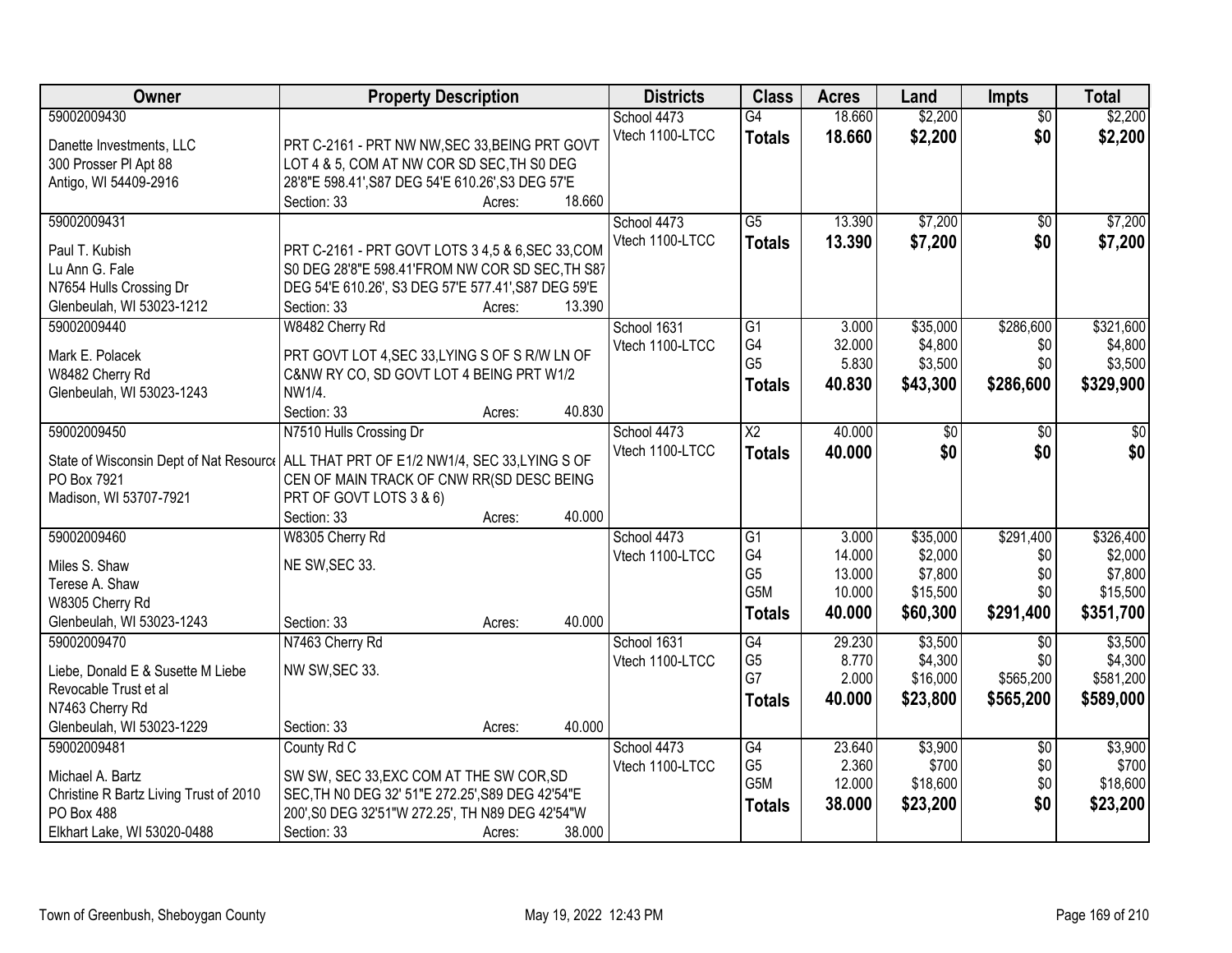| 59002009486<br>N7301 Cherry Rd<br>2.000<br>\$31,000<br>\$206,700<br>School 4473<br>$\overline{G1}$<br>Vtech 1100-LTCC<br>2.000<br>\$31,000<br>\$206,700<br>\$237,700<br><b>Totals</b><br>David A. Lehrke<br>PRT SW SW, SEC 33, COM AT THE SW COR, SD<br>Margaret M. Lehrke<br>SEC, TH NO DEG 32' 51"E 272.25', S89 DEG 42'54"E<br>N7301 Cherry Rd<br>200', S0 DEG 32'51"W 272.25', TH N89 DEG 42'54"W<br>Glenbeulah, WI 53023-1228<br>2.000<br>Section: 33<br>Acres:<br>\$3,600<br>\$3,600<br>59002009490<br>County Rd C<br>$\overline{G4}$<br>25.000<br>School 4473<br>\$0<br>G <sub>5</sub><br>\$2,500<br>\$0<br>\$2,500<br>Vtech 1100-LTCC<br>5.000<br>SE SW, SEC 33<br>Michael A. Bartz<br>G5M<br>\$15,500<br>\$0<br>10.000<br>\$15,500<br>Christine R Bartz Living Trust of 2010<br>\$0<br>\$21,600<br>40.000<br>\$21,600<br><b>Totals</b><br>PO Box 488<br>40.000<br>Elkhart Lake, WI 53020-0488<br>Section: 33<br>Acres:<br>40.080<br>59002009500<br>W8163 Hulls Crossing Dr<br>$\overline{\text{X2}}$<br>$\overline{50}$<br>$\overline{50}$<br>$\overline{30}$<br>School 4473<br>\$0<br>Vtech 1100-LTCC<br>\$0<br>40.080<br><b>Totals</b><br>NE SE, BEING LOT 9 AND PRT OF LOT 1, SEC 33.<br>State of Wisconsin-Dnr<br>101 S Webster St<br>Madison, WI 53703-3474<br>40.080<br>Section: 33<br>Acres:<br>$\overline{X2}$<br>40.070<br>59002009510<br>Hulls Crossing Dr<br>School 4473<br>\$0<br>\$0<br>\$0<br>Vtech 1100-LTCC<br>\$0<br>\$0<br>40.070<br><b>Totals</b><br>NW SE, BEING GOVT LOT 8 & PRT OF GOVT LOT<br>State of Wisconsin-Dnr<br>101 S Webster St<br>2, SEC 33.<br>Madison, WI 53703-3474<br>40.070<br>Section: 33<br>Acres:<br>59002009521<br>26.430<br>\$3,600<br>$\overline{G4}$<br>$\overline{30}$<br>County Rd C<br>School 4473<br>G <sub>5</sub><br>4.630<br>\$2,700<br>\$0<br>Vtech 1100-LTCC<br>SW SE (GL2) SEC 33, EXC CSM V24 P287-288<br>Michael A. Bartz<br>G5M<br>\$4,700<br>\$0<br>3.000<br>#1905074 & EXC CSM V24 P336-337 #1915201<br>Christine R Bartz Living Trust of 2010<br>\$0<br>34.060<br>\$11,000<br>\$11,000<br><b>Totals</b><br>PO Box 488<br>34.060<br>Elkhart Lake, WI 53020-0488<br>Section: 33<br>Acres:<br>59002009522<br>$\overline{G1}$<br>\$35,000<br>\$184,100<br>W8222 County Rd C<br>School 4473<br>3.000<br>Vtech 1100-LTCC<br>3.000<br>\$35,000<br>\$184,100<br><b>Totals</b><br>Ryan R. Ernst<br>LOT 1 CSM V24 P287-288 #1905074 - PRT (GL2) SW<br><b>SE, SEC 33</b><br>W8222 County Rd C<br>Glenbeulah, WI 53023-1206<br>3.000<br>Section: 33<br>Acres:<br>59002009523<br>W8244 County Rd C<br>School 4473<br>$\overline{G1}$<br>\$35,000<br>\$73,800<br>3.000 | Owner | <b>Property Description</b> |  | <b>Districts</b> | <b>Class</b>  | <b>Acres</b> | Land     | <b>Impts</b> | <b>Total</b> |
|--------------------------------------------------------------------------------------------------------------------------------------------------------------------------------------------------------------------------------------------------------------------------------------------------------------------------------------------------------------------------------------------------------------------------------------------------------------------------------------------------------------------------------------------------------------------------------------------------------------------------------------------------------------------------------------------------------------------------------------------------------------------------------------------------------------------------------------------------------------------------------------------------------------------------------------------------------------------------------------------------------------------------------------------------------------------------------------------------------------------------------------------------------------------------------------------------------------------------------------------------------------------------------------------------------------------------------------------------------------------------------------------------------------------------------------------------------------------------------------------------------------------------------------------------------------------------------------------------------------------------------------------------------------------------------------------------------------------------------------------------------------------------------------------------------------------------------------------------------------------------------------------------------------------------------------------------------------------------------------------------------------------------------------------------------------------------------------------------------------------------------------------------------------------------------------------------------------------------------------------------------------------------------------------------------------------------------------------------------------------------------------------------------------------------------------------------------------------------------------------------------------------------------------------------------------------------------------------------------------------------------|-------|-----------------------------|--|------------------|---------------|--------------|----------|--------------|--------------|
|                                                                                                                                                                                                                                                                                                                                                                                                                                                                                                                                                                                                                                                                                                                                                                                                                                                                                                                                                                                                                                                                                                                                                                                                                                                                                                                                                                                                                                                                                                                                                                                                                                                                                                                                                                                                                                                                                                                                                                                                                                                                                                                                                                                                                                                                                                                                                                                                                                                                                                                                                                                                                                |       |                             |  |                  |               |              |          |              | \$237,700    |
|                                                                                                                                                                                                                                                                                                                                                                                                                                                                                                                                                                                                                                                                                                                                                                                                                                                                                                                                                                                                                                                                                                                                                                                                                                                                                                                                                                                                                                                                                                                                                                                                                                                                                                                                                                                                                                                                                                                                                                                                                                                                                                                                                                                                                                                                                                                                                                                                                                                                                                                                                                                                                                |       |                             |  |                  |               |              |          |              |              |
|                                                                                                                                                                                                                                                                                                                                                                                                                                                                                                                                                                                                                                                                                                                                                                                                                                                                                                                                                                                                                                                                                                                                                                                                                                                                                                                                                                                                                                                                                                                                                                                                                                                                                                                                                                                                                                                                                                                                                                                                                                                                                                                                                                                                                                                                                                                                                                                                                                                                                                                                                                                                                                |       |                             |  |                  |               |              |          |              |              |
|                                                                                                                                                                                                                                                                                                                                                                                                                                                                                                                                                                                                                                                                                                                                                                                                                                                                                                                                                                                                                                                                                                                                                                                                                                                                                                                                                                                                                                                                                                                                                                                                                                                                                                                                                                                                                                                                                                                                                                                                                                                                                                                                                                                                                                                                                                                                                                                                                                                                                                                                                                                                                                |       |                             |  |                  |               |              |          |              |              |
|                                                                                                                                                                                                                                                                                                                                                                                                                                                                                                                                                                                                                                                                                                                                                                                                                                                                                                                                                                                                                                                                                                                                                                                                                                                                                                                                                                                                                                                                                                                                                                                                                                                                                                                                                                                                                                                                                                                                                                                                                                                                                                                                                                                                                                                                                                                                                                                                                                                                                                                                                                                                                                |       |                             |  |                  |               |              |          |              |              |
|                                                                                                                                                                                                                                                                                                                                                                                                                                                                                                                                                                                                                                                                                                                                                                                                                                                                                                                                                                                                                                                                                                                                                                                                                                                                                                                                                                                                                                                                                                                                                                                                                                                                                                                                                                                                                                                                                                                                                                                                                                                                                                                                                                                                                                                                                                                                                                                                                                                                                                                                                                                                                                |       |                             |  |                  |               |              |          |              |              |
|                                                                                                                                                                                                                                                                                                                                                                                                                                                                                                                                                                                                                                                                                                                                                                                                                                                                                                                                                                                                                                                                                                                                                                                                                                                                                                                                                                                                                                                                                                                                                                                                                                                                                                                                                                                                                                                                                                                                                                                                                                                                                                                                                                                                                                                                                                                                                                                                                                                                                                                                                                                                                                |       |                             |  |                  |               |              |          |              |              |
|                                                                                                                                                                                                                                                                                                                                                                                                                                                                                                                                                                                                                                                                                                                                                                                                                                                                                                                                                                                                                                                                                                                                                                                                                                                                                                                                                                                                                                                                                                                                                                                                                                                                                                                                                                                                                                                                                                                                                                                                                                                                                                                                                                                                                                                                                                                                                                                                                                                                                                                                                                                                                                |       |                             |  |                  |               |              |          |              |              |
|                                                                                                                                                                                                                                                                                                                                                                                                                                                                                                                                                                                                                                                                                                                                                                                                                                                                                                                                                                                                                                                                                                                                                                                                                                                                                                                                                                                                                                                                                                                                                                                                                                                                                                                                                                                                                                                                                                                                                                                                                                                                                                                                                                                                                                                                                                                                                                                                                                                                                                                                                                                                                                |       |                             |  |                  |               |              |          |              |              |
|                                                                                                                                                                                                                                                                                                                                                                                                                                                                                                                                                                                                                                                                                                                                                                                                                                                                                                                                                                                                                                                                                                                                                                                                                                                                                                                                                                                                                                                                                                                                                                                                                                                                                                                                                                                                                                                                                                                                                                                                                                                                                                                                                                                                                                                                                                                                                                                                                                                                                                                                                                                                                                |       |                             |  |                  |               |              |          |              |              |
| \$0 <br>\$0<br>\$3,600<br>\$2,700<br>\$4,700<br>\$219,100<br>\$219,100<br>\$108,800                                                                                                                                                                                                                                                                                                                                                                                                                                                                                                                                                                                                                                                                                                                                                                                                                                                                                                                                                                                                                                                                                                                                                                                                                                                                                                                                                                                                                                                                                                                                                                                                                                                                                                                                                                                                                                                                                                                                                                                                                                                                                                                                                                                                                                                                                                                                                                                                                                                                                                                                            |       |                             |  |                  |               |              |          |              |              |
|                                                                                                                                                                                                                                                                                                                                                                                                                                                                                                                                                                                                                                                                                                                                                                                                                                                                                                                                                                                                                                                                                                                                                                                                                                                                                                                                                                                                                                                                                                                                                                                                                                                                                                                                                                                                                                                                                                                                                                                                                                                                                                                                                                                                                                                                                                                                                                                                                                                                                                                                                                                                                                |       |                             |  |                  |               |              |          |              |              |
|                                                                                                                                                                                                                                                                                                                                                                                                                                                                                                                                                                                                                                                                                                                                                                                                                                                                                                                                                                                                                                                                                                                                                                                                                                                                                                                                                                                                                                                                                                                                                                                                                                                                                                                                                                                                                                                                                                                                                                                                                                                                                                                                                                                                                                                                                                                                                                                                                                                                                                                                                                                                                                |       |                             |  |                  |               |              |          |              |              |
|                                                                                                                                                                                                                                                                                                                                                                                                                                                                                                                                                                                                                                                                                                                                                                                                                                                                                                                                                                                                                                                                                                                                                                                                                                                                                                                                                                                                                                                                                                                                                                                                                                                                                                                                                                                                                                                                                                                                                                                                                                                                                                                                                                                                                                                                                                                                                                                                                                                                                                                                                                                                                                |       |                             |  |                  |               |              |          |              |              |
|                                                                                                                                                                                                                                                                                                                                                                                                                                                                                                                                                                                                                                                                                                                                                                                                                                                                                                                                                                                                                                                                                                                                                                                                                                                                                                                                                                                                                                                                                                                                                                                                                                                                                                                                                                                                                                                                                                                                                                                                                                                                                                                                                                                                                                                                                                                                                                                                                                                                                                                                                                                                                                |       |                             |  |                  |               |              |          |              |              |
|                                                                                                                                                                                                                                                                                                                                                                                                                                                                                                                                                                                                                                                                                                                                                                                                                                                                                                                                                                                                                                                                                                                                                                                                                                                                                                                                                                                                                                                                                                                                                                                                                                                                                                                                                                                                                                                                                                                                                                                                                                                                                                                                                                                                                                                                                                                                                                                                                                                                                                                                                                                                                                |       |                             |  |                  |               |              |          |              |              |
|                                                                                                                                                                                                                                                                                                                                                                                                                                                                                                                                                                                                                                                                                                                                                                                                                                                                                                                                                                                                                                                                                                                                                                                                                                                                                                                                                                                                                                                                                                                                                                                                                                                                                                                                                                                                                                                                                                                                                                                                                                                                                                                                                                                                                                                                                                                                                                                                                                                                                                                                                                                                                                |       |                             |  |                  |               |              |          |              |              |
|                                                                                                                                                                                                                                                                                                                                                                                                                                                                                                                                                                                                                                                                                                                                                                                                                                                                                                                                                                                                                                                                                                                                                                                                                                                                                                                                                                                                                                                                                                                                                                                                                                                                                                                                                                                                                                                                                                                                                                                                                                                                                                                                                                                                                                                                                                                                                                                                                                                                                                                                                                                                                                |       |                             |  |                  |               |              |          |              |              |
|                                                                                                                                                                                                                                                                                                                                                                                                                                                                                                                                                                                                                                                                                                                                                                                                                                                                                                                                                                                                                                                                                                                                                                                                                                                                                                                                                                                                                                                                                                                                                                                                                                                                                                                                                                                                                                                                                                                                                                                                                                                                                                                                                                                                                                                                                                                                                                                                                                                                                                                                                                                                                                |       |                             |  |                  |               |              |          |              |              |
|                                                                                                                                                                                                                                                                                                                                                                                                                                                                                                                                                                                                                                                                                                                                                                                                                                                                                                                                                                                                                                                                                                                                                                                                                                                                                                                                                                                                                                                                                                                                                                                                                                                                                                                                                                                                                                                                                                                                                                                                                                                                                                                                                                                                                                                                                                                                                                                                                                                                                                                                                                                                                                |       |                             |  |                  |               |              |          |              |              |
|                                                                                                                                                                                                                                                                                                                                                                                                                                                                                                                                                                                                                                                                                                                                                                                                                                                                                                                                                                                                                                                                                                                                                                                                                                                                                                                                                                                                                                                                                                                                                                                                                                                                                                                                                                                                                                                                                                                                                                                                                                                                                                                                                                                                                                                                                                                                                                                                                                                                                                                                                                                                                                |       |                             |  |                  |               |              |          |              |              |
|                                                                                                                                                                                                                                                                                                                                                                                                                                                                                                                                                                                                                                                                                                                                                                                                                                                                                                                                                                                                                                                                                                                                                                                                                                                                                                                                                                                                                                                                                                                                                                                                                                                                                                                                                                                                                                                                                                                                                                                                                                                                                                                                                                                                                                                                                                                                                                                                                                                                                                                                                                                                                                |       |                             |  |                  |               |              |          |              |              |
|                                                                                                                                                                                                                                                                                                                                                                                                                                                                                                                                                                                                                                                                                                                                                                                                                                                                                                                                                                                                                                                                                                                                                                                                                                                                                                                                                                                                                                                                                                                                                                                                                                                                                                                                                                                                                                                                                                                                                                                                                                                                                                                                                                                                                                                                                                                                                                                                                                                                                                                                                                                                                                |       |                             |  |                  |               |              |          |              |              |
|                                                                                                                                                                                                                                                                                                                                                                                                                                                                                                                                                                                                                                                                                                                                                                                                                                                                                                                                                                                                                                                                                                                                                                                                                                                                                                                                                                                                                                                                                                                                                                                                                                                                                                                                                                                                                                                                                                                                                                                                                                                                                                                                                                                                                                                                                                                                                                                                                                                                                                                                                                                                                                |       |                             |  |                  |               |              |          |              |              |
|                                                                                                                                                                                                                                                                                                                                                                                                                                                                                                                                                                                                                                                                                                                                                                                                                                                                                                                                                                                                                                                                                                                                                                                                                                                                                                                                                                                                                                                                                                                                                                                                                                                                                                                                                                                                                                                                                                                                                                                                                                                                                                                                                                                                                                                                                                                                                                                                                                                                                                                                                                                                                                |       |                             |  |                  |               |              |          |              |              |
|                                                                                                                                                                                                                                                                                                                                                                                                                                                                                                                                                                                                                                                                                                                                                                                                                                                                                                                                                                                                                                                                                                                                                                                                                                                                                                                                                                                                                                                                                                                                                                                                                                                                                                                                                                                                                                                                                                                                                                                                                                                                                                                                                                                                                                                                                                                                                                                                                                                                                                                                                                                                                                |       |                             |  |                  |               |              |          |              |              |
|                                                                                                                                                                                                                                                                                                                                                                                                                                                                                                                                                                                                                                                                                                                                                                                                                                                                                                                                                                                                                                                                                                                                                                                                                                                                                                                                                                                                                                                                                                                                                                                                                                                                                                                                                                                                                                                                                                                                                                                                                                                                                                                                                                                                                                                                                                                                                                                                                                                                                                                                                                                                                                |       |                             |  |                  |               |              |          |              |              |
|                                                                                                                                                                                                                                                                                                                                                                                                                                                                                                                                                                                                                                                                                                                                                                                                                                                                                                                                                                                                                                                                                                                                                                                                                                                                                                                                                                                                                                                                                                                                                                                                                                                                                                                                                                                                                                                                                                                                                                                                                                                                                                                                                                                                                                                                                                                                                                                                                                                                                                                                                                                                                                |       |                             |  |                  |               |              |          |              |              |
|                                                                                                                                                                                                                                                                                                                                                                                                                                                                                                                                                                                                                                                                                                                                                                                                                                                                                                                                                                                                                                                                                                                                                                                                                                                                                                                                                                                                                                                                                                                                                                                                                                                                                                                                                                                                                                                                                                                                                                                                                                                                                                                                                                                                                                                                                                                                                                                                                                                                                                                                                                                                                                |       |                             |  |                  |               |              |          |              |              |
|                                                                                                                                                                                                                                                                                                                                                                                                                                                                                                                                                                                                                                                                                                                                                                                                                                                                                                                                                                                                                                                                                                                                                                                                                                                                                                                                                                                                                                                                                                                                                                                                                                                                                                                                                                                                                                                                                                                                                                                                                                                                                                                                                                                                                                                                                                                                                                                                                                                                                                                                                                                                                                |       |                             |  |                  |               |              |          |              |              |
|                                                                                                                                                                                                                                                                                                                                                                                                                                                                                                                                                                                                                                                                                                                                                                                                                                                                                                                                                                                                                                                                                                                                                                                                                                                                                                                                                                                                                                                                                                                                                                                                                                                                                                                                                                                                                                                                                                                                                                                                                                                                                                                                                                                                                                                                                                                                                                                                                                                                                                                                                                                                                                |       |                             |  |                  |               |              |          |              |              |
|                                                                                                                                                                                                                                                                                                                                                                                                                                                                                                                                                                                                                                                                                                                                                                                                                                                                                                                                                                                                                                                                                                                                                                                                                                                                                                                                                                                                                                                                                                                                                                                                                                                                                                                                                                                                                                                                                                                                                                                                                                                                                                                                                                                                                                                                                                                                                                                                                                                                                                                                                                                                                                |       |                             |  |                  |               |              |          |              |              |
|                                                                                                                                                                                                                                                                                                                                                                                                                                                                                                                                                                                                                                                                                                                                                                                                                                                                                                                                                                                                                                                                                                                                                                                                                                                                                                                                                                                                                                                                                                                                                                                                                                                                                                                                                                                                                                                                                                                                                                                                                                                                                                                                                                                                                                                                                                                                                                                                                                                                                                                                                                                                                                |       |                             |  | Vtech 1100-LTCC  | <b>Totals</b> | 3.000        | \$35,000 | \$73,800     | \$108,800    |
| Joshua Methfessel<br>LOT 1 CSM V24 P336-337 #1915201 - PRT SW SE                                                                                                                                                                                                                                                                                                                                                                                                                                                                                                                                                                                                                                                                                                                                                                                                                                                                                                                                                                                                                                                                                                                                                                                                                                                                                                                                                                                                                                                                                                                                                                                                                                                                                                                                                                                                                                                                                                                                                                                                                                                                                                                                                                                                                                                                                                                                                                                                                                                                                                                                                               |       |                             |  |                  |               |              |          |              |              |
| Candy Methfessel<br>(GL2) SEC 33<br>W8244 Cty Rd C                                                                                                                                                                                                                                                                                                                                                                                                                                                                                                                                                                                                                                                                                                                                                                                                                                                                                                                                                                                                                                                                                                                                                                                                                                                                                                                                                                                                                                                                                                                                                                                                                                                                                                                                                                                                                                                                                                                                                                                                                                                                                                                                                                                                                                                                                                                                                                                                                                                                                                                                                                             |       |                             |  |                  |               |              |          |              |              |
| 3.000<br>Glenbeulah, WI 53023<br>Section: 33<br>Acres:                                                                                                                                                                                                                                                                                                                                                                                                                                                                                                                                                                                                                                                                                                                                                                                                                                                                                                                                                                                                                                                                                                                                                                                                                                                                                                                                                                                                                                                                                                                                                                                                                                                                                                                                                                                                                                                                                                                                                                                                                                                                                                                                                                                                                                                                                                                                                                                                                                                                                                                                                                         |       |                             |  |                  |               |              |          |              |              |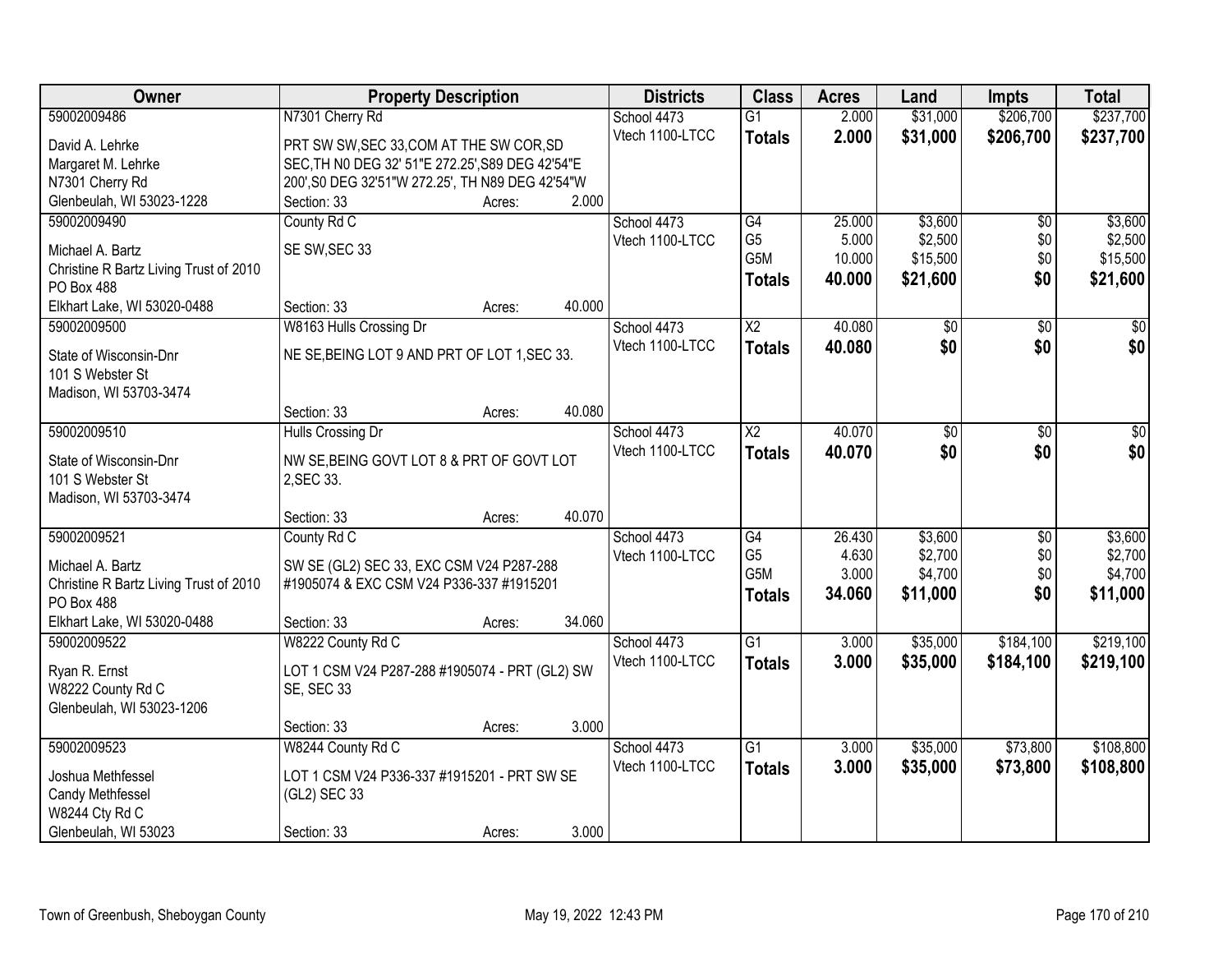| Owner                                  | <b>Property Description</b>                                                               | <b>Districts</b> | <b>Class</b>    | <b>Acres</b> | Land            | <b>Impts</b>    | <b>Total</b>    |
|----------------------------------------|-------------------------------------------------------------------------------------------|------------------|-----------------|--------------|-----------------|-----------------|-----------------|
| 59002009530                            | County Rd C                                                                               | School 1631      | $\overline{G4}$ | 36.390       | \$4,900         | $\overline{50}$ | \$4,900         |
| Kenneth J. Hau                         | SE SE, SEC 33, PRT GOVT LOT 1, EXC COM 295'N                                              | Vtech 1100-LTCC  | G <sub>5</sub>  | 1.710        | \$100           | \$0             | \$100           |
| Sandra J. Hau                          | FROM SE COR SD SEC, TH N 379.11', N89 DEG 31'                                             |                  | <b>Totals</b>   | 38.100       | \$5,000         | \$0             | \$5,000         |
| N7342 School Rd                        | 15"W 229.81', S 379.11', TH S89 DEG 31'15"E 229.81'TO                                     |                  |                 |              |                 |                 |                 |
| Glenbeulah, WI 53023-1219              | 38.100<br>Section: 33<br>Acres:                                                           |                  |                 |              |                 |                 |                 |
| 59002009540                            | N7342 School Rd                                                                           | School 1631      | $\overline{G1}$ | 2.000        | \$31,000        | \$227,000       | \$258,000       |
|                                        |                                                                                           | Vtech 1100-LTCC  | <b>Totals</b>   | 2.000        | \$31,000        | \$227,000       | \$258,000       |
| Kenneth J. Hau                         | TR A, CSM V 2 P 311 - PRT SE SE, SEC 33, PRT GOVT                                         |                  |                 |              |                 |                 |                 |
| Sandra J. Hau                          | LOT 1, COM 295'N FROM SE COR SD SEC, TH N                                                 |                  |                 |              |                 |                 |                 |
| N7342 School Rd                        | 379.11', N89 DEG 31'15"W 229.81', S 379.11', TH S89                                       |                  |                 |              |                 |                 |                 |
| Glenbeulah, WI 53023-1219              | 2.000<br>Section: 33<br>Acres:                                                            |                  |                 |              |                 |                 |                 |
| 59002009570                            | W7778 Hulls Crossing Dr                                                                   | School 1631      | G1              | 1.000        | \$7,700         | \$14,500        | \$22,200        |
| Michael A. Bartz                       | PRT S1/2 NE1/4, SEC 34, BEING PRT OF LOTS 7 &                                             | Vtech 1100-LTCC  | G4              | 44.250       | \$6,000         | \$0             | \$6,000         |
| Christine R Bartz Living Trust of 2010 | 8, COM AT CEN SD SEC, TH N89 DEG 47'28"E                                                  |                  | G <sub>5</sub>  | 5.000        | \$2,500         | \$0             | \$2,500         |
| <b>PO Box 488</b>                      | 1596.03'ALG S LN SD1/4 TO W LN CSM V 7 P 138, NO                                          |                  | G5M             | 10.000       | \$15,500        | \$0             | \$15,500        |
| Elkhart Lake, WI 53020-0488            | 60.250<br>Section: 34<br>Acres:                                                           |                  | <b>Totals</b>   | 60.250       | \$31,700        | \$14,500        | \$46,200        |
| 59002009580                            | Hulls Crossing Dr                                                                         | School 1631      | G4              | 4.210        | \$500           | $\overline{50}$ | \$500           |
|                                        |                                                                                           | Vtech 1100-LTCC  | G <sub>5</sub>  | 3.570        | \$2,100         | \$0             | \$2,100         |
| Laura L. Pierret                       | SE NE, SEC 34, BEING LOT 8 & PRT OF LOT 1, EXC                                            |                  | G5M             | 1.000        | \$1,600         | \$0             | \$1,600         |
| James F. Pierret                       | COM S0 DEG 8'26"E 1634'FROM NE COR LOT 9,S89                                              |                  | <b>Totals</b>   | 8.780        | \$4,200         | \$0             | \$4,200         |
| W3989 Nursery Dr                       | DEG 40'38"W 1315.78', N0 DEG 48"E TO NW COR LOT                                           |                  |                 |              |                 |                 |                 |
| Fond Du Lac, WI 54937-6501             | 8.780<br>Section: 34<br>Acres:                                                            |                  |                 |              |                 |                 |                 |
| 59002009581                            | W7744 Hulls Crossing Dr                                                                   | School 1631      | $\overline{G1}$ | 4.000        | \$38,000        | \$230,000       | \$268,000       |
| Christine R Bartz Living Trust of 2010 | LOT 1 CSM V 7 P 138 - PRT SE NE, SEC 34, COM S89                                          | Vtech 1100-LTCC  | G4              | 6.000        | \$800           | \$0             | \$800           |
| Michael A. Bartz                       | DEG 47' 28"W 380.90'FROM E1/4 COR, SD SEC, TH S89                                         |                  | <b>Totals</b>   | 10.000       | \$38,800        | \$230,000       | \$268,800       |
| PO Box 488                             | DEG 47'28"W 660', N0 DEG 12'32"W 660', N89 DEG                                            |                  |                 |              |                 |                 |                 |
| Elkhart Lake, WI 53020-0488            | 10.000<br>Section: 34<br>Acres:                                                           |                  |                 |              |                 |                 |                 |
| 59002009582                            |                                                                                           | School 1631      | G5              | 79.000       | \$102,500       | $\sqrt{6}$      | \$102,500       |
|                                        |                                                                                           | Vtech 1100-LTCC  | G7              | 1.000        | \$3,000         | \$800           | \$3,800         |
| Michael A. Budrecki                    | PRT NW NE, NE NE & SE NE, SEC 34, COM AT NE                                               |                  | <b>Totals</b>   | 80.000       | \$105,500       | \$800           | \$106,300       |
| 561 S Lake St                          | COR, SD SEC, TH S0 DEG 08'26"E 1634', S89 DEG                                             |                  |                 |              |                 |                 |                 |
| Elkhart Lake, WI 53020-1969            | 40'38"W 1315.78', NO DEG 00'48"E 614.48', S89 DEG                                         |                  |                 |              |                 |                 |                 |
|                                        | 80.000<br>Section: 34<br>Acres:                                                           |                  |                 |              |                 |                 |                 |
| 59002009590                            |                                                                                           | School 1631      | $\overline{X2}$ | 19.500       | $\overline{50}$ | $\overline{30}$ | $\overline{50}$ |
|                                        | State of Wisconsin Dept of Nat Resourc   N1/2 NE NW, SEC 34, BEING PRT LOT 11, EXC 1/2 AC | Vtech 1100-LTCC  | <b>Totals</b>   | 19.500       | \$0             | \$0             | \$0             |
| PO Box 7921                            | ALG E SIDE DESC IN VOL 183 P 541-42 OF DEEDS.                                             |                  |                 |              |                 |                 |                 |
| Madison, WI 53707-7921                 |                                                                                           |                  |                 |              |                 |                 |                 |
|                                        | 19.500<br>Section: 34<br>Acres:                                                           |                  |                 |              |                 |                 |                 |
|                                        |                                                                                           |                  |                 |              |                 |                 |                 |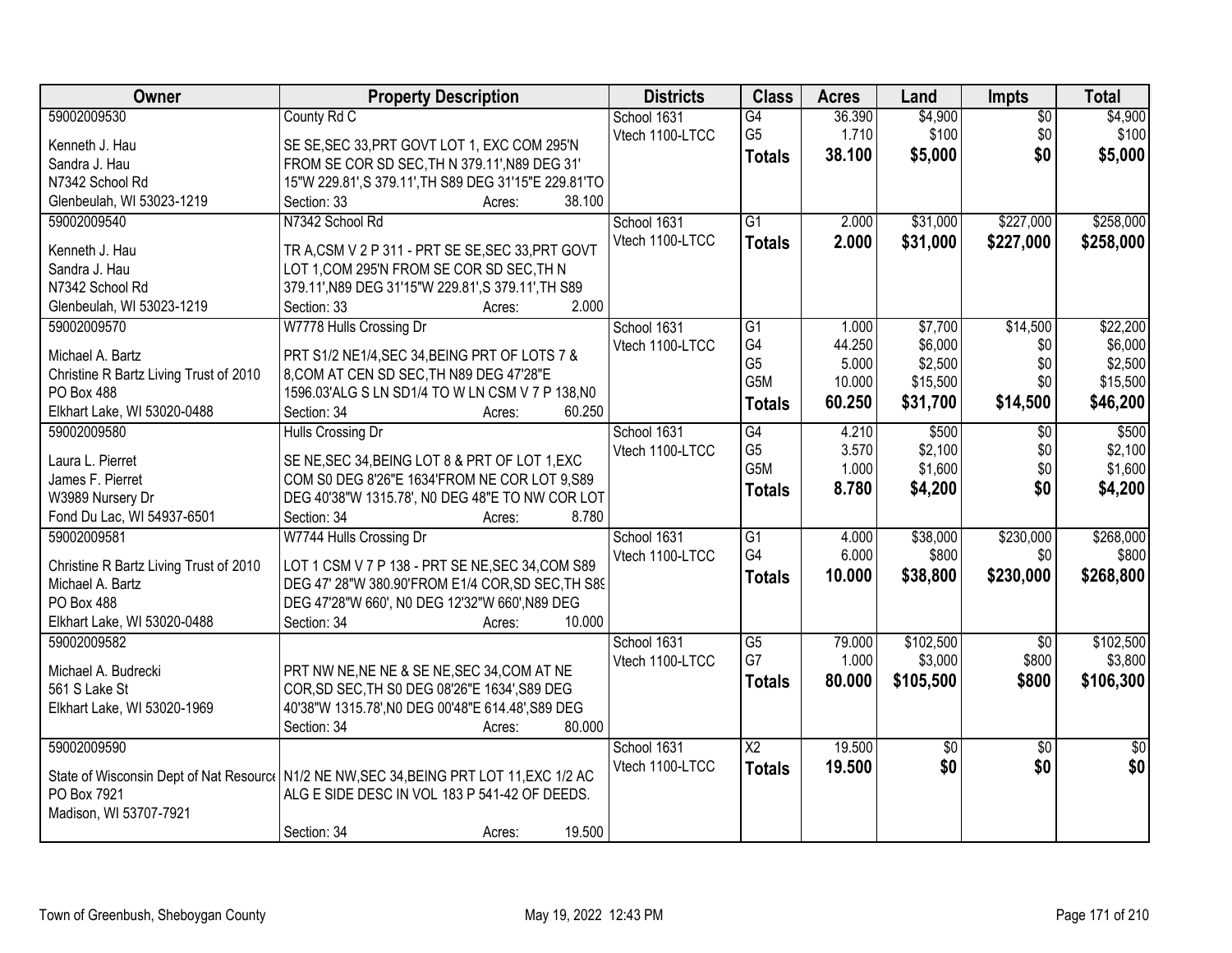| Owner                                                                                                                                            |                                                                                                                                                             | <b>Property Description</b> |        | <b>Districts</b>               | <b>Class</b>                          | <b>Acres</b>              | Land                           | <b>Impts</b>                  | <b>Total</b>                   |
|--------------------------------------------------------------------------------------------------------------------------------------------------|-------------------------------------------------------------------------------------------------------------------------------------------------------------|-----------------------------|--------|--------------------------------|---------------------------------------|---------------------------|--------------------------------|-------------------------------|--------------------------------|
| 59002009600<br>Christopher W. Johnson<br>N7647 School Rd<br>Glenbeulah, WI 53023-1232                                                            | S1/2 NE NW, SEC 34, BEING PRT LOT 11, EXC 1/2 AC<br>ALG E SIDE DESC IN VOL 183 P 541-42 OF DEEDS                                                            |                             |        | School 1631<br>Vtech 1100-LTCC | G4<br>G <sub>5</sub><br><b>Totals</b> | 18.000<br>1.500<br>19.500 | \$2,600<br>\$900<br>\$3,500    | $\overline{50}$<br>\$0<br>\$0 | \$2,600<br>\$900<br>\$3,500    |
|                                                                                                                                                  | Section: 34                                                                                                                                                 | Acres:                      | 19.500 |                                |                                       |                           |                                |                               |                                |
| 59002009610<br>State of Wisconsin Dept of Nat Resourc   PRT NE NW, SEC 34, ALSO KNOWN AS LOT 11, & PRT<br>PO Box 7921<br>Madison, WI 53707-7921  | SE NW, ALSO KNOWN AS LOT 6, COM AT N1/4 COR, SI<br>SEC, TH S0 DEG 0'10"W 1505.36', N87 DEG 45'W 33.47'<br>Section: 34                                       | Acres:                      | 1.140  | School 1631<br>Vtech 1100-LTCC | $\overline{X2}$<br><b>Totals</b>      | 1.140<br>1.140            | $\overline{50}$<br>\$0         | $\overline{30}$<br>\$0        | $\overline{30}$<br>\$0         |
| 59002009620                                                                                                                                      | School Rd                                                                                                                                                   |                             |        | School 1631                    | $\overline{\text{X2}}$                | 20.000                    | \$0                            | \$0                           | $\overline{\$0}$               |
| State of Wisconsin Dept of Nat Resourc   N1/2 NW NW, SEC 34, BEING PRT OF LOT 12, SUBJ TO<br>PO Box 7921<br>Madison, WI 53707-7921               | HWY EASE AS REC IN VOL 396 P 113-14.<br>Section: 34                                                                                                         | Acres:                      | 20.000 | Vtech 1100-LTCC                | <b>Totals</b>                         | 20.000                    | \$0                            | \$0                           | \$0                            |
| 59002009630                                                                                                                                      | N7647 School Rd                                                                                                                                             |                             |        | School 1631                    | G1                                    | 1.500                     | \$26,500                       | \$32,100                      | \$58,600                       |
| Christopher W. Johnson<br>N7647 School Rd<br>Glenbeulah, WI 53023-1232                                                                           | S1/2 NW NW, SEC 34, BEING PRT LOT 12.                                                                                                                       |                             |        | Vtech 1100-LTCC                | G4<br>G <sub>5</sub><br><b>Totals</b> | 15.500<br>3.000<br>20.000 | \$2,200<br>\$1,800<br>\$30,500 | \$0<br>\$0<br>\$32,100        | \$2,200<br>\$1,800<br>\$62,600 |
|                                                                                                                                                  | Section: 34                                                                                                                                                 | Acres:                      | 20.000 |                                |                                       |                           |                                |                               |                                |
| 59002009640<br>Christopher W. Johnson<br>N7647 School Rd<br>Glenbeulah, WI 53023-1232                                                            | School Rd<br>PRT SW NW, SEC 34, LYING N OF RR N R/W LN BEING<br>PRT LOT 13                                                                                  |                             |        | School 1631<br>Vtech 1100-LTCC | G4<br>G <sub>5</sub><br><b>Totals</b> | 2.240<br>1.000<br>3.240   | \$300<br>\$700<br>\$1,000      | \$0<br>\$0<br>\$0             | \$300<br>\$700<br>\$1,000      |
|                                                                                                                                                  | Section: 34                                                                                                                                                 | Acres:                      | 3.240  |                                |                                       |                           |                                |                               |                                |
| 59002009650<br>State of Wisconsin Dept of Nat Resource PRT SW NW, SEC 34, LYING S OF RR N R/W LN, BEING<br>PO Box 7921<br>Madison, WI 53707-7921 | School Rd<br>PRT OF LOT 13.                                                                                                                                 |                             |        | School 1631<br>Vtech 1100-LTCC | $\overline{X2}$<br><b>Totals</b>      | 36.760<br>36.760          | $\overline{60}$<br>\$0         | $\sqrt{6}$<br>\$0             | \$0<br>\$0                     |
|                                                                                                                                                  | Section: 34                                                                                                                                                 | Acres:                      | 36.760 |                                |                                       |                           |                                |                               |                                |
| 59002009660<br>Christopher W. Johnson<br>N7647 School Rd<br>Glenbeulah, WI 53023-1232                                                            | School Rd<br>PRT SE NW, SEC 34, LYING N OF RR N R/W LN BEING<br>PRT LOT 6 EXC A STRIP 2 RD WIDE ALG E SIDE<br>DESC IN V 183 P 541/2 OF DEEDS<br>Section: 34 | Acres:                      | 4.710  | School 1631<br>Vtech 1100-LTCC | G4<br>G5M<br><b>Totals</b>            | 2.000<br>2.710<br>4.710   | \$300<br>\$4,200<br>\$4,500    | $\overline{60}$<br>\$0<br>\$0 | \$300<br>\$4,200<br>\$4,500    |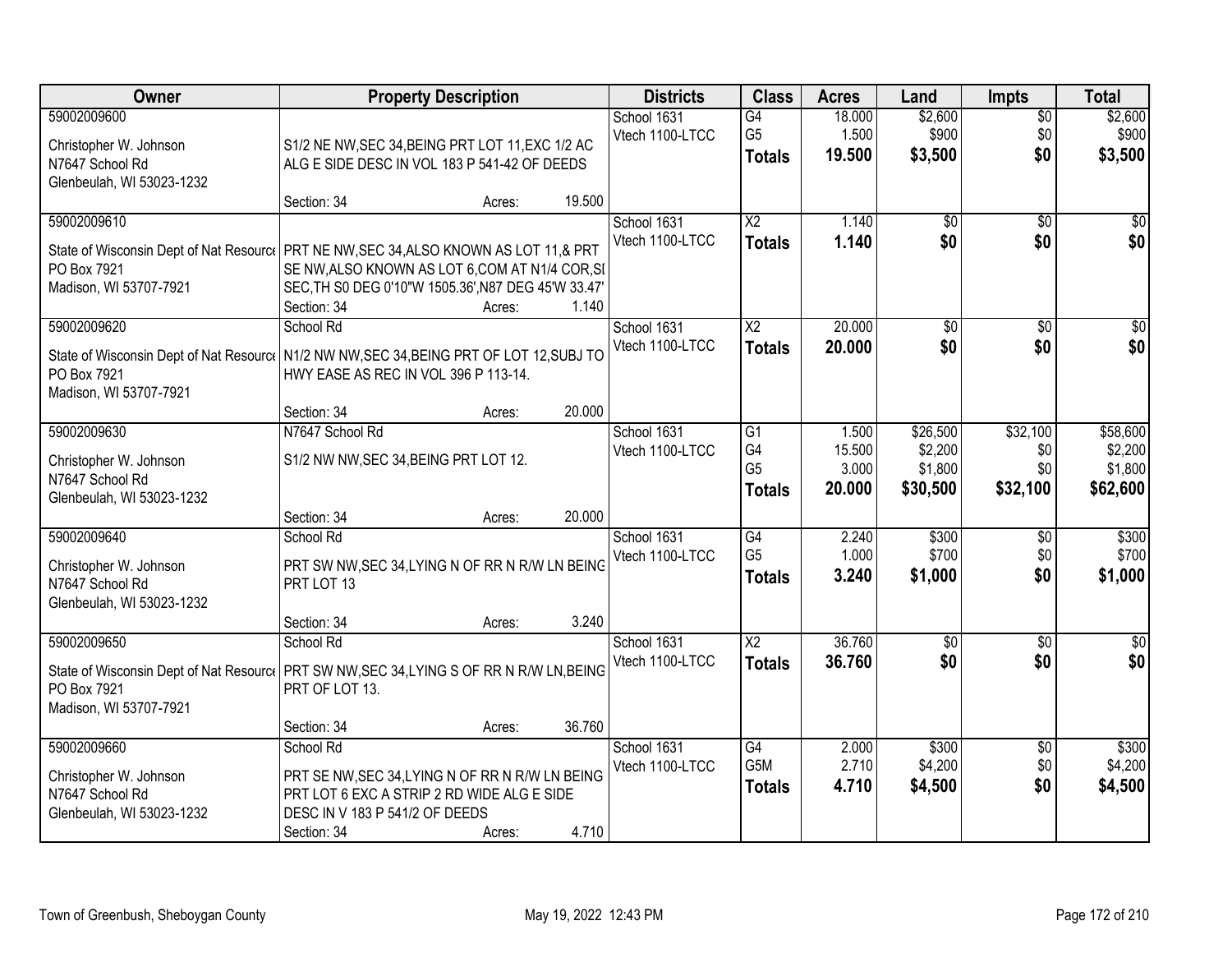| Owner                                                                                   | <b>Property Description</b>                                                               |                  | <b>Districts</b>               | <b>Class</b>             | <b>Acres</b> | Land            | <b>Impts</b>           | <b>Total</b>    |
|-----------------------------------------------------------------------------------------|-------------------------------------------------------------------------------------------|------------------|--------------------------------|--------------------------|--------------|-----------------|------------------------|-----------------|
| 59002009670                                                                             | W7978 Hulls Crossing Dr                                                                   |                  | School 1631                    | $\overline{\mathsf{x2}}$ | 35.150       | $\overline{30}$ | $\overline{50}$        | $\overline{30}$ |
| State of Wisconsin Dept of Nat Resourc   THE SE NW, SEC 34, ALSO KNOWN AS LOT 6 LYING S |                                                                                           |                  | Vtech 1100-LTCC                | <b>Totals</b>            | 35.150       | \$0             | \$0                    | \$0             |
| PO Box 7921                                                                             | OF RR N R/W LN.                                                                           |                  |                                |                          |              |                 |                        |                 |
| Madison, WI 53707-7921                                                                  |                                                                                           |                  |                                |                          |              |                 |                        |                 |
|                                                                                         | Section: 34                                                                               | 35.150<br>Acres: |                                |                          |              |                 |                        |                 |
| 59002009680                                                                             | Hulls Crossing Dr                                                                         |                  | School 1631                    | $\overline{G5}$          | 0.870        | \$500           | $\overline{50}$        | \$500           |
| Michael A. Bartz                                                                        | ENCROACHMENT PARCEL 1,C-2286 PRT NE SW, SEC                                               |                  | Vtech 1100-LTCC                | <b>Totals</b>            | 0.870        | \$500           | \$0                    | \$500           |
| Christine R Bartz Living Trust of 2010                                                  | 34, BEING PRT LOT 3 & PRT LOT 6, COM S89 DEG                                              |                  |                                |                          |              |                 |                        |                 |
| <b>PO Box 488</b>                                                                       | 47'28"W 1288.46'FROM CEN SD SEC, TH CONT S89                                              |                  |                                |                          |              |                 |                        |                 |
| Elkhart Lake, WI 53020-0488                                                             | Section: 34                                                                               | 0.870<br>Acres:  |                                |                          |              |                 |                        |                 |
| 59002009681                                                                             | Hulls Crossing Dr                                                                         |                  | School 1631                    | G4                       | 31.400       | \$3,300         | $\sqrt[6]{30}$         | \$3,300         |
| Tricia A. Long                                                                          | PARCEL 4, C-2286 - PRT NW SE & NE SW, SEC 34, BEG                                         |                  | Vtech 1100-LTCC                | G <sub>5</sub>           | 20.890       | \$10,500        | \$0                    | \$10,500        |
| 1325 Trimborn Ave                                                                       | AT CEN SD SEC, TH S89 DEG 47'28"W 1288.46', S0                                            |                  |                                | <b>Totals</b>            | 52.290       | \$13,800        | \$0                    | \$13,800        |
| New Holstein, WI 53061-1683                                                             | DEG 43'30"W 1317.64', N89 DEG 53'13"E 1293.58', N89                                       |                  |                                |                          |              |                 |                        |                 |
|                                                                                         | Section: 34                                                                               | 52.290<br>Acres: |                                |                          |              |                 |                        |                 |
| 59002009690                                                                             | School Rd                                                                                 |                  | School 1631                    | G4                       | 37.000       | \$5,400         | \$0                    | \$5,400         |
|                                                                                         | NW SW, BEING PRT LOT 4 & ALL OF LOT 5, SEC 34                                             |                  | Vtech 1100-LTCC                | G <sub>5</sub>           | 3.000        | \$1,300         | \$0                    | \$1,300         |
| Kenneth J. Hau<br>Sandra J. Hau                                                         |                                                                                           |                  |                                | <b>Totals</b>            | 40.000       | \$6,700         | \$0                    | \$6,700         |
| N7342 School Rd                                                                         |                                                                                           |                  |                                |                          |              |                 |                        |                 |
| Glenbeulah, WI 53023-1219                                                               | Section: 34                                                                               | 40.000<br>Acres: |                                |                          |              |                 |                        |                 |
| 59002009700                                                                             | W8090 County Rd C                                                                         |                  | School 1631                    | G4                       | 35.820       | \$4,800         | $\overline{30}$        | \$4,800         |
|                                                                                         |                                                                                           |                  | Vtech 1100-LTCC                | G <sub>5</sub>           | 1.680        | \$100           | \$0                    | \$100           |
| Kenneth J. Hau                                                                          | SW SW, BEING PRT OF GOVT LOT 4, EXC 1/2 AC FOR                                            |                  |                                | G7                       | 2.000        | \$21,000        | \$148,300              | \$169,300       |
| Sandra J. Hau<br>N7342 School Rd                                                        | SCHOOL, COM 482'N OF SW COR SEC 34, TH N 10<br>RDS, E 8 RDS, S 10 RDS, TH W 8 RDS TO BEG. |                  |                                | <b>Totals</b>            | 39.500       | \$25,900        | \$148,300              | \$174,200       |
| Glenbeulah, WI 53023-1219                                                               | Section: 34                                                                               | 39.500<br>Acres: |                                |                          |              |                 |                        |                 |
| 59002009710                                                                             | N7343 School Rd                                                                           |                  | School 1631                    | $\overline{G1}$          | 0.500        | \$15,500        | \$95,500               | \$111,000       |
|                                                                                         |                                                                                           |                  | Vtech 1100-LTCC                | <b>Totals</b>            | 0.500        | \$15,500        | \$95,500               | \$111,000       |
| Grabinski Real Estate Trust of 2021                                                     | PRT SW SW, SEC 34, COM 482'N OF SW COR, THE 8                                             |                  |                                |                          |              |                 |                        |                 |
| N7343 School Rd                                                                         | RDS, N 10 RDS, W 8 RDS, TH S 10 RDS TO BEG.                                               |                  |                                |                          |              |                 |                        |                 |
| Glenbeulah, WI 53023                                                                    |                                                                                           |                  |                                |                          |              |                 |                        |                 |
| 59002009720                                                                             | Section: 34                                                                               | 0.500<br>Acres:  |                                | G4                       | 23.500       | \$3,200         |                        | \$3,200         |
|                                                                                         | County Rd C                                                                               |                  | School 1631<br>Vtech 1100-LTCC | G <sub>5</sub>           | 16.500       | \$9,400         | $\overline{50}$<br>\$0 | \$9,400         |
| Hillview Acres, LLC                                                                     | SE SW, SEC 34                                                                             |                  |                                | <b>Totals</b>            | 40.000       | \$12,600        | \$0                    | \$12,600        |
| 637 Green Tree Rd                                                                       |                                                                                           |                  |                                |                          |              |                 |                        |                 |
| Kohler, WI 53044                                                                        |                                                                                           |                  |                                |                          |              |                 |                        |                 |
|                                                                                         | Section: 34                                                                               | 40.000<br>Acres: |                                |                          |              |                 |                        |                 |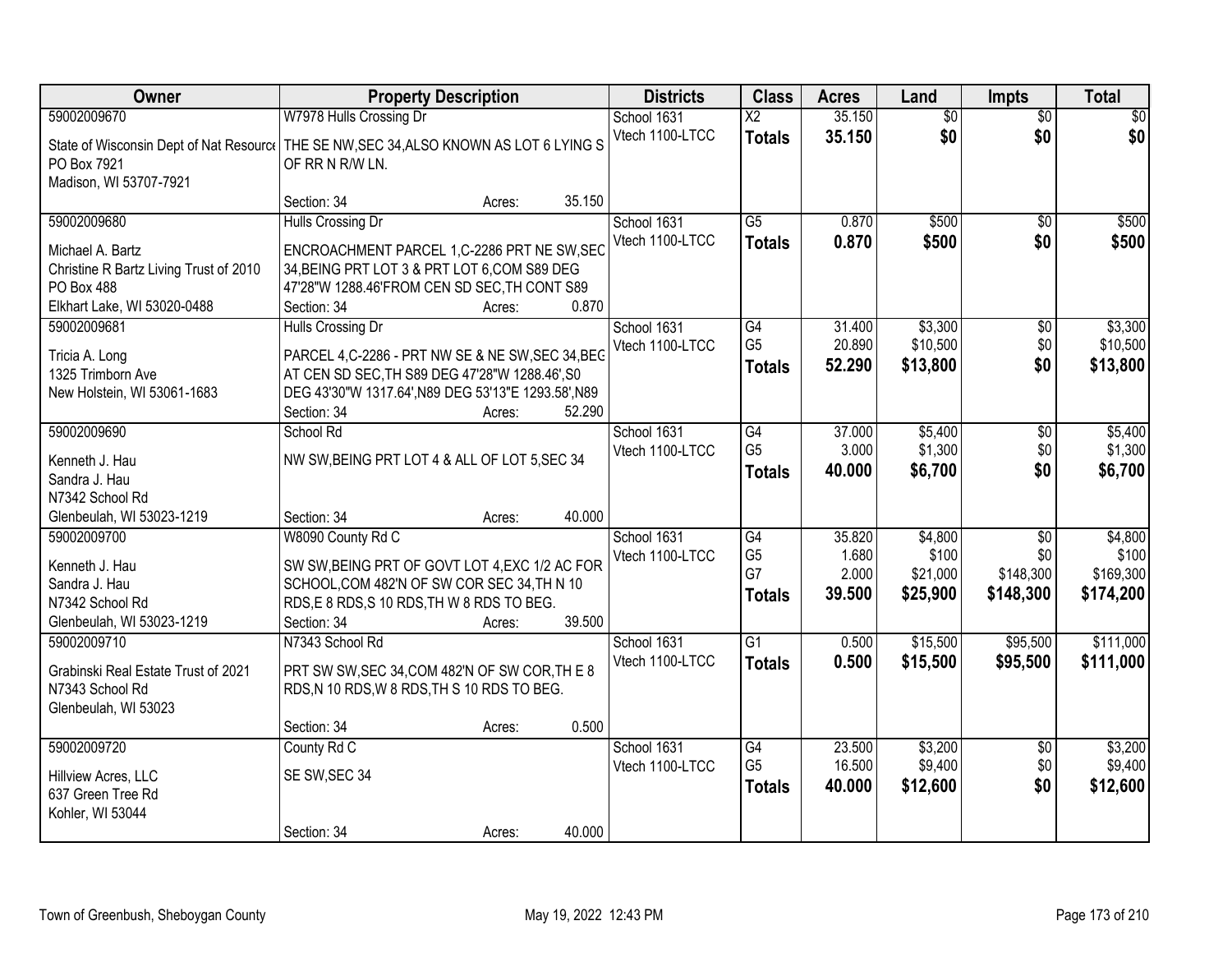| Owner                                  | <b>Property Description</b>                       | <b>Districts</b> | <b>Class</b>                      | <b>Acres</b>    | Land             | Impts                  | <b>Total</b>     |
|----------------------------------------|---------------------------------------------------|------------------|-----------------------------------|-----------------|------------------|------------------------|------------------|
| 59002009730                            | W7775 Hulls Crossing Dr                           | School 1631      | G4                                | 27.860          | \$3,500          | $\overline{50}$        | \$3,500          |
| Michael A. Bartz                       | NE SE, SEC 34, BEING PRT LOT 1 EXC COM AT E1/4    | Vtech 1100-LTCC  | G <sub>5</sub>                    | 1.850           | \$100            | \$0                    | \$100            |
| Christine R Bartz Living Trust of 2010 | COR, SD SEC, TH S89 DEG 47'28"W 1318.46' ALG N LN |                  | G7                                | 3.000           | \$20,000         | \$82,000               | \$102,000        |
| PO Box 488                             | OF SE1/4 SD SEC TO E LN OF NW SE, S0 DEG 29'10"V  |                  | <b>Totals</b>                     | 32.710          | \$23,600         | \$82,000               | \$105,600        |
| Elkhart Lake, WI 53020-0488            | 32.710<br>Section: 34<br>Acres:                   |                  |                                   |                 |                  |                        |                  |
| 59002009741                            | W7801 Hulls Crossing Dr                           | School 1631      | $\overline{G1}$                   | 2.000           | \$31,000         | \$128,900              | \$159,900        |
|                                        |                                                   | Vtech 1100-LTCC  | G4                                | 7.290           | \$1,000          | \$0                    | \$1,000          |
| Lois Verley                            | PRT NE SE & NW SE, SEC 34, COM AT E1/4 COR, SD    |                  | G <sub>5</sub>                    | 25.710          | \$15,500         | \$0                    | \$15,500         |
| <b>Randall Verley</b>                  | SEC, TH S89 DEG 47'28"W 1318.46'ALG N LN OF SE1/4 |                  | <b>Totals</b>                     | 35.000          | \$47,500         | \$128,900              | \$176,400        |
| W7801 Hulls Crossing Dr                | SD SEC TO E LN OF NW SE & PNT OF BEG, TH S0       |                  |                                   |                 |                  |                        |                  |
| Glenbeulah, WI 53023-1211              | 35.000<br>Section: 34<br>Acres:                   |                  |                                   |                 |                  |                        |                  |
| 59002009750                            | County Rd C                                       | School 1631      | $\overline{G4}$                   | 15.620          | \$2,500          | $\overline{50}$        | \$2,500          |
| Hillview Acres, LLC                    | SW SE, SEC 34, EXC THE E 24 AC THEREOF            | Vtech 1100-LTCC  | G <sub>5</sub>                    | 0.380           | \$100            | \$0                    | \$100            |
| 637 Green Tree Rd                      |                                                   |                  | <b>Totals</b>                     | 16.000          | \$2,600          | \$0                    | \$2,600          |
| Kohler, WI 53044                       |                                                   |                  |                                   |                 |                  |                        |                  |
|                                        | 16.000<br>Section: 34<br>Acres:                   |                  |                                   |                 |                  |                        |                  |
| 59002009752                            | County Rd C                                       | School 1631      | $\overline{G4}$                   | 23.170          | \$2,900          | $\overline{50}$        | \$2,900          |
|                                        |                                                   | Vtech 1100-LTCC  | G <sub>5</sub>                    | 0.610           | \$100            | \$0                    | \$100            |
| Hillview Acres, LLC                    | THE E 24 AC OF THE SW SE, SEC 34, EXC THAT        |                  | <b>Totals</b>                     | 23.780          | \$3,000          | \$0                    | \$3,000          |
| 637 Green Tree Rd                      | PART OF LOT 1 CSM V29 P321-323 DOC #2096244       |                  |                                   |                 |                  |                        |                  |
| Kohler, WI 53044                       | LYING WITHIN THE SW SE, SEC 34.                   |                  |                                   |                 |                  |                        |                  |
|                                        | 23.780<br>Section: 34<br>Acres:                   |                  |                                   |                 |                  |                        |                  |
| 59002009761                            | W7774 County Rd C                                 | School 1631      | $\overline{G4}$                   | 0.220           | \$100            | $\overline{50}$        | \$100            |
| Osius Land, LLC                        | LOT 1 CSM V29 P321-323 DOC #2096244 BEING         | Vtech 1100-LTCC  | G <sub>5</sub>                    | 0.182           | \$100            | \$0                    | \$100            |
| N7278 Birch Tree Rd                    | PART OF SE SE & SW SE, SEC 34.                    |                  | G7                                | 3.000           | \$20,000         | \$132,400              | \$152,400        |
| Plymouth, WI 53073                     |                                                   |                  | <b>Totals</b>                     | 3.402           | \$20,200         | \$132,400              | \$152,600        |
|                                        | 3.402<br>Section: 34<br>Acres:                    |                  |                                   |                 |                  |                        |                  |
| 59002009762                            | County Rd C                                       | School 1631      | $\overline{G4}$                   | 16.820          | \$2,400          | $\overline{50}$        | \$2,400          |
|                                        |                                                   | Vtech 1100-LTCC  | <b>Totals</b>                     | 16.820          | \$2,400          | \$0                    | \$2,400          |
| Hillview Acres, LLC                    | W1/2 OF SE SE, SEC 34, EXC THAT PART OF LOT 1     |                  |                                   |                 |                  |                        |                  |
| 637 Green Tree Rd                      | CSM V29 P321-323 DOC #2096244 LYING WITHIN        |                  |                                   |                 |                  |                        |                  |
| Kohler, WI 53044                       | THE SE SE, SEC 34.                                |                  |                                   |                 |                  |                        |                  |
|                                        | 16.820<br>Section: 34<br>Acres:                   |                  |                                   |                 |                  |                        |                  |
| 59002009770                            | Sugarbush Rd                                      | School 1631      | $\overline{G4}$<br>G <sub>5</sub> | 18.500<br>1.500 | \$2,300<br>\$100 | $\overline{50}$<br>\$0 | \$2,300<br>\$100 |
| Michael A. Bartz                       | E1/2 OF SE SE, SEC 34.                            | Vtech 1100-LTCC  |                                   |                 |                  |                        |                  |
| Christine R Bartz Living Trust of 2010 |                                                   |                  | <b>Totals</b>                     | 20.000          | \$2,400          | \$0                    | \$2,400          |
| PO Box 488                             |                                                   |                  |                                   |                 |                  |                        |                  |
| Elkhart Lake, WI 53020-0488            | 20.000<br>Section: 34<br>Acres:                   |                  |                                   |                 |                  |                        |                  |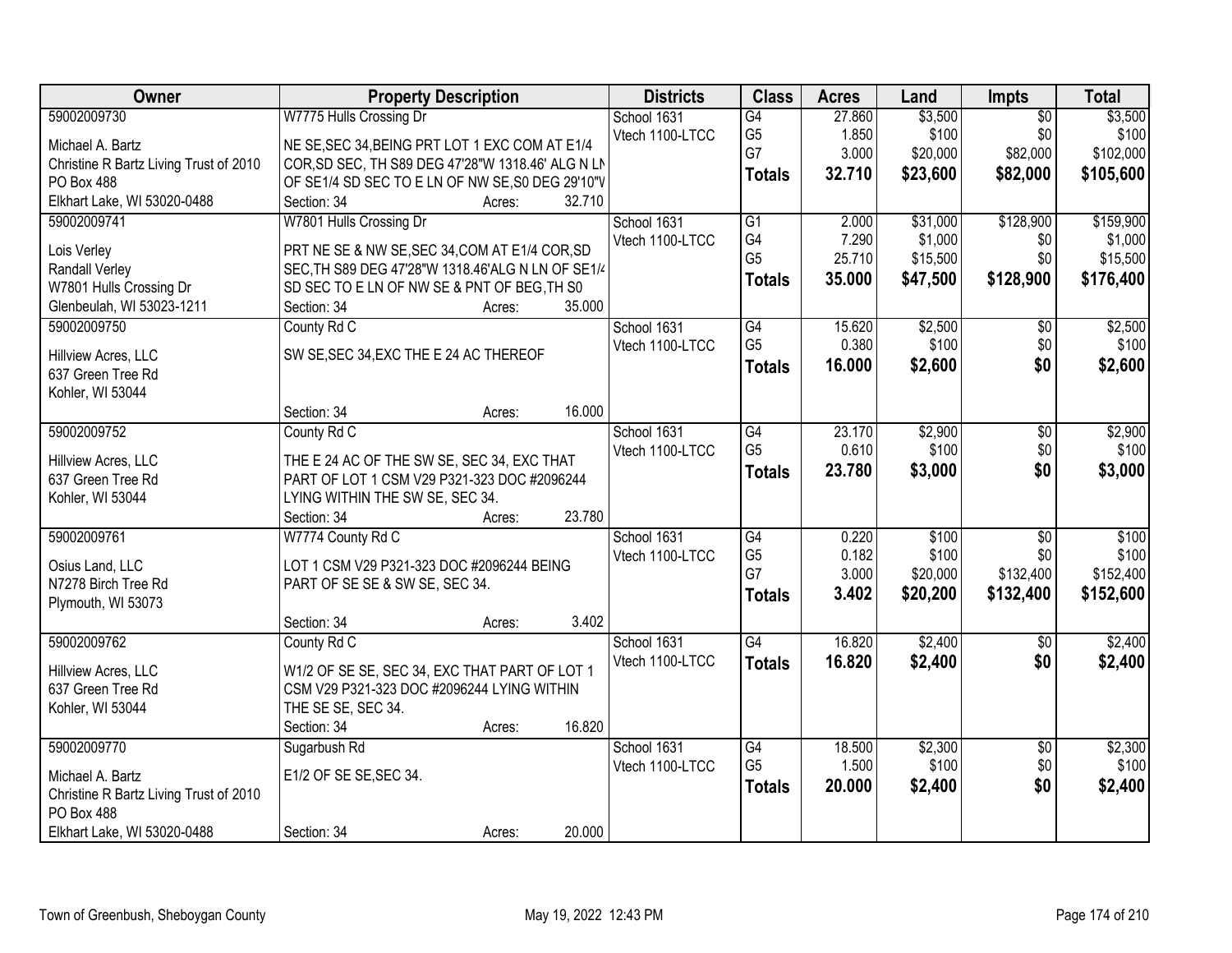| Owner                                                                                                                                                  | <b>Property Description</b>                                                                                                                                                                              | <b>Districts</b>               | <b>Class</b>                                                   | <b>Acres</b>                              | Land                                            | <b>Impts</b>                              | <b>Total</b>                                        |
|--------------------------------------------------------------------------------------------------------------------------------------------------------|----------------------------------------------------------------------------------------------------------------------------------------------------------------------------------------------------------|--------------------------------|----------------------------------------------------------------|-------------------------------------------|-------------------------------------------------|-------------------------------------------|-----------------------------------------------------|
| 59002009780<br>Sheboygan County Planning Dept<br>508 New York Ave Rm 335<br>Sheboygan, WI 53081-4126                                                   | NE1/4 160 AC. NW1/4, EXC 11.0 AC LYING S&W OF<br>C&NW RR SWLY R/W LN,& EXC 3.52 AC FOR RR R/W<br>CONT 145.48 AC.<br>305.480<br>Section: 35<br>Acres:                                                     | School 1631<br>Vtech 1100-LTCC | $\overline{\text{X3}}$<br><b>Totals</b>                        | 305.480<br>305.480                        | $\overline{50}$<br>\$0                          | $\overline{50}$<br>\$0                    | $\sqrt{50}$<br>\$0                                  |
| 59002009790<br>Laura L. Pierret<br>James F. Pierret<br>W3989 Nursery Dr<br>Fond Du Lac, WI 54937-6501                                                  | W7696 Hulls Crossing Dr<br>PRT A-7461 - PRT SW NW, SEC 35, ALSO KNOWN AS<br>PRT OF LOT 2 LYING S&W OF RR SW R/W LN.<br>8.070<br>Section: 35<br>Acres:                                                    | School 1631<br>Vtech 1100-LTCC | G1<br>G <sub>4</sub><br>G <sub>5</sub><br>G5M<br><b>Totals</b> | 0.500<br>2.070<br>3.000<br>2.500<br>8.070 | \$800<br>\$300<br>\$2,800<br>\$3,900<br>\$7,800 | \$43,200<br>\$0<br>\$0<br>\$0<br>\$43,200 | \$44,000<br>\$300<br>\$2,800<br>\$3,900<br>\$51,000 |
| 59002009801<br>Sheboygan County Planning Dept<br>508 New York Ave Rm 335<br>Sheboygan, WI 53081-4126                                                   | NE SW, SEC 35, LYING NELY OF N R.R. R/W LINE.<br>8.930<br>Section: 35<br>Acres:                                                                                                                          | School 1631<br>Vtech 1100-LTCC | $\overline{\text{X3}}$<br><b>Totals</b>                        | 8.930<br>8.930                            | \$0<br>\$0                                      | $\sqrt{6}$<br>\$0                         | $\sqrt{50}$<br>\$0                                  |
| 59002009810<br>Laura L. Pierret<br>James F. Pierret<br>W3989 Nursery Dr<br>Fond Du Lac, WI 54937-6501                                                  | Hulls Crossing Dr<br>PRT A-7461 - PRT N1/2 NW SW, SEC 35, EXC RR R/W.<br>19.860<br>Section: 35<br>Acres:                                                                                                 | School 1631<br>Vtech 1100-LTCC | G4<br>G <sub>5</sub><br><b>Totals</b>                          | 16.360<br>3.500<br>19.860                 | \$2,000<br>\$1,900<br>\$3,900                   | \$0<br>\$0<br>\$0                         | \$2,000<br>\$1,900<br>\$3,900                       |
| 59002009821<br>Schroeder Trust Dated 08-27-94<br>Attn: David W & Valeria M Schroeder,<br><b>Trustees</b><br>334 W Main St<br>Glenbeulah, WI 53023-1154 | Hulls Crossing Dr<br>C-2114 - PRT W1/2 SW1/4, SEC 35, COM ON W LN<br>SD1/4, N0 DEG 28'28"E 325'FROM SW COR, SD<br>SEC, TH NO DEG 28'28"E 1661.90'ALG SD W LN, S89<br>Section: 35<br>34.510<br>Acres:     | School 1631<br>Vtech 1100-LTCC | $\overline{G4}$<br>G <sub>5</sub><br><b>Totals</b>             | 33.250<br>1.260<br>34.510                 | \$4,300<br>\$100<br>\$4,400                     | \$0<br>\$0<br>\$0                         | \$4,300<br>\$100<br>\$4,400                         |
| 59002009830<br>Allen J. Hau<br>Barbara J. Hau<br>W7646 County Rd C<br>Glenbeulah, WI 53023-1109                                                        | W7646 County Rd C<br>LOT 1 CSM V 6 P 305 - PRT SW SW, SEC 35, COM AT<br>SW COR SD1/4, TH S89 DEG 41'16"E 943', NO DEG<br>28'28"E 325', N89 DEG 41'16"W 943', TH SO DEG<br>7.040<br>Section: 35<br>Acres: | School 1631<br>Vtech 1100-LTCC | G1<br><b>Totals</b>                                            | 7.040<br>7.040                            | \$47,100<br>\$47,100                            | \$187,000<br>\$187,000                    | \$234,100<br>\$234,100                              |
| 59002009842<br>Terry W. Prahl<br>Cheryl J. Prahl<br>W7606 County Rd C<br>Glenbeulah, WI 53023-1109                                                     | W7606 County Rd C<br>PRT SW1/4 & PRT NW SE, SEC 35 COM S89 DEG<br>41'16"E 943'FROM SW COR, SD SEC, TH NO DEG 28'<br>28"E 325', N89 DEG 41'16"W 40', N0 DEG 43'E<br>61.420<br>Section: 35<br>Acres:       | School 1631<br>Vtech 1100-LTCC | G1<br>G4<br>G5M<br><b>Totals</b>                               | 2.290<br>17.210<br>41.920<br>61.420       | \$53,500<br>\$2,200<br>\$73,400<br>\$129,100    | \$308,000<br>\$0<br>\$0<br>\$308,000      | \$361,500<br>\$2,200<br>\$73,400<br>\$437,100       |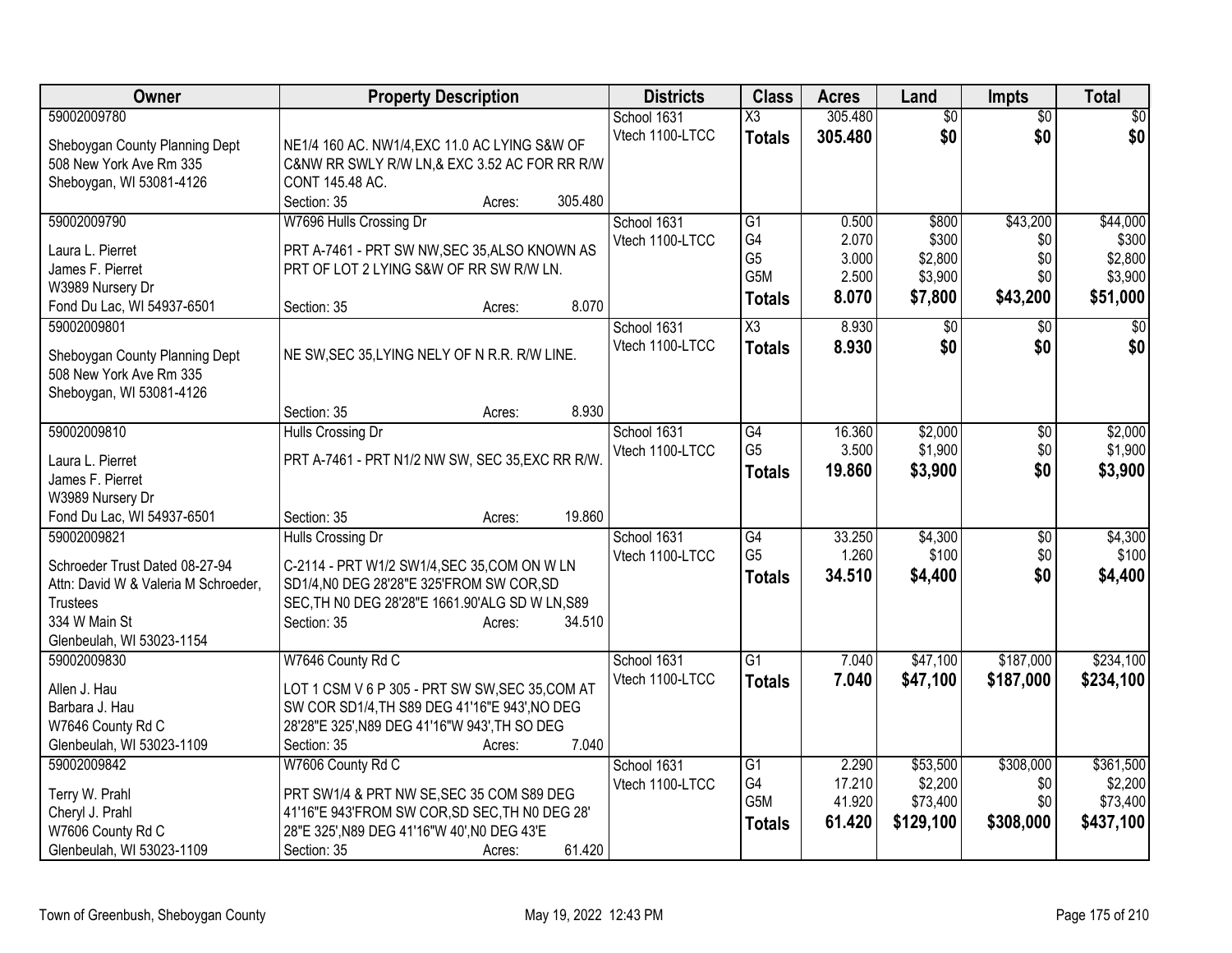| Owner                                                                  | <b>Property Description</b>                              |        |        | <b>Districts</b> | <b>Class</b>        | <b>Acres</b> | Land            | <b>Impts</b>    | <b>Total</b>    |
|------------------------------------------------------------------------|----------------------------------------------------------|--------|--------|------------------|---------------------|--------------|-----------------|-----------------|-----------------|
| 59002009843                                                            | W7546 County Rd C                                        |        |        | School 1631      | $\overline{G1}$     | 3.000        | \$42,000        | \$221,900       | \$263,900       |
| Paul L. Kloppenburg                                                    | LOT 1 CSM V16 P 292-93, #1570674 - PRT SE SW, SEC        |        |        | Vtech 1100-LTCC  | <b>Totals</b>       | 3.000        | \$42,000        | \$221,900       | \$263,900       |
| Jodi L. Kloppenburg                                                    | 35.                                                      |        |        |                  |                     |              |                 |                 |                 |
| W7546 County Rd C                                                      |                                                          |        |        |                  |                     |              |                 |                 |                 |
| Glenbeulah, WI 53023-1105                                              | Section: 35                                              | Acres: | 3.000  |                  |                     |              |                 |                 |                 |
| 59002009844                                                            | W7602 County Rd C                                        |        |        | School 1631      | G1                  | 4.270        | \$60,800        | \$92,800        | \$153,600       |
|                                                                        |                                                          |        |        | Vtech 1100-LTCC  | G4                  | 11.000       | \$1,500         | \$0             | \$1,500         |
| Schroeder Trust Dated 08-27-94<br>Attn: David W & Valeria M Schroeder, | LOT 2 CSM V16 P 292-93, #1570674 - PRT SE SW, SEC<br>35. |        |        |                  | <b>Totals</b>       | 15.270       | \$62,300        | \$92,800        | \$155,100       |
| <b>Trustees</b>                                                        |                                                          |        |        |                  |                     |              |                 |                 |                 |
| 334 W Main St                                                          | Section: 35                                              | Acres: | 15.270 |                  |                     |              |                 |                 |                 |
| Glenbeulah, WI 53023-1154                                              |                                                          |        |        |                  |                     |              |                 |                 |                 |
| 59002009850                                                            |                                                          |        |        | School 1631      | X3                  | 40.000       | $\overline{50}$ | \$0             | $\sqrt{50}$     |
|                                                                        |                                                          |        |        | Vtech 1100-LTCC  | <b>Totals</b>       | 40.000       | \$0             | \$0             | \$0             |
| Sheboygan County Planning Dept                                         | NE SE                                                    |        |        |                  |                     |              |                 |                 |                 |
| 508 New York Ave Rm 335                                                |                                                          |        |        |                  |                     |              |                 |                 |                 |
| Sheboygan, WI 53081-4126                                               |                                                          |        |        |                  |                     |              |                 |                 |                 |
|                                                                        | Section: 35                                              | Acres: | 40.000 |                  |                     |              |                 |                 |                 |
| 59002009860                                                            |                                                          |        |        | School 1631      | $\overline{\chi_3}$ | 36.460       | \$0             | \$0             | $\sqrt{50}$     |
| Sheboygan County Planning Dept                                         | NW SE, SEC 35, EXC R.R. R/W, & EXC PRT LYING S OF        |        |        | Vtech 1100-LTCC  | <b>Totals</b>       | 36,460       | \$0             | \$0             | \$0             |
| 508 New York Ave Rm 335                                                | R.R. R/W.                                                |        |        |                  |                     |              |                 |                 |                 |
| Sheboygan, WI 53081-4126                                               |                                                          |        |        |                  |                     |              |                 |                 |                 |
|                                                                        | Section: 35                                              | Acres: | 36.460 |                  |                     |              |                 |                 |                 |
| 59002009870                                                            | County Rd C                                              |        |        | School 1631      | X3                  | 36.790       | \$0             | \$0             | $\overline{50}$ |
| Sheboygan County                                                       | SW SE, EX. R.R. R/W                                      |        |        | Vtech 1100-LTCC  | <b>Totals</b>       | 36.790       | \$0             | \$0             | \$0             |
| 615 N 6th St                                                           |                                                          |        |        |                  |                     |              |                 |                 |                 |
| Sheboygan, WI 53081-4612                                               |                                                          |        |        |                  |                     |              |                 |                 |                 |
|                                                                        | Section: 35                                              | Acres: | 36.790 |                  |                     |              |                 |                 |                 |
| 59002009880                                                            | County Rd C                                              |        |        | School 1631      | $\overline{G4}$     | 11.550       | \$1,500         | $\overline{50}$ | \$1,500         |
|                                                                        |                                                          |        |        | Vtech 1100-LTCC  | G <sub>5</sub>      | 0.450        | \$100           | \$0             | \$100           |
| Koblitz, Marilyn E Koblitz Trust                                       | SE SE, SEC 35, EXC RR R/W & EXC THAT PRT OF SE           |        |        |                  | G5M                 | 23.580       | \$41,300        | \$0             | \$41,300        |
| Marilyn E. Koblitz<br>44 Spyglass Dr                                   | SE LYING SW OF SW R/W LN OF CNW RR.                      |        |        |                  | G7                  | 1.000        | \$3,000         | \$11,400        | \$14,400        |
| Littleton, CO 80123-6651                                               | Section: 35                                              | Acres: | 36.580 |                  | <b>Totals</b>       | 36.580       | \$45,900        | \$11,400        | \$57,300        |
| 59002009890                                                            | W7382 County Rd C                                        |        |        | School 1631      | $\overline{G1}$     | 1.900        | \$30,100        | \$134,300       | \$164,400       |
|                                                                        |                                                          |        |        | Vtech 1100-LTCC  | <b>Totals</b>       | 1.900        | \$30,100        | \$134,300       | \$164,400       |
| Matthew R. Bohn                                                        | ALL THAT PRT OF SE SE, SEC 35 LYING SW OF SW             |        |        |                  |                     |              |                 |                 |                 |
| Angela M. Bohn                                                         | R/W LN OF CNW RR.                                        |        |        |                  |                     |              |                 |                 |                 |
| W7382 County Rd C                                                      |                                                          |        |        |                  |                     |              |                 |                 |                 |
| Glenbeulah, WI 53023-1108                                              | Section: 35                                              | Acres: | 1.900  |                  |                     |              |                 |                 |                 |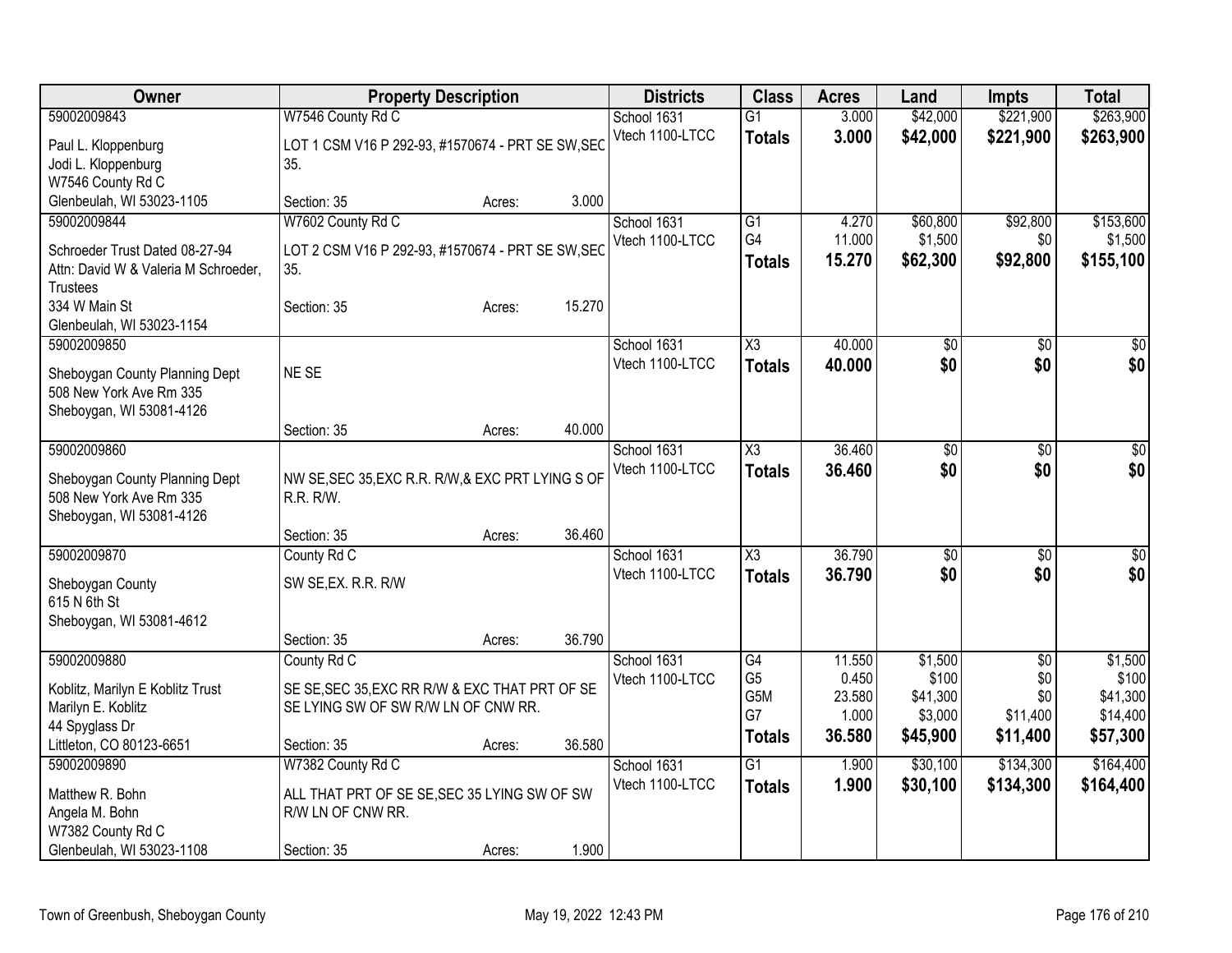| Owner                          | <b>Property Description</b>                                                             | <b>Districts</b> | <b>Class</b>    | <b>Acres</b> | Land            | <b>Impts</b>    | <b>Total</b> |
|--------------------------------|-----------------------------------------------------------------------------------------|------------------|-----------------|--------------|-----------------|-----------------|--------------|
| 59002009901                    |                                                                                         | School 1631      | X3              | 21.630       | $\overline{50}$ | $\overline{50}$ | \$0          |
| Sheboygan County Planning Dept | RIGHT OF WAY, SW NW 3.52 AC. RIGHT OF WAY, NE                                           | Vtech 1100-LTCC  | <b>Totals</b>   | 21.630       | \$0             | \$0             | \$0          |
| 508 New York Ave Rm 335        | SW 9.75 AC. RIGHT OF WAY, NW SW 0.23 AC. RIGHT                                          |                  |                 |              |                 |                 |              |
| Sheboygan, WI 53081-4126       | OF WAY, NW SE 3.40 AC. RIGHT OF WAY, SW SE 3.21                                         |                  |                 |              |                 |                 |              |
|                                | 21.630<br>Section: 35<br>Acres:                                                         |                  |                 |              |                 |                 |              |
| 59002009910                    | County Rd P                                                                             | School 1631      | G4              | 38,000       | \$5,400         | \$0             | \$5,400      |
| Mary E. Hayssen                | NE NE, SEC 36, EXC FOR AWARD OF DAMAGES REC                                             | Vtech 1100-LTCC  | G <sub>5</sub>  | 1.660        | \$100           | \$0             | \$100        |
| N7867 Lakeside Park Rd         | IN #1724737.                                                                            |                  | <b>Totals</b>   | 39.660       | \$5,500         | \$0             | \$5,500      |
| Elkhart Lake, WI 53020-1811    |                                                                                         |                  |                 |              |                 |                 |              |
|                                | 39.660<br>Section: 36<br>Acres:                                                         |                  |                 |              |                 |                 |              |
| 59002009920                    | W7031 Hickory Ln                                                                        | School 1631      | G4              | 34.230       | \$5,300         | \$0             | \$5,300      |
| James P. Henschel              | NW NE, SEC 36, EXC CSM V20 P 192-94, #1729276.                                          | Vtech 1100-LTCC  | G <sub>5</sub>  | 0.770        | \$100           | \$0             | \$100        |
| Kimberly A. Henschel           |                                                                                         |                  | G7              | 3.000        | \$20,000        | \$415,600       | \$435,600    |
| W7031 Hickory Ln               |                                                                                         |                  | <b>Totals</b>   | 38.000       | \$25,400        | \$415,600       | \$441,000    |
| Elkhart Lake, WI 53020-1812    | 38.000<br>Section: 36<br>Acres:                                                         |                  |                 |              |                 |                 |              |
| 59002009921                    | W7051 Hickory Ln                                                                        | School 1631      | $\overline{G}$  | 2.000        | \$21,000        | \$165,500       | \$186,500    |
| Bernard A. Henschel            | LOT 1 CSM V20 P 192-94,#1729276 - PRT NW NE, SEC                                        | Vtech 1100-LTCC  | <b>Totals</b>   | 2.000        | \$21,000        | \$165,500       | \$186,500    |
| Arlis K. Henschel              | 36.                                                                                     |                  |                 |              |                 |                 |              |
| W7031 Hickory Ln               |                                                                                         |                  |                 |              |                 |                 |              |
| Elkhart Lake, WI 53020-1812    | 2.000<br>Section: 36<br>Acres:                                                          |                  |                 |              |                 |                 |              |
| 59002009930                    |                                                                                         | School 1631      | $\overline{G4}$ | 38.000       | \$6,300         | \$0             | \$6,300      |
| Stemper Hay & Grain Co         | SW NE, SEC 36.                                                                          | Vtech 1100-LTCC  | G <sub>5</sub>  | 2.000        | \$1,000         | \$0             | \$1,000      |
| c/o Thomas & Ken Stemper       |                                                                                         |                  | <b>Totals</b>   | 40,000       | \$7,300         | \$0             | \$7,300      |
| N7356 County Road A and P      |                                                                                         |                  |                 |              |                 |                 |              |
| Plymouth, WI 53073-2706        | 40.000<br>Section: 36<br>Acres:                                                         |                  |                 |              |                 |                 |              |
| 59002009940                    | N7552 County Rd A&P                                                                     | School 1631      | G4              | 34.170       | \$5,200         | $\overline{50}$ | \$5,200      |
| Stemper Hay & Grain Co         | SE NE, SEC 36, EXC FOR HWY CONV REC IN                                                  | Vtech 1100-LTCC  | G <sub>5</sub>  | 2.470        | \$900           | \$0             | \$900        |
| c/o Thomas & Ken Stemper       | #1754691.                                                                               |                  | G7              | 2.000        | \$16,000        | \$106,700       | \$122,700    |
| N7356 County Road A and P      |                                                                                         |                  | Totals          | 38,640       | \$22,100        | \$106,700       | \$128,800    |
| Plymouth, WI 53073-2706        | 38.640<br>Section: 36<br>Acres:                                                         |                  |                 |              |                 |                 |              |
| 59002009950                    | <b>Hickory Ln</b>                                                                       | School 1631      | G4              | 12.770       | \$1,800         | $\overline{50}$ | \$1,800      |
| James P. Henschel              |                                                                                         | Vtech 1100-LTCC  | G5M             | 2.000        | \$2,100         | \$0             | \$2,100      |
| Kimberly A. Henschel           | NE NW, SEC 36, EXC THE W 25 AC THEREOF, & ALSO<br>EXC THE N 20' OF THE E 15 AC THEREOF. |                  | <b>Totals</b>   | 14.770       | \$3,900         | \$0             | \$3,900      |
| W7031 Hickory Ln               |                                                                                         |                  |                 |              |                 |                 |              |
| Elkhart Lake, WI 53020-1812    | 14.770<br>Section: 36<br>Acres:                                                         |                  |                 |              |                 |                 |              |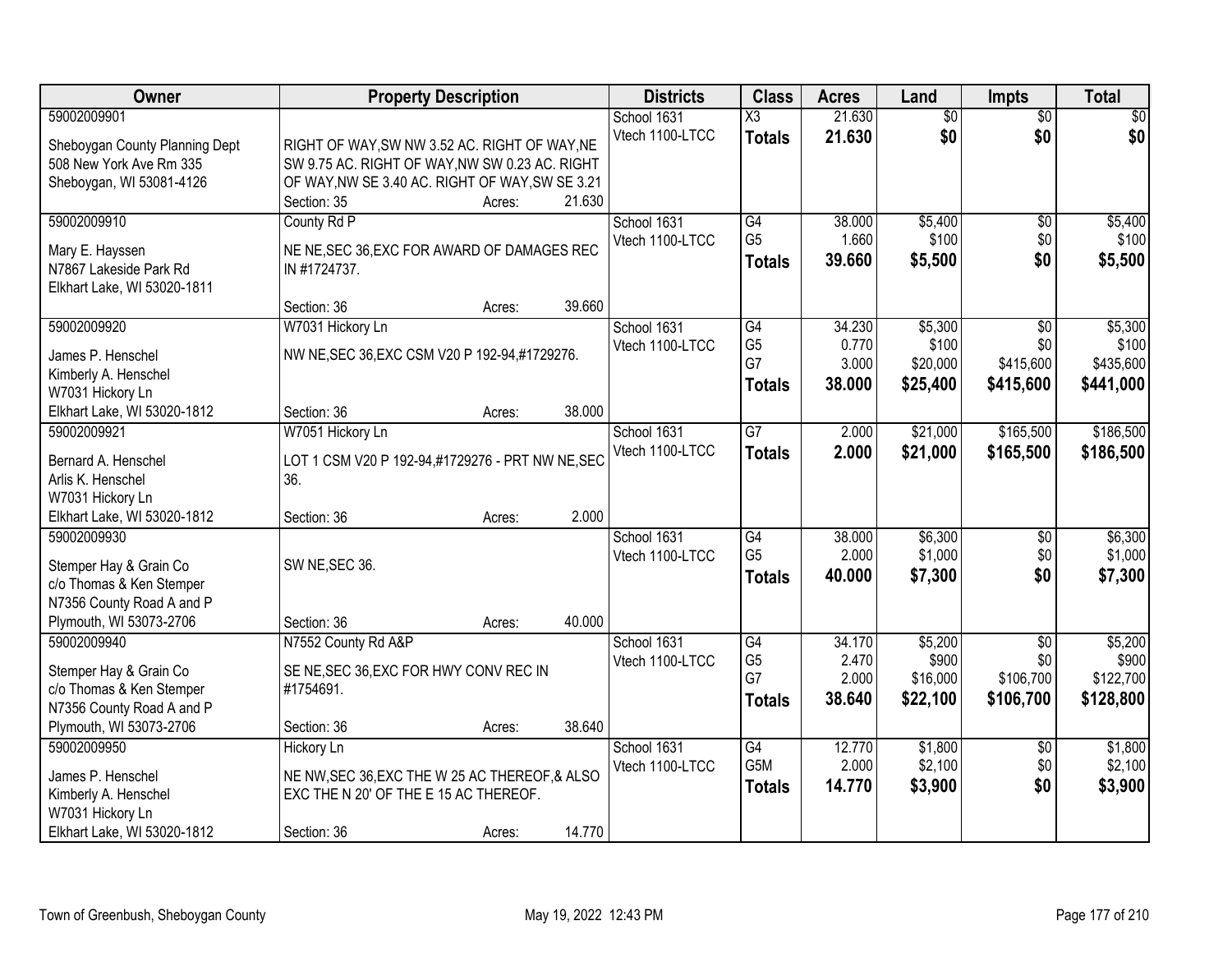| Owner                          |                                                  | <b>Property Description</b> |        | <b>Districts</b> | <b>Class</b>           | <b>Acres</b> | Land     | <b>Impts</b>    | <b>Total</b> |
|--------------------------------|--------------------------------------------------|-----------------------------|--------|------------------|------------------------|--------------|----------|-----------------|--------------|
| 59002009951                    | <b>Hickory Ln</b>                                |                             |        | School 1631      | $\overline{G1}$        | 1.200        | \$7,100  | \$5,800         | \$12,900     |
| Ron Petrauski                  | THE W 25 AC OF NE NW, SEC 36, & THE N20' OF E 15 |                             |        | Vtech 1100-LTCC  | G <sub>5</sub>         | 16.030       | \$9,600  | \$0             | \$9,600      |
| 2517 N 25th St                 | <b>AC, SD 1/4</b>                                |                             |        |                  | G <sub>6</sub>         | 8.000        | \$10,900 | \$0             | \$10,900     |
| Sheboygan, WI 53083-4434       |                                                  |                             |        |                  | <b>Totals</b>          | 25.230       | \$27,600 | \$5,800         | \$33,400     |
|                                | Section: 36                                      | Acres:                      | 25.230 |                  |                        |              |          |                 |              |
| 59002009960                    |                                                  |                             |        | School 1631      | $\overline{\text{X3}}$ | 80.000       | \$0      | $\overline{50}$ | \$0          |
| Sheboygan County Planning Dept | ALL OF W1/2 OF NW1/4, SEC 36                     |                             |        | Vtech 1100-LTCC  | <b>Totals</b>          | 80.000       | \$0      | \$0             | \$0          |
| 508 New York Ave Rm 335        |                                                  |                             |        |                  |                        |              |          |                 |              |
| Sheboygan, WI 53081-4126       |                                                  |                             |        |                  |                        |              |          |                 |              |
|                                | Section: 36                                      | Acres:                      | 80.000 |                  |                        |              |          |                 |              |
| 59002009970                    | County Rd C                                      |                             |        | School 1631      | G1                     | 1.000        | \$6,600  | \$1,000         | \$7,600      |
| Ronald Goosen                  | SE NW, SEC 36, & THE E 1 RD OF W 3/4 OF E1/2 OF  |                             |        | Vtech 1100-LTCC  | G <sub>5</sub>         | 30.000       | \$18,000 | \$0             | \$18,000     |
| 3606 Geele Ave                 | SW1/4.                                           |                             |        |                  | G <sub>6</sub>         | 10.000       | \$13,700 | \$0             | \$13,700     |
| Sheboygan, WI 53083-3539       |                                                  |                             |        |                  | <b>Totals</b>          | 41.000       | \$38,300 | \$1,000         | \$39,300     |
|                                | Section: 36                                      | Acres:                      | 41.000 |                  |                        |              |          |                 |              |
| 59002009980                    |                                                  |                             |        | School 1631      | $\overline{G4}$        | 6.000        | \$1,000  | \$0             | \$1,000      |
| Stemper Hay & Grain Co         | E 10 AC NE SW, SEC 36.                           |                             |        | Vtech 1100-LTCC  | G <sub>5</sub>         | 4.000        | \$2,400  | \$0             | \$2,400      |
| N7356 County Rd A&P            |                                                  |                             |        |                  | <b>Totals</b>          | 10.000       | \$3,400  | \$0             | \$3,400      |
| Plymouth, WI 53073-2706        |                                                  |                             |        |                  |                        |              |          |                 |              |
|                                | Section: 36                                      | Acres:                      | 10.000 |                  |                        |              |          |                 |              |
| 59002010010                    |                                                  |                             |        | School 1631      | $\overline{G4}$        | 1.000        | \$100    | $\overline{50}$ | \$100        |
| David Baumann Jr               | W 7/8 NW SW, SEC 36.                             |                             |        | Vtech 1100-LTCC  | G <sub>5</sub>         | 29.000       | \$17,400 | \$0             | \$17,400     |
| Robert Baumann                 |                                                  |                             |        |                  | G5M                    | 5.000        | \$5,300  | \$0             | \$5,300      |
| 1508 Fieldstone Ln             |                                                  |                             |        |                  | <b>Totals</b>          | 35.000       | \$22,800 | \$0             | \$22,800     |
| Howards Grove, WI 53083-1380   | Section: 36                                      | Acres:                      | 35.000 |                  |                        |              |          |                 |              |
| 59002010020                    | W7262 County Rd C                                |                             |        | School 1631      | $\overline{G1}$        | 2.000        | \$31,000 | \$90,600        | \$121,600    |
| David Baumann Jr               | W 7/8 SW SW, SEC 36.                             |                             |        | Vtech 1100-LTCC  | G4                     | 21.210       | \$2,700  | \$0             | \$2,700      |
| Robert Baumann                 |                                                  |                             |        |                  | G <sub>5</sub>         | 9.790        | \$5,500  | \$0             | \$5,500      |
| 1508 Fieldstone Ln             |                                                  |                             |        |                  | G <sub>5</sub> M       | 2.000        | \$2,100  | \$0             | \$2,100      |
| Howards Grove, WI 53083-1380   | Section: 36                                      | Acres:                      | 35.000 |                  | <b>Totals</b>          | 35.000       | \$41,300 | \$90,600        | \$131,900    |
| 59002010050                    | W7102 County Rd C                                |                             |        | School 1631      | G4                     | 7.890        | \$1,300  | $\overline{50}$ | \$1,300      |
| Ryan R. Raeder                 | E1/4 SE SW, SEC 36.                              |                             |        | Vtech 1100-LTCC  | G <sub>5</sub>         | 0.110        | \$100    | \$0             | \$100        |
| Trisha R. Gamm                 |                                                  |                             |        |                  | G7                     | 2.000        | \$21,000 | \$141,000       | \$162,000    |
| W7102 County Rd C              |                                                  |                             |        |                  | <b>Totals</b>          | 10.000       | \$22,400 | \$141,000       | \$163,400    |
| Glenbeulah, WI 53023           | Section: 36                                      | Acres:                      | 10.000 |                  |                        |              |          |                 |              |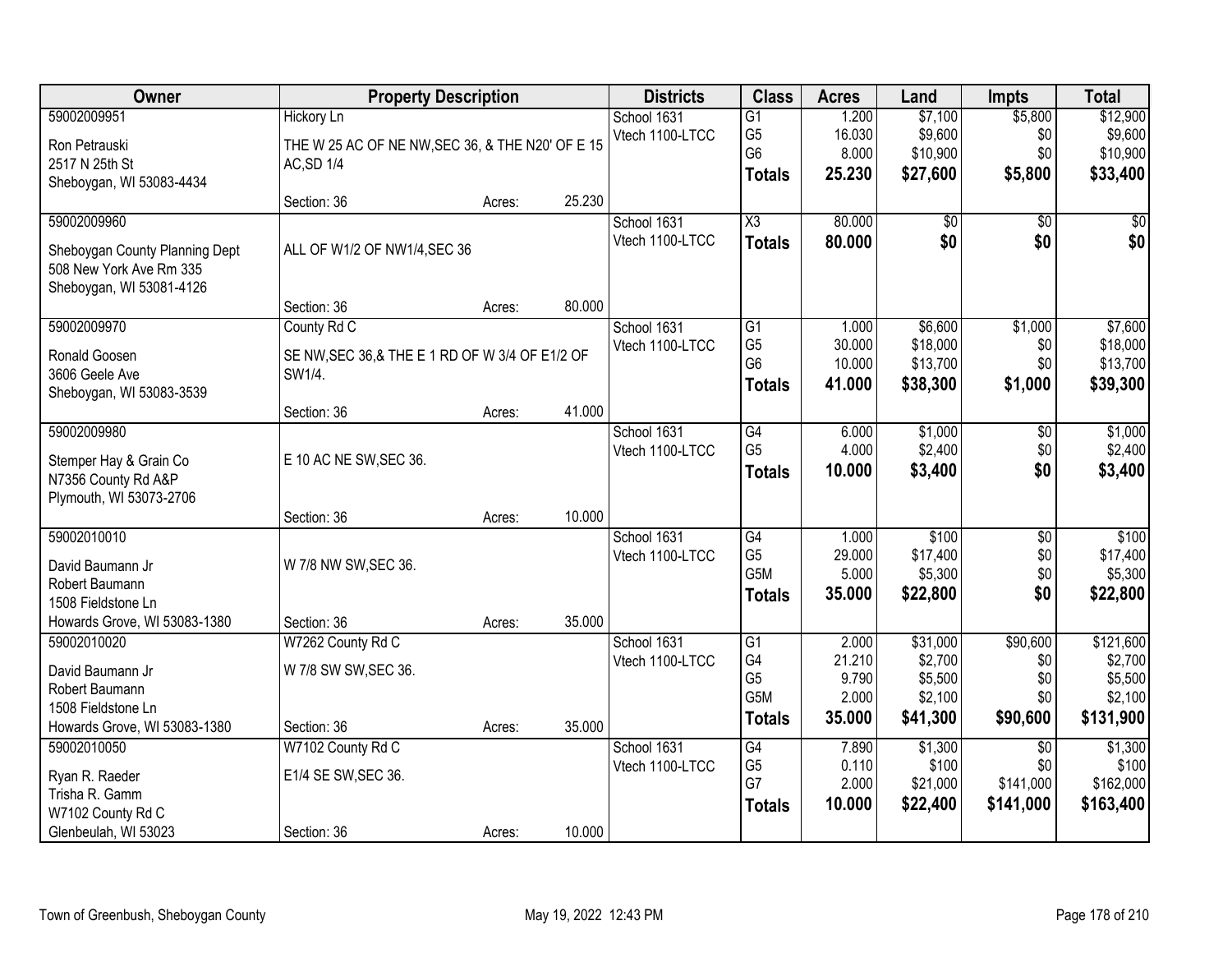| Owner                       | <b>Property Description</b>                            | <b>Districts</b> | <b>Class</b>    | <b>Acres</b> | Land     | <b>Impts</b>    | <b>Total</b> |
|-----------------------------|--------------------------------------------------------|------------------|-----------------|--------------|----------|-----------------|--------------|
| 59002010051                 | W7178 County Rd C                                      | School 1631      | $\overline{G1}$ | 5.000        | \$41,000 | \$81,800        | \$122,800    |
| <b>Tiffany Strojinc</b>     | LOT 1 CSM V9 P 229 - PRT SE SW, SEC 36, COM            | Vtech 1100-LTCC  | <b>Totals</b>   | 5.000        | \$41,000 | \$81,800        | \$122,800    |
| W7178 County Rd C           | 765.37'W OF S 1/4 COR, SD SEC, TH N01 DEG 02'E         |                  |                 |              |          |                 |              |
| Glenbeulah, WI 53023-1106   | 630', W 345.72', S01 DEG 02'W 630', TH E 345.72'TO BE( |                  |                 |              |          |                 |              |
|                             | 5.000<br>Section: 36<br>Acres:                         |                  |                 |              |          |                 |              |
| 59002010052                 | County Rd C                                            | School 1631      | G4              | 40.370       | \$6,500  | $\overline{50}$ | \$6,500      |
|                             |                                                        | Vtech 1100-LTCC  | G <sub>5</sub>  | 0.590        | \$100    | \$0             | \$100        |
| Lori J. Jens                | PRT B-1573 - PRT NE SW, NW SW SW SW & SE               |                  | <b>Totals</b>   | 40.960       | \$6,600  | \$0             | \$6,600      |
| W6772 County Rd C           | SW, SEC 36, COM 348.02'W OF S1/4 COR, SD SEC, TH       |                  |                 |              |          |                 |              |
| Plymouth, WI 53073-2727     | CONT W 417.35', N01 DEG 02'E 630', W 345.72', S01      |                  |                 |              |          |                 |              |
|                             | 40.960<br>Section: 36<br>Acres:                        |                  |                 |              |          |                 |              |
| 59002010053                 | County Rd C                                            | School 1631      | $\overline{G5}$ | 17.420       | \$10,500 | $\overline{50}$ | \$10,500     |
| Bernard G. Schmitt          | PRT B-1573 - PRT NE SW, NW SW & SW SW, SEC             | Vtech 1100-LTCC  | G <sub>6</sub>  | 6.000        | \$8,200  | \$0             | \$8,200      |
| 461 E Rhine St              | 36, COM N89 DEG 37'37"W 346.87'FROM CEN, SD            |                  | <b>Totals</b>   | 23.420       | \$18,700 | \$0             | \$18,700     |
| Elkhart Lake, WI 53020-1947 | SEC, TH CONT N89 DEG 37'37"W 974.60', S89 DEG          |                  |                 |              |          |                 |              |
|                             | 23.420<br>Section: 36<br>Acres:                        |                  |                 |              |          |                 |              |
| 59002010060                 | County Rd A&P                                          | School 1631      | $\overline{G4}$ | 36.450       | \$5,700  | $\overline{50}$ | \$5,700      |
| Stemper Hay & Grain Co      | NE SE, SEC 36, EXC COM 1380.03'N OF SE COR SEC         | Vtech 1100-LTCC  | G <sub>5</sub>  | 0.640        | \$100    | \$0             | \$100        |
| c/o Thomas & Ken Stemper    | 36, TH N 286.6', W 181', S TO S LN SD1/4, E TO SE COR  |                  | <b>Totals</b>   | 37.090       | \$5,800  | \$0             | \$5,800      |
| N7356 County Road A and P   | SD1/4, TH N TO BEG, & EXC COM N0 DEG 24'46"E           |                  |                 |              |          |                 |              |
| Plymouth, WI 53073-2706     | 37.090<br>Section: 36<br>Acres:                        |                  |                 |              |          |                 |              |
| 59002010070                 | N7414 County Rd A&P                                    | School 1631      | $\overline{G1}$ | 1.110        | \$14,800 | \$199,400       | \$214,200    |
|                             |                                                        | Vtech 1100-LTCC  | <b>Totals</b>   | 1.110        | \$14,800 | \$199,400       | \$214,200    |
| Sunrise 3 Properties, LLC   | PRT E1/2 SE1/4, SEC 36, COM 1380.03'N OF SE COR        |                  |                 |              |          |                 |              |
| 637 Green Tree Rd           | SEC 36, TH N 187.1', W 181', S 352.1', E 181', TH N    |                  |                 |              |          |                 |              |
| Kohler, WI 53044-1410       | 165'TO BEG, EXC COM N0 DEG 24'46"E 1556.13'            |                  |                 |              |          |                 |              |
|                             | Section: 36<br>1.110<br>Acres:                         |                  |                 |              |          |                 |              |
| 59002010080                 | N7426 County Rd A&P                                    | School 1631      | $\overline{G1}$ | 1.140        | \$15,000 | \$122,500       | \$137,500    |
| Ja-Mar Properties, LLC      | A-25004 - PRT NE SE, SEC 36, COM N0 DEG 24'46"E        | Vtech 1100-LTCC  | <b>Totals</b>   | 1.140        | \$15,000 | \$122,500       | \$137,500    |
| 637 Green Tree Rd           | 1556.13' FROM SE COR, SD SEC, TH N89 DEG 35'14"W       |                  |                 |              |          |                 |              |
| Kohler, WI 53044-1410       | 150', N0 DEG 24' 26"E 11', N89 DEG 35'14"W 31' N0 DEC  |                  |                 |              |          |                 |              |
|                             | Section: 36<br>1.140<br>Acres:                         |                  |                 |              |          |                 |              |
| 59002010090                 |                                                        | School 1631      | G4              | 36.000       | \$6,100  | $\overline{50}$ | \$6,100      |
|                             |                                                        | Vtech 1100-LTCC  | G <sub>5</sub>  | 4.000        | \$2,000  | \$0             | \$2,000      |
| Stemper Hay & Grain Co      | NW SE, SEC 36.                                         |                  | <b>Totals</b>   | 40.000       | \$8,100  | \$0             | \$8,100      |
| N7356 County Rd A&P         |                                                        |                  |                 |              |          |                 |              |
| Plymouth, WI 53073-2706     | 40.000<br>Section: 36                                  |                  |                 |              |          |                 |              |
|                             | Acres:                                                 |                  |                 |              |          |                 |              |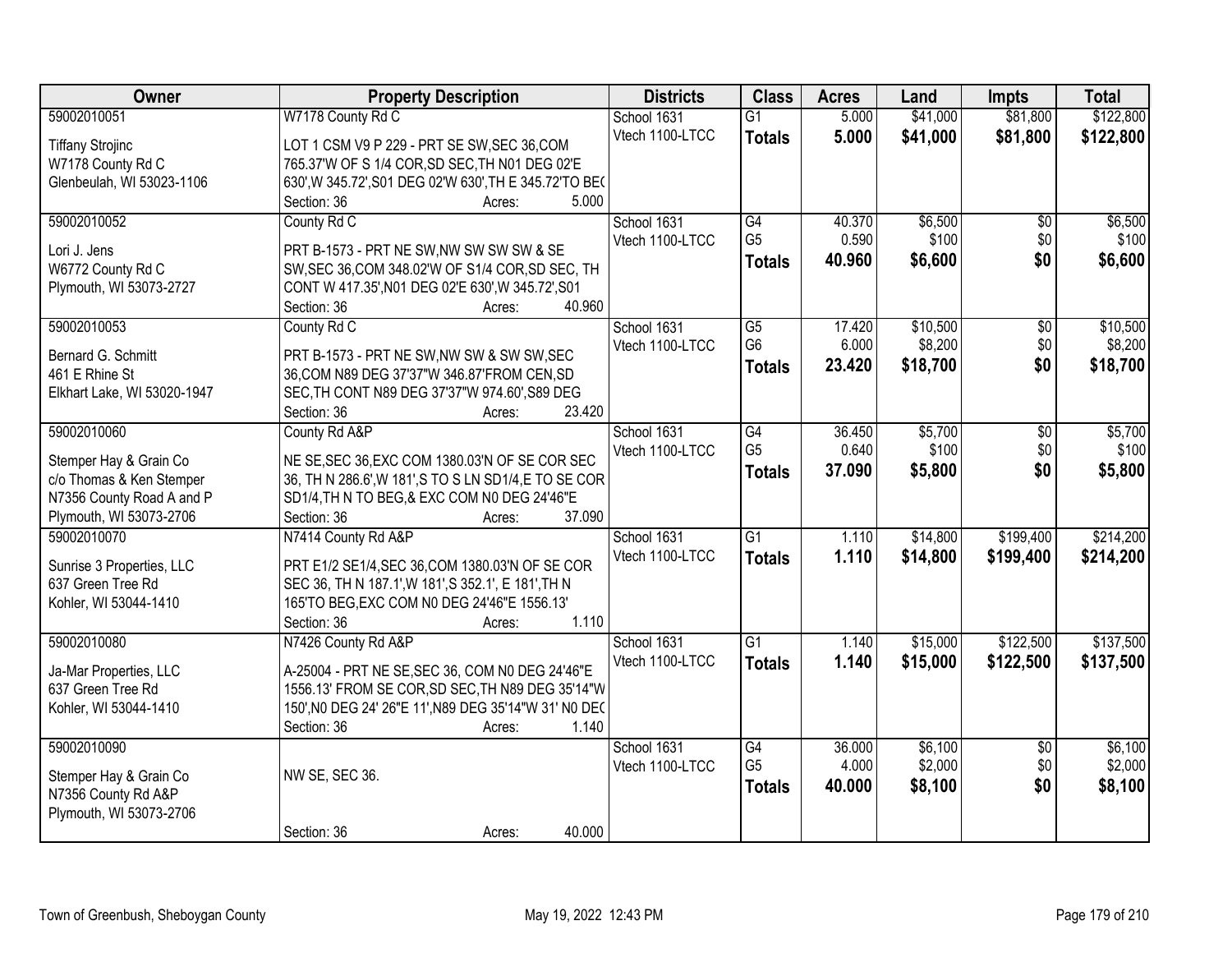| Owner                     | <b>Property Description</b>                           |                  | <b>Districts</b> | <b>Class</b>        | <b>Acres</b> | Land     | Impts           | <b>Total</b> |
|---------------------------|-------------------------------------------------------|------------------|------------------|---------------------|--------------|----------|-----------------|--------------|
| 59002010100               | County Rd C                                           |                  | School 1631      | G4                  | 32.000       | \$5,200  | $\sqrt{$0}$     | \$5,200      |
| Stemper Hay & Grain Co    | SW SE, SEC 36.                                        |                  | Vtech 1100-LTCC  | G <sub>5</sub>      | 8.000        | \$4,300  | \$0             | \$4,300      |
| c/o Thomas & Ken Stemper  |                                                       |                  |                  | <b>Totals</b>       | 40.000       | \$9,500  | \$0             | \$9,500      |
| N7356 County Road A and P |                                                       |                  |                  |                     |              |          |                 |              |
| Plymouth, WI 53073-2706   | Section: 36                                           | 40.000<br>Acres: |                  |                     |              |          |                 |              |
| 59002010110               | N7364 County Rd A&P                                   |                  | School 1631      | G4                  | 30.840       | \$4,800  | \$0             | \$4,800      |
| Stemper Hay & Grain Co    | SE SE, SEC 36, EXC COM 488.3'N OF SE COR              |                  | Vtech 1100-LTCC  | G <sub>5</sub>      | 1.038        | \$100    | \$0             | \$100        |
| c/o Thomas & Ken Stemper  | SD1/4, TH N 273.78' W 200', S 273.78', TH E 200' TO   |                  |                  | G7                  | 5.000        | \$28,000 | \$525,600       | \$553,600    |
| N7356 County Road A and P | BEG,& ALSO EXC THAT PRT SD1/4 CONV BY V 1182          |                  |                  | <b>Totals</b>       | 36.878       | \$32,900 | \$525,600       | \$558,500    |
| Plymouth, WI 53073-2706   | Section: 36                                           | 36.878<br>Acres: |                  |                     |              |          |                 |              |
| 59002010120               | N7356 County Rd A&P                                   |                  | School 1631      | $\overline{G1}$     | 0.980        | \$13,800 | \$117,900       | \$131,700    |
|                           |                                                       |                  | Vtech 1100-LTCC  | <b>Totals</b>       | 0.980        | \$13,800 | \$117,900       | \$131,700    |
| Kenneth J. Stemper        | PRT SE SE, SEC 36, COM 488.3'N OF SE COR              |                  |                  |                     |              |          |                 |              |
| N7356 County Rd A&P       | SD1/4, TH N 273.78' W 200', S 273.78', TH E 200'TO    |                  |                  |                     |              |          |                 |              |
| Plymouth, WI 53073-2722   | BEG, EXC FOR HWY CONV REC IN #1727079.<br>Section: 36 | 0.980            |                  |                     |              |          |                 |              |
| 59002010121               |                                                       | Acres:           | School 1631      | $\overline{\chi_3}$ | 4.502        | \$0      | $\overline{30}$ | \$0          |
|                           |                                                       |                  | Vtech 1100-LTCC  |                     |              | \$0      |                 | \$0          |
| Sheboygan County          | PRT NE NE, SEC 36 (HAYSSEN) 0.34 AC. PRT SE           |                  |                  | <b>Totals</b>       | 4.502        |          | \$0             |              |
| W5741 County Rd J         | SE, SEC 36 (STEMPER) 0.28 AC. PRT E1/2 SE1/4, SEC     |                  |                  |                     |              |          |                 |              |
| Plymouth, WI 53073-3340   | 36 (STEMPER ETAL) 0.32 AC. PRT SE NE, NE SE & SE      |                  |                  |                     |              |          |                 |              |
|                           | Section: 36                                           | 4.502<br>Acres:  |                  |                     |              |          |                 |              |
| 59002010140               | W7801 County Rd T                                     |                  | Sanitary 7050    | $\overline{G1}$     | 0.500        | \$19,600 | \$90,200        | \$109,800    |
| Daniel Ziemke             | ORIG. PLAT A-19268 - PRT BLK 1,& PRT NE NE, SEC       |                  | School 4473      | <b>Totals</b>       | 0.500        | \$19,600 | \$90,200        | \$109,800    |
| W7801 County Rd T         | 15, COM IN CEN CTH T 383'M/L SWLY OF INTER WITH       |                  | Vtech 1100-LTCC  |                     |              |          |                 |              |
| PO Box 46                 | CEN STH 23, TH SWLY 98'M/L ALG CENLN CTH              |                  |                  |                     |              |          |                 |              |
| Greenbush, WI 53026-0046  | Section: 10                                           | 0.000<br>Acres:  |                  |                     |              |          |                 |              |
| 59002010150               | W7805 County Rd T                                     |                  | Sanitary 7050    | $\overline{G1}$     | 0.320        | \$16,500 | \$149,100       | \$165,600    |
| Harold B. Ziemke          | ORIG. PLAT THAT PRT OF FOLL DESC IN THE               |                  | School 4473      | <b>Totals</b>       | 0.320        | \$16,500 | \$149,100       | \$165,600    |
| Jean Ziemke               | SANITARY DISTRICT: C-2737 - LOT 3, BLK 6 & PRT        |                  | Vtech 1100-LTCC  |                     |              |          |                 |              |
| W7805 County Rd T         | LOT 4, BLK 6 & PRT BLK 1, & PRT NE NE, SEC 15, COM    |                  |                  |                     |              |          |                 |              |
| PO Box 16                 | Section: 10                                           | 0.320<br>Acres:  |                  |                     |              |          |                 |              |
| Greenbush, WI 53026-0016  |                                                       |                  |                  |                     |              |          |                 |              |
| 59002010170               | W7811 Center St                                       |                  | Sanitary 7050    | $\overline{G1}$     | 0.230        | \$14,000 | \$117,800       | \$131,800    |
| Bonnie A. Mayhew          | ORIG. PLAT W 75'OF LOTS 1 & 2 BLK 2                   |                  | School 4473      | <b>Totals</b>       | 0.230        | \$14,000 | \$117,800       | \$131,800    |
| W7811 Center St           |                                                       |                  | Vtech 1100-LTCC  |                     |              |          |                 |              |
| PO Box 76                 |                                                       |                  |                  |                     |              |          |                 |              |
| Greenbush, WI 53026-0076  | Section: 10                                           | 0.230<br>Acres:  |                  |                     |              |          |                 |              |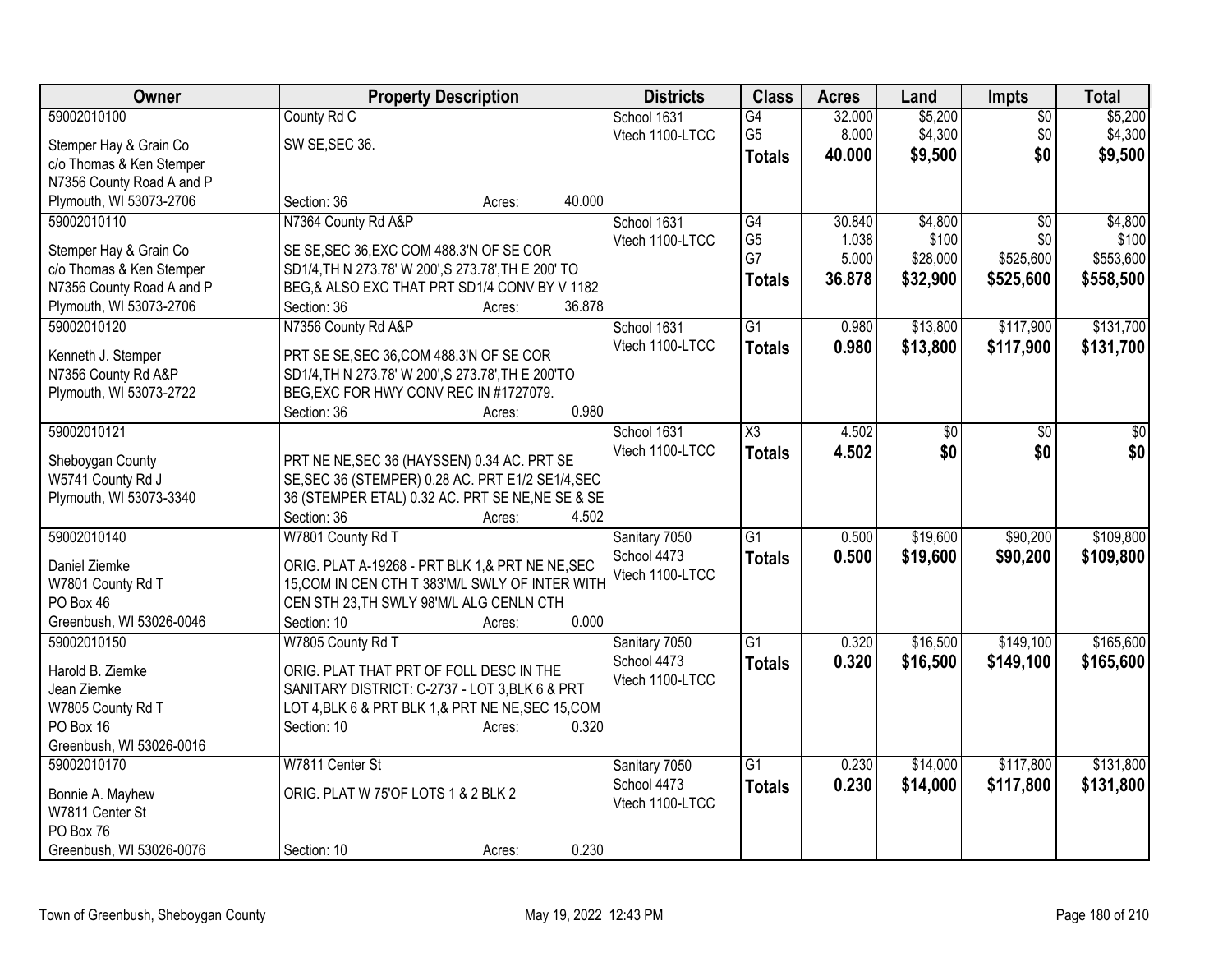| Owner                                                  | <b>Property Description</b>                   |        |       | <b>Districts</b> | <b>Class</b>           | <b>Acres</b> | Land            | <b>Impts</b> | <b>Total</b>    |
|--------------------------------------------------------|-----------------------------------------------|--------|-------|------------------|------------------------|--------------|-----------------|--------------|-----------------|
| 59002010180                                            | N6506 Mill St                                 |        |       | Sanitary 7050    | $\overline{G1}$        | 0.200        | \$12,200        | \$143,900    | \$156,100       |
| Jason P. Zeeveld                                       | ORIG. PLAT LOTS 1 & 2 BLK 2 (EXC W 75' OF SD  |        |       | School 4473      | <b>Totals</b>          | 0.200        | \$12,200        | \$143,900    | \$156,100       |
| Miranda J. Zeeveld                                     | LOTS)                                         |        |       | Vtech 1100-LTCC  |                        |              |                 |              |                 |
| N6506 Mill St                                          |                                               |        |       |                  |                        |              |                 |              |                 |
| Glenbeulah, WI 53023-1544                              | Section: 10                                   | Acres: | 0.000 |                  |                        |              |                 |              |                 |
| 59002010190                                            | W7808 County Rd T                             |        |       | Sanitary 7050    | $\overline{G1}$        | 0.380        | \$17,500        | \$102,300    | \$119,800       |
| James W. Cudworth                                      | ORIG. PLAT THE W 123.75'OF LOTS 3 & 4 BLK 2   |        |       | School 4473      | <b>Totals</b>          | 0.380        | \$17,500        | \$102,300    | \$119,800       |
| Diane E. Cudworth                                      |                                               |        |       | Vtech 1100-LTCC  |                        |              |                 |              |                 |
| W7808 County Rd T                                      |                                               |        |       |                  |                        |              |                 |              |                 |
| Glenbeulah, WI 53023-1511                              | Section: 10                                   | Acres: | 0.380 |                  |                        |              |                 |              |                 |
| 59002010200                                            |                                               |        |       | School 4473      | X4                     | 0.000        | $\overline{50}$ | \$0          | $\sqrt{50}$     |
| Greenbush United Methodist Church                      | ORIG. PLAT THE E 41.25'OF LOTS 3 & 4 BLK 2    |        |       | Vtech 1100-LTCC  | <b>Totals</b>          | 0.000        | \$0             | \$0          | \$0             |
| PO Box 38                                              |                                               |        |       |                  |                        |              |                 |              |                 |
| Greenbush, WI 53026-0038                               |                                               |        |       |                  |                        |              |                 |              |                 |
|                                                        | Section: 10                                   | Acres: | 0.000 |                  |                        |              |                 |              |                 |
| 59002010210                                            | W7810 Center St                               |        |       | School 4473      | $\overline{\text{X2}}$ | 3.600        | $\overline{50}$ | \$0          | $\sqrt{50}$     |
|                                                        | ORIG. PLAT ALL OF BLKS 3 & 4, IN SD PLAT ALSO |        |       | Vtech 1100-LTCC  | <b>Totals</b>          | 3.600        | \$0             | \$0          | \$0             |
| State Historical Society of Wisc<br>c/o Greg Parkinson | THE VAC ALLEY EXT NLY & SLY IN SD BLK 4 & VAC |        |       |                  |                        |              |                 |              |                 |
| 816 State St                                           | MILL ST LYING BETWEEN SD BLKS 3 & 4.          |        |       |                  |                        |              |                 |              |                 |
| Madison, WI 53706-1417                                 | Section: 10                                   | Acres: | 3.600 |                  |                        |              |                 |              |                 |
| 59002010220                                            | W7793 Center St                               |        |       | School 4473      | $\overline{X4}$        | 0.000        | \$0             | \$0          | $\overline{50}$ |
|                                                        |                                               |        |       | Vtech 1100-LTCC  | <b>Totals</b>          | 0.000        | \$0             | \$0          | \$0             |
| Greenbush United Methodist Church<br>PO Box 38         | ORIG. PLAT LOTS 1 & 2 BLK 5                   |        |       |                  |                        |              |                 |              |                 |
| Greenbush, WI 53026-0038                               |                                               |        |       |                  |                        |              |                 |              |                 |
|                                                        | Section: 10                                   | Acres: | 0.000 |                  |                        |              |                 |              |                 |
| 59002010230                                            | W7792 County Rd T                             |        |       | Sanitary 7050    | $\overline{G1}$        | 0.250        | \$15,200        | \$74,700     | \$89,900        |
|                                                        |                                               |        |       | School 4473      | <b>Totals</b>          | 0.250        | \$15,200        | \$74,700     | \$89,900        |
| John A. Pfeifer                                        | ORIG. PLAT E1/2 OF LOTS 3 & 4 BLK 5           |        |       | Vtech 1100-LTCC  |                        |              |                 |              |                 |
| Myra M. Pfeifer<br>W7786 County Rd T                   |                                               |        |       |                  |                        |              |                 |              |                 |
| Glenbeulah, WI 53023-1502                              | Section: 10                                   | Acres: | 0.000 |                  |                        |              |                 |              |                 |
| 59002010240                                            | W7796 County Rd T                             |        |       | Sanitary 7050    | $\overline{G1}$        | 0.250        | \$15,200        | \$90,000     | \$105,200       |
|                                                        |                                               |        |       | School 4473      | <b>Totals</b>          | 0.250        | \$15,200        | \$90,000     | \$105,200       |
| New Hope United Methodist Church                       | ORIG. PLAT W1/2 OF LOTS 3 & 4 BLK 5           |        |       | Vtech 1100-LTCC  |                        |              |                 |              |                 |
| W7797 Center Rd                                        |                                               |        |       |                  |                        |              |                 |              |                 |
| Glenbeulah, WI 53023-1508                              |                                               |        | 0.000 |                  |                        |              |                 |              |                 |
|                                                        | Section: 10                                   | Acres: |       |                  |                        |              |                 |              |                 |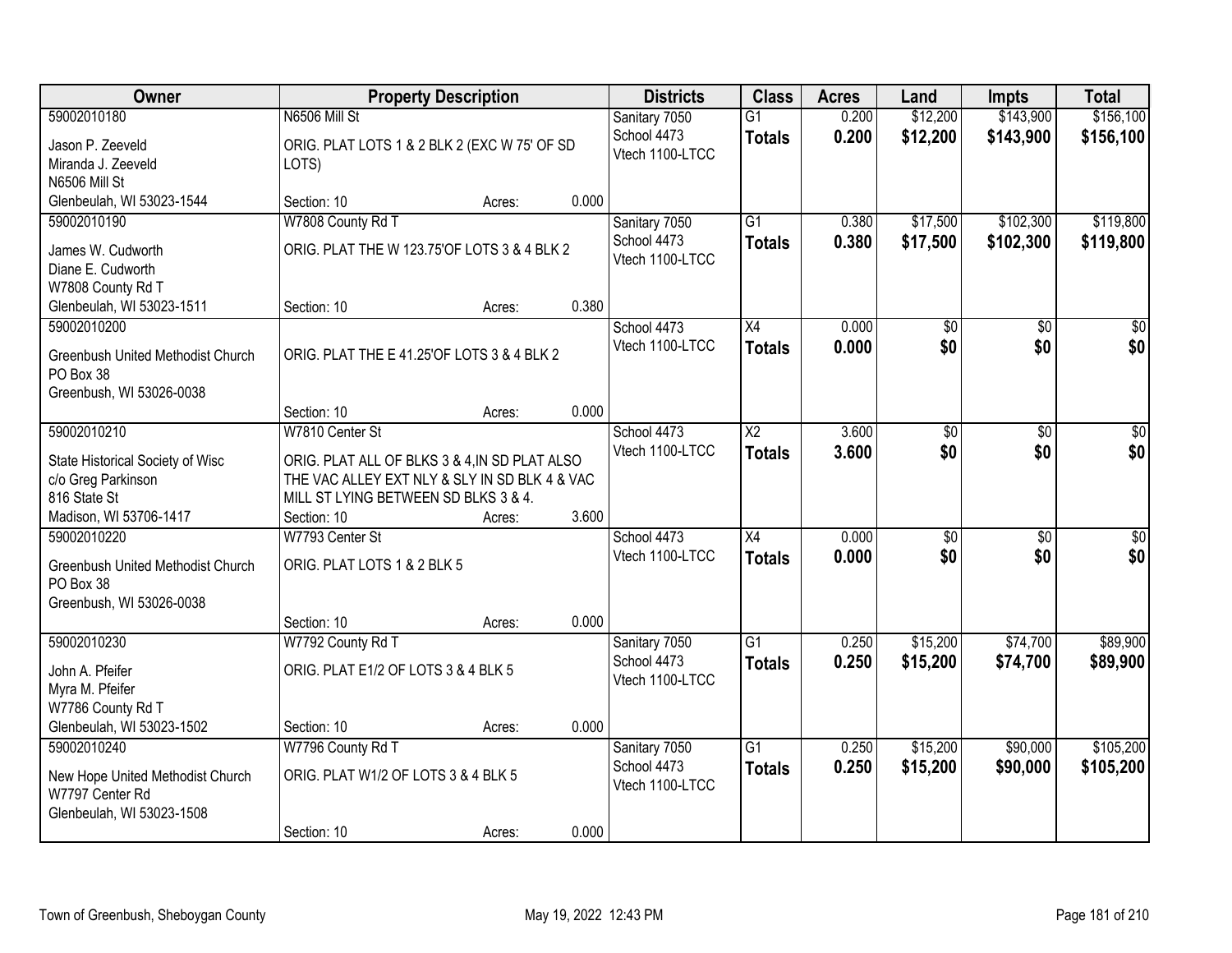| Owner                                 | <b>Property Description</b>                        |        |       | <b>Districts</b> | <b>Class</b>           | <b>Acres</b> | Land            | <b>Impts</b>    | <b>Total</b> |
|---------------------------------------|----------------------------------------------------|--------|-------|------------------|------------------------|--------------|-----------------|-----------------|--------------|
| 59002010250                           | W7786 County Rd T                                  |        |       | Sanitary 7050    | $\overline{G2}$        | 0.090        | \$5,500         | \$63,700        | \$69,200     |
| Arno Pfeifer, Inc                     | ORIG. PLAT W 60'OF LOT 5 BLK 5.                    |        |       | School 4473      | <b>Totals</b>          | 0.090        | \$5,500         | \$63,700        | \$69,200     |
| PO Box 101                            |                                                    |        |       | Vtech 1100-LTCC  |                        |              |                 |                 |              |
| Greenbush, WI 53026-0101              |                                                    |        |       |                  |                        |              |                 |                 |              |
|                                       | Section: 10                                        | Acres: | 0.000 |                  |                        |              |                 |                 |              |
| 59002010260                           | Plank Rd                                           |        |       | Sanitary 7050    | $\overline{G2}$        | 0.260        | \$15,400        | \$27,600        | \$43,000     |
| Arno Pfeifer, Inc.                    | ORIG. PLAT E 105'OF LOT 5 BLK 5 & S 2' OF LOT 6    |        |       | School 4473      | <b>Totals</b>          | 0.260        | \$15,400        | \$27,600        | \$43,000     |
| PO Box 101                            | <b>BLK 5.</b>                                      |        |       | Vtech 1100-LTCC  |                        |              |                 |                 |              |
| Greenbush, WI 53026-0101              |                                                    |        |       |                  |                        |              |                 |                 |              |
|                                       | Section: 10                                        | Acres: | 0.000 |                  |                        |              |                 |                 |              |
| 59002010270                           | W7759 Plank Rd                                     |        |       | Sanitary 7050    | $\overline{G1}$        | 0.240        | \$14,600        | \$80,300        | \$94,900     |
| Joshua T. Cortinaz                    | ORIG. PLAT LOT 6 EXC S 2' BLK 5                    |        |       | School 4473      | <b>Totals</b>          | 0.240        | \$14,600        | \$80,300        | \$94,900     |
| W7759 Plank Rd                        |                                                    |        |       | Vtech 1100-LTCC  |                        |              |                 |                 |              |
| Glenbeulah, WI 53023                  |                                                    |        |       |                  |                        |              |                 |                 |              |
|                                       | Section: 10                                        | Acres: | 0.000 |                  |                        |              |                 |                 |              |
| 59002010280                           |                                                    |        |       | School 4473      | $\overline{\text{X2}}$ | 0.000        | $\overline{30}$ | \$0             | \$0          |
| State Historical Society of Wisconsin | ORIG.PLAT LOTS 7 & 8,BLK 5,EXC COM AT NW COR       |        |       | Vtech 1100-LTCC  | <b>Totals</b>          | 0.000        | \$0             | \$0             | \$0          |
| 816 State St                          | OF LOT 8, TH NELY ALONG S LINE OF CENTER ST, 50    |        |       |                  |                        |              |                 |                 |              |
| Madison, WI 53706-1417                | FT, SELY 100 FT, SWLY 50 FT TO W LINE OF LOT 8, TH |        |       |                  |                        |              |                 |                 |              |
|                                       | Section: 10                                        | Acres: | 0.000 |                  |                        |              |                 |                 |              |
| 59002010290                           | W7787 Center St                                    |        |       | Sanitary 7050    | $\overline{X4}$        | 0.000        | \$0             | $\overline{50}$ | \$0          |
| Telephone System Gte                  | ORIG. PLAT THE N 34'OF W 50'OF LOT 7 & THE W       |        |       | School 4473      | <b>Totals</b>          | 0.000        | \$0             | \$0             | \$0          |
| c/o Frontier Communications           | 50'OF LOT 8, BLK 5.                                |        |       | Vtech 1100-LTCC  |                        |              |                 |                 |              |
| 3 High Ridge Park                     |                                                    |        |       |                  |                        |              |                 |                 |              |
| Stamford, CT 06905-1337               | Section: 10                                        | Acres: | 0.000 |                  |                        |              |                 |                 |              |
| 59002010300                           | W7795 County Rd T                                  |        |       | Sanitary 7050    | $\overline{G1}$        | 0.450        | \$18,700        | \$116,300       | \$135,000    |
| Erin Jo Larey                         | ORIG. PLAT A-17912 - W1/2 OF LOTS 1 & 2 BLK 6, SEC |        |       | School 4473      | <b>Totals</b>          | 0.450        | \$18,700        | \$116,300       | \$135,000    |
| W7795 County Rd T                     | 10,& PRT OF NE NE, SEC 15, DESC AS COM IN CEN      |        |       | Vtech 1100-LTCC  |                        |              |                 |                 |              |
| PO Box 19                             | OF CTH T 283.20'SWLY OF ITS INTER WITH STH         |        |       |                  |                        |              |                 |                 |              |
| Greenbush, WI 53026-0019              | Section: 10                                        | Acres: | 0.000 |                  |                        |              |                 |                 |              |
| 59002010311                           | W7751 Plank Rd                                     |        |       | Sanitary 7050    | $\overline{G2}$        | 1.090        | \$29,100        | \$76,900        | \$106,000    |
| Arno Pfeifer, Inc                     | ORIG. PLAT - PRT LOTS 1,2 4 & LOTS 5 & 6 BLK 6,    |        |       | School 4473      | <b>Totals</b>          | 1.090        | \$29,100        | \$76,900        | \$106,000    |
| PO Box 101                            | ALSO LAND PLATTED AS AN ALLEY WITHIN SD LOTS       |        |       | Vtech 1100-LTCC  |                        |              |                 |                 |              |
| Greenbush, WI 53026-0101              | OF SD BLK 6 AS DESC IN #1904888.                   |        |       |                  |                        |              |                 |                 |              |
|                                       | Section: 10                                        | Acres: | 0.000 |                  |                        |              |                 |                 |              |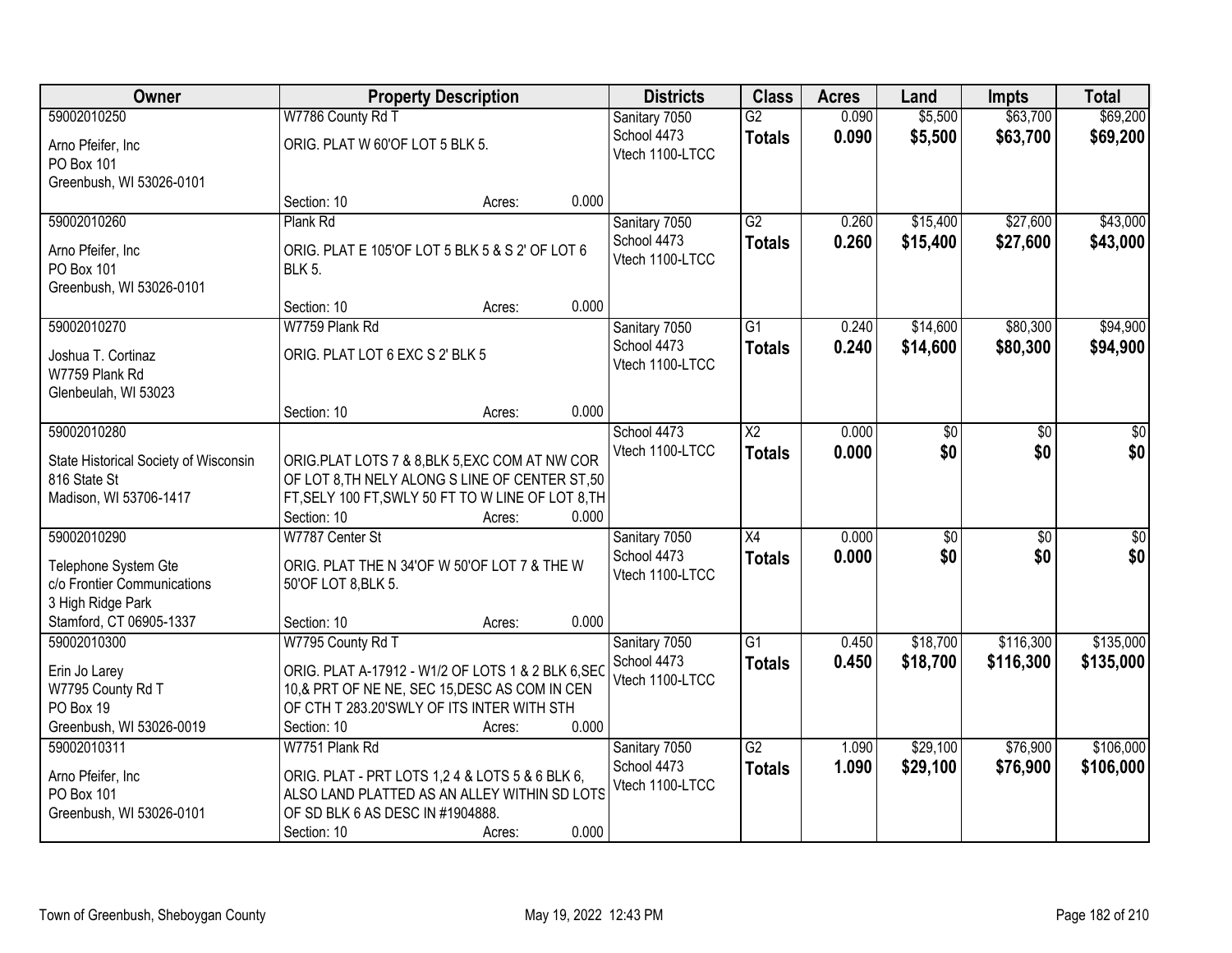| Owner                            | <b>Property Description</b>                        |        |       | <b>Districts</b> | <b>Class</b>    | <b>Acres</b> | Land     | <b>Impts</b>    | <b>Total</b> |
|----------------------------------|----------------------------------------------------|--------|-------|------------------|-----------------|--------------|----------|-----------------|--------------|
| 59002010350                      | W7748 Plank Rd                                     |        |       | Sanitary 7050    | $\overline{G1}$ | 0.750        | \$23,700 | \$94,200        | \$117,900    |
| Nicholas Jung                    | ORIG. PLAT LOTS 1-2 & 3 BLK. 8                     |        |       | School 4473      | <b>Totals</b>   | 0.750        | \$23,700 | \$94,200        | \$117,900    |
| c/o Charlene F Becker Life Est   |                                                    |        |       | Vtech 1100-LTCC  |                 |              |          |                 |              |
| PO Box 102                       |                                                    |        |       |                  |                 |              |          |                 |              |
| Greenbush, WI 53026-0102         | Section: 10                                        | Acres: | 0.750 |                  |                 |              |          |                 |              |
| 59002010360                      | Plank Rd                                           |        |       | School 4473      | $\overline{G1}$ | 0.500        | \$9,800  | $\overline{50}$ | \$9,800      |
| Richard E. Desmidt Jr            | ORIG. PLAT - LOTS 4 & 5 BLK 8 & ALL OF BLK 7 &     |        |       | Vtech 1100-LTCC  | G <sub>5</sub>  | 8.200        | \$4,900  | \$0             | \$4,900      |
| Stacy L. Ford                    | LOTS 5,6,7 & 8 BLK 19 EXC ALL THAT PRT LYING       |        |       |                  | <b>Totals</b>   | 8.700        | \$14,700 | \$0             | \$14,700     |
| N6525 County Road A W            | NELY OF CEN OF MULLET RIVER & LAMBS                |        |       |                  |                 |              |          |                 |              |
| Glenbeulah, WI 53023-1509        | Section: 10                                        | Acres: | 8.700 |                  |                 |              |          |                 |              |
| 59002010370                      | N6517 County Rd A W                                |        |       | Sanitary 7050    | $\overline{G1}$ | 0.500        | \$19,600 | \$108,600       | \$128,200    |
|                                  |                                                    |        |       | School 4473      | <b>Totals</b>   | 0.500        | \$19,600 | \$108,600       | \$128,200    |
| Todd A. Zimmermann               | ORIG. PLAT LOT 6 BLK 8 & E1/2 OF LOTS 7 & 8 BLK 8. |        |       | Vtech 1100-LTCC  |                 |              |          |                 |              |
| N6517 County Road A West         |                                                    |        |       |                  |                 |              |          |                 |              |
| N6517 County Road A W            |                                                    |        |       |                  |                 |              |          |                 |              |
| Glenbeulah, WI 53023-1215        | Section: 10                                        | Acres: | 0.500 |                  |                 |              |          |                 |              |
| 59002010380                      | N6511 County Rd A W                                |        |       | Sanitary 7050    | $\overline{G1}$ | 0.250        | \$15,200 | \$83,000        | \$98,200     |
| <b>Todd Zimmermann</b>           | ORIG. PLAT W1/2 OF LOTS 7 & 8, BLK 8.              |        |       | School 4473      | <b>Totals</b>   | 0.250        | \$15,200 | \$83,000        | \$98,200     |
| N6517 County Road A West         |                                                    |        |       | Vtech 1100-LTCC  |                 |              |          |                 |              |
| PO Box 127                       |                                                    |        |       |                  |                 |              |          |                 |              |
| Greenbush, WI 53026-0127         | Section: 10                                        | Acres: | 0.250 |                  |                 |              |          |                 |              |
| 59002010390                      | 7764 Plank Rd                                      |        |       | Sanitary 7050    | $\overline{G2}$ | 0.480        | \$19,300 | \$2,500         | \$21,800     |
| Wisconsin Historical Real Estate | ORIG. PLAT LOT 1 & N 39'OF LOT 2, ALSO N 105'OF    |        |       | School 4473      | <b>Totals</b>   | 0.480        | \$19,300 | \$2,500         | \$21,800     |
| Foundation, Inc.                 | LOT 9,& N 105'OF W1/2 OF VAC ALLEY LYING E OF      |        |       | Vtech 1100-LTCC  |                 |              |          |                 |              |
| 816 State St                     | LOT 9, ALSO THAT PRT OF LOTS 7 & 8 LYING S & W     |        |       |                  |                 |              |          |                 |              |
| PO Box 260050                    | Section: 10                                        | Acres: | 0.000 |                  |                 |              |          |                 |              |
| Madison, WI 53726-0050           |                                                    |        |       |                  |                 |              |          |                 |              |
| 59002010400                      | W7760 Plank Rd                                     |        |       | Sanitary 7050    | $\overline{G1}$ | 0.170        | \$10,400 | \$62,800        | \$73,200     |
| Rudilyn Fugate                   | ORIG. PLAT THE SLY 27'OF LOTS 2 & 9, ALSO W1/2     |        |       | School 4473      | <b>Totals</b>   | 0.170        | \$10,400 | \$62,800        | \$73,200     |
| Dewaine Fugate                   | OF VAC ALLEY LYING E OF & ADJ TO SLY 27'OF SD      |        |       | Vtech 1100-LTCC  |                 |              |          |                 |              |
| W7760 Plank Rd                   | LOT 9, ALSO THE NW1/4 OF LOT 3, ALL IN BLK 9.      |        |       |                  |                 |              |          |                 |              |
| Glenbeulah, WI 53023-1900        | Section: 10                                        | Acres: | 0.170 |                  |                 |              |          |                 |              |
| 59002010410                      | W7756 Plank Rd                                     |        |       | Sanitary 7050    | $\overline{G2}$ | 0.350        | \$17,000 | \$72,800        | \$89,800     |
|                                  |                                                    |        |       | School 4473      | <b>Totals</b>   | 0.350        | \$17,000 | \$72,800        | \$89,800     |
| Nicholas Jung                    | ORIG. PLAT LOTS 3 & 4 BLK. 9 EXC NW1/4 OF LOT 3    |        |       | Vtech 1100-LTCC  |                 |              |          |                 |              |
| c/o Charlene F Becker Life Est   | & EXC E 30' OF SD LOTS 3 & 4 BLK 9                 |        |       |                  |                 |              |          |                 |              |
| PO Box 102                       |                                                    |        | 0.350 |                  |                 |              |          |                 |              |
| Greenbush, WI 53026-0102         | Section: 10                                        | Acres: |       |                  |                 |              |          |                 |              |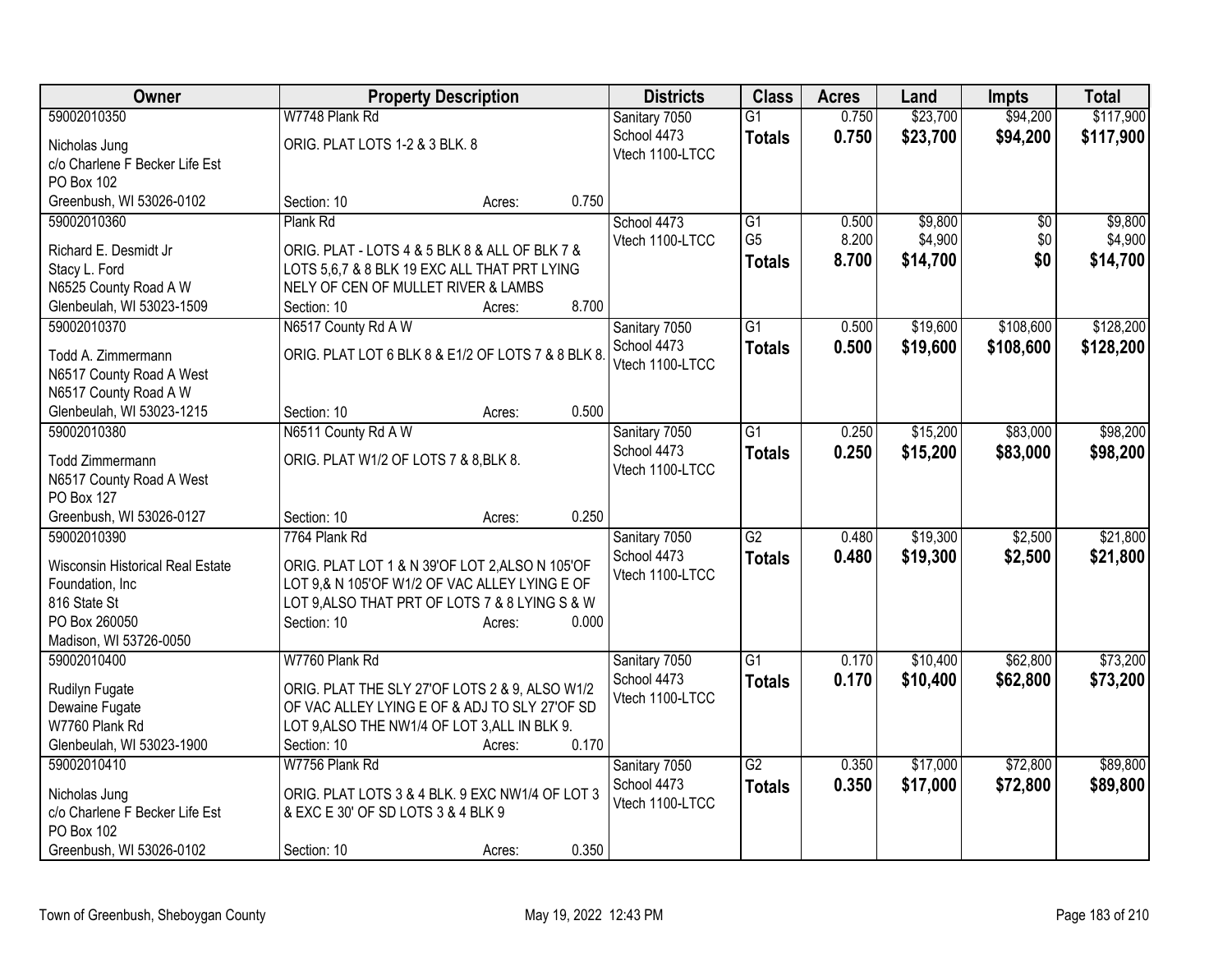| Owner                            | <b>Property Description</b>                           | <b>Districts</b> | <b>Class</b>    | <b>Acres</b> | Land            | Impts           | <b>Total</b>    |
|----------------------------------|-------------------------------------------------------|------------------|-----------------|--------------|-----------------|-----------------|-----------------|
| 59002010420                      | N6508 County Rd A W                                   | Sanitary 7050    | $\overline{G1}$ | 0.140        | \$8,500         | \$99,000        | \$107,500       |
| Karen A. Bower                   | ORIG. PLAT THE E 30'OF LOTS 3 & 4, ALSO W 15'OF       | School 4473      | <b>Totals</b>   | 0.140        | \$8,500         | \$99,000        | \$107,500       |
| N6508 County Road A W            | VAC ALLEY LYING E OF & ADJ TO E LN OF SD LOTS         | Vtech 1100-LTCC  |                 |              |                 |                 |                 |
| Glenbeulah, WI 53023-1199        | 3 & 4, ALL IN BLK 9.                                  |                  |                 |              |                 |                 |                 |
|                                  | 0.140<br>Section: 10<br>Acres:                        |                  |                 |              |                 |                 |                 |
| 59002010430                      | N6518 County Rd A W                                   | Sanitary 7050    | $\overline{G1}$ | 0.390        | \$17,700        | \$126,200       | \$143,900       |
| Sandra L. Biskobing et al        | ORIG. PLAT THAT PRT LOTS 3 & 4, BLK 18, LYING         | School 4473      | <b>Totals</b>   | 0.390        | \$17,700        | \$126,200       | \$143,900       |
| N6518 County Road A W            | S&W OF MULLET RIVER, ALSO E1/2 LOTS 5&6 BLK           | Vtech 1100-LTCC  |                 |              |                 |                 |                 |
| Glenbeulah, WI 53023-1215        | 9, EXC FOR HWY CONV REC IN V 1252 P 608, & INCL       |                  |                 |              |                 |                 |                 |
|                                  | 0.000<br>Section: 10<br>Acres:                        |                  |                 |              |                 |                 |                 |
| 59002010440                      | N6512 County Rd A W                                   | Sanitary 7050    | $\overline{G1}$ | 0.260        | \$15,400        | \$82,900        | \$98,300        |
| Tracy A. Thomas                  | ORIG. PLAT THE W1/2 OF LOTS 5 & 6, ALSO E 3'OF        | School 4473      | <b>Totals</b>   | 0.260        | \$15,400        | \$82,900        | \$98,300        |
| PO Box 54                        | VACATED ALLEY LYING W OF & ADJACENT TO THE            | Vtech 1100-LTCC  |                 |              |                 |                 |                 |
| Greenbush, WI 53026              | W LINE OF SD LOTS 5 & 6, ALL IN BLK 9                 |                  |                 |              |                 |                 |                 |
|                                  | 0.000<br>Section: 10<br>Acres:                        |                  |                 |              |                 |                 |                 |
| 59002010451                      | W7743 Center St                                       | Sanitary 7050    | $\overline{X4}$ | 0.780        | $\overline{50}$ | \$0             | $\overline{30}$ |
| Wisconsin Historical Real Estate | ORIG. PLAT LOT 1 CSM V18 P 222-23,#1633132 - PRT      | School 4473      | <b>Totals</b>   | 0.780        | \$0             | \$0             | \$0             |
| Foundation, Inc                  | BLKS 9 & 18,& VAC SHEBOYGAN ST.                       | Vtech 1100-LTCC  |                 |              |                 |                 |                 |
| 816 State St                     |                                                       |                  |                 |              |                 |                 |                 |
| PO Box 260050                    | 0.780<br>Section: 10<br>Acres:                        |                  |                 |              |                 |                 |                 |
| Madison, WI 53726-0050           |                                                       |                  |                 |              |                 |                 |                 |
| 59002010453                      | W7729 Center St                                       | Sanitary 7050    | $\overline{G1}$ | 0.750        | \$23,700        | \$75,300        | \$99,000        |
| Ally B. Odekirk                  | ORIG. PLAT PRT LOT 2 CSM V18 P 222-23,#1633132        | School 4473      | <b>Totals</b>   | 0.750        | \$23,700        | \$75,300        | \$99,000        |
| W7729 Center St                  | PRT BLKS 9 & 18, & PRT LOTS 7 & 8 & PRT VAC           | Vtech 1100-LTCC  |                 |              |                 |                 |                 |
| Greenbush, WI 53026              | ALLEY SD BLK 18 DESC IN #1926098, EXC COM AT          |                  |                 |              |                 |                 |                 |
|                                  | Section: 10<br>0.750<br>Acres:                        |                  |                 |              |                 |                 |                 |
| 59002010460                      | W7786 Plank Rd                                        | Sanitary 7050    | $\overline{G1}$ | 0.360        | \$17,200        | \$105,900       | \$123,100       |
| Chris R. Kraemer                 | ORIG. PLAT TRACT 1 CSM V 6 P 174-PRT LOTS 1,2,3       | School 4473      | <b>Totals</b>   | 0.360        | \$17,200        | \$105,900       | \$123,100       |
| W7786 Plank Rd                   | & 4, BLK 10, COM AT NE COR LOT 1, TH S PARA TO E      | Vtech 1100-LTCC  |                 |              |                 |                 |                 |
| PO Box 93                        | LN STH"23"264'TO SE COR LOT 4,S89 DEG 28'10"W         |                  |                 |              |                 |                 |                 |
| Greenbush, WI 53026-0093         | Section: 10<br>0.360<br>Acres:                        |                  |                 |              |                 |                 |                 |
| 59002010461                      | W7780 Plank Rd                                        | Sanitary 7050    | $\overline{X4}$ | 0.640        | $\overline{60}$ | $\overline{50}$ | $\sqrt{30}$     |
| Wisconsin Historical Real Estate | ORIG. PLAT TRACT 2 CSM V 6 P 174-PRT LOTS 1,2,3       | School 4473      | <b>Totals</b>   | 0.640        | \$0             | \$0             | \$0             |
| Foundation, Inc                  | & 4, BLK 10, COM AT NW COR LOT 1, TH N89 DEG 28'      | Vtech 1100-LTCC  |                 |              |                 |                 |                 |
| 816 State St                     | 10"E 80', S6 DEG 52"E 95.43', N89 DEG 28'10"E 20', S5 |                  |                 |              |                 |                 |                 |
| PO Box 260050                    | Section: 10<br>0.640<br>Acres:                        |                  |                 |              |                 |                 |                 |
| Madison, WI 53726-0050           |                                                       |                  |                 |              |                 |                 |                 |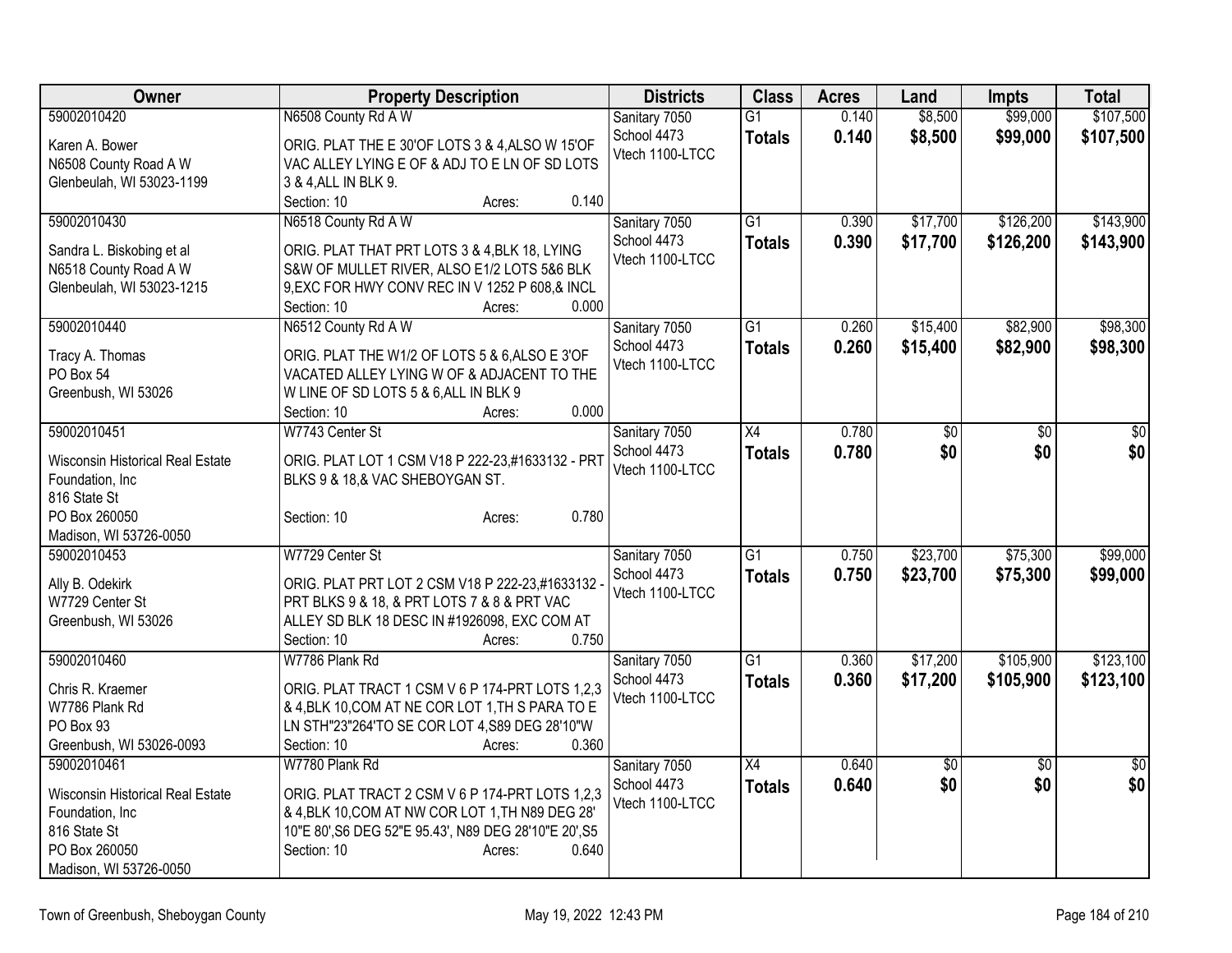| Owner                                                                                                                    | <b>Property Description</b>                                                                                                                                                                             | <b>Districts</b>                                | <b>Class</b>                     | <b>Acres</b>   | Land                 | <b>Impts</b>           | <b>Total</b>           |
|--------------------------------------------------------------------------------------------------------------------------|---------------------------------------------------------------------------------------------------------------------------------------------------------------------------------------------------------|-------------------------------------------------|----------------------------------|----------------|----------------------|------------------------|------------------------|
| 59002010470<br>Michael P. Solonika<br>Margaret M. Solonika<br>N6586 Mullet Dr<br>PO Box 103                              | N6586 Mullet Dr<br>A-29314 & OTHER LANDS - ORIG. PLAT N 49'OF THE<br>E 52.8'OF LOT 5 & THE S 51'OF THE E 52.8'OF LOT 6<br>BLK 10,& PRT LOTS 5 & 6 BLK 10, COM S80 DEG<br>0.120<br>Section: 10<br>Acres: | Sanitary 7050<br>School 4473<br>Vtech 1100-LTCC | $\overline{G1}$<br><b>Totals</b> | 0.120<br>0.120 | \$7,300<br>\$7,300   | \$82,100<br>\$82,100   | \$89,400<br>\$89,400   |
| Greenbush, WI 53026-0103<br>59002010480<br>Kurt J. Gabrielse<br>W7751 Spruce St<br>PO Box 84<br>Greenbush, WI 53026-0084 | W7751 Spruce St<br>ORIG. PLAT THE E 52.8'OF LOT 6, EXC THE S<br>51'THEREOF, ALSO ALL OF LOTS 7 & 8, EXC THE S<br>32'OF THE W 112.2'OF SD LOT 7 BLK 10<br>0.000<br>Section: 10<br>Acres:                 | Sanitary 7050<br>School 4473<br>Vtech 1100-LTCC | $\overline{G1}$<br><b>Totals</b> | 0.440<br>0.440 | \$18,600<br>\$18,600 | \$71,800<br>\$71,800   | \$90,400<br>\$90,400   |
| 59002010490<br>Shyanne D. Dean<br>Sheldon J. Reich<br>W7798 Plank Rd<br>Glenbeulah, WI 53023-1904                        | W7798 Plank Rd<br>ORIG. PLAT LOTS 1 & 2 BLK. 11<br>0.000<br>Section: 10<br>Acres:                                                                                                                       | Sanitary 7050<br>School 4473<br>Vtech 1100-LTCC | $\overline{G1}$<br><b>Totals</b> | 0.500<br>0.500 | \$19,600<br>\$19,600 | \$114,100<br>\$114,100 | \$133,700<br>\$133,700 |
| 59002010500<br>Louise M. Engel<br>W7768 Spruce St<br>PO Box 13<br>Greenbush, WI 53026-0013                               | W7768 Spruce St<br>ORIG. PLAT THE E 65'OF LOTS 3 & 4 BLK 11<br>0.200<br>Section: 10<br>Acres:                                                                                                           | Sanitary 7050<br>School 4473<br>Vtech 1100-LTCC | $\overline{G1}$<br><b>Totals</b> | 0.200<br>0.200 | \$12,200<br>\$12,200 | \$100,600<br>\$100,600 | \$112,800<br>\$112,800 |
| 59002010510<br>Michael D. Schroeder<br>Wendy M. Schroeder<br>W7772 Spruce St<br>PO Box 77<br>Greenbush, WI 53026-0077    | W7772 Spruce St<br>ORIG. PLAT THE W 100'OF LOTS 3 & 4, BLK 11.<br>0.300<br>Section: 10<br>Acres:                                                                                                        | Sanitary 7050<br>School 4473<br>Vtech 1100-LTCC | $\overline{G1}$<br><b>Totals</b> | 0.300<br>0.300 | \$16,100<br>\$16,100 | \$100,600<br>\$100,600 | \$116,700<br>\$116,700 |
| 59002010520<br>Matthew M. Riese<br>W7752 Spruce St<br>PO Box 78<br>Greenbush, WI 53026-0078                              | W7752 Spruce St<br>ORIG. PLAT LOTS 5,6 & 7, BLK 11, ALSO THE W 21'OF<br>VAC SHEBOYGAN ST LYING E OF THE AFORE DESC<br>LOTS.<br>0.850<br>Section: 10<br>Acres:                                           | Sanitary 7050<br>School 4473<br>Vtech 1100-LTCC | $\overline{G1}$<br><b>Totals</b> | 0.850<br>0.850 | \$25,400<br>\$25,400 | \$91,500<br>\$91,500   | \$116,900<br>\$116,900 |
| 59002010530<br>Matthew M. Riese<br>W7752 Spruce St<br>PO Box 78<br>Greenbush, WI 53026-0078                              | Cedar St<br>ORIG. PLAT LOT 8, BLK 11, ALSO W1/2 OF VAC<br>SHEBOYGAN ST LYING E OF SD LOT.<br>0.290<br>Section: 10<br>Acres:                                                                             | School 4473<br>Vtech 1100-LTCC                  | $\overline{G1}$<br><b>Totals</b> | 0.290<br>0.290 | \$4,800<br>\$4,800   | $\sqrt{6}$<br>\$0      | \$4,800<br>\$4,800     |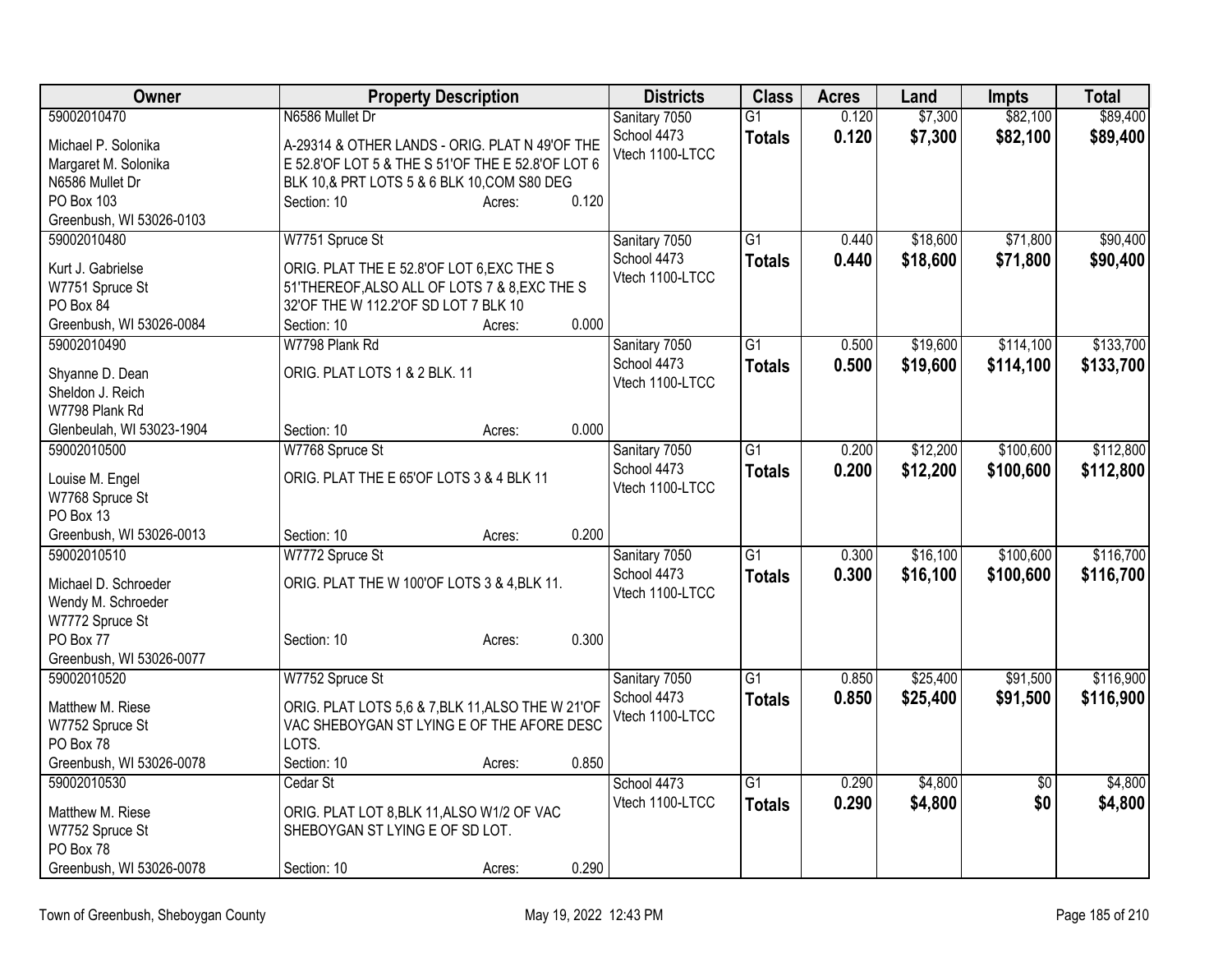| Owner                                   |                                                                                                   | <b>Property Description</b> |       |                 | <b>Class</b>    | <b>Acres</b> | Land     | <b>Impts</b> | <b>Total</b> |
|-----------------------------------------|---------------------------------------------------------------------------------------------------|-----------------------------|-------|-----------------|-----------------|--------------|----------|--------------|--------------|
| 59002010541                             | W7802 Plank Rd                                                                                    |                             |       | Sanitary 7050   | $\overline{G1}$ | 0.280        | \$15,800 | \$115,900    | \$131,700    |
| Trisha M. Simonson                      | ORIG. PLAT LOT 4 & THE SLY 8'OF LOT 3, BLK 12.                                                    |                             |       | School 4473     | <b>Totals</b>   | 0.280        | \$15,800 | \$115,900    | \$131,700    |
| Matthew D. Simonson                     |                                                                                                   |                             |       | Vtech 1100-LTCC |                 |              |          |              |              |
| W7802 Plank Rd                          |                                                                                                   |                             |       |                 |                 |              |          |              |              |
| Glenbeulah, WI 53023-1532               | Section: 10                                                                                       | Acres:                      | 0.280 |                 |                 |              |          |              |              |
| 59002010551                             | Cedar St                                                                                          |                             |       | School 4473     | G1              | 0.250        | \$15,200 | \$0          | \$15,200     |
| David B. Lenderman                      | ORIG. PLAT LOT 5 BLK 12.                                                                          |                             |       | Vtech 1100-LTCC | <b>Totals</b>   | 0.250        | \$15,200 | \$0          | \$15,200     |
| PO Box 92                               |                                                                                                   |                             |       |                 |                 |              |          |              |              |
| Greenbush, WI 53026-0092                |                                                                                                   |                             |       |                 |                 |              |          |              |              |
|                                         | Section: 10                                                                                       | Acres:                      | 0.250 |                 |                 |              |          |              |              |
| 59002010552                             | Cedar St                                                                                          |                             |       | School 4473     | G1              | 0.250        | \$15,200 | \$0          | \$15,200     |
| Trisha M. Simonson                      | ORIG. PLAT LOT 6 BLK 12.                                                                          |                             |       | Vtech 1100-LTCC | <b>Totals</b>   | 0.250        | \$15,200 | \$0          | \$15,200     |
| Matthew D. Simonson                     |                                                                                                   |                             |       |                 |                 |              |          |              |              |
| W7802 Plank Rd                          |                                                                                                   |                             |       |                 |                 |              |          |              |              |
| Glenbeulah, WI 53023-1532               | Section: 10                                                                                       | Acres:                      | 0.250 |                 |                 |              |          |              |              |
| 59002010570                             |                                                                                                   |                             |       | School 4473     | G1              | 0.300        | \$5,000  | \$0          | \$5,000      |
|                                         |                                                                                                   |                             |       | Vtech 1100-LTCC | <b>Totals</b>   | 0.300        | \$5,000  | \$0          | \$5,000      |
| Greg O. Sanchez<br>Shelly L. Sanchez    | ORIG. PLAT LOT 1, BLK 16, ALSO E1/2 OF VAC<br>SHEBOYGAN ST LYING W OF SD LOT, ALSO W 9'OF         |                             |       |                 |                 |              |          |              |              |
| W7744 Spruce St                         | VAC ALLEY LYING E OF SD LOT 1.                                                                    |                             |       |                 |                 |              |          |              |              |
| <b>PO Box 112</b>                       | Section: 10                                                                                       | Acres:                      | 0.300 |                 |                 |              |          |              |              |
| Greenbush, WI 53026-0112                |                                                                                                   |                             |       |                 |                 |              |          |              |              |
| 59002010580                             | W7744 Spruce St                                                                                   |                             |       | Sanitary 7050   | G1              | 0.820        | \$24,900 | \$105,500    | \$130,400    |
|                                         |                                                                                                   |                             |       | School 4473     | <b>Totals</b>   | 0.820        | \$24,900 | \$105,500    | \$130,400    |
| Gregory O. Sanchez<br>Shelly L. Sanchez | ORIG. PLAT THE W 151.6'OF LOTS 2,3 & 4, BLK 16<br>AND THE E 29'OF VAC SHEBOYGAN ST ABUTTING       |                             |       | Vtech 1100-LTCC |                 |              |          |              |              |
| PO Box 112                              | SD PROPERTY ON THE W.                                                                             |                             |       |                 |                 |              |          |              |              |
| Greenbush, WI 53026-0112                | Section: 10                                                                                       | Acres:                      | 0.820 |                 |                 |              |          |              |              |
| 59002010590                             | W7730 Spruce St                                                                                   |                             |       | Sanitary 7050   | $\overline{G1}$ | 1.180        | \$29,800 | \$111,700    | \$141,500    |
|                                         |                                                                                                   |                             |       | School 4473     | <b>Totals</b>   | 1.180        | \$29,800 | \$111,700    | \$141,500    |
| Nikolai K. Yasko                        | ORIG. PLAT THE E 13.4'OF LOTS 2,3 & 4, ALL OF<br>LOTS 5,6,7 & 8, BLK 16 ALL OF VAC ALLEY ADJ LOTS |                             |       | Vtech 1100-LTCC |                 |              |          |              |              |
| W7730 Spruce St<br>PO Box 32            | 2 THRU 7 & E 9'OF SD ALLEY LYING W OF LOT 8. BLI                                                  |                             |       |                 |                 |              |          |              |              |
| Greenbush, WI 53026-0032                | Section: 10                                                                                       | Acres:                      | 0.000 |                 |                 |              |          |              |              |
| 59002010603                             | W7743 Spruce St                                                                                   |                             |       | Sanitary 7050   | $\overline{G1}$ | 1.080        | \$28,800 | \$172,300    | \$201,100    |
|                                         |                                                                                                   |                             |       | School 4473     | <b>Totals</b>   | 1.080        | \$28,800 | \$172,300    | \$201,100    |
| James S. Dykstra                        | ORIG. PLAT LOTS 1 & 2, BLK 17, EXC S 20' OF SD                                                    |                             |       | Vtech 1100-LTCC |                 |              |          |              |              |
| Barbara L. Dykstra<br>W7743 Spruce St   | LOT 2 & ALSO INCL PLAT OF WADE HOUSE PARK<br>SUBD LOT 1, & INCL VACATED ALLEY DESC IN             |                             |       |                 |                 |              |          |              |              |
| PO Box 45                               | Section: 10                                                                                       | Acres:                      | 1.080 |                 |                 |              |          |              |              |
| Greenbush, WI 53026-0045                |                                                                                                   |                             |       |                 |                 |              |          |              |              |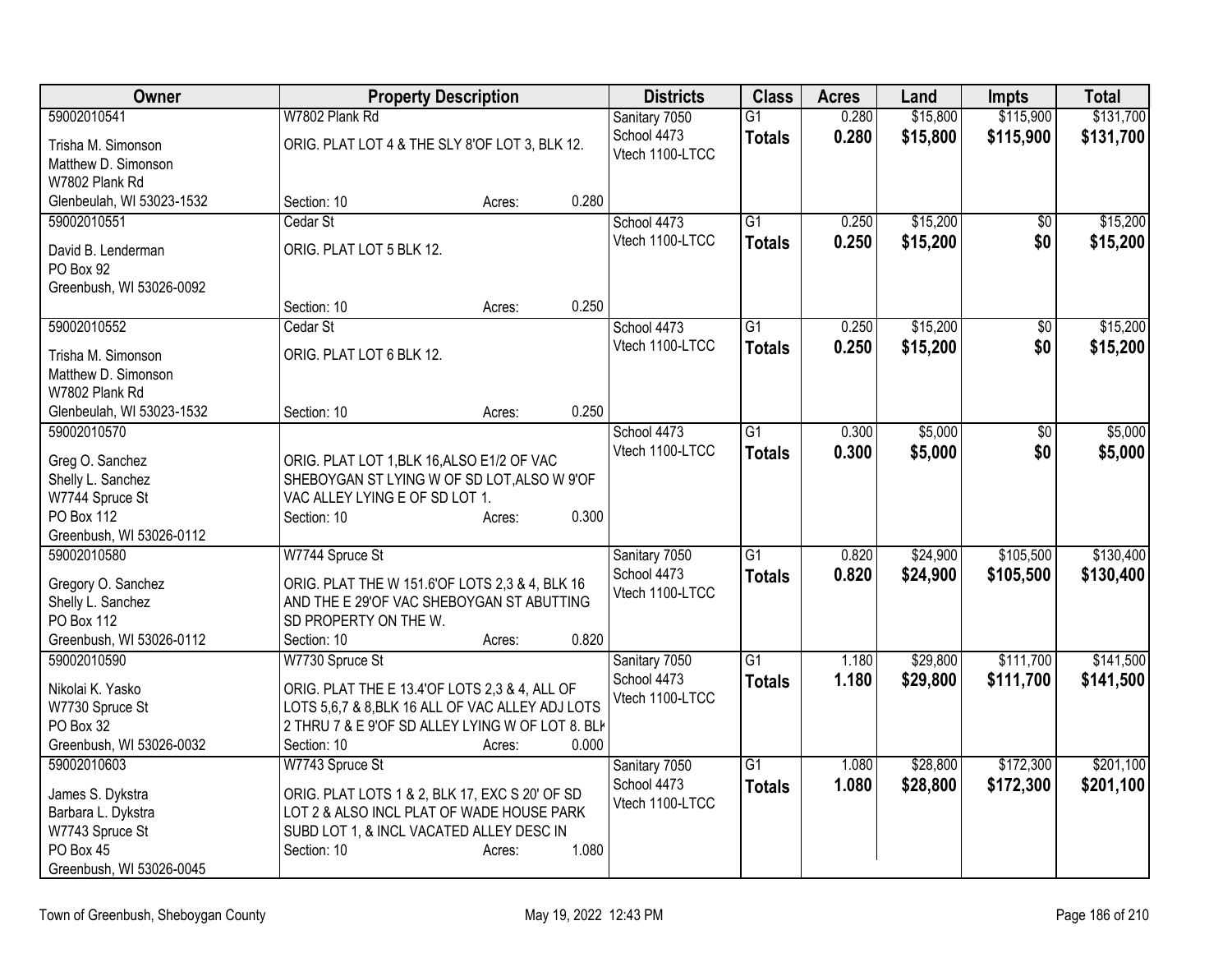| Owner                                 | <b>Property Description</b>                                                                      | <b>Districts</b>               | <b>Class</b>           | <b>Acres</b> | Land            | <b>Impts</b>    | <b>Total</b>    |
|---------------------------------------|--------------------------------------------------------------------------------------------------|--------------------------------|------------------------|--------------|-----------------|-----------------|-----------------|
| 59002010611                           | N6589 Mullet Dr                                                                                  | Sanitary 7050                  | $\overline{G1}$        | 0.810        | \$24,200        | \$72,800        | \$97,000        |
| Celeste R. Figueroa                   | ORIG. PLAT THE S 20'OF LOT 2 & ALL LOTS 3 & 4, BL                                                | School 4473                    | <b>Totals</b>          | 0.810        | \$24,200        | \$72,800        | \$97,000        |
| PO Box 87                             | 17 & VACATED ALLEY DESC IN #1930581 & #1932558                                                   | Vtech 1100-LTCC                |                        |              |                 |                 |                 |
| Greenbush, WI 53026-0087              |                                                                                                  |                                |                        |              |                 |                 |                 |
|                                       | 0.810<br>Section: 10<br>Acres:                                                                   |                                |                        |              |                 |                 |                 |
| 59002010631                           | N6548 County Rd A W                                                                              | Sanitary 7050                  | G1                     | 2.450        | \$40,300        | \$278,900       | \$319,200       |
|                                       | ORIG. PLAT BLK 18 EXC PRT LOTS 3 & 4, LYING S&W                                                  | School 4473                    | <b>Totals</b>          | 2.450        | \$40,300        | \$278,900       | \$319,200       |
| Laurelle Lubotsky Trust<br>PO Box 96  | OF MULLET RIVER, ALSO PRT SE SE, SEC 10, LYING                                                   | Vtech 1100-LTCC                |                        |              |                 |                 |                 |
| Greenbush, WI 53026-0096              | BETWEEN THE ELY LN OF BLK 18 & E LN SEC                                                          |                                |                        |              |                 |                 |                 |
|                                       | 2.450<br>Section: 10<br>Acres:                                                                   |                                |                        |              |                 |                 |                 |
| 59002010640                           | N6525 County Rd A W                                                                              | Sanitary 7050                  | $\overline{G1}$        | 1.360        | \$31,600        | \$163,500       | \$195,100       |
|                                       |                                                                                                  | School 4473                    | <b>Totals</b>          | 1.360        | \$31,600        | \$163,500       | \$195,100       |
| Richard E. Desmidt Jr                 | ORIG. PLAT LOTS 1, 2, 3 & 4 BLK 19, EXC THAT PRT                                                 | Vtech 1100-LTCC                |                        |              |                 |                 |                 |
| Stacy L. Ford                         | OF SD LOTS LYING N & E OF MULLET RIVER, EXC                                                      |                                |                        |              |                 |                 |                 |
| N6525 County Road A W                 | FOR HWY CONV REC IN V 1252 P 601.                                                                |                                |                        |              |                 |                 |                 |
| Glenbeulah, WI 53023-1509             | 0.000<br>Section: 10<br>Acres:                                                                   |                                |                        |              |                 |                 |                 |
| 59002010660                           | Center St                                                                                        | School 4473<br>Vtech 1100-LTCC | $\overline{X4}$        | 1.500        | \$0             | $\overline{30}$ | \$0             |
| Wisconsin Historical Real Estate      | ORIG. PLAT ALL OF LOTS 1 & 2,& THE W 130.2'OF                                                    |                                | <b>Totals</b>          | 1.500        | \$0             | \$0             | \$0             |
| Foundation, Inc                       | LOT 3(MEASURED PERPENDICULAR TO W LINE OF                                                        |                                |                        |              |                 |                 |                 |
| 816 State St                          | LOT 3) IN BLK 21, ALSO THE W 112.2' OF LOTS 5 &                                                  |                                |                        |              |                 |                 |                 |
| PO Box 260050                         | 0.000<br>Section: 10<br>Acres:                                                                   |                                |                        |              |                 |                 |                 |
| Madison, WI 53726-0050                |                                                                                                  |                                |                        |              |                 |                 |                 |
| 59002010661                           | W7770 Plank Rd                                                                                   | School 4473                    | $\overline{\text{X2}}$ | 0.440        | \$0             | \$0             | \$0             |
| State Historcial Society of Wisc      | ORIG. PLAT PRT LOTS 1 & 2, BLK 21, COM AT INTER                                                  | Vtech 1100-LTCC                | <b>Totals</b>          | 0.440        | \$0             | \$0             | \$0             |
| c/o Greg Parkinson                    | OF N LN CENTER ST WITH E LN OF PLANK RD, TH                                                      |                                |                        |              |                 |                 |                 |
| 816 State St                          | N10 DEG 00'00"W 208.06'TO S LN LOT 4 BLK 10,N79                                                  |                                |                        |              |                 |                 |                 |
| Madison, WI 53706-1417                | 0.440<br>Section: 10<br>Acres:                                                                   |                                |                        |              |                 |                 |                 |
| 59002010671                           | W7746 Center St                                                                                  | Sanitary 7050                  | $\overline{G1}$        | 0.170        | \$10,400        | \$135,000       | \$145,400       |
| Michelle Klein                        | ORIGINAL PLAT- PRT LOT 3 BLK 21 & PRT LOT 5 BLK                                                  | School 4473                    | <b>Totals</b>          | 0.170        | \$10,400        | \$135,000       | \$145,400       |
| W7746 Center St                       | 10 DESC IN #1775028.                                                                             | Vtech 1100-LTCC                |                        |              |                 |                 |                 |
| Greenbush, WI 53026                   |                                                                                                  |                                |                        |              |                 |                 |                 |
|                                       | 0.170<br>Section: 10<br>Acres:                                                                   |                                |                        |              |                 |                 |                 |
| 59002010672                           |                                                                                                  | School 4473                    | $\overline{\text{X3}}$ | 0.080        | $\overline{60}$ | $\overline{30}$ | $\overline{50}$ |
|                                       |                                                                                                  | Vtech 1100-LTCC                | <b>Totals</b>          | 0.080        | \$0             | \$0             | \$0             |
| Sheboygan County<br>W5741 County Rd J | ORIG. PLAT PRT LOT 1, BLK 19 0.02 AC (HARDER)<br>PRT LOT 4, BLK 18 0.01 AC (BISKOBING) PRT LOT 4 |                                |                        |              |                 |                 |                 |
| Plymouth, WI 53073-3340               | BLK 18 & PRT LOT 1 BLK 19 0.05 AC (LUBOTSKY)                                                     |                                |                        |              |                 |                 |                 |
|                                       | 0.080<br>Section: 10<br>Acres:                                                                   |                                |                        |              |                 |                 |                 |
|                                       |                                                                                                  |                                |                        |              |                 |                 |                 |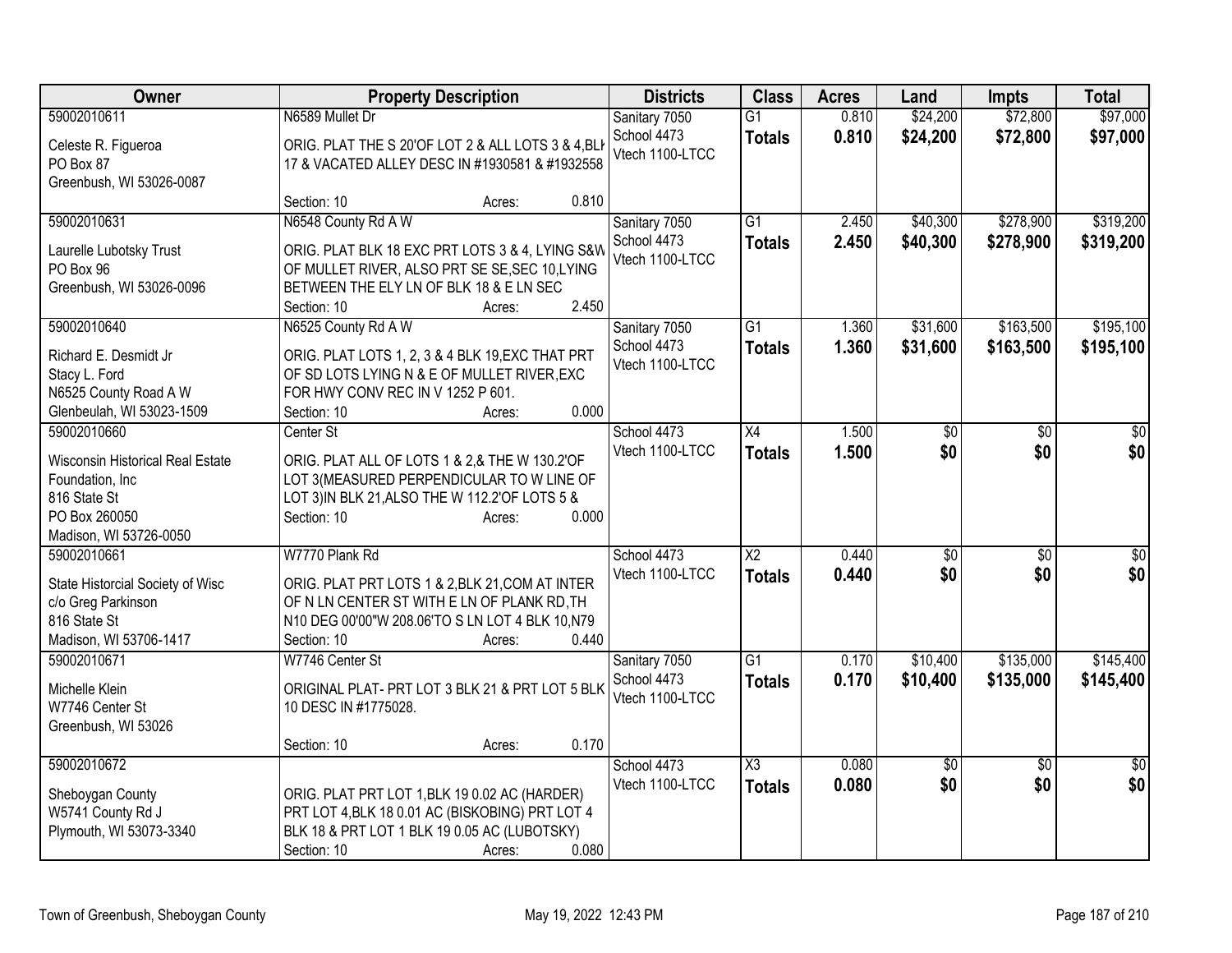| Owner                                                                                                          | <b>Property Description</b>                                                                                                                                     | <b>Districts</b> | <b>Class</b> | <b>Acres</b>                                    | Land                                      | <b>Impts</b>   | <b>Total</b>           |                        |                        |
|----------------------------------------------------------------------------------------------------------------|-----------------------------------------------------------------------------------------------------------------------------------------------------------------|------------------|--------------|-------------------------------------------------|-------------------------------------------|----------------|------------------------|------------------------|------------------------|
| 59002010690<br>State Historical Society of Wisconsin<br>c/o David Warner                                       | MILL LOT ALL OF LOT 1 & THAT PRT OF LOTS 2 & 3<br>LYING NELY OF CEN LINE OF MULLET RIVER.                                                                       |                  |              | School 4473<br>Vtech 1100-LTCC                  | $\overline{\mathsf{x2}}$<br><b>Totals</b> | 0.000<br>0.000 | $\overline{50}$<br>\$0 | $\overline{50}$<br>\$0 | \$0<br>\$0             |
|                                                                                                                | Section: 10                                                                                                                                                     | Acres:           | 0.000        |                                                 |                                           |                |                        |                        |                        |
| 59002010700<br>State Historical Society of Wisconsin<br>c/o David Warner                                       | MILL LOT LOT 4,& COM AT NE COR SD LOT TH N 17<br>DEG 30'W ALONG MAIN ST, 85', TH WLY PAR WITH N<br>LINE OF LOT 4 TO CEN MULLET RIV, TH SLY ALONG<br>Section: 10 | Acres:           | 0.000        | School 4473<br>Vtech 1100-LTCC                  | $\overline{X2}$<br><b>Totals</b>          | 0.000<br>0.000 | $\overline{50}$<br>\$0 | $\overline{50}$<br>\$0 | $\overline{50}$<br>\$0 |
| 59002010710<br>State Historical Society of Wisconsin<br>c/o David Warner                                       | MILL LOT COM AT THE INTER OF CEN LN OF<br>MULLET RIVER AND W LN OF MAIN ST TH SLY<br>ALONG SD W LN 51'TO CEN OF WATER ST, TH WLY<br>Section: 10                 | Acres:           | 0.000        | School 4473<br>Vtech 1100-LTCC                  | X <sub>2</sub><br><b>Totals</b>           | 0.000<br>0.000 | $\overline{50}$<br>\$0 | \$0<br>\$0             | $\overline{50}$<br>\$0 |
| 59002010720<br>Historical Society of WI<br>c/o David Pamperin L. Adm<br>816 State St<br>Madison, WI 53706-1417 | MILL LOT ALL THAT PART DESIGNATED ON THE<br>REC PLAT OF VILL OF GREENBUSH AS THE MILL<br>LOT, EXC THEREFROM LOTS 1,2,3 & 4 IN SD MILL<br>Section: 10            | Acres:           | 3.000        | School 4473<br>Vtech 1100-LTCC                  | $\overline{X2}$<br><b>Totals</b>          | 3.000<br>3.000 | $\overline{50}$<br>\$0 | \$0<br>\$0             | $\sqrt{50}$<br>\$0     |
| 59002010730<br>Historical Society of WI<br>c/o David Pamperin L. Adm<br>816 State St<br>Madison, WI 53706-1417 | MILL LOT COM IN CEN OF WATER ST.45', NELY OF<br>SE COR OF LOT 2, BLK 4, ROBINSON ADD, TH NWLY<br>PAR WITH ELY LN OF SD LOT 2 177' TH NELY PARA<br>Section: 10   | Acres:           | 0.000        | School 4473<br>Vtech 1100-LTCC                  | $\overline{\text{X2}}$<br><b>Totals</b>   | 0.000<br>0.000 | $\overline{50}$<br>\$0 | \$0<br>\$0             | $\overline{50}$<br>\$0 |
| 59002010750<br>Scott C. Heinecke<br>April M. Heinecke<br>W7817 Center Rd<br>Glenbeulah, WI 53023-1503          | Center St<br>ROBINSON'S ADDITION LOTS 5,7 & 8 BLK 2 EXC PRT<br>FOR HWY PURP AS REC IN VOL 340 P 560-61.<br>Section: 10                                          | Acres:           | 0.730        | Sanitary 7050<br>School 4473<br>Vtech 1100-LTCC | $\overline{G1}$<br><b>Totals</b>          | 0.730<br>0.730 | \$11,700<br>\$11,700   | \$0<br>\$0             | \$11,700<br>\$11,700   |
| 59002010760<br>Scott C. Heinecke<br>April M. Heinecke<br>W7817 Center Rd<br>Glenbeulah, WI 53023-1503          | W7817 Center St<br>ROBINSON'S ADDITION LOT 6 BLK 2<br>Section: 10                                                                                               | Acres:           | 0.250        | Sanitary 7050<br>School 4473<br>Vtech 1100-LTCC | $\overline{G1}$<br><b>Totals</b>          | 0.250<br>0.250 | \$15,200<br>\$15,200   | \$86,100<br>\$86,100   | \$101,300<br>\$101,300 |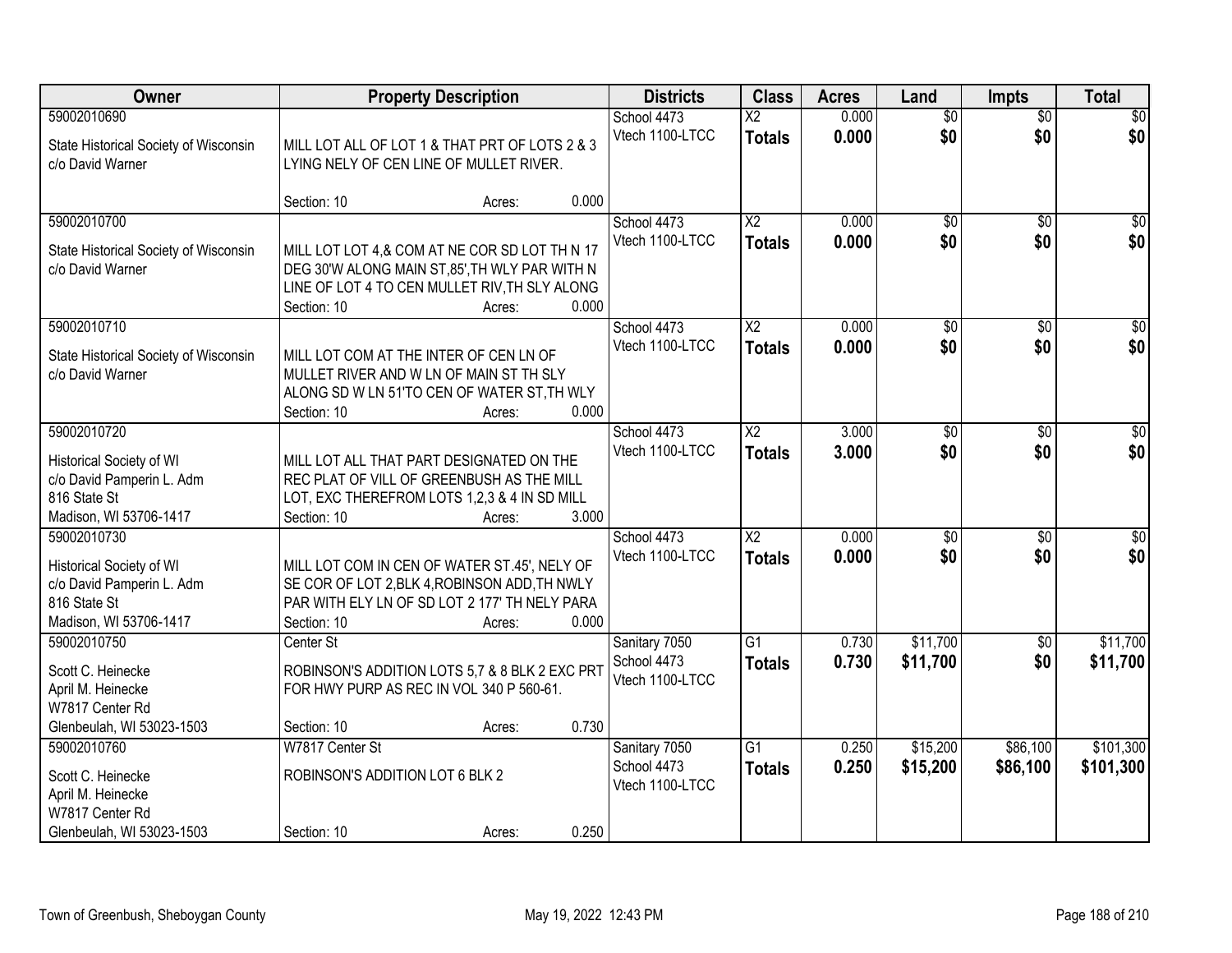| Owner                                     | <b>Property Description</b>                                                           | <b>Districts</b> | <b>Class</b>           | <b>Acres</b> | Land            | <b>Impts</b>    | <b>Total</b>     |
|-------------------------------------------|---------------------------------------------------------------------------------------|------------------|------------------------|--------------|-----------------|-----------------|------------------|
| 59002010770                               | Center St                                                                             | School 4473      | $\overline{X2}$        | 1.940        | $\overline{50}$ | $\overline{50}$ | $\sqrt{50}$      |
| State Historical Society of Wisconsin     | ROBINSON'S ADD LOT 6,7,8,9,10 & 11, BEING ALL OF                                      | Vtech 1100-LTCC  | <b>Totals</b>          | 1.940        | \$0             | \$0             | \$0              |
| c/o David Warner                          | BLK 3, ALSO THE VAC ALLEY LYING E OF & ADJ TO                                         |                  |                        |              |                 |                 |                  |
|                                           | THE E LINE OF SD BLK 3                                                                |                  |                        |              |                 |                 |                  |
|                                           | 1.940<br>Section: 10<br>Acres:                                                        |                  |                        |              |                 |                 |                  |
| 59002010790                               | <b>Water St</b>                                                                       | School 4473      | X <sub>2</sub>         | 0.110        | \$0             | $\sqrt{6}$      | \$0              |
| Historical Society of WI                  | ROBINSON'S ADDITION LOT 1 BLK 4 THAT PRT OF                                           | Vtech 1100-LTCC  | <b>Totals</b>          | 0.110        | \$0             | \$0             | \$0              |
| c/o David Pamperin L. Adm                 | LOT 1 BLK 4 LYING W OF A LN 45'E OF SE COR OF                                         |                  |                        |              |                 |                 |                  |
| 816 State St                              | LOT 2, SD BLK 4, ALSO ALLEY LYING W OF LOT 1                                          |                  |                        |              |                 |                 |                  |
| Madison, WI 53706-1417                    | 0.110<br>Section: 10<br>Acres:                                                        |                  |                        |              |                 |                 |                  |
| 59002010800                               | <b>Water St</b>                                                                       | School 4473      | $\overline{\text{X2}}$ | 0.310        | \$0             | \$0             | $\sqrt{50}$      |
|                                           |                                                                                       | Vtech 1100-LTCC  | <b>Totals</b>          | 0.310        | \$0             | \$0             | \$0              |
| Historical Society of WI                  | ROBINSON'S ADDITION LOTS 2 & 3 BLK 4, EXC PRT                                         |                  |                        |              |                 |                 |                  |
| c/o David Pamperin L. Adm<br>816 State St | REC IN V 181 P 103 OF DEEDS, ALSO PRT<br>ORIGINALLY LAID OUT AS WATER ST LYING S OF W |                  |                        |              |                 |                 |                  |
| Madison, WI 53706-1417                    | 0.310<br>Section: 10<br>Acres:                                                        |                  |                        |              |                 |                 |                  |
| 59002010810                               | Water St                                                                              | School 4473      | $\overline{\text{X2}}$ | 0.250        | $\overline{30}$ | \$0             | $\overline{50}$  |
|                                           |                                                                                       | Vtech 1100-LTCC  | <b>Totals</b>          | 0.250        | \$0             | \$0             | \$0              |
| Historical Society of WI                  | ROBINSON'S ADDITION LOTS 2 & 3 BLK 4 THAT PRT                                         |                  |                        |              |                 |                 |                  |
| c/o David Pamperin L. Adm                 | COM IN CEN OF WATER ST 597.7'SWLY OF ITS                                              |                  |                        |              |                 |                 |                  |
| 816 State St                              | INTER WITH CEN OF STH 23, TH AT R/W NWLY                                              |                  |                        |              |                 |                 |                  |
| Madison, WI 53706-1417                    | 0.250<br>Section: 10<br>Acres:                                                        |                  |                        |              |                 |                 |                  |
| 59002010820                               | Water St                                                                              | School 4473      | $\overline{X2}$        | 1.650        | $\overline{50}$ | $\overline{50}$ | $\overline{\$0}$ |
| <b>Historical Society of WI</b>           | ROBINSON'S ADDITION LOTS 1,2,3 & 4 BLK 5 BEING                                        | Vtech 1100-LTCC  | <b>Totals</b>          | 1.650        | \$0             | \$0             | \$0              |
| c/o David Pamperin L. Adm                 | ALL OF BLK 5, ALSO PRT ORIG- INALLY LAID OUT AS                                       |                  |                        |              |                 |                 |                  |
| 816 State St                              | WATER ST LYING W OF EXTENDED W LN OF LOT 3                                            |                  |                        |              |                 |                 |                  |
| Madison, WI 53706-1417                    | 1.650<br>Section: 10<br>Acres:                                                        |                  |                        |              |                 |                 |                  |
| 59002010830                               | W7852 Center Rd                                                                       | School 4473      | X4                     | 4.510        | $\overline{60}$ | $\overline{50}$ | $\overline{30}$  |
| Haslee-Doebert-Schmidt Post 261           | ROBINSON'S ADDITION LOTS 1 THRU 15 INCLUSIVE.                                         | Vtech 1100-LTCC  | <b>Totals</b>          | 4.510        | \$0             | \$0             | \$0              |
| Dept of Wis American Legion               | BEING ALL OF BLK 6.& THE W 1/2 OF THAT PART OF                                        |                  |                        |              |                 |                 |                  |
| W7852 Center Rd                           | WASHING- TON ST LYING E OF AND ADJA- CENT TO                                          |                  |                        |              |                 |                 |                  |
| Glenbeulah, WI 53023                      | 4.510<br>Section: 10<br>Acres:                                                        |                  |                        |              |                 |                 |                  |
| 59002010840                               | N6502 Washington St                                                                   | Sanitary 7050    | G1                     | 0.500        | \$19,600        | \$101,400       | \$121,000        |
| William J. Risler                         | ROBINSON'S ADDITION LOTS 1 & 4 BLK 7                                                  | School 4473      | <b>Totals</b>          | 0.500        | \$19,600        | \$101,400       | \$121,000        |
| Tammy L. Risler                           |                                                                                       | Vtech 1100-LTCC  |                        |              |                 |                 |                  |
| N6502 Washington St                       |                                                                                       |                  |                        |              |                 |                 |                  |
| PO Box 116                                | 0.000<br>Section: 10<br>Acres:                                                        |                  |                        |              |                 |                 |                  |
| Greenbush, WI 53026-0116                  |                                                                                       |                  |                        |              |                 |                 |                  |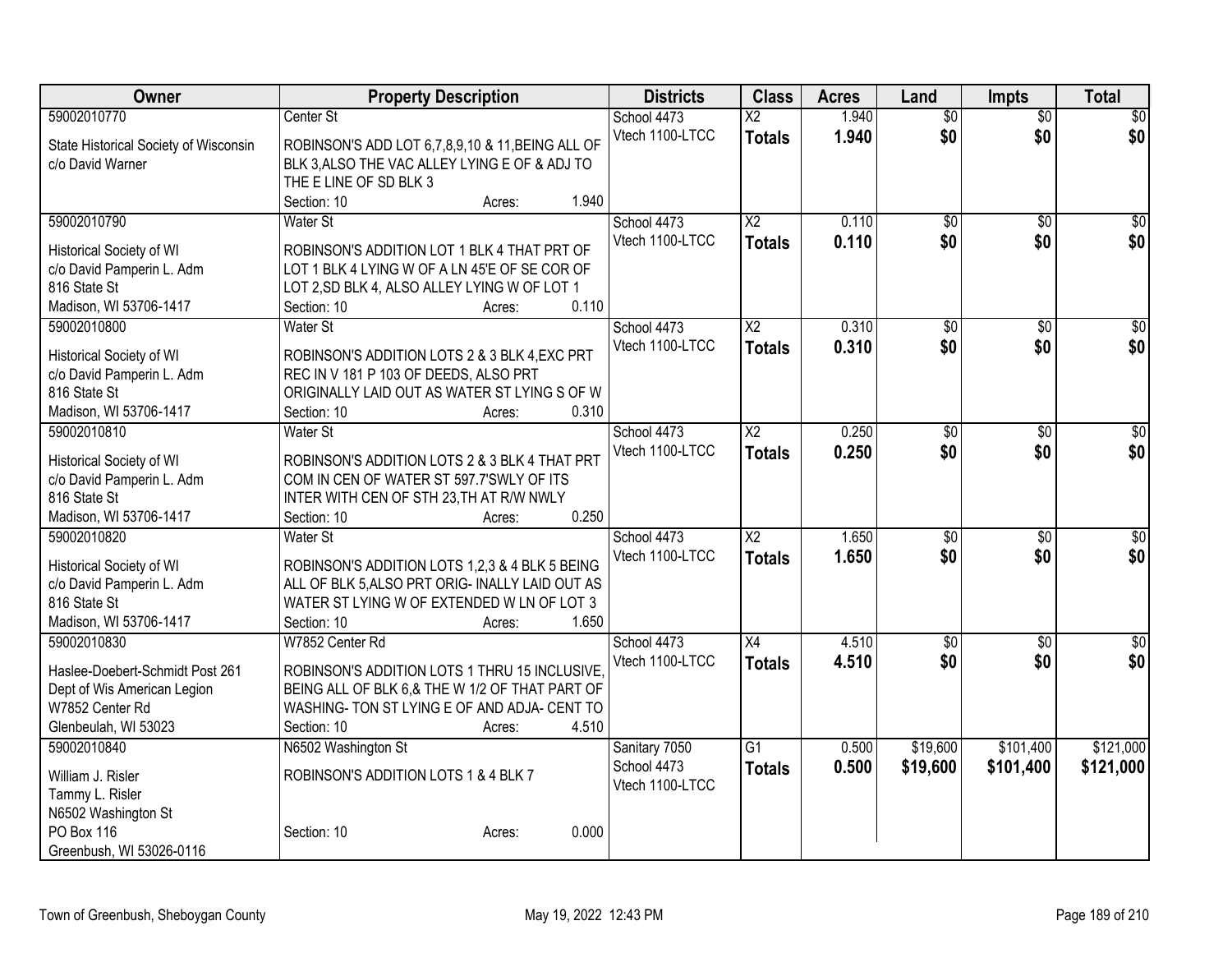| Owner                     |                                                   | <b>Property Description</b> |       |                 | <b>Class</b>    | <b>Acres</b> | Land     | <b>Impts</b>    | <b>Total</b> |
|---------------------------|---------------------------------------------------|-----------------------------|-------|-----------------|-----------------|--------------|----------|-----------------|--------------|
| 59002010850               | Center Rd                                         |                             |       | Sanitary 7050   | $\overline{G1}$ | 0.250        | \$2,500  | \$300           | \$2,800      |
| Rodney Wieck              | ROBINSON'S ADDITION LOT 5 BLK. 7                  |                             |       | School 4473     | <b>Totals</b>   | 0.250        | \$2,500  | \$300           | \$2,800      |
| W7853 Center Rd           |                                                   |                             |       | Vtech 1100-LTCC |                 |              |          |                 |              |
| Glenbeulah, WI 53023-1503 |                                                   |                             |       |                 |                 |              |          |                 |              |
|                           | Section: 10                                       | Acres:                      | 0.250 |                 |                 |              |          |                 |              |
| 59002010860               | N6494 Washington St                               |                             |       | Sanitary 7050   | $\overline{G1}$ | 0.750        | \$23,700 | \$171,400       | \$195,100    |
| Michael J. Vater          | ROBINSON'S ADDITION LOTS 2,3 & 6, BLK 7.          |                             |       | School 4473     | <b>Totals</b>   | 0.750        | \$23,700 | \$171,400       | \$195,100    |
| Patricia L. Vater         |                                                   |                             |       | Vtech 1100-LTCC |                 |              |          |                 |              |
| PO Box 26                 |                                                   |                             |       |                 |                 |              |          |                 |              |
| Greenbush, WI 53026-0026  | Section: 15                                       | Acres:                      | 0.000 |                 |                 |              |          |                 |              |
| 59002010870               | Center <sub>Rd</sub>                              |                             |       | Sanitary 7050   | G1              | 0.470        | \$7,800  | \$0             | \$7,800      |
| Rodney Wieck              | ROBINSON'S ADDITION LOT 7 & 8, EXC THE SLY        |                             |       | School 4473     | <b>Totals</b>   | 0.470        | \$7,800  | \$0             | \$7,800      |
| W7853 Center Rd           | 161/2 FT OF SD LOT 7 BLK 7                        |                             |       | Vtech 1100-LTCC |                 |              |          |                 |              |
| Glenbeulah, WI 53023-1503 |                                                   |                             |       |                 |                 |              |          |                 |              |
|                           | Section: 10                                       | Acres:                      | 0.470 |                 |                 |              |          |                 |              |
| 59002010910               | Plank Rd                                          |                             |       | School 4473     | $\overline{G1}$ | 0.830        | \$1,300  | $\sqrt[6]{3}$   | \$1,300      |
| Carl E. Schwibinger       | LAMBS ADDITION LOTS 2,3 & 4 BLK 1, ALSO PRT LAID  |                             |       | Vtech 1100-LTCC | <b>Totals</b>   | 0.830        | \$1,300  | \$0             | \$1,300      |
| PO Box 36                 | OUT AS ALLEY WITHIN SD LOTS CONT 0.83 AC EXCL     |                             |       |                 |                 |              |          |                 |              |
| Plymouth, WI 53073-0036   | <b>STH 23.</b>                                    |                             |       |                 |                 |              |          |                 |              |
|                           | Section: 15                                       | Acres:                      | 0.830 |                 |                 |              |          |                 |              |
| 59002010920               | Plank Rd                                          |                             |       | School 4473     | $\overline{G1}$ | 2.440        | \$4,000  | $\overline{50}$ | \$4,000      |
| Carl E. Schwibinger       | LAMBS ADDITION LOTS 1,2,3,4,5,6,7 & 8 BLK 2 BEING |                             |       | Vtech 1100-LTCC | <b>Totals</b>   | 2.440        | \$4,000  | \$0             | \$4,000      |
| PO Box 36                 | ALL OF BLK 2 INCL PRT LAID OUT AS ALLEY WITHIN    |                             |       |                 |                 |              |          |                 |              |
| Plymouth, WI 53073-0036   | SD BLK, ALSO INCL PRT INTENDED FOR ST             |                             |       |                 |                 |              |          |                 |              |
|                           | Section: 15                                       | Acres:                      | 2.440 |                 |                 |              |          |                 |              |
| 59002010940               | N5501 Kathryn Dr                                  |                             |       | School 4473     | $\overline{G1}$ | 0.930        | \$23,000 | \$136,100       | \$159,100    |
| Jason W. Kaat             | PLAT OF ROLLING HILLS LOT 1                       |                             |       | Vtech 1100-LTCC | <b>Totals</b>   | 0.930        | \$23,000 | \$136,100       | \$159,100    |
| Valerie K. Kaat           |                                                   |                             |       |                 |                 |              |          |                 |              |
| N5501 Kathryn Dr          |                                                   |                             |       |                 |                 |              |          |                 |              |
| Plymouth, WI 53073-3735   | Section: 26                                       | Acres:                      | 0.930 |                 |                 |              |          |                 |              |
| 59002010950               | N5511 Kathryn Dr                                  |                             |       | School 4473     | $\overline{G1}$ | 0.920        | \$22,800 | \$119,700       | \$142,500    |
| Darvin D. Soles           | PLAT OF ROLLING HILLS LOT 2                       |                             |       | Vtech 1100-LTCC | <b>Totals</b>   | 0.920        | \$22,800 | \$119,700       | \$142,500    |
| Mary G. Soles             |                                                   |                             |       |                 |                 |              |          |                 |              |
| N5511 Kathryn Dr          |                                                   |                             |       |                 |                 |              |          |                 |              |
| Plymouth, WI 53073-3735   | Section: 26                                       | Acres:                      | 0.000 |                 |                 |              |          |                 |              |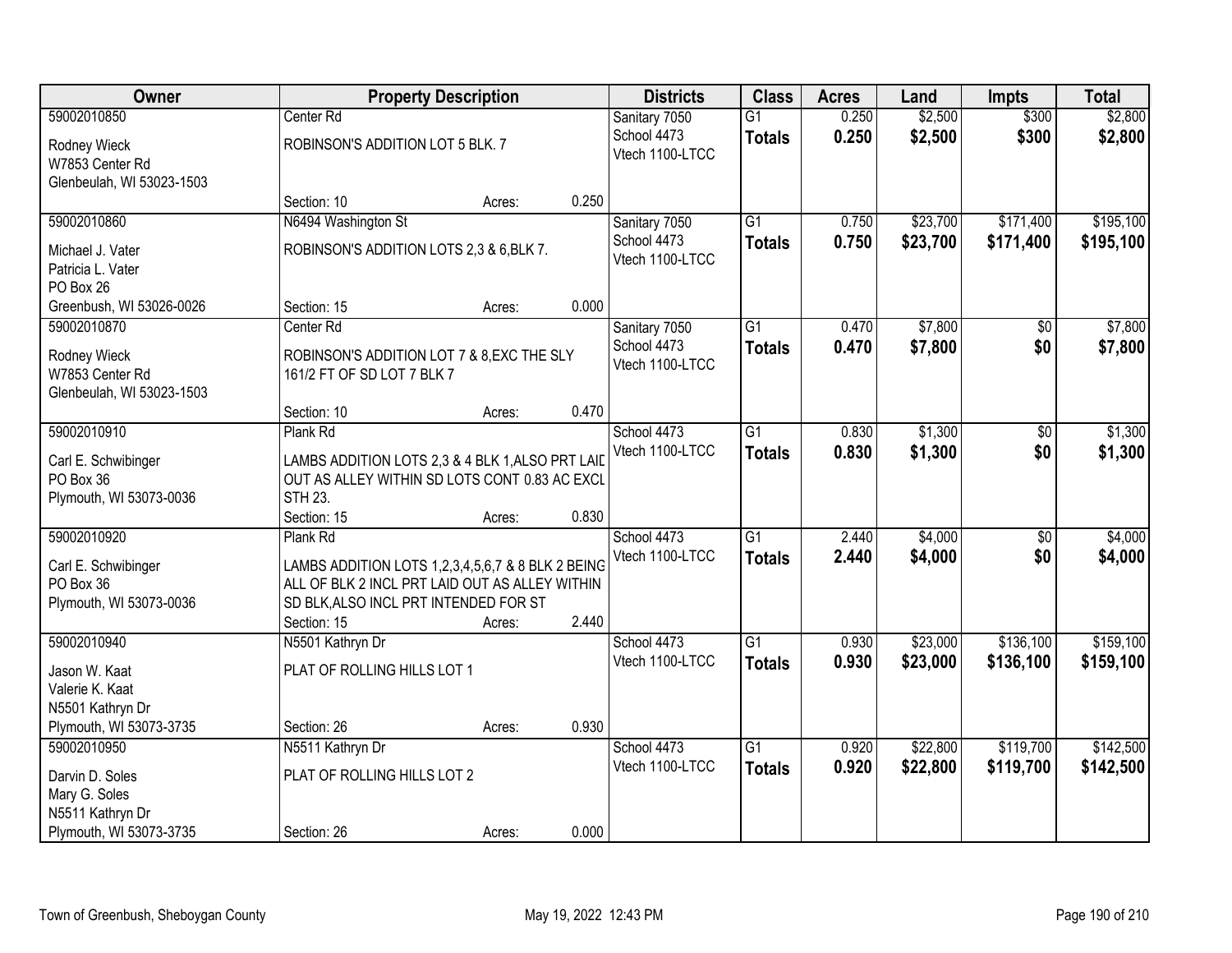| Owner                          | <b>Property Description</b>                       |        | <b>Districts</b> | <b>Class</b>                   | <b>Acres</b>    | Land  | Impts    | <b>Total</b>    |           |
|--------------------------------|---------------------------------------------------|--------|------------------|--------------------------------|-----------------|-------|----------|-----------------|-----------|
| 59002010960                    | Kathryn Dr                                        |        |                  | School 4473                    | $\overline{G1}$ | 0.920 | \$10,300 | $\overline{50}$ | \$10,300  |
| Trust of Dennis & Mary Kohlman | PLAT OF ROLLING HILLS LOT 3                       |        |                  | Vtech 1100-LTCC                | <b>Totals</b>   | 0.920 | \$10,300 | \$0             | \$10,300  |
| N5533 Kathryn Dr               |                                                   |        |                  |                                |                 |       |          |                 |           |
| Plymouth, WI 53073-3735        |                                                   |        |                  |                                |                 |       |          |                 |           |
|                                | Section: 26                                       | Acres: | 0.920            |                                |                 |       |          |                 |           |
| 59002010970                    | N5533 Kathryn Dr                                  |        |                  | School 4473                    | $\overline{G1}$ | 0.920 | \$22,800 | \$169,500       | \$192,300 |
| Trust of Dennis & Mary Kohlman | PLAT OF ROLLING HILLS LOT 4                       |        |                  | Vtech 1100-LTCC                | <b>Totals</b>   | 0.920 | \$22,800 | \$169,500       | \$192,300 |
| N5533 Kathryn Dr               |                                                   |        |                  |                                |                 |       |          |                 |           |
| Plymouth, WI 53073-3735        |                                                   |        |                  |                                |                 |       |          |                 |           |
|                                | Section: 26                                       | Acres: | 0.920            |                                |                 |       |          |                 |           |
| 59002010981                    | Kathryn Dr                                        |        |                  | School 4473<br>Vtech 1100-LTCC | $\overline{G1}$ | 2.720 | \$36,900 | \$0             | \$36,900  |
| Mcfadzen, Michael P & Karen A  | PLAT OF ROLLING HILLS LOTS 5 & 6 & PRT NE 1/4     |        |                  |                                | <b>Totals</b>   | 2.720 | \$36,900 | \$0             | \$36,900  |
| Mcfadzen Revocable Trust et al | SEC, 26, COM IN NW COR SD LOT 6 BEING POB, TH     |        |                  |                                |                 |       |          |                 |           |
| N5549 Kathryn Dr               | N00 DEG 20'04"E 194.24', S89 DEG 41'22"E 186.93', |        |                  |                                |                 |       |          |                 |           |
| Plymouth, WI 53073-3735        | Section: 26                                       | Acres: | 2.720            |                                |                 |       |          |                 |           |
| 59002011050                    | N5546 Kathryn Dr                                  |        |                  | School 4473<br>Vtech 1100-LTCC | $\overline{G1}$ | 0.920 | \$22,800 | \$162,200       | \$185,000 |
| Paul G. Meyer                  | PLAT OF ROLLING HILLS LOT 12                      |        |                  |                                | <b>Totals</b>   | 0.920 | \$22,800 | \$162,200       | \$185,000 |
| Renae M. Meyer                 |                                                   |        |                  |                                |                 |       |          |                 |           |
| N5546 Kathryn Dr               |                                                   |        |                  |                                |                 |       |          |                 |           |
| Plymouth, WI 53073-3734        | Section: 26                                       | Acres: | 0.920            |                                |                 |       |          |                 |           |
| 59002011060                    | Kathryn Dr                                        |        |                  | School 4473                    | $\overline{G1}$ | 0.920 | \$11,400 | $\overline{50}$ | \$11,400  |
| Paul G. Meyer                  | PLAT OF ROLLING HILLS LOT 13                      |        |                  | Vtech 1100-LTCC                | <b>Totals</b>   | 0.920 | \$11,400 | \$0             | \$11,400  |
| Renae M. Meyer                 |                                                   |        |                  |                                |                 |       |          |                 |           |
| N5546 Kathryn Dr               |                                                   |        |                  |                                |                 |       |          |                 |           |
| Plymouth, WI 53073-3734        | Section: 26                                       | Acres: | 0.920            |                                |                 |       |          |                 |           |
| 59002011070                    | Kathryn Dr                                        |        |                  | School 4473<br>Vtech 1100-LTCC | $\overline{G1}$ | 0.920 | \$22,800 | $\sqrt{6}$      | \$22,800  |
| Jane M. Effler                 | PLAT OF ROLLING HILLS LOT 14                      |        |                  |                                | <b>Totals</b>   | 0.920 | \$22,800 | \$0             | \$22,800  |
| N6451 Shamrock Ct              |                                                   |        |                  |                                |                 |       |          |                 |           |
| Plymouth, WI 53073-3517        |                                                   |        |                  |                                |                 |       |          |                 |           |
|                                | Section: 26                                       | Acres: | 0.920            |                                |                 |       |          |                 |           |
| 59002011080                    | Kathryn Dr                                        |        |                  | School 4473<br>Vtech 1100-LTCC | $\overline{G1}$ | 0.920 | \$22,800 | $\overline{50}$ | \$22,800  |
| Jane M. Effler                 | PLAT OF ROLLING HILLS LOT 15                      |        |                  |                                | <b>Totals</b>   | 0.920 | \$22,800 | \$0             | \$22,800  |
| N6451 Shamrock Ct              |                                                   |        |                  |                                |                 |       |          |                 |           |
| Plymouth, WI 53073-3517        |                                                   |        |                  |                                |                 |       |          |                 |           |
|                                | Section: 26                                       | Acres: | 0.920            |                                |                 |       |          |                 |           |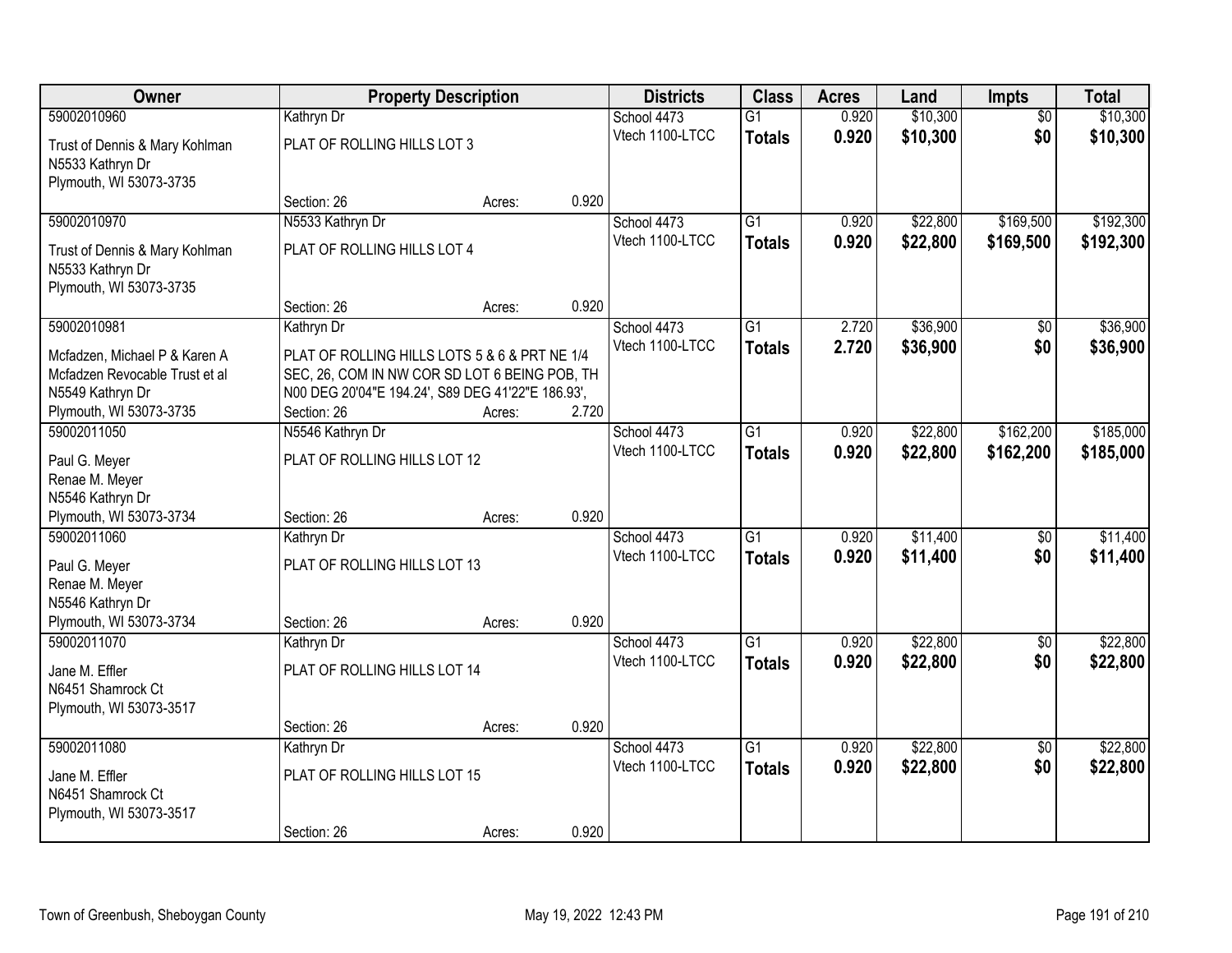| Owner                     |                                            | <b>Property Description</b>                      |       |                 | <b>Class</b>    | <b>Acres</b> | Land     | <b>Impts</b> | <b>Total</b> |
|---------------------------|--------------------------------------------|--------------------------------------------------|-------|-----------------|-----------------|--------------|----------|--------------|--------------|
| 59002011090               | N5518 Kathryn Dr                           |                                                  |       | School 4473     | $\overline{G1}$ | 0.920        | \$22,800 | \$231,500    | \$254,300    |
| Charles R. Beck           | PLAT OF ROLLING HILLS LOT 16               |                                                  |       | Vtech 1100-LTCC | <b>Totals</b>   | 0.920        | \$22,800 | \$231,500    | \$254,300    |
| Samantha J. Beck          |                                            |                                                  |       |                 |                 |              |          |              |              |
| N5518 Kathryn Dr          |                                            |                                                  |       |                 |                 |              |          |              |              |
| Plymouth, WI 53073-3734   | Section: 26                                | Acres:                                           | 0.000 |                 |                 |              |          |              |              |
| 59002011100               | N5508 Kathryn Dr                           |                                                  |       | School 4473     | $\overline{G1}$ | 0.920        | \$22,800 | \$165,500    | \$188,300    |
|                           |                                            |                                                  |       | Vtech 1100-LTCC | <b>Totals</b>   | 0.920        | \$22,800 | \$165,500    | \$188,300    |
| Allan G. Loeffler         | PLAT OF ROLLING HILLS LOT 17               |                                                  |       |                 |                 |              |          |              |              |
| Laura W. Loeffler         |                                            |                                                  |       |                 |                 |              |          |              |              |
| N5508 Kathryn Dr          |                                            |                                                  |       |                 |                 |              |          |              |              |
| Plymouth, WI 53073-3734   | Section: 26                                | Acres:                                           | 0.000 |                 |                 |              |          |              |              |
| 59002011110               | N5510 Hillcrest Dr                         |                                                  |       | School 4473     | G1              | 0.920        | \$22,800 | \$135,800    | \$158,600    |
| Harold E. Scott           | PLAT OF ROLLING HILLS LOT 18               |                                                  |       | Vtech 1100-LTCC | <b>Totals</b>   | 0.920        | \$22,800 | \$135,800    | \$158,600    |
| N5510 Hillcrest Dr        |                                            |                                                  |       |                 |                 |              |          |              |              |
| Plymouth, WI 53073-3847   |                                            |                                                  |       |                 |                 |              |          |              |              |
|                           | Section: 26                                | Acres:                                           | 0.920 |                 |                 |              |          |              |              |
| 59002011118               | S Stephen Ct                               |                                                  |       | School 4473     | G1              | 1.070        | \$3,700  | \$0          | \$3,700      |
| Mark A. Levsen            |                                            | PLAT OF 1ST ADDN TO ROLLING HILLS OUTLOT 1 &     |       | Vtech 1100-LTCC | <b>Totals</b>   | 1.070        | \$3,700  | \$0          | \$3,700      |
| Amy J. Levsen             |                                            | PRT LOT 59, COM AT NW COR SD LOT 59, TH SLY 36', |       |                 |                 |              |          |              |              |
| N5202 County Rd S         |                                            | E TO N LN SD LOT 59, TH NWLY ALG SD N LN TO      |       |                 |                 |              |          |              |              |
| Plymouth, WI 53073-3808   | Section: 26                                | Acres:                                           | 0.000 |                 |                 |              |          |              |              |
| 59002011119               | W7451 County Rd Z                          |                                                  |       | School 4473     | $\overline{G1}$ | 1.020        | \$24,200 | \$221,500    | \$245,700    |
|                           |                                            |                                                  |       | Vtech 1100-LTCC | <b>Totals</b>   | 1.020        | \$24,200 | \$221,500    | \$245,700    |
| Tracy D. Harder           |                                            | PLAT OF 1ST ADDN TO ROLLING HILLS LOT 19         |       |                 |                 |              |          |              |              |
| Cassandra Pozun Harder    |                                            |                                                  |       |                 |                 |              |          |              |              |
| W7451 County Rd Z         |                                            |                                                  |       |                 |                 |              |          |              |              |
| Plymouth, WI 53073-3758   | Section: 26                                | Acres:                                           | 1.020 |                 |                 |              |          |              |              |
| 59002011121               | N6504 Penny Ln                             |                                                  |       | Sanitary 7050   | $\overline{G1}$ | 0.460        | \$18,900 | \$155,500    | \$174,400    |
| Brian D. Haese            |                                            | J-R HAPPY ACRES TRACT 1 CSM V 7 P 128 - LOT 1 &  |       | School 4473     | <b>Totals</b>   | 0.460        | \$18,900 | \$155,500    | \$174,400    |
| Amy L. Haese              |                                            | PRT OF LOT 2, COM AT SW COR, SD LOT 1, TH NO     |       | Vtech 1100-LTCC |                 |              |          |              |              |
| PO Box 64                 |                                            | DEG 14' 45"W 160', N89 DEG 17'2"E 120', S0 DEG   |       |                 |                 |              |          |              |              |
| Greenbush, WI 53026-0064  | Section: 10                                | Acres:                                           | 0.460 |                 |                 |              |          |              |              |
| 59002011122               | N6520 Penny Ln                             |                                                  |       | Sanitary 7050   | $\overline{G1}$ | 0.390        | \$17,700 | \$135,800    | \$153,500    |
|                           |                                            |                                                  |       | School 4473     | <b>Totals</b>   | 0.390        | \$17,700 | \$135,800    | \$153,500    |
| Allen E. Riesterer        |                                            | J-R HAPPY ACRES TR 2 CSM V7 P 128 - PRT LOTS 2   |       | Vtech 1100-LTCC |                 |              |          |              |              |
| N6520 Penny Ln            |                                            | & 3, COM N0 DEG 14'45"W 40' FROM SW COR, SD LOT  |       |                 |                 |              |          |              |              |
| Glenbeulah, WI 53023-1543 | 2, TH NO DEG 14'45"W 144', N89 DEG 17' 2"E |                                                  | 0.390 |                 |                 |              |          |              |              |
|                           | Section: 10                                | Acres:                                           |       |                 |                 |              |          |              |              |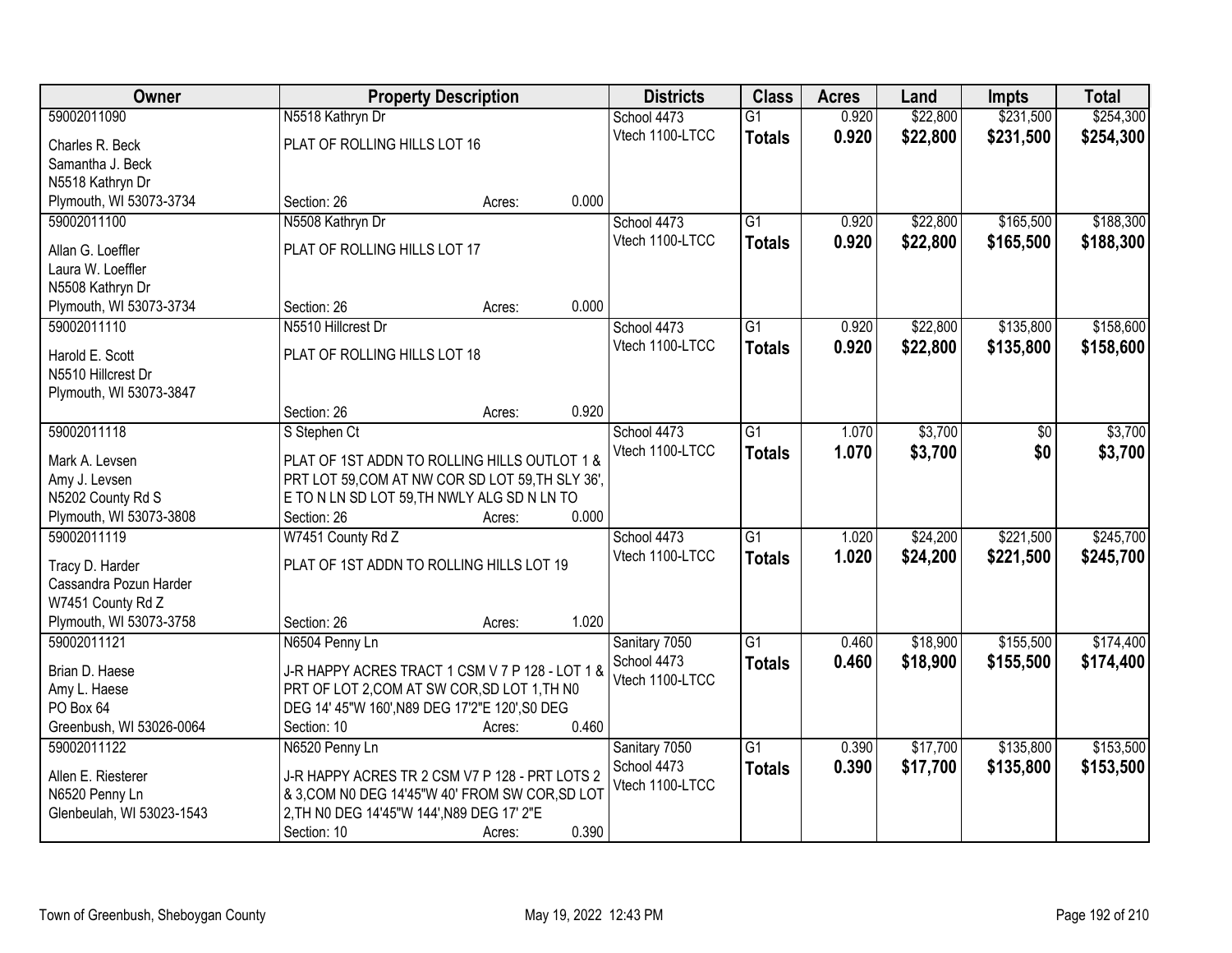| Owner                     |                                                   | <b>Property Description</b> |       |                                | <b>Class</b>    | <b>Acres</b> | Land     | <b>Impts</b> | <b>Total</b> |
|---------------------------|---------------------------------------------------|-----------------------------|-------|--------------------------------|-----------------|--------------|----------|--------------|--------------|
| 59002011124               | N6526 Penny Ln                                    |                             |       | Sanitary 7050                  | $\overline{G1}$ | 0.740        | \$23,600 | \$174,800    | \$198,400    |
| Eric D. Heiden            | J-R HAPPY ACRES TRACT 3 CSM V 7 P 128 - LOT 4 &   |                             |       | School 4473                    | <b>Totals</b>   | 0.740        | \$23,600 | \$174,800    | \$198,400    |
| Laurie A. Heiden          | PRT LOT 3, COM N0 DEG 14' 45"W 64.13'FROM SW      |                             |       | Vtech 1100-LTCC                |                 |              |          |              |              |
| N6526 Penny Ln            | COR, SD LOT 3, TH N0 DEG 14'45"W 171.50', N80 DEG |                             |       |                                |                 |              |          |              |              |
| Glenbeulah, WI 53023      | Section: 10                                       | Acres:                      | 0.740 |                                |                 |              |          |              |              |
| 59002011125               | N6534 Penny Ln                                    |                             |       | Sanitary 7050                  | $\overline{G1}$ | 0.300        | \$16,100 | \$154,800    | \$170,900    |
|                           |                                                   |                             |       | School 4473                    | <b>Totals</b>   | 0.300        | \$16,100 | \$154,800    | \$170,900    |
| Michael S. Stenz          | J-R HAPPY ACRES LOT 5                             |                             |       | Vtech 1100-LTCC                |                 |              |          |              |              |
| N6534 Penny Ln            |                                                   |                             |       |                                |                 |              |          |              |              |
| Glenbeulah, WI 53023-1543 |                                                   |                             | 0.300 |                                |                 |              |          |              |              |
|                           | Section: 10                                       | Acres:                      |       |                                |                 |              |          |              |              |
| 59002011126               | N6542 Penny Ln                                    |                             |       | Sanitary 7050                  | $\overline{G1}$ | 0.340        | \$16,800 | \$136,400    | \$153,200    |
| John L. Harder            | J-R HAPPY ACRES LOT 6                             |                             |       | School 4473<br>Vtech 1100-LTCC | <b>Totals</b>   | 0.340        | \$16,800 | \$136,400    | \$153,200    |
| Deborah Harder            |                                                   |                             |       |                                |                 |              |          |              |              |
| N6542 Penny Ln            |                                                   |                             |       |                                |                 |              |          |              |              |
| Glenbeulah, WI 53023-1543 | Section: 10                                       | Acres:                      | 0.000 |                                |                 |              |          |              |              |
| 59002011127               | N6549 Penny Ln                                    |                             |       | Sanitary 7050                  | $\overline{G1}$ | 0.510        | \$19,800 | \$139,500    | \$159,300    |
| Tate J. Noordyk           | J-R HAPPY ACRES LOT 7                             |                             |       | School 4473                    | <b>Totals</b>   | 0.510        | \$19,800 | \$139,500    | \$159,300    |
| Jennifer R. Noordyk       |                                                   |                             |       | Vtech 1100-LTCC                |                 |              |          |              |              |
| N6549 Penny Ln            |                                                   |                             |       |                                |                 |              |          |              |              |
| Glenbeulah, WI 53023-1542 | Section: 10                                       | Acres:                      | 0.000 |                                |                 |              |          |              |              |
| 59002011128               | N6557 Penny Ln                                    |                             |       | Sanitary 7050                  | $\overline{G1}$ | 0.320        | \$16,500 | \$129,100    | \$145,600    |
|                           |                                                   |                             |       | School 4473                    | <b>Totals</b>   | 0.320        | \$16,500 | \$129,100    | \$145,600    |
| Lori Ann Grim             | J-R HAPPY ACRES LOT 8                             |                             |       | Vtech 1100-LTCC                |                 |              |          |              |              |
| N6557 Penny Ln            |                                                   |                             |       |                                |                 |              |          |              |              |
| Glenbeulah, WI 53023-1542 |                                                   |                             |       |                                |                 |              |          |              |              |
|                           | Section: 10                                       | Acres:                      | 0.000 |                                |                 |              |          |              |              |
| 59002011129               | N6565 Penny Ln                                    |                             |       | Sanitary 7050                  | $\overline{G1}$ | 0.300        | \$16,100 | \$112,400    | \$128,500    |
| Julie A. Lawonn           | J-R HAPPY ACRES LOT 9                             |                             |       | School 4473                    | <b>Totals</b>   | 0.300        | \$16,100 | \$112,400    | \$128,500    |
| N6565 Penny Ln            |                                                   |                             |       | Vtech 1100-LTCC                |                 |              |          |              |              |
| Glenbeulah, WI 53023-1542 |                                                   |                             |       |                                |                 |              |          |              |              |
|                           | Section: 10                                       | Acres:                      | 0.300 |                                |                 |              |          |              |              |
| 59002011130               | W7868 Center Rd                                   |                             |       | Sanitary 7050                  | $\overline{G1}$ | 0.310        | \$16,300 | \$155,300    | \$171,600    |
| Craig S. Bogart           | J-R HAPPY ACRES LOT 10                            |                             |       | School 4473                    | <b>Totals</b>   | 0.310        | \$16,300 | \$155,300    | \$171,600    |
| Heidi M. Bogart           |                                                   |                             |       | Vtech 1100-LTCC                |                 |              |          |              |              |
| W7868 Center Rd           |                                                   |                             |       |                                |                 |              |          |              |              |
| Glenbeulah, WI 53023-1501 | Section: 10                                       | Acres:                      | 0.000 |                                |                 |              |          |              |              |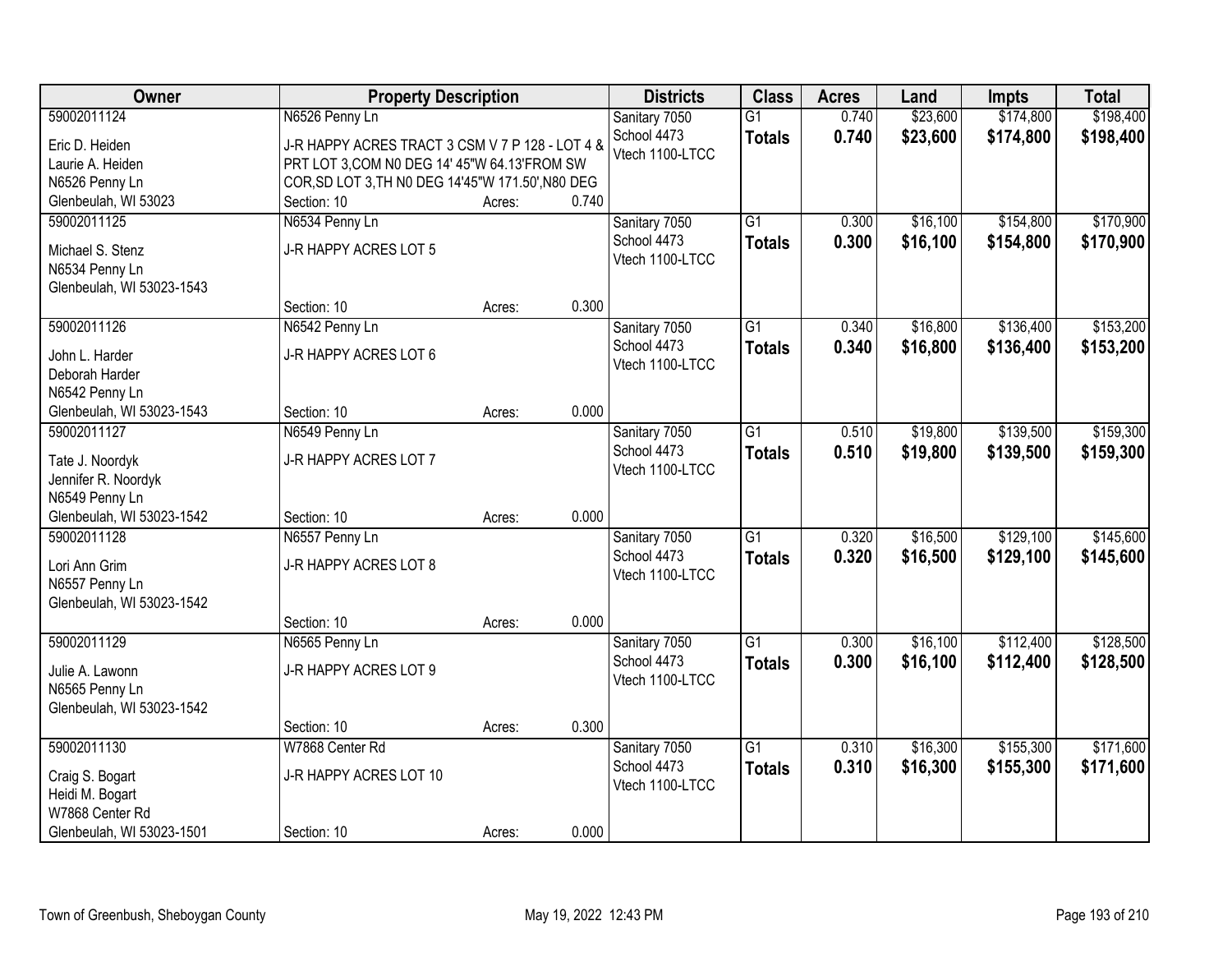| Owner                     | <b>Property Description</b>                |        | <b>Districts</b> | <b>Class</b>    | <b>Acres</b>    | Land  | <b>Impts</b> | <b>Total</b>    |           |
|---------------------------|--------------------------------------------|--------|------------------|-----------------|-----------------|-------|--------------|-----------------|-----------|
| 59002011131               | N6562 Penny Ln                             |        |                  | Sanitary 7050   | $\overline{G1}$ | 0.320 | \$16,500     | \$98,700        | \$115,200 |
| Austin R. Ernst           | J-R HAPPY ACRES LOT 11                     |        |                  | School 4473     | <b>Totals</b>   | 0.320 | \$16,500     | \$98,700        | \$115,200 |
| N6562 Penny Ln            |                                            |        |                  | Vtech 1100-LTCC |                 |       |              |                 |           |
| Glenbeulah, WI 53023      |                                            |        |                  |                 |                 |       |              |                 |           |
|                           | Section: 10                                | Acres: | 0.000            |                 |                 |       |              |                 |           |
| 59002011132               | Penny Ln                                   |        |                  | Sanitary 7050   | $\overline{G1}$ | 0.330 | \$16,600     | $\overline{50}$ | \$16,600  |
| Gary A. Rosche            | J-R HAPPY ACRES LOT 12                     |        |                  | School 4473     | <b>Totals</b>   | 0.330 | \$16,600     | \$0             | \$16,600  |
| W7884 Center Rd           |                                            |        |                  | Vtech 1100-LTCC |                 |       |              |                 |           |
| Glenbeulah, WI 53023-1501 |                                            |        |                  |                 |                 |       |              |                 |           |
|                           | Section: 10                                | Acres: | 0.330            |                 |                 |       |              |                 |           |
| 59002011133               | N6533 Penny Ln                             |        |                  | Sanitary 7050   | $\overline{G1}$ | 0.250 | \$15,200     | \$160,000       | \$175,200 |
| Randal W. Sander          | J-R HAPPY ACRES LOT 13                     |        |                  | School 4473     | <b>Totals</b>   | 0.250 | \$15,200     | \$160,000       | \$175,200 |
| Kim A. Sander             |                                            |        |                  | Vtech 1100-LTCC |                 |       |              |                 |           |
| N6533 Penny Ln            |                                            |        |                  |                 |                 |       |              |                 |           |
| Glenbeulah, WI 53023-1542 | Section: 10                                | Acres: | 0.000            |                 |                 |       |              |                 |           |
| 59002011134               | N6556 Penny Ln                             |        |                  | Sanitary 7050   | $\overline{G1}$ | 0.310 | \$16,300     | \$193,700       | \$210,000 |
| Timothy S. Schultz        | J-R HAPPY ACRES LOT 14                     |        |                  | School 4473     | <b>Totals</b>   | 0.310 | \$16,300     | \$193,700       | \$210,000 |
| Stephanie Schultz         |                                            |        |                  | Vtech 1100-LTCC |                 |       |              |                 |           |
| N6556 Penny Ln            |                                            |        |                  |                 |                 |       |              |                 |           |
| Glenbeulah, WI 53023-1543 | Section: 10                                | Acres: | 0.000            |                 |                 |       |              |                 |           |
| 59002011135               | N5633 Kathryn Dr                           |        |                  | School 4473     | $\overline{G1}$ | 1.050 | \$24,500     | \$181,500       | \$206,000 |
| Bennie A. Harris Jr       | PLAT OF 1ST ADDN TO ROLLING HILLS LOT 35   |        |                  | Vtech 1100-LTCC | <b>Totals</b>   | 1.050 | \$24,500     | \$181,500       | \$206,000 |
| N5633 Kathryn Dr          |                                            |        |                  |                 |                 |       |              |                 |           |
| Plymouth, WI 53073-3763   |                                            |        |                  |                 |                 |       |              |                 |           |
|                           | Section: 26                                | Acres: | 0.000            |                 |                 |       |              |                 |           |
| 59002011136               | N5627 Kathryn Dr                           |        |                  | School 4473     | G1              | 1.020 | \$24,200     | \$185,800       | \$210,000 |
| Steven A. Mauk            | PLAT OF 1ST ADDN TO ROLLING HILLS LOT 36   |        |                  | Vtech 1100-LTCC | <b>Totals</b>   | 1.020 | \$24,200     | \$185,800       | \$210,000 |
| Kay C. Mauk               |                                            |        |                  |                 |                 |       |              |                 |           |
| N5627 Kathryn Dr          |                                            |        |                  |                 |                 |       |              |                 |           |
| Plymouth, WI 53073-3736   | Section: 26                                | Acres: | 1.020            |                 |                 |       |              |                 |           |
| 59002011137               | Kathryn Dr                                 |        |                  | School 4473     | $\overline{G1}$ | 0.960 | \$23,400     | \$11,400        | \$34,800  |
| Steven A. Mauk            | PLAT OF 1ST ADDN TO ROLLING HILLS LOT 37,& |        |                  | Vtech 1100-LTCC | <b>Totals</b>   | 0.960 | \$23,400     | \$11,400        | \$34,800  |
| Kay C. Mauk               | THAT PRT OF VAC N STEPHEN CT LYING SELY &  |        |                  |                 |                 |       |              |                 |           |
| N5627 Kathryn Dr          | ADJ TO SD LOT AS SHOWN IN FILE #1114581.   |        |                  |                 |                 |       |              |                 |           |
| Plymouth, WI 53073-3736   | Section: 26                                | Acres: | 0.000            |                 |                 |       |              |                 |           |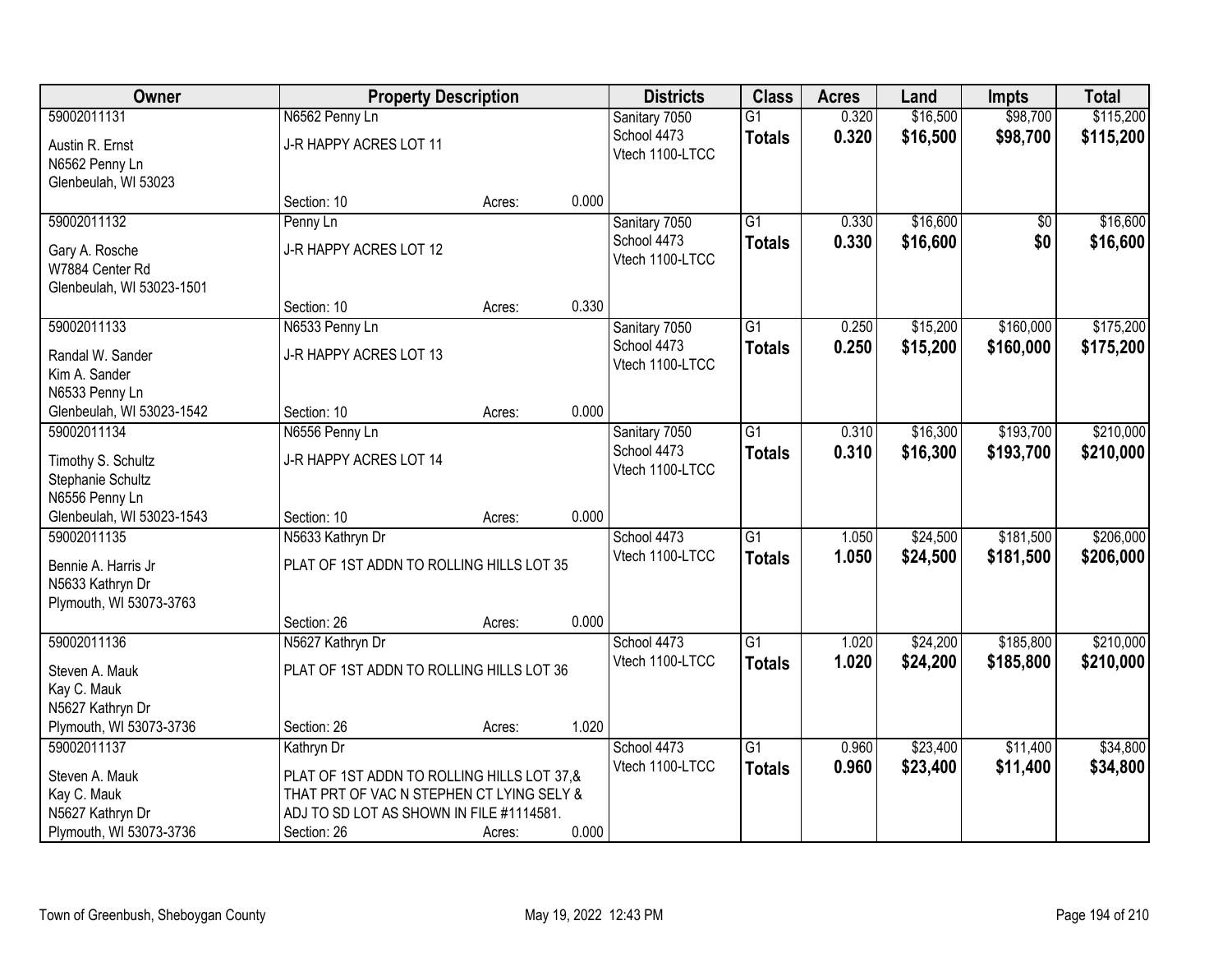| Owner                                  | <b>Property Description</b>                                           | <b>Districts</b> | <b>Class</b>    | <b>Acres</b> | Land     | <b>Impts</b> | <b>Total</b> |
|----------------------------------------|-----------------------------------------------------------------------|------------------|-----------------|--------------|----------|--------------|--------------|
| 59002011138                            | N5603 Kathryn Dr                                                      | School 4473      | $\overline{G1}$ | 1.700        | \$31,000 | \$144,900    | \$175,900    |
| John R. Schmitt                        | PLAT OF 1ST ADDN TO ROLLING HILLS LOT 38,&                            | Vtech 1100-LTCC  | <b>Totals</b>   | 1.700        | \$31,000 | \$144,900    | \$175,900    |
| N5603 Kathryn Dr                       | THAT PRT OF VAC N STEPHEN CT LYING SLY & ADJ                          |                  |                 |              |          |              |              |
| Plymouth, WI 53073-3736                | TO SD LOT AS SHOWN IN FILE #1114581.                                  |                  |                 |              |          |              |              |
|                                        | 0.000<br>Section: 26<br>Acres:                                        |                  |                 |              |          |              |              |
| 59002011140                            | Kathryn Dr                                                            | School 4473      | $\overline{G1}$ | 0.400        | \$13,400 | \$0          | \$13,400     |
|                                        |                                                                       | Vtech 1100-LTCC  | <b>Totals</b>   | 0.400        | \$13,400 | \$0          | \$13,400     |
| Elisa M. Kistner                       | PLAT OF 1ST ADDN TO ROLLING HILLS LOT 40,&                            |                  |                 |              |          |              |              |
| N5597 Kathryn Dr                       | THAT PRT OF VAC N STEPHEN CT LYING NWLY &                             |                  |                 |              |          |              |              |
| Plymouth, WI 53073-3735                | ADJ TO SD LOT AS SHOWN IN FILE #1114581.<br>0.400                     |                  |                 |              |          |              |              |
|                                        | Section: 26<br>Acres:                                                 |                  |                 |              |          |              |              |
| 59002011141                            | N5597 Kathryn Dr                                                      | School 4473      | $\overline{G1}$ | 0.360        | \$12,100 | \$247,500    | \$259,600    |
| Elisa M. Kistner                       | PLAT OF 1ST ADDN TO ROLLING HILLS LOT 41, EXC                         | Vtech 1100-LTCC  | <b>Totals</b>   | 0.360        | \$12,100 | \$247,500    | \$259,600    |
| N5597 Kathryn Dr                       | COM AT NE COR, SD LOT, TH N60 DEG 44'33"W                             |                  |                 |              |          |              |              |
| Plymouth, WI 53073-3735                | 128.90'ALG N LN SD LOT, S0 DEG 26'50"W 215.30'TO E                    |                  |                 |              |          |              |              |
|                                        | Section: 26<br>0.000<br>Acres:                                        |                  |                 |              |          |              |              |
| 59002011142                            | N5575 Kathryn Dr                                                      | School 4473      | $\overline{G1}$ | 1.410        | \$28,100 | \$203,500    | \$231,600    |
|                                        |                                                                       | Vtech 1100-LTCC  | <b>Totals</b>   | 1.410        | \$28,100 | \$203,500    | \$231,600    |
| Daniel A. Rizzi                        | PLAT OF 1ST ADDN TO ROLLING HILLS A-17098 -                           |                  |                 |              |          |              |              |
| Tami S. Gumtow Rizzi                   | LOT 42,& PRT LOT 41, COM AT NE COR, LOT 41, TH                        |                  |                 |              |          |              |              |
| N5575 Kathryn Dr                       | N60 DEG 44'33"W 128.90'ALG N LN LOT 41,S0 DEG<br>0.000<br>Section: 26 |                  |                 |              |          |              |              |
| Plymouth, WI 53073-3735<br>59002011145 | Acres:                                                                |                  | $\overline{G1}$ | 1.160        | \$9,700  | \$8,200      | \$17,900     |
|                                        | Kathryn Dr                                                            | School 4473      |                 |              |          |              |              |
| Roger Meyer                            | PLAT OF 1ST ADDN TO ROLLING HILLS LOT 45                              | Vtech 1100-LTCC  | <b>Totals</b>   | 1.160        | \$9,700  | \$8,200      | \$17,900     |
| Karen K. Meyer                         |                                                                       |                  |                 |              |          |              |              |
| N5552 Kathryn Dr                       |                                                                       |                  |                 |              |          |              |              |
| Plymouth, WI 53073-3734                | 0.000<br>Section: 26<br>Acres:                                        |                  |                 |              |          |              |              |
| 59002011146                            | N5552 Kathryn Dr                                                      | School 4473      | G1              | 1.160        | \$25,600 | \$163,100    | \$188,700    |
| Roger Meyer                            | PLAT OF 1ST ADDN TO ROLLING HILLS LOT 46                              | Vtech 1100-LTCC  | <b>Totals</b>   | 1.160        | \$25,600 | \$163,100    | \$188,700    |
| Karen K. Meyer                         |                                                                       |                  |                 |              |          |              |              |
| N5552 Kathryn Dr                       |                                                                       |                  |                 |              |          |              |              |
| Plymouth, WI 53073-3734                | 0.000<br>Section: 26<br>Acres:                                        |                  |                 |              |          |              |              |
| 59002011147                            | N5544 S Stephen Ct                                                    | School 4473      | $\overline{G1}$ | 0.960        | \$23,400 | \$237,700    | \$261,100    |
|                                        |                                                                       | Vtech 1100-LTCC  |                 | 0.960        | \$23,400 | \$237,700    | \$261,100    |
| Wanda L. Schroeder-Ardell              | PLAT OF 1ST ADDN TO ROLLING HILLS LOT 47,&                            |                  | <b>Totals</b>   |              |          |              |              |
| N5544 S Stephens Ct                    | THAT PRT OF VAC PATRICIA CT LYING SWLY & ADJ                          |                  |                 |              |          |              |              |
| Plymouth, WI 53073                     | TO SD LOT AS SHOWN IN FILE #1114581.                                  |                  |                 |              |          |              |              |
|                                        | 0.000<br>Section: 26<br>Acres:                                        |                  |                 |              |          |              |              |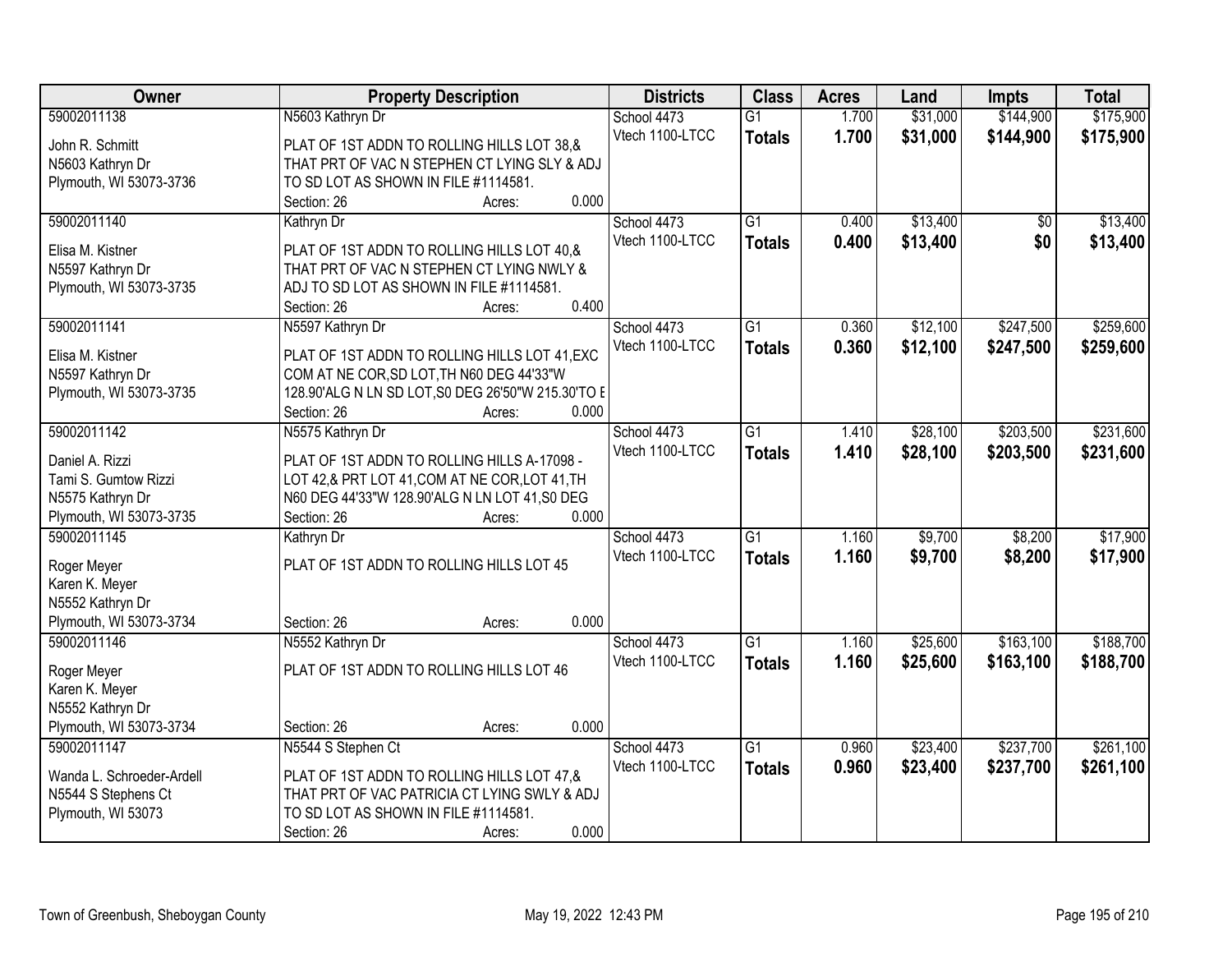| Owner                                   | <b>Property Description</b>                  | <b>Districts</b> | <b>Class</b>    | <b>Acres</b> | Land     | <b>Impts</b>    | <b>Total</b> |
|-----------------------------------------|----------------------------------------------|------------------|-----------------|--------------|----------|-----------------|--------------|
| 59002011148                             | N5604 Kathryn Dr                             | School 4473      | $\overline{G1}$ | 0.900        | \$22,500 | \$221,000       | \$243,500    |
| Ryan T. Passini                         | PLAT OF 1ST ADDN TO ROLLING HILLS LOT 48,&   | Vtech 1100-LTCC  | <b>Totals</b>   | 0.900        | \$22,500 | \$221,000       | \$243,500    |
| Elizabeth L. Passini                    | THAT PRT OF VAC PATRICIA CT LYING SWLY & ADJ |                  |                 |              |          |                 |              |
| N5604 Kathryn Dr                        | TO SD LOT AS SHOWN IN FILE #1114581.         |                  |                 |              |          |                 |              |
| Plymouth, WI 53073-3762                 | 0.000<br>Section: 26<br>Acres:               |                  |                 |              |          |                 |              |
| 59002011149                             | N5590 Kathryn Dr                             | School 4473      | $\overline{G1}$ | 0.980        | \$23,700 | \$238,100       | \$261,800    |
|                                         |                                              | Vtech 1100-LTCC  | <b>Totals</b>   | 0.980        | \$23,700 | \$238,100       | \$261,800    |
| Rexford S. White                        | PLAT OF 1ST ADDN TO ROLLING HILLS LOT 49,&   |                  |                 |              |          |                 |              |
| Sonja K. White                          | THAT PRT OF VAC PATRICIA CT LYING SWLY & ADJ |                  |                 |              |          |                 |              |
| N5590 Kathryn Dr                        | TO SD LOT AS SHOWN IN FILE #1114581.         |                  |                 |              |          |                 |              |
| Plymouth, WI 53073-3734                 | 0.000<br>Section: 26<br>Acres:               |                  |                 |              |          |                 |              |
| 59002011150                             | Kathryn Dr                                   | School 4473      | $\overline{G1}$ | 1.660        | \$13,800 | $\overline{50}$ | \$13,800     |
| Rexford S. White                        | PLAT OF 1ST ADDN TO ROLLING HILLS LOT 50,&   | Vtech 1100-LTCC  | <b>Totals</b>   | 1.660        | \$13,800 | \$0             | \$13,800     |
| Sonja K. White                          | THAT PRT OF VAC PATRICIA CT LYING WLY & ADJ  |                  |                 |              |          |                 |              |
| N5590 Kathryn Dr                        | TO SD LOT AS SHOWN IN FILE #1114581.         |                  |                 |              |          |                 |              |
| Plymouth, WI 53073-3734                 | 0.000<br>Section: 26<br>Acres:               |                  |                 |              |          |                 |              |
| 59002011151                             |                                              | School 4473      | $\overline{G1}$ | 1.090        | \$10,000 | \$0             | \$10,000     |
|                                         |                                              | Vtech 1100-LTCC  | <b>Totals</b>   | 1.090        | \$10,000 | \$0             | \$10,000     |
| Rexford S. White                        | PLAT OF 1ST ADDN TO ROLLING HILLS LOT 51,&   |                  |                 |              |          |                 |              |
| Sonja K. White                          | THAT PRT OF VAC PATRICIA CT LYING NLY & ADJ  |                  |                 |              |          |                 |              |
| N5590 Kathryn Dr                        | TO SD LOT AS SHOWN IN FILE #1114581.         |                  |                 |              |          |                 |              |
| Plymouth, WI 53073-3734                 | 0.000<br>Section: 26<br>Acres:               |                  |                 |              |          |                 |              |
| 59002011152                             |                                              | School 4473      | $\overline{G1}$ | 1.060        | \$9,800  | $\overline{50}$ | \$9,800      |
| Jeffrey R. Vogel                        | PLAT OF 1ST ADDN TO ROLLING HILLS LOT 52 &   | Vtech 1100-LTCC  | <b>Totals</b>   | 1.060        | \$9,800  | \$0             | \$9,800      |
|                                         | THAT PRT OF VAC PATRICIA CT LYING NLY & ADJ  |                  |                 |              |          |                 |              |
| Kathleen M. Vogel<br>N5519 S Stephen Ct | TO SD LOT AS SHOWN IN FILE #1114581.         |                  |                 |              |          |                 |              |
| Plymouth, WI 53073-3733                 | 0.000<br>Section: 26                         |                  |                 |              |          |                 |              |
| 59002011153                             | Acres:                                       |                  |                 |              |          |                 |              |
|                                         |                                              | School 4473      | $\overline{G1}$ | 1.490        | \$11,600 | $\overline{50}$ | \$11,600     |
| Jeffrey R. Vogel                        | PLAT OF 1ST ADDN TO ROLLING HILLS LOT 53.&   | Vtech 1100-LTCC  | <b>Totals</b>   | 1.490        | \$11,600 | \$0             | \$11,600     |
| Kathleen M. Vogel                       | THAT PRT OF VAC PATRICIA CT LYING NLY & ADJ  |                  |                 |              |          |                 |              |
| N5519 S Stephen Ct                      | TO SD LOT AS SHOWN IN FILE #1114581.         |                  |                 |              |          |                 |              |
| Plymouth, WI 53073-3733                 | 0.000<br>Section: 26<br>Acres:               |                  |                 |              |          |                 |              |
| 59002011154                             | N5519 S Stephen Ct                           | School 4473      | $\overline{G1}$ | 1.160        | \$25,600 | \$220,400       | \$246,000    |
|                                         |                                              | Vtech 1100-LTCC  | <b>Totals</b>   | 1.160        | \$25,600 | \$220,400       | \$246,000    |
| Jeffrey R. Vogel                        | PLAT OF 1ST ADDN TO ROLLING HILLS LOT 54,&   |                  |                 |              |          |                 |              |
| Kathleem M. Vogel                       | THAT PRT OF VAC PATRICIA CT LYING NLY & ADJ  |                  |                 |              |          |                 |              |
| N5519 S Stephen Ct                      | TO SD LOT AS SHOWN IN FILE #1114581.         |                  |                 |              |          |                 |              |
| Plymouth, WI 53073-3733                 | 0.000<br>Section: 26<br>Acres:               |                  |                 |              |          |                 |              |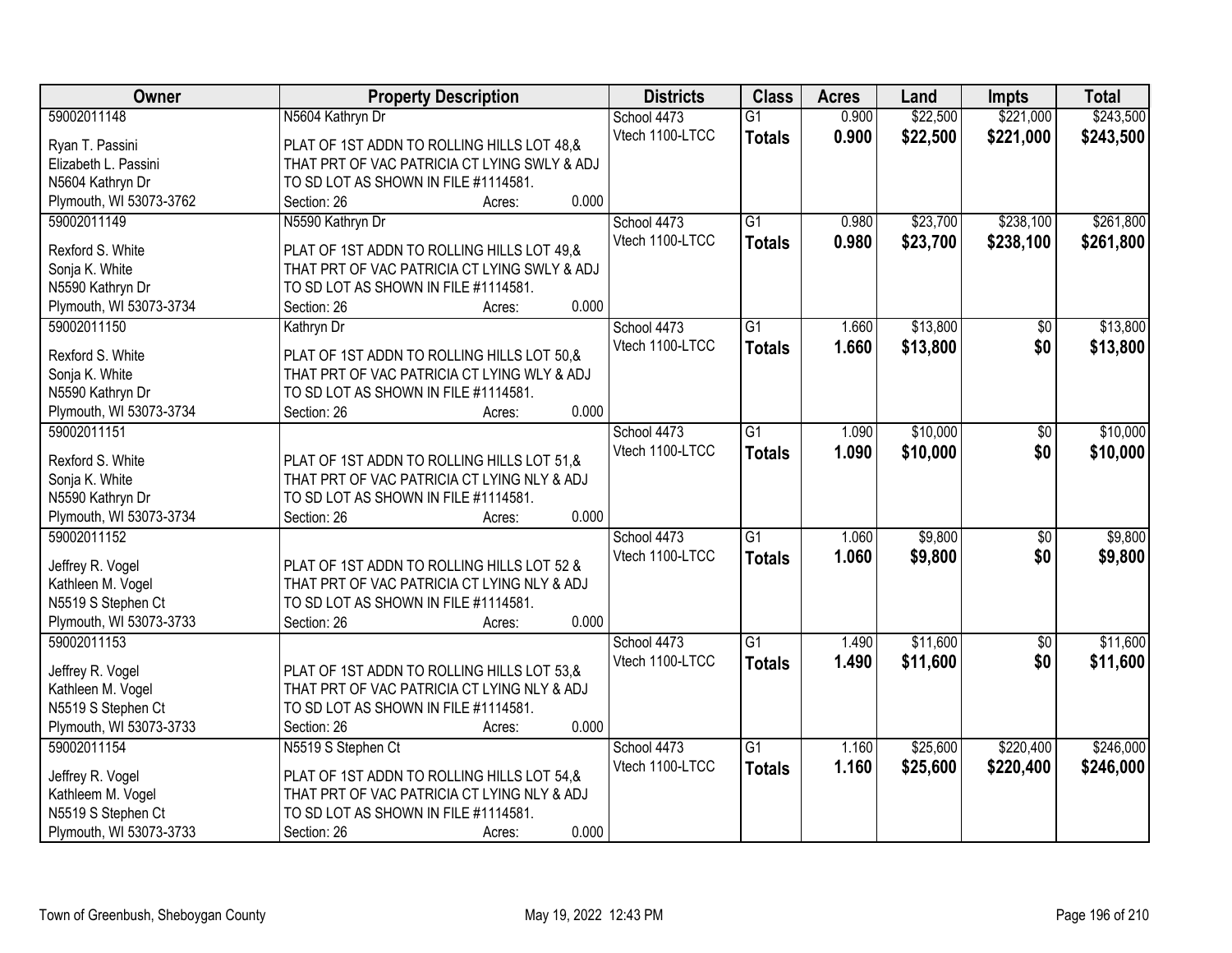| Owner                                    | <b>Property Description</b>                      | <b>Districts</b> | <b>Class</b>    | <b>Acres</b> | Land     | Impts           | <b>Total</b> |
|------------------------------------------|--------------------------------------------------|------------------|-----------------|--------------|----------|-----------------|--------------|
| 59002011155                              | S Stephen Ct                                     | School 4473      | $\overline{G1}$ | 1.670        | \$30,700 | $\overline{50}$ | \$30,700     |
| Jeffrey R. Vogel                         | PLAT OF 1ST ADDN TO ROLLING HILLS LOT 55         | Vtech 1100-LTCC  | <b>Totals</b>   | 1.670        | \$30,700 | \$0             | \$30,700     |
| Kathleen M. Vogel                        |                                                  |                  |                 |              |          |                 |              |
| N5519 S Stephen Ct                       |                                                  |                  |                 |              |          |                 |              |
| Plymouth, WI 53073-3733                  | 0.000<br>Section: 26<br>Acres:                   |                  |                 |              |          |                 |              |
| 59002011156                              | N5503 S Stephen Ct                               | School 4473      | $\overline{G1}$ | 0.940        | \$23,100 | \$187,100       | \$210,200    |
| Steven A. Dickman                        | PLAT OF 1ST ADDN TO ROLLING HILLS LOT 56         | Vtech 1100-LTCC  | <b>Totals</b>   | 0.940        | \$23,100 | \$187,100       | \$210,200    |
| Teri L. Dickman                          |                                                  |                  |                 |              |          |                 |              |
| N5503 S Stephen Ct                       |                                                  |                  |                 |              |          |                 |              |
| Plymouth, WI 53073-3733                  | 0.000<br>Section: 26<br>Acres:                   |                  |                 |              |          |                 |              |
| 59002011157                              | N5508 S Stephen Ct                               | School 4473      | $\overline{G1}$ | 1.380        | \$27,800 | \$152,200       | \$180,000    |
| Richard B. Gold                          | PLAT OF 1ST ADDN TO ROLLING HILLS LOT 57, EXC    | Vtech 1100-LTCC  | <b>Totals</b>   | 1.380        | \$27,800 | \$152,200       | \$180,000    |
| Doris Gold                               | COM AT NE COR SD LOT, TH S84 DEG 43'10"W         |                  |                 |              |          |                 |              |
| N5508 S Stephen Ct                       | 301.53'TO NW COR SD LOT, TH S0 DEG 16'12"W       |                  |                 |              |          |                 |              |
| Plymouth, WI 53073-3733                  | 0.000<br>Section: 26<br>Acres:                   |                  |                 |              |          |                 |              |
| 59002011158                              | N5512 S Stephen Ct                               | School 4473      | $\overline{G1}$ | 1.680        | \$30,800 | \$160,400       | \$191,200    |
| April M. Justinger                       | PLAT OF 1ST ADDN TO ROLLING HILLS PRT LOTS       | Vtech 1100-LTCC  | <b>Totals</b>   | 1.680        | \$30,800 | \$160,400       | \$191,200    |
| N5512 S Stephen Ct                       | 57,58 & 59, COM AT SE COR, SD LOT 58, TH NELY    |                  |                 |              |          |                 |              |
| Plymouth, WI 53073-3733                  | 108.92'ALG CURVE, NELY 19.47' ALG CURVE, N66 DEC |                  |                 |              |          |                 |              |
|                                          | 1.680<br>Section: 26<br>Acres:                   |                  |                 |              |          |                 |              |
| 59002011159                              | S Stephen Ct                                     | School 4473      | $\overline{G1}$ | 1.370        | \$27,700 | \$15,800        | \$43,500     |
|                                          | PLAT OF 1ST ADDN TO ROLLING HILLS PRT LOTS 58    | Vtech 1100-LTCC  | <b>Totals</b>   | 1.370        | \$27,700 | \$15,800        | \$43,500     |
| April M. Justinger<br>N5512 S Stephen Ct | & 59, COM AT NE COR, SD LOT 59, TH SWLY          |                  |                 |              |          |                 |              |
| Plymouth, WI 53073-3733                  | 100.15'ALG CURVE, SWLY 17.21' ALG CURVE, N66     |                  |                 |              |          |                 |              |
|                                          | 1.370<br>Section: 26<br>Acres:                   |                  |                 |              |          |                 |              |
| 59002011160                              | N5528 S Stephen Ct                               | School 4473      | $\overline{G1}$ | 1.160        | \$25,600 | \$161,400       | \$187,000    |
|                                          | PLAT OF 1ST ADDN TO ROLLING HILLS LOT 60         | Vtech 1100-LTCC  | <b>Totals</b>   | 1.160        | \$25,600 | \$161,400       | \$187,000    |
| Ronald J. Meyer<br>Mary B. Meyer         |                                                  |                  |                 |              |          |                 |              |
| N5528 S Stephen Ct                       |                                                  |                  |                 |              |          |                 |              |
| Plymouth, WI 53073-3733                  | 0.000<br>Section: 26<br>Acres:                   |                  |                 |              |          |                 |              |
| 59002011161                              | N5538 S Stephen Ct                               | School 4473      | $\overline{G1}$ | 1.110        | \$25,100 | \$291,400       | \$316,500    |
|                                          |                                                  | Vtech 1100-LTCC  | <b>Totals</b>   | 1.110        | \$25,100 | \$291,400       | \$316,500    |
| Matthew J. Drake<br>N5538 S Stephen Ct   | PLAT OF 1ST ADDN TO ROLLING HILLS LOT 61         |                  |                 |              |          |                 |              |
| Plymouth, WI 53073                       |                                                  |                  |                 |              |          |                 |              |
|                                          | 1.110<br>Section: 26<br>Acres:                   |                  |                 |              |          |                 |              |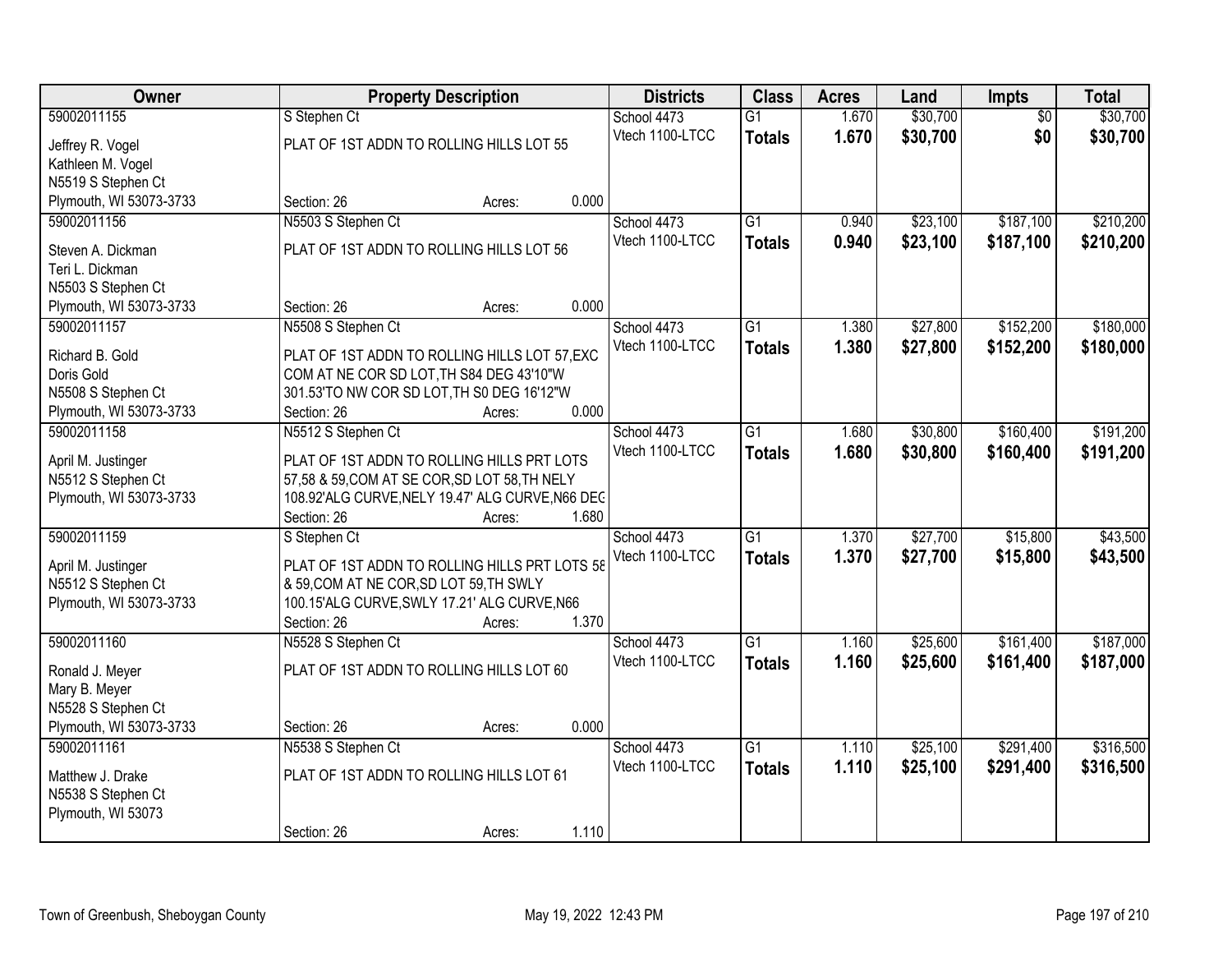| Owner                                       |                    | <b>Property Description</b>              |       |                 | <b>Class</b>    | <b>Acres</b> | Land     | <b>Impts</b>    | <b>Total</b> |
|---------------------------------------------|--------------------|------------------------------------------|-------|-----------------|-----------------|--------------|----------|-----------------|--------------|
| 59002011162                                 | N5548 S Stephen Ct |                                          |       | School 4473     | $\overline{G1}$ | 1.430        | \$28,300 | \$123,800       | \$152,100    |
| David A. Fiorini                            |                    | PLAT OF 1ST ADDN TO ROLLING HILLS LOT 62 |       | Vtech 1100-LTCC | <b>Totals</b>   | 1.430        | \$28,300 | \$123,800       | \$152,100    |
| Laura L. Fiorini                            |                    |                                          |       |                 |                 |              |          |                 |              |
| N5548 S Stephen Ct                          |                    |                                          |       |                 |                 |              |          |                 |              |
| Plymouth, WI 53073-3733                     | Section: 26        | Acres:                                   | 0.000 |                 |                 |              |          |                 |              |
| 59002011163                                 | Amy Ct             |                                          |       | School 4473     | $\overline{G1}$ | 0.820        | \$21,400 | $\overline{50}$ | \$21,400     |
| David A. Fiorini                            |                    | PLAT OF 1ST ADDN TO ROLLING HILLS LOT 63 |       | Vtech 1100-LTCC | <b>Totals</b>   | 0.820        | \$21,400 | \$0             | \$21,400     |
| Laura L. Fiorini                            |                    |                                          |       |                 |                 |              |          |                 |              |
| N5548 S Stephen Ct                          |                    |                                          |       |                 |                 |              |          |                 |              |
| Plymouth, WI 53073-3733                     | Section: 26        | Acres:                                   | 0.000 |                 |                 |              |          |                 |              |
| 59002011164                                 | W7499 Amy Ct       |                                          |       | School 4473     | $\overline{G1}$ | 1.300        | \$27,000 | \$169,200       | \$196,200    |
|                                             |                    |                                          |       | Vtech 1100-LTCC | <b>Totals</b>   | 1.300        | \$27,000 | \$169,200       | \$196,200    |
| John M. Hintz                               |                    | PLAT OF 1ST ADDN TO ROLLING HILLS LOT 64 |       |                 |                 |              |          |                 |              |
| Jennifer M. Hintz                           |                    |                                          |       |                 |                 |              |          |                 |              |
| W7499 Amy Ct                                |                    |                                          | 0.000 |                 |                 |              |          |                 |              |
| Plymouth, WI 53073-3732<br>59002011167      | Section: 26        | Acres:                                   |       | School 4473     | $\overline{G1}$ | 0.900        | \$22,500 | \$164,300       | \$186,800    |
|                                             | N5638 Kathryn Dr   |                                          |       | Vtech 1100-LTCC |                 |              |          |                 |              |
| James H. Gilson                             |                    | PLAT OF 1ST ADDN TO ROLLING HILLS LOT 67 |       |                 | <b>Totals</b>   | 0.900        | \$22,500 | \$164,300       | \$186,800    |
| Carol L. Gilson                             |                    |                                          |       |                 |                 |              |          |                 |              |
| N5638 Kathryn Dr                            |                    |                                          |       |                 |                 |              |          |                 |              |
| Plymouth, WI 53073-3737                     | Section: 26        | Acres:                                   | 0.000 |                 |                 |              |          |                 |              |
| 59002011168                                 | N5646 Kathryn Dr   |                                          |       | School 4473     | $\overline{G1}$ | 1.100        | \$25,000 | \$207,900       | \$232,900    |
| Keith A. Lueck                              |                    | PLAT OF 1ST ADDN TO ROLLING HILLS LOT 68 |       | Vtech 1100-LTCC | <b>Totals</b>   | 1.100        | \$25,000 | \$207,900       | \$232,900    |
| Sarah L. Lueck                              |                    |                                          |       |                 |                 |              |          |                 |              |
| N5646 Kathryn Dr                            |                    |                                          |       |                 |                 |              |          |                 |              |
| Plymouth, WI 53073-3738                     | Section: 26        | Acres:                                   | 1.100 |                 |                 |              |          |                 |              |
| 59002011169                                 | Kathryn Dr         |                                          |       | School 4473     | $\overline{G1}$ | 1.270        | \$26,700 | $\sqrt{6}$      | \$26,700     |
| Ann M. Schwibinger                          |                    | PLAT OF 1ST ADDN TO ROLLING HILLS LOT 69 |       | Vtech 1100-LTCC | <b>Totals</b>   | 1.270        | \$26,700 | \$0             | \$26,700     |
| N5664 Kathryn Dr                            |                    |                                          |       |                 |                 |              |          |                 |              |
| Plymouth, WI 53073-3738                     |                    |                                          |       |                 |                 |              |          |                 |              |
|                                             | Section: 26        | Acres:                                   | 0.000 |                 |                 |              |          |                 |              |
| 59002011170                                 | N5664 Kathryn Dr   |                                          |       | School 4473     | $\overline{G1}$ | 1.110        | \$25,100 | \$151,200       | \$176,300    |
|                                             |                    |                                          |       | Vtech 1100-LTCC | <b>Totals</b>   | 1.110        | \$25,100 | \$151,200       | \$176,300    |
| Ann M. Schwibinger                          |                    | PLAT OF 1ST ADDN TO ROLLING HILLS LOT 70 |       |                 |                 |              |          |                 |              |
| N5664 Kathryn Dr<br>Plymouth, WI 53073-3738 |                    |                                          |       |                 |                 |              |          |                 |              |
|                                             | Section: 26        | Acres:                                   | 1.110 |                 |                 |              |          |                 |              |
|                                             |                    |                                          |       |                 |                 |              |          |                 |              |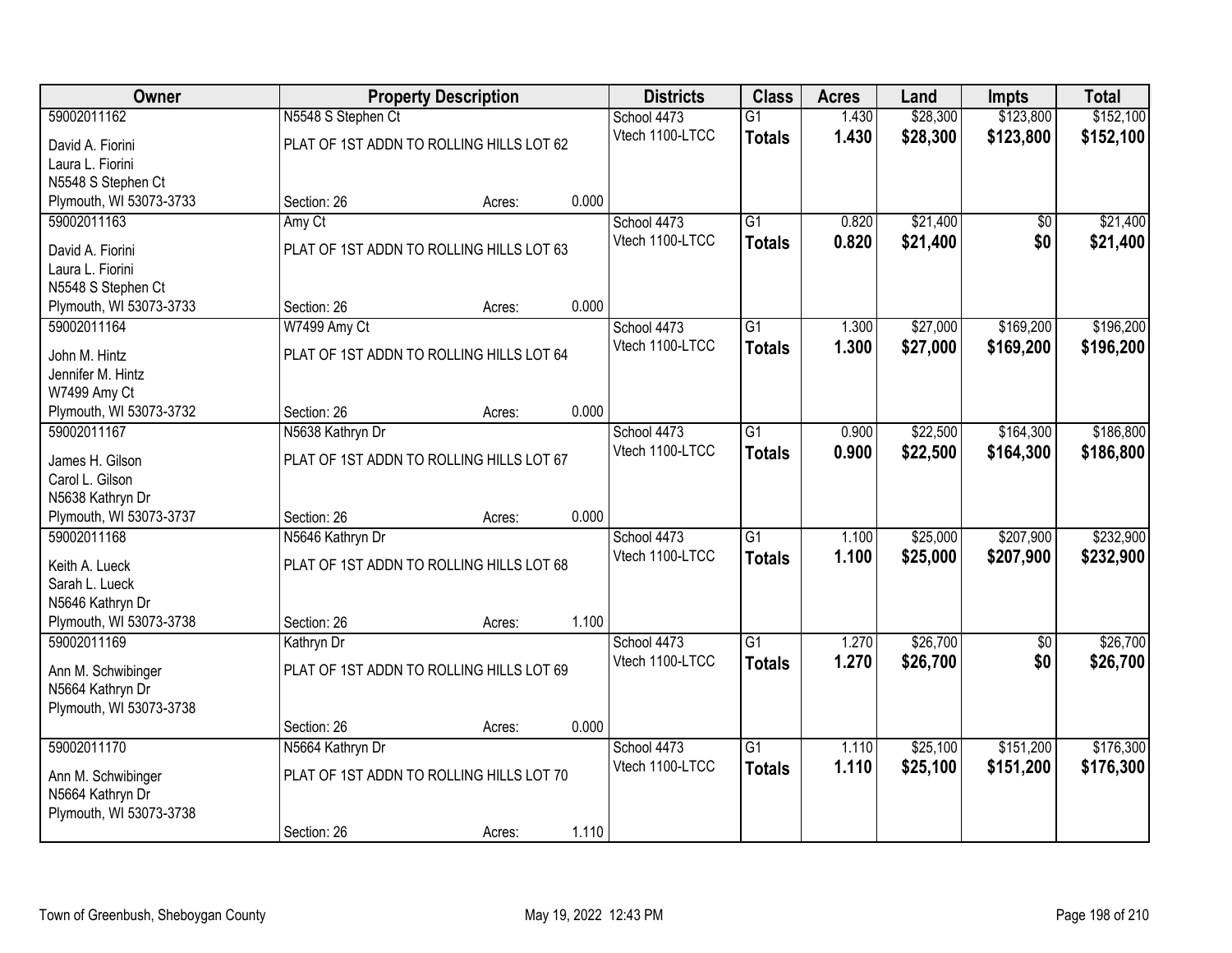| Owner                                         | <b>Property Description</b>                                                             | <b>Districts</b> | <b>Class</b>    | <b>Acres</b> | Land     | <b>Impts</b> | <b>Total</b> |
|-----------------------------------------------|-----------------------------------------------------------------------------------------|------------------|-----------------|--------------|----------|--------------|--------------|
| 59002011171                                   | N5672 Kathryn Dr                                                                        | School 4473      | $\overline{G1}$ | 1.000        | \$24,000 | \$239,500    | \$263,500    |
| Daniel Joseph Meyer                           | PLAT OF 1ST ADDN TO ROLLING HILLS LOT 71                                                | Vtech 1100-LTCC  | <b>Totals</b>   | 1.000        | \$24,000 | \$239,500    | \$263,500    |
| Tina L. Roelse                                |                                                                                         |                  |                 |              |          |              |              |
| N5672 Kathryn Dr                              |                                                                                         |                  |                 |              |          |              |              |
| Plymouth, WI 53073-3738                       | Section: 26<br>Acres:                                                                   | 1.000            |                 |              |          |              |              |
| 59002011173                                   | N5688 Kathryn Dr                                                                        | School 4473      | $\overline{G1}$ | 2.000        | \$34,000 | \$176,000    | \$210,000    |
|                                               | PLAT OF 1ST ADDN TO ROLLING HILLS LOTS 73 &                                             | Vtech 1100-LTCC  | <b>Totals</b>   | 2.000        | \$34,000 | \$176,000    | \$210,000    |
| Robert J. Rentmeester<br>Jennifer M. Zuehlke  | 72.                                                                                     |                  |                 |              |          |              |              |
| N5688 Kathryn Dr                              |                                                                                         |                  |                 |              |          |              |              |
| Plymouth, WI 53073-3738                       | Section: 26<br>Acres:                                                                   | 2.000            |                 |              |          |              |              |
| 59002011174                                   | N5692 Kathryn Dr                                                                        | School 4473      | G1              | 1.420        | \$28,200 | \$165,200    | \$193,400    |
|                                               |                                                                                         | Vtech 1100-LTCC  | <b>Totals</b>   | 1.420        | \$28,200 | \$165,200    | \$193,400    |
| Becky J. Kuszynski                            | PLAT OF 1ST ADDN TO ROLLING HILLS LOT 74                                                |                  |                 |              |          |              |              |
| Joel R. Kuszynski                             |                                                                                         |                  |                 |              |          |              |              |
| N5692 Kathryn Dr                              |                                                                                         |                  |                 |              |          |              |              |
| Plymouth, WI 53073-3738                       | Section: 26<br>Acres:                                                                   | 1.420            |                 |              |          |              |              |
| 59002011175                                   | N5696 Kathryn Dr                                                                        | School 4473      | $\overline{G1}$ | 0.910        | \$22,700 | \$69,800     | \$92,500     |
| Terry R. Perleberg                            | PLAT OF 1ST ADDN TO ROLLING HILLS LOT 75                                                | Vtech 1100-LTCC  | <b>Totals</b>   | 0.910        | \$22,700 | \$69,800     | \$92,500     |
| N5696 Kathryn Dr                              |                                                                                         |                  |                 |              |          |              |              |
| Plymouth, WI 53073-3738                       |                                                                                         |                  |                 |              |          |              |              |
|                                               | Section: 26<br>Acres:                                                                   | 0.910            |                 |              |          |              |              |
| 59002011176                                   | W7496 Amy Ct                                                                            | School 4473      | $\overline{G1}$ | 1.990        | \$33,900 | \$224,700    | \$258,600    |
| Gary J. Wentz                                 | PLAT OF 1ST ADDN TO ROLLING HILLS LOTS 65 & 66                                          | Vtech 1100-LTCC  | <b>Totals</b>   | 1.990        | \$33,900 | \$224,700    | \$258,600    |
| Christine M. Wentz                            |                                                                                         |                  |                 |              |          |              |              |
| W7496 Amy Ct                                  |                                                                                         |                  |                 |              |          |              |              |
| Plymouth, WI 53073-3732                       | Section: 26<br>Acres:                                                                   | 1.990            |                 |              |          |              |              |
| 59002011177                                   | N5601 Kathryn Dr                                                                        | School 4473      | $\overline{G1}$ | 11.710       | \$64,100 | \$216,200    | \$280,300    |
|                                               |                                                                                         | Vtech 1100-LTCC  | <b>Totals</b>   | 11.710       | \$64,100 | \$216,200    | \$280,300    |
| Craig P. Lukasavitz<br>Victoria M. Lukasavitz | PLAT OF 1ST ADDN TO ROLLING HILLS - LOT 39, &<br>THAT PRT VAC N STEPHEN CT RECD IN FILE |                  |                 |              |          |              |              |
| N5601 Kathryn Dr                              | #1114581,& PRT NE 1/4, SEC 26, COM AT SE COR SD                                         |                  |                 |              |          |              |              |
| Plymouth, WI 53073-3736                       | Section: 26<br>Acres:                                                                   | 11.710           |                 |              |          |              |              |
| 59002011178                                   | N5549 Kathryn Dr                                                                        | School 4473      | $\overline{G1}$ | 5.190        | \$44,600 | \$157,900    | \$202,500    |
|                                               |                                                                                         | Vtech 1100-LTCC  |                 | 5.190        | \$44,600 |              |              |
| Mcfadzen, Michael P & Karen A                 | PLAT OF 1ST ADDN TO ROLLING HILLS LOTS 43 & 44                                          |                  | <b>Totals</b>   |              |          | \$157,900    | \$202,500    |
| Mcfadzen Revocable Trust et al                | & LOT 7 PLAT OF ROLLING HILLS SUBD & ALSO PRT                                           |                  |                 |              |          |              |              |
| N5549 Kathryn Dr                              | NE 1/4 SEC 26, COM AT NW COR LOT 43 1ST ADDN                                            |                  |                 |              |          |              |              |
| Plymouth, WI 53073-3735                       | Section: 26<br>Acres:                                                                   | 5.190            |                 |              |          |              |              |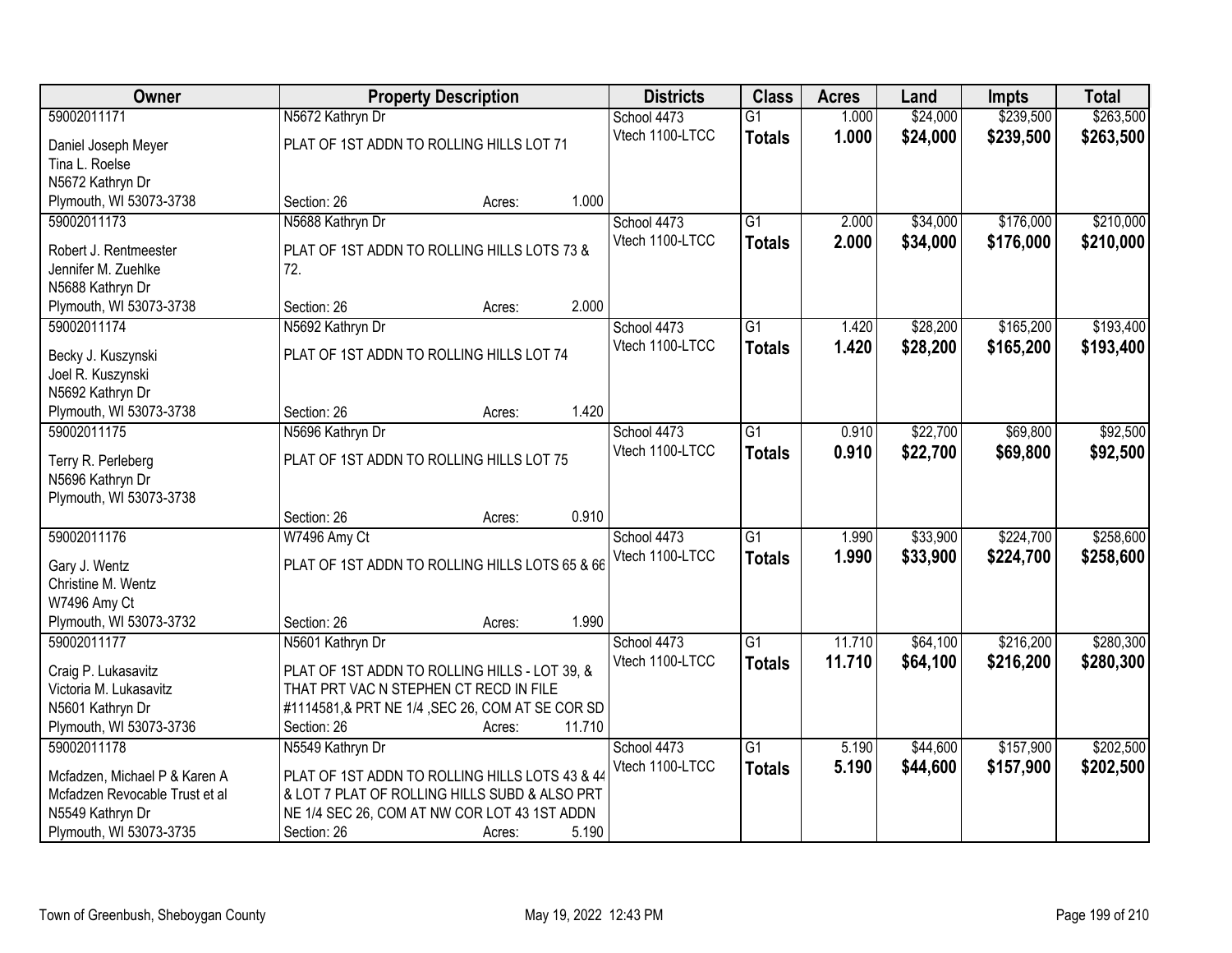| Owner                                    |                           | <b>Property Description</b> |       | <b>Districts</b>               | <b>Class</b>    | <b>Acres</b>   | Land                 | <b>Impts</b>           | <b>Total</b>         |
|------------------------------------------|---------------------------|-----------------------------|-------|--------------------------------|-----------------|----------------|----------------------|------------------------|----------------------|
| 59002011179                              | <b>Hickory Dr</b>         |                             |       | School 1631                    | $\overline{G1}$ | 2.210          | \$46,100             | $\overline{50}$        | \$46,100             |
| Lrc, LLC                                 | SPRING HILLS LOT 33 & 49. |                             |       | Vtech 1100-LTCC                | <b>Totals</b>   | 2.210          | \$46,100             | \$0                    | \$46,100             |
| 111 Melekomo Pl                          |                           |                             |       |                                |                 |                |                      |                        |                      |
| Lahaina, HI 96761-5756                   |                           |                             |       |                                |                 |                |                      |                        |                      |
|                                          | Section: 17               | Acres:                      | 2.210 |                                |                 |                |                      |                        |                      |
| 59002011201                              | <b>Hickory Dr</b>         |                             |       | School 1631                    | $\overline{G1}$ | 12.040         | \$30,800             | $\overline{50}$        | \$30,800             |
| Andrew J. Blaha                          | SPRING HILLS OUTLOT 1     |                             |       | Vtech 1100-LTCC                | <b>Totals</b>   | 12.040         | \$30,800             | \$0                    | \$30,800             |
| Michelle M. Blaha                        |                           |                             |       |                                |                 |                |                      |                        |                      |
| W8730 Hickory Dr                         |                           |                             |       |                                |                 |                |                      |                        |                      |
| Glenbeulah, WI 53023-1434                | Section: 17               | Acres:                      | 0.000 |                                |                 |                |                      |                        |                      |
| 59002011202                              | N6255 County Rd U         |                             |       | School 1631                    | G1              | 1.090          | \$34,100             | \$135,800              | \$169,900            |
| Diane Mcdowell                           | SPRING HILLS LOT 1        |                             |       | Vtech 1100-LTCC                | <b>Totals</b>   | 1.090          | \$34,100             | \$135,800              | \$169,900            |
| James Mcdowell                           |                           |                             |       |                                |                 |                |                      |                        |                      |
| N6255 County Rd U                        |                           |                             |       |                                |                 |                |                      |                        |                      |
| Glenbeulah, WI 53023-1427                | Section: 17               | Acres:                      | 0.000 |                                |                 |                |                      |                        |                      |
| 59002011203                              | County Rd U               |                             |       | School 1631<br>Vtech 1100-LTCC | $\overline{G1}$ | 0.890          | \$15,400             | \$0                    | \$15,400             |
| Lrc, LLC                                 | SPRING HILLS LOT 2        |                             |       |                                | <b>Totals</b>   | 0.890          | \$15,400             | \$0                    | \$15,400             |
| 111 Melekomo Pl                          |                           |                             |       |                                |                 |                |                      |                        |                      |
| Lahaina, HI 96761-5756                   |                           |                             |       |                                |                 |                |                      |                        |                      |
|                                          | Section: 17               | Acres:                      | 0.000 |                                |                 |                |                      |                        |                      |
| 59002011204                              | County Rd U               |                             |       | School 1631<br>Vtech 1100-LTCC | $\overline{G1}$ | 1.060          | \$16,900             | $\overline{50}$        | \$16,900             |
| Lrc, LLC                                 | SPRING HILLS LOT 3        |                             |       |                                | <b>Totals</b>   | 1.060          | \$16,900             | \$0                    | \$16,900             |
| 111 Melekomo Pl                          |                           |                             |       |                                |                 |                |                      |                        |                      |
| Lahaina, HI 96761-5756                   |                           |                             |       |                                |                 |                |                      |                        |                      |
|                                          | Section: 17               | Acres:                      | 0.000 |                                |                 |                |                      |                        |                      |
| 59002011205                              | County Rd U               |                             |       | School 1631<br>Vtech 1100-LTCC | $\overline{G1}$ | 1.110<br>1.110 | \$26,400<br>\$26,400 | $\overline{50}$<br>\$0 | \$26,400<br>\$26,400 |
| Randall M. Kolstad                       | SPRING HILLS LOT 4        |                             |       |                                | <b>Totals</b>   |                |                      |                        |                      |
| Cynthia M. Kolstad                       |                           |                             |       |                                |                 |                |                      |                        |                      |
| W8833 High Ridge Dr                      |                           |                             |       |                                |                 |                |                      |                        |                      |
| Glenbeulah, WI 53023-1433<br>59002011206 | Section: 17               | Acres:                      | 0.000 | School 1631                    | $\overline{G1}$ | 0.820          |                      |                        |                      |
|                                          | <b>Hickory Dr</b>         |                             |       | Vtech 1100-LTCC                |                 | 0.820          | \$14,700<br>\$14,700 | $\overline{50}$<br>\$0 | \$14,700<br>\$14,700 |
| Lrc, LLC                                 | SPRING HILLS LOT 5        |                             |       |                                | <b>Totals</b>   |                |                      |                        |                      |
| 111 Melekomo Pl                          |                           |                             |       |                                |                 |                |                      |                        |                      |
| Lahaina, HI 96761-5756                   |                           |                             |       |                                |                 |                |                      |                        |                      |
|                                          | Section: 17               | Acres:                      | 0.000 |                                |                 |                |                      |                        |                      |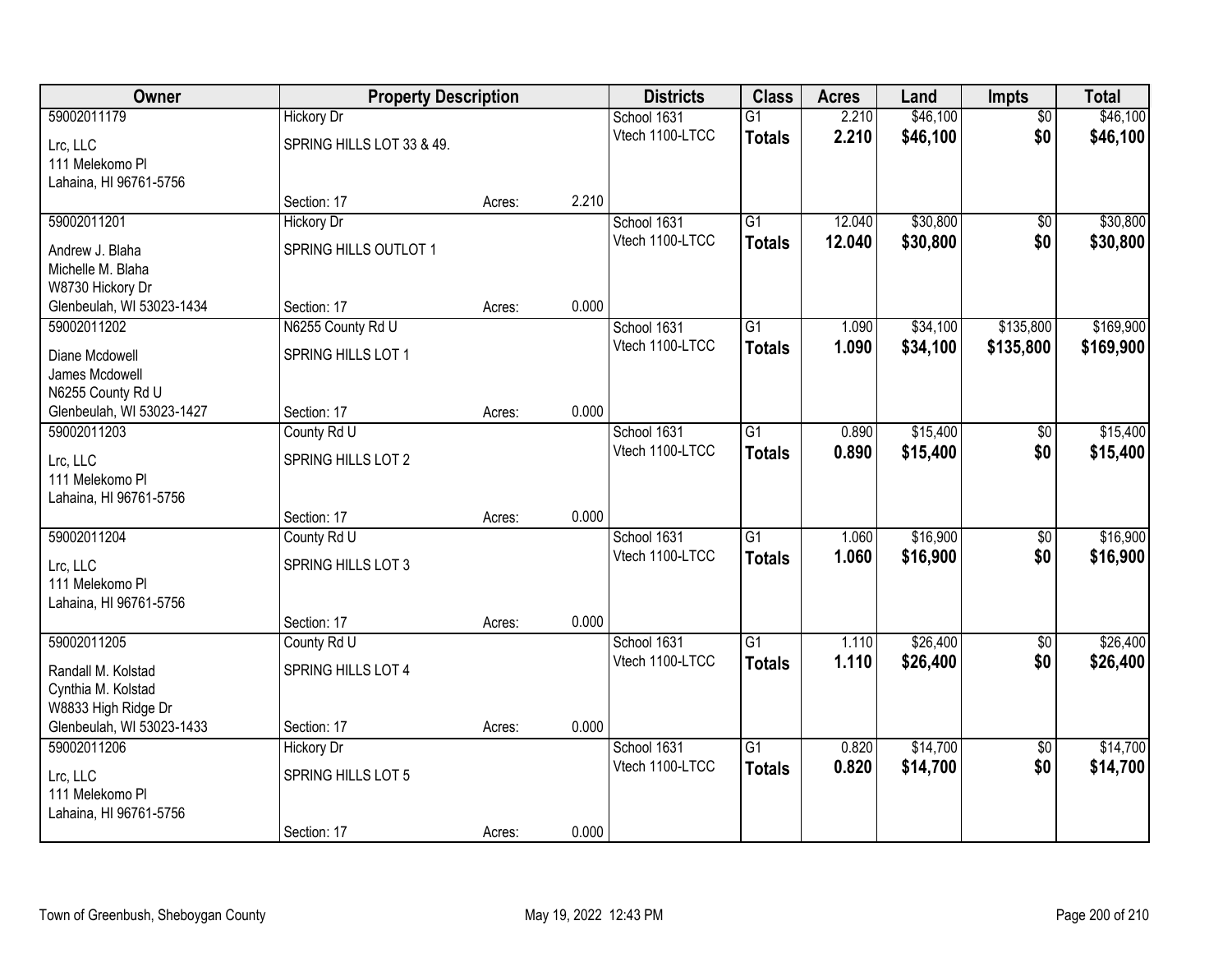| <b>Owner</b>                                            | <b>Property Description</b> |        |       | <b>Districts</b> | <b>Class</b>    | <b>Acres</b> | Land     | <b>Impts</b>    | <b>Total</b> |
|---------------------------------------------------------|-----------------------------|--------|-------|------------------|-----------------|--------------|----------|-----------------|--------------|
| 59002011207                                             | W8845 High Ridge Dr         |        |       | School 1631      | $\overline{G1}$ | 0.910        | \$31,100 | \$201,300       | \$232,400    |
| Jacob Q. Sherman                                        | SPRING HILLS LOT 6          |        |       | Vtech 1100-LTCC  | <b>Totals</b>   | 0.910        | \$31,100 | \$201,300       | \$232,400    |
| April J. Sherman                                        |                             |        |       |                  |                 |              |          |                 |              |
| W8845 High Ridge Dr                                     |                             |        |       |                  |                 |              |          |                 |              |
| Glenbeulah, WI 53023-1433                               | Section: 17                 | Acres: | 0.000 |                  |                 |              |          |                 |              |
| 59002011208                                             | W8833 High Ridge Dr         |        |       | School 1631      | $\overline{G1}$ | 1.050        | \$33,600 | \$153,500       | \$187,100    |
| Randall M. Kolstad                                      | SPRING HILLS LOT 7          |        |       | Vtech 1100-LTCC  | <b>Totals</b>   | 1.050        | \$33,600 | \$153,500       | \$187,100    |
| Cynthia Johnson Kolstad                                 |                             |        |       |                  |                 |              |          |                 |              |
| W8833 High Ridge Dr                                     |                             |        |       |                  |                 |              |          |                 |              |
| Glenbeulah, WI 53023-1433                               | Section: 17                 | Acres: | 0.000 |                  |                 |              |          |                 |              |
| 59002011209                                             | W8827 High Ridge Dr         |        |       | School 1631      | $\overline{G1}$ | 0.920        | \$31,300 | \$192,800       | \$224,100    |
| David R. Krause                                         | SPRING HILLS LOT 8          |        |       | Vtech 1100-LTCC  | <b>Totals</b>   | 0.920        | \$31,300 | \$192,800       | \$224,100    |
| Joann M. Krause                                         |                             |        |       |                  |                 |              |          |                 |              |
| W8827 High Ridge Dr                                     |                             |        |       |                  |                 |              |          |                 |              |
| Glenbeulah, WI 53023-1433                               | Section: 17                 | Acres: | 0.000 |                  |                 |              |          |                 |              |
| 59002011210                                             | High Ridge Dr               |        |       | School 1631      | $\overline{G1}$ | 0.960        | \$32,100 | \$0             | \$32,100     |
| David R. Krause                                         | SPRING HILLS LOT 9          |        |       | Vtech 1100-LTCC  | <b>Totals</b>   | 0.960        | \$32,100 | \$0             | \$32,100     |
| Joann M. Krause                                         |                             |        |       |                  |                 |              |          |                 |              |
| W8827 High Ridge Dr                                     |                             |        |       |                  |                 |              |          |                 |              |
| Glenbeulah, WI 53023-1433                               | Section: 17                 | Acres: | 0.000 |                  |                 |              |          |                 |              |
| 59002011211                                             | W8799 High Ridge Dr         |        |       | School 1631      | $\overline{G1}$ | 0.960        | \$32,100 | \$221,000       | \$253,100    |
|                                                         | SPRING HILLS LOT 10         |        |       | Vtech 1100-LTCC  | <b>Totals</b>   | 0.960        | \$32,100 | \$221,000       | \$253,100    |
| Alexander, George E & Sandra L<br>Alexander Trust et al |                             |        |       |                  |                 |              |          |                 |              |
| W8799 High Ridge Dr                                     |                             |        |       |                  |                 |              |          |                 |              |
| Glenbeulah, WI 53023-1437                               | Section: 17                 | Acres: | 0.000 |                  |                 |              |          |                 |              |
| 59002011212                                             | W8783 High Ridge Dr         |        |       | School 1631      | $\overline{G1}$ | 0.960        | \$32,100 | \$292,700       | \$324,800    |
|                                                         |                             |        |       | Vtech 1100-LTCC  | <b>Totals</b>   | 0.960        | \$32,100 | \$292,700       | \$324,800    |
| Gerald A. Coenen                                        | SPRING HILLS LOT 11         |        |       |                  |                 |              |          |                 |              |
| Nancy A. Coenen<br>W8783 High Ridge Dr                  |                             |        |       |                  |                 |              |          |                 |              |
| Glenbeulah, WI 53023-1437                               | Section: 17                 | Acres: | 0.000 |                  |                 |              |          |                 |              |
| 59002011213                                             | High Ridge Dr               |        |       | School 1631      | $\overline{G1}$ | 0.950        | \$31,900 | $\overline{30}$ | \$31,900     |
|                                                         |                             |        |       | Vtech 1100-LTCC  | <b>Totals</b>   | 0.950        | \$31,900 | \$0             | \$31,900     |
| Matthew M. Lueck                                        | SPRING HILLS LOT 12         |        |       |                  |                 |              |          |                 |              |
| Jennifer L. Lueck                                       |                             |        |       |                  |                 |              |          |                 |              |
| W8751 High Ridge Dr<br>Glenbeulah, WI 53023-1437        | Section: 17                 |        | 0.000 |                  |                 |              |          |                 |              |
|                                                         |                             | Acres: |       |                  |                 |              |          |                 |              |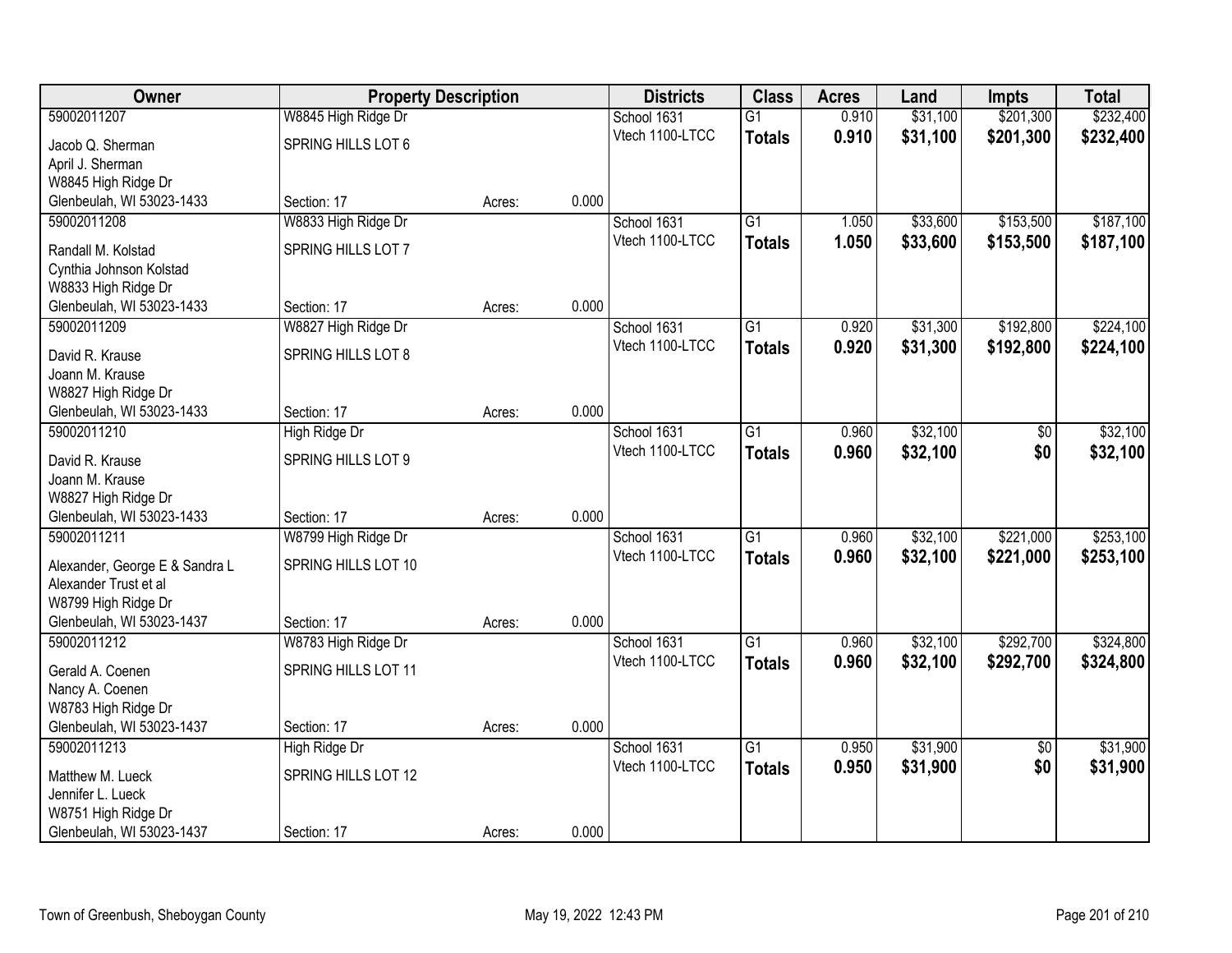| Owner                            | <b>Property Description</b> |        | <b>Districts</b> | <b>Class</b>    | <b>Acres</b>    | Land  | <b>Impts</b> | <b>Total</b>    |           |
|----------------------------------|-----------------------------|--------|------------------|-----------------|-----------------|-------|--------------|-----------------|-----------|
| 59002011214                      | W8751 High Ridge Dr         |        |                  | School 1631     | $\overline{G1}$ | 1.060 | \$33,700     | \$274,200       | \$307,900 |
| Matthew M. Lueck                 | SPRING HILLS LOT 13         |        |                  | Vtech 1100-LTCC | <b>Totals</b>   | 1.060 | \$33,700     | \$274,200       | \$307,900 |
| Jennifer L. Lueck                |                             |        |                  |                 |                 |       |              |                 |           |
| W8751 High Ridge Dr              |                             |        |                  |                 |                 |       |              |                 |           |
| Glenbeulah, WI 53023-1437        | Section: 17                 | Acres: | 0.000            |                 |                 |       |              |                 |           |
| 59002011215                      | High Ridge Dr               |        |                  | School 1631     | $\overline{G1}$ | 1.110 | \$34,300     | $\overline{50}$ | \$34,300  |
| James A. Lueke                   | SPRING HILLS LOT 14         |        |                  | Vtech 1100-LTCC | <b>Totals</b>   | 1.110 | \$34,300     | \$0             | \$34,300  |
| Diane L. Lueke                   |                             |        |                  |                 |                 |       |              |                 |           |
| W8733 High Ridge Dr              |                             |        |                  |                 |                 |       |              |                 |           |
| Glenbeulah, WI 53023-1437        | Section: 17                 | Acres: | 0.000            |                 |                 |       |              |                 |           |
| 59002011216                      | W8733 High Ridge Dr         |        |                  | School 1631     | G <sub>1</sub>  | 1.040 | \$33,500     | \$276,400       | \$309,900 |
| James A. Lueke                   | SPRING HILLS LOT 15         |        |                  | Vtech 1100-LTCC | <b>Totals</b>   | 1.040 | \$33,500     | \$276,400       | \$309,900 |
| Diane L. Lueke                   |                             |        |                  |                 |                 |       |              |                 |           |
| W8733 High Ridge Dr              |                             |        |                  |                 |                 |       |              |                 |           |
| Glenbeulah, WI 53023-1437        | Section: 17                 | Acres: | 0.000            |                 |                 |       |              |                 |           |
| 59002011217                      | High Ridge Dr               |        |                  | School 1631     | $\overline{G1}$ | 0.910 | \$31,100     | \$0             | \$31,100  |
| Cramer 2443, LLC                 | SPRING HILLS LOT 16         |        |                  | Vtech 1100-LTCC | <b>Totals</b>   | 0.910 | \$31,100     | \$0             | \$31,100  |
| 2443 N Cramer St Apt 2           |                             |        |                  |                 |                 |       |              |                 |           |
| Milwaukee, WI 53211-4314         |                             |        |                  |                 |                 |       |              |                 |           |
|                                  | Section: 17                 | Acres: | 0.910            |                 |                 |       |              |                 |           |
| 59002011218                      | W8741 Hickory Dr            |        |                  | School 1631     | $\overline{G1}$ | 0.810 | \$29,200     | $\overline{50}$ | \$29,200  |
| Kim M. Wallander                 | SPRING HILLS LOT 17         |        |                  | Vtech 1100-LTCC | <b>Totals</b>   | 0.810 | \$29,200     | \$0             | \$29,200  |
| 133 S 1st St                     |                             |        |                  |                 |                 |       |              |                 |           |
| Kiel, WI 53042-1451              |                             |        |                  |                 |                 |       |              |                 |           |
|                                  | Section: 17                 | Acres: | 0.000            |                 |                 |       |              |                 |           |
| 59002011219                      | <b>Hickory Dr</b>           |        |                  | School 1631     | $\overline{G1}$ | 1.220 | \$35,600     | $\overline{50}$ | \$35,600  |
| Cramer 2443, LLC                 | SPRING HILLS LOT 18         |        |                  | Vtech 1100-LTCC | <b>Totals</b>   | 1.220 | \$35,600     | \$0             | \$35,600  |
| 2443 N Cramer St Apt 2           |                             |        |                  |                 |                 |       |              |                 |           |
| Milwaukee, WI 53211-4314         |                             |        |                  |                 |                 |       |              |                 |           |
|                                  | Section: 17                 | Acres: | 1.220            |                 |                 |       |              |                 |           |
| 59002011220                      | <b>Hickory Dr</b>           |        |                  | School 1631     | $\overline{G1}$ | 1.500 | \$15,600     | $\overline{50}$ | \$15,600  |
| The John W & Sadie M Menn Living | SPRING HILLS LOT 19         |        |                  | Vtech 1100-LTCC | <b>Totals</b>   | 1.500 | \$15,600     | \$0             | \$15,600  |
| Trust 08-21-2017                 |                             |        |                  |                 |                 |       |              |                 |           |
| W8677 Hickory Dr                 |                             |        |                  |                 |                 |       |              |                 |           |
| Glenbeulah, WI 53023-1425        | Section: 17                 | Acres: | 0.000            |                 |                 |       |              |                 |           |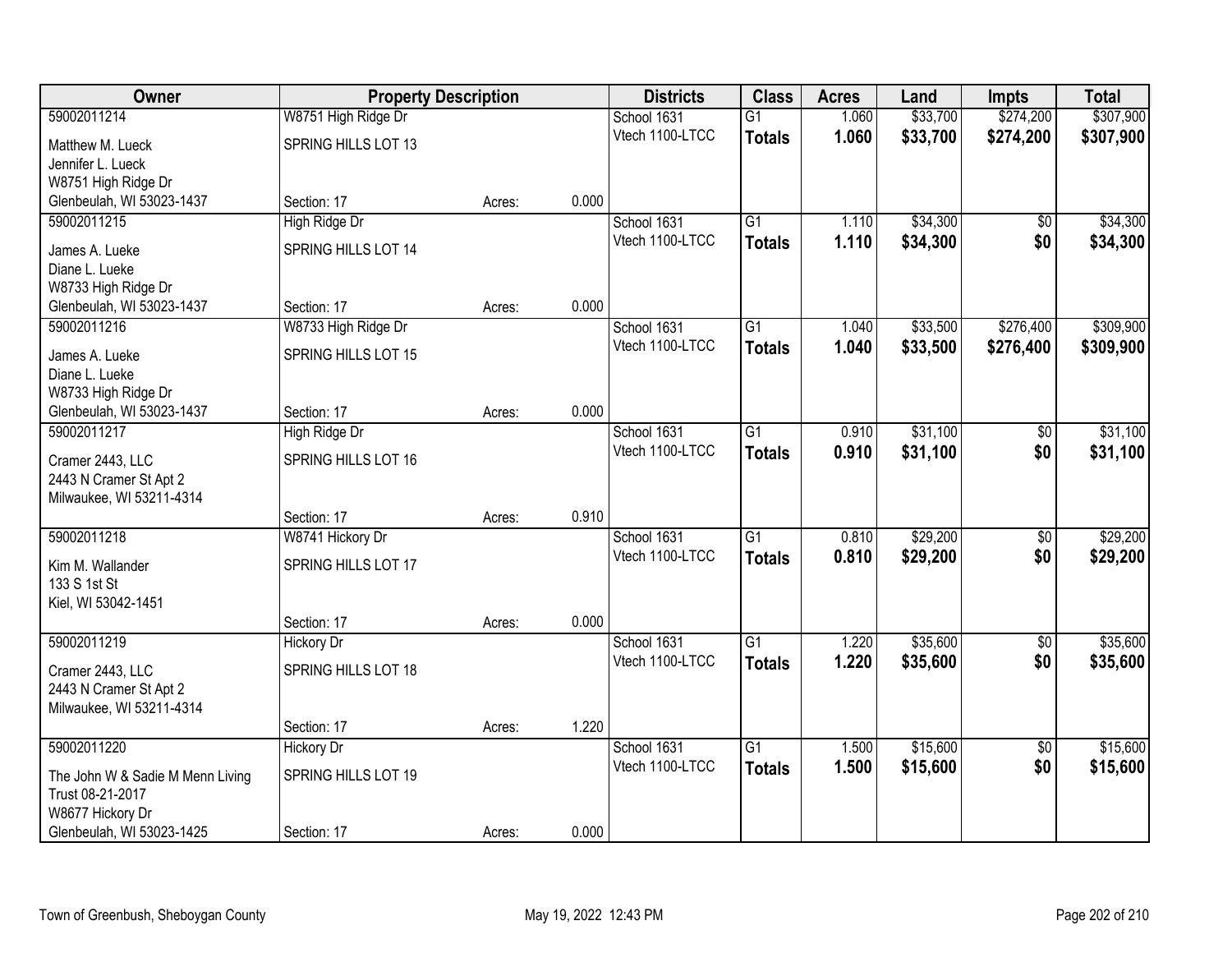| 59002011221<br>W8677 Hickory Dr<br>\$33,800<br>\$200,200<br>School 1631<br>$\overline{G1}$<br>2.020<br>Vtech 1100-LTCC<br>2.020<br>\$33,800<br>\$200,200<br><b>Totals</b><br>SPRING HILLS LOT 20<br>The John W & Sadie M Menn Living<br>Trust 08-21-2017<br>W8677 Hickory Dr<br>0.000<br>Glenbeulah, WI 53023-1425<br>Section: 17<br>Acres:<br>59002011222<br>$\overline{G1}$<br>\$210,900<br>W8674 Hickory Dr<br>School 1631<br>\$42,600<br>1.800<br>Vtech 1100-LTCC<br>1.800<br>\$42,600<br>\$210,900<br><b>Totals</b><br><b>SPRING HILLS LOT 21</b><br>Wayne F. Marshall<br>Ann L. Marshall<br>W8674 Hickory Dr<br>0.000<br>Glenbeulah, WI 53023-1425<br>Section: 17<br>Acres:<br>59002011223<br>$\overline{G1}$<br>\$30,900<br><b>Hickory Dr</b><br>School 1631<br>3.490<br>\$0<br>Vtech 1100-LTCC<br>\$0<br>3.490<br>\$30,900<br><b>Totals</b><br>SPRING HILLS LOT 22<br>Riem, Karl F Riem Trust | Owner | <b>Property Description</b> |  | <b>Districts</b> | <b>Class</b> | <b>Acres</b> | Land | <b>Impts</b> | <b>Total</b> |           |
|-------------------------------------------------------------------------------------------------------------------------------------------------------------------------------------------------------------------------------------------------------------------------------------------------------------------------------------------------------------------------------------------------------------------------------------------------------------------------------------------------------------------------------------------------------------------------------------------------------------------------------------------------------------------------------------------------------------------------------------------------------------------------------------------------------------------------------------------------------------------------------------------------------|-------|-----------------------------|--|------------------|--------------|--------------|------|--------------|--------------|-----------|
|                                                                                                                                                                                                                                                                                                                                                                                                                                                                                                                                                                                                                                                                                                                                                                                                                                                                                                       |       |                             |  |                  |              |              |      |              |              | \$234,000 |
|                                                                                                                                                                                                                                                                                                                                                                                                                                                                                                                                                                                                                                                                                                                                                                                                                                                                                                       |       |                             |  |                  |              |              |      |              |              | \$234,000 |
|                                                                                                                                                                                                                                                                                                                                                                                                                                                                                                                                                                                                                                                                                                                                                                                                                                                                                                       |       |                             |  |                  |              |              |      |              |              |           |
|                                                                                                                                                                                                                                                                                                                                                                                                                                                                                                                                                                                                                                                                                                                                                                                                                                                                                                       |       |                             |  |                  |              |              |      |              |              |           |
|                                                                                                                                                                                                                                                                                                                                                                                                                                                                                                                                                                                                                                                                                                                                                                                                                                                                                                       |       |                             |  |                  |              |              |      |              |              |           |
|                                                                                                                                                                                                                                                                                                                                                                                                                                                                                                                                                                                                                                                                                                                                                                                                                                                                                                       |       |                             |  |                  |              |              |      |              |              | \$253,500 |
|                                                                                                                                                                                                                                                                                                                                                                                                                                                                                                                                                                                                                                                                                                                                                                                                                                                                                                       |       |                             |  |                  |              |              |      |              |              | \$253,500 |
|                                                                                                                                                                                                                                                                                                                                                                                                                                                                                                                                                                                                                                                                                                                                                                                                                                                                                                       |       |                             |  |                  |              |              |      |              |              |           |
|                                                                                                                                                                                                                                                                                                                                                                                                                                                                                                                                                                                                                                                                                                                                                                                                                                                                                                       |       |                             |  |                  |              |              |      |              |              |           |
|                                                                                                                                                                                                                                                                                                                                                                                                                                                                                                                                                                                                                                                                                                                                                                                                                                                                                                       |       |                             |  |                  |              |              |      |              |              |           |
|                                                                                                                                                                                                                                                                                                                                                                                                                                                                                                                                                                                                                                                                                                                                                                                                                                                                                                       |       |                             |  |                  |              |              |      |              |              | \$30,900  |
|                                                                                                                                                                                                                                                                                                                                                                                                                                                                                                                                                                                                                                                                                                                                                                                                                                                                                                       |       |                             |  |                  |              |              |      |              |              | \$30,900  |
| Karl F. Riem                                                                                                                                                                                                                                                                                                                                                                                                                                                                                                                                                                                                                                                                                                                                                                                                                                                                                          |       |                             |  |                  |              |              |      |              |              |           |
| PO Box 67                                                                                                                                                                                                                                                                                                                                                                                                                                                                                                                                                                                                                                                                                                                                                                                                                                                                                             |       |                             |  |                  |              |              |      |              |              |           |
| 0.000<br>Greenbush, WI 53026-0067<br>Section: 17<br>Acres:                                                                                                                                                                                                                                                                                                                                                                                                                                                                                                                                                                                                                                                                                                                                                                                                                                            |       |                             |  |                  |              |              |      |              |              |           |
| \$31,700<br>59002011229<br>School 1631<br>$\overline{G1}$<br>0.940<br><b>Hickory Dr</b><br>\$0                                                                                                                                                                                                                                                                                                                                                                                                                                                                                                                                                                                                                                                                                                                                                                                                        |       |                             |  |                  |              |              |      |              |              | \$31,700  |
| Vtech 1100-LTCC<br>0.940<br>\$31,700<br>\$0<br><b>Totals</b><br>SPRING HILLS LOT 28                                                                                                                                                                                                                                                                                                                                                                                                                                                                                                                                                                                                                                                                                                                                                                                                                   |       |                             |  |                  |              |              |      |              |              | \$31,700  |
| Joseph N. Mcclurg<br>Lisa M. Mcclurg                                                                                                                                                                                                                                                                                                                                                                                                                                                                                                                                                                                                                                                                                                                                                                                                                                                                  |       |                             |  |                  |              |              |      |              |              |           |
| W8806 Hickory Dr                                                                                                                                                                                                                                                                                                                                                                                                                                                                                                                                                                                                                                                                                                                                                                                                                                                                                      |       |                             |  |                  |              |              |      |              |              |           |
| 0.940<br>Glenbeulah, WI 53023-1434<br>Section: 17<br>Acres:                                                                                                                                                                                                                                                                                                                                                                                                                                                                                                                                                                                                                                                                                                                                                                                                                                           |       |                             |  |                  |              |              |      |              |              |           |
| $\overline{G1}$<br>59002011230<br>W8806 Hickory Dr<br>School 1631<br>0.940<br>\$31,700<br>\$205,500                                                                                                                                                                                                                                                                                                                                                                                                                                                                                                                                                                                                                                                                                                                                                                                                   |       |                             |  |                  |              |              |      |              |              | \$237,200 |
| Vtech 1100-LTCC<br>\$31,700<br>\$205,500<br>0.940<br><b>Totals</b>                                                                                                                                                                                                                                                                                                                                                                                                                                                                                                                                                                                                                                                                                                                                                                                                                                    |       |                             |  |                  |              |              |      |              |              | \$237,200 |
| SPRING HILLS LOT 29<br>Joseph N. Mcclurg<br>Lisa M. Mcclurg                                                                                                                                                                                                                                                                                                                                                                                                                                                                                                                                                                                                                                                                                                                                                                                                                                           |       |                             |  |                  |              |              |      |              |              |           |
| W8806 Hickory Dr                                                                                                                                                                                                                                                                                                                                                                                                                                                                                                                                                                                                                                                                                                                                                                                                                                                                                      |       |                             |  |                  |              |              |      |              |              |           |
| 0.940<br>Glenbeulah, WI 53023-1434<br>Section: 17<br>Acres:                                                                                                                                                                                                                                                                                                                                                                                                                                                                                                                                                                                                                                                                                                                                                                                                                                           |       |                             |  |                  |              |              |      |              |              |           |
| \$16,100<br>59002011231<br>School 1631<br>$\overline{G1}$<br><b>Hickory Dr</b><br>0.960<br>$\overline{50}$                                                                                                                                                                                                                                                                                                                                                                                                                                                                                                                                                                                                                                                                                                                                                                                            |       |                             |  |                  |              |              |      |              |              | \$16,100  |
| \$16,100<br>\$0<br>Vtech 1100-LTCC<br>0.960<br><b>Totals</b>                                                                                                                                                                                                                                                                                                                                                                                                                                                                                                                                                                                                                                                                                                                                                                                                                                          |       |                             |  |                  |              |              |      |              |              | \$16,100  |
| SPRING HILLS LOT 30<br>Lrc, LLC<br>111 Melekomo Pl                                                                                                                                                                                                                                                                                                                                                                                                                                                                                                                                                                                                                                                                                                                                                                                                                                                    |       |                             |  |                  |              |              |      |              |              |           |
| Lahaina, HI 96761-5756                                                                                                                                                                                                                                                                                                                                                                                                                                                                                                                                                                                                                                                                                                                                                                                                                                                                                |       |                             |  |                  |              |              |      |              |              |           |
| 0.000<br>Section: 17<br>Acres:                                                                                                                                                                                                                                                                                                                                                                                                                                                                                                                                                                                                                                                                                                                                                                                                                                                                        |       |                             |  |                  |              |              |      |              |              |           |
| 59002011232<br>$\overline{G1}$<br>\$16,200<br><b>Hickory Dr</b><br>School 1631<br>0.980<br>$\overline{50}$                                                                                                                                                                                                                                                                                                                                                                                                                                                                                                                                                                                                                                                                                                                                                                                            |       |                             |  |                  |              |              |      |              |              | \$16,200  |
| Vtech 1100-LTCC<br>0.980<br>\$16,200<br>\$0<br><b>Totals</b>                                                                                                                                                                                                                                                                                                                                                                                                                                                                                                                                                                                                                                                                                                                                                                                                                                          |       |                             |  |                  |              |              |      |              |              | \$16,200  |
| SPRING HILLS LOT 31<br>Lrc, LLC<br>111 Melekomo Pl                                                                                                                                                                                                                                                                                                                                                                                                                                                                                                                                                                                                                                                                                                                                                                                                                                                    |       |                             |  |                  |              |              |      |              |              |           |
| Lahaina, HI 96761-5756                                                                                                                                                                                                                                                                                                                                                                                                                                                                                                                                                                                                                                                                                                                                                                                                                                                                                |       |                             |  |                  |              |              |      |              |              |           |
| 0.000<br>Section: 17<br>Acres:                                                                                                                                                                                                                                                                                                                                                                                                                                                                                                                                                                                                                                                                                                                                                                                                                                                                        |       |                             |  |                  |              |              |      |              |              |           |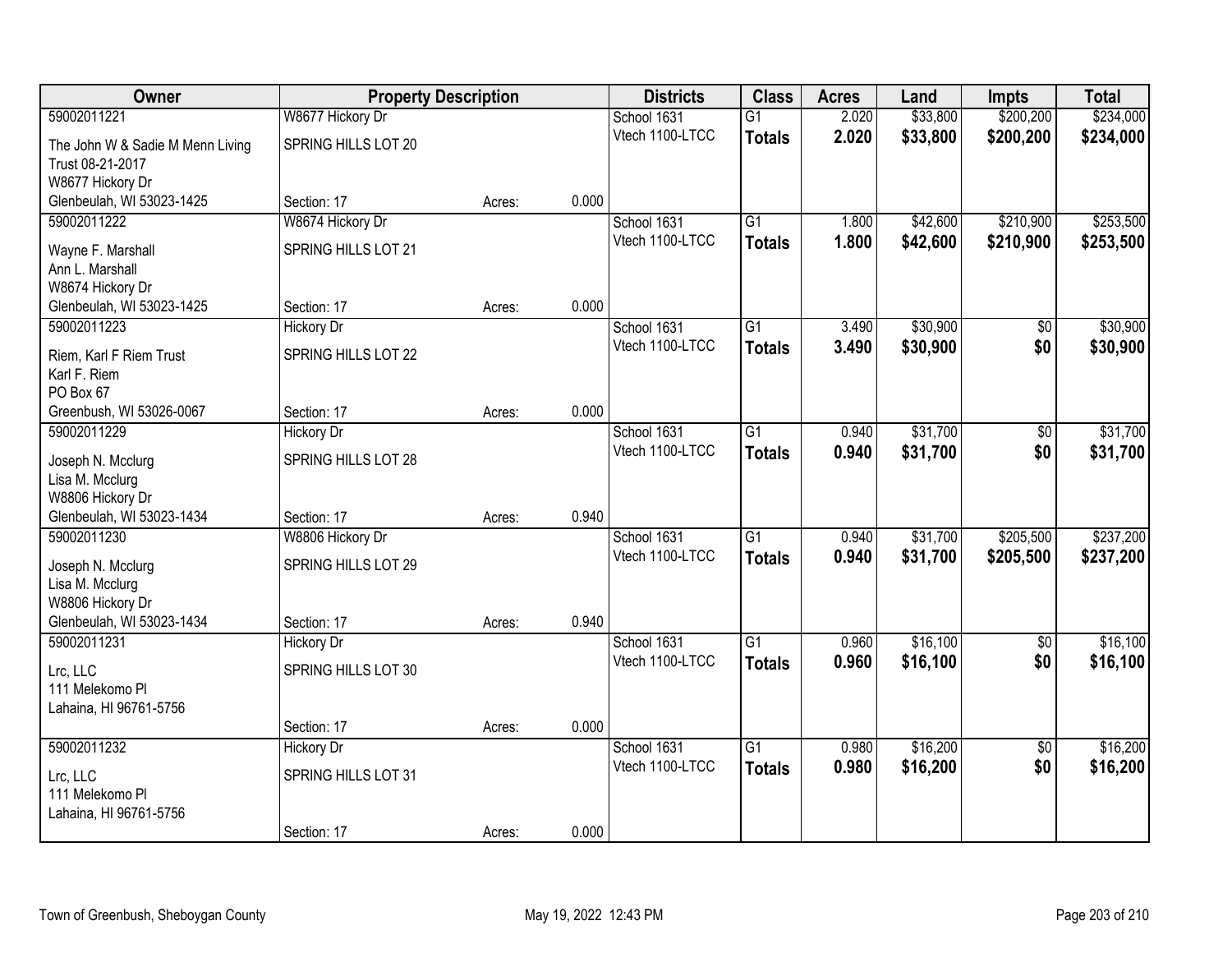| Owner                     |                     | <b>Property Description</b><br><b>Districts</b> |       |                 | <b>Class</b>    | <b>Acres</b> | Land     | <b>Impts</b>    | <b>Total</b> |
|---------------------------|---------------------|-------------------------------------------------|-------|-----------------|-----------------|--------------|----------|-----------------|--------------|
| 59002011233               | <b>Hickory Dr</b>   |                                                 |       | School 1631     | $\overline{G1}$ | 0.990        | \$16,300 | $\overline{50}$ | \$16,300     |
| Lrc, LLC                  | SPRING HILLS LOT 32 |                                                 |       | Vtech 1100-LTCC | <b>Totals</b>   | 0.990        | \$16,300 | \$0             | \$16,300     |
| 111 Melekomo Pl           |                     |                                                 |       |                 |                 |              |          |                 |              |
| Lahaina, HI 96761-5756    |                     |                                                 |       |                 |                 |              |          |                 |              |
|                           | Section: 17         | Acres:                                          | 0.000 |                 |                 |              |          |                 |              |
| 59002011235               | <b>Hickory Dr</b>   |                                                 |       | School 1631     | $\overline{G1}$ | 1.010        | \$16,600 | $\overline{50}$ | \$16,600     |
| Lrc, LLC                  | SPRING HILLS LOT 34 |                                                 |       | Vtech 1100-LTCC | <b>Totals</b>   | 1.010        | \$16,600 | \$0             | \$16,600     |
| 111 Melekomo Pl           |                     |                                                 |       |                 |                 |              |          |                 |              |
| Lahaina, HI 96761-5756    |                     |                                                 |       |                 |                 |              |          |                 |              |
|                           | Section: 17         | Acres:                                          | 0.000 |                 |                 |              |          |                 |              |
| 59002011236               | <b>Hickory Dr</b>   |                                                 |       | School 1631     | G1              | 1.010        | \$16,600 | \$0             | \$16,600     |
| Lrc, LLC                  | SPRING HILLS LOT 35 |                                                 |       | Vtech 1100-LTCC | <b>Totals</b>   | 1.010        | \$16,600 | \$0             | \$16,600     |
| 111 Melekomo Pl           |                     |                                                 |       |                 |                 |              |          |                 |              |
| Lahaina, HI 96761-5756    |                     |                                                 |       |                 |                 |              |          |                 |              |
|                           | Section: 17         | Acres:                                          | 0.000 |                 |                 |              |          |                 |              |
| 59002011237               | W8777 Hickory Dr    |                                                 |       | School 1631     | G1              | 1.010        | \$33,100 | \$199,400       | \$232,500    |
| Thomas R. Braun           | SPRING HILLS LOT 36 |                                                 |       | Vtech 1100-LTCC | <b>Totals</b>   | 1.010        | \$33,100 | \$199,400       | \$232,500    |
| Kathleen A. Braun         |                     |                                                 |       |                 |                 |              |          |                 |              |
| W8777 Hickory Dr          |                     |                                                 |       |                 |                 |              |          |                 |              |
| Glenbeulah, WI 53023-1434 | Section: 17         | Acres:                                          | 0.000 |                 |                 |              |          |                 |              |
| 59002011238               | W8702 High Ridge Dr |                                                 |       | School 1631     | $\overline{G1}$ | 1.050        | \$33,600 | \$205,500       | \$239,100    |
| Alexandrea F. Auch        | SPRING HILLS LOT 37 |                                                 |       | Vtech 1100-LTCC | Totals          | 1.050        | \$33,600 | \$205,500       | \$239,100    |
| John B. Auch              |                     |                                                 |       |                 |                 |              |          |                 |              |
| W8702 High Ridge Dr       |                     |                                                 |       |                 |                 |              |          |                 |              |
| Glenbeulah, WI 53023-1437 | Section: 17         | Acres:                                          | 0.000 |                 |                 |              |          |                 |              |
| 59002011239               | High Ridge Dr       |                                                 |       | School 1631     | $\overline{G1}$ | 1.210        | \$23,100 | $\overline{60}$ | \$23,100     |
| Cramer 2443, LLC          | SPRING HILLS LOT 38 |                                                 |       | Vtech 1100-LTCC | <b>Totals</b>   | 1.210        | \$23,100 | \$0             | \$23,100     |
| 2443 N Cramer St          |                     |                                                 |       |                 |                 |              |          |                 |              |
| Milwaukee, WI 53211-4314  |                     |                                                 |       |                 |                 |              |          |                 |              |
|                           | Section: 17         | Acres:                                          | 0.000 |                 |                 |              |          |                 |              |
| 59002011240               | High Ridge Dr       |                                                 |       | School 1631     | $\overline{G1}$ | 1.020        | \$23,300 | $\overline{50}$ | \$23,300     |
| Cramer 2443, LLC          | SPRING HILLS LOT 39 |                                                 |       | Vtech 1100-LTCC | <b>Totals</b>   | 1.020        | \$23,300 | \$0             | \$23,300     |
| 2443 N Cramer St          |                     |                                                 |       |                 |                 |              |          |                 |              |
| Milwaukee, WI 53211-4314  |                     |                                                 |       |                 |                 |              |          |                 |              |
|                           | Section: 17         | Acres:                                          | 0.000 |                 |                 |              |          |                 |              |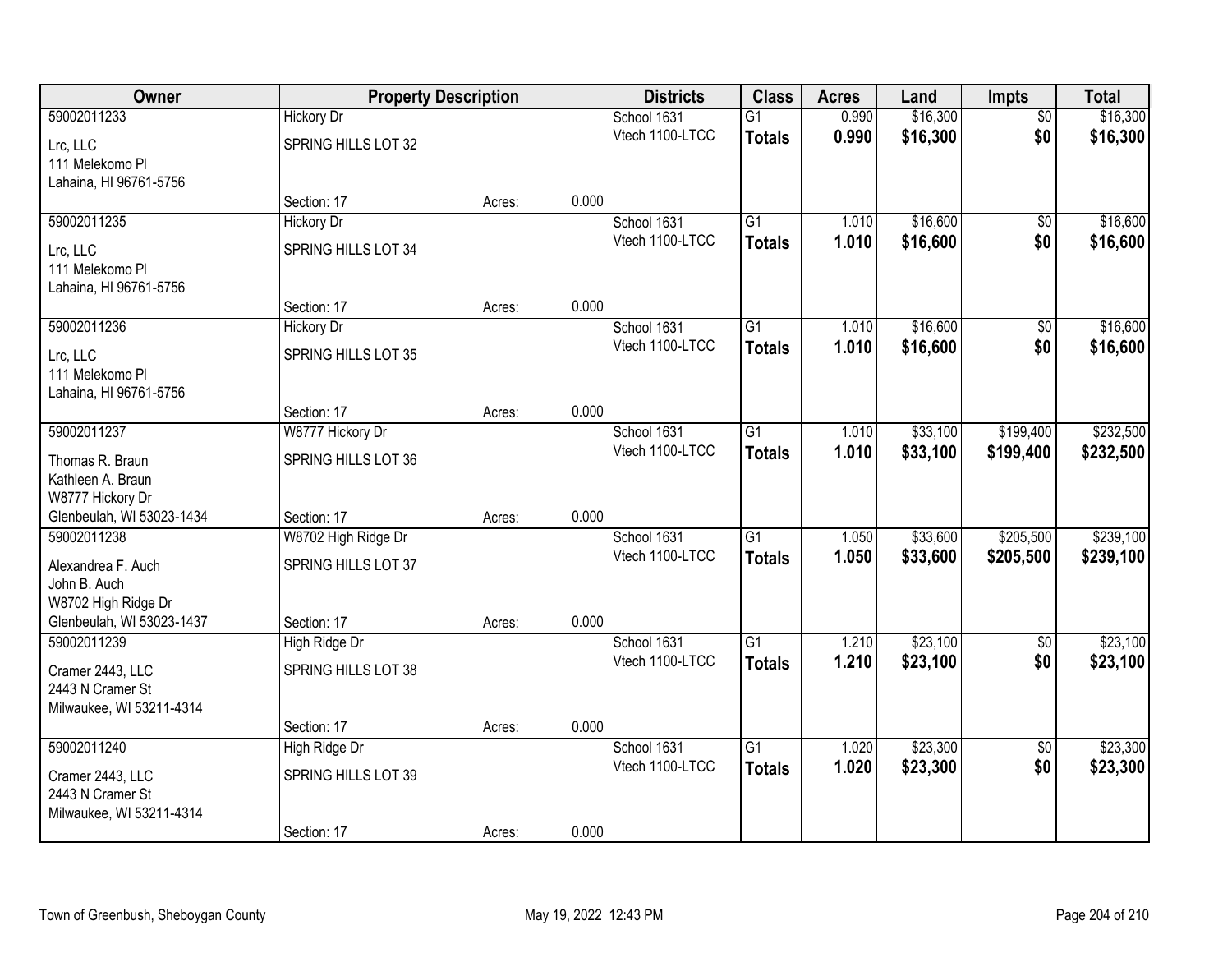| Owner                                |                              | <b>Property Description</b> |       |                                |                 | <b>Acres</b> | Land     | Impts           | <b>Total</b> |
|--------------------------------------|------------------------------|-----------------------------|-------|--------------------------------|-----------------|--------------|----------|-----------------|--------------|
| 59002011241                          | High Ridge Dr                |                             |       | School 1631                    | $\overline{G1}$ | 1.020        | \$23,300 | $\overline{50}$ | \$23,300     |
| Cramer 2443, LLC                     | SPRING HILLS LOT 40          |                             |       | Vtech 1100-LTCC                | <b>Totals</b>   | 1.020        | \$23,300 | \$0             | \$23,300     |
| 2443 N Cramer St                     |                              |                             |       |                                |                 |              |          |                 |              |
| Milwaukee, WI 53211-4314             |                              |                             |       |                                |                 |              |          |                 |              |
|                                      | Section: 17                  | Acres:                      | 0.000 |                                |                 |              |          |                 |              |
| 59002011242                          | W8760 High Ridge Dr          |                             |       | School 1631                    | $\overline{G1}$ | 1.850        | \$43,200 | \$268,100       | \$311,300    |
| Deborah L. Halbach                   | SPRING HILLS LOT 41          |                             |       | Vtech 1100-LTCC                | <b>Totals</b>   | 1.850        | \$43,200 | \$268,100       | \$311,300    |
| John V. Halbach                      |                              |                             |       |                                |                 |              |          |                 |              |
| W8760 High Ridge Dr                  |                              |                             |       |                                |                 |              |          |                 |              |
| Glenbeulah, WI 53023-1437            | Section: 17                  | Acres:                      | 0.000 |                                |                 |              |          |                 |              |
| 59002011243                          | High Ridge Dr                |                             |       | School 1631<br>Vtech 1100-LTCC | G1              | 1.001        | \$23,100 | \$0             | \$23,100     |
| Cramer 2443, LLC                     | SPRING HILLS LOT 42          |                             |       |                                | <b>Totals</b>   | 1.001        | \$23,100 | \$0             | \$23,100     |
| 2443 N Cramer St                     |                              |                             |       |                                |                 |              |          |                 |              |
| Milwaukee, WI 53211-4314             |                              |                             | 0.000 |                                |                 |              |          |                 |              |
| 59002011244                          | Section: 17<br>High Ridge Dr | Acres:                      |       | School 1631                    | $\overline{G1}$ | 1.010        | \$23,200 | \$0             | \$23,200     |
|                                      |                              |                             |       | Vtech 1100-LTCC                | <b>Totals</b>   | 1.010        | \$23,200 | \$0             | \$23,200     |
| Cramer 2443, LLC                     | SPRING HILLS LOT 43          |                             |       |                                |                 |              |          |                 |              |
| 2443 N Cramer St                     |                              |                             |       |                                |                 |              |          |                 |              |
| Milwaukee, WI 53211-4314             | Section: 17                  | Acres:                      | 0.000 |                                |                 |              |          |                 |              |
| 59002011245                          | High Ridge Dr                |                             |       | School 1631                    | $\overline{G1}$ | 1.010        | \$23,200 | $\overline{50}$ | \$23,200     |
|                                      |                              |                             |       | Vtech 1100-LTCC                | <b>Totals</b>   | 1.010        | \$23,200 | \$0             | \$23,200     |
| Cramer 2443, LLC<br>2443 N Cramer St | SPRING HILLS LOT 44          |                             |       |                                |                 |              |          |                 |              |
| Milwaukee, WI 53211-4314             |                              |                             |       |                                |                 |              |          |                 |              |
|                                      | Section: 17                  | Acres:                      | 0.000 |                                |                 |              |          |                 |              |
| 59002011246                          | W8840 High Ridge Dr          |                             |       | School 1631                    | $\overline{G1}$ | 1.010        | \$33,100 | \$167,000       | \$200,100    |
| Willie D. Belcher                    | <b>SPRING HILLS LOT 45</b>   |                             |       | Vtech 1100-LTCC                | <b>Totals</b>   | 1.010        | \$33,100 | \$167,000       | \$200,100    |
| Kristi A. Belcher                    |                              |                             |       |                                |                 |              |          |                 |              |
| W8840 High Ridge Dr                  |                              |                             |       |                                |                 |              |          |                 |              |
| Glenbeulah, WI 53023-1433            | Section: 17                  | Acres:                      | 1.010 |                                |                 |              |          |                 |              |
| 59002011247                          | W8843 Thornapple Ct          |                             |       | School 1631                    | $\overline{G1}$ | 0.920        | \$18,800 | \$242,600       | \$261,400    |
| Spencer S. Thiel                     | SPRING HILLS LOT 46          |                             |       | Vtech 1100-LTCC                | <b>Totals</b>   | 0.920        | \$18,800 | \$242,600       | \$261,400    |
| W6882 Hillcrest Dr                   |                              |                             |       |                                |                 |              |          |                 |              |
| Plymouth, WI 53073-3446              |                              |                             |       |                                |                 |              |          |                 |              |
|                                      | Section: 17                  | Acres:                      | 0.000 |                                |                 |              |          |                 |              |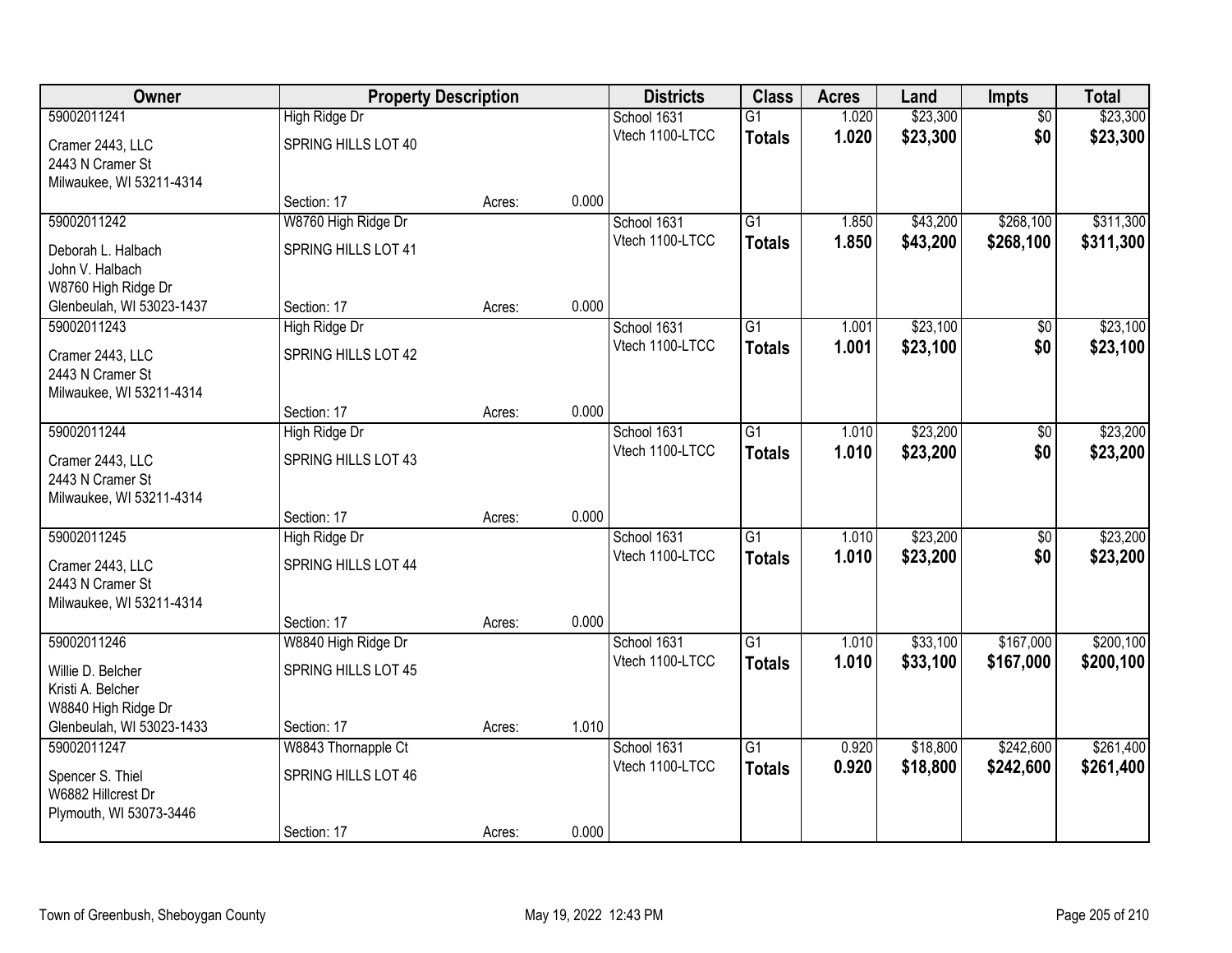| Owner                                        |                                                                                              | <b>Property Description</b> |       | <b>Districts</b> | <b>Class</b>    | <b>Acres</b> | Land     | Impts           | <b>Total</b> |
|----------------------------------------------|----------------------------------------------------------------------------------------------|-----------------------------|-------|------------------|-----------------|--------------|----------|-----------------|--------------|
| 59002011248                                  | <b>Thornapple Ct</b>                                                                         |                             |       | School 1631      | $\overline{G1}$ | 1.110        | \$25,700 | $\overline{50}$ | \$25,700     |
| Jennifer A. Wagner                           | SPRING HILLS LOT 47                                                                          |                             |       | Vtech 1100-LTCC  | <b>Totals</b>   | 1.110        | \$25,700 | \$0             | \$25,700     |
| Benjamin J. Wagner                           |                                                                                              |                             |       |                  |                 |              |          |                 |              |
| W8836 Thornapple Ct                          |                                                                                              |                             |       |                  |                 |              |          |                 |              |
| Glenbeulah, WI 53023-1413                    | Section: 17                                                                                  | Acres:                      | 0.000 |                  |                 |              |          |                 |              |
| 59002011249                                  | W8836 Thornapple Ct                                                                          |                             |       | School 1631      | $\overline{G1}$ | 1.040        | \$23,400 | \$241,200       | \$264,600    |
| Benjamin J. Wagner                           | SPRING HILLS LOT 48                                                                          |                             |       | Vtech 1100-LTCC  | <b>Totals</b>   | 1.040        | \$23,400 | \$241,200       | \$264,600    |
| Jennifer A. Wagner                           |                                                                                              |                             |       |                  |                 |              |          |                 |              |
| W8836 Thornapple Ct                          |                                                                                              |                             |       |                  |                 |              |          |                 |              |
| Glenbeulah, WI 53023-1413                    | Section: 17                                                                                  | Acres:                      | 0.000 |                  |                 |              |          |                 |              |
| 59002011251                                  | W8864 Thornapple Ct                                                                          |                             |       | School 1631      | G1              | 0.880        | \$30,500 | \$155,500       | \$186,000    |
| Bradley J. Kreidler                          | SPRING HILLS LOT 50                                                                          |                             |       | Vtech 1100-LTCC  | <b>Totals</b>   | 0.880        | \$30,500 | \$155,500       | \$186,000    |
| Michelle Kreidler                            |                                                                                              |                             |       |                  |                 |              |          |                 |              |
| W8864 Thornapple Ct                          |                                                                                              |                             |       |                  |                 |              |          |                 |              |
| Glenbeulah, WI 53023-1413                    | Section: 17                                                                                  | Acres:                      | 0.000 |                  |                 |              |          |                 |              |
| 59002011252                                  | W8730 Hickory Dr                                                                             |                             |       | School 1631      | G1              | 1.690        | \$41,300 | \$233,200       | \$274,500    |
|                                              |                                                                                              |                             |       | Vtech 1100-LTCC  | <b>Totals</b>   | 1.690        | \$41,300 | \$233,200       | \$274,500    |
| Andrew J. Blaha<br>Michelle M. Blaha         | SPRING HILLS LOT 23 AND ALSO THAT PART LOT 24<br>DESC AS COM AT SW COR SD LOT 24, TH ALG SLY |                             |       |                  |                 |              |          |                 |              |
| W8730 Hickory Dr                             | LN SD LOT 24 AND ARC OF RT CURVE W/ CHORD                                                    |                             |       |                  |                 |              |          |                 |              |
| Glenbeulah, WI 53023-1434                    | Section: 17                                                                                  | Acres:                      | 1.690 |                  |                 |              |          |                 |              |
| 59002011253                                  | <b>Hickory Dr</b>                                                                            |                             |       | School 1631      | $\overline{G1}$ | 0.900        | \$26,700 | $\overline{50}$ | \$26,700     |
|                                              |                                                                                              |                             |       | Vtech 1100-LTCC  | <b>Totals</b>   | 0.900        | \$26,700 | \$0             | \$26,700     |
| Cramer 2443, LLC                             | SPRING HILLS LOT 24 EXC COM AT SW COR SD LOT                                                 |                             |       |                  |                 |              |          |                 |              |
| 2443 N Cramer St<br>Milwaukee, WI 53211-4314 | 24, TH ALG SLY LN SD LOT 24 AND ARC OF RT<br>CURVE W/ CHORD BRG S80-10-37E, CHD LENGTH       |                             |       |                  |                 |              |          |                 |              |
|                                              | Section: 17                                                                                  | Acres:                      | 0.900 |                  |                 |              |          |                 |              |
| 59002011257                                  | Spruce St                                                                                    |                             |       | Sanitary 7050    | $\overline{G1}$ | 0.260        | \$15,400 | $\overline{50}$ | \$15,400     |
|                                              |                                                                                              |                             |       | School 4473      | <b>Totals</b>   | 0.260        | \$15,400 | \$0             | \$15,400     |
| Laurelle Lubotsky Trust                      | PLAT OF WADE HOUSE PARK SUBD LOT 2                                                           |                             |       | Vtech 1100-LTCC  |                 |              |          |                 |              |
| PO Box 96                                    |                                                                                              |                             |       |                  |                 |              |          |                 |              |
| Greenbush, WI 53026-0096                     | Section: 10                                                                                  | Acres:                      | 0.000 |                  |                 |              |          |                 |              |
| 59002011258                                  | Spruce St                                                                                    |                             |       | Sanitary 7050    | $\overline{G1}$ | 0.390        | \$17,700 | $\overline{50}$ | \$17,700     |
|                                              |                                                                                              |                             |       | School 4473      | <b>Totals</b>   | 0.390        | \$17,700 | \$0             | \$17,700     |
| Laurelle Lubotsky Trust                      | PLAT OF WADE HOUSE PARK SUBD LOT 3                                                           |                             |       | Vtech 1100-LTCC  |                 |              |          |                 |              |
| PO Box 96                                    |                                                                                              |                             |       |                  |                 |              |          |                 |              |
| Greenbush, WI 53026-0096                     |                                                                                              |                             |       |                  |                 |              |          |                 |              |
|                                              | Section: 10                                                                                  | Acres:                      | 0.000 |                  |                 |              |          |                 |              |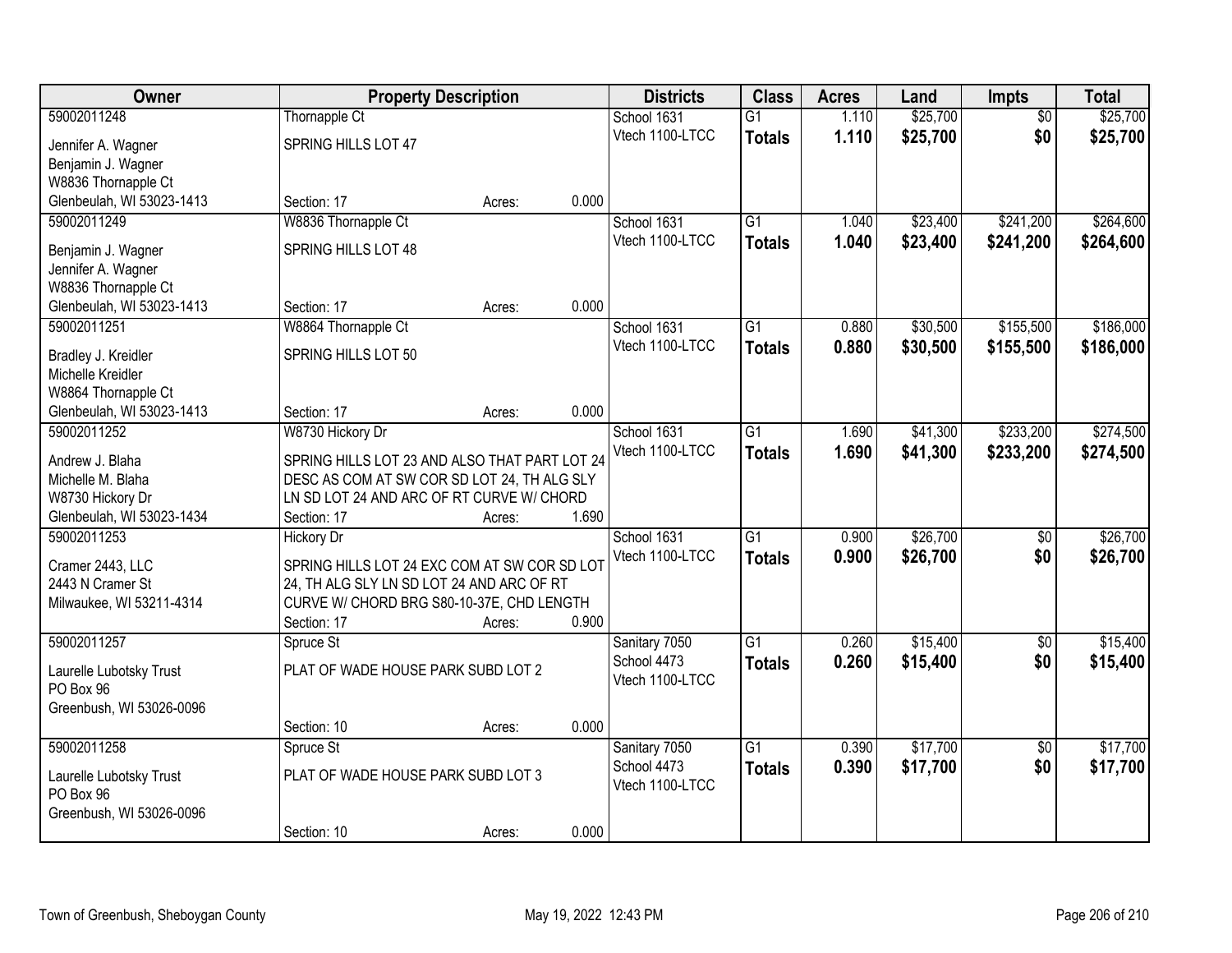| Owner                                           | <b>Property Description</b> |                                                |       | <b>Districts</b>               | <b>Class</b>    | <b>Acres</b> | Land     | <b>Impts</b>    | <b>Total</b> |
|-------------------------------------------------|-----------------------------|------------------------------------------------|-------|--------------------------------|-----------------|--------------|----------|-----------------|--------------|
| 59002011259                                     | Center St                   |                                                |       | Sanitary 7050                  | $\overline{G1}$ | 0.350        | \$17,000 | $\overline{50}$ | \$17,000     |
| Laurelle Lubotsky Trust                         |                             | PLAT OF WADE HOUSE PARK SUBD LOT 4             |       | School 4473<br>Vtech 1100-LTCC | <b>Totals</b>   | 0.350        | \$17,000 | \$0             | \$17,000     |
| PO Box 96<br>Greenbush, WI 53026-0096           |                             |                                                |       |                                |                 |              |          |                 |              |
|                                                 | Section: 10                 | Acres:                                         | 0.000 |                                |                 |              |          |                 |              |
| 59002011260                                     | Center St                   |                                                |       | Sanitary 7050                  | $\overline{G1}$ | 0.260        | \$15,400 | $\overline{50}$ | \$15,400     |
|                                                 |                             |                                                |       | School 4473                    | <b>Totals</b>   | 0.260        | \$15,400 | \$0             | \$15,400     |
| Laurelle Lubotsky Trust                         |                             | PLAT OF WADE HOUSE PARK SUBD LOT 5             |       | Vtech 1100-LTCC                |                 |              |          |                 |              |
| PO Box 96                                       |                             |                                                |       |                                |                 |              |          |                 |              |
| Greenbush, WI 53026-0096                        |                             |                                                |       |                                |                 |              |          |                 |              |
|                                                 | Section: 10                 | Acres:                                         | 0.000 |                                |                 |              |          |                 |              |
| 59002011264                                     | W8768 Hickory Dr            |                                                |       | School 1631                    | G1              | 1.640        | \$40,700 | \$276,200       | \$316,900    |
| Scott R. Guenther                               |                             | SPRING HILLS - THE ELY 135' OF LOT 26 AND ALL  |       | Vtech 1100-LTCC                | <b>Totals</b>   | 1.640        | \$40,700 | \$276,200       | \$316,900    |
| Krystal K. Guenther                             | LOT 25.                     |                                                |       |                                |                 |              |          |                 |              |
| W8768 Hickory Dr                                |                             |                                                |       |                                |                 |              |          |                 |              |
| Glenbeulah, WI 53023-1434                       | Section: 17                 | Acres:                                         | 1.640 |                                |                 |              |          |                 |              |
| 59002011266                                     | <b>Hickory Dr</b>           |                                                |       | School 1631                    | G1              | 1.120        | \$27,600 | \$0             | \$27,600     |
|                                                 |                             |                                                |       | Vtech 1100-LTCC                | <b>Totals</b>   | 1.120        | \$27,600 | \$0             | \$27,600     |
| Tanya J. Reilly                                 |                             | SRING HILLS LOT 27 & THE WLY 35' LOT 26 COM SW |       |                                |                 |              |          |                 |              |
| James P. Reilly                                 |                             | COR SD LOT, TH S87-11-32E 35.05', N00-17-09W   |       |                                |                 |              |          |                 |              |
| 212 Western Ave<br>Sheboygan Fls, WI 53085-1331 | Section: 17                 | 232.69', S89-42-49W 35', S00-17-11E 230.81.    | 1.120 |                                |                 |              |          |                 |              |
| 59002011270                                     | N5693 Kathryn Dr            | Acres:                                         |       |                                | $\overline{G1}$ | 0.930        | \$23,000 | \$159,700       | \$182,700    |
|                                                 |                             |                                                |       | School 4473<br>Vtech 1100-LTCC |                 |              |          |                 |              |
| Duane M. Kuhlow                                 |                             | PLAT OF 1ST ADDN TO ROLLING HILLS LOT 20       |       |                                | <b>Totals</b>   | 0.930        | \$23,000 | \$159,700       | \$182,700    |
| Rhonda M. Kuhlow                                |                             |                                                |       |                                |                 |              |          |                 |              |
| N5693 Kathryn Dr                                |                             |                                                |       |                                |                 |              |          |                 |              |
| Plymouth, WI 53073-3764                         | Section: 26                 | Acres:                                         | 0.930 |                                |                 |              |          |                 |              |
| 59002011271                                     | N5689 Kathryn Dr            |                                                |       | School 4473                    | $\overline{G1}$ | 0.930        | \$23,000 | \$177,000       | \$200,000    |
| Thomas J. Virant                                |                             | PLAT OF 1ST ADDN TO ROLLING HILLS LOT 21       |       | Vtech 1100-LTCC                | <b>Totals</b>   | 0.930        | \$23,000 | \$177,000       | \$200,000    |
| Malia J. Virant                                 |                             |                                                |       |                                |                 |              |          |                 |              |
| N5689 Kathryn Dr                                |                             |                                                |       |                                |                 |              |          |                 |              |
| Plymouth, WI 53073-3764                         | Section: 26                 | Acres:                                         | 0.930 |                                |                 |              |          |                 |              |
| 59002011272                                     | Kathryn Dr                  |                                                |       | School 4473                    | $\overline{G1}$ | 0.930        | \$23,000 | $\overline{50}$ | \$23,000     |
|                                                 |                             |                                                |       | Vtech 1100-LTCC                | <b>Totals</b>   | 0.930        | \$23,000 | \$0             | \$23,000     |
| Christopher J. Hackl                            |                             | PLAT OF 1ST ADDN TO ROLLING HILLS LOT 22       |       |                                |                 |              |          |                 |              |
| Sarah Hackl                                     |                             |                                                |       |                                |                 |              |          |                 |              |
| W7456 Christine Ct                              |                             |                                                |       |                                |                 |              |          |                 |              |
| Plymouth, WI 53073-3731                         | Section: 26                 | Acres:                                         | 0.930 |                                |                 |              |          |                 |              |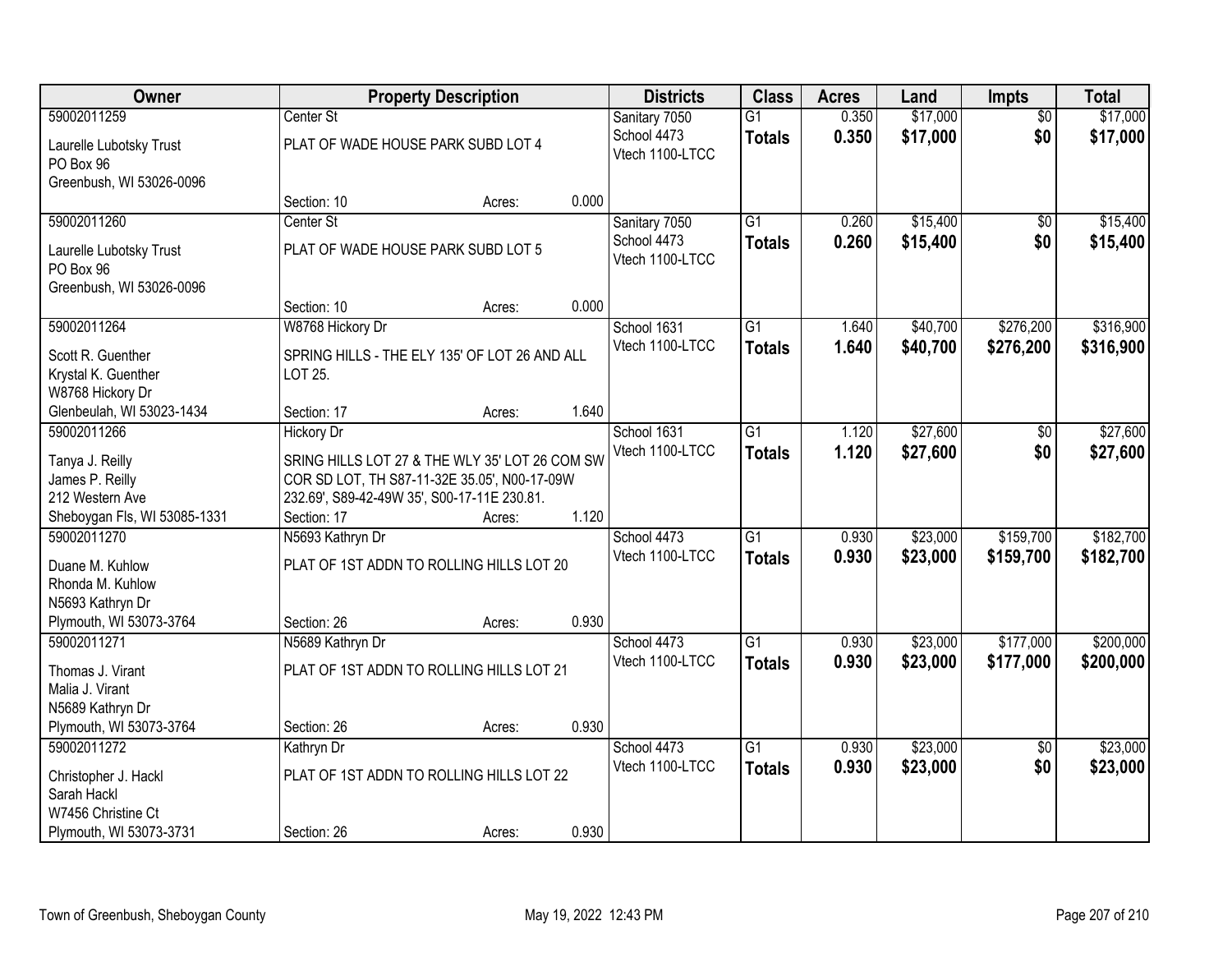| Owner                                                                 |                                          | <b>Property Description</b> |       | <b>Districts</b>               | <b>Class</b>                     | <b>Acres</b>   | Land                 | <b>Impts</b>           | <b>Total</b>           |
|-----------------------------------------------------------------------|------------------------------------------|-----------------------------|-------|--------------------------------|----------------------------------|----------------|----------------------|------------------------|------------------------|
| 59002011273                                                           | N5675 Kathryn Dr                         |                             |       | School 4473                    | $\overline{G1}$                  | 1.190          | \$25,900             | \$185,400              | \$211,300              |
| Rebecca Kerfoot<br>N5675 Kathryn Dr<br>Plymouth, WI 53073             | PLAT OF 1ST ADDN TO ROLLING HILLS LOT 23 |                             |       | Vtech 1100-LTCC                | <b>Totals</b>                    | 1.190          | \$25,900             | \$185,400              | \$211,300              |
|                                                                       | Section: 26                              | Acres:                      | 1.190 |                                |                                  |                |                      |                        |                        |
| 59002011274                                                           | W7456 Christine Ct                       |                             |       | School 4473                    | $\overline{G1}$                  | 1.030          | \$24,300             | \$414,000              | \$438,300              |
| Christopher J. Hackl<br>Sarah Hackl<br>W7456 Christine Ct             | PLAT OF 1ST ADDN TO ROLLING HILLS LOT 24 |                             |       | Vtech 1100-LTCC                | <b>Totals</b>                    | 1.030          | \$24,300             | \$414,000              | \$438,300              |
| Plymouth, WI 53073-3731                                               | Section: 26                              | Acres:                      | 1.030 |                                |                                  |                |                      |                        |                        |
| 59002011275                                                           | W7440 Christine Ct                       |                             |       | School 4473                    | $\overline{G1}$                  | 1.030          | \$24,300             | \$150,500              | \$174,800              |
| Michael S. Kertscher<br>W7440 Christine Ct<br>Plymouth, WI 53073-3731 | PLAT OF 1ST ADDN TO ROLLING HILLS LOT 25 |                             |       | Vtech 1100-LTCC                | <b>Totals</b>                    | 1.030          | \$24,300             | \$150,500              | \$174,800              |
|                                                                       | Section: 26                              | Acres:                      | 1.030 |                                |                                  |                |                      |                        |                        |
| 59002011276                                                           | W7430 Christine Ct                       |                             |       | School 4473                    | $\overline{G1}$                  | 1.030          | \$24,300             | \$240,400              | \$264,700              |
| Michael J. Ledwith<br>Katherine A. Heller<br>W7430 Christine Ct       | PLAT OF 1ST ADDN TO ROLLING HILLS LOT 26 |                             |       | Vtech 1100-LTCC                | <b>Totals</b>                    | 1.030          | \$24,300             | \$240,400              | \$264,700              |
| Plymouth, WI 53073-3731                                               | Section: 26                              | Acres:                      | 1.030 |                                |                                  |                |                      |                        |                        |
| 59002011277                                                           | W7418 Christine Ct                       |                             |       | School 4473<br>Vtech 1100-LTCC | $\overline{G1}$<br><b>Totals</b> | 1.050<br>1.050 | \$24,500<br>\$24,500 | \$170,700<br>\$170,700 | \$195,200<br>\$195,200 |
| Rachel B. Blanke<br>Joshua W. Blanke<br>W7418 Christine Ct            | PLAT OF 1ST ADDN TO ROLLING HILLS LOT 27 |                             | 0.000 |                                |                                  |                |                      |                        |                        |
| Plymouth, WI 53073-3731<br>59002011278                                | Section: 26<br>W7412 Christine Ct        | Acres:                      |       | School 4473                    | $\overline{G1}$                  | 1.110          | \$25,100             | \$177,700              | \$202,800              |
| Kathryn R. Hansen<br>W7412 Christine Ct<br>Plymouth, WI 53073         | PLAT OF 1ST ADDN TO ROLLING HILLS LOT 28 |                             |       | Vtech 1100-LTCC                | <b>Totals</b>                    | 1.110          | \$25,100             | \$177,700              | \$202,800              |
|                                                                       | Section: 26                              | Acres:                      | 1.110 |                                |                                  |                |                      |                        |                        |
| 59002011279                                                           | W7411 Christine Ct                       |                             |       | School 4473                    | $\overline{G1}$                  | 1.300          | \$27,000             | \$182,500              | \$209,500              |
| James E. Feldmann<br>Judith A. Feldmann                               | PLAT OF 1ST ADDN TO ROLLING HILLS LOT 29 |                             |       | Vtech 1100-LTCC                | <b>Totals</b>                    | 1.300          | \$27,000             | \$182,500              | \$209,500              |
| W7411 Christine Ct<br>Plymouth, WI 53073-3731                         | Section: 26                              | Acres:                      | 0.000 |                                |                                  |                |                      |                        |                        |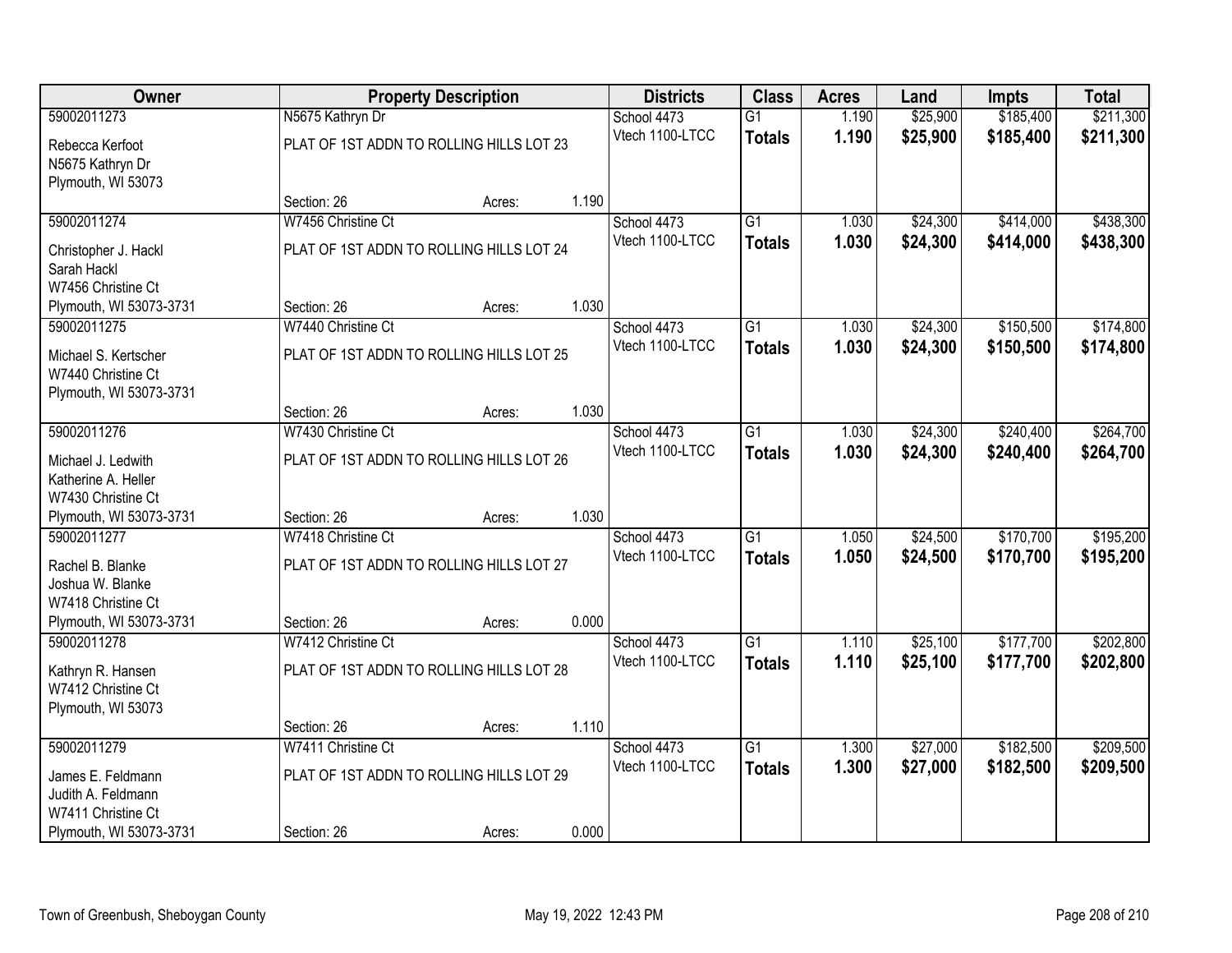| Owner                   |                     | <b>Property Description</b>                                 |       | <b>Districts</b> | <b>Class</b>    | Acres | Land     | Impts      | <b>Total</b> |
|-------------------------|---------------------|-------------------------------------------------------------|-------|------------------|-----------------|-------|----------|------------|--------------|
| 59002011280             | W7415 Christine Ct  |                                                             |       | School 4473      | $\overline{G1}$ | 1.060 | \$24,600 | \$244,500  | \$269,100    |
| Barry G. Anderson       |                     | Vtech 1100-LTCC<br>PLAT OF 1ST ADDN TO ROLLING HILLS LOT 30 |       |                  | <b>Totals</b>   | 1.060 | \$24,600 | \$244,500  | \$269,100    |
| Abigail L. Anderson     |                     |                                                             |       |                  |                 |       |          |            |              |
| W7415 Christine Ct      |                     |                                                             |       |                  |                 |       |          |            |              |
| Plymouth, WI 53073-3731 | Section: 26         | Acres:                                                      | 0.000 |                  |                 |       |          |            |              |
| 59002011281             | <b>Christine Ct</b> |                                                             |       | School 4473      | $\overline{G1}$ | 1.070 | \$24,700 | $\sqrt{6}$ | \$24,700     |
| Barry G. Anderson       |                     | PLAT OF 1ST ADDN TO ROLLING HILLS LOT 31                    |       | Vtech 1100-LTCC  | <b>Totals</b>   | 1.070 | \$24,700 | \$0        | \$24,700     |
| Abigail L. Anderson     |                     |                                                             |       |                  |                 |       |          |            |              |
| W7415 Christine Ct      |                     |                                                             |       |                  |                 |       |          |            |              |
| Plymouth, WI 53073-3731 | Section: 26         | Acres:                                                      | 1.070 |                  |                 |       |          |            |              |
| 59002011282             | W7435 Christine Ct  |                                                             |       | School 4473      | G1              | 0.940 | \$23,100 | \$176,700  | \$199,800    |
| Thomas S. Hueppchen     |                     | PLAT OF 1ST ADDN TO ROLLING HILLS LOT 32                    |       | Vtech 1100-LTCC  | <b>Totals</b>   | 0.940 | \$23,100 | \$176,700  | \$199,800    |
| W7435 Christine Ct      |                     |                                                             |       |                  |                 |       |          |            |              |
| Plymouth, WI 53073      |                     |                                                             |       |                  |                 |       |          |            |              |
|                         | Section: 26         | Acres:                                                      | 0.940 |                  |                 |       |          |            |              |
| 59002011283             | W7447 Christine Ct  |                                                             |       | School 4473      | G1              | 1.260 | \$26,600 | \$211,000  | \$237,600    |
| Matthew P. Walsh        |                     | PLAT OF 1ST ADDN TO ROLLING HILLS LOT 33                    |       |                  | <b>Totals</b>   | 1.260 | \$26,600 | \$211,000  | \$237,600    |
| Cheryl L. Darrow        |                     |                                                             |       |                  |                 |       |          |            |              |
| W7447 Christine Ct      |                     |                                                             |       |                  |                 |       |          |            |              |
| Plymouth, WI 53073-3731 | Section: 26         | Acres:                                                      | 1.260 |                  |                 |       |          |            |              |